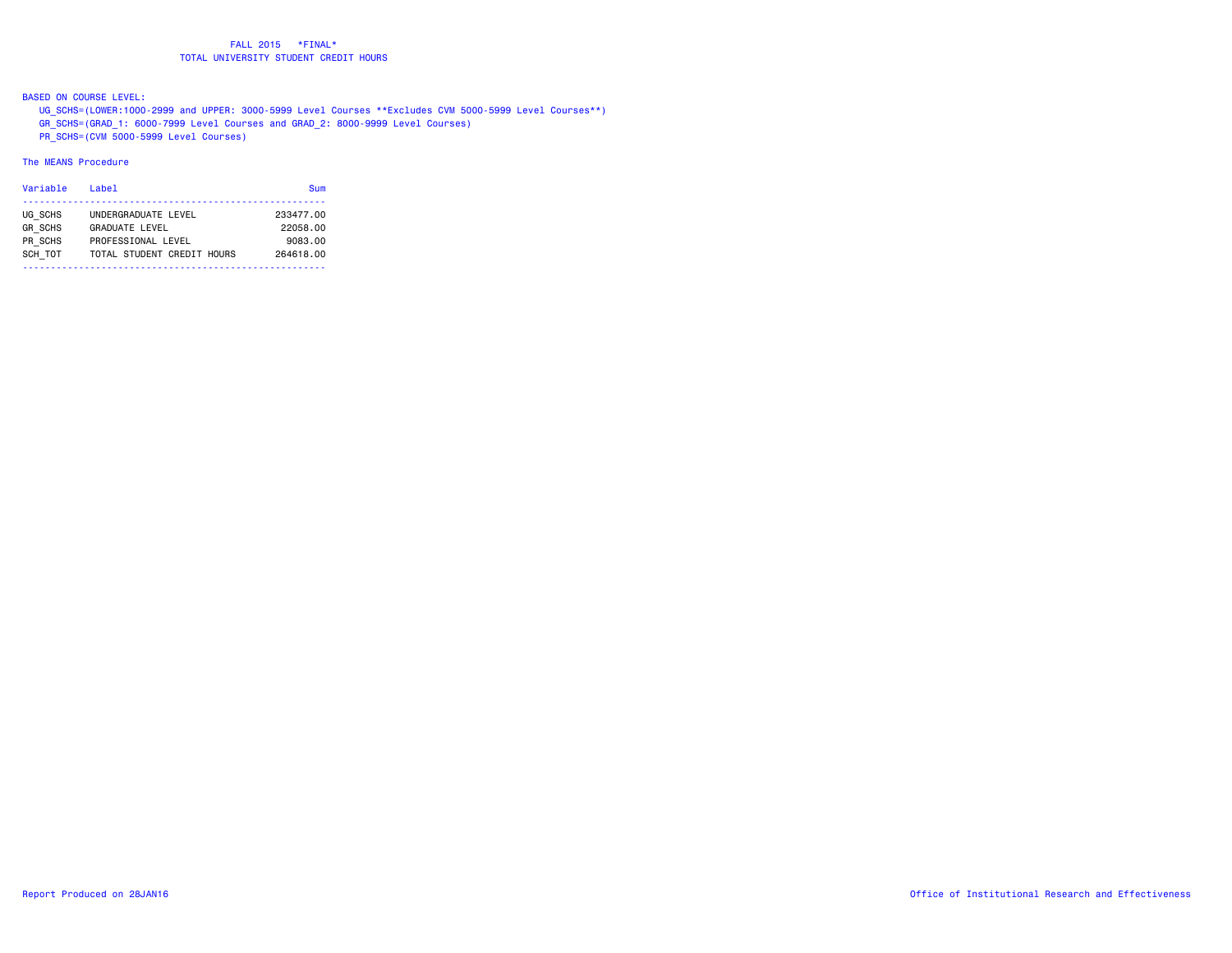BASED ON COURSE LEVEL:

- UG\_SCHS=(LOWER:1000-2999 and UPPER: 3000-5999 Level Courses \*\*Excludes CVM 5000-5999 Level Courses\*\*)
- GR\_SCHS=(GRAD\_1: 6000-7999 Level Courses and GRAD\_2: 8000-9999 Level Courses)
- PR\_SCHS=(CVM 5000-5999 Level Courses)

# The MEANS Procedure

# N

| <b>CAMPUS</b> | <b>Obs</b> | Variable                                        | Label                                                                                            | Sum                                           |
|---------------|------------|-------------------------------------------------|--------------------------------------------------------------------------------------------------|-----------------------------------------------|
| Main          | 5166       | UG SCHS<br><b>GR SCHS</b><br>PR SCHS<br>SCH TOT | UNDERGRADUATE LEVEL<br><b>GRADUATE LEVEL</b><br>PROFESSIONAL LEVEL<br>TOTAL STUDENT CREDIT HOURS | 228550.00<br>21569.00<br>9083.00<br>259202.00 |
| Meridian      | 164        | UG SCHS<br><b>GR SCHS</b><br>PR SCHS<br>SCH TOT | UNDERGRADUATE LEVEL<br><b>GRADUATE LEVEL</b><br>PROFESSIONAL LEVEL<br>TOTAL STUDENT CREDIT HOURS | 4927,00<br>489,00<br>0.00<br>5416.00          |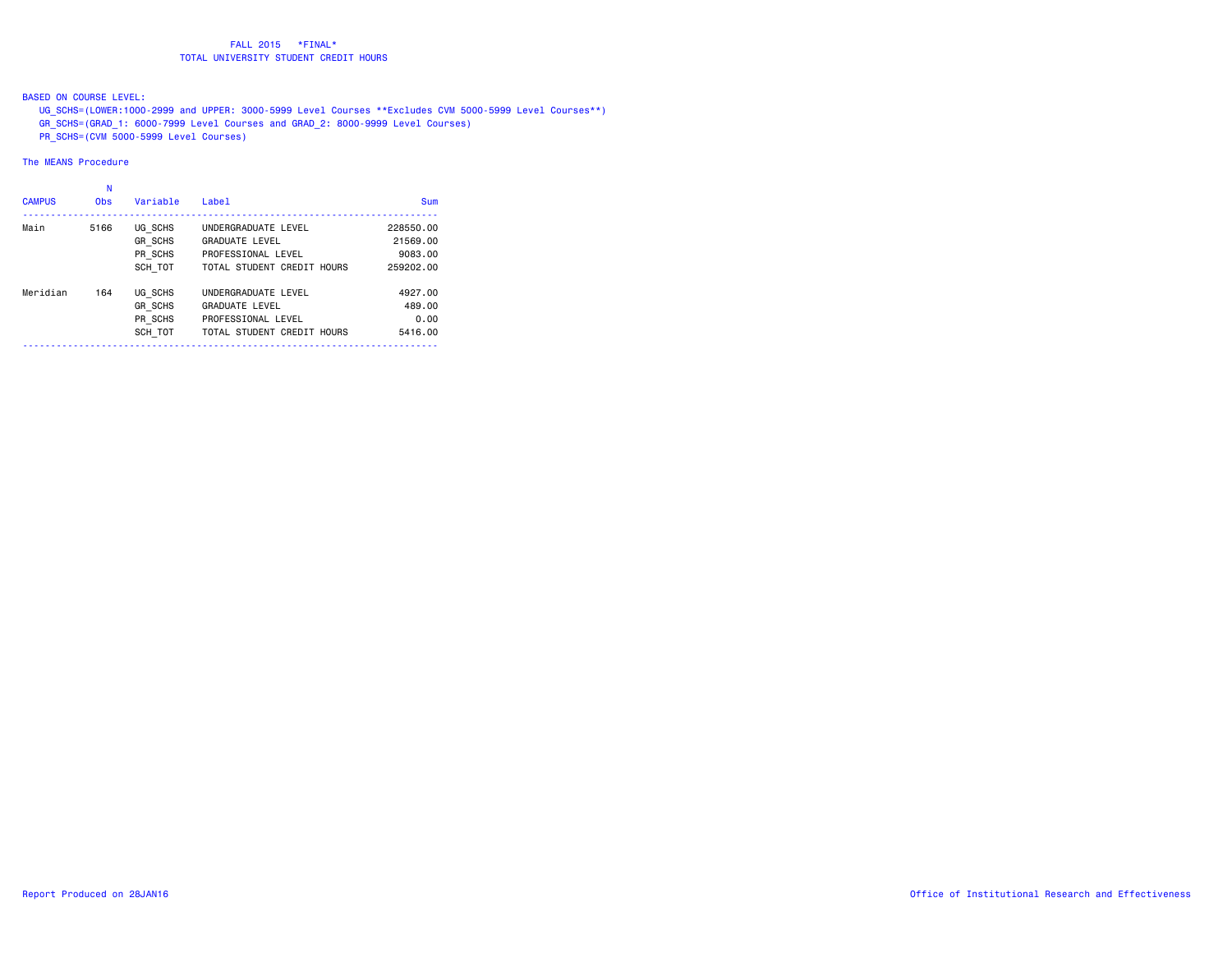## BASED ON COURSE LEVEL:

 UG\_SCHS=(LOWER:1000-2999 and UPPER: 3000-5999 Level Courses \*\*Excludes CVM 5000-5999 Level Courses\*\*) GR\_SCHS=(GRAD\_1: 6000-7999 Level Courses and GRAD\_2: 8000-9999 Level Courses)

PR\_SCHS=(CVM 5000-5999 Level Courses)

## The MEANS Procedure

| <b>ACADEMIC COLLEGE</b>     | N<br><b>Obs</b> | Variable | Label                      | <b>Sum</b> |
|-----------------------------|-----------------|----------|----------------------------|------------|
| Agriculture & Life Sciences | 663             | UG_SCHS  | UNDERGRADUATE LEVEL        | 18046.00   |
|                             |                 | GR SCHS  | GRADUATE LEVEL             | 2915.25    |
|                             |                 | PR SCHS  | PROFESSIONAL LEVEL         | 0.00       |
|                             |                 | SCH TOT  | TOTAL STUDENT CREDIT HOURS | 20961.25   |
| Architecture, Art & Design  | 179             | UG_SCHS  | UNDERGRADUATE LEVEL        | 8287.00    |
|                             |                 | GR SCHS  | <b>GRADUATE LEVEL</b>      | 3.00       |
|                             |                 | PR SCHS  | PROFESSIONAL LEVEL         | 0.00       |
|                             |                 | SCH TOT  | TOTAL STUDENT CREDIT HOURS | 8290.00    |
| Arts & Sciences             | 2365            | UG_SCHS  | UNDERGRADUATE LEVEL        | 122054.60  |
|                             |                 | GR SCHS  | <b>GRADUATE LEVEL</b>      | 6784.00    |
|                             |                 | PR SCHS  | PROFESSIONAL LEVEL         | 0.00       |
|                             |                 | SCH TOT  | TOTAL STUDENT CREDIT HOURS | 128838.60  |
| Business                    | 254             | UG SCHS  | UNDERGRADUATE LEVEL        | 26364.40   |
|                             |                 | GR SCHS  | <b>GRADUATE LEVEL</b>      | 1957.00    |
|                             |                 | PR SCHS  | PROFESSIONAL LEVEL         | 0.00       |
|                             |                 | SCH TOT  | TOTAL STUDENT CREDIT HOURS | 28321.40   |
| Education                   | 789             | UG SCHS  | UNDERGRADUATE LEVEL        | 30295.50   |
|                             |                 | GR SCHS  | GRADUATE LEVEL             | 4738.00    |
|                             |                 | PR SCHS  | PROFESSIONAL LEVEL         | 0.00       |
|                             |                 | SCH TOT  | TOTAL STUDENT CREDIT HOURS | 35033.50   |
| Engineering                 | 665             | UG SCHS  | UNDERGRADUATE LEVEL        | 24391.00   |
|                             |                 | GR_SCHS  | GRADUATE LEVEL             | 4185.50    |
|                             |                 | PR SCHS  | PROFESSIONAL LEVEL         | 0.00       |
|                             |                 | SCH TOT  | TOTAL STUDENT CREDIT HOURS | 28576.50   |
| Forest Resources            | 159             | UG SCHS  | UNDERGRADUATE LEVEL        | 2500.50    |
|                             |                 | GR SCHS  | <b>GRADUATE LEVEL</b>      | 996.25     |
|                             |                 | PR_SCHS  | PROFESSIONAL LEVEL         | 0.00       |
|                             |                 | SCH TOT  | TOTAL STUDENT CREDIT HOURS | 3496.75    |
| Veterinary Medicine         | 233             | UG SCHS  | UNDERGRADUATE LEVEL        | 572.00     |
|                             |                 | GR SCHS  | <b>GRADUATE LEVEL</b>      | 479.00     |
|                             |                 | PR SCHS  | PROFESSIONAL LEVEL         | 9083.00    |
|                             |                 | SCH TOT  | TOTAL STUDENT CREDIT HOURS | 10134.00   |
| Academic Affairs            | 23              | UG SCHS  | UNDERGRADUATE LEVEL        | 966,00     |
|                             |                 | GR SCHS  | <b>GRADUATE LEVEL</b>      | 0.00       |
|                             |                 | PR SCHS  | PROFESSIONAL LEVEL         | 0.00       |
|                             |                 | SCH_TOT  | TOTAL STUDENT CREDIT HOURS | 966.00     |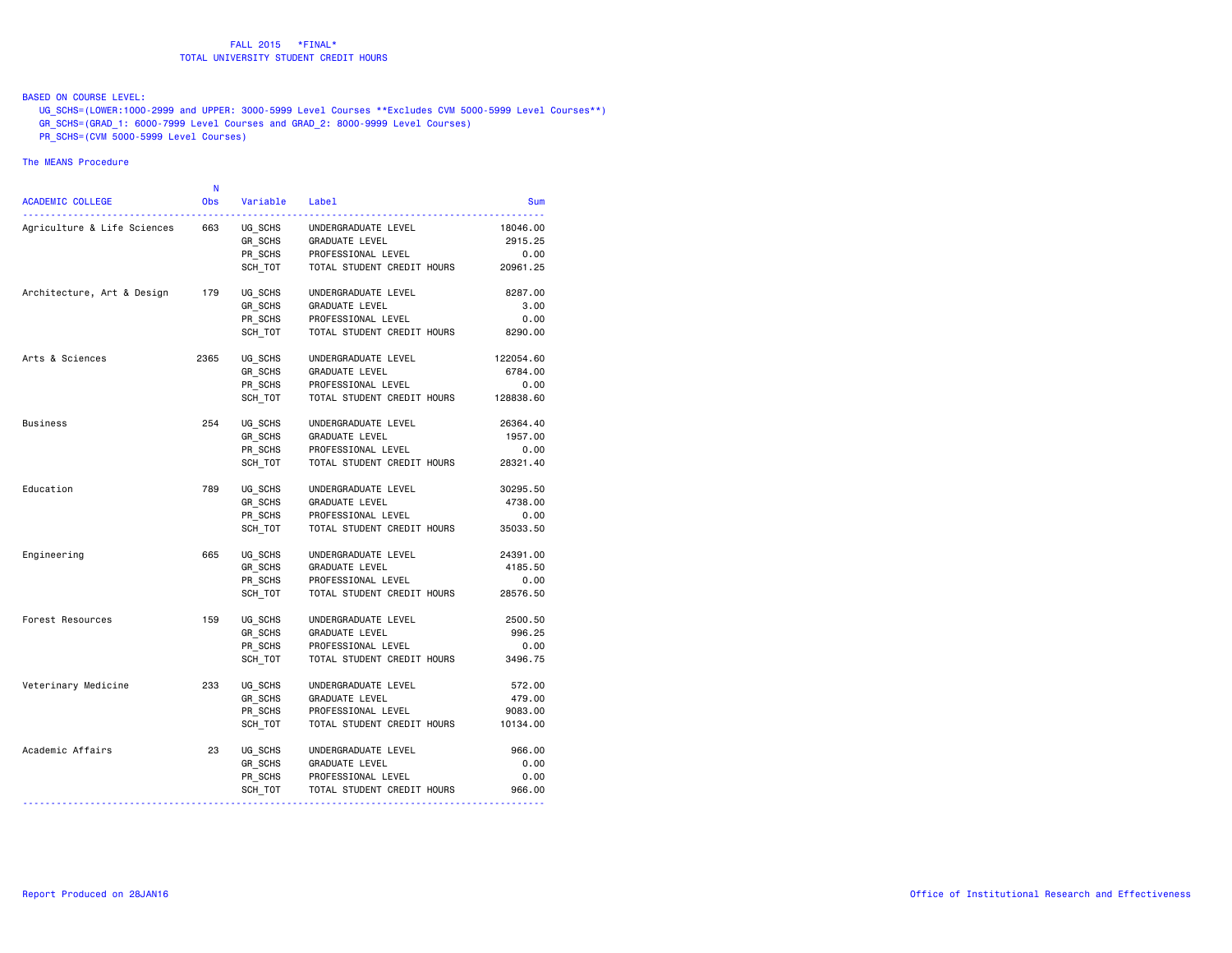# BASED ON COURSE LEVEL:

 UG\_SCHS=(LOWER:1000-2999 and UPPER: 3000-5999 Level Courses \*\*Excludes CVM 5000-5999 Level Courses\*\*) GR\_SCHS=(GRAD\_1: 6000-7999 Level Courses and GRAD\_2: 8000-9999 Level Courses) PR\_SCHS=(CVM 5000-5999 Level Courses)

| ACADEMIC DEPARTMENT                                           | <b>UNDERGRADUATE</b><br><b>LEVEL</b> | <b>GRADUATE</b><br><b>LEVEL</b> | PROFESSIONAL<br><b>LEVEL</b> | <b>TOTAL</b> |
|---------------------------------------------------------------|--------------------------------------|---------------------------------|------------------------------|--------------|
|                                                               |                                      |                                 |                              |              |
| Ag & Bio Engineering                                          | 687.50                               | 81.00                           | 0.00                         | 768.50       |
| Agricultural Economics                                        | 1363.00                              | 197.00                          | 0.00                         | 1560.00      |
| Animal Dairy Science                                          | 2540.00                              | 155.00                          | 0.00                         | 2695.00      |
| Biochemistry, Molecular Biology, Entomology & Plant Pathology | 2432.50                              | 630.25                          | 0.00                         | 3062.75      |
| Dean of Ag & Life Sciences                                    | 39.00                                | 0.00                            | 0.00                         | 39,00        |
| Food Science, Nutrition & Health Promotion                    | 2156.00                              | 641,00                          | 0.00                         | 2797.00      |
| Landscape Architecture                                        | 1660.40                              | 135,00                          | 0.00                         | 1795.40      |
| Plant & Soil Sciences                                         | 2189.60                              | 443.00                          | 0.00                         | 2632.60      |
| Poultry Science                                               | 1244.00                              | 87.00                           | 0.00                         | 1331.00      |
| School of Human Sciences                                      | 3734.00                              | 546.00                          | 0.00                         | 4280.00      |
|                                                               |                                      |                                 |                              |              |
|                                                               | 18046.00                             | 2915.25                         | 0.00                         | 20961.25     |
|                                                               |                                      |                                 |                              |              |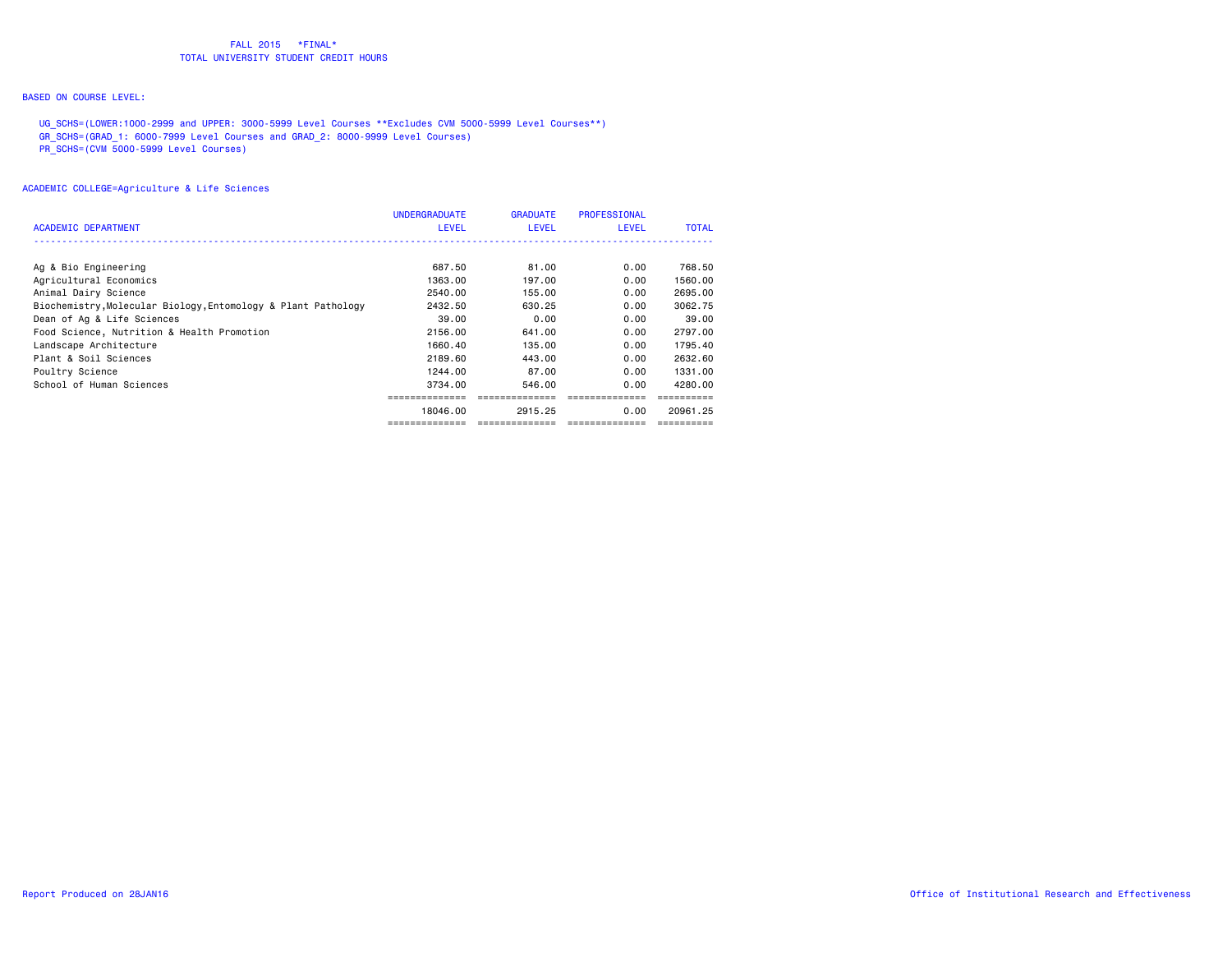# BASED ON COURSE LEVEL:

 UG\_SCHS=(LOWER:1000-2999 and UPPER: 3000-5999 Level Courses \*\*Excludes CVM 5000-5999 Level Courses\*\*) GR\_SCHS=(GRAD\_1: 6000-7999 Level Courses and GRAD\_2: 8000-9999 Level Courses)

PR\_SCHS=(CVM 5000-5999 Level Courses)

ACADEMIC COLLEGE=Architecture, Art & Design

|                               | <b>UNDERGRADUATE</b> | <b>GRADUATE</b> | PROFESSIONAL |              |
|-------------------------------|----------------------|-----------------|--------------|--------------|
| <b>ACADEMIC DEPARTMENT</b>    | <b>LEVEL</b>         | <b>LEVEL</b>    | <b>LEVEL</b> | <b>TOTAL</b> |
|                               |                      |                 |              |              |
| Art AAD                       | 3618.00              | 3.00            | 0.00         | 3621.00      |
| Building Construction Science | 489.34               | 0.00            | 0.00         | 489.34       |
| Interior Design               | 914.00               | 0.00            | 0.00         | 914.00       |
| School of Architecture        | 3265.66              | 0.00            | 0.00         | 3265.66      |
|                               |                      |                 |              |              |
|                               | 8287.00              | 3.00            | 0.00         | 8290.00      |
|                               |                      |                 |              |              |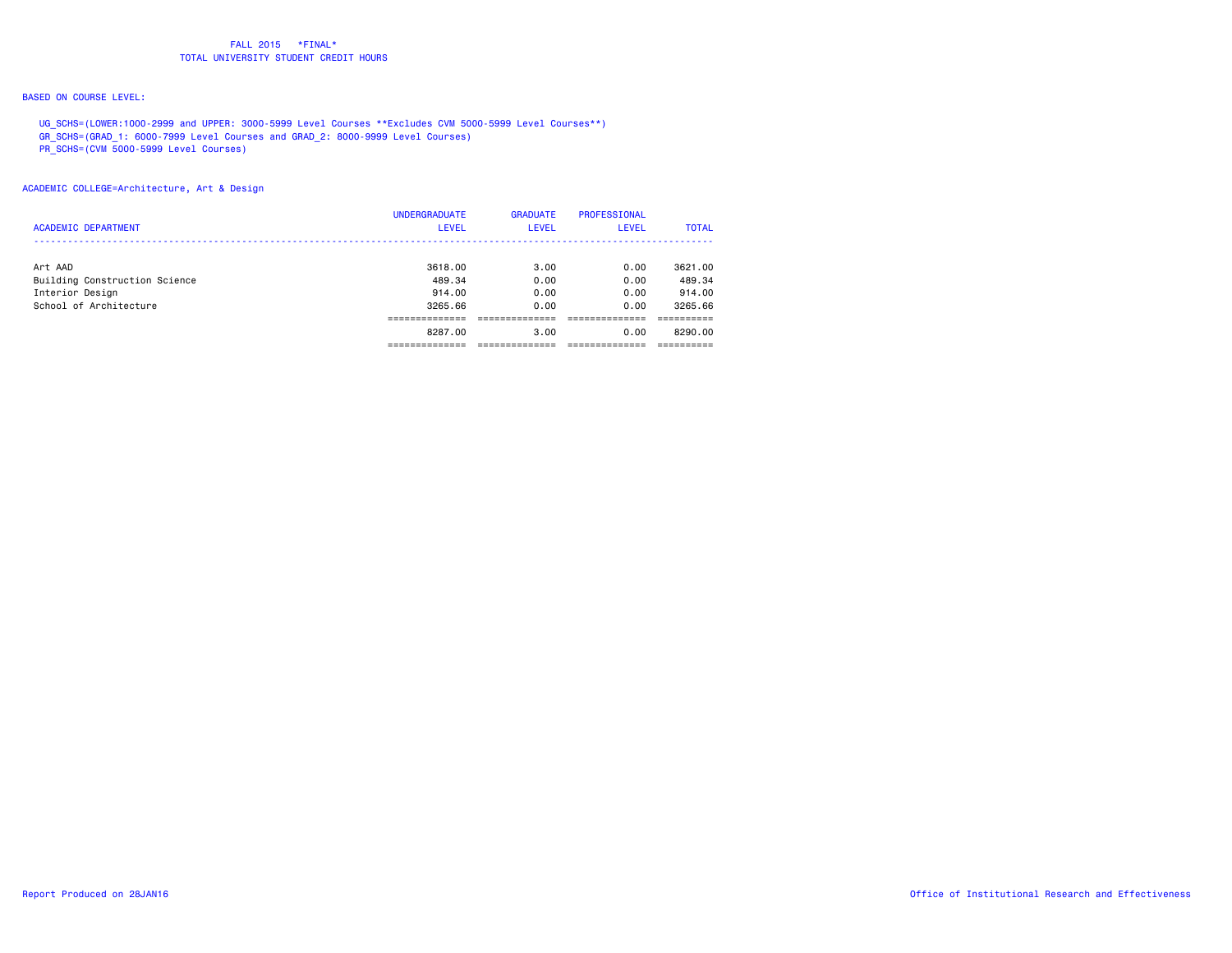# BASED ON COURSE LEVEL:

 UG\_SCHS=(LOWER:1000-2999 and UPPER: 3000-5999 Level Courses \*\*Excludes CVM 5000-5999 Level Courses\*\*) GR\_SCHS=(GRAD\_1: 6000-7999 Level Courses and GRAD\_2: 8000-9999 Level Courses)

PR\_SCHS=(CVM 5000-5999 Level Courses)

#### ACADEMIC COLLEGE=Arts & Sciences

|                                            | <b>UNDERGRADUATE</b> | <b>GRADUATE</b> | <b>PROFESSIONAL</b> |              |
|--------------------------------------------|----------------------|-----------------|---------------------|--------------|
| <b>ACADEMIC DEPARTMENT</b>                 | LEVEL                | LEVEL           | LEVEL               | <b>TOTAL</b> |
|                                            |                      |                 |                     |              |
| Aerospace Studies                          | 182.00               | 0.00            | 0.00                | 182.00       |
| Anthropology & Middle Eastern Cultures     | 1932.00              | 238,00          | 0.00                | 2170.00      |
| Biological Sciences                        | 13047.00             | 632.00          | 0.00                | 13679.00     |
| Chemistry                                  | 9770.00              | 656,00          | 0.00                | 10426.00     |
| Classical & Modern Languages & Literatures | 5803.00              | 63.00           | 0.00                | 5866.00      |
| Communication                              | 8842.50              | 138,00          | 0.00                | 8980.50      |
| Dean of Arts & Sciences                    | 46.00                | 0.00            | 0.00                | 46.00        |
| English                                    | 13222.50             | 328,00          | 0.00                | 13550.50     |
| Geosciences                                | 8356.00              | 1399.00         | 0.00                | 9755.00      |
| History                                    | 6826,00              | 567.00          | 0.00                | 7393.00      |
| Mathematics & Statistics                   | 18990.10             | 992.00          | 0.00                | 19982.10     |
| Military Science                           | 311.00               | 0.00            | 0.00                | 311.00       |
| Philosophy & Religion                      | 4869,00              | 12.00           | 0.00                | 4881.00      |
| Physics & Astronomy                        | 4507.00              | 473.00          | 0.00                | 4980.00      |
| Political Science & Public Administration  | 4746.00              | 475.00          | 0.00                | 5221.00      |
| Psychology                                 | 10831.00             | 534.00          | 0.00                | 11365,00     |
| Shackouls Honors College                   | 60.00                | 0.00            | 0.00                | 60.00        |
| Sociology                                  | 9713.50              | 277.00          | 0.00                | 9990.50      |
|                                            | ==============       | ==============  | ---------------     | ==========   |
|                                            | 122054.6             | 6784.00         | 0.00                | 128838.60    |
|                                            |                      |                 |                     | ==========   |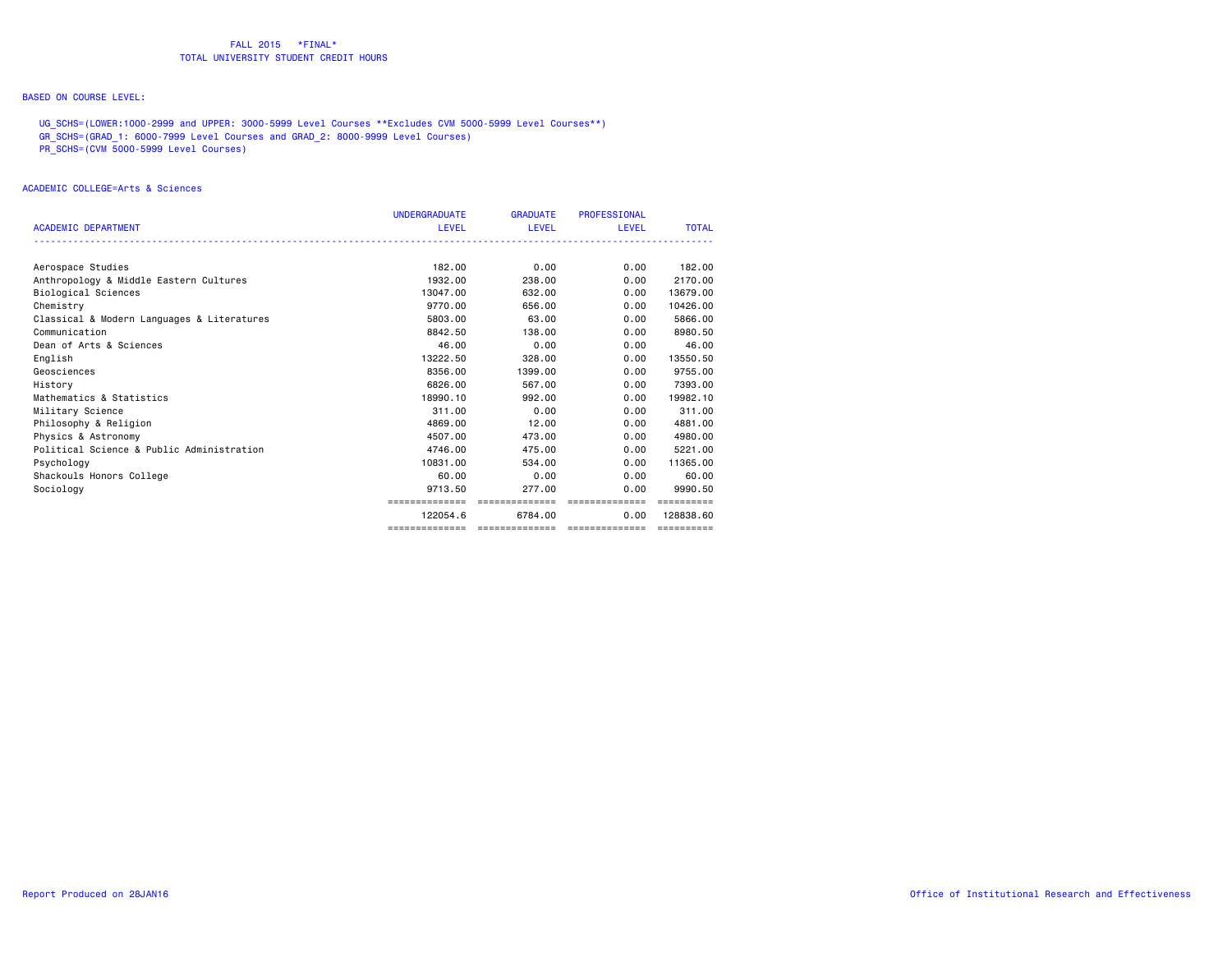# BASED ON COURSE LEVEL:

 UG\_SCHS=(LOWER:1000-2999 and UPPER: 3000-5999 Level Courses \*\*Excludes CVM 5000-5999 Level Courses\*\*) GR\_SCHS=(GRAD\_1: 6000-7999 Level Courses and GRAD\_2: 8000-9999 Level Courses)

PR\_SCHS=(CVM 5000-5999 Level Courses)

#### ACADEMIC COLLEGE=Business

| <b>ACADEMIC DEPARTMENT</b>                                                          | <b>UNDERGRADUATE</b><br><b>LEVEL</b> | <b>GRADUATE</b><br>LEVEL | <b>PROFESSIONAL</b><br>LEVEL | <b>TOTAL</b>       |
|-------------------------------------------------------------------------------------|--------------------------------------|--------------------------|------------------------------|--------------------|
| Finance & Economics                                                                 | 7107.40                              | 241.00                   | 0.00                         | 7348.40            |
| Management & Information Systems<br>Marketing, Quantitative Analysis & Business Law | 7793.00<br>7387.00                   | 617.00<br>532.00         | 0.00<br>0.00                 | 8410.00<br>7919.00 |
| School of Accountancy                                                               | 4077.00                              | 567.00                   | 0.00                         | 4644.00            |
|                                                                                     | 26364.40                             | 1957.00                  | 0.00                         | 28321.40           |
|                                                                                     |                                      |                          |                              |                    |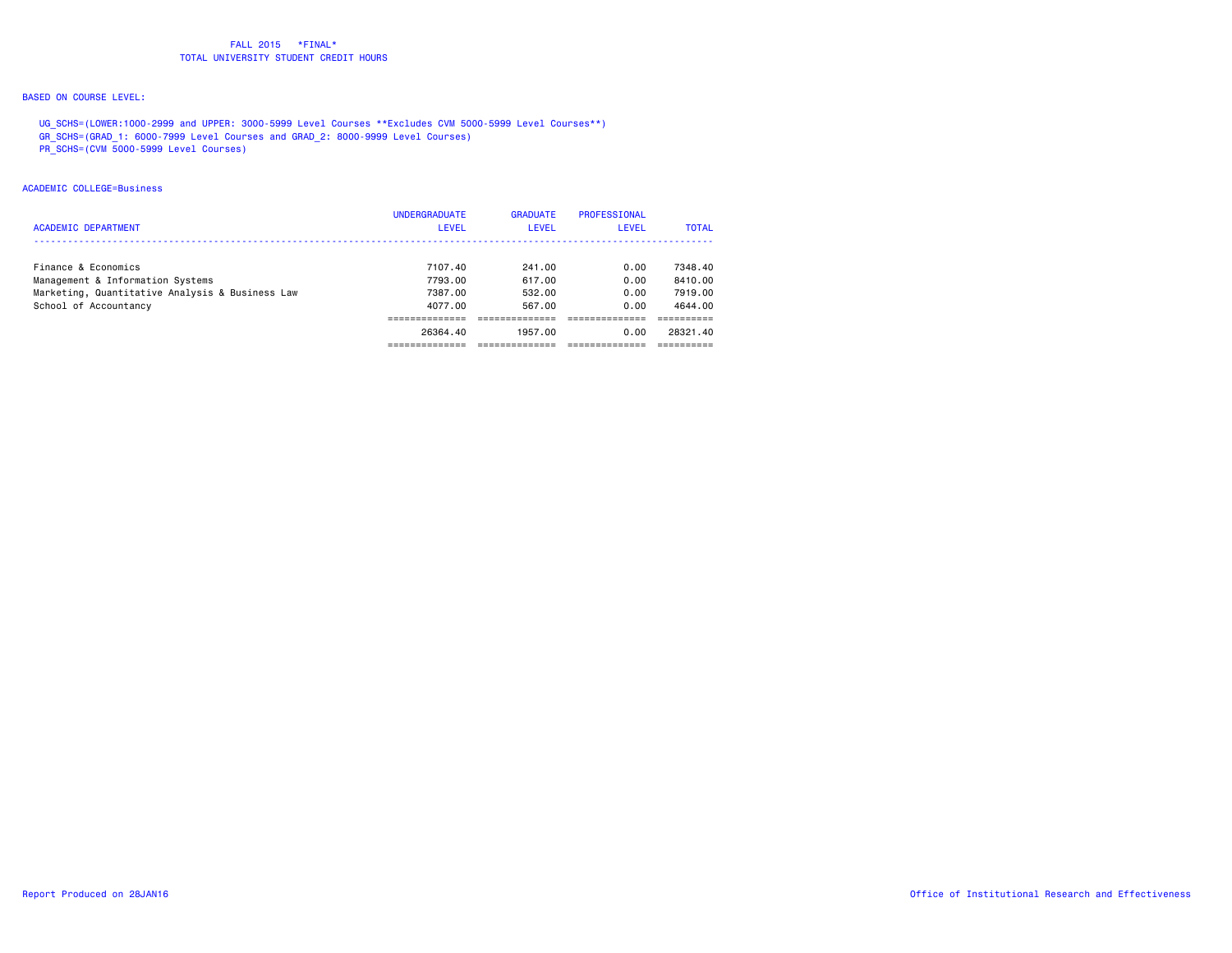# BASED ON COURSE LEVEL:

 UG\_SCHS=(LOWER:1000-2999 and UPPER: 3000-5999 Level Courses \*\*Excludes CVM 5000-5999 Level Courses\*\*) GR\_SCHS=(GRAD\_1: 6000-7999 Level Courses and GRAD\_2: 8000-9999 Level Courses)

PR\_SCHS=(CVM 5000-5999 Level Courses)

#### ACADEMIC COLLEGE=Education

| <b>ACADEMIC DEPARTMENT</b>                    | <b>UNDERGRADUATE</b><br><b>LEVEL</b> | <b>GRADUATE</b><br>LEVEL | <b>PROFESSIONAL</b><br><b>LEVEL</b> | <b>TOTAL</b> |
|-----------------------------------------------|--------------------------------------|--------------------------|-------------------------------------|--------------|
| Counseling & Educational Psychology           | 4488.50                              | 1682.00                  | 0.00                                | 6170.50      |
| Curriculum, Instruction & Special Education   | 7956.00                              | 1096.00                  | 0.00                                | 9052.00      |
| Dean of Education                             | 54.50                                | 0.00                     | 0.00                                | 54.50        |
| Instructional Systems & Workforce Development | 3636.00                              | 520.00                   | 0.00                                | 4156.00      |
| Kinesiology                                   | 9326.50                              | 441.00                   | 0.00                                | 9767.50      |
| Leadership and Foundations                    | 1515.00                              | 999.00                   | 0.00                                | 2514.00      |
| Music                                         | 3319.00                              | 0.00                     | 0.00                                | 3319.00      |
|                                               |                                      |                          |                                     |              |
|                                               | 30295.50                             | 4738.00                  | 0.00                                | 35033.50     |
|                                               | --------------                       | -------------            | --------------                      |              |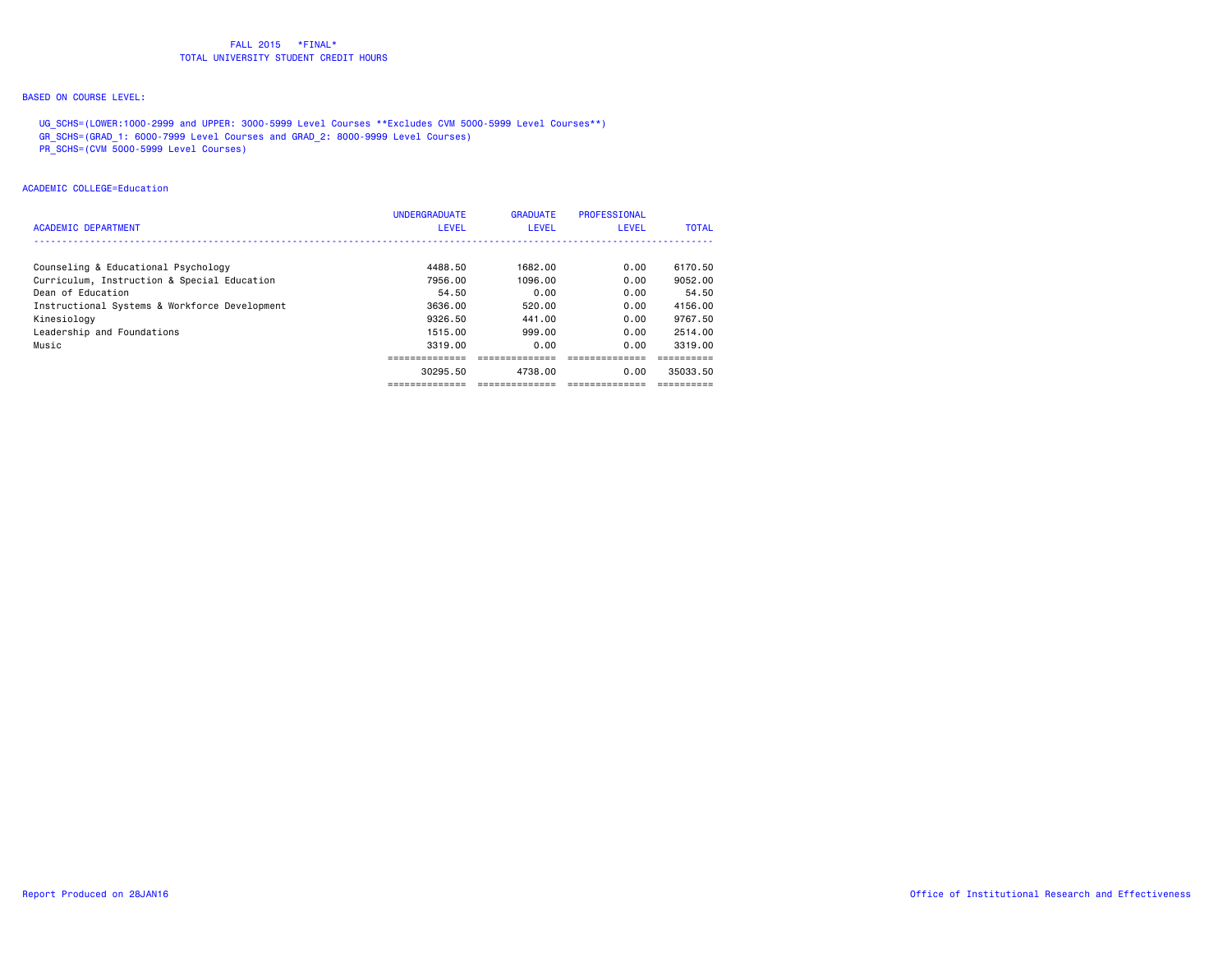# BASED ON COURSE LEVEL:

 UG\_SCHS=(LOWER:1000-2999 and UPPER: 3000-5999 Level Courses \*\*Excludes CVM 5000-5999 Level Courses\*\*) GR\_SCHS=(GRAD\_1: 6000-7999 Level Courses and GRAD\_2: 8000-9999 Level Courses)

PR\_SCHS=(CVM 5000-5999 Level Courses)

## ACADEMIC COLLEGE=Engineering

| ACADEMIC DEPARTMENT               | <b>UNDERGRADUATE</b><br><b>LEVEL</b> | <b>GRADUATE</b><br><b>LEVEL</b> | <b>PROFESSIONAL</b><br><b>LEVEL</b> | <b>TOTAL</b> |
|-----------------------------------|--------------------------------------|---------------------------------|-------------------------------------|--------------|
|                                   |                                      |                                 |                                     |              |
| Aerospace Engineering             | 4293.50                              | 545.00                          | 0.00                                | 4838.50      |
| Ag & Bio Engineering              | 1553.00                              | 143.00                          | 0.00                                | 1696.00      |
| Civil & Environmental Engineering | 2561.00                              | 446.00                          | 0.00                                | 3007.00      |
| Computer Science & Engineering    | 4393.00                              | 696.50                          | 0.00                                | 5089.50      |
| Electrical & Computer Engineering | 2994.90                              | 634.00                          | 0.00                                | 3628.90      |
| General Engineering               | 98.60                                | 0.00                            | 0.00                                | 98.60        |
| Industrial & Systems Engineering  | 2439.00                              | 572.00                          | 0.00                                | 3011.00      |
| Mechanical Engineering            | 3194.00                              | 955.00                          | 0.00                                | 4149.00      |
| School of Chemical Engineering    | 2864.00                              | 194.00                          | 0.00                                | 3058.00      |
|                                   |                                      |                                 |                                     |              |
|                                   | 24391.00                             | 4185.50                         | 0.00                                | 28576.50     |
|                                   | --------------                       | ==============                  |                                     |              |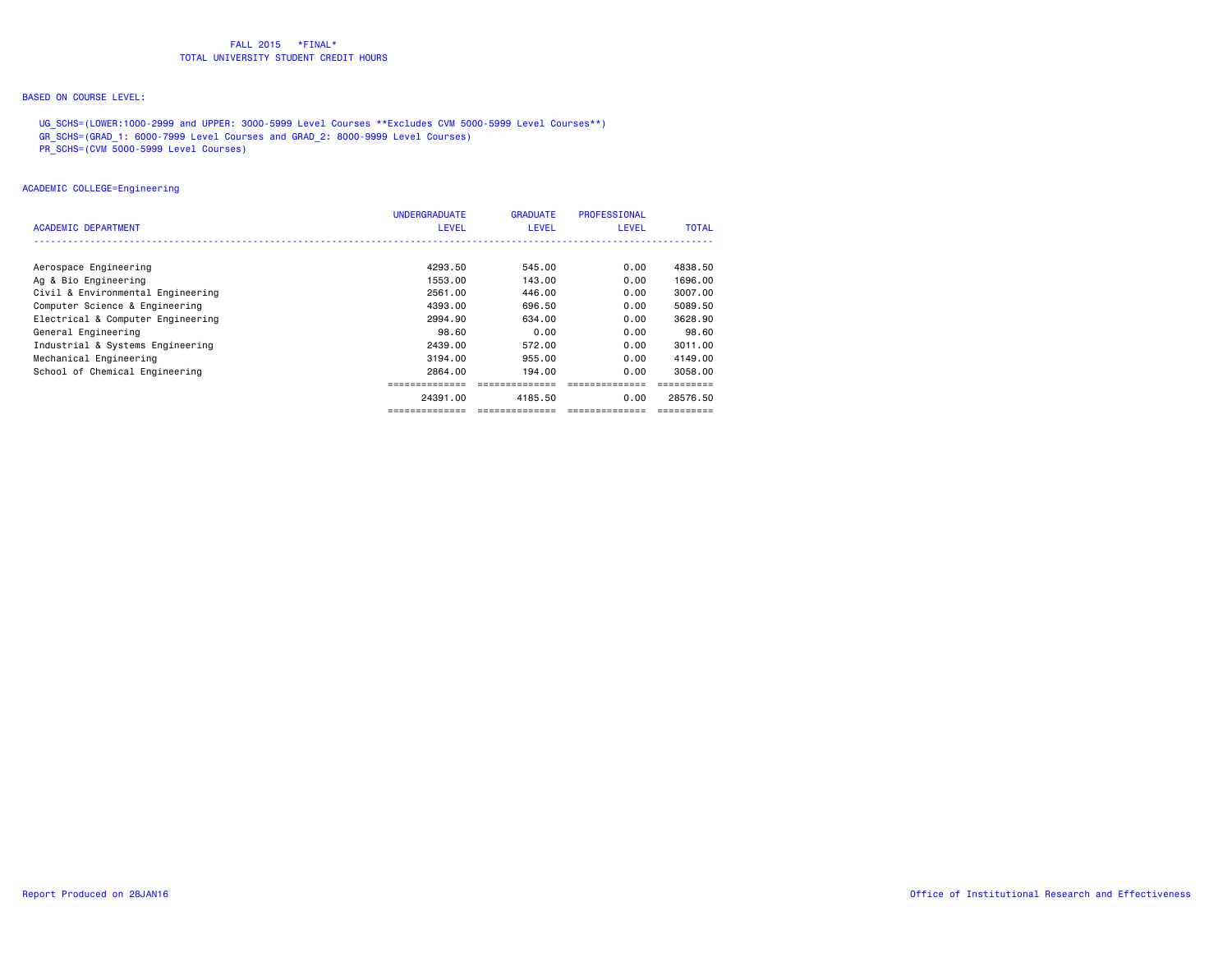# BASED ON COURSE LEVEL:

 UG\_SCHS=(LOWER:1000-2999 and UPPER: 3000-5999 Level Courses \*\*Excludes CVM 5000-5999 Level Courses\*\*) GR\_SCHS=(GRAD\_1: 6000-7999 Level Courses and GRAD\_2: 8000-9999 Level Courses)

PR\_SCHS=(CVM 5000-5999 Level Courses)

#### ACADEMIC COLLEGE=Forest Resources

| <b>ACADEMIC DEPARTMENT</b>          | <b>UNDERGRADUATE</b><br><b>LEVEL</b> | <b>GRADUATE</b><br><b>LEVEL</b> | <b>PROFESSIONAL</b><br>LEVEL | <b>TOTAL</b>      |
|-------------------------------------|--------------------------------------|---------------------------------|------------------------------|-------------------|
| Forestry<br>Sustainable Bioproducts | 894.00<br>118.50                     | 278.00<br>294.25                | 0.00<br>0.00                 | 1172.00<br>412.75 |
| Wildlife, Fisheries & Aquaculture   | 1488.00                              | 424.00                          | 0.00                         | 1912.00           |
|                                     | 2500.50                              | 996.25                          | 0.00                         | 3496.75           |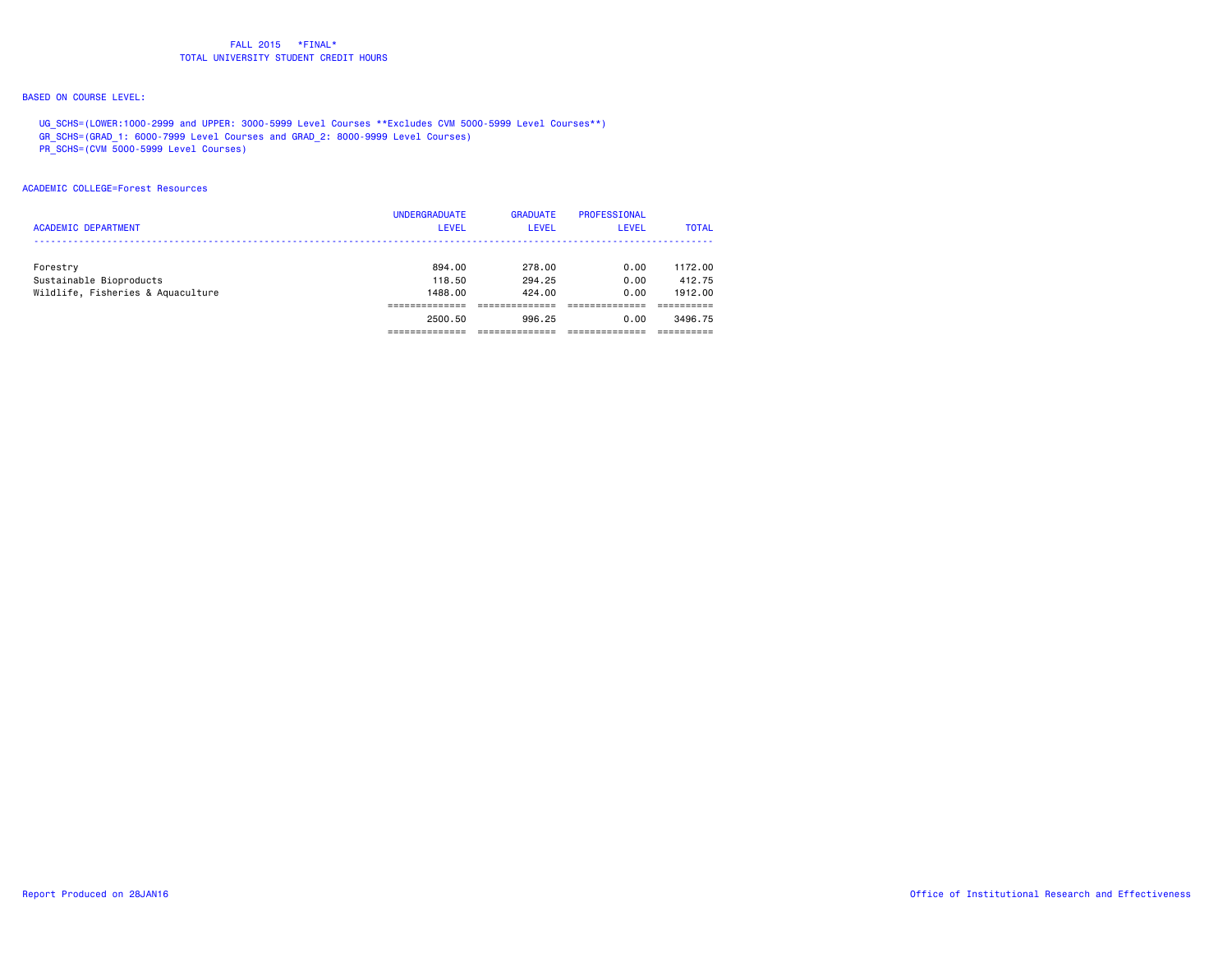# BASED ON COURSE LEVEL:

 UG\_SCHS=(LOWER:1000-2999 and UPPER: 3000-5999 Level Courses \*\*Excludes CVM 5000-5999 Level Courses\*\*) GR\_SCHS=(GRAD\_1: 6000-7999 Level Courses and GRAD\_2: 8000-9999 Level Courses)

- PR\_SCHS=(CVM 5000-5999 Level Courses)
- 

#### ACADEMIC COLLEGE=Veterinary Medicine

| <b>ACADEMIC DEPARTMENT</b> | <b>UNDERGRADUATE</b><br><b>LEVEL</b> | <b>GRADUATE</b><br>LEVEL | PROFESSIONAL<br>LEVEL | <b>TOTAL</b> |
|----------------------------|--------------------------------------|--------------------------|-----------------------|--------------|
| Veterinary Medicine        | 572.00                               | 479.00                   | 9083.00               | 10134.00     |
|                            | 572.00                               | 479.00                   | 9083.00               | 10134.00     |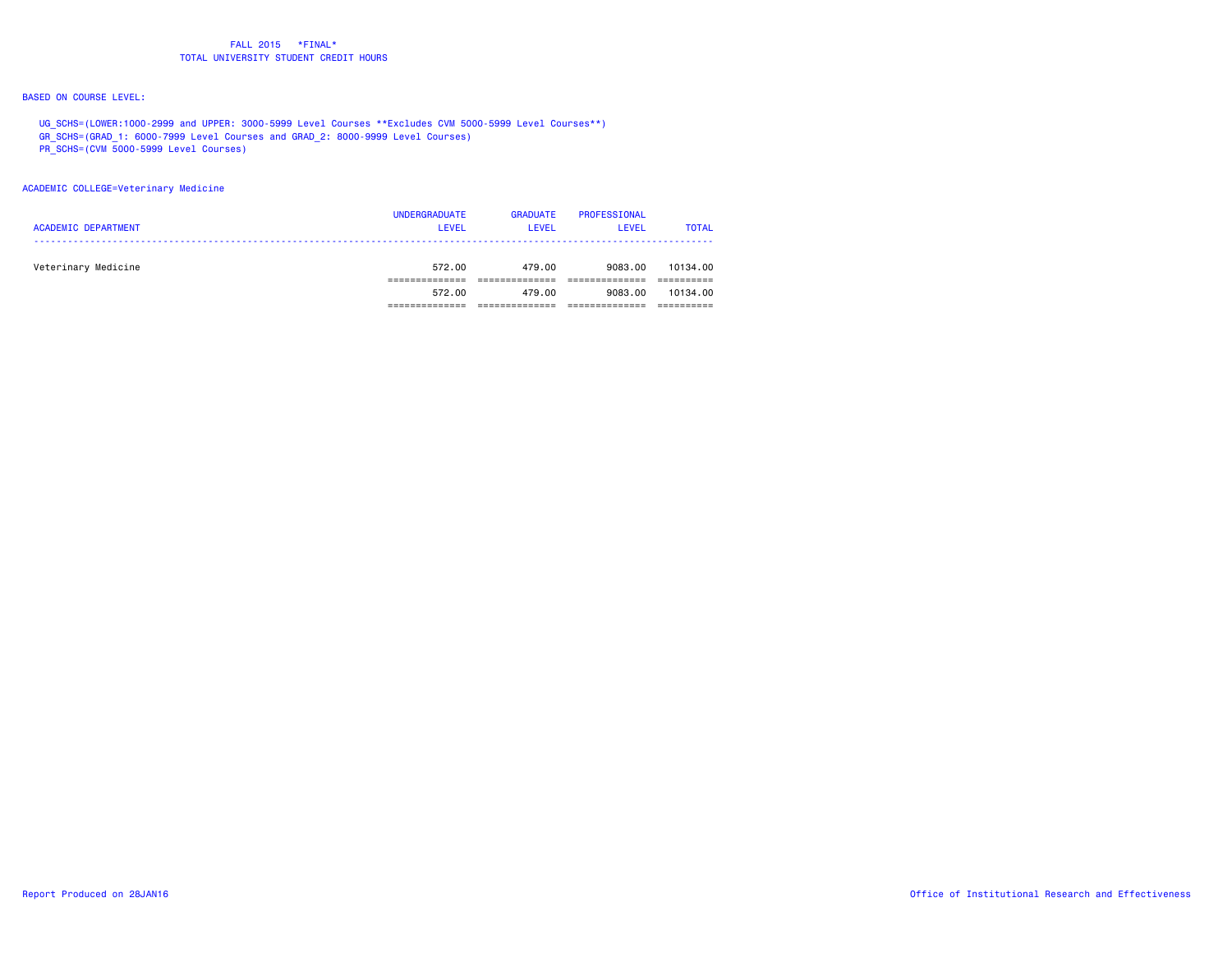# BASED ON COURSE LEVEL:

 UG\_SCHS=(LOWER:1000-2999 and UPPER: 3000-5999 Level Courses \*\*Excludes CVM 5000-5999 Level Courses\*\*) GR\_SCHS=(GRAD\_1: 6000-7999 Level Courses and GRAD\_2: 8000-9999 Level Courses)

PR\_SCHS=(CVM 5000-5999 Level Courses)

#### ACADEMIC COLLEGE=Academic Affairs

| <b>ACADEMIC DEPARTMENT</b> | <b>UNDERGRADUATE</b><br><b>LEVEL</b> | <b>GRADUATE</b><br><b>LEVEL</b> | <b>PROFESSIONAL</b><br>LEVEL | <b>TOTAL</b> |
|----------------------------|--------------------------------------|---------------------------------|------------------------------|--------------|
| Provost Office             | 343.00                               | 0.00                            | 0.00                         | 343,00       |
| Student Leadership         | 545.00                               | 0.00                            | 0.00                         | 545.00       |
| Student Services           | 78.00                                | 0.00                            | 0.00                         | 78.00        |
|                            |                                      |                                 |                              |              |
|                            | 966.00                               | 0.00                            | 0.00                         | 966.00       |
|                            |                                      |                                 |                              |              |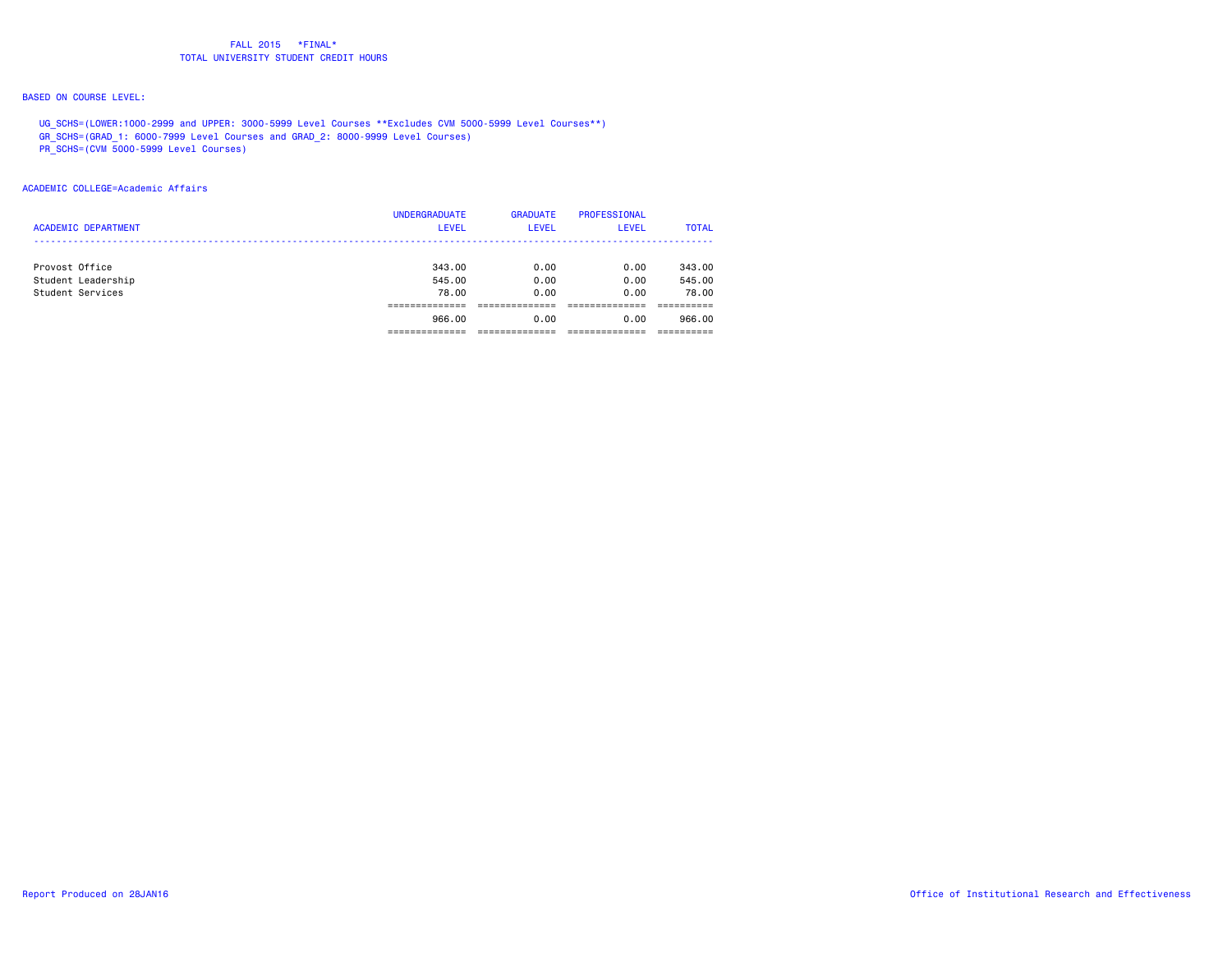|                            |                        |                                   | <b>Tenure</b>  | <b>Course</b> |            |                       |       |              |                           | Inst | UG                                  | <b>GR</b>       | <b>PR</b>                                                                                                                         | Total                                                                                                                                                               |
|----------------------------|------------------------|-----------------------------------|----------------|---------------|------------|-----------------------|-------|--------------|---------------------------|------|-------------------------------------|-----------------|-----------------------------------------------------------------------------------------------------------------------------------|---------------------------------------------------------------------------------------------------------------------------------------------------------------------|
| <b>ACADEMIC DEPARTMENT</b> | <b>Instructor Name</b> | Rank                              | <b>Status</b>  | Cip#          | <b>CRN</b> | Course #              |       |              | Sec Type Title            | Per  | <b>SCHS</b>                         | <b>SCHS</b>     | <b>SCHS</b>                                                                                                                       | <b>SCHS</b><br>$\frac{1}{2} \left( \frac{1}{2} \right) \left( \frac{1}{2} \right) \left( \frac{1}{2} \right) \left( \frac{1}{2} \right) \left( \frac{1}{2} \right)$ |
| Ag & Bio Engineering       | Chesser, Gary          | Non-Faculty                       | Not Applicable | 010201        | 30014      | ABE 1073              | 01    | C            | Technology Design I. 1.00 |      | 60.00                               | 0.00            | 0.00                                                                                                                              | 60.00                                                                                                                                                               |
|                            |                        |                                   |                |               | 30015      | ABE 1073              | 02    | К            | Technology Design I.      | 1.00 | 0.00                                | 0.00            | 0.00                                                                                                                              | 0.00                                                                                                                                                                |
|                            |                        |                                   |                |               |            | 30016 ABE 1073        | 03    | К            | Technology Design I. 1.00 |      | 0.00<br>. <b>.</b>                  | 0.00<br>.       | 0.00<br>.                                                                                                                         | 0.00<br>$- - - - -$                                                                                                                                                 |
|                            |                        |                                   |                |               |            |                       |       |              |                           |      | 60.00                               | 0.00            | 0.00                                                                                                                              | 60.00                                                                                                                                                               |
|                            | Horton, Renita         | Research Assist Pro Non-Ten Track |                | 140301        |            | 35313 ABE 8000        | 03    | D            | Research / Thesis         | 1.00 | 0.00<br>$\sim$ $\sim$               | 1.00            | 0.00                                                                                                                              | 1.00                                                                                                                                                                |
|                            |                        |                                   |                |               |            |                       |       |              |                           |      | 0.00                                | 1.00            | 0.00                                                                                                                              | 1.00                                                                                                                                                                |
|                            | Linhoss, Anna          | Assistant Professor Ten Track     |                | 140501        |            | 30039 ABE 4803        | 01 C  |              | Biosyst Simulation        | 1.00 | 114.00<br>.                         | 0.00<br>.       | 0.00<br>.                                                                                                                         | 114.00<br><u>.</u>                                                                                                                                                  |
|                            |                        |                                   |                |               |            |                       |       |              |                           |      | 114.00                              | 0.00            | 0.00                                                                                                                              | 114.00                                                                                                                                                              |
|                            | Linhoss, John          | Non-Faculty                       | Not Applicable | 150699        |            | 30029 ABE 4383        | 01    | C            | Bldg Const                | 1.00 | 114.00<br>.                         | 0.00            | 0.00<br>$\frac{1}{2} \left( \frac{1}{2} \right) \left( \frac{1}{2} \right) \left( \frac{1}{2} \right) \left( \frac{1}{2} \right)$ | 114.00<br>.                                                                                                                                                         |
|                            |                        |                                   |                |               |            |                       |       |              |                           |      | 114.00                              | 0.00            | 0.00                                                                                                                              | 114.00                                                                                                                                                              |
|                            | Paz, Joel              | Associate Professor Tenured       |                | 140301        | 35317      | ABE 8000              | 07    | D            | Research / Thesis         | 1.00 | 0.00                                | 9.00            | 0.00                                                                                                                              | 9.00                                                                                                                                                                |
|                            |                        |                                   |                |               | 35329      | ABE 9000              | 07    | D            | Research / Diss           | 1.00 | 0.00                                | 15.00           | 0.00                                                                                                                              | 15.00                                                                                                                                                               |
|                            |                        |                                   |                |               | 36272      | ABE 7000              | 01    | $\mathbf{I}$ | Directed Indiv Study      | 1.00 | 0.00                                | 3.00            | 0.00                                                                                                                              | 3.00                                                                                                                                                                |
|                            |                        |                                   |                | 143801        | 30020      | ABE 2873              | 01    | C            | Land Surveying            | 1.00 | 78.00                               | 0.00            | 0.00                                                                                                                              | 78.00                                                                                                                                                               |
|                            |                        |                                   |                |               | 30021      | ABE 2873              | 02    | К            | Land Surveying            | 1.00 | 0.00                                | 0.00            | 0.00                                                                                                                              | 0.00                                                                                                                                                                |
|                            |                        |                                   |                |               |            | 30022 ABE 2873        | 03    | К            | Land Surveying            | 1.00 | 0.00<br>$\sim$ $\sim$ $\sim$ $\sim$ | 0.00            | 0.00<br>$\sim$ $\sim$ $\sim$ $\sim$                                                                                               | 0.00<br>$\sim$ $\sim$ $\sim$ $\sim$ $\sim$                                                                                                                          |
|                            |                        |                                   |                |               |            |                       |       |              |                           |      | 78.00                               | 27.00           | 0.00                                                                                                                              | 105.00                                                                                                                                                              |
|                            | Purswell, Joseph       | Non-Employee                      | Not Applicable |               |            | 140301 35796 ABE 9000 | 14    | D            | Research / Diss           | 1.00 | 0.00<br>.                           | 12.00<br>.      | 0.00<br>$\frac{1}{2}$                                                                                                             | 12.00<br>د د د د د                                                                                                                                                  |
|                            |                        |                                   |                |               |            |                       |       |              |                           |      | 0.00                                | 12.00           | 0.00                                                                                                                              | 12.00                                                                                                                                                               |
|                            | Simpson, Chartrisa     | Assistant Professor Ten Track     |                | 140301        | 30041      | ABE 4911              | S01 S |              | Engineering Seminar       | 1.00 | 71.00                               | 0.00            | 0.00                                                                                                                              | 71.00                                                                                                                                                               |
|                            |                        |                                   |                |               | 35319      | ABE 8000              | 09    | D            | Research / Thesis         | 1.00 | 0.00                                | 18.00           | 0.00                                                                                                                              | 18.00                                                                                                                                                               |
|                            |                        |                                   |                |               | 35331      | ABE 9000              | 09    | D            | Research / Diss           | 1.00 | 0.00                                | 4.00            | 0.00                                                                                                                              | 4.00                                                                                                                                                                |
|                            |                        |                                   |                |               | 35908      | ABE 4000              | 02    | $\mathbf{I}$ | Directed Indiv Study 1.00 |      | 3.00                                | 0.00            | 0.00                                                                                                                              | 3.00                                                                                                                                                                |
|                            |                        |                                   |                |               | 35909      | ABE 4000              | 03    | $\mathbf{I}$ | Directed Indiv Study      | 1.00 | 2.00                                | 0.00            | 0.00                                                                                                                              | 2.00                                                                                                                                                                |
|                            |                        |                                   |                |               | 35910      | ABE 4000              | 04    | $\mathbf{I}$ | Directed Indiv Study 1.00 |      | 2.00                                | 0.00            | 0.00                                                                                                                              | 2.00                                                                                                                                                                |
|                            |                        |                                   |                | 140501 30032  |            | ABE 4523              | 01    | C            | Biomedical Materials 1.00 |      | 66.00                               | 0.00            | 0.00                                                                                                                              | 66.00                                                                                                                                                               |
|                            |                        |                                   |                |               | 30033      | ABE 4523              | 02    | C            | Biomedical Materials      | 1.00 | 99.00                               | 0.00            | 0.00                                                                                                                              | 99.00                                                                                                                                                               |
|                            |                        |                                   |                |               | 30035      | ABE 4523              | H01 C |              | Honors Biomedical Ma      | 1.00 | 27.00                               | 0.00            | 0.00                                                                                                                              | 27.00                                                                                                                                                               |
|                            |                        |                                   |                |               | 30046      | ABE 6523              | 01    | $\mathbf c$  | BIomedical Materials      | 1.00 | 0.00                                | 3.00            | 0.00                                                                                                                              | 3.00                                                                                                                                                                |
|                            |                        |                                   |                | 150699        | 30042      | ABE 4961              | S01 S |              | Seminar                   | 1.00 | 24.00<br>.                          | 0.00            | 0.00                                                                                                                              | 24.00<br>.                                                                                                                                                          |
|                            |                        |                                   |                |               |            |                       |       |              |                           |      | 294.00                              | 25.00           | 0.00                                                                                                                              | 319.00                                                                                                                                                              |
|                            | Tagert, Mary           | Extension Assist Pr Non-Ten Track |                | 140301        |            | 36067 ABE 4000        | 05    | I            | Directed Indiv Study 1.00 |      | 3.00<br>.                           | 0.00            | 0.00<br>$- - -$                                                                                                                   | 3.00<br>.                                                                                                                                                           |
|                            |                        |                                   |                |               |            |                       |       |              |                           |      | 3.00                                | 0.00            | 0.00                                                                                                                              | 3.00                                                                                                                                                                |
|                            | Ward, Jason            | Extension Assist Pr Non-Ten Track |                | 140301        |            | 36301 ABE 9000        | 15    | D            | Research / Diss           | 1.00 | 0.00<br>.<br>$\sim$ $\sim$ $\sim$   | 6.00<br>$- - -$ | 0.00<br>$\frac{1}{2}$                                                                                                             | 6.00<br>.                                                                                                                                                           |
|                            |                        |                                   |                |               |            |                       |       |              |                           |      | 0.00                                | 6.00            | 0.00                                                                                                                              | 6.00                                                                                                                                                                |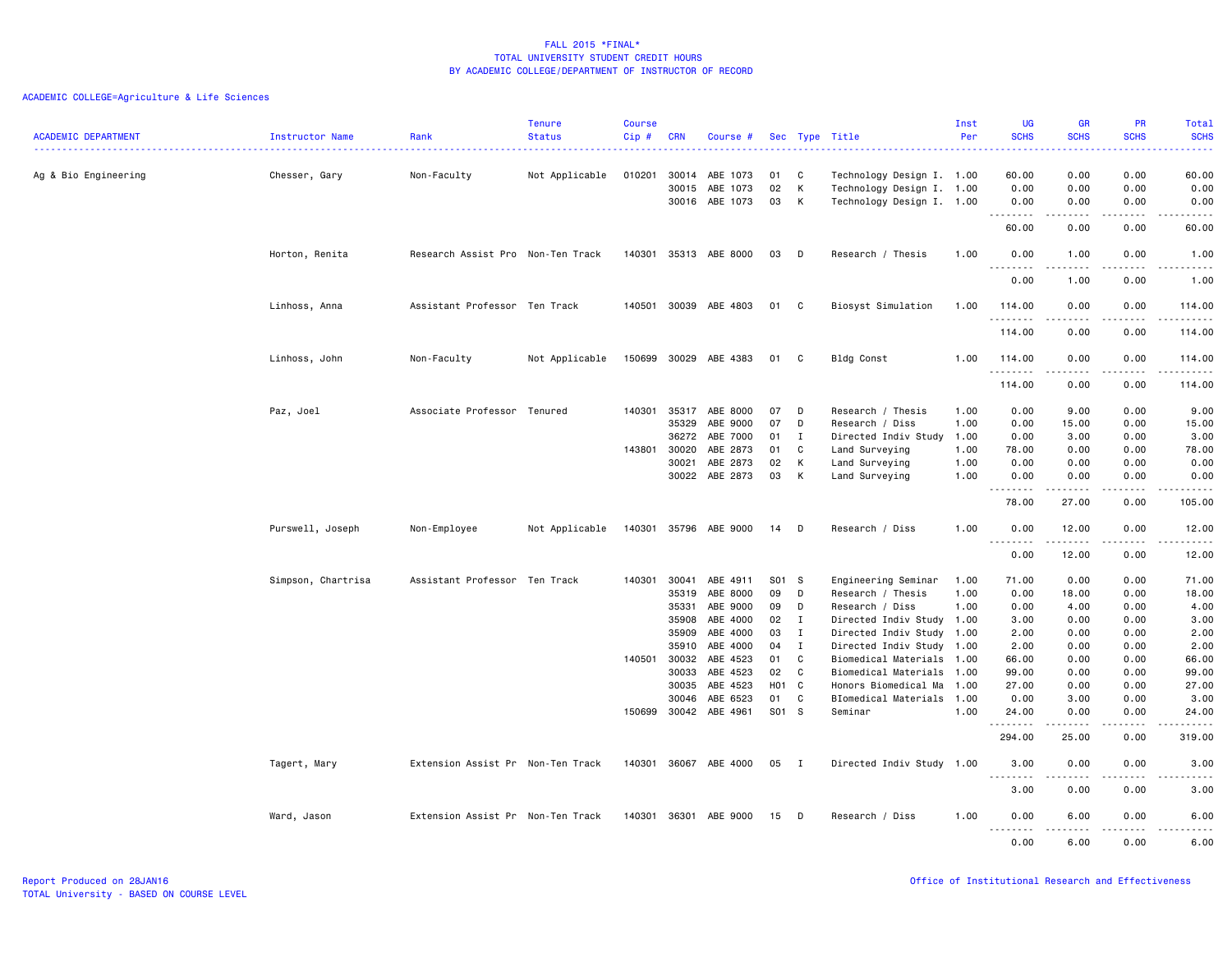| <b>ACADEMIC DEPARTMENT</b> | Instructor Name | Rank                | Tenure<br><b>Status</b> | <b>Course</b><br>$Cip$ #   | <b>CRN</b>     | Course # Sec Type Title               |                     |              |                                                                     | Inst<br>Per  | UG<br><b>SCHS</b>                                                       | GR<br><b>SCHS</b>    | PR<br><b>SCHS</b>    | Total<br><b>SCHS</b>  |
|----------------------------|-----------------|---------------------|-------------------------|----------------------------|----------------|---------------------------------------|---------------------|--------------|---------------------------------------------------------------------|--------------|-------------------------------------------------------------------------|----------------------|----------------------|-----------------------|
| Ag & Bio Engineering       | Warnock, James  | Non-Faculty         | Tenured                 | 140101<br>140301<br>521003 | 35586<br>35503 | GE 2990<br>ABE 9000<br>34713 FYE 1001 | 01<br>13 D<br>F23 C | $\mathbf{C}$ | Special Topic In GE<br>Research / Diss<br>Freshman Year Experi 0.50 | 0.50<br>1.00 | 10.00<br>0.00<br>8.00                                                   | 0.00<br>3.00<br>0.00 | 0.00<br>0.00<br>0.00 | 10.00<br>3.00<br>8.00 |
|                            |                 |                     |                         |                            |                | 34755 FYE 1001                        | F24 C               |              | Freshman Year Experi 0.50                                           |              | 6.50<br>---------                                                       | 0.00<br>.            | 0.00<br>.            | 6.50<br>.             |
|                            |                 |                     |                         |                            |                |                                       |                     |              |                                                                     |              | 24.50                                                                   | 3.00                 | 0.00                 | 27.50                 |
|                            | Yu, Fei         | Associate Professor | Tenured                 | 140301                     | 35334          | ABE 9000                              | $12$ D              |              | Research / Diss                                                     | 1.00         | 0.00<br>---------                                                       | 7.00                 | 0.00<br>---------    | 7.00<br>.             |
|                            |                 |                     |                         |                            |                |                                       |                     |              |                                                                     |              | 0.00                                                                    | 7.00                 | 0.00                 | 7.00                  |
|                            |                 |                     |                         |                            |                |                                       |                     |              |                                                                     |              | $\qquad \qquad \equiv \equiv \equiv \equiv \equiv \equiv \equiv \equiv$ | --------             | --------             | ==========            |
| Ag & Bio Engineering       |                 |                     |                         |                            |                |                                       |                     |              |                                                                     |              | 687.50                                                                  | 81.00                | 0.00                 | 768.50<br>=========   |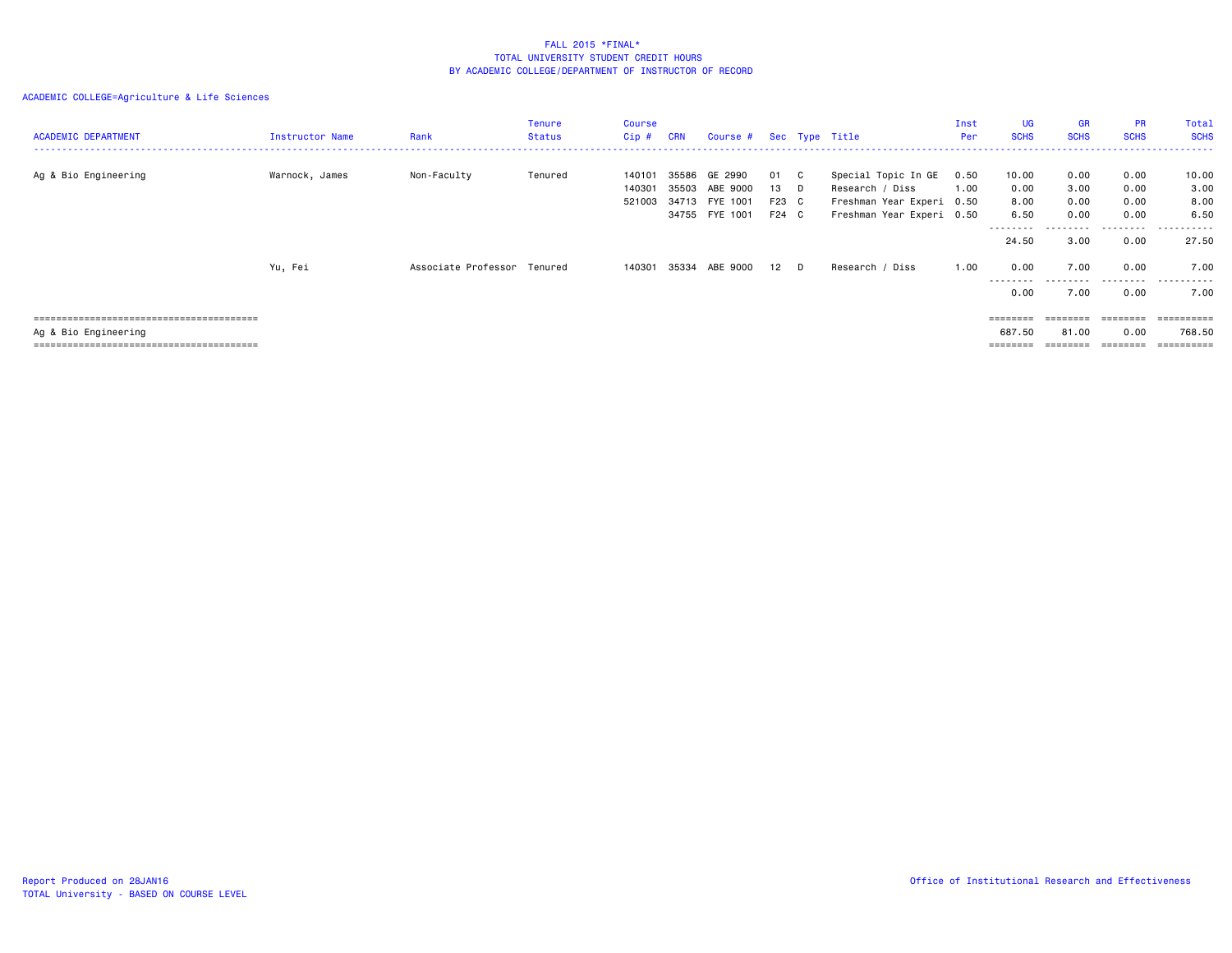# ACADEMIC COLLEGE=Agriculture & Life Sciences

| <b>ACADEMIC DEPARTMENT</b> | Instructor Name<br><u>.</u> | Rank                              | <b>Tenure</b><br><b>Status</b> | <b>Course</b><br>Cip# | <b>CRN</b>            | Course #                   |                  |              | Sec Type Title                                         | Inst<br>Per  | <b>UG</b><br><b>SCHS</b> | GR<br><b>SCHS</b>                                                                                                                                            | <b>PR</b><br><b>SCHS</b> | Total<br><b>SCHS</b><br>. |
|----------------------------|-----------------------------|-----------------------------------|--------------------------------|-----------------------|-----------------------|----------------------------|------------------|--------------|--------------------------------------------------------|--------------|--------------------------|--------------------------------------------------------------------------------------------------------------------------------------------------------------|--------------------------|---------------------------|
| Agricultural Economics     | Barnes, James               | Extension Assist Pr Non-Ten Track |                                |                       |                       | 450602 33864 AEC 6323      | 501 C            |              | Applied Region Econ                                    | 1.00         | 0.00<br>-----            | 33.00                                                                                                                                                        | 0.00                     | 33.00<br>.                |
|                            |                             |                                   |                                |                       |                       |                            |                  |              |                                                        |              | 0.00                     | 33.00                                                                                                                                                        | 0.00                     | 33.00                     |
|                            | Barnett, Barry              | Professor                         | Tenured                        |                       | 010103 30146          | AEC 8611                   | 01               | C            | Research Seminar I                                     | 1.00         | 0.00                     | 8.00                                                                                                                                                         | 0.00                     | 8.00                      |
|                            |                             |                                   |                                | 450601                | 35152<br>30144        | AEC 8000<br>AEC 8163       | 01<br>01         | D<br>C       | Research / Thesis<br>Consum, Produc, Mark 1.00         | 1.00         | 0.00<br>0.00             | 9.00<br>27.00                                                                                                                                                | 0.00<br>0.00             | 9.00<br>27.00             |
|                            |                             |                                   |                                |                       |                       |                            |                  |              |                                                        |              | <u>.</u><br>0.00         | .<br>44.00                                                                                                                                                   | .<br>0.00                | .<br>44.00                |
|                            |                             |                                   |                                |                       |                       |                            |                  |              |                                                        |              |                          |                                                                                                                                                              |                          |                           |
|                            | Coatney, Kalyn              | Associate Professor Tenured       |                                | 010103                | 30129                 | AEC 4133<br>35153 AEC 8000 | 01<br>02         | C<br>D       | Food Markets & Price<br>Research / Thesis              | 1.00<br>1.00 | 90.00<br>0.00            | 0.00<br>9.00                                                                                                                                                 | 0.00<br>0.00             | 90.00<br>9.00             |
|                            |                             |                                   |                                |                       |                       |                            |                  |              |                                                        |              | .                        | 22222                                                                                                                                                        | .                        | .                         |
|                            |                             |                                   |                                |                       |                       |                            |                  |              |                                                        |              | 90.00                    | 9.00                                                                                                                                                         | 0.00                     | 99.00                     |
|                            | Collart Dinarte, Alba       | Extension Assist Pr Non-Ten Track |                                |                       |                       | 010103 30133 AEC 4711      | 01 L             |              | Agri-marketing Pract 1.00                              |              | 10.00<br>.               | 0.00<br>.                                                                                                                                                    | 0.00<br>$  -$            | 10.00<br>$   -$           |
|                            |                             |                                   |                                |                       |                       |                            |                  |              |                                                        |              | 10.00                    | 0.00                                                                                                                                                         | 0.00                     | 10.00                     |
|                            | Freeman, Matthew            | Assistant Professor Ten Track     |                                |                       | 010103 30122          | AEC 2713                   | 01               | C            | Intro to Food & Reso 1.00                              |              | 369.00                   | 0.00                                                                                                                                                         | 0.00                     | 369.00                    |
|                            |                             |                                   |                                |                       | 30123                 | AEC 2713                   | H <sub>0</sub> 1 | $\mathbf{C}$ | Hon Intro to Food &                                    | 1.00         | 51.00                    | 0.00                                                                                                                                                         | 0.00                     | 51.00                     |
|                            |                             |                                   |                                |                       | 30139<br>030204 30130 | AEC 6243<br>AEC 4243       | 01<br>01         | C<br>C       | Natural Resource Eco 1.00<br>Natural Resource Eco 1.00 |              | 0.00<br>30.00            | 9.00<br>0.00                                                                                                                                                 | 0.00<br>0.00             | 9.00<br>30.00             |
|                            |                             |                                   |                                |                       |                       |                            |                  |              |                                                        |              | .                        | 22222                                                                                                                                                        | د د د د                  | .                         |
|                            |                             |                                   |                                |                       |                       |                            |                  |              |                                                        |              | 450.00                   | 9.00                                                                                                                                                         | 0.00                     | 459.00                    |
|                            | Harri, Ardian               | Associate Professor Tenured       |                                |                       |                       | 010103 30128 AEC 4123      | 01               | C            | Fin & Comm Futures M 1.00                              |              | 72.00                    | 0.00                                                                                                                                                         | 0.00                     | 72.00                     |
|                            |                             |                                   |                                |                       | 30137<br>31873        | AEC 6123<br>FIN 4123       | 01<br>01         | C<br>C       | Fin & Comm Futures M 1.00<br>Fin & Commodity Futu 1.00 |              | 0.00<br>30.00            | 3.00<br>0.00                                                                                                                                                 | 0.00<br>0.00             | 3.00<br>30.00             |
|                            |                             |                                   |                                |                       | 35154                 | AEC 8000                   | 03               | D            | Research / Thesis                                      | 1.00         | 0.00                     | 9.00                                                                                                                                                         | 0.00                     | 9.00                      |
|                            |                             |                                   |                                |                       |                       | 450603 30143 AEC 6733      | 01               | C            | Economet Anal in Ag                                    | 1.00         | 0.00                     | 24.00                                                                                                                                                        | 0.00                     | 24.00                     |
|                            |                             |                                   |                                |                       |                       |                            |                  |              |                                                        |              | .<br>102.00              | .<br>36.00                                                                                                                                                   | -----<br>0.00            | .<br>138.00               |
|                            | Interis, Matthew            | Associate Professor Tenured       |                                |                       |                       | 010101 34272 AEC 1001      | F01 C            |              | First Year Seminar                                     | 1.00         | 18.00                    | 0.00                                                                                                                                                         | 0.00                     | 18.00                     |
|                            |                             |                                   |                                |                       |                       |                            |                  |              |                                                        |              | .<br>18.00               | <u>.</u><br>0.00                                                                                                                                             | .<br>0.00                | .<br>18.00                |
|                            | Little, Randall             | Professor                         | Tenured                        | 010101                | 30121                 | AEC 2611                   | 01               | C            | Seminar I                                              | 1.00         | 58.00                    | 0.00                                                                                                                                                         | 0.00                     | 58.00                     |
|                            |                             |                                   |                                |                       | 30132                 | AEC 4530                   | 01               | E            | Internship AEC-AGBM                                    | 1.00         | 62.00                    | 0.00                                                                                                                                                         | 0.00                     | 62.00                     |
|                            |                             |                                   |                                |                       | 30141                 | AEC 6530                   | 01               | E            | Internship AEC-AGBM                                    | 1.00         | 0.00                     | 3.00                                                                                                                                                         | 0.00                     | 3.00                      |
|                            |                             |                                   |                                | 450603                | 010103 30126<br>30124 | AEC 3513<br>AEC 3113       | 01<br>01         | C<br>C       | Food & Fiber Product 1.00<br>Intro To Quant Econ       | 1.00         | 147.00<br>96.00          | 0.00<br>0.00                                                                                                                                                 | 0.00<br>0.00             | 147.00<br>96.00           |
|                            |                             |                                   |                                |                       |                       |                            |                  |              |                                                        |              | .                        | -----                                                                                                                                                        | .                        | ------                    |
|                            |                             |                                   |                                |                       |                       |                            |                  |              |                                                        |              | 363.00                   | 3.00                                                                                                                                                         | 0.00                     | 366.00                    |
|                            | Parman, Bryon               | Extension Assist Pr Non-Ten Track |                                | 010103                | 30140                 | AEC 6343                   | 01               | C            | Adv Farm Management 1.00                               |              | 0.00                     | 6.00                                                                                                                                                         | 0.00                     | 6.00                      |
|                            |                             |                                   |                                |                       | 36026                 | AEC 7000                   | 01               | I            | Directed Indiv Study 1.00                              |              | 0.00                     | 3.00                                                                                                                                                         | 0.00                     | 3.00                      |
|                            |                             |                                   |                                |                       | 010104 30131          | AEC 4343                   | 01               | C            | Adv Farm Management                                    | 1.00         | 36.00<br><u>.</u>        | 0.00<br>$\frac{1}{2} \left( \frac{1}{2} \right) \left( \frac{1}{2} \right) \left( \frac{1}{2} \right) \left( \frac{1}{2} \right) \left( \frac{1}{2} \right)$ | 0.00<br>.                | 36.00<br>.                |
|                            |                             |                                   |                                |                       |                       |                            |                  |              |                                                        |              | 36.00                    | 9.00                                                                                                                                                         | 0.00                     | 45.00                     |
|                            | Petrolia, Daniel            | Associate Professor Tenured       |                                |                       |                       | 010103 35156 AEC 8000      | 05               | D            | Research / Thesis                                      | 1.00         | 0.00                     | 9.00                                                                                                                                                         | 0.00                     | 9.00                      |

Report Produced on 28JAN16 Office of Institutional Research and Effectiveness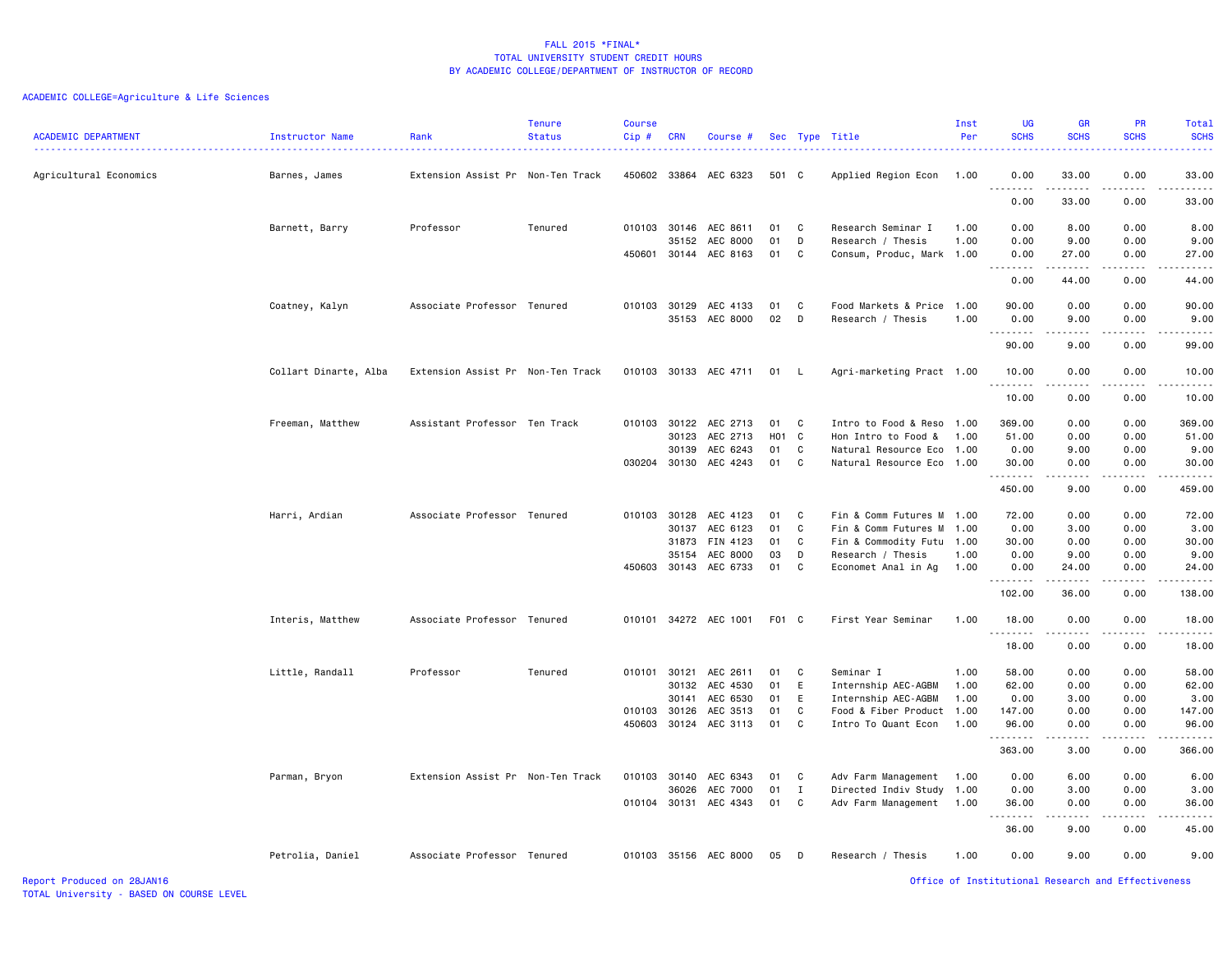| <b>ACADEMIC DEPARTMENT</b> | Instructor Name    | Rank                        | <b>Tenure</b><br><b>Status</b> | <b>Course</b><br>Cip# | <b>CRN</b> | Course #                         |             |     | Sec Type Title                                | Inst<br>Per | <b>UG</b><br><b>SCHS</b> | <b>GR</b><br><b>SCHS</b> | <b>PR</b><br><b>SCHS</b>     | Total<br><b>SCHS</b>                |
|----------------------------|--------------------|-----------------------------|--------------------------------|-----------------------|------------|----------------------------------|-------------|-----|-----------------------------------------------|-------------|--------------------------|--------------------------|------------------------------|-------------------------------------|
| Agricultural Economics     | Petrolia, Daniel   | Associate Professor Tenured |                                |                       |            | 450603 30142 AEC 6713            | 01          | C.  | Quant Econ                                    | 1.00        | 0.00<br>--------         | 27.00                    | 0.00<br>-----                | 27,00                               |
|                            |                    |                             |                                |                       |            |                                  |             |     |                                               |             | 0.00                     | 36.00                    | 0.00                         | 36.00                               |
|                            | Tack, Jesse        | Associate Professor Tenured |                                |                       |            | 010103 35157 AEC 8000            | 06          | D   | Research / Thesis                             | 1.00        | 0.00                     | 6.00                     | 0.00                         | 6.00<br>.                           |
|                            |                    |                             |                                |                       |            |                                  |             |     |                                               |             | ---------<br>0.00        | ---------<br>6.00        | .<br>0.00                    | 6.00                                |
|                            | Turner, Steven     | Professor                   | Tenured                        | 010101                | 30127      | AEC 4113                         | 01          | - C | Agribusiness Firm Mg 1.00                     |             | 75.00                    | 0.00                     | 0.00                         | 75.00                               |
|                            |                    |                             |                                | 010103<br>521003      |            | 30136 AEC 6113<br>34269 FYE 1001 | 01<br>F01 C | - C | Agribus Firm Mgt<br>Freshman Year Experi 1.00 | 1.00        | 0.00<br>24.00            | 12.00<br>0.00            | 0.00<br>0.00                 | 12.00<br>24.00                      |
|                            |                    |                             |                                |                       |            |                                  |             |     |                                               |             | 99.00                    | 12.00                    | 0.00                         | ------<br>111.00                    |
|                            | Williams, Angelica | Non-Faculty                 | Not Applicable                 | 010101                |            | 30125 AEC 3133                   | 01 C        |     | Introductory Agribus 1.00                     |             | 195.00                   | 0.00                     | 0.00                         | 195.00                              |
|                            |                    |                             |                                |                       |            |                                  |             |     |                                               |             | --------<br>195,00       | 0.00                     | --------<br>0.00             | ----------<br>195.00                |
| Agricultural Economics     |                    |                             |                                |                       |            |                                  |             |     |                                               |             | 1363,00<br>========      | ========<br>197.00       | ========<br>0.00<br>======== | ==========<br>1560.00<br>========== |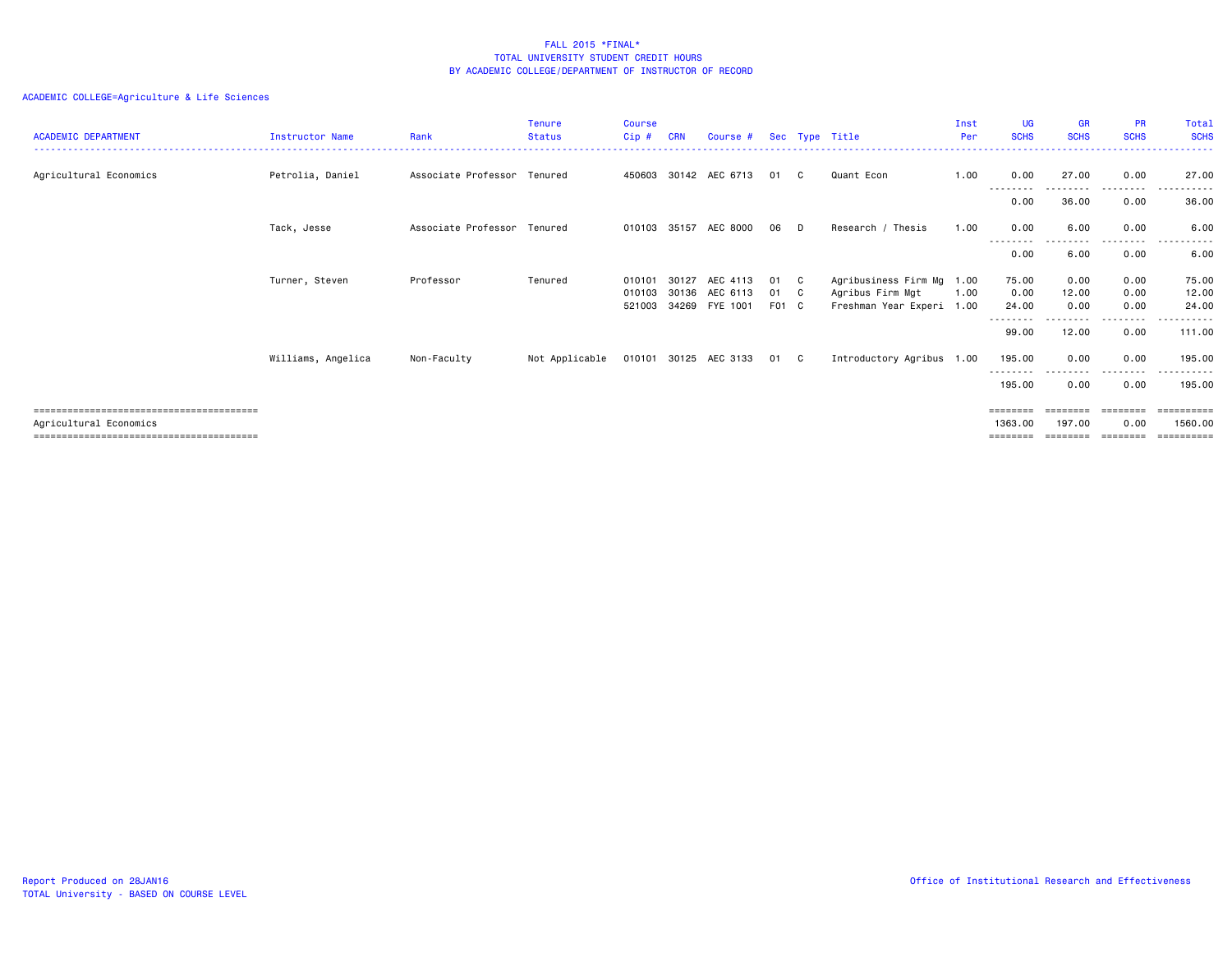| <b>ACADEMIC DEPARTMENT</b> | Instructor Name        | Rank                              | <b>Tenure</b><br><b>Status</b> | <b>Course</b><br>Cip# | <b>CRN</b>     | Course #             |              |              | Sec Type Title                                         | Inst<br>Per | UG<br><b>SCHS</b>                   | <b>GR</b><br><b>SCHS</b>                                                                                                                                     | PR<br><b>SCHS</b>                     | Total<br><b>SCHS</b>          |
|----------------------------|------------------------|-----------------------------------|--------------------------------|-----------------------|----------------|----------------------|--------------|--------------|--------------------------------------------------------|-------------|-------------------------------------|--------------------------------------------------------------------------------------------------------------------------------------------------------------|---------------------------------------|-------------------------------|
| Animal Dairy Science       | Blanton, John          | ------------------<br>Professor   | Tenured                        | 010901                | 35278          | ADS 8000             | 03           | D            | Research/Thesis                                        | .<br>1.00   | $\sim$ $\sim$ $\sim$ $\sim$<br>0.00 | 1.00                                                                                                                                                         | <b><i><u><u>.</u></u></i></b><br>0.00 | <b>.</b><br>1.00              |
|                            |                        |                                   |                                |                       | 36118          | ADS 1113             | 03           | C            | Animal Science                                         | 1.00        | 60.00                               | 0.00                                                                                                                                                         | 0.00                                  | 60.00                         |
|                            |                        |                                   |                                |                       | 36120          | ADS 1121             | 06           | L            | Animal Science Labor                                   | 1.00        | 20.00                               | 0.00                                                                                                                                                         | 0.00                                  | 20.00                         |
|                            |                        |                                   |                                |                       | 36121          | ADS 1121             | 07           | <b>L</b>     | Animal Science Labor                                   | 1.00        | 19.00                               | 0.00                                                                                                                                                         | 0.00                                  | 19.00                         |
|                            |                        |                                   |                                |                       | 36127          | ADS 1113             | 04           | C.           | Animal Science                                         | 1.00        | 57.00                               | 0.00                                                                                                                                                         | 0.00                                  | 57.00<br>.                    |
|                            |                        |                                   |                                |                       |                |                      |              |              |                                                        |             | .<br>156.00                         | -----<br>1.00                                                                                                                                                | .<br>0.00                             | 157.00                        |
|                            | Cavinder, Clay         | Associate Professor Tenured       |                                | 010101                | 35745          | ADS 4000             | 02           | $\mathbf{I}$ | Directed Indiv Study 1.00                              |             | 3.00                                | 0.00                                                                                                                                                         | 0.00                                  | 3.00                          |
|                            |                        |                                   |                                |                       | 35746          | ADS 4000             | 03           | I            | Directed Indiv Study 1.00                              |             | 3.00                                | 0.00                                                                                                                                                         | 0.00                                  | 3.00                          |
|                            |                        |                                   |                                |                       | 35747          | ADS 4000             | 04           | I            | Directed Indiv Study 1.00                              |             | 3.00                                | 0.00                                                                                                                                                         | 0.00                                  | 3.00                          |
|                            |                        |                                   |                                |                       | 35748          | ADS 4000             | 05           | $\mathbf{I}$ | Directed Indiv Study 1.00                              |             | 3.00                                | 0.00                                                                                                                                                         | 0.00                                  | 3.00                          |
|                            |                        |                                   |                                |                       | 35824          | ADS 4000             | 07           | I            | Directed Indiv Study 1.00                              |             | 3.00                                | 0.00                                                                                                                                                         | 0.00                                  | 3.00                          |
|                            |                        |                                   |                                |                       | 35849          | ADS 4000             | 08           | $\mathbf I$  | Directed Indiv Study 1.00                              |             | 1.00                                | 0.00                                                                                                                                                         | 0.00                                  | 1.00                          |
|                            |                        |                                   |                                | 010507                | 30092          | ADS 2122             | 01           | L            | Adv Equine Eval                                        | 1.00        | 12.00                               | 0.00                                                                                                                                                         | 0.00                                  | 12.00                         |
|                            |                        |                                   |                                | 010901                | 35279          | ADS 8000             | 04           | D            | Research/Thesis                                        | 1.00        | 0.00<br>.                           | 3.00<br>.                                                                                                                                                    | 0.00<br>.                             | 3.00<br>$\omega$ is a set of  |
|                            |                        |                                   |                                |                       |                |                      |              |              |                                                        |             | 28.00                               | 3.00                                                                                                                                                         | 0.00                                  | 31.00                         |
|                            | Crow, Brett            | Instructor                        | Non-Ten Track                  | 010101                | 36780          | ADS 4000             | $11 \quad I$ |              | Directed Indiv Study 1.00                              |             | 2.00                                | 0.00                                                                                                                                                         | 0.00                                  | 2.00                          |
|                            |                        |                                   |                                | 010901                | 30099          | ADS 4212             | 01           | L            | Livestock Eval                                         | 1.00        | 60.00                               | 0.00                                                                                                                                                         | 0.00                                  | 60.00                         |
|                            |                        |                                   |                                | 010906                | 30098          | ADS 3312             | 01           | L            | Livestock Mgt Prac                                     | 1.00        | 32.00<br>.                          | 0.00<br>$\frac{1}{2} \left( \frac{1}{2} \right) \left( \frac{1}{2} \right) \left( \frac{1}{2} \right) \left( \frac{1}{2} \right) \left( \frac{1}{2} \right)$ | 0.00<br>.                             | 32.00<br>.                    |
|                            |                        |                                   |                                |                       |                |                      |              |              |                                                        |             | 94.00                               | 0.00                                                                                                                                                         | 0.00                                  | 94.00                         |
|                            | Devost-Burnett, Derris | Assistant Professor Ten Track     |                                | 010901                | 30095          | ADS 3213             | 01           | C            | Growth Development E 1.00                              |             | 57.00                               | 0.00                                                                                                                                                         | 0.00                                  | 57.00                         |
|                            |                        |                                   |                                |                       | 30096          | ADS 3213             | 02           | к            | Growth Development E 1.00                              |             | 0.00                                | 0.00                                                                                                                                                         | 0.00                                  | 0.00                          |
|                            |                        |                                   |                                |                       | 34892          | ADS 3213             | H01          | $\mathbf{C}$ | Growth Development E 1.00                              |             | 12.00<br>.                          | 0.00<br>.                                                                                                                                                    | 0.00<br>.                             | 12.00<br>$\omega$ is a set of |
|                            |                        |                                   |                                |                       |                |                      |              |              |                                                        |             | 69.00                               | 0.00                                                                                                                                                         | 0.00                                  | 69.00                         |
|                            | Dinh, Thu              | Assistant Professor Ten Track     |                                | 010000                | 36032          | GA 4000              | 01           | I            | Dis in Agriculture                                     | 1.00        | 3.00                                | 0.00                                                                                                                                                         | 0.00                                  | 3.00                          |
|                            |                        |                                   |                                | 010401                | 34525          | FNH 3314             | 01           | C            | Intro to Meat Scienc 1.00                              |             | 16.00                               | 0.00                                                                                                                                                         | 0.00                                  | 16.00                         |
|                            |                        |                                   |                                |                       | 34526          | ADS 3314             | 01           | C            | Intro to Meat Scienc 1.00                              |             | 156.00                              | 0.00                                                                                                                                                         | 0.00                                  | 156.00                        |
|                            |                        |                                   |                                |                       | 34527          | FNH 3314             | 02           | К            | Intro to Meat Scienc 1.00                              |             | 0.00                                | 0.00                                                                                                                                                         | 0.00                                  | 0.00                          |
|                            |                        |                                   |                                |                       | 34528          | ADS 3314<br>FNH 3314 | 02<br>03     | К<br>К       | Intro to Meat Scienc 1.00                              |             | 0.00                                | 0.00                                                                                                                                                         | 0.00                                  | 0.00                          |
|                            |                        |                                   |                                |                       | 34529<br>34530 | ADS 3314             | 03           | K            | Intro to Meat Scienc 1.00<br>Intro to Meat Scienc 1.00 |             | 0.00<br>0.00                        | 0.00<br>0.00                                                                                                                                                 | 0.00<br>0.00                          | 0.00<br>0.00                  |
|                            |                        |                                   |                                | 010901                | 35263          | ADS 9000             | 03           | D            | Research/Diss                                          | 1.00        | 0.00                                | 11.00                                                                                                                                                        | 0.00                                  | 11.00                         |
|                            |                        |                                   |                                |                       | 35280          | ADS 8000             | 05           | D            | Research/Thesis                                        | 1.00        | 0.00                                | 8.00                                                                                                                                                         | 0.00                                  | 8.00                          |
|                            |                        |                                   |                                |                       |                |                      |              |              |                                                        |             | .<br>175.00                         | $- - - - -$<br>19.00                                                                                                                                         | $\frac{1}{2}$<br>0.00                 | .<br>194.00                   |
|                            | Graves, Jessica        | Instructor                        | Non-Ten Track                  | 010101                | 34605          | ADS 4420             | 01           | E            | ADS Internship                                         | 1.00        | 17.00                               | 0.00                                                                                                                                                         | 0.00                                  | 17.00                         |
|                            |                        |                                   |                                | 010901                | 30089          | ADS 1111             | 01           | C            | Orientation to ADS                                     | 1.00        | 137.00                              | 0.00                                                                                                                                                         | 0.00                                  | 137.00                        |
|                            |                        |                                   |                                |                       | 30100          | ADS 4221             | S01 S        |              | Capstone in Animal & 0.50                              |             | 12.50<br>.                          | 0.00                                                                                                                                                         | 0.00                                  | 12.50<br><u>.</u>             |
|                            |                        |                                   |                                |                       |                |                      |              |              |                                                        |             | 166.50                              | 0.00                                                                                                                                                         | 0.00                                  | 166.50                        |
|                            | Karisch, Brandi        | Extension Assist Pr Non-Ten Track |                                | 010901                | 30100          | ADS 4221             | S01 S        |              | Capstone in Animal & 0.50                              |             | 12.50                               | 0.00                                                                                                                                                         | 0.00                                  | 12.50                         |
|                            |                        |                                   |                                |                       | 35281          | ADS 8000             | 06           | D            | Research/Thesis                                        | 1.00        | 0.00                                | 4.00                                                                                                                                                         | 0.00                                  | 4.00                          |
|                            |                        |                                   |                                | 010999                | 34618          | ADS 4520             | 01           | E            | Livestock Extension                                    | 1.00        | 2.00                                | 0.00                                                                                                                                                         | 0.00                                  | 2.00                          |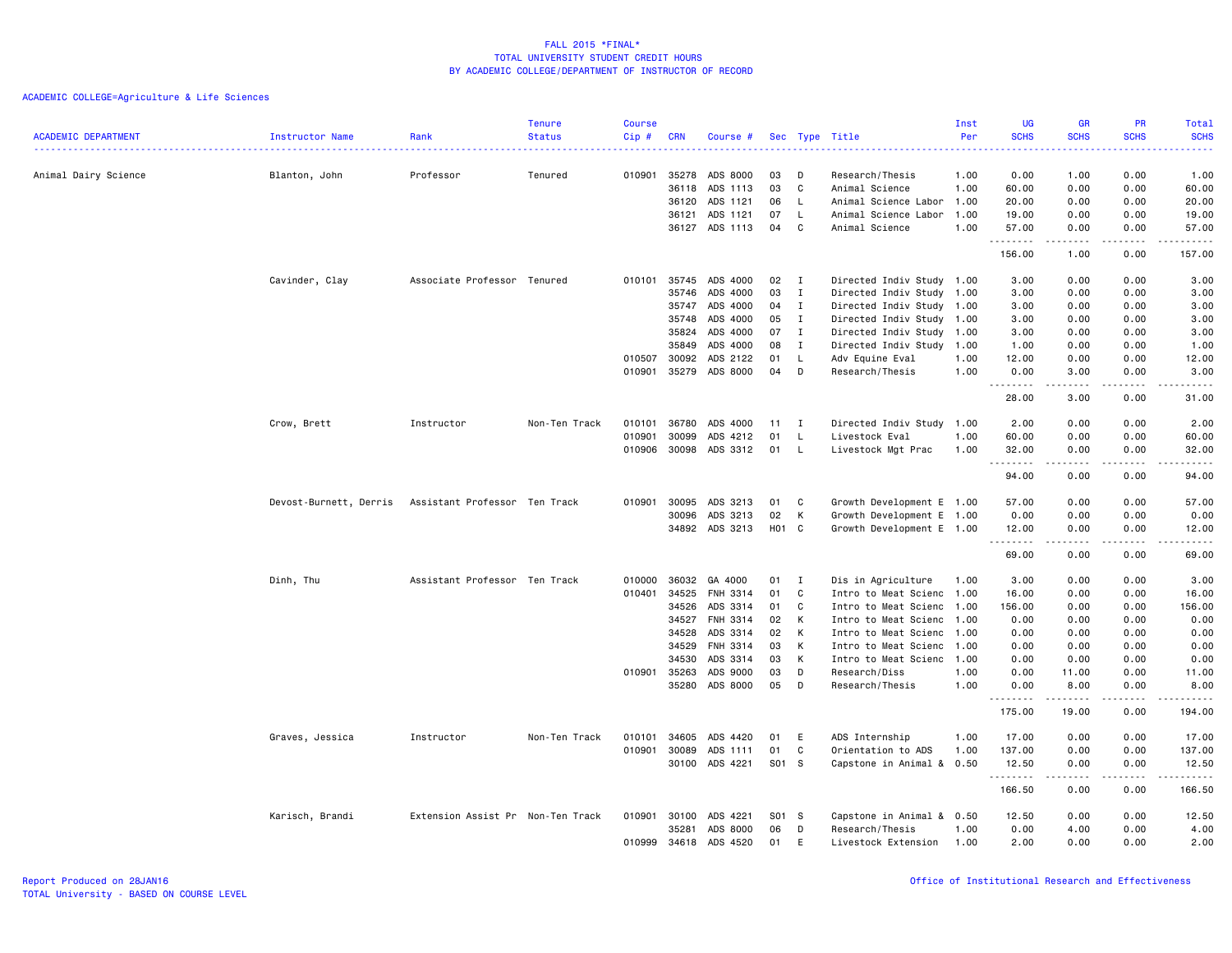ACADEMIC COLLEGE=Agriculture & Life Sciences

| <b>ACADEMIC DEPARTMENT</b> | <b>Instructor Name</b>                                    | Rank                          | Tenure<br><b>Status</b> | <b>Course</b><br>Cip# | <b>CRN</b> | Course #             |          |              | Sec Type Title            | Inst<br>Per  | <b>UG</b><br><b>SCHS</b>                                                                                                                                     | <b>GR</b><br><b>SCHS</b> | PR<br><b>SCHS</b> | <b>Total</b><br><b>SCHS</b><br>.                                                                                                  |
|----------------------------|-----------------------------------------------------------|-------------------------------|-------------------------|-----------------------|------------|----------------------|----------|--------------|---------------------------|--------------|--------------------------------------------------------------------------------------------------------------------------------------------------------------|--------------------------|-------------------|-----------------------------------------------------------------------------------------------------------------------------------|
|                            |                                                           |                               |                         |                       |            |                      |          |              |                           |              | 14.50                                                                                                                                                        | 4.00                     | 0.00              | 18.50                                                                                                                             |
|                            |                                                           |                               |                         |                       |            |                      |          |              |                           |              |                                                                                                                                                              |                          |                   |                                                                                                                                   |
| Animal Dairy Science       | Larson, Jamie                                             | Associate Professor Tenured   |                         | 010904                | 30117      | ADS 8111             | 01       | - S          | Nutrition Seminar         | 1.00         | 0.00                                                                                                                                                         | 4.00                     | 0.00              | 4.00                                                                                                                              |
|                            |                                                           |                               |                         | 010999                | 34606      | ADS 4440             | 01       | E            | Research Exp Pract        | 1.00         | 2.00                                                                                                                                                         | 0.00                     | 0.00              | 2.00                                                                                                                              |
|                            |                                                           |                               |                         | 011001                | 30118      | ADS 8121             | 01       | s            | Nutrition Seminar         | 1.00         | 0.00                                                                                                                                                         | 1.00                     | 0.00              | 1.00                                                                                                                              |
|                            |                                                           |                               |                         |                       | 30119      | ADS 8131             | 01       | -S           | Nutrition Seminar         | 1.00         | 0.00                                                                                                                                                         | 1.00                     | 0.00              | 1.00                                                                                                                              |
|                            |                                                           |                               |                         | 260707 30103          |            | ADS 4611             | 01       | $\mathsf{L}$ | Prac In Phy & Repro       | 1.00         | 18.00                                                                                                                                                        | 0.00                     | 0.00              | 18.00                                                                                                                             |
|                            |                                                           |                               |                         |                       | 30104      | ADS 4611             | 02       | $\mathsf{L}$ | Prac In Phy & Repro       | 1.00         | 21.00                                                                                                                                                        | 0.00                     | 0.00              | 21.00                                                                                                                             |
|                            |                                                           |                               |                         |                       | 30105      | ADS 4613             | 01       | C            | Physiology Of Repro       | 1.00         | 105.00                                                                                                                                                       | 0.00                     | 0.00              | 105.00                                                                                                                            |
|                            |                                                           |                               |                         |                       | 30112      | ADS 6613             | 01       | C            | Physiology Of Repro       | 1.00         | 0.00                                                                                                                                                         | 3.00                     | 0.00              | 3.00                                                                                                                              |
|                            |                                                           |                               |                         |                       | 33199      | PHY 8811             | 01       | -S           | Animal Phys Seminar       | 1.00         | 0.00                                                                                                                                                         | 5.00                     | 0.00              | 5.00                                                                                                                              |
|                            |                                                           |                               |                         |                       | 34891      | ADS 4613             | H01 C    |              | Physiology Of Repro-      | 1.00         | 15.00                                                                                                                                                        | 0.00                     | 0.00              | 15.00                                                                                                                             |
|                            |                                                           |                               |                         |                       |            | 35641 PHY 9000       | 02       | - D          | Research / Diss           | 1.00         | 0.00<br>.                                                                                                                                                    | 8.00<br>.                | 0.00<br>.         | 8.00<br>-----                                                                                                                     |
|                            |                                                           |                               |                         |                       |            |                      |          |              |                           |              | 161.00                                                                                                                                                       | 22.00                    | 0.00              | 183.00                                                                                                                            |
|                            | Lemley, Caleb                                             | Assistant Professor Ten Track |                         | 010901                | 35266      | ADS 9000             | 06       | D            | Research/Diss             | 1.00         | 0.00                                                                                                                                                         | 5.00                     | 0.00              | 5.00                                                                                                                              |
|                            |                                                           |                               |                         | 512501                | 33643      | VS 3014              | 01       | B            | Anatomy & Physiology      | 1.00         | 80.00                                                                                                                                                        | 0.00                     | 0.00              | 80.00                                                                                                                             |
|                            |                                                           |                               |                         |                       | 34598      | VS 3014              | 02       | B            | Anatomy & Physiology      | 1.00         | 76.00                                                                                                                                                        | 0.00                     | 0.00              | 76.00                                                                                                                             |
|                            |                                                           |                               |                         |                       |            |                      |          |              |                           |              | .                                                                                                                                                            | .                        | .                 | .                                                                                                                                 |
|                            |                                                           |                               |                         |                       |            |                      |          |              |                           |              | 156.00                                                                                                                                                       | 5.00                     | 0.00              | 161.00                                                                                                                            |
|                            | Liao, Shengfa                                             | Assistant Professor Ten Track |                         | 010901                |            | 35267 ADS 9000       | 07       | D            | Research/Diss             | 1.00         | 0.00<br>.                                                                                                                                                    | 12.00<br>.               | 0.00<br>.         | 12.00<br>.                                                                                                                        |
|                            |                                                           |                               |                         |                       |            |                      |          |              |                           |              | 0.00                                                                                                                                                         | 12.00                    | 0.00              | 12.00                                                                                                                             |
|                            |                                                           |                               |                         | 011001                | 32022      |                      |          |              |                           |              | 33.00                                                                                                                                                        | 0.00                     | 0.00              | 33.00                                                                                                                             |
|                            | Martin, James M.                                          | Lecturer                      | Non-Ten Track           |                       | 32023      | FNH 4333<br>FNH 4333 | 01<br>02 | C<br>K       | Food Law<br>Food Law      | 1.00<br>1.00 | 0.00                                                                                                                                                         | 0.00                     | 0.00              | 0.00                                                                                                                              |
|                            |                                                           |                               |                         | 190501                | 32002      | FNH 1103             | 01       | C            | Intro Food Sci, Nutr      | 1.00         | 186.00                                                                                                                                                       | 0.00                     | 0.00              | 186.00                                                                                                                            |
|                            |                                                           |                               |                         |                       | 32032      | FNH 6333             | 01       | C            | Food Law                  | 1.00         | 0.00                                                                                                                                                         | 3.00                     | 0.00              | 3.00                                                                                                                              |
|                            |                                                           |                               |                         |                       | 32033      | <b>FNH 6333</b>      | 02       | К            | Food Law                  | 1.00         | 0.00                                                                                                                                                         | 0.00                     | 0.00              | 0.00                                                                                                                              |
|                            |                                                           |                               |                         |                       | 34523      | FNH 4173             | 01       | C            | Food Packaging            | 1.00         | 39.00                                                                                                                                                        | 0.00                     | 0.00              | 39.00                                                                                                                             |
|                            |                                                           |                               |                         |                       |            | 34524 FNH 6173       | 01       | C            | Food Packaging            | 1.00         | 0.00                                                                                                                                                         | 12.00                    | 0.00              | 12.00                                                                                                                             |
|                            |                                                           |                               |                         |                       |            |                      |          |              |                           |              | .                                                                                                                                                            | . <b>.</b>               | .                 | 2.2.2.2.2.3                                                                                                                       |
|                            |                                                           |                               |                         |                       |            |                      |          |              |                           |              | 258.00                                                                                                                                                       | 15.00                    | 0.00              | 273.00                                                                                                                            |
|                            | Memili, Erdogan                                           | Associate Professor Tenured   |                         | 010901                |            | 35268 ADS 9000       | 08       | $\mathsf{D}$ | Research/Diss             | 1.00         | 0.00<br><u>.</u>                                                                                                                                             | 4.00<br>$\frac{1}{2}$    | 0.00<br>.         | 4.00<br>$\frac{1}{2} \left( \frac{1}{2} \right) \left( \frac{1}{2} \right) \left( \frac{1}{2} \right) \left( \frac{1}{2} \right)$ |
|                            |                                                           |                               |                         |                       |            |                      |          |              |                           |              | 0.00                                                                                                                                                         | 4.00                     | 0.00              | 4.00                                                                                                                              |
|                            | Nguekam Feugang, Jean-M Research Assist Pro Non-Ten Track |                               |                         | 260707                |            | 35635 PHY 8000       | 06       | D            | Research / Thesis         | 1.00         | 0.00<br>$\frac{1}{2} \left( \frac{1}{2} \right) \left( \frac{1}{2} \right) \left( \frac{1}{2} \right) \left( \frac{1}{2} \right) \left( \frac{1}{2} \right)$ | 3.00<br>.                | 0.00<br>.         | 3.00<br>$\frac{1}{2} \left( \frac{1}{2} \right) \left( \frac{1}{2} \right) \left( \frac{1}{2} \right) \left( \frac{1}{2} \right)$ |
|                            |                                                           |                               |                         |                       |            |                      |          |              |                           |              | 0.00                                                                                                                                                         | 3.00                     | 0.00              | 3.00                                                                                                                              |
|                            | Nicodemus, Molly                                          | Associate Professor Tenured   |                         | 010101                | 36430      | ADS 4000             | 09       | I            | Directed Indiv Study 1.00 |              | 3.00                                                                                                                                                         | 0.00                     | 0.00              | 3.00                                                                                                                              |
|                            |                                                           |                               |                         | 010507                | 30090      | ADS 1132             | 01       | C            | Intro to Horsemanshi 1.00 |              | 20.00                                                                                                                                                        | 0.00                     | 0.00              | 20.00                                                                                                                             |
|                            |                                                           |                               |                         |                       | 30091      | ADS 1132             | 02       | K            | Intro to Horsemanshi 1.00 |              | 0.00                                                                                                                                                         | 0.00                     | 0.00              | 0.00                                                                                                                              |
|                            |                                                           |                               |                         |                       | 30093      | ADS 2212             | 01       | $\mathsf{L}$ | Equine Behavior &Tra      | 1.00         | 44.00                                                                                                                                                        | 0.00                     | 0.00              | 44.00                                                                                                                             |
|                            |                                                           |                               |                         |                       | 30094      | ADS 2312             | 01       | B            | Advanced Horsemanshi      | 1.00         | 18.00                                                                                                                                                        | 0.00                     | 0.00              | 18.00                                                                                                                             |
|                            |                                                           |                               |                         |                       | 34590      | ADS 4333             | 01       | C            | Equine Exercise Phy       | 1.00         | 66.00                                                                                                                                                        | 0.00                     | 0.00              | 66.00                                                                                                                             |
|                            |                                                           |                               |                         | 010901                | 34582      | ADS 2111             | 01       | C            | ADS Career Planning       | 1.00         | 25.00                                                                                                                                                        | 0.00                     | 0.00              | 25.00                                                                                                                             |
|                            |                                                           |                               |                         | 260706                | 34591      | ADS 6333             | 01       | C            | Equine Exercise Phy       | 1.00         | 0.00                                                                                                                                                         | 6.00                     | 0.00              | 6.00                                                                                                                              |

Report Produced on 28JAN16 Office of Institutional Research and Effectiveness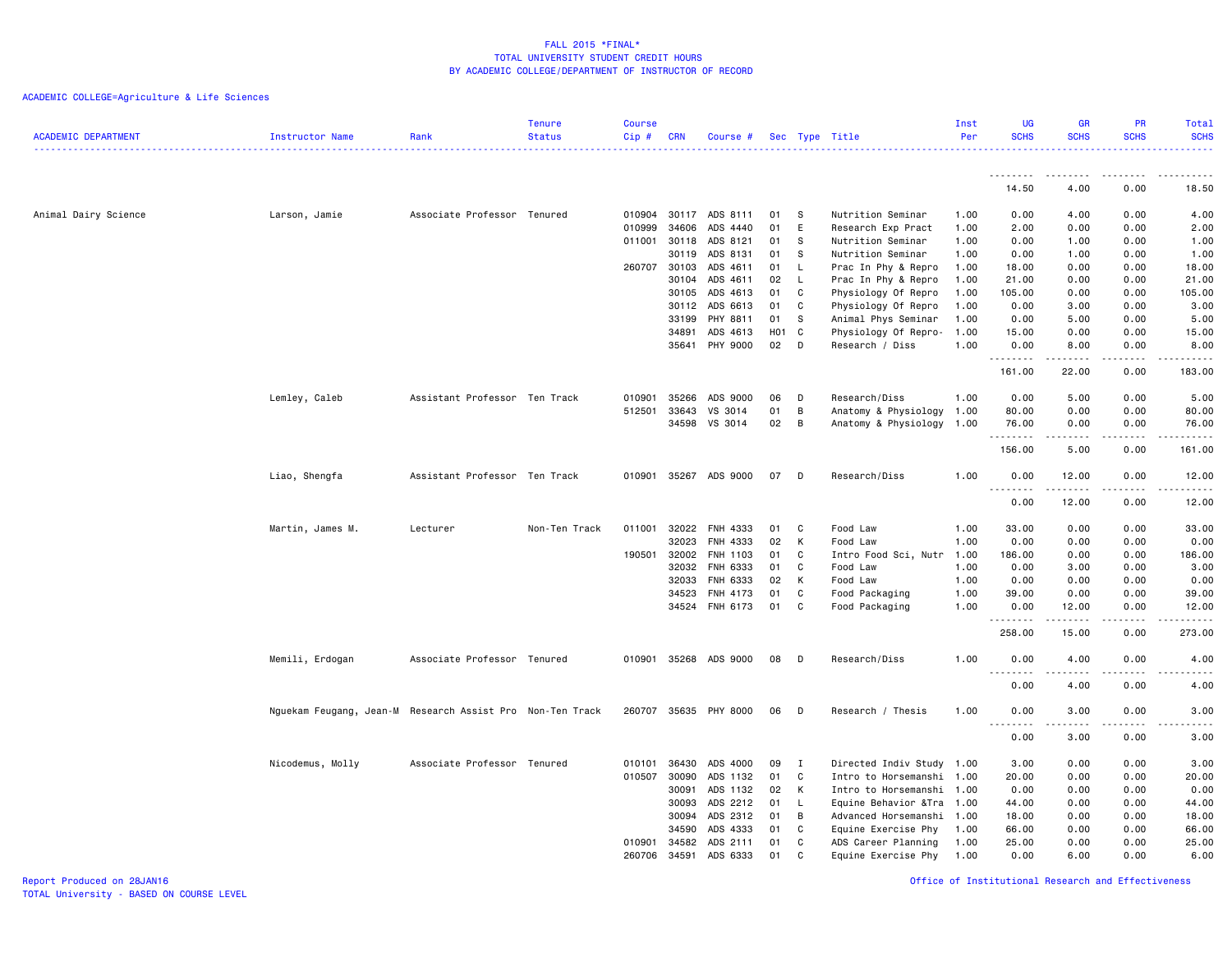| <b>ACADEMIC DEPARTMENT</b> | Instructor Name     | Rank                        | <b>Tenure</b><br><b>Status</b> | <b>Course</b><br>Cip# | <b>CRN</b> | Course #       |      |                | Sec Type Title            | Inst<br>Per | UG<br><b>SCHS</b>  | <b>GR</b><br><b>SCHS</b> | <b>PR</b><br><b>SCHS</b>                                                                                                                                                                | Total<br><b>SCHS</b>                                                                                                                                                                                                                                                                                                                                                                                                                |
|----------------------------|---------------------|-----------------------------|--------------------------------|-----------------------|------------|----------------|------|----------------|---------------------------|-------------|--------------------|--------------------------|-----------------------------------------------------------------------------------------------------------------------------------------------------------------------------------------|-------------------------------------------------------------------------------------------------------------------------------------------------------------------------------------------------------------------------------------------------------------------------------------------------------------------------------------------------------------------------------------------------------------------------------------|
| Animal Dairy Science       | Nicodemus, Molly    | Associate Professor Tenured |                                | 260707                |            | 36322 PHY 8000 | 11 D |                | Research / Thesis         | 1.00        | 0.00<br><u>.</u>   | 1.00<br>د د د د          | 0.00<br>-----                                                                                                                                                                           | 1.00<br>$- - - - -$                                                                                                                                                                                                                                                                                                                                                                                                                 |
|                            |                     |                             |                                |                       |            |                |      |                |                           |             | 176.00             | 7.00                     | 0.00                                                                                                                                                                                    | 183.00                                                                                                                                                                                                                                                                                                                                                                                                                              |
|                            | Rude, Brian         | Professor                   | Tenured                        | 010101                | 36684      | ADS 4000       | 10   | $\mathbf I$    | Directed Indiv Study      | 1.00        | 3.00               | 0.00                     | 0.00                                                                                                                                                                                    | 3.00                                                                                                                                                                                                                                                                                                                                                                                                                                |
|                            |                     |                             |                                | 010901                | 34575      | ADS 1113       | 01   | $\mathbf{C}$   | Animal Science            | 1.00        | 276.00             | 0.00                     | 0.00                                                                                                                                                                                    | 276.00                                                                                                                                                                                                                                                                                                                                                                                                                              |
|                            |                     |                             |                                |                       | 34576      | ADS 1113       | 02   | $\mathbf{C}$   | Animal Science            | 1.00        | 69.00              | 0.00                     | 0.00                                                                                                                                                                                    | 69.00                                                                                                                                                                                                                                                                                                                                                                                                                               |
|                            |                     |                             |                                |                       | 34577      | ADS 1121       | 01   | $\mathsf{L}$   | Animal Science Labor      | 1.00        | 24.00              | 0.00                     | 0.00                                                                                                                                                                                    | 24.00                                                                                                                                                                                                                                                                                                                                                                                                                               |
|                            |                     |                             |                                |                       | 34578      | ADS 1121       | 02   | - L            | Animal Science Labor      | 1.00        | 19.00              | 0.00                     | 0.00                                                                                                                                                                                    | 19.00                                                                                                                                                                                                                                                                                                                                                                                                                               |
|                            |                     |                             |                                |                       | 34579      | ADS 1121       | 03   | $\mathsf{L}$   | Animal Science Labor      | 1.00        | 22.00              | 0.00                     | 0.00                                                                                                                                                                                    | 22.00                                                                                                                                                                                                                                                                                                                                                                                                                               |
|                            |                     |                             |                                |                       | 34580      | ADS 1121       | 04   | - L            | Animal Science Labor      | 1.00        | 14.00              | 0.00                     | 0.00                                                                                                                                                                                    | 14.00                                                                                                                                                                                                                                                                                                                                                                                                                               |
|                            |                     |                             |                                |                       | 34581      | ADS 1121       | 05   | $\mathsf{L}$   | Animal Science Labor      | 1.00        | 18.00              | 0.00                     | 0.00                                                                                                                                                                                    | 18.00                                                                                                                                                                                                                                                                                                                                                                                                                               |
|                            |                     |                             |                                |                       | 34583      | ADS 4114       | 01   | C              | Animal Nutrition          | 1.00        | 236.00             | 0.00                     | 0.00                                                                                                                                                                                    | 236.00                                                                                                                                                                                                                                                                                                                                                                                                                              |
|                            |                     |                             |                                |                       | 34586      | ADS 6114       | 01   | C              | Animal Nutrition          | 1.00        | 0.00               | 20.00                    | 0.00                                                                                                                                                                                    | 20.00                                                                                                                                                                                                                                                                                                                                                                                                                               |
|                            |                     |                             |                                |                       | 36331      | ADS 9000       | 16   | D              | Research/Diss             | 1.00        | 0.00<br>. <b>.</b> | 9.00<br>$- - - - -$      | 0.00<br>.                                                                                                                                                                               | 9.00<br>.                                                                                                                                                                                                                                                                                                                                                                                                                           |
|                            |                     |                             |                                |                       |            |                |      |                |                           |             | 681.00             | 29.00                    | 0.00                                                                                                                                                                                    | 710.00                                                                                                                                                                                                                                                                                                                                                                                                                              |
|                            | Rutherford, William | Non-Faculty                 | Not Applicable                 | 010302                |            | 34592 ADS 4223 | 01   | C              | Goat and Sheep Produ 1.00 |             | 69.00              | 0.00                     | 0.00                                                                                                                                                                                    | 69.00                                                                                                                                                                                                                                                                                                                                                                                                                               |
|                            |                     |                             |                                |                       |            | 34596 ADS 4211 | 02   | L.             | Goat and Sheep Produ 1.00 |             | 16.00              | 0.00                     | 0.00                                                                                                                                                                                    | 16.00                                                                                                                                                                                                                                                                                                                                                                                                                               |
|                            |                     |                             |                                |                       |            |                |      |                |                           |             | .<br>85.00         | المتماما<br>0.00         | $\frac{1}{2} \left( \frac{1}{2} \right) \left( \frac{1}{2} \right) \left( \frac{1}{2} \right) \left( \frac{1}{2} \right) \left( \frac{1}{2} \right) \left( \frac{1}{2} \right)$<br>0.00 | .<br>85.00                                                                                                                                                                                                                                                                                                                                                                                                                          |
|                            |                     |                             |                                |                       |            |                |      |                |                           |             |                    |                          |                                                                                                                                                                                         |                                                                                                                                                                                                                                                                                                                                                                                                                                     |
|                            | Ryan, Peter         | Non-Faculty                 | Tenured                        | 260707                | 35646      | PHY 9000       | 07   | D              | Research / Diss           | 1.00        | 0.00               | 1.00                     | 0.00                                                                                                                                                                                    | 1.00                                                                                                                                                                                                                                                                                                                                                                                                                                |
|                            |                     |                             |                                | 512501                |            | 36368 CVM 8000 | 09   | D              | Research / Thesis         | 1.00        | 0.00<br>.          | 2.00<br>.                | 0.00<br>$\frac{1}{2} \left( \frac{1}{2} \right) \left( \frac{1}{2} \right) \left( \frac{1}{2} \right) \left( \frac{1}{2} \right) \left( \frac{1}{2} \right) \left( \frac{1}{2} \right)$ | 2.00<br>.                                                                                                                                                                                                                                                                                                                                                                                                                           |
|                            |                     |                             |                                |                       |            |                |      |                |                           |             | 0.00               | 3.00                     | 0.00                                                                                                                                                                                    | 3.00                                                                                                                                                                                                                                                                                                                                                                                                                                |
|                            | Smith, Trent        | Associate Professor Tenured |                                | 010302 34601          |            | ADS 4321       | 01   | <b>L</b>       | Beef Cattle Laborato      | 1.00        | 19.00              | 0.00                     | 0.00                                                                                                                                                                                    | 19.00                                                                                                                                                                                                                                                                                                                                                                                                                               |
|                            |                     |                             |                                |                       | 34603      | ADS 4321       | 02   | L              | Beef Cattle Laborato      | 1.00        | 17.00              | 0.00                     | 0.00                                                                                                                                                                                    | 17.00                                                                                                                                                                                                                                                                                                                                                                                                                               |
|                            |                     |                             |                                | 010901                | 34599      | ADS 4323       | 01   | $\mathbf{C}$   | Beef Cattle Science       | 1.00        | 117.00             | 0.00                     | 0.00                                                                                                                                                                                    | 117.00                                                                                                                                                                                                                                                                                                                                                                                                                              |
|                            |                     |                             |                                |                       |            |                |      |                |                           |             | .<br>153.00        | .<br>0.00                | .<br>0.00                                                                                                                                                                               | .<br>153.00                                                                                                                                                                                                                                                                                                                                                                                                                         |
|                            | Ward, Stephanie     | Associate Professor Tenured |                                | 010901                | 35276      | ADS 8000       | 01   | $\mathsf{D}$   | Research/Thesis           | 1.00        | 0.00               | 8.00                     | 0.00                                                                                                                                                                                    | 8.00                                                                                                                                                                                                                                                                                                                                                                                                                                |
|                            |                     |                             |                                | 010905                | 34584      | ADS 4813       | 01   | $\overline{C}$ | Dairy Farm Mgt            | 1.00        | 72.00              | 0.00                     | 0.00                                                                                                                                                                                    | 72.00                                                                                                                                                                                                                                                                                                                                                                                                                               |
|                            |                     |                             |                                |                       | 34587      | ADS 6813       | 01 C |                | Dairy Farm Mgt.           | 1.00        | 0.00               | 3.00                     | 0.00                                                                                                                                                                                    | 3.00                                                                                                                                                                                                                                                                                                                                                                                                                                |
|                            |                     |                             |                                |                       | 34588      | ADS 4811       | 01   | - L            | Dairy Mgmt Lab            | 1.00        | 20.00              | 0.00                     | 0.00                                                                                                                                                                                    | 20.00                                                                                                                                                                                                                                                                                                                                                                                                                               |
|                            |                     |                             |                                | 260707                | 30106      | ADS 4623       | 01   | C              | Physiol Of Lactation      | 1.00        | 75.00              | 0.00                     | 0.00                                                                                                                                                                                    | 75.00                                                                                                                                                                                                                                                                                                                                                                                                                               |
|                            |                     |                             |                                |                       |            | 30107 ADS 4623 | 02   | K              | Physiol Of Lactation 1.00 |             | 0.00               | 0.00                     | 0.00                                                                                                                                                                                    | 0.00                                                                                                                                                                                                                                                                                                                                                                                                                                |
|                            |                     |                             |                                |                       |            |                |      |                |                           |             | <u>.</u><br>167.00 | $- - - - -$<br>11.00     | .<br>0.00                                                                                                                                                                               | $\frac{1}{2} \left( \frac{1}{2} \right) \left( \frac{1}{2} \right) \left( \frac{1}{2} \right) \left( \frac{1}{2} \right) \left( \frac{1}{2} \right)$<br>178.00                                                                                                                                                                                                                                                                      |
|                            | Willard, Scott      | Non-Faculty                 | Tenured                        | 260707                |            | 35649 PHY 9000 | 10   | D              | Research / Diss           | 1.00        | 0.00               | 17.00                    | 0.00                                                                                                                                                                                    | 17.00                                                                                                                                                                                                                                                                                                                                                                                                                               |
|                            |                     |                             |                                |                       |            |                |      |                |                           |             | .<br>0.00          | . <b>.</b><br>17.00      | .<br>0.00                                                                                                                                                                               | .<br>17.00                                                                                                                                                                                                                                                                                                                                                                                                                          |
|                            |                     |                             |                                |                       |            |                |      |                |                           |             |                    |                          | ========                                                                                                                                                                                |                                                                                                                                                                                                                                                                                                                                                                                                                                     |
|                            |                     |                             |                                |                       |            |                |      |                |                           |             | ========           | ========                 |                                                                                                                                                                                         |                                                                                                                                                                                                                                                                                                                                                                                                                                     |
| Animal Dairy Science       |                     |                             |                                |                       |            |                |      |                |                           |             | 2540.00            | 155.00                   | 0.00                                                                                                                                                                                    | 2695.00                                                                                                                                                                                                                                                                                                                                                                                                                             |
|                            |                     |                             |                                |                       |            |                |      |                |                           |             | ========           | ========                 | <b>ESSESSER</b>                                                                                                                                                                         | $\begin{minipage}{0.9\linewidth} \hspace*{-0.2cm} \textbf{1} & \textbf{2} & \textbf{3} & \textbf{5} & \textbf{6} & \textbf{7} & \textbf{8} \\ \textbf{5} & \textbf{6} & \textbf{7} & \textbf{8} & \textbf{8} & \textbf{8} & \textbf{9} & \textbf{1} & \textbf{1} & \textbf{1} \\ \textbf{6} & \textbf{8} & \textbf{8} & \textbf{8} & \textbf{8} & \textbf{8} & \textbf{1} & \textbf{1} & \textbf{1} & \textbf{1} & \textbf{1} \\ \$ |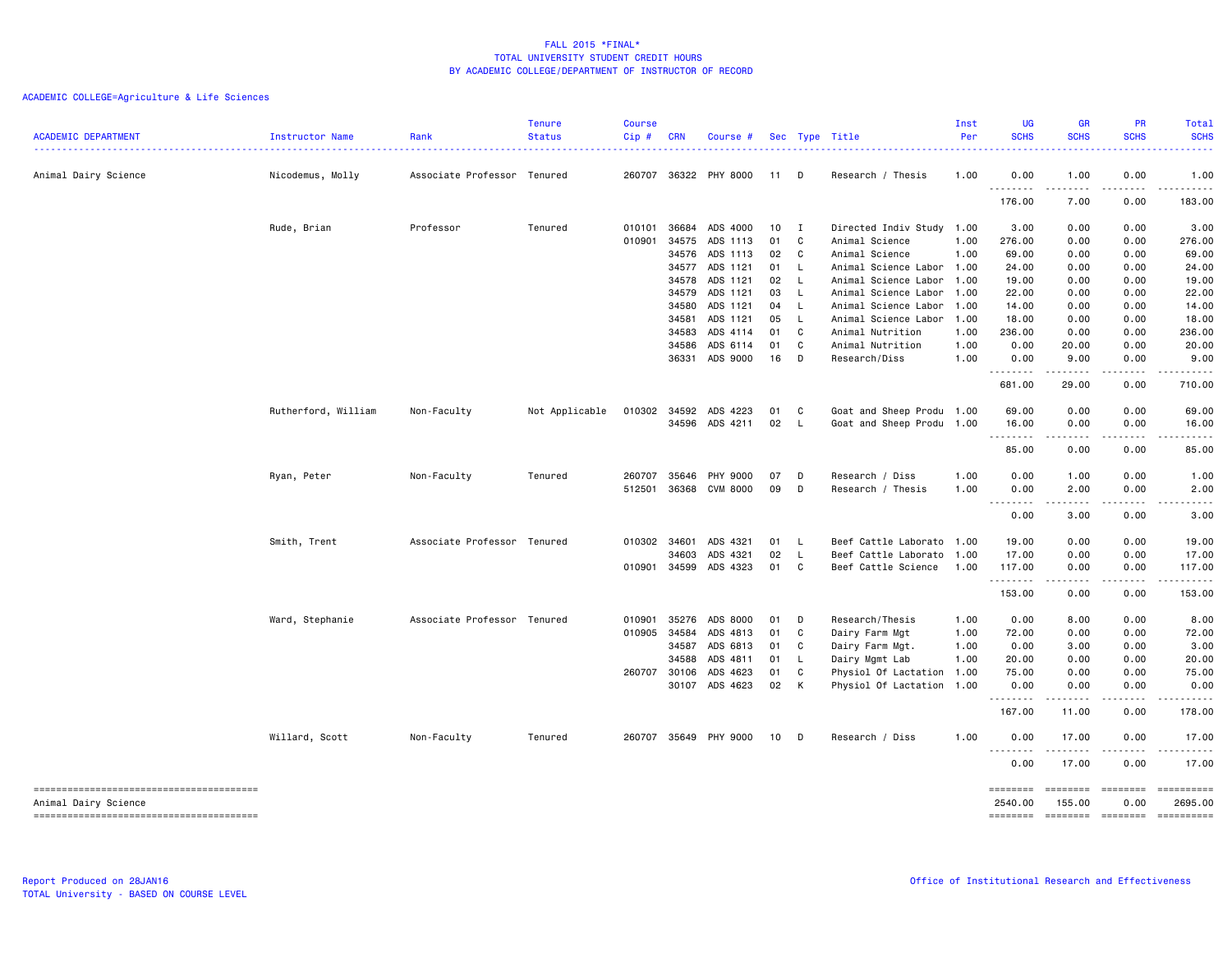|                                                          |                      |                                   | <b>Tenure</b> | <b>Course</b> |            |                 |    |              |                           | Inst | <b>UG</b>                                                   | <b>GR</b>                                                                                                                                                     | <b>PR</b>                           | Total                                                                                                                                    |
|----------------------------------------------------------|----------------------|-----------------------------------|---------------|---------------|------------|-----------------|----|--------------|---------------------------|------|-------------------------------------------------------------|---------------------------------------------------------------------------------------------------------------------------------------------------------------|-------------------------------------|------------------------------------------------------------------------------------------------------------------------------------------|
| <b>ACADEMIC DEPARTMENT</b>                               | Instructor Name      | Rank                              | <b>Status</b> | Cip#          | <b>CRN</b> | Course #        |    |              | Sec Type Title            | Per  | <b>SCHS</b><br>$  -$                                        | <b>SCHS</b>                                                                                                                                                   | <b>SCHS</b>                         | <b>SCHS</b><br>$\frac{1}{2} \left( \frac{1}{2} \right) \left( \frac{1}{2} \right) \left( \frac{1}{2} \right) \left( \frac{1}{2} \right)$ |
| Biochemistry, Molecular Biology, Entomolog Allen, Thomas |                      | Extension Assoc Pro Non-Ten Track |               | 260702 35466  |            | EPP 9000        | 01 | D            | Research / Diss           | 1.00 | 0.00                                                        | 15.00                                                                                                                                                         | 0.00                                | 15.00                                                                                                                                    |
|                                                          |                      |                                   |               |               |            |                 |    |              |                           |      | . <b>.</b><br>0.00                                          | $\frac{1}{2} \left( \frac{1}{2} \right) \left( \frac{1}{2} \right) \left( \frac{1}{2} \right) \left( \frac{1}{2} \right) \left( \frac{1}{2} \right)$<br>15.00 | $\sim$ $\sim$ $\sim$ $\sim$<br>0.00 | .<br>15.00                                                                                                                               |
|                                                          | Baker, Gerald        | Professor                         | Tenured       | 260702 31753  |            | EPP 2213        | 01 | C            | Intro To Insects          | 1.00 | 120.00                                                      | 0.00                                                                                                                                                          | 0.00                                | 120.00                                                                                                                                   |
|                                                          |                      |                                   |               |               | 31754      | EPP 2213        | 02 | K            | Intro To Insects          | 1.00 | 0.00                                                        | 0.00                                                                                                                                                          | 0.00                                | 0.00                                                                                                                                     |
|                                                          |                      |                                   |               |               | 31755      | EPP 2213        | 03 | K            | Intro To Insects          | 1.00 | 0.00                                                        | 0.00                                                                                                                                                          | 0.00                                | 0.00                                                                                                                                     |
|                                                          |                      |                                   |               |               | 31756      | EPP 2213        | 04 | K            | Intro To Insects          | 1.00 | 0.00                                                        | 0.00                                                                                                                                                          | 0.00                                | 0.00                                                                                                                                     |
|                                                          |                      |                                   |               |               | 31757      | EPP 2213        | 05 | K            | Intro To Insects          | 1.00 | 0.00                                                        | 0.00                                                                                                                                                          | 0.00                                | 0.00                                                                                                                                     |
|                                                          |                      |                                   |               |               | 31761      | EPP 3423        | 01 | C            | Ornamtl Turf Insects 1.00 |      | 87.00                                                       | 0.00                                                                                                                                                          | 0.00                                | 87.00                                                                                                                                    |
|                                                          |                      |                                   |               |               | 31762      | EPP 3423        | 02 | K            | Ornamtl Turf Insects      | 1.00 | 0.00                                                        | 0.00                                                                                                                                                          | 0.00                                | 0.00                                                                                                                                     |
|                                                          |                      |                                   |               |               | 31763      | EPP 3423        | 03 | K            | Ornamtl Turf Insects      | 1.00 | 0.00                                                        | 0.00                                                                                                                                                          | 0.00                                | 0.00                                                                                                                                     |
|                                                          |                      |                                   |               |               | 31767      | EPP 4154        | 01 | C            | General Entomology        | 1.00 | 48.00                                                       | 0.00                                                                                                                                                          | 0.00                                | 48.00                                                                                                                                    |
|                                                          |                      |                                   |               |               | 31768      | EPP 4154        | 02 | K            | General Entomology        | 1.00 | 0.00                                                        | 0.00                                                                                                                                                          | 0.00                                | 0.00                                                                                                                                     |
|                                                          |                      |                                   |               |               | 31778      | EPP 6154        | 01 | C            | General Entomology        | 1.00 | 0.00                                                        | 8.00                                                                                                                                                          | 0.00                                | 8.00                                                                                                                                     |
|                                                          |                      |                                   |               |               | 31779      | EPP 6154        | 02 | K            | General Entomology        | 1.00 | 0.00                                                        | 0.00                                                                                                                                                          | 0.00                                | 0.00                                                                                                                                     |
|                                                          |                      |                                   |               |               | 31790      | EPP 8223        | 01 | C            | Scanning E M              | 1.00 | 0.00                                                        | 30.00                                                                                                                                                         | 0.00                                | 30.00                                                                                                                                    |
|                                                          |                      |                                   |               |               | 31791      | EPP 8223        | 02 | K            | Scanning E M              | 1.00 | 0.00                                                        | 0.00                                                                                                                                                          | 0.00                                | 0.00                                                                                                                                     |
|                                                          |                      |                                   |               |               | 35852      | EPP 4000        | 01 | $\mathbf{I}$ | Directed Indiv Study 1.00 |      | 4.00                                                        | 0.00                                                                                                                                                          | 0.00                                | 4.00                                                                                                                                     |
|                                                          |                      |                                   |               |               | 35853      | EPP 4000        | 02 | $\mathbf{I}$ | Directed Indiv Study 1.00 |      | 4.00                                                        | 0.00                                                                                                                                                          | 0.00                                | 4.00                                                                                                                                     |
|                                                          |                      |                                   |               |               |            |                 |    |              |                           |      | .<br>263.00                                                 | .<br>38.00                                                                                                                                                    | $\frac{1}{2}$<br>0.00               | .<br>301.00                                                                                                                              |
|                                                          | Brown Johnson, Ashli | Non-Faculty                       | Tenured       | 260202 30397  |            | <b>BCH 8654</b> | 01 | C            | Intermed Metab            | 0.34 | 0.00                                                        | 10.88                                                                                                                                                         | 0.00                                | 10.88                                                                                                                                    |
|                                                          |                      |                                   |               |               | 35572      | <b>BCH 9000</b> | 01 | D            | Research/Diss             | 1.00 | 0.00                                                        | 18.00                                                                                                                                                         | 0.00                                | 18.00                                                                                                                                    |
|                                                          |                      |                                   |               |               |            |                 |    |              |                           |      | .<br>0.00                                                   | .<br>28.88                                                                                                                                                    | .<br>0.00                           | .<br>28.88                                                                                                                               |
|                                                          | Brown, Richard       | Professor                         | Tenured       | 260702        | 35446      | EPP 8000        | 04 | D            | Research / Thesis         | 1.00 | 0.00                                                        | 16.00                                                                                                                                                         | 0.00                                | 16.00                                                                                                                                    |
|                                                          |                      |                                   |               |               | 35470      | EPP 9000        | 05 | D            | Research / Diss           | 1.00 | 0.00                                                        | 6.00                                                                                                                                                          | 0.00                                | 6.00                                                                                                                                     |
|                                                          |                      |                                   |               |               |            | 36415 EPP 7000  | 06 | $\mathbf{I}$ | Directed Indiv Study 1.00 |      | 0.00                                                        | 3.00<br>$\frac{1}{2} \left( \frac{1}{2} \right) \left( \frac{1}{2} \right) \left( \frac{1}{2} \right) \left( \frac{1}{2} \right) \left( \frac{1}{2} \right)$  | 0.00<br>.                           | 3.00<br>.                                                                                                                                |
|                                                          |                      |                                   |               |               |            |                 |    |              |                           |      | 0.00                                                        | 25.00                                                                                                                                                         | 0.00                                | 25.00                                                                                                                                    |
|                                                          | Caprio, Michael      | Professor                         | Tenured       | 260305        | 31786      | EPP 8111        | 01 | - S          | Seminar                   | 1.00 | 0.00                                                        | 5.00                                                                                                                                                          | 0.00                                | 5.00                                                                                                                                     |
|                                                          |                      |                                   |               |               | 31788      | EPP 8121        | 01 | - S          | Seminar                   | 1.00 | 0.00                                                        | 5.00                                                                                                                                                          | 0.00                                | 5.00                                                                                                                                     |
|                                                          |                      |                                   |               |               |            |                 |    |              |                           |      | $\sim$ $\sim$ $\sim$<br>$\sim$ $\sim$ $\sim$ $\sim$<br>0.00 | 10.00                                                                                                                                                         | 0.00                                | .<br>10.00                                                                                                                               |
|                                                          | Catchot, Angus       | Extension Professor Non-Ten Track |               | 260702 35448  |            | EPP 8000        | 06 | D            | Research / Thesis         | 1.00 | 0.00                                                        | 17.00                                                                                                                                                         | 0.00                                | 17.00                                                                                                                                    |
|                                                          |                      |                                   |               |               |            | 35472 EPP 9000  | 07 | D            | Research / Diss           | 1.00 | 0.00                                                        | 23.00                                                                                                                                                         | 0.00                                | 23.00                                                                                                                                    |
|                                                          |                      |                                   |               |               |            |                 |    |              |                           |      | .<br>0.00                                                   | 40.00                                                                                                                                                         | .<br>0.00                           | .<br>40.00                                                                                                                               |
|                                                          | Chambers, Howard     | Professor                         | Tenured       | 260612 33198  |            | PHY 8333        | 01 | C.           | Adv Toxicology            | 1.00 | 0.00                                                        | 3.00                                                                                                                                                          | 0.00                                | 3.00                                                                                                                                     |
|                                                          |                      |                                   |               | 261004 31793  |            | EPP 8333        | 01 | C.           | Adv Toxicology            | 1.00 | 0.00                                                        | 36.00                                                                                                                                                         | 0.00                                | 36.00                                                                                                                                    |
|                                                          |                      |                                   |               |               |            |                 |    |              |                           |      | $\sim$ $\sim$<br>.<br>0.00                                  | .<br>39.00                                                                                                                                                    | .<br>0.00                           | .<br>39.00                                                                                                                               |
|                                                          | Dean, Jeffrey        | Professor                         | Tenured       | 260202        | 30381      | BCH 4613        | 01 | C            | Gen Biochem               | 0.25 | 7.50                                                        | 0.00                                                                                                                                                          | 0.00                                | 7.50                                                                                                                                     |
|                                                          |                      |                                   |               |               | 30393      | BCH 6613        | 01 | C.           | Gen Biochem               | 0.25 | 0.00                                                        | 2.25                                                                                                                                                          | 0.00                                | 2.25                                                                                                                                     |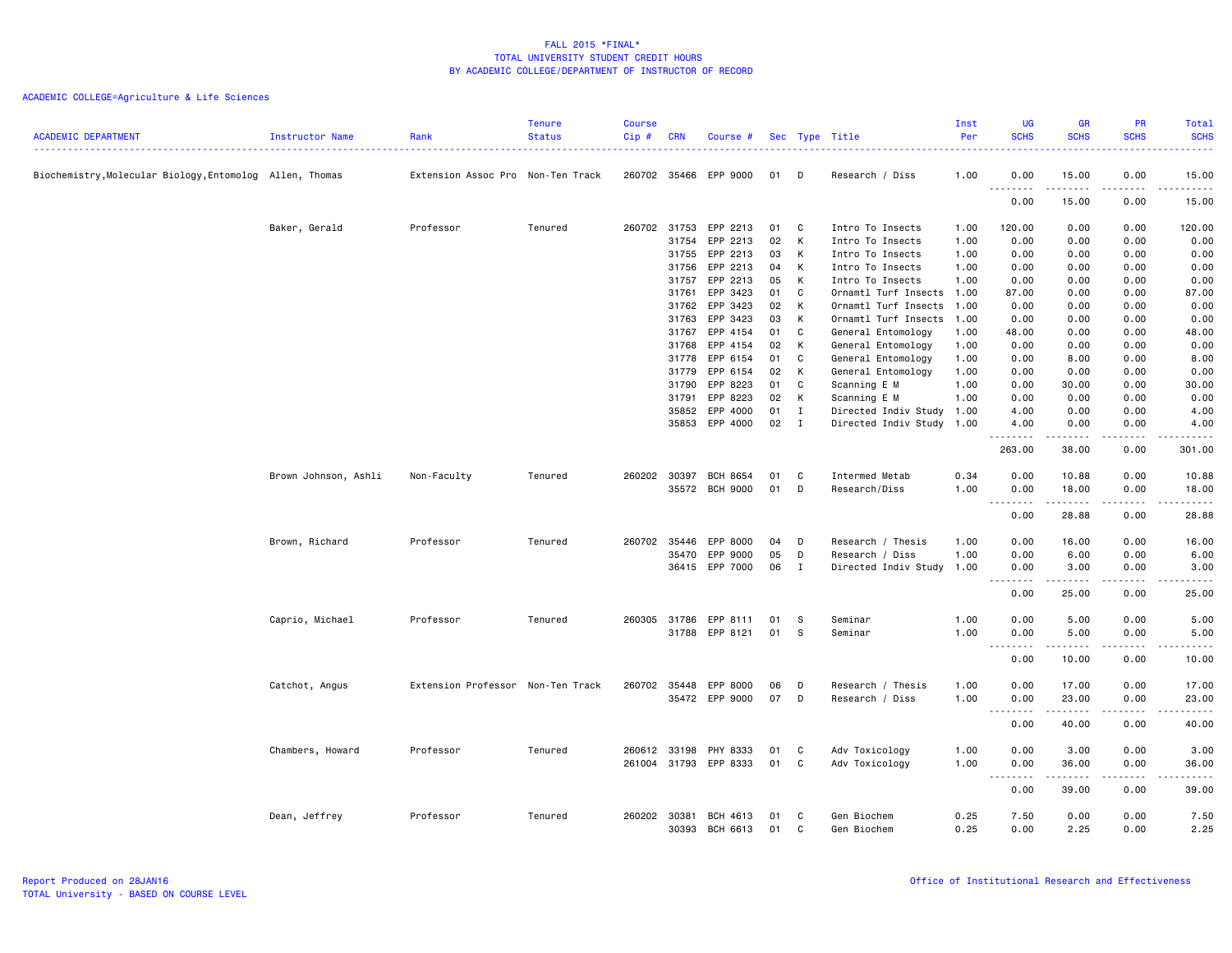| <b>ACADEMIC DEPARTMENT</b>                                   | Instructor Name    | Rank                              | <b>Tenure</b><br><b>Status</b> | <b>Course</b><br>Cip# | <b>CRN</b>   | Course #             |     |                | Sec Type Title            | Inst<br>Per | UG<br><b>SCHS</b>                                                                                                                          | <b>GR</b><br><b>SCHS</b>                                                                                                                                     | PR<br><b>SCHS</b>                   | Total<br><b>SCHS</b><br>د عام عام .                                                                                                |
|--------------------------------------------------------------|--------------------|-----------------------------------|--------------------------------|-----------------------|--------------|----------------------|-----|----------------|---------------------------|-------------|--------------------------------------------------------------------------------------------------------------------------------------------|--------------------------------------------------------------------------------------------------------------------------------------------------------------|-------------------------------------|------------------------------------------------------------------------------------------------------------------------------------|
|                                                              |                    |                                   |                                |                       |              |                      |     |                |                           |             | --------                                                                                                                                   | .                                                                                                                                                            | .                                   | $- - -$<br>-----                                                                                                                   |
|                                                              |                    |                                   |                                |                       |              |                      |     |                |                           |             | 7.50                                                                                                                                       | 2.25                                                                                                                                                         | 0.00                                | 9.75                                                                                                                               |
| Biochemistry, Molecular Biology, Entomolog Edwards, Kristine |                    | Research Assist Pro Non-Ten Track |                                | 011105                | 31752        | EPP 1001             | F02 | C <sub>c</sub> | First Year Experienc 1.00 |             | 8.00                                                                                                                                       | 0.00                                                                                                                                                         | 0.00                                | 8.00                                                                                                                               |
|                                                              |                    |                                   |                                | 260505                | 30489        | BIO 3303             | 01  | C              | Parasitology              | 1.00        | 135.00                                                                                                                                     | 0.00                                                                                                                                                         | 0.00                                | 135.00                                                                                                                             |
|                                                              |                    |                                   |                                |                       | 30490        | BIO 3303             | 02  | К              | Parasitology              | 1.00        | 0.00                                                                                                                                       | 0.00                                                                                                                                                         | 0.00                                | 0.00                                                                                                                               |
|                                                              |                    |                                   |                                |                       |              | 34499 BIO 3303       | 03  | к              | Parasitology              | 1.00        | 0.00<br>.                                                                                                                                  | 0.00<br>-----                                                                                                                                                | 0.00<br>.                           | 0.00<br>.                                                                                                                          |
|                                                              |                    |                                   |                                |                       |              |                      |     |                |                           |             | 143.00                                                                                                                                     | 0.00                                                                                                                                                         | 0.00                                | 143.00                                                                                                                             |
|                                                              | Farnell, Yuhua     | Assistant Professor Ten Track     |                                |                       | 260202 30375 | <b>BCH 4414</b>      | 01  | C              | Protein Methods           | 1.00        | 212.00                                                                                                                                     | 0.00                                                                                                                                                         | 0.00                                | 212.00                                                                                                                             |
|                                                              |                    |                                   |                                |                       | 30376        | <b>BCH 4414</b>      | 02  | К              | Protein Methods           | 1.00        | 0.00                                                                                                                                       | 0.00                                                                                                                                                         | 0.00                                | 0.00                                                                                                                               |
|                                                              |                    |                                   |                                |                       | 30377        | <b>BCH 4414</b>      | 03  | К              | Protein Methods           | 1.00        | 0.00                                                                                                                                       | 0.00                                                                                                                                                         | 0.00                                | 0.00                                                                                                                               |
|                                                              |                    |                                   |                                |                       | 30388        | BCH 6414             | 01  | C              | Protein Methods           | 1.00        | 0.00                                                                                                                                       | 16.00                                                                                                                                                        | 0.00                                | 16.00                                                                                                                              |
|                                                              |                    |                                   |                                |                       | 30389        | BCH 6414             | 02  | К              | Protein Methods           | 1.00        | 0.00                                                                                                                                       | 0.00                                                                                                                                                         | 0.00                                | 0.00                                                                                                                               |
|                                                              |                    |                                   |                                |                       | 30390        | <b>BCH 6414</b>      | 03  | К              | Protein Methods           | 1.00        | 0.00                                                                                                                                       | 0.00                                                                                                                                                         | 0.00                                | 0.00                                                                                                                               |
|                                                              |                    |                                   |                                |                       | 35561        | <b>BCH 8000</b>      | 02  | D              | Research / Thesis         | 1.00        | 0.00                                                                                                                                       | 4.00                                                                                                                                                         | 0.00                                | 4.00                                                                                                                               |
|                                                              |                    |                                   |                                |                       | 36627        | <b>BCH 4000</b>      | 03  | Ι.             | Directed Indiv Study      | 1.00        | 4.00                                                                                                                                       | 0.00                                                                                                                                                         | 0.00                                | 4.00                                                                                                                               |
|                                                              |                    |                                   |                                |                       | 36628        | <b>BCH 4000</b>      | 04  | I              | Directed Indiv Study 1.00 |             | 4.00                                                                                                                                       | 0.00                                                                                                                                                         | 0.00                                | 4.00                                                                                                                               |
|                                                              |                    |                                   |                                |                       | 36814        | <b>BCH 4000</b>      | 05  | $\mathbf{I}$   | Directed Indiv Study 1.00 |             | 2.00<br>.                                                                                                                                  | 0.00<br>$\frac{1}{2} \left( \frac{1}{2} \right) \left( \frac{1}{2} \right) \left( \frac{1}{2} \right) \left( \frac{1}{2} \right) \left( \frac{1}{2} \right)$ | 0.00<br>.                           | 2.00<br>.                                                                                                                          |
|                                                              |                    |                                   |                                |                       |              |                      |     |                |                           |             | 222.00                                                                                                                                     | 20.00                                                                                                                                                        | 0.00                                | 242.00                                                                                                                             |
|                                                              | Goddard, Jerome    | Extension Professor Non-Ten Track |                                |                       | 260702 31769 | EPP 4173             | 01  | B              | Med & Veterinary Ent 1.00 |             | 9.00                                                                                                                                       | 0.00                                                                                                                                                         | 0.00                                | 9.00                                                                                                                               |
|                                                              |                    |                                   |                                |                       | 31780        | EPP 6173             | 01  | В              | Med & Veterinary Ent 1.00 |             | 0.00                                                                                                                                       | 12.00                                                                                                                                                        | 0.00                                | 12.00                                                                                                                              |
|                                                              |                    |                                   |                                |                       | 35086        | EPP 8990             | 01  | C              | Special Topics In EP 1.00 |             | 0.00                                                                                                                                       | 12.00                                                                                                                                                        | 0.00                                | 12.00                                                                                                                              |
|                                                              |                    |                                   |                                |                       | 35475        | EPP 9000             | 10  | D              | Research / Diss           | 1.00        | 0.00                                                                                                                                       | 4.00                                                                                                                                                         | 0.00                                | 4.00                                                                                                                               |
|                                                              |                    |                                   |                                |                       | 35493        | EPP 7000             | 01  | Ι.             | Directed Indiv Study 1.00 |             | 0.00                                                                                                                                       | 3.00                                                                                                                                                         | 0.00                                | 3.00                                                                                                                               |
|                                                              |                    |                                   |                                |                       |              | 36318 EPP 7000       | 04  | I              | Directed Indiv Study 1.00 |             | 0.00                                                                                                                                       | 3.00                                                                                                                                                         | 0.00                                | 3.00                                                                                                                               |
|                                                              |                    |                                   |                                |                       |              |                      |     |                |                           |             | .<br>9.00                                                                                                                                  | .<br>34.00                                                                                                                                                   | .<br>0.00                           | .<br>43.00                                                                                                                         |
|                                                              |                    |                                   |                                |                       |              |                      |     |                |                           |             |                                                                                                                                            |                                                                                                                                                              |                                     |                                                                                                                                    |
|                                                              | Harris, Jeffrey    | Extension Assist Pr Non-Ten Track |                                | 260702                |              | 35450 EPP 8000       | 08  | D              | Research / Thesis         | 1.00        | 0.00<br>$  -$<br>$\frac{1}{2} \left( \frac{1}{2} \right) \left( \frac{1}{2} \right) \left( \frac{1}{2} \right) \left( \frac{1}{2} \right)$ | 6.00<br>.                                                                                                                                                    | 0.00<br>$\sim$ $\sim$ $\sim$ $\sim$ | 6.00<br>.                                                                                                                          |
|                                                              |                    |                                   |                                |                       |              |                      |     |                |                           |             | 0.00                                                                                                                                       | 6.00                                                                                                                                                         | 0.00                                | 6.00                                                                                                                               |
|                                                              | Hoffmann, Federico | Assistant Professor Ten Track     |                                |                       | 110101 35248 | CSE 4990             | 02  | C              | Special Topic in CS 0.50  |             | 3.00                                                                                                                                       | 0.00                                                                                                                                                         | 0.00                                | 3.00                                                                                                                               |
|                                                              |                    |                                   |                                |                       | 35250        | CSE 6990             | 02  | C              | Special Topic in CSE 0.50 |             | 0.00                                                                                                                                       | 16.50                                                                                                                                                        | 0.00                                | 16.50                                                                                                                              |
|                                                              |                    |                                   |                                | 260202 30368          |              | <b>BCH 3901</b>      | 01  | S              | Senior Seminar            | 1.00        | 25.00                                                                                                                                      | 0.00                                                                                                                                                         | 0.00                                | 25.00                                                                                                                              |
|                                                              |                    |                                   |                                |                       | 30378        | <b>BCH 4503</b>      | 01  | C              | Sci Comm Skills           | 1.00        | 177.00                                                                                                                                     | 0.00                                                                                                                                                         | 0.00                                | 177.00                                                                                                                             |
|                                                              |                    |                                   |                                |                       | 30391        | <b>BCH 6503</b>      | 01  | C              | Sci Comm Skills           | 1.00        | 0.00                                                                                                                                       | 3.00                                                                                                                                                         | 0.00                                | 3.00                                                                                                                               |
|                                                              |                    |                                   |                                |                       | 35574        | <b>BCH 9000</b>      | 03  | D              | Research/Diss             | 1.00        | 0.00<br>.                                                                                                                                  | 11.00                                                                                                                                                        | 0.00                                | 11.00<br>$\frac{1}{2} \left( \frac{1}{2} \right) \left( \frac{1}{2} \right) \left( \frac{1}{2} \right) \left( \frac{1}{2} \right)$ |
|                                                              |                    |                                   |                                |                       |              |                      |     |                |                           |             | 205.00                                                                                                                                     | 30.50                                                                                                                                                        | 0.00                                | 235.50                                                                                                                             |
|                                                              | King, Jonas        | Assistant Professor Ten Track     |                                | 260202 30381          |              | BCH 4613             | 01  | C              | Gen Biochem               | 0.25        | 7.50                                                                                                                                       | 0.00                                                                                                                                                         | 0.00                                | 7.50                                                                                                                               |
|                                                              |                    |                                   |                                |                       | 30393        | BCH 6613             | 01  | C              | Gen Biochem               | 0.25        | 0.00                                                                                                                                       | 2.25                                                                                                                                                         | 0.00                                | 2.25                                                                                                                               |
|                                                              |                    |                                   |                                |                       |              |                      |     |                |                           |             | .<br>$\sim$ $\sim$ $\sim$                                                                                                                  | -----                                                                                                                                                        | .                                   | .                                                                                                                                  |
|                                                              |                    |                                   |                                |                       |              |                      |     |                |                           |             | 7.50                                                                                                                                       | 2.25                                                                                                                                                         | 0.00                                | 9.75                                                                                                                               |
|                                                              | Krishnan, Natraj   | Assistant Professor Ten Track     |                                |                       |              | 010000 36370 GA 4000 | 02  | $\mathsf{T}$   | Dis in Agriculture        | 1.00        | 3.00                                                                                                                                       | 0.00                                                                                                                                                         | 0.00                                | 3.00                                                                                                                               |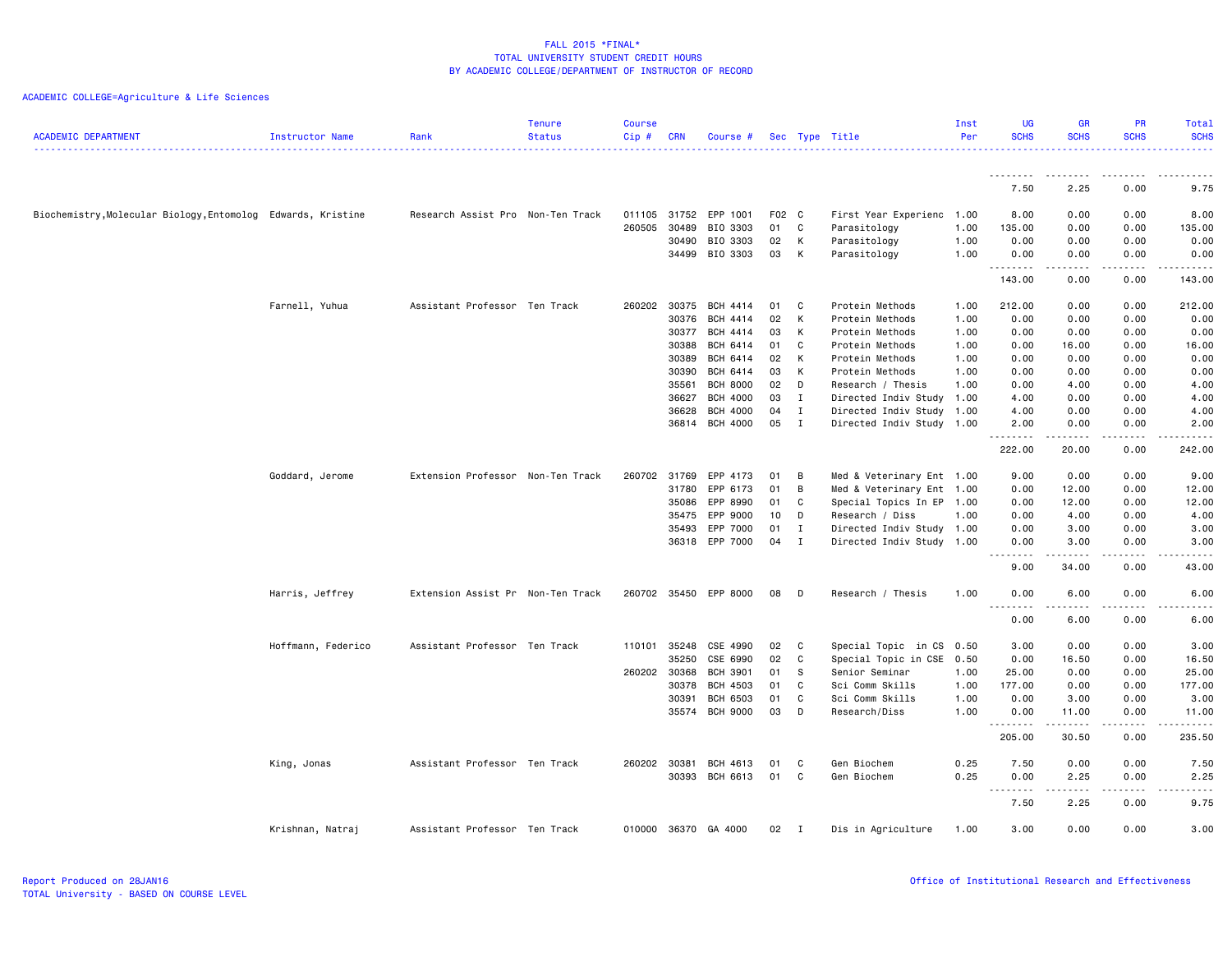| <b>ACADEMIC DEPARTMENT</b>                                | Instructor Name  | Rank                          | <b>Tenure</b><br><b>Status</b> | <b>Course</b><br>Cip# | <b>CRN</b>     | Course #                    |                  |              | Sec Type Title                                    | Inst<br>Per  | UG<br><b>SCHS</b>                                                                                                                                                       | <b>GR</b><br><b>SCHS</b>                                                                                        | <b>PR</b><br><b>SCHS</b> | Total<br><b>SCHS</b>                   |
|-----------------------------------------------------------|------------------|-------------------------------|--------------------------------|-----------------------|----------------|-----------------------------|------------------|--------------|---------------------------------------------------|--------------|-------------------------------------------------------------------------------------------------------------------------------------------------------------------------|-----------------------------------------------------------------------------------------------------------------|--------------------------|----------------------------------------|
|                                                           |                  |                               |                                |                       |                |                             |                  |              |                                                   |              |                                                                                                                                                                         |                                                                                                                 |                          | .                                      |
|                                                           |                  |                               |                                |                       |                |                             |                  |              |                                                   |              | --------<br>3.00                                                                                                                                                        | ---------<br>0.00                                                                                               | .<br>0.00                | $\frac{1}{2}$<br>$\frac{1}{2}$<br>3.00 |
| Biochemistry, Molecular Biology, Entomolog Lawrence, Gary |                  | Associate Professor Tenured   |                                | 260702 35479          |                | EPP 9000                    | 14               | D            | Research / Diss                                   | 1.00         | 0.00                                                                                                                                                                    | 3.00                                                                                                            | 0.00                     | 3.00                                   |
|                                                           |                  |                               |                                |                       | 36556          | EPP 7000                    | 11               | I            | Directed Indiv Study 1.00                         |              | 0.00<br>$\frac{1}{2} \left( \frac{1}{2} \right) \left( \frac{1}{2} \right) \left( \frac{1}{2} \right) \left( \frac{1}{2} \right) \left( \frac{1}{2} \right)$<br>$- - -$ | 3.00<br>-----                                                                                                   | 0.00<br>.                | 3.00<br>.                              |
|                                                           |                  |                               |                                |                       |                |                             |                  |              |                                                   |              | 0.00                                                                                                                                                                    | 6.00                                                                                                            | 0.00                     | 6.00                                   |
|                                                           | Li, Jiaxu        | Associate Professor Tenured   |                                | 260202                | 30369          | <b>BCH 4013</b>             | 01               | C            | Principles of Bioche                              | 1.00         | 579.00                                                                                                                                                                  | 0.00                                                                                                            | 0.00                     | 579.00                                 |
|                                                           |                  |                               |                                |                       | 34307          | BCH 1011                    | F <sub>0</sub> 1 | C            | First Year Seminar                                | 1.00         | 7.00                                                                                                                                                                    | 0.00                                                                                                            | 0.00                     | 7.00                                   |
|                                                           |                  |                               |                                |                       | 35575          | <b>BCH 9000</b>             | 04               | D            | Research/Diss                                     | 1.00         | 0.00<br>.                                                                                                                                                               | 3.00<br>-----                                                                                                   | 0.00<br>.                | 3.00<br>1.1.1.1.1                      |
|                                                           |                  |                               |                                |                       |                |                             |                  |              |                                                   |              | 586.00                                                                                                                                                                  | 3.00                                                                                                            | 0.00                     | 589.00                                 |
|                                                           | Lu, Shien        | Associate Professor Tenured   |                                | 011105                | 35122          | EPP 1001                    | F01 C            |              | First Year Experienc 1.00                         |              | 5.00                                                                                                                                                                    | 0.00                                                                                                            | 0.00                     | 5.00                                   |
|                                                           |                  |                               |                                | 260305                | 31764          | EPP 4113                    | 01               | C            | Principles of Plant                               | 1.00         | 129.00                                                                                                                                                                  | 0.00                                                                                                            | 0.00                     | 129.00                                 |
|                                                           |                  |                               |                                |                       | 31765<br>31766 | EPP 4113<br>EPP 4113        | 02<br>03         | К<br>К       | Principles of Plant<br>Principles of Plant        | 1.00<br>1.00 | 0.00<br>0.00                                                                                                                                                            | 0.00<br>0.00                                                                                                    | 0.00<br>0.00             | 0.00<br>0.00                           |
|                                                           |                  |                               |                                |                       | 31775          | EPP 6113                    | 01               | C            | Principles of Plant                               | 1.00         | 0.00                                                                                                                                                                    | 18.00                                                                                                           | 0.00                     | 18.00                                  |
|                                                           |                  |                               |                                |                       | 31776          | EPP 6113                    | 02               | К            | Principles of Plant                               | 1.00         | 0.00                                                                                                                                                                    | 0.00                                                                                                            | 0.00                     | 0.00                                   |
|                                                           |                  |                               |                                |                       | 31777          | EPP 6113                    | 03               | К            | Principles of Plant                               | 1.00         | 0.00                                                                                                                                                                    | 0.00                                                                                                            | 0.00                     | 0.00                                   |
|                                                           |                  |                               |                                | 260702 35455          |                | EPP 8000                    | 13               | D            | Research / Thesis                                 | 1.00         | 0.00                                                                                                                                                                    | 9.00                                                                                                            | 0.00                     | 9.00                                   |
|                                                           |                  |                               |                                |                       | 35481          | EPP 9000                    | 16               | D            | Research / Diss                                   | 1.00         | 0.00                                                                                                                                                                    | 4.00                                                                                                            | 0.00                     | 4.00                                   |
|                                                           |                  |                               |                                |                       | 36204          | EPP 7000                    | 03               | $\mathbf{I}$ | Directed Indiv Study 1.00                         |              | 0.00<br>.                                                                                                                                                               | 3.00<br>.                                                                                                       | 0.00<br>.                | 3.00<br>.                              |
|                                                           |                  |                               |                                |                       |                |                             |                  |              |                                                   |              | 134.00                                                                                                                                                                  | 34.00                                                                                                           | 0.00                     | 168.00                                 |
|                                                           | Ma, Din-Pow      | Professor                     | Tenured                        | 260202                | 30395          | <b>BCH 8101</b>             | 01               | - S          | Seminar                                           | 1.00         | 0.00                                                                                                                                                                    | 4.00                                                                                                            | 0.00                     | 4.00                                   |
|                                                           |                  |                               |                                |                       | 35565          | <b>BCH 8000</b>             | 06               | D            | Research / Thesis                                 | 1.00         | 0.00                                                                                                                                                                    | 9.00                                                                                                            | 0.00                     | 9.00                                   |
|                                                           |                  |                               |                                |                       | 35576          | <b>BCH 9000</b>             | 05               | D            | Research/Diss                                     | 1.00         | 0.00                                                                                                                                                                    | 9.00                                                                                                            | 0.00                     | 9.00                                   |
|                                                           |                  |                               |                                | 260802 35123          |                | <b>BCH 8643</b>             | 01               | C            | Molecular Genetics                                | 1.00         | 0.00<br>$\sim$ $\sim$ $\sim$<br><u>.</u>                                                                                                                                | 18.00<br>.                                                                                                      | 0.00<br>.                | 18.00<br>.                             |
|                                                           |                  |                               |                                |                       |                |                             |                  |              |                                                   |              | 0.00                                                                                                                                                                    | 40.00                                                                                                           | 0.00                     | 40.00                                  |
|                                                           | Meyer, Florencia | Assistant Professor Ten Track |                                | 260202 30379          |                | BCH 4603                    | 01               | C            | Gen Biochem                                       | 1.00         | 264.00                                                                                                                                                                  | 0.00                                                                                                            | 0.00                     | 264.00                                 |
|                                                           |                  |                               |                                |                       | 30380          | <b>BCH 4603</b>             | H01              | $\mathbf{C}$ | Honors Gen Biochem                                | 1.00         | 18.00                                                                                                                                                                   | 0.00                                                                                                            | 0.00                     | 18.00                                  |
|                                                           |                  |                               |                                |                       | 30387          | BCH 6333                    | 01               | C            | Adv Forensic Science 1.00                         |              | 0.00                                                                                                                                                                    | 3.00                                                                                                            | 0.00                     | 3.00                                   |
|                                                           |                  |                               |                                |                       | 30392          | <b>BCH 6603</b>             | 01               | C            | Gen Biochem                                       | 1.00         | 0.00                                                                                                                                                                    | 36.00                                                                                                           | 0.00                     | 36.00                                  |
|                                                           |                  |                               |                                |                       | 35577          | <b>BCH 9000</b>             | 06               | D            | Research/Diss                                     | 1.00         | 0.00                                                                                                                                                                    | 4.00                                                                                                            | 0.00                     | 4.00                                   |
|                                                           |                  |                               |                                |                       | 36447          | <b>BCH 4000</b>             | 02               | $\mathbf{I}$ | Directed Indiv Study 1.00                         |              | 3.00                                                                                                                                                                    | 0.00                                                                                                            | 0.00                     | 3.00                                   |
|                                                           |                  |                               |                                | 400510                | 36449<br>30373 | <b>BCH 7000</b><br>BCH 4333 | 01<br>01         | I<br>C       | Directed Indiv Study<br>Adv Forensic Science 1.00 | 1.00         | 0.00<br>48.00                                                                                                                                                           | 3.00<br>0.00                                                                                                    | 0.00<br>0.00             | 3.00<br>48.00                          |
|                                                           |                  |                               |                                |                       |                |                             |                  |              |                                                   |              | .                                                                                                                                                                       | $\begin{array}{cccccccccccccc} \bullet & \bullet & \bullet & \bullet & \bullet & \bullet & \bullet \end{array}$ | .                        | .                                      |
|                                                           |                  |                               |                                |                       |                |                             |                  |              |                                                   |              | 333.00                                                                                                                                                                  | 46.00                                                                                                           | 0.00                     | 379.00                                 |
|                                                           | Musser, Fred     | Associate Professor Tenured   |                                | 011102 33294          |                | PSS 3423                    | 01               | E            | Agronomy Internship                               | 1.00         | 3.00                                                                                                                                                                    | 0.00                                                                                                            | 0.00                     | 3.00                                   |
|                                                           |                  |                               |                                | 260702                | 31770          | EPP 4234                    | 01               | C            | Field Crop Insect                                 | 1.00         | 48.00                                                                                                                                                                   | 0.00                                                                                                            | 0.00                     | 48.00                                  |
|                                                           |                  |                               |                                |                       | 31771          | EPP 4234                    | 02               | К            | Field Crop Insect                                 | 1.00         | 0.00                                                                                                                                                                    | 0.00                                                                                                            | 0.00                     | 0.00                                   |
|                                                           |                  |                               |                                |                       | 31781          | EPP 6234                    | 01               | C            | Field Crop Insect                                 | 1.00         | 0.00                                                                                                                                                                    | 44.00                                                                                                           | 0.00                     | 44.00                                  |
|                                                           |                  |                               |                                |                       | 31782          | EPP 6234                    | 02               | К            | Field Crop Insect                                 | 1.00         | 0.00<br>.                                                                                                                                                               | 0.00<br>.                                                                                                       | 0.00<br>.                | 0.00<br><u>.</u>                       |
|                                                           |                  |                               |                                |                       |                |                             |                  |              |                                                   |              | 51.00                                                                                                                                                                   | 44.00                                                                                                           | 0.00                     | 95.00                                  |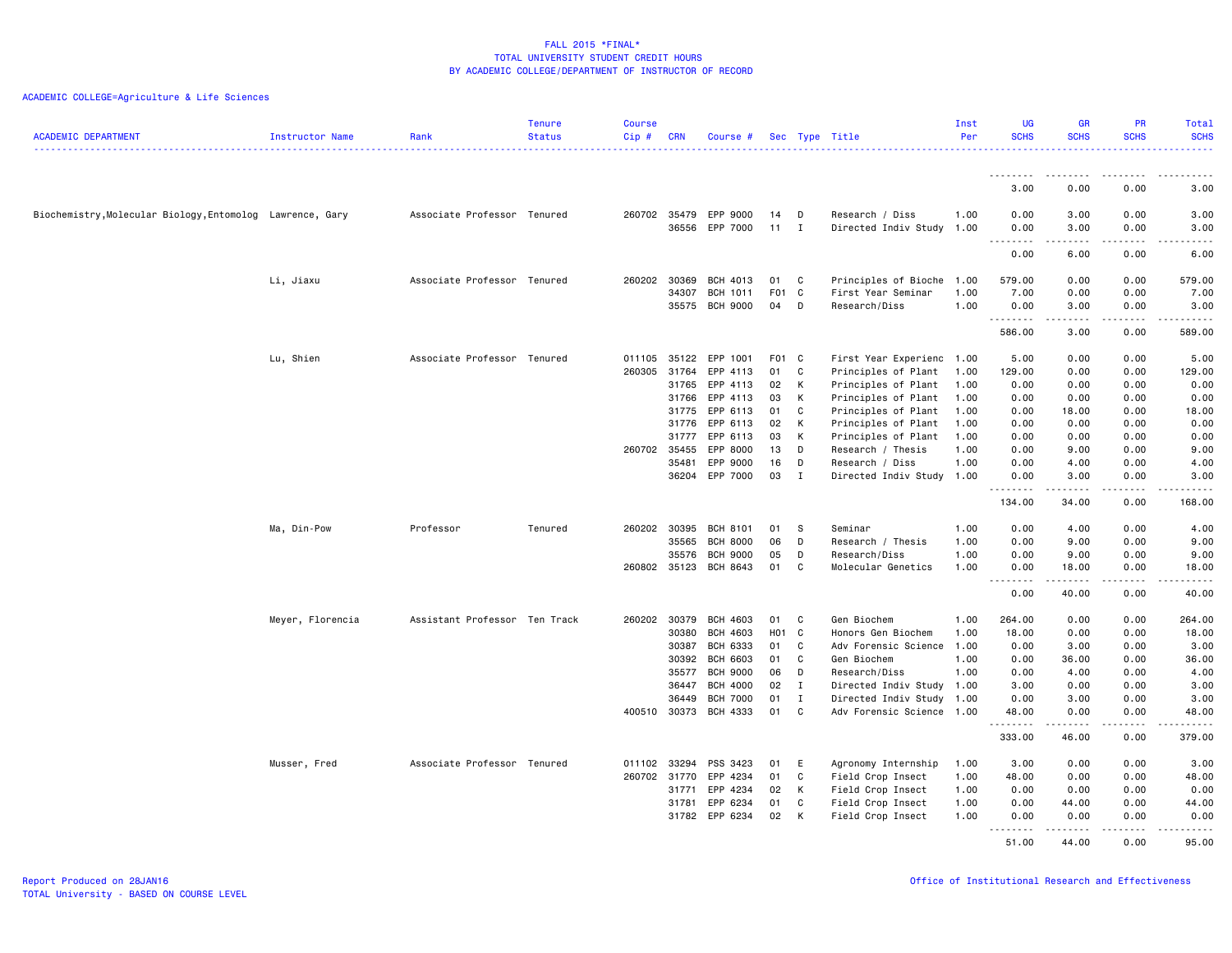ACADEMIC COLLEGE=Agriculture & Life Sciences

| <b>ACADEMIC DEPARTMENT</b>                             | Instructor Name        | Rank                              | <b>Tenure</b><br><b>Status</b> | <b>Course</b><br>Cip# | <b>CRN</b> | Course #        |       |              | Sec Type Title            | Inst<br>Per | UG<br><b>SCHS</b> | <b>GR</b><br><b>SCHS</b>                                                                                        | PR<br><b>SCHS</b> | Total<br><b>SCHS</b><br><b>.</b> .         |
|--------------------------------------------------------|------------------------|-----------------------------------|--------------------------------|-----------------------|------------|-----------------|-------|--------------|---------------------------|-------------|-------------------|-----------------------------------------------------------------------------------------------------------------|-------------------|--------------------------------------------|
| Biochemistry,Molecular Biology,Entomolog Peng, Zhaohua |                        | Professor                         | Tenured                        | 260202                | 35578      | <b>BCH 9000</b> | 07    | D            | Research/Diss             | 1.00        | 0.00              | 12.00                                                                                                           | 0.00              | 12.00                                      |
|                                                        |                        |                                   |                                | 260210                | 30383      | BCH 4713        | 01    | C            | Molecular Biology         | 1.00        | 138.00            | 0.00                                                                                                            | 0.00              | 138.00                                     |
|                                                        |                        |                                   |                                |                       | 30384      | BCH 4713        | H01 C |              | Honors Molecular Bio      | 1.00        | 6.00              | 0.00                                                                                                            | 0.00              | 6.00                                       |
|                                                        |                        |                                   |                                | 260402 30394          |            | BCH 6713        | 01    | C.           | Molecular Biology         | 1.00        | 0.00              | 51.00                                                                                                           | 0.00              | 51.00                                      |
|                                                        |                        |                                   |                                |                       |            |                 |       |              |                           |             | .<br>144.00       | .<br>63.00                                                                                                      | .<br>0.00         | . <b>.</b><br>207.00                       |
|                                                        | Riggins, John          | Associate Professor Tenured       |                                | 260702 31758          |            | EPP 3124        | 01    | C            | Forest Pest Mgt           | 1.00        | 176.00            | 0.00                                                                                                            | 0.00              | 176.00                                     |
|                                                        |                        |                                   |                                |                       | 31759      | EPP 3124        | 02    | К            | Forest Pest Mgt           | 1.00        | 0.00              | 0.00                                                                                                            | 0.00              | 0.00                                       |
|                                                        |                        |                                   |                                |                       | 31760      | EPP 3124        | 03    | K            | Forest Pest Mgt           | 1.00        | 0.00              | 0.00                                                                                                            | 0.00              | 0.00                                       |
|                                                        |                        |                                   |                                |                       | 35460      | EPP 8000        | 18    | D            | Research / Thesis         | 1.00        | 0.00              | 11.00                                                                                                           | 0.00              | 11.00                                      |
|                                                        |                        |                                   |                                |                       | 35486      | EPP 9000        | 21    | D            | Research / Diss           | 1.00        | 0.00              | 8.00                                                                                                            | 0.00              | 8.00                                       |
|                                                        |                        |                                   |                                |                       | 36128      | EPP 7000        | 02    | I            | Directed Indiv Study      | 1.00        | 0.00              | 3.00                                                                                                            | 0.00              | 3.00                                       |
|                                                        |                        |                                   |                                |                       |            | 36340 EPP 7000  | 05    | $\mathbf{I}$ | Directed Indiv Study 1.00 |             | 0.00              | 3.00                                                                                                            | 0.00              | 3.00                                       |
|                                                        |                        |                                   |                                |                       |            |                 |       |              |                           |             | .<br>176.00       | $- - - - -$<br>25.00                                                                                            | .<br>0.00         | .<br>201.00                                |
|                                                        | Schneider, John        | Professor                         | Tenured                        | 260702                | 36473      | EPP 7000        | 07    | $\mathbf{I}$ | Directed Indiv Study 1.00 |             | 0.00              | 1.00                                                                                                            | 0.00              | 1.00                                       |
|                                                        |                        |                                   |                                |                       | 36474      | EPP 7000        | 08    | $\mathbf{I}$ | Directed Indiv Study 1.00 |             | 0.00              | 1.00                                                                                                            | 0.00              | 1.00                                       |
|                                                        |                        |                                   |                                |                       | 36475      | EPP 7000        | 09    | $\mathbf I$  | Directed Indiv Study 1.00 |             | 0.00              | 1.00                                                                                                            | 0.00              | 1.00                                       |
|                                                        |                        |                                   |                                |                       |            |                 |       |              |                           |             |                   |                                                                                                                 |                   |                                            |
|                                                        |                        |                                   |                                |                       | 36476      | EPP 7000        | 10    | $\mathbf{I}$ | Directed Indiv Study 1.00 |             | 0.00<br>.         | 1.00<br>.                                                                                                       | 0.00<br>.         | 1.00<br>$\sim$ $\sim$ $\sim$ $\sim$ $\sim$ |
|                                                        |                        |                                   |                                |                       |            |                 |       |              |                           |             | 0.00              | 4.00                                                                                                            | 0.00              | 4.00                                       |
|                                                        | Shan, Xueyan           | Research Assist Pro Non-Ten Track |                                | 010000                | 36371      | GA 4000         | 03    | $\mathbf I$  | Dis in Agriculture        | 1.00        | 3.00              | 0.00                                                                                                            | 0.00              | 3.00                                       |
|                                                        |                        |                                   |                                |                       | 36372      | GA 4000         | 04    | I            | Dis in Agriculture        | 1.00        | 3.00              | 0.00                                                                                                            | 0.00              | 3.00                                       |
|                                                        |                        |                                   |                                | 260202                | 30397      | <b>BCH 8654</b> | 01    | C            | Intermed Metab            | 0.33        | 0.00              | 10.56                                                                                                           | 0.00              | 10.56                                      |
|                                                        |                        |                                   |                                |                       | 35568      | <b>BCH 8000</b> | 09    | D            | Research / Thesis         | 1.00        | 0.00              | 3.00                                                                                                            | 0.00              | 3.00                                       |
|                                                        |                        |                                   |                                |                       |            |                 |       |              |                           |             | .<br>6.00         | .<br>13.56                                                                                                      | .<br>0.00         | .<br>19.56                                 |
|                                                        | Sparks, Darrell        | Assistant Professor Ten Track     |                                | 260202                | 30370      | BCH 4013        | H01 C |              | Principles of BCH-Ho      | 1.00        | 108.00            | 0.00                                                                                                            | 0.00              | 108.00                                     |
|                                                        |                        |                                   |                                |                       | 30385      | BCH 6013        | 01    | C            | Principles of Bioche      | 1.00        | 0.00              | 12.00                                                                                                           | 0.00              | 12.00                                      |
|                                                        |                        |                                   |                                |                       | 35580      | <b>BCH 9000</b> | 09    | D            | Research/Diss             | 1.00        | 0.00              | 8.00                                                                                                            | 0.00              | 8.00                                       |
|                                                        |                        |                                   |                                | 260707                | 35647      | PHY 9000        | 08    | D            | Research / Diss           | 1.00        | 0.00              | 4.00                                                                                                            | 0.00              | 4.00                                       |
|                                                        |                        |                                   |                                |                       |            |                 |       |              |                           |             | .<br>108.00       | .<br>24.00                                                                                                      | .<br>0.00         | .<br>132.00                                |
|                                                        | Tomaso-Peterson, Maria | Research Assoc Prof Non-Ten Track |                                | 260305 31773          |            | EPP 4523        | 01    | C            | Turfgrass Diseases        | 1.00        | 27.00             | 0.00                                                                                                            | 0.00              | 27.00                                      |
|                                                        |                        |                                   |                                |                       | 31774      | EPP 4523        | 02    | К            | Turfgrass Diseases        | 1.00        | 0.00              | 0.00                                                                                                            | 0.00              | 0.00                                       |
|                                                        |                        |                                   |                                |                       | 31784      | EPP 6523        | 01    | $\mathtt{C}$ | Turfgrass Diseases        | 1.00        | 0.00              | 6.00                                                                                                            | 0.00              | 6.00                                       |
|                                                        |                        |                                   |                                |                       | 31785      | EPP 6523        | 02    | К            | Turfgrass Diseases        | 1.00        | 0.00              | 0.00                                                                                                            | 0.00              | 0.00                                       |
|                                                        |                        |                                   |                                | 260702 35386          |            | EPP 8000        | 01    | D            | Research / Thesis         | 1.00        | 0.00              | 6.00                                                                                                            | 0.00              | 6.00                                       |
|                                                        |                        |                                   |                                |                       |            |                 |       |              |                           |             | .<br>$  -$        | .                                                                                                               | .                 | الداعات                                    |
|                                                        |                        |                                   |                                |                       |            |                 |       |              |                           |             | 27.00             | 12.00                                                                                                           | 0.00              | 39.00                                      |
|                                                        | Vance, Carrie          | Research Assist Pro Non-Ten Track |                                | 260202                | 30397      | <b>BCH 8654</b> | 01    | C            | Intermed Metab            | 0.33        | 0.00              | 10.56                                                                                                           | 0.00              | 10.56                                      |
|                                                        |                        |                                   |                                |                       | 36436      | <b>BCH 8000</b> | 13    | D            | Research / Thesis         | 1.00        | 0.00              | 2.00                                                                                                            | 0.00              | 2.00                                       |
|                                                        |                        |                                   |                                |                       |            |                 |       |              |                           |             | .                 | $\begin{array}{cccccccccccccc} \bullet & \bullet & \bullet & \bullet & \bullet & \bullet & \bullet \end{array}$ |                   | $\sim$ $\sim$ $\sim$ $\sim$ $\sim$         |
|                                                        |                        |                                   |                                |                       |            |                 |       |              |                           |             | 0.00              | 12.56                                                                                                           | 0.00              | 12.56                                      |
|                                                        | Willeford, Kenneth     | Professor                         | Tenured                        | 260202 30381          |            | <b>BCH 4613</b> | 01    | C            | Gen Biochem               | 0.25        | 7.50              | 0.00                                                                                                            | 0.00              | 7.50                                       |
|                                                        |                        |                                   |                                |                       | 30393      | BCH 6613        | 01    | C            | Gen Biochem               | 0.25        | 0.00              | 2.25                                                                                                            | 0.00              | 2.25                                       |

Report Produced on 28JAN16 Office of Institutional Research and Effectiveness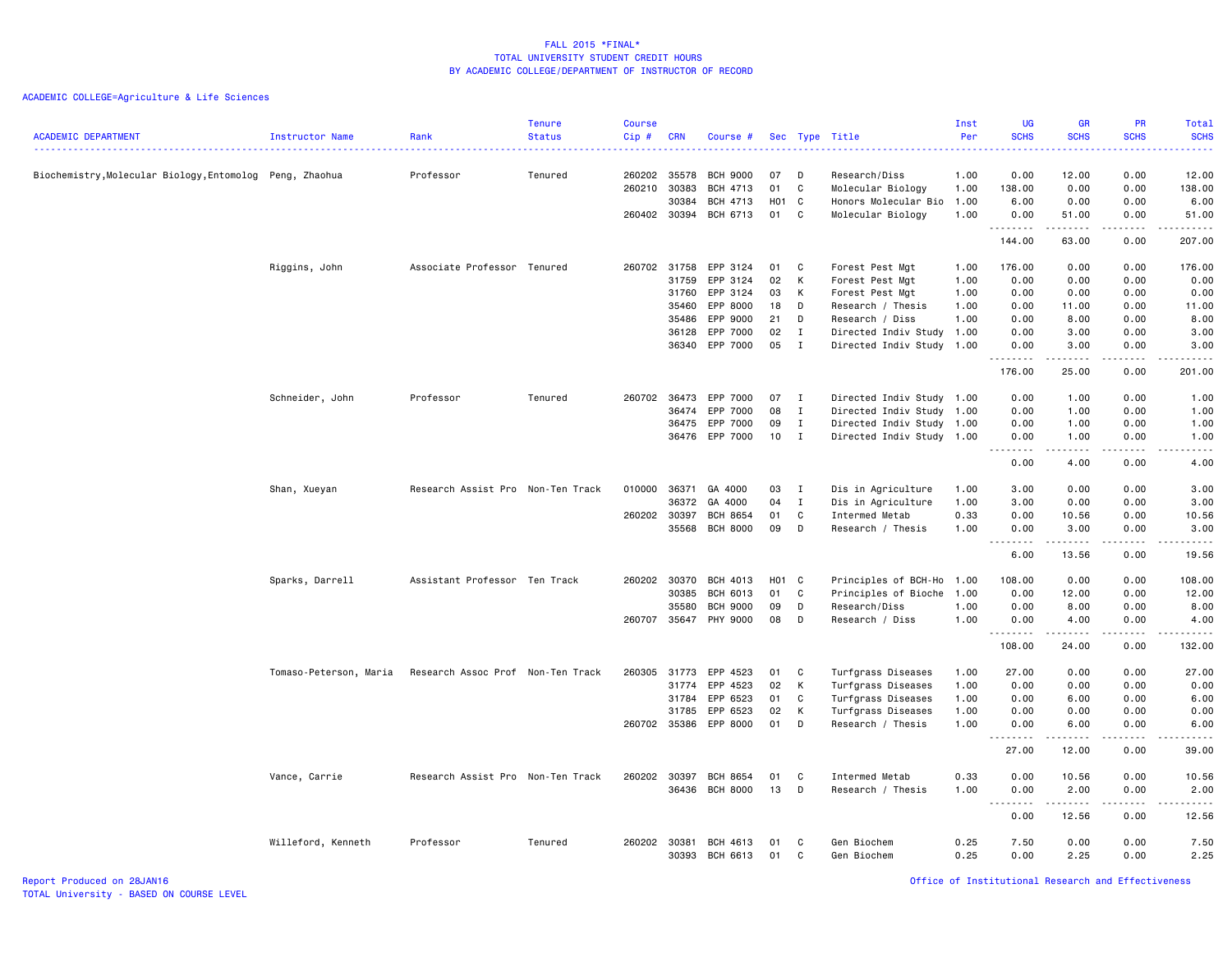| <b>ACADEMIC DEPARTMENT</b>                                    | <b>Instructor Name</b> | Rank      | Tenure<br><b>Status</b> | Course<br>Cip# | CRN   | Course # Sec Type Title           |              |                                    | Inst<br>Per  | <b>UG</b><br><b>SCHS</b>        | <b>GR</b><br><b>SCHS</b>       | <b>PR</b><br><b>SCHS</b>     | Total<br><b>SCHS</b>                                      |
|---------------------------------------------------------------|------------------------|-----------|-------------------------|----------------|-------|-----------------------------------|--------------|------------------------------------|--------------|---------------------------------|--------------------------------|------------------------------|-----------------------------------------------------------|
| Biochemistry, Molecular Biology, Entomolog Willeford, Kenneth |                        | Professor | Tenured                 | 260202         | 35571 | <b>BCH 8000</b><br>35582 BCH 9000 | $12$ D<br>11 | Research / Thesis<br>Research/Diss | 1.00<br>1.00 | 0.00<br>0.00<br>.<br>7.50       | 7.00<br>3,00<br>.<br>12.25     | 0.00<br>0.00<br>.<br>0.00    | 7.00<br>3.00<br>.<br>19.75                                |
| Biochemistry, Molecular Biology, Entomolog                    |                        |           |                         |                |       |                                   |              |                                    |              | ========<br>2432.50<br>======== | ========<br>630.25<br>======== | ========<br>0.00<br>======== | $=$ = = = = = = = = =<br>3062.75<br>$=$ = = = = = = = = = |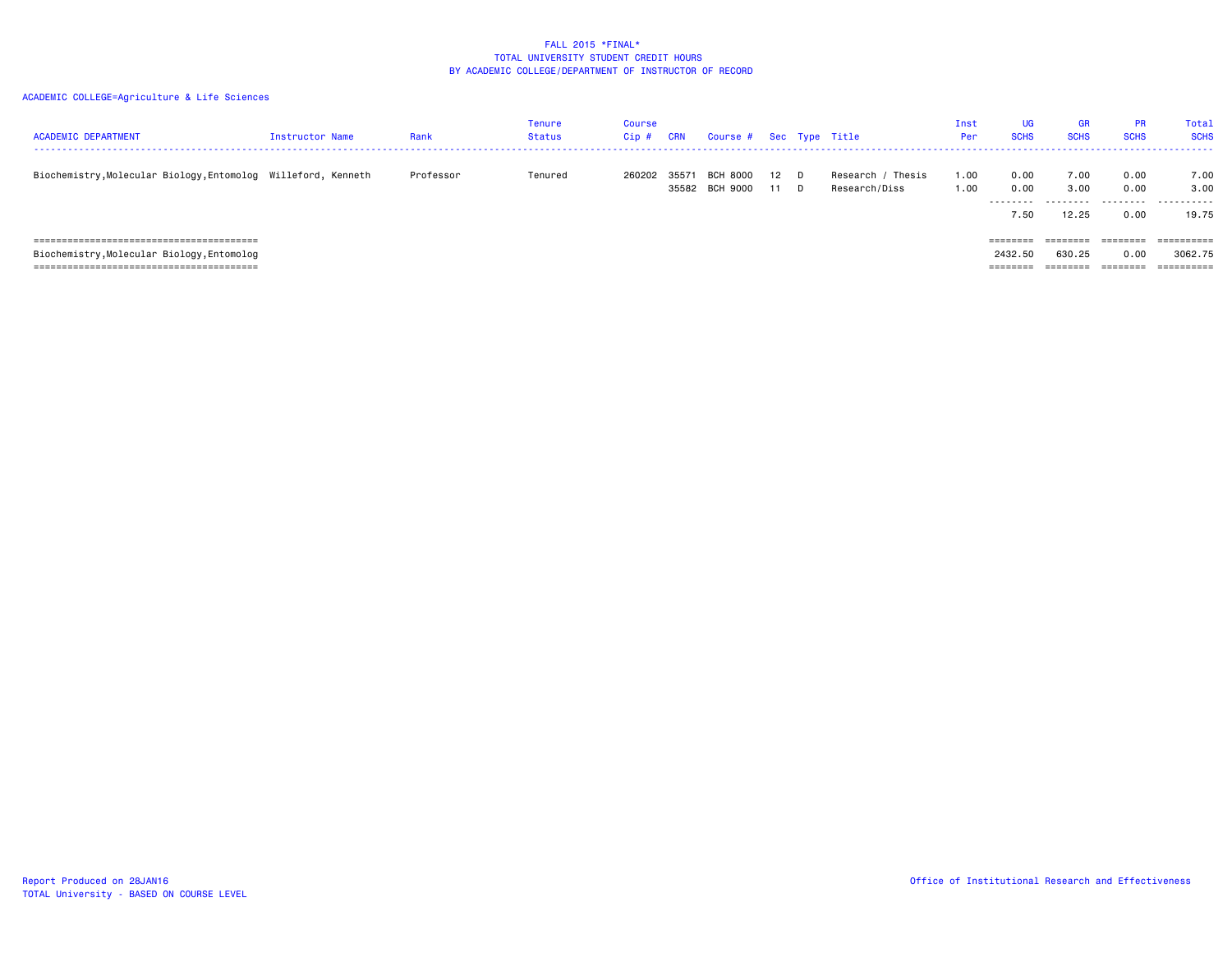| <b>ACADEMIC DEPARTMENT</b> | Instructor Name | Rank        | Tenure<br><b>Status</b> | <b>Course</b><br>Cip# | CRN | Course # Sec Type Title |      |                           | Inst<br>Per | <b>UG</b><br><b>SCHS</b>           | GR<br><b>SCHS</b> | <b>PR</b><br><b>SCHS</b> | Total<br><b>SCHS</b>             |
|----------------------------|-----------------|-------------|-------------------------|-----------------------|-----|-------------------------|------|---------------------------|-------------|------------------------------------|-------------------|--------------------------|----------------------------------|
| Dean of Ag & Life Sciences | North, Mary     | Non-Faculty | Not Applicable          |                       |     | 010101 32080 GA 2001    | 01 C | CALS Amb. Leadership 1.00 |             | 39.00<br>---------<br>39.00        | 0.00<br>.<br>0.00 | 0.00<br>.<br>0.00        | 39.00<br>.<br>39.00              |
| Dean of Ag & Life Sciences |                 |             |                         |                       |     |                         |      |                           |             | <b>EEEEEES</b><br>39.00<br>======= | 0.00              | 0.00                     | =========<br>39.00<br>========== |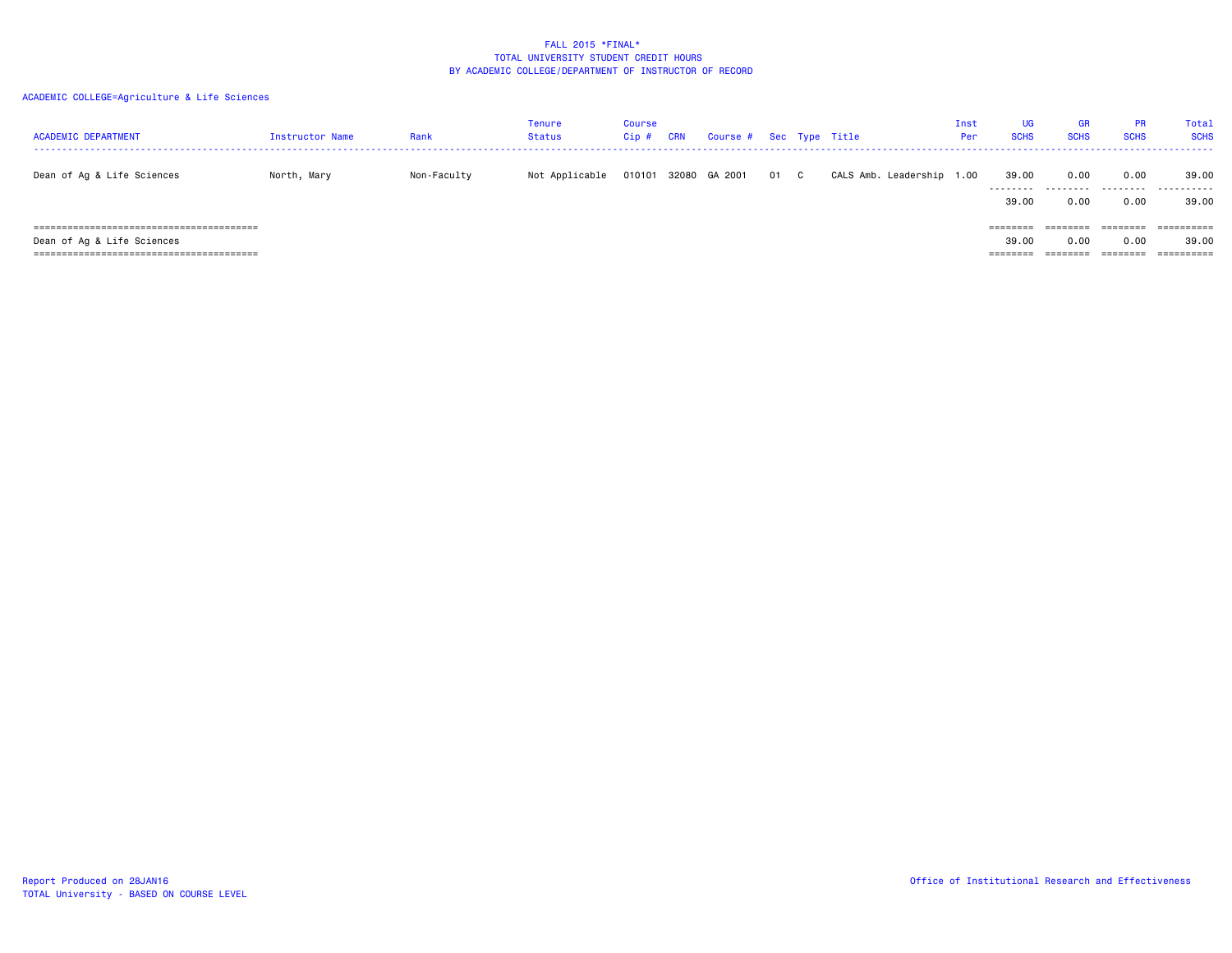| <b>ACADEMIC DEPARTMENT</b>                            | <b>Instructor Name</b> | Rank<br>.                         | Tenure<br><b>Status</b> | <b>Course</b><br>Cip# | <b>CRN</b>     | Course #                   |          |        | Sec Type Title                                 | Inst<br>Per | <b>UG</b><br><b>SCHS</b> | <b>GR</b><br><b>SCHS</b>                    | <b>PR</b><br><b>SCHS</b> | <b>Total</b><br><b>SCHS</b><br>.                     |
|-------------------------------------------------------|------------------------|-----------------------------------|-------------------------|-----------------------|----------------|----------------------------|----------|--------|------------------------------------------------|-------------|--------------------------|---------------------------------------------|--------------------------|------------------------------------------------------|
| Food Science, Nutrition & Health Promoti Byrd, Sylvia |                        | Professor                         | Tenured                 | 190501                | 32005<br>32371 | <b>FNH 2203</b><br>HS 2203 | 01<br>01 | B<br>B | Science of Food Prep 1.00<br>Science Food Prep | 1.00        | 87.00<br>3.00            | 0.00<br>0.00                                | 0.00<br>0.00             | 87.00<br>3.00                                        |
|                                                       |                        |                                   |                         | 190504 32009          |                | FNH 2293                   | 01       | C      | Indiv & Family Nutri 1.00                      |             | 390.00                   | 0.00                                        | 0.00                     | 390.00                                               |
|                                                       |                        |                                   |                         |                       | 32015          | <b>FNH 3701</b>            | 01       | -S     | NTR Professional Dev 1.00                      |             | 27.00                    | 0.00                                        | 0.00                     | 27.00                                                |
|                                                       |                        |                                   |                         |                       | 32374          | HS 2293                    | 01       | C      | Indiv & Family Nutri 1.00                      |             | 159.00                   | 0.00                                        | 0.00                     | 159.00                                               |
|                                                       |                        |                                   |                         | 190599                | 34870          | <b>FNH 8000</b>            | 01       | D      | Research/Thesis                                | 1.00        | 0.00<br>.                | 4.00<br>.                                   | 0.00<br>.                | 4.00<br>-----                                        |
|                                                       |                        |                                   |                         |                       |                |                            |          |        |                                                |             | 666.00                   | 4.00                                        | 0.00                     | 670.00                                               |
|                                                       | Chang, Kow-Ching       | Professor                         | Tenured                 | 190599                | 34871          | <b>FNH 8000</b>            | 02       | D      | Research/Thesis                                | 1.00        | 0.00                     | 9.00                                        | 0.00                     | 9.00                                                 |
|                                                       |                        |                                   |                         |                       |                | 34883 FNH 9000             | 02       | D      | Research/Diss                                  | 1.00        | 0.00                     | 17.00                                       | 0.00                     | 17.00                                                |
|                                                       |                        |                                   |                         |                       |                |                            |          |        |                                                |             | 0.00                     | .<br>26.00                                  | .<br>0.00                | .<br>26.00                                           |
|                                                       | Cheng, Wen-Hsing       | Associate Professor Ten Track     |                         | 190501                | 35826          | <b>FNH 8990</b>            | 01       | C      | Special Topic in FNH                           | 1.00        | 0.00                     | 18.00                                       | 0.00                     | 18.00                                                |
|                                                       |                        |                                   |                         | 190504                | 34518          | <b>FNH 8253</b>            | 01       | B      | Ntr & Food Sci Resea                           | 1.00        | 0.00                     | 21.00                                       | 0.00                     | 21.00                                                |
|                                                       |                        |                                   |                         | 190599                | 34884          | <b>FNH 9000</b>            | 03       | D      | Research/Diss                                  | 1.00        | 0.00                     | 23.00<br>$\sim$ $\sim$ $\sim$ $\sim$ $\sim$ | 0.00<br>المتمالين        | 23.00<br>$\omega_{\rm{eff}}$ and $\omega_{\rm{eff}}$ |
|                                                       |                        |                                   |                         |                       |                |                            |          |        |                                                |             | 0.00                     | 62.00                                       | 0.00                     | 62.00                                                |
|                                                       | Fountain, Brent        | Extension Assoc Pro Non-Ten Track |                         | 513102 32016          |                | FNH 4013                   | 01       | B      | Nutrition Assessment 1.00                      |             | 93.00                    | 0.00                                        | 0.00                     | 93.00                                                |
|                                                       |                        |                                   |                         |                       |                | 32028 FNH 6013             | 01       | B      | Nutrition Assessment 1.00                      |             | 0.00                     | 3.00                                        | 0.00                     | 3.00                                                 |
|                                                       |                        |                                   |                         |                       |                |                            |          |        |                                                |             | د د د د<br>93.00         | .<br>3.00                                   | 0.00                     | 96.00                                                |
|                                                       | Haque, Zahur           | Professor                         | Tenured                 | 190502                | 30386          | BCH 6253                   | 01       | C      | Macronutrients                                 | 1.00        | 0.00                     | 6.00                                        | 0.00                     | 6.00                                                 |
|                                                       |                        |                                   |                         | 190504                | 32021          | FNH 4253                   | 01       | C      | Macronutrients                                 | 1.00        | 99.00                    | 0.00                                        | 0.00                     | 99.00                                                |
|                                                       |                        |                                   |                         |                       | 32031          | FNH 6253                   | 01       | C      | Macronutrients                                 | 1.00        | 0.00                     | 12.00                                       | 0.00                     | 12.00                                                |
|                                                       |                        |                                   |                         | 190599 34873          |                | <b>FNH 8000</b>            | 04       | D      | Research/Thesis                                | 1.00        | 0.00                     | 6.00                                        | 0.00                     | 6.00                                                 |
|                                                       |                        |                                   |                         |                       | 34885          | <b>FNH 9000</b>            | 04       | D      | Research/Diss                                  | 1.00        | 0.00<br>.                | 21.00<br>.                                  | 0.00<br>.                | 21.00<br>.                                           |
|                                                       |                        |                                   |                         |                       |                |                            |          |        |                                                |             | 99.00                    | 45.00                                       | 0.00                     | 144.00                                               |
|                                                       | Hunt, Barry            | Professor                         | Tenured                 | 512207                | 32038          | FNH 8513                   | 01       | C      | Theory Pract in Hlt 1.00                       |             | 0.00                     | 39.00                                       | 0.00                     | 39.00                                                |
|                                                       |                        |                                   |                         |                       | 33991          | FNH 8513                   | 501 C    |        | Theory Pract in Hlt 1.00                       |             | 0.00                     | 42.00                                       | 0.00                     | 42.00                                                |
|                                                       |                        |                                   |                         |                       | 33996          | FNH 8673                   | 501 I    |        | Appl Proj for CHES                             | 1.00        | 0.00<br>.                | 54.00<br><u>.</u>                           | 0.00<br>.                | 54.00<br>.                                           |
|                                                       |                        |                                   |                         |                       |                |                            |          |        |                                                |             | 0.00                     | 135.00                                      | 0.00                     | 135.00                                               |
|                                                       | Khan, Fauzia           | Lecturer                          | Non-Ten Track           | 190504                | 32008          | FNH 2283                   | 01       | C      | Child Health & Nutri 1.00                      |             | 24.00                    | 0.00                                        | 0.00                     | 24.00                                                |
|                                                       |                        |                                   |                         |                       | 32373          | HS 2283                    | 01       | C      | Child Health & Nutri 1.00                      |             | 126.00                   | 0.00                                        | 0.00                     | 126.00                                               |
|                                                       |                        |                                   |                         |                       |                |                            |          |        |                                                |             | .<br>150.00              | 0.00                                        | 0.00                     | .<br>150.00                                          |
|                                                       |                        | Research Assist Pro Non-Ten Track |                         | 190501                | 32036          | FNH 8113                   | 01       | C      | Adv Food Microbiol                             | 1.00        | 0.00                     | 18.00                                       | 0.00                     |                                                      |
|                                                       | Kim, Tae Jo            |                                   |                         |                       |                | 190599 34875 FNH 8000      | 06       | D      | Research/Thesis                                | 1.00        | 0.00                     | 12.00                                       | 0.00                     | 18.00<br>12.00                                       |
|                                                       |                        |                                   |                         |                       |                |                            |          |        |                                                |             | $- - - - -$<br>$  -$     | .                                           | .                        | .                                                    |
|                                                       |                        |                                   |                         |                       |                |                            |          |        |                                                |             | 0.00                     | 30.00                                       | 0.00                     | 30.00                                                |
|                                                       | Matich, June           | Instructor                        | Non-Ten Track           | 190501                | 32024          | FNH 4373                   | 01       | C      | NTR Ed & Counsel Ski 1.00                      |             | 75.00                    | 0.00                                        | 0.00                     | 75.00                                                |
|                                                       |                        |                                   |                         | 190504                | 32010          | FNH 2293                   | 02       | C      | Indiv & Family Nutri 1.00                      |             | 111.00                   | 0.00                                        | 0.00                     | 111.00                                               |
|                                                       |                        |                                   |                         |                       | 32375          | HS 2293                    | 02       | C      | Indiv & Family Nutri 1.00                      |             | 39.00                    | 0.00                                        | 0.00                     | 39.00                                                |
|                                                       |                        |                                   |                         | 190505                | 32014          | FNH 3283                   | 01       | C      | The Foodservice Syst 1.00                      |             | 150.00                   | 0.00                                        | 0.00                     | 150.00                                               |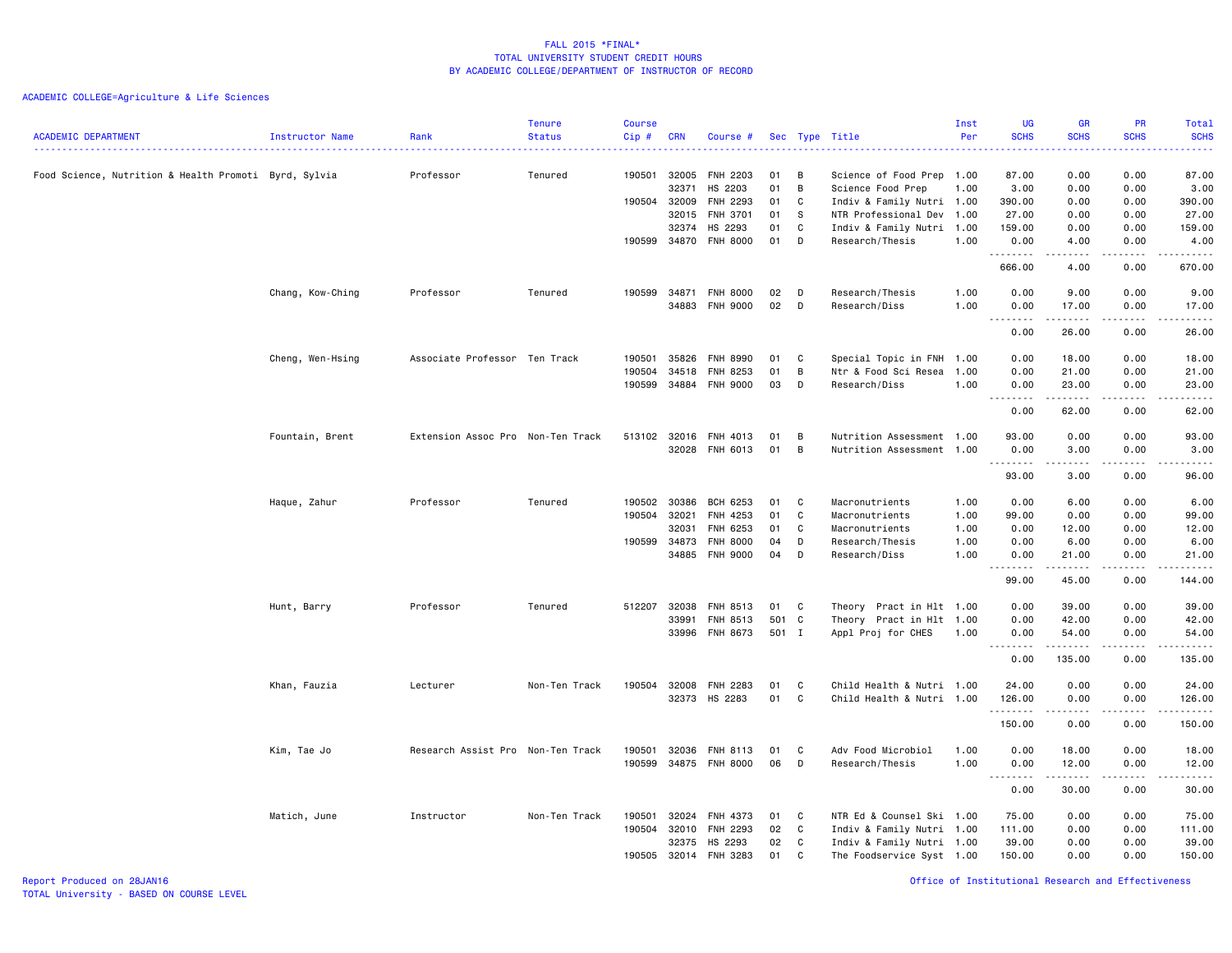| <b>ACADEMIC DEPARTMENT</b>                            | Instructor Name                                           | Rank<br>.                     | <b>Tenure</b><br><b>Status</b> | <b>Course</b><br>Cip# | <b>CRN</b> | Course #                    |          |                | Sec Type Title                                         | Inst<br>Per  | <b>UG</b><br><b>SCHS</b><br>$  -$ | <b>GR</b><br><b>SCHS</b>                                                                                                                                                        | PR<br><b>SCHS</b><br><u>.</u>       | Total<br><b>SCHS</b><br>$\frac{1}{2} \left( \frac{1}{2} \right) \left( \frac{1}{2} \right) \left( \frac{1}{2} \right) \left( \frac{1}{2} \right)$                                       |
|-------------------------------------------------------|-----------------------------------------------------------|-------------------------------|--------------------------------|-----------------------|------------|-----------------------------|----------|----------------|--------------------------------------------------------|--------------|-----------------------------------|---------------------------------------------------------------------------------------------------------------------------------------------------------------------------------|-------------------------------------|-----------------------------------------------------------------------------------------------------------------------------------------------------------------------------------------|
| Food Science, Nutrition & Health Promoti Matich, June |                                                           | Instructor                    | Non-Ten Track                  | 513102 32011          | 32034      | <b>FNH 3003</b><br>FNH 6373 | 01<br>01 | E<br>C         | Nutr Field Experienc 1.00<br>NTR Ed & Counsel Ski 1.00 |              | 24.00<br>0.00                     | 0.00<br>3.00                                                                                                                                                                    | 0.00<br>0.00                        | 24.00<br>3.00                                                                                                                                                                           |
|                                                       |                                                           |                               |                                |                       |            |                             |          |                |                                                        |              | .                                 | $\frac{1}{2} \left( \frac{1}{2} \right) \left( \frac{1}{2} \right) \left( \frac{1}{2} \right) \left( \frac{1}{2} \right) \left( \frac{1}{2} \right) \left( \frac{1}{2} \right)$ | .                                   | .                                                                                                                                                                                       |
|                                                       |                                                           |                               |                                |                       |            |                             |          |                |                                                        |              | 399.00                            | 3.00                                                                                                                                                                            | 0.00                                | 402.00                                                                                                                                                                                  |
|                                                       | Mosby, Terezie                                            | Assistant Professor Ten Track |                                | 513101                | 32037      | FNH 8286                    | 01       | E              | Supervised Practice                                    | 0.30         | 0.00                              | 14.40                                                                                                                                                                           | 0.00                                | 14.40                                                                                                                                                                                   |
|                                                       |                                                           |                               |                                | 513102 34522          | 34521      | FNH 4233<br>FNH 6233        | 01<br>01 | C<br>C         | Medical Nutrition Th 1.00<br>Medical Nutrition Th 1.00 |              | 84.00<br>0.00                     | 0.00<br>3.00                                                                                                                                                                    | 0.00<br>0.00                        | 84.00<br>3.00                                                                                                                                                                           |
|                                                       |                                                           |                               |                                |                       |            |                             |          |                |                                                        |              | .                                 | .                                                                                                                                                                               | .                                   | ------                                                                                                                                                                                  |
|                                                       |                                                           |                               |                                |                       |            |                             |          |                |                                                        |              | 84.00                             | 17.40                                                                                                                                                                           | 0.00                                | 101.40                                                                                                                                                                                  |
|                                                       | Nannapaneni, Ramakrishn Research Assoc Prof Non-Ten Track |                               |                                | 190599                | 34876      | <b>FNH 8000</b>             | 07       | D              | Research/Thesis                                        | 1.00         | 0.00                              | 3.00                                                                                                                                                                            | 0.00                                | 3.00                                                                                                                                                                                    |
|                                                       |                                                           |                               |                                |                       | 34887      | <b>FNH 9000</b>             | 06       | D              | Research/Diss                                          | 1.00         | 0.00                              | 10.00                                                                                                                                                                           | 0.00                                | 10.00                                                                                                                                                                                   |
|                                                       |                                                           |                               |                                |                       | 36206      | FNH 7000                    | 01       | $\mathbf I$    | Directed Indiv Study 1.00                              |              | 0.00<br>.<br>$\sim$ $\sim$        | 3.00<br>.                                                                                                                                                                       | 0.00<br>.                           | 3.00<br>$\frac{1}{2} \left( \frac{1}{2} \right) \left( \frac{1}{2} \right) \left( \frac{1}{2} \right) \left( \frac{1}{2} \right) \left( \frac{1}{2} \right) \left( \frac{1}{2} \right)$ |
|                                                       |                                                           |                               |                                |                       |            |                             |          |                |                                                        |              | 0.00                              | 16.00                                                                                                                                                                           | 0.00                                | 16.00                                                                                                                                                                                   |
|                                                       | Oliver, Brittney                                          | Assistant Professor Ten Track |                                | 190599                | 35379      | <b>FNH 7000</b>             | 501      | $\mathbf I$    | Directed Indiv Study 1.00                              |              | 0.00                              | 3.00                                                                                                                                                                            | 0.00                                | 3.00                                                                                                                                                                                    |
|                                                       |                                                           |                               |                                | 512207                | 32039      | FNH 8523                    | 01       | C              | Health Promotion Tec 1.00                              |              | 0.00                              | 30.00                                                                                                                                                                           | 0.00                                | 30.00                                                                                                                                                                                   |
|                                                       |                                                           |                               |                                |                       | 33992      | FNH 8523                    | 501      | $\mathbf{C}$   | Health Promotion Tec 1.00                              |              | 0.00                              | 48.00                                                                                                                                                                           | 0.00                                | 48.00                                                                                                                                                                                   |
|                                                       |                                                           |                               |                                |                       | 34517      | FNH 8563                    | 01 C     |                | Prin Epic & Hlth Sci 1.00                              |              | 0.00<br>$  -$<br>.                | 33.00                                                                                                                                                                           | 0.00<br>.                           | 33,00<br>.                                                                                                                                                                              |
|                                                       |                                                           |                               |                                |                       |            |                             |          |                |                                                        |              | 0.00                              | 114.00                                                                                                                                                                          | 0.00                                | 114.00                                                                                                                                                                                  |
|                                                       | Pylate, Leah                                              | Non-Faculty                   | Not Applicable                 |                       |            | 512207 32012 FNH 3163       | 02       | $\mathbf{C}$   | Basic Principle Heal 1.00                              |              | 147.00<br>.                       | 0.00<br>$\frac{1}{2}$                                                                                                                                                           | 0.00<br>$\sim$ $\sim$ $\sim$ $\sim$ | 147.00<br>.                                                                                                                                                                             |
|                                                       |                                                           |                               |                                |                       |            |                             |          |                |                                                        |              | 147.00                            | 0.00                                                                                                                                                                            | 0.00                                | 147.00                                                                                                                                                                                  |
|                                                       | Schilling, Mark                                           | Professor                     | Tenured                        | 011001                | 34519      | FNH 4114                    | 01       | B              | Analysis of Food Pro 1.00                              |              | 60.00                             | 0.00                                                                                                                                                                            | 0.00                                | 60.00                                                                                                                                                                                   |
|                                                       |                                                           |                               |                                | 120509                | 32018      | <b>FNH 4200</b>             | 01       | C              | Dual Enroll MUW Culi 1.00                              |              | 31.00                             | 0.00                                                                                                                                                                            | 0.00                                | 31.00                                                                                                                                                                                   |
|                                                       |                                                           |                               |                                | 190501                | 32004      | FNH 2011                    | 01       | C              | Career Pln/Succ Food 1.00                              |              | 13.00                             | 0.00                                                                                                                                                                            | 0.00                                | 13.00                                                                                                                                                                                   |
|                                                       |                                                           |                               |                                |                       | 34520      | FNH 6114                    | 01       | $\overline{B}$ | Analysis of Food Pro 1.00                              |              | 0.00                              | 12.00                                                                                                                                                                           | 0.00                                | 12.00                                                                                                                                                                                   |
|                                                       |                                                           |                               |                                |                       | 36495      | FNH 4000                    | 01       | $\mathbf{I}$   | Directed Indiv Study 1.00                              |              | 3.00                              | 0.00                                                                                                                                                                            | 0.00                                | 3.00                                                                                                                                                                                    |
|                                                       |                                                           |                               |                                |                       | 36496      | FNH 4000                    | 02       | $\mathbf I$    | Directed Indiv Study 1.00                              |              | 3.00                              | 0.00                                                                                                                                                                            | 0.00                                | 3.00                                                                                                                                                                                    |
|                                                       |                                                           |                               |                                | 190599 34878          | 34888      | FNH 8000<br><b>FNH 9000</b> | 09<br>07 | D<br>D         | Research/Thesis<br>Research/Diss                       | 1.00<br>1.00 | 0.00<br>0.00                      | 19.00<br>16.00                                                                                                                                                                  | 0.00<br>0.00                        | 19.00<br>16.00                                                                                                                                                                          |
|                                                       |                                                           |                               |                                |                       | 35793      | FNH 4990                    | S01      | $\mathbf{C}$   | Special Topic in FNH 1.00                              |              | 12.00                             | 0.00                                                                                                                                                                            | 0.00                                | 12.00                                                                                                                                                                                   |
|                                                       |                                                           |                               |                                |                       |            |                             |          |                |                                                        |              | .<br>122.00                       | $\frac{1}{2}$<br>47.00                                                                                                                                                          | $\frac{1}{2}$<br>0.00               | د د د د د<br>169.00                                                                                                                                                                     |
|                                                       | Silva, Juan                                               | Professor                     | Tenured                        | 011001 34515          |            | FNH 4583                    | 01       | B              | Food Preservation Te 1.00                              |              | 60.00                             | 0.00                                                                                                                                                                            | 0.00                                | 60.00                                                                                                                                                                                   |
|                                                       |                                                           |                               |                                |                       | 34516      | FNH 6583                    | 01       | B              | Food Preservation Te                                   | 1.00         | 0.00                              | 12.00                                                                                                                                                                           | 0.00                                | 12.00                                                                                                                                                                                   |
|                                                       |                                                           |                               |                                | 011002 35085          |            | FNH 8572                    | 01       | C              | Ad Food Technology                                     | 1.00         | 0.00                              | 12.00                                                                                                                                                                           | 0.00                                | 12.00                                                                                                                                                                                   |
|                                                       |                                                           |                               |                                | 190599                | 34879      | <b>FNH 8000</b>             | 10       | D              | Research/Thesis                                        | 1.00         | 0.00                              | 3.00                                                                                                                                                                            | 0.00                                | 3.00                                                                                                                                                                                    |
|                                                       |                                                           |                               |                                |                       | 34889      | FNH 9000                    | 08       | D              | Research/Diss                                          | 1.00         | 0.00<br>.                         | 7.00                                                                                                                                                                            | 0.00<br>.                           | 7.00<br>-----                                                                                                                                                                           |
|                                                       |                                                           |                               |                                |                       |            |                             |          |                |                                                        |              | 60.00                             | 34.00                                                                                                                                                                           | 0.00                                | 94.00                                                                                                                                                                                   |
|                                                       | Street, Susan                                             | Lecturer                      | Non-Ten Track                  | 190504                | 33985      | FNH 2283                    | 501      | C <sub>c</sub> | Child Health & Nutri 1.00                              |              | 57.00                             | 0.00                                                                                                                                                                            | 0.00                                | 57.00                                                                                                                                                                                   |
|                                                       |                                                           |                               |                                |                       | 33986      | FNH 2293                    | 501      | $\mathbf{C}$   | Indiv & Family Nutri 1.00                              |              | 87.00                             | 0.00                                                                                                                                                                            | 0.00                                | 87.00                                                                                                                                                                                   |
|                                                       |                                                           |                               |                                |                       | 34046      | HS 2283                     | 501 C    |                | Child Health & Nutri 1.00                              |              | 36.00                             | 0.00                                                                                                                                                                            | 0.00                                | 36.00                                                                                                                                                                                   |
|                                                       |                                                           |                               |                                |                       | 34047      | HS 2293                     | 501      | C.             | Indiv & Family Nutri 1.00                              |              | 18.00                             | 0.00                                                                                                                                                                            | 0.00                                | 18.00                                                                                                                                                                                   |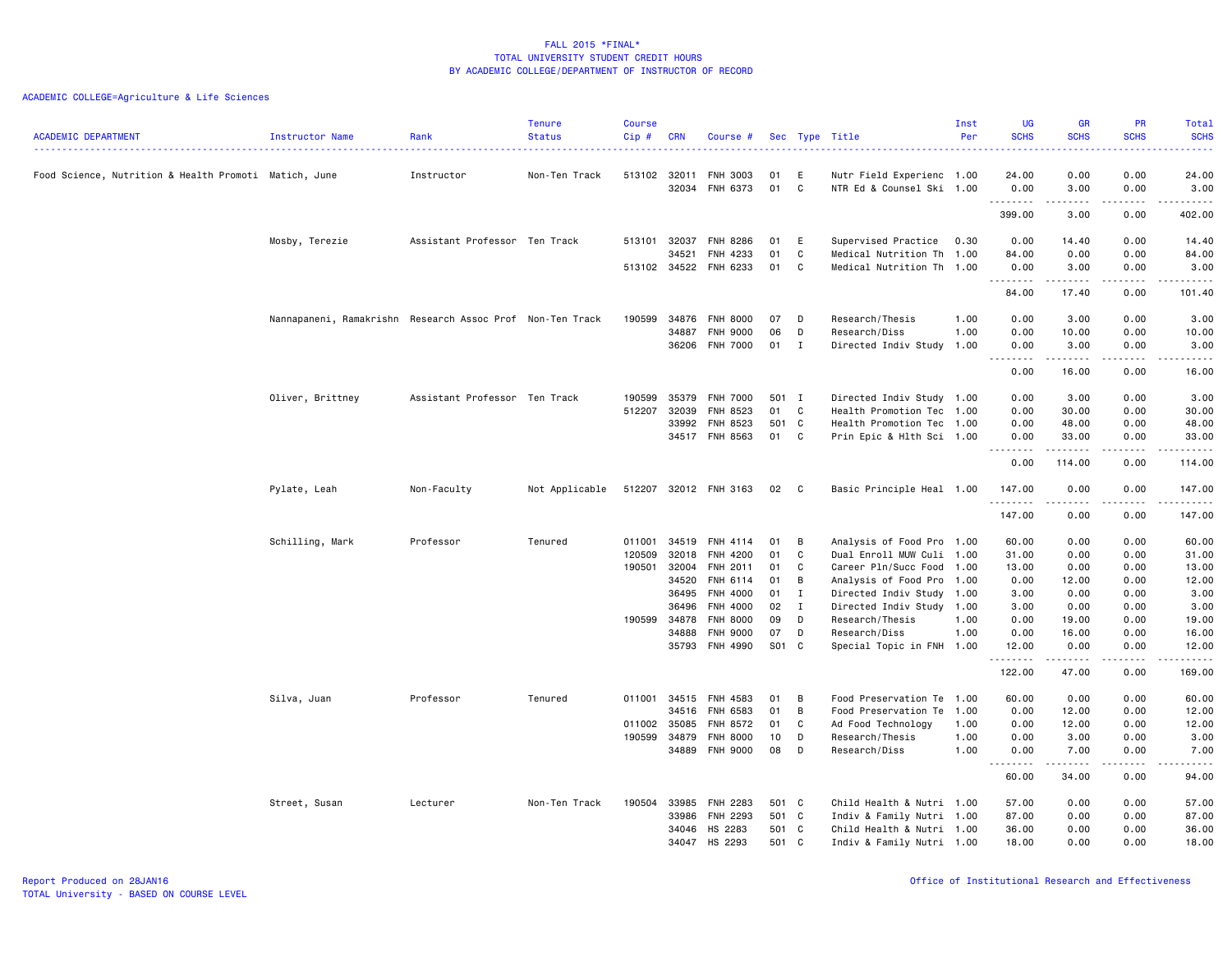| <b>ACADEMIC DEPARTMENT</b>                             | <b>Instructor Name</b> | Rank                              | <b>Tenure</b><br><b>Status</b> | <b>Course</b><br>Cip# | CRN   | Course #        |       |              | Sec Type Title                  | Inst<br>Per | UG<br><b>SCHS</b>                                                       | <b>GR</b><br><b>SCHS</b> | <b>PR</b><br><b>SCHS</b>                                                                                                                                                                | Total<br><b>SCHS</b> |
|--------------------------------------------------------|------------------------|-----------------------------------|--------------------------------|-----------------------|-------|-----------------|-------|--------------|---------------------------------|-------------|-------------------------------------------------------------------------|--------------------------|-----------------------------------------------------------------------------------------------------------------------------------------------------------------------------------------|----------------------|
|                                                        |                        |                                   |                                |                       |       |                 |       |              | ------------------------------- |             | .                                                                       |                          |                                                                                                                                                                                         | .                    |
|                                                        |                        |                                   |                                |                       |       |                 |       |              |                                 |             | ---------<br>198.00                                                     | .<br>0.00                | .<br>0.00                                                                                                                                                                               | .<br>198.00          |
| Food Science, Nutrition & Health Promoti Thompson, Amy |                        | Lecturer                          | Non-Ten Track                  | 512207                |       | 33993 FNH 8543  | 501 C |              | Health Ed for Divers 1.00       |             | 0.00<br>--------                                                        | 36.00<br>--------        | 0.00<br>$\frac{1}{2} \left( \frac{1}{2} \right) \left( \frac{1}{2} \right) \left( \frac{1}{2} \right) \left( \frac{1}{2} \right) \left( \frac{1}{2} \right) \left( \frac{1}{2} \right)$ | 36.00<br>.           |
|                                                        |                        |                                   |                                |                       |       |                 |       |              |                                 |             | 0.00                                                                    | 36.00                    | 0.00                                                                                                                                                                                    | 36.00                |
|                                                        | Tidwell, Diane         | Professor                         | Tenured                        | 190504                | 32013 | FNH 3263        | 01    | - B          | Research Mth in Fd &            | 1.00        | 81.00                                                                   | 0.00                     | 0.00                                                                                                                                                                                    | 81.00                |
|                                                        |                        |                                   |                                | 190599                | 34880 | <b>FNH 8000</b> | 11 D  |              | Research/Thesis                 | 1.00        | 0.00                                                                    | 4.00                     | 0.00                                                                                                                                                                                    | 4.00                 |
|                                                        |                        |                                   |                                |                       | 34890 | <b>FNH 9000</b> | 09    | D            | Research/Diss                   | 1.00        | 0.00                                                                    | 10.00                    | 0.00                                                                                                                                                                                    | 10.00                |
|                                                        |                        |                                   |                                | 513101                | 32037 | FNH 8286        | 01    | E            | Supervised Practice             | 0.70        | 0.00                                                                    | 33.60                    | 0.00                                                                                                                                                                                    | 33.60                |
|                                                        |                        |                                   |                                |                       |       |                 |       |              |                                 |             | --------<br>81.00                                                       | ------<br>47.60          | -----<br>0.00                                                                                                                                                                           | .<br>128.60          |
|                                                        | White, Kelly           | Non-Faculty                       | Non-Ten Track                  | 190501                | 32030 | FNH 6223        | 01    | $\mathbf{C}$ | Sports Nutrition                | 1.00        | 0.00                                                                    | 12.00                    | 0.00                                                                                                                                                                                    | 12.00                |
|                                                        |                        |                                   |                                | 190504                | 32020 | FNH 4223        | 01    | C.           | Sports Nutrition                | 1.00        | 57.00                                                                   | 0.00                     | 0.00                                                                                                                                                                                    | 57.00                |
|                                                        |                        |                                   |                                |                       |       |                 |       |              |                                 |             | ---------<br>57.00                                                      | ------<br>12.00          | -----<br>0.00                                                                                                                                                                           | .<br>69.00           |
|                                                        | Williams, J. Byron     | Extension Assoc Pro Non-Ten Track |                                | 190599                | 34881 | <b>FNH 8000</b> | 12    | D            | Research/Thesis                 | 1.00        | 0.00                                                                    | 9.00                     | 0.00                                                                                                                                                                                    | 9.00                 |
|                                                        |                        |                                   |                                |                       |       |                 |       |              |                                 |             | --------<br>0.00                                                        | 9.00                     | 0.00                                                                                                                                                                                    | 9.00                 |
|                                                        |                        |                                   |                                |                       |       |                 |       |              |                                 |             | $\qquad \qquad \equiv \equiv \equiv \equiv \equiv \equiv \equiv \equiv$ | --------                 | ========                                                                                                                                                                                | $=$ ==========       |
| Food Science, Nutrition & Health Promoti               |                        |                                   |                                |                       |       |                 |       |              |                                 |             | 2156.00                                                                 | 641.00                   | 0.00                                                                                                                                                                                    | 2797.00              |
|                                                        |                        |                                   |                                |                       |       |                 |       |              |                                 |             | ========                                                                | ========                 | ========                                                                                                                                                                                | essessess            |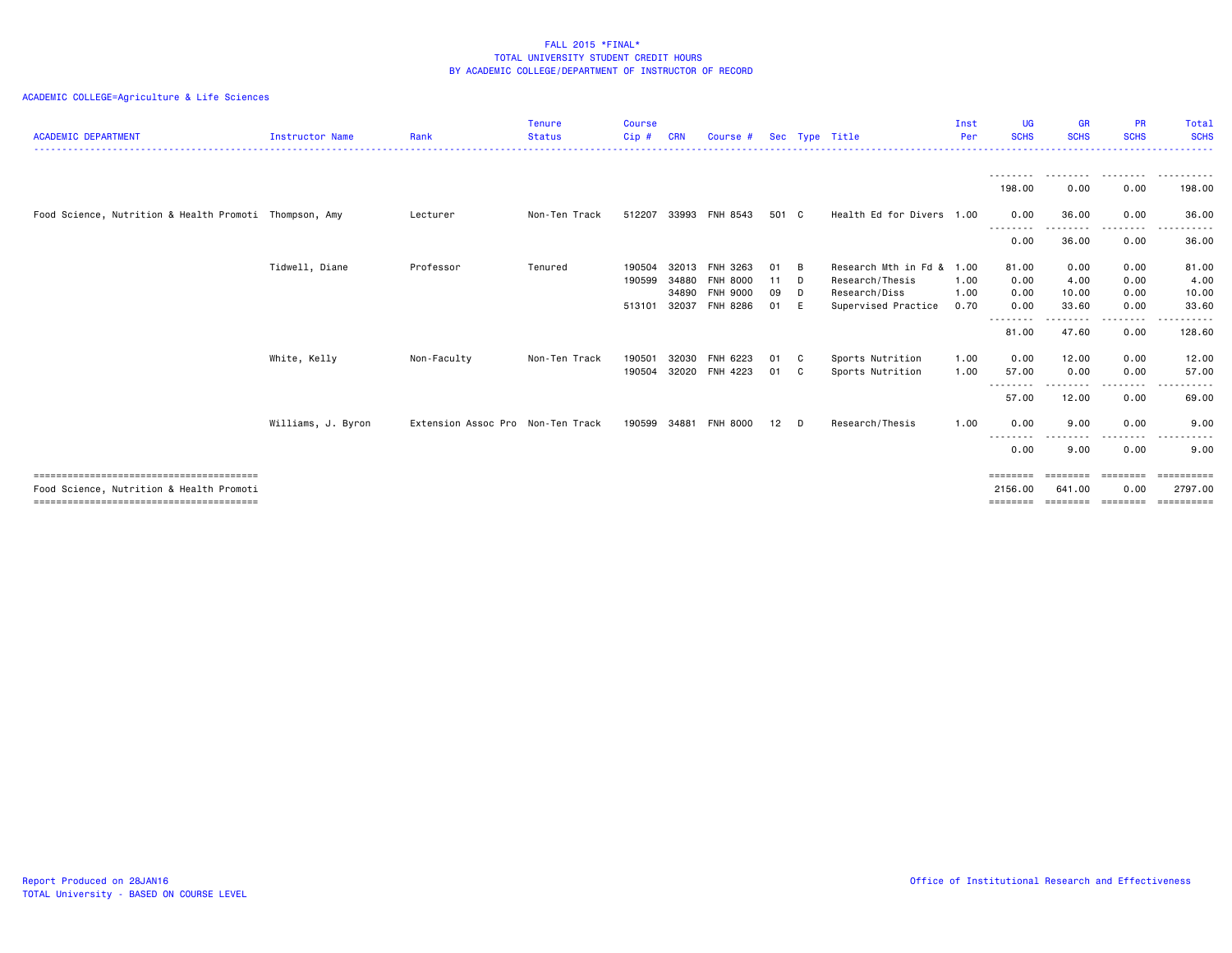| <b>ACADEMIC DEPARTMENT</b> | Instructor Name      | Rank                            | <b>Tenure</b><br><b>Status</b> | <b>Course</b><br>$Cip \#$ | <b>CRN</b>            | Course #              |                |              | Sec Type Title                                         | Inst<br>Per | UG<br><b>SCHS</b>                 | <b>GR</b><br><b>SCHS</b> | PR<br><b>SCHS</b> | Total<br><b>SCHS</b>                                                                                                                                 |
|----------------------------|----------------------|---------------------------------|--------------------------------|---------------------------|-----------------------|-----------------------|----------------|--------------|--------------------------------------------------------|-------------|-----------------------------------|--------------------------|-------------------|------------------------------------------------------------------------------------------------------------------------------------------------------|
| Landscape Architecture     | Artunc, Sadik        | ------------------<br>Professor | Tenured                        |                           | 040601 32510          | LA 3554               | 01             | Q            | Design III Small Tow 1.00                              |             | 36.00                             | 0.00                     | 0.00              | $\frac{1}{2} \left( \frac{1}{2} \right) \left( \frac{1}{2} \right) \left( \frac{1}{2} \right) \left( \frac{1}{2} \right)$<br>36.00                   |
|                            |                      |                                 |                                |                           |                       | 36374 LA 4000         | 03             | Ι.           | Directed Indiv Study 1.00                              |             | 1.00<br>-----                     | 0.00                     | 0.00              | 1.00<br>.                                                                                                                                            |
|                            |                      |                                 |                                |                           |                       |                       |                |              |                                                        |             | 37.00                             | 0.00                     | 0.00              | 37.00                                                                                                                                                |
|                            | Brzuszek, Robert     | Professor                       | Tenured                        | 040601                    | 32501                 | LA 1333               | 01             | в            | Landscape Sys. & Pla 0.50                              |             | 43.50                             | 0.00                     | 0.00              | 43.50                                                                                                                                                |
|                            |                      |                                 |                                |                           | 32507                 | LA 2554               | 01             | L            | Land Arch Des I:Site 1.00                              |             | 80.00                             | 0.00                     | 0.00              | 80.00                                                                                                                                                |
|                            |                      |                                 |                                |                           |                       | 36156 LA 8000         | 02             | D            | Research / Thesis                                      | 1.00        | 0.00<br>. <b>.</b>                | 8.00<br>-----            | 0.00<br>.         | 8.00                                                                                                                                                 |
|                            |                      |                                 |                                |                           |                       |                       |                |              |                                                        |             | 123.50                            | 8.00                     | 0.00              | 131.50                                                                                                                                               |
|                            | Fulford, Charles     | Associate Professor Tenured     |                                | 040601                    | 32502                 | LA 1533               | 01             | L.           | Pres Meth & Media                                      | 1.00        | 45.00                             | 0.00                     | 0.00              | 45.00                                                                                                                                                |
|                            |                      |                                 |                                |                           | 32503                 | LA 1533               | 02             | L            | Pres Meth & Media                                      | 1.00        | 45.00                             | 0.00                     | 0.00              | 45.00                                                                                                                                                |
|                            |                      |                                 |                                |                           | 36586                 | LA 7000               | 02             | $\mathbf{I}$ | Directed Indiv Study 1.00                              |             | 0.00<br>.                         | 1.00<br>.                | 0.00<br>.         | 1.00<br>.                                                                                                                                            |
|                            |                      |                                 |                                |                           |                       |                       |                |              |                                                        |             | 90.00                             | 1.00                     | 0.00              | 91.00                                                                                                                                                |
|                            | Gallo, Katarzyna     | Lecturer                        | Non-Ten Track                  |                           | 131005 31811          | EPY 4073              | 01             | C            | Pers Adj Ed Rel Set 1.00                               |             | 129.00                            | 0.00                     | 0.00              | 129.00                                                                                                                                               |
|                            |                      |                                 |                                | 131006                    | 31809                 | EPY 4053              | 01             | C            | Psy&Ed Of Men Retard 1.00                              |             | 135.00                            | 0.00                     | 0.00              | 135.00                                                                                                                                               |
|                            |                      |                                 |                                |                           |                       | 231303 31805 EPY 3513 | 02             | C            | Behavioral Sci Writi 1.00                              |             | 69.00                             | 0.00                     | 0.00              | 69.00                                                                                                                                                |
|                            |                      |                                 |                                |                           |                       |                       |                |              |                                                        |             | . <b>.</b><br>333.00              | .<br>0.00                | .<br>0.00         | .<br>333.00                                                                                                                                          |
|                            | Gallo, Warren        | Associate Professor Tenured     |                                | 040601                    | 32509                 | LA 3534               | 01             | B            | Construction III: Hyd 1.00                             |             | 40.00                             | 0.00                     | 0.00              | 40.00                                                                                                                                                |
|                            |                      |                                 |                                |                           | 32527                 | LA 8513               | 01             | Q            | LA Grad Design Studi 1.00                              |             | 0.00                              | 9.00                     | 0.00              | 9.00                                                                                                                                                 |
|                            |                      |                                 |                                |                           | 32530                 | LA 8711               | 01             | C            | Sem Watershed Man                                      | 1.00        | 0.00                              | 6.00                     | 0.00              | 6.00                                                                                                                                                 |
|                            |                      |                                 |                                |                           | 35964                 | LA 8000               | 01             | D            | Research / Thesis                                      | 1.00        | 0.00                              | 5.00                     | 0.00              | 5.00                                                                                                                                                 |
|                            |                      |                                 |                                |                           | 36029                 | LA 4000               | 02             | I            | Directed Indiv Study 1.00                              |             | 1.00                              | 0.00                     | 0.00              | 1.00                                                                                                                                                 |
|                            |                      |                                 |                                |                           | 521003 34712<br>34756 | FYE 1001<br>FYE 1001  | F21 C<br>F22 C |              | Freshman Year Experi 1.00<br>Freshman Year Experi 1.00 |             | 20.00<br>10.00                    | 0.00<br>0.00             | 0.00<br>0.00      | 20.00<br>10.00                                                                                                                                       |
|                            |                      |                                 |                                |                           |                       |                       |                |              |                                                        |             | .                                 |                          | $\frac{1}{2}$     | $\frac{1}{2} \left( \frac{1}{2} \right) \left( \frac{1}{2} \right) \left( \frac{1}{2} \right) \left( \frac{1}{2} \right) \left( \frac{1}{2} \right)$ |
|                            |                      |                                 |                                |                           |                       |                       |                |              |                                                        |             | 71.00                             | 20.00                    | 0.00              | 91.00                                                                                                                                                |
|                            | Li, Chuo             | Assistant Professor Ten Track   |                                | 040601                    | 32523                 | LA 6113               | 01             | C            | LA Theory and Critic 1.00                              |             | 0.00                              | 9.00                     | 0.00              | 9.00                                                                                                                                                 |
|                            |                      |                                 |                                |                           | 32529                 | LA 8613               | 01             | C            | Int Res Meth in LA                                     | 1.00        | 0.00                              | 9.00                     | 0.00              | 9.00                                                                                                                                                 |
|                            |                      |                                 |                                |                           | 36157                 | LA 8000               | 03             | D            | Research / Thesis                                      | 1.00        | 0.00<br>$\sim$ $\sim$ $\sim$<br>. | 1.00                     | 0.00<br>$- - - -$ | 1.00<br>.                                                                                                                                            |
|                            |                      |                                 |                                |                           |                       |                       |                |              |                                                        |             | 0.00                              | 19.00                    | 0.00              | 19.00                                                                                                                                                |
|                            | Mansfield, James     | Lecturer                        | Non-Ten Track                  |                           |                       | 040601 32518 LA 4723  | 01             | C            | L Arch Pro Practice                                    | 1.00        | 24.00<br>.                        | 0.00<br>.                | 0.00              | 24.00<br>.                                                                                                                                           |
|                            |                      |                                 |                                |                           |                       |                       |                |              |                                                        |             | 24.00                             | 0.00                     | 0.00              | 24.00                                                                                                                                                |
|                            | Rood, Cynthia        | Lecturer                        | Non-Ten Track                  | 040601                    | 32505                 | LA 1803               | 01             | C            | Land Arch Appre                                        | 1.00        | 294.00                            | 0.00                     | 0.00              | 294.00                                                                                                                                               |
|                            |                      |                                 |                                |                           |                       | 34067 LA 1803         | 501 C          |              | Land Arch Appre                                        | 1.00        | 213.00                            | 0.00                     | 0.00              | 213.00                                                                                                                                               |
|                            |                      |                                 |                                |                           |                       |                       |                |              |                                                        |             | .<br>507.00                       | .<br>0.00                | .<br>0.00         | .<br>507.00                                                                                                                                          |
|                            | Schauwecker, Timothy | Associate Professor Tenured     |                                | 010605                    | 32512                 | LA 3701               | 01             | C            | LC Seminar II                                          | 1.00        | 6.00                              | 0.00                     | 0.00              | 6.00                                                                                                                                                 |
|                            |                      |                                 |                                |                           | 32513                 | LA 3711               | 01             | E            | LC Internship III                                      | 1.00        | 1.00                              | 0.00                     | 0.00              | 1.00                                                                                                                                                 |
|                            |                      |                                 |                                |                           | 32517                 | LA 4701               | 01             | C            | LC Seminar III                                         | 1.00        | 6.00                              | 0.00                     | 0.00              | 6.00                                                                                                                                                 |
|                            |                      |                                 |                                |                           | 040601 32501          | LA 1333               | 01             | В            | Landscape Sys. & Pla 0.50                              |             | 43.50                             | 0.00                     | 0.00              | 43.50                                                                                                                                                |
|                            |                      |                                 |                                |                           |                       | 32525 LA 6753         | 01             | C            | Sustain Landscape Mg 1.00                              |             | 0.00                              | 18.00                    | 0.00              | 18.00                                                                                                                                                |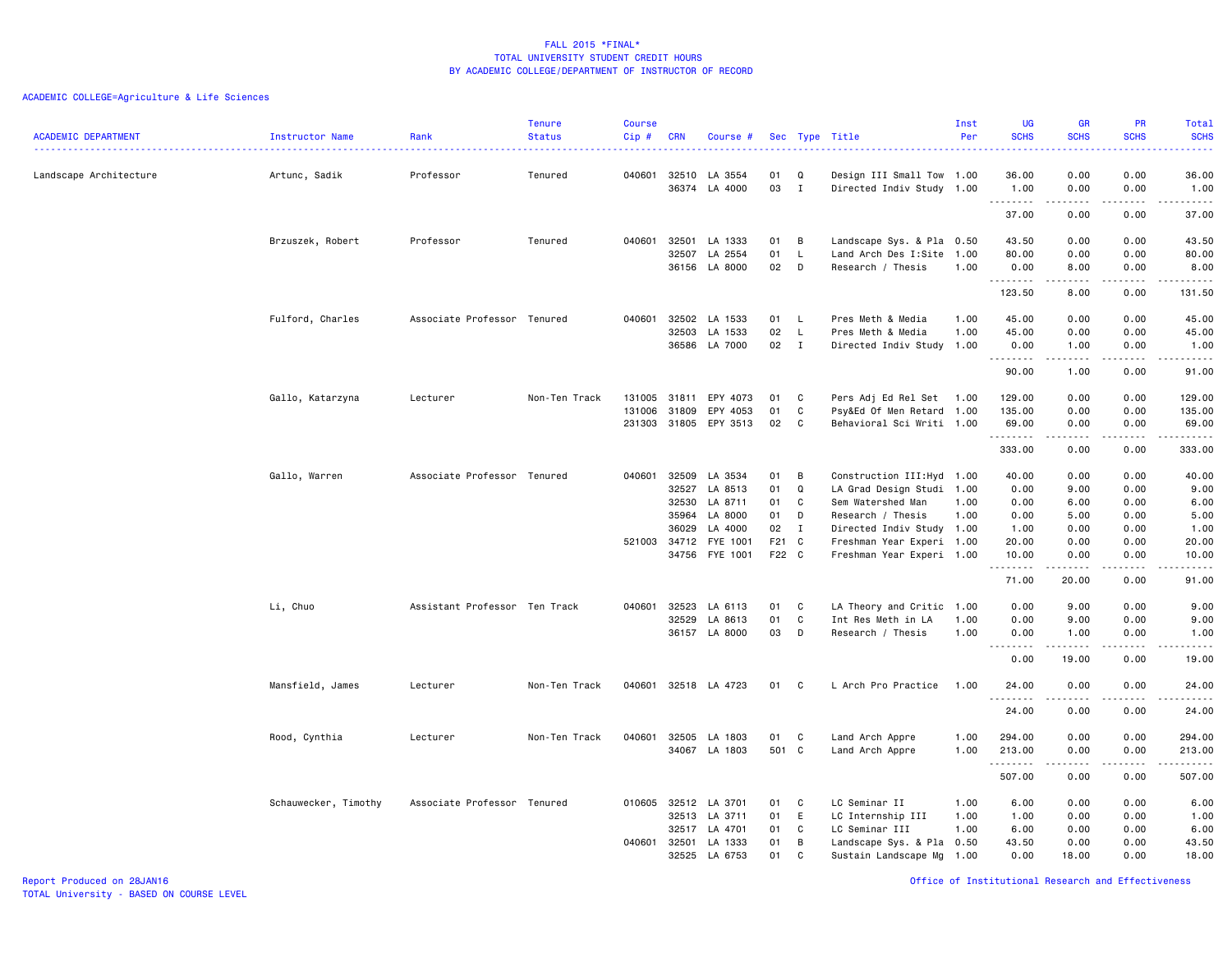|                            |                      |                               | <b>Tenure</b> | <b>Course</b> |              |               |        |   |                            | Inst | <b>UG</b>           | <b>GR</b>            | PR               | <b>Total</b>      |
|----------------------------|----------------------|-------------------------------|---------------|---------------|--------------|---------------|--------|---|----------------------------|------|---------------------|----------------------|------------------|-------------------|
| <b>ACADEMIC DEPARTMENT</b> | Instructor Name      | Rank                          | Status        | Cip#          | <b>CRN</b>   | Course #      |        |   | Sec Type Title             | Per  | <b>SCHS</b><br>.    | <b>SCHS</b><br>.     | <b>SCHS</b>      | <b>SCHS</b><br>.  |
| Landscape Architecture     | Schauwecker, Timothy | Associate Professor Tenured   |               | 040601        | 36158        | LA 8000       | 04     | D | Research / Thesis          | 1.00 | 0.00                | 1.00                 | 0.00             | 1.00              |
|                            |                      |                               |               | 303301        | 32519        | LA 4753       | 01 C   |   | Sustain Landscape Mg       | 1.00 | 33.00               | 0.00                 | 0.00             | 33.00             |
|                            |                      |                               |               |               |              | 32520 LA 4753 | 02 C   |   | Sustain Landscape Mg 0.80  |      | 74.40<br>.          | 0.00<br>.            | 0.00<br>-----    | 74.40<br>.        |
|                            |                      |                               |               |               |              |               |        |   |                            |      | 163.90              | 19.00                | 0.00             | 182.90            |
|                            | Seymour, Michael     | Associate Professor Tenured   |               | 040601        | 32511        | LA 3623       | 01 C   |   | Urban Planning             | 1.00 | 33.00               | 0.00                 | 0.00             | 33.00             |
|                            |                      |                               |               |               | 32528        | LA 8533       | 01 Q   |   | LA Grad Design Studi 1.00  |      | 0.00                | 30.00                | 0.00             | 30.00             |
|                            |                      |                               |               |               | 32531        | LA 8731       | 01 C   |   | Seminar Com Bas Plan 1.00  |      | 0.00                | 10.00                | 0.00             | 10.00             |
|                            |                      |                               |               | 521003        | 34704        | FYE 1001      | F07 C  |   | Freshman Year Experi 1.00  |      | 19.00               | 0.00                 | 0.00             | 19.00             |
|                            |                      |                               |               |               | 34800        | FYE 1001      | F08 C  |   | Freshman Year Experi 1.00  |      | 13.00<br>.          | 0.00<br>. <u>.</u> . | 0.00<br>-----    | 13.00<br><u>.</u> |
|                            |                      |                               |               |               |              |               |        |   |                            |      | 65.00               | 40.00                | 0.00             | 105.00            |
|                            | Summerlin, Peter     | Assistant Professor Ten Track |               | 040601        | 32506        | LA 2544       | 01 B   |   | LA Contruction I: Mat 1.00 |      | 84.00               | 0.00                 | 0.00             | 84.00             |
|                            |                      |                               |               |               | 32521        | LA 4754       | 01 L   |   | LA Design V-Regional 1.00  |      | 20.00               | 0.00                 | 0.00             | 20.00             |
|                            |                      |                               |               | 521003        | 34703        | FYE 1001      | F05 C  |   | Freshman Year Experi 1.00  |      | 27.00               | 0.00                 | 0.00             | 27.00             |
|                            |                      |                               |               |               | 34801        | FYE 1001      | F06 C  |   | Freshman Year Experi 1.00  |      | 6.00<br><u>.</u>    | 0.00<br>-----        | 0.00<br>.        | 6.00<br>.         |
|                            |                      |                               |               |               |              |               |        |   |                            |      | 137.00              | 0.00                 | 0.00             | 137.00            |
|                            | Tofte, Elizabeth     | Assistant Professor Ten Track |               | 040601        | 32498        | LA 1001       | F01 C  |   | First Year Seminar         | 1.00 | 20.00               | 0.00                 | 0.00             | 20.00             |
|                            |                      |                               |               |               | 32499        | LA 1153       | 01 L   |   | Intro to Land Arch         | 1.00 | 42.00               | 0.00                 | 0.00             | 42.00             |
|                            |                      |                               |               |               | 32500        | LA 1153       | 02 L   |   | Intro to Land Arch         | 1.00 | 42.00               | 0.00                 | 0.00             | 42.00             |
|                            |                      |                               |               |               | 36677        | LA 4000       | $04$ I |   | Directed Indiv Study 1.00  |      | 1.00<br>.           | 0.00                 | 0.00             | 1.00              |
|                            |                      |                               |               |               |              |               |        |   |                            |      | 105.00              | - - -<br>0.00        | 0.00             | 105.00            |
|                            | Walker, Jason        | Associate Professor Tenured   |               |               | 040601 32516 | LA 4124       | 01     | B | LA Construction Docs       | 1.00 | 4.00                | 0.00                 | 0.00             | 4.00              |
|                            |                      |                               |               |               |              | 32524 LA 6124 | 01     | B | LA Construction Docs 1.00  |      | 0.00                | 28.00                | 0.00             | 28.00             |
|                            |                      |                               |               |               |              |               |        |   |                            |      | --------<br>4.00    | .<br>28.00           | .<br>0.00        | .<br>32.00        |
| Landscape Architecture     |                      |                               |               |               |              |               |        |   |                            |      | ========<br>1660,40 | ========<br>135.00   | ========<br>0.00 | 1795.40           |
|                            |                      |                               |               |               |              |               |        |   |                            |      | ========            | ========             | ========         | ==========        |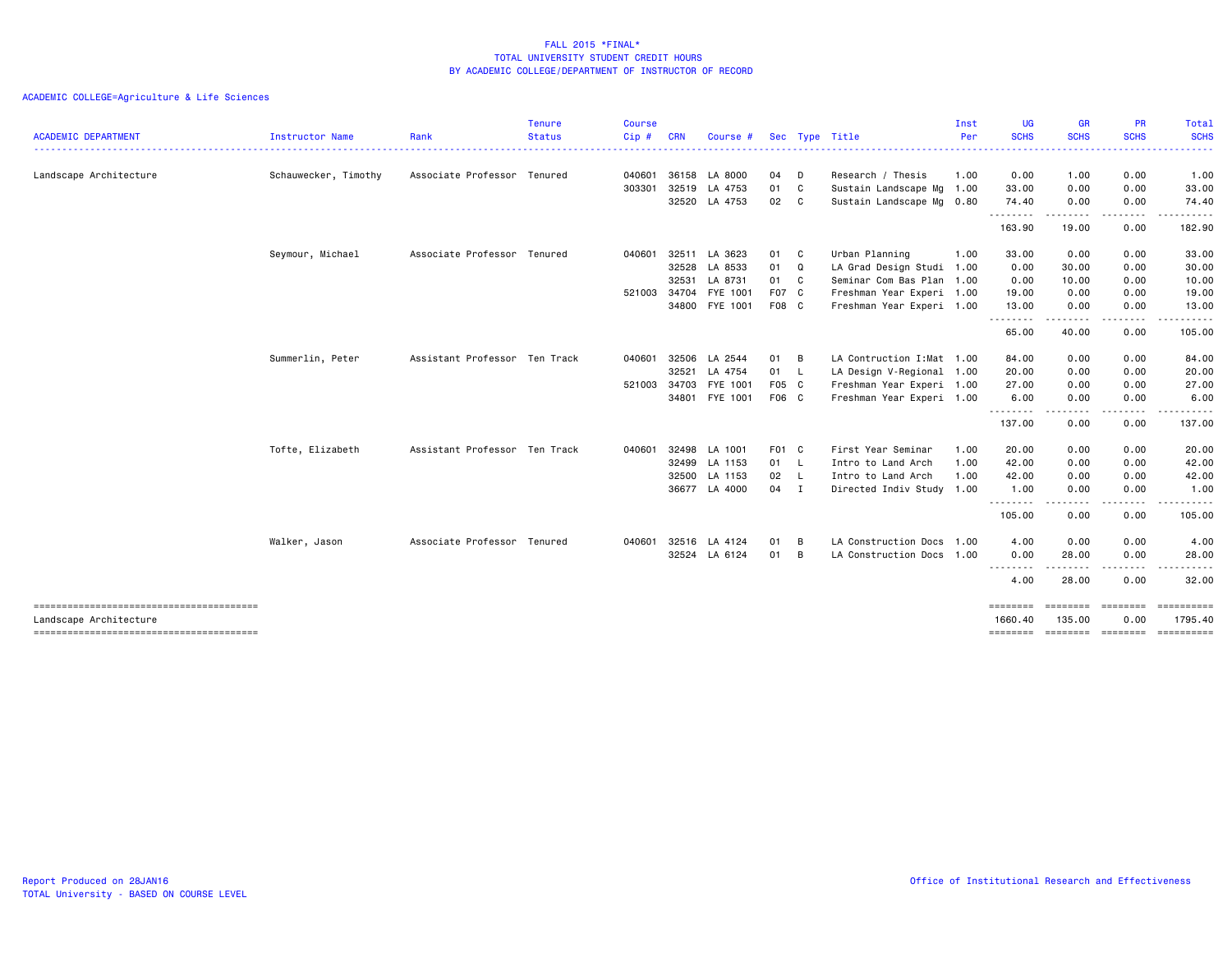# ACADEMIC COLLEGE=Agriculture & Life Sciences

| <b>ACADEMIC DEPARTMENT</b> | <b>Instructor Name</b> | Rank                              | <b>Tenure</b><br><b>Status</b> | <b>Course</b><br>Cip# | <b>CRN</b>            | Course #              | Sec      |        | Type Title                           | Inst<br>Per  | UG<br><b>SCHS</b>                     | <b>GR</b><br><b>SCHS</b>                                                                                                                                      | PR<br><b>SCHS</b> | Total<br><b>SCHS</b>                                                                                                                                          |
|----------------------------|------------------------|-----------------------------------|--------------------------------|-----------------------|-----------------------|-----------------------|----------|--------|--------------------------------------|--------------|---------------------------------------|---------------------------------------------------------------------------------------------------------------------------------------------------------------|-------------------|---------------------------------------------------------------------------------------------------------------------------------------------------------------|
|                            |                        |                                   |                                |                       |                       |                       |          |        |                                      |              | 2222                                  |                                                                                                                                                               |                   | .                                                                                                                                                             |
| Plant & Soil Sciences      | Baldwin, Brian         | Professor                         | Tenured                        | 010304 34901          |                       | PSS 8000              | 01       | D      | Research / Thesis                    | 1.00         | 0.00                                  | 7.00                                                                                                                                                          | 0.00              | 7.00                                                                                                                                                          |
|                            |                        |                                   |                                | 011101                | 33321                 | PSS 6223              | 01       | C      | Seed Production                      | 1.00         | 0.00                                  | 15.00                                                                                                                                                         | 0.00              | 15.00                                                                                                                                                         |
|                            |                        |                                   |                                |                       | 33322                 | PSS 6223              | 02       | К      | Seed Production                      | 1.00         | 0.00                                  | 0.00                                                                                                                                                          | 0.00              | 0.00                                                                                                                                                          |
|                            |                        |                                   |                                |                       | 34939                 | PSS 9000              | 01       | D      | Research / Diss                      | 1.00         | 0.00                                  | 3.00                                                                                                                                                          | 0.00              | 3.00                                                                                                                                                          |
|                            |                        |                                   |                                | 011102 33304          |                       | PSS 4223              | 01       | C      | Seed Production                      | 1.00         | 51.00                                 | 0.00                                                                                                                                                          | 0.00              | 51.00                                                                                                                                                         |
|                            |                        |                                   |                                |                       | 33305                 | PSS 4223              | 02       | К      | Seed Production                      | 1.00         | 0.00                                  | 0.00                                                                                                                                                          | 0.00              | 0.00                                                                                                                                                          |
|                            |                        |                                   |                                | 011104 33329          |                       | PSS 6503              | 02       | C      | Plant Breeding                       | 1.00         | 0.00<br>.                             | 30.00<br>$\frac{1}{2} \left( \frac{1}{2} \right) \left( \frac{1}{2} \right) \left( \frac{1}{2} \right) \left( \frac{1}{2} \right) \left( \frac{1}{2} \right)$ | 0.00<br>.         | 30.00<br>.                                                                                                                                                    |
|                            |                        |                                   |                                |                       |                       |                       |          |        |                                      |              | 51.00                                 | 55.00                                                                                                                                                         | 0.00              | 106.00                                                                                                                                                        |
|                            | Baldwin, Christian     | Assistant Professor Ten Track     |                                |                       | 010304 34902          | PSS 8000              | 02       | D      | Research / Thesis                    | 1.00         | 0.00                                  | 3.00                                                                                                                                                          | 0.00              | 3.00                                                                                                                                                          |
|                            |                        |                                   |                                | 010607                |                       | 34237 PSS 2113        | 01       | C      | Intr to Turf Science 1.00            |              | 207.00                                | 0.00                                                                                                                                                          | 0.00              | 207.00                                                                                                                                                        |
|                            |                        |                                   |                                |                       |                       |                       |          |        |                                      |              | .<br>207.00                           | -----<br>3.00                                                                                                                                                 | -----<br>0.00     | .<br>210.00                                                                                                                                                   |
|                            |                        |                                   |                                |                       |                       |                       |          |        |                                      |              |                                       |                                                                                                                                                               |                   |                                                                                                                                                               |
|                            | Bi, Guihong            | Research Assoc Prof Non-Ten Track |                                | 010304 34256          |                       | PSS 3043              | 01       | C      | Fruit Science                        | 1.00         | 51.00                                 | 0.00                                                                                                                                                          | 0.00              | 51.00                                                                                                                                                         |
|                            |                        |                                   |                                | 010601                | 33283                 | PSS 2423              | 01       | C      | Plant Matl I                         | 1.00         | 132.00                                | 0.00                                                                                                                                                          | 0.00              | 132.00                                                                                                                                                        |
|                            |                        |                                   |                                |                       | 33284                 | PSS 2423              | 02       | К      | Plant Matl I Lab                     | 1.00         | 0.00                                  | 0.00                                                                                                                                                          | 0.00              | 0.00                                                                                                                                                          |
|                            |                        |                                   |                                |                       | 33285                 | PSS 2423              | 03       | К      | Plant Matl I                         | 1.00         | 0.00                                  | 0.00                                                                                                                                                          | 0.00              | 0.00                                                                                                                                                          |
|                            |                        |                                   |                                |                       | 33286                 | PSS 2423              | 04       | К      | Plant Matl I                         | 1.00         | 0.00                                  | 0.00                                                                                                                                                          | 0.00              | 0.00                                                                                                                                                          |
|                            |                        |                                   |                                |                       | 011101 34940          | PSS 9000              | 02       | D      | Research / Diss                      | 1.00         | 0.00<br>.                             | 19.00                                                                                                                                                         | 0.00              | 19.00<br>.                                                                                                                                                    |
|                            |                        |                                   |                                |                       |                       |                       |          |        |                                      |              | 183.00                                | 19.00                                                                                                                                                         | 0.00              | 202.00                                                                                                                                                        |
|                            | Bond, Jason            | Extension Professor Non-Ten Track |                                |                       | 010304 34906          | PSS 8000              | 06       | D      | Research / Thesis                    | 1.00         | 0.00<br>. <b>.</b>                    | 1.00<br>-----                                                                                                                                                 | 0.00<br>.         | 1.00<br>.                                                                                                                                                     |
|                            |                        |                                   |                                |                       |                       |                       |          |        |                                      |              | 0.00                                  | 1.00                                                                                                                                                          | 0.00              | 1.00                                                                                                                                                          |
|                            |                        |                                   |                                |                       | 34907                 |                       |          |        |                                      |              |                                       |                                                                                                                                                               |                   |                                                                                                                                                               |
|                            | Byrd, John             | Extension Professor Non-Ten Track |                                | 010304<br>011101      | 34941                 | PSS 8000<br>PSS 9000  | 07<br>03 | D<br>D | Research / Thesis<br>Research / Diss | 1.00<br>1.00 | 0.00<br>0.00                          | 9.00<br>3.00                                                                                                                                                  | 0.00<br>0.00      | 9.00<br>3.00                                                                                                                                                  |
|                            |                        |                                   |                                |                       | 33337                 | PSS 8701              |          |        |                                      |              |                                       |                                                                                                                                                               |                   | 5.00                                                                                                                                                          |
|                            |                        |                                   |                                | 011105                |                       |                       | 01       | s      | Cur Topics Weed Sci                  | 1.00         | 0.00                                  | 5.00                                                                                                                                                          | 0.00              |                                                                                                                                                               |
|                            |                        |                                   |                                |                       | 33338<br>260305 33342 | PSS 8711<br>PSS 8751  | 01<br>01 | S<br>S | Cur Topics Weed Sci                  | 1.00<br>1.00 | 0.00<br>0.00                          | 1.00<br>1.00                                                                                                                                                  | 0.00<br>0.00      | 1.00<br>1.00                                                                                                                                                  |
|                            |                        |                                   |                                |                       |                       |                       |          |        | Cur Topics Weed Sci                  |              | $\sim$ $\sim$ $\sim$<br>.             | $\frac{1}{2} \left( \frac{1}{2} \right) \left( \frac{1}{2} \right) \left( \frac{1}{2} \right) \left( \frac{1}{2} \right) \left( \frac{1}{2} \right)$          | .                 | $\frac{1}{2} \left( \frac{1}{2} \right) \left( \frac{1}{2} \right) \left( \frac{1}{2} \right) \left( \frac{1}{2} \right) \left( \frac{1}{2} \right)$          |
|                            |                        |                                   |                                |                       |                       |                       |          |        |                                      |              | 0.00                                  | 19.00                                                                                                                                                         | 0.00              | 19.00                                                                                                                                                         |
|                            | Coker, Christine       | Extension Assoc Pro Non-Ten Track |                                |                       |                       | 011101 34942 PSS 9000 | 04       | D      | Research / Diss                      | 1.00         | 0.00<br>$\sim$ $\sim$ $\sim$<br>----- | 3.00<br>-----                                                                                                                                                 | 0.00<br>.         | 3.00<br>.                                                                                                                                                     |
|                            |                        |                                   |                                |                       |                       |                       |          |        |                                      |              | 0.00                                  | 3.00                                                                                                                                                          | 0.00              | 3.00                                                                                                                                                          |
|                            | Cox, Michael           | Professor                         | Tenured                        | 010304                | 34909                 | PSS 8000              | 09       | D      | Research / Thesis                    | 1.00         | 0.00                                  | 1.00                                                                                                                                                          | 0.00              | 1.00                                                                                                                                                          |
|                            |                        |                                   |                                | 011101                | 34243                 | PSS 6373              | 01       | C      | Geospatial Agn Mgt                   | 1.00         | 0.00                                  | 6.00                                                                                                                                                          | 0.00              | 6.00                                                                                                                                                          |
|                            |                        |                                   |                                |                       | 34245                 | PSS 6373              | 02       | К      | Geospatial Agn Mgt                   | 1.00         | 0.00                                  | 0.00                                                                                                                                                          | 0.00              | 0.00                                                                                                                                                          |
|                            |                        |                                   |                                | 011201 34249          |                       | PSS 6603              | 01       | C      | Soil Chemistry                       | 1.00         | 0.00                                  | 18.00                                                                                                                                                         | 0.00              | 18.00                                                                                                                                                         |
|                            |                        |                                   |                                |                       | 34251                 | PSS 6603              | 02       | К      | Soil Chemistry                       | 1.00         | 0.00                                  | 0.00                                                                                                                                                          | 0.00              | 0.00                                                                                                                                                          |
|                            |                        |                                   |                                | 011202 34248          |                       | PSS 4603              | 01       | C      | Soil Chemistry                       | 1.00         | 3.00                                  | 0.00                                                                                                                                                          | 0.00              | 3.00                                                                                                                                                          |
|                            |                        |                                   |                                |                       | 34250                 | PSS 4603              | 02       | К      | Soil Chemistry                       | 1.00         | 0.00                                  | 0.00                                                                                                                                                          | 0.00              | 0.00                                                                                                                                                          |
|                            |                        |                                   |                                |                       | 450702 34242          | PSS 4373              | 01       | C      | Geospatial Agn Mgt                   | 1.00         | 69.00                                 | 0.00                                                                                                                                                          | 0.00              | 69.00                                                                                                                                                         |
|                            |                        |                                   |                                |                       |                       | 34244 PSS 4373        | 02       | K      | Geospatial Agn Mgt                   | 1.00         | 0.00                                  | 0.00                                                                                                                                                          | 0.00              | 0.00                                                                                                                                                          |
|                            |                        |                                   |                                |                       |                       |                       |          |        |                                      |              | <u>.</u><br>72.00                     | 25.00                                                                                                                                                         | .<br>0.00         | $\frac{1}{2} \left( \frac{1}{2} \right) \left( \frac{1}{2} \right) \left( \frac{1}{2} \right) \left( \frac{1}{2} \right) \left( \frac{1}{2} \right)$<br>97.00 |
|                            | Denny, Geoffrey        | Extension Assist Pr Non-Ten Track |                                |                       |                       | 010304 34910 PSS 8000 | 10       | D      | Research / Thesis                    | 1.00         | 0.00                                  | 9.00                                                                                                                                                          | 0.00              | 9.00                                                                                                                                                          |

Report Produced on 28JAN16 Office of Institutional Research and Effectiveness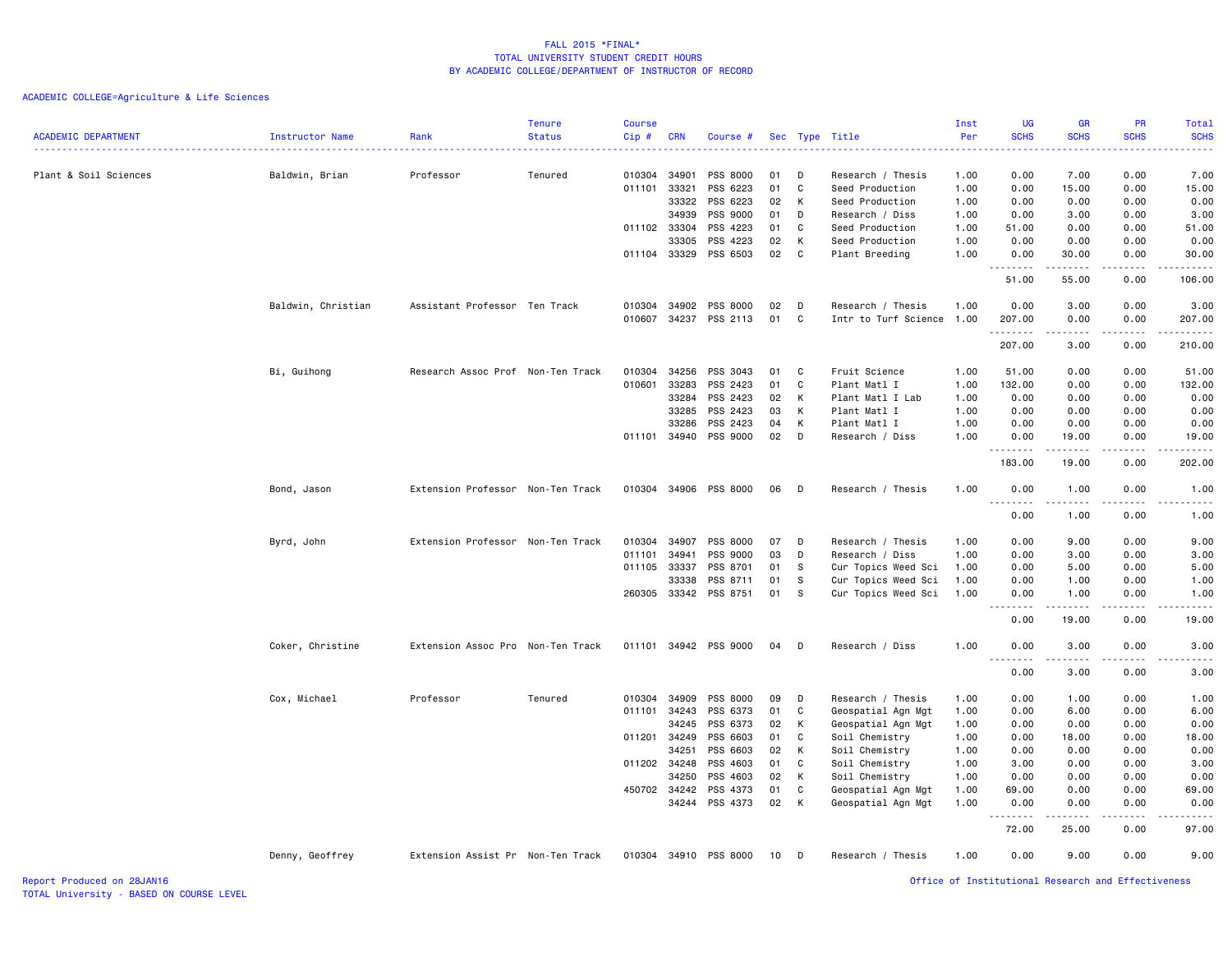| <b>ACADEMIC DEPARTMENT</b> | Instructor Name    | Rank                              | <b>Tenure</b><br><b>Status</b> | <b>Course</b><br>Cip# | <b>CRN</b>     | Course #              |          |        | Sec Type Title            | Inst<br>Per  | <b>UG</b><br><b>SCHS</b>                                                                                                                                                              | <b>GR</b><br><b>SCHS</b>                                                                                                                                       | PR<br><b>SCHS</b>                   | Total<br><b>SCHS</b>                                                                                                                                                                    |
|----------------------------|--------------------|-----------------------------------|--------------------------------|-----------------------|----------------|-----------------------|----------|--------|---------------------------|--------------|---------------------------------------------------------------------------------------------------------------------------------------------------------------------------------------|----------------------------------------------------------------------------------------------------------------------------------------------------------------|-------------------------------------|-----------------------------------------------------------------------------------------------------------------------------------------------------------------------------------------|
|                            |                    |                                   |                                |                       |                |                       |          |        |                           | .            | $\sim$ $\sim$ $\sim$ $\sim$                                                                                                                                                           |                                                                                                                                                                | <b><i><u><u>.</u></u></i></b>       | $\frac{1}{2} \left( \frac{1}{2} \right) \left( \frac{1}{2} \right) \left( \frac{1}{2} \right) \left( \frac{1}{2} \right)$                                                               |
| Plant & Soil Sciences      | Denny, Geoffrey    | Extension Assist Pr Non-Ten Track |                                | 010699                | 34238<br>34240 | PSS 4353<br>PSS 4353  | 01<br>02 | C<br>K | Arboriculture             | 1.00<br>1.00 | 60.00<br>0.00                                                                                                                                                                         | 0.00<br>0.00                                                                                                                                                   | 0.00<br>0.00                        | 60.00                                                                                                                                                                                   |
|                            |                    |                                   |                                |                       |                |                       |          |        | Arboriculture             |              | $\frac{1}{2} \left( \frac{1}{2} \right) \left( \frac{1}{2} \right) \left( \frac{1}{2} \right) \left( \frac{1}{2} \right) \left( \frac{1}{2} \right) \left( \frac{1}{2} \right)$<br>н. | -----                                                                                                                                                          | .                                   | 0.00<br>$\frac{1}{2} \left( \frac{1}{2} \right) \left( \frac{1}{2} \right) \left( \frac{1}{2} \right) \left( \frac{1}{2} \right) \left( \frac{1}{2} \right) \left( \frac{1}{2} \right)$ |
|                            |                    |                                   |                                |                       |                |                       |          |        |                           |              | 60.00                                                                                                                                                                                 | 9.00                                                                                                                                                           | 0.00                                | 69.00                                                                                                                                                                                   |
|                            | Dodds, Darrin      | Extension Assoc Pro Non-Ten Track |                                | 010304                | 34911          | PSS 8000              | 11       | D      | Research / Thesis         | 1.00         | 0.00                                                                                                                                                                                  | 1.00                                                                                                                                                           | 0.00                                | 1.00                                                                                                                                                                                    |
|                            |                    |                                   |                                |                       |                | 011101 34944 PSS 9000 | 06       | D      | Research / Diss           | 1.00         | 0.00<br>.                                                                                                                                                                             | 7.00<br>$- - - - -$                                                                                                                                            | 0.00<br>.                           | 7.00<br>.                                                                                                                                                                               |
|                            |                    |                                   |                                |                       |                |                       |          |        |                           |              | 0.00                                                                                                                                                                                  | 8.00                                                                                                                                                           | 0.00                                | 8.00                                                                                                                                                                                    |
|                            | Etheredge, Coleman | Instructor                        | Non-Ten Track                  | 010608                | 33276          | PSS 2343              | 01       | C      | Floral Design             | 1.00         | 243.00                                                                                                                                                                                | 0.00                                                                                                                                                           | 0.00                                | 243.00                                                                                                                                                                                  |
|                            |                    |                                   |                                |                       | 33277          | PSS 2343              | 02       | К      | Floral Design             | 1.00         | 0.00                                                                                                                                                                                  | 0.00                                                                                                                                                           | 0.00                                | 0.00                                                                                                                                                                                    |
|                            |                    |                                   |                                |                       | 33278          | PSS 2343              | 03       | К      | Floral Design             | 1.00         | 0.00                                                                                                                                                                                  | 0.00                                                                                                                                                           | 0.00                                | 0.00                                                                                                                                                                                    |
|                            |                    |                                   |                                |                       | 33279          | PSS 2343              | 04       | K      | Floral Design             | 1.00         | 0.00                                                                                                                                                                                  | 0.00                                                                                                                                                           | 0.00                                | 0.00                                                                                                                                                                                    |
|                            |                    |                                   |                                |                       | 33280          | PSS 2343              | 05       | K      | Floral Design             | 1.00         | 0.00                                                                                                                                                                                  | 0.00                                                                                                                                                           | 0.00                                | 0.00                                                                                                                                                                                    |
|                            |                    |                                   |                                |                       | 33281          | PSS 2343              | 06       | К      | Floral Design             | 1.00         | 0.00                                                                                                                                                                                  | 0.00                                                                                                                                                           | 0.00                                | 0.00                                                                                                                                                                                    |
|                            |                    |                                   |                                |                       | 33282          | PSS 2343              | 07       | К      | Floral Design             | 1.00         | 0.00                                                                                                                                                                                  | 0.00<br>-----                                                                                                                                                  | 0.00<br>د د د د                     | 0.00<br>.                                                                                                                                                                               |
|                            |                    |                                   |                                |                       |                |                       |          |        |                           |              | .<br>د د د د<br>243.00                                                                                                                                                                | 0.00                                                                                                                                                           | 0.00                                | 243.00                                                                                                                                                                                  |
|                            | Golden, Bobby      | Extension Assist Pr Non-Ten Track |                                |                       |                | 010304 34913 PSS 8000 | 13       | D      | Research / Thesis         | 1.00         | 0.00                                                                                                                                                                                  | 3.00                                                                                                                                                           | 0.00                                | 3.00                                                                                                                                                                                    |
|                            |                    |                                   |                                |                       |                |                       |          |        |                           |              | .<br>.<br>0.00                                                                                                                                                                        | $\cdots$<br>3.00                                                                                                                                               | .<br>0.00                           | .<br>3.00                                                                                                                                                                               |
|                            | Harkess, Richard   | Professor                         | Tenured                        | 010304                | 34914          | PSS 8000              | 14       | D      | Research / Thesis         | 1.00         | 0.00                                                                                                                                                                                  | 16.00                                                                                                                                                          | 0.00                                | 16.00                                                                                                                                                                                   |
|                            |                    |                                   |                                | 010601                | 33296          | PSS 3433              | 01       | E      | Hort Internship           | 1.00         | 18.00                                                                                                                                                                                 | 0.00                                                                                                                                                           | 0.00                                | 18.00                                                                                                                                                                                   |
|                            |                    |                                   |                                | 010604                | 33308          | PSS 4343              | 01       | C      | Control Enviro Ag         | 1.00         | 51.00                                                                                                                                                                                 | 0.00                                                                                                                                                           | 0.00                                | 51.00                                                                                                                                                                                   |
|                            |                    |                                   |                                | 011101                | 34946          | PSS 9000              | 08       | D      | Research / Diss           | 1.00         | 0.00                                                                                                                                                                                  | 11.00                                                                                                                                                          | 0.00                                | 11.00                                                                                                                                                                                   |
|                            |                    |                                   |                                | 011103                | 33268          | PSS 1113              | 01       | B      | The Gardening Experi 1.00 |              | 33.00                                                                                                                                                                                 | 0.00                                                                                                                                                           | 0.00                                | 33.00                                                                                                                                                                                   |
|                            |                    |                                   |                                |                       | 33313          | PSS 4553              | 01       | C      | Plant Growth & Devel 1.00 |              | 114.00                                                                                                                                                                                | 0.00                                                                                                                                                           | 0.00                                | 114.00                                                                                                                                                                                  |
|                            |                    |                                   |                                |                       | 33314          | PSS 4553              | 02       | C      | Plant Growth & Devel 1.00 |              | 30.00                                                                                                                                                                                 | 0.00                                                                                                                                                           | 0.00                                | 30.00                                                                                                                                                                                   |
|                            |                    |                                   |                                |                       | 33325          | PSS 6343              | 01       | C      | Control Enviro Ag         | 1.00         | 0.00                                                                                                                                                                                  | 6.00                                                                                                                                                           | 0.00                                | 6.00                                                                                                                                                                                    |
|                            |                    |                                   |                                |                       | 33330          | PSS 6553              | 01       | C      | Plant Growth & Devel 1.00 |              | 0.00                                                                                                                                                                                  | 54.00                                                                                                                                                          | 0.00                                | 54.00                                                                                                                                                                                   |
|                            |                    |                                   |                                |                       | 33331          | PSS 6553              | 02       | C      | Plant Growth & Devel 1.00 |              | 0.00                                                                                                                                                                                  | 18.00                                                                                                                                                          | 0.00                                | 18.00                                                                                                                                                                                   |
|                            |                    |                                   |                                | 011105 33307          |                | PSS 4341              | 01       | L      | Contrl Enviro Ag Lab 1.00 |              | 9.00                                                                                                                                                                                  | 0.00                                                                                                                                                           | 0.00                                | 9.00                                                                                                                                                                                    |
|                            |                    |                                   |                                |                       | 33324          | PSS 6341              | 01       | L      | Control Enviro Ag La 1.00 |              | 0.00                                                                                                                                                                                  | 1.00                                                                                                                                                           | 0.00                                | 1.00                                                                                                                                                                                    |
|                            |                    |                                   |                                | 260307                | 34252          | PSS 8553              | 01       | C      | Phytohormon & Growth 1.00 |              | 0.00                                                                                                                                                                                  | 18.00                                                                                                                                                          | 0.00                                | 18.00                                                                                                                                                                                   |
|                            |                    |                                   |                                | 303301                | 32520          | LA 4753               | 02       | C      | Sustain Landscape Mg 0.20 |              | 18.60                                                                                                                                                                                 | 0.00                                                                                                                                                           | 0.00                                | 18.60                                                                                                                                                                                   |
|                            |                    |                                   |                                |                       |                |                       |          |        |                           |              | .<br>273.60                                                                                                                                                                           | $\frac{1}{2} \left( \frac{1}{2} \right) \left( \frac{1}{2} \right) \left( \frac{1}{2} \right) \left( \frac{1}{2} \right) \left( \frac{1}{2} \right)$<br>124.00 | $\sim$ $\sim$ $\sim$ $\sim$<br>0.00 | .<br>397.60                                                                                                                                                                             |
|                            | Henry, William     | Associate Professor Ten Track     |                                | 011101                | 34947          | PSS 9000              | 09       | D      | Research / Diss           | 1.00         | 0.00                                                                                                                                                                                  | 6.00                                                                                                                                                           | 0.00                                | 6.00                                                                                                                                                                                    |
|                            |                    |                                   |                                | 030506                | 33309          | PSS 4411              | 01       | C      | Remote Sensing Semin 1.00 |              | 7.00                                                                                                                                                                                  | 0.00                                                                                                                                                           | 0.00                                | 7.00                                                                                                                                                                                    |
|                            |                    |                                   |                                | 450701                | 32188          | GR 4411               | 01       | C      | Remote Sensing Semin 1.00 |              | 3.00                                                                                                                                                                                  | 0.00                                                                                                                                                           | 0.00                                | 3.00                                                                                                                                                                                    |
|                            |                    |                                   |                                |                       | 32217          | GR 6411               | 01       | C      | Remote Sensing Semin 1.00 |              | 0.00                                                                                                                                                                                  | 1.00                                                                                                                                                           | 0.00                                | 1.00                                                                                                                                                                                    |
|                            |                    |                                   |                                |                       | 450702 31329   | ECE 4411              | 01       | C      | Remote Sensing Semin 1.00 |              | 5.00                                                                                                                                                                                  | 0.00                                                                                                                                                           | 0.00                                | 5.00                                                                                                                                                                                    |
|                            |                    |                                   |                                |                       |                |                       |          |        |                           |              | .<br>15.00                                                                                                                                                                            | $- - - - -$<br>7.00                                                                                                                                            | .<br>0.00                           | $\frac{1}{2} \left( \frac{1}{2} \right) \left( \frac{1}{2} \right) \left( \frac{1}{2} \right) \left( \frac{1}{2} \right) \left( \frac{1}{2} \right)$<br>22.00                           |
|                            | Irby, Jon          | Extension Assist Pr Non-Ten Track |                                |                       |                | 010304 34916 PSS 8000 | 16       | D      | Research / Thesis         | 1.00         | 0.00                                                                                                                                                                                  | 3.00                                                                                                                                                           | 0.00                                | 3.00                                                                                                                                                                                    |
|                            |                    |                                   |                                |                       |                |                       |          |        |                           |              | . <b>.</b><br>0.00                                                                                                                                                                    | .<br>3.00                                                                                                                                                      | <u>.</u><br>0.00                    | <u>.</u><br>3.00                                                                                                                                                                        |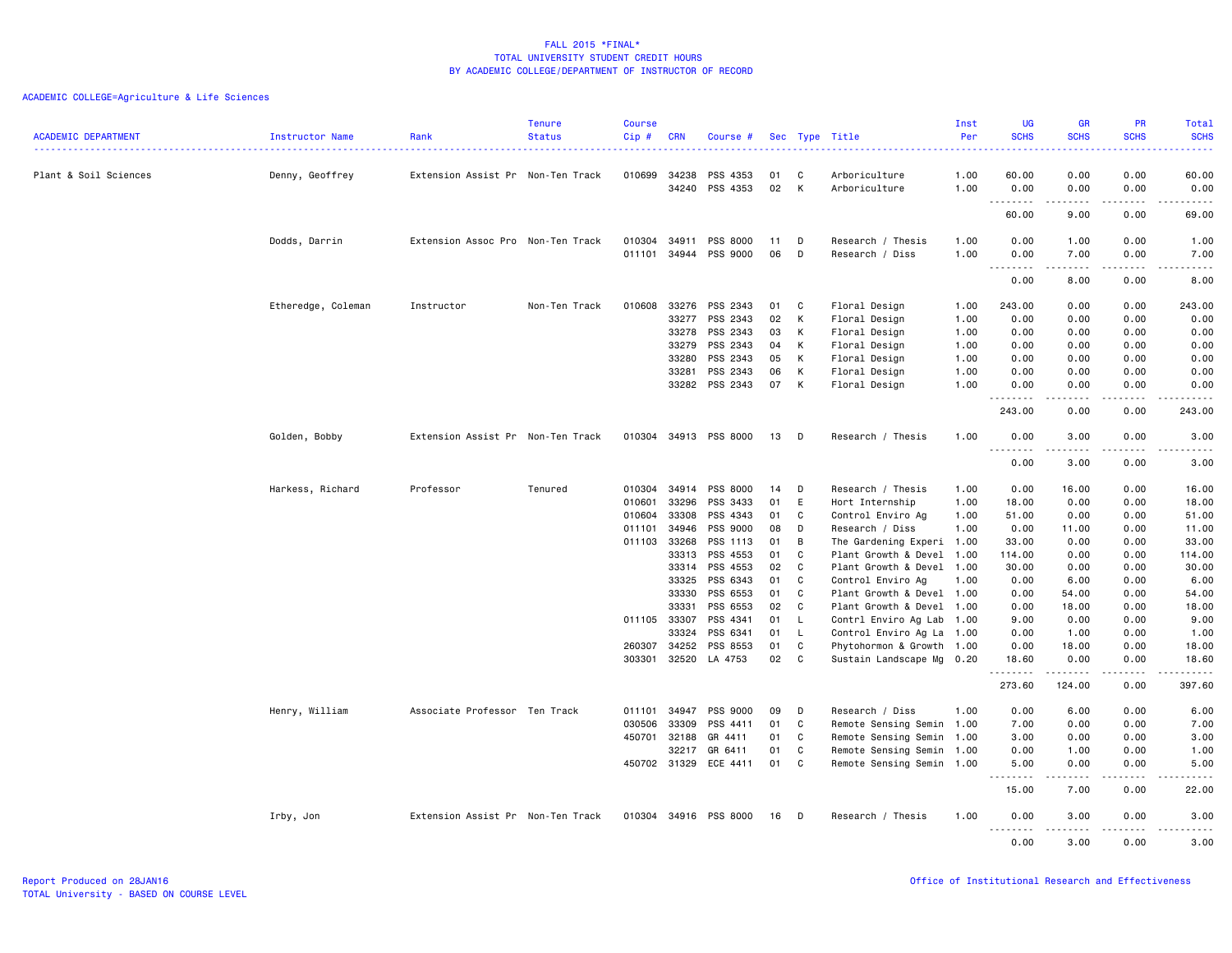| <b>ACADEMIC DEPARTMENT</b> | Instructor Name    | Rank                              | <b>Tenure</b><br><b>Status</b> | <b>Course</b><br>Cip#  | CRN   | Course #              |          |         | Sec Type Title                                         | Inst<br>Per<br>. | UG<br><b>SCHS</b>                 | <b>GR</b><br><b>SCHS</b>                                                                                                                                     | PR<br><b>SCHS</b><br>.                                                                                                            | <b>Total</b><br><b>SCHS</b><br>د د د د د                                                                                                                       |
|----------------------------|--------------------|-----------------------------------|--------------------------------|------------------------|-------|-----------------------|----------|---------|--------------------------------------------------------|------------------|-----------------------------------|--------------------------------------------------------------------------------------------------------------------------------------------------------------|-----------------------------------------------------------------------------------------------------------------------------------|----------------------------------------------------------------------------------------------------------------------------------------------------------------|
| Plant & Soil Sciences      | Kingery, William   | Professor                         | Tenured                        | 011201 33306           |       | PSS 4333              | 01       | B       | Soil Conservation                                      | 1.00             | 36.00<br>.                        | 0.00<br>-----                                                                                                                                                | 0.00<br>.                                                                                                                         | 36.00<br>.                                                                                                                                                     |
|                            |                    |                                   |                                |                        |       |                       |          |         |                                                        |                  | 36.00                             | 0.00                                                                                                                                                         | 0.00                                                                                                                              | 36.00                                                                                                                                                          |
|                            | Krutz, Larry       | Extension Assoc Pro Non-Ten Track |                                | 010304<br>011101 34949 | 34918 | PSS 8000<br>PSS 9000  | 18<br>11 | D<br>D  | Research / Thesis<br>Research / Diss                   | 1.00<br>1.00     | 0.00<br>0.00                      | 5.00<br>3.00                                                                                                                                                 | 0.00<br>0.00                                                                                                                      | 5.00<br>3.00                                                                                                                                                   |
|                            |                    |                                   |                                |                        |       |                       |          |         |                                                        |                  | 0.00                              | -----<br>8.00                                                                                                                                                | .<br>0.00                                                                                                                         | .<br>8.00                                                                                                                                                      |
|                            | Lang, David        | Professor                         | Tenured                        | 010304 33302           | 33303 | PSS 4103<br>PSS 4103  | 01<br>02 | C<br>К  | Forage Pasture<br>Forage Pasture                       | 1.00<br>1.00     | 114.00<br>0.00                    | 0.00<br>0.00                                                                                                                                                 | 0.00<br>0.00                                                                                                                      | 114.00<br>0.00                                                                                                                                                 |
|                            |                    |                                   |                                |                        |       |                       |          |         |                                                        |                  | .                                 | .                                                                                                                                                            | .                                                                                                                                 | .                                                                                                                                                              |
|                            |                    |                                   |                                |                        |       |                       |          |         |                                                        |                  | 114.00                            | 0.00                                                                                                                                                         | 0.00                                                                                                                              | 114.00                                                                                                                                                         |
|                            | Larson, Erick      | Extension Assoc Pro Non-Ten Track |                                |                        |       | 010304 34920 PSS 8000 | 20       | D       | Research / Thesis                                      | 1.00             | 0.00                              | 2.00                                                                                                                                                         | 0.00                                                                                                                              | 2.00                                                                                                                                                           |
|                            |                    |                                   |                                |                        |       |                       |          |         |                                                        |                  | 1.1.1.1.1.1.1<br>0.00             | $\cdots \cdots \cdots$<br>2.00                                                                                                                               | .<br>0.00                                                                                                                         | .<br>2.00                                                                                                                                                      |
|                            | Matta, Frank       | Non-Employee                      | Not Applicable                 |                        |       | 010304 34923 PSS 8000 | 23       | D       | Research / Thesis                                      | 1.00             | 0.00                              | 1.00                                                                                                                                                         | 0.00                                                                                                                              | 1.00                                                                                                                                                           |
|                            |                    |                                   |                                |                        |       |                       |          |         |                                                        |                  | .<br>$\sim$ $\sim$ $\sim$<br>0.00 | .<br>1.00                                                                                                                                                    | $\sim$ $\sim$ $\sim$ $\sim$<br>0.00                                                                                               | .<br>1.00                                                                                                                                                      |
|                            | McCurdy, James     | Assistant Professor Ten Track     |                                | 011102 33287           |       | PSS 3133              | 01       | C       | Intro Weed Science                                     | 1.00             | 225.00                            | 0.00                                                                                                                                                         | 0.00                                                                                                                              | 225.00                                                                                                                                                         |
|                            |                    |                                   |                                |                        |       |                       |          |         |                                                        |                  | .<br>225.00                       | .<br>0.00                                                                                                                                                    | $\frac{1}{2} \left( \frac{1}{2} \right) \left( \frac{1}{2} \right) \left( \frac{1}{2} \right) \left( \frac{1}{2} \right)$<br>0.00 | $\frac{1}{2} \left( \frac{1}{2} \right) \left( \frac{1}{2} \right) \left( \frac{1}{2} \right) \left( \frac{1}{2} \right) \left( \frac{1}{2} \right)$<br>225.00 |
|                            | McDougald, Lynette | Instructor                        | Non-Ten Track                  | 010608 33293           |       | PSS 3413              | 01       | E       | Floristry Internship 1.00                              |                  | 6.00                              | 0.00                                                                                                                                                         | 0.00                                                                                                                              | 6.00                                                                                                                                                           |
|                            |                    |                                   |                                |                        | 33300 | PSS 4073              | 01       | В       | Sympathy Floral Desi 1.00                              |                  | 24.00                             | 0.00                                                                                                                                                         | 0.00                                                                                                                              | 24.00                                                                                                                                                          |
|                            |                    |                                   |                                | 011101 36477           | 33301 | PSS 4083<br>PSS 4000  | 01<br>01 | B<br>Ι. | Flor Des Spec Events 1.00<br>Directed Indiv Study 1.00 |                  | 24.00<br>3.00                     | 0.00<br>0.00                                                                                                                                                 | 0.00<br>0.00                                                                                                                      | 24.00<br>3.00                                                                                                                                                  |
|                            |                    |                                   |                                |                        |       |                       |          |         |                                                        |                  | .                                 |                                                                                                                                                              |                                                                                                                                   | $\frac{1}{2} \left( \frac{1}{2} \right) \left( \frac{1}{2} \right) \left( \frac{1}{2} \right) \left( \frac{1}{2} \right) \left( \frac{1}{2} \right)$           |
|                            |                    |                                   |                                |                        |       |                       |          |         |                                                        |                  | 57.00                             | 0.00                                                                                                                                                         | 0.00                                                                                                                              | 57.00                                                                                                                                                          |
|                            | Meyers, Stephen    | Extension Assist Pr Non-Ten Track |                                | 010304 34925           |       | PSS 8000              | 25       | D       | Research / Thesis                                      | 1.00             | 0.00<br>.                         | 1.00<br>.                                                                                                                                                    | 0.00<br>$\frac{1}{2}$                                                                                                             | 1.00<br>.                                                                                                                                                      |
|                            |                    |                                   |                                |                        |       |                       |          |         |                                                        |                  | 0.00                              | 1.00                                                                                                                                                         | 0.00                                                                                                                              | 1.00                                                                                                                                                           |
|                            | Nagel, David       | Extension Professor Non-Ten Track |                                | 010304                 | 33310 | PSS 4453              | 01       | C       | Vegetable Production 1.00                              |                  | 27.00                             | 0.00                                                                                                                                                         | 0.00                                                                                                                              | 27.00                                                                                                                                                          |
|                            |                    |                                   |                                |                        | 33311 | PSS 4453              | 02       | К       | Vegetable Production 1.00                              |                  | 0.00                              | 0.00                                                                                                                                                         | 0.00                                                                                                                              | 0.00                                                                                                                                                           |
|                            |                    |                                   |                                | 010608 33327           |       | PSS 6453              | 01       | C       | Vegetable Production 1.00                              |                  | 0.00                              | 6.00                                                                                                                                                         | 0.00                                                                                                                              | 6.00                                                                                                                                                           |
|                            |                    |                                   |                                |                        | 33328 | PSS 6453              | 02       | К       | Vegetable Production 1.00                              |                  | 0.00                              | 0.00                                                                                                                                                         | 0.00<br>.                                                                                                                         | 0.00                                                                                                                                                           |
|                            |                    |                                   |                                |                        |       |                       |          |         |                                                        |                  | .<br>27.00                        | 6.00                                                                                                                                                         | 0.00                                                                                                                              | .<br>33.00                                                                                                                                                     |
|                            | Peterson, Daniel   | Non-Faculty                       | Tenured                        | 260202 34253           |       | PSS 8631              | 01       | -S      | Topics in Genomics                                     | 1.00             | 0.00                              | 1.00                                                                                                                                                         | 0.00                                                                                                                              | 1.00                                                                                                                                                           |
|                            |                    |                                   |                                |                        | 35678 | <b>BCH 8631</b>       | 01       | S       | Topics in Genomics                                     | 1.00             | 0.00                              | 6.00                                                                                                                                                         | 0.00                                                                                                                              | 6.00                                                                                                                                                           |
|                            |                    |                                   |                                |                        | 36043 | BCH 9000              | 12       | D       | Research/Diss                                          | 1.00             | 0.00<br>1.1.1.1.1.1.1             | 6.00<br>$\frac{1}{2} \left( \frac{1}{2} \right) \left( \frac{1}{2} \right) \left( \frac{1}{2} \right) \left( \frac{1}{2} \right) \left( \frac{1}{2} \right)$ | 0.00<br>.                                                                                                                         | 6.00<br>$\frac{1}{2} \left( \frac{1}{2} \right) \left( \frac{1}{2} \right) \left( \frac{1}{2} \right) \left( \frac{1}{2} \right) \left( \frac{1}{2} \right)$   |
|                            |                    |                                   |                                |                        |       |                       |          |         |                                                        |                  | 0.00                              | 13.00                                                                                                                                                        | 0.00                                                                                                                              | 13.00                                                                                                                                                          |
|                            | Phillips, Jerry    | Professor                         | Tenured                        | 011101 33345           |       | PSS 8811              | 01       | -S      | Seminar                                                | 1.00             | 0.00                              | 4.00                                                                                                                                                         | 0.00                                                                                                                              | 4.00                                                                                                                                                           |
|                            |                    |                                   |                                |                        | 33346 | PSS 8821              | 01       | s       | Seminar                                                | 1.00             | 0.00                              | 6.00                                                                                                                                                         | 0.00                                                                                                                              | 6.00                                                                                                                                                           |
|                            |                    |                                   |                                |                        | 33347 | PSS 8831              | 01       | s       | Seminar                                                | 1.00             | 0.00                              | 3.00                                                                                                                                                         | 0.00                                                                                                                              | 3.00                                                                                                                                                           |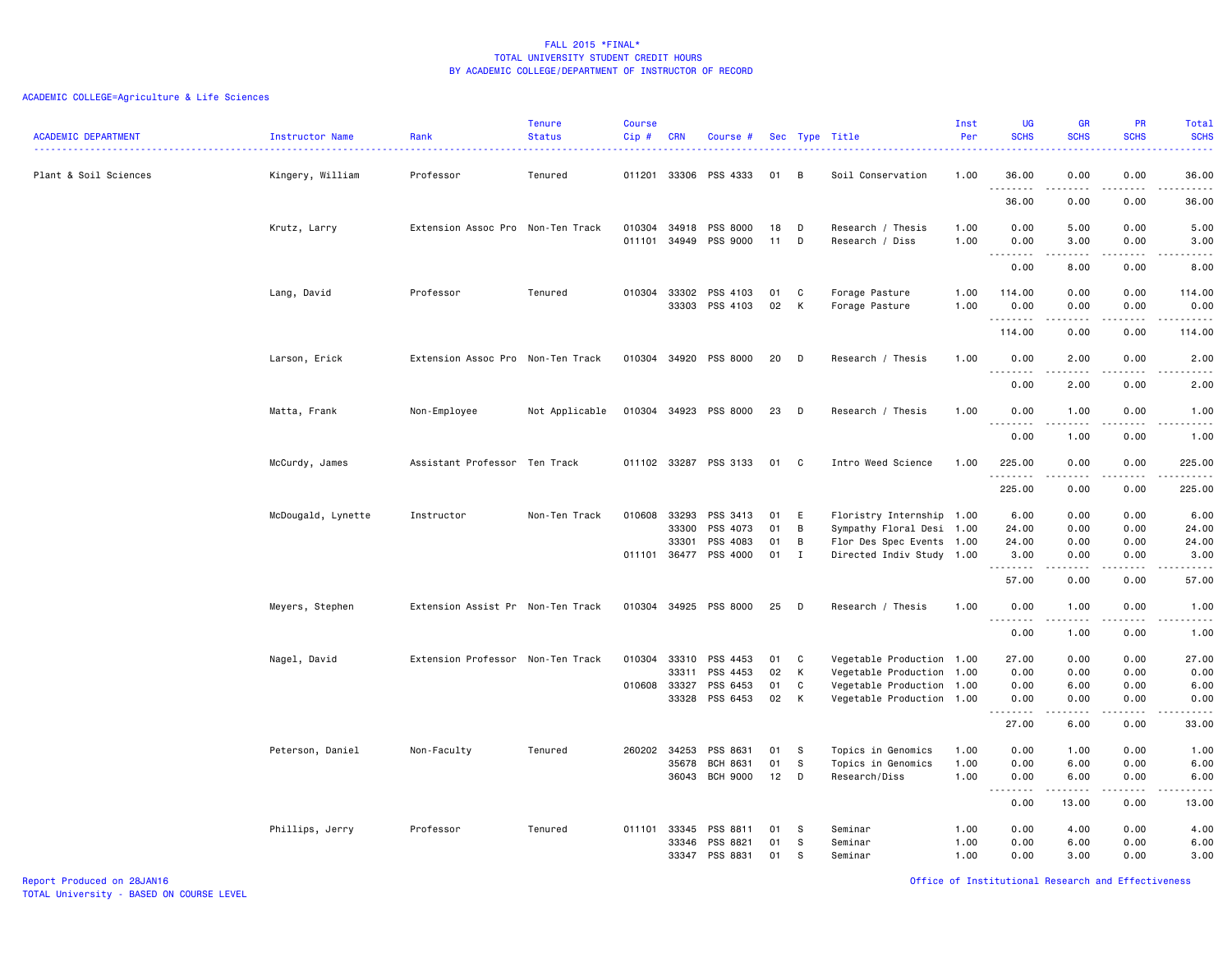| <b>ACADEMIC DEPARTMENT</b> | Instructor Name  | Rank                              | <b>Tenure</b><br><b>Status</b> | <b>Course</b><br>Cip# | <b>CRN</b>     | Course #              | Sec      |        | Type Title                     | Inst<br>Per  | <b>UG</b><br><b>SCHS</b>                                                                                                                                                                                                                                                                                                                                                                                                                                                                       | <b>GR</b><br><b>SCHS</b>                                                                                                                                     | <b>PR</b><br><b>SCHS</b>            | Total<br><b>SCHS</b>                                                                                                                                          |
|----------------------------|------------------|-----------------------------------|--------------------------------|-----------------------|----------------|-----------------------|----------|--------|--------------------------------|--------------|------------------------------------------------------------------------------------------------------------------------------------------------------------------------------------------------------------------------------------------------------------------------------------------------------------------------------------------------------------------------------------------------------------------------------------------------------------------------------------------------|--------------------------------------------------------------------------------------------------------------------------------------------------------------|-------------------------------------|---------------------------------------------------------------------------------------------------------------------------------------------------------------|
|                            |                  |                                   |                                |                       |                |                       |          |        |                                |              |                                                                                                                                                                                                                                                                                                                                                                                                                                                                                                |                                                                                                                                                              |                                     | .                                                                                                                                                             |
| Plant & Soil Sciences      | Phillips, Jerry  | Professor                         | Tenured                        | 011101                | 34953          | <b>PSS 9000</b>       | 15       | D      | Research / Diss                | 1.00         | 0.00                                                                                                                                                                                                                                                                                                                                                                                                                                                                                           | 1.00                                                                                                                                                         | 0.00                                | 1.00                                                                                                                                                          |
|                            |                  |                                   |                                |                       |                | 030101 31711 ENS 4102 | 01       | E      | Practicum                      | 1.00         | 2.00<br>$\sim$ $\sim$ $\sim$<br>$\frac{1}{2} \left( \frac{1}{2} \right) \left( \frac{1}{2} \right) \left( \frac{1}{2} \right) \left( \frac{1}{2} \right) \left( \frac{1}{2} \right)$                                                                                                                                                                                                                                                                                                           | 0.00<br>.                                                                                                                                                    | 0.00<br>.                           | 2.00<br>$\frac{1}{2}$                                                                                                                                         |
|                            |                  |                                   |                                |                       |                |                       |          |        |                                |              | 2.00                                                                                                                                                                                                                                                                                                                                                                                                                                                                                           | 14.00                                                                                                                                                        | 0.00                                | 16.00                                                                                                                                                         |
|                            | Reddy, Kambham   | Research Professor                | Non-Ten Track                  | 010304                | 34928          | PSS 8000              | 28       | D      | Research / Thesis              | 1.00         | 0.00                                                                                                                                                                                                                                                                                                                                                                                                                                                                                           | 9.00                                                                                                                                                         | 0.00                                | 9.00                                                                                                                                                          |
|                            |                  |                                   |                                | 011101                | 34954          | PSS 9000              | 16       | D      | Research / Diss                | 1.00         | 0.00<br>1.1.1.1.1.1.1                                                                                                                                                                                                                                                                                                                                                                                                                                                                          | 15.00<br>.                                                                                                                                                   | 0.00<br>.                           | 15.00<br>د د د د د                                                                                                                                            |
|                            |                  |                                   |                                |                       |                |                       |          |        |                                |              | 0.00                                                                                                                                                                                                                                                                                                                                                                                                                                                                                           | 24.00                                                                                                                                                        | 0.00                                | 24.00                                                                                                                                                         |
|                            | Reynolds, Daniel | Professor                         | Tenured                        | 010304                | 34929          | PSS 8000              | 29       | D      | Research / Thesis              | 1.00         | 0.00                                                                                                                                                                                                                                                                                                                                                                                                                                                                                           | 1.00                                                                                                                                                         | 0.00                                | 1.00                                                                                                                                                          |
|                            |                  |                                   |                                | 011101                | 34955          | PSS 9000              | 17       | D      | Research / Diss                | 1.00         | 0.00<br>.<br>$\sim$ $\sim$ .                                                                                                                                                                                                                                                                                                                                                                                                                                                                   | 9.00                                                                                                                                                         | 0.00<br>.                           | 9.00<br>.                                                                                                                                                     |
|                            |                  |                                   |                                |                       |                |                       |          |        |                                |              | 0.00                                                                                                                                                                                                                                                                                                                                                                                                                                                                                           | 10.00                                                                                                                                                        | 0.00                                | 10.00                                                                                                                                                         |
|                            | Rushing, Jason   | Extension Assist Pr Non-Ten Track |                                |                       |                | 010304 34930 PSS 8000 | 30       | D      | Research / Thesis              | 1.00         | 0.00                                                                                                                                                                                                                                                                                                                                                                                                                                                                                           | 6.00                                                                                                                                                         | 0.00                                | 6.00                                                                                                                                                          |
|                            |                  |                                   |                                |                       |                |                       |          |        |                                |              | 0.00                                                                                                                                                                                                                                                                                                                                                                                                                                                                                           | .<br>6.00                                                                                                                                                    | $\sim$ $\sim$ $\sim$ $\sim$<br>0.00 | .<br>6.00                                                                                                                                                     |
|                            | Shaw, David      | Non-Faculty                       | Tenured                        | 011101                |                | 34957 PSS 9000        | 19       | D      | Research / Diss                | 1.00         | 0.00                                                                                                                                                                                                                                                                                                                                                                                                                                                                                           | 3.00                                                                                                                                                         | 0.00                                | 3.00                                                                                                                                                          |
|                            |                  |                                   |                                |                       |                |                       |          |        |                                |              | .<br>.                                                                                                                                                                                                                                                                                                                                                                                                                                                                                         | -----                                                                                                                                                        | .                                   | .                                                                                                                                                             |
|                            |                  |                                   |                                |                       |                |                       |          |        |                                |              | 0.00                                                                                                                                                                                                                                                                                                                                                                                                                                                                                           | 3.00                                                                                                                                                         | 0.00                                | 3.00                                                                                                                                                          |
|                            | Stewart, Barry   | Associate Professor Tenured       |                                | 010607                | 33273          | PSS 2111              | 01       | L.     | Turf Management Lab            | 1.00         | 18.00                                                                                                                                                                                                                                                                                                                                                                                                                                                                                          | 0.00                                                                                                                                                         | 0.00                                | 18.00                                                                                                                                                         |
|                            |                  |                                   |                                |                       | 33274          | PSS 2111              | 02       | L.     | Turf Management Lab            | 1.00         | 19.00                                                                                                                                                                                                                                                                                                                                                                                                                                                                                          | 0.00                                                                                                                                                         | 0.00                                | 19.00                                                                                                                                                         |
|                            |                  |                                   |                                |                       | 33275          | PSS 2111              | 03       | L.     | Turf Management Lab            | 1.00         | 19.00                                                                                                                                                                                                                                                                                                                                                                                                                                                                                          | 0.00                                                                                                                                                         | 0.00                                | 19.00                                                                                                                                                         |
|                            |                  |                                   |                                |                       | 34246          | PSS 4413              | 01       | C      | Turfgrass Management 1.00      |              | 36.00                                                                                                                                                                                                                                                                                                                                                                                                                                                                                          | 0.00                                                                                                                                                         | 0.00                                | 36.00                                                                                                                                                         |
|                            |                  |                                   |                                | 011101                | 33292          | PSS 3411              | 01       | C      | Turf Seminar I                 | 1.00         | 18.00                                                                                                                                                                                                                                                                                                                                                                                                                                                                                          | 0.00                                                                                                                                                         | 0.00                                | 18.00                                                                                                                                                         |
|                            |                  |                                   |                                | 011103                | 33269          | PSS 1313              | 01       | C      | Plant Science                  | 1.00         | 219.00                                                                                                                                                                                                                                                                                                                                                                                                                                                                                         | 0.00                                                                                                                                                         | 0.00                                | 219.00                                                                                                                                                        |
|                            |                  |                                   |                                |                       | 33270          | PSS 1313              | 02       | K      | Plant Science                  | 1.00         | 0.00                                                                                                                                                                                                                                                                                                                                                                                                                                                                                           | 0.00                                                                                                                                                         | 0.00                                | 0.00                                                                                                                                                          |
|                            |                  |                                   |                                |                       | 33271<br>33272 | PSS 1313              | 03       | К<br>К | Plant Science                  | 1.00         | 0.00                                                                                                                                                                                                                                                                                                                                                                                                                                                                                           | 0.00                                                                                                                                                         | 0.00<br>0.00                        | 0.00                                                                                                                                                          |
|                            |                  |                                   |                                |                       | 36126          | PSS 1313<br>PSS 1313  | 04<br>05 | К      | Plant Science<br>Plant Science | 1.00<br>1.00 | 0.00<br>0.00                                                                                                                                                                                                                                                                                                                                                                                                                                                                                   | 0.00<br>0.00                                                                                                                                                 | 0.00                                | 0.00<br>0.00                                                                                                                                                  |
|                            |                  |                                   |                                |                       |                |                       |          |        |                                |              | .<br>329.00                                                                                                                                                                                                                                                                                                                                                                                                                                                                                    | $- - - - -$<br>0.00                                                                                                                                          | .<br>0.00                           | .<br>329.00                                                                                                                                                   |
|                            | Tseng, Te Ming   | Assistant Professor Ten Track     |                                | 011199                | 34254          | PSS 8724              | 01       | C      | Herb Phys & Biochem            | 1.00         | 0.00                                                                                                                                                                                                                                                                                                                                                                                                                                                                                           | 60.00                                                                                                                                                        | 0.00                                | 60.00                                                                                                                                                         |
|                            |                  |                                   |                                |                       | 34255          | PSS 8724              | 02       | К      | Herb Phys & Biochem            | 1.00         | 0.00                                                                                                                                                                                                                                                                                                                                                                                                                                                                                           | 0.00                                                                                                                                                         | 0.00                                | 0.00                                                                                                                                                          |
|                            |                  |                                   |                                |                       |                |                       |          |        |                                |              | $\begin{array}{cccccccccccccc} \multicolumn{2}{c}{} & \multicolumn{2}{c}{} & \multicolumn{2}{c}{} & \multicolumn{2}{c}{} & \multicolumn{2}{c}{} & \multicolumn{2}{c}{} & \multicolumn{2}{c}{} & \multicolumn{2}{c}{} & \multicolumn{2}{c}{} & \multicolumn{2}{c}{} & \multicolumn{2}{c}{} & \multicolumn{2}{c}{} & \multicolumn{2}{c}{} & \multicolumn{2}{c}{} & \multicolumn{2}{c}{} & \multicolumn{2}{c}{} & \multicolumn{2}{c}{} & \multicolumn{2}{c}{} & \multicolumn{2}{c}{} & \$<br>0.00 | .<br>60.00                                                                                                                                                   | .<br>0.00                           | $\frac{1}{2} \left( \frac{1}{2} \right) \left( \frac{1}{2} \right) \left( \frac{1}{2} \right) \left( \frac{1}{2} \right) \left( \frac{1}{2} \right)$<br>60.00 |
|                            | Varco, Jac       | Professor                         | Tenured                        | 010304                | 34935          | PSS 8000              | 35       | D      | Research / Thesis              | 1.00         | 0.00                                                                                                                                                                                                                                                                                                                                                                                                                                                                                           | 9.00                                                                                                                                                         | 0.00                                | 9.00                                                                                                                                                          |
|                            |                  |                                   |                                | 010605                | 33288          | PSS 3301              | 01       | L.     | Soils Laboratory               | 1.00         | 23.00                                                                                                                                                                                                                                                                                                                                                                                                                                                                                          | 0.00                                                                                                                                                         | 0.00                                | 23.00                                                                                                                                                         |
|                            |                  |                                   |                                |                       | 33289          | PSS 3301              | 02       | L      | Soils Laboratory               | 1.00         | 23.00                                                                                                                                                                                                                                                                                                                                                                                                                                                                                          | 0.00                                                                                                                                                         | 0.00                                | 23.00                                                                                                                                                         |
|                            |                  |                                   |                                |                       | 33290          | PSS 3301              | 03       | L      | Soils Laboratory               | 1.00         | 24.00                                                                                                                                                                                                                                                                                                                                                                                                                                                                                          | 0.00                                                                                                                                                         | 0.00                                | 24.00                                                                                                                                                         |
|                            |                  |                                   |                                |                       | 33291          | PSS 3303              | 01       | C      | Soils                          | 1.00         | 225.00                                                                                                                                                                                                                                                                                                                                                                                                                                                                                         | 0.00                                                                                                                                                         | 0.00                                | 225.00                                                                                                                                                        |
|                            |                  |                                   |                                |                       |                |                       |          |        |                                |              | .<br>295.00                                                                                                                                                                                                                                                                                                                                                                                                                                                                                    | $\frac{1}{2} \left( \frac{1}{2} \right) \left( \frac{1}{2} \right) \left( \frac{1}{2} \right) \left( \frac{1}{2} \right) \left( \frac{1}{2} \right)$<br>9.00 | .<br>0.00                           | .<br>304.00                                                                                                                                                   |
|                            | Wallace, Teddy   | Associate Professor Tenured       |                                |                       |                | 010304 34936 PSS 8000 | 36       | D      | Research / Thesis              | 1.00         | 0.00                                                                                                                                                                                                                                                                                                                                                                                                                                                                                           | 2.00                                                                                                                                                         | 0.00                                | 2.00                                                                                                                                                          |
|                            |                  |                                   |                                |                       |                |                       |          |        |                                |              | .<br>0.00                                                                                                                                                                                                                                                                                                                                                                                                                                                                                      | 2.00                                                                                                                                                         | 0.00                                | 2.00                                                                                                                                                          |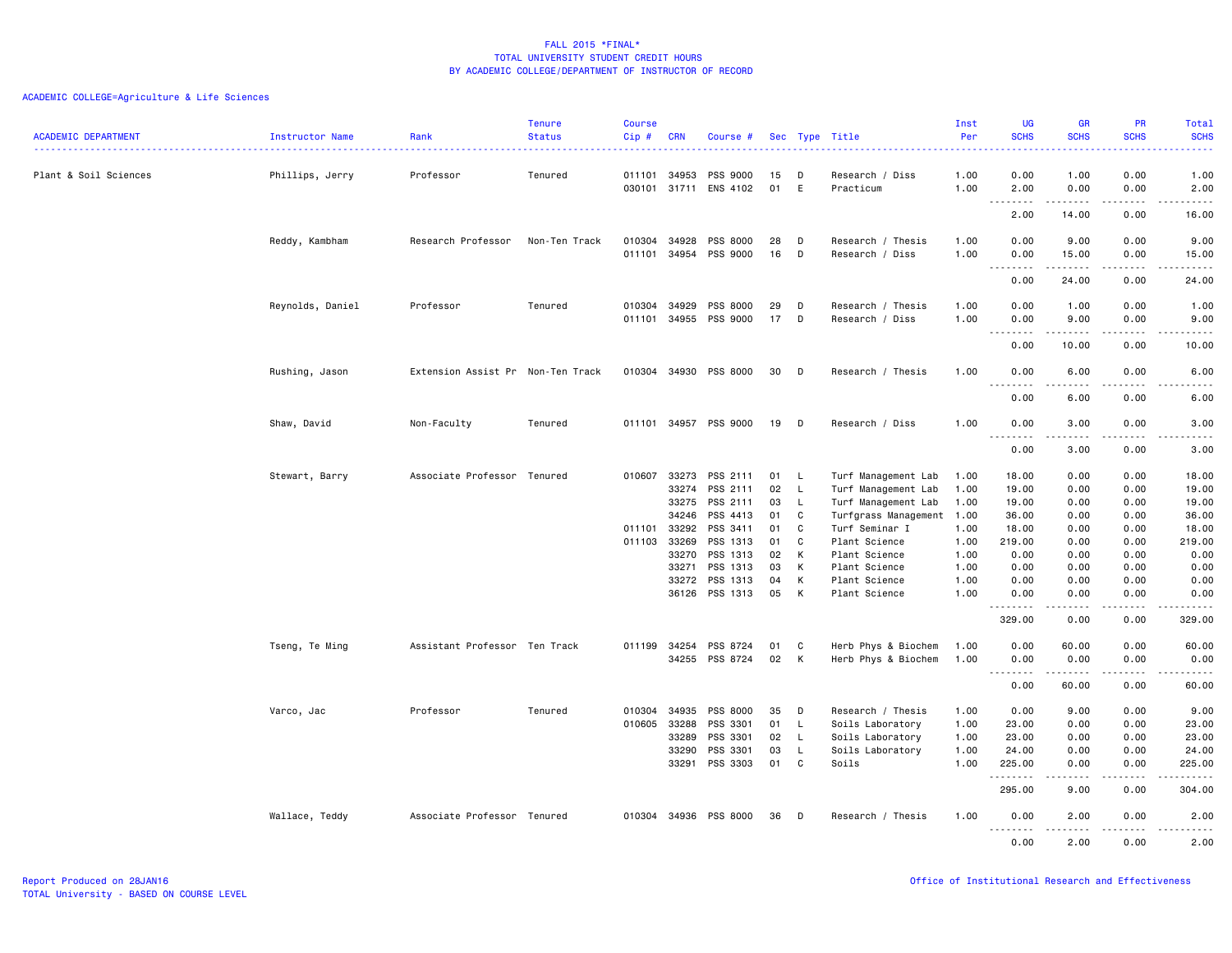| <b>ACADEMIC DEPARTMENT</b>                                   | Instructor Name    | Rank         | Tenure<br><b>Status</b> | Course<br>Cip# | CRN | Course # Sec Type Title |      |                 | Inst<br>Per | <b>UG</b><br><b>SCHS</b>                | <b>GR</b><br><b>SCHS</b>                           | <b>PR</b><br><b>SCHS</b>              | Total<br><b>SCHS</b>                        |
|--------------------------------------------------------------|--------------------|--------------|-------------------------|----------------|-----|-------------------------|------|-----------------|-------------|-----------------------------------------|----------------------------------------------------|---------------------------------------|---------------------------------------------|
| Plant & Soil Sciences                                        | Warburton, Marilyn | Non-Employee | Not Applicable          | 011101         |     | 34959 PSS 9000          | 21 D | Research / Diss | 1.00        | 0.00<br>.                               | 5.00                                               | 0.00<br>.                             | 5.00<br>.                                   |
| ;==================================<br>Plant & Soil Sciences |                    |              |                         |                |     |                         |      |                 |             | 0.00<br>========<br>2189.60<br>======== | 5.00<br>========<br>443,00<br>--------<br>-------- | 0.00<br>========<br>0.00<br>--------- | 5.00<br>==========<br>2632.60<br>========== |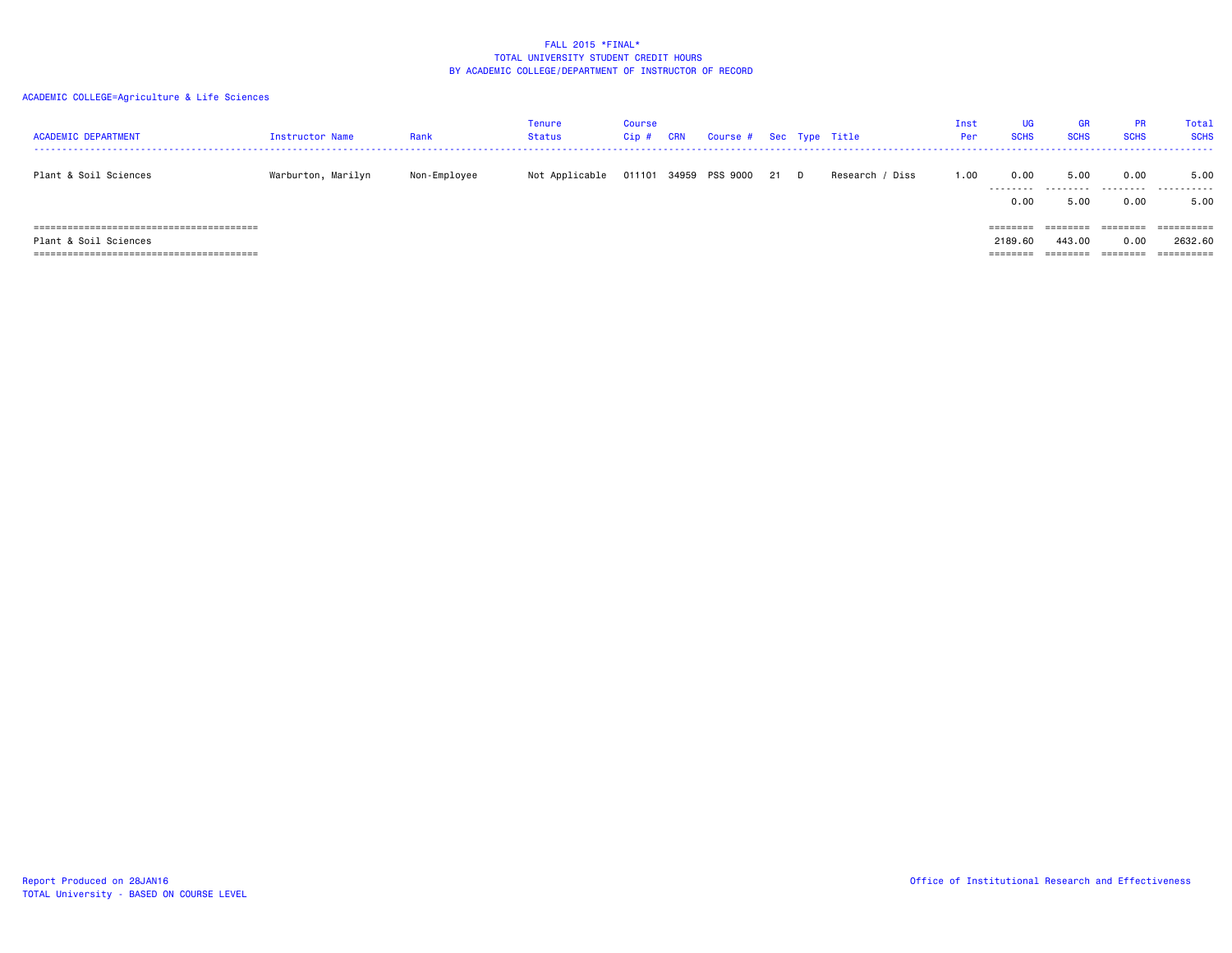| <b>ACADEMIC DEPARTMENT</b> | Instructor Name       | Rank                          | <b>Tenure</b><br><b>Status</b> | <b>Course</b><br>Cip# | <b>CRN</b>     | Course #           |          |              | Sec Type Title                          | Inst<br>Per  | UG<br><b>SCHS</b>  | <b>GR</b><br><b>SCHS</b>                                                                                                                                      | <b>PR</b><br><b>SCHS</b> | Total<br><b>SCHS</b>                                                                                                                                           |
|----------------------------|-----------------------|-------------------------------|--------------------------------|-----------------------|----------------|--------------------|----------|--------------|-----------------------------------------|--------------|--------------------|---------------------------------------------------------------------------------------------------------------------------------------------------------------|--------------------------|----------------------------------------------------------------------------------------------------------------------------------------------------------------|
|                            |                       |                               |                                |                       |                |                    |          |              |                                         |              |                    |                                                                                                                                                               |                          | والمستوات                                                                                                                                                      |
| Poultry Science            | Beck, Mary            | Professor                     | Tenured                        | 010907 36281          |                | PO 8011            | 01       | - S          | Graduate Seminar in                     | 1.00         | 0.00<br>.          | 1.00<br>.                                                                                                                                                     | 0.00<br>.                | 1.00<br>-----                                                                                                                                                  |
|                            |                       |                               |                                |                       |                |                    |          |              |                                         |              | 0.00               | 1.00                                                                                                                                                          | 0.00                     | 1.00                                                                                                                                                           |
|                            | Farnell, Morgan       | Associate Professor Tenured   |                                | 010907                | 33211          | PO 4333            | 01       | C            | Broiler Production                      | 1.00         | 84.00              | 0.00                                                                                                                                                          | 0.00                     | 84.00                                                                                                                                                          |
|                            |                       |                               |                                |                       | 33216<br>35653 | PO 6333<br>PO 8000 | 01<br>02 | C<br>D       | Broiler Production<br>Research / Thesis | 1.00<br>1.00 | 0.00<br>0.00       | 6.00<br>6.00                                                                                                                                                  | 0.00<br>0.00             | 6.00<br>6.00                                                                                                                                                   |
|                            |                       |                               |                                |                       |                |                    |          |              |                                         |              | .<br>84.00         | -----<br>12.00                                                                                                                                                | -----<br>0.00            | -----<br>96.00                                                                                                                                                 |
|                            | Kiess, Aaron          | Associate Professor Tenured   |                                |                       | 010907 35654   | PO 8000            | 03       | D            | Research / Thesis                       | 1.00         | 0.00               | 2.00                                                                                                                                                          | 0.00                     | 2.00                                                                                                                                                           |
|                            |                       |                               |                                |                       | 35664          | PO 9000            | 05       | D            | Research / Diss                         | 1.00         | 0.00<br>.          | 4.00<br>$\frac{1}{2} \left( \frac{1}{2} \right) \left( \frac{1}{2} \right) \left( \frac{1}{2} \right) \left( \frac{1}{2} \right) \left( \frac{1}{2} \right)$  | 0.00<br>.                | 4.00<br>.                                                                                                                                                      |
|                            |                       |                               |                                |                       |                |                    |          |              |                                         |              | 0.00               | 6.00                                                                                                                                                          | 0.00                     | 6.00                                                                                                                                                           |
|                            | McDaniel, Christopher | Professor                     | Tenured                        | 010907                | 33209          | PO 4324            | 01       | C            | Avian Reproduction                      | 1.00         | 56.00              | 0.00                                                                                                                                                          | 0.00                     | 56.00                                                                                                                                                          |
|                            |                       |                               |                                |                       | 33210          | PO 4324            | 02       | K            | Avian Reproduction                      | 1.00         | 0.00               | 0.00                                                                                                                                                          | 0.00                     | 0.00                                                                                                                                                           |
|                            |                       |                               |                                |                       | 33214          | PO 6324            | 01       | C            | Avian Reproduction                      | 1.00         | 0.00               | 16.00                                                                                                                                                         | 0.00                     | 16.00                                                                                                                                                          |
|                            |                       |                               |                                |                       | 33215<br>35655 | PO 6324<br>P0 8000 | 02<br>04 | K<br>D       | Avian Reproduction<br>Research / Thesis | 1.00<br>1.00 | 0.00<br>0.00       | 0.00<br>2.00                                                                                                                                                  | 0.00<br>0.00             | 0.00<br>2.00                                                                                                                                                   |
|                            |                       |                               |                                |                       | 35666          | PO 9000            | 07       | D            | Research / Diss                         | 1.00         | 0.00               | 2.00                                                                                                                                                          | 0.00                     | 2.00                                                                                                                                                           |
|                            |                       |                               |                                |                       | 35961          | P0 7000            | 01       | $\mathbf I$  | Directed Indiv Study                    | 1.00         | 0.00               | 3.00                                                                                                                                                          | 0.00                     | 3.00                                                                                                                                                           |
|                            |                       |                               |                                |                       |                |                    |          |              |                                         |              | .<br>56.00         | $\frac{1}{2} \left( \frac{1}{2} \right) \left( \frac{1}{2} \right) \left( \frac{1}{2} \right) \left( \frac{1}{2} \right) \left( \frac{1}{2} \right)$<br>23.00 | -----<br>0.00            | -----<br>79.00                                                                                                                                                 |
|                            | Peebles, Edgar        | Professor                     | Tenured                        | 010907                | 35656          | P0 8000            | 05       | D            | Research / Thesis                       | 1.00         | 0.00               | 3.00                                                                                                                                                          | 0.00                     | 3.00                                                                                                                                                           |
|                            |                       |                               |                                |                       | 35668          | PO 9000            | 09       | D            | Research / Diss                         | 1.00         | 0.00               | 10.00                                                                                                                                                         | 0.00                     | 10.00                                                                                                                                                          |
|                            |                       |                               |                                | 260801                | 30483          | BIO 3103           | 01       | C            | Genetics I                              | 1.00         | 411.00             | 0.00                                                                                                                                                          | 0.00                     | 411.00                                                                                                                                                         |
|                            |                       |                               |                                |                       | 30484          | BIO 3103           | 02       | K            | Genetics I                              | 1.00         | 0.00               | 0.00                                                                                                                                                          | 0.00                     | 0.00                                                                                                                                                           |
|                            |                       |                               |                                |                       | 30485          | BIO 3103           | 03       | К            | Genetics I                              | 1.00         | 0.00               | 0.00                                                                                                                                                          | 0.00                     | 0.00                                                                                                                                                           |
|                            |                       |                               |                                |                       | 32151          | GNS 3103           | 01       | C            | Genetics I                              | 1.00         | 48.00              | 0.00                                                                                                                                                          | 0.00                     | 48.00                                                                                                                                                          |
|                            |                       |                               |                                |                       | 32152          | GNS 3103           | 02       | K            | Genetics I                              | 1.00         | 0.00               | 0.00                                                                                                                                                          | 0.00                     | 0.00                                                                                                                                                           |
|                            |                       |                               |                                |                       | 32153          | GNS 3103           | 03       | К            | Genetics I                              | 1.00         | 0.00               | 0.00                                                                                                                                                          | 0.00                     | 0.00                                                                                                                                                           |
|                            |                       |                               |                                |                       | 33202          | PO 3103            | 01       | C            | Genetics I                              | 1.00         | 186.00             | 0.00                                                                                                                                                          | 0.00                     | 186.00                                                                                                                                                         |
|                            |                       |                               |                                |                       | 33203<br>33204 | PO 3103<br>PO 3103 | 02<br>03 | К<br>К       | Genetics I<br>Genetics I                | 1.00<br>1.00 | 0.00<br>0.00       | 0.00<br>0.00                                                                                                                                                  | 0.00<br>0.00             | 0.00<br>0.00                                                                                                                                                   |
|                            |                       |                               |                                |                       |                |                    |          |              |                                         |              | <u>.</u><br>645.00 | 13.00                                                                                                                                                         | 0.00                     | $\frac{1}{2} \left( \frac{1}{2} \right) \left( \frac{1}{2} \right) \left( \frac{1}{2} \right) \left( \frac{1}{2} \right) \left( \frac{1}{2} \right)$<br>658.00 |
|                            | Sharma, Chander       | Assistant Professor Ten Track |                                |                       | 010907 32025   | FNH 4514           | 01       | B            | Poultry Processing                      | 1.00         | 16.00              | 0.00                                                                                                                                                          | 0.00                     | 16.00                                                                                                                                                          |
|                            |                       |                               |                                |                       | 33213          | P0 4514            | 01       | B            | Poultry Processing                      | 1.00         | 72.00              | 0.00                                                                                                                                                          | 0.00                     | 72.00                                                                                                                                                          |
|                            |                       |                               |                                |                       | 33218          | P0 6514            | 01       | B            | Poultry Processing                      | 1.00         | 0.00               | 4.00                                                                                                                                                          | 0.00                     | 4.00                                                                                                                                                           |
|                            |                       |                               |                                |                       | 35657          | P0 8000            | 06       | D            | Research / Thesis                       | 1.00         | 0.00               | 7.00                                                                                                                                                          | 0.00                     | 7.00                                                                                                                                                           |
|                            |                       |                               |                                |                       | 35670          | P0 9000            | 11       | D            | Research / Diss                         | 1.00         | 0.00               | 3.00                                                                                                                                                          | 0.00                     | 3.00                                                                                                                                                           |
|                            |                       |                               |                                |                       | 35671          | P0 9000            | 12       | D            | Research / Diss                         | 1.00         | 0.00<br>.          | 6.00<br>.                                                                                                                                                     | 0.00<br>.                | 6.00<br>.                                                                                                                                                      |
|                            |                       |                               |                                |                       |                |                    |          |              |                                         |              | 88.00              | 20.00                                                                                                                                                         | 0.00                     | 108.00                                                                                                                                                         |
|                            | Wamsley, Kelley       | Assistant Professor Ten Track |                                | 010907                | 33200          | PO 3011            | 01       | -S           | Seminar                                 | 1.00         | 11.00              | 0.00                                                                                                                                                          | 0.00                     | 11.00                                                                                                                                                          |
|                            |                       |                               |                                |                       | 33201          | PO 3021            | 01       | s            | Seminar                                 | 1.00         | 6.00               | 0.00                                                                                                                                                          | 0.00                     | 6.00                                                                                                                                                           |
|                            |                       |                               |                                |                       | 33206          | PO 3433            | 01       | B            | Poultry Evaluation I                    | 1.00         | 30.00              | 0.00                                                                                                                                                          | 0.00                     | 30.00                                                                                                                                                          |
|                            |                       |                               |                                |                       | 33207          | PO 4031            | 01       | -S           | Seminar                                 | 1.00         | 8.00               | 0.00                                                                                                                                                          | 0.00                     | 8.00                                                                                                                                                           |
|                            |                       |                               |                                |                       | 33208          | P0 4041            | 01       | <sub>S</sub> | Seminar                                 | 1.00         | 4.00               | 0.00                                                                                                                                                          | 0.00                     | 4.00                                                                                                                                                           |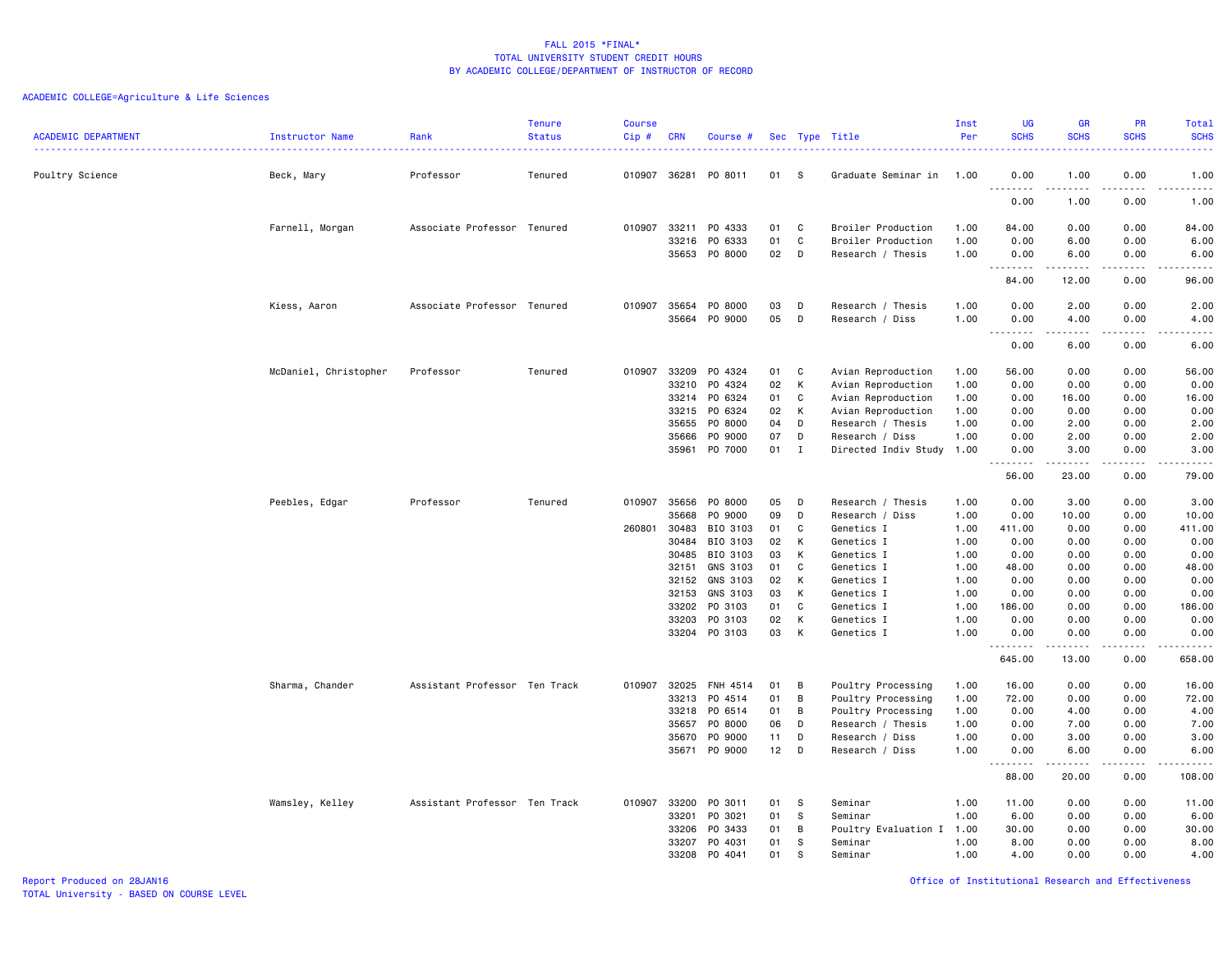# ACADEMIC COLLEGE=Agriculture & Life Sciences

| <b>ACADEMIC DEPARTMENT</b> | Instructor Name | Rank                              | <b>Tenure</b><br>Status | <b>Course</b><br>Cip# | <b>CRN</b> | Course #                       |              |                            | Sec Type Title                       | Inst<br>Per  | UG<br><b>SCHS</b>               | <b>GR</b><br><b>SCHS</b> | PR<br><b>SCHS</b>            | Total<br><b>SCHS</b>                           |
|----------------------------|-----------------|-----------------------------------|-------------------------|-----------------------|------------|--------------------------------|--------------|----------------------------|--------------------------------------|--------------|---------------------------------|--------------------------|------------------------------|------------------------------------------------|
| Poultry Science            | Wamsley, Kelley | Assistant Professor Ten Track     |                         | 010907                | 35658      | PO 8000<br>35672 PO 9000       | 07<br>13     | D<br>D                     | Research / Thesis<br>Research / Diss | 1.00<br>1.00 | 0.00<br>0.00                    | 7.00<br>2.00             | 0.00<br>0.00                 | 7.00<br>2.00                                   |
|                            |                 |                                   |                         |                       |            |                                |              |                            |                                      |              | --------<br>59.00               | 9.00                     | ---------<br>0.00            | .<br>68.00                                     |
|                            | Wells, Jessica  | Extension Instructo Non-Ten Track |                         | 010907                |            | 33205 PO 3313<br>36092 PO 3313 | 01 C<br>02 C |                            | Com Poultry Prod<br>Com Poultry Prod | 1.00<br>1.00 | 138.00<br>126.00                | 0.00<br>0.00             | 0.00<br>0.00                 | 138.00<br>126.00                               |
|                            |                 |                                   |                         |                       |            |                                |              |                            |                                      |              | --------<br>264.00              | 0.00                     | --------<br>0.00             | ------<br>264.00                               |
|                            | Zhai, Wei       | Assistant Professor Ten Track     |                         | 010907                |            | 33212 PO 4413<br>35675 PO 9000 | 01<br>16     | $\overline{C}$<br><b>D</b> | Poultry Nutrition<br>Research / Diss | 1.00<br>1.00 | 48.00<br>0.00<br>--------       | 0.00<br>3.00             | 0.00<br>0.00<br>.            | 48.00<br>3.00<br>.                             |
|                            |                 |                                   |                         |                       |            |                                |              |                            |                                      |              | 48.00                           | 3.00                     | 0.00                         | 51.00                                          |
| Poultry Science            |                 |                                   |                         |                       |            |                                |              |                            |                                      |              | ========<br>1244.00<br>======== | 87.00                    | ========<br>0.00<br>======== | ==========<br>1331.00<br>$=$ = = = = = = = = = |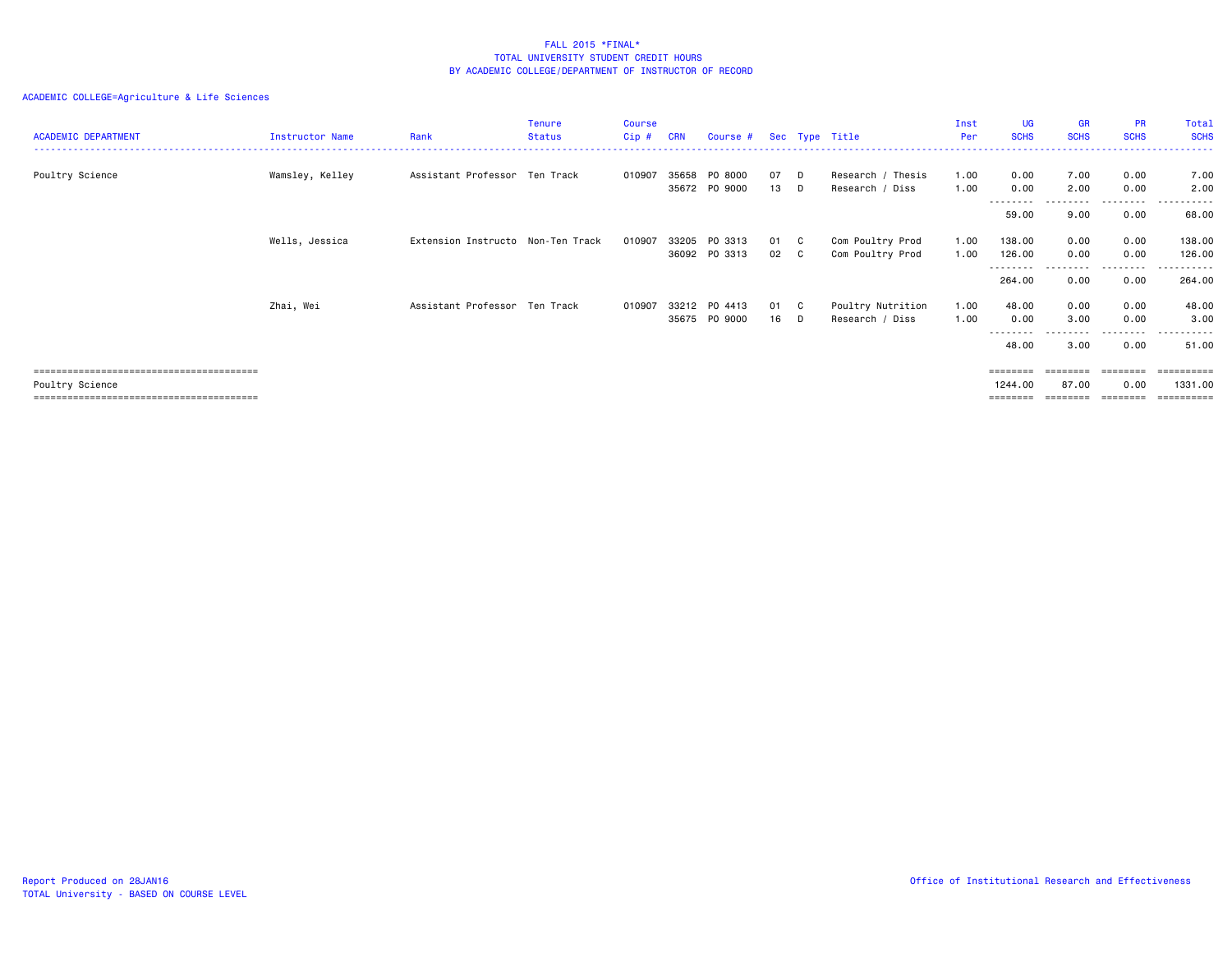# ACADEMIC COLLEGE=Agriculture & Life Sciences

| <b>ACADEMIC DEPARTMENT</b> | Instructor Name<br>. | Rank                               | <b>Tenure</b><br><b>Status</b> | <b>Course</b><br>$Cip$ # | <b>CRN</b>   | Course #              |       |              | Sec Type Title            | Inst<br>Per | UG<br><b>SCHS</b>    | <b>GR</b><br><b>SCHS</b> | PR<br><b>SCHS</b>                                                                                                                 | Total<br><b>SCHS</b><br>2222.                                                                                                     |
|----------------------------|----------------------|------------------------------------|--------------------------------|--------------------------|--------------|-----------------------|-------|--------------|---------------------------|-------------|----------------------|--------------------------|-----------------------------------------------------------------------------------------------------------------------------------|-----------------------------------------------------------------------------------------------------------------------------------|
| School of Human Sciences   | Akande, Katrina      | Assistant Professor Ten Track      |                                |                          | 190701 32423 | HS 8823               | 01    | C            | Theories in HDFS          | 1.00        | 0.00<br>.            | 18.00                    | 0.00                                                                                                                              | 18.00<br>.                                                                                                                        |
|                            |                      |                                    |                                |                          |              |                       |       |              |                           |             | 0.00                 | 18.00                    | 0.00                                                                                                                              | 18.00                                                                                                                             |
|                            | Belgrave, Louise     | Grad Research Assis Not Applicable |                                |                          | 190402 32381 | HS 3303               | 01    | C            | Consumer Economics        | 1.00        | 120.00<br>. <u>.</u> | 0.00                     | 0.00<br>$\frac{1}{2} \left( \frac{1}{2} \right) \left( \frac{1}{2} \right) \left( \frac{1}{2} \right) \left( \frac{1}{2} \right)$ | 120.00<br>.                                                                                                                       |
|                            |                      |                                    |                                |                          |              |                       |       |              |                           |             | 120.00               | 0.00                     | 0.00                                                                                                                              | 120.00                                                                                                                            |
|                            | Boutwell, Angela     | Lecturer                           | Non-Ten Track                  |                          |              | 190706 34048 HS 2803  | 501 B |              | Prenatal & Infant De 1.00 |             | 33.00<br>.           | 0.00<br>$- - - - -$      | 0.00<br>.                                                                                                                         | 33.00<br>.                                                                                                                        |
|                            |                      |                                    |                                |                          |              |                       |       |              |                           |             | 33.00                | 0.00                     | 0.00                                                                                                                              | 33.00                                                                                                                             |
|                            | Browning, Ned        | Lecturer                           | Non-Ten Track                  | 090101                   | 30821        | CO 1013               | 04    | C            | Intro to Communicati 1.00 |             | 105.00<br>.          | 0.00                     | 0.00<br>.                                                                                                                         | 105.00<br><u>.</u>                                                                                                                |
|                            |                      |                                    |                                |                          |              |                       |       |              |                           |             | 105.00               | 0.00                     | 0.00                                                                                                                              | 105.00                                                                                                                            |
|                            | Calico, Carley       | Grad Research Assis Not Applicable |                                |                          |              | 010801 30153 AIS 3333 | S01 C |              | Present Ag and Life       | 1.00        | 57.00<br>.           | 0.00                     | 0.00                                                                                                                              | 57.00<br>.                                                                                                                        |
|                            |                      |                                    |                                |                          |              |                       |       |              |                           |             | 57.00                | 0.00                     | 0.00                                                                                                                              | 57.00                                                                                                                             |
|                            | Denny, Marina        | Assistant Professor Ten Track      |                                |                          |              | 010801 34568 AIS 8243 | 01    | $\mathbf{C}$ | Admn & Super in AIS       | 1.00        | 0.00<br><u>.</u>     | 45.00<br>.               | 0.00<br>.                                                                                                                         | 45.00<br>.                                                                                                                        |
|                            |                      |                                    |                                |                          |              |                       |       |              |                           |             | 0.00                 | 45.00                    | 0.00                                                                                                                              | 45.00                                                                                                                             |
|                            | Downey, Laura        | Extension Assoc Pro Non-Ten Track  |                                | 131301                   |              | 30172 AIS 8503        | 01    | C            | Pro Pln & Dev AIS         | 0.50        | 0.00                 | 25.50                    | 0.00                                                                                                                              | 25.50                                                                                                                             |
|                            |                      |                                    |                                |                          | 30176        | AIS 8803              | 01    | C            | App Res Meth To AIS       | 0.50        | 0.00                 | 24.00                    | 0.00                                                                                                                              | 24.00                                                                                                                             |
|                            |                      |                                    |                                |                          | 35300        | AIS 9000              | 05    | D            | Research/Diss             | 1.00        | 0.00                 | 12.00                    | 0.00                                                                                                                              | 12.00                                                                                                                             |
|                            |                      |                                    |                                |                          |              | 35301 AIS 8000        | 01    | D            | Research/Thesis           | 1.00        | 0.00<br>.<br>$  -$   | 1.00<br>.                | 0.00<br>.                                                                                                                         | 1.00<br>.                                                                                                                         |
|                            |                      |                                    |                                |                          |              |                       |       |              |                           |             | 0.00                 | 62.50                    | 0.00                                                                                                                              | 62.50                                                                                                                             |
|                            | Elmore-Staton, Lori  | Assistant Professor Ten Track      |                                | 190101                   | 36777        | <b>HS 7000</b>        | 03    | $\mathbf{I}$ | Directed Indiv Study 1.00 |             | 0.00                 | 1.00                     | 0.00                                                                                                                              | 1.00                                                                                                                              |
|                            |                      |                                    |                                | 190701                   | 32369        | HS 1813               | 01    | C            | Devel through Lifesp 1.00 |             | 150.00               | 0.00                     | 0.00                                                                                                                              | 150.00                                                                                                                            |
|                            |                      |                                    |                                |                          | 35403        | HS 8000               | 03    | D            | Research/Thesis           | 1.00        | 0.00                 | 1.00                     | 0.00                                                                                                                              | 1.00                                                                                                                              |
|                            |                      |                                    |                                |                          | 35404        | <b>HS 9000</b>        | 03    | D            | Research/Dissertatio 1.00 |             | 0.00                 | 5.00                     | 0.00                                                                                                                              | 5.00                                                                                                                              |
|                            |                      |                                    |                                | 190704                   | 32407        | HS 4803               | 01    | C            | Parenting                 | 1.00        | 135.00               | 0.00                     | 0.00                                                                                                                              | 135.00                                                                                                                            |
|                            |                      |                                    |                                | 200201                   |              | 32418 HS 6803         | 01    | C            | Parenting                 | 1.00        | 0.00<br>.            | 6.00<br>-----            | 0.00<br>.                                                                                                                         | 6.00<br>$\begin{array}{cccccccccccccc} \bullet & \bullet & \bullet & \bullet & \bullet & \bullet & \bullet & \bullet \end{array}$ |
|                            |                      |                                    |                                |                          |              |                       |       |              |                           |             | 285.00               | 13.00                    | 0.00                                                                                                                              | 298.00                                                                                                                            |
|                            | Fason, Angel         | Instructor                         | Non-Ten Track                  | 010101                   | 32402        | HS 4750               | 01    | E            | Internship                | 1.00        | 6.00                 | 0.00                     | 0.00                                                                                                                              | 6.00                                                                                                                              |
|                            |                      |                                    |                                | 190101                   | 32398        | HS 4701               | 01    | C            | Internship Placement 1.00 |             | 22.00                | 0.00                     | 0.00                                                                                                                              | 22.00                                                                                                                             |
|                            |                      |                                    |                                | 190701                   | 32401        | HS 4740               | 01    | E            | PreK-K Teacher Cand       | 1.00        | 36.00                | 0.00                     | 0.00                                                                                                                              | 36.00                                                                                                                             |
|                            |                      |                                    |                                |                          | 32403        | HS 4760               | 01    | E            | Child Development In 1.00 |             | 12.00                | 0.00                     | 0.00                                                                                                                              | 12.00                                                                                                                             |
|                            |                      |                                    |                                |                          | 32405        | HS 4780               | 01    | E            | Youth Development In 1.00 |             | 12.00                | 0.00                     | 0.00                                                                                                                              | 12.00                                                                                                                             |
|                            |                      |                                    |                                |                          | 190706 32379 | HS 2803               | 01    | B            | Prenatal & Infant De 1.00 |             | 129.00               | 0.00                     | 0.00                                                                                                                              | 129.00                                                                                                                            |
|                            |                      |                                    |                                |                          | 32380        | HS 2813               | 01    | B            | Child Development         | 1.00        | 117.00<br>.          | 0.00<br>. <b>.</b>       | 0.00<br>.                                                                                                                         | 117.00<br>.                                                                                                                       |
|                            |                      |                                    |                                |                          |              |                       |       |              |                           |             | 334.00               | 0.00                     | 0.00                                                                                                                              | 334.00                                                                                                                            |
|                            | Freeman, Charles     | Assistant Professor Ten Track      |                                | 190101                   | 35750        | HS 4990               | S01 C |              | Special Topic In HS       | 1.00        | 63.00                | 0.00                     | 0.00                                                                                                                              | 63.00                                                                                                                             |
|                            |                      |                                    |                                | 190901                   | 32370        | HS 2123               | 01    | B            | Product Development       | 1.00        | 90.00                | 0.00                     | 0.00                                                                                                                              | 90.00                                                                                                                             |
|                            |                      |                                    |                                |                          | 32383        | HS 3593               | 01    | C            | Mdse & Promotion Str 1.00 |             | 81.00                | 0.00                     | 0.00                                                                                                                              | 81.00                                                                                                                             |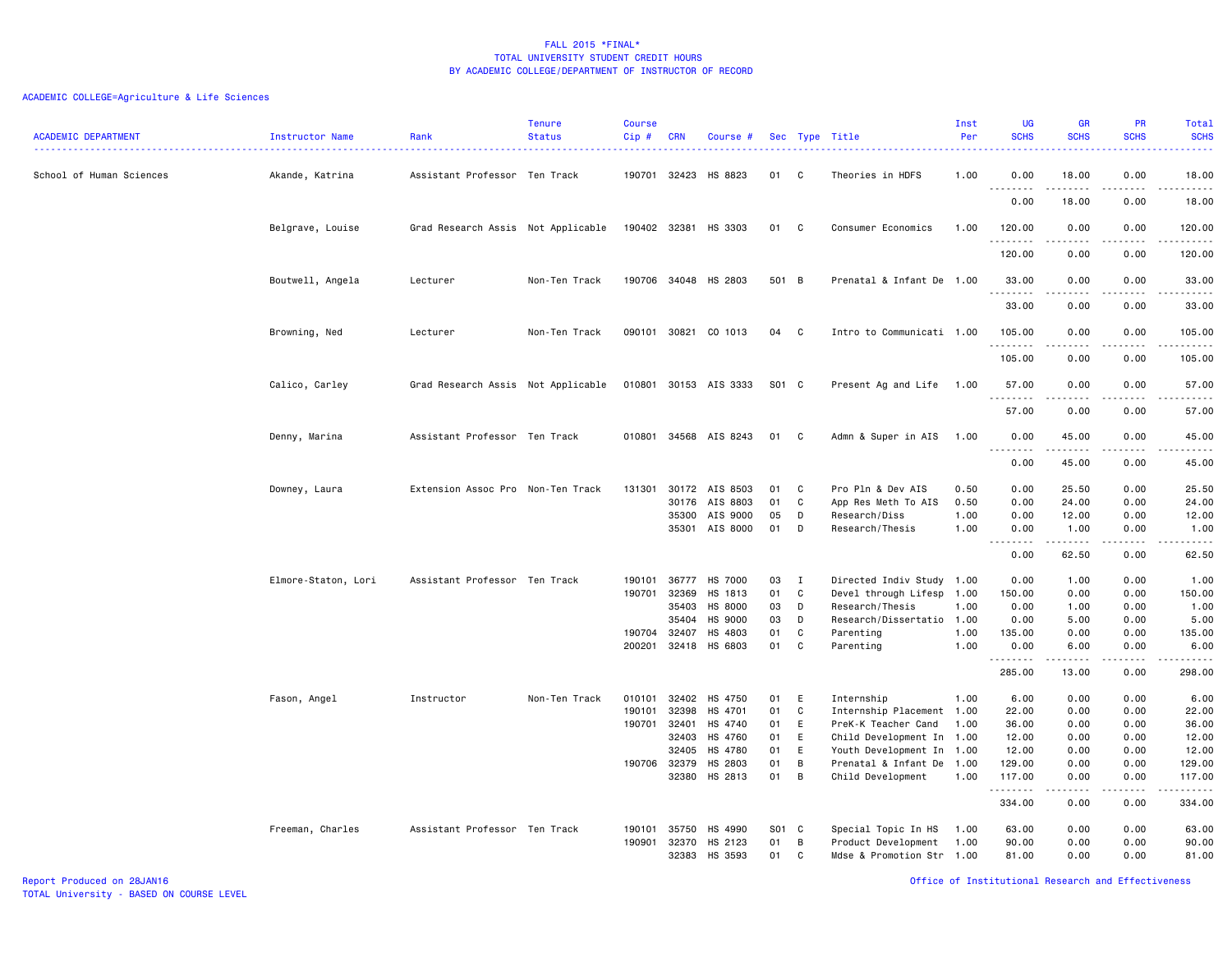# ACADEMIC COLLEGE=Agriculture & Life Sciences

| <b>ACADEMIC DEPARTMENT</b> | Instructor Name  | Rank                          | <b>Tenure</b><br><b>Status</b> | <b>Course</b><br>Cip# | <b>CRN</b>     | Course #             |          |                | Sec Type Title                             | Inst<br>Per  | <b>UG</b><br><b>SCHS</b> | <b>GR</b><br><b>SCHS</b> | <b>PR</b><br><b>SCHS</b> | Total<br><b>SCHS</b><br>. |
|----------------------------|------------------|-------------------------------|--------------------------------|-----------------------|----------------|----------------------|----------|----------------|--------------------------------------------|--------------|--------------------------|--------------------------|--------------------------|---------------------------|
| School of Human Sciences   | Freeman, Charles | Assistant Professor Ten Track |                                | 190901                |                | 34560 HS 2123        | 02       | $\overline{B}$ | Product Development                        | 1.00         | 87.00<br>.               | 0.00                     | 0.00                     | 87.00<br>.                |
|                            |                  |                               |                                |                       |                |                      |          |                |                                            |              | 321.00                   | 0.00                     | 0.00                     | 321.00                    |
|                            | Hardman, Alisha  | Assistant Professor Ten Track |                                |                       |                | 190701 32422 HS 8813 | 01       | C              | Seminar in HDFS                            | 1.00         | 0.00<br><u>.</u>         | 30.00<br>.               | 0.00<br>.                | 30.00<br>.                |
|                            |                  |                               |                                |                       |                |                      |          |                |                                            |              | 0.00                     | 30.00                    | 0.00                     | 30.00                     |
|                            | Hock, Gaea       | Assistant Professor Ten Track |                                | 010801                | 30147          | AIS 2413             | 01       | C              | Intro to Ag Info Sci 1.00                  |              | 120.00                   | 0.00                     | 0.00                     | 120.00                    |
|                            |                  |                               |                                |                       | 30148          | AIS 3013             | 01       | E              | Field Experience in                        | 1.00         | 24.00                    | 0.00                     | 0.00                     | 24.00                     |
|                            |                  |                               |                                |                       | 30167          | AIS 4873             | 01       | C              | Prof Seminar In AIS                        | 1.00         | 15.00                    | 0.00                     | 0.00                     | 15.00                     |
|                            |                  |                               |                                |                       | 36382          | AIS 8100             | 02       | $\mathbf{I}$   | Creative Component A 1.00                  |              | 0.00                     | 4.00                     | 0.00                     | 4.00                      |
|                            |                  |                               |                                | 131301 30159          |                | AIS 4424             | 01       | C              | Teach Meth in Ag & H                       | 1.00         | 68.00                    | 0.00                     | 0.00                     | 68.00                     |
|                            |                  |                               |                                |                       | 30160          | AIS 4424             | 02       | К              | Teach Meth in Ag & H                       | 1.00         | 0.00                     | 0.00                     | 0.00                     | 0.00                      |
|                            |                  |                               |                                |                       | 30161          | AIS 4424             | 03       | К              | Teach Meth in Ag & H 1.00                  |              | 0.00                     | 0.00                     | 0.00                     | 0.00                      |
|                            |                  |                               |                                |                       | 30162          | AIS 4424             | 04       | K              | Teach Meth in Ag & H                       | 1.00         | 0.00                     | 0.00                     | 0.00                     | 0.00                      |
|                            |                  |                               |                                |                       | 30163          | AIS 4424             | 05       | K              | Teach Meth in Ag & H 1.00                  |              | 0.00                     | 0.00                     | 0.00                     | 0.00                      |
|                            |                  |                               |                                |                       | 30165          | AIS 4424             | 07       | К              | Teach Meth in Ag & H 1.00                  |              | 0.00                     | 0.00                     | 0.00                     | 0.00                      |
|                            |                  |                               |                                |                       | 30168          | AIS 4886             | 01       | F              | Stu Teach AIS                              | 1.00         | 18.00                    | 0.00                     | 0.00                     | 18.00                     |
|                            |                  |                               |                                |                       | 30169          | AIS 4896             | 01       | F              | Stu Teach AIS                              | 1.00         | 18.00                    | 0.00                     | 0.00                     | 18.00                     |
|                            |                  |                               |                                |                       | 35160          | AIS 9000             | 02       | D              | Research/Diss                              | 1.00         | 0.00                     | 8.00                     | 0.00                     | 8.00                      |
|                            |                  |                               |                                | 131308                | 32390          | HS 4424              | 01       | C              | Teach Methods in Ag                        | 1.00         | 144.00                   | 0.00                     | 0.00                     | 144.00                    |
|                            |                  |                               |                                |                       | 32391          | HS 4424              | 02       | К              | Teach Methods in Ag                        | 1.00         | 0.00                     | 0.00                     | 0.00                     | 0.00                      |
|                            |                  |                               |                                |                       | 32392          | HS 4424              | 03<br>04 | К              | Teach Methods in Ag                        | 1.00         | 0.00                     | 0.00                     | 0.00                     | 0.00                      |
|                            |                  |                               |                                |                       | 32393          | HS 4424              |          | К              | Teach Methods in Ag                        | 1.00         | 0.00                     | 0.00                     | 0.00                     | 0.00                      |
|                            |                  |                               |                                |                       | 32394<br>32395 | HS 4424<br>HS 4424   | 05<br>06 | К<br>К         | Teach Methods in Ag                        | 1.00<br>1.00 | 0.00<br>0.00             | 0.00<br>0.00             | 0.00<br>0.00             | 0.00<br>0.00              |
|                            |                  |                               |                                |                       | 32396          | HS 4424              | 07       | К              | Teach Methods in Ag<br>Teach Methods in Ag | 1.00         | 0.00                     | 0.00                     | 0.00                     | 0.00                      |
|                            |                  |                               |                                |                       |                |                      |          |                |                                            |              | .                        |                          | .                        | .                         |
|                            |                  |                               |                                |                       |                |                      |          |                |                                            |              | 407.00                   | 12.00                    | 0.00                     | 419.00                    |
|                            | Kobia, Caroline  | Assistant Professor Ten Track |                                | 190904                | 34561          | HS 2524              | 01       | C              | Textiles for Apparel 1.00                  |              | 104.00                   | 0.00                     | 0.00                     | 104.00                    |
|                            |                  |                               |                                |                       | 34562          | HS 2524              | 02       | К              | Textiles for Apparel 1.00                  |              | 0.00                     | 0.00                     | 0.00                     | 0.00                      |
|                            |                  |                               |                                |                       | 34563          | HS 2524              | 03       | К              | Textiles for Apparel 1.00                  |              | 0.00                     | 0.00                     | 0.00                     | 0.00                      |
|                            |                  |                               |                                | 500407                | 32366          | HS 1533              | S01 B    |                | Apparel Design I                           | 1.00         | 48.00                    | 0.00                     | 0.00                     | 48.00                     |
|                            |                  |                               |                                |                       | 34559          | HS 1533              | S02 B    |                | Apparel Design I                           | 1.00         | 51.00                    | 0.00                     | 0.00                     | 51.00                     |
|                            |                  |                               |                                |                       |                |                      |          |                |                                            |              | .<br>203.00              | .<br>0.00                | .<br>0.00                | .<br>203.00               |
|                            | Lee, JuYoung     | Assistant Professor Ten Track |                                | 190101                | 35585          | HS 4000              | 02       | Ι.             | Directed Indiv Study 1.00                  |              | 3.00                     | 0.00                     | 0.00                     | 3.00                      |
|                            |                  |                               |                                | 190901                | 32382          | HS 3553              | 01       | В              | Fashion Retailing                          | 1.00         | 81.00                    | 0.00                     | 0.00                     | 81.00                     |
|                            |                  |                               |                                |                       |                | 32397 HS 4513        | 01       | C              | Soc-Psy Aspect Cloth 1.00                  |              | 90.00                    | 0.00                     | 0.00                     | 90.00                     |
|                            |                  |                               |                                |                       |                |                      |          |                |                                            |              | .                        |                          | .                        | .                         |
|                            |                  |                               |                                |                       |                |                      |          |                |                                            |              | 174.00                   | 0.00                     | 0.00                     | 174.00                    |
|                            | Lemons, Laura    | Assistant Professor Ten Track |                                | 010801                | 30155          | AIS 3803             | 01       | C              | Fnd Ldsh Ag/Life Sci 1.00                  |              | 90.00                    | 0.00                     | 0.00                     | 90.00                     |
|                            |                  |                               |                                |                       | 30173          | AIS 8513             | 01       | C              | Vol Develop Ag & Ext 1.00                  |              | 0.00                     | 30.00                    | 0.00                     | 30.00                     |
|                            |                  |                               |                                | 131301 30154          |                | AIS 3500             | 01       | E              | Internship                                 | 1.00         | 18.00                    | 0.00                     | 0.00                     | 18.00                     |
|                            |                  |                               |                                |                       | 35249          | AIS 9000             | 04       | D              | Research/Diss                              | 1.00         | 0.00<br><u>.</u> .       | 3.00                     | 0.00                     | 3,00                      |
|                            |                  |                               |                                |                       |                |                      |          |                |                                            |              | 108.00                   | 33.00                    | 0.00                     | 141.00                    |
|                            | Miller, Phyllis  | Professor                     | Tenured                        |                       |                | 190101 35443 HS 4000 | 01       | $\mathbf{I}$   | Directed Indiv Study 1.00                  |              | 1.00                     | 0.00                     | 0.00                     | 1.00                      |

Report Produced on 28JAN16 Office of Institutional Research and Effectiveness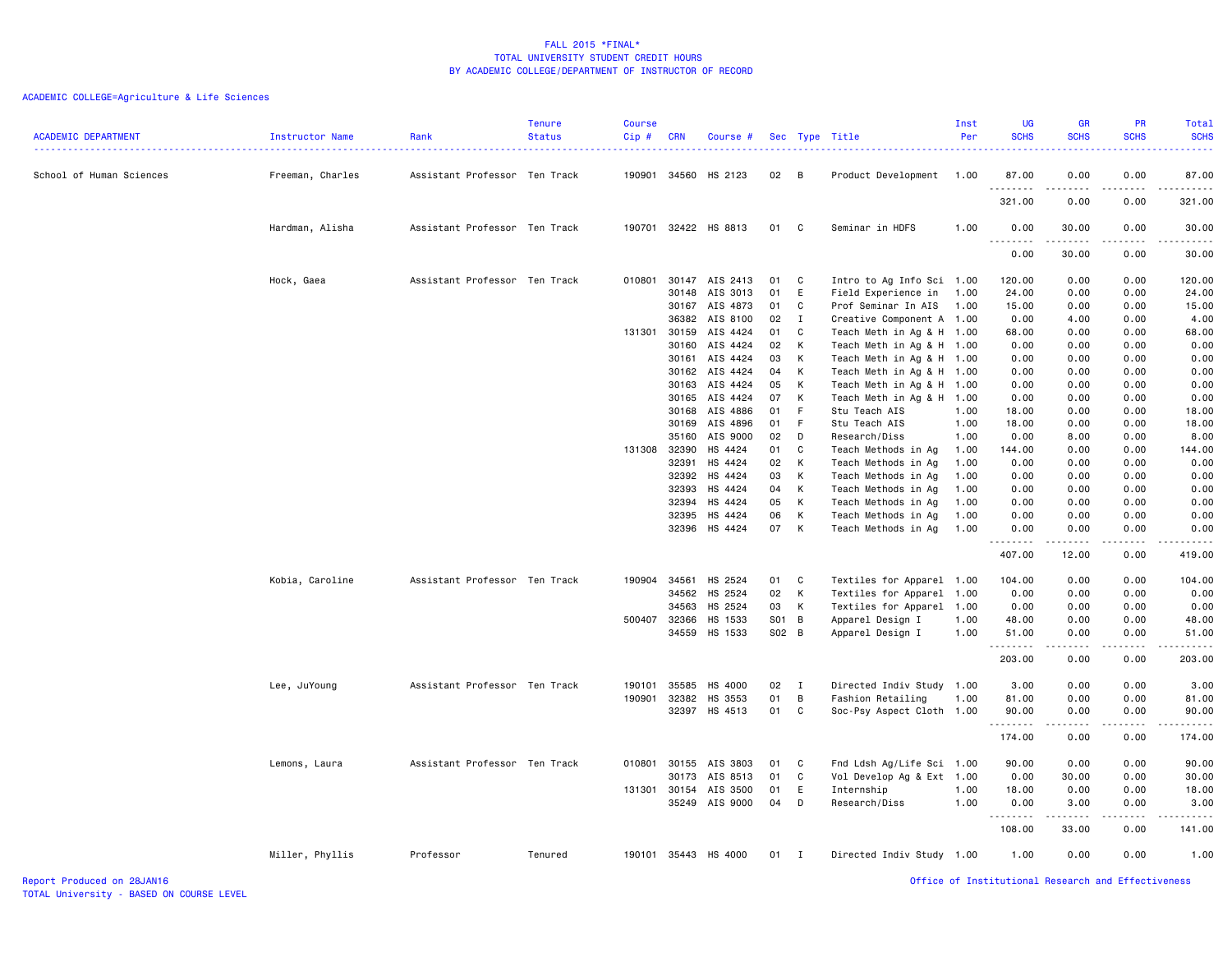# ACADEMIC COLLEGE=Agriculture & Life Sciences

| <b>ACADEMIC DEPARTMENT</b> | Instructor Name  | Rank<br>.                          | <b>Tenure</b><br><b>Status</b> | <b>Course</b><br>Cip#                | <b>CRN</b>                                | Course #                                                                                |                                  |                                      | Sec Type Title                                                                                                                                                       | Inst<br>Per                  | <b>UG</b><br><b>SCHS</b><br>.                   | GR<br><b>SCHS</b>                                                                                                                                                                    | PR<br><b>SCHS</b><br>.                       | Total<br><b>SCHS</b><br>22222                                                                                                                                                  |
|----------------------------|------------------|------------------------------------|--------------------------------|--------------------------------------|-------------------------------------------|-----------------------------------------------------------------------------------------|----------------------------------|--------------------------------------|----------------------------------------------------------------------------------------------------------------------------------------------------------------------|------------------------------|-------------------------------------------------|--------------------------------------------------------------------------------------------------------------------------------------------------------------------------------------|----------------------------------------------|--------------------------------------------------------------------------------------------------------------------------------------------------------------------------------|
| School of Human Sciences   | Miller, Phyllis  | Professor                          | Tenured                        | 190101<br>190901<br>199999<br>500407 | 35735<br>34566<br>32362<br>32363<br>32364 | HS 4000<br>HS 4593<br>HS 1001<br>HS 1523<br>HS 1523                                     | 03<br>01<br>F01<br>01<br>02      | I<br>B<br>$\mathbf{C}$<br>C<br>C     | Directed Indiv Study 1.00<br>Creative Design Tech 1.00<br>First Year Seminar<br>Visual Dsgn & Dress<br>Visual Dsgn & Dress                                           | 1.00<br>1.00<br>1.00         | 4.00<br>27.00<br>22.00<br>66.00<br>63.00        | 0.00<br>0.00<br>0.00<br>0.00<br>0.00<br>.                                                                                                                                            | 0.00<br>0.00<br>0.00<br>0.00<br>0.00<br>.    | 4.00<br>27.00<br>22.00<br>66.00<br>63.00                                                                                                                                       |
|                            |                  |                                    |                                |                                      |                                           |                                                                                         |                                  |                                      |                                                                                                                                                                      |                              | . <b>.</b><br>183.00                            | 0.00                                                                                                                                                                                 | 0.00                                         | .<br>183.00                                                                                                                                                                    |
|                            | Newman, Michael  | Professor                          | Tenured                        | 131301<br>190101                     | 35161<br>32367                            | AIS 9000<br>HS 1701<br>34558 HS 1701                                                    | 03<br>01<br>02                   | D<br>C<br>C                          | Research/Diss<br>Survey Of Human Sci<br>Survey Of Human Sci                                                                                                          | 1.00<br>1.00<br>1.00         | 0.00<br>60.00<br>30.00<br>.                     | 7.00<br>0.00<br>0.00                                                                                                                                                                 | 0.00<br>0.00<br>0.00<br>الدامات الما         | 7.00<br>60.00<br>30.00<br>$\frac{1}{2} \left( \frac{1}{2} \right) \left( \frac{1}{2} \right) \left( \frac{1}{2} \right) \left( \frac{1}{2} \right) \left( \frac{1}{2} \right)$ |
|                            |                  |                                    |                                |                                      |                                           |                                                                                         |                                  |                                      |                                                                                                                                                                      |                              | 90.00                                           | 7.00                                                                                                                                                                                 | 0.00                                         | 97.00                                                                                                                                                                          |
|                            | Noffsinger, Rick | Non-Faculty                        | Not Applicable                 | 231303                               | 30149                                     | AIS 3203<br>30150 AIS 3203                                                              | 01<br>02                         | C<br>C                               | Prof Writing ANR Hum 1.00<br>Prof Writing ANR Hum 1.00                                                                                                               |                              | 75.00<br>78.00<br>. <b>.</b>                    | 0.00<br>0.00<br><u>.</u>                                                                                                                                                             | 0.00<br>0.00<br>.                            | 75.00<br>78.00<br>.                                                                                                                                                            |
|                            |                  |                                    |                                |                                      |                                           |                                                                                         |                                  |                                      |                                                                                                                                                                      |                              | 153.00                                          | 0.00                                                                                                                                                                                 | 0.00                                         | 153.00                                                                                                                                                                         |
|                            | Owen, Sean       | Research Assoc Prof Non-Ten Track  |                                | 130901<br>131202                     | 33949<br>31413                            | EDF 3333<br>EDF 3423                                                                    | 501<br>02                        | $\mathbf{C}$<br>C                    | Social Foundation Ed 1.00<br>Exploring Diversity                                                                                                                     | 1.00                         | 69.00<br>99.00<br>.                             | 0.00<br>0.00                                                                                                                                                                         | 0.00<br>0.00                                 | 69.00<br>99.00<br>.                                                                                                                                                            |
|                            |                  |                                    |                                |                                      |                                           |                                                                                         |                                  |                                      |                                                                                                                                                                      |                              | 168.00                                          | 0.00                                                                                                                                                                                 | 0.00                                         | 168.00                                                                                                                                                                         |
|                            | Parker, Julie    | Assistant Professor Ten Track      |                                | 190101<br>190701<br>190706           | 35895<br>35162<br>32388                   | HS 4000<br><b>HS 9000</b><br>HS 3843<br>190799 34573 HS 4833                            | 04<br>02<br>01<br>01             | I<br>D<br>C<br>C                     | Directed Indiv Study 1.00<br>Research/Dissertatio 1.00<br>Guiding Child Behavi 1.00<br>The Hospitalized Chi 1.00                                                     |                              | 1.00<br>0.00<br>99.00<br>45.00<br>.             | 0.00<br>7.00<br>0.00<br>0.00<br>$\frac{1}{2} \left( \frac{1}{2} \right) \left( \frac{1}{2} \right) \left( \frac{1}{2} \right) \left( \frac{1}{2} \right) \left( \frac{1}{2} \right)$ | 0.00<br>0.00<br>0.00<br>0.00<br>.            | 1.00<br>7.00<br>99.00<br>45.00<br>.                                                                                                                                            |
|                            |                  |                                    |                                |                                      |                                           |                                                                                         |                                  |                                      |                                                                                                                                                                      |                              | 145.00                                          | 7.00                                                                                                                                                                                 | 0.00                                         | 152.00                                                                                                                                                                         |
|                            | Peterson, Donna  | Extension Assoc Pro Non-Ten Track  |                                | 131301                               |                                           | 30172 AIS 8503                                                                          | 01                               | C                                    | Pro Pln & Dev AIS                                                                                                                                                    | 0.50                         | 0.00<br><u>.</u>                                | 25.50                                                                                                                                                                                | 0.00                                         | 25.50<br>.                                                                                                                                                                     |
|                            | Phillips, Tommy  | Associate Professor Tenured        |                                | 190101                               | 36527                                     | <b>HS 7000</b>                                                                          | 02                               | I                                    | Directed Indiv Study                                                                                                                                                 | 1.00                         | 0.00<br>0.00                                    | 25.50<br>3.00                                                                                                                                                                        | 0.00<br>0.00                                 | 25.50<br>3.00                                                                                                                                                                  |
|                            |                  |                                    |                                | 190701                               | 32410<br>32421<br>34567                   | HS 4873<br>HS 6873<br>HS 8313<br>35127 HS 8000                                          | 01<br>01<br>01<br>02             | C<br>C<br>C<br>D                     | Positive Youth Dev<br>Positive Youth Dev<br>Youth Isssues<br>Research/Thesis                                                                                         | 1.00<br>1.00<br>1.00<br>1.00 | 63.00<br>0.00<br>0.00<br>0.00<br>.              | 0.00<br>18.00<br>18.00<br>9.00<br>.                                                                                                                                                  | 0.00<br>0.00<br>0.00<br>0.00<br>.            | 63.00<br>18.00<br>18.00<br>9.00                                                                                                                                                |
|                            |                  |                                    |                                |                                      |                                           |                                                                                         |                                  |                                      |                                                                                                                                                                      |                              | 63.00                                           | 48.00                                                                                                                                                                                | 0.00                                         | 111.00                                                                                                                                                                         |
|                            | Settle, Quisto   | Assistant Professor Ten Track      |                                | 010801                               | 30157<br>30158<br>131301 30176<br>36446   | 30156 AIS 4203<br>AIS 4203<br>AIS 4203<br>AIS 8803<br>AIS 7000<br>231303 30152 AIS 3203 | 01<br>02<br>03<br>01<br>02<br>04 | C<br>К<br>К<br>C<br>$\mathbf I$<br>C | App Compute Tech AIS 1.00<br>App Compute Tech AIS 1.00<br>App Compute Tech AIS 1.00<br>App Res Meth To AIS<br>Directed Indiv Study 1.00<br>Prof Writing ANR Hum 1.00 | 0.50                         | 147.00<br>0.00<br>0.00<br>0.00<br>0.00<br>69.00 | 0.00<br>0.00<br>0.00<br>24.00<br>2.00<br>0.00                                                                                                                                        | 0.00<br>0.00<br>0.00<br>0.00<br>0.00<br>0.00 | 147.00<br>0.00<br>0.00<br>24.00<br>2.00<br>69.00                                                                                                                               |
|                            |                  |                                    |                                |                                      |                                           |                                                                                         |                                  |                                      |                                                                                                                                                                      |                              | 216.00                                          | 26.00                                                                                                                                                                                | 0.00                                         | $- - - - -$<br>242.00                                                                                                                                                          |
|                            | Smith, Jennifer  | Grad Research Assis Not Applicable |                                |                                      |                                           | 190101 32400 HS 4702                                                                    | 01                               | C                                    | HS Senior Seminar                                                                                                                                                    | 0.25                         | 18.50                                           | 0.00                                                                                                                                                                                 | 0.00                                         | 18.50                                                                                                                                                                          |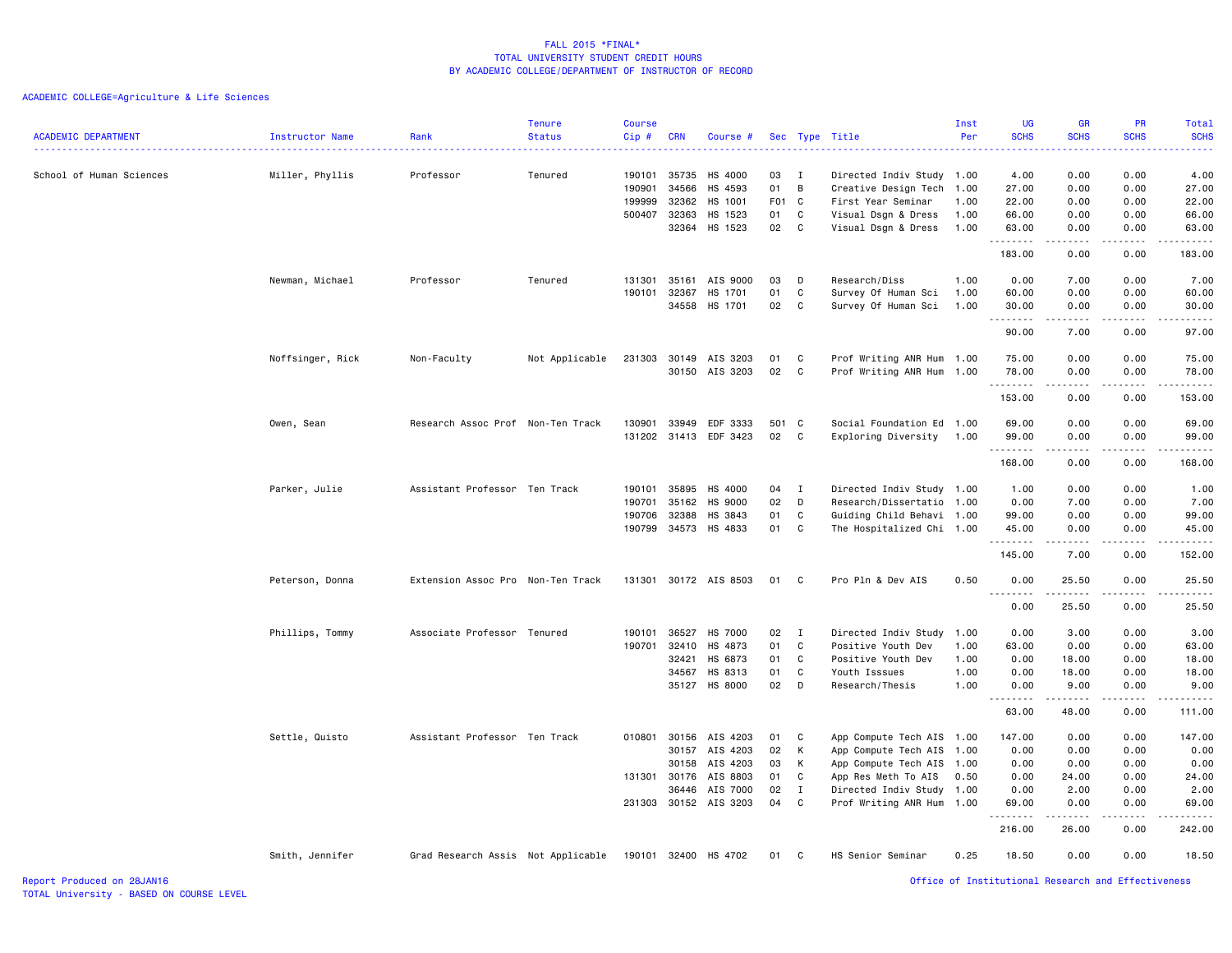# ACADEMIC COLLEGE=Agriculture & Life Sciences

| <b>ACADEMIC DEPARTMENT</b> | Instructor Name      | Rank                               | <b>Tenure</b><br><b>Status</b> | <b>Course</b><br>Cip# | <b>CRN</b>   | Course #             |      |              | Sec Type Title            | Inst<br>Per | UG<br><b>SCHS</b>   | <b>GR</b><br><b>SCHS</b>    | <b>PR</b><br><b>SCHS</b>                                                                                                             | Total<br><b>SCHS</b> |
|----------------------------|----------------------|------------------------------------|--------------------------------|-----------------------|--------------|----------------------|------|--------------|---------------------------|-------------|---------------------|-----------------------------|--------------------------------------------------------------------------------------------------------------------------------------|----------------------|
|                            |                      |                                    |                                |                       |              |                      |      |              |                           |             | .                   | <b>.</b> .                  |                                                                                                                                      | .                    |
| School of Human Sciences   | Smith, Jennifer      | Grad Research Assis Not Applicable |                                | 190704                | 32409        | HS 4853              | 01   | C            | Family: Human Ecolog      | 0.25        | 40.50               | 0.00                        | 0.00                                                                                                                                 | 40.50                |
|                            |                      |                                    |                                |                       | 34564        | HS 4843              | 01   | C            | Family Interaction        | 0.25        | 12.75               | 0.00                        | 0.00                                                                                                                                 | 12.75                |
|                            |                      |                                    |                                |                       |              |                      |      |              |                           |             | .                   | $\sim$ $\sim$ $\sim$ $\sim$ | .                                                                                                                                    | ------               |
|                            |                      |                                    |                                |                       |              |                      |      |              |                           |             | 71.75               | 0.00                        | 0.00                                                                                                                                 | 71.75                |
|                            | Swortzel, Kirk       | Professor                          | Tenured                        | 010801                |              | 30175 AIS 8801       | 01 S |              | Graduate Prof Semina 1.00 |             | 0.00                | 20.00                       | 0.00                                                                                                                                 | 20.00                |
|                            |                      |                                    |                                |                       |              | 30177 AIS 9583       | 01   | $\mathbf{C}$ | Analysis of Data in       | 1.00        | 0.00                | 51.00                       | 0.00                                                                                                                                 | 51.00                |
|                            |                      |                                    |                                |                       | 34490        | AIS 8613             | 01 F |              | Teaching Internship       | 1.00        | 0.00                | 3.00                        | 0.00                                                                                                                                 | 3.00                 |
|                            |                      |                                    |                                |                       | 34491        | AIS 8603             | 01 F |              | Teaching Internship       | 1.00        | 0.00                | 3.00                        | 0.00                                                                                                                                 | 3.00                 |
|                            |                      |                                    |                                |                       | 35412        | AIS 8100             | 01 I |              | Creative Component A 1.00 |             | 0.00                | 8.00                        | 0.00                                                                                                                                 | 8.00                 |
|                            |                      |                                    |                                | 131301                | 30171        | AIS 8403             | 01   | C            | Directing Learn Exp       | 1.00        | 0.00                | 60.00                       | 0.00                                                                                                                                 | 60.00                |
|                            |                      |                                    |                                |                       | 35124        | AIS 9000             | 01 D |              | Research/Diss             | 1.00        | 0.00                | 31.00                       | 0.00                                                                                                                                 | 31.00                |
|                            |                      |                                    |                                |                       | 35408        | AIS 7000             | 01   | $\mathbf I$  | Directed Indiv Study      | 1.00        | 0.00                | 1.00                        | 0.00                                                                                                                                 | 1.00                 |
|                            |                      |                                    |                                |                       |              | 35794 AIS 8000       | 02   | D            | Research/Thesis           | 1.00        | 0.00<br>.           | 4.00<br>.                   | 0.00<br>- - - - -                                                                                                                    | 4.00                 |
|                            |                      |                                    |                                |                       |              |                      |      |              |                           |             | 0.00                | 181.00                      | 0.00                                                                                                                                 | 181.00               |
|                            | Tenhet, Melissa      | Instructor                         | Non-Ten Track                  |                       |              | 190708 32386 HS 3803 | 01   | B            | Creat & Play Young C 1.00 |             | 96.00               | 0.00                        | 0.00                                                                                                                                 | 96.00                |
|                            |                      |                                    |                                |                       |              |                      |      |              |                           |             | ----<br>96.00       | ----<br>0.00                | .<br>0.00                                                                                                                            | .<br>96.00           |
|                            | Washington, Adrienne | Non-Faculty                        | Not Applicable                 |                       |              | 190101 32368 HS 1711 | 01   | C            | Profess Protocol          | 1.00        | 48.00               | 0.00                        | 0.00                                                                                                                                 | 48.00                |
|                            |                      |                                    |                                |                       |              |                      |      |              |                           |             | 48.00               | 0.00                        | 0.00                                                                                                                                 | 48.00                |
|                            | Wheeler, Brandan     | Assistant Professor                | Ten Track                      | 190401                | 34569        | HS 4313              | 01   | C            | Family Resource Mana 1.00 |             | 57.00               | 0.00                        | 0.00                                                                                                                                 | 57.00                |
|                            |                      |                                    |                                |                       | 34570        | HS 6313              | 01   | C            | Family Res Mngmnt         | 1.00        | 0.00                | 6.00                        | 0.00                                                                                                                                 | 6.00                 |
|                            |                      |                                    |                                | 190403                |              | 32389 HS 4333        | 01   | C            | Family Public Policy 1.00 |             | 81.00               | 0.00                        | 0.00                                                                                                                                 | 81.00                |
|                            |                      |                                    |                                |                       |              |                      |      |              |                           |             | .<br>138.00         | ----<br>6.00                | .<br>0.00                                                                                                                            | .<br>144.00          |
|                            | Wilmoth, Joe         | Associate Professor                | Tenured                        | 190101                | 32400        | HS 4702              | 01   | C            | HS Senior Seminar         | 0.75        | 55.50               | 0.00                        | 0.00                                                                                                                                 | 55.50                |
|                            |                      |                                    |                                | 190701                | 35125        | HS 9000              | 01   | D            | Research/Dissertatio 1.00 |             | 0.00                | 5.00                        | 0.00                                                                                                                                 | 5.00                 |
|                            |                      |                                    |                                | 190704 32409          |              | HS 4853              | 01   | C            | Family: Human Ecolog      | 0.75        | 121.50              | 0.00                        | 0.00                                                                                                                                 | 121.50               |
|                            |                      |                                    |                                |                       | 34564        | HS 4843              | 01   | C            | Family Interaction        | 0.75        | 38.25               | 0.00                        | 0.00                                                                                                                                 | 38.25                |
|                            |                      |                                    |                                |                       | 190799 34565 | HS 6843              | 01   | C            | Family Interaction        | 1.00        | 0.00                | 27.00                       | 0.00                                                                                                                                 | 27.00                |
|                            |                      |                                    |                                |                       |              |                      |      |              |                           |             | .<br>215.25         | .<br>32.00                  | .<br>0.00                                                                                                                            | .<br>247.25          |
| School of Human Sciences   |                      |                                    |                                |                       |              |                      |      |              |                           |             | ========<br>3734.00 | $=$ = = = = = = =<br>546.00 | <b>EEEEEEEE</b><br>0.00                                                                                                              | 4280.00              |
|                            |                      |                                    |                                |                       |              |                      |      |              |                           |             | ========            | ========                    | $\qquad \qquad \blacksquare \blacksquare \blacksquare \blacksquare \blacksquare \blacksquare \blacksquare \blacksquare \blacksquare$ | ==========           |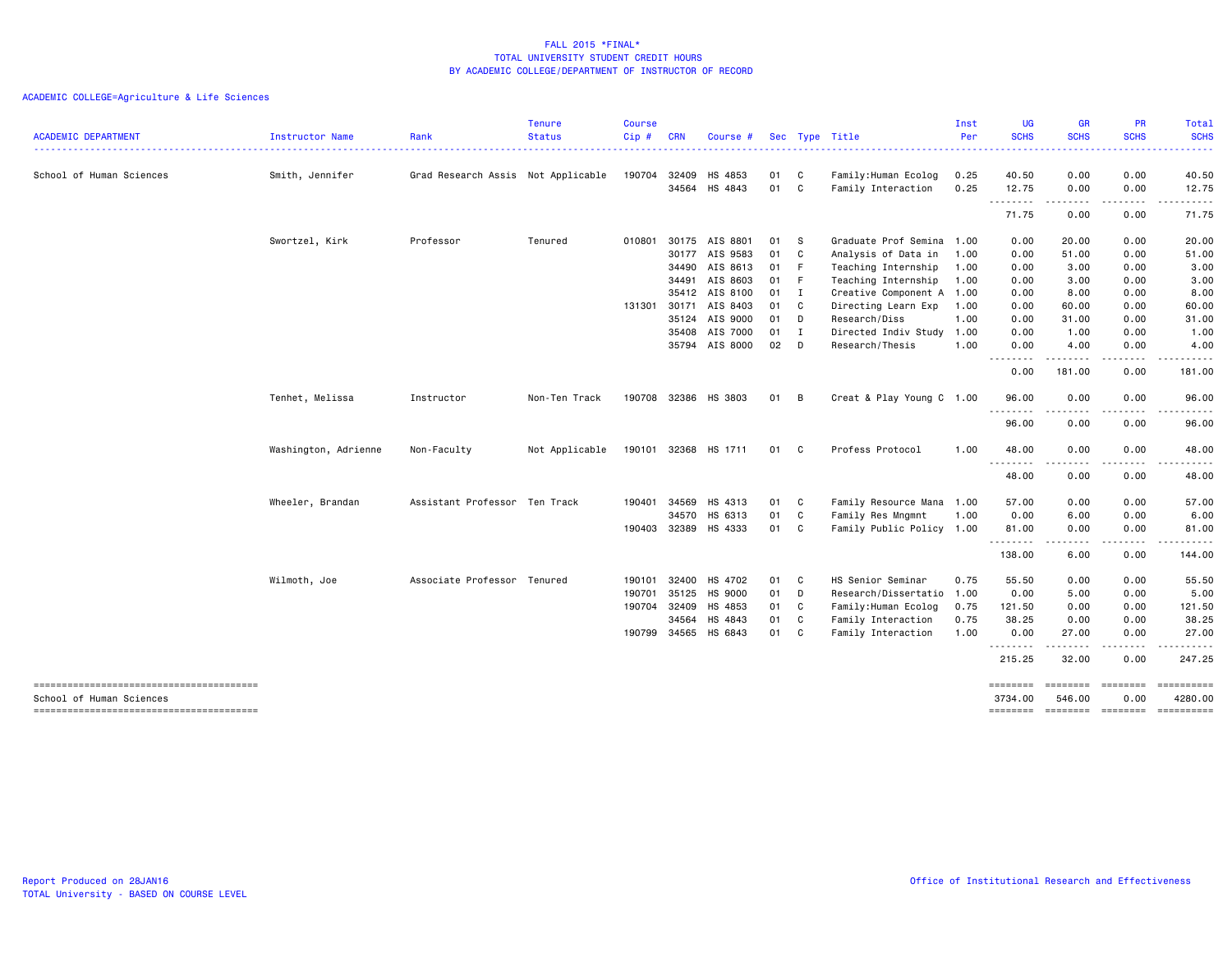| <b>ACADEMIC DEPARTMENT</b> | Instructor Name    | Rank<br><u>.</u>                  | <b>Tenure</b><br><b>Status</b> | Course<br>Cip# | <b>CRN</b>   | Course #              |       |                | Sec Type Title            | Inst<br>Per | UG<br><b>SCHS</b>    | GR<br><b>SCHS</b> | <b>PR</b><br><b>SCHS</b> | Total<br><b>SCHS</b><br>$\frac{1}{2} \left( \frac{1}{2} \right) \left( \frac{1}{2} \right) \left( \frac{1}{2} \right) \left( \frac{1}{2} \right)$ |
|----------------------------|--------------------|-----------------------------------|--------------------------------|----------------|--------------|-----------------------|-------|----------------|---------------------------|-------------|----------------------|-------------------|--------------------------|---------------------------------------------------------------------------------------------------------------------------------------------------|
| Art AAD                    | Baham, Tracey      | Non-Faculty                       | Not Applicable                 | 500701         | 36623        | ART 4000              | 06    | $\mathbf{I}$   | Directed Indiv Study 1.00 |             | 3.00<br>.            | 0.00              | 0.00                     | 3.00<br>-----                                                                                                                                     |
|                            |                    |                                   |                                |                |              |                       |       |                |                           |             | 3.00                 | 0.00              | 0.00                     | 3.00                                                                                                                                              |
|                            | Bostic, Alexander  | Associate Professor Tenured       |                                | 500701         | 35374        | ART 1001              | F01 C |                | First Year Seminar        | 1.00        | 11.00                | 0.00              | 0.00                     | 11.00                                                                                                                                             |
|                            |                    |                                   |                                | 500703         | 30267        | ART 1113              | 01    | C              | Art Appreciation          | 1.00        | 381.00               | 0.00              | 0.00                     | 381.00                                                                                                                                            |
|                            |                    |                                   |                                |                | 30269        | ART 1113              | H01 C |                | Honors Art Appreciat 1.00 |             | 51.00                | 0.00              | 0.00                     | 51.00                                                                                                                                             |
|                            |                    |                                   |                                |                | 500705 30286 | ART 1213              | 09    | L.             | Drawing I                 | 1.00        | 45.00<br>.           | 0.00<br>-----     | 0.00<br>.                | 45.00<br>------                                                                                                                                   |
|                            |                    |                                   |                                |                |              |                       |       |                |                           |             | 488.00               | 0.00              | 0.00                     | 488.00                                                                                                                                            |
|                            | Bourgeois, Angi    | Associate Professor Tenured       |                                |                |              | 500703 35093 ART 3143 | 01    | C              | Ital Ren Art Hist         | 1.00        | 102.00<br>. <b>.</b> | 0.00<br>-----     | 0.00<br>$- - -$          | 102.00                                                                                                                                            |
|                            |                    |                                   |                                |                |              |                       |       |                |                           |             | 102.00               | 0.00              | 0.00                     | 102.00                                                                                                                                            |
|                            | Callander, Neil    | Assistant Professor Ten Track     |                                | 500401         | 30273        | ART 1123              | 06    | L              | Design I                  | 1.00        | 48.00                | 0.00              | 0.00                     | 48.00                                                                                                                                             |
|                            |                    |                                   |                                | 500705         |              | 30280 ART 1213        | 01    | L              | Drawing I                 | 1.00        | 48.00                | 0.00              | 0.00                     | 48.00                                                                                                                                             |
|                            |                    |                                   |                                |                |              |                       |       |                |                           |             | .<br>96.00           | .<br>0.00         | .<br>0.00                | .<br>96.00                                                                                                                                        |
|                            | Campbell, Frank    | Associate Professor Tenured       |                                | 500709         | 30300        | ART 2403              | 02    | L              | Sculpture Survey          | 1.00        | 45.00                | 0.00              | 0.00                     | 45.00                                                                                                                                             |
|                            |                    |                                   |                                |                | 34547        | ART 4753              | 01    | $\Omega$       | Scupl Mat & Processe      | 1.00        | 27.00                | 0.00              | 0.00                     | 27.00                                                                                                                                             |
|                            |                    |                                   |                                |                |              |                       |       |                |                           |             | .<br>72.00           | 0.00              | 0.00                     | .<br>72.00                                                                                                                                        |
|                            | Funderburk, Thomas | Professor                         | Tenured                        | 500101         | 30334        | ART 4693              | 01    | L              | Intern-Fine Art           | 1.00        | 3.00                 | 0.00              | 0.00                     | 3.00                                                                                                                                              |
|                            |                    |                                   |                                | 500701         | 30328        | ART 4620              | 01    | $\mathbf Q$    | Advanced Studio - Fi 1.00 |             | 42.00                | 0.00              | 0.00                     | 42.00                                                                                                                                             |
|                            |                    |                                   |                                |                | 36674        | ART 4000              | 08    | $\mathbf{I}$   | Directed Indiv Study 1.00 |             | 3.00                 | 0.00              | 0.00                     | 3.00                                                                                                                                              |
|                            |                    |                                   |                                | 500708         | 30307        | ART 3053              | 01    | $\mathsf{L}$   | Watercolor Painting       | 1.00        | 39.00                | 0.00              | 0.00                     | 39.00                                                                                                                                             |
|                            |                    |                                   |                                |                |              | 34552 ART 3023        | 01    | $\mathsf{L}$   | Painting II               | 1.00        | 42.00                | 0.00              | 0.00                     | 42.00<br>.                                                                                                                                        |
|                            |                    |                                   |                                |                |              |                       |       |                |                           |             | 129.00               | 0.00              | 0.00                     | 129.00                                                                                                                                            |
|                            | Gilmore, Hayley    | Non-Faculty                       | Not Applicable                 |                |              | 500409 34553 ART 4883 | 01    | $\overline{B}$ | Graphic Design for W 1.00 |             | 27.00                | 0.00              | 0.00                     | 27.00                                                                                                                                             |
|                            |                    |                                   |                                |                |              |                       |       |                |                           |             | .<br>27.00           | .<br>0.00         | .<br>0.00                | .<br>27.00                                                                                                                                        |
|                            | Gipson, Claire     | Visiting Assist Pro Non-Ten Track |                                | 500401         | 30304        | ART 2803              | 03    | B              | Intro to Computing A 1.00 |             | 45.00                | 0.00              | 0.00                     | 45.00                                                                                                                                             |
|                            |                    |                                   |                                | 500402         | 30324        | ART 4403              | 02    | L.             | Advertising Design I 1.00 |             | 48.00                | 0.00              | 0.00                     | 48.00                                                                                                                                             |
|                            |                    |                                   |                                | 500703         | 30308        | ART 3163              | 01    | C              | History of Graphic D 1.00 |             | 57.00                | 0.00              | 0.00                     | 57.00                                                                                                                                             |
|                            |                    |                                   |                                |                |              |                       |       |                |                           |             | 150.00               | .<br>0.00         | $\frac{1}{2}$<br>0.00    | .<br>150.00                                                                                                                                       |
|                            | Gootee, Marita     | Professor                         | Tenured                        | 500602         | 34550        | ART 4443              | 01    | B              | Alternative Color         | 1.00        | 33.00                | 0.00              | 0.00                     | 33.00                                                                                                                                             |
|                            |                    |                                   |                                | 500605         | 30333        | ART 4683              | 01    | E              | Photography Internsh 1.00 |             | 6.00                 | 0.00              | 0.00                     | 6.00                                                                                                                                              |
|                            |                    |                                   |                                | 500701         | 30260        | ART 1001              | F02 C |                | First Year Seminar        | 1.00        | 9.00                 | 0.00              | 0.00                     | 9.00                                                                                                                                              |
|                            |                    |                                   |                                |                | 36390        | ART 4000              | 02    | $\mathbf{I}$   | Directed Indiv Study 1.00 |             | 3.00                 | 0.00              | 0.00                     | 3.00                                                                                                                                              |
|                            |                    |                                   |                                |                | 36391        | ART 4000              | 03    | $\mathbf{I}$   | Directed Indiv Study 1.00 |             | 3.00                 | 0.00              | 0.00                     | 3.00                                                                                                                                              |
|                            |                    |                                   |                                | 500799         | 35087        | ART 4990              | 01    | Q              | Special Topic In ART 1.00 |             | 27.00<br>. <b>.</b>  | 0.00<br>.         | 0.00<br>$\frac{1}{2}$    | 27.00<br>.                                                                                                                                        |
|                            |                    |                                   |                                |                |              |                       |       |                |                           |             | 81.00                | 0.00              | 0.00                     | 81.00                                                                                                                                             |
|                            | Harvey, Benjamin   | Associate Professor Tenured       |                                | 500701         |              | 35354 ART 2990        | 01    | C              | Special Topic In ART 1.00 |             | 13.00                | 0.00              | 0.00                     | 13.00                                                                                                                                             |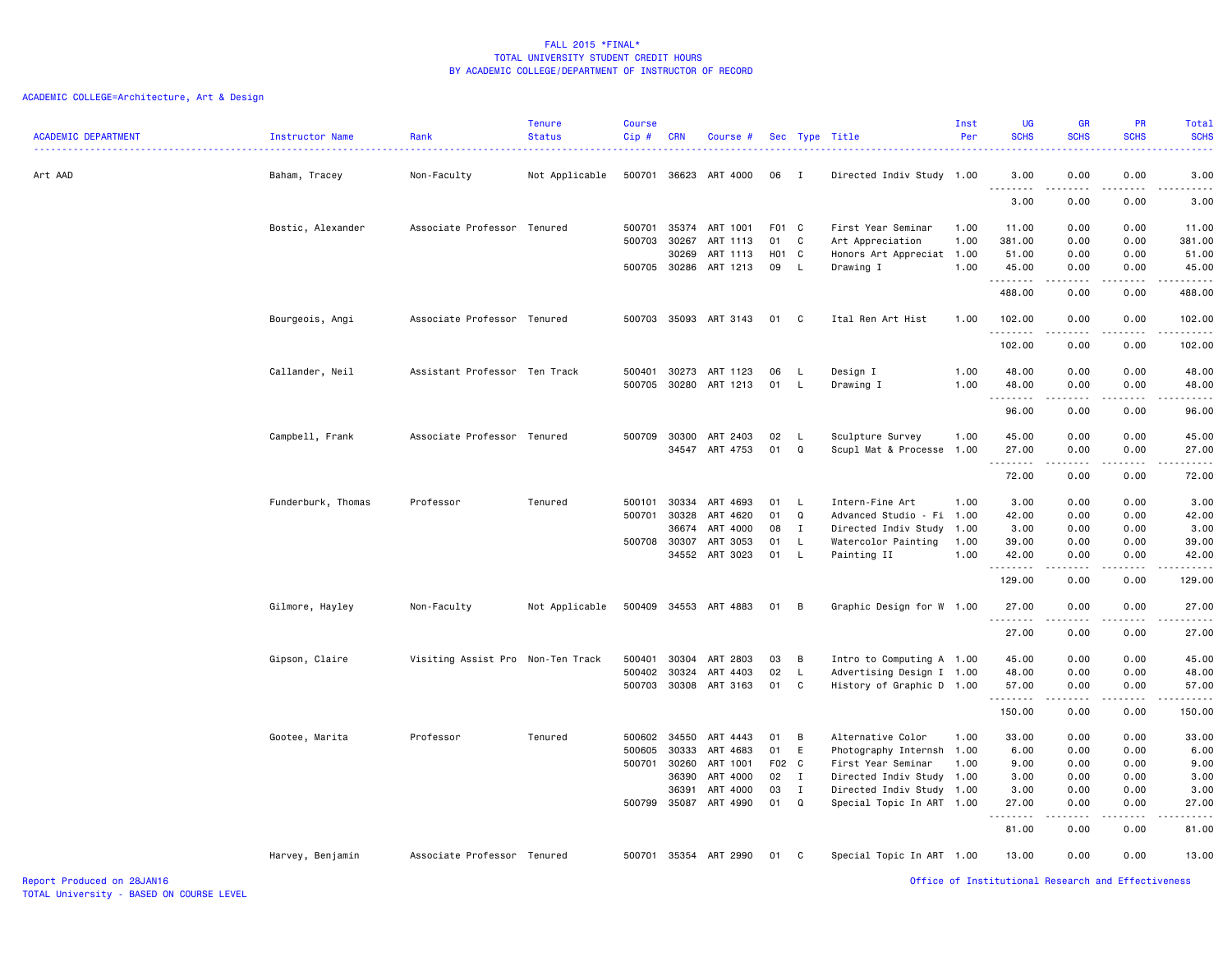| <b>ACADEMIC DEPARTMENT</b> | Instructor Name<br>. <u>.</u> . | Rank                          | <b>Tenure</b><br><b>Status</b> | <b>Course</b><br>Cip# | CRN                              | Course #                                                       |                              |                                             | Sec Type Title                                                               | Inst<br>Per                          | UG<br><b>SCHS</b>                         | <b>GR</b><br><b>SCHS</b>                                                                                                                                     | PR<br><b>SCHS</b>                           | Total<br><b>SCHS</b><br>22222                 |
|----------------------------|---------------------------------|-------------------------------|--------------------------------|-----------------------|----------------------------------|----------------------------------------------------------------|------------------------------|---------------------------------------------|------------------------------------------------------------------------------|--------------------------------------|-------------------------------------------|--------------------------------------------------------------------------------------------------------------------------------------------------------------|---------------------------------------------|-----------------------------------------------|
| Art AAD                    | Harvey, Benjamin                | Associate Professor Tenured   |                                | 500703                | 30265<br>30266<br>30315          | ART 1023<br>ART 1023<br>ART 3623                               | 01<br>H <sub>0</sub> 1<br>01 | C<br>C<br>C                                 | History Of Art II<br>Honors History Of Ar 1.00<br>Art in France 1850-1 1.00  | 1.00                                 | 93.00<br>30.00<br>87.00                   | 0.00<br>0.00<br>0.00                                                                                                                                         | 0.00<br>0.00<br>0.00                        | 93.00<br>30.00<br>87.00                       |
|                            |                                 |                               |                                |                       |                                  |                                                                |                              |                                             |                                                                              |                                      | .<br>223.00                               | $\frac{1}{2} \left( \frac{1}{2} \right) \left( \frac{1}{2} \right) \left( \frac{1}{2} \right) \left( \frac{1}{2} \right) \left( \frac{1}{2} \right)$<br>0.00 | .<br>0.00                                   | <u>.</u><br>223.00                            |
|                            | Haug, Rowan                     | Lecturer                      | Non-Ten Track                  | 500401                | 30274<br>30278<br>30279<br>35984 | ART 1123<br>ART 1153<br>ART 1153<br>ART 1153                   | 07<br>01<br>03<br>02         | -L.<br>L<br>$\mathsf L$<br>L                | Design I<br>Three-Dimen Design<br>Three-Dimen Design<br>Three-Dimen Design   | 1.00<br>1.00<br>1.00<br>1.00         | 48.00<br>45.00<br>45.00<br>42.00<br>.     | 0.00<br>0.00<br>0.00<br>0.00                                                                                                                                 | 0.00<br>0.00<br>0.00<br>0.00<br>.           | 48.00<br>45.00<br>45.00<br>42.00<br>د د د د د |
|                            |                                 |                               |                                |                       |                                  |                                                                |                              |                                             |                                                                              |                                      | 180.00                                    | 0.00                                                                                                                                                         | 0.00                                        | 180.00                                        |
|                            | Haupt, Jeffrey                  | Professor                     | Tenured                        | 500705<br>500708      | 30294<br>30290<br>35916          | ART 2213<br>ART 2013<br>ART 2013                               | 02<br>03<br>02               | L<br>L<br>L                                 | Life Drawing I<br>Painting Survey<br>Painting Survey                         | 1.00<br>1.00<br>1.00                 | 42.00<br>45.00<br>39.00<br>.              | 0.00<br>0.00<br>0.00<br>.                                                                                                                                    | 0.00<br>0.00<br>0.00<br>.                   | 42.00<br>45.00<br>39.00<br><u>.</u>           |
|                            |                                 |                               |                                |                       |                                  |                                                                |                              |                                             |                                                                              |                                      | 126.00                                    | 0.00                                                                                                                                                         | 0.00                                        | 126.00                                        |
|                            | Hester, Cassie                  | Assistant Professor Ten Track |                                | 500402                | 30319<br>30320<br>34551          | ART 4103<br>ART 4103<br>ART 4123                               | 01<br>02<br>01               | L<br>L<br>$\Omega$                          | Typography I<br>Typography I<br>Screen Printing for                          | 1.00<br>1.00<br>1.00                 | 45.00<br>45.00<br>36.00                   | 0.00<br>0.00<br>0.00                                                                                                                                         | 0.00<br>0.00<br>0.00                        | 45.00<br>45.00<br>36.00                       |
|                            |                                 |                               |                                |                       |                                  |                                                                |                              |                                             |                                                                              |                                      | .<br>126.00                               | $\frac{1}{2} \left( \frac{1}{2} \right) \left( \frac{1}{2} \right) \left( \frac{1}{2} \right) \left( \frac{1}{2} \right) \left( \frac{1}{2} \right)$<br>0.00 | .<br>0.00                                   | .<br>126.00                                   |
|                            | Hitt, Candace                   | Lecturer                      | Non-Ten Track                  | 500605                | 30292<br>30293                   | ART 2103<br>ART 2103                                           | 02<br>03                     | C<br>B                                      | Photography Survey<br>Photography Survey                                     | 1.00<br>1.00                         | 45.00<br>48.00<br><u>.</u>                | 0.00<br>0.00                                                                                                                                                 | 0.00<br>0.00<br>$\sim$ $\sim$ $\sim$ $\sim$ | 45.00<br>48.00<br>.                           |
|                            |                                 |                               |                                |                       |                                  |                                                                |                              |                                             |                                                                              |                                      | 93.00                                     | 0.00                                                                                                                                                         | 0.00                                        | 93.00                                         |
|                            | Koch, Zachary                   | Lecturer                      | Non-Ten Track                  | 500401<br>500705      | 30270<br>30275<br>30281<br>30284 | ART 1123<br>ART 1123<br>ART 1213<br>ART 1213<br>36133 ART 1213 | 01<br>08<br>02<br>07<br>05   | $\mathsf{L}$<br>L<br>L<br>L<br>$\mathsf{L}$ | Design I<br>Design I<br>Drawing I<br>Drawing I<br>Drawing I                  | 1.00<br>1.00<br>1.00<br>1.00<br>1.00 | 48.00<br>45.00<br>45.00<br>45.00<br>36.00 | 0.00<br>0.00<br>0.00<br>0.00<br>0.00                                                                                                                         | 0.00<br>0.00<br>0.00<br>0.00<br>0.00        | 48.00<br>45.00<br>45.00<br>45.00<br>36.00     |
|                            |                                 |                               |                                |                       |                                  |                                                                |                              |                                             |                                                                              |                                      | .<br>219.00                               | $\frac{1}{2} \left( \frac{1}{2} \right) \left( \frac{1}{2} \right) \left( \frac{1}{2} \right) \left( \frac{1}{2} \right) \left( \frac{1}{2} \right)$<br>0.00 | .<br>0.00                                   | .<br>219.00                                   |
|                            | Lippillo, Dominic               | Assistant Professor Ten Track |                                | 500102<br>500605      | 34549<br>30327<br>35254          | ART 4873<br>ART 4593<br>ART 2103                               | 01<br>01<br>501              | L<br>Q<br>$\overline{B}$                    | Digital Imaging I<br>Photographic Portfol 1.00<br>Photography Survey         | 1.00<br>1.00                         | 39.00<br>15.00<br>27.00                   | 0.00<br>0.00<br>0.00                                                                                                                                         | 0.00<br>0.00<br>0.00                        | 39.00<br>15.00<br>27.00                       |
|                            |                                 |                               |                                |                       |                                  |                                                                |                              |                                             |                                                                              |                                      | .<br>81.00                                | -----<br>0.00                                                                                                                                                | .<br>0.00                                   | .<br>81.00                                    |
|                            | Long, Robert                    | Professor                     | Tenured                        | 500711 30301          | 30331<br>36338                   | ART 2503<br>ART 4650<br>ART 6650                               | 01<br>01<br>01               | L.<br>L.<br>L                               | Ceramic Art Survey<br>Advanced Studio-Cera 1.00<br>Advanced Studio-Cera 1.00 | 1.00                                 | 45.00<br>42.00<br>0.00                    | 0.00<br>0.00<br>3.00                                                                                                                                         | 0.00<br>0.00<br>0.00                        | 45.00<br>42.00<br>3.00                        |
|                            |                                 |                               |                                |                       |                                  |                                                                |                              |                                             |                                                                              |                                      | .<br>87.00                                | $\sim$ $\sim$ $\sim$ $\sim$ $\sim$<br>3.00                                                                                                                   | .<br>0.00                                   | .<br>90.00                                    |
|                            | Martin, Gregory                 | Assistant Professor Ten Track |                                | 500705                | 30282<br>30285<br>30287          | ART 1213<br>ART 1213<br>ART 1213                               | 03<br>08<br>10               | L<br>L<br>L                                 | Drawing I<br>Drawing I<br>Drawing I                                          | 1.00<br>1.00<br>1.00                 | 42.00<br>42.00<br>42.00                   | 0.00<br>0.00<br>0.00                                                                                                                                         | 0.00<br>0.00<br>0.00                        | 42.00<br>42.00<br>42.00                       |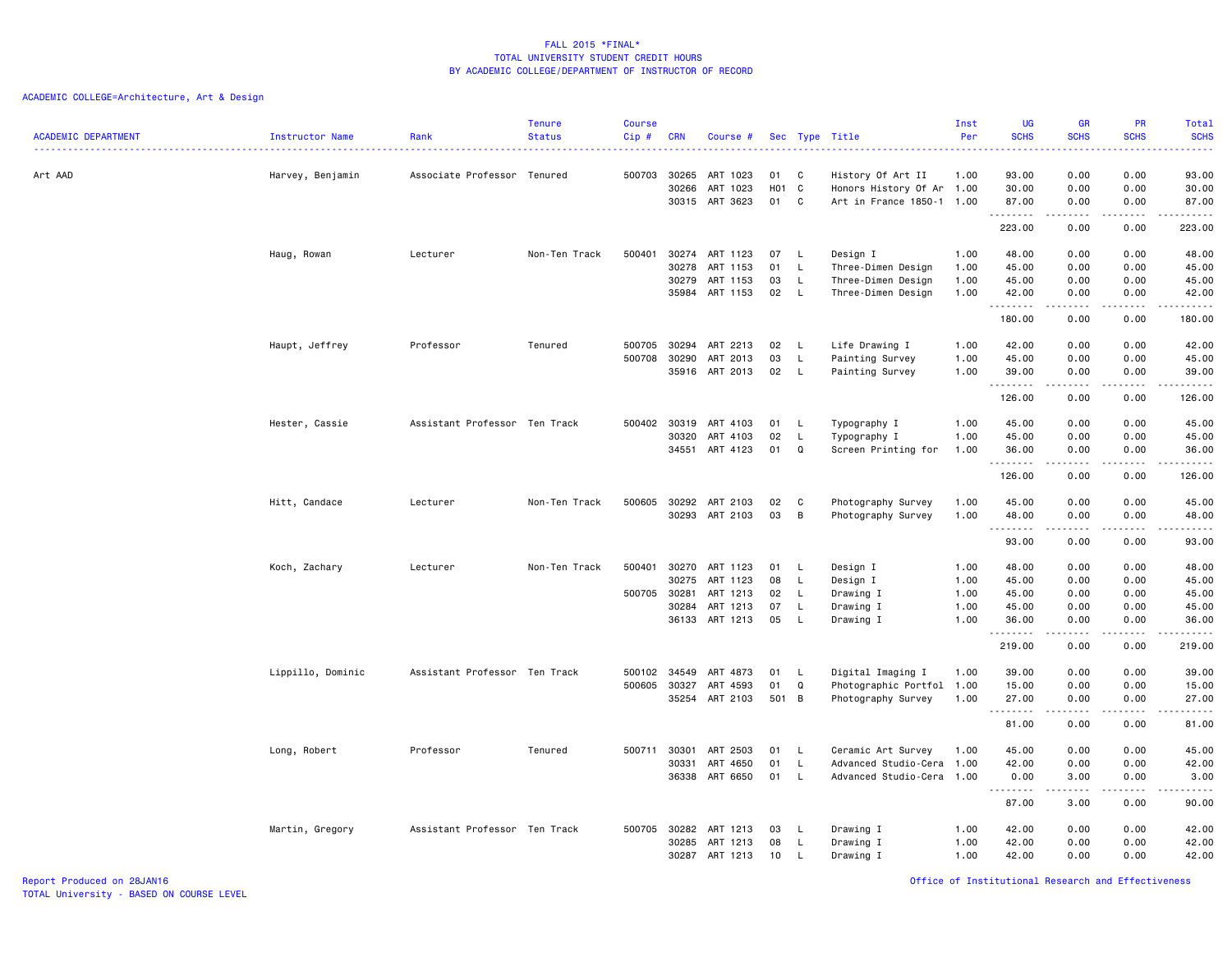| <b>ACADEMIC DEPARTMENT</b> | Instructor Name   | Rank                          | <b>Tenure</b><br><b>Status</b> | <b>Course</b><br>Cip # | CRN                   | Course #              |                   |                              | Sec Type Title                         | Inst<br>Per | UG<br><b>SCHS</b> | <b>GR</b><br><b>SCHS</b> | <b>PR</b><br><b>SCHS</b>                                                                                                          | <b>Total</b><br><b>SCHS</b> |
|----------------------------|-------------------|-------------------------------|--------------------------------|------------------------|-----------------------|-----------------------|-------------------|------------------------------|----------------------------------------|-------------|-------------------|--------------------------|-----------------------------------------------------------------------------------------------------------------------------------|-----------------------------|
|                            |                   |                               |                                |                        |                       |                       |                   |                              |                                        |             | --------          |                          | ----                                                                                                                              | .                           |
|                            |                   |                               |                                |                        |                       |                       |                   |                              |                                        |             | 126.00            | 0.00                     | 0.00                                                                                                                              | 126.00                      |
| Art AAD                    | McCourt, Timothy  | Professor                     | Tenured                        | 500401                 | 30272                 | ART 1123              | 04                | L.                           | Design I                               | 1.00        | 51.00             | 0.00                     | 0.00                                                                                                                              | 51.00                       |
|                            |                   |                               |                                |                        | 30277<br>500708 30306 | ART 1133<br>ART 3033  | 01<br>01          | L.<br>L.                     | Design II<br>Non-Representational 1.00 | 1.00        | 42.00<br>27.00    | 0.00<br>0.00             | 0.00<br>0.00                                                                                                                      | 42.00<br>27.00              |
|                            |                   |                               |                                |                        |                       |                       |                   |                              |                                        |             | . <b>.</b>        | .                        | .                                                                                                                                 | .                           |
|                            |                   |                               |                                |                        |                       |                       |                   |                              |                                        |             | 120.00            | 0.00                     | 0.00                                                                                                                              | 120.00                      |
|                            | Mixon, Jamie      | Professor                     | Tenured                        | 500409                 | 30310                 | ART 3313              | 02                | - L                          | Graphic Art Des I                      | 1.00        | 48.00             | 0.00                     | 0.00                                                                                                                              | 48.00                       |
|                            |                   |                               |                                |                        | 30312                 | ART 3313              | 04                | L                            | Graphic Art Des I                      | 1.00        | 39.00             | 0.00                     | 0.00                                                                                                                              | 39.00                       |
|                            |                   |                               |                                |                        | 30326                 | ART 4523              | 01                | $\mathsf{L}$                 | Graphic Art Intern                     | 1.00        | 66.00             | 0.00                     | 0.00                                                                                                                              | 66.00                       |
|                            |                   |                               |                                | 500701                 | 36621                 | ART 4000              | 04                | $\mathbf{I}$<br>$\mathbf{I}$ | Directed Indiv Study                   | 1.00        | 3.00              | 0.00                     | 0.00                                                                                                                              | 3.00                        |
|                            |                   |                               |                                |                        | 36622                 | ART 4000              | 05                |                              | Directed Indiv Study 1.00              |             | 3.00<br>.         | 0.00<br>.                | 0.00<br>$\frac{1}{2} \left( \frac{1}{2} \right) \left( \frac{1}{2} \right) \left( \frac{1}{2} \right) \left( \frac{1}{2} \right)$ | 3.00<br>.                   |
|                            |                   |                               |                                |                        |                       |                       |                   |                              |                                        |             | 159.00            | 0.00                     | 0.00                                                                                                                              | 159.00                      |
|                            | Neuenfeldt, Lori  | Instructor                    | Non-Ten Track                  | 500703                 | 30261                 | ART 1013              | 01                | C                            | History Of Art I                       | 1.00        | 129.00            | 0.00                     | 0.00                                                                                                                              | 129.00                      |
|                            |                   |                               |                                |                        | 30262                 | ART 1013              | 02                | C                            | History Of Art I                       | 1.00        | 144.00            | 0.00                     | 0.00                                                                                                                              | 144.00                      |
|                            |                   |                               |                                |                        | 30264                 | ART 1013              | H <sub>01</sub> C |                              | History Of Art I - H                   | 1.00        | 24.00             | 0.00                     | 0.00                                                                                                                              | 24.00                       |
|                            |                   |                               |                                | 500799                 | 30317                 | ART 4083              | 01                | s.                           | Senior Research                        | 1.00        | 36.00             | 0.00                     | 0.00                                                                                                                              | 36.00<br>.                  |
|                            |                   |                               |                                |                        |                       |                       |                   |                              |                                        |             | 333.00            | 0.00                     | 0.00                                                                                                                              | 333.00                      |
|                            | Ngoh, Soon        | Professor                     | Tenured                        | 500705                 | 30283                 | ART 1213              | 04                | L.                           | Drawing I                              | 1.00        | 30.00             | 0.00                     | 0.00                                                                                                                              | 30.00                       |
|                            |                   |                               |                                |                        | 30289                 | ART 1223              | 01                | L                            | Drawing II                             | 1.00        | 42.00             | 0.00                     | 0.00                                                                                                                              | 42.00                       |
|                            |                   |                               |                                |                        | 30296                 | ART 2233              | 01                | L                            | Drawing III                            | 1.00        | 18.00             | 0.00                     | 0.00                                                                                                                              | 18.00                       |
|                            |                   |                               |                                |                        |                       |                       |                   |                              |                                        |             | <u>.</u><br>90.00 | 0.00                     | 0.00                                                                                                                              | د د د د د<br>90.00          |
|                            | Powney, Jeralyn   | Assistant Professor Ten Track |                                | 500409                 | 30330                 | ART 4640              | 01                | L.                           | Adv Studio - Graphic 1.00              |             | 45.00             | 0.00                     | 0.00                                                                                                                              | 45.00                       |
|                            |                   |                               |                                |                        | 34554                 | ART 4143              | 01                | Q                            | Letterpress for Desi 1.00              |             | 33.00             | 0.00                     | 0.00                                                                                                                              | 33.00                       |
|                            |                   |                               |                                | 500701                 | 36632                 | ART 4000              | 07                | $\mathbf{I}$                 | Directed Indiv Study 1.00              |             | 3.00              | 0.00                     | 0.00                                                                                                                              | 3.00                        |
|                            |                   |                               |                                |                        | 36701                 | ART 4000              | 09                | $\mathbf{I}$                 | Directed Indiv Study 1.00              |             | 3.00              | 0.00                     | 0.00                                                                                                                              | 3.00                        |
|                            |                   |                               |                                |                        | 500710 34548          | ART 3913              | 01                | $\mathbf Q$                  | Intro to Print Produ 1.00              |             | 42.00<br>.        | 0.00<br>.                | 0.00<br>.                                                                                                                         | 42.00<br>.                  |
|                            |                   |                               |                                |                        |                       |                       |                   |                              |                                        |             | 126.00            | 0.00                     | 0.00                                                                                                                              | 126.00                      |
|                            | Seckinger, Linda  | Professor                     | Tenured                        |                        | 500710 30297          | ART 2303              | 01                | L                            | Printmaking Survey                     | 1.00        | 33.00             | 0.00                     | 0.00                                                                                                                              | 33.00                       |
|                            |                   |                               |                                |                        | 30298                 | ART 2303              | 02                | L.                           | Printmaking Survey                     | 1.00        | 30.00             | 0.00<br>-----            | 0.00<br>$- - -$                                                                                                                   | 30.00<br>.                  |
|                            |                   |                               |                                |                        |                       |                       |                   |                              |                                        |             | 63.00             | 0.00                     | 0.00                                                                                                                              | 63.00                       |
|                            | Shafer, Debra     | Lecturer                      | Non-Ten Track                  |                        |                       | 500402 30325 ART 4403 | 03                | <b>L</b>                     | Advertising Design I 1.00              |             | 48.00             | 0.00                     | 0.00                                                                                                                              | 48.00                       |
|                            |                   |                               |                                |                        |                       |                       |                   |                              |                                        |             | 48.00             | 0.00                     | $   -$<br>0.00                                                                                                                    | .<br>48.00                  |
|                            | Spencer, Brittany | Lecturer                      | Non-Ten Track                  | 500401                 | 30303                 | ART 2803              | 01                | B                            | Intro to Computing A 1.00              |             | 45.00             | 0.00                     | 0.00                                                                                                                              | 45.00                       |
|                            |                   |                               |                                |                        | 30305                 | ART 2803              | 04                | в                            | Intro to Computing A 1.00              |             | 48.00             | 0.00                     | 0.00                                                                                                                              | 48.00                       |
|                            |                   |                               |                                |                        | 35361                 | ART 4863              | 02                | L.                           | Adv Computer Studio                    | 1.00        | 15.00             | 0.00                     | 0.00                                                                                                                              | 15.00                       |
|                            |                   |                               |                                |                        | 35836                 | ART 1123              | 03                | L                            | Design I                               | 1.00        | 45.00             | 0.00                     | 0.00                                                                                                                              | 45.00                       |
|                            |                   |                               |                                | 500701                 | 36386                 | ART 4000              | 01                | $\mathbf{I}$                 | Directed Indiv Study 1.00              |             | 3.00              | 0.00                     | 0.00                                                                                                                              | 3.00                        |
|                            |                   |                               |                                | 500703                 | 33867                 | ART 1113              | 501               | C                            | Art Appreciation                       | 1.00        | 114.00            | 0.00                     | 0.00                                                                                                                              | 114.00                      |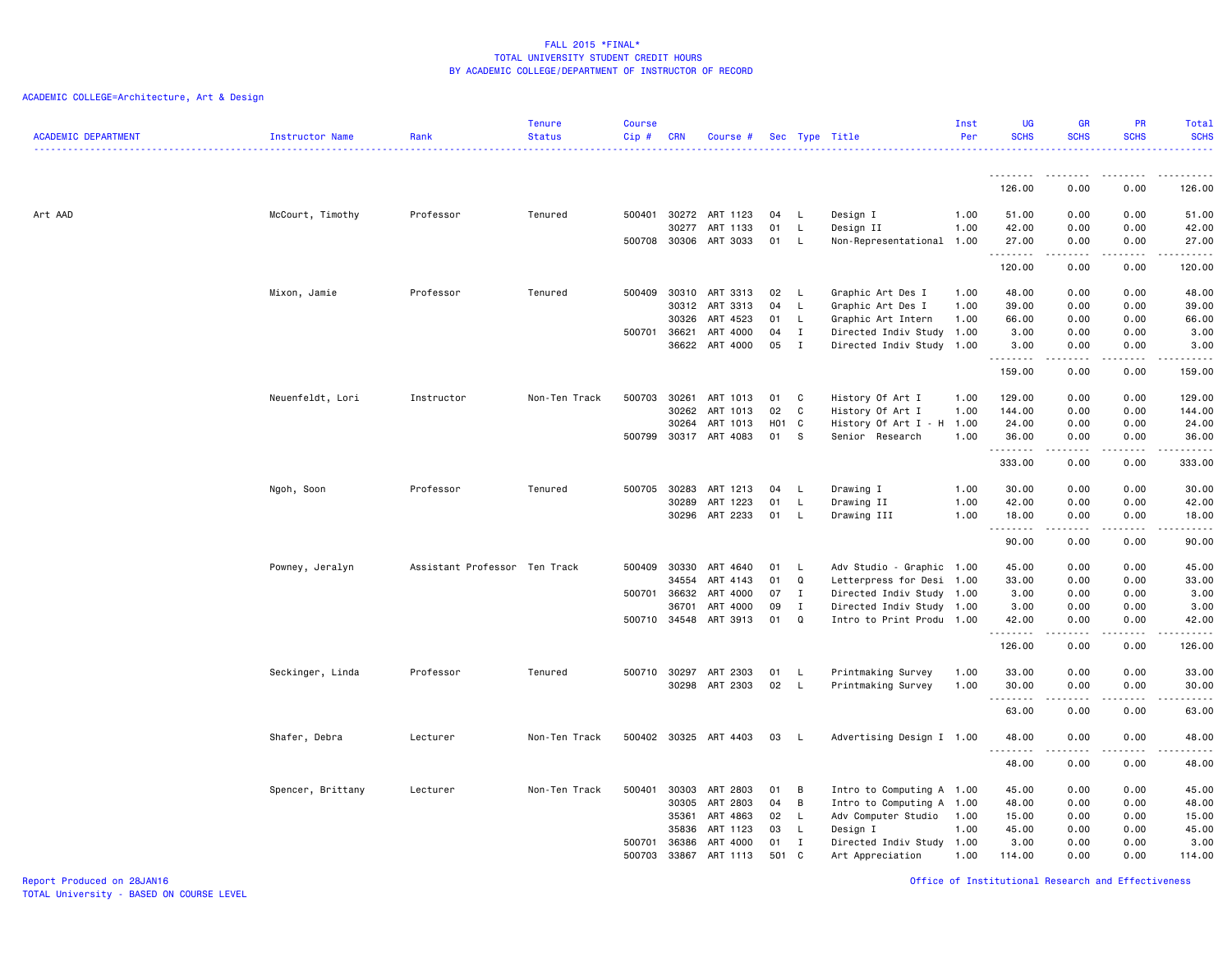| <b>ACADEMIC DEPARTMENT</b> | Instructor Name | Rank | Tenure<br>Status | Course<br>Cip # | CRN | Course # Sec Type Title |  | Inst<br>Per | <b>SCHS</b> | <b>GR</b><br><b>SCHS</b> | <b>PR</b><br><b>SCHS</b> | Total<br><b>SCHS</b> |
|----------------------------|-----------------|------|------------------|-----------------|-----|-------------------------|--|-------------|-------------|--------------------------|--------------------------|----------------------|
|                            |                 |      |                  |                 |     |                         |  |             | .<br>270.00 | .<br>0.00                | .<br>0.00                | .<br>270.00          |
|                            |                 |      |                  |                 |     |                         |  |             | ========    | --------<br>--------     | ========                 | -----------          |
| Art AAD                    |                 |      |                  |                 |     |                         |  |             | 3618.00     | 3.00                     | 0.00                     | 3621.00              |
|                            |                 |      |                  |                 |     |                         |  |             |             | ========                 | $=$ = = = = = = =        | ==========           |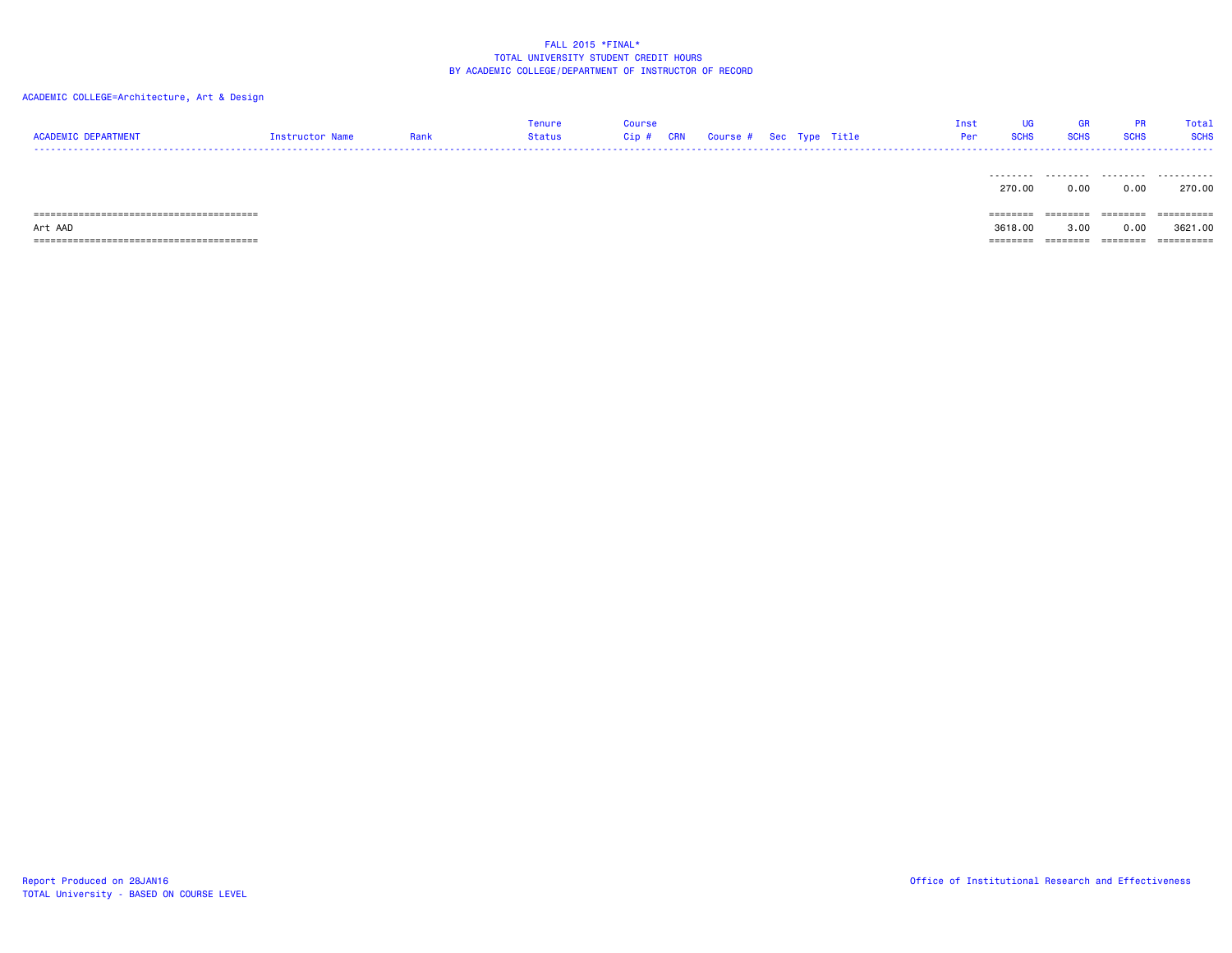| <b>ACADEMIC DEPARTMENT</b>    | <b>Instructor Name</b> | Rank                              | <b>Tenure</b><br><b>Status</b> | <b>Course</b><br>Cip# | <b>CRN</b> | Course #       |      |              | Sec Type Title            | Inst<br>Per | UG<br><b>SCHS</b>  | <b>GR</b><br><b>SCHS</b> | <b>PR</b><br><b>SCHS</b> | <b>Total</b><br><b>SCHS</b> |
|-------------------------------|------------------------|-----------------------------------|--------------------------------|-----------------------|------------|----------------|------|--------------|---------------------------|-------------|--------------------|--------------------------|--------------------------|-----------------------------|
| Building Construction Science | Beatty, David          | Lecturer                          | Non-Ten Track                  | 522001                | 30398      | BCS 1116       | 01   | $\Omega$     | Build Construct Stud 0.50 |             | 102.00             | 0.00                     | 0.00                     | 102.00                      |
|                               |                        |                                   |                                |                       |            |                |      |              |                           |             | .<br>102.00        | 0.00                     | . <b>.</b><br>0.00       | 102.00                      |
|                               | Capano, Craig          | Professor                         | Tenured                        | 522001                | 30398      | BCS 1116       | 01   | $\Omega$     | Build Construct Stud 0.50 |             | 102.00             | 0.00                     | 0.00                     | 102.00                      |
|                               |                        |                                   |                                |                       | 36111      | BCS 4990       | 01   | $\mathbf{C}$ | Special Topics IN BC 1.00 |             | 11.00<br>--------- | 0.00<br>.                | 0.00<br>.                | 11.00<br>.                  |
|                               |                        |                                   |                                |                       |            |                |      |              |                           |             | 113.00             | 0.00                     | 0.00                     | 113.00                      |
|                               | Duff, Mike             | Visiting Assist Pro Non-Ten Track |                                | 522001                | 30401      | BCS 3116       | 01   | $\Omega$     | Building Constructio      | 1.00        | 54.00              | 0.00                     | 0.00                     | 54.00                       |
|                               |                        |                                   |                                |                       |            | 30402 BCS 3213 | 01 C |              | Electrical Systems        | 1.00        | 39.00              | 0.00                     | 0.00                     | 39.00                       |
|                               |                        |                                   |                                |                       |            |                |      |              |                           |             | .<br>93.00         | ----<br>0.00             | .<br>0.00                | 93.00                       |
|                               | Herrmann, Michele      | Assistant Professor Ten Track     |                                | 522001                | 30405      | BCS 4116       | 01   | - 0          | Build Construct Stud      | 1.00        | 78.00              | 0.00                     | 0.00                     | 78.00                       |
|                               |                        |                                   |                                |                       | 34546      | BCS 4222       | 01 C |              | Pro Comm and Practic 1.00 |             | 26.00              | 0.00                     | 0.00                     | 26,00                       |
|                               |                        |                                   |                                |                       |            |                |      |              |                           |             | .<br>104.00        | ----<br>0.00             | - - - - -<br>0.00        | .<br>104.00                 |
|                               | Leathem, Thomas        | Assistant Professor Ten Track     |                                | 460412                | 36110      | BCS 3006       | 01   | E            | Construction Interns 1.00 |             | 12.00              | 0.00                     | 0.00                     | 12.00                       |
|                               |                        |                                   |                                | 522001                | 30399      | BCS 2116       | 01   | Q            | Building Constructio 0.99 |             | 65.34              | 0.00                     | 0.00                     | 65.34                       |
|                               |                        |                                   |                                |                       |            |                |      |              |                           |             | --------<br>77.34  | .<br>0.00                | 0.00                     | .<br>77.34                  |
|                               |                        |                                   |                                |                       |            |                |      |              |                           |             | ========           | ========                 | <b>ESSESSED</b>          | ----------                  |
| Building Construction Science |                        |                                   |                                |                       |            |                |      |              |                           |             | 489.34             | 0.00                     | 0.00                     | 489.34                      |
|                               |                        |                                   |                                |                       |            |                |      |              |                           |             |                    |                          |                          | ==========                  |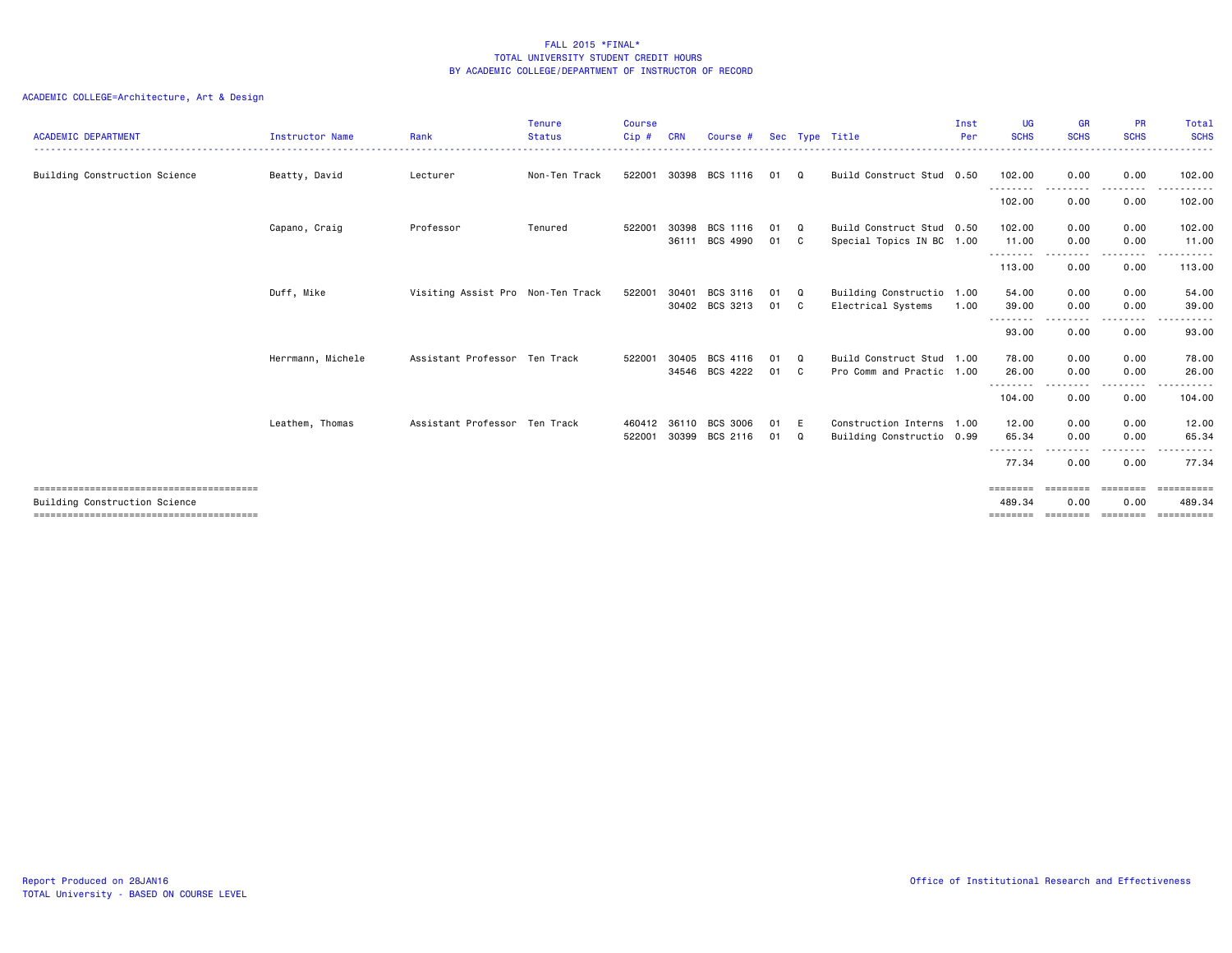| <b>ACADEMIC DEPARTMENT</b> | Instructor Name                  | Rank                          | <b>Tenure</b><br><b>Status</b> | <b>Course</b><br>Cip# | <b>CRN</b>            | Course #             |             |                | Sec Type Title                     | Inst<br>Per  | <b>UG</b><br><b>SCHS</b> | <b>GR</b><br><b>SCHS</b><br>. | PR<br><b>SCHS</b>  | Total<br><b>SCHS</b><br>.                                                                                                                                                                                                                                                                                                                                                                                                                                                              |
|----------------------------|----------------------------------|-------------------------------|--------------------------------|-----------------------|-----------------------|----------------------|-------------|----------------|------------------------------------|--------------|--------------------------|-------------------------------|--------------------|----------------------------------------------------------------------------------------------------------------------------------------------------------------------------------------------------------------------------------------------------------------------------------------------------------------------------------------------------------------------------------------------------------------------------------------------------------------------------------------|
| Interior Design            | Carroll, Robin                   | Instructor                    | Non-Ten Track                  | 040501                | 32436                 | ID 3663              | 01 C        |                | Color & Lighting for 1.00          |              | 45.00                    | 0.00                          | 0.00               | 45.00                                                                                                                                                                                                                                                                                                                                                                                                                                                                                  |
|                            |                                  |                               |                                | 190601                | 32384                 | HS 3673              | 01 C        |                | Envir For Sp Needs                 | 1.00         | 18.00                    | 0.00                          | 0.00               | 18.00                                                                                                                                                                                                                                                                                                                                                                                                                                                                                  |
|                            |                                  |                               |                                |                       | 32385                 | HS 3673              | 02 C        |                | Envir For Sp Needs                 | 1.00         | 21.00                    | 0.00                          | 0.00               | 21.00                                                                                                                                                                                                                                                                                                                                                                                                                                                                                  |
|                            |                                  |                               |                                |                       | 32438                 | ID 3673              | 01          | C              | Environments for Spe 1.00          |              | 51.00                    | 0.00                          | 0.00               | 51.00                                                                                                                                                                                                                                                                                                                                                                                                                                                                                  |
|                            |                                  |                               |                                |                       |                       | 32439 ID 3673        | 02 C        |                | Environments for Spe 1.00          |              | 36.00<br>.               | 0.00<br>.                     | 0.00<br>.          | 36.00<br>.                                                                                                                                                                                                                                                                                                                                                                                                                                                                             |
|                            |                                  |                               |                                |                       |                       |                      |             |                |                                    |              | 171.00                   | 0.00                          | 0.00               | 171.00                                                                                                                                                                                                                                                                                                                                                                                                                                                                                 |
|                            | Crumpton, Amy                    | Associate Professor Tenured   |                                | 500408                | 32429                 | ID 1683              | 01 C        |                | Interior Design Grap 1.00          |              | 57.00                    | 0.00                          | 0.00               | 57.00                                                                                                                                                                                                                                                                                                                                                                                                                                                                                  |
|                            |                                  |                               |                                |                       | 32430                 | ID 1683              | 02          | C              | Interior Design Grap               | 1.00         | 66.00                    | 0.00                          | 0.00               | 66.00                                                                                                                                                                                                                                                                                                                                                                                                                                                                                  |
|                            |                                  |                               |                                |                       |                       | 36104 ID 1683        | 03          | B              | Interior Design Grap 1.00          |              | 57.00<br>.               | 0.00<br>.                     | 0.00<br>.          | 57.00<br>.                                                                                                                                                                                                                                                                                                                                                                                                                                                                             |
|                            |                                  |                               |                                |                       |                       |                      |             |                |                                    |              | 180.00                   | 0.00                          | 0.00               | 180.00                                                                                                                                                                                                                                                                                                                                                                                                                                                                                 |
|                            | Fulton, Glen                     | Lecturer                      | Non-Ten Track                  | 040501                | 36178                 | ID 2664              | 01          | B              | Textiles for Interio 1.00          |              | 84.00                    | 0.00                          | 0.00               | 84.00                                                                                                                                                                                                                                                                                                                                                                                                                                                                                  |
|                            |                                  |                               |                                | 500401                | 30271                 | ART 1123             | 02          | $\mathsf{L}$   | Design I                           | 1.00         | 51.00                    | 0.00                          | 0.00               | 51.00                                                                                                                                                                                                                                                                                                                                                                                                                                                                                  |
|                            |                                  |                               |                                |                       |                       |                      |             |                |                                    |              | <u>.</u>                 | .                             | .                  | .                                                                                                                                                                                                                                                                                                                                                                                                                                                                                      |
|                            |                                  |                               |                                |                       |                       |                      |             |                |                                    |              | 135.00                   | 0.00                          | 0.00               | 135.00                                                                                                                                                                                                                                                                                                                                                                                                                                                                                 |
|                            | Ketchum, Deborah                 | Lecturer                      | Non-Ten Track                  |                       |                       | 040501 32442 ID 4663 | 01 C        |                | Professional Practic 1.00          |              | 42.00<br>.               | 0.00<br>----                  | 0.00<br>. <b>.</b> | 42.00<br>.                                                                                                                                                                                                                                                                                                                                                                                                                                                                             |
|                            |                                  |                               |                                |                       |                       |                      |             |                |                                    |              | 42.00                    | 0.00                          | 0.00               | 42.00                                                                                                                                                                                                                                                                                                                                                                                                                                                                                  |
|                            | Miller, Beth                     | Professor                     | Tenured                        | 040501                |                       | 32435 ID 3643        | 01 C        |                | History of Interiors 1.00          |              | 87.00<br><u>.</u>        | 0.00<br>.                     | 0.00               | 87.00                                                                                                                                                                                                                                                                                                                                                                                                                                                                                  |
|                            |                                  |                               |                                |                       |                       |                      |             |                |                                    |              | 87.00                    | 0.00                          | 0.00               | 87.00                                                                                                                                                                                                                                                                                                                                                                                                                                                                                  |
|                            | Miller, Lyndsey                  | Assistant Professor Ten Track |                                | 040501                |                       | 32432 ID 2633        | 01          | <b>C</b>       | Int Mat, Treat & Res 1.00          |              | 48.00                    | 0.00                          | 0.00               | 48.00                                                                                                                                                                                                                                                                                                                                                                                                                                                                                  |
|                            |                                  |                               |                                | 500408                |                       | 32434 ID 3614        | 02 B        |                | Interior Design Stud 1.00          |              | 56.00                    | 0.00                          | 0.00               | 56.00                                                                                                                                                                                                                                                                                                                                                                                                                                                                                  |
|                            |                                  |                               |                                |                       |                       |                      |             |                |                                    |              | .<br>104.00              | .<br>0.00                     | 0.00               | 104.00                                                                                                                                                                                                                                                                                                                                                                                                                                                                                 |
|                            | Pentecost, Swayze                | Lecturer                      | Non-Ten Track                  |                       |                       | 500408 36762 ID 3603 | D01 C       |                | Digital Design for I 1.00          |              | 51.00                    | 0.00                          | 0.00               | 51.00                                                                                                                                                                                                                                                                                                                                                                                                                                                                                  |
|                            |                                  |                               |                                |                       |                       |                      |             |                |                                    |              | .<br>51.00               | الأعامات<br>0.00              | .<br>0.00          | .<br>51.00                                                                                                                                                                                                                                                                                                                                                                                                                                                                             |
|                            |                                  |                               |                                |                       |                       |                      |             |                |                                    |              |                          |                               |                    |                                                                                                                                                                                                                                                                                                                                                                                                                                                                                        |
|                            | Riehm, William                   | Assistant Professor Ten Track |                                | 190601                | 32443<br>500408 32428 | ID 4693<br>ID 1001   | 01<br>F01 C | B              | Furniture Design                   | 1.00         | 30.00                    | 0.00<br>0.00                  | 0.00<br>0.00       | 30.00                                                                                                                                                                                                                                                                                                                                                                                                                                                                                  |
|                            |                                  |                               |                                |                       |                       | 32431 ID 2614        | 01 B        |                | First Year Seminar<br>ID Studio II | 1.00<br>1.00 | 10.00<br>56.00           | 0.00                          | 0.00               | 10.00<br>56.00                                                                                                                                                                                                                                                                                                                                                                                                                                                                         |
|                            |                                  |                               |                                |                       |                       |                      |             |                |                                    |              | .                        | .                             |                    |                                                                                                                                                                                                                                                                                                                                                                                                                                                                                        |
|                            |                                  |                               |                                |                       |                       |                      |             |                |                                    |              | 96.00                    | 0.00                          | 0.00               | 96.00                                                                                                                                                                                                                                                                                                                                                                                                                                                                                  |
|                            | Studdard Hughes, Lauren Lecturer |                               | Non-Ten Track                  |                       |                       | 500408 32441 ID 4644 | 02          | $\overline{B}$ | Interior Design Stud 1.00          |              | 48.00<br>.               | 0.00<br>.                     | 0.00<br>.          | 48.00<br>.                                                                                                                                                                                                                                                                                                                                                                                                                                                                             |
|                            |                                  |                               |                                |                       |                       |                      |             |                |                                    |              | 48.00                    | 0.00                          | 0.00               | 48.00                                                                                                                                                                                                                                                                                                                                                                                                                                                                                  |
|                            |                                  |                               |                                |                       |                       |                      |             |                |                                    |              | ========                 | ========                      | ========           | $\begin{array}{cccccccccc} \multicolumn{2}{c}{} & \multicolumn{2}{c}{} & \multicolumn{2}{c}{} & \multicolumn{2}{c}{} & \multicolumn{2}{c}{} & \multicolumn{2}{c}{} & \multicolumn{2}{c}{} & \multicolumn{2}{c}{} & \multicolumn{2}{c}{} & \multicolumn{2}{c}{} & \multicolumn{2}{c}{} & \multicolumn{2}{c}{} & \multicolumn{2}{c}{} & \multicolumn{2}{c}{} & \multicolumn{2}{c}{} & \multicolumn{2}{c}{} & \multicolumn{2}{c}{} & \multicolumn{2}{c}{} & \multicolumn{2}{c}{} & \mult$ |
| Interior Design            |                                  |                               |                                |                       |                       |                      |             |                |                                    |              | 914.00                   | 0.00                          | 0.00               | 914.00                                                                                                                                                                                                                                                                                                                                                                                                                                                                                 |
|                            |                                  |                               |                                |                       |                       |                      |             |                |                                    |              | ========                 | ========                      | ========           | ==========                                                                                                                                                                                                                                                                                                                                                                                                                                                                             |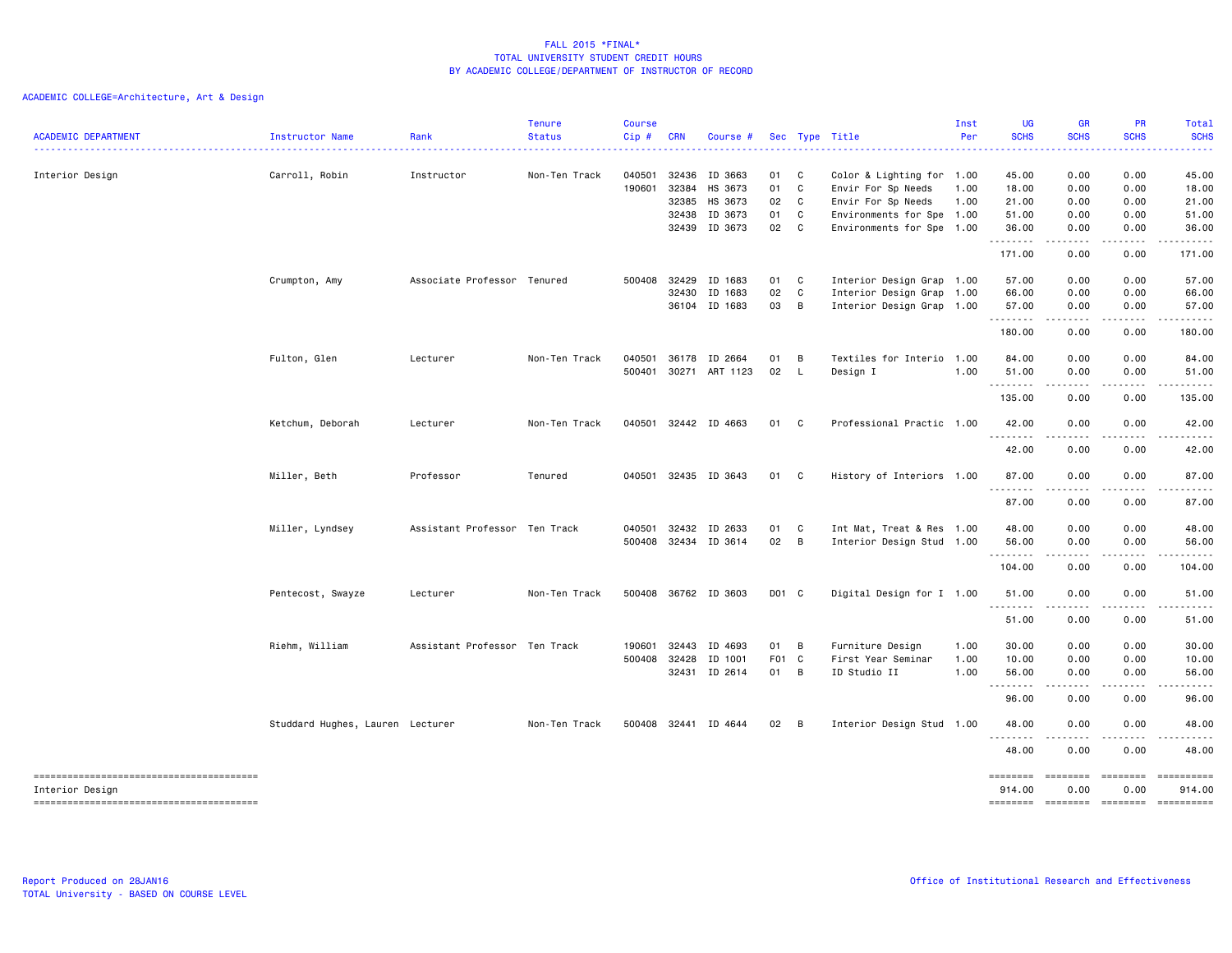| <b>ACADEMIC DEPARTMENT</b> | Instructor Name     | Rank                              | <b>Tenure</b><br><b>Status</b> | <b>Course</b><br>Cip# | <b>CRN</b>     | Course #             | Sec                    |              | Type Title                                             | Inst<br>Per | UG<br><b>SCHS</b> | <b>GR</b><br><b>SCHS</b> | PR<br><b>SCHS</b><br>.              | Total<br><b>SCHS</b><br>.                                                                                             |
|----------------------------|---------------------|-----------------------------------|--------------------------------|-----------------------|----------------|----------------------|------------------------|--------------|--------------------------------------------------------|-------------|-------------------|--------------------------|-------------------------------------|-----------------------------------------------------------------------------------------------------------------------|
| School of Architecture     | Ayub, Zulaikha      | Visiting Assist Pro Non-Ten Track |                                | 040201                | 30225          | ARC 1013             | 02                     | C            | Arch Appreciation                                      | 1.00        | 429.00            | 0.00                     | 0.00                                | 429.00                                                                                                                |
|                            |                     |                                   |                                |                       | 30238          | ARC 3536             | 02                     | В            | Arch Design III-A                                      | 0.99        | 83.16             | 0.00                     | 0.00                                | 83.16                                                                                                                 |
|                            |                     |                                   |                                |                       | 36565          | ARC 4000             | 06                     | I            | Directed Indiv Study 1.00                              |             | 3.00              | 0.00                     | 0.00                                | 3.00                                                                                                                  |
|                            |                     |                                   |                                |                       | 36566          | ARC 4000             | 07                     | I            | Directed Indiv Study 1.00                              |             | 3.00              | 0.00                     | 0.00                                | 3.00                                                                                                                  |
|                            |                     |                                   |                                |                       | 36567          | ARC 4000             | 08                     | $\mathbf{I}$ | Directed Indiv Study 1.00                              |             | 3.00              | 0.00                     | 0.00                                | 3.00                                                                                                                  |
|                            |                     |                                   |                                |                       | 36635          | ARC 4000             | 13                     | $\mathbf I$  | Directed Indiv Study 1.00                              |             | 3.00              | 0.00                     | 0.00                                | 3.00                                                                                                                  |
|                            |                     |                                   |                                |                       | 36689<br>36693 | ARC 4000<br>ARC 4000 | 17<br>20               | Ι.<br>I      | Directed Indiv Study 1.00<br>Directed Indiv Study 1.00 |             | 1.00<br>1.00      | 0.00<br>0.00             | 0.00<br>0.00                        | 1.00<br>1.00                                                                                                          |
|                            |                     |                                   |                                |                       |                |                      |                        |              |                                                        |             | .<br>526.16       | .<br>0.00                | <u>.</u><br>0.00                    | ------<br>526.16                                                                                                      |
|                            | Berk, Michael       | Professor                         | Tenured                        | 040201                | 30244          | ARC 4313             | 02                     | C            | Architectural Theory 1.00                              |             | 3.00              | 0.00                     | 0.00                                | 3.00                                                                                                                  |
|                            |                     |                                   |                                |                       | 30247          | ARC 4536             | 03                     | C            | Arch Design IV-A - E 1.00                              |             | 12.00             | 0.00                     | 0.00                                | 12.00                                                                                                                 |
|                            |                     |                                   |                                |                       | 35820          | ARC 4000             | 01                     | $\mathbf I$  | Directed Indiv Study 1.00                              |             | 3.00              | 0.00                     | 0.00                                | 3.00                                                                                                                  |
|                            |                     |                                   |                                |                       | 35821          | ARC 4000             | 02                     | $\mathbf{I}$ | Directed Indiv Study 1.00                              |             | 3.00              | 0.00                     | 0.00                                | 3.00                                                                                                                  |
|                            |                     |                                   |                                |                       | 35822          | ARC 4000             | 03                     | Ι.           | Directed Indiv Study 1.00                              |             | 3.00              | 0.00                     | 0.00                                | 3.00                                                                                                                  |
|                            |                     |                                   |                                |                       | 35823          | ARC 4000             | 04                     | Ι.           | Directed Indiv Study 1.00                              |             | 3.00<br>.         | 0.00<br>.                | 0.00<br>د د د د                     | 3.00<br>.                                                                                                             |
|                            |                     |                                   |                                |                       |                |                      |                        |              |                                                        |             | 27.00             | 0.00                     | 0.00                                | 27.00                                                                                                                 |
|                            | Callender, Jassen   | Associate Professor Tenured       |                                | 040201                | 30252          | ARC 5576             | 01                     | B            | Arch Design V-A                                        | 1.00        | 108.00            | 0.00                     | 0.00                                | 108.00                                                                                                                |
|                            |                     |                                   |                                |                       | 30254          | ARC 5623             | 01                     | C            | Studies Urban Design 1.00                              |             | 72.00             | 0.00                     | 0.00                                | 72.00                                                                                                                 |
|                            |                     |                                   |                                |                       |                |                      |                        |              |                                                        |             | .<br>180.00       | .<br>0.00                | .<br>0.00                           | .<br>180.00                                                                                                           |
|                            | Carson, Foster      | Lecturer                          | Non-Ten Track                  | 522001                |                | 36109 BCS 2116       | 02                     | Q            | Building Constructio 0.99                              |             | 59.40<br>.        | 0.00                     | 0.00<br>.                           | 59.40<br>د د د د د                                                                                                    |
|                            |                     |                                   |                                |                       |                |                      |                        |              |                                                        |             | 59.40             | 0.00                     | 0.00                                | 59.40                                                                                                                 |
|                            | Esenwein, Frederick | Assistant Professor Ten Track     |                                | 040201                | 30239          | ARC 3536             | 03                     | B            | Arch Design III-A                                      | 0.99        | 71.28<br>.        | 0.00                     | 0.00<br>$\sim$ $\sim$ $\sim$ $\sim$ | 71.28<br>د د د د د                                                                                                    |
|                            |                     |                                   |                                |                       |                |                      |                        |              |                                                        |             | 71.28             | 0.00                     | 0.00                                | 71.28                                                                                                                 |
|                            | Gines, Jacob        | Assistant Professor Ten Track     |                                | 040201                | 30245          | ARC 4536             | 01                     | B            | Arch Design IV-A                                       | 1.00        | 84.00             | 0.00                     | 0.00                                | 84.00                                                                                                                 |
|                            |                     |                                   |                                |                       | 30246          | ARC 4536             | 02                     | В            | Arch Design IV-A                                       | 0.01        | 0.84              | 0.00                     | 0.00                                | 0.84                                                                                                                  |
|                            |                     |                                   |                                |                       | 36280          | ARC 4990             | 01                     | L.           | Special Topic In ARC 1.00                              |             | 21.00<br>.        | 0.00<br>-----            | 0.00<br>.                           | 21.00<br>.                                                                                                            |
|                            |                     |                                   |                                |                       |                |                      |                        |              |                                                        |             | 105.84            | 0.00                     | 0.00                                | 105.84                                                                                                                |
|                            | Gregory, Alexis     | Assistant Professor Ten Track     |                                | 040201                | 30240          | ARC 3713             | 01                     | <b>C</b>     | Assemblages                                            | 1.00        | 72.00             | 0.00                     | 0.00                                | 72.00                                                                                                                 |
|                            |                     |                                   |                                |                       | 30246          | ARC 4536             | 02                     | B            | Arch Design IV-A                                       | 0.99        | 83.16             | 0.00                     | 0.00                                | 83.16                                                                                                                 |
|                            |                     |                                   |                                |                       |                |                      |                        |              |                                                        |             | .<br>155.16       | .<br>0.00                | .<br>0.00                           | $\begin{array}{cccccccccc} \bullet & \bullet & \bullet & \bullet & \bullet & \bullet & \bullet \end{array}$<br>155.16 |
|                            | Hall, Gregory       | Non-Faculty                       | Ten Track                      |                       | 040201 36597   | ARC 4000             | 09                     | Ι.           | Directed Indiv Study 1.00                              |             | 1.00              | 0.00                     | 0.00                                | 1.00                                                                                                                  |
|                            |                     |                                   |                                |                       | 36598          | ARC 4000             | 10                     | $\mathbf I$  | Directed Indiv Study 1.00                              |             | 1.00              | 0.00                     | 0.00                                | 1.00                                                                                                                  |
|                            |                     |                                   |                                |                       | 36599          | ARC 4000             | 11                     | $\mathbf{I}$ | Directed Indiv Study 1.00                              |             | 1.00              | 0.00                     | 0.00                                | 1.00                                                                                                                  |
|                            |                     |                                   |                                |                       | 36601          | ARC 4000             | $12$ I                 |              | Directed Indiv Study 1.00                              |             | 1.00              | 0.00                     | 0.00                                | 1.00                                                                                                                  |
|                            |                     |                                   |                                |                       |                |                      |                        |              |                                                        |             | .<br>4.00         | 0.00                     | .<br>0.00                           | . <u>. .</u><br>4.00                                                                                                  |
|                            |                     |                                   |                                |                       |                |                      |                        |              |                                                        |             |                   |                          |                                     |                                                                                                                       |
|                            | Herrmann, Hans      | Associate Professor Tenured       |                                | 040201 30231          | 30234          | ARC 2536<br>ARC 2536 | 01<br>H <sub>0</sub> 1 | B<br>B       | Arch Design II-A<br>Hon Arch Design II-A 0.99          | 0.99        | 100.98<br>23.76   | 0.00<br>0.00             | 0.00<br>0.00                        | 100.98<br>23.76                                                                                                       |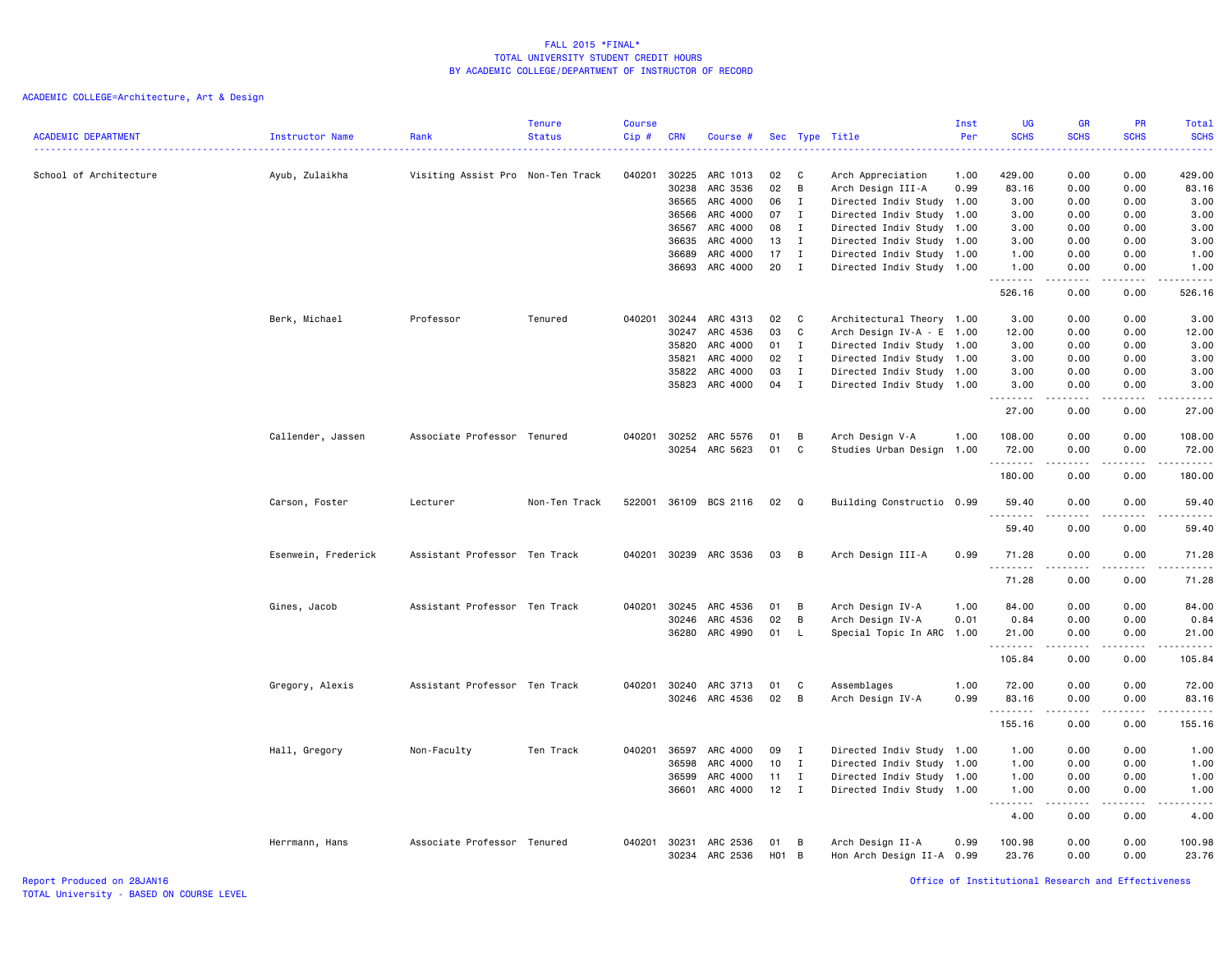| <b>ACADEMIC DEPARTMENT</b> | Instructor Name    | Rank                          | <b>Tenure</b><br><b>Status</b> | <b>Course</b><br>Cip# | <b>CRN</b>   | Course #              |                  |              | Sec Type Title            | Inst<br>Per | <b>UG</b><br><b>SCHS</b>                                                                                                                                           | <b>GR</b><br><b>SCHS</b>                   | <b>PR</b><br><b>SCHS</b>            | Total<br><b>SCHS</b> |
|----------------------------|--------------------|-------------------------------|--------------------------------|-----------------------|--------------|-----------------------|------------------|--------------|---------------------------|-------------|--------------------------------------------------------------------------------------------------------------------------------------------------------------------|--------------------------------------------|-------------------------------------|----------------------|
|                            |                    |                               |                                |                       |              |                       |                  |              | . <u>.</u>                |             |                                                                                                                                                                    |                                            |                                     | .                    |
|                            |                    |                               |                                |                       |              |                       |                  |              |                           |             | .<br>124.74                                                                                                                                                        | $\frac{1}{2}$<br>0.00                      | ----<br>0.00                        | .<br>124.74          |
| School of Architecture     | Jones, William     | Lecturer                      | Non-Ten Track                  |                       |              | 040201 30224 ARC 1013 | 01               | C.           | Arch Appreciation         | 1.00        | 444.00                                                                                                                                                             | 0.00                                       | 0.00                                | 444.00               |
|                            |                    |                               |                                |                       |              |                       |                  |              |                           |             | .<br>444.00                                                                                                                                                        | 0.00                                       | 0.00                                | .<br>444.00          |
|                            | Kemp, Leah         | Non-Faculty                   | Not Applicable                 | 040201                |              | 33866 ARC 1013        | 501 C            |              | Arch Appreciation         | 1.00        | 36.00<br>.                                                                                                                                                         | 0.00<br>.                                  | 0.00<br>.                           | 36.00<br>.           |
|                            |                    |                               |                                |                       |              |                       |                  |              |                           |             | 36.00                                                                                                                                                              | 0.00                                       | 0.00                                | 36.00                |
|                            | Latham, Angela     | Instructor                    | Non-Ten Track                  | 500799                | 33608        | TKI 2413              | 01               | C            | Hi & Appr Artcrafts       | 1.00        | 69.00                                                                                                                                                              | 0.00                                       | 0.00                                | 69.00                |
|                            |                    |                               |                                |                       | 33609        | TKI 2413              | 02               | C.           | Hi & Appr Artcrafts       | 1.00        | 75.00                                                                                                                                                              | 0.00                                       | 0.00                                | 75.00                |
|                            |                    |                               |                                |                       | 33610        | TKI 2413              | 03               | C            | Hi & Appr Artcrafts       | 1.00        | 75.00                                                                                                                                                              | 0.00                                       | 0.00                                | 75.00                |
|                            |                    |                               |                                |                       | 33611        | TKI 2413              | H04 C            |              | Honors Hi & Appr Art 1.00 |             | 66.00<br>.                                                                                                                                                         | 0.00<br>.                                  | 0.00<br>$\sim$ $\sim$ $\sim$ $\sim$ | 66.00<br>.           |
|                            |                    |                               |                                |                       |              |                       |                  |              |                           |             | 285.00                                                                                                                                                             | 0.00                                       | 0.00                                | 285.00               |
|                            | McGlohn, Emily     | Assistant Professor Ten Track |                                | 040201                | 30231        | ARC 2536              | 01               | B            | Arch Design II-A          | 0.01        | 1.02                                                                                                                                                               | 0.00                                       | 0.00                                | 1.02                 |
|                            |                    |                               |                                |                       | 30232        | ARC 2536              | 02               | B            | Arch Design II-A          | 1.00        | 120.00                                                                                                                                                             | 0.00                                       | 0.00                                | 120.00               |
|                            |                    |                               |                                |                       | 30234        | ARC 2536              | H <sub>0</sub> 1 | B            | Hon Arch Design II-A 0.01 |             | 0.24                                                                                                                                                               | 0.00                                       | 0.00                                | 0.24                 |
|                            |                    |                               |                                | 522001                | 30399        | BCS 2116              | 01               | Q            | Building Constructio 0.01 |             | 0.66                                                                                                                                                               | 0.00                                       | 0.00                                | 0.66                 |
|                            |                    |                               |                                |                       | 36109        | BCS 2116              | 02               | $\Omega$     | Building Constructio 0.01 |             | 0.60<br>.                                                                                                                                                          | 0.00<br>$\sim$ $\sim$ $\sim$ $\sim$ $\sim$ | 0.00<br>.                           | 0.60<br>.            |
|                            |                    |                               |                                |                       |              |                       |                  |              |                           |             | 122.52                                                                                                                                                             | 0.00                                       | 0.00                                | 122.52               |
|                            | Mihalache, Andreea | Assistant Professor Ten Track |                                | 040201                | 30229        | ARC 1536              | 04               | B            | Arch Design I-A           | 0.99        | 77.22<br>.<br>$\frac{1}{2} \left( \frac{1}{2} \right) \left( \frac{1}{2} \right) \left( \frac{1}{2} \right) \left( \frac{1}{2} \right) \left( \frac{1}{2} \right)$ | 0.00                                       | 0.00<br>.                           | 77.22<br>.           |
|                            |                    |                               |                                |                       |              |                       |                  |              |                           |             | 77.22                                                                                                                                                              | 0.00                                       | 0.00                                | 77.22                |
|                            | Newman, Charles    | Lecturer                      | Non-Ten Track                  |                       |              | 040201 30250 ARC 5443 | 01               | B            | Architectural Progra 1.00 |             | 72.00<br><u>.</u>                                                                                                                                                  | 0.00<br>.                                  | 0.00<br>$- - - -$                   | 72.00<br>.           |
|                            |                    |                               |                                |                       |              |                       |                  |              |                           |             | 72.00                                                                                                                                                              | 0.00                                       | 0.00                                | 72.00                |
|                            | Poros, John        | Associate Professor Tenured   |                                |                       | 040201 30241 | ARC 3904              | 01               | C            | Structures I              | 1.00        | 152.00                                                                                                                                                             | 0.00                                       | 0.00                                | 152.00               |
|                            |                    |                               |                                |                       | 30242        | ARC 3904              | 02               | K            | Structures I              | 1.00        | 0.00                                                                                                                                                               | 0.00                                       | 0.00                                | 0.00                 |
|                            |                    |                               |                                |                       | 30403        | BCS 3904              | 01               | C            | Structures I              | 1.00        | 72.00                                                                                                                                                              | 0.00                                       | 0.00                                | 72.00                |
|                            |                    |                               |                                |                       | 30404        | <b>BCS 3904</b>       | 02               | K            | Structures I              | 1.00        | 0.00                                                                                                                                                               | 0.00                                       | 0.00                                | 0.00                 |
|                            |                    |                               |                                |                       |              | 36352 ARC 4000        | 05               | I            | Directed Indiv Study      | 1.00        | 1.00                                                                                                                                                               | 0.00                                       | 0.00                                | 1.00                 |
|                            |                    |                               |                                |                       |              |                       |                  |              |                           |             | .<br>225.00                                                                                                                                                        | 0.00                                       | $\frac{1}{2}$<br>0.00               | .<br>225.00          |
|                            | Roberson, Jeffery  | Instructor                    | Non-Ten Track                  | 040201                | 30228        | ARC 1536              | 02               | B            | Arch Design I-A           | 0.99        | 71.28                                                                                                                                                              | 0.00                                       | 0.00                                | 71.28                |
|                            |                    |                               |                                |                       | 30243        | ARC 4313              | 01               | C            | Architectural Theory 1.00 |             | 69.00                                                                                                                                                              | 0.00                                       | 0.00                                | 69.00                |
|                            |                    |                               |                                |                       | 36696        | ARC 4000              | 21               | $\mathbf{I}$ | Directed Indiv Study 1.00 |             | 1.00                                                                                                                                                               | 0.00                                       | 0.00                                | 1.00                 |
|                            |                    |                               |                                |                       | 36698        | ARC 4000              | 23               | $\mathbf{I}$ | Directed Indiv Study 1.00 |             | 1.00<br>.                                                                                                                                                          | 0.00                                       | 0.00<br>- - - -                     | 1.00<br>.            |
|                            |                    |                               |                                |                       |              |                       |                  |              |                           |             | 142.28                                                                                                                                                             | 0.00                                       | 0.00                                | 142.28               |
|                            | Salmon, Amelia     | Lecturer                      | Non-Ten Track                  |                       |              | 040201 30251 ARC 5493 | 01               | C.           | Arch Practice             | 1.00        | 72.00<br>.                                                                                                                                                         | 0.00<br>.                                  | 0.00<br>.                           | 72.00<br>.           |
|                            |                    |                               |                                |                       |              |                       |                  |              |                           |             | 72.00                                                                                                                                                              | 0.00                                       | 0.00                                | 72.00                |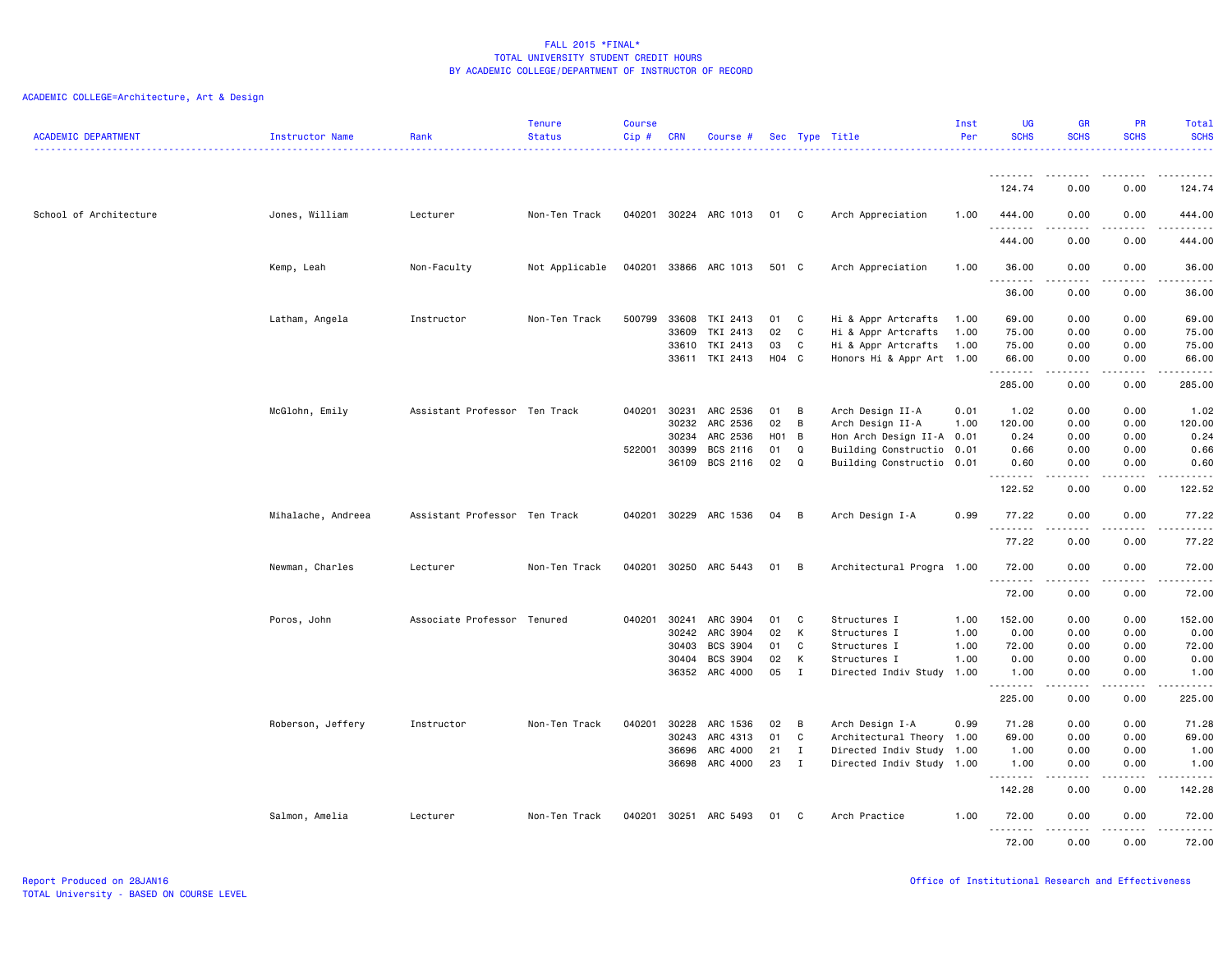| <b>ACADEMIC DEPARTMENT</b> | <b>Instructor Name</b> | Rank                              | <b>Tenure</b><br><b>Status</b> | <b>Course</b><br>Cip# | <b>CRN</b> | Course #       |       |              | Sec Type Title            | Inst<br>Per | UG<br><b>SCHS</b>  | <b>GR</b><br><b>SCHS</b> | <b>PR</b><br><b>SCHS</b> | Total<br><b>SCHS</b> |
|----------------------------|------------------------|-----------------------------------|--------------------------------|-----------------------|------------|----------------|-------|--------------|---------------------------|-------------|--------------------|--------------------------|--------------------------|----------------------|
| School of Architecture     | Taylor, Justin         | Clinical Assist Pro Non-Ten Track |                                | 040201                | 30235      | ARC 2713       | 01    | $\mathbf{C}$ | Passive Build Sys         | 1.00        | 138.00             | 0.00                     | 0.00                     | 138.00               |
|                            |                        |                                   |                                |                       | 30237      | ARC 3536       | 01    | B            | Arch Design III-A         | 1.00        | 72.00              | 0.00                     | 0.00                     | 72.00                |
|                            |                        |                                   |                                |                       | 30238      | ARC 3536       | 02    | B            | Arch Design III-A         | 0.01        | 0.84               | 0.00                     | 0.00                     | 0.84                 |
|                            |                        |                                   |                                |                       | 30239      | ARC 3536       | 03    | B            | Arch Design III-A         | 0.01        | 0.72               | 0.00                     | 0.00                     | 0.72                 |
|                            |                        |                                   |                                |                       | 30400      | BCS 2713       | 01    | $\mathbf{C}$ | Passive Building Sys      | 1.00        | 60.00              | 0.00                     | 0.00                     | 60.00                |
|                            |                        |                                   |                                |                       | 36685      | ARC 4000       | 14    | $\mathbf{I}$ | Directed Indiv Study 1.00 |             | 3.00               | 0.00                     | 0.00                     | 3.00                 |
|                            |                        |                                   |                                |                       | 36686      | ARC 4000       | 15    | I            | Directed Indiv Study 1.00 |             | 3.00               | 0.00                     | 0.00                     | 3.00                 |
|                            |                        |                                   |                                |                       | 36688      | ARC 4000       | 16    | $\mathbf I$  | Directed Indiv Study 1.00 |             | 3.00               | 0.00                     | 0.00                     | 3.00                 |
|                            |                        |                                   |                                |                       |            |                |       |              |                           |             | --------<br>280.56 | .<br>0.00                | $\cdots$<br>0.00         | .<br>280.56          |
|                            | Tripp, Andrew          | Assistant Professor Ten Track     |                                | 040201                | 30227      | ARC 1536       | 01    | B            | Arch Design I-A           | 1.00        | 60.00              | 0.00                     | 0.00                     | 60.00                |
|                            |                        |                                   |                                |                       | 30228      | ARC 1536       | 02    | B            | Arch Design I-A           | 0.01        | 0.72               | 0.00                     | 0.00                     | 0.72                 |
|                            |                        |                                   |                                |                       | 30229      | ARC 1536       | 04    | B            | Arch Design I-A           | 0.01        | 0.78               | 0.00                     | 0.00                     | 0.78                 |
|                            |                        |                                   |                                |                       | 30230      | ARC 1536       | H01 B |              | Hon Arch Design I-A       | 1.00        | 18.00              | 0.00                     | 0.00                     | 18.00                |
|                            |                        |                                   |                                |                       | 30236      | ARC 3313       | 01 C  |              | History Of Arch II        | 1.00        | 123.00             | 0.00                     | 0.00                     | 123.00               |
|                            |                        |                                   |                                |                       |            | 35494 ARC 1001 | F01 C |              | First Year Seminar        | 1.00        | 11.00              | 0.00                     | 0.00                     | 11.00                |
|                            |                        |                                   |                                |                       |            |                |       |              |                           |             | --------<br>213.50 | .<br>0.00                | .<br>0.00                | .<br>213.50          |
|                            | Vaughan, Mark          | Lecturer                          | Non-Ten Track                  | 040201                | 30253      | ARC 5576       | 02    | B            | Arch Design V-A           | 1.00        | 42.00              | 0.00                     | 0.00                     | 42.00                |
|                            |                        |                                   |                                |                       |            |                |       |              |                           |             | 42.00              | 0.00                     | . <b>.</b> .<br>0.00     | 42.00                |
|                            |                        |                                   |                                |                       |            |                |       |              |                           |             | ========           | ========                 | ========                 | ==========           |
| School of Architecture     |                        |                                   |                                |                       |            |                |       |              |                           |             | 3265.66            | 0.00                     | 0.00                     | 3265.66              |
|                            |                        |                                   |                                |                       |            |                |       |              |                           |             | ========           | ========                 | ========                 |                      |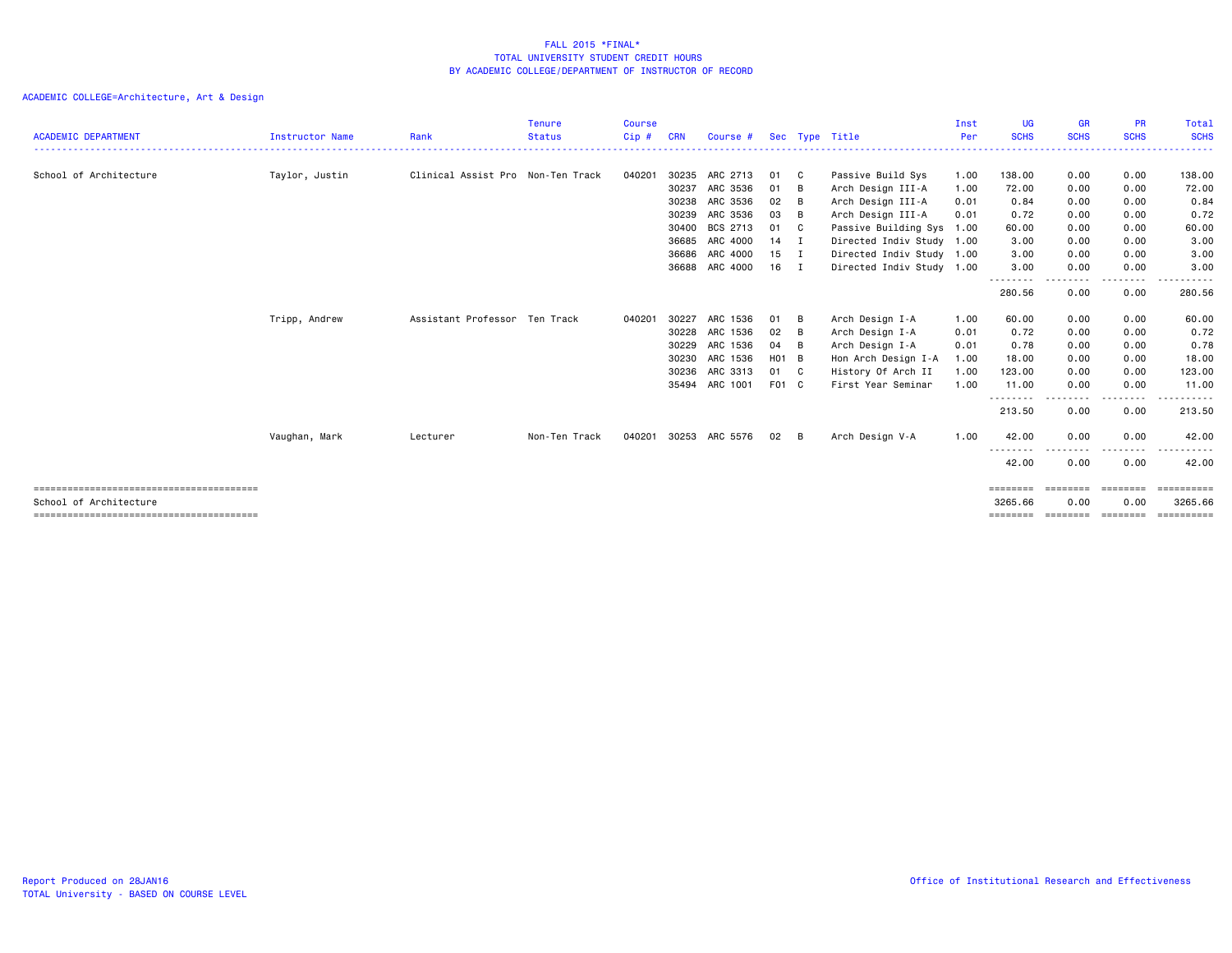| <b>ACADEMIC DEPARTMENT</b> | Instructor Name   | Rank         | Tenure<br><b>Status</b> | <b>Course</b><br>Cip# | <b>CRN</b> | Course # Sec Type Title |              |     |                           | Inst<br>Per | UG<br><b>SCHS</b> | GR<br><b>SCHS</b> | <b>PR</b><br><b>SCHS</b> | Total<br><b>SCHS</b>  |
|----------------------------|-------------------|--------------|-------------------------|-----------------------|------------|-------------------------|--------------|-----|---------------------------|-------------|-------------------|-------------------|--------------------------|-----------------------|
| Aerospace Studies          | Charney, Nicholas | Non-Employee | Not Applicable          | 280101                | 30338      | AS 1012                 | 01           | - B | Foundations of USAF- 1.00 |             | 36.00             | 0.00              | 0.00                     | 36.00                 |
|                            |                   |              |                         |                       | 30339      | AS 1012                 | 02 B         |     | Foundations of USAF- 1.00 |             | 22.00             | 0.00              | 0.00                     | 22.00                 |
|                            |                   |              |                         |                       | 30340      | AS 1012                 | 03           | - B | Foundations of USAF-      | 1.00        | 4.00              | 0.00              | 0.00                     | 4.00                  |
|                            |                   |              |                         |                       | 30341      | AS 2012                 | 01           | - B | Air and Space Power- 1.00 |             | 18.00             | 0.00              | 0.00                     | 18.00                 |
|                            |                   |              |                         |                       |            | 30342 AS 2012           | $02 \quad B$ |     | Air and Space Power- 1.00 |             | 26.00             | 0.00              | 0.00                     | 26.00                 |
|                            |                   |              |                         |                       |            | 30343 AS 2012           | 03           | - B | Air and Space Power- 1.00 |             | 10.00             | 0.00              | 0.00                     | 10.00                 |
|                            |                   |              |                         |                       |            | 30344 AS 3013           | 01           | - B | Af Leadership Studie 1.00 |             | 36.00             | 0.00              | 0.00                     | 36.00                 |
|                            |                   |              |                         |                       |            | 30345 AS 4013           | 01           | - B | NSA/Prep for Act Dut 1.00 |             | 30.00             | 0.00              | 0.00                     | 30.00                 |
|                            |                   |              |                         |                       |            |                         |              |     |                           |             | ---------         | .                 | .                        | .                     |
|                            |                   |              |                         |                       |            |                         |              |     |                           |             | 182.00            | 0.00              | 0.00                     | 182,00                |
|                            |                   |              |                         |                       |            |                         |              |     |                           |             | ========          | ========          | ========                 | ==========            |
| Aerospace Studies          |                   |              |                         |                       |            |                         |              |     |                           |             | 182.00            | 0.00              | 0.00                     | 182.00                |
|                            |                   |              |                         |                       |            |                         |              |     |                           |             |                   | ========          | ========                 | $=$ = = = = = = = = = |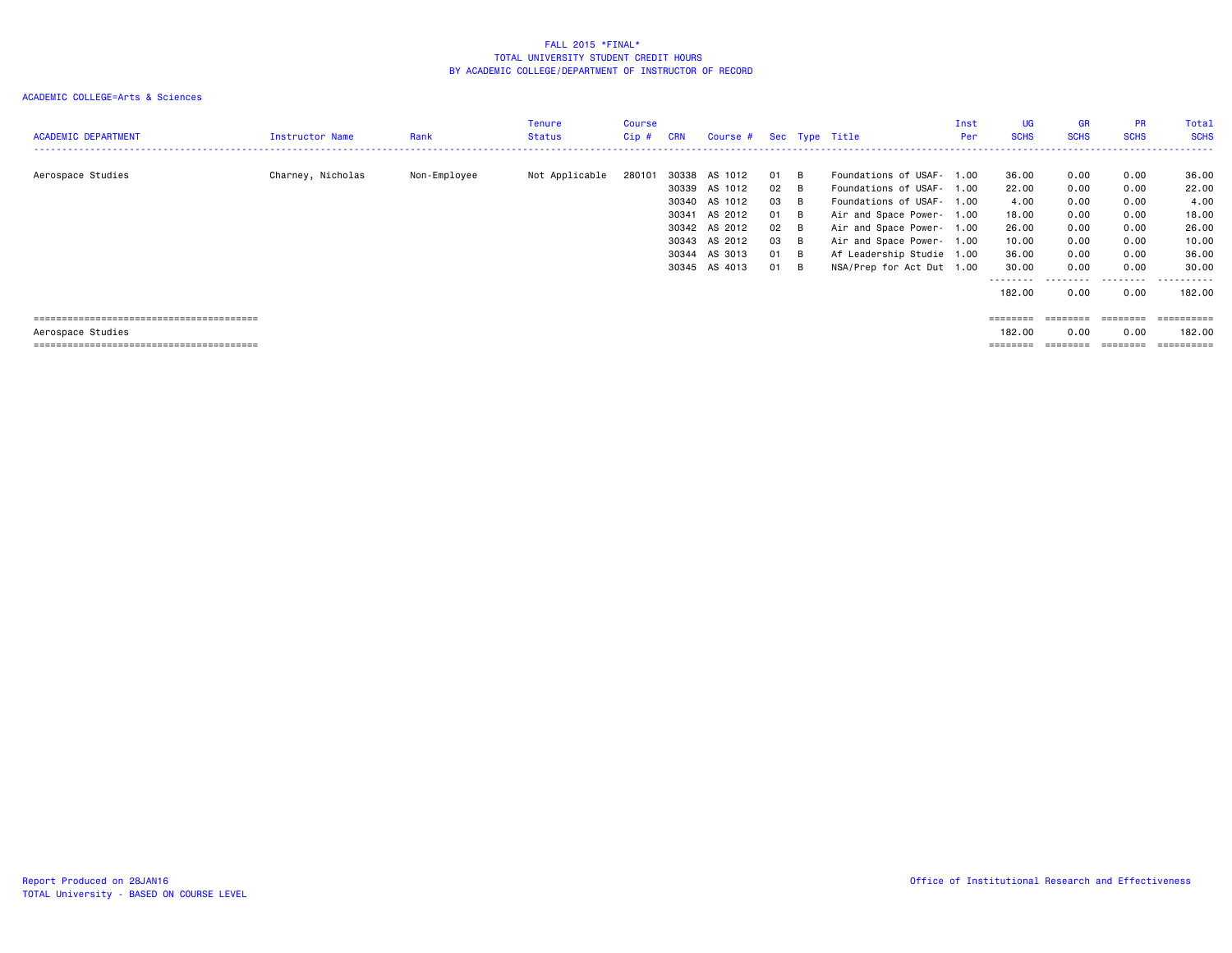| <b>ACADEMIC DEPARTMENT</b>             | Instructor Name    | Rank                          | <b>Tenure</b><br><b>Status</b> | <b>Course</b><br>$Cip$ # | <b>CRN</b> | Course #      |            |              | Sec Type Title            | Inst<br>Per | UG<br><b>SCHS</b>  | <b>GR</b><br><b>SCHS</b> | <b>PR</b><br><b>SCHS</b> | Total<br><b>SCHS</b> |
|----------------------------------------|--------------------|-------------------------------|--------------------------------|--------------------------|------------|---------------|------------|--------------|---------------------------|-------------|--------------------|--------------------------|--------------------------|----------------------|
|                                        |                    |                               |                                |                          |            |               |            |              |                           |             |                    |                          |                          |                      |
| Anthropology & Middle Eastern Cultures | Copeland, Toni     | Assistant Professor Ten Track |                                | 450201                   | 30221      | AN 8215       | 06         | Ε            | Internship in Applie 1.00 |             | 0.00               | 5.00                     | 0.00                     | 5.00                 |
|                                        |                    |                               |                                |                          | 34633      | AN 4143       | 01         | C            | Ethnographic Methods      | 1.00        | 24.00              | 0.00                     | 0.00                     | 24.00                |
|                                        |                    |                               |                                |                          | 34634      | AN 6143       | 01         | C            | Ethnographic Methods      | 1.00        | 0.00               | 18.00                    | 0.00                     | 18.00                |
|                                        |                    |                               |                                |                          | 35339      | AN 8000       | 01         | D            | Thesis Research           | 1.00        | 0.00               | 20.00                    | 0.00                     | 20.00                |
|                                        |                    |                               |                                |                          |            | 36132 AN 7000 | 02         | $\mathbf I$  | Directed Indiv Study 1.00 |             | 0.00               | 3.00                     | 0.00                     | 3.00                 |
|                                        |                    |                               |                                |                          | 36790      | AN 4000       | 07         | $\mathbf{I}$ | Directed Indiv Study      | 1.00        | 3.00               | 0.00                     | 0.00                     | 3.00                 |
|                                        |                    |                               |                                | 450204                   | 30188      | AN 1143       | <b>HO1</b> | $\mathbf{C}$ | Cultural Anthro - Ho      | 1.00        | 63.00              | 0.00                     | 0.00                     | 63.00                |
|                                        |                    |                               |                                |                          | 34630      | AN 1143       | 05         | C            | Cultural Anthro           | 1.00        | 81.00<br>.         | 0.00<br>.                | 0.00                     | 81.00<br>.           |
|                                        |                    |                               |                                |                          |            |               |            |              |                           |             | 171.00             | 46.00                    | 0.00                     | 217.00               |
|                                        | Galaty, Michael    | Professor                     | Tenured                        | 450201                   |            | 36398 AN 7000 | 04         | $\mathbf{I}$ | Directed Indiv Study 1.00 |             | 0.00<br>$  -$<br>. | 3.00<br>$- - - -$        | 0.00                     | 3.00<br>-----        |
|                                        |                    |                               |                                |                          |            |               |            |              |                           |             | 0.00               | 3.00                     | 0.00                     | 3.00                 |
|                                        | Hardin, James      | Associate Professor Tenured   |                                | 050299                   | 32323      | HI 4403       | 01         | C            | Ancient Near East         | 1.00        | 60.00              | 0.00                     | 0.00                     | 60.00                |
|                                        |                    |                               |                                | 380201                   | 32777      | MEC 4403      | 01         | C            | Ancient Near East         | 1.00        | 9.00               | 0.00                     | 0.00                     | 9.00                 |
|                                        |                    |                               |                                |                          | 32778      | MEC 6403      | 01         | C            | Ancient Near East         | 1.00        | 0.00               | 6.00                     | 0.00                     | 6.00                 |
|                                        |                    |                               |                                |                          | 33462      | REL 4403      | 01         | C            | Ancient Near East         | 1.00        | 9.00               | 0.00                     | 0.00                     | 9.00                 |
|                                        |                    |                               |                                | 450201                   | 30181      | AN 1103       | 03         | C            | Intro To Anthro           | 1.00        | 171.00             | 0.00                     | 0.00                     | 171.00               |
|                                        |                    |                               |                                |                          | 30219      | AN 8215       | 04         | E            | Internship in Applie      | 1.00        | 0.00               | 5.00                     | 0.00                     | 5.00                 |
|                                        |                    |                               |                                |                          | 35341      | AN 8000       | 03         | D            | Thesis Research           | 1.00        | 0.00               | 7.00                     | 0.00                     | 7.00                 |
|                                        |                    |                               |                                |                          | 36485      | AN 7000       | 05         | $\mathbf{I}$ | Directed Indiv Study      | 1.00        | 0.00               | 3.00                     | 0.00                     | 3.00                 |
|                                        |                    |                               |                                |                          | 36498      | AN 4000       | 02         | $\mathbf{I}$ | Directed Indiv Study      | 1.00        | 1.00               | 0.00                     | 0.00                     | 1.00                 |
|                                        |                    |                               |                                |                          | 36596      | AN 4000       | 03         | $\mathbf I$  | Directed Indiv Study      | 1.00        | 3.00               | 0.00                     | 0.00                     | 3.00                 |
|                                        |                    |                               |                                |                          | 36616      | AN 4000       | 04         | $\mathbf I$  | Directed Indiv Study      | 1.00        | 1.00               | 0.00                     | 0.00                     | 1.00                 |
|                                        |                    |                               |                                |                          | 36739      | AN 4000       | 05         | $\mathbf{I}$ | Directed Indiv Study      | 1.00        | 4.00<br>.          | 0.00                     | 0.00                     | 4.00                 |
|                                        |                    |                               |                                |                          |            |               |            |              |                           |             | 258.00             | 21.00                    | 0.00                     | 279.00               |
|                                        | Herrmann, Nicholas | Associate Professor Tenured   |                                | 450201                   | 30178      | AN 1001       | F01 C      |              | First Year Seminar        | 1.00        | 29.00              | 0.00                     | 0.00                     | 29.00                |
|                                        |                    |                               |                                |                          | 34631      | AN 4313       | 01         | В            | Human Osteology           | 1.00        | 33.00              | 0.00                     | 0.00                     | 33.00                |
|                                        |                    |                               |                                |                          | 34632      | AN 6313       | 01         | B            | Human Osteology           | 1.00        | 0.00               | 12.00                    | 0.00                     | 12.00                |
|                                        |                    |                               |                                |                          | 34637      | AN 8215       | 08         | E            | Internship in Applie      | 1.00        | 0.00               | 5.00                     | 0.00                     | 5.00                 |
|                                        |                    |                               |                                |                          | 35342      | AN 8000       | 04         | D            | Thesis Research           | 1.00        | 0.00               | 11.00                    | 0.00                     | 11.00                |
|                                        |                    |                               |                                | 450301                   | 34635      | AN 8303       | 01         | $\mathsf{C}$ | Bioarchaeology            | 1.00        | 0.00<br>.          | 9.00<br>.                | 0.00<br>د د د د          | 9.00<br>د د د د د    |
|                                        |                    |                               |                                |                          |            |               |            |              |                           |             | 62.00              | 37.00                    | 0.00                     | 99.00                |
|                                        | Hoffman, David     | Associate Professor Tenured   |                                | 450201                   | 30213      | AN 8011       | 01         | s            | Professn Applied Ant 1.00 |             | 0.00               | 8.00                     | 0.00                     | 8.00                 |
|                                        |                    |                               |                                |                          | 34628      | AN 4173       | 01         | C            | Environment-Society       | 1.00        | 18.00              | 0.00                     | 0.00                     | 18.00                |
|                                        |                    |                               |                                |                          | 34804      | SO 4173       | 01         | C            | Environment-Society       | 1.00        | 24.00              | 0.00                     | 0.00                     | 24.00                |
|                                        |                    |                               |                                |                          | 35343      | AN 8000       | 05         | D            | Thesis Research           | 1.00        | 0.00               | 2.00                     | 0.00                     | 2.00                 |
|                                        |                    |                               |                                | 450204                   | 30184      | AN 1143       | 01         | C            | Cultural Anthro           | 1.00        | 90.00              | 0.00                     | 0.00                     | 90.00                |
|                                        |                    |                               |                                |                          | 30185      | AN 1143       | 02         | $\mathtt{C}$ | Cultural Anthro           | 1.00        | 78.00              | 0.00                     | 0.00                     | 78.00                |
|                                        |                    |                               |                                |                          | 30186      | AN 1143       | 03         | $\mathtt{C}$ | Cultural Anthro           | 1.00        | 69.00              | 0.00                     | 0.00                     | 69.00                |
|                                        |                    |                               |                                |                          | 30187      | AN 1143       | 04         | C            | Cultural Anthro           | 1.00        | 72.00              | 0.00                     | 0.00                     | 72.00                |
|                                        |                    |                               |                                |                          |            |               |            |              |                           |             | .<br>351.00        | 10.00                    | 0.00                     | د د د د د<br>361.00  |
|                                        | Marcus, Jean       | Instructor                    | Non-Ten Track                  | 450201                   | 30179      | AN 1103       | 01         | C            | Intro To Anthro           | 1.00        | 132.00             | 0.00                     | 0.00                     | 132.00               |
|                                        |                    |                               |                                |                          | 30180      | AN 1103       | 02         | C            | Intro To Anthro           | 1.00        | 123.00             | 0.00                     | 0.00                     | 123.00               |
|                                        |                    |                               |                                |                          |            | 30182 AN 1103 | 04         | C            | Intro To Anthro           | 1.00        | 120.00             | 0.00                     | 0.00                     | 120.00               |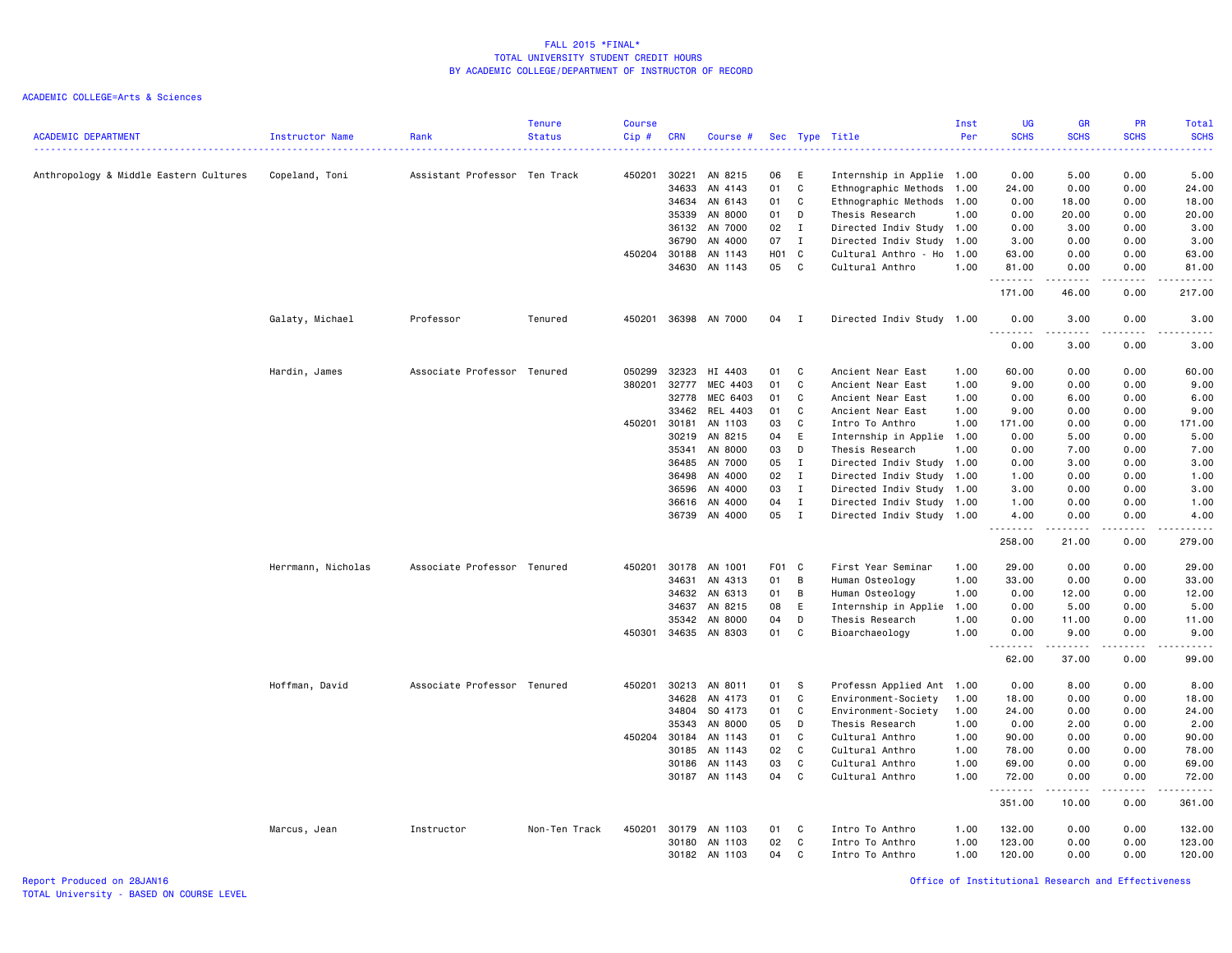| <b>ACADEMIC DEPARTMENT</b>             | Instructor Name  | Rank                              | <b>Tenure</b><br><b>Status</b> | <b>Course</b><br>$Cip \#$ | <b>CRN</b>     | Course #           |          |              | Sec Type Title                 | Inst<br>Per  | UG<br><b>SCHS</b>                                                                                                                                         | <b>GR</b><br><b>SCHS</b> | <b>PR</b><br><b>SCHS</b> | Total<br><b>SCHS</b><br>. <u>.</u> . |
|----------------------------------------|------------------|-----------------------------------|--------------------------------|---------------------------|----------------|--------------------|----------|--------------|--------------------------------|--------------|-----------------------------------------------------------------------------------------------------------------------------------------------------------|--------------------------|--------------------------|--------------------------------------|
|                                        |                  |                                   |                                |                           |                |                    |          |              |                                |              | 375.00                                                                                                                                                    | 0.00                     | .<br>0.00                | 375.00                               |
|                                        |                  |                                   |                                |                           |                |                    |          |              |                                |              |                                                                                                                                                           |                          |                          |                                      |
| Anthropology & Middle Eastern Cultures | McClellan, Laura | Assistant Professor Non-Ten Track |                                | 450201                    | 30203<br>30208 | AN 4123<br>AN 6123 | 01<br>01 | C<br>C       | Anthro Theory<br>Anthro Theory | 1.00<br>1.00 | 48.00<br>0.00                                                                                                                                             | 0.00<br>27.00            | 0.00<br>0.00             | 48.00<br>27.00                       |
|                                        |                  |                                   |                                |                           | 35255          | AN 2990            | 01       | C            | Special Topic In AN            | 1.00         | 36.00                                                                                                                                                     | 0.00                     | 0.00                     | 36.00                                |
|                                        |                  |                                   |                                |                           |                | 36162 AN 7000      | 03       | $\mathbf{I}$ | Directed Indiv Study 1.00      |              | 0.00                                                                                                                                                      | 3.00                     | 0.00                     | 3.00                                 |
|                                        |                  |                                   |                                |                           |                |                    |          |              |                                |              | <u>.</u><br>84.00                                                                                                                                         | .<br>30.00               | .<br>0.00                | .<br>114.00                          |
|                                        | Miller, Darcy    | Assistant Professor Ten Track     |                                | 450201                    | 30183          | AN 1103            | HO1 C    |              | Intro To Anthro - Ho           | 1.00         | 75.00                                                                                                                                                     | 0.00                     | 0.00                     | 75.00                                |
|                                        |                  |                                   |                                |                           | 30220          | AN 8215            | 05       | E            | Internship in Applie           | 1.00         | 0.00                                                                                                                                                      | 10.00                    | 0.00                     | 10.00                                |
|                                        |                  |                                   |                                |                           | 34625          | AN 3123            | 01       | C.           | N American Indians             | 1.00         | 39.00                                                                                                                                                     | 0.00                     | 0.00                     | 39.00                                |
|                                        |                  |                                   |                                |                           | 35345          | AN 8000            | 07       | D            | Thesis Research                | 1.00         | 0.00                                                                                                                                                      | 2.00                     | 0.00                     | 2.00                                 |
|                                        |                  |                                   |                                |                           | 35980          | AN 7000            | 01       | I            | Directed Indiv Study 1.00      |              | 0.00                                                                                                                                                      | 1.00                     | 0.00                     | 1.00                                 |
|                                        |                  |                                   |                                |                           | 36513          | AN 7000            | 07       | $\mathbf{I}$ | Directed Indiv Study 1.00      |              | 0.00                                                                                                                                                      | 3.00                     | 0.00                     | 3.00                                 |
|                                        |                  |                                   |                                |                           | 36788          | AN 4000            | 06       | $\mathbf{I}$ | Directed Indiv Study           | 1.00         | 3.00                                                                                                                                                      | 0.00                     | 0.00                     | 3.00                                 |
|                                        |                  |                                   |                                | 450301                    | 30195          | AN 1543            | 01       | C            | Intro To Archaeology 1.00      |              | 45.00                                                                                                                                                     | 0.00                     | 0.00                     | 45.00                                |
|                                        |                  |                                   |                                |                           | 30196          | AN 1543            | 02       | $\mathbf{C}$ | Intro To Archaeology           | 1.00         | 48.00                                                                                                                                                     | 0.00                     | 0.00                     | 48.00                                |
|                                        |                  |                                   |                                |                           | 30197          | AN 1543            | 03       | C            | Intro To Archaeology 1.00      |              | 54.00                                                                                                                                                     | 0.00                     | 0.00                     | 54.00                                |
|                                        |                  |                                   |                                |                           | 30198          | AN 1543            | 04       | C            | Intro To Archaeology 1.00      |              | 54.00<br>.                                                                                                                                                | 0.00<br>.                | 0.00<br>.                | 54.00<br>.                           |
|                                        |                  |                                   |                                |                           |                |                    |          |              |                                |              | 318.00                                                                                                                                                    | 16.00                    | 0.00                     | 334.00                               |
|                                        | Peacock, Claude  | Professor                         | Tenured                        | 450201                    | 30217          | AN 8215            | 02       | E            | Internship in Applie 1.00      |              | 0.00                                                                                                                                                      | 15.00                    | 0.00                     | 15.00                                |
|                                        |                  |                                   |                                |                           |                | 35346 AN 8000      | 08       | D            | Thesis Research                | 1.00         | 0.00<br>$\frac{1}{2} \left( \frac{1}{2} \right) \left( \frac{1}{2} \right) \left( \frac{1}{2} \right) \left( \frac{1}{2} \right)$<br>$\sim$ $\sim$ $\sim$ | 33.00<br>.               | 0.00<br>د د د د          | 33.00<br>د د د د د                   |
|                                        |                  |                                   |                                |                           |                |                    |          |              |                                |              | 0.00                                                                                                                                                      | 48.00                    | 0.00                     | 48.00                                |
|                                        | Turner, James    | Lecturer                          | Non-Ten Track                  | 450201                    | 33686          | AN 2203            | 201 C    |              | Racial Minorities              | 1.00         | 36.00                                                                                                                                                     | 0.00                     | 0.00                     | 36.00                                |
|                                        |                  |                                   |                                |                           |                | 33845 SO 2203      | 201 C    |              | Racial Minorities              | 1.00         | 6.00                                                                                                                                                      | 0.00                     | 0.00                     | 6.00                                 |
|                                        |                  |                                   |                                |                           |                |                    |          |              |                                |              | 42.00                                                                                                                                                     | -----<br>0.00            | .<br>0.00                | .<br>42.00                           |
|                                        | Zuckerman, Molly | Assistant Professor Ten Track     |                                | 450201                    | 30190          | AN 1344            | 01       | C            | Intro to Biol Anthro           | 1.00         | 136.00                                                                                                                                                    | 0.00                     | 0.00                     | 136.00                               |
|                                        |                  |                                   |                                |                           | 30191          | AN 1344            | 02       | $\mathsf{K}$ | Intro to Biol Anthro           | 1.00         | 0.00                                                                                                                                                      | 0.00                     | 0.00                     | 0.00                                 |
|                                        |                  |                                   |                                |                           | 30192          | AN 1344            | 03       | К            | Intro to Biol Anthro           | 1.00         | 0.00                                                                                                                                                      | 0.00                     | 0.00                     | 0.00                                 |
|                                        |                  |                                   |                                |                           | 30193          | AN 1344            | 04       | К            | Intro to Biol Anthro 1.00      |              | 0.00                                                                                                                                                      | 0.00                     | 0.00                     | 0.00                                 |
|                                        |                  |                                   |                                |                           | 30222          | AN 8215            | 07       | E            | Internship in Applie 1.00      |              | 0.00                                                                                                                                                      | 10.00                    | 0.00                     | 10.00                                |
|                                        |                  |                                   |                                |                           | 34626          | AN 4323            | 01       | C            | Plagues and People             | 1.00         | 75.00                                                                                                                                                     | 0.00                     | 0.00                     | 75.00                                |
|                                        |                  |                                   |                                |                           | 34627          | AN 6323            | 01       | C            | Plagues and People             | 1.00         | 0.00                                                                                                                                                      | 6.00                     | 0.00                     | 6.00                                 |
|                                        |                  |                                   |                                |                           | 34629          | AN 1344            | 06       | C            | Intro to Biol Anthro           | 1.00         | 60.00                                                                                                                                                     | 0.00                     | 0.00                     | 60.00                                |
|                                        |                  |                                   |                                |                           |                | 35347 AN 8000      | 09       | D            | Thesis Research                | 1.00         | 0.00<br>.                                                                                                                                                 | 11.00<br>.               | 0.00<br>.                | 11.00<br>.                           |
|                                        |                  |                                   |                                |                           |                |                    |          |              |                                |              | 271.00                                                                                                                                                    | 27.00                    | 0.00                     | 298.00                               |
|                                        |                  |                                   |                                |                           |                |                    |          |              |                                |              | ========                                                                                                                                                  | ---------                | ---------                | ==========                           |
| Anthropology & Middle Eastern Cultures |                  |                                   |                                |                           |                |                    |          |              |                                |              | 1932.00                                                                                                                                                   | 238.00                   | 0.00                     | 2170.00                              |
|                                        |                  |                                   |                                |                           |                |                    |          |              |                                |              | ========                                                                                                                                                  |                          |                          | ========= ========= ==========       |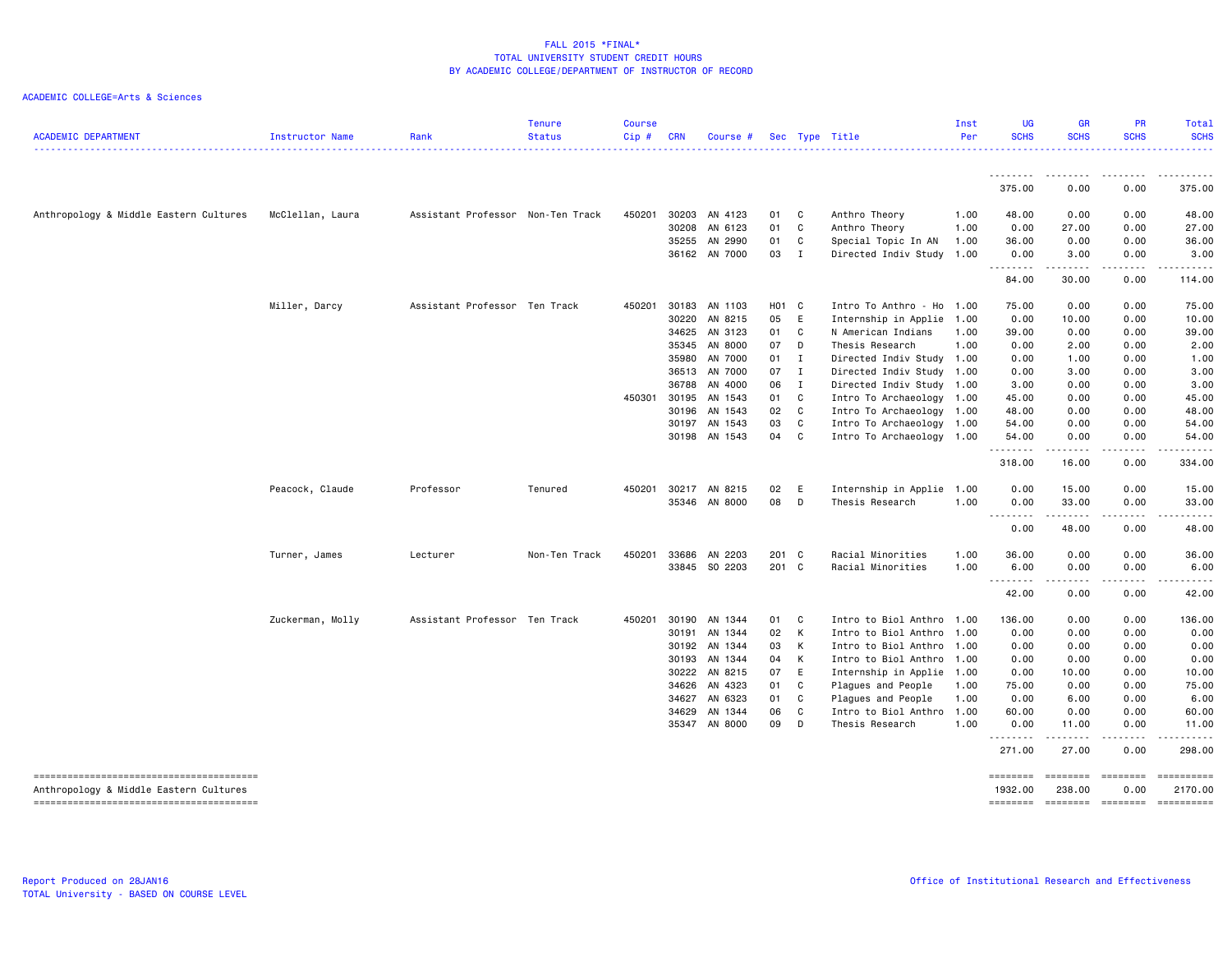### ACADEMIC COLLEGE=Arts & Sciences

| <b>ACADEMIC DEPARTMENT</b> | Instructor Name     | Rank                          | <b>Tenure</b><br><b>Status</b> | <b>Course</b><br>Cip# | <b>CRN</b>     | Course #             |          |              | Sec Type Title                                    | Inst<br>Per<br>. | <b>UG</b><br><b>SCHS</b><br>----                                                                                                                                                               | <b>GR</b><br><b>SCHS</b>                                                                                                                                     | <b>PR</b><br><b>SCHS</b><br>$\frac{1}{2}$ . $\frac{1}{2}$ . $\frac{1}{2}$                                                         | Total<br><b>SCHS</b><br>.                                                                                                                                    |
|----------------------------|---------------------|-------------------------------|--------------------------------|-----------------------|----------------|----------------------|----------|--------------|---------------------------------------------------|------------------|------------------------------------------------------------------------------------------------------------------------------------------------------------------------------------------------|--------------------------------------------------------------------------------------------------------------------------------------------------------------|-----------------------------------------------------------------------------------------------------------------------------------|--------------------------------------------------------------------------------------------------------------------------------------------------------------|
| Biological Sciences        | Brooks, Christopher | Associate Professor Tenured   |                                | 261301                | 30486          | BIO 3104             | 01       | C            | Ecology                                           | 1.00             | 184.00                                                                                                                                                                                         | 0.00                                                                                                                                                         | 0.00                                                                                                                              | 184.00                                                                                                                                                       |
|                            |                     |                               |                                |                       | 30487          | BIO 3104             | 02       | К            | Ecology                                           | 1.00             | 0.00                                                                                                                                                                                           | 0.00                                                                                                                                                         | 0.00                                                                                                                              | 0.00                                                                                                                                                         |
|                            |                     |                               |                                |                       | 30488          | BIO 3104             | 04       | К            | Ecology                                           | 1.00             | 0.00                                                                                                                                                                                           | 0.00                                                                                                                                                         | 0.00                                                                                                                              | 0.00                                                                                                                                                         |
|                            |                     |                               |                                | 269999                | 34851          | BIO 9000             | 01       | D            | Research / Diss                                   | 1.00             | 0.00<br>.                                                                                                                                                                                      | 9.00<br>.                                                                                                                                                    | 0.00<br>.                                                                                                                         | 9.00<br>------                                                                                                                                               |
|                            |                     |                               |                                |                       |                |                      |          |              |                                                   |                  | 184.00                                                                                                                                                                                         | 9.00                                                                                                                                                         | 0.00                                                                                                                              | 193.00                                                                                                                                                       |
|                            | Brown, Matthew      | Assistant Professor Ten Track |                                | 260101                | 30532          | BIO 8021             | 01       | S            | Seminar II                                        | 1.00             | 0.00                                                                                                                                                                                           | 5.00                                                                                                                                                         | 0.00                                                                                                                              | 5.00                                                                                                                                                         |
|                            |                     |                               |                                | 260503                | 30507          | BIO 4442             | 01       | L            | Bacterial Genetics L                              | 1.00             | 44.00                                                                                                                                                                                          | 0.00                                                                                                                                                         | 0.00                                                                                                                              | 44.00                                                                                                                                                        |
|                            |                     |                               |                                | 269999                | 30531          | BIO 8011             | 01       | s            | Seminar I                                         | 1.00             | 0.00                                                                                                                                                                                           | 35.00                                                                                                                                                        | 0.00                                                                                                                              | 35.00                                                                                                                                                        |
|                            |                     |                               |                                |                       | 34852          | BIO 9000             | 02       | D            | Research / Diss                                   | 1.00             | 0.00<br>$\overline{a}$<br>.                                                                                                                                                                    | 9.00<br>$\frac{1}{2} \left( \frac{1}{2} \right) \left( \frac{1}{2} \right) \left( \frac{1}{2} \right) \left( \frac{1}{2} \right) \left( \frac{1}{2} \right)$ | 0.00<br>$\sim$ $\sim$ $\sim$ $\sim$                                                                                               | 9.00<br>$\frac{1}{2} \left( \frac{1}{2} \right) \left( \frac{1}{2} \right) \left( \frac{1}{2} \right) \left( \frac{1}{2} \right) \left( \frac{1}{2} \right)$ |
|                            |                     |                               |                                |                       |                |                      |          |              |                                                   |                  | 44.00                                                                                                                                                                                          | 49.00                                                                                                                                                        | 0.00                                                                                                                              | 93.00                                                                                                                                                        |
|                            | Chevalier, David    | Lecturer                      | Non-Ten Track                  | 260701                |                | 33874 BIO 6043       | 501 C    |              | Develop & Reproduct                               | 1.00             | 0.00<br>.<br>$\frac{1}{2} \left( \frac{1}{2} \right) \left( \frac{1}{2} \right) \left( \frac{1}{2} \right) \left( \frac{1}{2} \right) \left( \frac{1}{2} \right)$                              | 51.00<br>.                                                                                                                                                   | 0.00<br>.                                                                                                                         | 51.00<br>د د د د د                                                                                                                                           |
|                            |                     |                               |                                |                       |                |                      |          |              |                                                   |                  | 0.00                                                                                                                                                                                           | 51.00                                                                                                                                                        | 0.00                                                                                                                              | 51.00                                                                                                                                                        |
|                            | Counterman, Brian   | Assistant Professor Ten Track |                                | 260801                | 30503          | BIO 4143             | 01       | C            | Population Genetics                               | 1.00             | 81.00                                                                                                                                                                                          | 0.00                                                                                                                                                         | 0.00                                                                                                                              | 81.00                                                                                                                                                        |
|                            |                     |                               |                                |                       | 30522          | BIO 6143             | 01       | C            | Population Genetics                               | 1.00             | 0.00                                                                                                                                                                                           | 24.00                                                                                                                                                        | 0.00                                                                                                                              | 24.00                                                                                                                                                        |
|                            |                     |                               |                                | 269999                | 34682          | BIO 4990             | 01       | C            | Special Topic in BIO 1.00                         |                  | 6.00                                                                                                                                                                                           | 0.00                                                                                                                                                         | 0.00                                                                                                                              | 6.00                                                                                                                                                         |
|                            |                     |                               |                                |                       | 34683          | BIO 6990             | 01       | C            | Special Topic in BIO 1.00                         |                  | 0.00                                                                                                                                                                                           | 9.00                                                                                                                                                         | 0.00                                                                                                                              | 9.00                                                                                                                                                         |
|                            |                     |                               |                                |                       | 34684          | BIO 4990             | 02       | К            | Special Topic in BIO 1.00                         |                  | 0.00                                                                                                                                                                                           | 0.00                                                                                                                                                         | 0.00                                                                                                                              | 0.00                                                                                                                                                         |
|                            |                     |                               |                                |                       | 34685          | BIO 6990             | 02       | К            | Special Topic in BIO 1.00                         |                  | 0.00                                                                                                                                                                                           | 0.00                                                                                                                                                         | 0.00                                                                                                                              | 0.00                                                                                                                                                         |
|                            |                     |                               |                                |                       | 34838          | BIO 8000             | 03       | D            | Research/Thesis                                   | 1.00             | 0.00                                                                                                                                                                                           | 5.00                                                                                                                                                         | 0.00                                                                                                                              | 5.00                                                                                                                                                         |
|                            |                     |                               |                                |                       | 34853<br>36509 | BIO 9000<br>BIO 4000 | 03<br>12 | D<br>I       | Research / Diss<br>Directed Indiv Study 1.00      | 1.00             | 0.00<br>1.00                                                                                                                                                                                   | 34.00<br>0.00                                                                                                                                                | 0.00<br>0.00                                                                                                                      | 34.00<br>1.00                                                                                                                                                |
|                            |                     |                               |                                |                       | 36510          | BIO 4000             | 13       | $\mathbf I$  | Directed Indiv Study 1.00                         |                  | 1.00                                                                                                                                                                                           | 0.00                                                                                                                                                         | 0.00                                                                                                                              | 1.00                                                                                                                                                         |
|                            |                     |                               |                                |                       |                |                      |          |              |                                                   |                  | $\frac{1}{2} \left( \frac{1}{2} \right) \left( \frac{1}{2} \right) \left( \frac{1}{2} \right) \left( \frac{1}{2} \right) \left( \frac{1}{2} \right) \left( \frac{1}{2} \right)$<br>н.<br>89.00 | .<br>72.00                                                                                                                                                   | .<br>0.00                                                                                                                         | .<br>161.00                                                                                                                                                  |
|                            | Donaldson, Janet    | Associate Professor Tenured   |                                | 260503                | 34503          | BIO 4463             | 01       | C            | Bacterial Physiology 1.00                         |                  | 126.00                                                                                                                                                                                         | 0.00                                                                                                                                                         | 0.00                                                                                                                              | 126.00                                                                                                                                                       |
|                            |                     |                               |                                | 269999                | 34504          | BIO 6463             | 01       | C            | Bacterial Physiology 1.00                         |                  | 0.00                                                                                                                                                                                           | 9.00                                                                                                                                                         | 0.00                                                                                                                              | 9.00                                                                                                                                                         |
|                            |                     |                               |                                |                       | 34839          | BIO 8000             | 04       | D            | Research/Thesis                                   | 1.00             | 0.00                                                                                                                                                                                           | 9.00                                                                                                                                                         | 0.00                                                                                                                              | 9.00                                                                                                                                                         |
|                            |                     |                               |                                |                       | 34854          | BIO 9000             | 04       | D            | Research / Diss                                   | 1.00             | 0.00                                                                                                                                                                                           | 18.00                                                                                                                                                        | 0.00                                                                                                                              | 18.00                                                                                                                                                        |
|                            |                     |                               |                                |                       | 36428          | BIO 4000             | 09       | $\mathbf{I}$ | Directed Indiv Study 1.00                         |                  | 3.00                                                                                                                                                                                           | 0.00                                                                                                                                                         | 0.00                                                                                                                              | 3.00                                                                                                                                                         |
|                            |                     |                               |                                |                       |                | 36825 BIO 4000       | 19       | I            | Directed Indiv Study 1.00                         |                  | 2.00<br>.                                                                                                                                                                                      | 0.00<br>-----                                                                                                                                                | 0.00<br>$\frac{1}{2} \left( \frac{1}{2} \right) \left( \frac{1}{2} \right) \left( \frac{1}{2} \right) \left( \frac{1}{2} \right)$ | 2.00<br>$\sim$ $\sim$ $\sim$ $\sim$ $\sim$                                                                                                                   |
|                            |                     |                               |                                |                       |                |                      |          |              |                                                   |                  | 131.00                                                                                                                                                                                         | 36.00                                                                                                                                                        | 0.00                                                                                                                              | 167.00                                                                                                                                                       |
|                            | Echols, Jeffrey     | Instructor                    | Non-Ten Track                  | 260501                | 30524          | BIO 6405             | 02       | К            | Pathogenic Micro                                  | 0.50             | 0.00                                                                                                                                                                                           | 0.00                                                                                                                                                         | 0.00                                                                                                                              | 0.00                                                                                                                                                         |
|                            |                     |                               |                                |                       | 30525          | BIO 6405             | 03       | К            | Pathogenic Micro                                  | 0.50             | 0.00                                                                                                                                                                                           | 0.00                                                                                                                                                         | 0.00                                                                                                                              | 0.00                                                                                                                                                         |
|                            |                     |                               |                                | 260502                | 30492          | BIO 3304             | 08       | К            | General Microbiology                              | 1.00             | 0.00                                                                                                                                                                                           | 0.00                                                                                                                                                         | 0.00                                                                                                                              | 0.00                                                                                                                                                         |
|                            |                     |                               |                                |                       | 30493          | BIO 3304             | 03       | К            | General Microbiology                              | 1.00             | 0.00                                                                                                                                                                                           | 0.00                                                                                                                                                         | 0.00                                                                                                                              | 0.00                                                                                                                                                         |
|                            |                     |                               |                                |                       | 30494          | BIO 3304             | 04       | К            | General Microbiology                              | 1.00             | 0.00                                                                                                                                                                                           | 0.00                                                                                                                                                         | 0.00                                                                                                                              | 0.00                                                                                                                                                         |
|                            |                     |                               |                                |                       | 30495          | BIO 3304             | 05       | К            | General Microbiology 1.00                         |                  | 0.00                                                                                                                                                                                           | 0.00                                                                                                                                                         | 0.00                                                                                                                              | 0.00                                                                                                                                                         |
|                            |                     |                               |                                |                       | 30496<br>30497 | BIO 3304<br>BIO 3304 | 06<br>07 | Κ<br>К       | General Microbiology 1.00<br>General Microbiology | 1.00             | 0.00<br>0.00                                                                                                                                                                                   | 0.00<br>0.00                                                                                                                                                 | 0.00<br>0.00                                                                                                                      | 0.00<br>0.00                                                                                                                                                 |
|                            |                     |                               |                                | 260503                | 30505          | BIO 4405             | 02       | К            | Pathogenic Micro                                  | 0.50             | 0.00                                                                                                                                                                                           | 0.00                                                                                                                                                         | 0.00                                                                                                                              | 0.00                                                                                                                                                         |
|                            |                     |                               |                                |                       | 30506          | BIO 4405             | 03       | К            | Pathogenic Micro                                  | 0.50             | 0.00                                                                                                                                                                                           | 0.00                                                                                                                                                         | 0.00                                                                                                                              | 0.00                                                                                                                                                         |
|                            |                     |                               |                                | 260701                | 30498          | BIO 3504             | 01       | C            | Comparative Anatomy                               | 1.00             | 284.00                                                                                                                                                                                         | 0.00                                                                                                                                                         | 0.00                                                                                                                              | 284.00                                                                                                                                                       |
|                            |                     |                               |                                |                       | 30499          | BIO 3504             | 02       | К            | Comparative Anatomy                               | 1.00             | 0.00                                                                                                                                                                                           | 0.00                                                                                                                                                         | 0.00                                                                                                                              | 0.00                                                                                                                                                         |
|                            |                     |                               |                                |                       | 30500          | BIO 3504             | 03       | K            | Comparative Anatomy                               | 1.00             | 0.00                                                                                                                                                                                           | 0.00                                                                                                                                                         | 0.00                                                                                                                              | 0.00                                                                                                                                                         |

Report Produced on 28JAN16 Office of Institutional Research and Effectiveness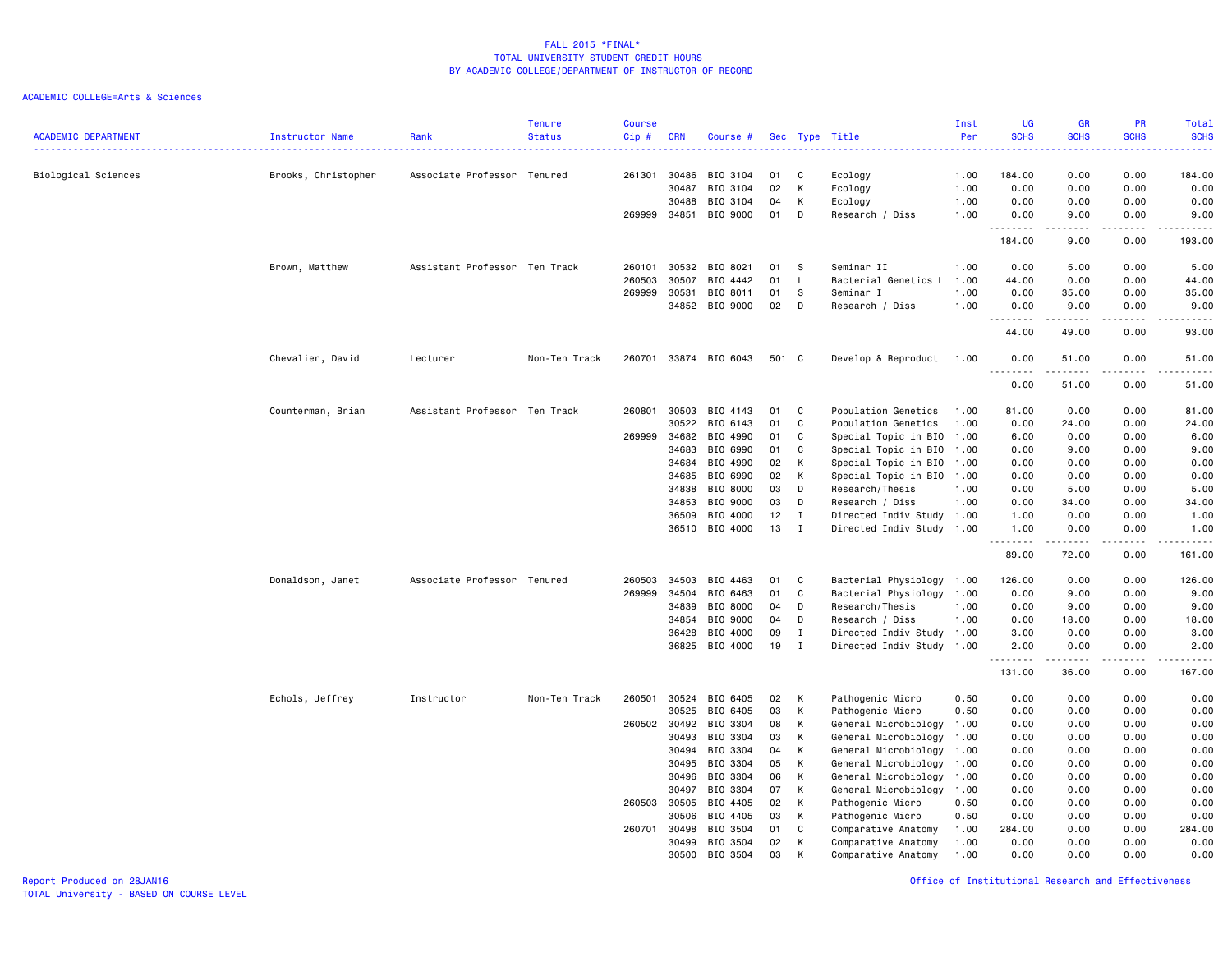| <b>ACADEMIC DEPARTMENT</b> | Instructor Name | Rank<br>. <b>.</b> .        | <b>Tenure</b><br><b>Status</b> | <b>Course</b><br>Cip# | <b>CRN</b> | Course #                 |                |   | Sec Type Title            | Inst<br>Per  | <b>UG</b><br><b>SCHS</b>          | GR<br><b>SCHS</b>              | <b>PR</b><br><b>SCHS</b>            | Total<br><b>SCHS</b><br>.                                                                                                                                    |
|----------------------------|-----------------|-----------------------------|--------------------------------|-----------------------|------------|--------------------------|----------------|---|---------------------------|--------------|-----------------------------------|--------------------------------|-------------------------------------|--------------------------------------------------------------------------------------------------------------------------------------------------------------|
| Biological Sciences        | Echols, Jeffrey | Instructor                  | Non-Ten Track                  | 260701                | 30501      | BIO 3504                 | 04             | K | Comparative Anatomy       | 1.00         | 0.00                              | 0.00                           | 0.00                                | 0.00                                                                                                                                                         |
|                            |                 |                             |                                |                       |            |                          |                |   |                           |              | .<br>284.00                       | 0.00                           | $\sim$ $\sim$ $\sim$ $\sim$<br>0.00 | $\sim$ $\sim$ $\sim$ $\sim$<br>284.00                                                                                                                        |
|                            | Ervin, Gary     | Professor                   | Tenured                        | 269999                | 34841      | BIO 8000                 | 06             | D | Research/Thesis           | 1.00         | 0.00                              | 2.00                           | 0.00                                | 2.00                                                                                                                                                         |
|                            |                 |                             |                                |                       | 34856      | BIO 9000                 | 06             | D | Research / Diss           | 1.00         | 0.00<br>$\sim$ $\sim$ $\sim$<br>. | 8.00<br>$\frac{1}{2}$          | 0.00<br>.                           | 8.00<br>$\frac{1}{2} \left( \frac{1}{2} \right) \left( \frac{1}{2} \right) \left( \frac{1}{2} \right) \left( \frac{1}{2} \right) \left( \frac{1}{2} \right)$ |
|                            |                 |                             |                                |                       |            |                          |                |   |                           |              | 0.00                              | 10.00                          | 0.00                                | 10.00                                                                                                                                                        |
|                            | Fogarty, Jarrod | Instructor                  | Non-Ten Track                  | 240102                | 34480      | IDS 4111                 | 201 C          |   | Professional Seminar      | 1.00         | 18.00                             | 0.00                           | 0.00                                | 18.00                                                                                                                                                        |
|                            |                 |                             |                                | 260704                | 34459      | BIO 3223                 | 201 B          |   | Biology of Fishes         | 1.00         | 51.00                             | 0.00                           | 0.00                                | 51.00                                                                                                                                                        |
|                            |                 |                             |                                | 269999                | 34477      | BIO 4990                 | 201 C          |   | Special Topic in BIO 1.00 |              | 42.00                             | 0.00                           | 0.00                                | 42.00                                                                                                                                                        |
|                            |                 |                             |                                |                       | 36140      | BIO 4990                 | 202 C          |   | Special Topic in BIO 1.00 |              | 6.00                              | 0.00                           | 0.00                                | 6.00                                                                                                                                                         |
|                            |                 |                             |                                | 270501                | 33811      | MA 2113                  | 201 C          |   | Intro to Stats            | 1.00         | 24.00                             | 0.00                           | 0.00                                | 24.00                                                                                                                                                        |
|                            |                 |                             |                                |                       | 33812      | MA 2113                  | 202 C          |   | Intro to Stats            | 1.00         | 21.00                             | 0.00                           | 0.00                                | 21.00                                                                                                                                                        |
|                            |                 |                             |                                |                       | 33851      | ST 2113<br>33852 ST 2113 | 201 C<br>202 C |   | Intro to Stats            | 1.00<br>1.00 | 36.00<br>21.00                    | 0.00                           | 0.00<br>0.00                        | 36.00<br>21.00                                                                                                                                               |
|                            |                 |                             |                                |                       |            |                          |                |   | Intro to Stats            |              | .                                 | 0.00<br>-----                  | .                                   | .                                                                                                                                                            |
|                            |                 |                             |                                |                       |            |                          |                |   |                           |              | 219.00                            | 0.00                           | 0.00                                | 219.00                                                                                                                                                       |
|                            | Gordon, Donna   | Associate Professor Tenured |                                | 240101                | 36036      | HON 4093                 | H03 E          |   | Honors Thesis             | 1.00         | 3.00                              | 0.00                           | 0.00                                | 3.00                                                                                                                                                         |
|                            |                 |                             |                                | 260101                | 33877      | BIO 8191                 | 501            | s | Seminar in General B      | 1.00         | 0.00                              | 4.00                           | 0.00                                | 4.00                                                                                                                                                         |
|                            |                 |                             |                                | 260401                | 30467      | BIO 2103                 | 01             | C | Cell Biology              | 1.00         | 567.00                            | 0.00                           | 0.00                                | 567.00                                                                                                                                                       |
|                            |                 |                             |                                | 269999                | 34842      | BIO 8000                 | 07             | D | Research/Thesis           | 1.00         | 0.00                              | 8.00                           | 0.00                                | 8.00                                                                                                                                                         |
|                            |                 |                             |                                |                       | 34857      | BIO 9000                 | 07             | D | Research / Diss           | 1.00         | 0.00<br>.                         | 5.00<br>$\cdots \cdots \cdots$ | 0.00<br>.                           | 5.00<br>.                                                                                                                                                    |
|                            |                 |                             |                                |                       |            |                          |                |   |                           |              | 570.00                            | 17.00                          | 0.00                                | 587.00                                                                                                                                                       |
|                            | Holder, Thomas  | Instructor                  | Non-Ten Track                  | 260101                | 30460      | BIO 1144                 | 01             | C | Biology II                | 1.00         | 708.00                            | 0.00                           | 0.00                                | 708.00                                                                                                                                                       |
|                            |                 |                             |                                |                       | 30461      | BIO 1144                 | 07             | К | Biology II                | 1.00         | 0.00                              | 0.00                           | 0.00                                | 0.00                                                                                                                                                         |
|                            |                 |                             |                                |                       | 30462      | BIO 1144                 | 03             | К | Biology II                | 1.00         | 0.00                              | 0.00                           | 0.00                                | 0.00                                                                                                                                                         |
|                            |                 |                             |                                |                       | 30463      | BIO 1144                 | 04             | К | Biology II                | 1.00         | 0.00                              | 0.00                           | 0.00                                | 0.00                                                                                                                                                         |
|                            |                 |                             |                                |                       | 30464      | BIO 1144                 | 05             | К | Biology II                | 1.00         | 0.00                              | 0.00                           | 0.00                                | 0.00                                                                                                                                                         |
|                            |                 |                             |                                |                       | 30465      | BIO 1144                 | 06             | К | Biology II                | 1.00         | 0.00                              | 0.00                           | 0.00                                | 0.00                                                                                                                                                         |
|                            |                 |                             |                                |                       | 34492      | BIO 1144                 | 02             | C | Biology II                | 1.00         | 756.00                            | 0.00                           | 0.00                                | 756.00                                                                                                                                                       |
|                            |                 |                             |                                |                       | 34493      | BIO 1144                 | 08             | К | Biology II                | 1.00         | 0.00                              | 0.00                           | 0.00                                | 0.00                                                                                                                                                         |
|                            |                 |                             |                                |                       | 34494      | BIO 1144                 | 09             | К | Biology II                | 1.00         | 0.00                              | 0.00                           | 0.00                                | 0.00                                                                                                                                                         |
|                            |                 |                             |                                |                       | 34495      | BIO 1144                 | 10             | К | Biology II                | 1.00         | 0.00                              | 0.00                           | 0.00                                | 0.00                                                                                                                                                         |
|                            |                 |                             |                                |                       | 34496      | BIO 1144                 | 11             | К | Biology II                | 1.00         | 0.00                              | 0.00                           | 0.00                                | 0.00                                                                                                                                                         |
|                            |                 |                             |                                |                       | 34497      | BIO 1144                 | 12             | К | Biology II                | 1.00         | 0.00                              | 0.00                           | 0.00                                | 0.00                                                                                                                                                         |
|                            |                 |                             |                                | 260301                | 30469      | BIO 2113                 | 02             | К | Plant Biology             | 1.00         | 0.00                              | 0.00                           | 0.00                                | 0.00                                                                                                                                                         |
|                            |                 |                             |                                |                       | 30470      | BIO 2113                 | 03             | К | Plant Biology             | 1.00         | 0.00                              | 0.00                           | 0.00                                | 0.00                                                                                                                                                         |
|                            |                 |                             |                                | 260701                | 30410      | BIO 1023                 | 03             | К | Plants & Humans           | 1.00         | 0.00                              | 0.00                           | 0.00                                | 0.00                                                                                                                                                         |
|                            |                 |                             |                                |                       | 30411      | BIO 1023                 | 04             | К | Plants & Humans           | 1.00         | 0.00                              | 0.00                           | 0.00                                | 0.00                                                                                                                                                         |
|                            |                 |                             |                                |                       | 30412      | BIO 1023                 | 05             | К | Plants & Humans           | 1.00         | 0.00                              | 0.00                           | 0.00                                | 0.00                                                                                                                                                         |
|                            |                 |                             |                                |                       | 30413      | BIO 1023                 | 06             | К | Plants & Humans           | 1.00         | 0.00                              | 0.00                           | 0.00                                | 0.00                                                                                                                                                         |
|                            |                 |                             |                                |                       | 30414      | BIO 1023                 | 07             | К | Plants & Humans           | 1.00         | 0.00                              | 0.00                           | 0.00                                | 0.00                                                                                                                                                         |
|                            |                 |                             |                                |                       | 30415      | BIO 1023                 | 08             | К | Plants & Humans           | 1.00         | 0.00                              | 0.00                           | 0.00                                | 0.00                                                                                                                                                         |
|                            |                 |                             |                                |                       | 30416      | BIO 1023                 | 09             | К | Plants & Humans           | 1.00         | 0.00                              | 0.00                           | 0.00                                | 0.00                                                                                                                                                         |
|                            |                 |                             |                                |                       | 30417      | BIO 1023                 | 10             | К | Plants & Humans           | 1.00         | 0.00<br>. <b>.</b>                | 0.00<br>$- - - - -$            | 0.00<br>.                           | 0.00<br>.                                                                                                                                                    |
|                            |                 |                             |                                |                       |            |                          |                |   |                           |              | 1464.00                           | 0.00                           | 0.00                                | 1464.00                                                                                                                                                      |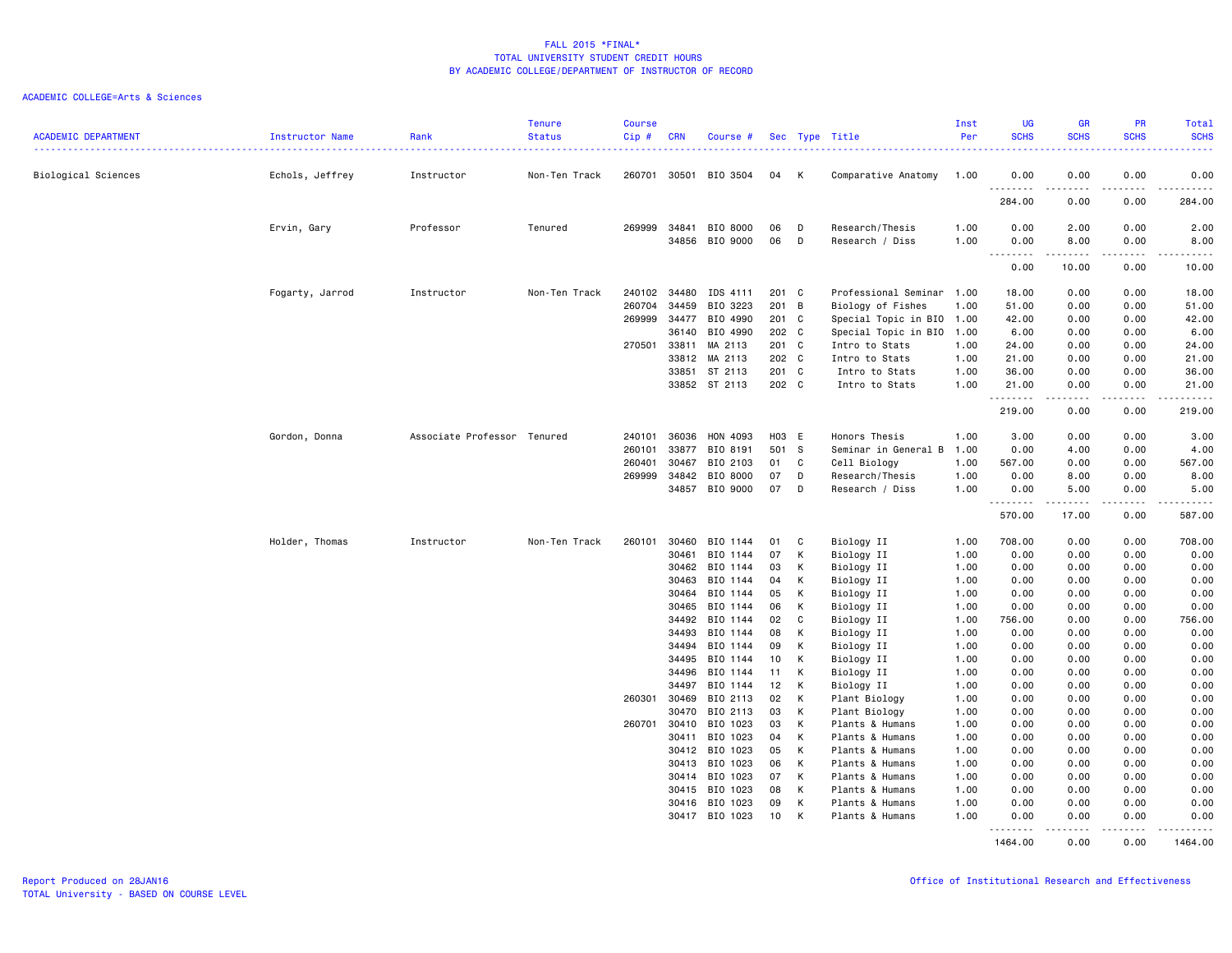| <b>ACADEMIC DEPARTMENT</b> | Instructor Name   | Rank                          | <b>Tenure</b><br><b>Status</b> | <b>Course</b><br>Cip# | <b>CRN</b>     | Course #             |          |              | Sec Type Title            | Inst<br>Per  | <b>UG</b><br><b>SCHS</b> | <b>GR</b><br><b>SCHS</b>                                                                                                                                     | PR<br><b>SCHS</b> | Total<br><b>SCHS</b>                                                                                                               |
|----------------------------|-------------------|-------------------------------|--------------------------------|-----------------------|----------------|----------------------|----------|--------------|---------------------------|--------------|--------------------------|--------------------------------------------------------------------------------------------------------------------------------------------------------------|-------------------|------------------------------------------------------------------------------------------------------------------------------------|
| Biological Sciences        | Jordan, Heather   | Assistant Professor Ten Track |                                | 260501                | 30523          | BIO 6405             | 01       | C            | Pathogenic Micro          | .<br>1.00    | 0.00                     | 35.00                                                                                                                                                        | 0.00              | $\frac{1}{2} \left( \frac{1}{2} \right) \left( \frac{1}{2} \right) \left( \frac{1}{2} \right) \left( \frac{1}{2} \right)$<br>35.00 |
|                            |                   |                               |                                | 260502                | 30491          | BIO 3304             | 01       | C            | General Microbiology 1.00 |              | 192.00                   | 0.00                                                                                                                                                         | 0.00              | 192.00                                                                                                                             |
|                            |                   |                               |                                |                       | 35080          | BIO 3304             | 02       | C            | General Microbiology      | 1.00         | 672.00                   | 0.00                                                                                                                                                         | 0.00              | 672.00                                                                                                                             |
|                            |                   |                               |                                | 260503                | 30504          | BIO 4405             | 01       | C            | Pathogenic Micro          | 1.00         | 360.00                   | 0.00                                                                                                                                                         | 0.00              | 360.00                                                                                                                             |
|                            |                   |                               |                                | 269999                | 34843          | BIO 8000             | 08       | D            | Research/Thesis           | 1.00         | 0.00                     | 3.00                                                                                                                                                         | 0.00              | 3.00                                                                                                                               |
|                            |                   |                               |                                |                       | 34858          | BIO 9000             | 08       | D            | Research / Diss           | 1.00         | 0.00                     | 6.00                                                                                                                                                         | 0.00              | 6.00                                                                                                                               |
|                            |                   |                               |                                |                       | 36736          | BIO 4000             | 15       | $\mathbf{I}$ | Directed Indiv Study 1.00 |              | 3.00                     | 0.00                                                                                                                                                         | 0.00              | 3.00                                                                                                                               |
|                            |                   |                               |                                |                       |                | 36802 BIO 4000       | 18       | $\mathbf{I}$ | Directed Indiv Study 1.00 |              | 1.00<br>.                | 0.00<br>$\frac{1}{2} \left( \frac{1}{2} \right) \left( \frac{1}{2} \right) \left( \frac{1}{2} \right) \left( \frac{1}{2} \right) \left( \frac{1}{2} \right)$ | 0.00<br>.         | 1.00<br>2.2.2.2.2.3                                                                                                                |
|                            |                   |                               |                                |                       |                |                      |          |              |                           |              | 1228.00                  | 44.00                                                                                                                                                        | 0.00              | 1272.00                                                                                                                            |
|                            | Kaplan, Evan      | Instructor                    | Non-Ten Track                  | 260101                | 30430          | BIO 1134             | 01       | $\mathbf{C}$ | Biology I-SI              | 1.00         | 848.00                   | 0.00                                                                                                                                                         | 0.00              | 848.00                                                                                                                             |
|                            |                   |                               |                                |                       | 30432          | BIO 1134             | 03       | C            | Biology I - SI            | 1.00         | 844.00                   | 0.00                                                                                                                                                         | 0.00              | 844.00                                                                                                                             |
|                            |                   |                               |                                |                       | 34498          | BIO 2990             | 01       | C            | Special Topic in BI 1.00  |              | 30.00                    | 0.00                                                                                                                                                         | 0.00              | 30.00                                                                                                                              |
|                            |                   |                               |                                |                       |                | 34686 BIO 2990       | H01 C    |              | Special Topic in BI 1.00  |              | 30.00<br>.               | 0.00<br>.                                                                                                                                                    | 0.00<br>.         | 30.00<br>.                                                                                                                         |
|                            |                   |                               |                                |                       |                |                      |          |              |                           |              | 1752.00                  | 0.00                                                                                                                                                         | 0.00              | 1752.00                                                                                                                            |
|                            | Klink, Vincent    | Associate Professor Tenured   |                                | 260301                | 30468          | BIO 2113             | 01       | C            | Plant Biology             | 1.00         | 186.00                   | 0.00                                                                                                                                                         | 0.00              | 186.00                                                                                                                             |
|                            |                   |                               |                                | 269999                | 34844          | BIO 8000             | 09       | D            | Research/Thesis           | 1.00         | 0.00                     | 5.00                                                                                                                                                         | 0.00              | 5.00                                                                                                                               |
|                            |                   |                               |                                |                       | 34859          | BIO 9000             | 09       | D            | Research / Diss           | 1.00         | 0.00                     | 22.00                                                                                                                                                        | 0.00              | 22.00                                                                                                                              |
|                            |                   |                               |                                |                       | 36105          | BIO 4000             | 04       | $\mathbf{I}$ | Directed Indiv Study 1.00 |              | 3.00                     | 0.00                                                                                                                                                         | 0.00              | 3.00                                                                                                                               |
|                            |                   |                               |                                |                       | 36431          | BIO 4000             | 11       | $\mathbf{I}$ | Directed Indiv Study      | 1.00         | 3.00                     | 0.00                                                                                                                                                         | 0.00              | 3.00                                                                                                                               |
|                            |                   |                               |                                |                       | 36768          | BIO 4000             | 17       | $\mathbf{I}$ | Directed Indiv Study 1.00 |              | 3.00<br>.                | 0.00<br>.                                                                                                                                                    | 0.00<br>.         | 3.00<br>.                                                                                                                          |
|                            |                   |                               |                                |                       |                |                      |          |              |                           |              | 195.00                   | 27.00                                                                                                                                                        | 0.00              | 222.00                                                                                                                             |
|                            | McCurdy, Victoria | Instructor                    | Non-Ten Track                  | 260101                | 30431          | BIO 1134             | 02       | $\mathbf{C}$ | Biology I - SI            | 1.00         | 1028.00                  | 0.00                                                                                                                                                         | 0.00              | 1028.00                                                                                                                            |
|                            |                   |                               |                                |                       | 30435          | BIO 1134             | 06       | К            | Biology I                 | 0.50         | 0.00                     | 0.00                                                                                                                                                         | 0.00              | 0.00                                                                                                                               |
|                            |                   |                               |                                |                       | 30436          | BIO 1134             | 07       | K            | Biology I                 | 0.50         | 0.00                     | 0.00                                                                                                                                                         | 0.00              | 0.00                                                                                                                               |
|                            |                   |                               |                                |                       | 30437          | BIO 1134             | 08       | К            | Biology I                 | 0.50         | 0.00                     | 0.00                                                                                                                                                         | 0.00              | 0.00                                                                                                                               |
|                            |                   |                               |                                |                       | 30438          | BIO 1134             | 09       | К            | Biology I                 | 0.50         | 0.00                     | 0.00                                                                                                                                                         | 0.00              | 0.00                                                                                                                               |
|                            |                   |                               |                                |                       | 30439          | BIO 1134             | 10       | К            | Biology I                 | 0.50         | 0.00                     | 0.00                                                                                                                                                         | 0.00              | 0.00                                                                                                                               |
|                            |                   |                               |                                |                       | 30440          | BIO 1134             | 11       | K            | Biology I                 | 0.50         | 0.00                     | 0.00                                                                                                                                                         | 0.00              | 0.00                                                                                                                               |
|                            |                   |                               |                                |                       | 30441          | BIO 1134<br>BIO 1134 | 12       | К            | Biology I                 | 0.50         | 0.00                     | 0.00                                                                                                                                                         | 0.00              | 0.00                                                                                                                               |
|                            |                   |                               |                                |                       | 30442<br>30443 | BIO 1134             | 13<br>14 | К<br>К       | Biology I<br>Biology I    | 0.50<br>0.50 | 0.00<br>0.00             | 0.00<br>0.00                                                                                                                                                 | 0.00<br>0.00      | 0.00<br>0.00                                                                                                                       |
|                            |                   |                               |                                |                       | 30444          | BIO 1134             | 15       | К            | Biology I                 | 0.50         | 0.00                     | 0.00                                                                                                                                                         | 0.00              | 0.00                                                                                                                               |
|                            |                   |                               |                                |                       | 30445          | BIO 1134             | 16       | К            | Biology I                 | 0.50         | 0.00                     | 0.00                                                                                                                                                         | 0.00              | 0.00                                                                                                                               |
|                            |                   |                               |                                |                       | 30446          | BIO 1134             | 17       | K            | Biology I                 | 0.50         | 0.00                     | 0.00                                                                                                                                                         | 0.00              | 0.00                                                                                                                               |
|                            |                   |                               |                                |                       | 30447          | BIO 1134             | 18       | К            | Biology I                 | 0.50         | 0.00                     | 0.00                                                                                                                                                         | 0.00              | 0.00                                                                                                                               |
|                            |                   |                               |                                |                       | 30448          | BIO 1134             | 19       | К            | Biology I                 | 0.50         | 0.00                     | 0.00                                                                                                                                                         | 0.00              | 0.00                                                                                                                               |
|                            |                   |                               |                                |                       | 30449          | BIO 1134             | 20       | К            | Biology I                 | 0.50         | 0.00                     | 0.00                                                                                                                                                         | 0.00              | 0.00                                                                                                                               |
|                            |                   |                               |                                |                       | 30450          | BIO 1134             | 21       | К            | Biology I                 | 0.50         | 0.00                     | 0.00                                                                                                                                                         | 0.00              | 0.00                                                                                                                               |
|                            |                   |                               |                                |                       | 30451          | BIO 1134             | 22       | К            | Biology I                 | 0.50         | 0.00                     | 0.00                                                                                                                                                         | 0.00              | 0.00                                                                                                                               |
|                            |                   |                               |                                |                       | 30452          | BIO 1134             | 23       | К            | Biology I                 | 0.50         | 0.00                     | 0.00                                                                                                                                                         | 0.00              | 0.00                                                                                                                               |
|                            |                   |                               |                                |                       | 30453          | BIO 1134             | 24       | K            | Biology I                 | 0.50         | 0.00                     | 0.00                                                                                                                                                         | 0.00              | 0.00                                                                                                                               |
|                            |                   |                               |                                |                       | 30454          | BIO 1134             | 25       | К            | Biology I                 | 0.50         | 0.00                     | 0.00                                                                                                                                                         | 0.00              | 0.00                                                                                                                               |
|                            |                   |                               |                                |                       | 30455          | BIO 1134             | 26       | К            | Biology I                 | 0.50         | 0.00                     | 0.00                                                                                                                                                         | 0.00              | 0.00                                                                                                                               |
|                            |                   |                               |                                |                       | 30456<br>30457 | BIO 1134<br>BIO 1134 | 27<br>28 | К<br>K       | Biology I                 | 0.50<br>0.50 | 0.00<br>0.00             | 0.00<br>0.00                                                                                                                                                 | 0.00<br>0.00      | 0.00                                                                                                                               |
|                            |                   |                               |                                |                       | 30458          | BIO 1134             | 29       | К            | Biology I<br>Biology I    | 0.50         | 0.00                     | 0.00                                                                                                                                                         | 0.00              | 0.00<br>0.00                                                                                                                       |
|                            |                   |                               |                                |                       |                | 36114 BIO 1134       | 30       | K            | Biology I                 | 0.50         | 0.00                     | 0.00                                                                                                                                                         | 0.00              | 0.00                                                                                                                               |
|                            |                   |                               |                                |                       |                |                      |          |              |                           |              |                          |                                                                                                                                                              |                   |                                                                                                                                    |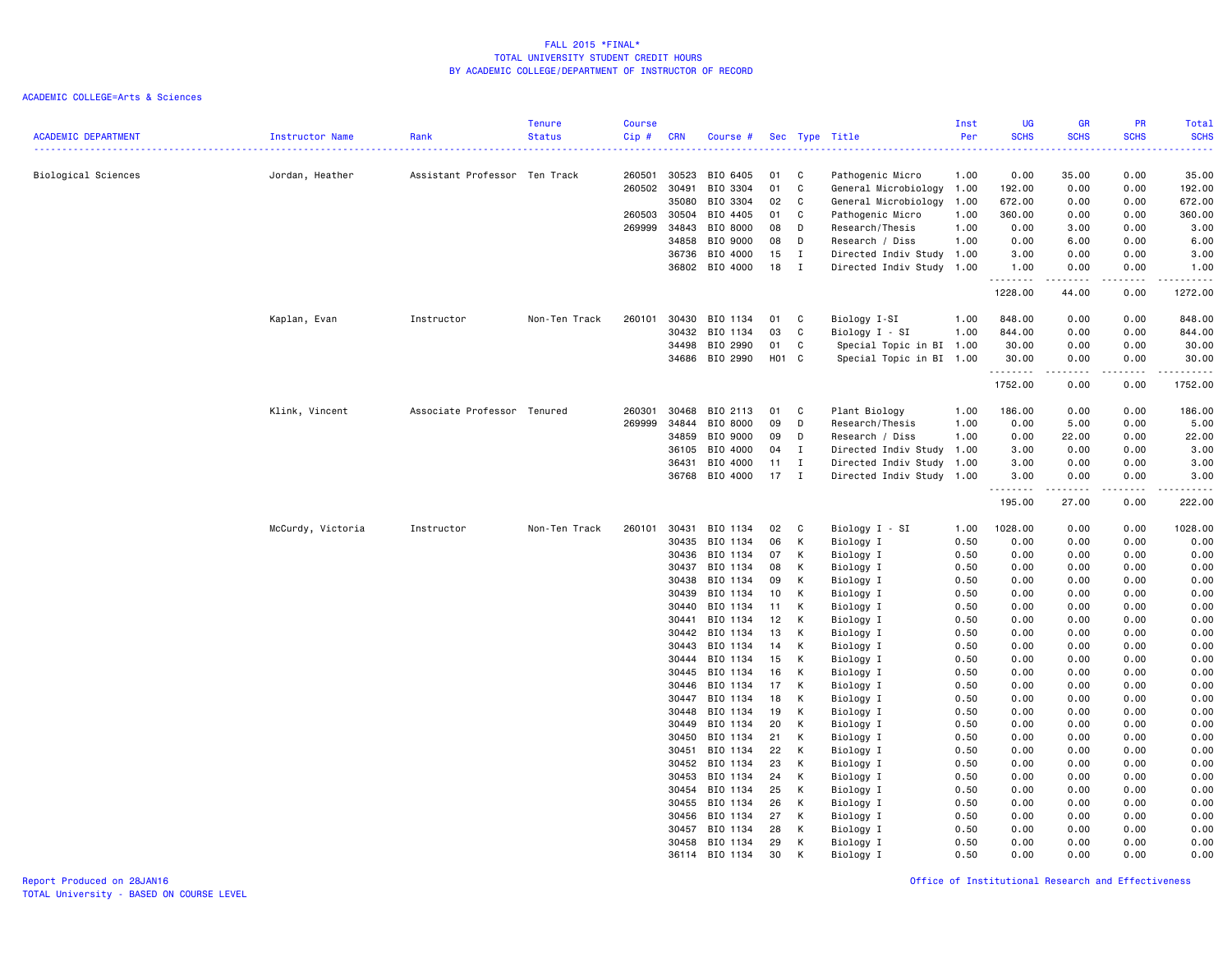| <b>ACADEMIC DEPARTMENT</b> | <b>Instructor Name</b> | Rank                          | <b>Tenure</b><br><b>Status</b> | <b>Course</b><br>Cip#<br><u>.</u> | <b>CRN</b>     | Course #                          |             |              | Sec Type Title                         | Inst<br>Per  | <b>UG</b><br><b>SCHS</b><br>. | GR<br><b>SCHS</b>                                                                                                                                            | PR<br><b>SCHS</b><br>$\sim$ $\sim$ $\sim$ $\sim$ | Total<br><b>SCHS</b><br><u>.</u> |
|----------------------------|------------------------|-------------------------------|--------------------------------|-----------------------------------|----------------|-----------------------------------|-------------|--------------|----------------------------------------|--------------|-------------------------------|--------------------------------------------------------------------------------------------------------------------------------------------------------------|--------------------------------------------------|----------------------------------|
| Biological Sciences        | McCurdy, Victoria      | Instructor                    | Non-Ten Track                  | 260101                            | 36115          | BIO 1134<br>260802 33873 BIO 6013 | 31<br>501 C | К            | Biology I<br>Genetics & Molecular 1.00 | 0.50         | 0.00<br>0.00                  | 0.00<br>54.00                                                                                                                                                | 0.00<br>0.00                                     | 0.00<br>54.00                    |
|                            |                        |                               |                                |                                   |                |                                   |             |              |                                        |              | .<br>1028.00                  | .<br>54.00                                                                                                                                                   | .<br>0.00                                        | .<br>1082.00                     |
|                            |                        |                               |                                |                                   |                |                                   |             |              |                                        |              |                               |                                                                                                                                                              |                                                  |                                  |
|                            | Outlaw, Diana          | Assistant Professor Ten Track |                                | 260799                            | 30520          | BIO 4703                          | 01          | C            | Avian Diversity                        | 1.00         | 69.00                         | 0.00                                                                                                                                                         | 0.00                                             | 69.00                            |
|                            |                        |                               |                                |                                   | 30521<br>30529 | BIO 4703<br>BIO 6703              | 02<br>01    | K<br>C       | Avian Diversity                        | 1.00<br>1.00 | 0.00<br>0.00                  | 0.00<br>3.00                                                                                                                                                 | 0.00<br>0.00                                     | 0.00<br>3.00                     |
|                            |                        |                               |                                |                                   | 30530          | BIO 6703                          | 02          | K            | Avian Diversity<br>Avian Diversity     | 1.00         | 0.00                          | 0.00                                                                                                                                                         | 0.00                                             | 0.00                             |
|                            |                        |                               |                                | 269999                            | 34845          | BIO 8000                          | 10          | D            | Research/Thesis                        | 1.00         | 0.00                          | 10.00                                                                                                                                                        | 0.00                                             | 10.00                            |
|                            |                        |                               |                                |                                   | 34860          | BIO 9000                          | 10          | D            | Research / Diss                        | 1.00         | 0.00                          | 8.00                                                                                                                                                         | 0.00                                             | 8.00                             |
|                            |                        |                               |                                |                                   | 36546          | BIO 4000                          | 14          | I            | Directed Indiv Study                   | 1.00         | 3.00                          | 0.00                                                                                                                                                         | 0.00                                             | 3.00                             |
|                            |                        |                               |                                |                                   | 36804          | BIO 7000                          | 01          | $\mathbf{I}$ | Directed Indiv Study 1.00              |              | 0.00                          | 1.00                                                                                                                                                         | 0.00                                             | 1.00                             |
|                            |                        |                               |                                |                                   |                |                                   |             |              |                                        |              | 72.00                         | .<br>22.00                                                                                                                                                   | ----<br>0.00                                     | 94.00                            |
|                            | Outlaw, Robert         | Instructor                    | Non-Ten Track                  | 260101                            | 30434          | BIO 1134                          | 05          | C            | Biology I                              | 1.00         | 996.00                        | 0.00                                                                                                                                                         | 0.00                                             | 996.00                           |
|                            |                        |                               |                                |                                   | 30435          | BIO 1134                          | 06          | К            | Biology I                              | 0.50         | 0.00                          | 0.00                                                                                                                                                         | 0.00                                             | 0.00                             |
|                            |                        |                               |                                |                                   | 30436          | BIO 1134                          | 07          | К            | Biology I                              | 0.50         | 0.00                          | 0.00                                                                                                                                                         | 0.00                                             | 0.00                             |
|                            |                        |                               |                                |                                   | 30437          | BIO 1134                          | 08          | К            | Biology I                              | 0.50         | 0.00                          | 0.00                                                                                                                                                         | 0.00                                             | 0.00                             |
|                            |                        |                               |                                |                                   | 30438          | BIO 1134                          | 09          | К            | Biology I                              | 0.50         | 0.00                          | 0.00                                                                                                                                                         | 0.00                                             | 0.00                             |
|                            |                        |                               |                                |                                   | 30439          | BIO 1134                          | 10          | К            | Biology I                              | 0.50         | 0.00                          | 0.00                                                                                                                                                         | 0.00                                             | 0.00                             |
|                            |                        |                               |                                |                                   | 30440          | BIO 1134                          | 11          | K            | Biology I                              | 0.50         | 0.00                          | 0.00                                                                                                                                                         | 0.00                                             | 0.00                             |
|                            |                        |                               |                                |                                   | 30441          | BIO 1134                          | 12          | K            | Biology I                              | 0.50         | 0.00                          | 0.00                                                                                                                                                         | 0.00                                             | 0.00                             |
|                            |                        |                               |                                |                                   | 30442          | BIO 1134                          | 13          | К            | Biology I                              | 0.50         | 0.00                          | 0.00                                                                                                                                                         | 0.00                                             | 0.00                             |
|                            |                        |                               |                                |                                   | 30443          | BIO 1134                          | 14          | К            | Biology I                              | 0.50         | 0.00                          | 0.00                                                                                                                                                         | 0.00                                             | 0.00                             |
|                            |                        |                               |                                |                                   | 30444          | BIO 1134                          | 15          | K            | Biology I                              | 0.50         | 0.00                          | 0.00                                                                                                                                                         | 0.00                                             | 0.00                             |
|                            |                        |                               |                                |                                   | 30445          | BIO 1134                          | 16          | К            | Biology I                              | 0.50         | 0.00                          | 0.00                                                                                                                                                         | 0.00                                             | 0.00                             |
|                            |                        |                               |                                |                                   | 30446          | BIO 1134                          | 17          | K            | Biology I                              | 0.50         | 0.00                          | 0.00                                                                                                                                                         | 0.00                                             | 0.00                             |
|                            |                        |                               |                                |                                   | 30447          | BIO 1134                          | 18          | K            | Biology I                              | 0.50         | 0.00                          | 0.00                                                                                                                                                         | 0.00                                             | 0.00                             |
|                            |                        |                               |                                |                                   | 30448          | BIO 1134<br>BIO 1134              | 19          | К<br>К       | Biology I                              | 0.50         | 0.00                          | 0.00                                                                                                                                                         | 0.00                                             | 0.00                             |
|                            |                        |                               |                                |                                   | 30449<br>30450 | BIO 1134                          | 20<br>21    | K            | Biology I<br>Biology I                 | 0.50<br>0.50 | 0.00<br>0.00                  | 0.00<br>0.00                                                                                                                                                 | 0.00<br>0.00                                     | 0.00<br>0.00                     |
|                            |                        |                               |                                |                                   | 30451          | BIO 1134                          | 22          | К            | Biology I                              | 0.50         | 0.00                          | 0.00                                                                                                                                                         | 0.00                                             | 0.00                             |
|                            |                        |                               |                                |                                   | 30452          | BIO 1134                          | 23          | К            | Biology I                              | 0.50         | 0.00                          | 0.00                                                                                                                                                         | 0.00                                             | 0.00                             |
|                            |                        |                               |                                |                                   | 30453          | BIO 1134                          | 24          | K            | Biology I                              | 0.50         | 0.00                          | 0.00                                                                                                                                                         | 0.00                                             | 0.00                             |
|                            |                        |                               |                                |                                   | 30454          | BIO 1134                          | 25          | К            | Biology I                              | 0.50         | 0.00                          | 0.00                                                                                                                                                         | 0.00                                             | 0.00                             |
|                            |                        |                               |                                |                                   | 30455          | BIO 1134                          | 26          | К            | Biology I                              | 0.50         | 0.00                          | 0.00                                                                                                                                                         | 0.00                                             | 0.00                             |
|                            |                        |                               |                                |                                   | 30456          | BIO 1134                          | 27          | K            | Biology I                              | 0.50         | 0.00                          | 0.00                                                                                                                                                         | 0.00                                             | 0.00                             |
|                            |                        |                               |                                |                                   | 30457          | BIO 1134                          | 28          | К            | Biology I                              | 0.50         | 0.00                          | 0.00                                                                                                                                                         | 0.00                                             | 0.00                             |
|                            |                        |                               |                                |                                   | 30458          | BIO 1134                          | 29          | K            | Biology I                              | 0.50         | 0.00                          | 0.00                                                                                                                                                         | 0.00                                             | 0.00                             |
|                            |                        |                               |                                |                                   | 36114          | BIO 1134                          | 30          | К            | Biology I                              | 0.50         | 0.00                          | 0.00                                                                                                                                                         | 0.00                                             | 0.00                             |
|                            |                        |                               |                                |                                   | 36115          | BIO 1134                          | 31          | К            | Biology I                              | 0.50         | 0.00                          | 0.00                                                                                                                                                         | 0.00                                             | 0.00                             |
|                            |                        |                               |                                | 260701                            | 30408          | BIO 1023                          | 01          | C            | Plants & Humans                        | 1.00         | 624.00                        | 0.00                                                                                                                                                         | 0.00                                             | 624.00                           |
|                            |                        |                               |                                |                                   | 30409          | BIO 1023                          | 02          | C            | Plants & Humans                        | 1.00         | 579.00<br>.                   | 0.00<br>$\frac{1}{2} \left( \frac{1}{2} \right) \left( \frac{1}{2} \right) \left( \frac{1}{2} \right) \left( \frac{1}{2} \right) \left( \frac{1}{2} \right)$ | 0.00<br>.                                        | 579.00<br>.                      |
|                            |                        |                               |                                |                                   |                |                                   |             |              |                                        |              | 2199.00                       | 0.00                                                                                                                                                         | 0.00                                             | 2199.00                          |
|                            | Range, Ryan            | Assistant Professor Ten Track |                                | 269999                            | 34680          | BIO 4990                          | 03          | C            | Special Topic in BIO 1.00              |              | 30.00                         | 0.00                                                                                                                                                         | 0.00                                             | 30.00                            |
|                            |                        |                               |                                |                                   | 34681          | BIO 6990                          | 03          | C            | Special Topic in BIO 1.00              |              | 0.00                          | 9.00                                                                                                                                                         | 0.00                                             | 9.00                             |
|                            |                        |                               |                                |                                   | 34846          | BIO 8000                          | 11          | D            | Research/Thesis                        | 1.00         | 0.00                          | 9.00                                                                                                                                                         | 0.00                                             | 9.00                             |
|                            |                        |                               |                                |                                   | 34861          | BIO 9000                          | 11          | <sup>n</sup> | Research / Diss                        | 1.00         | 0.00                          | 8.00                                                                                                                                                         | 0.00                                             | 8,00                             |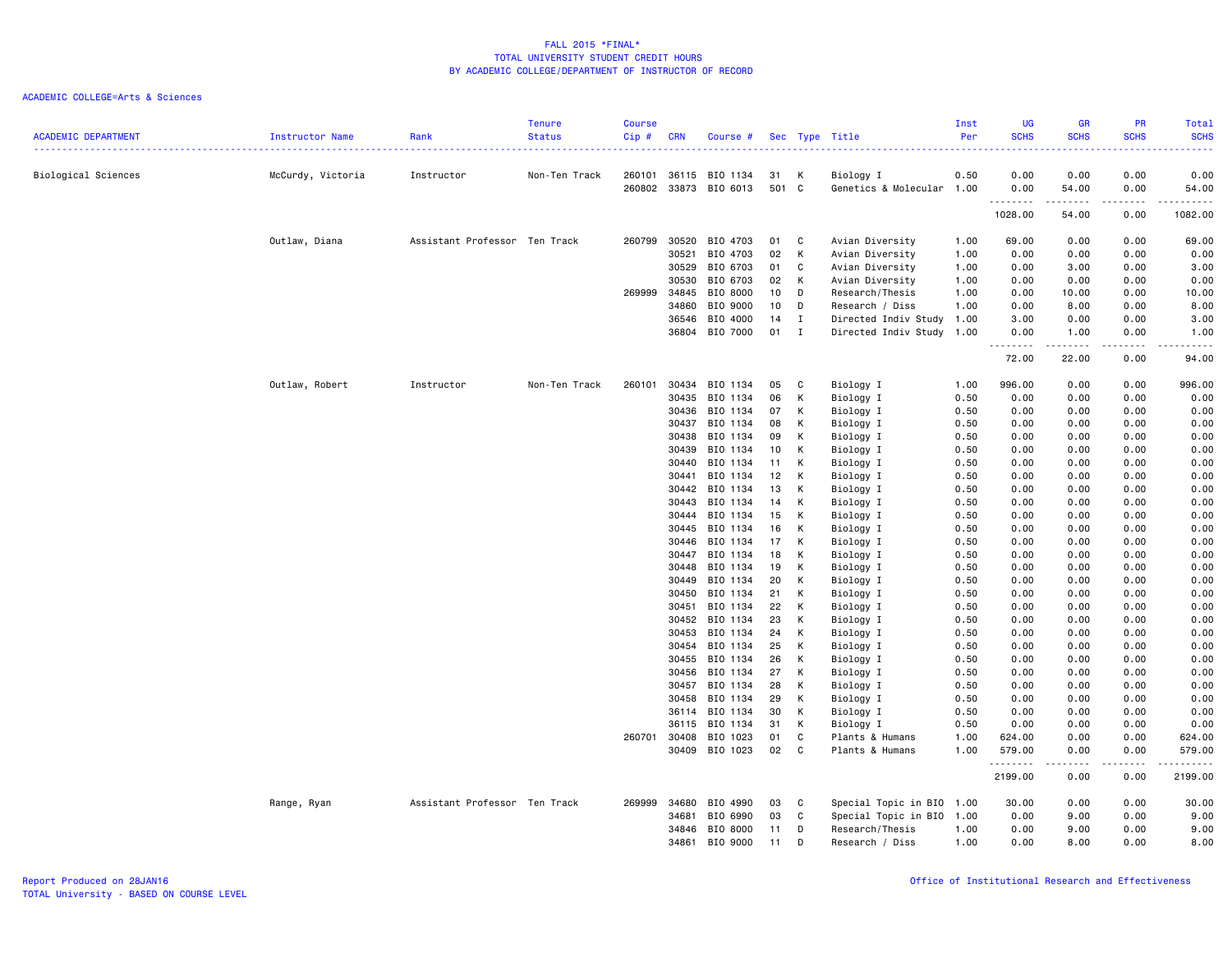| <b>ACADEMIC DEPARTMENT</b> | Instructor Name  | Rank                          | <b>Tenure</b><br><b>Status</b> | <b>Course</b><br>Cip# | <b>CRN</b>     | Course #              |          |              | Sec Type Title                 | Inst<br>Per  | UG<br><b>SCHS</b> | <b>GR</b><br><b>SCHS</b>                   | PR<br><b>SCHS</b> | Total<br><b>SCHS</b> |
|----------------------------|------------------|-------------------------------|--------------------------------|-----------------------|----------------|-----------------------|----------|--------------|--------------------------------|--------------|-------------------|--------------------------------------------|-------------------|----------------------|
|                            |                  |                               |                                |                       |                |                       |          |              |                                |              |                   |                                            |                   |                      |
|                            |                  |                               |                                |                       |                |                       |          |              |                                |              | <u>.</u><br>30.00 | 26.00                                      | 0.00              | 56.00                |
| Biological Sciences        | Reese, Mary      | Instructor                    | Non-Ten Track                  | 269999                | 36380          | BIO 4000              | 07       | <b>I</b>     | Directed Indiv Study 1.00      |              | 1.00              | 0.00                                       | 0.00              | 1.00                 |
|                            |                  |                               |                                |                       | 36381          | BIO 4000              | 08       | $\mathbf{I}$ | Directed Indiv Study           | 1.00         | 1.00              | 0.00                                       | 0.00              | 1.00                 |
|                            |                  |                               |                                |                       |                | 511005 30502 BIO 4100 | 01       | H            | Med Tech Clinicals             | 1.00         | 60.00<br>.        | 0.00<br>$\sim$ $\sim$ $\sim$ $\sim$ $\sim$ | 0.00<br>-----     | 60.00<br>.           |
|                            |                  |                               |                                |                       |                |                       |          |              |                                |              | 62.00             | 0.00                                       | 0.00              | 62.00                |
|                            | Reichert, Nancy  | Professor                     | Tenured                        | 260301                | 34500          | BIO 4204              | 01       | C            | Plant Anatomy                  | 1.00         | 168.00            | 0.00                                       | 0.00              | 168.00               |
|                            |                  |                               |                                |                       | 34501          | BIO 4204              | 02       | K            | Plant Anatomy                  | 1.00         | 0.00              | 0.00                                       | 0.00              | 0.00                 |
|                            |                  |                               |                                |                       | 34502          | BIO 4204              | 03       | К            | Plant Anatomy                  | 1.00         | 0.00              | 0.00                                       | 0.00              | 0.00                 |
|                            |                  |                               |                                | 269999                | 34847          | BIO 8000              | 12       | D            | Research/Thesis                | 1.00         | 0.00<br>.         | 1.00<br>.                                  | 0.00<br>.         | 1.00<br>.            |
|                            |                  |                               |                                |                       |                |                       |          |              |                                |              | 168.00            | 1.00                                       | 0.00              | 169.00               |
|                            | Roberts, Brandy  | Non-Faculty                   | Not Applicable                 | 260501                | 30524          | BIO 6405              | 02       | K            | Pathogenic Micro               | 0.50         | 0.00              | 0.00                                       | 0.00              | 0.00                 |
|                            |                  |                               |                                |                       | 30525          | BIO 6405              | 03       | К            | Pathogenic Micro               | 0.50         | 0.00              | 0.00                                       | 0.00              | 0.00                 |
|                            |                  |                               |                                | 260503                | 30505          | BIO 4405              | 02       | К            | Pathogenic Micro               | 0.50         | 0.00              | 0.00                                       | 0.00              | 0.00                 |
|                            |                  |                               |                                |                       | 30506          | BIO 4405              | 03       | К            | Pathogenic Micro               | 0.50         | 0.00<br>----      | 0.00<br>$- - -$                            | 0.00              | 0.00                 |
|                            |                  |                               |                                |                       |                |                       |          |              |                                |              | 0.00              | 0.00                                       | 0.00              | 0.00                 |
|                            | Stewart, James   | Assistant Professor Ten Track |                                | 240101                | 36439          | HON 4000              | 04       | I            | Directed Individual            | 1.00         | 3.00              | 0.00                                       | 0.00              | 3.00                 |
|                            |                  |                               |                                |                       | 36651          | HON 4000              | 19       | $\mathbf{I}$ | Directed Individual            | 1.00         | 3.00              | 0.00                                       | 0.00              | 3.00                 |
|                            |                  |                               |                                |                       | 36670          | HON 4000              | 21       | $\mathbf{I}$ | Directed Individual            | 1.00         | 3.00              | 0.00                                       | 0.00              | 3.00                 |
|                            |                  |                               |                                | 260701                | 30471          | BIO 3004              | 01       | C            | Human Anatomy                  | 1.00         | 180.00            | 0.00                                       | 0.00              | 180.00               |
|                            |                  |                               |                                |                       | 30472          | BIO 3004              | 13       | К            | Human Anatomy                  | 1.00         | 0.00              | 0.00                                       | 0.00              | 0.00                 |
|                            |                  |                               |                                |                       | 30473          | BIO 3004              | 03       | K            | Human Anatomy                  | 1.00         | 0.00              | 0.00                                       | 0.00              | 0.00                 |
|                            |                  |                               |                                |                       | 30474          | BIO 3004              | 04       | К            | Human Anatomy                  | 1.00         | 0.00              | 0.00                                       | 0.00              | 0.00                 |
|                            |                  |                               |                                |                       | 30475          | BIO 3004              | 05       | К            | Human Anatomy                  | 1.00         | 0.00              | 0.00                                       | 0.00              | 0.00                 |
|                            |                  |                               |                                |                       | 30476          | BIO 3004              | 06       | K            | Human Anatomy                  | 1.00         | 0.00              | 0.00                                       | 0.00              | 0.00                 |
|                            |                  |                               |                                |                       | 30477          | BIO 3004              | 07<br>08 | К            | Human Anatomy                  | 1.00         | 0.00              | 0.00                                       | 0.00              | 0.00                 |
|                            |                  |                               |                                |                       | 30478<br>30479 | BIO 3004<br>BIO 3004  | 09       | К<br>K       | Human Anatomy                  | 1.00<br>1.00 | 0.00<br>0.00      | 0.00<br>0.00                               | 0.00<br>0.00      | 0.00<br>0.00         |
|                            |                  |                               |                                |                       | 30480          | BIO 3004              | 10       | К            | Human Anatomy<br>Human Anatomy | 1.00         | 0.00              | 0.00                                       | 0.00              | 0.00                 |
|                            |                  |                               |                                |                       | 30481          | BIO 3004              | 11       | K            | Human Anatomy                  | 1.00         | 0.00              | 0.00                                       | 0.00              | 0.00                 |
|                            |                  |                               |                                |                       | 30482          | BIO 3004              | 12       | K            | Human Anatomy                  | 1.00         | 0.00              | 0.00                                       | 0.00              | 0.00                 |
|                            |                  |                               |                                |                       | 33876          | BIO 8053              | 501 C    |              | Comp Study of Animal           | 1.00         | 0.00              | 36.00                                      | 0.00              | 36.00                |
|                            |                  |                               |                                |                       | 35079          | BIO 3004              | 02       | $\mathbf{C}$ | Human Anatomy                  | 1.00         | 1104.00           | 0.00                                       | 0.00              | 1104.00              |
|                            |                  |                               |                                | 269999                | 34863          | BIO 9000              | 13       | D            | Research / Diss                | 1.00         | 0.00              | 2.00                                       | 0.00              | 2.00                 |
|                            |                  |                               |                                |                       |                | 36212 BIO 8000        | 16       | $\mathsf{D}$ | Research/Thesis                | 1.00         | 0.00              | 3.00                                       | 0.00              | 3.00                 |
|                            |                  |                               |                                |                       |                |                       |          |              |                                |              | .<br>1293.00      | .<br>41.00                                 | .<br>0.00         | .<br>1334.00         |
|                            | Thornton, Justin | Assistant Professor Ten Track |                                | 260502                | 33875          | BIO 8023              | 501 C    |              | Modern Microbiology            | 1.00         | 0.00              | 54.00                                      | 0.00              | 54.00                |
|                            |                  |                               |                                | 269999                | 34687          | BIO 8990              | 01       | C            | Special Topic in BIO           | 1.00         | 0.00              | 33.00                                      | 0.00              | 33.00                |
|                            |                  |                               |                                |                       | 34864          | BIO 9000              | 14       | D            | Research / Diss                | 1.00         | 0.00              | 8.00                                       | 0.00              | 8.00                 |
|                            |                  |                               |                                |                       | 36328          | BIO 4000              | 05       | I            | Directed Indiv Study 1.00      |              | 3.00              | 0.00                                       | 0.00              | 3.00                 |
|                            |                  |                               |                                |                       | 36329          | BIO 4000              | 06       | I            | Directed Indiv Study           | 1.00         | 3.00              | 0.00                                       | 0.00              | 3.00                 |
|                            |                  |                               |                                |                       |                |                       |          |              |                                |              | --------<br>6.00  | 95.00                                      | .<br>0.00         | 101.00               |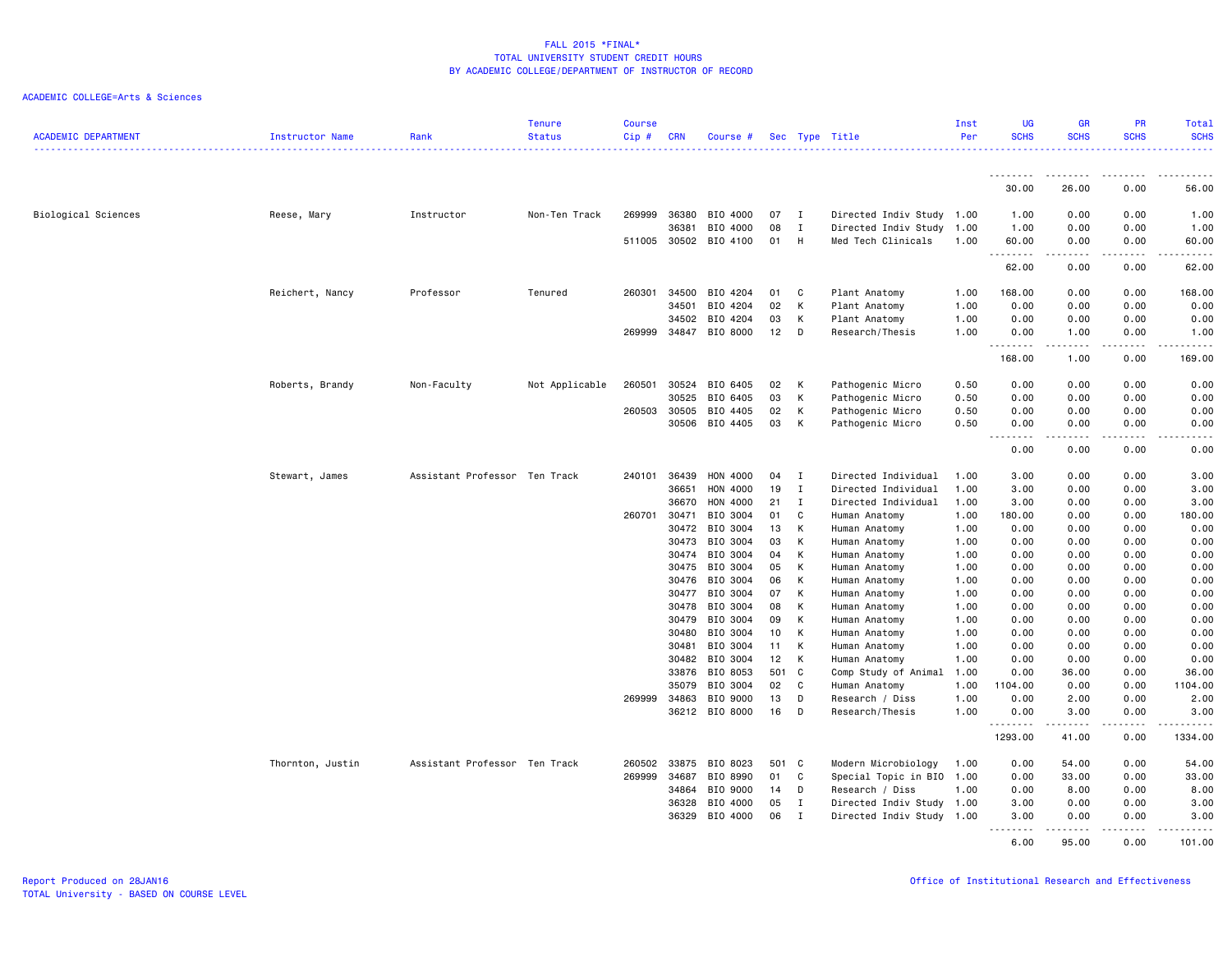| <b>ACADEMIC DEPARTMENT</b> | <b>Instructor Name</b> | Rank                        | <b>Tenure</b><br><b>Status</b> | <b>Course</b><br>Cip# | <b>CRN</b> | Course # |                 |              | Sec Type Title       | Inst<br>Per | UG<br><b>SCHS</b>    | <b>GR</b><br><b>SCHS</b>     | <b>PR</b><br><b>SCHS</b> | Total<br><b>SCHS</b>   |
|----------------------------|------------------------|-----------------------------|--------------------------------|-----------------------|------------|----------|-----------------|--------------|----------------------|-------------|----------------------|------------------------------|--------------------------|------------------------|
|                            |                        |                             |                                |                       |            |          |                 |              |                      | <u>.</u>    | . <u>.</u>           |                              |                          | .                      |
| Biological Sciences        | Wallace, Lisa          | Associate Professor Tenured |                                | 260204                | 34508      | BIO 8113 | 01              | - C          | Biogeography         | 1.00        | 0.00                 | 27.00                        | 0.00                     | 27.00                  |
|                            |                        |                             |                                | 269999                | 34849      | BIO 8000 | 14              | D            | Research/Thesis      | 1.00        | 0.00                 | 2.00                         | 0.00                     | 2.00                   |
|                            |                        |                             |                                |                       | 34865      | BIO 9000 | 15              | D            | Research / Diss      | 1.00        | 0.00                 | 6.00                         | 0.00                     | 6.00                   |
|                            |                        |                             |                                |                       |            |          |                 |              |                      |             | ---------<br>0.00    | ---------<br>35.00           | -----<br>0.00            | .<br>35.00             |
|                            | Welch, Mark            | Associate Professor Tenured |                                | 261399                | 34509      | BIO 8123 | 01              | C            | Speciation           | 1.00        | 0.00                 | 21.00                        | 0.00                     | 21.00                  |
|                            |                        |                             |                                | 269999                | 34866      | BIO 9000 | 16              | D            | Research / Diss      | 1.00        | 0.00                 | 22.00                        | 0.00                     | 22.00                  |
|                            |                        |                             |                                |                       | 35860      | BIO 4000 | 01              | $\mathbf{I}$ | Directed Indiv Study | 1.00        | 3.00                 | 0.00                         | 0.00                     | 3.00                   |
|                            |                        |                             |                                |                       |            |          |                 |              |                      |             | --------<br>3.00     | ------<br>43.00              | .<br>0.00                | .<br>46.00             |
|                            | Williamson, Emily      | Instructor                  | Non-Ten Track                  | 260101                | 30433      | BIO 1134 | 04              | C.           | Biology I - SI       | 1.00        | 832.00               | 0.00                         | 0.00                     | 832.00                 |
|                            |                        |                             |                                | 260701                | 30419      | BIO 1123 | 01              | $\mathbf{C}$ | Animal Biology       | 1.00        | 597.00               | 0.00                         | 0.00                     | 597.00                 |
|                            |                        |                             |                                |                       | 30420      | BIO 1123 | 02              | C            | Animal Biology       | 1.00        | 597.00               | 0.00                         | 0.00                     | 597.00                 |
|                            |                        |                             |                                |                       | 30421      | BIO 1123 | 03              | $\mathsf{K}$ | Animal Biology       | 1.00        | 0.00                 | 0.00                         | 0.00                     | 0.00                   |
|                            |                        |                             |                                |                       | 30422      | BIO 1123 | 04              | $\mathsf{K}$ | Animal Biology       | 1.00        | 0.00                 | 0.00                         | 0.00                     | 0.00                   |
|                            |                        |                             |                                |                       | 30423      | BIO 1123 | 05              | K            | Animal Biology       | 1.00        | 0.00                 | 0.00                         | 0.00                     | 0.00                   |
|                            |                        |                             |                                |                       | 30424      | BIO 1123 | 06              | K            | Animal Biology       | 1.00        | 0.00                 | 0.00                         | 0.00                     | 0.00                   |
|                            |                        |                             |                                |                       | 30425      | BIO 1123 | 07              | K            | Animal Biology       | 1.00        | 0.00                 | 0.00                         | 0.00                     | 0.00                   |
|                            |                        |                             |                                |                       | 30426      | BIO 1123 | 08              | K            | Animal Biology       | 1.00        | 0.00                 | 0.00                         | 0.00                     | 0.00                   |
|                            |                        |                             |                                |                       | 30427      | BIO 1123 | 09              | $\mathsf{K}$ | Animal Biology       | 1.00        | 0.00                 | 0.00                         | 0.00                     | 0.00                   |
|                            |                        |                             |                                |                       | 30428      | BIO 1123 | 10 <sup>1</sup> | K            | Animal Biology       | 1.00        | 0.00                 | 0.00                         | 0.00<br>.                | 0.00<br>.              |
|                            |                        |                             |                                |                       |            |          |                 |              |                      |             | --------<br>2026.00  | .<br>0.00                    | 0.00                     | 2026.00                |
| Biological Sciences        |                        |                             |                                |                       |            |          |                 |              |                      |             | ========<br>13047.00 | ==================<br>632.00 | 0.00                     | ==========<br>13679.00 |
|                            |                        |                             |                                |                       |            |          |                 |              |                      |             | ========             | ========= ========           |                          | essessess              |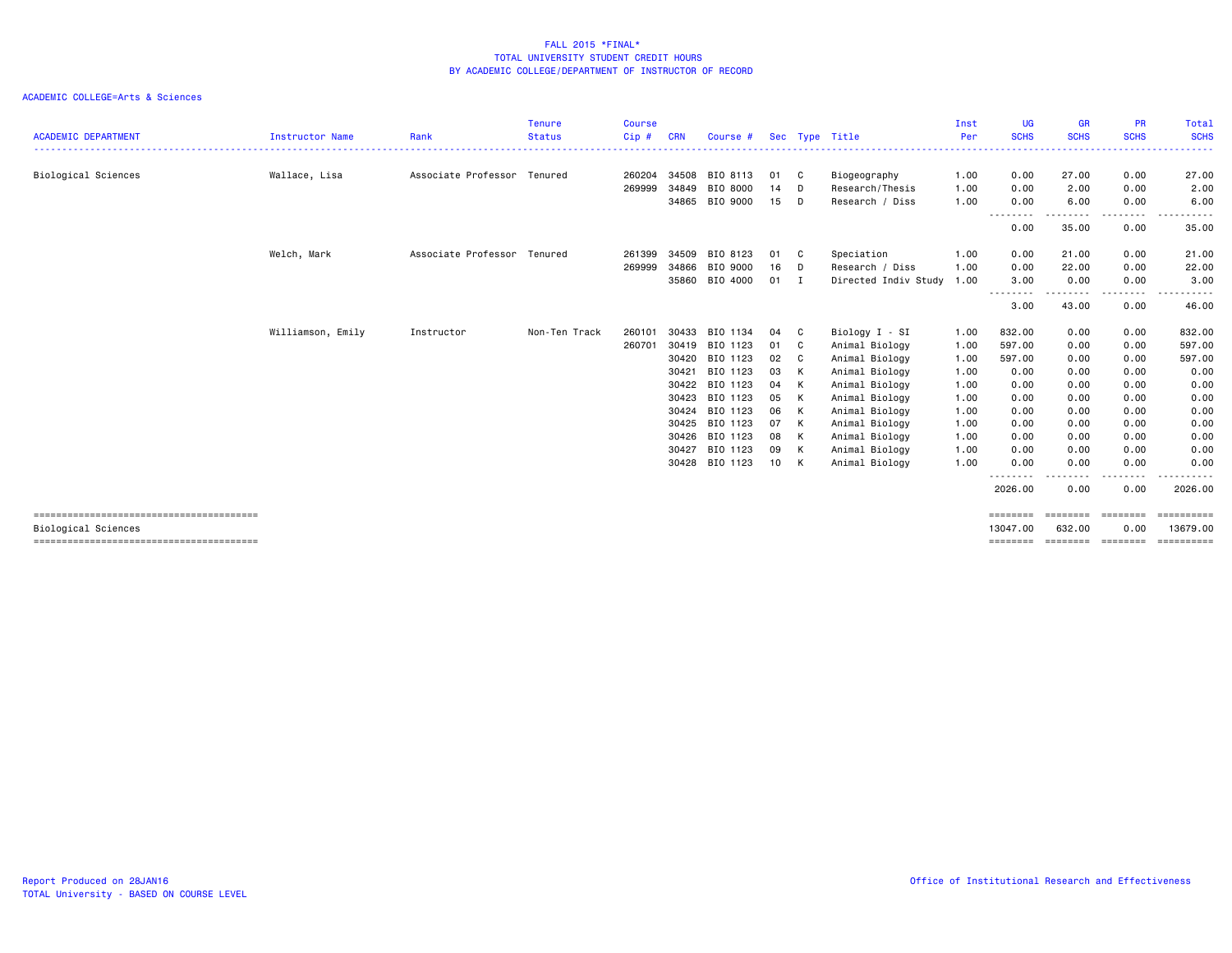| <b>ACADEMIC DEPARTMENT</b> | Instructor Name   | Rank                          | <b>Tenure</b><br><b>Status</b><br>. | <b>Course</b><br>Cip# | <b>CRN</b>     | Course #           |          |              | Sec Type Title                           | Inst<br>Per<br><u>.</u> | UG<br><b>SCHS</b><br>.                      | <b>GR</b><br><b>SCHS</b>                                                                                                                                     | PR<br><b>SCHS</b><br>$\frac{1}{2} \left( \frac{1}{2} \right) \left( \frac{1}{2} \right) \left( \frac{1}{2} \right) \left( \frac{1}{2} \right)$ | Total<br><b>SCHS</b><br><u>.</u> |
|----------------------------|-------------------|-------------------------------|-------------------------------------|-----------------------|----------------|--------------------|----------|--------------|------------------------------------------|-------------------------|---------------------------------------------|--------------------------------------------------------------------------------------------------------------------------------------------------------------|------------------------------------------------------------------------------------------------------------------------------------------------|----------------------------------|
| Chemistry                  | Dornshuld, Eric   | Non-Faculty                   | Not Applicable                      | 400501                | 30695<br>30698 | CH 1213<br>CH 1213 | 02<br>05 | C<br>C       | Chemistry I-SI<br>Chemistry I -SI        | 1.00<br>1.00            | 825.00<br>834.00                            | 0.00<br>0.00                                                                                                                                                 | 0.00<br>0.00                                                                                                                                   | 825.00<br>834.00                 |
|                            |                   |                               |                                     |                       |                |                    |          |              |                                          |                         | .<br>1659.00                                | $\frac{1}{2} \left( \frac{1}{2} \right) \left( \frac{1}{2} \right) \left( \frac{1}{2} \right) \left( \frac{1}{2} \right) \left( \frac{1}{2} \right)$<br>0.00 | .<br>0.00                                                                                                                                      | .<br>1659.00                     |
|                            |                   |                               |                                     |                       |                |                    |          |              |                                          |                         |                                             |                                                                                                                                                              |                                                                                                                                                |                                  |
|                            | Emerson, Joseph   | Assistant Professor Ten Track |                                     | 400501                | 35986          | CH 8000            | 01       | D            | Research / Thesis                        | 1.00                    | 0.00                                        | 8.00                                                                                                                                                         | 0.00                                                                                                                                           | 8.00                             |
|                            |                   |                               |                                     |                       | 36213          | CH 9000            | 02       | D            | Research / Diss                          | 1.00                    | 0.00                                        | 44.00                                                                                                                                                        | 0.00                                                                                                                                           | 44.00                            |
|                            |                   |                               |                                     |                       | 36286          | CH 4000            | 07       | $\mathbf{I}$ | Directed Indiv Study 1.00                |                         | 1.00                                        | 0.00                                                                                                                                                         | 0.00                                                                                                                                           | 1.00                             |
|                            |                   |                               |                                     |                       | 36315          | CH 4000            | 09       | $\mathbf{I}$ | Directed Indiv Study                     | 1.00                    | 1.00                                        | 0.00                                                                                                                                                         | 0.00                                                                                                                                           | 1.00                             |
|                            |                   |                               |                                     |                       | 36703          | CH 4000            | 22       | $\mathbf{I}$ | Directed Indiv Study 1.00                |                         | 1.00                                        | 0.00                                                                                                                                                         | 0.00                                                                                                                                           | 1.00                             |
|                            |                   |                               |                                     | 400503 30722          | 30763          | CH 4213<br>CH 6213 | 01<br>01 | C<br>C       | Adv Inorganic Chem<br>Adv Inorganic Chem | 1.00<br>1.00            | 72.00<br>0.00                               | 0.00<br>3.00                                                                                                                                                 | 0.00<br>0.00                                                                                                                                   | 72.00<br>3.00                    |
|                            |                   |                               |                                     |                       |                |                    |          |              |                                          |                         | .<br>75.00                                  | 55.00                                                                                                                                                        | $\sim$ $\sim$ $\sim$ $\sim$<br>0.00                                                                                                            | .<br>130.00                      |
|                            | Fitzkee, Nicholas | Assistant Professor Ten Track |                                     | 400501                | 30694          | CH 1213            | 01       | C            | Chemistry I                              | 1.00                    | 534.00                                      | 0.00                                                                                                                                                         | 0.00                                                                                                                                           | 534.00                           |
|                            |                   |                               |                                     |                       | 35839          | CH 4000            | 02       | $\mathbf{I}$ | Directed Indiv Study 1.00                |                         | 2.00                                        | 0.00                                                                                                                                                         | 0.00                                                                                                                                           | 2.00                             |
|                            |                   |                               |                                     |                       | 35918          | CH 4000            | 04       | $\mathbf{I}$ | Directed Indiv Study 1.00                |                         | 3.00                                        | 0.00                                                                                                                                                         | 0.00                                                                                                                                           | 3.00                             |
|                            |                   |                               |                                     |                       | 36214          | CH 9000            | 03       | D            | Research / Diss                          | 1.00                    | 0.00                                        | 61.00                                                                                                                                                        | 0.00                                                                                                                                           | 61.00                            |
|                            |                   |                               |                                     |                       | 36277          | CH 4000            | 06       | $\mathbf{I}$ | Directed Indiv Study 1.00                |                         | 3.00                                        | 0.00                                                                                                                                                         | 0.00                                                                                                                                           | 3.00                             |
|                            |                   |                               |                                     |                       | 36518          | CH 4000            | 15       | $\mathbf{I}$ | Directed Indiv Study 1.00                |                         | 2.00                                        | 0.00                                                                                                                                                         | 0.00                                                                                                                                           | 2.00                             |
|                            |                   |                               |                                     |                       |                |                    |          |              |                                          |                         | .<br>544.00                                 | 61.00                                                                                                                                                        | $\sim$ $\sim$ $\sim$ $\sim$<br>0.00                                                                                                            | .<br>605.00                      |
|                            | Foster, Stephen   | Associate Professor Tenured   |                                     | 400501                | 30710          | CH 1223            | 01       | C            | Chemistry II                             | 1.00                    | 474.00                                      | 0.00                                                                                                                                                         | 0.00                                                                                                                                           | 474.00                           |
|                            |                   |                               |                                     |                       | 30711          | CH 1223            | 02       | C            | Chemistry II                             | 1.00                    | 519.00                                      | 0.00                                                                                                                                                         | 0.00                                                                                                                                           | 519.00                           |
|                            |                   |                               |                                     |                       | 36215          | CH 9000            | 04       | D            | Research / Diss                          | 1.00                    | 0.00                                        | 36.00                                                                                                                                                        | 0.00                                                                                                                                           | 36.00                            |
|                            |                   |                               |                                     |                       | 36347          | CH 8000            | 03       | D            | Research / Thesis                        | 1.00                    | 0.00                                        | 39.00                                                                                                                                                        | 0.00                                                                                                                                           | 39.00                            |
|                            |                   |                               |                                     | 400506 30725          |                | CH 4411            | 01       | - L          | Physical Chem Lab I                      | 0.50                    | 3.00                                        | 0.00                                                                                                                                                         | 0.00                                                                                                                                           | 3.00                             |
|                            |                   |                               |                                     |                       | 30726          | CH 4411            | 02       | L.           | Physical Chem Lab I                      | 0.50                    | 4.50                                        | 0.00                                                                                                                                                         | 0.00                                                                                                                                           | 4.50                             |
|                            |                   |                               |                                     | 400599                | 36544          | CH 4990            | 02       | $\mathsf{L}$ | Special Topic In CH                      | 0.50                    | 1.00<br><u>.</u>                            | 0.00<br>$- - - - -$                                                                                                                                          | 0.00<br>$- - - -$                                                                                                                              | 1.00<br>. <u>.</u> .             |
|                            |                   |                               |                                     |                       |                |                    |          |              |                                          |                         | 1001.50                                     | 75.00                                                                                                                                                        | 0.00                                                                                                                                           | 1076.50                          |
|                            | Gwaltney, Steven  | Associate Professor Tenured   |                                     |                       | 400506 30727   | CH 4413            | 01       | C            | Thermo and Kinetics                      | 1.00                    | 129.00                                      | 0.00                                                                                                                                                         | 0.00                                                                                                                                           | 129.00                           |
|                            |                   |                               |                                     |                       | 30764          | CH 6413            | 01       | C            | Thermodynamics and K 1.00                |                         | 0.00                                        | 3,00                                                                                                                                                         | 0.00                                                                                                                                           | 3,00                             |
|                            |                   |                               |                                     |                       |                |                    |          |              |                                          |                         | .                                           | -----                                                                                                                                                        | .                                                                                                                                              | .                                |
|                            |                   |                               |                                     |                       |                |                    |          |              |                                          |                         | 129.00                                      | 3.00                                                                                                                                                         | 0.00                                                                                                                                           | 132.00                           |
|                            | Hollis, Thedford  | Associate Professor Tenured   |                                     | 400504                | 30741          | CH 4513            | 02       | C            | Organic Chemistry I                      | 1.00                    | 279.00                                      | 0.00                                                                                                                                                         | 0.00                                                                                                                                           | 279.00                           |
|                            |                   |                               |                                     |                       | 30743          | CH 4513            | 04       | C            | Organic Chemistry I 1.00                 |                         | 273.00                                      | 0.00                                                                                                                                                         | 0.00                                                                                                                                           | 273.00                           |
|                            |                   |                               |                                     |                       |                |                    |          |              |                                          |                         | .                                           | $\sim$ $\sim$ $\sim$ $\sim$ $\sim$                                                                                                                           | .                                                                                                                                              | .                                |
|                            |                   |                               |                                     |                       |                |                    |          |              |                                          |                         | 552.00                                      | 0.00                                                                                                                                                         | 0.00                                                                                                                                           | 552.00                           |
|                            | Lewis, Edwin      | Professor                     | Tenured                             | 400501                | 30755          | CH 4603            | 07       | <b>L</b>     | Undergraduate Resear                     | 1.00                    | 6.00                                        | 0.00                                                                                                                                                         | 0.00                                                                                                                                           | 6.00                             |
|                            |                   |                               |                                     |                       | 36193          | CH 9000            | 01       | D            | Research / Diss                          | 1.00                    | 0.00                                        | 30.00                                                                                                                                                        | 0.00                                                                                                                                           | 30.00                            |
|                            |                   |                               |                                     | 400599                | 35981          | CH 4990            | 01       | C            | Special Topic In CH                      | 1.00                    | 42.00<br>$\sim$ $\sim$ $\sim$ $\sim$ $\sim$ | 0.00<br>.                                                                                                                                                    | 0.00<br>.                                                                                                                                      | 42.00<br>.                       |
|                            |                   |                               |                                     |                       |                |                    |          |              |                                          |                         | 48.00                                       | 30.00                                                                                                                                                        | 0.00                                                                                                                                           | 78.00                            |
|                            | Mead, Keith       | Professor                     | Tenured                             | 400501                | 36217          | CH 9000            | 06       | D            | Research / Diss                          | 1.00                    | 0.00                                        | 33.00                                                                                                                                                        | 0.00                                                                                                                                           | 33.00                            |
|                            |                   |                               |                                     | 400504                | 30747          | CH 4523            | 01       | C            | Organic Chemistry II 1.00                |                         | 264.00                                      | 0.00                                                                                                                                                         | 0.00                                                                                                                                           | 264.00                           |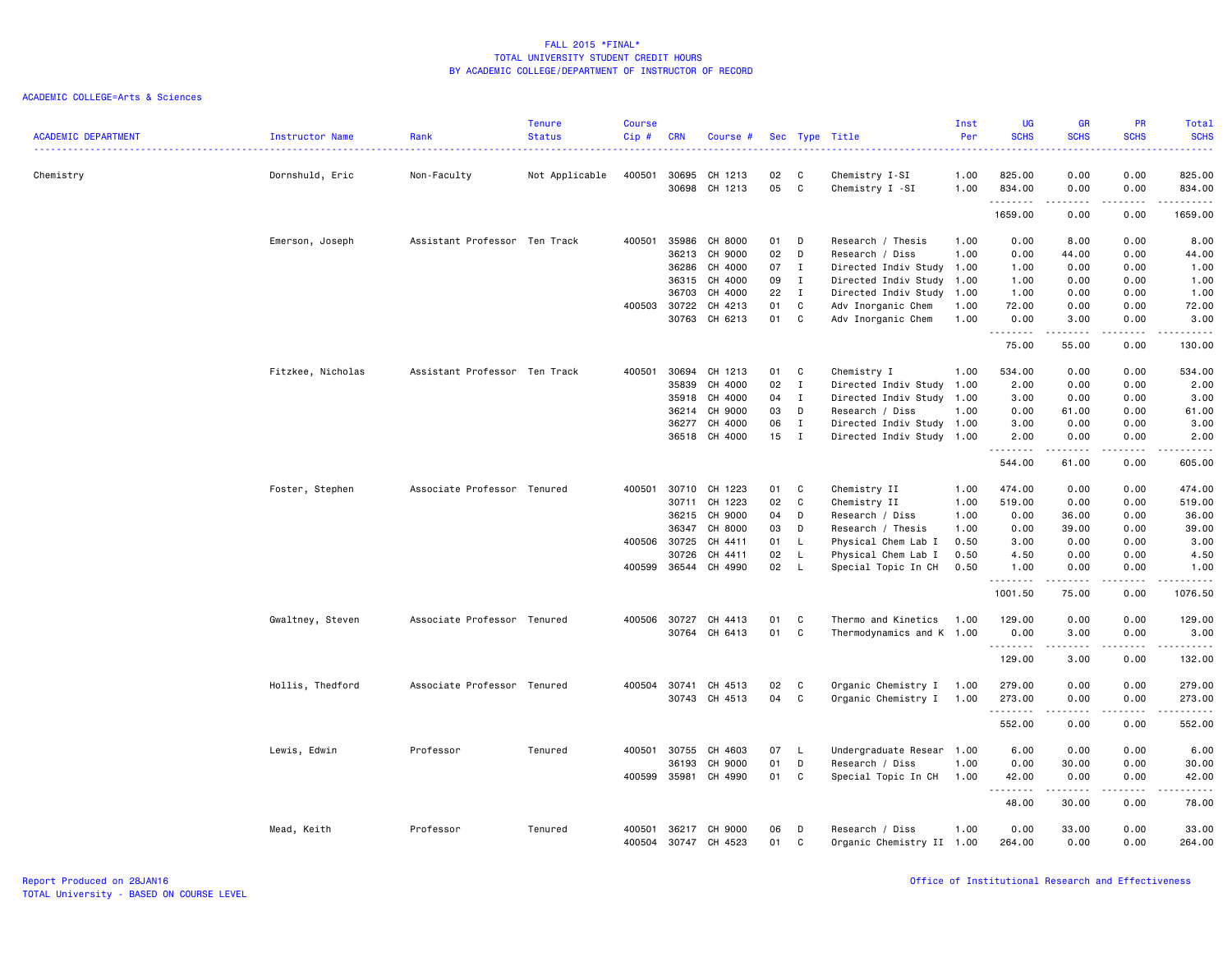| <b>ACADEMIC DEPARTMENT</b> | <b>Instructor Name</b> | Rank                               | <b>Tenure</b><br><b>Status</b> | <b>Course</b><br>Cip# | <b>CRN</b>   | Course #      |                  |              | Sec Type Title            | Inst<br>Per | <b>UG</b><br><b>SCHS</b> | <b>GR</b><br><b>SCHS</b>                                                                                                                                      | <b>PR</b><br><b>SCHS</b>    | Total<br><b>SCHS</b> |
|----------------------------|------------------------|------------------------------------|--------------------------------|-----------------------|--------------|---------------|------------------|--------------|---------------------------|-------------|--------------------------|---------------------------------------------------------------------------------------------------------------------------------------------------------------|-----------------------------|----------------------|
|                            |                        |                                    |                                |                       |              |               |                  |              |                           |             | .                        | ------                                                                                                                                                        | .                           |                      |
|                            |                        |                                    |                                |                       |              |               |                  |              |                           |             | 264.00                   | 33.00                                                                                                                                                         | 0.00                        | 297.00               |
| Chemistry                  | Mlsna, Debra           | Assistant Professor Ten Track      |                                | 400501                | 30697        | CH 1213       | 04               | C            | Chemistry I - SI          | 1.00        | 558.00                   | 0.00                                                                                                                                                          | 0.00                        | 558.00               |
|                            |                        |                                    |                                |                       | 36738        | CH 4000       | 23               | I            | Directed Indiv Study 1.00 |             | 1.00                     | 0.00                                                                                                                                                          | 0.00                        | 1.00                 |
|                            |                        |                                    |                                |                       | 36744        | CH 4000       | 24               | I            | Directed Indiv Study 1.00 |             | 2.00                     | 0.00                                                                                                                                                          | 0.00                        | 2.00                 |
|                            |                        |                                    |                                |                       | 36813        | CH 4000       | 28               | I            | Directed Indiv Study 1.00 |             | 2.00                     | 0.00                                                                                                                                                          | 0.00                        | 2.00                 |
|                            |                        |                                    |                                | 400504 30713          |              | CH 1234       | 01               | C            | Integrated Chemistry 1.00 |             | 108.00                   | 0.00                                                                                                                                                          | 0.00                        | 108.00               |
|                            |                        |                                    |                                |                       | 30714        | CH 1234       | 02               | К            | Integrated Chemistry 1.00 |             | 0.00                     | 0.00                                                                                                                                                          | 0.00                        | 0.00                 |
|                            |                        |                                    |                                |                       | 30715        | CH 1234       | 03               | К            | Integrated Chemistry 1.00 |             | 0.00                     | 0.00                                                                                                                                                          | 0.00                        | 0.00                 |
|                            |                        |                                    |                                |                       | 30716        | CH 1234       | 04               | К            | Integrated Chemistry 1.00 |             | 0.00                     | 0.00                                                                                                                                                          | 0.00                        | 0.00                 |
|                            |                        |                                    |                                |                       |              | 30717 CH 1234 | H <sub>0</sub> 1 | $\mathbf{C}$ | Integrated Chemistry 1.00 |             | 40.00<br>.               | 0.00<br>-----                                                                                                                                                 | 0.00<br>.                   | 40.00<br>.           |
|                            |                        |                                    |                                |                       |              |               |                  |              |                           |             | 711.00                   | 0.00                                                                                                                                                          | 0.00                        | 711.00               |
|                            | Mlsna, Todd            | Associate Professor Tenured        |                                | 400501                | 36186        | CH 4000       | 05               | $\mathbf I$  | Directed Indiv Study 1.00 |             | 2.00                     | 0.00                                                                                                                                                          | 0.00                        | 2.00                 |
|                            |                        |                                    |                                |                       | 36187        | CH 8000       | 02               | D            | Research / Thesis         | 1.00        | 0.00                     | 11.00                                                                                                                                                         | 0.00                        | 11.00                |
|                            |                        |                                    |                                |                       | 36219        | CH 9000       | 08               | D            | Research / Diss           | 1.00        | 0.00                     | 52.00                                                                                                                                                         | 0.00                        | 52.00                |
|                            |                        |                                    |                                |                       | 36388        | CH 4000       | 10               | I            | Directed Indiv Study 1.00 |             | 1.00                     | 0.00                                                                                                                                                          | 0.00                        | 1.00                 |
|                            |                        |                                    |                                |                       | 36444        | CH 4000       | 11               | $\mathbf{I}$ | Directed Indiv Study 1.00 |             | 2.00                     | 0.00                                                                                                                                                          | 0.00                        | 2.00                 |
|                            |                        |                                    |                                |                       | 36462        | CH 4000       | 12               | $\mathbf I$  | Directed Indiv Study 1.00 |             | 3.00                     | 0.00                                                                                                                                                          | 0.00                        | 3.00                 |
|                            |                        |                                    |                                |                       | 36472        | CH 4000       | 13               | I            | Directed Indiv Study 1.00 |             | 1.00                     | 0.00                                                                                                                                                          | 0.00                        | 1.00                 |
|                            |                        |                                    |                                |                       | 36478        | CH 4000       | 14               | $\mathbf{I}$ | Directed Indiv Study 1.00 |             | 3.00                     | 0.00                                                                                                                                                          | 0.00                        | 3.00                 |
|                            |                        |                                    |                                |                       | 36592        | CH 4000       | 17               | $\mathbf I$  | Directed Indiv Study 1.00 |             | 2.00                     | 0.00                                                                                                                                                          | 0.00                        | 2.00                 |
|                            |                        |                                    |                                |                       | 36625        | CH 4000       | 18               | I            | Directed Indiv Study 1.00 |             | 1.00                     | 0.00                                                                                                                                                          | 0.00                        | 1.00                 |
|                            |                        |                                    |                                |                       | 36631        | CH 4000       | 20               | $\mathbf{I}$ | Directed Indiv Study 1.00 |             | 2.00                     | 0.00                                                                                                                                                          | 0.00                        | 2.00                 |
|                            |                        |                                    |                                |                       | 36655        | CH 4000       | 21               | I            | Directed Indiv Study 1.00 |             | 2.00                     | 0.00                                                                                                                                                          | 0.00                        | 2.00                 |
|                            |                        |                                    |                                |                       | 36748        | CH 4000       | 25               | I            | Directed Indiv Study 1.00 |             | 1.00                     | 0.00                                                                                                                                                          | 0.00                        | 1.00                 |
|                            |                        |                                    |                                |                       | 400502 30720 | CH 2313       | 01               | C            | Analytical Chemistry 1.00 |             | 90.00                    | 0.00                                                                                                                                                          | 0.00                        | 90.00                |
|                            |                        |                                    |                                |                       |              |               |                  |              |                           |             | .<br>110.00              | $\frac{1}{2} \left( \frac{1}{2} \right) \left( \frac{1}{2} \right) \left( \frac{1}{2} \right) \left( \frac{1}{2} \right) \left( \frac{1}{2} \right)$<br>63.00 | .<br>0.00                   | .<br>173.00          |
|                            | Reilly, Sean           | Grad Research Assis Not Applicable |                                | 400501                | 30696        | CH 1213       | 03               | C.           | Chemistry I               | 1.00        | 528.00                   | 0.00                                                                                                                                                          | 0.00                        | 528.00               |
|                            |                        |                                    |                                |                       |              |               |                  |              |                           |             | .                        |                                                                                                                                                               | $\sim$ $\sim$ $\sim$ $\sim$ | <u>.</u>             |
|                            |                        |                                    |                                |                       |              |               |                  |              |                           |             | 528.00                   | 0.00                                                                                                                                                          | 0.00                        | 528.00               |
|                            | Scott, Colleen         | Assistant Professor Ten Track      |                                | 400501                |              | 36100 CH 1213 | 07               | - C          | Chemistry I               | 1.00        | 264.00<br><u>.</u>       | 0.00<br>.                                                                                                                                                     | 0.00<br>.                   | 264.00<br>.          |
|                            |                        |                                    |                                |                       |              |               |                  |              |                           |             | 264.00                   | 0.00                                                                                                                                                          | 0.00                        | 264.00               |
|                            | Smith, Laura           | Instructor                         | Non-Ten Track                  | 400501                | 30640        | CH 1043       | 01               | C            | Survey of Chemistry       | 1.00        | 903.00                   | 0.00                                                                                                                                                          | 0.00                        | 903.00               |
|                            |                        |                                    |                                |                       | 30641        | CH 1051       | 01               | L            | Experimental Chem         | 1.00        | 85.00                    | 0.00                                                                                                                                                          | 0.00                        | 85.00                |
|                            |                        |                                    |                                |                       | 30642        | CH 1053       | 01               | C            | Survey of Chemistry       | 1.00        | 177.00                   | 0.00                                                                                                                                                          | 0.00                        | 177.00               |
|                            |                        |                                    |                                |                       | 35807        | CH 1043       | 501              | $\mathbf{C}$ | Survey of Chemistry       | 1.00        | 39.00                    | 0.00                                                                                                                                                          | 0.00                        | 39.00                |
|                            |                        |                                    |                                |                       | 35808        | CH 1051       | 501              | - L          | Experimental Chem         | 1.00        | 3.00                     | 0.00                                                                                                                                                          | 0.00                        | 3.00                 |
|                            |                        |                                    |                                |                       | 35809        | CH 1053       | 501 C            |              | Survey of Chemistry       | 1.00        | 3.00                     | 0.00                                                                                                                                                          | 0.00                        | 3.00                 |
|                            |                        |                                    |                                |                       | 400502 30718 | CH 2311       | 01               | L            | Analytical Chem I La      | 1.00        | 14.00                    | 0.00                                                                                                                                                          | 0.00                        | 14.00                |
|                            |                        |                                    |                                |                       | 30719        | CH 2311       | 02               | L.           | Analytical Chem I La 1.00 |             | 13.00                    | 0.00                                                                                                                                                          | 0.00                        | 13.00                |
|                            |                        |                                    |                                |                       | 36077        | CH 2311       | 03               | L            | Analytical Chem I La 1.00 |             | 3.00                     | 0.00                                                                                                                                                          | 0.00                        | 3.00                 |
|                            |                        |                                    |                                | 400506                | 30725        | CH 4411       | 01               | L.           | Physical Chem Lab I       | 0.50        | 3.00                     | 0.00                                                                                                                                                          | 0.00                        | 3.00                 |
|                            |                        |                                    |                                |                       | 30726        | CH 4411       | 02               | L            | Physical Chem Lab I       | 0.50        | 4.50                     | 0.00                                                                                                                                                          | 0.00                        | 4.50                 |
|                            |                        |                                    |                                | 400599                | 36544        | CH 4990       | 02               | T            | Special Topic In CH       | 0.50        | 1.00                     | 0.00                                                                                                                                                          | 0.00                        | 1.00                 |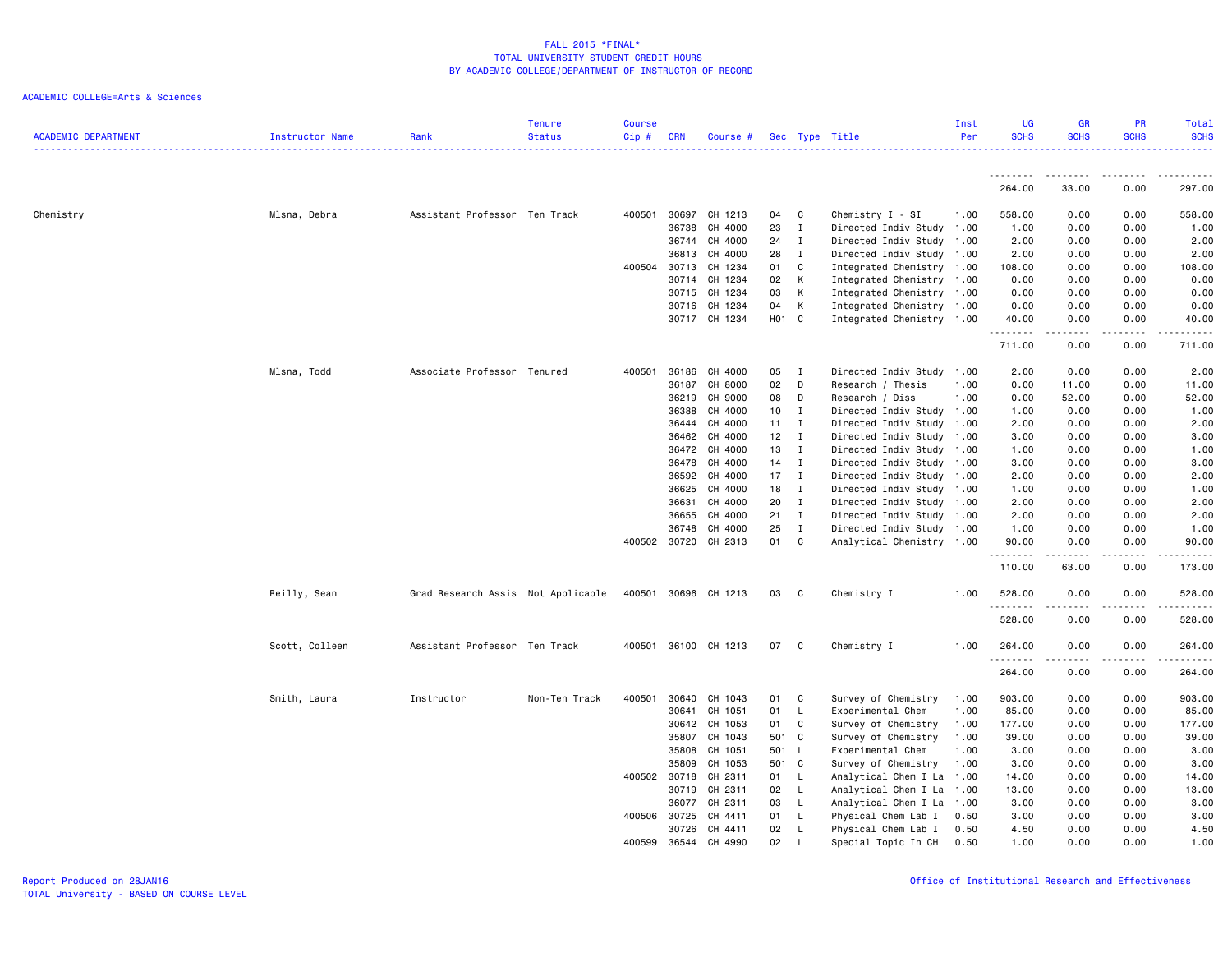| <b>Tenure</b><br><b>Course</b><br>Inst<br><b>ACADEMIC DEPARTMENT</b><br>Per<br>Rank<br><b>Status</b><br>Cip#<br><b>CRN</b><br>Course # Sec Type Title<br>Instructor Name | <b>UG</b><br><b>SCHS</b> | <b>GR</b><br><b>SCHS</b> | <b>PR</b><br><b>SCHS</b> | Total<br><b>SCHS</b> |
|--------------------------------------------------------------------------------------------------------------------------------------------------------------------------|--------------------------|--------------------------|--------------------------|----------------------|
|                                                                                                                                                                          | <u>.</u>                 | .                        | . <i>.</i> .             | .                    |
|                                                                                                                                                                          | 1248.50                  | 0.00                     | 0.00                     | 1248.50              |
| Invst In Chemistry I 1.00<br>Chemistry<br>Stokes, Sean<br>Instructor<br>Non-Ten Track<br>400501<br>30644 CH 1211<br>01 L                                                 | 24.00                    | 0.00                     | 0.00                     | 24.00                |
| 30645 CH 1211<br>02<br>$\mathsf{L}$<br>Invst In Chemistry I 1.00                                                                                                         | 24.00                    | 0.00                     | 0.00                     | 24.00                |
| 30646 CH 1211<br>03<br>$-L$<br>Invst In Chemistry I 1.00                                                                                                                 | 24.00                    | 0.00                     | 0.00                     | 24.00                |
| 30647 CH 1211<br>Invst In Chemistry I 1.00<br>04<br>$\mathsf{L}$                                                                                                         | 21.00                    | 0.00                     | 0.00                     | 21.00                |
| 30648 CH 1211<br>05<br>$\mathsf{L}$<br>Invst In Chemistry I 1.00                                                                                                         | 23.00                    | 0.00                     | 0.00                     | 23.00                |
| 30649 CH 1211<br>06<br>- L<br>Invst In Chemistry I 1.00                                                                                                                  | 22.00                    | 0.00                     | 0.00                     | 22.00                |
| 30650 CH 1211<br>07 L<br>Invst In Chemistry I 1.00                                                                                                                       | 24.00                    | 0.00                     | 0.00                     | 24.00                |
| 30651 CH 1211<br>08 L<br>Invst In Chemistry I 1.00                                                                                                                       | 22.00                    | 0.00                     | 0.00                     | 22.00                |
| 30652 CH 1211<br>09<br>$\mathsf{L}$<br>Invst In Chemistry I 1.00                                                                                                         | 20.00                    | 0.00                     | 0.00                     | 20.00                |
| 30653 CH 1211<br>10 L<br>Invst In Chemistry I 1.00                                                                                                                       | 20.00                    | 0.00                     | 0.00                     | 20.00                |
| 30654 CH 1211<br>11 L<br>Invst In Chemistry I 1.00                                                                                                                       | 24.00                    | 0.00                     | 0.00                     | 24.00                |
| 30655 CH 1211<br>12 L<br>Invst In Chemistry I 1.00                                                                                                                       | 20.00                    | 0.00                     | 0.00                     | 20.00                |
| 30656 CH 1211<br>13 L<br>Invst In Chemistry I 1.00                                                                                                                       | 22.00                    | 0.00                     | 0.00                     | 22.00                |
| 30657 CH 1211<br>14 L<br>Invst In Chemistry I 1.00                                                                                                                       | 23.00                    | 0.00                     | 0.00                     | 23.00                |
| 15 L<br>30658 CH 1211<br>Invst In Chemistry I 1.00                                                                                                                       | 21.00                    | 0.00                     | 0.00                     | 21.00                |
| 30659 CH 1211<br>16 L<br>Invst In Chemistry I 1.00                                                                                                                       | 23.00                    | 0.00                     | 0.00                     | 23.00                |
| 30660 CH 1211<br>17 L<br>Invst In Chemistry I 1.00                                                                                                                       | 24.00                    | 0.00                     | 0.00                     | 24.00                |
| 30661 CH 1211<br>18 L<br>Invst In Chemistry I 1.00                                                                                                                       | 23.00                    | 0.00                     | 0.00                     | 23.00                |
| 30662 CH 1211<br>19<br>$\mathsf{L}$<br>Invst In Chemistry I 1.00                                                                                                         | 23.00                    | 0.00                     | 0.00                     | 23.00                |
| 30663 CH 1211<br>20<br>- L<br>Invst In Chemistry I 1.00                                                                                                                  | 23.00                    | 0.00                     | 0.00                     | 23.00                |
| 30664 CH 1211<br>21 L<br>Invst In Chemistry I 1.00                                                                                                                       | 21.00                    | 0.00                     | 0.00                     | 21.00                |
| 30665 CH 1211<br>22 L<br>Invst In Chemistry I 1.00                                                                                                                       | 22.00                    | 0.00                     | 0.00                     | 22.00                |
| 30666 CH 1211<br>23<br>Invst In Chemistry I 1.00<br>- L                                                                                                                  | 23.00                    | 0.00                     | 0.00                     | 23.00                |
| 30667 CH 1211<br>24<br>- L<br>Invst In Chemistry I 1.00                                                                                                                  | 24.00                    | 0.00                     | 0.00                     | 24.00                |
| 25<br>30668 CH 1211<br>- L<br>Invst In Chemistry I 1.00                                                                                                                  | 21.00                    | 0.00                     | 0.00                     | 21.00                |
| 30669 CH 1211<br>26<br>- L<br>Invst In Chemistry I 1.00                                                                                                                  | 24.00                    | 0.00                     | 0.00                     | 24.00                |
| 30670 CH 1211<br>27<br>$\mathsf{L}$<br>Invst In Chemistry I 1.00                                                                                                         | 19.00                    | 0.00                     | 0.00                     | 19.00                |
| 28<br>30671 CH 1211<br>L<br>Invst In Chemistry I 1.00                                                                                                                    | 24.00                    | 0.00                     | 0.00                     | 24.00                |
| 30672 CH 1211<br>29<br>Invst In Chemistry I 1.00<br>- L                                                                                                                  | 24.00                    | 0.00                     | 0.00                     | 24.00                |
| 30673 CH 1211<br>30<br>- L<br>Invst In Chemistry I 1.00                                                                                                                  | 21.00                    | 0.00                     | 0.00                     | 21.00                |
| 30674 CH 1211<br>31 L<br>Invst In Chemistry I 1.00                                                                                                                       | 23.00                    | 0.00                     | 0.00                     | 23.00                |
| 30675 CH 1211<br>32<br>Invst In Chemistry I 1.00<br>- L                                                                                                                  | 23.00                    | 0.00                     | 0.00                     | 23.00                |
| 30676 CH 1211<br>33<br>L<br>Invst In Chemistry I 1.00                                                                                                                    | 24.00                    | 0.00                     | 0.00                     | 24.00                |
| 30677 CH 1211<br>34<br>- L<br>Invst In Chemistry I 1.00<br>30678 CH 1211<br>35<br>$-L$<br>Invst In Chemistry I 1.00                                                      | 24.00<br>22.00           | 0.00<br>0.00             | 0.00<br>0.00             | 24.00<br>22.00       |
| 30679 CH 1211<br>36<br>$\mathsf{L}$<br>Invst In Chemistry I 1.00                                                                                                         | 21.00                    | 0.00                     | 0.00                     | 21.00                |
| 30680 CH 1211<br>37<br>$\mathsf{L}$<br>Invst In Chemistry I 1.00                                                                                                         | 23.00                    | 0.00                     | 0.00                     | 23.00                |
| 30681 CH 1211<br>38<br>L<br>Invst In Chemistry I 1.00                                                                                                                    | 20.00                    | 0.00                     | 0.00                     | 20.00                |
| 30682 CH 1211<br>39<br>$\mathsf{L}$<br>Invst In Chemistry I 1.00                                                                                                         | 21.00                    | 0.00                     | 0.00                     | 21.00                |
| 30683 CH 1211<br>40<br>Invst In Chemistry I 1.00<br>- L                                                                                                                  | 23.00                    | 0.00                     | 0.00                     | 23.00                |
| 30684 CH 1211<br>41 L<br>Invst In Chemistry I 1.00                                                                                                                       | 23.00                    | 0.00                     | 0.00                     | 23.00                |
| 30685 CH 1211<br>42<br>- L<br>Invst In Chemistry I 1.00                                                                                                                  | 22.00                    | 0.00                     | 0.00                     | 22.00                |
| 30686 CH 1211<br>43<br>- L<br>Invst In Chemistry I 1.00                                                                                                                  | 22.00                    | 0.00                     | 0.00                     | 22.00                |
| 30687 CH 1211<br>44 L<br>Invst In Chemistry I 1.00                                                                                                                       | 18.00                    | 0.00                     | 0.00                     | 18.00                |
| 30688 CH 1211<br>45<br>- L<br>Invst In Chemistry I 1.00                                                                                                                  | 21.00                    | 0.00                     | 0.00                     | 21.00                |
| 30689 CH 1211<br>46<br>L<br>Invst In Chemistry I 1.00                                                                                                                    | 23.00                    | 0.00                     | 0.00                     | 23.00                |
| 30690 CH 1211<br>47<br>$\mathsf{L}$<br>Invst In Chemistry I 1.00                                                                                                         | 21.00                    | 0.00                     | 0.00                     | 21.00                |
| 30691 CH 1211<br>48<br>$-L$<br>Invst In Chemistry I 1.00                                                                                                                 | 23.00                    | 0.00                     | 0.00                     | 23.00                |
| 30692 CH 1211<br>49<br>- L<br>Invst In Chemistry I 1.00                                                                                                                  | 22.00                    | 0.00                     | 0.00                     | 22.00                |
| 30693 CH 1211<br>50<br>$\mathsf{L}$<br>Invst In Chemistry I 1.00                                                                                                         | 23,00                    | 0.00                     | 0.00                     | 23.00                |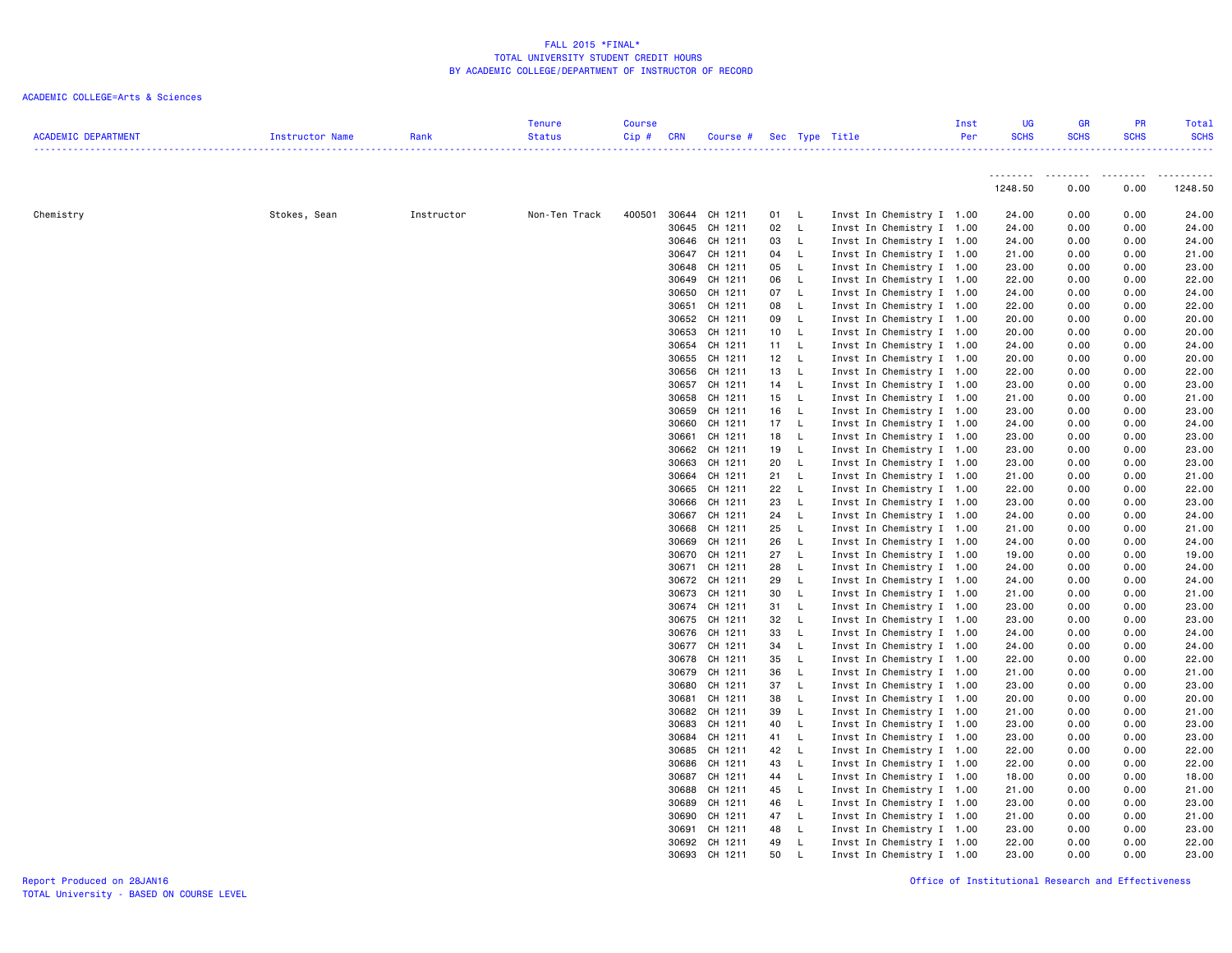|                            |                  |                             | <b>Tenure</b> | <b>Course</b> |                |                      |                   |                              |                                          | Inst         | UG                    | <b>GR</b>    | PR                                                                                                                                | Total                   |
|----------------------------|------------------|-----------------------------|---------------|---------------|----------------|----------------------|-------------------|------------------------------|------------------------------------------|--------------|-----------------------|--------------|-----------------------------------------------------------------------------------------------------------------------------------|-------------------------|
| <b>ACADEMIC DEPARTMENT</b> | Instructor Name  | Rank                        | <b>Status</b> | $Cip \#$      | <b>CRN</b>     | Course #             |                   |                              | Sec Type Title                           | Per          | <b>SCHS</b><br>22222) | <b>SCHS</b>  | <b>SCHS</b><br>$\omega_{\rm{eff}}$ and $\omega_{\rm{eff}}$                                                                        | <b>SCHS</b><br>بالأبالي |
|                            |                  |                             |               |               |                |                      |                   |                              |                                          |              |                       |              |                                                                                                                                   |                         |
| Chemistry                  | Stokes, Sean     | Instructor                  | Non-Ten Track | 400501        | 30701          | CH 1221              | 01                | - L                          | Invst Chemistry II                       | 1.00         | 23.00                 | 0.00         | 0.00                                                                                                                              | 23.00                   |
|                            |                  |                             |               |               | 30702<br>30703 | CH 1221<br>CH 1221   | 02<br>03          | $\mathsf{L}$<br>$\mathsf{L}$ | Invst Chemistry II<br>Invst Chemistry II | 1.00<br>1.00 | 24.00<br>23.00        | 0.00<br>0.00 | 0.00<br>0.00                                                                                                                      | 24.00<br>23.00          |
|                            |                  |                             |               |               | 30704          | CH 1221              | 04                | - L                          | Invst Chemistry II                       |              | 21.00                 | 0.00         | 0.00                                                                                                                              | 21.00                   |
|                            |                  |                             |               |               | 30705          | CH 1221              | 05                | $\mathsf{L}$                 | Invst Chemistry II                       | 1.00<br>1.00 | 22.00                 | 0.00         | 0.00                                                                                                                              | 22.00                   |
|                            |                  |                             |               |               | 30706          | CH 1221              | 06                | $\mathsf{L}$                 | Invst Chemistry II                       | 1.00         | 23.00                 | 0.00         | 0.00                                                                                                                              | 23.00                   |
|                            |                  |                             |               |               | 30707          | CH 1221              | 08                | $\mathsf{L}$                 | Invst Chemistry II                       | 1.00         | 22.00                 | 0.00         | 0.00                                                                                                                              | 22.00                   |
|                            |                  |                             |               |               | 30708          | CH 1221              | 09                | $\mathsf{L}$                 | Invst Chemistry II                       | 1.00         | 24.00                 | 0.00         | 0.00                                                                                                                              | 24.00                   |
|                            |                  |                             |               |               | 30709          | CH 1221              | 11                | $\mathsf{L}$                 | Invst Chemistry II                       | 1.00         | 22.00                 | 0.00         | 0.00                                                                                                                              | 22.00                   |
|                            |                  |                             |               |               | 34556          | CH 1221              | 12                | $\mathsf{L}$                 | Invst Chemistry II                       | 1.00         | 22.00                 | 0.00         | 0.00                                                                                                                              | 22.00                   |
|                            |                  |                             |               |               | 35083          | CH 1211              | 51                | $\mathsf{L}$                 | Invst In Chemistry I 1.00                |              | 23.00                 | 0.00         | 0.00                                                                                                                              | 23.00                   |
|                            |                  |                             |               |               | 35084          | CH 1211              | 52                | $\mathsf{L}$                 | Invst In Chemistry I 1.00                |              | 23.00                 | 0.00         | 0.00                                                                                                                              | 23.00                   |
|                            |                  |                             |               |               | 36099          | CH 1211              | 53                | L.                           | Invst In Chemistry I 1.00                |              | 22.00                 | 0.00         | 0.00                                                                                                                              | 22.00                   |
|                            |                  |                             |               |               | 36101          | CH 1211              | 54                | $\mathsf{L}$                 | Invst In Chemistry I 1.00                |              | 23.00                 | 0.00         | 0.00                                                                                                                              | 23.00                   |
|                            |                  |                             |               | 400504        | 30728          | CH 4511              | 01                | - L                          | Org Chem Lab I                           | 1.00         | 21.00                 | 0.00         | 0.00                                                                                                                              | 21.00                   |
|                            |                  |                             |               |               | 30729          | CH 4511              | 02                | $\mathsf{L}$                 | Org Chem Lab I                           | 1.00         | 23.00                 | 0.00         | 0.00                                                                                                                              | 23.00                   |
|                            |                  |                             |               |               | 30730          | CH 4511              | 03                | $\mathsf{L}$                 | Org Chem Lab I                           | 1.00         | 16.00                 | 0.00         | 0.00                                                                                                                              | 16.00                   |
|                            |                  |                             |               |               | 30731          | CH 4511              | 04                | L.                           | Org Chem Lab I                           | 1.00         | 20.00                 | 0.00         | 0.00                                                                                                                              | 20.00                   |
|                            |                  |                             |               |               | 30732          | CH 4511              | 05                | $\mathsf{L}$                 | Org Chem Lab I                           | 1.00         | 24.00                 | 0.00         | 0.00                                                                                                                              | 24.00                   |
|                            |                  |                             |               |               | 30733          | CH 4511              | 06                | <b>L</b>                     | Org Chem Lab I                           | 1.00         | 22.00                 | 0.00         | 0.00                                                                                                                              | 22.00                   |
|                            |                  |                             |               |               | 30734          | CH 4511              | 07                | <b>L</b>                     | Org Chem Lab I                           | 1.00         | 14.00                 | 0.00         | 0.00                                                                                                                              | 14.00                   |
|                            |                  |                             |               |               | 30735          | CH 4511              | 08                | $\mathsf{L}$                 | Org Chem Lab I                           | 1.00         | 24.00                 | 0.00         | 0.00                                                                                                                              | 24.00                   |
|                            |                  |                             |               |               | 30736          | CH 4511              | 09                | $\mathsf{L}$                 | Org Chem Lab I                           | 1.00         | 23.00                 | 0.00         | 0.00                                                                                                                              | 23.00                   |
|                            |                  |                             |               |               | 30737          | CH 4511              | 10 <sub>1</sub>   | $\mathsf{L}$                 | Org Chem Lab I                           | 1.00         | 14.00                 | 0.00         | 0.00                                                                                                                              | 14.00                   |
|                            |                  |                             |               |               | 30738          | CH 4511              | 11                | $\mathsf{L}$                 | Org Chem Lab I                           | 1.00         | 24.00                 | 0.00         | 0.00                                                                                                                              | 24.00                   |
|                            |                  |                             |               |               | 30739          | CH 4511              | 12                | <b>L</b>                     | Org Chem Lab I                           | 1.00         | 15.00                 | 0.00         | 0.00                                                                                                                              | 15.00                   |
|                            |                  |                             |               |               | 30744          | CH 4521              | 01                | L.                           | Org Chem Lab II                          | 1.00         | 23.00                 | 0.00         | 0.00                                                                                                                              | 23.00                   |
|                            |                  |                             |               |               | 30745          | CH 4521              | 02                | $\mathsf{L}$                 | Org Chem Lab II                          | 1.00         | 20.00                 | 0.00         | 0.00                                                                                                                              | 20.00                   |
|                            |                  |                             |               |               | 30746          | CH 4521              | 03                | $\mathsf{L}$                 | Org Chem Lab II                          | 1.00         | 13.00                 | 0.00         | 0.00                                                                                                                              | 13.00                   |
|                            |                  |                             |               |               | 30748          | CH 4554              | 01                | C                            | Integrated Organic I 1.00                |              | 112.00                | 0.00         | 0.00                                                                                                                              | 112.00                  |
|                            |                  |                             |               |               | 30749          | CH 4554              | 02                | K                            | Integrated Organic I 1.00                |              | 0.00                  | 0.00         | 0.00                                                                                                                              | 0.00                    |
|                            |                  |                             |               |               | 30750          | CH 4554              | 03                | K                            | Integrated Organic I 1.00                |              | 0.00                  | 0.00         | 0.00                                                                                                                              | 0.00                    |
|                            |                  |                             |               |               | 30751          | CH 4554              | H <sub>01</sub> C |                              | Integrated Organic I 1.00                |              | 20.00                 | 0.00         | 0.00                                                                                                                              | 20.00                   |
|                            |                  |                             |               |               |                | 34557 CH 4511        | 13                | $\mathsf{L}$                 | Org Chem Lab I                           | 1.00         | 21.00<br>.            | 0.00         | 0.00                                                                                                                              | 21.00                   |
|                            |                  |                             |               |               |                |                      |                   |                              |                                          |              | 1881.00               | 0.00         | 0.00                                                                                                                              | 1881.00                 |
|                            | Sygula, Andrzej  | Professor                   | Tenured       | 400501        | 36220          | CH 9000              | 09                | D                            | Research / Diss                          | 1.00         | 0.00                  | 26.00        | 0.00                                                                                                                              | 26.00                   |
|                            |                  |                             |               | 400504        | 36342          | CH 8553              | 01                | C                            | Theoret Org Chem                         | 1.00         | 0.00                  | 27.00        | 0.00                                                                                                                              | 27.00                   |
|                            |                  |                             |               |               |                |                      |                   |                              |                                          |              | .<br>0.00             | 53.00        | $\frac{1}{2} \left( \frac{1}{2} \right) \left( \frac{1}{2} \right) \left( \frac{1}{2} \right) \left( \frac{1}{2} \right)$<br>0.00 | .<br>53.00              |
|                            | Webster, Charles | Associate Professor Tenured |               | 400501        | 36221          | CH 9000              | 10                | D                            | Research / Diss                          | 1.00         | 0.00                  | 39.00        | 0.00                                                                                                                              | 39.00                   |
|                            |                  |                             |               |               |                | 400503 35081 CH 8203 | 01                | C.                           | Adv Inorg Chem II                        | 1.00         | 0.00                  | 27.00        | 0.00                                                                                                                              | 27.00                   |
|                            |                  |                             |               |               |                |                      |                   |                              |                                          |              | $\sim$ $\sim$ .<br>.  | .            | .                                                                                                                                 | .                       |
|                            |                  |                             |               |               |                |                      |                   |                              |                                          |              | 0.00                  | 66.00        | 0.00                                                                                                                              | 66.00                   |
|                            | Wipf, David      | Professor                   | Tenured       | 400501        | 30643          | CH 1141              | 01                | C                            | Prof Chem: Paths                         | 1.00         | 40.00                 | 0.00         | 0.00                                                                                                                              | 40.00                   |
|                            |                  |                             |               |               | 30699          | CH 1213              | 06                | C                            | Chemistry I                              | 1.00         | 252.00                | 0.00         | 0.00                                                                                                                              | 252.00                  |
|                            |                  |                             |               |               | 30721          | CH 3141              | 01                | C                            | Prof Chem: Literatur                     | 1.00         | 26.00                 | 0.00         | 0.00                                                                                                                              | 26.00                   |
|                            |                  |                             |               |               | 30762          | CH 4711              | 01                | C                            | Senior Seminar                           | 1.00         | 4.00                  | 0.00         | 0.00                                                                                                                              | 4.00                    |
|                            |                  |                             |               |               | 30774          | CH 8711<br>CH 8721   | 01<br>01          | s.<br>S                      | Seminar                                  | 1.00         | 0.00                  | 10.00        | 0.00<br>0.00                                                                                                                      | 10.00                   |
|                            |                  |                             |               |               | 30775          |                      |                   |                              | Seminar                                  | 1.00         | 0.00                  | 4.00         |                                                                                                                                   | 4.00                    |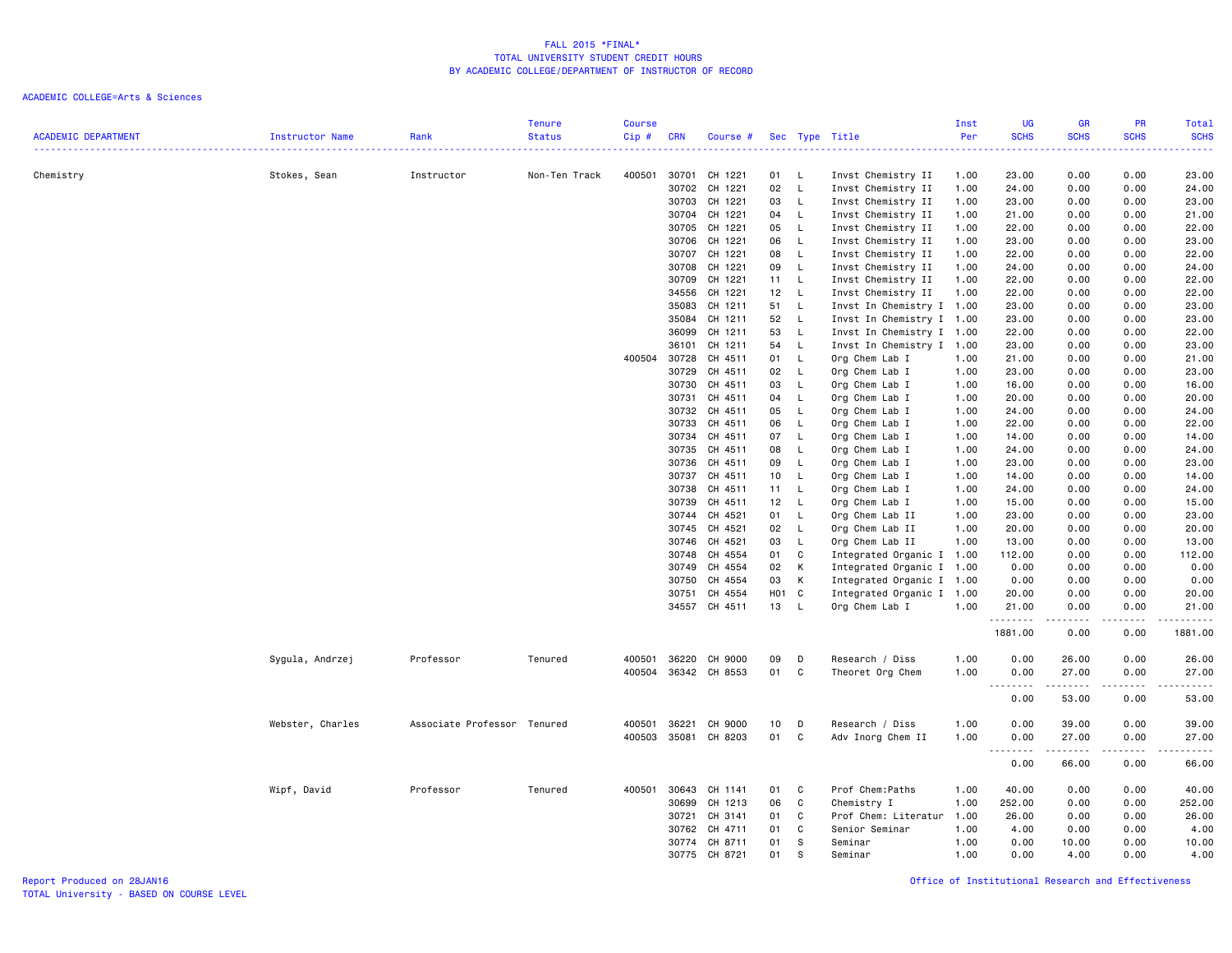| <b>ACADEMIC DEPARTMENT</b> | Instructor Name | Rank                        | <b>Tenure</b><br><b>Status</b> | <b>Course</b><br>Cip# | <b>CRN</b> | Course #      |        |              | Sec Type Title            | Inst<br>Per | <b>UG</b><br><b>SCHS</b> | <b>GR</b><br><b>SCHS</b> | <b>PR</b><br><b>SCHS</b>                                                | Total<br><b>SCHS</b> |
|----------------------------|-----------------|-----------------------------|--------------------------------|-----------------------|------------|---------------|--------|--------------|---------------------------|-------------|--------------------------|--------------------------|-------------------------------------------------------------------------|----------------------|
|                            |                 |                             |                                |                       |            |               |        |              |                           |             |                          |                          |                                                                         |                      |
| Chemistry                  | Wipf, David     | Professor                   | Tenured                        | 400501                |            | 30776 CH 8731 | 01     | - S          | Seminar                   | 1.00        | 0.00                     | 5.00                     | 0.00                                                                    | 5.00                 |
|                            |                 |                             |                                |                       | 36222      | CH 9000       | 11     | D            | Research / Diss           | 1.00        | 0.00                     | 37.00                    | 0.00                                                                    | 37.00                |
|                            |                 |                             |                                |                       | 36377      | CH 8000       | 06     | D            | Research / Thesis         | 1.00        | 0.00                     | 19.00                    | 0.00                                                                    | 19.00                |
|                            |                 |                             |                                | 400504                | 30769      | CH 8111       | 01     | C.           | Professional Chemist      | 1.00        | 0.00                     | 19.00                    | 0.00                                                                    | 19.00<br>.           |
|                            |                 |                             |                                |                       |            |               |        |              |                           |             | --------<br>322.00       | 94.00                    | .<br>0.00                                                               | 416.00               |
|                            | Zhang, Dongmao  | Associate Professor Tenured |                                | 400501                |            | 35795 CH 4000 | 01 I   |              | Directed Indiv Study      | 1.00        | 2.00                     | 0.00                     | 0.00                                                                    | 2.00                 |
|                            |                 |                             |                                |                       | 36223      | CH 9000       | $12$ D |              | Research / Diss           | 1.00        | 0.00                     | 63.00                    | 0.00                                                                    | 63.00                |
|                            |                 |                             |                                |                       | 36348      | CH 8000       | 04 D   |              | Research / Thesis         | 1.00        | 0.00                     | 3.00                     | 0.00                                                                    | 3.00                 |
|                            |                 |                             |                                |                       | 36754      | CH 4000       | 26     | I            | Directed Indiv Study 1.00 |             | 2.00                     | 0.00                     | 0.00                                                                    | 2.00                 |
|                            |                 |                             |                                | 400599                |            | 36310 CH 8990 | 01     | C.           | Special Topic In CH       | 1.00        | 0.00                     | 54.00                    | 0.00                                                                    | 54.00                |
|                            |                 |                             |                                |                       |            |               |        |              |                           |             | --------<br>4.00         | 120.00                   | ----<br>0.00                                                            | . <b>.</b><br>124.00 |
|                            | Zhang, Xiaofei  | Non-Faculty                 | Not Applicable                 | 400504                |            | 30740 CH 4513 | 01     | $\mathbf{C}$ | Organic Chemistry I       | 1.00        | 249.00                   | 0.00                     | 0.00                                                                    | 249.00               |
|                            |                 |                             |                                |                       |            | 30742 CH 4513 | 03     | C            | Organic Chemistry I       | 1.00        | 180.00                   | 0.00                     | 0.00                                                                    | 180.00               |
|                            |                 |                             |                                |                       |            | 30766 CH 6513 | 01     | C.           | Organic Chemistry I       | 1.00        | 0.00                     | 3.00                     | 0.00                                                                    | 3.00                 |
|                            |                 |                             |                                |                       |            |               |        |              |                           |             | --------<br>429.00       | 3.00                     | . <u>.</u> .<br>0.00                                                    | ------<br>432.00     |
|                            |                 |                             |                                |                       |            |               |        |              |                           |             | $=$ = = = = = = =        |                          | $\qquad \qquad \equiv \equiv \equiv \equiv \equiv \equiv \equiv \equiv$ | ==========           |
| Chemistry                  |                 |                             |                                |                       |            |               |        |              |                           |             | 9770.00                  | 656.00                   | 0.00                                                                    | 10426,00             |
|                            |                 |                             |                                |                       |            |               |        |              |                           |             | $=$ = = = = = = =        |                          | $=$ = = = = = = =                                                       |                      |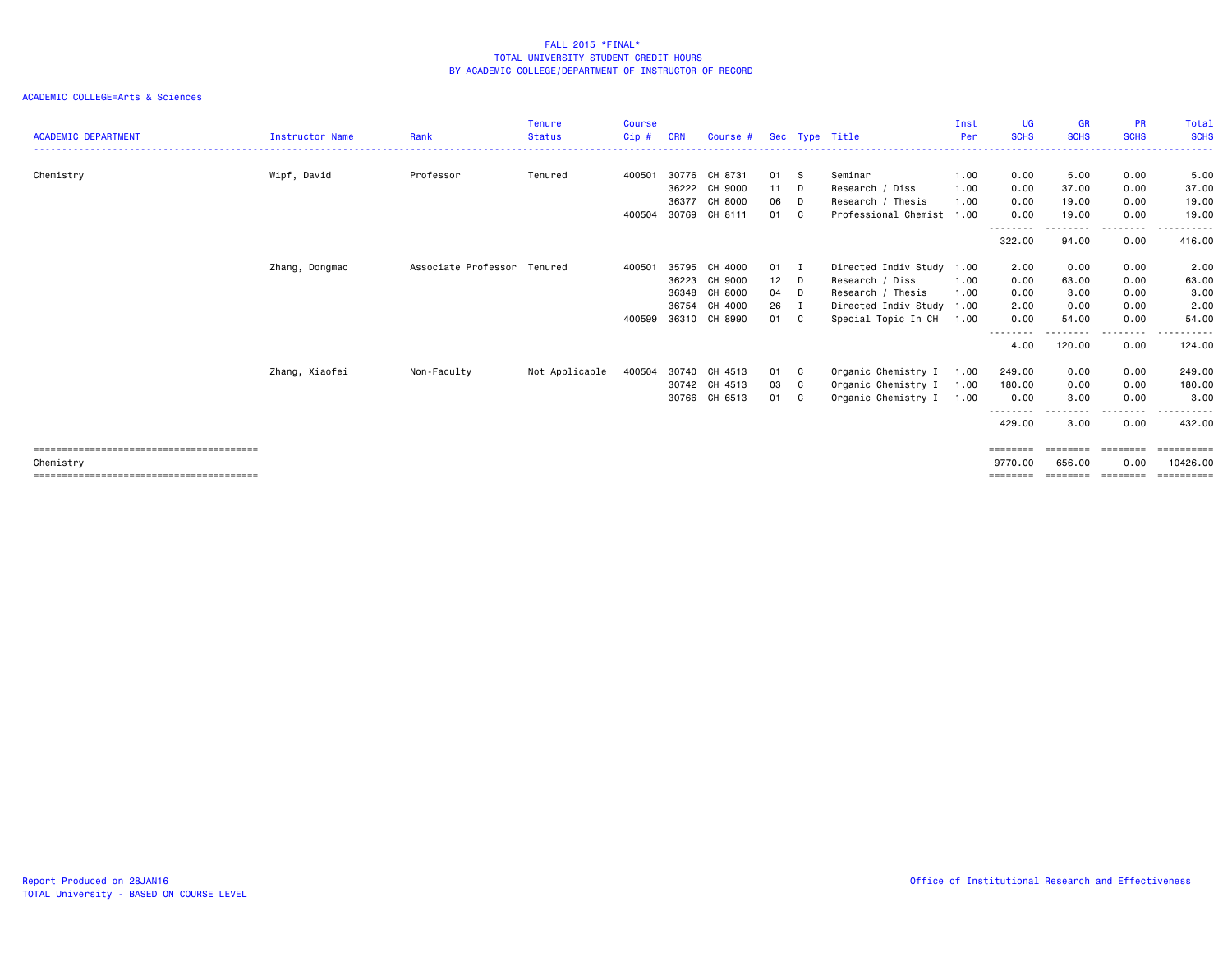ACADEMIC COLLEGE=Arts & Sciences

| <b>ACADEMIC DEPARTMENT</b>                               | Instructor Name     | Rank                          | <b>Tenure</b><br><b>Status</b> | <b>Course</b><br>Cip# | <b>CRN</b>     | Course #             |          |                   | Sec Type Title            | Inst<br>Per  | UG<br><b>SCHS</b>   | <b>GR</b><br><b>SCHS</b>                                                                                                          | PR<br><b>SCHS</b>     | Total<br><b>SCHS</b><br>$\frac{1}{2} \left( \frac{1}{2} \right) \left( \frac{1}{2} \right) \left( \frac{1}{2} \right) \left( \frac{1}{2} \right)$ |
|----------------------------------------------------------|---------------------|-------------------------------|--------------------------------|-----------------------|----------------|----------------------|----------|-------------------|---------------------------|--------------|---------------------|-----------------------------------------------------------------------------------------------------------------------------------|-----------------------|---------------------------------------------------------------------------------------------------------------------------------------------------|
| Classical & Modern Languages & Literatur Acker, Geoffrey |                     | Lecturer                      | Non-Ten Track                  | 160501<br>160905      | 31907<br>31942 | FLG 1113<br>FLS 1113 | 02<br>06 | C<br>$\mathtt{C}$ | German I<br>Spanish I     | 1.00<br>1.00 | 66.00<br>69.00      | 0.00<br>0.00                                                                                                                      | 0.00<br>0.00          | 66.00<br>69.00                                                                                                                                    |
|                                                          |                     |                               |                                |                       |                | 31960 FLS 1113       | 24       | C                 | Spanish I                 | 1.00         | 81.00               | 0.00                                                                                                                              | 0.00                  | 81.00                                                                                                                                             |
|                                                          |                     |                               |                                |                       |                |                      |          |                   |                           |              | .<br>216.00         | $\frac{1}{2} \left( \frac{1}{2} \right) \left( \frac{1}{2} \right) \left( \frac{1}{2} \right) \left( \frac{1}{2} \right)$<br>0.00 | المالما ماليا<br>0.00 | $\frac{1}{2} \left( \frac{1}{2} \right) \left( \frac{1}{2} \right) \left( \frac{1}{2} \right) \left( \frac{1}{2} \right)$<br>216.00               |
|                                                          | Aju Tzunun, Magda   | Grad Teach Assist             | Not Applicable                 | 160905                |                | 31945 FLS 1113       | 09       | C <sub>c</sub>    | Spanish I                 | 0.10         | 8.40                | 0.00                                                                                                                              | 0.00                  | 8.40                                                                                                                                              |
|                                                          |                     |                               |                                |                       |                | 31946 FLS 1113       | 10       | C                 | Spanish I                 | 0.10         | 7.20                | 0.00                                                                                                                              | 0.00                  | 7.20                                                                                                                                              |
|                                                          |                     |                               |                                |                       |                | 31947 FLS 1113       | 11       | C                 | Spanish I                 | 0.10         | 7.20                | 0.00                                                                                                                              | 0.00                  | 7.20                                                                                                                                              |
|                                                          |                     |                               |                                |                       | 31948          | FLS 1113             | 12       | C                 | Spanish I                 | 0.10         | 7.50                | 0.00                                                                                                                              | 0.00                  | 7.50                                                                                                                                              |
|                                                          |                     |                               |                                |                       | 31949          | FLS 1113             | 13       | C                 | Spanish I                 | 0.10         | 7.20                | 0.00                                                                                                                              | 0.00                  | 7.20                                                                                                                                              |
|                                                          |                     |                               |                                |                       | 31964          | FLS 1123             | 02       | C                 | Spanish II                | 0.10         | 4.50                | 0.00                                                                                                                              | 0.00                  | 4.50                                                                                                                                              |
|                                                          |                     |                               |                                |                       | 31965          | FLS 1123             | 03       | C                 | Spanish II                | 0.10         | 7.80                | 0.00                                                                                                                              | 0.00                  | 7.80                                                                                                                                              |
|                                                          |                     |                               |                                |                       | 31968          | <b>FLS 1123</b>      | 06       | C                 | Spanish II                | 0.10         | 7.50                | 0.00                                                                                                                              | 0.00                  | 7.50                                                                                                                                              |
|                                                          |                     |                               |                                |                       |                | 31969 FLS 1123       | 07       | C                 | Spanish II                | 0.10         | 5.40<br>-----       | 0.00<br>المتمام الما                                                                                                              | 0.00<br>.             | 5.40<br>$\frac{1}{2} \left( \frac{1}{2} \right) \left( \frac{1}{2} \right) \left( \frac{1}{2} \right) \left( \frac{1}{2} \right)$                 |
|                                                          |                     |                               |                                |                       |                |                      |          |                   |                           |              | 62.70               | 0.00                                                                                                                              | 0.00                  | 62.70                                                                                                                                             |
|                                                          | Arroyo, Silvia      | Assistant Professor Ten Track |                                | 160905                | 31938          | FLS 1113             | 02       | $\mathbf{C}$      | Spanish I                 | 1.00         | 69.00               | 0.00                                                                                                                              | 0.00                  | 69.00                                                                                                                                             |
|                                                          |                     |                               |                                |                       | 31940          | FLS 1113             | 04       | C                 | Spanish I                 | 1.00         | 69.00               | 0.00                                                                                                                              | 0.00                  | 69.00                                                                                                                                             |
|                                                          |                     |                               |                                |                       |                | 35015 FLS 4223       | 01       | C                 | Spanish Nov Gold Age 1.00 |              | 27.00               | 0.00                                                                                                                              | 0.00                  | 27.00                                                                                                                                             |
|                                                          |                     |                               |                                |                       |                | 35016 FLS 6223       | 01       | C                 | Spanish Nov Gold Age 1.00 |              | 0.00                | 6.00                                                                                                                              | 0.00                  | 6.00                                                                                                                                              |
|                                                          |                     |                               |                                |                       |                |                      |          |                   |                           |              | .<br>165.00         | .<br>6.00                                                                                                                         | .<br>0.00             | -----<br>171.00                                                                                                                                   |
|                                                          | Bartera, Salvador   | Assistant Professor Ten Track |                                | 161202                | 31918          | FLH 2133             | 01       | C                 | Greek III                 | 1.00         | 15.00               | 0.00                                                                                                                              | 0.00                  | 15.00                                                                                                                                             |
|                                                          |                     |                               |                                | 161203                | 31927          | FLL 1113             | 03       | C                 | Latin I                   | 1.00         | 36.00               | 0.00                                                                                                                              | 0.00                  | 36.00                                                                                                                                             |
|                                                          |                     |                               |                                | 240101                |                | 32355 HON 4003       | H03 I    |                   | Oxbridge Tutorial         | 1.00         | 6.00                | 0.00                                                                                                                              | 0.00                  | 6.00                                                                                                                                              |
|                                                          |                     |                               |                                |                       |                |                      |          |                   |                           |              | .<br>57.00          | $\sim$ $\sim$ $\sim$ $\sim$<br>0.00                                                                                               | المتمالين<br>0.00     | 57.00                                                                                                                                             |
|                                                          | Blackbourn, Forrest | Lecturer                      | Non-Ten Track                  | 160901                | 35232          | FLF 1113             | 501 C    |                   | French I                  | 1.00         | 36.00               | 0.00                                                                                                                              | 0.00                  | 36.00                                                                                                                                             |
|                                                          |                     |                               |                                | 160905                | 31952          | FLS 1113             | 16       | $\mathbf{C}$      | Spanish I                 | 1.00         | 75.00               | 0.00                                                                                                                              | 0.00                  | 75.00                                                                                                                                             |
|                                                          |                     |                               |                                |                       | 31966          | FLS 1123             | 04       | C                 | Spanish II                | 1.00         | 72.00               | 0.00                                                                                                                              | 0.00                  | 72.00                                                                                                                                             |
|                                                          |                     |                               |                                |                       | 31968          | FLS 1123             | 06       | C                 | Spanish II                | 0.90         | 67.50               | 0.00                                                                                                                              | 0.00                  | 67.50                                                                                                                                             |
|                                                          |                     |                               |                                |                       | 31969          | FLS 1123             | 07       | C                 | Spanish II                | 0.90         | 48.60<br>.          | 0.00<br>$\frac{1}{2}$                                                                                                             | 0.00<br>.             | 48.60<br>.                                                                                                                                        |
|                                                          |                     |                               |                                |                       |                |                      |          |                   |                           |              | 299.10              | 0.00                                                                                                                              | 0.00                  | 299.10                                                                                                                                            |
|                                                          | Calderon, Beth      | Lecturer                      | Non-Ten Track                  | 160905                | 36053          | FLS 1113             | 201 C    |                   | Spanish I                 | 1.00         | 3.00                | 0.00                                                                                                                              | 0.00                  | 3.00                                                                                                                                              |
|                                                          |                     |                               |                                |                       | 36057          | FLS 1123             | 201 C    |                   | Spanish II                | 1.00         | 6.00                | 0.00                                                                                                                              | 0.00                  | 6.00                                                                                                                                              |
|                                                          |                     |                               |                                | 169999                |                | 34481 FLS 2990       | 201 C    |                   | Special Topic In FLS 1.00 |              | 33.00               | 0.00                                                                                                                              | 0.00                  | 33.00                                                                                                                                             |
|                                                          |                     |                               |                                |                       |                |                      |          |                   |                           |              | . <b>.</b><br>42.00 | .<br>0.00                                                                                                                         | -----<br>0.00         | .<br>42.00                                                                                                                                        |
|                                                          | Clark, Mark         | Associate Professor Tenured   |                                |                       | 161202 31917   | <b>FLH 1113</b>      | 01       | C                 | Greek I                   | 1.00         | 63.00               | 0.00                                                                                                                              | 0.00                  | 63.00                                                                                                                                             |
|                                                          |                     |                               |                                |                       | 36282          | FLH 4000             | 01       | $\mathbf{I}$      | Directed Individual       | 1.00         | 3.00                | 0.00                                                                                                                              | 0.00                  | 3.00                                                                                                                                              |
|                                                          |                     |                               |                                |                       | 161203 31926   | FLL 1113             | 02       | C                 | Latin I                   | 1.00         | 81.00               | 0.00                                                                                                                              | 0.00                  | 81.00                                                                                                                                             |
|                                                          |                     |                               |                                |                       | 31928          | FLL 1113             | 04       | $\mathbf{C}$      | Latin I                   | 1.00         | 90.00               | 0.00                                                                                                                              | 0.00                  | 90.00                                                                                                                                             |
|                                                          |                     |                               |                                |                       | 36176          | FLL 4000             | 01 I     |                   | Directed Indiv Study      | 1.00         | 3.00                | 0.00                                                                                                                              | 0.00                  | 3.00                                                                                                                                              |
|                                                          |                     |                               |                                |                       | 36177          | <b>FLL 4000</b>      | 02       | $\mathbf{I}$      | Directed Indiv Study      | 1.00         | 3.00                | 0.00                                                                                                                              | 0.00                  | 3.00                                                                                                                                              |
|                                                          |                     |                               |                                | 169999                | 31881          | FL 1001              | F01 C    |                   | First Year Seminar        | 1.00         | 17.00               | 0.00                                                                                                                              | 0.00                  | 17.00                                                                                                                                             |
|                                                          |                     |                               |                                | 240101                | 36035          | HON 4093             | H02 E    |                   | Honors Thesis             | 1.00         | 3.00                | 0.00                                                                                                                              | 0.00                  | 3.00                                                                                                                                              |

Report Produced on 28JAN16 Office of Institutional Research and Effectiveness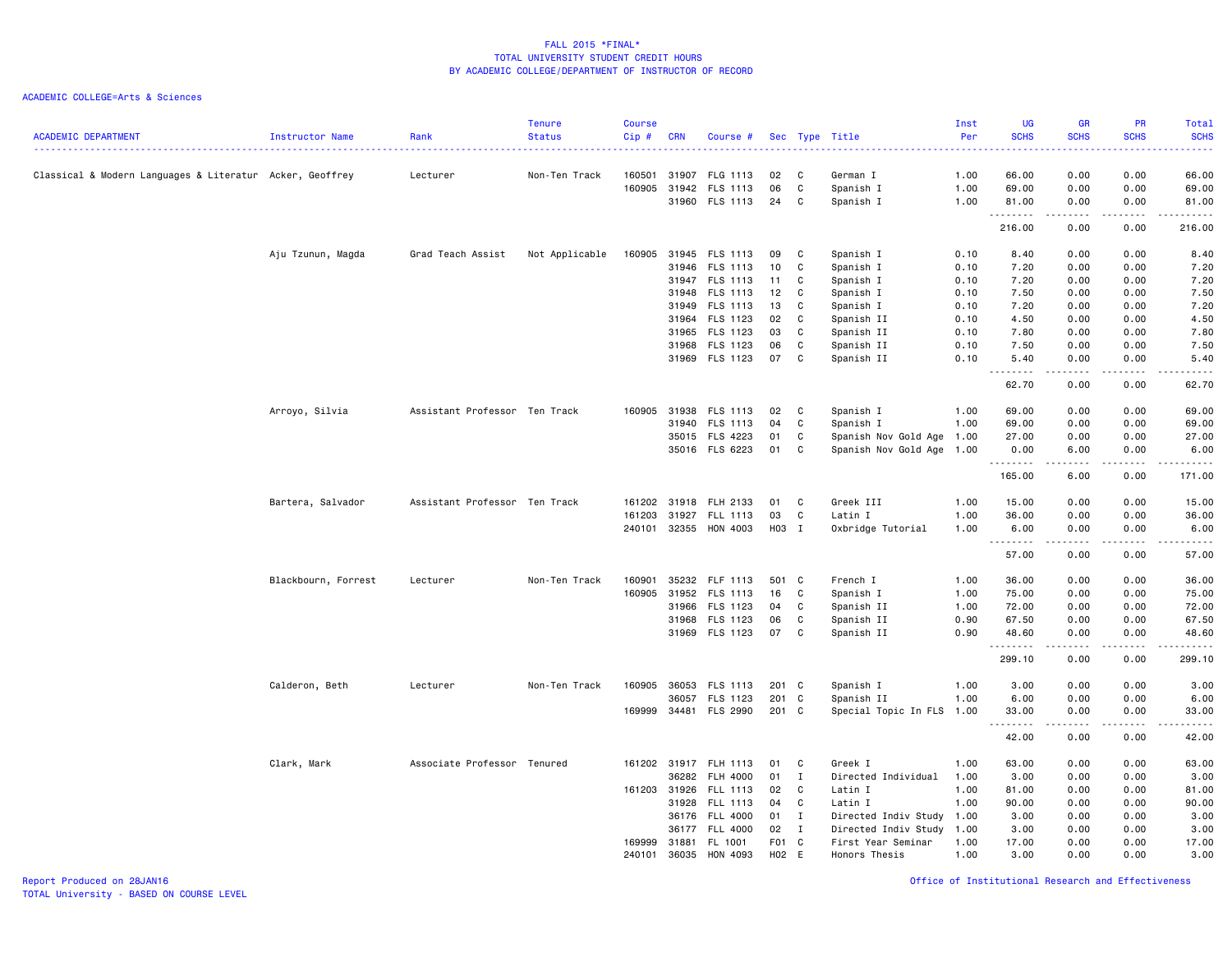| <b>ACADEMIC DEPARTMENT</b>                              | Instructor Name  | Rank                          | <b>Tenure</b><br><b>Status</b> | <b>Course</b><br>Cip# | <b>CRN</b> | Course #        |       |              | Sec Type Title            | Inst<br>Per | UG<br><b>SCHS</b>                                                                                                                                             | <b>GR</b><br><b>SCHS</b> | PR<br><b>SCHS</b>                                                                                                                 | Total<br><b>SCHS</b><br>.                                                                                                          |
|---------------------------------------------------------|------------------|-------------------------------|--------------------------------|-----------------------|------------|-----------------|-------|--------------|---------------------------|-------------|---------------------------------------------------------------------------------------------------------------------------------------------------------------|--------------------------|-----------------------------------------------------------------------------------------------------------------------------------|------------------------------------------------------------------------------------------------------------------------------------|
|                                                         |                  |                               |                                |                       |            |                 |       |              |                           |             | .                                                                                                                                                             |                          |                                                                                                                                   |                                                                                                                                    |
|                                                         |                  |                               |                                |                       |            |                 |       |              |                           |             | 263.00                                                                                                                                                        | 0.00                     | 0.00                                                                                                                              | 263.00                                                                                                                             |
| Classical & Modern Languages & Literatur Cui, Xiangshan |                  | Lecturer                      | Non-Ten Track                  | 160101                | 31885      | FLC 1113        | 01    | C            | Chinese I                 | 1.00        | 24.00                                                                                                                                                         | 0.00                     | 0.00                                                                                                                              | 24.00                                                                                                                              |
|                                                         |                  |                               |                                |                       | 31886      | FLC 2133        | 01    | C            | Chinese III               | 1.00        | 24.00                                                                                                                                                         | 0.00                     | 0.00                                                                                                                              | 24.00                                                                                                                              |
|                                                         |                  |                               |                                |                       | 34744      | FLC 1113        | 02    | B            | Chinese I                 | 1.00        | 48.00                                                                                                                                                         | 0.00                     | 0.00                                                                                                                              | 48.00                                                                                                                              |
|                                                         |                  |                               |                                | 169999                | 36394      | FLC 4000        | 01    | I            | Directed Indiv Study 1.00 |             | 3.00                                                                                                                                                          | 0.00                     | 0.00                                                                                                                              | 3.00                                                                                                                               |
|                                                         |                  |                               |                                |                       | 36492      | FLC 4000        | 02    | $\mathbf{I}$ | Directed Indiv Study 1.00 |             | 3.00                                                                                                                                                          | 0.00                     | 0.00                                                                                                                              | 3.00                                                                                                                               |
|                                                         |                  |                               |                                |                       | 36545      | FLC 4000        | 03    | $\mathbf{I}$ | Directed Indiv Study 1.00 |             | 3.00                                                                                                                                                          | 0.00                     | 0.00                                                                                                                              | 3.00                                                                                                                               |
|                                                         |                  |                               |                                |                       | 36569      | FLC 4000        | 05    | $\mathbf{I}$ | Directed Indiv Study 1.00 |             | 3.00                                                                                                                                                          | 0.00                     | 0.00                                                                                                                              | 3.00                                                                                                                               |
|                                                         |                  |                               |                                |                       | 36671      | FLC 4000        | 06    | $\mathbf{I}$ | Directed Indiv Study 1.00 |             | 3.00                                                                                                                                                          | 0.00                     | 0.00                                                                                                                              | 3.00                                                                                                                               |
|                                                         |                  |                               |                                |                       | 36673      | FLC 4000        | 08    | $\mathbf{I}$ | Directed Indiv Study 1.00 |             | 3.00<br>.                                                                                                                                                     | 0.00                     | 0.00                                                                                                                              | 3.00<br>-----                                                                                                                      |
|                                                         |                  |                               |                                |                       |            |                 |       |              |                           |             | 114.00                                                                                                                                                        | 0.00                     | 0.00                                                                                                                              | 114.00                                                                                                                             |
|                                                         | Davisson, Brian  | Assistant Professor Ten Track |                                | 160905                | 34753      | <b>FLS 4263</b> | 01    | C            | 20th Cen Sp Nov & Ss 1.00 |             | 39.00                                                                                                                                                         | 0.00                     | 0.00                                                                                                                              | 39.00                                                                                                                              |
|                                                         |                  |                               |                                |                       | 35689      | <b>FLS 7000</b> | 01    | $\mathbf{I}$ | Directed Indiv Study 1.00 |             | 0.00                                                                                                                                                          | 3.00                     | 0.00                                                                                                                              | 3.00                                                                                                                               |
|                                                         |                  |                               |                                | 240101 34894          |            | HON 3183        | H02 S |              | Honors Seminar - Hum      | 1.00        | 18.00                                                                                                                                                         | 0.00                     | 0.00                                                                                                                              | 18.00                                                                                                                              |
|                                                         |                  |                               |                                |                       |            |                 |       |              |                           |             | $\frac{1}{2} \left( \frac{1}{2} \right) \left( \frac{1}{2} \right) \left( \frac{1}{2} \right) \left( \frac{1}{2} \right) \left( \frac{1}{2} \right)$<br>57.00 | 3.00                     | 0.00                                                                                                                              | $\frac{1}{2} \left( \frac{1}{2} \right) \left( \frac{1}{2} \right) \left( \frac{1}{2} \right) \left( \frac{1}{2} \right)$<br>60.00 |
|                                                         | Debicka, Anna    | Instructor                    | Non-Ten Track                  | 160905                | 31948      | FLS 1113        | 12    | C            | Spanish I                 | 0.90        | 67.50                                                                                                                                                         | 0.00                     | 0.00                                                                                                                              | 67.50                                                                                                                              |
|                                                         |                  |                               |                                |                       | 31949      | FLS 1113        | 13    | C            | Spanish I                 | 0.90        | 64.80                                                                                                                                                         | 0.00                     | 0.00                                                                                                                              | 64.80                                                                                                                              |
|                                                         |                  |                               |                                |                       | 31964      | FLS 1123        | 02    | C            | Spanish II                | 0.90        | 40.50                                                                                                                                                         | 0.00                     | 0.00                                                                                                                              | 40.50                                                                                                                              |
|                                                         |                  |                               |                                |                       |            | 31965 FLS 1123  | 03    | C            | Spanish II                | 0.90        | 70.20                                                                                                                                                         | 0.00<br>-----            | 0.00<br>د د د د                                                                                                                   | 70.20<br>1.1.1.1.1                                                                                                                 |
|                                                         |                  |                               |                                |                       |            |                 |       |              |                           |             | 243.00                                                                                                                                                        | 0.00                     | 0.00                                                                                                                              | 243.00                                                                                                                             |
|                                                         | Dunlap, Monika   | Instructor                    | Non-Ten Track                  | 160901                | 31892      | FLF 1123        | 01    | C.           | French II                 | 1.00        | 30.00                                                                                                                                                         | 0.00                     | 0.00                                                                                                                              | 30.00                                                                                                                              |
|                                                         |                  |                               |                                |                       | 31893      | FLF 1123        | 02    | C            | French II                 | 1.00        | 75.00                                                                                                                                                         | 0.00                     | 0.00                                                                                                                              | 75.00                                                                                                                              |
|                                                         |                  |                               |                                |                       | 31898      | FLF 2143        | 01    | C            | French IV                 | 1.00        | 45.00                                                                                                                                                         | 0.00                     | 0.00                                                                                                                              | 45.00                                                                                                                              |
|                                                         |                  |                               |                                |                       |            | 35017 FLF 3114  | 01    | B            | Adv French Comp           | 1.00        | 48.00<br>.                                                                                                                                                    | 0.00<br>-----            | 0.00<br>.                                                                                                                         | 48.00<br>.                                                                                                                         |
|                                                         |                  |                               |                                |                       |            |                 |       |              |                           |             | 198.00                                                                                                                                                        | 0.00                     | 0.00                                                                                                                              | 198.00                                                                                                                             |
|                                                         | Espinosa, Carlos | Associate Professor Tenured   |                                | 160905                | 31973      | FLS 2133        | 01    | C            | Spanish III               | 1.00        | 18.00                                                                                                                                                         | 0.00                     | 0.00                                                                                                                              | 18.00                                                                                                                              |
|                                                         |                  |                               |                                |                       | 31974      | FLS 2133        | 02    | C            | Spanish III               | 1.00        | 33.00                                                                                                                                                         | 0.00                     | 0.00                                                                                                                              | 33.00                                                                                                                              |
|                                                         |                  |                               |                                |                       | 34739      | FLS 4543        | 01    | C            | Survey Mod Span-Amer      | 1.00        | 9.00                                                                                                                                                          | 0.00                     | 0.00                                                                                                                              | 9.00                                                                                                                               |
|                                                         |                  |                               |                                |                       |            | 34740 FLS 6543  | 01    | C            | Sur Spanish-Amer Lit 1.00 |             | 0.00<br>.<br>$\sim$ $\sim$                                                                                                                                    | 9.00                     | 0.00<br>$\frac{1}{2} \left( \frac{1}{2} \right) \left( \frac{1}{2} \right) \left( \frac{1}{2} \right) \left( \frac{1}{2} \right)$ | 9.00<br>-----                                                                                                                      |
|                                                         |                  |                               |                                |                       |            |                 |       |              |                           |             | 60.00                                                                                                                                                         | 9.00                     | 0.00                                                                                                                              | 69.00                                                                                                                              |
|                                                         | Fabel, Ekaterina | Lecturer                      | Non-Ten Track                  | 160402                | 31934      | <b>FLR 1113</b> | 01    | C            | Russian I                 | 1.00        | 24.00                                                                                                                                                         | 0.00                     | 0.00                                                                                                                              | 24.00                                                                                                                              |
|                                                         |                  |                               |                                |                       | 31935      | FLR 2133        | 01    | C            | Russian III               | 1.00        | 18.00                                                                                                                                                         | 0.00                     | 0.00                                                                                                                              | 18.00                                                                                                                              |
|                                                         |                  |                               |                                |                       | 34746      | FLR 1113        | 02    | C            | Russian I                 | 1.00        | 30.00                                                                                                                                                         | 0.00                     | 0.00                                                                                                                              | 30.00                                                                                                                              |
|                                                         |                  |                               |                                |                       | 35970      | FLR 4000        | 01    | $\mathbf{I}$ | Directed Indiv Study 1.00 |             | 3.00                                                                                                                                                          | 0.00                     | 0.00                                                                                                                              | 3.00                                                                                                                               |
|                                                         |                  |                               |                                |                       | 36151      | FLR 4000        | 03    | $\mathbf{I}$ | Directed Indiv Study 1.00 |             | 3.00                                                                                                                                                          | 0.00                     | 0.00                                                                                                                              | 3.00                                                                                                                               |
|                                                         |                  |                               |                                |                       |            | 36515 FLR 4000  | 04    | $\mathbf{I}$ | Directed Indiv Study 1.00 |             | 3.00<br>$\sim$ $\sim$ $\sim$                                                                                                                                  | 0.00                     | 0.00<br>$\sim$ $\sim$ $\sim$ $\sim$                                                                                               | 3.00<br>.                                                                                                                          |
|                                                         |                  |                               |                                |                       |            |                 |       |              |                           |             | 81.00                                                                                                                                                         | 0.00                     | 0.00                                                                                                                              | 81.00                                                                                                                              |
|                                                         | Franca, Thales   | Grad Teach Assist             | Not Applicable                 | 160901                |            | 31890 FLF 1113  | 04    | C            | French I                  | 1.00        | 81.00                                                                                                                                                         | 0.00                     | 0.00                                                                                                                              | 81.00                                                                                                                              |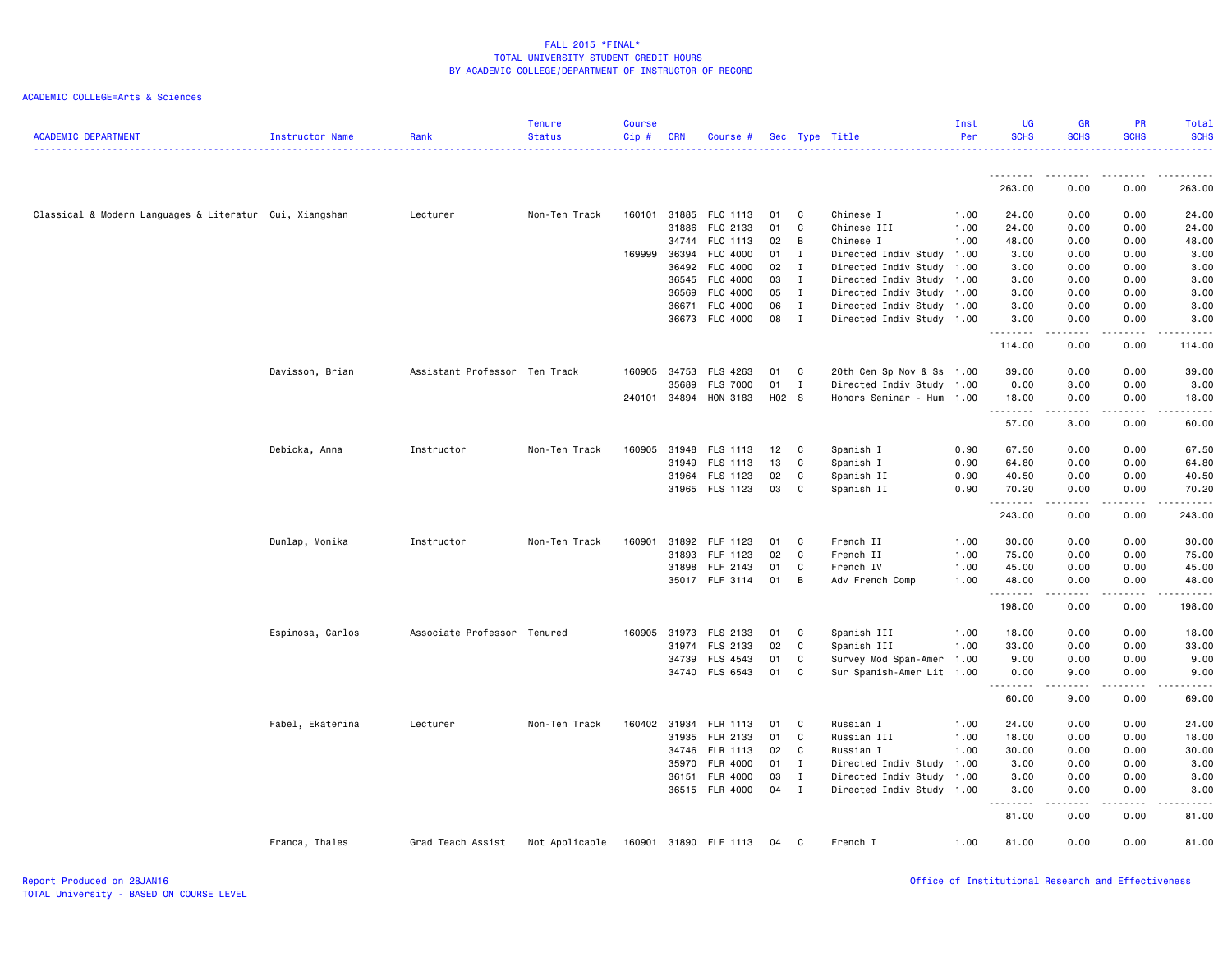| <b>ACADEMIC DEPARTMENT</b>                           | Instructor Name | Rank                        | <b>Tenure</b><br><b>Status</b> | <b>Course</b><br>Cip# | <b>CRN</b>     | Course #              |          |                              | Sec Type Title                                         | Inst<br>Per | UG<br><b>SCHS</b> | <b>GR</b><br><b>SCHS</b> | <b>PR</b><br><b>SCHS</b> | Total<br><b>SCHS</b>                                                                                                                                          |
|------------------------------------------------------|-----------------|-----------------------------|--------------------------------|-----------------------|----------------|-----------------------|----------|------------------------------|--------------------------------------------------------|-------------|-------------------|--------------------------|--------------------------|---------------------------------------------------------------------------------------------------------------------------------------------------------------|
|                                                      |                 |                             |                                |                       |                |                       |          |                              |                                                        |             | <u>.</u>          | .                        | $\frac{1}{2}$            |                                                                                                                                                               |
|                                                      |                 |                             |                                |                       |                |                       |          |                              |                                                        |             | 81.00             | 0.00                     | 0.00                     | 81.00                                                                                                                                                         |
| Classical & Modern Languages & Literatur Gray, Sally |                 | Associate Professor Tenured |                                | 160501 31906          |                | FLG 1113              | 01       | C                            | German I                                               | 1.00        | 72.00             | 0.00                     | 0.00                     | 72.00                                                                                                                                                         |
|                                                      |                 |                             |                                |                       | 31908          | FLG 1113              | 03       | C                            | German I                                               | 1.00        | 72.00             | 0.00                     | 0.00                     | 72.00                                                                                                                                                         |
|                                                      |                 |                             |                                |                       | 34737          | FLG 3114              | 01       | B                            | Advanced German Comp                                   | 1.00        | 36.00             | 0.00                     | 0.00                     | 36.00                                                                                                                                                         |
|                                                      |                 |                             |                                |                       |                | 35859 FLG 8000        | 01       | D                            | Research / Thesis                                      | 1.00        | 0.00<br>.         | 6.00                     | 0.00<br>.                | 6.00<br>$\frac{1}{2} \left( \frac{1}{2} \right) \left( \frac{1}{2} \right) \left( \frac{1}{2} \right) \left( \frac{1}{2} \right) \left( \frac{1}{2} \right)$  |
|                                                      |                 |                             |                                |                       |                |                       |          |                              |                                                        |             | 180.00            | 6.00                     | 0.00                     | 186.00                                                                                                                                                        |
|                                                      | Guerra, Victor  | Grad Teach Assist           | Not Applicable                 | 160905                | 31955          | FLS 1113              | 19       | C                            | Spanish I                                              | 0.10        | 6.60              | 0.00                     | 0.00                     | 6.60                                                                                                                                                          |
|                                                      |                 |                             |                                |                       | 31956          | FLS 1113              | 20       | C                            | Spanish I                                              | 0.10        | 8.40              | 0.00                     | 0.00                     | 8.40                                                                                                                                                          |
|                                                      |                 |                             |                                |                       | 31986          | FLS 3111              | 01       | L.                           | Adv Spanish Lab I                                      | 1.00        | 5.00              | 0.00                     | 0.00                     | 5.00                                                                                                                                                          |
|                                                      |                 |                             |                                |                       | 31990          | FLS 3121              | 02       | L.                           | Advan Spanish Conv P 1.00                              |             | 13.00             | 0.00                     | 0.00                     | 13.00                                                                                                                                                         |
|                                                      |                 |                             |                                |                       |                | 34747 FLS 1113        | 27       | C                            | Spanish I                                              | 1.00        | 60.00<br>.        | 0.00                     | 0.00<br>$\frac{1}{2}$    | 60.00<br>$\frac{1}{2} \left( \frac{1}{2} \right) \left( \frac{1}{2} \right) \left( \frac{1}{2} \right) \left( \frac{1}{2} \right) \left( \frac{1}{2} \right)$ |
|                                                      |                 |                             |                                |                       |                |                       |          |                              |                                                        |             | 93.00             | 0.00                     | 0.00                     | 93.00                                                                                                                                                         |
|                                                      | Harland, Robert | Associate Professor Tenured |                                | 160905                | 31979          | FLS 2133              | 07       | C                            | Spanish III                                            | 1.00        | 66.00             | 0.00                     | 0.00                     | 66.00                                                                                                                                                         |
|                                                      |                 |                             |                                |                       | 31992          | FLS 3143              | 01       | C                            | Hispanic Civiliza                                      | 1.00        | 54.00             | 0.00                     | 0.00                     | 54.00                                                                                                                                                         |
|                                                      |                 |                             |                                |                       |                | 34748 FLS 1113        | H01 C    |                              | Spanish I - Honors                                     | 1.00        | 51.00<br>.        | 0.00                     | 0.00<br>. <u>.</u> .     | 51.00<br>.                                                                                                                                                    |
|                                                      |                 |                             |                                |                       |                |                       |          |                              |                                                        |             | 171.00            | 0.00                     | 0.00                     | 171.00                                                                                                                                                        |
|                                                      | Jordan, Jack    | Professor                   | Tenured                        | 160901                | 34734          | FLF 6223              | 01       | C                            | French Novel before                                    | 1.00        | 0.00              | 9.00                     | 0.00                     | 9.00                                                                                                                                                          |
|                                                      |                 |                             |                                | 190901                | 34733          | FLF 4223              | 01       | C                            | French Novel before                                    | 1.00        | 3.00<br>.         | 0.00<br>.                | 0.00<br>.                | 3.00<br>$\frac{1}{2} \left( \frac{1}{2} \right) \left( \frac{1}{2} \right) \left( \frac{1}{2} \right) \left( \frac{1}{2} \right) \left( \frac{1}{2} \right)$  |
|                                                      |                 |                             |                                |                       |                |                       |          |                              |                                                        |             | 3.00              | 9.00                     | 0.00                     | 12.00                                                                                                                                                         |
|                                                      | Kraker, Julia   | Lecturer                    | Non-Ten Track                  | 160905                | 31955          | FLS 1113              | 19       | C                            | Spanish I                                              | 0.90        | 59.40             | 0.00                     | 0.00                     | 59.40                                                                                                                                                         |
|                                                      |                 |                             |                                |                       | 31956          | FLS 1113              | 20       | C                            | Spanish I                                              | 0.90        | 75.60             | 0.00                     | 0.00                     | 75.60                                                                                                                                                         |
|                                                      |                 |                             |                                |                       | 35229          | FLS 1123              | 501      | $\mathbf{C}$                 | Spanish II                                             | 1.00        | 57.00             | 0.00                     | 0.00                     | 57.00                                                                                                                                                         |
|                                                      |                 |                             |                                |                       |                | 35230 FLS 1123        | 502 C    |                              | Spanish II                                             | 1.00        | 45.00<br>.        | 0.00                     | 0.00<br>.                | 45.00<br>.                                                                                                                                                    |
|                                                      |                 |                             |                                |                       |                |                       |          |                              |                                                        |             | 237.00            | 0.00                     | 0.00                     | 237.00                                                                                                                                                        |
|                                                      | Lee, Victoria   | Grad Teach Assist           | Not Applicable                 |                       |                | 160501 31910 FLG 1123 | 01 C     |                              | German II                                              | 1.00        | 42.00             | 0.00                     | 0.00                     | 42.00                                                                                                                                                         |
|                                                      |                 |                             |                                |                       |                |                       |          |                              |                                                        |             | .<br>42.00        | 0.00                     | .<br>0.00                | $\sim$ $\sim$ $\sim$ $\sim$ $\sim$<br>42.00                                                                                                                   |
|                                                      | Little, Chitose | Instructor                  | Non-Ten Track                  | 160302                | 31922          | FLJ 1113              | 01       | C                            | Japanese I                                             | 1.00        | 63.00             | 0.00                     | 0.00                     | 63.00                                                                                                                                                         |
|                                                      |                 |                             |                                |                       | 31923          | FLJ 1113              | 02       | C                            | Japanese I                                             | 1.00        | 75.00             | 0.00                     | 0.00                     | 75.00                                                                                                                                                         |
|                                                      |                 |                             |                                |                       | 31924          | FLJ 2133              | 01       | C.                           | Japanese III                                           | 1.00        | 60.00             | 0.00                     | 0.00                     | 60.00                                                                                                                                                         |
|                                                      |                 |                             |                                |                       | 36196          | FLJ 4000              | 01       | $\mathbf{I}$                 | Directed Indiv Study 1.00                              |             | 3.00              | 0.00                     | 0.00                     | 3.00                                                                                                                                                          |
|                                                      |                 |                             |                                |                       | 36197          | FLJ 4000              | 02       | $\mathbf I$                  | Directed Indiv Study 1.00                              |             | 3.00              | 0.00                     | 0.00                     | 3.00                                                                                                                                                          |
|                                                      |                 |                             |                                |                       | 36198          | FLJ 4000              | 03       | $\mathbf I$                  | Directed Indiv Study 1.00                              |             | 3.00              | 0.00                     | 0.00                     | 3.00                                                                                                                                                          |
|                                                      |                 |                             |                                |                       | 36199          | FLJ 4000<br>FLJ 4000  | 04       | $\mathbf{I}$                 | Directed Indiv Study 1.00                              |             | 3.00              | 0.00                     | 0.00                     | 3.00                                                                                                                                                          |
|                                                      |                 |                             |                                |                       | 36201<br>36203 | FLJ 4000              | 06<br>08 | $\mathbf{I}$<br>$\mathbf{I}$ | Directed Indiv Study 1.00<br>Directed Indiv Study 1.00 |             | 3.00<br>3.00      | 0.00<br>0.00             | 0.00<br>0.00             | 3.00<br>3.00                                                                                                                                                  |
|                                                      |                 |                             |                                |                       | 36356          | FLJ 4000              | 09       | $\mathbf{I}$                 | Directed Indiv Study 1.00                              |             | 3.00              | 0.00                     | 0.00                     | 3.00                                                                                                                                                          |
|                                                      |                 |                             |                                |                       | 36581          | FLJ 4000              | 10       | I                            | Directed Indiv Study 1.00                              |             | 3.00              | 0.00                     | 0.00                     | 3.00                                                                                                                                                          |
|                                                      |                 |                             |                                |                       | 36773          | <b>FLJ 4000</b>       | 11       | Ι.                           | Directed Indiv Study 1.00                              |             | 3.00              | 0.00                     | 0.00                     | 3.00                                                                                                                                                          |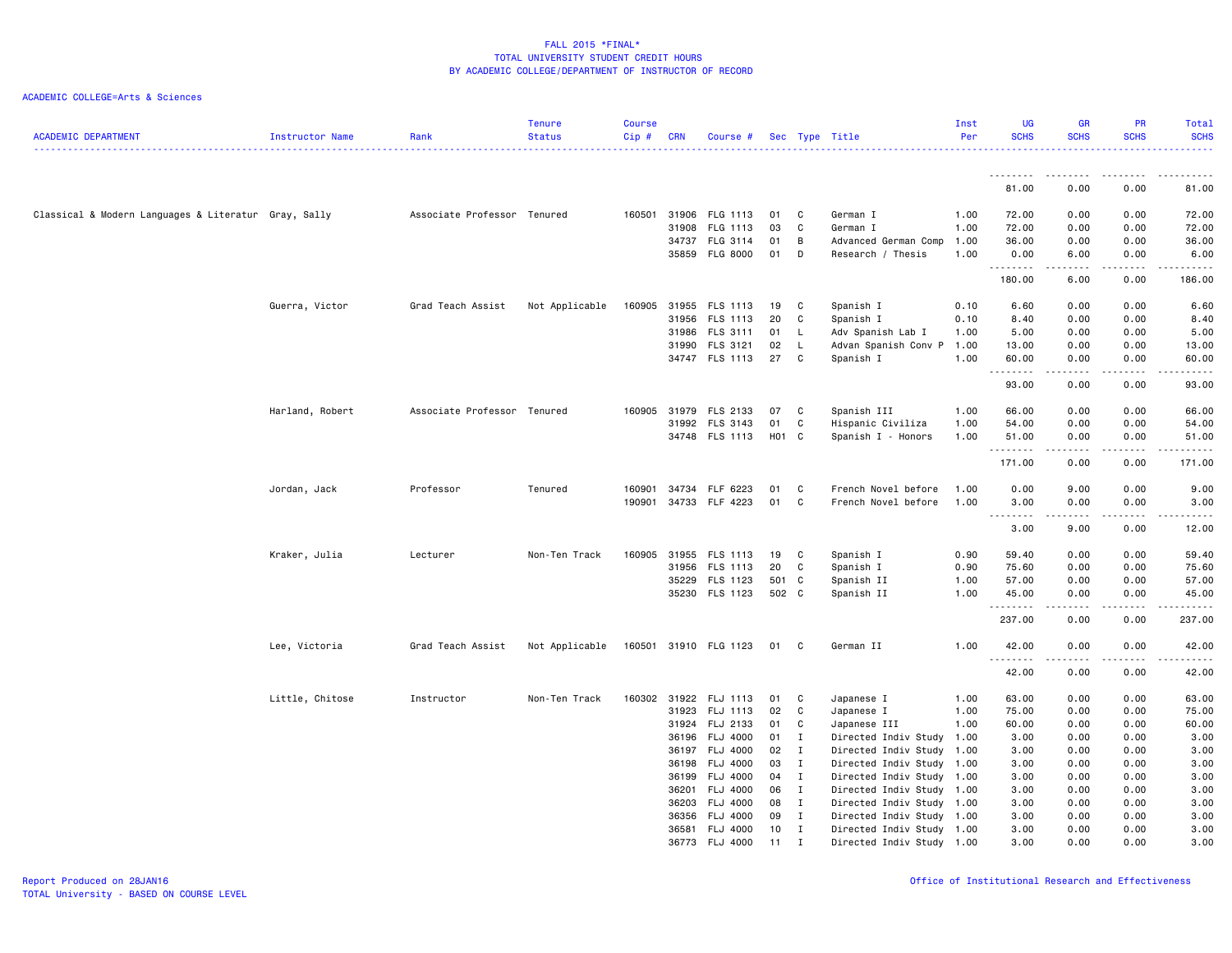| <b>ACADEMIC DEPARTMENT</b>                                   | Instructor Name   | Rank                          | <b>Tenure</b><br><b>Status</b> | <b>Course</b><br>Cip# | <b>CRN</b>   | Course #        |       |    | Sec Type Title       | Inst<br>Per | <b>UG</b><br><b>SCHS</b> | <b>GR</b><br><b>SCHS</b>                                                                                                                                     | <b>PR</b><br><b>SCHS</b> | Total<br><b>SCHS</b> |
|--------------------------------------------------------------|-------------------|-------------------------------|--------------------------------|-----------------------|--------------|-----------------|-------|----|----------------------|-------------|--------------------------|--------------------------------------------------------------------------------------------------------------------------------------------------------------|--------------------------|----------------------|
|                                                              |                   |                               |                                |                       |              |                 |       |    |                      |             |                          |                                                                                                                                                              |                          |                      |
|                                                              |                   |                               |                                |                       |              |                 |       |    |                      |             | .<br>225.00              | --------<br>0.00                                                                                                                                             | . <b>.</b><br>0.00       | .<br>225.00          |
| Classical & Modern Languages & Literatur Little, Christopher |                   | Lecturer                      | Non-Ten Track                  |                       | 160905 35223 | FLS 1113        | 501 C |    | Spanish I            | 1.00        | 57.00                    | 0.00                                                                                                                                                         | 0.00                     | 57.00                |
|                                                              |                   |                               |                                |                       | 35231        | FLS 2133        | 501 C |    | Spanish III          | 1.00        | 63.00                    | 0.00                                                                                                                                                         | 0.00                     | 63.00                |
|                                                              |                   |                               |                                |                       |              |                 |       |    |                      |             | .<br>120.00              | $\frac{1}{2} \left( \frac{1}{2} \right) \left( \frac{1}{2} \right) \left( \frac{1}{2} \right) \left( \frac{1}{2} \right) \left( \frac{1}{2} \right)$<br>0.00 | .<br>0.00                | 120.00               |
|                                                              | McFadden, Michael | Lecturer                      | Non-Ten Track                  | 160905                | 31937        | FLS 1113        | 01    | C. | Spanish I            | 1.00        | 75.00                    | 0.00                                                                                                                                                         | 0.00                     | 75.00                |
|                                                              |                   |                               |                                |                       | 31943        | <b>FLS 1113</b> | 07    | C  | Spanish I            | 1.00        | 84.00                    | 0.00                                                                                                                                                         | 0.00                     | 84.00                |
|                                                              |                   |                               |                                |                       | 31944        | FLS 1113        | 08    | C  | Spanish I            | 1.00        | 69.00                    | 0.00                                                                                                                                                         | 0.00                     | 69.00                |
|                                                              |                   |                               |                                |                       |              | 31958 FLS 1113  | 22    | C  | Spanish I            | 1.00        | 72.00                    | 0.00                                                                                                                                                         | 0.00                     | 72.00                |
|                                                              |                   |                               |                                |                       |              |                 |       |    |                      |             | .<br>300.00              | -----<br>0.00                                                                                                                                                | . <b>.</b><br>0.00       | .<br>300.00          |
|                                                              | Moya, Arleana     | Instructor                    | Non-Ten Track                  | 160905                | 31939        | FLS 1113        | 03    | C  | Spanish I            | 1.00        | 81.00                    | 0.00                                                                                                                                                         | 0.00                     | 81.00                |
|                                                              |                   |                               |                                |                       | 31941        | FLS 1113        | 05    | C  | Spanish I            | 1.00        | 81.00                    | 0.00                                                                                                                                                         | 0.00                     | 81.00                |
|                                                              |                   |                               |                                |                       | 31954        | FLS 1113        | 18    | C  | Spanish I            | 1.00        | 78.00                    | 0.00                                                                                                                                                         | 0.00                     | 78.00                |
|                                                              |                   |                               |                                |                       |              | 31961 FLS 1113  | 26    | C  | Spanish I            | 1.00        | 84.00<br>.               | 0.00<br>.                                                                                                                                                    | 0.00<br>.                | 84.00<br>.           |
|                                                              |                   |                               |                                |                       |              |                 |       |    |                      |             | 324.00                   | 0.00                                                                                                                                                         | 0.00                     | 324.00               |
|                                                              | Munn, David       | Lecturer                      | Non-Ten Track                  | 160905                | 31950        | FLS 1113        | 14    | C  | Spanish I            | 1.00        | 78.00                    | 0.00                                                                                                                                                         | 0.00                     | 78.00                |
|                                                              |                   |                               |                                |                       | 31951        | FLS 1113        | 15    | C  | Spanish I            | 1.00        | 81.00                    | 0.00                                                                                                                                                         | 0.00                     | 81.00                |
|                                                              |                   |                               |                                |                       | 31963        | FLS 1123        | 01    | C  | Spanish II           | 1.00        | 72.00                    | 0.00                                                                                                                                                         | 0.00                     | 72.00                |
|                                                              |                   |                               |                                |                       |              | 31967 FLS 1123  | 05    | C  | Spanish II           | 1.00        | 84.00                    | 0.00                                                                                                                                                         | 0.00                     | 84.00                |
|                                                              |                   |                               |                                |                       |              |                 |       |    |                      |             | .<br>315.00              | .<br>0.00                                                                                                                                                    | .<br>0.00                | .<br>315.00          |
|                                                              | Nigro, Rosa       | Lecturer                      | Non-Ten Track                  | 160902                | 31919        | FLI 1113        | 01    | C. | Italian I            | 1.00        | 78.00                    | 0.00                                                                                                                                                         | 0.00                     | 78.00                |
|                                                              |                   |                               |                                |                       | 31920        | FLI 1113        | 02    | C  | Italian I            | 1.00        | 57.00                    | 0.00                                                                                                                                                         | 0.00                     | 57.00                |
|                                                              |                   |                               |                                |                       |              | 35626 FLI 1123  | 01    | C  | Italian II           | 1.00        | 18.00                    | 0.00                                                                                                                                                         | 0.00                     | 18.00                |
|                                                              |                   |                               |                                |                       |              |                 |       |    |                      |             | .<br>153.00              | $\begin{array}{cccccccccc} \bullet & \bullet & \bullet & \bullet & \bullet & \bullet & \bullet \end{array}$<br>0.00                                          | .<br>0.00                | <b></b><br>153.00    |
|                                                              | Pelaez, Sol       | Assistant Professor Ten Track |                                | 160905                | 31976        | FLS 2133        | 04    | C  | Spanish III          | 1.00        | 60.00                    | 0.00                                                                                                                                                         | 0.00                     | 60.00                |
|                                                              |                   |                               |                                |                       |              | 31977 FLS 2133  | 05    | C  | Spanish III          | 1.00        | 39.00                    | 0.00                                                                                                                                                         | 0.00                     | 39.00                |
|                                                              |                   |                               |                                |                       |              | 34752 FLS 8283  | 01    | C  | Con Sp-Am Novel      | 1.00        | 0.00                     | 12.00                                                                                                                                                        | 0.00<br>.                | 12.00                |
|                                                              |                   |                               |                                |                       |              |                 |       |    |                      |             | .<br>99.00               | .<br>12.00                                                                                                                                                   | 0.00                     | 111.00               |
|                                                              | Potter, Edward    | Associate Professor Tenured   |                                | 160501                | 31912        | FLG 2133        | 01    | C  | German III           | 1.00        | 48.00                    | 0.00                                                                                                                                                         | 0.00                     | 48.00                |
|                                                              |                   |                               |                                |                       | 34738        | FLG 8483        | 01    | C  | 20th Cen Ger Short S | 1.00        | 0.00                     | 6.00                                                                                                                                                         | 0.00                     | 6.00                 |
|                                                              |                   |                               |                                |                       | 34741        | FLG 4303        | 01    | C  | German Film          | 1.00        | 24.00                    | 0.00                                                                                                                                                         | 0.00                     | 24.00                |
|                                                              |                   |                               |                                |                       |              | 34742 FLG 6303  | 01    | C  | German Film          | 1.00        | 0.00                     | 3.00                                                                                                                                                         | 0.00                     | 3.00                 |
|                                                              |                   |                               |                                |                       |              |                 |       |    |                      |             | .<br>72.00               | .<br>9.00                                                                                                                                                    | .<br>0.00                | .<br>81.00           |
|                                                              | Pruett, Drew      | Instructor                    | Non-Ten Track                  | 160901                | 31887        | FLF 1113        | 01    | C  | French I             | 1.00        | 84.00                    | 0.00                                                                                                                                                         | 0.00                     | 84.00                |
|                                                              |                   |                               |                                |                       | 31888        | FLF 1113        | 02    | C  | French I             | 1.00        | 87.00                    | 0.00                                                                                                                                                         | 0.00                     | 87.00                |
|                                                              |                   |                               |                                |                       | 31889        | FLF 1113        | 03    | C  | French I             | 1.00        | 87.00                    | 0.00                                                                                                                                                         | 0.00                     | 87.00                |
|                                                              |                   |                               |                                |                       | 35833        | FLF 1113        | 05    | C  | French I             | 1.00        | 72.00                    | 0.00                                                                                                                                                         | 0.00                     | 72.00                |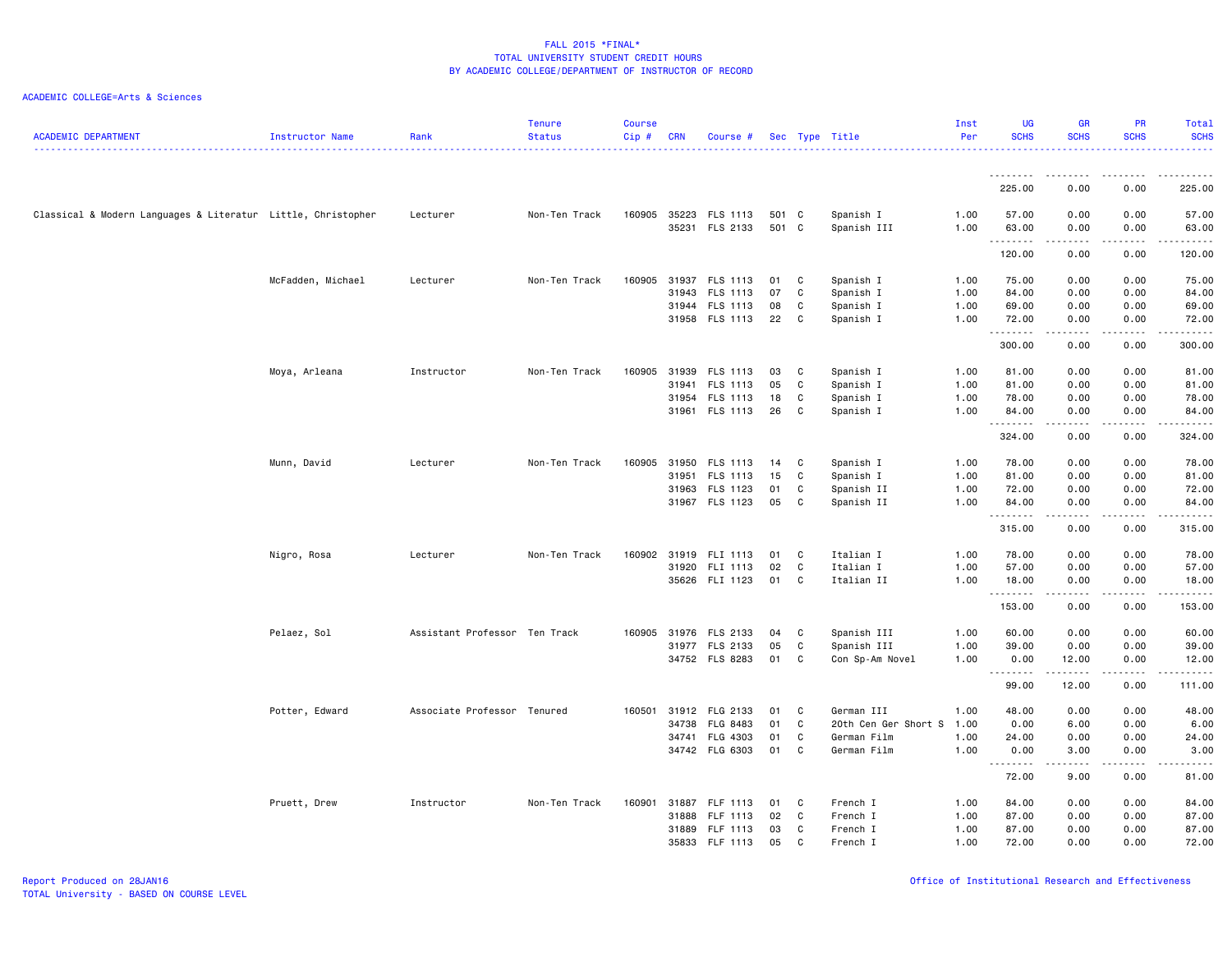| <b>ACADEMIC DEPARTMENT</b>                               | Instructor Name   | Rank                              | <b>Tenure</b><br><b>Status</b> | <b>Course</b><br>Cip# | <b>CRN</b> | Course #              |        |              | Sec Type Title            | Inst<br>Per | <b>UG</b><br><b>SCHS</b> | <b>GR</b><br><b>SCHS</b>                                                                                                          | <b>PR</b><br><b>SCHS</b>                                                                                                                                     | Total<br><b>SCHS</b>     |
|----------------------------------------------------------|-------------------|-----------------------------------|--------------------------------|-----------------------|------------|-----------------------|--------|--------------|---------------------------|-------------|--------------------------|-----------------------------------------------------------------------------------------------------------------------------------|--------------------------------------------------------------------------------------------------------------------------------------------------------------|--------------------------|
|                                                          |                   |                                   |                                |                       |            |                       |        |              |                           |             | <u>.</u>                 | ----                                                                                                                              | .                                                                                                                                                            | .                        |
|                                                          |                   |                                   |                                |                       |            |                       |        |              |                           |             | 330.00                   | 0.00                                                                                                                              | 0.00                                                                                                                                                         | 330.00                   |
| Classical & Modern Languages & Literatur Ricketts, Maria |                   | Lecturer                          | Non-Ten Track                  | 160905                |            | 35224 FLS 1113        | 502 C  |              | Spanish I                 | 1.00        | 66.00                    | 0.00                                                                                                                              | 0.00                                                                                                                                                         | 66.00                    |
|                                                          |                   |                                   |                                |                       | 35225      | FLS 1113              | 503 C  |              | Spanish I                 | 1.00        | 45.00                    | 0.00                                                                                                                              | 0.00                                                                                                                                                         | 45.00                    |
|                                                          |                   |                                   |                                |                       |            | 35967 FLS 1123        | 503 C  |              | Spanish II                | 1.00        | 57.00                    | 0.00                                                                                                                              | 0.00                                                                                                                                                         | 57.00                    |
|                                                          |                   |                                   |                                |                       |            | 36066 FLS 4000        | $01$ I |              | Directed Indiv Study      | 1.00        | 3.00<br>.                | 0.00                                                                                                                              | 0.00                                                                                                                                                         | 3.00                     |
|                                                          |                   |                                   |                                |                       |            |                       |        |              |                           |             | 171.00                   | 0.00                                                                                                                              | 0.00                                                                                                                                                         | 171.00                   |
|                                                          | Russell, Amie     | Instructor                        | Non-Ten Track                  | 160905                |            | 31945 FLS 1113        | 09     | $\mathbf{C}$ | Spanish I                 | 0.90        | 75.60                    | 0.00                                                                                                                              | 0.00                                                                                                                                                         | 75.60                    |
|                                                          |                   |                                   |                                |                       |            | 31946 FLS 1113        | 10     | C            | Spanish I                 | 0.90        | 64.80                    | 0.00                                                                                                                              | 0.00                                                                                                                                                         | 64.80                    |
|                                                          |                   |                                   |                                |                       |            | 31947 FLS 1113        | 11 C   |              | Spanish I                 | 0.90        | 64.80<br><u>.</u>        | 0.00<br>$\sim$ $\sim$ $\sim$ $\sim$                                                                                               | 0.00<br>.                                                                                                                                                    | 64.80<br>.               |
|                                                          |                   |                                   |                                |                       |            |                       |        |              |                           |             | 205.20                   | 0.00                                                                                                                              | 0.00                                                                                                                                                         | 205.20                   |
|                                                          | Simpore, Karim    | Assistant Professor Ten Track     |                                | 160901                |            | 31895 FLF 2133        | 01     | $\mathbf{C}$ | French III                | 1.00        | 81.00                    | 0.00                                                                                                                              | 0.00                                                                                                                                                         | 81.00                    |
|                                                          |                   |                                   |                                |                       | 31896      | FLF 2133              | 02     | $\mathbf{C}$ | French III                | 1.00        | 33.00                    | 0.00                                                                                                                              | 0.00                                                                                                                                                         | 33.00                    |
|                                                          |                   |                                   |                                |                       |            | 34735 FLF 4173        | 01     | $\mathbf{C}$ | Intro Francophone Ci 1.00 |             | 18.00                    | 0.00                                                                                                                              | 0.00                                                                                                                                                         | 18.00                    |
|                                                          |                   |                                   |                                |                       |            | 34736 FLF 6173        | 01     | $\mathbf{C}$ | Intro Francophone Ci 1.00 |             | 0.00<br>.                | 6.00<br>.                                                                                                                         | 0.00<br>.                                                                                                                                                    | 6.00                     |
|                                                          |                   |                                   |                                |                       |            |                       |        |              |                           |             | 132.00                   | 6.00                                                                                                                              | 0.00                                                                                                                                                         | 138.00                   |
|                                                          | Vozzo, Rosa       | Instructor                        | Non-Ten Track                  | 160905                |            | 31975 FLS 2133        | 03     | C            | Spanish III               | 1.00        | 63.00                    | 0.00                                                                                                                              | 0.00                                                                                                                                                         | 63.00                    |
|                                                          |                   |                                   |                                |                       |            | 31978 FLS 2133        | 06     | C            | Spanish III               | 1.00        | 69.00                    | 0.00                                                                                                                              | 0.00                                                                                                                                                         | 69.00                    |
|                                                          |                   |                                   |                                |                       | 31993      | FLS 3233              | 01 C   |              | Adv Spanish Conversa      | 1.00        | 57.00                    | 0.00                                                                                                                              | 0.00                                                                                                                                                         | 57.00                    |
|                                                          |                   |                                   |                                |                       | 31995      | FLS 3313              | 01     | $\mathbf{C}$ | Econ for Span-speak       | 1.00        | 72.00                    | 0.00                                                                                                                              | 0.00                                                                                                                                                         | 72.00                    |
|                                                          |                   |                                   |                                | 169999                |            | 31936 FLS 1001        | F01 C  |              | First Year Seminar        | 1.00        | 11.00<br><u>.</u>        | 0.00<br>$\frac{1}{2} \left( \frac{1}{2} \right) \left( \frac{1}{2} \right) \left( \frac{1}{2} \right) \left( \frac{1}{2} \right)$ | 0.00<br>.                                                                                                                                                    | 11.00<br>$- - - - - - -$ |
|                                                          |                   |                                   |                                |                       |            |                       |        |              |                           |             | 272.00                   | 0.00                                                                                                                              | 0.00                                                                                                                                                         | 272.00                   |
|                                                          | Wolverton, Robert | Professor                         | Tenured                        | 160101                | 31882      | FL 4143               | 01     | C.           | Classical Mythology       | 1.00        | 135.00                   | 0.00                                                                                                                              | 0.00                                                                                                                                                         | 135.00                   |
|                                                          |                   |                                   |                                |                       | 31883      | FL 6143               | 01 C   |              | Classical Mythology       | 1.00        | 0.00                     | 3.00                                                                                                                              | 0.00                                                                                                                                                         | 3.00                     |
|                                                          |                   |                                   |                                |                       |            | 161203 31925 FLL 1113 | 01     | $\mathbf{C}$ | Latin I                   | 1.00        | 93.00                    | 0.00                                                                                                                              | 0.00                                                                                                                                                         | 93.00                    |
|                                                          |                   |                                   |                                |                       |            | 31931 FLL 2133        | 01 C   |              | Latin III                 | 1.00        | 63.00                    | 0.00<br>$\omega_{\rm{eff}}$ and $\omega_{\rm{eff}}$                                                                               | 0.00<br>$\frac{1}{2} \left( \frac{1}{2} \right) \left( \frac{1}{2} \right) \left( \frac{1}{2} \right) \left( \frac{1}{2} \right) \left( \frac{1}{2} \right)$ | 63.00                    |
|                                                          |                   |                                   |                                |                       |            |                       |        |              |                           |             | .<br>291.00              | 3.00                                                                                                                              | 0.00                                                                                                                                                         | 294.00                   |
|                                                          | Zelaya, Karina    | Visiting Assist Pro Non-Ten Track |                                | 160905                | 31983      | FLS 2143              | 01     | $\mathbf{C}$ | Spanish IV                | 1.00        | 48.00                    | 0.00                                                                                                                              | 0.00                                                                                                                                                         | 48.00                    |
|                                                          |                   |                                   |                                |                       |            | 31984 FLS 2143        | 02     | $\mathbf{C}$ | Spanish IV                | 1.00        | 24.00                    | 0.00                                                                                                                              | 0.00                                                                                                                                                         | 24.00                    |
|                                                          |                   |                                   |                                |                       |            | 31988 FLS 3113        | 01 C   |              | Advanced Spanish Com      | 1.00        | 57.00<br>.               | 0.00<br>$\frac{1}{2} \left( \frac{1}{2} \right) \left( \frac{1}{2} \right) \left( \frac{1}{2} \right) \left( \frac{1}{2} \right)$ | 0.00<br>.                                                                                                                                                    | 57.00                    |
|                                                          |                   |                                   |                                |                       |            |                       |        |              |                           |             | 129.00                   | 0.00                                                                                                                              | 0.00                                                                                                                                                         | 129,00                   |
|                                                          |                   |                                   |                                |                       |            |                       |        |              |                           |             | ========                 | ========                                                                                                                          | $= 1.122222222$                                                                                                                                              | ==========               |
| Classical & Modern Languages & Literatur                 |                   |                                   |                                |                       |            |                       |        |              |                           |             | 5803.00<br>========      | 63.00<br>$= 1000000000$                                                                                                           | 0.00<br>========                                                                                                                                             | 5866.00<br>==========    |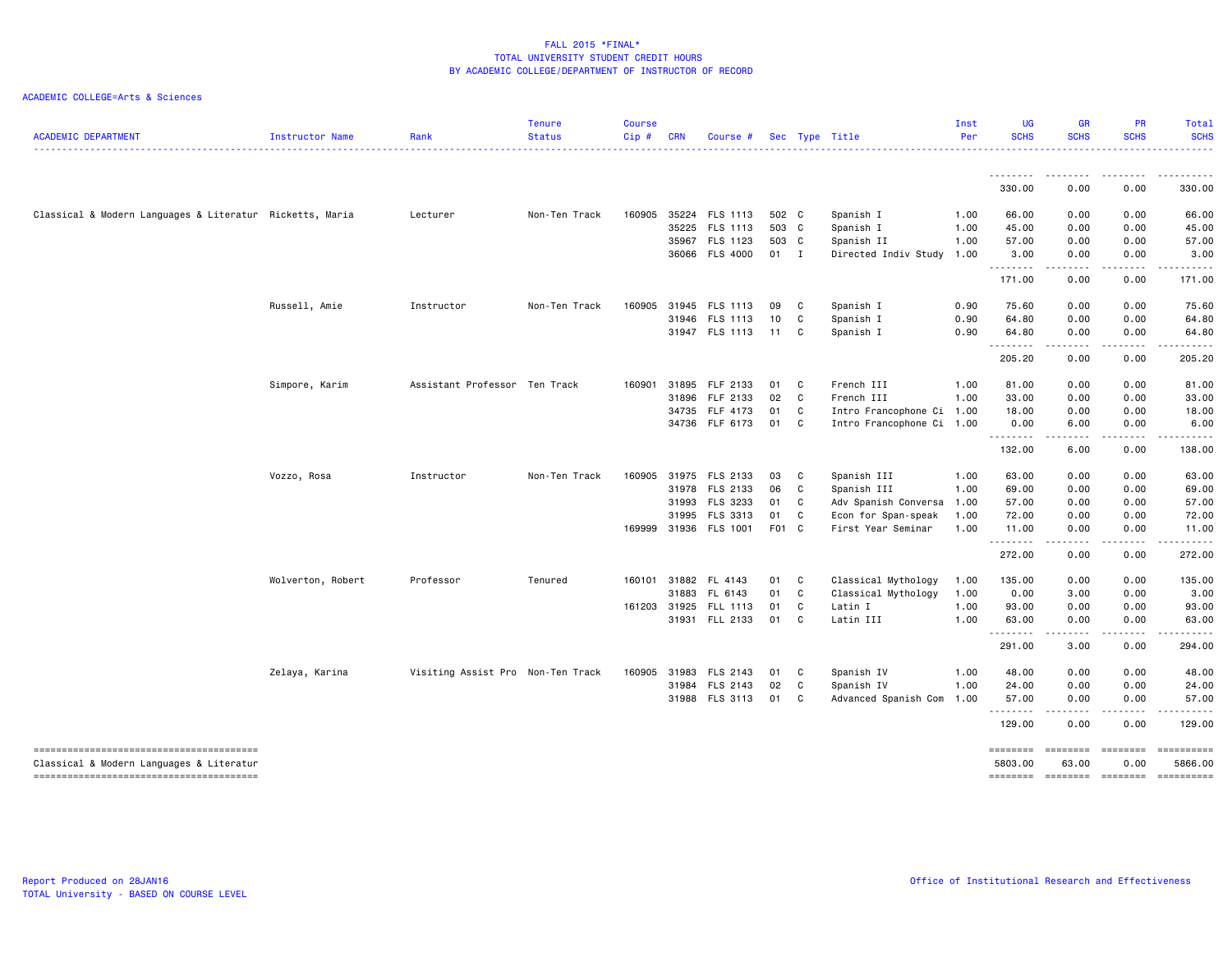ACADEMIC COLLEGE=Arts & Sciences

| <b>ACADEMIC DEPARTMENT</b> | Instructor Name  | Rank        | <b>Tenure</b><br><b>Status</b> | <b>Course</b><br>Cip# | <b>CRN</b>     | Course #             |              |        | Sec Type Title                    | Inst<br>Per  | UG<br><b>SCHS</b><br>. | <b>GR</b><br><b>SCHS</b>                                                                                                                                     | PR<br><b>SCHS</b>                   | Total<br><b>SCHS</b><br>. د د د د |
|----------------------------|------------------|-------------|--------------------------------|-----------------------|----------------|----------------------|--------------|--------|-----------------------------------|--------------|------------------------|--------------------------------------------------------------------------------------------------------------------------------------------------------------|-------------------------------------|-----------------------------------|
| Communication              | Anthony, Kelli   | Instructor  | Non-Ten Track                  | 090101                | 33905<br>33909 | CO 1223<br>CO 3833   | 501 C<br>501 | C      | Intro Comm Theory<br>Interviewing | 1.00<br>1.00 | 87.00<br>75.00         | 0.00<br>0.00                                                                                                                                                 | 0.00<br>0.00                        | 87.00<br>75.00                    |
|                            |                  |             |                                | 090401                | 33906          | CO 1403              | 501 C        |        | Intro Mass Media                  | 1.00         | 102.00                 | 0.00                                                                                                                                                         | 0.00                                | 102.00                            |
|                            |                  |             |                                | 090900                | 33908          | CO 3813              | 501 C        |        | PR Case Problems                  | 1.00         | 24.00<br>.             | 0.00                                                                                                                                                         | 0.00                                | 24.00<br>.                        |
|                            |                  |             |                                |                       |                |                      |              |        |                                   |              | 288.00                 | 0.00                                                                                                                                                         | 0.00                                | 288.00                            |
|                            | Berryhill, Amy   | Non-Faculty | Not Applicable                 |                       |                | 090101 30845 CO 1013 | 28           | C      | Intro to Communicati 1.00         |              | 102.00<br>.            | 0.00<br>$\frac{1}{2} \left( \frac{1}{2} \right) \left( \frac{1}{2} \right) \left( \frac{1}{2} \right) \left( \frac{1}{2} \right) \left( \frac{1}{2} \right)$ | 0.00<br>.                           | 102.00<br>.                       |
|                            |                  |             |                                |                       |                |                      |              |        |                                   |              | 102.00                 | 0.00                                                                                                                                                         | 0.00                                | 102.00                            |
|                            | Blount, Anna     | Lecturer    | Non-Ten Track                  | 090900                | 30894          | CO 3853              | 01           | C      | Public Relations Wri 1.00         |              | 39.00                  | 0.00                                                                                                                                                         | 0.00                                | 39.00                             |
|                            |                  |             |                                |                       | 30895          | CO 3853              | 02           | C      | Public Relations Wri              | 1.00         | 48.00                  | 0.00                                                                                                                                                         | 0.00                                | 48.00                             |
|                            |                  |             |                                |                       | 30896          | CO 3853              | 03           | C      | Public Relations Wri              | 1.00         | 39.00                  | 0.00                                                                                                                                                         | 0.00                                | 39.00                             |
|                            |                  |             |                                |                       |                | 30897 CO 3863        | 01           | B      | PR Production                     | 1.00         | 48.00<br><b>.</b> .    | 0.00<br>.                                                                                                                                                    | 0.00<br>.                           | 48.00<br>.                        |
|                            |                  |             |                                |                       |                |                      |              |        |                                   |              | 174.00                 | 0.00                                                                                                                                                         | 0.00                                | 174.00                            |
|                            | Bogue, Patty     | Lecturer    | Non-Ten Track                  | 090101                |                | 30818 CO 1013        | 01           | C      | Intro to Communicati 1.00         |              | 105.00                 | 0.00                                                                                                                                                         | 0.00                                | 105.00                            |
|                            |                  |             |                                |                       | 30826          | CO 1013              | 09           | C      | Intro to Communicati              | 1.00         | 105.00                 | 0.00                                                                                                                                                         | 0.00                                | 105.00                            |
|                            |                  |             |                                |                       | 30829          | CO 1013              | 12           | C      | Intro to Communicati 1.00         |              | 96.00                  | 0.00                                                                                                                                                         | 0.00                                | 96.00                             |
|                            |                  |             |                                |                       | 30836          | CO 1013              | 19           | C      | Intro to Communicati              | 1.00         | 102.00                 | 0.00                                                                                                                                                         | 0.00                                | 102.00                            |
|                            |                  |             |                                |                       | 231304 30855   | CO 2253              | 01           | C      | Fund Interprsn Comm               | 1.00         | 63.00<br>.             | 0.00<br>.                                                                                                                                                    | 0.00<br>.                           | 63.00<br>.                        |
|                            |                  |             |                                |                       |                |                      |              |        |                                   |              | 471.00                 | 0.00                                                                                                                                                         | 0.00                                | 471.00                            |
|                            | Brown, Karyn     | Instructor  | Non-Ten Track                  | 090900                | 30916          | CO 4813              | 01           | C      | PR Organizations                  | 1.00         | 63.00                  | 0.00                                                                                                                                                         | 0.00                                | 63.00                             |
|                            |                  |             |                                |                       | 30917          | CO 4813              | 02           | C      | PR Organizations                  | 1.00         | 51.00                  | 0.00                                                                                                                                                         | 0.00                                | 51.00                             |
|                            |                  |             |                                | 521003 34708          |                | FYE 1001             | F13          | C      | Freshman Year Experi 1.00         |              | 22.00                  | 0.00                                                                                                                                                         | 0.00                                | 22.00                             |
|                            |                  |             |                                |                       | 34797          | FYE 1001             | F14 C        |        | Freshman Year Experi 1.00         |              | 10.00<br>.             | 0.00<br>$\sim$ $\sim$ $\sim$ $\sim$                                                                                                                          | 0.00<br>$\sim$ $\sim$ $\sim$ $\sim$ | 10.00<br>.                        |
|                            |                  |             |                                |                       |                |                      |              |        |                                   |              | 146.00                 | 0.00                                                                                                                                                         | 0.00                                | 146.00                            |
|                            | Bryant, Terence  | Instructor  | Non-Ten Track                  | 090701                | 30856          | CO 2333              | 01           | C      | Tv Production                     | 1.00         | 168.00                 | 0.00                                                                                                                                                         | 0.00                                | 168.00                            |
|                            |                  |             |                                |                       | 30857          | CO 2333              | 02           | К      | Tv Production                     | 1.00         | 0.00                   | 0.00                                                                                                                                                         | 0.00                                | 0.00                              |
|                            |                  |             |                                |                       | 30858          | CO 2333              | 03           | К      | Tv Production                     | 1.00         | 0.00                   | 0.00                                                                                                                                                         | 0.00                                | 0.00                              |
|                            |                  |             |                                |                       | 30859          | CO 2333              | 04<br>05     | К      | Tv Production                     | 1.00         | 0.00                   | 0.00                                                                                                                                                         | 0.00                                | 0.00                              |
|                            |                  |             |                                |                       | 30860<br>30861 | CO 2333<br>CO 2333   | 06           | К<br>К | Tv Production<br>Tv Production    | 1.00<br>1.00 | 0.00<br>0.00           | 0.00<br>0.00                                                                                                                                                 | 0.00<br>0.00                        | 0.00<br>0.00                      |
|                            |                  |             |                                |                       | 30862          | CO 2333              | 07           | К      | Tv Production                     | 1.00         | 0.00                   | 0.00                                                                                                                                                         | 0.00                                | 0.00                              |
|                            |                  |             |                                |                       |                | 30910 CO 4393        | 01           | B      | Broadcast Performanc              | 1.00         | 30.00                  | 0.00                                                                                                                                                         | 0.00                                | 30.00                             |
|                            |                  |             |                                |                       |                |                      |              |        |                                   |              | .<br>198.00            | $\frac{1}{2} \left( \frac{1}{2} \right) \left( \frac{1}{2} \right) \left( \frac{1}{2} \right) \left( \frac{1}{2} \right) \left( \frac{1}{2} \right)$<br>0.00 | 0.00                                | .<br>198.00                       |
|                            | Cain, Emily      | Instructor  | Non-Ten Track                  | 090101                | 30837          | CO 1013              | 20           | C      | Intro to Communicati 1.00         |              | 105.00                 | 0.00                                                                                                                                                         | 0.00                                | 105.00                            |
|                            |                  |             |                                | 090900                | 30898          | CO 3863              | 02           | B      | PR Production                     | 1.00         | 51.00                  | 0.00                                                                                                                                                         | 0.00                                | 51.00                             |
|                            |                  |             |                                |                       | 30899          | CO 3863              | 03           | B      | PR Production                     | 1.00         | 51.00                  | 0.00                                                                                                                                                         | 0.00                                | 51.00                             |
|                            |                  |             |                                |                       |                |                      |              |        |                                   |              | .<br>207.00            | 0.00                                                                                                                                                         | 0.00                                | 207.00                            |
|                            | Chambers, Cheryl | Instructor  | Non-Ten Track                  | 090101                | 30819          | CO 1013              | 02           | C      | Intro to Communicati              | 1.00         | 102.00                 | 0.00                                                                                                                                                         | 0.00                                | 102.00                            |
|                            |                  |             |                                |                       | 30820          | CO 1013              | 03           | C      | Intro to Communicati              | 1.00         | 96.00                  | 0.00                                                                                                                                                         | 0.00                                | 96.00                             |
|                            |                  |             |                                |                       | 30823          | CO 1013              | 06           | C      | Intro to Communicati 1.00         |              | 84.00                  | 0.00                                                                                                                                                         | 0.00                                | 84.00                             |

Report Produced on 28JAN16 Office of Institutional Research and Effectiveness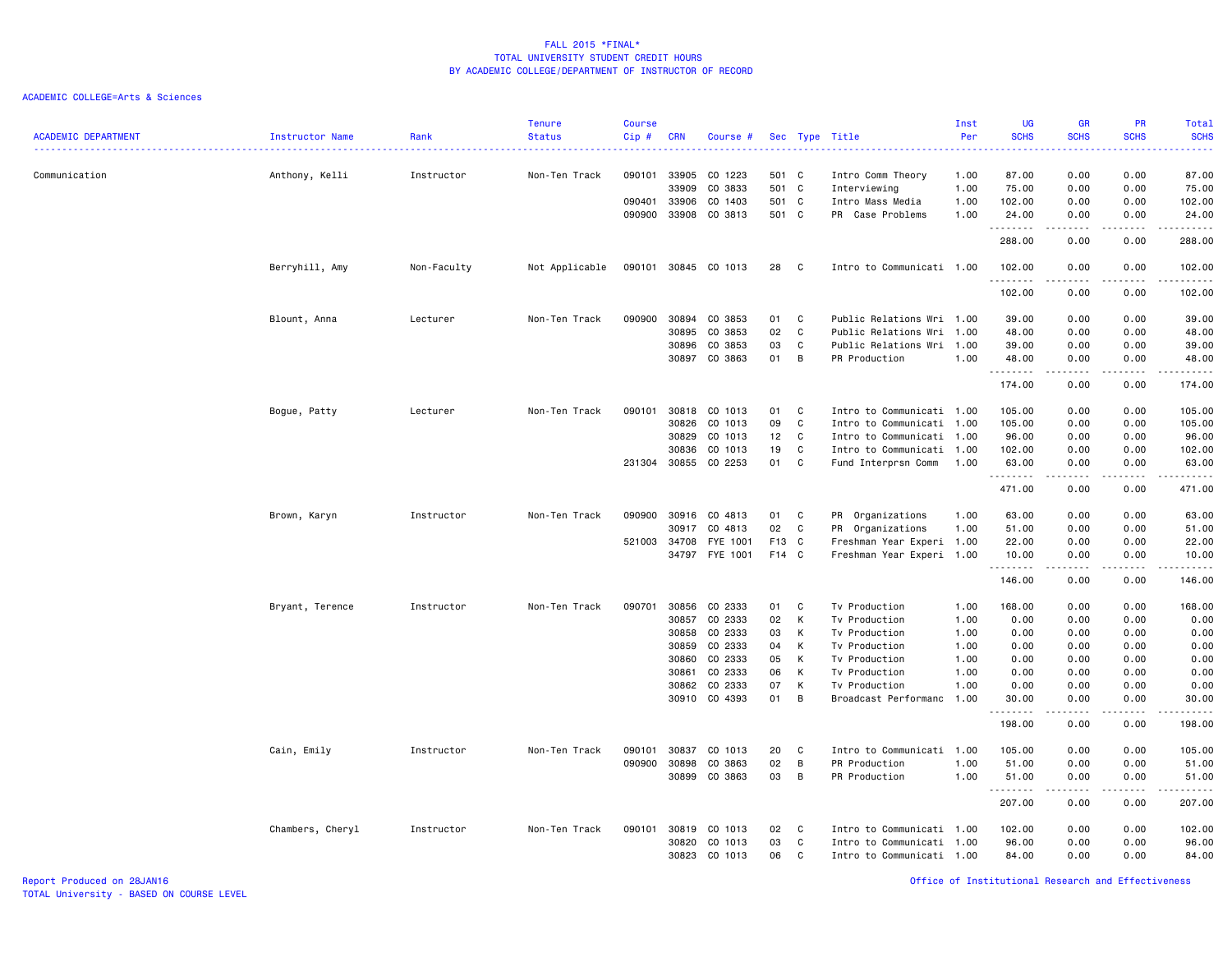|                            |                    |                               | <b>Tenure</b> | <b>Course</b> |              |               |                   |              |                           | Inst | UG          | <b>GR</b>             | <b>PR</b>             | <b>Total</b>                                                                                                                                                  |
|----------------------------|--------------------|-------------------------------|---------------|---------------|--------------|---------------|-------------------|--------------|---------------------------|------|-------------|-----------------------|-----------------------|---------------------------------------------------------------------------------------------------------------------------------------------------------------|
| <b>ACADEMIC DEPARTMENT</b> | Instructor Name    | Rank                          | <b>Status</b> | $Cip$ #       | <b>CRN</b>   | Course #      |                   |              | Sec Type Title            | Per  | <b>SCHS</b> | <b>SCHS</b>           | <b>SCHS</b>           | <b>SCHS</b><br>$\frac{1}{2} \left( \frac{1}{2} \right) \left( \frac{1}{2} \right) \left( \frac{1}{2} \right) \left( \frac{1}{2} \right)$                      |
| Communication              | Chambers, Cheryl   | Instructor                    | Non-Ten Track | 090101        | 30824        | CO 1013       | 07                | C            | Intro to Communicati      | 1.00 | 102.00      | 0.00                  | 0.00                  | 102.00                                                                                                                                                        |
|                            |                    |                               |               |               | 30825        | CO 1013       | 08                | C            | Intro to Communicati      | 1.00 | 108.00      | 0.00                  | 0.00                  | 108.00                                                                                                                                                        |
|                            |                    |                               |               |               | 231001 30804 | CO 1001       | F01 C             |              | First Year Seminar        | 1.00 | 16.00       | 0.00                  | 0.00                  | 16.00                                                                                                                                                         |
|                            |                    |                               |               |               |              |               |                   |              |                           |      | .<br>508.00 | $\frac{1}{2}$<br>0.00 | .<br>0.00             | .<br>508.00                                                                                                                                                   |
|                            |                    |                               |               |               |              |               |                   |              |                           |      |             |                       |                       |                                                                                                                                                               |
|                            | Clevinger, Donna   | Professor                     | Tenured       | 240101        | 36602        | HON 4000      | 05                | $\mathbf{I}$ | Directed Individual       | 1.00 | 1.00        | 0.00                  | 0.00                  | 1.00                                                                                                                                                          |
|                            |                    |                               |               |               | 36603        | HON 4000      | 06                | $\mathbf I$  | Directed Individual       | 1.00 | 1.00        | 0.00                  | 0.00                  | 1.00                                                                                                                                                          |
|                            |                    |                               |               |               | 36604        | HON 4000      | 07                | $\mathbf{I}$ | Directed Individual       | 1.00 | 1.00        | 0.00                  | 0.00                  | 1.00                                                                                                                                                          |
|                            |                    |                               |               |               | 36605        | HON 4000      | 08                | $\mathbf{I}$ | Directed Individual       | 1.00 | 1.00        | 0.00                  | 0.00                  | 1.00                                                                                                                                                          |
|                            |                    |                               |               |               | 36606        | HON 4000      | 09                | Ι.           | Directed Individual       | 1.00 | 1.00        | 0.00                  | 0.00                  | 1.00                                                                                                                                                          |
|                            |                    |                               |               |               | 36607        | HON 4000      | 10                | $\mathbf{I}$ | Directed Individual       | 1.00 | 1.00        | 0.00                  | 0.00                  | 1.00                                                                                                                                                          |
|                            |                    |                               |               |               | 36608        | HON 4000      | 11                | $\mathbf{I}$ | Directed Individual       | 1.00 | 1.00        | 0.00                  | 0.00                  | 1.00                                                                                                                                                          |
|                            |                    |                               |               |               | 36609        | HON 4000      | 12                | Ι.           | Directed Individual       | 1.00 | 1.00        | 0.00                  | 0.00                  | 1.00                                                                                                                                                          |
|                            |                    |                               |               |               | 36610        | HON 4000      | 13                | $\mathbf{I}$ | Directed Individual       | 1.00 | 1.00        | 0.00                  | 0.00                  | 1.00                                                                                                                                                          |
|                            |                    |                               |               |               | 36611        | HON 4000      | 14                | $\mathbf I$  | Directed Individual       | 1.00 | 1.00        | 0.00                  | 0.00                  | 1.00                                                                                                                                                          |
|                            |                    |                               |               |               | 36613        | HON 4000      | 16                | Ι.           | Directed Individual       | 1.00 | 1.00        | 0.00                  | 0.00                  | 1.00                                                                                                                                                          |
|                            |                    |                               |               |               | 36614        | HON 4000      | 17                | $\mathbf{I}$ | Directed Individual       | 1.00 | 1.00        | 0.00                  | 0.00                  | 1.00                                                                                                                                                          |
|                            |                    |                               |               |               | 36615        | HON 4000      | 18                | $\mathbf{I}$ | Directed Individual       | 1.00 | 1.00        | 0.00                  | 0.00                  | 1.00                                                                                                                                                          |
|                            |                    |                               |               |               | 36784        | HON 4000      | 23                | $\mathbf{I}$ | Directed Individual       | 1.00 | 1.00        | 0.00                  | 0.00                  | 1.00                                                                                                                                                          |
|                            |                    |                               |               | 500501        | 30851        | CO 1503       | H <sub>01</sub> C |              | Honors Intro To Thea      | 1.00 | 45.00       | 0.00                  | 0.00                  | 45.00                                                                                                                                                         |
|                            |                    |                               |               | 500506        | 35380        | HON 3173      | H01 S             |              | Honors Seminar in Fi 1.00 |      | 21.00       | 0.00                  | 0.00                  | 21.00<br>$\frac{1}{2}$                                                                                                                                        |
|                            |                    |                               |               |               |              |               |                   |              |                           |      | 80.00       | 0.00                  | 0.00                  | 80.00                                                                                                                                                         |
|                            | Cooley, Skye       | Assistant Professor Ten Track |               | 090900        | 30914        | CO 4803       | S02 C             |              | Research in PR & Adv 1.00 |      | 72.00       | 0.00                  | 0.00                  | 72.00                                                                                                                                                         |
|                            |                    |                               |               |               | 30915        | CO 4803       | S01 C             |              | Research in PR & Adv      | 1.00 | 75.00       | 0.00                  | 0.00                  | 75.00                                                                                                                                                         |
|                            |                    |                               |               |               | 34341        | CO 3853       | 04                | $\mathbf{C}$ | Public Relations Wri 1.00 |      | 39.00<br>.  | 0.00                  | 0.00                  | 39.00                                                                                                                                                         |
|                            |                    |                               |               |               |              |               |                   |              |                           |      | 186.00      | 0.00                  | 0.00                  | 186.00                                                                                                                                                        |
|                            | Denton, Raymond    | Lecturer                      | Non-Ten Track | 090101        | 36379        | CO 7000       | 202 I             |              | Directed Indiv Study      | 1.00 | 0.00        | 3.00                  | 0.00                  | 3.00                                                                                                                                                          |
|                            |                    |                               |               |               | 36629        | CO 7000       | 203 I             |              | Directed Indiv Study      | 1.00 | 0.00        | 3.00                  | 0.00                  | 3.00                                                                                                                                                          |
|                            |                    |                               |               | 090102        | 35699        | CO 4313       | 201 C             |              | Mass Media Law            | 1.00 | 15.00       | 0.00                  | 0.00                  | 15.00                                                                                                                                                         |
|                            |                    |                               |               | 090401        | 35698        | CO 3423       | 201 C             |              | Feature Writing           | 1.00 | 24.00<br>.  | 0.00<br>.             | 0.00                  | 24.00<br>$\frac{1}{2} \left( \frac{1}{2} \right) \left( \frac{1}{2} \right) \left( \frac{1}{2} \right) \left( \frac{1}{2} \right) \left( \frac{1}{2} \right)$ |
|                            |                    |                               |               |               |              |               |                   |              |                           |      | 39.00       | 6.00                  | 0.00                  | 45.00                                                                                                                                                         |
|                            | Edmonds, Khristina | Instructor                    | Non-Ten Track | 231304        | 30807        | CO 1003       | 03                | C            | Fund Of Public Speak 1.00 |      | 72.00       | 0.00                  | 0.00                  | 72.00                                                                                                                                                         |
|                            |                    |                               |               |               | 30808        | CO 1003       | 04                | C            | Fund Of Public Speak      | 1.00 | 75.00       | 0.00                  | 0.00                  | 75.00                                                                                                                                                         |
|                            |                    |                               |               |               | 30811        | CO 1003       | 07                | C            | Fund Of Public Speak 1.00 |      | 72.00       | 0.00                  | 0.00                  | 72.00                                                                                                                                                         |
|                            |                    |                               |               |               | 30815        | CO 1003       | H <sub>01</sub> C |              | Hon Fund of Public S 1.00 |      | 54.00       | 0.00                  | 0.00                  | 54.00                                                                                                                                                         |
|                            |                    |                               |               |               |              | 30817 CO 1003 | H03 C             |              | Hon Fund Public Spea 1.00 |      | 42.00       | 0.00                  | 0.00                  | 42.00                                                                                                                                                         |
|                            |                    |                               |               |               |              |               |                   |              |                           |      | .           |                       |                       |                                                                                                                                                               |
|                            |                    |                               |               |               |              |               |                   |              |                           |      | 315.00      | 0.00                  | 0.00                  | 315.00                                                                                                                                                        |
|                            | Ferguson, Lucy     | Lecturer                      | Non-Ten Track | 090101        |              | 33695 CO 1223 | 201 C             |              | Intro Comm Theory         | 1.00 | 27.00<br>.  | 0.00<br>$- - - -$     | 0.00<br>$\frac{1}{2}$ | 27.00<br>.                                                                                                                                                    |
|                            |                    |                               |               |               |              |               |                   |              |                           |      | 27.00       | 0.00                  | 0.00                  | 27.00                                                                                                                                                         |
|                            | Fisher, Melody     | Assistant Professor Ten Track |               | 090900        | 30889        | CO 3813       | 01                | C            | PR Case Problems          | 1.00 | 72.00       | 0.00                  | 0.00                  | 72.00                                                                                                                                                         |
|                            |                    |                               |               |               | 30890        | CO 3813       | 02                | C            | Case Problems<br>PR       | 1.00 | 72.00       | 0.00                  | 0.00                  | 72.00                                                                                                                                                         |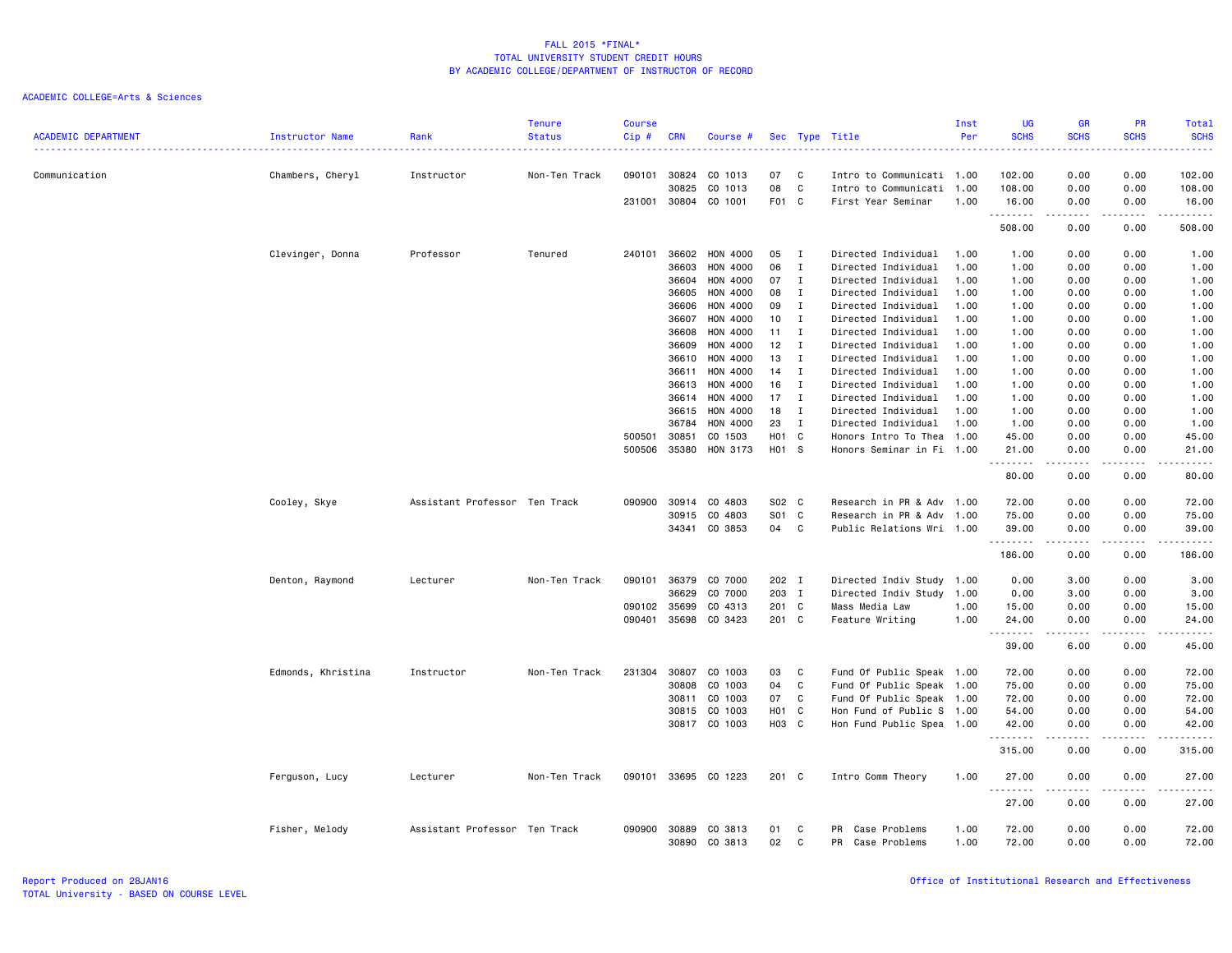| <b>ACADEMIC DEPARTMENT</b> | Instructor Name | Rank       | <b>Tenure</b><br><b>Status</b> | <b>Course</b><br>Cip# | CRN            | Course #           |                   |                | Sec Type Title                     | Inst<br>Per  | <b>UG</b><br><b>SCHS</b> | <b>GR</b><br><b>SCHS</b>                                                                                                                             | <b>PR</b><br><b>SCHS</b>            | Total<br><b>SCHS</b><br><u>.</u> |
|----------------------------|-----------------|------------|--------------------------------|-----------------------|----------------|--------------------|-------------------|----------------|------------------------------------|--------------|--------------------------|------------------------------------------------------------------------------------------------------------------------------------------------------|-------------------------------------|----------------------------------|
|                            |                 |            |                                |                       |                |                    |                   |                |                                    |              | <u>.</u>                 | <u> - - - - - - - -</u>                                                                                                                              | .                                   | .                                |
|                            |                 |            |                                |                       |                |                    |                   |                |                                    |              | 144.00                   | 0.00                                                                                                                                                 | 0.00                                | 144.00                           |
| Communication              | Flick, Harry    | Professor  | Tenured                        | 090101                | 30873          | CO 3213            | 01                | C              | Small Group Coummuni 1.00          |              | 75.00                    | 0.00                                                                                                                                                 | 0.00                                | 75.00                            |
|                            |                 |            |                                |                       | 30891          | CO 3833            | 01                | C              | Interviewing                       | 1.00         | 63.00                    | 0.00                                                                                                                                                 | 0.00                                | 63.00                            |
|                            |                 |            |                                |                       | 30892          | CO 3833            | 02                | C              | Interviewing                       | 1.00         | 66.00                    | 0.00                                                                                                                                                 | 0.00                                | 66.00                            |
|                            |                 |            |                                |                       | 30893          | CO 3833            | 03                | C.             | Interviewing                       | 1.00         | 66.00<br>.               | 0.00<br>$\begin{array}{cccccccccccccc} \bullet & \bullet & \bullet & \bullet & \bullet & \bullet & \bullet \end{array}$                              | 0.00<br>.                           | 66.00<br>.                       |
|                            |                 |            |                                |                       |                |                    |                   |                |                                    |              | 270.00                   | 0.00                                                                                                                                                 | 0.00                                | 270.00                           |
|                            | Forde, John     | Professor  | Tenured                        | 090900                | 30888          | CO 3803            | 01                | C              | Prin Public Relation 1.00          |              | 333.00                   | 0.00                                                                                                                                                 | 0.00                                | 333.00                           |
|                            |                 |            |                                |                       | 33907          | CO 3803            | 501 C             |                | Prin Public Relation 1.00          |              | 111.00                   | 0.00                                                                                                                                                 | 0.00                                | 111.00                           |
|                            |                 |            |                                |                       |                |                    |                   |                |                                    |              | .                        | $\frac{1}{2} \left( \frac{1}{2} \right) \left( \frac{1}{2} \right) \left( \frac{1}{2} \right) \left( \frac{1}{2} \right) \left( \frac{1}{2} \right)$ | .                                   | .                                |
|                            |                 |            |                                |                       |                |                    |                   |                |                                    |              | 444.00                   | 0.00                                                                                                                                                 | 0.00                                | 444.00                           |
|                            | Fountain, Amy   | Instructor | Non-Ten Track                  | 090401                | 30900          | CO 4053            | 01                | E              | Internship Comm                    | 1.00         | 39.00                    | 0.00                                                                                                                                                 | 0.00                                | 39.00                            |
|                            |                 |            |                                | 231304                | 30809          | CO 1003            | 05                | C              | Fund Of Public Speak 1.00          |              | 75.00                    | 0.00                                                                                                                                                 | 0.00                                | 75.00                            |
|                            |                 |            |                                |                       | 30810          | CO 1003            | 06                | C              | Fund Of Public Speak 1.00          |              | 72.00<br>.               | 0.00<br>-----                                                                                                                                        | 0.00<br>.                           | 72.00<br>.                       |
|                            |                 |            |                                |                       |                |                    |                   |                |                                    |              | 186.00                   | 0.00                                                                                                                                                 | 0.00                                | 186.00                           |
|                            | Gardner, Daniel | Lecturer   | Non-Ten Track                  | 231304                | 30805          | CO 1003            | 01                | C              | Fund Of Public Speak 1.00          |              | 72.00                    | 0.00                                                                                                                                                 | 0.00                                | 72.00                            |
|                            |                 |            |                                |                       | 30806          | CO 1003            | 02                | C              | Fund Of Public Speak 1.00          |              | 75.00                    | 0.00                                                                                                                                                 | 0.00                                | 75.00                            |
|                            |                 |            |                                |                       |                |                    |                   |                |                                    |              | .<br>147.00              | .<br>0.00                                                                                                                                            | $\sim$ $\sim$ $\sim$ $\sim$<br>0.00 | .<br>147.00                      |
|                            |                 |            |                                |                       |                |                    |                   |                |                                    |              |                          |                                                                                                                                                      |                                     |                                  |
|                            | Gawrych, Teresa | Instructor | Non-Ten Track                  | 090701                | 30877          | CO 3333            | 01                | $\overline{B}$ | Adv Television Prd                 | 1.00         | 45.00                    | 0.00                                                                                                                                                 | 0.00                                | 45.00                            |
|                            |                 |            |                                |                       | 30878          | CO 3333            | 02                | B              | Adv Television Prd                 | 1.00         | 48.00                    | 0.00                                                                                                                                                 | 0.00                                | 48.00                            |
|                            |                 |            |                                |                       | 30908<br>30909 | CO 4373<br>CO 4373 | 01<br>02          | B<br>B         | Prac In Tv News<br>Prac In Tv News | 1.00<br>1.00 | 39.00<br>42.00           | 0.00<br>0.00                                                                                                                                         | 0.00<br>0.00                        | 39.00<br>42.00                   |
|                            |                 |            |                                |                       |                |                    |                   |                |                                    |              | .                        | $\omega$ is $\omega$ in $\omega$                                                                                                                     | .                                   |                                  |
|                            |                 |            |                                |                       |                |                    |                   |                |                                    |              | 174.00                   | 0.00                                                                                                                                                 | 0.00                                | 174.00                           |
|                            | Goodman, Mark   | Professor  | Tenured                        | 090401                | 30849          | CO 1403            | H <sub>01</sub> C |                | Honors Intro Mass Me 1.00          |              | 60.00                    | 0.00                                                                                                                                                 | 0.00                                | 60.00                            |
|                            |                 |            |                                | 090404                | 30882          | CO 3403            | 03                | $\overline{B}$ | Photographic Communi 1.00          |              | 48.00                    | 0.00                                                                                                                                                 | 0.00                                | 48.00                            |
|                            |                 |            |                                | 090701                | 34830          | CO 4433            | 501               | $\mathbf{C}$   | Television Criticism               | 1.00         | 51.00                    | 0.00                                                                                                                                                 | 0.00                                | 51.00                            |
|                            |                 |            |                                | 090702                | 35092          | CO 6433            | 501               | $\mathbf{C}$   | Television Criticism 1.00          |              | 0.00                     | 15.00                                                                                                                                                | 0.00                                | 15.00                            |
|                            |                 |            |                                | 240101                |                | 32150 GLA 4001     | 01 C              |                | Senior Project                     | 1.00         | 1.00<br>.                | 0.00<br>.                                                                                                                                            | 0.00<br>.                           | 1.00<br><u>.</u>                 |
|                            |                 |            |                                |                       |                |                    |                   |                |                                    |              | 160.00                   | 15.00                                                                                                                                                | 0.00                                | 175.00                           |
|                            | Hamilton, Brian | Lecturer   | Non-Ten Track                  | 090101                | 30827          | CO 1013            | 10                | C              | Intro to Communicati 1.00          |              | 81.00                    | 0.00                                                                                                                                                 | 0.00                                | 81.00                            |
|                            |                 |            |                                |                       | 36136          | CO 1013            | 31                | C              | Intro to Communicati 1.00          |              | 96.00                    | 0.00                                                                                                                                                 | 0.00                                | 96.00                            |
|                            |                 |            |                                |                       | 231304 30812   | CO 1003            | 08                | C              | Fund Of Public Speak 1.00          |              | 75.00                    | 0.00                                                                                                                                                 | 0.00                                | 75.00                            |
|                            |                 |            |                                |                       | 30813          | CO 1003            | 09                | C              | Fund Of Public Speak 1.00          |              | 66.00                    | 0.00                                                                                                                                                 | 0.00                                | 66.00                            |
|                            |                 |            |                                |                       |                | 30814 CO 1003      | 10                | C              | Fund Of Public Speak 1.00          |              | 72.00<br>.               | 0.00<br>.                                                                                                                                            | 0.00<br>$\sim$ $\sim$ $\sim$ $\sim$ | 72.00<br>د د د د د               |
|                            |                 |            |                                |                       |                |                    |                   |                |                                    |              | 390.00                   | 0.00                                                                                                                                                 | 0.00                                | 390.00                           |
|                            | Harmon, Nicole  | Lecturer   | Non-Ten Track                  | 090101                | 30842          | CO 1013            | 25                | C              | Intro to Communicati 1.00          |              | 105.00                   | 0.00                                                                                                                                                 | 0.00                                | 105.00                           |
|                            |                 |            |                                |                       | 30843          | CO 1013            | 26                | C              | Intro to Communicati 1.00          |              | 99.00                    | 0.00                                                                                                                                                 | 0.00                                | 99.00                            |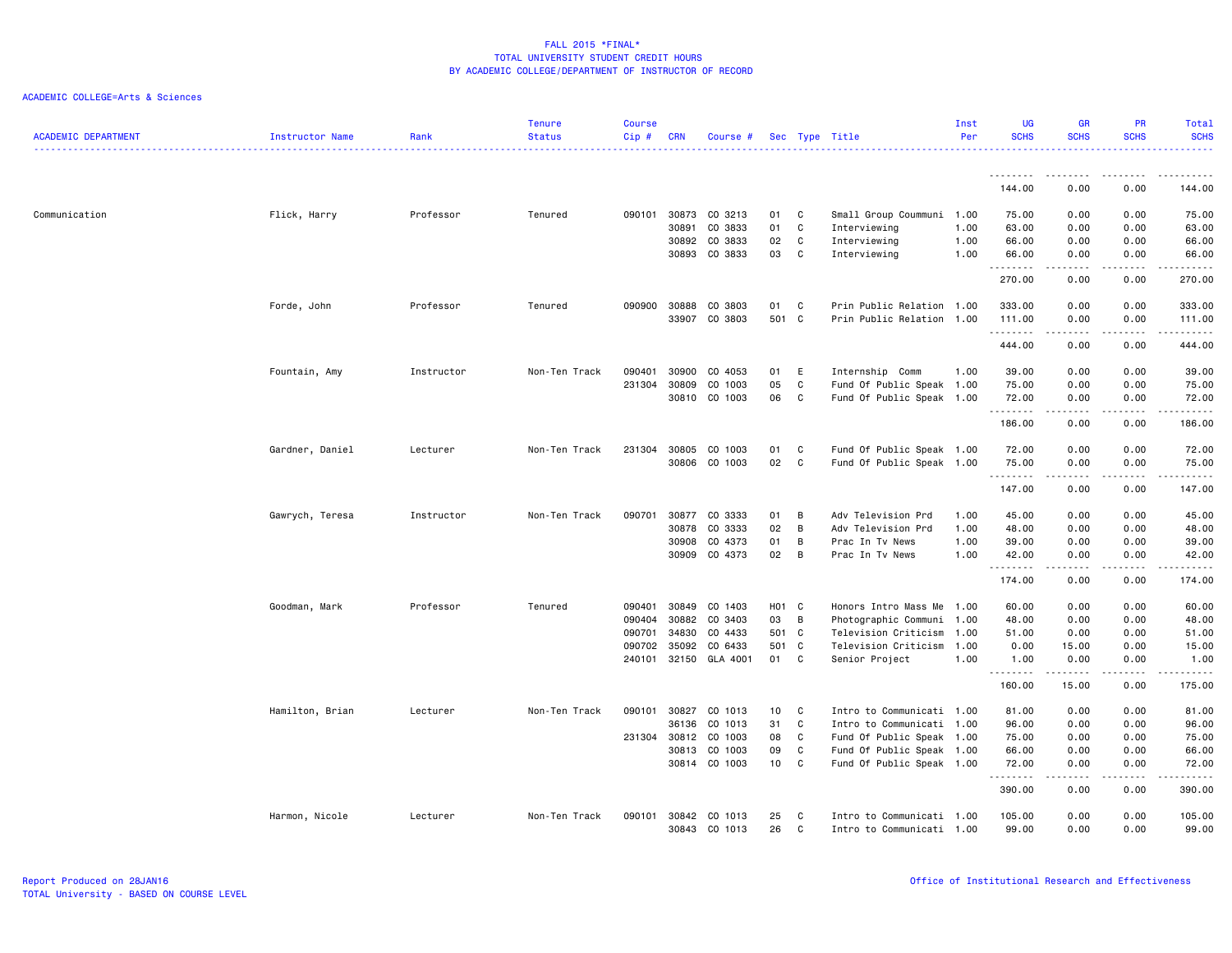| <b>ACADEMIC DEPARTMENT</b> | Instructor Name      | Rank                          | <b>Tenure</b><br><b>Status</b> | <b>Course</b><br>$Cip$ # | <b>CRN</b>   | Course #             |       |              | Sec Type Title            | Inst<br>Per | <b>UG</b><br><b>SCHS</b> | <b>GR</b><br><b>SCHS</b>                                                                                                | <b>PR</b><br><b>SCHS</b>            | Total<br><b>SCHS</b><br><u>.</u>                                                                                                                     |
|----------------------------|----------------------|-------------------------------|--------------------------------|--------------------------|--------------|----------------------|-------|--------------|---------------------------|-------------|--------------------------|-------------------------------------------------------------------------------------------------------------------------|-------------------------------------|------------------------------------------------------------------------------------------------------------------------------------------------------|
|                            |                      |                               |                                |                          |              |                      |       |              |                           |             |                          |                                                                                                                         |                                     |                                                                                                                                                      |
|                            |                      |                               |                                |                          |              |                      |       |              |                           |             | 204.00                   | 0.00                                                                                                                    | 0.00                                | 204.00                                                                                                                                               |
| Communication              | Harris, Melanie      | Instructor                    | Non-Ten Track                  |                          |              | 500501 30850 CO 1503 | 01 C  |              | Intro To Theatre          | 1.00        | 471.00<br>.              | 0.00                                                                                                                    | 0.00                                | 471.00<br>.                                                                                                                                          |
|                            |                      |                               |                                |                          |              |                      |       |              |                           |             | 471.00                   | 0.00                                                                                                                    | 0.00                                | 471.00                                                                                                                                               |
|                            | Knight, Amy          | Instructor                    | Non-Ten Track                  | 090101                   | 30822        | CO 1013              | 05    | C            | Intro to Communicati 1.00 |             | 102.00                   | 0.00                                                                                                                    | 0.00                                | 102.00                                                                                                                                               |
|                            |                      |                               |                                |                          | 30828        | CO 1013              | 11    | C            | Intro to Communicati 1.00 |             | 105.00                   | 0.00                                                                                                                    | 0.00                                | 105.00                                                                                                                                               |
|                            |                      |                               |                                |                          | 30830        | CO 1013              | 13    | C            | Intro to Communicati 1.00 |             | 99.00                    | 0.00                                                                                                                    | 0.00                                | 99.00                                                                                                                                                |
|                            |                      |                               |                                |                          | 30874        | CO 3213              | 02    | C            | Small Group Coummuni 1.00 |             | 75.00                    | 0.00                                                                                                                    | 0.00                                | 75.00                                                                                                                                                |
|                            |                      |                               |                                |                          |              | 33904 CO 1013        | 501 C |              | Intro to Communicati 1.00 |             | 93.00<br>. <b>.</b>      | 0.00<br>$\begin{array}{cccccccccccccc} \bullet & \bullet & \bullet & \bullet & \bullet & \bullet & \bullet \end{array}$ | 0.00<br>.                           | 93.00<br>------                                                                                                                                      |
|                            |                      |                               |                                |                          |              |                      |       |              |                           |             | 474.00                   | 0.00                                                                                                                    | 0.00                                | 474.00                                                                                                                                               |
|                            | Lindley, William     | Lecturer                      | Non-Ten Track                  | 090101                   |              | 30832 CO 1013        | 15    | $\mathbf{C}$ | Intro to Communicati 1.00 |             | 102.00<br>.              | 0.00                                                                                                                    | 0.00<br>.                           | 102.00<br><u>.</u>                                                                                                                                   |
|                            |                      |                               |                                |                          |              |                      |       |              |                           |             | 102.00                   | 0.00                                                                                                                    | 0.00                                | 102.00                                                                                                                                               |
|                            | Loehwing, Melanie    | Assistant Professor Ten Track |                                | 090101                   | 34347        | CO 6213              | 01    | C            | Political Commun          | 1.00        | 0.00                     | 3.00                                                                                                                    | 0.00                                | 3.00                                                                                                                                                 |
|                            |                      |                               |                                | 090904                   | 34342        | CO 4213              | 01    | C            | Political Commun          | 1.00        | 60.00                    | 0.00                                                                                                                    | 0.00                                | 60.00                                                                                                                                                |
|                            |                      |                               |                                | 231001                   | 30919        | CO 6243              | 01    | C            | Rhetorical Theory         | 1.00        | 0.00                     | 3.00                                                                                                                    | 0.00                                | 3.00                                                                                                                                                 |
|                            |                      |                               |                                |                          | 30920        | CO 6253              | 01    | C            | Elements Of Persuasn      | 1.00        | 0.00                     | 9.00                                                                                                                    | 0.00                                | 9.00                                                                                                                                                 |
|                            |                      |                               |                                | 231304                   | 30902        | CO 4243              | 01    | C            | Rhetorical Theory         | 1.00        | 54.00                    | 0.00                                                                                                                    | 0.00                                | 54.00                                                                                                                                                |
|                            |                      |                               |                                |                          | 30903        | CO 4253              | S01 C |              | Elements Of Persuasn      | 1.00        | 69.00                    | 0.00                                                                                                                    | 0.00                                | 69.00                                                                                                                                                |
|                            |                      |                               |                                | 240101                   | 32343        | HON 1081             | 01    | S.           | Honors Forum I            | 0.50        | 21.50                    | 0.00                                                                                                                    | 0.00                                | 21.50                                                                                                                                                |
|                            |                      |                               |                                |                          |              |                      |       |              |                           |             | .                        |                                                                                                                         |                                     | $\frac{1}{2} \left( \frac{1}{2} \right) \left( \frac{1}{2} \right) \left( \frac{1}{2} \right) \left( \frac{1}{2} \right) \left( \frac{1}{2} \right)$ |
|                            |                      |                               |                                |                          |              |                      |       |              |                           |             | 204.50                   | 15.00                                                                                                                   | 0.00                                | 219.50                                                                                                                                               |
|                            | Mabry, Paula         | Lecturer                      | Non-Ten Track                  |                          |              | 231304 30854 CO 2013 | 02    | $\mathbf{C}$ | Voice & Articulation 1.00 |             | 54.00<br>.               | 0.00                                                                                                                    | 0.00                                | 54.00<br>.                                                                                                                                           |
|                            |                      |                               |                                |                          |              |                      |       |              |                           |             | 54.00                    | 0.00                                                                                                                    | 0.00                                | 54.00                                                                                                                                                |
|                            | Matheny, James       | Assistant Professor Ten Track |                                |                          | 500506 30872 | CO 2503              | 02    | C            | Acting                    | 1.00        | 48.00                    | 0.00                                                                                                                    | 0.00                                | 48.00                                                                                                                                                |
|                            |                      |                               |                                |                          |              | 34344 CO 4533        | 01    | C            | Advanced Acting           | 1.00        | 21.00                    | 0.00                                                                                                                    | 0.00                                | 21.00                                                                                                                                                |
|                            |                      |                               |                                |                          |              |                      |       |              |                           |             | .                        | -----                                                                                                                   | .                                   | .                                                                                                                                                    |
|                            |                      |                               |                                |                          |              |                      |       |              |                           |             | 69.00                    | 0.00                                                                                                                    | 0.00                                | 69.00                                                                                                                                                |
|                            | McDavid, Frances     | Instructor                    | Non-Ten Track                  | 090401                   | 30884        | CO 3443              | 01    | C            | Adv News Writ-Report 1.00 |             | 42.00                    | 0.00                                                                                                                    | 0.00                                | 42.00                                                                                                                                                |
|                            |                      |                               |                                |                          | 30911        | CO 4403              | 01    | C            | Journalism Ethics         | 1.00        | 54.00<br>.               | 0.00<br>-----                                                                                                           | 0.00<br>$\sim$ $\sim$ $\sim$ $\sim$ | 54.00<br>.                                                                                                                                           |
|                            |                      |                               |                                |                          |              |                      |       |              |                           |             | 96.00                    | 0.00                                                                                                                    | 0.00                                | 96.00                                                                                                                                                |
|                            | Misun, Christopher   | Non-Faculty                   | Not Applicable                 |                          |              | 090701 33698 CO 2333 | 201 C |              | Tv Production             | 1.00        | 24.00<br><u>.</u>        | 0.00                                                                                                                    | 0.00                                | 24.00<br>$- - - - -$                                                                                                                                 |
|                            |                      |                               |                                |                          |              |                      |       |              |                           |             | 24.00                    | 0.00                                                                                                                    | 0.00                                | 24.00                                                                                                                                                |
|                            | Morschauser, Lindsey | Instructor                    | Non-Ten Track                  | 400404                   | 32190        | GR 4502              | 01 C  |              | Prac Broadcast Meteo 1.00 |             | 26.00                    | 0.00                                                                                                                    | 0.00                                | 26.00                                                                                                                                                |
|                            |                      |                               |                                |                          | 32191        | GR 4502              | 02    | K            | Prac Broadcast Meteo      | 1.00        | 0.00                     | 0.00                                                                                                                    | 0.00                                | 0.00                                                                                                                                                 |
|                            |                      |                               |                                |                          | 32192        | GR 4502              | 03    | K            | Prac Broadcast Meteo      | 1.00        | 0.00                     | 0.00                                                                                                                    | 0.00                                | 0.00                                                                                                                                                 |
|                            |                      |                               |                                |                          | 32193        | GR 4522              | 01    | C            | Prac Broadcast Meteo      | 1.00        | 32.00                    | 0.00                                                                                                                    | 0.00                                | 32.00                                                                                                                                                |
|                            |                      |                               |                                |                          | 32194        | GR 4522              | 02    | K            | Prac Broadcast Meteo      | 1.00        | 0.00                     | 0.00                                                                                                                    | 0.00                                | 0.00                                                                                                                                                 |
|                            |                      |                               |                                |                          | 32195        | GR 4522              | 03    | К            | Prac Broadcast Meteo 1.00 |             | 0.00                     | 0.00                                                                                                                    | 0.00                                | 0.00                                                                                                                                                 |
|                            |                      |                               |                                |                          |              |                      |       |              |                           |             |                          |                                                                                                                         |                                     |                                                                                                                                                      |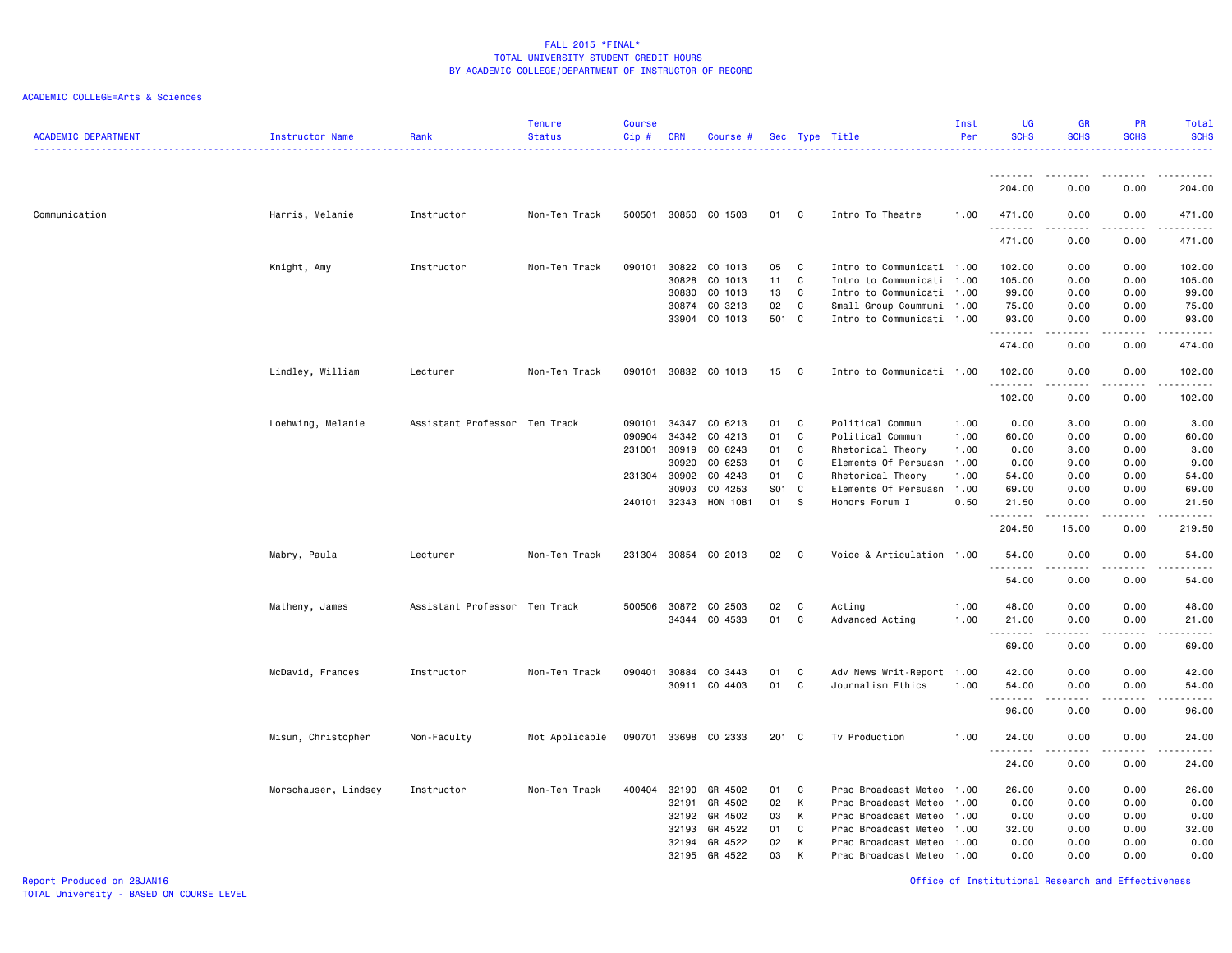| <b>ACADEMIC DEPARTMENT</b> | Instructor Name      | Rank                          | <b>Tenure</b><br><b>Status</b> | <b>Course</b><br>Cip# | <b>CRN</b>     | Course #           |          |        | Sec Type Title                               | Inst<br>Per  | <b>UG</b><br><b>SCHS</b> | <b>GR</b><br><b>SCHS</b>                                                                                                                                     | <b>PR</b><br><b>SCHS</b><br>-----   | Total<br><b>SCHS</b><br>د د د د د |
|----------------------------|----------------------|-------------------------------|--------------------------------|-----------------------|----------------|--------------------|----------|--------|----------------------------------------------|--------------|--------------------------|--------------------------------------------------------------------------------------------------------------------------------------------------------------|-------------------------------------|-----------------------------------|
| Communication              | Morschauser, Lindsey | Instructor                    | Non-Ten Track                  | 400404                | 32199          | GR 4640            | 01       | E      | Met Internship                               | 1.00         | 39.00                    | 0.00                                                                                                                                                         | 0.00                                | 39.00                             |
|                            |                      |                               |                                | 450701                | 32218          | GR 6502            | 01       | C      | Prac in Broadcast Me 1.00                    |              | 0.00                     | 8.00                                                                                                                                                         | 0.00                                | 8.00                              |
|                            |                      |                               |                                |                       | 32219          | GR 6502            | 02       | К      | Prac in Broadcast Me                         | 1.00         | 0.00                     | 0.00                                                                                                                                                         | 0.00                                | 0.00                              |
|                            |                      |                               |                                |                       | 32220          | GR 6502<br>GR 6522 | 03<br>01 | К<br>C | Prac in Broadcast Me 1.00                    |              | 0.00                     | 0.00                                                                                                                                                         | 0.00                                | 0.00                              |
|                            |                      |                               |                                |                       | 32221<br>32222 | GR 6522            | 02       | К      | Prac Broadcast Meteo<br>Prac Broadcast Meteo | 1.00<br>1.00 | 0.00<br>0.00             | 10.00<br>0.00                                                                                                                                                | 0.00<br>0.00                        | 10.00<br>0.00                     |
|                            |                      |                               |                                |                       | 32223          | GR 6522            | 03       | К      | Prac Broadcast Meteo 1.00                    |              | 0.00                     | 0.00<br>.                                                                                                                                                    | 0.00<br>.                           | 0.00<br>.                         |
|                            |                      |                               |                                |                       |                |                    |          |        |                                              |              | .<br>97.00               | 18.00                                                                                                                                                        | 0.00                                | 115.00                            |
|                            | Nicholson, John      | Associate Professor Tenured   |                                | 090101                | 30847          | CO 1223            | 01       | C      | Intro Comm Theory                            | 1.00         | 474.00                   | 0.00                                                                                                                                                         | 0.00                                | 474.00                            |
|                            |                      |                               |                                |                       | 30901          | CO 4203            | 01       | C      | Nonverbal Communicat 1.00                    |              | 69.00                    | 0.00                                                                                                                                                         | 0.00                                | 69.00                             |
|                            |                      |                               |                                |                       | 30918          | CO 6203            | 01       | C      | Nonverbal Communicat 1.00                    |              | 0.00<br>.                | 6.00<br>$\frac{1}{2} \left( \frac{1}{2} \right) \left( \frac{1}{2} \right) \left( \frac{1}{2} \right) \left( \frac{1}{2} \right) \left( \frac{1}{2} \right)$ | 0.00<br>.                           | 6.00<br>------                    |
|                            |                      |                               |                                |                       |                |                    |          |        |                                              |              | 543.00                   | 6.00                                                                                                                                                         | 0.00                                | 549.00                            |
|                            | Poe, Philip          | Assistant Professor Ten Track |                                | 090401                | 30883          | CO 3423            | 01       | C      | Feature Writing                              | 1.00         | 42.00                    | 0.00                                                                                                                                                         | 0.00                                | 42.00                             |
|                            |                      |                               |                                | 090701                | 30863          | CO 2413            | 01       | C      | Intro News Writ-Repo 1.00                    |              | 279.00                   | 0.00                                                                                                                                                         | 0.00                                | 279.00                            |
|                            |                      |                               |                                |                       | 30864          | CO 2413            | 02       | К      | Intro News Writ-Repo                         | 1.00         | 0.00                     | 0.00                                                                                                                                                         | 0.00                                | 0.00                              |
|                            |                      |                               |                                |                       | 30865          | CO 2413            | 03       | К      | Intro News Writ-Repo 1.00                    |              | 0.00                     | 0.00                                                                                                                                                         | 0.00                                | 0.00                              |
|                            |                      |                               |                                |                       | 30866          | CO 2413            | 04       | К      | Intro News Writ-Repo 1.00                    |              | 0.00                     | 0.00                                                                                                                                                         | 0.00                                | 0.00                              |
|                            |                      |                               |                                |                       | 30867          | CO 2413            | 05       | К      | Intro News Writ-Repo                         | 1.00         | 0.00                     | 0.00                                                                                                                                                         | 0.00                                | 0.00                              |
|                            |                      |                               |                                |                       | 30868          | CO 2413            | 06       | К      | Intro News Writ-Repo 1.00                    |              | 0.00                     | 0.00                                                                                                                                                         | 0.00                                | 0.00                              |
|                            |                      |                               |                                |                       | 30869          | CO 2413            | 07       | К      | Intro News Writ-Repo 1.00                    |              | 0.00<br>.                | 0.00<br>-----                                                                                                                                                | 0.00<br>.                           | 0.00<br>.                         |
|                            |                      |                               |                                |                       |                |                    |          |        |                                              |              | 321.00                   | 0.00                                                                                                                                                         | 0.00                                | 321.00                            |
|                            | Roussin, Wendy       | Associate Professor Tenured   |                                | 090404                | 30880          | CO 3403            | 01       | B      | Photographic Communi 1.00                    |              | 36.00                    | 0.00                                                                                                                                                         | 0.00                                | 36.00                             |
|                            |                      |                               |                                |                       | 30881          | CO 3403            | 02       | B      | Photographic Communi 1.00                    |              | 45.00                    | 0.00                                                                                                                                                         | 0.00                                | 45.00                             |
|                            |                      |                               |                                |                       | 090702 30887   | CO 3713            | 02       | C      | Digital Communicatio 1.00                    |              | 39.00<br>.               | 0.00<br>.                                                                                                                                                    | 0.00<br>$\sim$ $\sim$ $\sim$ $\sim$ | 39.00<br>.                        |
|                            |                      |                               |                                |                       |                |                    |          |        |                                              |              | 120.00                   | 0.00                                                                                                                                                         | 0.00                                | 120.00                            |
|                            | Ryalls, Emily        | Assistant Professor Ten Track |                                | 050207                | 35686          | GS 4233            | 01       | C      | Gender and Media                             | 1.00         | 24.00                    | 0.00                                                                                                                                                         | 0.00                                | 24.00                             |
|                            |                      |                               |                                |                       | 35687          | GS 6233            | 01       | C      | Gender and Media                             | 1.00         | 0.00                     | 3.00                                                                                                                                                         | 0.00                                | 3.00                              |
|                            |                      |                               |                                |                       | 35741          | CO 4233            | 01       | C      | Gender and Media                             | 1.00         | 30.00                    | 0.00                                                                                                                                                         | 0.00                                | 30.00                             |
|                            |                      |                               |                                |                       | 35800          | CO 6233            | 01       | C      | Gender and Media                             | 1.00         | 0.00                     | 21.00                                                                                                                                                        | 0.00                                | 21.00                             |
|                            |                      |                               |                                | 231304 30904          |                | CO 4253            | 02       | C      | Elements Of Persuasn                         | 1.00         | 84.00                    | 0.00                                                                                                                                                         | 0.00                                | 84.00                             |
|                            |                      |                               |                                |                       | 34343          | CO 4253            | 03       | C      | Elements Of Persuasn                         | 1.00         | 87.00<br>.               | 0.00<br>-----                                                                                                                                                | 0.00<br>.                           | 87.00<br>------                   |
|                            |                      |                               |                                |                       |                |                    |          |        |                                              |              | 225.00                   | 24.00                                                                                                                                                        | 0.00                                | 249.00                            |
|                            | Salter, Sidney       | Non-Faculty                   | Not Applicable                 | 090701                |                | 30870 CO 2423      | 01       | C      | News Edit-Typo-Mkup                          | 1.00         | 48.00<br>.               | 0.00<br>.                                                                                                                                                    | 0.00<br>.                           | 48.00<br>.                        |
|                            |                      |                               |                                |                       |                |                    |          |        |                                              |              | 48.00                    | 0.00                                                                                                                                                         | 0.00                                | 48.00                             |
|                            | Smith, Glenn         | Associate Professor Tenured   |                                | 090102                | 30907          | CO 4323            | 02       | C      | Mass Media-Society                           | 1.00         | 93.00                    | 0.00                                                                                                                                                         | 0.00                                | 93.00                             |
|                            |                      |                               |                                | 090401                | 30848          | CO 1403            | 01       | C      | Intro Mass Media                             | 1.00         | 471.00                   | 0.00                                                                                                                                                         | 0.00                                | 471.00                            |
|                            |                      |                               |                                |                       | 30924          | CO 6323            | 02       | C      | Mass Media-Society                           | 1.00         | 0.00                     | 3.00                                                                                                                                                         | 0.00                                | 3.00                              |
|                            |                      |                               |                                | 231001                | 33913          | CO 6253            | 501      | C      | Elements Of Persuasn                         | 1.00         | 0.00                     | 18.00                                                                                                                                                        | 0.00                                | 18.00                             |
|                            |                      |                               |                                | 231304                | 33910          | CO 4253            | 501      | C.     | Elements Of Persuasn                         | 1.00         | 63.00                    | 0.00                                                                                                                                                         | 0.00                                | 63.00                             |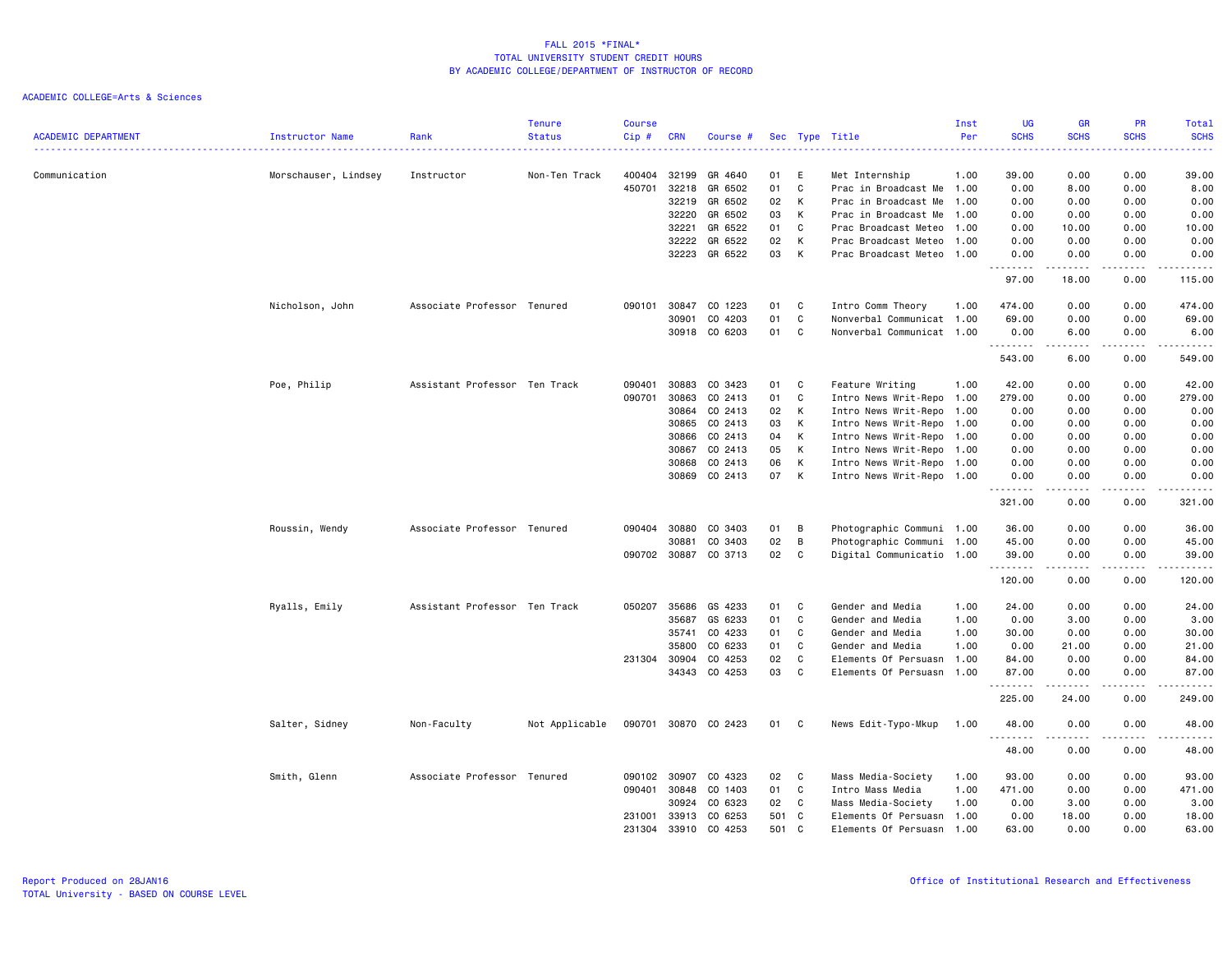| <b>ACADEMIC DEPARTMENT</b> | Instructor Name     | Rank                          | <b>Tenure</b><br><b>Status</b> | <b>Course</b><br>$Cip$ # | <b>CRN</b> | Course #             |       |   | Sec Type Title            | Inst<br>Per | <b>UG</b><br><b>SCHS</b> | <b>GR</b><br><b>SCHS</b>                                                                                                          | <b>PR</b><br><b>SCHS</b>                                                                                                                                                                | Total<br><b>SCHS</b>                        |
|----------------------------|---------------------|-------------------------------|--------------------------------|--------------------------|------------|----------------------|-------|---|---------------------------|-------------|--------------------------|-----------------------------------------------------------------------------------------------------------------------------------|-----------------------------------------------------------------------------------------------------------------------------------------------------------------------------------------|---------------------------------------------|
|                            |                     |                               |                                |                          |            |                      |       |   |                           |             |                          |                                                                                                                                   |                                                                                                                                                                                         |                                             |
|                            |                     |                               |                                |                          |            |                      |       |   |                           |             | --------<br>627.00       | --------<br>21.00                                                                                                                 | --------<br>0.00                                                                                                                                                                        | $- - -$<br>- - - - - - -<br>648.00          |
| Communication              | Spann, Leighton     | Non-Faculty                   | Not Applicable                 |                          |            | 090401 30876 CO 3313 | 02 C  |   | News Write for Elec       | 1.00        | 48.00                    | 0.00                                                                                                                              | 0.00                                                                                                                                                                                    | 48.00                                       |
|                            |                     |                               |                                |                          |            |                      |       |   |                           |             | ---------<br>48.00       | ----<br>0.00                                                                                                                      | 0.00                                                                                                                                                                                    | $\sim$ $\sim$ $\sim$<br>. <b>.</b><br>48.00 |
|                            | Stockstill, William | Assistant Professor Ten Track |                                | 500501                   | 34336      | CO 1533              | 01 E  |   | Theatre Practicum #3 1.00 |             | 27.00                    | 0.00                                                                                                                              | 0.00                                                                                                                                                                                    | 27.00                                       |
|                            |                     |                               |                                | 500502                   | 34337      | CO 2524              | 01    | C | Stagecraft & Lightin 1.00 |             | 12.00                    | 0.00                                                                                                                              | 0.00                                                                                                                                                                                    | 12.00                                       |
|                            |                     |                               |                                |                          | 34338      | CO 2524              | 02    | C | Stagecraft & Lightin 1.00 |             | 12.00                    | 0.00                                                                                                                              | 0.00                                                                                                                                                                                    | 12.00                                       |
|                            |                     |                               |                                |                          | 34339      | CO 2524              | 03    | C | Stagecraft & Lightin 1.00 |             | 20.00                    | 0.00                                                                                                                              | 0.00                                                                                                                                                                                    | 20.00                                       |
|                            |                     |                               |                                |                          | 34340      | CO 2524              | 04    | C | Stagecraft & Lightin 1.00 |             | 4.00<br>.                | 0.00<br>--------                                                                                                                  | 0.00<br>$\frac{1}{2} \left( \frac{1}{2} \right) \left( \frac{1}{2} \right) \left( \frac{1}{2} \right) \left( \frac{1}{2} \right) \left( \frac{1}{2} \right) \left( \frac{1}{2} \right)$ | 4.00<br>.                                   |
|                            |                     |                               |                                |                          |            |                      |       |   |                           |             | 75.00                    | 0.00                                                                                                                              | 0.00                                                                                                                                                                                    | 75.00                                       |
|                            | Strout, Lawrence    | Associate Professor           | Tenured                        | 090102                   | 30905      | CO 4313              | 01 C  |   | Mass Media Law            | 1.00        | 81.00                    | 0.00                                                                                                                              | 0.00                                                                                                                                                                                    | 81.00                                       |
|                            |                     |                               |                                | 090401                   | 30875      | CO 3313              | 01 C  |   | News Write for Elec       | 1.00        | 48.00                    | 0.00                                                                                                                              | 0.00                                                                                                                                                                                    | 48.00                                       |
|                            |                     |                               |                                | 090701                   |            | 30879 CO 3343        | 01    | C | Writing for the Medi 1.00 |             | 42.00<br>---------       | 0.00<br>$\frac{1}{2} \left( \frac{1}{2} \right) \left( \frac{1}{2} \right) \left( \frac{1}{2} \right) \left( \frac{1}{2} \right)$ | 0.00<br>.                                                                                                                                                                               | 42.00<br>------                             |
|                            |                     |                               |                                |                          |            |                      |       |   |                           |             | 171.00                   | 0.00                                                                                                                              | 0.00                                                                                                                                                                                    | 171.00                                      |
|                            | Williams, Kevin     | Associate Professor           | Tenured                        | 090102 30906             |            | CO 4323              | 01 C  |   | Mass Media-Society        | 1.00        | 102.00                   | 0.00                                                                                                                              | 0.00                                                                                                                                                                                    | 102.00                                      |
|                            |                     |                               |                                |                          |            | 33912 CO 4323        | 501 C |   | Mass Media-Society        | 1.00        | 72.00                    | 0.00                                                                                                                              | 0.00                                                                                                                                                                                    | 72.00                                       |
|                            |                     |                               |                                | 090401                   | 33915      | CO 6323              | 501 C |   | Mass Media-Society        | 1.00        | 0.00                     | 33.00                                                                                                                             | 0.00                                                                                                                                                                                    | 33.00                                       |
|                            |                     |                               |                                | 090702                   |            | 30886 CO 3713        | 01 C  |   | Digital Communicatio 1.00 |             | 39.00                    | 0.00                                                                                                                              | 0.00                                                                                                                                                                                    | 39.00                                       |
|                            |                     |                               |                                |                          |            |                      |       |   |                           |             | .<br>213.00              | ------<br>33.00                                                                                                                   | . <b>.</b><br>0.00                                                                                                                                                                      | .<br>246.00                                 |
|                            |                     |                               |                                |                          |            |                      |       |   |                           |             | ========                 | ========                                                                                                                          | ========                                                                                                                                                                                | $=$ ==========                              |
| Communication              |                     |                               |                                |                          |            |                      |       |   |                           |             | 8842.50                  | 138,00                                                                                                                            | 0.00                                                                                                                                                                                    | 8980.50                                     |
|                            |                     |                               |                                |                          |            |                      |       |   |                           |             | ========                 |                                                                                                                                   | =================                                                                                                                                                                       | <b>ESSESSESS</b>                            |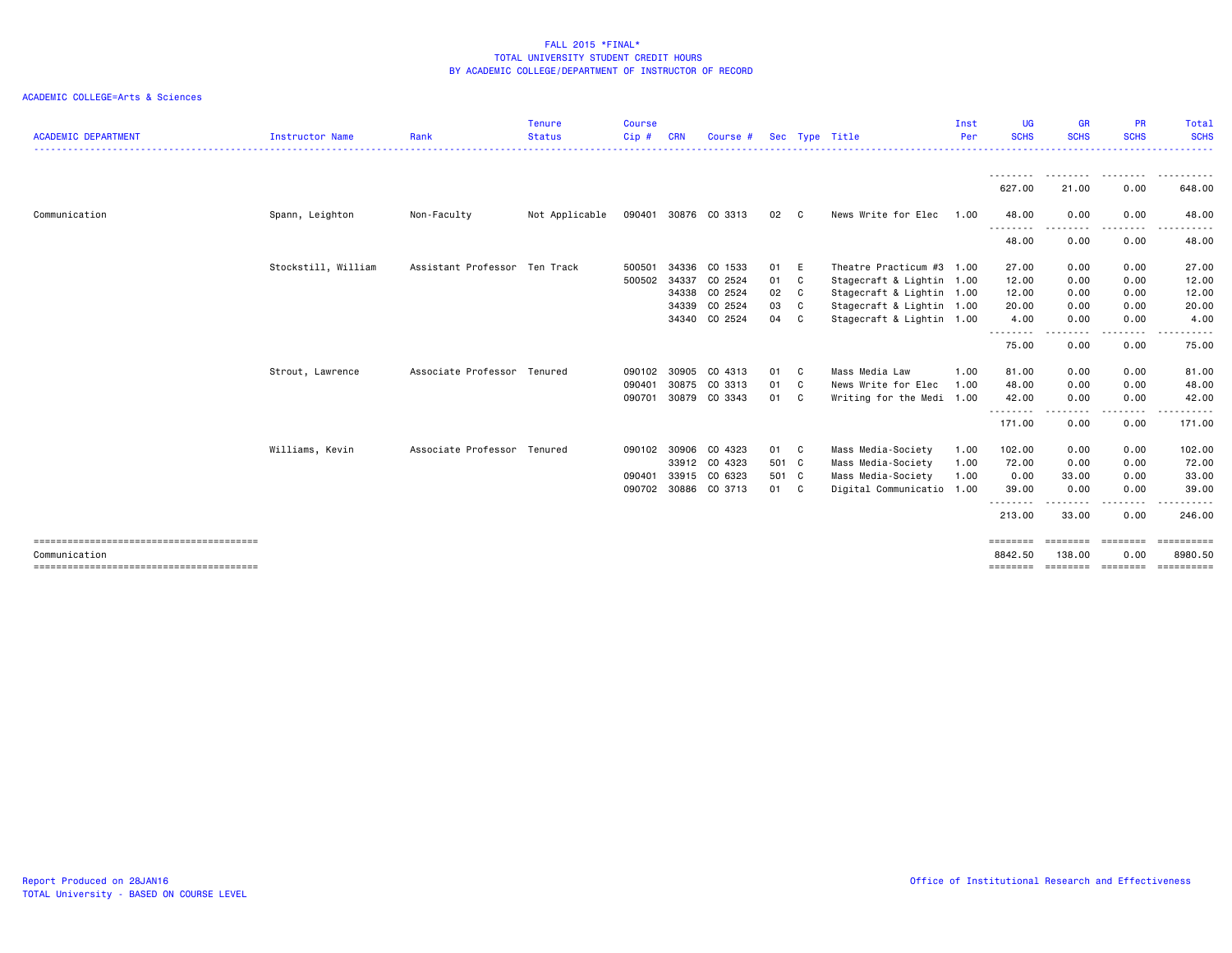| <b>ACADEMIC DEPARTMENT</b> | <b>Instructor Name</b> | Rank        | <b>Tenure</b><br><b>Status</b> | Course<br>$Cip$ # | <b>CRN</b> | Course #              |       | Sec Type Title            | Inst<br>Per | UG<br><b>SCHS</b> | <b>GR</b><br><b>SCHS</b> | <b>PR</b><br><b>SCHS</b> | Total<br><b>SCHS</b> |
|----------------------------|------------------------|-------------|--------------------------------|-------------------|------------|-----------------------|-------|---------------------------|-------------|-------------------|--------------------------|--------------------------|----------------------|
| Dean of Arts & Sciences    | Busby, Michael         | Non-Faculty | Not Applicable                 |                   |            | 240102 34049 IDS 4111 | 501 C | Professional Seminar 1.00 |             | 23.00             | 0.00                     | 0.00                     | 23.00                |
|                            |                        |             |                                |                   |            |                       |       |                           |             | 23.00             | 0.00                     | .<br>0.00                | -------<br>23.00     |
|                            | Chancellor, Marian     | Non-Faculty | Not Applicable                 |                   |            | 240102 35998 IDS 4111 | 502 C | Professional Seminar 0.50 |             | 11.50             | 0.00                     | 0.00                     | 11.50                |
|                            |                        |             |                                |                   |            |                       |       |                           |             | .<br>11.50        | 0.00                     | .<br>0.00                | .<br>11.50           |
|                            | Dunlap, Kali           | Non-Faculty | Not Applicable                 |                   |            | 240102 35998 IDS 4111 | 502 C | Professional Seminar 0.50 |             | 11.50             | 0.00                     | 0.00                     | 11.50                |
|                            |                        |             |                                |                   |            |                       |       |                           |             | --------<br>11.50 | .<br>0.00                | .<br>0.00                | .<br>11.50           |
|                            |                        |             |                                |                   |            |                       |       |                           |             | ========          | ========                 | ========                 | ==========           |
| Dean of Arts & Sciences    |                        |             |                                |                   |            |                       |       |                           |             | 46.00             | 0.00                     | 0.00                     | 46.00                |
|                            |                        |             |                                |                   |            |                       |       |                           |             | ========          |                          |                          | ==========           |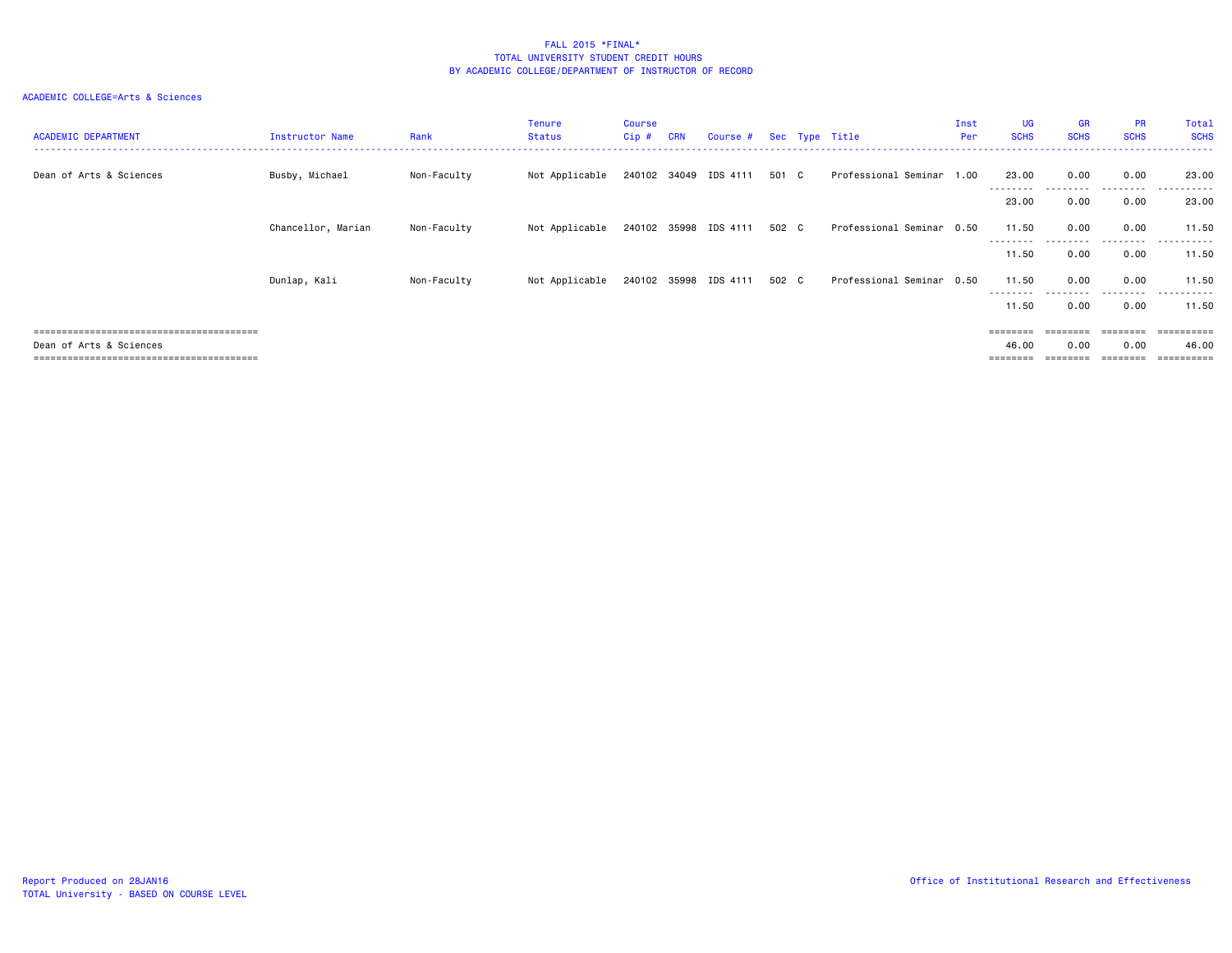| <b>ACADEMIC DEPARTMENT</b> | <b>Instructor Name</b> | Rank                        | <b>Tenure</b><br><b>Status</b> | <b>Course</b><br>Cip# | <b>CRN</b>   | Course #             |       |              | Sec Type Title            | Inst<br>Per | UG<br><b>SCHS</b>  | <b>GR</b><br><b>SCHS</b> | PR<br><b>SCHS</b>     | Total<br><b>SCHS</b><br><b>.</b> .  |
|----------------------------|------------------------|-----------------------------|--------------------------------|-----------------------|--------------|----------------------|-------|--------------|---------------------------|-------------|--------------------|--------------------------|-----------------------|-------------------------------------|
| English                    | Acuff, Gale            | Lecturer                    | Non-Ten Track                  | 231301                | 31534        | EN 1103              | 23    | C            | En Composition I          | 1.00        | 66.00              | 0.00                     | 0.00                  | 66.00                               |
|                            |                        |                             |                                |                       | 31563        | EN 1103              | 53    | $\mathtt{C}$ | En Composition I          | 1.00        | 45.00              | 0.00                     | 0.00                  | 45.00                               |
|                            |                        |                             |                                |                       | 36062        | EN 1103              | 63    | C            | En Composition I          | 1.00        | 69.00              | 0.00                     | 0.00                  | 69.00                               |
|                            |                        |                             |                                |                       | 231401 31628 | EN 2203              | 03    | C            | Intro To Literature       | 1.00        | 84.00<br>.         | 0.00                     | 0.00                  | 84.00<br>.                          |
|                            |                        |                             |                                |                       |              |                      |       |              |                           |             | 264.00             | 0.00                     | 0.00                  | 264.00                              |
|                            | Agee, Kelly            | Instructor                  | Non-Ten Track                  | 231303                | 32084        | GE 3513              | 02    | C            | Technical Writing         | 1.00        | 57.00              | 0.00                     | 0.00                  | 57.00                               |
|                            |                        |                             |                                |                       | 32088        | GE 3513              | 06    | $\mathtt{C}$ | Technical Writing         | 1.00        | 117.00             | 0.00                     | 0.00                  | 117.00                              |
|                            |                        |                             |                                |                       | 32092        | GE 3513              | 10    | C            | Technical Writing         | 1.00        | 60.00<br>.         | 0.00<br>- - - -          | 0.00<br>الأمالات الما | 60.00<br>.                          |
|                            |                        |                             |                                |                       |              |                      |       |              |                           |             | 234.00             | 0.00                     | 0.00                  | 234.00                              |
|                            | Anderson, Thomas       | Associate Professor Tenured |                                | 230801                | 31700        | EN 6503              | 01    | C            | Shakespeare               | 1.00        | 0.00               | 6.00                     | 0.00                  | 6.00                                |
|                            |                        |                             |                                | 231404                | 31683        | EN 4503              | 01    | C            | Shakespeare               | 1.00        | 54.00              | 0.00                     | 0.00                  | 54.00                               |
|                            |                        |                             |                                | 240101                | 32356        | HON 4003             | H05 I |              | Oxbridge Tutorial         | 1.00        | 3.00<br>.          | 0.00<br>المتمالين        | 0.00<br>.             | 3.00<br>$\sim$ $\sim$ $\sim$ $\sim$ |
|                            |                        |                             |                                |                       |              |                      |       |              |                           |             | 57.00              | 6.00                     | 0.00                  | 63.00                               |
|                            | Atkinson, Theodore     | Associate Professor Tenured |                                | 231401                | 34660        | EN 8573              | 01    | -S           | Studies in Lit Since 1.00 |             | 0.00<br>.          | 27.00                    | 0.00<br>د د د د       | 27.00<br>المالم مالك                |
|                            |                        |                             |                                |                       |              |                      |       |              |                           |             | 0.00               | 27.00                    | 0.00                  | 27.00                               |
|                            | Austin, Daniel         | Instructor                  | Non-Ten Track                  | 231301                | 31591        | EN 1113              | 08    | C            | En Composition II         | 1.00        | 60.00              | 0.00                     | 0.00                  | 60.00                               |
|                            |                        |                             |                                | 231401                | 31629        | EN 2203              | 04    | $\mathtt{C}$ | Intro To Literature       | 1.00        | 90.00              | 0.00                     | 0.00                  | 90.00                               |
|                            |                        |                             |                                |                       | 31635        | EN 2203              | 10    | C            | Intro To Literature       | 1.00        | 81.00              | 0.00                     | 0.00                  | 81.00                               |
|                            |                        |                             |                                |                       | 231404 31646 | EN 2213              | 06    | C            | English Lit Before        | 1.00        | 81.00<br>.         | 0.00                     | 0.00                  | 81,00                               |
|                            |                        |                             |                                |                       |              |                      |       |              |                           |             | 312.00             | 0.00                     | 0.00                  | 312.00                              |
|                            | Avery, Emma            | Grad Teach Assist           | Not Applicable                 |                       |              | 230101 31509 EN 0103 | 19    | C            | Basic English             | 1.00        | 39.00<br>.         | 0.00                     | 0.00                  | 39.00<br>.                          |
|                            |                        |                             |                                |                       |              |                      |       |              |                           |             | 39.00              | 0.00                     | 0.00                  | 39.00                               |
|                            | Barton, Amy            | Instructor                  | Non-Ten Track                  | 231303                | 32083        | GE 3513              | 01    | C            | Technical Writing         | 1.00        | 57.00              | 0.00                     | 0.00                  | 57.00                               |
|                            |                        |                             |                                |                       | 32086        | GE 3513              | 04    | C            | Technical Writing         | 1.00        | 60.00              | 0.00                     | 0.00                  | 60.00                               |
|                            |                        |                             |                                |                       | 32091        | GE 3513              | 09    | C            | Technical Writing         | 1.00        | 63.00              | 0.00                     | 0.00                  | 63.00                               |
|                            |                        |                             |                                | 521003                | 34713        | FYE 1001             | F23   | $\mathbf{C}$ | Freshman Year Experi 0.50 |             | 8.00               | 0.00                     | 0.00                  | 8.00                                |
|                            |                        |                             |                                |                       |              | 34755 FYE 1001       | F24 C |              | Freshman Year Experi 0.50 |             | 6.50<br>. <b>.</b> | 0.00<br>$\frac{1}{2}$    | 0.00<br>.             | 6.50<br>.                           |
|                            |                        |                             |                                |                       |              |                      |       |              |                           |             | 194.50             | 0.00                     | 0.00                  | 194.50                              |
|                            | Bentley, Gregory       | Associate Professor Tenured |                                |                       | 231404 31643 | EN 2213              | 01    | C            | English Lit Before 1 1.00 |             | 63.00              | 0.00                     | 0.00                  | 63.00                               |
|                            |                        |                             |                                |                       | 31644        | EN 2213              | 03    | $\mathtt{C}$ | English Lit Before 1 1.00 |             | 81.00              | 0.00                     | 0.00                  | 81.00                               |
|                            |                        |                             |                                | 239999                | 34657        | EN 6990              | 01    | C            | Special Topic In EN       | 1.00        | 0.00               | 3.00                     | 0.00                  | 3.00                                |
|                            |                        |                             |                                |                       | 34658        | EN 4990              | 01    | C            | Special Topic In EN       | 1.00        | 33.00<br>.         | 0.00<br>.                | 0.00<br>.             | 33.00<br>.                          |
|                            |                        |                             |                                |                       |              |                      |       |              |                           |             | 177.00             | 3.00                     | 0.00                  | 180.00                              |
|                            | Bogard, LaToya         | Instructor                  | Non-Ten Track                  | 231301                | 31553        | EN 1103              | 43    | C            | En Composition I          | 0.80        | 55.20              | 0.00                     | 0.00                  | 55.20                               |
|                            |                        |                             |                                |                       | 31612        | EN 1173              | 03    | C            | Accelerated Comp II       | 1.00        | 48.00              | 0.00                     | 0.00                  | 48.00                               |
|                            |                        |                             |                                |                       |              | 31617 EN 1173        | 08    | C            | Accelerated Comp II       | 1.00        | 48.00              | 0.00                     | 0.00                  | 48.00                               |
|                            |                        |                             |                                | 231401                | 31631        | EN 2203              | 06    | C            | Intro To Literature       | 1.00        | 42.00              | 0.00                     | 0.00                  | 42.00                               |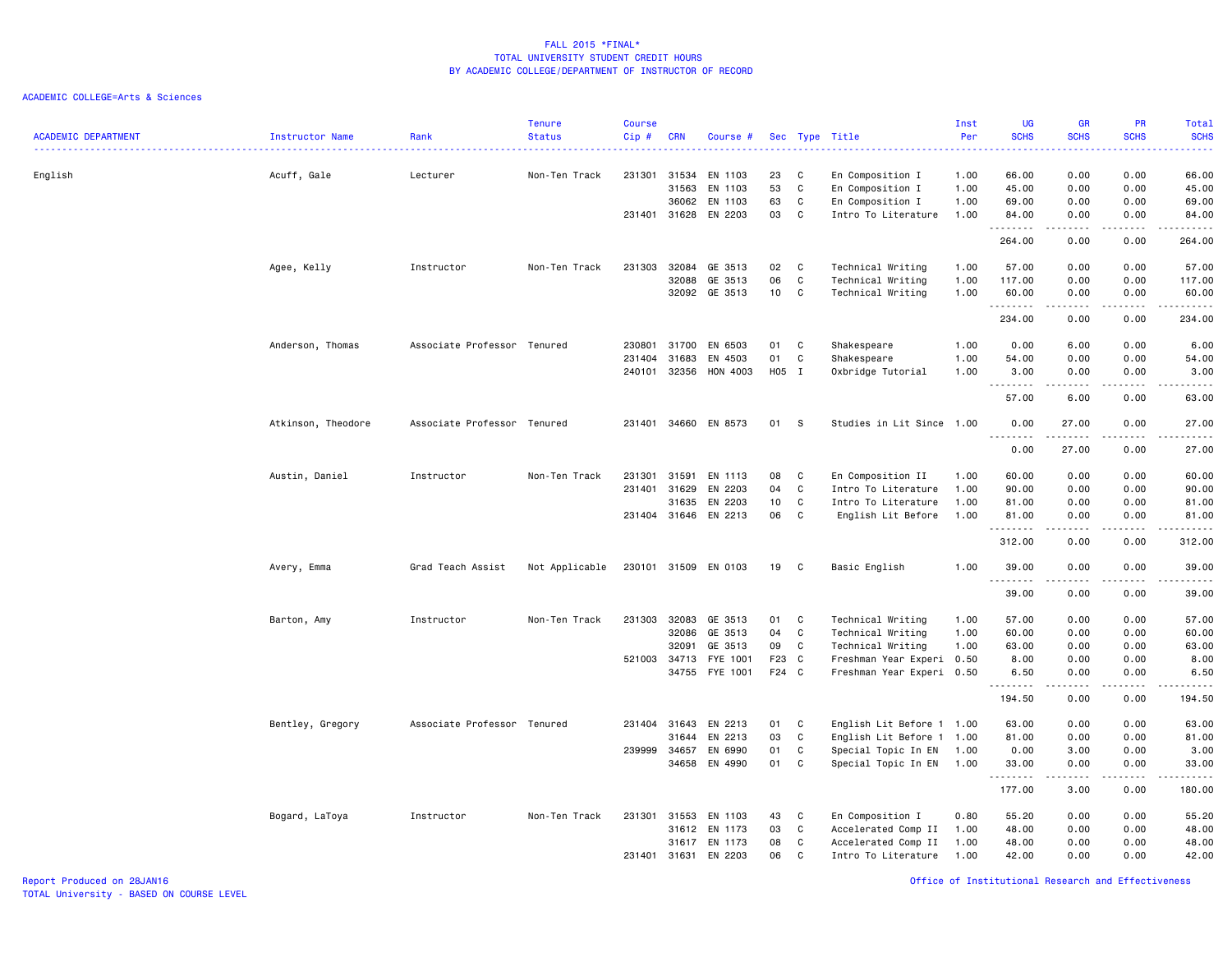#### ACADEMIC COLLEGE=Arts & Sciences

| <b>ACADEMIC DEPARTMENT</b> | <b>Instructor Name</b> | Rank                               | <b>Tenure</b><br><b>Status</b> | <b>Course</b><br>Cip# | <b>CRN</b>     | Course #             |          |        | Sec Type Title                       | Inst<br>Per  | <b>UG</b><br><b>SCHS</b> | <b>GR</b><br><b>SCHS</b>                                                                                                                                     | <b>PR</b><br><b>SCHS</b>            | Total<br><b>SCHS</b><br>.                                                                                                                                     |
|----------------------------|------------------------|------------------------------------|--------------------------------|-----------------------|----------------|----------------------|----------|--------|--------------------------------------|--------------|--------------------------|--------------------------------------------------------------------------------------------------------------------------------------------------------------|-------------------------------------|---------------------------------------------------------------------------------------------------------------------------------------------------------------|
|                            |                        |                                    |                                |                       |                |                      |          |        |                                      |              | .<br>193.20              | 0.00                                                                                                                                                         | .<br>0.00                           | 193.20                                                                                                                                                        |
|                            |                        |                                    |                                |                       |                |                      |          |        |                                      |              |                          |                                                                                                                                                              |                                     |                                                                                                                                                               |
| English                    | Brandon, Stephen       | Lecturer                           | Non-Ten Track                  | 231301                | 31550          | EN 1103              | 40       | C      | En Composition I                     | 1.00         | 72.00                    | 0.00                                                                                                                                                         | 0.00                                | 72.00                                                                                                                                                         |
|                            |                        |                                    |                                |                       | 31556          | EN 1103              | 46       | C      | En Composition I                     | 1.00         | 66.00                    | 0.00                                                                                                                                                         | 0.00                                | 66.00                                                                                                                                                         |
|                            |                        |                                    |                                |                       | 31565<br>31566 | EN 1103<br>EN 1103   | 56<br>57 | C<br>C | En Composition I<br>En Composition I | 1.00<br>1.00 | 66.00<br>69.00           | 0.00<br>0.00                                                                                                                                                 | 0.00<br>0.00                        | 66.00<br>69.00                                                                                                                                                |
|                            |                        |                                    |                                |                       |                | 31601 EN 1113        | 18       | C      | En Composition II                    | 1.00         | 69.00                    | 0.00                                                                                                                                                         | 0.00<br>$\frac{1}{2}$               | 69.00                                                                                                                                                         |
|                            |                        |                                    |                                |                       |                |                      |          |        |                                      |              | .<br>342.00              | .<br>0.00                                                                                                                                                    | 0.00                                | د د د د د<br>342.00                                                                                                                                           |
|                            | Branum, Caitlin        | Grad Teach Assist                  | Not Applicable                 |                       |                | 231301 31520 EN 1103 | 09       | C      | En Composition I                     | 1.00         | 69.00                    | 0.00                                                                                                                                                         | 0.00                                | 69.00                                                                                                                                                         |
|                            |                        |                                    |                                |                       |                |                      |          |        |                                      |              | .<br>69.00               | $- - - - -$<br>0.00                                                                                                                                          | .<br>0.00                           | .<br>69.00                                                                                                                                                    |
|                            | Brocato, John          | Instructor                         | Non-Ten Track                  | 231303                | 32085          | GE 3513              | 03       | C      | Technical Writing                    | 1.00         | 57.00                    | 0.00                                                                                                                                                         | 0.00                                | 57.00                                                                                                                                                         |
|                            |                        |                                    |                                |                       | 32090          | GE 3513              | 08       | C      | Technical Writing                    | 1.00         | 33.00                    | 0.00                                                                                                                                                         | 0.00                                | 33.00                                                                                                                                                         |
|                            |                        |                                    |                                |                       | 32094          | GE 3513              | H01 C    |        | Honors Technical Wri 1.00            |              | 27.00<br>.               | 0.00<br>.                                                                                                                                                    | 0.00<br>$\sim$ $\sim$ $\sim$ $\sim$ | 27.00<br>.                                                                                                                                                    |
|                            |                        |                                    |                                |                       |                |                      |          |        |                                      |              | 117.00                   | 0.00                                                                                                                                                         | 0.00                                | 117.00                                                                                                                                                        |
|                            | Brown, Angela          | Lecturer                           | Non-Ten Track                  |                       |                | 231401 35163 EN 2203 | 201 C    |        | Intro To Literature                  | 1.00         | 111.00<br>.              | 0.00<br>.                                                                                                                                                    | 0.00<br>.                           | 111.00<br>.                                                                                                                                                   |
|                            |                        |                                    |                                |                       |                |                      |          |        |                                      |              | 111.00                   | 0.00                                                                                                                                                         | 0.00                                | 111.00                                                                                                                                                        |
|                            | Cook, Susan            | Lecturer                           | Non-Ten Track                  | 231401                | 31632          | EN 2203              | 07       | C      | Intro To Literature                  | 1.00         | 81.00                    | 0.00                                                                                                                                                         | 0.00                                | 81.00                                                                                                                                                         |
|                            |                        |                                    |                                |                       | 31637          | EN 2203              | 12       | C      | Intro To Literature                  | 1.00         | 90.00<br>.               | 0.00                                                                                                                                                         | 0.00                                | 90.00<br>.                                                                                                                                                    |
|                            |                        |                                    |                                |                       |                |                      |          |        |                                      |              | 171.00                   | 0.00                                                                                                                                                         | 0.00                                | 171.00                                                                                                                                                        |
|                            | Crawford, Kirsten      | Grad Teach Assist                  | Not Applicable                 |                       |                | 230101 31493 EN 0103 | 02       | C      | Basic English                        | 1.00         | 42.00                    | 0.00                                                                                                                                                         | 0.00                                | 42.00                                                                                                                                                         |
|                            |                        |                                    |                                |                       |                |                      |          |        |                                      |              | .<br>42.00               | .<br>0.00                                                                                                                                                    | $\sim$ $\sim$ $\sim$ $\sim$<br>0.00 | .<br>42.00                                                                                                                                                    |
|                            | Crescenzo, Michele     | Lecturer                           | Non-Ten Track                  | 231301                | 31592          | EN 1113              | 09       | C      | En Composition II                    | 1.00         | 66.00                    | 0.00                                                                                                                                                         | 0.00                                | 66.00                                                                                                                                                         |
|                            |                        |                                    |                                |                       | 31621          | EN 1173              | 12       | C      | Accelerated Comp II                  | 1.00         | 60.00                    | 0.00                                                                                                                                                         | 0.00                                | 60.00                                                                                                                                                         |
|                            |                        |                                    |                                | 231401                | 31630          | EN 2203              | 05       | C      | Intro To Literature                  | 1.00         | 84.00                    | 0.00                                                                                                                                                         | 0.00                                | 84.00                                                                                                                                                         |
|                            |                        |                                    |                                | 231402 31657          |                | EN 2253              | 02       | C      | American Lit After 1 1.00            |              | 75.00<br>.               | 0.00                                                                                                                                                         | 0.00<br>$\sim$ $\sim$ $\sim$        | 75.00<br>$\frac{1}{2} \left( \frac{1}{2} \right) \left( \frac{1}{2} \right) \left( \frac{1}{2} \right) \left( \frac{1}{2} \right) \left( \frac{1}{2} \right)$ |
|                            |                        |                                    |                                |                       |                |                      |          |        |                                      |              | 285.00                   | 0.00                                                                                                                                                         | 0.00                                | 285.00                                                                                                                                                        |
|                            | Davis, Rachel          | Grad Service Assist Not Applicable |                                |                       |                | 231301 31553 EN 1103 | 43       | C      | En Composition I                     | 0.20         | 13.80<br>.               | 0.00<br>.                                                                                                                                                    | 0.00<br>.                           | 13.80<br>.                                                                                                                                                    |
|                            |                        |                                    |                                |                       |                |                      |          |        |                                      |              | 13.80                    | 0.00                                                                                                                                                         | 0.00                                | 13.80                                                                                                                                                         |
|                            | De Gabriele, Peter     | Associate Professor Tenured        |                                | 230801                | 34655          | EN 6643              | 01       | C      | 18th C British Novel 1.00            |              | 0.00                     | 12.00                                                                                                                                                        | 0.00                                | 12.00                                                                                                                                                         |
|                            |                        |                                    |                                | 231301                | 31618          | EN 1173              | 09       | C      | Accelerated Comp II                  | 1.00         | 54.00                    | 0.00                                                                                                                                                         | 0.00                                | 54.00                                                                                                                                                         |
|                            |                        |                                    |                                | 231404                | 34656          | EN 4643              | 01       | C      | 18th C British Novel 1.00            |              | 42.00<br>.               | 0.00<br>$\frac{1}{2} \left( \frac{1}{2} \right) \left( \frac{1}{2} \right) \left( \frac{1}{2} \right) \left( \frac{1}{2} \right) \left( \frac{1}{2} \right)$ | 0.00<br>.                           | 42.00<br>.                                                                                                                                                    |
|                            |                        |                                    |                                |                       |                |                      |          |        |                                      |              | 96.00                    | 12.00                                                                                                                                                        | 0.00                                | 108.00                                                                                                                                                        |
|                            | Dodds, Lara            | Associate Professor Tenured        |                                | 230801<br>231404      | 34647<br>34648 | EN 6533<br>EN 4533   | 01<br>01 | C<br>C | Milton<br>Milton                     | 1.00<br>1.00 | 0.00<br>27.00            | 9.00<br>0.00                                                                                                                                                 | 0.00<br>0.00                        | 9.00<br>27.00                                                                                                                                                 |

Report Produced on 28JAN16 Office of Institutional Research and Effectiveness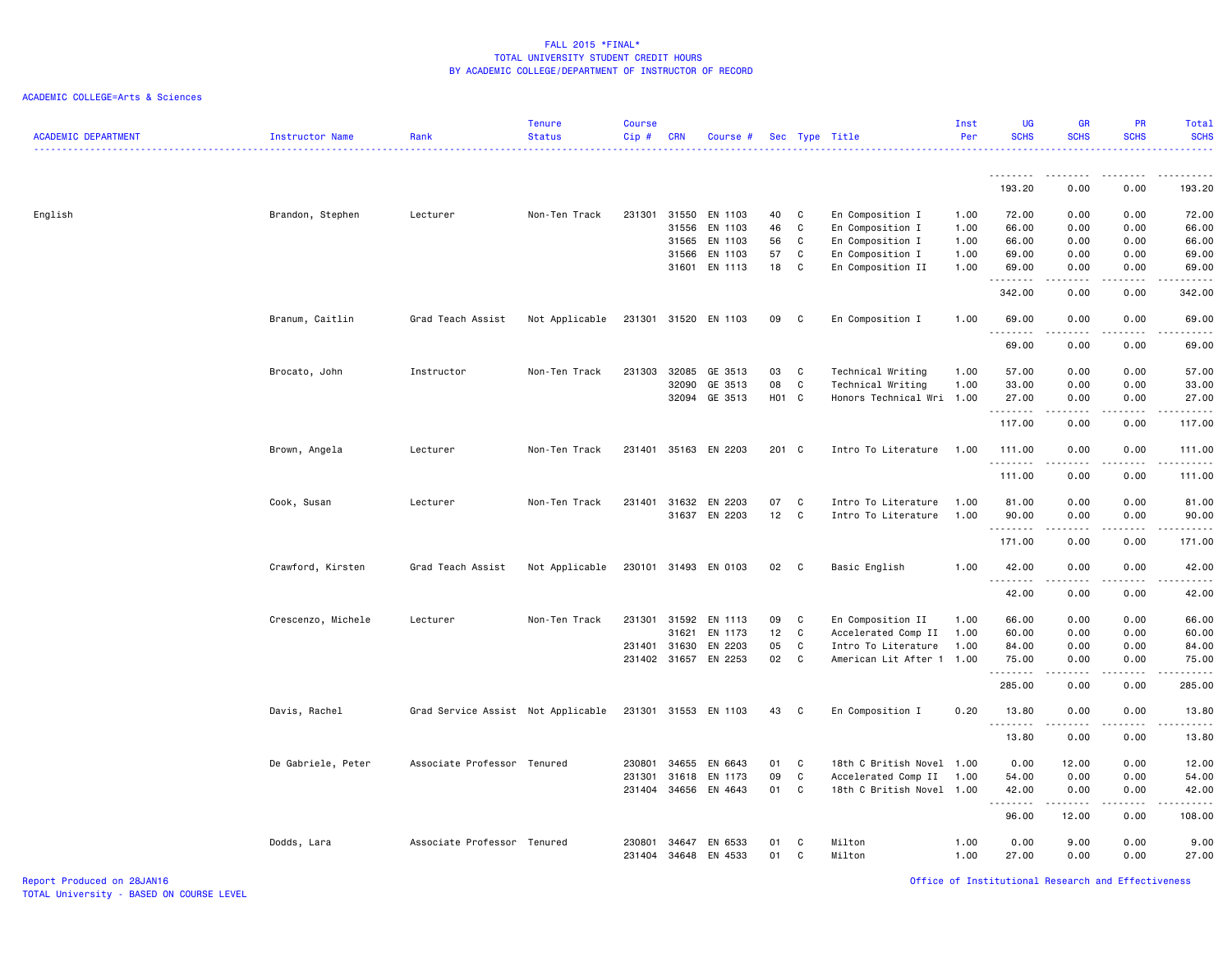|                            |                    |                             | <b>Tenure</b>  | Course |                |                      |          |          |                                          | Inst         | UG             | <b>GR</b>                                                                                                                                                    | PR            | <b>Total</b>                                                                                                                             |
|----------------------------|--------------------|-----------------------------|----------------|--------|----------------|----------------------|----------|----------|------------------------------------------|--------------|----------------|--------------------------------------------------------------------------------------------------------------------------------------------------------------|---------------|------------------------------------------------------------------------------------------------------------------------------------------|
| <b>ACADEMIC DEPARTMENT</b> | Instructor Name    | Rank                        | <b>Status</b>  | Cip#   | <b>CRN</b>     | Course #             |          |          | Sec Type Title                           | Per          | <b>SCHS</b>    | <b>SCHS</b>                                                                                                                                                  | <b>SCHS</b>   | <b>SCHS</b><br>$\frac{1}{2} \left( \frac{1}{2} \right) \left( \frac{1}{2} \right) \left( \frac{1}{2} \right) \left( \frac{1}{2} \right)$ |
|                            |                    |                             |                | 239999 |                |                      |          |          |                                          |              |                |                                                                                                                                                              |               |                                                                                                                                          |
| English                    | Dodds, Lara        | Associate Professor Tenured |                |        | 31708<br>35253 | EN 8103<br>EN 8000   | 01<br>02 | S<br>D   | Grad Research in EN<br>Research / Thesis | 1.00<br>1.00 | 0.00<br>0.00   | 42.00<br>1.00                                                                                                                                                | 0.00<br>0.00  | 42.00<br>1.00                                                                                                                            |
|                            |                    |                             |                |        |                |                      |          |          |                                          |              | .<br>27.00     | .<br>52.00                                                                                                                                                   | .<br>0.00     | .<br>79.00                                                                                                                               |
|                            |                    | Instructor                  | Non-Ten Track  | 230101 | 31662          | EN 2503              | 01       | C        | Teaching Grammar                         | 1.00         | 219.00         | 0.00                                                                                                                                                         | 0.00          | 219.00                                                                                                                                   |
|                            | Doughty, Catherine |                             |                | 231301 | 31571          | EN 1103              | 62       | C        | En Composition I                         | 1.00         | 69.00          | 0.00                                                                                                                                                         | 0.00          | 69.00                                                                                                                                    |
|                            |                    |                             |                |        | 36063          | EN 1103              | 65       | C        | En Composition I                         | 1.00         | 72.00          | 0.00                                                                                                                                                         | 0.00          | 72.00                                                                                                                                    |
|                            |                    |                             |                |        |                |                      |          |          |                                          |              | .<br>360.00    | $\frac{1}{2} \left( \frac{1}{2} \right) \left( \frac{1}{2} \right) \left( \frac{1}{2} \right) \left( \frac{1}{2} \right) \left( \frac{1}{2} \right)$<br>0.00 | .<br>0.00     | .<br>360.00                                                                                                                              |
|                            | Dueitt, Courtney   | Instructor                  | Non-Ten Track  | 231301 | 31615          | EN 1173              | 06       | C        | Accelerated Comp II                      | 1.00         | 60.00          | 0.00                                                                                                                                                         | 0.00          | 60.00                                                                                                                                    |
|                            |                    |                             |                |        | 31616          | EN 1173              | 07       | C        | Accelerated Comp II                      | 1.00         | 57.00          | 0.00                                                                                                                                                         | 0.00          | 57.00                                                                                                                                    |
|                            |                    |                             |                |        | 231401 31639   | EN 2203              | 14       | C        | Intro To Literature                      | 1.00         | 87.00          | 0.00                                                                                                                                                         | 0.00          | 87.00                                                                                                                                    |
|                            |                    |                             |                |        |                |                      |          |          |                                          |              | .<br>204.00    | $\frac{1}{2} \left( \frac{1}{2} \right) \left( \frac{1}{2} \right) \left( \frac{1}{2} \right) \left( \frac{1}{2} \right) \left( \frac{1}{2} \right)$<br>0.00 | .<br>0.00     | .<br>204.00                                                                                                                              |
|                            | Ferrebee, Jessica  | Grad Teach Assist           | Not Applicable |        |                | 230101 31506 EN 0103 | 15 C     |          | Basic English                            | 1.00         | 45.00          | 0.00                                                                                                                                                         | 0.00          | 45.00                                                                                                                                    |
|                            |                    |                             |                |        |                |                      |          |          |                                          |              | $- - - -$<br>. |                                                                                                                                                              |               | .                                                                                                                                        |
|                            |                    |                             |                |        |                |                      |          |          |                                          |              | 45.00          | 0.00                                                                                                                                                         | 0.00          | 45.00                                                                                                                                    |
|                            | Few, Kayleigh      | Lecturer                    | Non-Ten Track  |        | 231301 31516   | EN 1103              | 05       | C        | En Composition I                         | 1.00         | 69.00          | 0.00                                                                                                                                                         | 0.00          | 69.00                                                                                                                                    |
|                            |                    |                             |                |        |                | 31527 EN 1103        | 16       | C        | En Composition I                         | 1.00         | 72.00<br>.     | 0.00<br>. <b>.</b>                                                                                                                                           | 0.00<br>.     | 72.00<br>$- - - - - - -$                                                                                                                 |
|                            |                    |                             |                |        |                |                      |          |          |                                          |              | 141.00         | 0.00                                                                                                                                                         | 0.00          | 141.00                                                                                                                                   |
|                            | Forsythe, Kiley    | Lecturer                    | Non-Ten Track  | 231301 | 31518          | EN 1103              | 07       | C        | En Composition I                         | 1.00         | 66.00          | 0.00                                                                                                                                                         | 0.00          | 66.00                                                                                                                                    |
|                            |                    |                             |                |        |                | 31543 EN 1103        | 32       | C        | En Composition I                         | 1.00         | 63.00<br>.     | 0.00<br>$\begin{array}{cccccccccccccc} \bullet & \bullet & \bullet & \bullet & \bullet & \bullet & \bullet \end{array}$                                      | 0.00<br>----- | 63.00<br>.                                                                                                                               |
|                            |                    |                             |                |        |                |                      |          |          |                                          |              | 129.00         | 0.00                                                                                                                                                         | 0.00          | 129.00                                                                                                                                   |
|                            | Garner, William    | Lecturer                    | Non-Ten Track  | 231301 | 31528          | EN 1103              | 17       | C        | En Composition I                         | 1.00         | 57.00          | 0.00                                                                                                                                                         | 0.00          | 57.00                                                                                                                                    |
|                            |                    |                             |                |        | 31552          | EN 1103              | 42       | C        | En Composition I                         | 1.00         | 66.00          | 0.00                                                                                                                                                         | 0.00          | 66.00                                                                                                                                    |
|                            |                    |                             |                |        | 31590          | EN 1113              | 07       | C        | En Composition II                        | 1.00         | 63.00          | 0.00                                                                                                                                                         | 0.00          | 63.00                                                                                                                                    |
|                            |                    |                             |                |        | 31600          | EN 1113              | 17       | C        | En Composition II                        | 1.00         | 54.00          | 0.00                                                                                                                                                         | 0.00          | 54.00                                                                                                                                    |
|                            |                    |                             |                |        |                | 31604 EN 1113        | 21       | C        | En Composition II                        | 1.00         | 63.00<br>.     | 0.00<br><u>.</u>                                                                                                                                             | 0.00<br>.     | 63.00<br>.                                                                                                                               |
|                            |                    |                             |                |        |                |                      |          |          |                                          |              | 303.00         | 0.00                                                                                                                                                         | 0.00          | 303.00                                                                                                                                   |
|                            | Gibson, Marie      | Lecturer                    | Non-Ten Track  |        | 231301 31513   | EN 1103              | 02       | <b>C</b> | En Composition I                         | 1.00         | 69.00          | 0.00                                                                                                                                                         | 0.00          | 69.00                                                                                                                                    |
|                            |                    |                             |                |        | 31515          | EN 1103              | 04       | C        | En Composition I                         | 1.00         | 63.00          | 0.00                                                                                                                                                         | 0.00          | 63.00                                                                                                                                    |
|                            |                    |                             |                |        | 31523          | EN 1103              | 12       | C        | En Composition I                         | 1.00         | 72.00          | 0.00                                                                                                                                                         | 0.00          | 72.00                                                                                                                                    |
|                            |                    |                             |                |        |                | 31548 EN 1103        | 38       | C        | En Composition I                         | 1.00         | 69.00<br>.     | 0.00<br>د د د د د                                                                                                                                            | 0.00<br>.     | 69.00<br>.                                                                                                                               |
|                            |                    |                             |                |        |                |                      |          |          |                                          |              | 273.00         | 0.00                                                                                                                                                         | 0.00          | 273.00                                                                                                                                   |
|                            | Gordon, Jennifer   | Lecturer                    | Non-Ten Track  | 231301 | 31535          | EN 1103              | 24       | C        | En Composition I                         | 1.00         | 75.00          | 0.00                                                                                                                                                         | 0.00          | 75.00                                                                                                                                    |
|                            |                    |                             |                |        | 31551          | EN 1103              | 41       | C        | En Composition I                         | 1.00         | 72.00          | 0.00                                                                                                                                                         | 0.00          | 72.00                                                                                                                                    |
|                            |                    |                             |                |        | 31560          | EN 1103              | 50       | C        | En Composition I                         | 1.00         | 66.00          | 0.00                                                                                                                                                         | 0.00          | 66.00                                                                                                                                    |
|                            |                    |                             |                |        | 31598          | EN 1113              | 15       | C        | En Composition II                        | 1.00         | 72.00<br>.     | 0.00<br>.                                                                                                                                                    | 0.00          | 72.00<br>.                                                                                                                               |
|                            |                    |                             |                |        |                |                      |          |          |                                          |              | 285.00         | 0.00                                                                                                                                                         | 0.00          | 285.00                                                                                                                                   |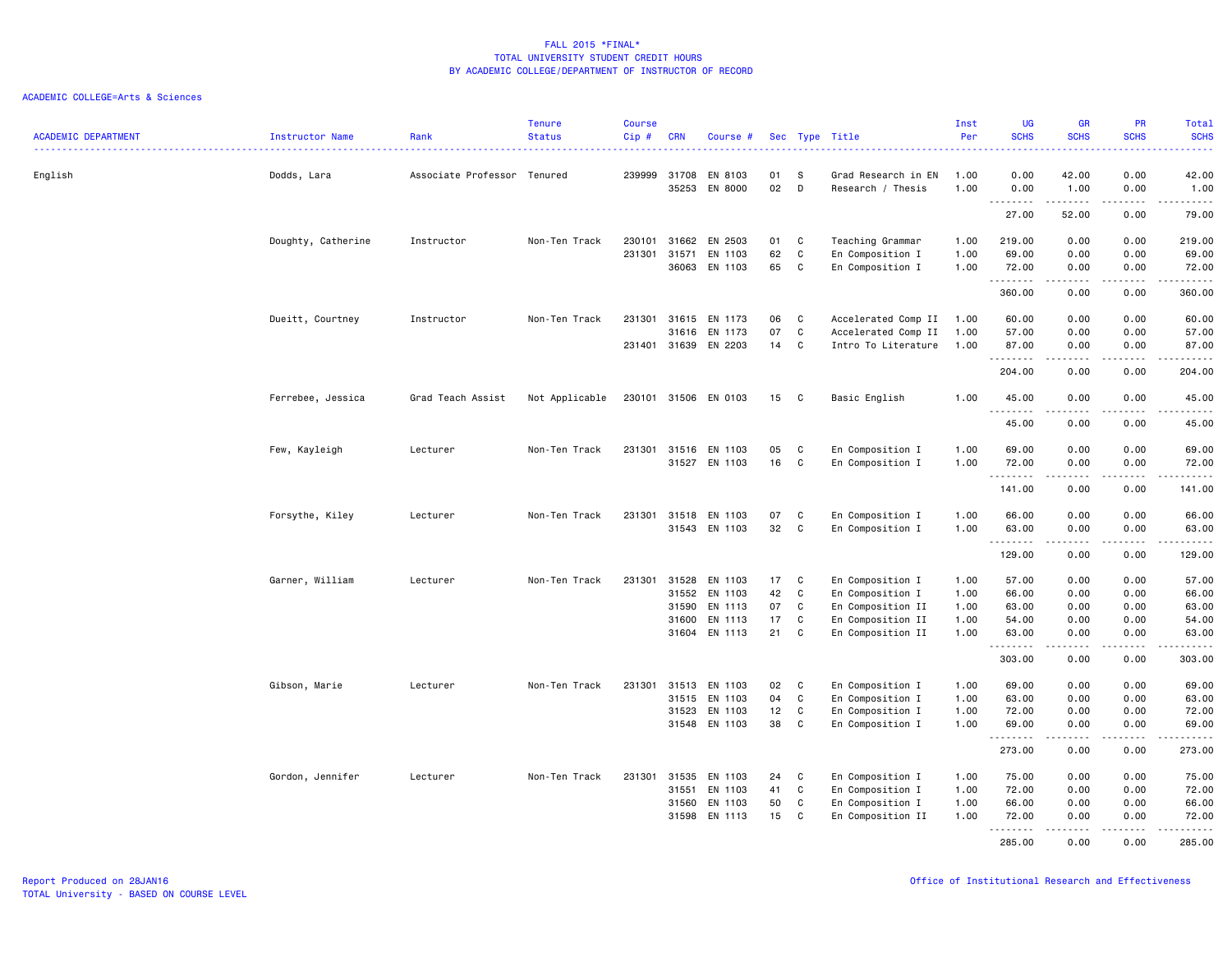|                            |                                  |                               | <b>Tenure</b>  | <b>Course</b> |            |                       |               |              |                                | Inst     | UG                                                   | GR                                                                                                                                                                                                                                                                                                                                                                                                                                                                         | PR                                  | Total                                                                                                                                                               |
|----------------------------|----------------------------------|-------------------------------|----------------|---------------|------------|-----------------------|---------------|--------------|--------------------------------|----------|------------------------------------------------------|----------------------------------------------------------------------------------------------------------------------------------------------------------------------------------------------------------------------------------------------------------------------------------------------------------------------------------------------------------------------------------------------------------------------------------------------------------------------------|-------------------------------------|---------------------------------------------------------------------------------------------------------------------------------------------------------------------|
| <b>ACADEMIC DEPARTMENT</b> | Instructor Name                  | Rank<br>.                     | <b>Status</b>  | Cip#          | <b>CRN</b> | Course #              |               |              | Sec Type Title<br>. <u>.</u> . | Per<br>. | <b>SCHS</b><br>----                                  | <b>SCHS</b>                                                                                                                                                                                                                                                                                                                                                                                                                                                                | <b>SCHS</b><br><u>.</u>             | <b>SCHS</b><br>$\frac{1}{2} \left( \frac{1}{2} \right) \left( \frac{1}{2} \right) \left( \frac{1}{2} \right) \left( \frac{1}{2} \right) \left( \frac{1}{2} \right)$ |
|                            |                                  | Lecturer                      | Non-Ten Track  | 230101 31496  |            | EN 0103               | 05            | C            |                                | 1.00     | 45.00                                                | 0.00                                                                                                                                                                                                                                                                                                                                                                                                                                                                       | 0.00                                | 45.00                                                                                                                                                               |
| English                    | Grimes, John Aaron               |                               |                |               | 31499      | EN 0103               | 08            | C            | Basic English<br>Basic English | 1.00     | 24.00                                                | 0.00                                                                                                                                                                                                                                                                                                                                                                                                                                                                       | 0.00                                | 24.00                                                                                                                                                               |
|                            |                                  |                               |                |               | 31502      | EN 0103               | 11            | C            | Basic English                  | 1.00     | 42.00                                                | 0.00                                                                                                                                                                                                                                                                                                                                                                                                                                                                       | 0.00                                | 42.00                                                                                                                                                               |
|                            |                                  |                               |                | 231301 31517  |            | EN 1103               | 06            | C            | En Composition I               | 1.00     | 69.00                                                | 0.00                                                                                                                                                                                                                                                                                                                                                                                                                                                                       | 0.00                                | 69.00                                                                                                                                                               |
|                            |                                  |                               |                |               | 31569      | EN 1103               | 60            | C            | En Composition I               | 1.00     | 72.00                                                | 0.00                                                                                                                                                                                                                                                                                                                                                                                                                                                                       | 0.00                                | 72.00                                                                                                                                                               |
|                            |                                  |                               |                |               |            |                       |               |              |                                |          | .                                                    | <u>.</u>                                                                                                                                                                                                                                                                                                                                                                                                                                                                   | .                                   | <u>.</u>                                                                                                                                                            |
|                            |                                  |                               |                |               |            |                       |               |              |                                |          | 252.00                                               | 0.00                                                                                                                                                                                                                                                                                                                                                                                                                                                                       | 0.00                                | 252.00                                                                                                                                                              |
|                            | Hagenston, Becky                 | Associate Professor Tenured   |                | 231302 31663  |            | EN 3303               | 01            | C            | Creative Writing               | 1.00     | 30.00                                                | 0.00                                                                                                                                                                                                                                                                                                                                                                                                                                                                       | 0.00                                | 30.00                                                                                                                                                               |
|                            |                                  |                               |                |               | 31673      | EN 3903               | 01            | C            | Intermediate Fiction 1.00      |          | 24.00                                                | 0.00                                                                                                                                                                                                                                                                                                                                                                                                                                                                       | 0.00                                | 24.00                                                                                                                                                               |
|                            |                                  |                               |                | 239999        | 35376      | EN 8000               | 05            | D            | Research / Thesis              | 1.00     | 0.00                                                 | 3.00                                                                                                                                                                                                                                                                                                                                                                                                                                                                       | 0.00                                | 3.00                                                                                                                                                                |
|                            |                                  |                               |                |               |            |                       |               |              |                                |          | .                                                    | .                                                                                                                                                                                                                                                                                                                                                                                                                                                                          | $\frac{1}{2}$                       | $\frac{1}{2} \left( \frac{1}{2} \right) \left( \frac{1}{2} \right) \left( \frac{1}{2} \right) \left( \frac{1}{2} \right) \left( \frac{1}{2} \right)$                |
|                            |                                  |                               |                |               |            |                       |               |              |                                |          | 54.00                                                | 3.00                                                                                                                                                                                                                                                                                                                                                                                                                                                                       | 0.00                                | 57.00                                                                                                                                                               |
|                            | Hanshaw, Shirley                 | Associate Professor Tenured   |                | 231303        | 31669      | EN 3313               | 02            | C            | Writing for the Work 1.00      |          | 45.00<br>.                                           | 0.00<br>.                                                                                                                                                                                                                                                                                                                                                                                                                                                                  | 0.00<br>.                           | 45.00<br>$\frac{1}{2} \left( \frac{1}{2} \right) \left( \frac{1}{2} \right) \left( \frac{1}{2} \right) \left( \frac{1}{2} \right) \left( \frac{1}{2} \right)$       |
|                            |                                  |                               |                |               |            |                       |               |              |                                |          | 45.00                                                | 0.00                                                                                                                                                                                                                                                                                                                                                                                                                                                                       | 0.00                                | 45.00                                                                                                                                                               |
|                            | Hargrove, Nancy                  | Lecturer                      | Non-Ten Track  |               |            | 240101 32352 HON 3183 | H01 S         |              | Honors Seminar - Hum 1.00      |          | 15.00                                                | 0.00                                                                                                                                                                                                                                                                                                                                                                                                                                                                       | 0.00                                | 15.00                                                                                                                                                               |
|                            |                                  |                               |                |               |            |                       |               |              |                                |          | .                                                    | $\frac{1}{2} \left( \frac{1}{2} \right) \left( \frac{1}{2} \right) \left( \frac{1}{2} \right) \left( \frac{1}{2} \right) \left( \frac{1}{2} \right) \left( \frac{1}{2} \right) \left( \frac{1}{2} \right) \left( \frac{1}{2} \right) \left( \frac{1}{2} \right) \left( \frac{1}{2} \right) \left( \frac{1}{2} \right) \left( \frac{1}{2} \right) \left( \frac{1}{2} \right) \left( \frac{1}{2} \right) \left( \frac{1}{2} \right) \left( \frac{1}{2} \right) \left( \frac$ | .                                   | .                                                                                                                                                                   |
|                            |                                  |                               |                |               |            |                       |               |              |                                |          | 15.00                                                | 0.00                                                                                                                                                                                                                                                                                                                                                                                                                                                                       | 0.00                                | 15.00                                                                                                                                                               |
|                            | Harmon Threatt, Elizabe Lecturer |                               | Non-Ten Track  | 231302 35335  |            | EN 3303               | $201 \quad C$ |              | Creative Writing               | 1.00     | 60.00                                                | 0.00                                                                                                                                                                                                                                                                                                                                                                                                                                                                       | 0.00                                | 60.00                                                                                                                                                               |
|                            |                                  |                               |                |               |            |                       |               |              |                                |          | .<br>60.00                                           | 0.00                                                                                                                                                                                                                                                                                                                                                                                                                                                                       | 0.00                                | $- - - - -$<br>60.00                                                                                                                                                |
|                            |                                  |                               |                |               |            |                       |               |              |                                |          |                                                      |                                                                                                                                                                                                                                                                                                                                                                                                                                                                            |                                     |                                                                                                                                                                     |
|                            | Hayden, Antoinette               | Grad Teach Assist             | Not Applicable |               |            | 231301 31539 EN 1103  | 28            | C            | En Composition I               | 1.00     | 72.00                                                | 0.00                                                                                                                                                                                                                                                                                                                                                                                                                                                                       | 0.00                                | 72.00                                                                                                                                                               |
|                            |                                  |                               |                |               |            |                       |               |              |                                |          | 72.00                                                | 0.00                                                                                                                                                                                                                                                                                                                                                                                                                                                                       | 0.00                                | 72.00                                                                                                                                                               |
|                            |                                  |                               |                |               |            |                       |               |              |                                |          |                                                      |                                                                                                                                                                                                                                                                                                                                                                                                                                                                            |                                     |                                                                                                                                                                     |
|                            | Henshaw, Chelsea                 | Non-Faculty                   | Not Applicable |               |            | 231301 31572 EN 1103  | 71 C          |              | En Composition I               | 1.00     | 42.00                                                | 0.00<br>.                                                                                                                                                                                                                                                                                                                                                                                                                                                                  | 0.00<br>$\sim$ $\sim$ $\sim$ $\sim$ | 42.00<br>$\frac{1}{2} \left( \frac{1}{2} \right) \left( \frac{1}{2} \right) \left( \frac{1}{2} \right) \left( \frac{1}{2} \right) \left( \frac{1}{2} \right)$       |
|                            |                                  |                               |                |               |            |                       |               |              |                                |          | .<br>42.00                                           | 0.00                                                                                                                                                                                                                                                                                                                                                                                                                                                                       | 0.00                                | 42.00                                                                                                                                                               |
|                            |                                  |                               |                |               |            |                       |               |              |                                |          |                                                      |                                                                                                                                                                                                                                                                                                                                                                                                                                                                            |                                     |                                                                                                                                                                     |
|                            | Herd, Wendy                      | Assistant Professor Ten Track |                | 160102        | 31682      | EN 4463               | 01            | C.<br>C      | Stud In 2nd Lang Acq 1.00      |          | 48.00                                                | 0.00                                                                                                                                                                                                                                                                                                                                                                                                                                                                       | 0.00                                | 48.00                                                                                                                                                               |
|                            |                                  |                               |                |               | 31699      | EN 6463               | 01            |              | Stud In 2nd Lang Acq 1.00      |          | 0.00                                                 | 6.00                                                                                                                                                                                                                                                                                                                                                                                                                                                                       | 0.00                                | 6.00                                                                                                                                                                |
|                            |                                  |                               |                |               | 34623      | EN 6473               | 01            | C            | Phonetics                      | 1.00     | 0.00                                                 | 3.00                                                                                                                                                                                                                                                                                                                                                                                                                                                                       | 0.00                                | 3.00                                                                                                                                                                |
|                            |                                  |                               |                |               | 34624      | EN 4473               | 01            | C            | Phonetics                      | 1.00     | 39.00                                                | 0.00                                                                                                                                                                                                                                                                                                                                                                                                                                                                       | 0.00                                | 39.00                                                                                                                                                               |
|                            |                                  |                               |                |               |            | 35022 PSY 4473        | 01            | C.           | Phonetics                      | 1.00     | 15.00<br>.                                           | 0.00<br>-----                                                                                                                                                                                                                                                                                                                                                                                                                                                              | 0.00<br>.                           | 15.00<br>.                                                                                                                                                          |
|                            |                                  |                               |                |               |            |                       |               |              |                                |          | 102.00                                               | 9.00                                                                                                                                                                                                                                                                                                                                                                                                                                                                       | 0.00                                | 111.00                                                                                                                                                              |
|                            | Higginbotham, Ciera              | Grad Teach Assist             | Not Applicable |               |            | 230101 31494 EN 0103  | 03            | $\mathbf{C}$ | Basic English                  | 1.00     | 42.00                                                | 0.00                                                                                                                                                                                                                                                                                                                                                                                                                                                                       | 0.00                                | 42.00                                                                                                                                                               |
|                            |                                  |                               |                |               |            |                       |               |              |                                |          | .<br>42.00                                           | 0.00                                                                                                                                                                                                                                                                                                                                                                                                                                                                       | 0.00                                | $\frac{1}{2}$<br>42.00                                                                                                                                              |
|                            |                                  |                               |                |               |            |                       |               |              |                                |          |                                                      |                                                                                                                                                                                                                                                                                                                                                                                                                                                                            |                                     |                                                                                                                                                                     |
|                            | Holifield, Tori                  | Grad Teach Assist             | Not Applicable | 230101 31501  |            | EN 0103               | 10            | C            | Basic English                  | 1.00     | 48.00<br>$\omega_{\rm{eff}}$ and $\omega_{\rm{eff}}$ | 0.00                                                                                                                                                                                                                                                                                                                                                                                                                                                                       | 0.00                                | 48.00                                                                                                                                                               |
|                            |                                  |                               |                |               |            |                       |               |              |                                |          | 48.00                                                | 0.00                                                                                                                                                                                                                                                                                                                                                                                                                                                                       | 0.00                                | 48.00                                                                                                                                                               |
|                            | Humphrey, Daysha                 | Grad Teach Assist             | Not Applicable |               |            | 230101 31495 EN 0103  | 04 C          |              | Basic English                  | 1.00     | 48.00                                                | 0.00                                                                                                                                                                                                                                                                                                                                                                                                                                                                       | 0.00                                | 48.00                                                                                                                                                               |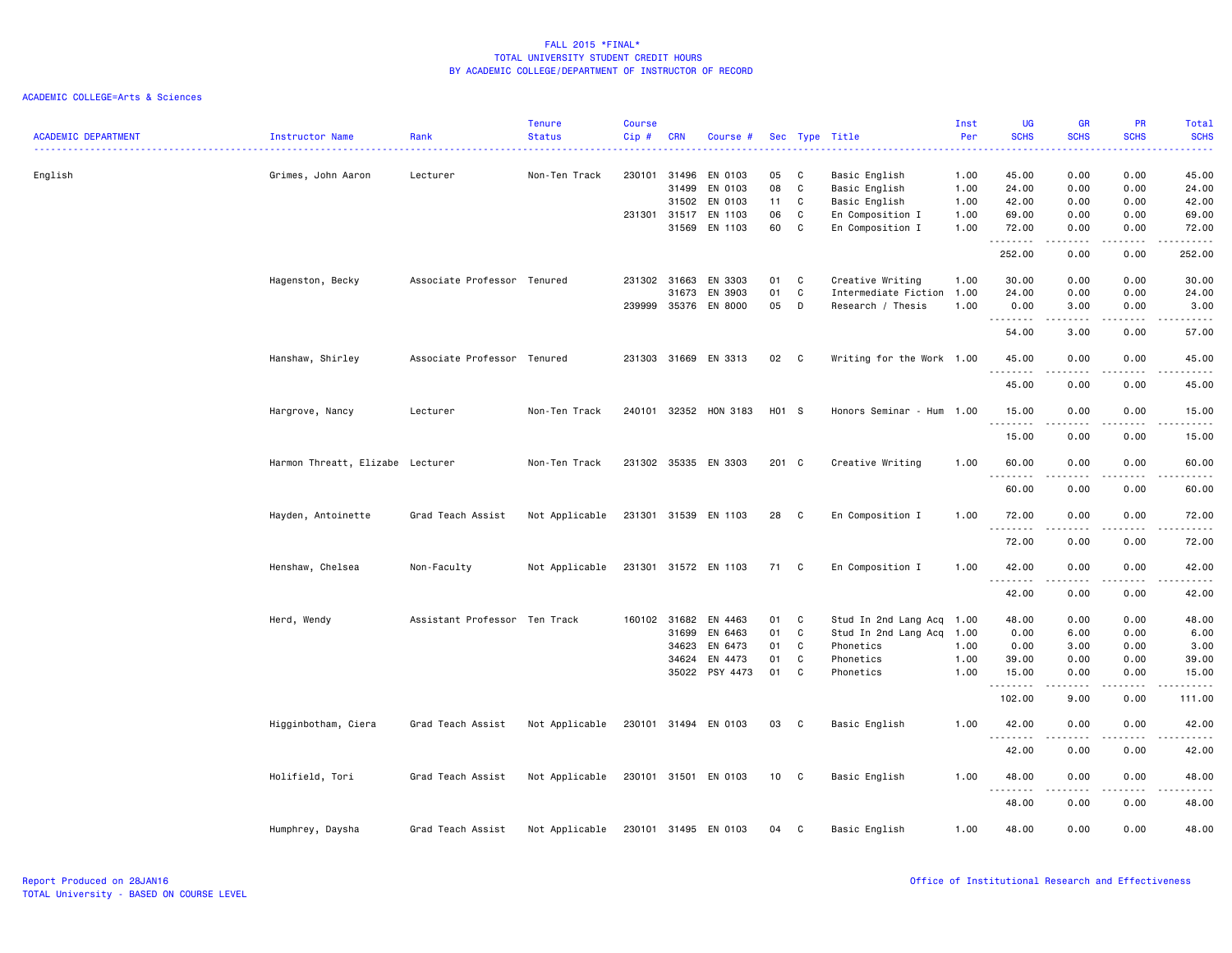| <b>ACADEMIC DEPARTMENT</b> | Instructor Name | Rank                          | <b>Tenure</b><br><b>Status</b> | <b>Course</b><br>$Cip$ # | <b>CRN</b>   | Course #             |                   |              | Sec Type Title            | Inst<br>Per | UG<br><b>SCHS</b>  | <b>GR</b><br><b>SCHS</b> | <b>PR</b><br><b>SCHS</b>                                                                                                          | Total<br><b>SCHS</b> |
|----------------------------|-----------------|-------------------------------|--------------------------------|--------------------------|--------------|----------------------|-------------------|--------------|---------------------------|-------------|--------------------|--------------------------|-----------------------------------------------------------------------------------------------------------------------------------|----------------------|
|                            |                 |                               |                                |                          |              |                      |                   |              |                           |             |                    |                          |                                                                                                                                   |                      |
|                            |                 |                               |                                |                          |              |                      |                   |              |                           |             | 48.00              | 0.00                     | 0.00                                                                                                                              | 48.00                |
| English                    | Johnson, Holly  | Associate Professor Tenured   |                                | 231301 31607             |              | EN 1113              | $H01$ C           |              | Honors En Compositio 1.00 |             | 42.00              | 0.00                     | 0.00                                                                                                                              | 42.00                |
|                            |                 |                               |                                |                          | 31609        | EN 1113              | HO <sub>3</sub> C |              | Honors En Compositio      | 1.00        | 42.00              | 0.00                     | 0.00                                                                                                                              | 42.00                |
|                            |                 |                               |                                | 239999                   |              | 35377 EN 8000        | 06                | $\mathsf{D}$ | Research / Thesis         | 1.00        | 0.00<br>--------   | 3.00<br>-----            | 0.00<br>.                                                                                                                         | 3.00<br>.            |
|                            |                 |                               |                                |                          |              |                      |                   |              |                           |             | 84.00              | 3.00                     | 0.00                                                                                                                              | 87.00                |
|                            | Kardos, Michael | Associate Professor Tenured   |                                | 231302 31665             |              | EN 3303              | 03                | C            | Creative Writing          | 1.00        | 45.00              | 0.00                     | 0.00                                                                                                                              | 45.00                |
|                            |                 |                               |                                |                          | 31667        | EN 3303              | 05                | C            | Creative Writing          | 1.00        | 42.00              | 0.00                     | 0.00                                                                                                                              | 42.00                |
|                            |                 |                               |                                | 231404                   | 34653        | EN 6833              | 01                | C            | American Short Story 1.00 |             | 0.00               | 3.00                     | 0.00                                                                                                                              | 3.00                 |
|                            |                 |                               |                                |                          | 34654        | EN 4833              | 01                | C            | American Short Story 1.00 |             | 51.00<br>.         | 0.00<br>.                | 0.00<br>.                                                                                                                         | 51.00<br>.           |
|                            |                 |                               |                                |                          |              |                      |                   |              |                           |             | 138.00             | 3.00                     | 0.00                                                                                                                              | 141.00               |
|                            | Kastner, Stacy  | Assistant Professor Ten Track |                                |                          | 131305 31675 | EN 4243              | 01                | $\mathbf{C}$ | Writing Center Tutor 1.00 |             | 3.00               | 0.00                     | 0.00                                                                                                                              | 3.00                 |
|                            |                 |                               |                                |                          | 31692        | EN 6243              | 01                | C            | Writing Center Tutor      | 1.00        | 0.00               | 39.00                    | 0.00                                                                                                                              | 39.00                |
|                            |                 |                               |                                | 230101                   | 31583        | EN 1111              | 01                | C            | English Studies           | 1.00        | 44.00              | 0.00                     | 0.00                                                                                                                              | 44.00                |
|                            |                 |                               |                                | 239999                   | 36320        | EN 7000              | 02                | $\mathbf{I}$ | Directed Indiv Study 1.00 |             | 0.00<br>.          | 3.00<br>.                | 0.00                                                                                                                              | 3.00<br>.            |
|                            |                 |                               |                                |                          |              |                      |                   |              |                           |             | 47.00              | 42.00                    | 0.00                                                                                                                              | 89.00                |
|                            | Kelley, James   | Associate Professor Tenured   |                                | 050201                   | 33776        | EN 4343              | 201 C             |              | African American Lit 1.00 |             | 36.00              | 0.00                     | 0.00                                                                                                                              | 36.00                |
|                            |                 |                               |                                | 230701                   | 33779        | EN 6343              | 201 C             |              | African American Lit 1.00 |             | 0.00               | 12.00                    | 0.00                                                                                                                              | 12.00                |
|                            |                 |                               |                                | 231301                   |              | 33774 EN 3414        | 201 B             |              | Crit Writ/Resrch Lit 1.00 |             | 24.00              | 0.00<br>-----            | 0.00<br>$\frac{1}{2} \left( \frac{1}{2} \right) \left( \frac{1}{2} \right) \left( \frac{1}{2} \right) \left( \frac{1}{2} \right)$ | 24.00<br>.           |
|                            |                 |                               |                                |                          |              |                      |                   |              |                           |             | 60.00              | 12.00                    | 0.00                                                                                                                              | 72.00                |
|                            | Kolev, Sava     | Lecturer                      | Non-Ten Track                  | 231301                   | 31512        | EN 1103              | 01                | C            | ESL En Composition I 1.00 |             | 60.00              | 0.00                     | 0.00                                                                                                                              | 60.00                |
|                            |                 |                               |                                |                          | 31562        | EN 1103              | 52                | C            | En Composition I          | 1.00        | 51.00              | 0.00                     | 0.00                                                                                                                              | 51.00                |
|                            |                 |                               |                                |                          | 31567        | EN 1103              | 58                | C            | En Composition I          | 1.00        | 66.00              | 0.00                     | 0.00                                                                                                                              | 66.00                |
|                            |                 |                               |                                |                          |              |                      |                   |              |                           |             | .<br>177.00        | 0.00                     | 0.00                                                                                                                              | د د د د د<br>177.00  |
|                            |                 |                               |                                |                          |              |                      |                   |              |                           |             |                    |                          |                                                                                                                                   |                      |
|                            | Lammert, Thomas | Lecturer                      | Non-Ten Track                  | 231301                   | 31577        | EN 1103              | 78                | C            | En Composition I          | 1.00        | 63.00              | 0.00                     | 0.00                                                                                                                              | 63.00                |
|                            |                 |                               |                                |                          | 31580        | EN 1103              | 82                | C            | En Composition I          | 1.00        | 69.00              | 0.00                     | 0.00                                                                                                                              | 69.00                |
|                            |                 |                               |                                |                          | 31585        | EN 1113              | 02                | C            | En Composition II         | 1.00        | 69.00              | 0.00                     | 0.00                                                                                                                              | 69.00                |
|                            |                 |                               |                                |                          |              | 31593 EN 1113        | 10                | C            | En Composition II         | 1.00        | 69.00<br>.         | 0.00<br>-----            | 0.00<br>.                                                                                                                         | 69.00<br>.           |
|                            |                 |                               |                                |                          |              |                      |                   |              |                           |             | 270.00             | 0.00                     | 0.00                                                                                                                              | 270.00               |
|                            | Lang, Isabelle  | Grad Teach Assist             | Not Applicable                 |                          |              | 230101 31500 EN 0103 | 09                | $\mathbf{C}$ | Basic English             | 1.00        | 42.00              | 0.00                     | 0.00                                                                                                                              | 42.00                |
|                            |                 |                               |                                |                          |              |                      |                   |              |                           |             | .<br>42.00         | .<br>0.00                | .<br>0.00                                                                                                                         | .<br>42.00           |
|                            | Leonard, Ashley | Instructor                    | Non-Ten Track                  | 231301                   | 31521        | EN 1103              | 10                | C            | En Composition I          | 1.00        | 72.00              | 0.00                     | 0.00                                                                                                                              | 72.00                |
|                            |                 |                               |                                |                          | 31622        | EN 1173              | 13                | C            | Accelerated Comp II       | 1.00        | 54.00              | 0.00                     | 0.00                                                                                                                              | 54.00                |
|                            |                 |                               |                                |                          | 31625        | EN 1173              | 16                | C            | Accelerated Comp II       | 1.00        | 48.00              | 0.00                     | 0.00                                                                                                                              | 48.00                |
|                            |                 |                               |                                | 231401                   | 31638        | EN 2203              | 13                | C            | Intro To Literature       | 1.00        | 87.00              | 0.00                     | 0.00                                                                                                                              | 87.00                |
|                            |                 |                               |                                |                          |              |                      |                   |              |                           |             | <u>.</u><br>261.00 | 0.00                     | 0.00                                                                                                                              | 261.00               |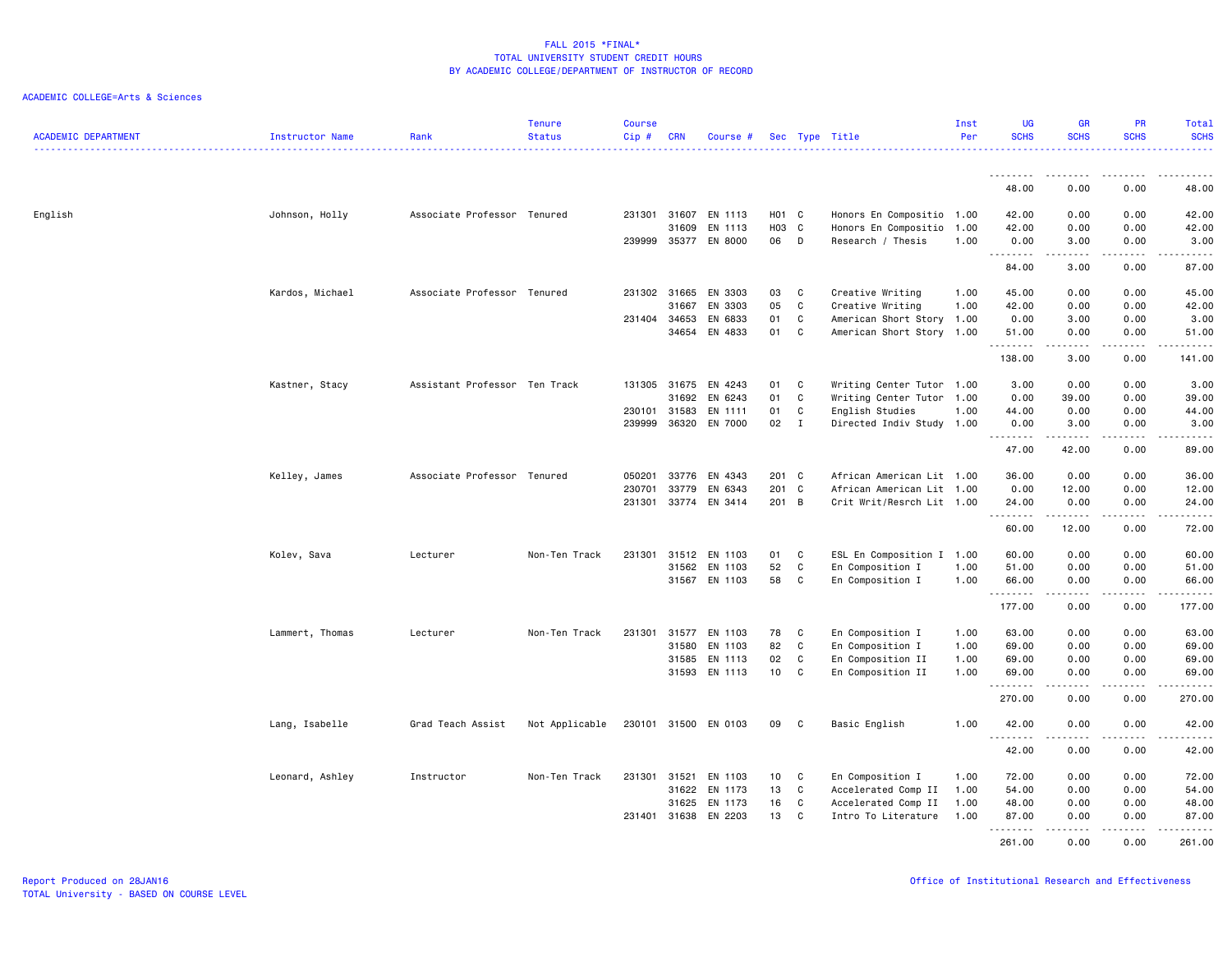| <b>ACADEMIC DEPARTMENT</b> | Instructor Name   | Rank                          | <b>Tenure</b><br><b>Status</b> | <b>Course</b><br>Cip# | <b>CRN</b> | Course #             |          |        | Sec Type Title                                   | Inst<br>Per  | <b>UG</b><br><b>SCHS</b>     | GR<br><b>SCHS</b> | PR<br><b>SCHS</b>                                                                                                         | Total<br><b>SCHS</b>                                                                                                                                           |
|----------------------------|-------------------|-------------------------------|--------------------------------|-----------------------|------------|----------------------|----------|--------|--------------------------------------------------|--------------|------------------------------|-------------------|---------------------------------------------------------------------------------------------------------------------------|----------------------------------------------------------------------------------------------------------------------------------------------------------------|
|                            |                   |                               |                                |                       |            |                      |          |        |                                                  |              | .                            |                   | $\frac{1}{2} \left( \frac{1}{2} \right) \left( \frac{1}{2} \right) \left( \frac{1}{2} \right) \left( \frac{1}{2} \right)$ | د د د د د                                                                                                                                                      |
| English                    | Little, Matthew   | Associate Professor Tenured   |                                | 231402 31651          | 31653      | EN 2243<br>EN 2243   | 01<br>04 | C<br>C | American Lit Before                              | 1.00<br>1.00 | 45.00                        | 0.00<br>0.00      | 0.00<br>0.00                                                                                                              | 45.00                                                                                                                                                          |
|                            |                   |                               |                                |                       | 31656      | EN 2253              | 01       | C      | American Lit Before<br>American Lit After 1 1.00 |              | 33.00<br>36.00               | 0.00              | 0.00                                                                                                                      | 33.00<br>36.00                                                                                                                                                 |
|                            |                   |                               |                                |                       |            |                      |          |        |                                                  |              | .                            |                   |                                                                                                                           | د د د د د                                                                                                                                                      |
|                            |                   |                               |                                |                       |            |                      |          |        |                                                  |              | 114.00                       | 0.00              | 0.00                                                                                                                      | 114.00                                                                                                                                                         |
|                            | Lockhart, Cory    | Lecturer                      | Non-Ten Track                  | 231301                | 31536      | EN 1103              | 25       | C      | En Composition I                                 | 1.00         | 66.00                        | 0.00              | 0.00                                                                                                                      | 66.00                                                                                                                                                          |
|                            |                   |                               |                                |                       | 31545      | EN 1103              | 35       | C      | En Composition I                                 | 1.00         | 66.00                        | 0.00              | 0.00                                                                                                                      | 66.00                                                                                                                                                          |
|                            |                   |                               |                                |                       | 31576      | EN 1103              | 77       | C      | En Composition I                                 | 1.00         | 51.00                        | 0.00              | 0.00                                                                                                                      | 51.00                                                                                                                                                          |
|                            |                   |                               |                                |                       | 31588      | EN 1113              | 05       | C      | En Composition II                                | 1.00         | 60.00                        | 0.00              | 0.00                                                                                                                      | 60.00                                                                                                                                                          |
|                            |                   |                               |                                |                       |            | 31596 EN 1113        | 13       | C      | En Composition II                                | 1.00         | 66.00<br>.                   | 0.00<br>.         | 0.00<br>.                                                                                                                 | 66.00<br>.                                                                                                                                                     |
|                            |                   |                               |                                |                       |            |                      |          |        |                                                  |              | 309.00                       | 0.00              | 0.00                                                                                                                      | 309.00                                                                                                                                                         |
|                            | Long, Jeffrey     | Lecturer                      | Non-Ten Track                  | 231301                | 31524      | EN 1103              | 13       | C      | En Composition I                                 | 1.00         | 60.00                        | 0.00              | 0.00                                                                                                                      | 60.00                                                                                                                                                          |
|                            |                   |                               |                                |                       | 31546      | EN 1103              | 36       | C      | En Composition I                                 | 1.00         | 60.00                        | 0.00              | 0.00                                                                                                                      | 60.00                                                                                                                                                          |
|                            |                   |                               |                                |                       | 31564      | EN 1103              | 55       | C      | En Composition I                                 | 1.00         | 69.00                        | 0.00              | 0.00                                                                                                                      | 69.00                                                                                                                                                          |
|                            |                   |                               |                                |                       | 31574      | EN 1103              | 73       | C      | En Composition I                                 | 1.00         | 60.00<br>.                   | 0.00              | 0.00                                                                                                                      | 60.00<br>$\frac{1}{2} \left( \frac{1}{2} \right) \left( \frac{1}{2} \right) \left( \frac{1}{2} \right) \left( \frac{1}{2} \right)$                             |
|                            |                   |                               |                                |                       |            |                      |          |        |                                                  |              | 249.00                       | 0.00              | 0.00                                                                                                                      | 249.00                                                                                                                                                         |
|                            | Long, Loreeda     | Lecturer                      | Non-Ten Track                  | 231301                | 31533      | EN 1103              | 22       | C      | En Composition I                                 | 1.00         | 60.00                        | 0.00              | 0.00                                                                                                                      | 60.00                                                                                                                                                          |
|                            |                   |                               |                                |                       | 31549      | EN 1103              | 39       | C      | En Composition I                                 | 1.00         | 69.00                        | 0.00              | 0.00                                                                                                                      | 69.00                                                                                                                                                          |
|                            |                   |                               |                                |                       | 31597      | EN 1113              | 14       | C      | En Composition II                                | 1.00         | 60.00                        | 0.00              | 0.00                                                                                                                      | 60.00                                                                                                                                                          |
|                            |                   |                               |                                |                       |            |                      |          |        |                                                  |              | .<br>189.00                  | 0.00              | 0.00                                                                                                                      | $\frac{1}{2} \left( \frac{1}{2} \right) \left( \frac{1}{2} \right) \left( \frac{1}{2} \right) \left( \frac{1}{2} \right) \left( \frac{1}{2} \right)$<br>189.00 |
|                            | Lyons, Richard    | Professor                     | Tenured                        | 231302 31664          |            | EN 3303              | 02       | C      | Creative Writing                                 | 1.00         | 42.00                        | 0.00              | 0.00                                                                                                                      | 42.00                                                                                                                                                          |
|                            |                   |                               |                                |                       | 34620      | EN 3303              | 06       | C      | Creative Writing                                 | 1.00         | 42.00                        | 0.00              | 0.00                                                                                                                      | 42.00                                                                                                                                                          |
|                            |                   |                               |                                |                       |            |                      |          |        |                                                  |              | .                            | -----             | .                                                                                                                         | .                                                                                                                                                              |
|                            |                   |                               |                                |                       |            |                      |          |        |                                                  |              | 84.00                        | 0.00              | 0.00                                                                                                                      | 84.00                                                                                                                                                          |
|                            | Mallory-Kani, Amy | Assistant Professor Ten Track |                                | 231401                | 31659      | EN 2283              | 01       | C      | World Literature Aft 1.00                        |              | 84.00                        | 0.00              | 0.00                                                                                                                      | 84.00                                                                                                                                                          |
|                            |                   |                               |                                |                       | 31660      | EN 2283              | 02       | C      | World Literature Aft 1.00                        |              | 63.00                        | 0.00              | 0.00                                                                                                                      | 63.00                                                                                                                                                          |
|                            |                   |                               |                                |                       |            |                      |          |        |                                                  |              | .<br>147.00                  | 0.00              | 0.00                                                                                                                      | .<br>147.00                                                                                                                                                    |
|                            |                   |                               |                                |                       |            |                      |          |        |                                                  |              |                              |                   |                                                                                                                           |                                                                                                                                                                |
|                            | Marcus, Gregory   | Grad Teach Assist             | Not Applicable                 |                       |            | 231301 31575 EN 1103 | 76       | C      | En Composition I                                 | 1.00         | 18.00<br>.                   | 0.00<br>-----     | 0.00<br>.                                                                                                                 | 18.00<br>.                                                                                                                                                     |
|                            |                   |                               |                                |                       |            |                      |          |        |                                                  |              | 18.00                        | 0.00              | 0.00                                                                                                                      | 18.00                                                                                                                                                          |
|                            | Marsh, Kelly      | Associate Professor           | Tenured                        | 230301                | 31706      | EN 6933              | 01       | C      | Survey Contemp Lit                               | 1.00         | 0.00                         | 6.00              | 0.00                                                                                                                      | 6.00                                                                                                                                                           |
|                            |                   |                               |                                | 231401                | 31689      | EN 4933              | 01       | C      | Survey Contemp Lit                               | 1.00         | 42.00                        | 0.00              | 0.00                                                                                                                      | 42.00                                                                                                                                                          |
|                            |                   |                               |                                | 231404                | 31649      | EN 2223              | 03       | C      | English Lit After 18                             | 1.00         | 81.00                        | 0.00              | 0.00                                                                                                                      | 81.00                                                                                                                                                          |
|                            |                   |                               |                                | 240101                | 36038      | HON 4093             | H05 E    |        | Honors Thesis                                    | 1.00         | 3.00<br>$\sim$ $\sim$ $\sim$ | 0.00              | 0.00                                                                                                                      | 3.00<br>$\frac{1}{2} \left( \frac{1}{2} \right) \left( \frac{1}{2} \right) \left( \frac{1}{2} \right) \left( \frac{1}{2} \right)$                              |
|                            |                   |                               |                                |                       |            |                      |          |        |                                                  |              | 126.00                       | 6.00              | 0.00                                                                                                                      | 132.00                                                                                                                                                         |
|                            | Mattison, Suzanne | Lecturer                      | Non-Ten Track                  | 231301                | 31522      | EN 1103              | 11       | C      | En Composition I                                 | 1.00         | 69.00                        | 0.00              | 0.00                                                                                                                      | 69.00                                                                                                                                                          |
|                            |                   |                               |                                |                       | 31525      | EN 1103              | 14       | C      | En Composition I                                 | 1.00         | 69.00                        | 0.00              | 0.00                                                                                                                      | 69.00                                                                                                                                                          |
|                            |                   |                               |                                |                       | 36064      | EN 1103              | 66       | C      | En Composition I                                 | 1.00         | 69.00                        | 0.00              | 0.00                                                                                                                      | 69.00                                                                                                                                                          |
|                            |                   |                               |                                | 231303                | 30151      | AIS 3203             | 03       | C      | Prof Writing ANR Hum                             | 1.00         | 75.00                        | 0.00              | 0.00                                                                                                                      | 75.00                                                                                                                                                          |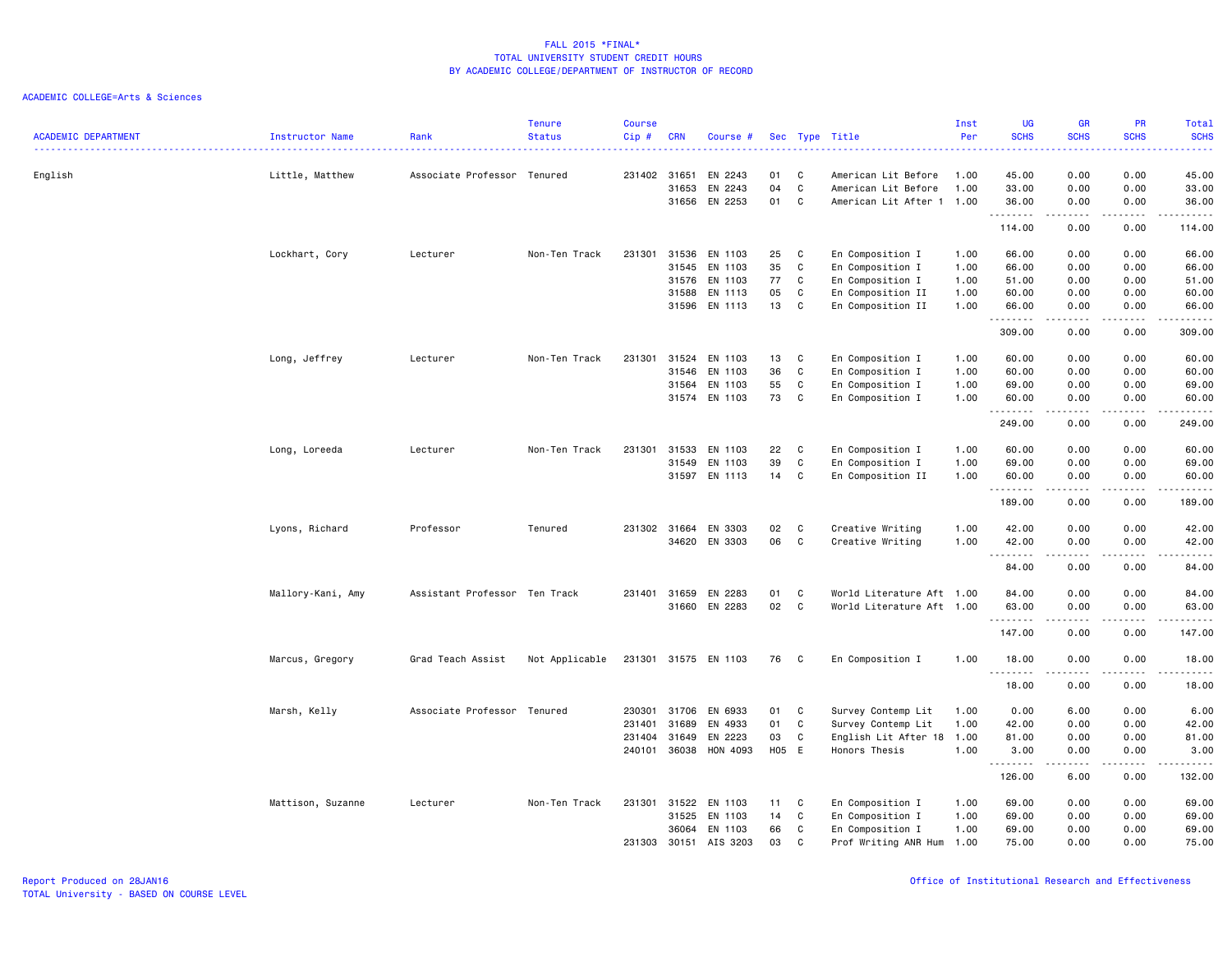| <b>ACADEMIC DEPARTMENT</b> | Instructor Name   | Rank                              | <b>Tenure</b><br><b>Status</b> | <b>Course</b><br>$Cip$ # | <b>CRN</b>     | Course #             |          |              | Sec Type Title                                         | Inst<br>Per  | <b>UG</b><br><b>SCHS</b> | <b>GR</b><br><b>SCHS</b>                                                                                                | <b>PR</b><br><b>SCHS</b> | Total<br><b>SCHS</b><br>. <u>.</u> |
|----------------------------|-------------------|-----------------------------------|--------------------------------|--------------------------|----------------|----------------------|----------|--------------|--------------------------------------------------------|--------------|--------------------------|-------------------------------------------------------------------------------------------------------------------------|--------------------------|------------------------------------|
|                            |                   |                                   |                                |                          |                |                      |          |              |                                                        |              |                          |                                                                                                                         |                          |                                    |
|                            |                   |                                   |                                |                          |                |                      |          |              |                                                        |              | 282.00                   | 0.00                                                                                                                    | 0.00                     | 282.00                             |
| English                    | Mears, Nicklaus   | Lecturer                          | Non-Ten Track                  | 231301                   | 31532          | EN 1103              | 21       | C            | En Composition I                                       | 1.00         | 66.00                    | 0.00                                                                                                                    | 0.00                     | 66.00                              |
|                            |                   |                                   |                                |                          | 31554          | EN 1103              | 44       | C            | En Composition I                                       | 1.00         | 66.00                    | 0.00                                                                                                                    | 0.00                     | 66.00                              |
|                            |                   |                                   |                                |                          | 31586          | EN 1113              | 03       | C            | En Composition II                                      | 1.00         | 69.00                    | 0.00                                                                                                                    | 0.00                     | 69.00                              |
|                            |                   |                                   |                                |                          |                | 31587 EN 1113        | 04       | C            | En Composition II                                      | 1.00         | 69.00                    | 0.00                                                                                                                    | 0.00                     | 69.00<br>.                         |
|                            |                   |                                   |                                |                          |                |                      |          |              |                                                        |              | 270.00                   | 0.00                                                                                                                    | 0.00                     | 270.00                             |
|                            | Moseley, Jessica  | Lecturer                          | Non-Ten Track                  | 230101                   | 31498          | EN 0103              | 07       | C            | Basic English                                          | 1.00         | 36.00                    | 0.00                                                                                                                    | 0.00                     | 36.00                              |
|                            |                   |                                   |                                | 231301                   | 31558          | EN 1103              | 48       | C            | En Composition I                                       | 1.00         | 69.00                    | 0.00                                                                                                                    | 0.00                     | 69.00                              |
|                            |                   |                                   |                                |                          | 31559          | EN 1103              | 49       | C            | En Composition I                                       | 1.00         | 69.00                    | 0.00                                                                                                                    | 0.00                     | 69.00                              |
|                            |                   |                                   |                                |                          |                | 31603 EN 1113        | 20       | C            | En Composition II                                      | 1.00         | 63.00<br>.               | 0.00<br>$\begin{array}{cccccccccccccc} \bullet & \bullet & \bullet & \bullet & \bullet & \bullet & \bullet \end{array}$ | 0.00<br>.                | 63.00<br><b><i><u></u></i></b>     |
|                            |                   |                                   |                                |                          |                |                      |          |              |                                                        |              | 237.00                   | 0.00                                                                                                                    | 0.00                     | 237.00                             |
|                            | O'Neill, Bonnie   | Associate Professor Tenured       |                                | 231301                   | 31670          | EN 3414              | 02       | C            | Crit Writ/Resrch Lit 1.00                              |              | 52.00                    | 0.00                                                                                                                    | 0.00                     | 52.00                              |
|                            |                   |                                   |                                |                          | 31671          | EN 3414              | 03       | C            | Crit Writ/Resrch Lit 1.00                              |              | 24.00                    | 0.00                                                                                                                    | 0.00                     | 24.00                              |
|                            |                   |                                   |                                |                          |                |                      |          |              |                                                        |              | <u>.</u>                 | .                                                                                                                       | $\frac{1}{2}$            | .                                  |
|                            |                   |                                   |                                |                          |                |                      |          |              |                                                        |              | 76.00                    | 0.00                                                                                                                    | 0.00                     | 76.00                              |
|                            | Olson, Peter      | Lecturer                          | Non-Ten Track                  | 231301                   | 33978          | EN 1103              | 501 C    |              | En Composition I                                       | 1.00         | 36.00                    | 0.00                                                                                                                    | 0.00                     | 36.00                              |
|                            |                   |                                   |                                | 231303                   | 33980          | EN 3313              | 501      | C            | Writing for the Work 1.00                              |              | 57.00                    | 0.00                                                                                                                    | 0.00                     | 57.00                              |
|                            |                   |                                   |                                | 231401                   | 33979          | EN 2273              | 501 C    |              | World Literature Bef 1.00                              |              | 54.00<br>.               | 0.00<br>.                                                                                                               | 0.00<br>.                | 54.00<br>.                         |
|                            |                   |                                   |                                |                          |                |                      |          |              |                                                        |              | 147.00                   | 0.00                                                                                                                    | 0.00                     | 147.00                             |
|                            | Papi, Mostafa     | Visiting Assist Pro Non-Ten Track |                                | 131401                   | 31681          | EN 4453              | 01       | C            | Methods in TESOL                                       | 1.00         | 42.00                    | 0.00                                                                                                                    | 0.00                     | 42.00                              |
|                            |                   |                                   |                                |                          | 31698          | EN 6453              | 01       | C            | Methods in TESOL                                       | 1.00         | 0.00                     | 6.00                                                                                                                    | 0.00                     | 6.00                               |
|                            |                   |                                   |                                |                          | 160102 30205   | AN 4403              | 01       | C            | Intro To Linguistics 1.00                              |              | 9.00                     | 0.00                                                                                                                    | 0.00                     | 9.00                               |
|                            |                   |                                   |                                |                          | 30206          | AN 4403              | 02       | C            | Intro To Linguistics 1.00                              |              | 15.00                    | 0.00                                                                                                                    | 0.00                     | 15.00                              |
|                            |                   |                                   |                                |                          | 31679          | EN 4403              | 01       | C            | Intro To Linguistics 1.00                              |              | 36.00                    | 0.00                                                                                                                    | 0.00                     | 36.00                              |
|                            |                   |                                   |                                |                          | 31680<br>31696 | EN 4403<br>EN 6403   | 02<br>01 | C<br>C       | Intro To Linguistics 1.00<br>Intro To Linguistics 1.00 |              | 30.00<br>0.00            | 0.00<br>3.00                                                                                                            | 0.00<br>0.00             | 30.00<br>3.00                      |
|                            |                   |                                   |                                |                          | 31697          | EN 6403              | 02       | $\mathbf{C}$ | Intro To Linguistics 1.00                              |              | 0.00                     | 3.00                                                                                                                    | 0.00                     | 3.00                               |
|                            |                   |                                   |                                |                          |                |                      |          |              |                                                        |              | .<br>132.00              | 12.00                                                                                                                   | $- - - -$<br>0.00        | .<br>144.00                        |
|                            | Pevey, Leslie     | Grad Teach Assist                 | Not Applicable                 |                          |                | 230101 31497 EN 0103 | 06       | C.           | Basic English                                          | 1.00         | 42.00                    | 0.00                                                                                                                    | 0.00                     | 42.00                              |
|                            |                   |                                   |                                |                          |                |                      |          |              |                                                        |              | <u>.</u><br>42.00        | 0.00                                                                                                                    | $- - - -$<br>0.00        | $\frac{1}{2}$<br>42.00             |
|                            |                   |                                   |                                |                          |                |                      |          |              |                                                        |              |                          |                                                                                                                         |                          |                                    |
|                            | Pierce, Catherine | Associate Professor Tenured       |                                | 230101<br>230501         | 31676<br>31693 | EN 4303<br>EN 6303   | 01<br>01 | C<br>C       | Craft Of Poetry<br>Craft Of Poetry                     | 1.00<br>1.00 | 18.00<br>0.00            | 0.00<br>24.00                                                                                                           | 0.00<br>0.00             | 18.00<br>24.00                     |
|                            |                   |                                   |                                |                          |                | 231302 31666 EN 3303 | 04       | C            | Creative Writing                                       | 1.00         | 45.00                    | 0.00                                                                                                                    | 0.00                     | 45.00                              |
|                            |                   |                                   |                                |                          |                |                      |          |              |                                                        |              | .                        | .                                                                                                                       | .                        | .                                  |
|                            |                   |                                   |                                |                          |                |                      |          |              |                                                        |              | 63.00                    | 24.00                                                                                                                   | 0.00                     | 87.00                              |
|                            | Pizer, Ginger     | Associate Professor Tenured       |                                | 230101                   | 31672          | EN 3423              | 01       | C            | Desc Eng Grammar                                       | 1.00         | 66.00                    | 0.00                                                                                                                    | 0.00                     | 66.00                              |
|                            |                   |                                   |                                | 239999                   | 36362          | EN 8000              | 07       | D            | Research / Thesis                                      | 1.00         | 0.00                     | 3.00                                                                                                                    | 0.00                     | 3.00                               |
|                            |                   |                                   |                                | 450201                   | 30207          | AN 4623              | 01       | C            | Language And Culture 1.00                              |              | 24.00                    | 0.00                                                                                                                    | 0.00                     | 24.00                              |
|                            |                   |                                   |                                |                          | 31684          | EN 4623              | 01       | C            | Language And Culture 1.00                              |              | 18.00                    | 0.00                                                                                                                    | 0.00                     | 18.00                              |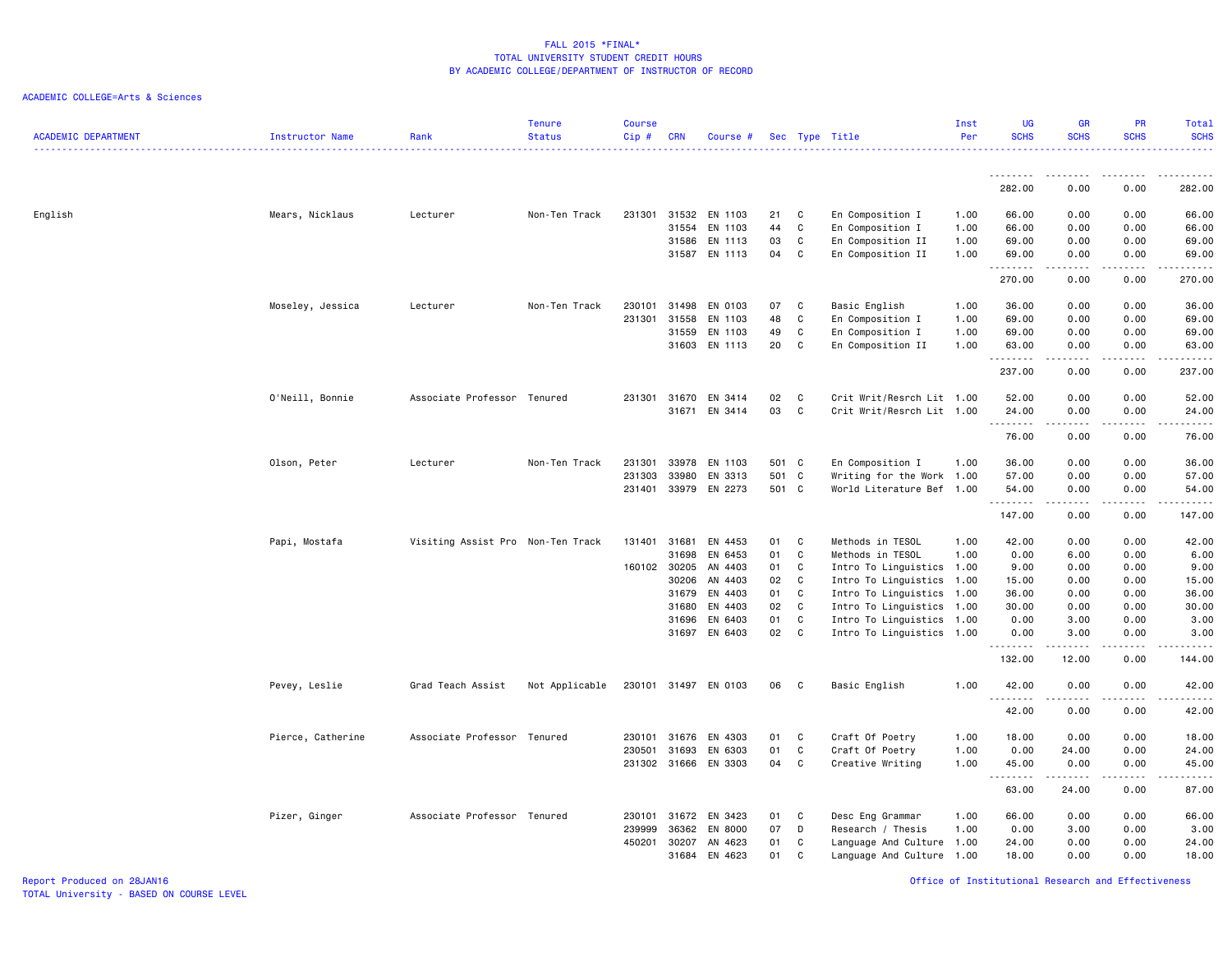|                            |                      |                             | <b>Tenure</b>  | <b>Course</b> |              |                      |       |              |                           | Inst | <b>UG</b>           | <b>GR</b>                                                                                                                                                    | <b>PR</b>                           | Total                                                                                                                                    |
|----------------------------|----------------------|-----------------------------|----------------|---------------|--------------|----------------------|-------|--------------|---------------------------|------|---------------------|--------------------------------------------------------------------------------------------------------------------------------------------------------------|-------------------------------------|------------------------------------------------------------------------------------------------------------------------------------------|
| <b>ACADEMIC DEPARTMENT</b> | Instructor Name      | Rank                        | <b>Status</b>  | Cip#          | <b>CRN</b>   | Course #             |       |              | Sec Type Title            | Per  | <b>SCHS</b>         | <b>SCHS</b>                                                                                                                                                  | <b>SCHS</b>                         | <b>SCHS</b><br>$\frac{1}{2} \left( \frac{1}{2} \right) \left( \frac{1}{2} \right) \left( \frac{1}{2} \right) \left( \frac{1}{2} \right)$ |
| English                    | Pizer, Ginger        | Associate Professor Tenured |                | 450201 31701  |              | EN 6623              | 01    | C            | Language And Culture 1.00 |      | 0.00                | 9.00                                                                                                                                                         | 0.00                                | 9.00                                                                                                                                     |
|                            |                      |                             |                |               | 34371        | SO 4623              | 01    | $\mathbf c$  | Language And Culture 1.00 |      | 9.00<br>.           | 0.00<br>-----                                                                                                                                                | 0.00<br>.                           | 9.00<br>$\omega_{\rm{eff}}$ and $\omega_{\rm{eff}}$                                                                                      |
|                            |                      |                             |                |               |              |                      |       |              |                           |      | 117.00              | 12.00                                                                                                                                                        | 0.00                                | 129.00                                                                                                                                   |
|                            | Price, Marty         | Instructor                  | Non-Ten Track  | 231402        | 31654        | EN 2243              | 05    | C            | American Lit Before       | 1.00 | 84.00               | 0.00                                                                                                                                                         | 0.00                                | 84.00                                                                                                                                    |
|                            |                      |                             |                | 231404        | 31645        | EN 2213              | 04    | C            | English Lit Before 1 1.00 |      | 90.00               | 0.00                                                                                                                                                         | 0.00                                | 90.00                                                                                                                                    |
|                            |                      |                             |                |               | 31650        | EN 2223              | 04    | C            | English Lit After 18 1.00 |      | 72.00<br>.          | 0.00<br>.                                                                                                                                                    | 0.00<br>.                           | 72.00<br>.                                                                                                                               |
|                            |                      |                             |                |               |              |                      |       |              |                           |      | 246.00              | 0.00                                                                                                                                                         | 0.00                                | 246.00                                                                                                                                   |
|                            | Purl, Laura          | Lecturer                    | Non-Ten Track  | 231301        | 31514        | EN 1103              | 03    | C            | En Composition I          | 1.00 | 66.00               | 0.00                                                                                                                                                         | 0.00                                | 66.00                                                                                                                                    |
|                            |                      |                             |                |               | 31537        | EN 1103              | 26    | C            | En Composition I          | 1.00 | 66.00               | 0.00                                                                                                                                                         | 0.00                                | 66.00                                                                                                                                    |
|                            |                      |                             |                |               | 31538        | EN 1103              | 27    | C            | En Composition I          | 1.00 | 66.00               | 0.00                                                                                                                                                         | 0.00                                | 66.00                                                                                                                                    |
|                            |                      |                             |                |               | 31540        | EN 1103              | 29    | C            | En Composition I          | 1.00 | 60.00<br>. <b>.</b> | 0.00<br>$- - - - -$                                                                                                                                          | 0.00<br>.                           | 60.00<br>.                                                                                                                               |
|                            |                      |                             |                |               |              |                      |       |              |                           |      | 258.00              | 0.00                                                                                                                                                         | 0.00                                | 258.00                                                                                                                                   |
|                            | Raymond, Richard     | Professor                   | Tenured        | 231303        | 31668        | EN 3313              | 01    | C.           | Writing for the Work 1.00 |      | 60.00               | 0.00                                                                                                                                                         | 0.00                                | 60.00                                                                                                                                    |
|                            |                      |                             |                | 231402        | 31655        | EN 2243              | 06    | C            | American Lit Before       | 1.00 | 54.00               | 0.00                                                                                                                                                         | 0.00                                | 54.00                                                                                                                                    |
|                            |                      |                             |                | 239999        | 35121        | EN 4000              | 01    | $\mathbf{I}$ | Directed Indiv Study 1.00 |      | 3.00                | 0.00                                                                                                                                                         | 0.00                                | 3.00                                                                                                                                     |
|                            |                      |                             |                |               | 36682        | EN 4000              | 05    | $\mathbf{I}$ | Directed Indiv Study 1.00 |      | 3.00                | 0.00                                                                                                                                                         | 0.00                                | 3.00                                                                                                                                     |
|                            |                      |                             |                |               | 36827        | EN 4000              | 06    | $\mathbf{I}$ | Directed Indiv Study 1.00 |      | 3.00<br>.           | 0.00<br>.                                                                                                                                                    | 0.00<br>$\sim$ $\sim$ $\sim$ $\sim$ | 3.00<br>د د د د د                                                                                                                        |
|                            |                      |                             |                |               |              |                      |       |              |                           |      | 123.00              | 0.00                                                                                                                                                         | 0.00                                | 123.00                                                                                                                                   |
|                            | Redd, James          | Lecturer                    | Non-Ten Track  | 231301        | 31613        | EN 1173              | 04    | C            | Accelerated Comp II       | 1.00 | 45.00               | 0.00                                                                                                                                                         | 0.00                                | 45.00                                                                                                                                    |
|                            |                      |                             |                |               | 31619        | EN 1173              | 10    | C            | Accelerated Comp II       | 1.00 | 57.00               | 0.00                                                                                                                                                         | 0.00                                | 57.00                                                                                                                                    |
|                            |                      |                             |                |               | 231401 31633 | EN 2203              | 08    | C            | Intro To Literature       | 1.00 | 93.00               | 0.00                                                                                                                                                         | 0.00                                | 93.00                                                                                                                                    |
|                            |                      |                             |                |               | 34619        | EN 2273              | 01    | $\mathbf c$  | World Literature Bef 1.00 |      | 57.00               | 0.00                                                                                                                                                         | 0.00                                | 57.00                                                                                                                                    |
|                            |                      |                             |                |               | 35917        | EN 2273              | 502 C |              | World Literature Bef 1.00 |      | 66.00               | 0.00<br>-----                                                                                                                                                | 0.00<br>.                           | 66.00                                                                                                                                    |
|                            |                      |                             |                |               |              |                      |       |              |                           |      | .<br>318.00         | 0.00                                                                                                                                                         | 0.00                                | ------<br>318.00                                                                                                                         |
|                            | Rinehart, Hannah     | Grad Teach Assist           | Not Applicable |               |              | 231301 31529 EN 1103 | 18    | C            | En Composition I          | 1.00 | 72.00               | 0.00                                                                                                                                                         | 0.00                                | 72.00                                                                                                                                    |
|                            |                      |                             |                |               |              |                      |       |              |                           |      | <u>.</u><br>72.00   | .<br>0.00                                                                                                                                                    | $\cdots$<br>0.00                    | .<br>72.00                                                                                                                               |
|                            | Robinson, Kristopher | Lecturer                    | Non-Ten Track  | 231301        | 31541        | EN 1103              | 30    | C            | En Composition I          | 1.00 | 69.00               | 0.00                                                                                                                                                         | 0.00                                | 69.00                                                                                                                                    |
|                            |                      |                             |                |               | 31555        | EN 1103              | 45    | C            | En Composition I          | 1.00 | 63.00               | 0.00                                                                                                                                                         | 0.00                                | 63.00                                                                                                                                    |
|                            |                      |                             |                |               | 31584        | EN 1113              | 01    | C            | En Composition II         | 1.00 | 69.00               | 0.00                                                                                                                                                         | 0.00                                | 69.00                                                                                                                                    |
|                            |                      |                             |                |               |              | 31602 EN 1113        | 19    | C            | En Composition II         | 1.00 | 69.00               | 0.00                                                                                                                                                         | 0.00                                | 69.00                                                                                                                                    |
|                            |                      |                             |                |               |              |                      |       |              |                           |      | .<br>270.00         | $\frac{1}{2} \left( \frac{1}{2} \right) \left( \frac{1}{2} \right) \left( \frac{1}{2} \right) \left( \frac{1}{2} \right) \left( \frac{1}{2} \right)$<br>0.00 | .<br>0.00                           | .<br>270.00                                                                                                                              |
|                            | Rupp, Elisabeth      | Grad Teach Assist           | Not Applicable |               |              | 230101 31492 EN 0103 | 01    | C            | Basic English             | 1.00 | 45.00               | 0.00                                                                                                                                                         | 0.00                                | 45.00                                                                                                                                    |
|                            |                      |                             |                |               |              |                      |       |              |                           |      | .<br>45.00          | 0.00                                                                                                                                                         | 0.00                                | .<br>45.00                                                                                                                               |
|                            |                      |                             |                |               |              |                      |       |              |                           |      |                     |                                                                                                                                                              |                                     |                                                                                                                                          |
|                            | Sanders, Shelly      | Instructor                  | Non-Ten Track  | 231303        | 32087        | GE 3513              | 05    | C            | Technical Writing         | 1.00 | 63.00               | 0.00                                                                                                                                                         | 0.00                                | 63.00                                                                                                                                    |
|                            |                      |                             |                |               | 32089        | GE 3513              | 07    | C            | Technical Writing         | 1.00 | 60.00               | 0.00                                                                                                                                                         | 0.00                                | 60.00                                                                                                                                    |
|                            |                      |                             |                |               | 34297        | GE 3513              | 12    | C            | Technical Writing         | 1.00 | 60.00               | 0.00                                                                                                                                                         | 0.00                                | 60.00                                                                                                                                    |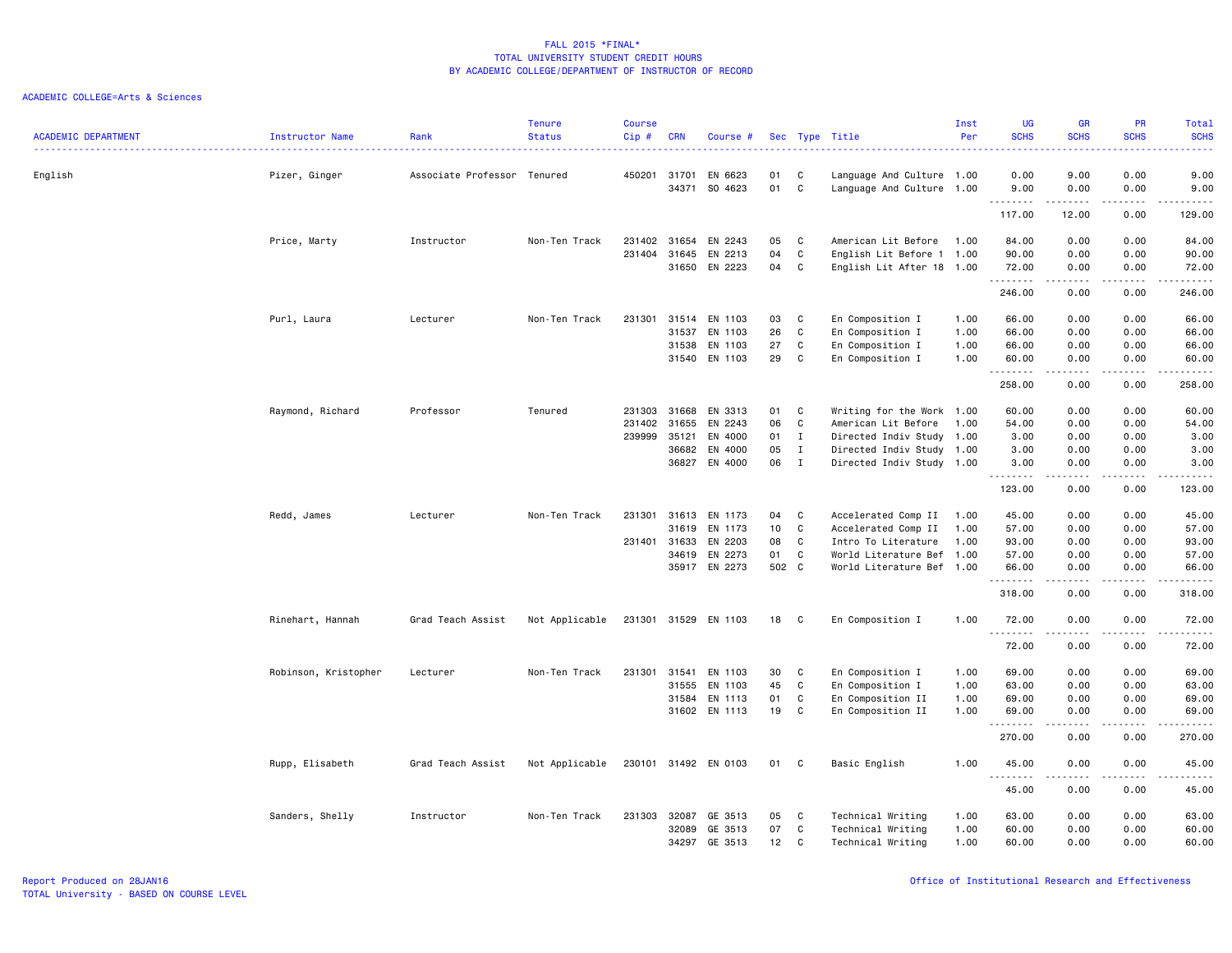| <b>ACADEMIC DEPARTMENT</b> | <b>Instructor Name</b> | Rank                          | <b>Tenure</b><br><b>Status</b> | <b>Course</b><br>Cip# | <b>CRN</b> | Course #             |       |              | Sec Type Title            | Inst<br>Per | UG<br><b>SCHS</b>                                                                                                                                                                                                                                                                                                                                                                                                                                                                              | <b>GR</b><br><b>SCHS</b>                                                                                                                                     | <b>PR</b><br><b>SCHS</b> | Total<br><b>SCHS</b>                                                                                                                                                                     |
|----------------------------|------------------------|-------------------------------|--------------------------------|-----------------------|------------|----------------------|-------|--------------|---------------------------|-------------|------------------------------------------------------------------------------------------------------------------------------------------------------------------------------------------------------------------------------------------------------------------------------------------------------------------------------------------------------------------------------------------------------------------------------------------------------------------------------------------------|--------------------------------------------------------------------------------------------------------------------------------------------------------------|--------------------------|------------------------------------------------------------------------------------------------------------------------------------------------------------------------------------------|
|                            |                        |                               |                                |                       |            |                      |       |              |                           |             | .                                                                                                                                                                                                                                                                                                                                                                                                                                                                                              | $\begin{array}{cccccccccccccc} \bullet & \bullet & \bullet & \bullet & \bullet & \bullet & \bullet \end{array}$                                              | .                        | .                                                                                                                                                                                        |
|                            |                        |                               |                                |                       |            |                      |       |              |                           |             | 183.00                                                                                                                                                                                                                                                                                                                                                                                                                                                                                         | 0.00                                                                                                                                                         | 0.00                     | 183.00                                                                                                                                                                                   |
| English                    | Shaffer, Donald        | Associate Professor Tenured   |                                | 050201                | 30002      | AAS 1063             | 01    | C            | Intro to African Ame      | 1.00        | 135.00                                                                                                                                                                                                                                                                                                                                                                                                                                                                                         | 0.00                                                                                                                                                         | 0.00                     | 135.00                                                                                                                                                                                   |
|                            |                        |                               |                                | 230701                | 30007      | AAS 2363             | 01    | C            | Intro AFAM Lit            | 1.00        | 18.00                                                                                                                                                                                                                                                                                                                                                                                                                                                                                          | 0.00                                                                                                                                                         | 0.00                     | 18.00                                                                                                                                                                                    |
|                            |                        |                               |                                |                       | 31661      | EN 2363              | 01    | C            | Intro AFAM Lit            | 1.00        | 33.00                                                                                                                                                                                                                                                                                                                                                                                                                                                                                          | 0.00                                                                                                                                                         | 0.00                     | 33.00                                                                                                                                                                                    |
|                            |                        |                               |                                | 231301                | 31608      | EN 1113              | H02 C |              | Honors En Compositio      | 1.00        | 33.00                                                                                                                                                                                                                                                                                                                                                                                                                                                                                          | 0.00                                                                                                                                                         | 0.00                     | 33.00                                                                                                                                                                                    |
|                            |                        |                               |                                | 239999                | 35165      | EN 8000              | 01    | D            | Research / Thesis         | 1.00        | 0.00<br>.                                                                                                                                                                                                                                                                                                                                                                                                                                                                                      | 3.00                                                                                                                                                         | 0.00                     | 3.00<br>$\frac{1}{2} \left( \frac{1}{2} \right) \left( \frac{1}{2} \right) \left( \frac{1}{2} \right) \left( \frac{1}{2} \right)$                                                        |
|                            |                        |                               |                                |                       |            |                      |       |              |                           |             | 219.00                                                                                                                                                                                                                                                                                                                                                                                                                                                                                         | 3.00                                                                                                                                                         | 0.00                     | 222.00                                                                                                                                                                                   |
|                            | Sheperis, Claire       | Instructor                    | Non-Ten Track                  | 231301                | 31594      | EN 1113              | 11    | C            | En Composition II         | 1.00        | 72.00                                                                                                                                                                                                                                                                                                                                                                                                                                                                                          | 0.00                                                                                                                                                         | 0.00                     | 72.00                                                                                                                                                                                    |
|                            |                        |                               |                                |                       | 31599      | EN 1113              | 16    | C            | En Composition II         | 1.00        | 72.00                                                                                                                                                                                                                                                                                                                                                                                                                                                                                          | 0.00                                                                                                                                                         | 0.00                     | 72.00                                                                                                                                                                                    |
|                            |                        |                               |                                | 231401                | 31626      | EN 2203              | 01    | C            | Intro To Literature       | 1.00        | 87.00                                                                                                                                                                                                                                                                                                                                                                                                                                                                                          | 0.00                                                                                                                                                         | 0.00                     | 87.00                                                                                                                                                                                    |
|                            |                        |                               |                                |                       |            | 31627 EN 2203        | 02    | C            | Intro To Literature       | 1.00        | 90.00<br>.                                                                                                                                                                                                                                                                                                                                                                                                                                                                                     | 0.00<br>$\frac{1}{2} \left( \frac{1}{2} \right) \left( \frac{1}{2} \right) \left( \frac{1}{2} \right) \left( \frac{1}{2} \right) \left( \frac{1}{2} \right)$ | 0.00<br>.                | 90.00<br>$\frac{1}{2} \left( \frac{1}{2} \right) \left( \frac{1}{2} \right) \left( \frac{1}{2} \right) \left( \frac{1}{2} \right) \left( \frac{1}{2} \right) \left( \frac{1}{2} \right)$ |
|                            |                        |                               |                                |                       |            |                      |       |              |                           |             | 321.00                                                                                                                                                                                                                                                                                                                                                                                                                                                                                         | 0.00                                                                                                                                                         | 0.00                     | 321.00                                                                                                                                                                                   |
|                            | Slimp, Cynthia         | Lecturer                      | Non-Ten Track                  | 230101                | 35164      | EN 3423              | 201 C |              | Desc Eng Grammar          | 1.00        | 33.00                                                                                                                                                                                                                                                                                                                                                                                                                                                                                          | 0.00                                                                                                                                                         | 0.00                     | 33.00                                                                                                                                                                                    |
|                            |                        |                               |                                | 231401                | 34457      | EN 4333              | 201 C |              | Southern Literature       | 1.00        | 27.00<br>.                                                                                                                                                                                                                                                                                                                                                                                                                                                                                     | 0.00                                                                                                                                                         | 0.00                     | 27.00                                                                                                                                                                                    |
|                            |                        |                               |                                |                       |            |                      |       |              |                           |             | 60.00                                                                                                                                                                                                                                                                                                                                                                                                                                                                                          | 0.00                                                                                                                                                         | 0.00                     | 60.00                                                                                                                                                                                    |
|                            | Slimp, Stephen         | Lecturer                      | Non-Ten Track                  | 230801                | 35298      | EN 6503              | 201 C |              | Shakespeare               | 1.00        | 0.00                                                                                                                                                                                                                                                                                                                                                                                                                                                                                           | 9.00                                                                                                                                                         | 0.00                     | 9.00                                                                                                                                                                                     |
|                            |                        |                               |                                |                       |            | 231404 35297 EN 4503 | 201 C |              | Shakespeare               | 1.00        | 9.00<br>$\begin{array}{cccccccccccccc} \multicolumn{2}{c}{} & \multicolumn{2}{c}{} & \multicolumn{2}{c}{} & \multicolumn{2}{c}{} & \multicolumn{2}{c}{} & \multicolumn{2}{c}{} & \multicolumn{2}{c}{} & \multicolumn{2}{c}{} & \multicolumn{2}{c}{} & \multicolumn{2}{c}{} & \multicolumn{2}{c}{} & \multicolumn{2}{c}{} & \multicolumn{2}{c}{} & \multicolumn{2}{c}{} & \multicolumn{2}{c}{} & \multicolumn{2}{c}{} & \multicolumn{2}{c}{} & \multicolumn{2}{c}{} & \multicolumn{2}{c}{} & \$ | 0.00<br>.                                                                                                                                                    | 0.00<br>.                | 9.00<br>.                                                                                                                                                                                |
|                            |                        |                               |                                |                       |            |                      |       |              |                           |             | 9.00                                                                                                                                                                                                                                                                                                                                                                                                                                                                                           | 9.00                                                                                                                                                         | 0.00                     | 18.00                                                                                                                                                                                    |
|                            | Sones, Sarah           | Grad Teach Assist             | Not Applicable                 |                       |            | 230101 31508 EN 0103 | 17    | $\mathbf{C}$ | Basic English             | 1.00        | 45.00                                                                                                                                                                                                                                                                                                                                                                                                                                                                                          | 0.00                                                                                                                                                         | 0.00                     | 45.00                                                                                                                                                                                    |
|                            |                        |                               |                                |                       |            |                      |       |              |                           |             | .<br>45.00                                                                                                                                                                                                                                                                                                                                                                                                                                                                                     | 0.00                                                                                                                                                         | 0.00                     | د د د د د<br>45.00                                                                                                                                                                       |
|                            | Spain, Andrea          | Assistant Professor Ten Track |                                | 230101                | 34622      | EN 4353              | 01    | C            | Critical Theory Sinc 1.00 |             | 30.00                                                                                                                                                                                                                                                                                                                                                                                                                                                                                          | 0.00                                                                                                                                                         | 0.00                     | 30.00                                                                                                                                                                                    |
|                            |                        |                               |                                | 230301                | 34649      | EN 6813              | 01    | C            | The World Novel Sinc 1.00 |             | 0.00                                                                                                                                                                                                                                                                                                                                                                                                                                                                                           | 3.00                                                                                                                                                         | 0.00                     | 3.00                                                                                                                                                                                     |
|                            |                        |                               |                                | 231301                | 31674      | EN 4111              | 01    | C            | Portfol & Reflec Wri      | 1.00        | 29.00                                                                                                                                                                                                                                                                                                                                                                                                                                                                                          | 0.00                                                                                                                                                         | 0.00                     | 29.00                                                                                                                                                                                    |
|                            |                        |                               |                                | 231401                | 34650      | EN 4813              | 01    | C            | The World Novel Sinc 1.00 |             | 39.00                                                                                                                                                                                                                                                                                                                                                                                                                                                                                          | 0.00                                                                                                                                                         | 0.00                     | 39.00                                                                                                                                                                                    |
|                            |                        |                               |                                | 239999                | 34621      | EN 6353              | 01    | C            | Critical Theory Sinc 1.00 |             | 0.00                                                                                                                                                                                                                                                                                                                                                                                                                                                                                           | 6.00                                                                                                                                                         | 0.00                     | 6.00                                                                                                                                                                                     |
|                            |                        |                               |                                |                       | 35294      | EN 8000              | 04    | D            | Research / Thesis         | 1.00        | 0.00<br><u>.</u>                                                                                                                                                                                                                                                                                                                                                                                                                                                                               | 6.00                                                                                                                                                         | 0.00                     | 6.00<br>.                                                                                                                                                                                |
|                            |                        |                               |                                |                       |            |                      |       |              |                           |             | 98.00                                                                                                                                                                                                                                                                                                                                                                                                                                                                                          | 15.00                                                                                                                                                        | 0.00                     | 113.00                                                                                                                                                                                   |
|                            | Spurlock, Ann          | Instructor                    | Non-Ten Track                  |                       |            | 231301 31691 EN 6013 | 01    | E            | Tchng Col Writing         | 1.00        | 0.00<br>$- - -$<br>-----                                                                                                                                                                                                                                                                                                                                                                                                                                                                       | 57.00<br>.                                                                                                                                                   | 0.00<br>.                | 57.00<br>.                                                                                                                                                                               |
|                            |                        |                               |                                |                       |            |                      |       |              |                           |             | 0.00                                                                                                                                                                                                                                                                                                                                                                                                                                                                                           | 57.00                                                                                                                                                        | 0.00                     | 57.00                                                                                                                                                                                    |
|                            | Stinson, Emily         | Lecturer                      | Non-Ten Track                  | 130301                | 34070      | LSK 6013             | 501 C |              | Academic Writing for 1.00 |             | 0.00                                                                                                                                                                                                                                                                                                                                                                                                                                                                                           | 18.00                                                                                                                                                        | 0.00                     | 18.00                                                                                                                                                                                    |
|                            |                        |                               |                                | 231301                | 31610      | EN 1173              | 01    | C            | Accelerated Comp II       | 1.00        | 54.00                                                                                                                                                                                                                                                                                                                                                                                                                                                                                          | 0.00                                                                                                                                                         | 0.00                     | 54.00                                                                                                                                                                                    |
|                            |                        |                               |                                |                       | 31614      | EN 1173              | 05    | C            | Accelerated Comp II       | 1.00        | 63.00                                                                                                                                                                                                                                                                                                                                                                                                                                                                                          | 0.00                                                                                                                                                         | 0.00                     | 63.00                                                                                                                                                                                    |
|                            |                        |                               |                                | 231401                | 31634      | EN 2203              | 09    | $\mathtt{C}$ | Intro To Literature       | 1.00        | 81.00                                                                                                                                                                                                                                                                                                                                                                                                                                                                                          | 0.00                                                                                                                                                         | 0.00                     | 81.00                                                                                                                                                                                    |
|                            |                        |                               |                                | 231404                | 31648      | EN 2223              | 01    | C            | English Lit After 18 1.00 |             | 90.00<br><u>.</u>                                                                                                                                                                                                                                                                                                                                                                                                                                                                              | 0.00                                                                                                                                                         | 0.00                     | 90.00<br>.                                                                                                                                                                               |
|                            |                        |                               |                                |                       |            |                      |       |              |                           |             | 288.00                                                                                                                                                                                                                                                                                                                                                                                                                                                                                         | 18.00                                                                                                                                                        | 0.00                     | 306.00                                                                                                                                                                                   |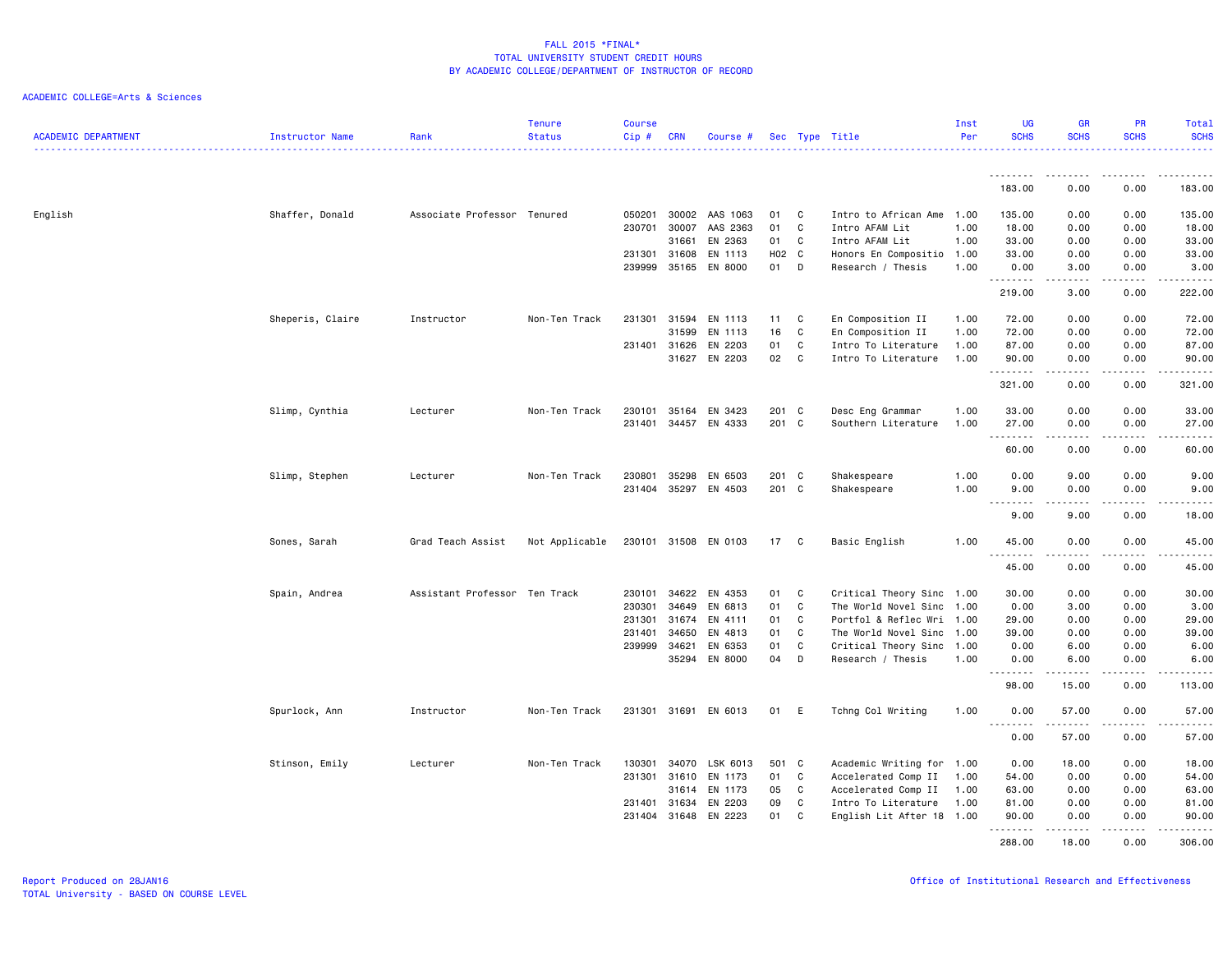| <b>ACADEMIC DEPARTMENT</b> | Instructor Name   | Rank                          | <b>Tenure</b><br><b>Status</b> | Course<br>$Cip$ # | <b>CRN</b>   | Course #             |       |              | Sec Type Title              | Inst<br>Per | UG<br><b>SCHS</b>                                  | GR<br><b>SCHS</b>                           | PR<br><b>SCHS</b>                                                                                                                                            | Total<br><b>SCHS</b> |
|----------------------------|-------------------|-------------------------------|--------------------------------|-------------------|--------------|----------------------|-------|--------------|-----------------------------|-------------|----------------------------------------------------|---------------------------------------------|--------------------------------------------------------------------------------------------------------------------------------------------------------------|----------------------|
| English                    | Stubbs, Tia       | Lecturer                      | Non-Ten Track                  | 231301            | 31530        | EN 1103              | 19    | C            | En Composition I            | 1.00        | 72.00                                              | 0.00                                        | 0.00                                                                                                                                                         | 72.00                |
|                            |                   |                               |                                |                   | 31568        | EN 1103              | 59    | C            | En Composition I            | 1.00        | 51.00                                              | 0.00                                        | 0.00                                                                                                                                                         | 51.00                |
|                            |                   |                               |                                |                   |              | 31570 EN 1103        | 61    | C            | En Composition I            | 1.00        | 66.00                                              | 0.00                                        | 0.00                                                                                                                                                         | 66.00                |
|                            |                   |                               |                                |                   |              | 31595 EN 1113        | 12    | C            | En Composition II           | 1.00        | 72.00<br>.                                         | 0.00<br>الداعات                             | 0.00<br>22222                                                                                                                                                | 72.00<br>.           |
|                            |                   |                               |                                |                   |              |                      |       |              |                             |             | 261.00                                             | 0.00                                        | 0.00                                                                                                                                                         | 261.00               |
|                            | Thompson, Jessica | Instructor                    | Non-Ten Track                  | 231301            | 31531        | EN 1103              | 20    | C            | En Composition $I - L$ 1.00 |             | 45.00                                              | 0.00                                        | 0.00                                                                                                                                                         | 45.00                |
|                            |                   |                               |                                |                   | 31611        | EN 1173              | 02    | C            | Accelerated Comp II         | 1.00        | 57.00                                              | 0.00                                        | 0.00                                                                                                                                                         | 57.00                |
|                            |                   |                               |                                |                   | 31620        | EN 1173              | 11    | C            | Accelerated Comp II         | 1.00        | 54.00                                              | 0.00                                        | 0.00                                                                                                                                                         | 54.00                |
|                            |                   |                               |                                |                   | 231401 31641 | EN 2203              | 16    | C            | Intro To Literature         | 1.00        | 90.00<br>.                                         | 0.00<br>المتمالين                           | 0.00<br>$\frac{1}{2} \left( \frac{1}{2} \right) \left( \frac{1}{2} \right) \left( \frac{1}{2} \right) \left( \frac{1}{2} \right) \left( \frac{1}{2} \right)$ | 90.00<br>.           |
|                            |                   |                               |                                |                   |              |                      |       |              |                             |             | 246.00                                             | 0.00                                        | 0.00                                                                                                                                                         | 246.00               |
|                            | Torrence, Devan   | Grad Teach Assist             | Not Applicable                 |                   |              | 230101 31504 EN 0103 | 13 C  |              | Basic English               | 1.00        | 45.00<br>.                                         | 0.00<br>$\omega$ $\omega$ $\omega$ $\omega$ | 0.00                                                                                                                                                         | 45.00                |
|                            |                   |                               |                                |                   |              |                      |       |              |                             |             | 45.00                                              | 0.00                                        | 0.00                                                                                                                                                         | 45.00                |
|                            | Trimm, James      | Lecturer                      | Non-Ten Track                  | 231301            |              | 31526 EN 1103        | 15    | C            | En Composition I            | 1.00        | 66.00                                              | 0.00                                        | 0.00                                                                                                                                                         | 66.00                |
|                            |                   |                               |                                |                   | 36065        | EN 1103              | 67    | C            | En Composition I            | 1.00        | 72.00                                              | 0.00                                        | 0.00                                                                                                                                                         | 72.00                |
|                            |                   |                               |                                |                   | 231401 31636 | EN 2203              | 11    | C            | Intro To Literature         | 1.00        | 84.00                                              | 0.00                                        | 0.00                                                                                                                                                         | 84.00                |
|                            |                   |                               |                                |                   |              | 31640 EN 2203        | 15    | C            | Intro To Literature         | 1.00        | 90.00<br>.                                         | 0.00<br>.                                   | 0.00<br>$- - - - -$                                                                                                                                          | 90.00                |
|                            |                   |                               |                                |                   |              |                      |       |              |                             |             | 312.00                                             | 0.00                                        | 0.00                                                                                                                                                         | 312.00               |
|                            | Trinh, Annie      | Grad Teach Assist             | Not Applicable                 |                   |              | 230101 31503 EN 0103 | 12 C  |              | Basic English               | 1.00        | 45.00<br>.                                         | 0.00<br>.                                   | 0.00<br>.                                                                                                                                                    | 45.00<br>.           |
|                            |                   |                               |                                |                   |              |                      |       |              |                             |             | 45.00                                              | 0.00                                        | 0.00                                                                                                                                                         | 45.00                |
|                            | Vivier, Eric      | Assistant Professor Ten Track |                                | 231404            | 31647        | EN 2213              | H01 C |              | Honors English Lit B        | 1.00        | 42.00                                              | 0.00                                        | 0.00                                                                                                                                                         | 42.00                |
|                            |                   |                               |                                | 240101            | 32346        | HON 1163             | H02 S |              | The Quest I                 | 1.00        | 39.00                                              | 0.00                                        | 0.00                                                                                                                                                         | 39.00                |
|                            |                   |                               |                                |                   |              | 32347 HON 1163       | H03 S |              | The Quest I                 | 1.00        | 39.00<br>.                                         | 0.00<br>.                                   | 0.00<br>.                                                                                                                                                    | 39.00<br>.           |
|                            |                   |                               |                                |                   |              |                      |       |              |                             |             | 120.00                                             | 0.00                                        | 0.00                                                                                                                                                         | 120.00               |
|                            | Voller, Leslie    | Instructor                    | Non-Ten Track                  | 231301            | 31589        | EN 1113              | 06    | C            | En Composition II           | 1.00        | 72.00                                              | 0.00                                        | 0.00                                                                                                                                                         | 72.00                |
|                            |                   |                               |                                |                   |              | 31623 EN 1173        | 14    | C            | Accelerated Comp II         | 1.00        | 60.00                                              | 0.00                                        | 0.00                                                                                                                                                         | 60.00                |
|                            |                   |                               |                                |                   |              | 31624 EN 1173        | 15    | C            | Accelerated Comp II         | 1.00        | 60.00                                              | 0.00                                        | 0.00                                                                                                                                                         | 60.00                |
|                            |                   |                               |                                | 231401            |              | 31642 EN 2203        | 17    | C            | Intro To Literature         | 1.00        | 84.00<br>.                                         | 0.00<br>.                                   | 0.00                                                                                                                                                         | 84.00                |
|                            |                   |                               |                                |                   |              |                      |       |              |                             |             | 276.00                                             | 0.00                                        | 0.00                                                                                                                                                         | 276.00               |
|                            | West, Elizabeth   | Grad Teach Assist             | Not Applicable                 |                   |              | 231301 31581 EN 1103 | 83    | C            | En Composition I            | 1.00        | 72.00<br>.                                         | 0.00                                        | 0.00                                                                                                                                                         | 72.00                |
|                            |                   |                               |                                |                   |              |                      |       |              |                             |             | 72.00                                              | 0.00                                        | 0.00                                                                                                                                                         | 72.00                |
|                            | West, Robert      | Associate Professor Tenured   |                                | 231402            | 31658        | EN 2253              | 03    | C            | American Lit After 1 1.00   |             | 81.00                                              | 0.00                                        | 0.00                                                                                                                                                         | 81.00                |
|                            |                   |                               |                                | 239999            |              | 36106 EN 4000        | 02    | $\mathbf{I}$ | Directed Indiv Study 1.00   |             | 3.00                                               | 0.00                                        | 0.00                                                                                                                                                         | 3.00                 |
|                            |                   |                               |                                |                   |              | 36107 EN 4000        | 03    | $\mathbf{I}$ | Directed Indiv Study 1.00   |             | 3.00<br><u>.</u>                                   | 0.00<br>$\frac{1}{2}$                       | 0.00<br>.                                                                                                                                                    | 3.00<br>.            |
|                            |                   |                               |                                |                   |              |                      |       |              |                             |             | 87.00                                              | 0.00                                        | 0.00                                                                                                                                                         | 87.00                |
|                            | White, Rebekah    | Lecturer                      | Non-Ten Track                  |                   |              | 231301 31519 EN 1103 | 08    | C            | En Composition I            | 1.00        | 60.00                                              | 0.00                                        | 0.00                                                                                                                                                         | 60.00                |
| Report Produced on 28JAN16 |                   |                               |                                |                   |              |                      |       |              |                             |             | Office of Institutional Research and Effectiveness |                                             |                                                                                                                                                              |                      |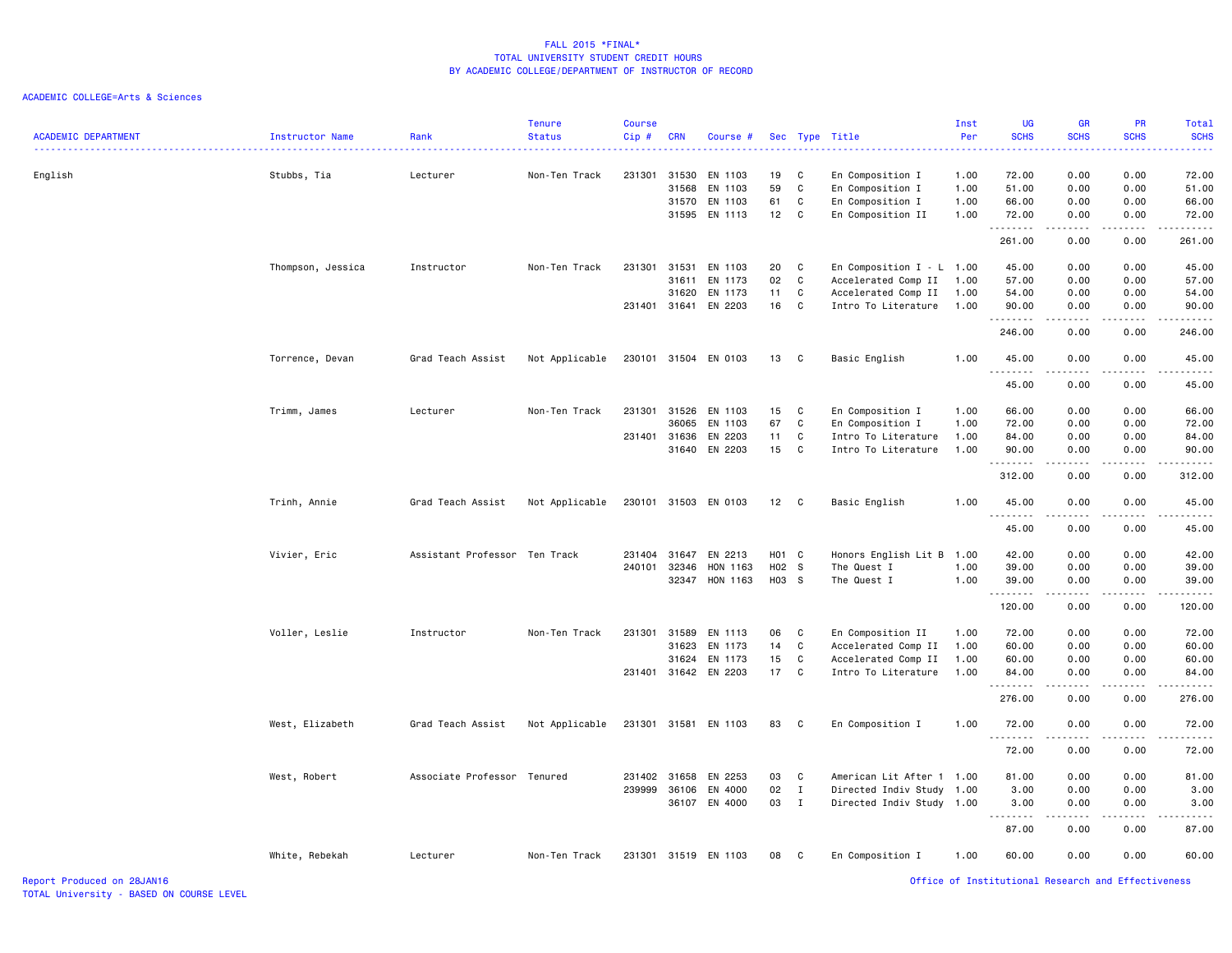| <b>ACADEMIC DEPARTMENT</b> | Instructor Name | Rank     | Tenure<br>Status | Course<br>$Cip$ # | <b>CRN</b> | Course # Sec Type Title                                |                      |                                                          | Inst<br>Per          | UG<br><b>SCHS</b>                              | <b>GR</b><br><b>SCHS</b>       | <b>PR</b><br><b>SCHS</b>              | Total<br><b>SCHS</b>                  |
|----------------------------|-----------------|----------|------------------|-------------------|------------|--------------------------------------------------------|----------------------|----------------------------------------------------------|----------------------|------------------------------------------------|--------------------------------|---------------------------------------|---------------------------------------|
| English                    | White, Rebekah  | Lecturer | Non-Ten Track    |                   |            | 231301 31542 EN 1103<br>31547 EN 1103<br>31561 EN 1103 | 31 C<br>37 C<br>51 C | En Composition I<br>En Composition I<br>En Composition I | 1.00<br>1.00<br>1.00 | 63.00<br>69.00<br>66.00<br>---------<br>258.00 | 0.00<br>0.00<br>0.00<br>0.00   | 0.00<br>0.00<br>0.00<br>0.00          | 63.00<br>69.00<br>66.00<br><br>258.00 |
| English                    |                 |          |                  |                   |            |                                                        |                      |                                                          |                      | ========<br>13222.50<br>========               | ========<br>328,00<br>======== | $=$ = = = = = = =<br>0.00<br>======== | $=$ = = = = = = = = =<br>13550.50     |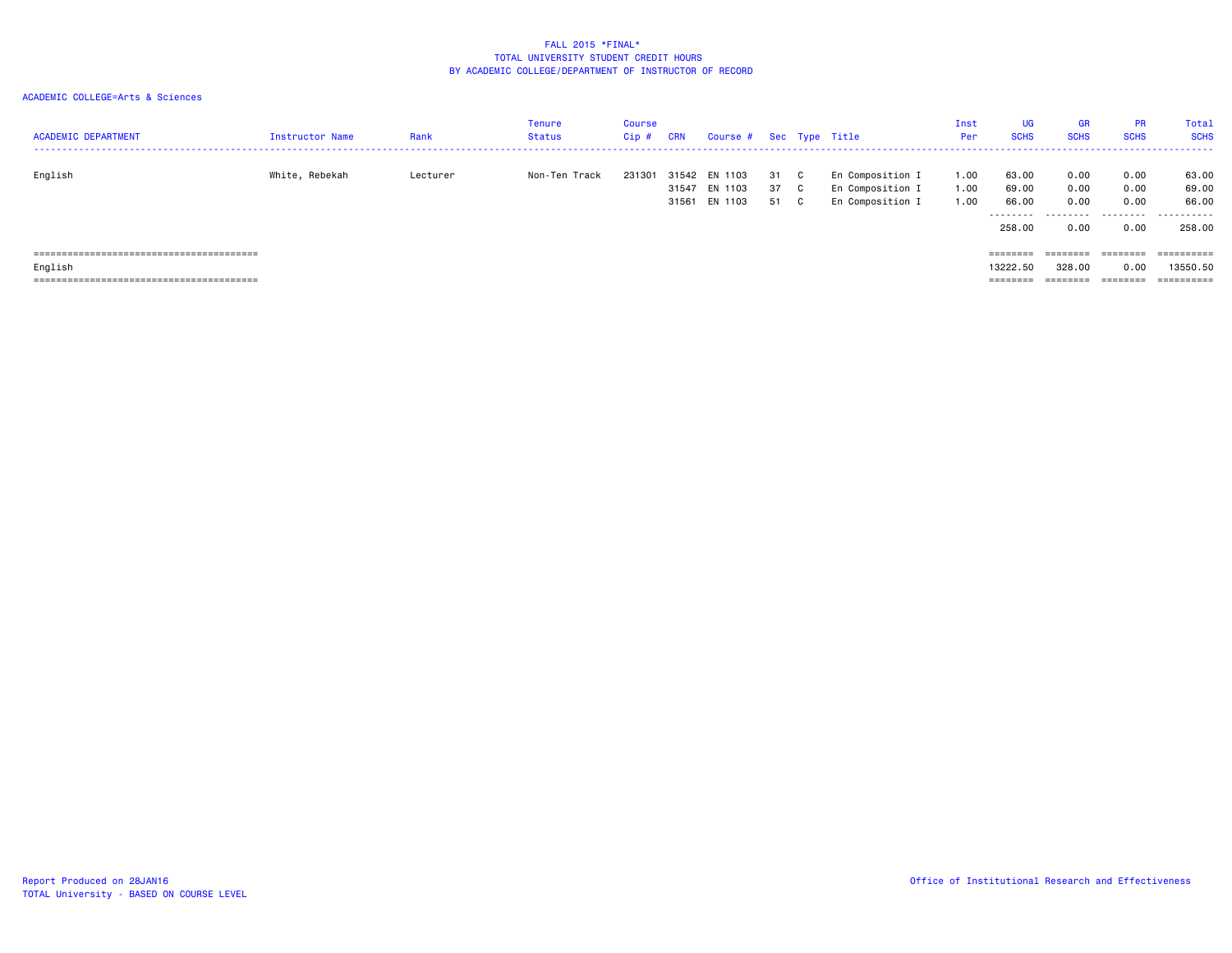| <b>ACADEMIC DEPARTMENT</b> | Instructor Name                                     | Rank                          | <b>Tenure</b><br><b>Status</b> | <b>Course</b><br>Cip# | <b>CRN</b>            | Course #             |           |                   | Sec Type Title                                  | Inst<br>Per  | <b>UG</b><br><b>SCHS</b> | <b>GR</b><br><b>SCHS</b> | PR<br><b>SCHS</b><br><u>.</u> | Total<br><b>SCHS</b><br>. |
|----------------------------|-----------------------------------------------------|-------------------------------|--------------------------------|-----------------------|-----------------------|----------------------|-----------|-------------------|-------------------------------------------------|--------------|--------------------------|--------------------------|-------------------------------|---------------------------|
| Geosciences                | Ambinakudige, Shrinidhi Associate Professor Tenured |                               |                                |                       | 450701 32174<br>35112 | GR 3113<br>GR 9000   | 01<br>01  | C<br>D            | Conserv Of Nat Res<br>Research/Dissertatio 1.00 | 1.00         | 168.00<br>0.00           | 0.00<br>7.00             | 0.00<br>0.00                  | 168.00<br>7.00            |
|                            |                                                     |                               |                                |                       |                       |                      |           |                   |                                                 |              | .<br>168.00              | .<br>7.00                | .<br>0.00                     | .<br>175.00               |
|                            | Babineaux, Claire                                   | Grad Teach Assist             | Not Applicable                 | 400601                | 32110                 | GG 1113              | 03        | C                 | Survey Earth Sci I                              | 1.00         | 129.00                   | 0.00                     | 0.00                          | 129.00                    |
|                            |                                                     |                               |                                |                       | 32119<br>32120        | GG 1123<br>GG 1123   | 01<br>H01 | C<br>$\mathbf{C}$ | Survey Earth Sci II<br>Honors Survey Earth      | 1.00<br>1.00 | 105.00<br>6.00           | 0.00<br>0.00             | 0.00<br>0.00                  | 105.00<br>6.00            |
|                            |                                                     |                               |                                |                       |                       |                      |           |                   |                                                 |              | .<br>240.00              | 0.00                     | 0.00                          | <u>.</u><br>240.00        |
|                            | Baldwin, William                                    | Lecturer                      | Non-Ten Track                  | 400404                | 34023                 | GR 4713              | 501 B     |                   | Synoptic Met I                                  | 0.10         | 12.00                    | 0.00                     | 0.00                          | 12.00                     |
|                            |                                                     |                               |                                |                       | 34024                 | GR 4713              | 502 B     |                   | Synoptic Met I                                  | 0.10         | 12.60                    | 0.00                     | 0.00                          | 12.60                     |
|                            |                                                     |                               |                                | 450701                | 32162                 | GR 1123              | 02        | C                 | Intro World Geog                                | 0.90         | 264.60                   | 0.00                     | 0.00                          | 264.60                    |
|                            |                                                     |                               |                                |                       |                       | 32164 GR 1123        | 04        | C                 | Intro World Geog                                | 0.90         | 261.90<br>.              | 0.00<br>-----            | 0.00<br>.                     | 261.90<br>.               |
|                            |                                                     |                               |                                |                       |                       |                      |           |                   |                                                 |              | 551.10                   | 0.00                     | 0.00                          | 551.10                    |
|                            | Churchill, William                                  | Grad Teach Assist             | Not Applicable                 |                       |                       | 400404 34437 GR 1603 | 02        | $\mathbf{C}$      | Intro To Meteorology 1.00                       |              | 120.00<br>.              | 0.00<br>. <u>.</u>       | 0.00<br>.                     | 120.00<br>.               |
|                            |                                                     |                               |                                |                       |                       |                      |           |                   |                                                 |              | 120.00                   | 0.00                     | 0.00                          | 120.00                    |
|                            | Clary, Renee                                        | Associate Professor Tenured   |                                | 400601                | 34006                 | GG 8123              | 501 C     |                   | Geol II: Earth and T 1.00                       |              | 0.00                     | 72.00                    | 0.00                          | 72.00                     |
|                            |                                                     |                               |                                |                       | 34832                 | GG 8000              | 501 D     |                   | Research / Thesis                               | 1.00         | 0.00                     | 2.00                     | 0.00                          | 2.00                      |
|                            |                                                     |                               |                                |                       | 35401                 | GG 9000              | 05        | D                 | Research/Dissertatio 1.00                       |              | 0.00                     | 7.00                     | 0.00                          | 7.00                      |
|                            |                                                     |                               |                                |                       | 36668                 | GG 8000              | 05        | D                 | Research / Thesis                               | 1.00         | 0.00                     | 1.00                     | 0.00                          | 1.00                      |
|                            |                                                     |                               |                                | 400604 32127          |                       | GG 4201              | 01        | C                 | Prac In Paleontology 1.00                       |              | 10.00                    | 0.00                     | 0.00                          | 10.00                     |
|                            |                                                     |                               |                                |                       | 32128                 | GG 4203              | 01        | C                 | Prin Of Paleobiology 1.00                       |              | 36.00<br>.               | 0.00<br>.                | 0.00<br>-----                 | 36.00<br>.                |
|                            |                                                     |                               |                                |                       |                       |                      |           |                   |                                                 |              | 46.00                    | 82.00                    | 0.00                          | 128.00                    |
|                            | Cooke, William                                      | Professor                     | Tenured                        | 400699                | 32149                 | GG 8913              | 01        | -S                | Reading Techniques G 1.00                       |              | 0.00                     | 12.00                    | 0.00                          | 12.00                     |
|                            |                                                     |                               |                                | 450701                | 34032                 | GR 6333              | 501       | $\overline{B}$    | Remote Sensing Phys                             | 0.10         | 0.00                     | 4.80                     | 0.00                          | 4.80                      |
|                            |                                                     |                               |                                |                       | 35105                 | GR 8000              | 02        | D                 | Research / Thesis                               | 1.00         | 0.00                     | 7.00                     | 0.00                          | 7.00                      |
|                            |                                                     |                               |                                |                       | 35113                 | GR 9000              | 02        | D                 | Research/Dissertatio 1.00                       |              | 0.00                     | 1.00                     | 0.00                          | 1.00                      |
|                            |                                                     |                               |                                | 450702 34017          |                       | GR 4333              | 501       | B                 | Remote Sensing Phys                             | 0.10         | 0.60                     | 0.00                     | 0.00                          | 0.60                      |
|                            |                                                     |                               |                                |                       |                       | 34510 GR 8563        | 01        | B                 | GIS Research Apps                               | 1.00         | 0.00<br>.                | 9.00<br>.                | 0.00<br><b>.</b>              | 9.00<br>.                 |
|                            |                                                     |                               |                                |                       |                       |                      |           |                   |                                                 |              | 0.60                     | 33.80                    | 0.00                          | 34.40                     |
|                            | Dash, Padmanava                                     | Assistant Professor Ten Track |                                | 450701                | 32214                 | GR 6333              | 01        | C                 | Remote Sensing Phys                             | 1.00         | 0.00                     | 27.00                    | 0.00                          | 27.00                     |
|                            |                                                     |                               |                                |                       | 32215                 | GR 6333              | 02        | K                 | Remote Sensing Phys                             | 1.00         | 0.00                     | 0.00                     | 0.00                          | 0.00                      |
|                            |                                                     |                               |                                |                       | 35114                 | GR 9000              | 03        | D                 | Research/Dissertatio 1.00                       |              | 0.00                     | 14.00                    | 0.00                          | 14.00                     |
|                            |                                                     |                               |                                | 450702 32185          |                       | GR 4333              | 01        | C                 | Remote Sensing Phys                             | 1.00         | 63.00                    | 0.00                     | 0.00                          | 63.00                     |
|                            |                                                     |                               |                                |                       | 32186                 | GR 4333              | 02        | K                 | Remote Sensing Phys                             | 1.00         | 0.00                     | 0.00                     | 0.00                          | 0.00                      |
|                            |                                                     |                               |                                |                       |                       | 34456 GR 8333        | 01        | C                 | Field Remote Sensing 1.00                       |              | 0.00<br>.                | 27.00<br>.               | 0.00<br>.                     | 27.00<br><u>.</u>         |
|                            |                                                     |                               |                                |                       |                       |                      |           |                   |                                                 |              | 63.00                    | 68.00                    | 0.00                          | 131.00                    |
|                            | Domenech, Julia                                     | Grad Teach Assist             | Not Applicable                 | 400601                | 32113                 | GG 1113              | 06        | C                 | Survey Earth Sci I                              | 1.00         | 135.00                   | 0.00                     | 0.00                          | 135.00                    |
|                            |                                                     |                               |                                | 450701                | 36091                 | GR 1123              | 07        | C                 | Intro World Geog                                | 0.90         | 110.70                   | 0.00                     | 0.00                          | 110.70                    |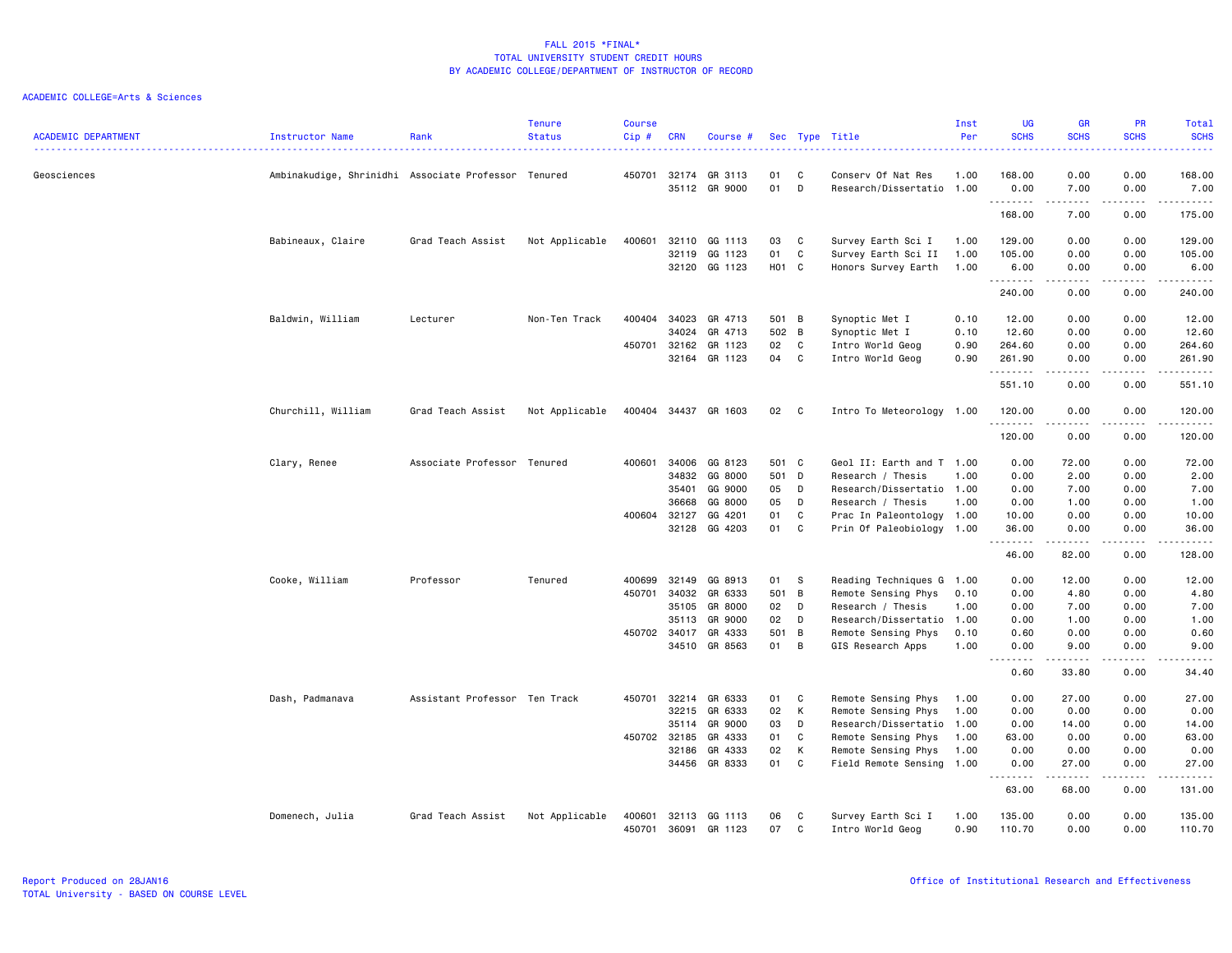| <b>ACADEMIC DEPARTMENT</b> | Instructor Name       | Rank                          | <b>Tenure</b><br><b>Status</b> | <b>Course</b><br>$Cip$ # | <b>CRN</b> | Course #             |                  |              | Sec Type Title            | Inst<br>Per | <b>UG</b><br><b>SCHS</b> | <b>GR</b><br><b>SCHS</b>                                                                                                                                     | <b>PR</b><br><b>SCHS</b> | Total<br><b>SCHS</b><br><u>.</u>           |
|----------------------------|-----------------------|-------------------------------|--------------------------------|--------------------------|------------|----------------------|------------------|--------------|---------------------------|-------------|--------------------------|--------------------------------------------------------------------------------------------------------------------------------------------------------------|--------------------------|--------------------------------------------|
|                            |                       |                               |                                |                          |            |                      |                  |              |                           |             | <u>.</u>                 |                                                                                                                                                              |                          |                                            |
|                            |                       |                               |                                |                          |            |                      |                  |              |                           |             | 245.70                   | 0.00                                                                                                                                                         | 0.00                     | 245.70                                     |
| Geosciences                | Dudley, Jerry         | Non-Faculty                   | Not Applicable                 |                          |            | 400601 32112 GG 1113 | 05               | C            | Survey Earth Sci I        | 1.00        | 276.00<br>.              | 0.00<br>22222                                                                                                                                                | 0.00<br>.                | 276.00<br>.                                |
|                            |                       |                               |                                |                          |            |                      |                  |              |                           |             | 276.00                   | 0.00                                                                                                                                                         | 0.00                     | 276.00                                     |
|                            | Dyer, Jamie           | Associate Professor Tenured   |                                | 400401                   | 34034      | GR 6943              | 501              | $\mathbf{C}$ | Tropical Meteorology 0.10 |             | 0.00                     | 9.60                                                                                                                                                         | 0.00                     | 9.60                                       |
|                            |                       |                               |                                | 400404                   | 32203      | GR 4823              | 01               | C            | Dynamic Meteorology       | 1.00        | 84.00                    | 0.00                                                                                                                                                         | 0.00                     | 84.00                                      |
|                            |                       |                               |                                |                          | 34027      | GR 4943              | 501              | $\mathbf{C}$ | Tropical Meteorology 0.10 |             | 2.10                     | 0.00                                                                                                                                                         | 0.00                     | 2.10                                       |
|                            |                       |                               |                                | 450701 32230             |            | GR 6823              | 01               | C            | Dynamic Meteorolgy I 1.00 |             | 0.00                     | 18.00                                                                                                                                                        | 0.00                     | 18.00                                      |
|                            |                       |                               |                                |                          | 35107      | GR 8000              | 04               | D            | Research / Thesis         | 1.00        | 0.00                     | 11.00                                                                                                                                                        | 0.00                     | 11.00                                      |
|                            |                       |                               |                                |                          | 35119      | GR 9000              | 08               | D            | Research/Dissertatio 1.00 |             | 0.00                     | 9.00                                                                                                                                                         | 0.00                     | 9.00                                       |
|                            |                       |                               |                                |                          | 35801      | GR 4990              | 03               | B            | Special Topic In GR       | 1.00        | 45.00                    | 0.00                                                                                                                                                         | 0.00                     | 45.00                                      |
|                            |                       |                               |                                |                          | 35802      | GR 6990              | 03               | B            | Special Topic In GR       | 1.00        | 0.00<br>.                | 18.00<br>.                                                                                                                                                   | 0.00<br>.                | 18.00<br>.                                 |
|                            |                       |                               |                                |                          |            |                      |                  |              |                           |             | 131.10                   | 65.60                                                                                                                                                        | 0.00                     | 196.70                                     |
|                            | Elcik, Christopher    | Grad Teach Assist             | Not Applicable                 | 450701                   | 32155      | GR 1114              | 01               | C            | Physical Geography        | 1.00        | 236.00                   | 0.00                                                                                                                                                         | 0.00                     | 236.00                                     |
|                            |                       |                               |                                |                          | 32156      | GR 1114              | 02               | K            | Physical Geography        | 1.00        | 0.00                     | 0.00                                                                                                                                                         | 0.00                     | 0.00                                       |
|                            |                       |                               |                                |                          |            | 32157 GR 1114        | 03               | K            | Physical Geography        | 1.00        | 0.00                     | 0.00                                                                                                                                                         | 0.00                     | 0.00                                       |
|                            |                       |                               |                                |                          |            |                      |                  |              |                           |             | .<br>236.00              | $\frac{1}{2} \left( \frac{1}{2} \right) \left( \frac{1}{2} \right) \left( \frac{1}{2} \right) \left( \frac{1}{2} \right) \left( \frac{1}{2} \right)$<br>0.00 | .<br>0.00                | .<br>236.00                                |
|                            | Elliott, Jack         | Lecturer                      | Non-Ten Track                  | 380201                   | 35299      | REL 3223             | 201 C            |              | World Religions II        | 1.00        | 30.00                    | 0.00                                                                                                                                                         | 0.00                     | 30.00                                      |
|                            |                       |                               |                                | 450701                   | 34487      | GR 4990              | 201 C            |              | Special Topic In GR       | 1.00        | 30.00                    | 0.00                                                                                                                                                         | 0.00                     | 30.00                                      |
|                            |                       |                               |                                |                          |            |                      |                  |              |                           |             | .                        |                                                                                                                                                              | $\frac{1}{2}$            | .                                          |
|                            |                       |                               |                                |                          |            |                      |                  |              |                           |             | 60.00                    | 0.00                                                                                                                                                         | 0.00                     | 60.00                                      |
|                            | Elmore, Michelle      | Grad Teach Assist             | Not Applicable                 | 450701                   | 32158      | GR 1114              | 04               | C            | Physical Geography        | 1.00        | 220.00                   | 0.00                                                                                                                                                         | 0.00                     | 220.00                                     |
|                            |                       |                               |                                |                          | 32159      | GR 1114              | 05               | К            | Physical Geography        | 1.00        | 0.00                     | 0.00                                                                                                                                                         | 0.00                     | 0.00                                       |
|                            |                       |                               |                                |                          |            | 32160 GR 1114        | 06               | К            | Physical Geography        | 1.00        | 0.00<br>.                | 0.00                                                                                                                                                         | 0.00                     | 0.00<br>$\sim$ $\sim$ $\sim$ $\sim$ $\sim$ |
|                            |                       |                               |                                |                          |            |                      |                  |              |                           |             | 220.00                   | 0.00                                                                                                                                                         | 0.00                     | 220.00                                     |
|                            | Fuhrmann, Christopher | Assistant Professor Ten Track |                                | 400401                   | 32234      | GR 8633              | 01               | C            | Climate Change            | 1.00        | 0.00                     | 30.00                                                                                                                                                        | 0.00                     | 30.00                                      |
|                            |                       |                               |                                | 450701                   | 35108      | GR 8000              | 05               | D            | Research / Thesis         | 1.00        | 0.00                     | 6.00                                                                                                                                                         | 0.00                     | 6.00                                       |
|                            |                       |                               |                                |                          | 35115      | GR 9000              | 04               | D            | Research/Dissertatio 1.00 |             | 0.00                     | 6.00                                                                                                                                                         | 0.00                     | 6.00                                       |
|                            |                       |                               |                                |                          | 35309      | GR 4990              | 02               | C            | Special Topic In GR       | 1.00        | 69.00                    | 0.00                                                                                                                                                         | 0.00                     | 69.00                                      |
|                            |                       |                               |                                |                          | 36001      | GR 6990              | 02               | C            | Special Topic In GR       | 1.00        | 0.00                     | 6.00                                                                                                                                                         | 0.00                     | 6.00                                       |
|                            |                       |                               |                                |                          |            |                      |                  |              |                           |             | .<br>69.00               | -----<br>48.00                                                                                                                                               | $\frac{1}{2}$<br>0.00    | .<br>117.00                                |
|                            | Gabitov, Rinat        | Assistant Professor Ten Track |                                | 400601                   | 32108      | GG 1113              | 01               | C            | Survey Earth Sci I        | 1.00        | 111.00                   | 0.00                                                                                                                                                         | 0.00                     | 111.00                                     |
|                            |                       |                               |                                |                          | 32116      | GG 1113              | H <sub>0</sub> 1 | C            | Honors Survey Earth       | 1.00        | 18.00                    | 0.00                                                                                                                                                         | 0.00                     | 18.00                                      |
|                            |                       |                               |                                |                          | 32124      | GG 4114              | 01               | B            | Mineralogy                | 1.00        | 40.00                    | 0.00                                                                                                                                                         | 0.00                     | 40.00                                      |
|                            |                       |                               |                                |                          | 32125      | GG 4114              | 02               | К            | Mineralogy                | 1.00        | 0.00                     | 0.00                                                                                                                                                         | 0.00                     | 0.00                                       |
|                            |                       |                               |                                |                          | 32126      | GG 4114              | 03               | К            | Mineralogy                | 1.00        | 0.00                     | 0.00                                                                                                                                                         | 0.00                     | 0.00                                       |
|                            |                       |                               |                                |                          | 32137      | GG 6114              | 01               | B            | Mineralogy                | 1.00        | 0.00                     | 8.00                                                                                                                                                         | 0.00                     | 8.00                                       |
|                            |                       |                               |                                |                          | 32138      | GG 6114              | 02               | К            | Mineralogy                | 1.00        | 0.00                     | 0.00                                                                                                                                                         | 0.00                     | 0.00                                       |
|                            |                       |                               |                                |                          | 32139      | GG 6114              | 03               | К            | Mineralogy                | 1.00        | 0.00                     | 0.00                                                                                                                                                         | 0.00                     | 0.00                                       |
|                            |                       |                               |                                |                          | 35096      | GG 8000              | 01               | D            | Research / Thesis         | 1.00        | 0.00                     | 6.00                                                                                                                                                         | 0.00                     | 6.00                                       |
|                            |                       |                               |                                |                          | 35100      | GG 9000              | 01               | D            | Research/Dissertatio      | 1.00        | 0.00                     | 9.00                                                                                                                                                         | 0.00                     | 9.00                                       |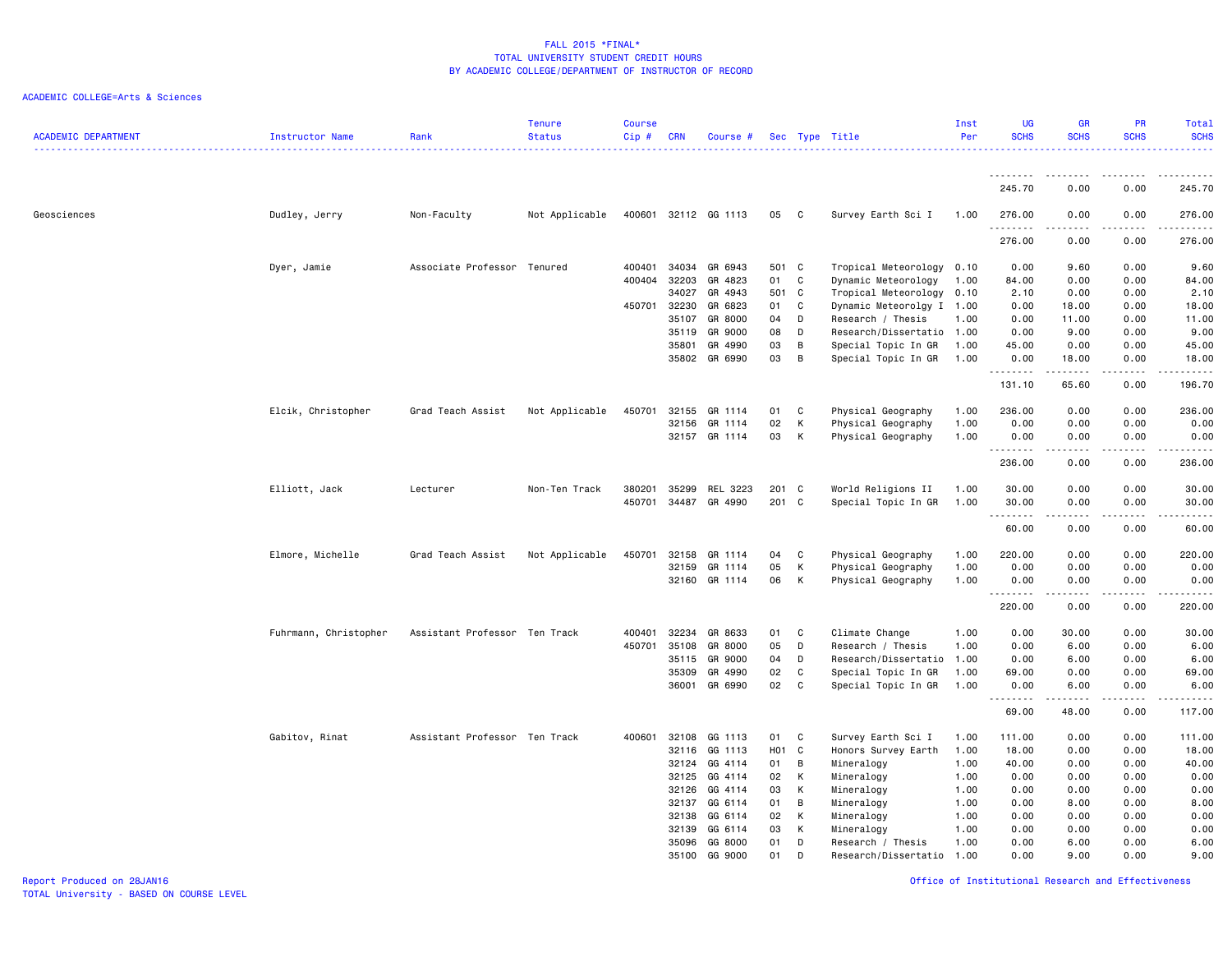| <b>ACADEMIC DEPARTMENT</b> | <b>Instructor Name</b> | Rank                          | <b>Tenure</b><br><b>Status</b> | <b>Course</b><br>Cip# | <b>CRN</b> | Course #                 |                |              | Sec Type Title                             | Inst<br>Per  | UG<br><b>SCHS</b> | GR<br><b>SCHS</b>  | PR<br><b>SCHS</b>       | <b>Total</b><br><b>SCHS</b> |
|----------------------------|------------------------|-------------------------------|--------------------------------|-----------------------|------------|--------------------------|----------------|--------------|--------------------------------------------|--------------|-------------------|--------------------|-------------------------|-----------------------------|
|                            |                        |                               |                                |                       |            |                          |                |              |                                            |              | . <b>.</b>        | .                  | .                       | .                           |
|                            |                        |                               |                                |                       |            |                          |                |              |                                            |              | 169.00            | 23.00              | 0.00                    | 192.00                      |
| Geosciences                | Grala, Katarzyna       | Non-Faculty                   | Not Applicable                 | 450701<br>450702      | 34032      | GR 6333<br>34017 GR 4333 | 501 B<br>501 B |              | Remote Sensing Phys<br>Remote Sensing Phys | 0.90<br>0.90 | 0.00<br>5.40<br>. | 43.20<br>0.00<br>. | 0.00<br>0.00<br>د د د د | 43.20<br>5.40<br>.          |
|                            |                        |                               |                                |                       |            |                          |                |              |                                            |              | 5.40              | 43.20              | 0.00                    | 48.60                       |
|                            | Haney, Christa         | Instructor                    | Non-Ten Track                  | 400401                | 34020      | GR 4633                  | 501 B          |              | Statistical Clim                           | 1.00         | 108.00            | 0.00               | 0.00                    | 108.00                      |
|                            |                        |                               |                                |                       | 34021      | GR 4633                  | 502 B          |              | Statistical Clim                           | 1.00         | 114.00            | 0.00               | 0.00                    | 114.00                      |
|                            |                        |                               |                                |                       | 35974      | GR 4633                  | 503 B          |              | Statistical Clim                           | 1.00         | 39.00             | 0.00               | 0.00                    | 39.00                       |
|                            |                        |                               |                                | 400601                | 34008      | GG 8233                  | 501 C          |              | Environmental Geosci 0.90                  |              | 0.00              | 75.60              | 0.00                    | 75.60                       |
|                            |                        |                               |                                |                       | 34009      | GG 8233                  | 502 C          |              | Environmental Geosci 0.90                  |              | 0.00<br><u>.</u>  | 56.70<br>------    | 0.00<br>.               | 56.70<br>.                  |
|                            |                        |                               |                                |                       |            |                          |                |              |                                            |              | 261.00            | 132.30             | 0.00                    | 393.30                      |
|                            | Inamdar, Pushkar       | Grad Teach Assist             | Not Applicable                 | 450702                | 32171      | GR 2313                  | 01             | C            | Maps Remote                                | 1.00         | 87.00             | 0.00               | 0.00                    | 87.00                       |
|                            |                        |                               |                                |                       | 32172      | GR 2313                  | 02             | К            | Maps Remote                                | 1.00         | 0.00              | 0.00               | 0.00                    | 0.00                        |
|                            |                        |                               |                                |                       |            | 32173 GR 2313            | 03             | К            | Maps Remote                                | 1.00         | 0.00              | 0.00               | 0.00                    | 0.00                        |
|                            |                        |                               |                                |                       |            |                          |                |              |                                            |              | 87.00             | .<br>0.00          | .<br>0.00               | .<br>87.00                  |
|                            | Kirkland, Brenda       | Associate Professor Tenured   |                                | 400601                | 32130      | GG 4304                  | 01             | C            | Prin Sed Dep I                             | 1.00         | 44.00             | 0.00               | 0.00                    | 44.00                       |
|                            |                        |                               |                                |                       | 32131      | GG 4304                  | 02             | К            | Prin Sed Dep I                             | 1.00         | 0.00              | 0.00               | 0.00                    | 0.00                        |
|                            |                        |                               |                                |                       | 32132      | GG 4304                  | 03             | К            | Prin Sed Dep I                             | 1.00         | 0.00              | 0.00               | 0.00                    | 0.00                        |
|                            |                        |                               |                                |                       | 32136      | GG 4503                  | 01             | C            | Geomorphology                              | 1.00         | 69.00             | 0.00               | 0.00                    | 69.00                       |
|                            |                        |                               |                                |                       | 32143      | GG 6304                  | 01             | C            | Prin Sed Dep I                             | 1.00         | 0.00              | 8.00               | 0.00                    | 8.00                        |
|                            |                        |                               |                                |                       | 32144      | GG 6304                  | 02             | к            | Prin Sed Dep I                             | 1.00         | 0.00              | 0.00               | 0.00                    | 0.00                        |
|                            |                        |                               |                                |                       | 32145      | GG 6304                  | 03             | К            | Prin Sed Dep I                             | 1.00         | 0.00              | 0.00               | 0.00                    | 0.00                        |
|                            |                        |                               |                                |                       | 32148      | GG 6503                  | 01             | C            | Geomorphology                              | 1.00         | 0.00              | 6.00               | 0.00                    | 6.00                        |
|                            |                        |                               |                                |                       | 35097      | GG 8000                  | 02             | D            | Research / Thesis                          | 1.00         | 0.00              | 9.00               | 0.00                    | 9.00                        |
|                            |                        |                               |                                |                       | 35101      | GG 9000                  | 02             | D            | Research/Dissertatio                       | 1.00         | 0.00              | 27.00              | 0.00                    | 27.00                       |
|                            |                        |                               |                                |                       |            | 36516 GG 4000            | 01             | $\mathbf{I}$ | Directed Indiv Study 1.00                  |              | 3.00              | 0.00               | 0.00                    | 3.00                        |
|                            |                        |                               |                                |                       |            |                          |                |              |                                            |              | 116.00            | 50.00              | 0.00                    | 166.00                      |
|                            | Li, Tianyu             | Grad Teach Assist             | Not Applicable                 |                       |            | 450702 32175 GR 3303     | 01             | C            | Survey Geospatial Te 1.00                  |              | 51.00             | 0.00               | 0.00                    | 51.00                       |
|                            |                        |                               |                                |                       |            |                          |                |              |                                            |              | <b></b><br>51.00  | -----<br>0.00      | .<br>0.00               | .<br>51.00                  |
|                            | Meng, Qingmin          | Assistant Professor Ten Track |                                | 450701                | 32212      | GR 6323                  | 01             | C            | Cartographic Science                       | 1.00         | 0.00              | 9.00               | 0.00                    | 9.00                        |
|                            |                        |                               |                                |                       | 32213      | GR 6323                  | 02             | Κ            | Cartographic Science                       | 1.00         | 0.00              | 0.00               | 0.00                    | 0.00                        |
|                            |                        |                               |                                |                       | 34442      | GR 6313                  | 01             | В            | Advanced GIS                               | 1.00         | 0.00              | 33.00              | 0.00                    | 33.00                       |
|                            |                        |                               |                                |                       | 35363      | GR 9000                  | 09             | D            | Research/Dissertatio 1.00                  |              | 0.00              | 6.00               | 0.00                    | 6.00                        |
|                            |                        |                               |                                |                       | 35985      | GR 8000                  | 09             | D            | Research / Thesis                          | 1.00         | 0.00              | 3.00               | 0.00                    | 3.00                        |
|                            |                        |                               |                                |                       | 36691      | GR 7000                  | 02             | $\mathbf I$  | Directed Indiv Study 1.00                  |              | 0.00              | 3.00               | 0.00                    | 3.00                        |
|                            |                        |                               |                                | 450702 32183          |            | GR 4323                  | 01             | C            | Cartographic Science                       | 1.00         | 54.00             | 0.00               | 0.00                    | 54.00                       |
|                            |                        |                               |                                |                       | 32184      | GR 4323                  | 02             | К            | Cartographic Science                       | 1.00         | 0.00              | 0.00               | 0.00                    | 0.00                        |
|                            |                        |                               |                                |                       | 34439      | GR 4313                  | 01             | B            | Advanced GIS                               | 1.00         | 36.00             | 0.00               | 0.00                    | 36.00                       |
|                            |                        |                               |                                |                       |            |                          |                |              |                                            |              | .<br>90.00        | 54.00              | 0.00                    | .<br>144.00                 |
|                            | Mercer, Andrew         | Associate Professor Tenured   |                                | 400401                |            | 32198 GR 4633            | 01             | B            | Statistical Clim                           | 1.00         | 72.00             | 0.00               | 0.00                    | 72.00                       |
|                            |                        |                               |                                |                       |            |                          |                |              |                                            |              |                   |                    |                         |                             |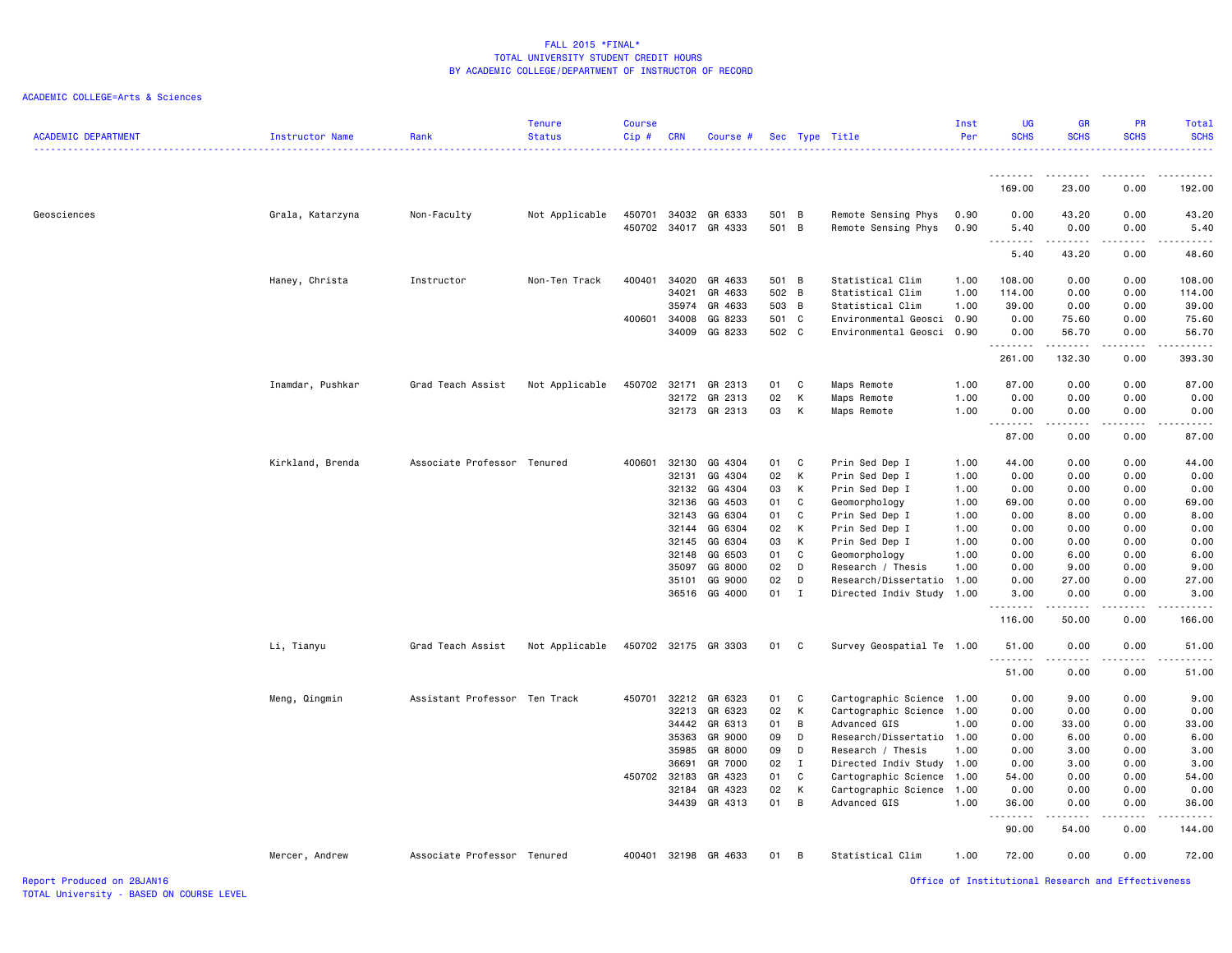|                            |                  |                             | <b>Tenure</b>  | <b>Course</b> |            |               |       |                |                           | Inst | UG                                            | <b>GR</b>                                                                                                                                                    | <b>PR</b>        | Total                                                                                                                                    |
|----------------------------|------------------|-----------------------------|----------------|---------------|------------|---------------|-------|----------------|---------------------------|------|-----------------------------------------------|--------------------------------------------------------------------------------------------------------------------------------------------------------------|------------------|------------------------------------------------------------------------------------------------------------------------------------------|
| <b>ACADEMIC DEPARTMENT</b> | Instructor Name  | Rank                        | <b>Status</b>  | Cip#          | <b>CRN</b> | Course #      |       |                | Sec Type Title            | Per  | <b>SCHS</b>                                   | <b>SCHS</b>                                                                                                                                                  | <b>SCHS</b><br>. | <b>SCHS</b><br>$\frac{1}{2} \left( \frac{1}{2} \right) \left( \frac{1}{2} \right) \left( \frac{1}{2} \right) \left( \frac{1}{2} \right)$ |
| Geosciences                |                  | Associate Professor Tenured |                | 400404        | 32201      | GR 4733       | 01    | C              | Synoptic Meteorology 1.00 |      | 66.00                                         | 0.00                                                                                                                                                         | 0.00             | 66.00                                                                                                                                    |
|                            | Mercer, Andrew   |                             |                | 450701        | 32228      | GR 6733       | 01    | C              | Synoptic Meteorology      | 1.00 | 0.00                                          | 6.00                                                                                                                                                         | 0.00             | 6.00                                                                                                                                     |
|                            |                  |                             |                |               | 34033      | GR 6923       | 501   | C <sub>c</sub> | Severe Weather            | 0.10 | 0.00                                          | 7.80                                                                                                                                                         | 0.00             | 7.80                                                                                                                                     |
|                            |                  |                             |                |               | 35109      | GR 8000       | 06    | D              | Research / Thesis         | 1.00 | 0.00                                          | 18.00                                                                                                                                                        | 0.00             | 18.00                                                                                                                                    |
|                            |                  |                             |                |               | 35116      | GR 9000       | 05    | D              | Research/Dissertatio 1.00 |      | 0.00                                          | 13.00                                                                                                                                                        | 0.00             | 13.00                                                                                                                                    |
|                            |                  |                             |                |               |            | 36311 GR 7000 | 01    | $\mathbf{I}$   | Directed Indiv Study 1.00 |      | 0.00                                          | 3.00                                                                                                                                                         | 0.00             | 3.00                                                                                                                                     |
|                            |                  |                             |                |               |            |               |       |                |                           |      | .<br>138.00                                   | -----<br>47.80                                                                                                                                               | .<br>0.00        | .<br>185.80                                                                                                                              |
|                            | Mitchell, Joseph | Grad Teach Assist           | Not Applicable | 450701        | 32161      | GR 1123       | 01    | C              | Intro World Geog          | 0.90 | 261.90                                        | 0.00                                                                                                                                                         | 0.00             | 261.90                                                                                                                                   |
|                            |                  |                             |                |               | 32163      | GR 1123       | 03    | C              | Intro World Geog          | 0.90 | 264.60                                        | 0.00                                                                                                                                                         | 0.00             | 264.60                                                                                                                                   |
|                            |                  |                             |                |               |            |               |       |                |                           |      | .<br>526.50                                   | .<br>0.00                                                                                                                                                    | .<br>0.00        | .<br>526.50                                                                                                                              |
|                            | Moe Hoffman, Amy | Instructor                  | Non-Ten Track  | 400601        | 32095      | GG 1111       | 01    | L,             | Earth Science I Lab       | 1.00 | 30.00                                         | 0.00                                                                                                                                                         | 0.00             | 30.00                                                                                                                                    |
|                            |                  |                             |                |               | 32096      | GG 1111       | 02    | $\mathsf{L}$   | Earth Science I Lab       | 1.00 | 24.00                                         | 0.00                                                                                                                                                         | 0.00             | 24.00                                                                                                                                    |
|                            |                  |                             |                |               | 32097      | GG 1111       | 03    | L              | Earth Science I Lab       | 1.00 | 21.00                                         | 0.00                                                                                                                                                         | 0.00             | 21.00                                                                                                                                    |
|                            |                  |                             |                |               | 32098      | GG 1111       | 04    | L,             | Earth Science I Lab       | 1.00 | 10.00                                         | 0.00                                                                                                                                                         | 0.00             | 10.00                                                                                                                                    |
|                            |                  |                             |                |               | 32099      | GG 1111       | 05    | $\mathsf{L}$   | Earth Science I Lab       | 1.00 | 32.00                                         | 0.00                                                                                                                                                         | 0.00             | 32.00                                                                                                                                    |
|                            |                  |                             |                |               | 32100      | GG 1111       | 06    | - L            | Earth Science I Lab       | 1.00 | 29.00                                         | 0.00                                                                                                                                                         | 0.00             | 29.00                                                                                                                                    |
|                            |                  |                             |                |               | 32101      | GG 1111       | 07    | $\mathsf{L}$   | Earth Science I Lab       | 1.00 | 30.00                                         | 0.00                                                                                                                                                         | 0.00             | 30.00                                                                                                                                    |
|                            |                  |                             |                |               | 32103      | GG 1111       | 09    | L              | Earth Science I Lab       | 1.00 | 28.00                                         | 0.00                                                                                                                                                         | 0.00             | 28.00                                                                                                                                    |
|                            |                  |                             |                |               | 32104      | GG 1111       | 10    | - L            | Earth Science I Lab       | 1.00 | 30.00                                         | 0.00                                                                                                                                                         | 0.00             | 30.00                                                                                                                                    |
|                            |                  |                             |                |               | 32105      | GG 1111       | 11 L  |                | Earth Science I Lab       | 1.00 | 17.00                                         | 0.00                                                                                                                                                         | 0.00             | 17.00                                                                                                                                    |
|                            |                  |                             |                |               | 32106      | GG 1111       | 12    | <b>L</b>       | Earth Science I Lab       | 1.00 | 30.00                                         | 0.00                                                                                                                                                         | 0.00             | 30.00                                                                                                                                    |
|                            |                  |                             |                |               | 32107      | GG 1111       | H01 L |                | Honors Earth Science 1.00 |      | 1.00                                          | 0.00                                                                                                                                                         | 0.00             | 1.00                                                                                                                                     |
|                            |                  |                             |                |               | 34004      | GG 1111       | 501 L |                | Earth Science I Lab       | 1.00 | 28.00                                         | 0.00                                                                                                                                                         | 0.00             | 28.00                                                                                                                                    |
|                            |                  |                             |                |               |            | 34005 GG 1113 | 501 C |                | Survey Earth Sci I        | 1.00 | 84.00<br>.                                    | 0.00<br>$\frac{1}{2} \left( \frac{1}{2} \right) \left( \frac{1}{2} \right) \left( \frac{1}{2} \right) \left( \frac{1}{2} \right) \left( \frac{1}{2} \right)$ | 0.00<br>.        | 84.00<br>.                                                                                                                               |
|                            |                  |                             |                |               |            |               |       |                |                           |      | 394.00                                        | 0.00                                                                                                                                                         | 0.00             | 394.00                                                                                                                                   |
|                            | Morris, John     | Instructor                  | Non-Ten Track  | 450701        | 32208      | GR 6303       | 02    | K              | Principles of GIS         | 1.00 | 0.00                                          | 0.00                                                                                                                                                         | 0.00             | 0.00                                                                                                                                     |
|                            |                  |                             |                |               | 32209      | GR 6303       | 03    | K              | Principles of GIS         | 1.00 | 0.00                                          | 0.00                                                                                                                                                         | 0.00             | 0.00                                                                                                                                     |
|                            |                  |                             |                |               | 32210      | GR 6303       | 04    | К              | Principles of GIS         | 1.00 | 0.00                                          | 0.00                                                                                                                                                         | 0.00             | 0.00                                                                                                                                     |
|                            |                  |                             |                |               | 32211      | GR 6303       | 05    | K              | Principles of GIS         | 1.00 | 0.00                                          | 0.00                                                                                                                                                         | 0.00             | 0.00                                                                                                                                     |
|                            |                  |                             |                | 450702        | 32179      | GR 4303       | 02    | К              | Principles of GIS         | 1.00 | 0.00                                          | 0.00                                                                                                                                                         | 0.00             | 0.00                                                                                                                                     |
|                            |                  |                             |                |               | 32180      | GR 4303       | 03    | К              | Principles of GIS         | 1.00 | 0.00                                          | 0.00                                                                                                                                                         | 0.00             | 0.00                                                                                                                                     |
|                            |                  |                             |                |               | 32181      | GR 4303       | 04    | К              | Principles of GIS         | 1.00 | 0.00                                          | 0.00                                                                                                                                                         | 0.00             | 0.00                                                                                                                                     |
|                            |                  |                             |                |               | 32182      | GR 4303       | 05    | K              | Principles of GIS         | 1.00 | 0.00<br>$\sim$ $\sim$<br>$\sim$ $\sim$ $\sim$ | 0.00                                                                                                                                                         | 0.00             | 0.00<br>$\sim$ $\sim$ $\sim$ $\sim$                                                                                                      |
|                            |                  |                             |                |               |            |               |       |                |                           |      | 0.00                                          | 0.00                                                                                                                                                         | 0.00             | 0.00                                                                                                                                     |
|                            | Muir, Jennifer   | Lecturer                    | Non-Ten Track  | 400601        |            | 34831 GG 1113 | 502 C |                | Survey Earth Sci I        | 1.00 | 90.00<br>.                                    | 0.00                                                                                                                                                         | 0.00<br>- - - -  | 90.00<br>.                                                                                                                               |
|                            |                  |                             |                |               |            |               |       |                |                           |      | 90.00                                         | 0.00                                                                                                                                                         | 0.00             | 90.00                                                                                                                                    |
|                            | Nagel, Athena    | Instructor                  | Non-Ten Track  | 400699        | 34010      | GG 8333       | 501 C |                | Planetary Science         | 0.90 | 0.00                                          | 81.00                                                                                                                                                        | 0.00             | 81.00                                                                                                                                    |
|                            |                  |                             |                | 450701        | 34030      | GR 6303       | 501 B |                | Principles of GIS         | 0.90 | 0.00                                          | 45.90                                                                                                                                                        | 0.00             | 45.90                                                                                                                                    |
|                            |                  |                             |                |               | 34031      | GR 6303       | 502 B |                | Principles of GIS         | 0.90 | 0.00                                          | 40.50                                                                                                                                                        | 0.00             | 40.50                                                                                                                                    |
|                            |                  |                             |                |               | 34835      | GR 6303       | 503 B |                | Principles of GIS         | 0.90 | 0.00                                          | 16.20                                                                                                                                                        | 0.00             | 16.20                                                                                                                                    |
|                            |                  |                             |                | 450702        | 34016      | GR 4303       | 501 B |                | Principles of GIS         | 0.90 | 16.20                                         | 0.00                                                                                                                                                         | 0.00             | 16.20                                                                                                                                    |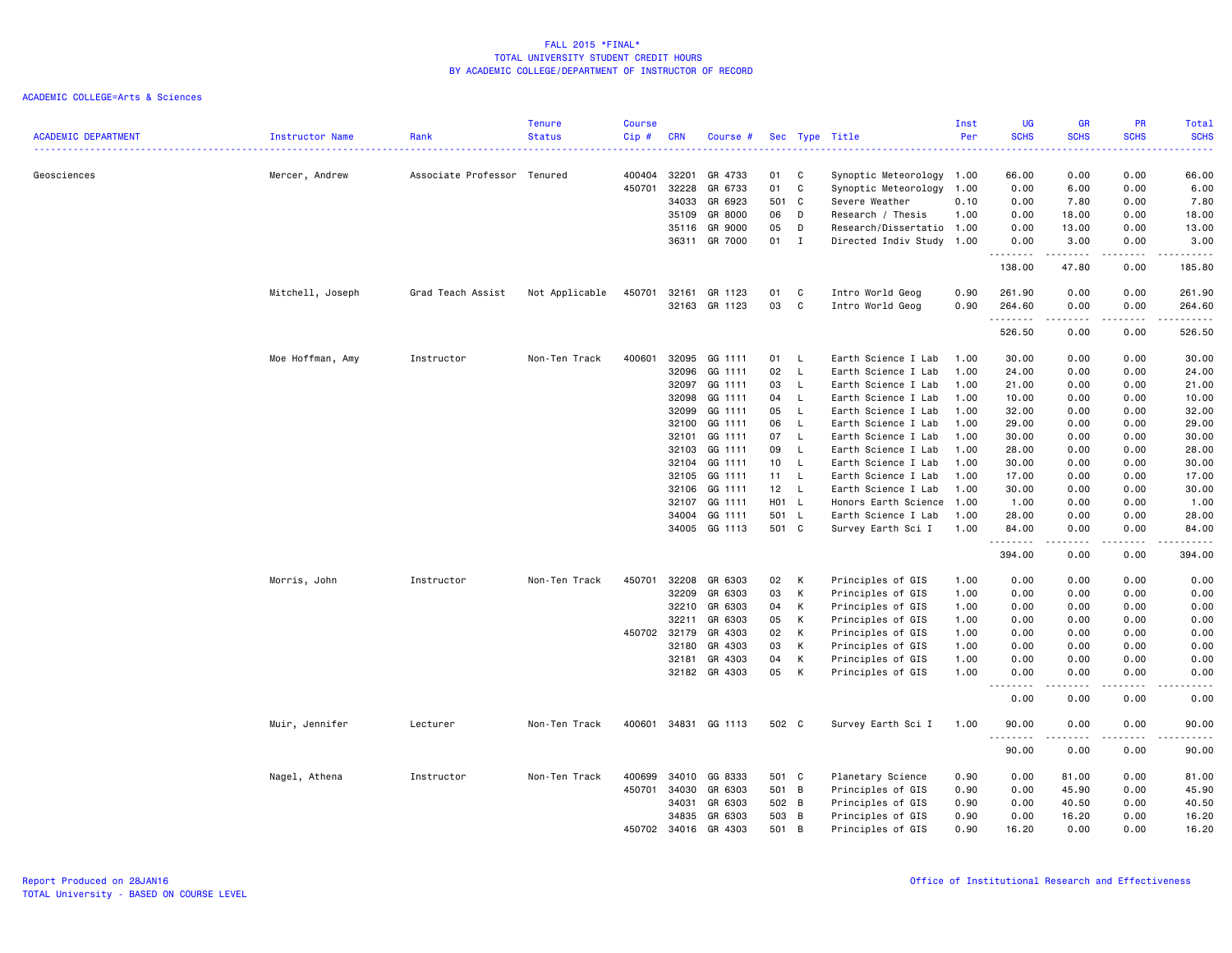### ACADEMIC COLLEGE=Arts & Sciences

| <b>ACADEMIC DEPARTMENT</b> | Instructor Name                                     | Rank        | <b>Tenure</b><br><b>Status</b> | <b>Course</b><br>Cip# | CRN            | Course #           |                  |                | Sec Type Title                            | Inst<br>Per  | <b>UG</b><br><b>SCHS</b> | <b>GR</b><br><b>SCHS</b> | <b>PR</b><br><b>SCHS</b> | Total<br><b>SCHS</b><br><u>.</u>                                                                                                    |
|----------------------------|-----------------------------------------------------|-------------|--------------------------------|-----------------------|----------------|--------------------|------------------|----------------|-------------------------------------------|--------------|--------------------------|--------------------------|--------------------------|-------------------------------------------------------------------------------------------------------------------------------------|
|                            |                                                     |             |                                |                       |                |                    |                  |                |                                           |              |                          |                          |                          |                                                                                                                                     |
|                            |                                                     |             |                                |                       |                |                    |                  |                |                                           |              | 16.20                    | 183.60                   | 0.00                     | 199.80                                                                                                                              |
| Geosciences                | Nordstrom, Gregory                                  | Instructor  | Non-Ten Track                  | 450701                | 32189          | GR 4422            | 01               | B              | Weather Forecasting                       | 1.00         | 70.00                    | 0.00                     | 0.00                     | 70.00                                                                                                                               |
|                            |                                                     |             |                                |                       | 34012          | GR 1114            | 501              | $\overline{B}$ | Physical Geography                        | 1.00         | 144.00                   | 0.00                     | 0.00                     | 144.00                                                                                                                              |
|                            |                                                     |             |                                |                       |                | 34013 GR 1114      | 502 B            |                | Physical Geography                        | 1.00         | 136.00<br>.              | 0.00<br>.                | 0.00<br>-----            | 136.00<br>.                                                                                                                         |
|                            |                                                     |             |                                |                       |                |                    |                  |                |                                           |              | 350.00                   | 0.00                     | 0.00                     | 350.00                                                                                                                              |
|                            | Radencic, Sarah                                     | Non-Faculty | Not Applicable                 | 400699                | 34010          | GG 8333            | 501              | C              | Planetary Science                         | 0.10         | 0.00                     | 9.00                     | 0.00                     | 9.00                                                                                                                                |
|                            |                                                     |             |                                | 450701                | 32165          | GR 1123            | 05               | C              | Intro World Geog                          | 0.90         | 264.60                   | 0.00                     | 0.00                     | 264.60                                                                                                                              |
|                            |                                                     |             |                                |                       | 32166          | GR 1123            | 06               | C              | Intro World Geog                          | 0.90         | 259.20                   | 0.00                     | 0.00                     | 259.20                                                                                                                              |
|                            |                                                     |             |                                |                       | 34014          | GR 1123            | 501              | C              | Intro World Geog                          | 1.00         | 117.00<br>.              | 0.00                     | 0.00<br>.                | 117.00<br>.                                                                                                                         |
|                            |                                                     |             |                                |                       |                |                    |                  |                |                                           |              | 640.80                   | 9.00                     | 0.00                     | 649.80                                                                                                                              |
|                            | Rodgers, John                                       | Professor   | Tenured                        | 400601                | 34008          | GG 8233            | 501 C            |                | Environmental Geosci 0.10                 |              | 0.00                     | 8.40                     | 0.00                     | 8.40                                                                                                                                |
|                            |                                                     |             |                                |                       | 34009          | GG 8233            | 502 C            |                | Environmental Geosci 0.10                 |              | 0.00                     | 6.30                     | 0.00                     | 6.30                                                                                                                                |
|                            |                                                     |             |                                | 450701                | 32161          | GR 1123            | 01               | C              | Intro World Geog                          | 0.10         | 29.10                    | 0.00                     | 0.00                     | 29.10                                                                                                                               |
|                            |                                                     |             |                                |                       | 32162          | GR 1123            | 02               | C              | Intro World Geog                          | 0.10         | 29.40                    | 0.00                     | 0.00                     | 29.40                                                                                                                               |
|                            |                                                     |             |                                |                       | 32163<br>32164 | GR 1123<br>GR 1123 | 03<br>04         | C<br>C         | Intro World Geog<br>Intro World Geog      | 0.10<br>0.10 | 29.40<br>29.10           | 0.00<br>0.00             | 0.00<br>0.00             | 29.40<br>29.10                                                                                                                      |
|                            |                                                     |             |                                |                       | 32165          | GR 1123            | 05               | C              | Intro World Geog                          | 0.10         | 29.40                    | 0.00                     | 0.00                     | 29.40                                                                                                                               |
|                            |                                                     |             |                                |                       | 32166          | GR 1123            | 06               | C              | Intro World Geog                          | 0.10         | 28.80                    | 0.00                     | 0.00                     | 28.80                                                                                                                               |
|                            |                                                     |             |                                |                       | 32176          | GR 4203            | 01               | C              | Geog Of N. America                        | 1.00         | 123.00                   | 0.00                     | 0.00                     | 123.00                                                                                                                              |
|                            |                                                     |             |                                |                       | 32205          | GR 6203            | 01               | C              | Geog Of N. America                        | 1.00         | 0.00                     | 6.00                     | 0.00                     | 6.00                                                                                                                                |
|                            |                                                     |             |                                |                       | 32207          | GR 6303            | 01               | C              | Principles of GIS                         | 1.00         | 0.00                     | 45.00                    | 0.00                     | 45.00                                                                                                                               |
|                            |                                                     |             |                                |                       | 34030          | GR 6303            | 501              | B              | Principles of GIS                         | 0.10         | 0.00                     | 5.10                     | 0.00                     | 5.10                                                                                                                                |
|                            |                                                     |             |                                |                       | 34031          | GR 6303            | 502 B            |                | Principles of GIS                         | 0.10         | 0.00                     | 4.50                     | 0.00                     | 4.50                                                                                                                                |
|                            |                                                     |             |                                |                       | 34835          | GR 6303            | 503 B            |                | Principles of GIS                         | 0.10         | 0.00                     | 1.80                     | 0.00                     | 1.80                                                                                                                                |
|                            |                                                     |             |                                |                       | 35110          | GR 8000            | 07               | D              | Research / Thesis                         | 1.00         | 0.00                     | 9.00                     | 0.00                     | 9.00                                                                                                                                |
|                            |                                                     |             |                                |                       | 35117          | GR 9000            | 06               | D              | Research/Dissertatio                      | 1.00         | 0.00                     | 6.00                     | 0.00                     | 6.00                                                                                                                                |
|                            |                                                     |             |                                |                       | 36091<br>36461 | GR 1123<br>GR 4000 | 07<br>01         | C<br>I         | Intro World Geog                          | 0.10<br>1.00 | 12.30<br>3.00            | 0.00<br>0.00             | 0.00<br>0.00             | 12.30<br>3.00                                                                                                                       |
|                            |                                                     |             |                                | 450702 32178          |                | GR 4303            | 01               | C              | Directed Indiv Study<br>Principles of GIS | 1.00         | 246.00                   | 0.00                     | 0.00                     | 246.00                                                                                                                              |
|                            |                                                     |             |                                |                       | 34016          | GR 4303            | 501              | $\overline{B}$ | Principles of GIS                         | 0.10         | 1.80                     | 0.00                     | 0.00                     | 1.80                                                                                                                                |
|                            |                                                     |             |                                |                       |                |                    |                  |                |                                           |              | .<br>561.30              | 92.10                    | . <u>.</u> .<br>0.00     | $\begin{array}{cccccccccccccc} \bullet & \bullet & \bullet & \bullet & \bullet & \bullet & \bullet & \bullet \end{array}$<br>653.40 |
|                            | Schmitz, Darrel                                     | Professor   | Tenured                        | 400601                | 32117          | GG 1121            | 01               | L              | Earth Science II Lab                      | 1.00         | 13.00                    | 0.00                     | 0.00                     | 13.00                                                                                                                               |
|                            |                                                     |             |                                |                       | 32118          | GG 1121            | H <sub>0</sub> 1 | L              | Honors Earth Science 1.00                 |              | 1.00                     | 0.00                     | 0.00                     | 1.00                                                                                                                                |
|                            |                                                     |             |                                |                       | 32123          | GG 3613            | 01               | C              | Water Resources                           | 1.00         | 174.00                   | 0.00                     | 0.00                     | 174.00                                                                                                                              |
|                            |                                                     |             |                                |                       | 34432          | GG 4403            | 01               | C              | Gulf Coast Strat                          | 1.00         | 69.00                    | 0.00                     | 0.00                     | 69.00                                                                                                                               |
|                            |                                                     |             |                                |                       | 34433          | GG 6403            | 01               | C              | Gulf Coast Strat                          | 1.00         | 0.00                     | 12.00                    | 0.00                     | 12.00                                                                                                                               |
|                            |                                                     |             |                                |                       | 35098          | GG 8000            | 03               | D              | Research / Thesis                         | 1.00         | 0.00                     | 25.00                    | 0.00                     | 25.00                                                                                                                               |
|                            |                                                     |             |                                |                       |                | 35102 GG 9000      | 03               | D              | Research/Dissertatio 1.00                 |              | 0.00<br>.                | 6.00<br>.                | 0.00<br>.                | 6.00<br>.                                                                                                                           |
|                            |                                                     |             |                                |                       |                |                    |                  |                |                                           |              | 257.00                   | 43.00                    | 0.00                     | 300.00                                                                                                                              |
|                            | Sherman-Morris, Kathlee Associate Professor Tenured |             |                                | 400401                | 34511          | GR 8833            | 01               | C              | Weather & Society                         | 1.00         | 0.00                     | 33.00                    | 0.00                     | 33.00                                                                                                                               |
|                            |                                                     |             |                                | 400404                | 34022          | GR 4640            | 501              | E              | Met Internship                            | 1.00         | 7.00                     | 0.00                     | 0.00                     | 7.00                                                                                                                                |
|                            |                                                     |             |                                |                       | 34023          | GR 4713            | 501              | B              | Synoptic Met I                            | 0.90         | 108.00                   | 0.00                     | 0.00                     | 108.00                                                                                                                              |
|                            |                                                     |             |                                |                       | 34024          | GR 4713            | 502 B            |                | Synoptic Met I                            | 0.90         | 113.40                   | 0.00                     | 0.00                     | 113.40                                                                                                                              |

Report Produced on 28JAN16 Office of Institutional Research and Effectiveness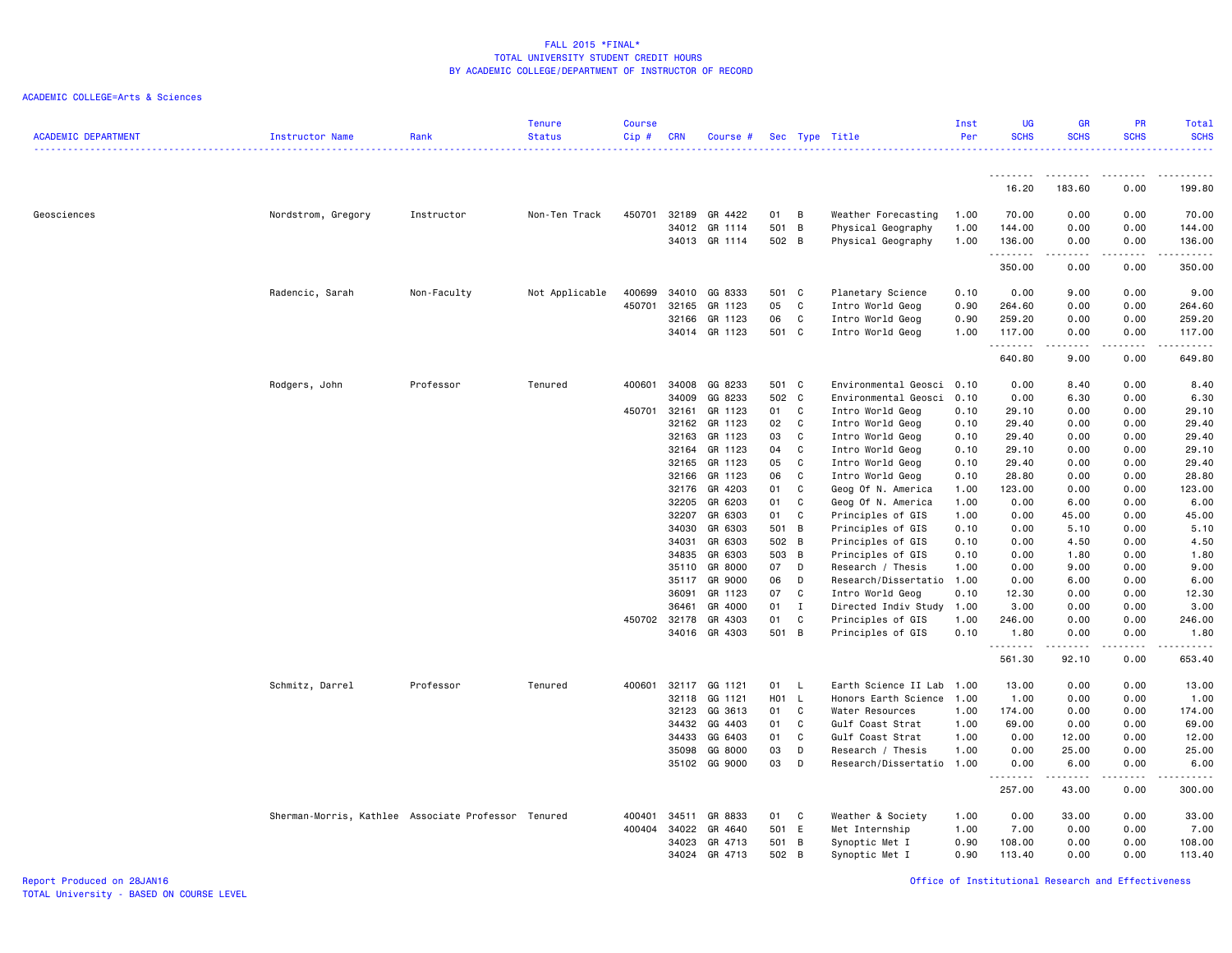| <b>ACADEMIC DEPARTMENT</b> | <b>Instructor Name</b>                              | Rank                          | <b>Tenure</b><br><b>Status</b> | Course<br>Cip# | <b>CRN</b> | Course #             |       |              | Sec Type Title            | Inst<br>Per | <b>UG</b><br><b>SCHS</b><br>. | <b>GR</b><br><b>SCHS</b> | PR<br><b>SCHS</b> | <b>Total</b><br><b>SCHS</b> |
|----------------------------|-----------------------------------------------------|-------------------------------|--------------------------------|----------------|------------|----------------------|-------|--------------|---------------------------|-------------|-------------------------------|--------------------------|-------------------|-----------------------------|
| Geosciences                | Sherman-Morris, Kathlee Associate Professor Tenured |                               |                                | 400404         | 34036      | GR 8813              | 501 C |              | Advanc Hazard & Disa      | 1.00        | 0.00                          | 42.00                    | 0.00              | 42.00                       |
|                            |                                                     |                               |                                | 400601         | 34035      | GR 8191              | 501 S |              | Geoscience Review         | 1.00        | 0.00                          | 3.00                     | 0.00              | 3.00                        |
|                            |                                                     |                               |                                | 450701         | 34028      | GR 6113              | 501 C |              | Met I: Observations       | 0.10        | 0.00                          | 6.90                     | 0.00              | 6.90                        |
|                            |                                                     |                               |                                |                | 34029      | GR 6113              | 502   | C            | Met I: Observations       | 0.10        | 0.00                          | 4.80                     | 0.00              | 4.80                        |
|                            |                                                     |                               |                                |                | 35118      | GR 9000              | 07    | D            | Research/Dissertatio      | 1.00        | 0.00<br>.                     | 23.00<br>$- - - - - - -$ | 0.00<br>.         | 23.00<br>.                  |
|                            |                                                     |                               |                                |                |            |                      |       |              |                           |             | 228.40                        | 112.70                   | 0.00              | 341.10                      |
|                            | Singh, Shatrughan                                   | Grad Teach Assist             | Not Applicable                 |                |            | 400601 32111 GG 1113 | 04    | $\mathbf{C}$ | Survey Earth Sci I        | 1.00        | 270.00<br>.                   | 0.00                     | 0.00              | 270.00                      |
|                            |                                                     |                               |                                |                |            |                      |       |              |                           |             | 270.00                        | 0.00                     | 0.00              | 270.00                      |
|                            | Skarke, Adam                                        | Assistant Professor Ten Track |                                | 400601         | 35099      | GG 8000              | 04    | D            | Research / Thesis         | 1.00        | 0.00                          | 15.00                    | 0.00              | 15.00                       |
|                            |                                                     |                               |                                |                | 35358      | GG 8990              | 01    | C            | Special Topic In GG       | 1.00        | 0.00                          | 15.00                    | 0.00              | 15.00                       |
|                            |                                                     |                               |                                |                |            | 400607 34417 GG 3603 | 01    | C            | Intro To Oceanograph 1.00 |             | 84.00<br>.                    | 0.00                     | 0.00<br>.         | 84.00<br>.                  |
|                            |                                                     |                               |                                |                |            |                      |       |              |                           |             | 84.00                         | 30.00                    | 0.00              | 114.00                      |
|                            | Sparrow, Kent                                       | Lecturer                      | Non-Ten Track                  |                |            | 450701 34833 GR 1114 | 503 B |              | Physical Geography        | 1.00        | 148.00<br><u>.</u>            | 0.00<br>.                | 0.00<br>.         | 148.00<br>.                 |
|                            |                                                     |                               |                                |                |            |                      |       |              |                           |             | 148.00                        | 0.00                     | 0.00              | 148.00                      |
|                            | Templeton, Morris                                   | Lecturer                      | Non-Ten Track                  |                |            | 231303 32133 GG 4333 | 01    | C            | Geowriting                | 1.00        | 63.00                         | 0.00                     | 0.00              | 63.00                       |
|                            |                                                     |                               |                                |                |            |                      |       |              |                           |             | .<br>63.00                    | .<br>0.00                | .<br>0.00         | .<br>63.00                  |
|                            | Testa, Maurice                                      | Grad Teach Assist             | Not Applicable                 | 400601         | 32109      | GG 1113              | 02    | C            | Survey Earth Sci I        | 1.00        | 126.00                        | 0.00                     | 0.00              | 126.00                      |
|                            |                                                     |                               |                                |                |            | 32115 GG 1113        | 08    | C            | Survey Earth Sci I        | 1.00        | 84.00                         | 0.00                     | 0.00              | 84.00                       |
|                            |                                                     |                               |                                |                |            |                      |       |              |                           |             | .                             | .                        | .                 | <u>.</u>                    |
|                            |                                                     |                               |                                |                |            |                      |       |              |                           |             | 210.00                        | 0.00                     | 0.00              | 210.00                      |
|                            | Thead, Erin                                         | Grad Teach Assist             | Not Applicable                 | 400401         | 34034      | GR 6943              | 501 C |              | Tropical Meteorology      | 0.90        | 0.00                          | 86.40                    | 0.00              | 86.40                       |
|                            |                                                     |                               |                                | 400404         | 34027      | GR 4943              | 501 C |              | Tropical Meteorology      | 0.90        | 18.90                         | 0.00                     | 0.00              | 18.90                       |
|                            |                                                     |                               |                                |                |            | 450701 34033 GR 6923 | 501 C |              | Severe Weather            | 0.90        | 0.00<br>.                     | 70.20<br>.               | 0.00<br>.         | 70.20<br>.                  |
|                            |                                                     |                               |                                |                |            |                      |       |              |                           |             | 18.90                         | 156.60                   | 0.00              | 175.50                      |
|                            | Threatt, Patrick                                    | Lecturer                      | Non-Ten Track                  | 450701         |            | 34015 GR 1123        | 502 C |              | Intro World Geog          | 1.00        | 120.00                        | 0.00                     | 0.00              | 120.00                      |
|                            |                                                     |                               |                                |                |            | 34834 GR 1123        | 503 C |              | Intro World Geog          | 1.00        | 123.00                        | 0.00                     | 0.00              | 123.00                      |
|                            |                                                     |                               |                                |                |            |                      |       |              |                           |             | .<br>243.00                   | .<br>0.00                | .<br>0.00         | .<br>243.00                 |
|                            | Wallace, Timothy                                    | Instructor                    | Non-Ten Track                  | 400404         | 34018      | GR 4623              | 501 C |              | Physical Meteorology      | 1.00        | 108.00                        | 0.00                     | 0.00              | 108.00                      |
|                            |                                                     |                               |                                |                | 34019      | GR 4623              | 502 C |              | Physical Meteorology      | 1.00        | 111.00                        | 0.00                     | 0.00              | 111.00                      |
|                            |                                                     |                               |                                |                | 34025      | GR 4913              | 501 C |              | Thermodynamic Met         | 1.00        | 108.00                        | 0.00                     | 0.00              | 108.00                      |
|                            |                                                     |                               |                                |                | 34026      | GR 4913              | 502 C |              | Thermodynamic Met         | 1.00        | 105.00                        | 0.00                     | 0.00              | 105.00                      |
|                            |                                                     |                               |                                |                |            | 35977 GR 4913        | 503 C |              | Thermodynamic Met         | 1.00        | 18.00<br>.                    | 0.00<br>.                | 0.00<br>.         | 18.00<br>.                  |
|                            |                                                     |                               |                                |                |            |                      |       |              |                           |             | 450.00                        | 0.00                     | 0.00              | 450.00                      |
|                            | Weeks, Brittany                                     | Lecturer                      | Non-Ten Track                  | 400601         | 33790      | GG 1111              | 201 L |              | Earth Science I Lab       | 1.00        | 26.00                         | 0.00                     | 0.00              | 26.00                       |
|                            |                                                     |                               |                                |                | 33791      | GG 1113              | 201 C |              | Survey Earth Sci I        | 1.00        | 117.00                        | 0.00                     | 0.00              | 117.00                      |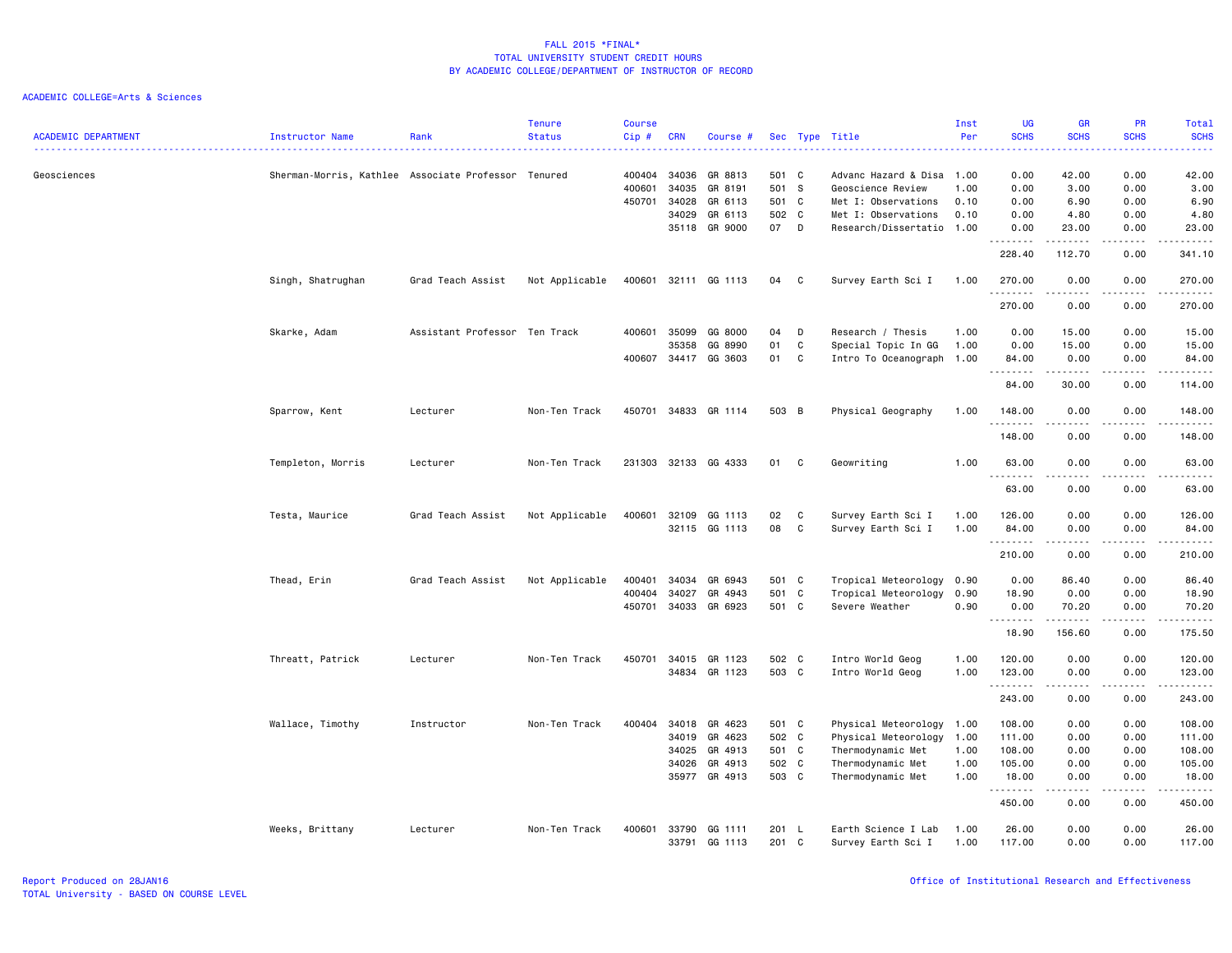| <b>ACADEMIC DEPARTMENT</b> | Instructor Name       | Rank                          | <b>Tenure</b><br><b>Status</b> | <b>Course</b><br>Cip # | <b>CRN</b>     | Course #                       |                | Sec Type Title                                         | Inst<br>Per  | <b>UG</b><br><b>SCHS</b>     | <b>GR</b><br><b>SCHS</b> | <b>PR</b><br><b>SCHS</b> | Total<br><b>SCHS</b>  |
|----------------------------|-----------------------|-------------------------------|--------------------------------|------------------------|----------------|--------------------------------|----------------|--------------------------------------------------------|--------------|------------------------------|--------------------------|--------------------------|-----------------------|
|                            |                       |                               |                                |                        |                |                                |                |                                                        |              | ---------<br>143.00          | . <i>.</i><br>0.00       | .<br>0.00                | .<br>143.00           |
| Geosciences                | Weremeichik, Jeremy   | Grad Teach Assist             | Not Applicable                 | 400601                 |                | 32114 GG 1113<br>32121 GG 1133 | 07 C<br>01 C   | Survey Earth Sci I<br>Planetary Geology                | 1.00<br>1.00 | 129.00<br>90.00              | 0.00<br>0.00             | 0.00<br>0.00             | 129.00<br>90.00       |
|                            |                       |                               |                                |                        |                |                                |                |                                                        |              | --------<br>219.00           | .<br>0.00                | --------<br>0.00         | .<br>219.00           |
|                            | Williams, Christopher | Lecturer                      | Non-Ten Track                  | 450701                 | 34028          | GR 6113<br>34029 GR 6113       | 501 C<br>502 C | Met I: Observations<br>Met I: Observations             | 0.90<br>0.90 | 0.00<br>0.00                 | 62.10<br>43.20           | 0.00<br>0.00             | 62.10<br>43.20        |
|                            |                       |                               |                                |                        |                |                                |                |                                                        |              | --------<br>0.00             | 105.30                   | --------<br>0.00         | ------<br>105.30      |
|                            | Wood, Kimberly        | Assistant Professor Ten Track |                                | 400404<br>450701       | 32202<br>32229 | GR 4753<br>GR 6753             | 01 C<br>01 C   | Satellite & Radar Me 1.00<br>Satellite & Radar Me 1.00 |              | 99.00<br>0.00                | 0.00<br>12.00            | 0.00<br>0.00             | 99.00<br>12.00        |
|                            |                       |                               |                                |                        |                |                                |                |                                                        |              | --------<br>99.00            | 12.00                    | --------<br>0.00         | ----------<br>111.00  |
| Geosciences                |                       |                               |                                |                        |                |                                |                |                                                        |              | $=$ = = = = = = =<br>8356.00 | ======<br>1399.00        | 0.00                     | ==========<br>9755.00 |
|                            |                       |                               |                                |                        |                |                                |                |                                                        |              | ========                     |                          | ========                 | ==========            |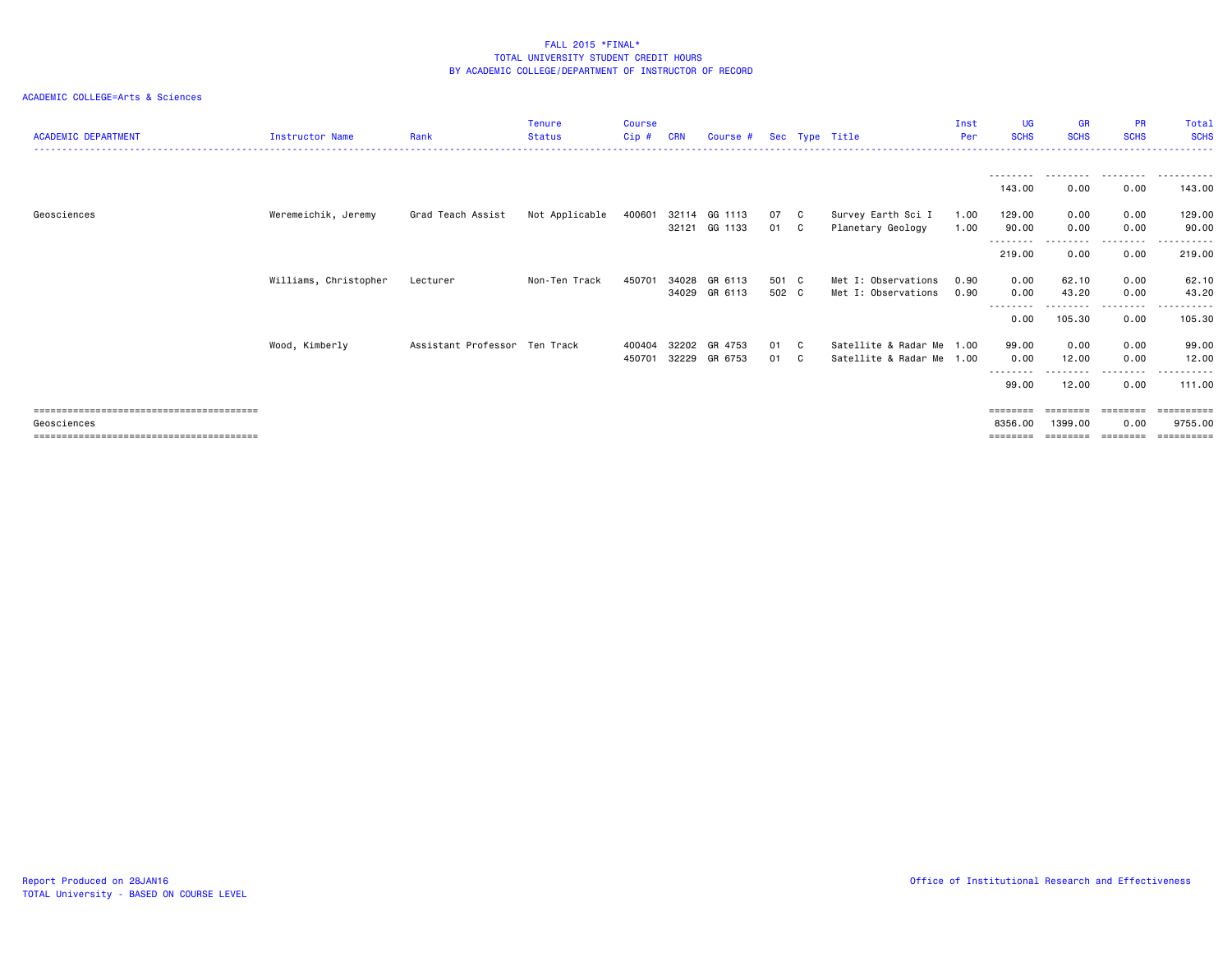| <b>ACADEMIC DEPARTMENT</b> | Instructor Name  | Rank                              | <b>Tenure</b><br><b>Status</b><br>. | <b>Course</b><br>Cip# | <b>CRN</b>   | Course #           |       |             | Sec Type Title                             | Inst<br>Per  | <b>UG</b><br><b>SCHS</b><br>. | <b>GR</b><br><b>SCHS</b>                                                                                                | PR<br><b>SCHS</b><br>$\frac{1}{2} \left( \frac{1}{2} \right) \left( \frac{1}{2} \right) \left( \frac{1}{2} \right) \left( \frac{1}{2} \right)$ | Total<br><b>SCHS</b><br>.                                                                                                                                     |
|----------------------------|------------------|-----------------------------------|-------------------------------------|-----------------------|--------------|--------------------|-------|-------------|--------------------------------------------|--------------|-------------------------------|-------------------------------------------------------------------------------------------------------------------------|------------------------------------------------------------------------------------------------------------------------------------------------|---------------------------------------------------------------------------------------------------------------------------------------------------------------|
|                            |                  |                                   |                                     |                       | 32304        |                    | 01    | C           |                                            |              | 9.00                          | 0.00                                                                                                                    | 0.00                                                                                                                                           | 9.00                                                                                                                                                          |
| History                    | Adams, Michael   | Grad Teach Assist                 | Not Applicable                      | 050114                | 32305        | HI 1213<br>HI 1213 | 02    | $\mathbf c$ | Early Western World<br>Early Western World | 0.25<br>0.25 | 16.50                         | 0.00                                                                                                                    | 0.00                                                                                                                                           | 16.50                                                                                                                                                         |
|                            |                  |                                   |                                     |                       | 32307        | HI 1213            | 04    | C           | Early Western World                        | 0.25         | 15.00                         | 0.00                                                                                                                    | 0.00                                                                                                                                           | 15.00                                                                                                                                                         |
|                            |                  |                                   |                                     |                       |              |                    |       |             |                                            |              | .                             |                                                                                                                         | $\sim$ $\sim$ $\sim$ $\sim$                                                                                                                    | $\frac{1}{2} \left( \frac{1}{2} \right) \left( \frac{1}{2} \right) \left( \frac{1}{2} \right) \left( \frac{1}{2} \right) \left( \frac{1}{2} \right)$          |
|                            |                  |                                   |                                     |                       |              |                    |       |             |                                            |              | 40.50                         | 0.00                                                                                                                    | 0.00                                                                                                                                           | 40.50                                                                                                                                                         |
|                            | Adolph, Brittany | Grad Teach Assist                 | Not Applicable                      | 540102                | 32248        | HI 1063            | 13    | C           | Early U S History                          | 0.25         | 18.00                         | 0.00                                                                                                                    | 0.00                                                                                                                                           | 18.00                                                                                                                                                         |
|                            |                  |                                   |                                     |                       | 32252        | HI 1063            | 17    | C           | Early U S History                          | 0.25         | 17.25                         | 0.00                                                                                                                    | 0.00                                                                                                                                           | 17.25                                                                                                                                                         |
|                            |                  |                                   |                                     |                       |              | 32254 HI 1063      | 19    | C           | Early U S History                          | 0.25         | 16.50<br>.                    | 0.00                                                                                                                    | 0.00<br>$\frac{1}{2} \left( \frac{1}{2} \right) \left( \frac{1}{2} \right) \left( \frac{1}{2} \right) \left( \frac{1}{2} \right)$              | 16.50<br>$\frac{1}{2} \left( \frac{1}{2} \right) \left( \frac{1}{2} \right) \left( \frac{1}{2} \right) \left( \frac{1}{2} \right) \left( \frac{1}{2} \right)$ |
|                            |                  |                                   |                                     |                       |              |                    |       |             |                                            |              | 51.75                         | 0.00                                                                                                                    | 0.00                                                                                                                                           | 51.75                                                                                                                                                         |
|                            | Anderson, David  | Grad Teach Assist                 | Not Applicable                      | 540101                | 32298        | HI 1163            | 01    | C           | Wld Hst Before 1500                        | 0.25         | 14.25                         | 0.00                                                                                                                    | 0.00                                                                                                                                           | 14.25                                                                                                                                                         |
|                            |                  |                                   |                                     |                       | 32299        | HI 1163            | 02    | C           | Wld Hst Before 1500                        | 0.25         | 14.25                         | 0.00                                                                                                                    | 0.00                                                                                                                                           | 14.25                                                                                                                                                         |
|                            |                  |                                   |                                     |                       | 32300        | HI 1163            | 03    | C           | Wld Hst Before 1500                        | 0.25         | 16.50                         | 0.00                                                                                                                    | 0.00                                                                                                                                           | 16.50                                                                                                                                                         |
|                            |                  |                                   |                                     | 540102 32261          |              | HI 1073            | 01    | C           | Modern U S History                         | 0.25         | 17.25                         | 0.00                                                                                                                    | 0.00                                                                                                                                           | 17.25                                                                                                                                                         |
|                            |                  |                                   |                                     |                       | 32264        | HI 1073            | 04    | C           | Modern U S History                         | 0.25         | 18.75<br>.                    | 0.00<br>.                                                                                                               | 0.00<br>.                                                                                                                                      | 18.75<br>.                                                                                                                                                    |
|                            |                  |                                   |                                     |                       |              |                    |       |             |                                            |              | 81.00                         | 0.00                                                                                                                    | 0.00                                                                                                                                           | 81.00                                                                                                                                                         |
|                            | Barbier, Mary    | Associate Professor Tenured       |                                     | 450801                | 34449        | HI 6263            | 01    | C           | Amrca's Viet Nam War                       | 1.00         | 0.00                          | 3.00                                                                                                                    | 0.00                                                                                                                                           | 3.00                                                                                                                                                          |
|                            |                  |                                   |                                     | 540101                | 32333        | HI 8803            | 04    | C           | Graduate Colloquium                        | 1.00         | 0.00                          | 21.00                                                                                                                   | 0.00                                                                                                                                           | 21.00                                                                                                                                                         |
|                            |                  |                                   |                                     |                       | 35050        | HI 9000            | 01    | D           | Research / Diss                            | 1.00         | 0.00                          | 37.00                                                                                                                   | 0.00                                                                                                                                           | 37.00                                                                                                                                                         |
|                            |                  |                                   |                                     | 540102 34448          |              | HI 4263            | 01    | C           | Amrca's Viet Nam War 1.00                  |              | 60.00                         | 0.00                                                                                                                    | 0.00                                                                                                                                           | 60.00                                                                                                                                                         |
|                            |                  |                                   |                                     |                       |              |                    |       |             |                                            |              | .<br>60.00                    | .<br>61.00                                                                                                              | .<br>0.00                                                                                                                                      | .<br>121.00                                                                                                                                                   |
|                            | Barrett, Marsha  | Assistant Professor Non-Ten Track |                                     | 050201                | 30010        | AAS 4363           | 01    | C.          | African American His                       | 1.00         | 33.00                         | 0.00                                                                                                                    | 0.00                                                                                                                                           | 33.00                                                                                                                                                         |
|                            |                  |                                   |                                     |                       | 30011        | AAS 4383           | 01    | C           | African American Lea                       | 1.00         | 27.00                         | 0.00                                                                                                                    | 0.00                                                                                                                                           | 27.00                                                                                                                                                         |
|                            |                  |                                   |                                     |                       | 32321        | HI 4363            | 01    | C           | African American His                       | 1.00         | 45.00                         | 0.00                                                                                                                    | 0.00                                                                                                                                           | 45.00                                                                                                                                                         |
|                            |                  |                                   |                                     | 540101                | 35051        | HI 9000            | 02    | D           | Research / Diss                            | 1.00         | 0.00                          | 4.00                                                                                                                    | 0.00                                                                                                                                           | 4.00                                                                                                                                                          |
|                            |                  |                                   |                                     |                       |              |                    |       |             |                                            |              | <u>.</u><br>105.00            | .<br>4.00                                                                                                               | .<br>0.00                                                                                                                                      | .<br>109.00                                                                                                                                                   |
|                            | Bates, Toby      | Associate Professor Tenured       |                                     |                       | 450801 34445 | HI 6173            | 201 C |             | U S Hist Since 1945                        | 1.00         | 0.00                          | 3.00                                                                                                                    | 0.00                                                                                                                                           | 3.00                                                                                                                                                          |
|                            |                  |                                   |                                     |                       | 34475        | HI 3763            | 201 C |             | Hitler And Nazi Ger                        | 1.00         | 90.00                         | 0.00                                                                                                                    | 0.00                                                                                                                                           | 90.00                                                                                                                                                         |
|                            |                  |                                   |                                     |                       | 34479        | HI 6203            | 201 C |             | Diplomatic Hist Us                         | 1.00         | 0.00                          | 3.00                                                                                                                    | 0.00                                                                                                                                           | 3.00                                                                                                                                                          |
|                            |                  |                                   |                                     |                       | 36797        | HI 4000            | 201 I |             | Directed Indiv Study 1.00                  |              | 3.00                          | 0.00                                                                                                                    | 0.00                                                                                                                                           | 3.00                                                                                                                                                          |
|                            |                  |                                   |                                     | 540102 34441          |              | HI 4173            | 201 C |             | U S Hist Since 1945                        | 1.00         | 51.00                         | 0.00                                                                                                                    | 0.00                                                                                                                                           | 51.00                                                                                                                                                         |
|                            |                  |                                   |                                     |                       |              | 34478 HI 4203      | 201 C |             | Diplomatic Hist Us                         | 1.00         | 51.00                         | 0.00                                                                                                                    | 0.00                                                                                                                                           | 51.00                                                                                                                                                         |
|                            |                  |                                   |                                     |                       |              |                    |       |             |                                            |              | .<br>195.00                   | .<br>6.00                                                                                                               | $\frac{1}{2}$<br>0.00                                                                                                                          | .<br>201.00                                                                                                                                                   |
|                            | Berman, Hannah   | Grad Teach Assist                 | Not Applicable                      | 540102 32286          |              | HI 1073            | 26    | C           | Modern U S History                         | 0.25         | 17.25                         | 0.00                                                                                                                    | 0.00                                                                                                                                           | 17.25                                                                                                                                                         |
|                            |                  |                                   |                                     |                       | 32296        | HI 1073            | 36    | C           | Modern U S History                         | 0.25         | 17.25                         | 0.00                                                                                                                    | 0.00                                                                                                                                           | 17.25                                                                                                                                                         |
|                            |                  |                                   |                                     |                       |              |                    |       |             |                                            |              | .<br>34.50                    | $\begin{array}{cccccccccccccc} \bullet & \bullet & \bullet & \bullet & \bullet & \bullet & \bullet \end{array}$<br>0.00 | .<br>0.00                                                                                                                                      | .<br>34.50                                                                                                                                                    |
|                            | Brain, Stephen   | Associate Professor Tenured       |                                     | 050110                | 32328        | HI 4753            | 01    | C           | History Of Russia                          | 1.00         | 66.00                         | 0.00                                                                                                                    | 0.00                                                                                                                                           | 66.00                                                                                                                                                         |
|                            |                  |                                   |                                     | 540101                | 34468        | HI 8803            | 09    | C           | Graduate Colloquium                        | 1.00         | 0.00                          | 24.00                                                                                                                   | 0.00                                                                                                                                           | 24.00                                                                                                                                                         |
|                            |                  |                                   |                                     |                       | 35052        | HI 9000            | 03    | D           | Research / Diss                            | 1.00         | 0.00                          | 17.00                                                                                                                   | 0.00                                                                                                                                           | 17.00                                                                                                                                                         |
|                            |                  |                                   |                                     | 540102                | 35032        | HI 8000            | 03    | D           | Research / Thesis                          | 1.00         | 0.00                          | 7.00                                                                                                                    | 0.00                                                                                                                                           | 7.00                                                                                                                                                          |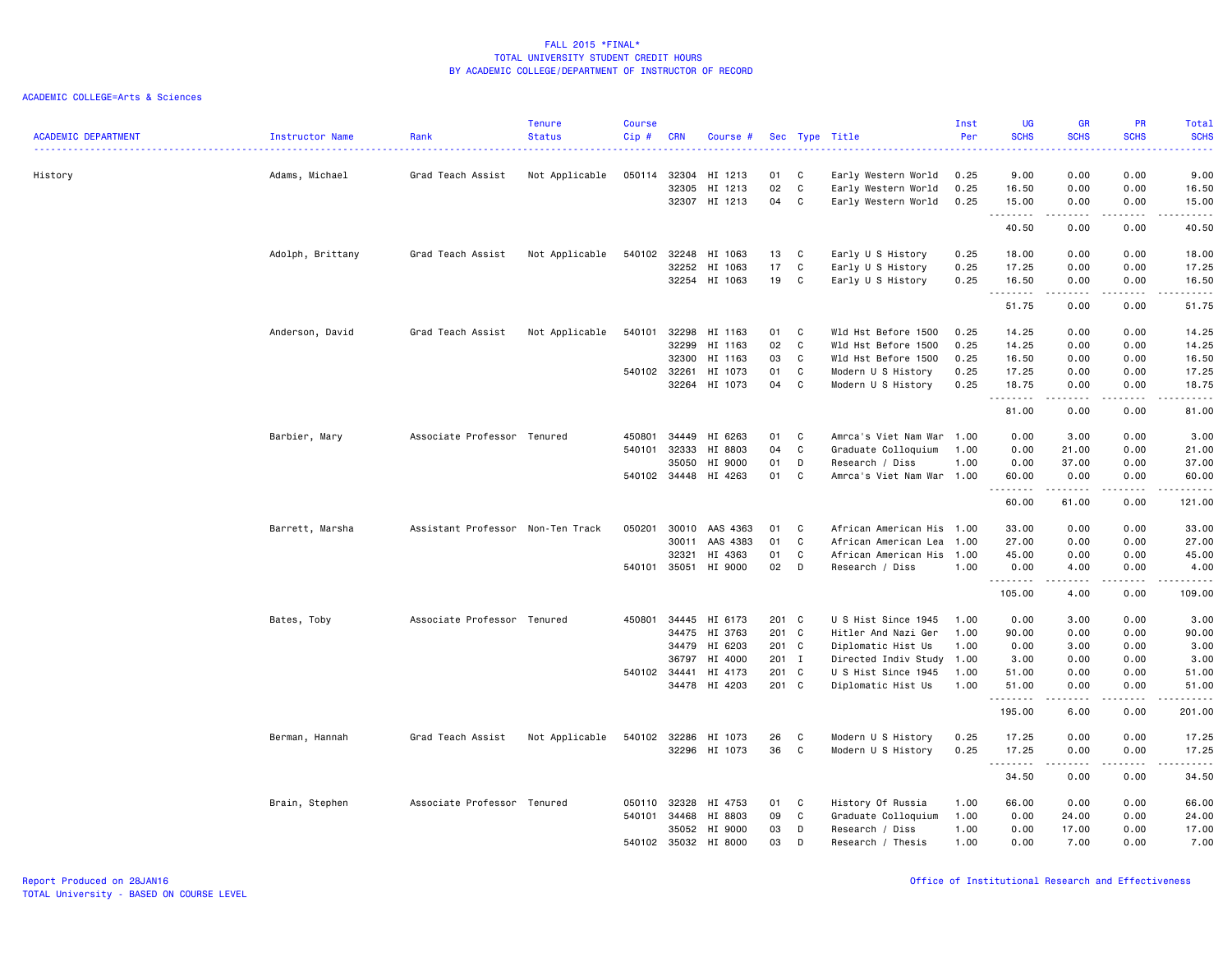| <b>ACADEMIC DEPARTMENT</b> | Instructor Name | Rank                          | <b>Tenure</b><br><b>Status</b> | <b>Course</b><br>Cip#      | <b>CRN</b>                       | Course #                                 |                      |                   | Sec Type Title                                                                      | Inst<br>Per                  | <b>UG</b><br><b>SCHS</b>      | <b>GR</b><br><b>SCHS</b>                                                                                                                                      | PR<br><b>SCHS</b>            | Total<br><b>SCHS</b>                                                                                                                                                  |
|----------------------------|-----------------|-------------------------------|--------------------------------|----------------------------|----------------------------------|------------------------------------------|----------------------|-------------------|-------------------------------------------------------------------------------------|------------------------------|-------------------------------|---------------------------------------------------------------------------------------------------------------------------------------------------------------|------------------------------|-----------------------------------------------------------------------------------------------------------------------------------------------------------------------|
|                            |                 |                               |                                |                            |                                  |                                          |                      |                   |                                                                                     |                              | <u>.</u>                      |                                                                                                                                                               | $   -$                       |                                                                                                                                                                       |
|                            |                 |                               |                                |                            |                                  |                                          |                      |                   |                                                                                     |                              | 66.00                         | 48.00                                                                                                                                                         | 0.00                         | 114.00                                                                                                                                                                |
| History                    | Burford, David  | Grad Teach Assist             | Not Applicable                 | 540102 32263               | 32269                            | HI 1073<br>HI 1073                       | 03<br>09             | C<br>C            | Modern U S History<br>Modern U S History                                            | 0.25<br>0.25                 | 16.50<br>6.75<br>.            | 0.00<br>0.00                                                                                                                                                  | 0.00<br>0.00<br>د د د د      | 16.50<br>6.75<br>$\frac{1}{2} \left( \frac{1}{2} \right) \left( \frac{1}{2} \right) \left( \frac{1}{2} \right) \left( \frac{1}{2} \right) \left( \frac{1}{2} \right)$ |
|                            |                 |                               |                                |                            |                                  |                                          |                      |                   |                                                                                     |                              | 23.25                         | -----<br>0.00                                                                                                                                                 | 0.00                         | 23.25                                                                                                                                                                 |
|                            | Burrow, John    | Grad Teach Assist             | Not Applicable                 | 540102                     | 32265<br>32266                   | HI 1073<br>HI 1073                       | 05<br>06             | C<br>C            | Modern U S History<br>Modern U S History                                            | 0.25<br>0.25                 | 14.25<br>18.00                | 0.00<br>0.00                                                                                                                                                  | 0.00<br>0.00                 | 14.25<br>18.00                                                                                                                                                        |
|                            |                 |                               |                                |                            |                                  |                                          |                      |                   |                                                                                     |                              | .<br>32.25                    | -----<br>0.00                                                                                                                                                 | .<br>0.00                    | .<br>32.25                                                                                                                                                            |
|                            | Byrd, Brandon   | Assistant Professor Ten Track |                                | 050201<br>050299           | 35681<br>32322                   | AAS 4373<br>HI 4373                      | 01<br>01             | C<br>C            | His of Mod Civ Right 1.00<br>Hist Mod Civ Rts Mvt 1.00                              |                              | 12.00<br>63.00                | 0.00<br>0.00                                                                                                                                                  | 0.00<br>0.00                 | 12.00<br>63.00                                                                                                                                                        |
|                            |                 |                               |                                | 540101                     | 34467                            | HI 8803                                  | 08                   | C                 | Graduate Colloquium                                                                 | 1.00                         | 0.00<br>.                     | 15.00<br>-----                                                                                                                                                | 0.00<br>.                    | 15.00<br>د د د د د                                                                                                                                                    |
|                            |                 |                               |                                |                            |                                  |                                          |                      |                   |                                                                                     |                              | 75.00                         | 15.00                                                                                                                                                         | 0.00                         | 90.00                                                                                                                                                                 |
|                            | Damms, Richard  | Associate Professor Tenured   |                                | 450801<br>540101<br>540102 | 36112<br>35054<br>32318<br>32335 | HI 6203<br>HI 9000<br>HI 4203<br>HI 8823 | 01<br>05<br>01<br>01 | C<br>D<br>C<br>-S | Diplomatic Hist Us<br>Research / Diss<br>Diplomatic Hist Us<br>Sem Us Hi Since 1877 | 1.00<br>1.00<br>1.00<br>1.00 | 0.00<br>0.00<br>48.00<br>0.00 | 3.00<br>25.00<br>0.00<br>9.00                                                                                                                                 | 0.00<br>0.00<br>0.00<br>0.00 | 3.00<br>25.00<br>48.00<br>9.00                                                                                                                                        |
|                            |                 |                               |                                |                            |                                  | 35034 HI 8000                            | 05                   | D                 | Research / Thesis                                                                   | 1.00                         | 0.00                          | 4.00                                                                                                                                                          | 0.00                         | 4.00                                                                                                                                                                  |
|                            |                 |                               |                                |                            |                                  |                                          |                      |                   |                                                                                     |                              | .<br>48.00                    | $\frac{1}{2} \left( \frac{1}{2} \right) \left( \frac{1}{2} \right) \left( \frac{1}{2} \right) \left( \frac{1}{2} \right) \left( \frac{1}{2} \right)$<br>41.00 | .<br>0.00                    | -----<br>89.00                                                                                                                                                        |
|                            | Drake, Nathan   | Grad Teach Assist             | Not Applicable                 | 540102                     | 32240<br>32242                   | HI 1063<br>HI 1063<br>32243 HI 1063      | 05<br>07<br>08       | C<br>C<br>C       | Early U S History<br>Early U S History<br>Early U S History                         | 0.25<br>0.25<br>0.25         | 18.00<br>15.00<br>14.25       | 0.00<br>0.00<br>0.00                                                                                                                                          | 0.00<br>0.00<br>0.00         | 18.00<br>15.00<br>14.25                                                                                                                                               |
|                            |                 |                               |                                |                            |                                  |                                          |                      |                   |                                                                                     |                              | .<br>47.25                    | .<br>0.00                                                                                                                                                     | $- - - -$<br>0.00            | $- - - -$<br>47.25                                                                                                                                                    |
|                            | Forrest, John   | Grad Teach Assist             | Not Applicable                 | 540102 32238               | 32244                            | HI 1063<br>HI 1063<br>32245 HI 1063      | 03<br>09<br>10       | C<br>C<br>C       | Early U S History<br>Early U S History<br>Early U S History                         | 0.25<br>0.25<br>0.25         | 16.50<br>15.75<br>17.25       | 0.00<br>0.00<br>0.00                                                                                                                                          | 0.00<br>0.00<br>0.00         | 16.50<br>15.75<br>17.25                                                                                                                                               |
|                            |                 |                               |                                |                            |                                  |                                          |                      |                   |                                                                                     |                              | <u>.</u><br>49.50             | .<br>0.00                                                                                                                                                     | .<br>0.00                    | .<br>49.50                                                                                                                                                            |
|                            | Giesen, James   | Associate Professor Tenured   |                                | 540101<br>540102 32261     | 35055                            | HI 9000<br>HI 1073                       | 06<br>01             | D<br>C            | Research / Diss<br>Modern U S History                                               | 1.00<br>0.75                 | 0.00<br>51.75                 | 35.00<br>0.00                                                                                                                                                 | 0.00<br>0.00                 | 35.00<br>51.75                                                                                                                                                        |
|                            |                 |                               |                                |                            | 32262                            | HI 1073<br>HI 1073                       | 02<br>03             | C<br>C            | Modern U S History                                                                  | 0.75                         | 51.75<br>49.50                | 0.00                                                                                                                                                          | 0.00                         | 51.75<br>49.50                                                                                                                                                        |
|                            |                 |                               |                                |                            | 32263<br>32264                   | HI 1073                                  | 04                   | C                 | Modern U S History<br>Modern U S History                                            | 0.75<br>0.75                 | 56.25                         | 0.00<br>0.00                                                                                                                                                  | 0.00<br>0.00                 | 56.25                                                                                                                                                                 |
|                            |                 |                               |                                |                            | 32265                            | HI 1073                                  | 05                   | C                 | Modern U S History                                                                  | 0.75                         | 42.75                         | 0.00                                                                                                                                                          | 0.00                         | 42.75                                                                                                                                                                 |
|                            |                 |                               |                                |                            | 32266                            | HI 1073                                  | 06                   | C                 | Modern U S History                                                                  | 0.75                         | 54.00                         | 0.00                                                                                                                                                          | 0.00                         | 54.00                                                                                                                                                                 |
|                            |                 |                               |                                |                            | 32267                            | HI 1073                                  | 07                   | C                 | Modern U S History                                                                  | 0.75                         | 40.50                         | 0.00                                                                                                                                                          | 0.00                         | 40.50                                                                                                                                                                 |
|                            |                 |                               |                                |                            | 32268<br>32269                   | HI 1073<br>HI 1073                       | 08                   | C                 | Modern U S History                                                                  | 0.75<br>0.75                 | 51.75                         | 0.00                                                                                                                                                          | 0.00                         | 51.75                                                                                                                                                                 |
|                            |                 |                               |                                |                            | 32270                            | HI 1073                                  | 09<br>10             | C<br>C            | Modern U S History<br>Modern U S History                                            | 0.75                         | 20.25<br>54.00                | 0.00<br>0.00                                                                                                                                                  | 0.00<br>0.00                 | 20.25<br>54.00                                                                                                                                                        |
|                            |                 |                               |                                |                            | 32271                            | HI 1073                                  | 11                   | C                 | Modern U S History                                                                  | 0.75                         | 47.25                         | 0.00                                                                                                                                                          | 0.00                         | 47.25                                                                                                                                                                 |
|                            |                 |                               |                                |                            | 32272                            | HI 1073                                  | 12                   | C                 | Modern U S History                                                                  | 0.75                         | 54.00                         | 0.00                                                                                                                                                          | 0.00                         | 54.00                                                                                                                                                                 |
|                            |                 |                               |                                |                            |                                  | 32273 HI 1073                            | 13                   | C                 | Modern U S History                                                                  | 0.75                         | 54.00                         | 0.00                                                                                                                                                          | 0.00                         | 54.00                                                                                                                                                                 |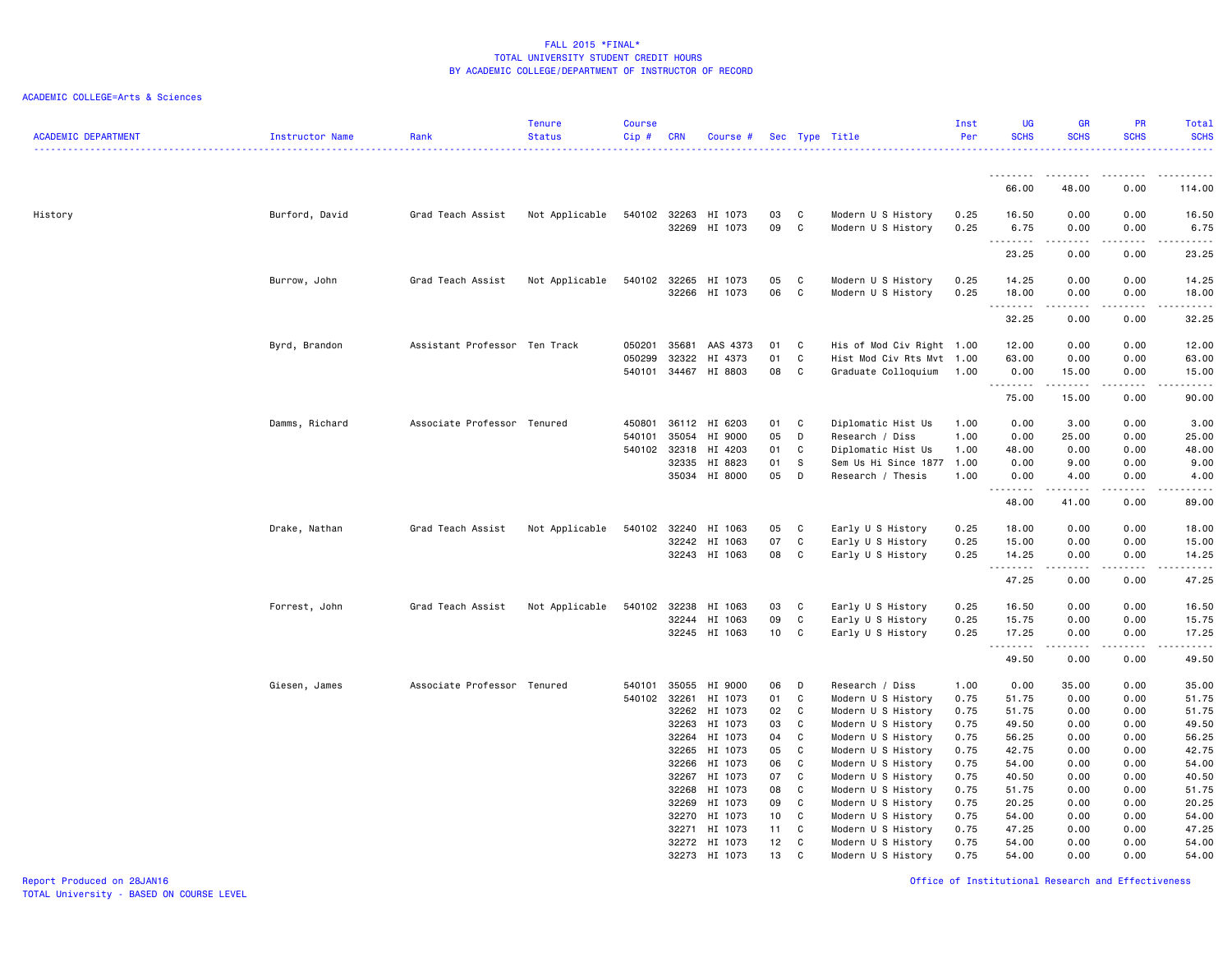| <b>ACADEMIC DEPARTMENT</b> | <b>Instructor Name</b> | Rank                          | <b>Tenure</b><br><b>Status</b> | <b>Course</b><br>Cip# | <b>CRN</b>     | Course #             |          |             | Sec Type Title                       | Inst<br>Per  | <b>UG</b><br><b>SCHS</b><br>$   -$ | <b>GR</b><br><b>SCHS</b> | <b>PR</b><br><b>SCHS</b> | <b>Total</b><br><b>SCHS</b><br>$\frac{1}{2} \left( \frac{1}{2} \right) \left( \frac{1}{2} \right) \left( \frac{1}{2} \right) \left( \frac{1}{2} \right)$ |
|----------------------------|------------------------|-------------------------------|--------------------------------|-----------------------|----------------|----------------------|----------|-------------|--------------------------------------|--------------|------------------------------------|--------------------------|--------------------------|----------------------------------------------------------------------------------------------------------------------------------------------------------|
| History                    | Giesen, James          | Associate Professor Tenured   |                                | 540102                | 32274          | HI 1073              | 14       | C           | Modern U S History                   | 0.75         | 54.00                              | 0.00                     | 0.00                     | 54.00                                                                                                                                                    |
|                            |                        |                               |                                |                       | 32275          | HI 1073              | 15       | C           | Modern U S History                   | 0.75         | 54.00                              | 0.00                     | 0.00                     | 54.00                                                                                                                                                    |
|                            |                        |                               |                                |                       | 32276          | HI 1073              | 16       | C           | Modern U S History                   | 0.75         | 51.75                              | 0.00                     | 0.00                     | 51.75                                                                                                                                                    |
|                            |                        |                               |                                |                       | 32277          | HI 1073              | 17       | C           | Modern U S History                   | 0.75         | 54.00                              | 0.00                     | 0.00                     | 54.00                                                                                                                                                    |
|                            |                        |                               |                                |                       | 32278          | HI 1073              | 18       | C           | Modern U S History                   | 0.75         | 45.00                              | 0.00                     | 0.00                     | 45.00                                                                                                                                                    |
|                            |                        |                               |                                |                       | 32279          | HI 1073              | 19       | C           | Modern U S History                   | 0.75         | 56.25                              | 0.00                     | 0.00                     | 56.25                                                                                                                                                    |
|                            |                        |                               |                                |                       | 32280          | HI 1073              | 20       | C           | Modern U S History                   | 0.75         | 56.25                              | 0.00                     | 0.00                     | 56.25                                                                                                                                                    |
|                            |                        |                               |                                |                       | 32281          | HI 1073              | 21       | C           | Modern U S History                   | 0.75         | 56.25                              | 0.00                     | 0.00                     | 56.25                                                                                                                                                    |
|                            |                        |                               |                                |                       | 32282          | HI 1073              | 22       | C           | Modern U S History                   | 0.75         | 56.25                              | 0.00                     | 0.00                     | 56.25                                                                                                                                                    |
|                            |                        |                               |                                |                       | 32283          | HI 1073              | 23       | C           | Modern U S History                   | 0.75         | 49.50                              | 0.00                     | 0.00                     | 49.50                                                                                                                                                    |
|                            |                        |                               |                                |                       |                | 32284 HI 1073        | 24       | C           | Modern U S History                   | 0.75         | 56.25<br>.                         | 0.00<br>.                | 0.00<br>.                | 56.25                                                                                                                                                    |
|                            |                        |                               |                                |                       |                |                      |          |             |                                      |              | 1217.25                            | 35.00                    | 0.00                     | 1252.25                                                                                                                                                  |
|                            | Greene, Alison         | Assistant Professor Ten Track |                                | 540101                | 35056          | HI 9000              | 07       | D           | Research / Diss                      | 1.00         | 0.00                               | 1.00                     | 0.00                     | 1.00                                                                                                                                                     |
|                            |                        |                               |                                | 540102                | 32341          | HI 8953              | 01       | C           | U.S. History, 1877-19                | 1.00         | 0.00                               | 18.00                    | 0.00                     | 18.00                                                                                                                                                    |
|                            |                        |                               |                                |                       |                | 35036 HI 8000        | 07       | D           | Research / Thesis                    | 1.00         | 0.00                               | 4.00<br>$\cdots$         | 0.00<br>. <b>.</b>       | 4.00<br>.                                                                                                                                                |
|                            |                        |                               |                                |                       |                |                      |          |             |                                      |              | 0.00                               | 23.00                    | 0.00                     | 23.00                                                                                                                                                    |
|                            | Gunther, Emily         | Grad Teach Assist             | Not Applicable                 | 540102                | 34425          | HI 1063              | 32       | C           | Early U S History                    | 0.25         | 17.25                              | 0.00                     | 0.00                     | 17.25                                                                                                                                                    |
|                            |                        |                               |                                |                       | 34427          | HI 1063              | 34       | C           | Early U S History                    | 0.25         | 17.25                              | 0.00                     | 0.00                     | 17.25                                                                                                                                                    |
|                            |                        |                               |                                |                       |                | 34430 HI 1063        | 36       | C           | Early U S History                    | 0.25         | 18.00<br>.                         | 0.00                     | 0.00                     | 18.00<br>$\omega$ is a set                                                                                                                               |
|                            |                        |                               |                                |                       |                |                      |          |             |                                      |              | 52.50                              | 0.00                     | 0.00                     | 52.50                                                                                                                                                    |
|                            | Hackett, Conisha       | Grad Teach Assist             | Not Applicable                 | 540102                | 32267          | HI 1073              | 07       | C           | Modern U S History                   | 0.25         | 13.50                              | 0.00                     | 0.00                     | 13.50                                                                                                                                                    |
|                            |                        |                               |                                |                       |                | 32268 HI 1073        | 08       | C           | Modern U S History                   | 0.25         | 17.25<br>.                         | 0.00<br>.                | 0.00<br>.                | 17.25<br>.                                                                                                                                               |
|                            |                        |                               |                                |                       |                |                      |          |             |                                      |              | 30.75                              | 0.00                     | 0.00                     | 30.75                                                                                                                                                    |
|                            | Hauser, Jason          | Grad Teach Assist             | Not Applicable                 | 050114                | 32304          | HI 1213              | 01       | C           | Early Western World                  | 0.75         | 27.00                              | 0.00                     | 0.00                     | 27.00                                                                                                                                                    |
|                            |                        |                               |                                |                       | 32305          | HI 1213              | 02       | C           | Early Western World                  | 0.75         | 49.50                              | 0.00                     | 0.00                     | 49.50                                                                                                                                                    |
|                            |                        |                               |                                |                       |                | 32306 HI 1213        | 03       | C           | Early Western World                  | 0.75         | 51.75                              | 0.00                     | 0.00                     | 51.75                                                                                                                                                    |
|                            |                        |                               |                                |                       |                | 32307 HI 1213        | 04       | C           | Early Western World                  | 0.75         | 45.00                              | 0.00                     | 0.00                     | 45.00                                                                                                                                                    |
|                            |                        |                               |                                |                       | 32308          | HI 1213              | 05       | C           | Early Western World                  | 0.75         | 47.25                              | 0.00                     | 0.00                     | 47.25                                                                                                                                                    |
|                            |                        |                               |                                |                       | 34443          | HI 1213              | 06       | C           | Early Western World                  | 0.75         | 13.50                              | 0.00                     | 0.00                     | 13.50                                                                                                                                                    |
|                            |                        |                               |                                |                       | 540102 32262   | HI 1073              | 02       | C           | Modern U S History                   | 0.25         | 17.25                              | 0.00                     | 0.00                     | 17.25                                                                                                                                                    |
|                            |                        |                               |                                |                       |                | 32272 HI 1073        | 12       | $\mathbf C$ | Modern U S History                   | 0.25         | 18.00<br>.                         | 0.00<br>.                | 0.00<br>.                | 18.00<br>.                                                                                                                                               |
|                            |                        |                               |                                |                       |                |                      |          |             |                                      |              | 269.25                             | 0.00                     | 0.00                     | 269.25                                                                                                                                                   |
|                            | Hay, William           | Associate Professor Tenured   |                                | 050299                | 32327          | HI 4713              | 01       | C           | Tudor&Stuart England                 | 1.00         | 66.00                              | 0.00                     | 0.00                     | 66.00                                                                                                                                                    |
|                            |                        |                               |                                | 540101                | 34461          | HI 8803              | 01       | C           | Graduate Colloquium                  | 1.00         | 0.00                               | 12.00                    | 0.00                     | 12.00                                                                                                                                                    |
|                            |                        |                               |                                |                       |                |                      |          |             |                                      |              | <u>.</u><br>66.00                  | . <u>.</u>               | .<br>0.00                | .<br>78.00                                                                                                                                               |
|                            |                        | Associate Professor Tenured   |                                |                       |                | 540101 32314 HI 3903 | 01       | C           | Hist & Hist Meth                     |              | 57.00                              | 12.00<br>0.00            | 0.00                     | 57.00                                                                                                                                                    |
|                            | Hersey, Mark           |                               |                                |                       |                |                      |          |             |                                      | 1.00         |                                    |                          |                          |                                                                                                                                                          |
|                            |                        |                               |                                | 540102                | 35058<br>34418 | HI 9000<br>HI 1063   | 09<br>25 | D<br>C      | Research / Diss<br>Early U S History | 1.00<br>0.75 | 0.00<br>56.25                      | 35.00<br>0.00            | 0.00<br>0.00             | 35.00<br>56.25                                                                                                                                           |
|                            |                        |                               |                                |                       | 34419          | HI 1063              | 26       | C           | Early U S History                    | 0.75         | 51.75                              | 0.00                     | 0.00                     | 51.75                                                                                                                                                    |
|                            |                        |                               |                                |                       | 34420          | HI 1063              | 27       | C           | Early U S History                    | 0.75         | 51.75                              | 0.00                     | 0.00                     | 51.75                                                                                                                                                    |
|                            |                        |                               |                                |                       | 34421          | HI 1063              | 28       | C           | Early U S History                    | 0.75         | 51.75                              | 0.00                     | 0.00                     | 51.75                                                                                                                                                    |
|                            |                        |                               |                                |                       |                |                      |          |             |                                      |              |                                    |                          |                          |                                                                                                                                                          |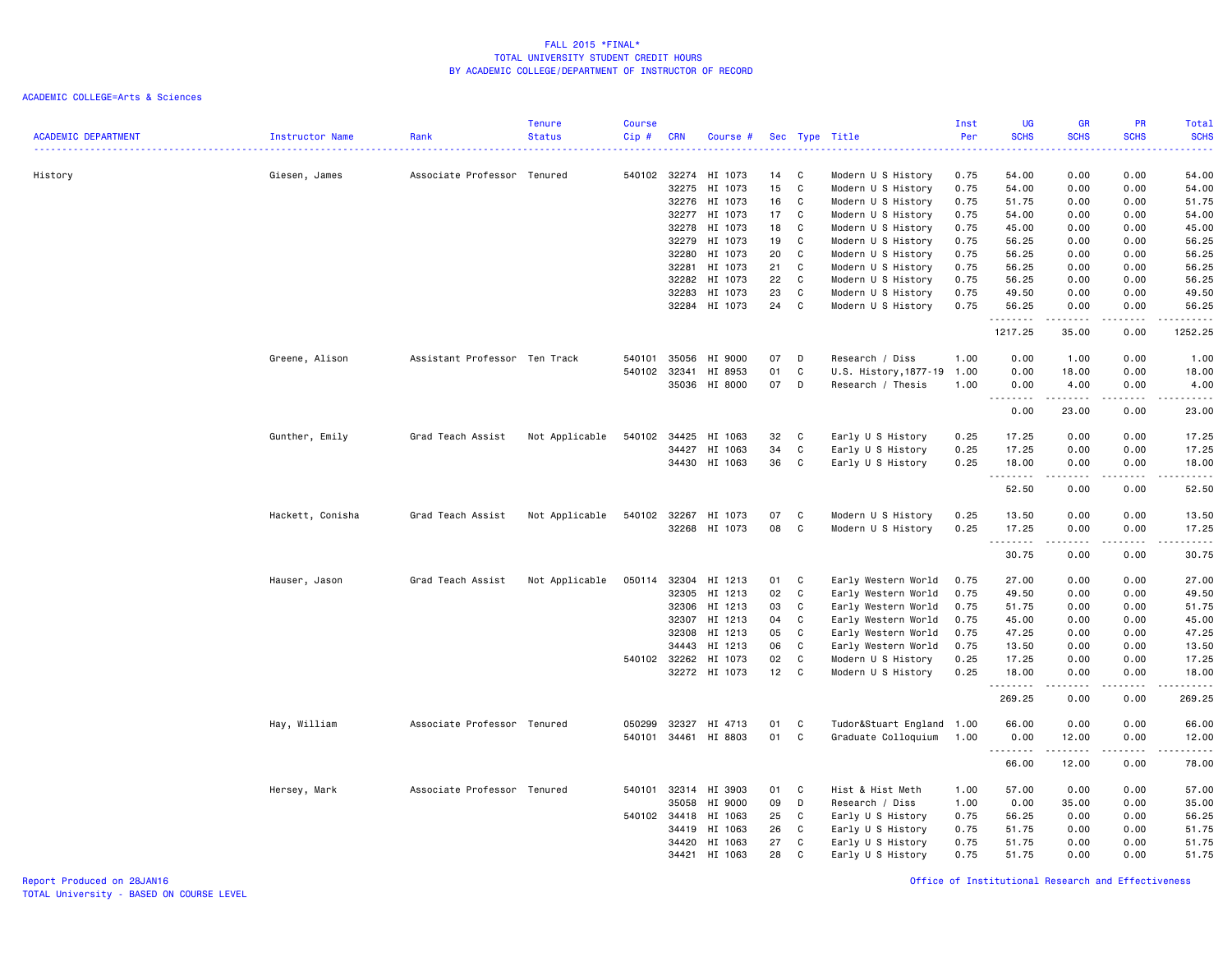ACADEMIC COLLEGE=Arts & Sciences

| <b>ACADEMIC DEPARTMENT</b> | Instructor Name | Rank                          | <b>Tenure</b><br><b>Status</b> | <b>Course</b><br>Cip# | <b>CRN</b>     | Course #             |          |              | Sec Type Title       | Inst<br>Per  | UG<br><b>SCHS</b>   | GR<br><b>SCHS</b> | PR<br><b>SCHS</b> | <b>Total</b><br><b>SCHS</b> |
|----------------------------|-----------------|-------------------------------|--------------------------------|-----------------------|----------------|----------------------|----------|--------------|----------------------|--------------|---------------------|-------------------|-------------------|-----------------------------|
|                            |                 |                               |                                |                       |                |                      |          |              |                      |              |                     |                   |                   |                             |
| History                    | Hersey, Mark    | Associate Professor Tenured   |                                | 540102                | 34422          | HI 1063              | 29       | C            | Early U S History    | 0.75         | 51.75               | 0.00              | 0.00              | 51.75                       |
|                            |                 |                               |                                |                       | 34423          | HI 1063              | 30       | C            | Early U S History    | 0.75         | 56.25               | 0.00              | 0.00              | 56.25                       |
|                            |                 |                               |                                |                       | 34424          | HI 1063              | 31       | C            | Early U S History    | 0.75         | 54.00               | 0.00              | 0.00              | 54.00                       |
|                            |                 |                               |                                |                       | 34425          | HI 1063              | 32       | C            | Early U S History    | 0.75         | 51.75               | 0.00              | 0.00              | 51.75                       |
|                            |                 |                               |                                |                       | 34426          | HI 1063              | 33       | C            | Early U S History    | 0.75         | 54.00               | 0.00              | 0.00              | 54.00                       |
|                            |                 |                               |                                |                       | 34427          | HI 1063              | 34       | C            | Early U S History    | 0.75         | 51.75               | 0.00              | 0.00              | 51.75                       |
|                            |                 |                               |                                |                       | 34429          | HI 1063              | 35       | C            | Early U S History    | 0.75         | 51.75               | 0.00              | 0.00              | 51.75                       |
|                            |                 |                               |                                |                       | 34430          | HI 1063              | 36       | C            | Early U S History    | 0.75         | 54.00               | 0.00              | 0.00              | 54.00                       |
|                            |                 |                               |                                |                       | 35038          | HI 8000              | 09       | D            | Research / Thesis    | 1.00         | 0.00<br>.           | 1.00<br>.         | 0.00<br>.         | 1.00<br>.                   |
|                            |                 |                               |                                |                       |                |                      |          |              |                      |              | 693.75              | 36.00             | 0.00              | 729.75                      |
|                            | Himel, Matthew  | Grad Teach Assist             | Not Applicable                 |                       | 540102 32275   | HI 1073              | 15       | C            | Modern U S History   | 0.25         | 18.00               | 0.00              | 0.00              | 18.00                       |
|                            |                 |                               |                                |                       | 32280          | HI 1073              | 20       | C            | Modern U S History   | 0.25         | 18.75<br>.          | 0.00<br>.         | 0.00<br>.         | 18.75<br>.                  |
|                            |                 |                               |                                |                       |                |                      |          |              |                      |              | 36.75               | 0.00              | 0.00              | 36.75                       |
|                            | Horan, Sara     | Grad Teach Assist             | Not Applicable                 | 050114                | 32306          | HI 1213              | 03       | C            | Early Western World  | 0.25         | 17.25               | 0.00              | 0.00              | 17.25                       |
|                            |                 |                               |                                |                       | 32308          | HI 1213              | 05       | C            | Early Western World  | 0.25         | 15.75               | 0.00              | 0.00              | 15.75                       |
|                            |                 |                               |                                |                       |                | 34443 HI 1213        | 06       | C            | Early Western World  | 0.25         | 4.50                | 0.00              | 0.00              | 4.50                        |
|                            |                 |                               |                                |                       |                |                      |          |              |                      |              | . <b>.</b><br>37.50 | .<br>0.00         | .<br>0.00         | .<br>37.50                  |
|                            |                 |                               |                                |                       |                |                      |          |              |                      |              |                     |                   |                   |                             |
|                            | Hui, Alexandra  | Associate Professor Tenured   |                                | 540101                | 32331          | HI 8803              | 02       | C            | Graduate Colloquium  | 1.00         | 0.00                | 21.00             | 0.00              | 21.00                       |
|                            |                 |                               |                                |                       | 32334          | HI 8803              | 05       | $\mathtt{C}$ | Graduate Colloquium  | 1.00         | 0.00                | 21.00             | 0.00              | 21.00                       |
|                            |                 |                               |                                |                       | 35059          | HI 9000              | 10       | D            | Research / Diss      | 1.00         | 0.00<br>. <b>.</b>  | 8.00<br>.         | 0.00<br>.         | 8.00<br>د د د د د           |
|                            |                 |                               |                                |                       |                |                      |          |              |                      |              | 0.00                | 50.00             | 0.00              | 50.00                       |
|                            | Hyman, Owen     | Grad Teach Assist             | Not Applicable                 |                       | 050114 34041   | HI 1223              | 501 C    |              | Modern Western World | 1.00         | 21.00               | 0.00              | 0.00              | 21.00                       |
|                            |                 |                               |                                | 450801                | 34045          | HI 6653              | 501 C    |              | Hist Science & Tech  | 0.25         | 0.00                | 1.50              | 0.00              | 1.50                        |
|                            |                 |                               |                                | 540104                | 34044          | HI 4653              | 501 C    |              | Hist Science & Tech  | 1.00         | 27.00               | 0.00              | 0.00              | 27.00                       |
|                            |                 |                               |                                |                       |                |                      |          |              |                      |              | 48.00               | 1.50              | 0.00              | 49.50                       |
|                            | Lang, Andrew    | Assistant Professor Ten Track |                                | 540101                | 34465          | HI 8803              | 06       | C            | Graduate Colloquium  | 1.00         | 0.00                | 24.00             | 0.00              | 24.00                       |
|                            |                 |                               |                                |                       | 35060          | HI 9000              | 11       | D            | Research / Diss      | 1.00         | 0.00                | 4.00              | 0.00              | 4.00                        |
|                            |                 |                               |                                | 540102                | 32248          | HI 1063              | 13       | C            | Early U S History    | 0.75         | 54.00               | 0.00              | 0.00              | 54.00                       |
|                            |                 |                               |                                |                       | 32249          | HI 1063              | 14       | C            | Early U S History    | 0.75         | 45.00               | 0.00              | 0.00              | 45.00                       |
|                            |                 |                               |                                |                       | 32250          | HI 1063              | 15       | C            | Early U S History    | 0.75         | 45.00               | 0.00              | 0.00              | 45.00                       |
|                            |                 |                               |                                |                       | 32251          | HI 1063              | 16       | C            | Early U S History    | 0.75         | 33.75               | 0.00              | 0.00              | 33.75                       |
|                            |                 |                               |                                |                       | 32252          | HI 1063              | 17       | C            | Early U S History    | 0.75         | 51.75               | 0.00              | 0.00              | 51.75                       |
|                            |                 |                               |                                |                       | 32254          | HI 1063              | 19       | C            | Early U S History    | 0.75         | 49.50               | 0.00              | 0.00              | 49.50                       |
|                            |                 |                               |                                |                       | 32255          | HI 1063              | 20       | C            | Early U S History    | 0.75         | 51.75               | 0.00              | 0.00              | 51.75                       |
|                            |                 |                               |                                |                       | 32256          | HI 1063              | 21       | C            | Early U S History    | 0.75         | 29.25               | 0.00              | 0.00              | 29.25                       |
|                            |                 |                               |                                |                       | 32257          | HI 1063              | 22       | C            | Early U S History    | 0.75         | 51.75               | 0.00              | 0.00              | 51.75                       |
|                            |                 |                               |                                |                       | 32258          | HI 1063              | 23       | C            | Early U S History    | 0.75         | 18.00               | 0.00              | 0.00              | 18.00                       |
|                            |                 |                               |                                |                       | 32259<br>35040 | HI 1063<br>HI 8000   | 24<br>11 | C<br>D       | Early U S History    | 0.75<br>1.00 | 18.00<br>0.00       | 0.00              | 0.00<br>0.00      | 18.00<br>4.00               |
|                            |                 |                               |                                |                       |                |                      |          |              | Research / Thesis    |              | .                   | 4.00              |                   | .                           |
|                            |                 |                               |                                |                       |                |                      |          |              |                      |              | 447.75              | 32.00             | 0.00              | 479.75                      |
|                            | Lavine, Matthew | Associate Professor Tenured   |                                |                       |                | 540101 35061 HI 9000 | 12       | <b>D</b>     | Research / Diss      | 1.00         | 0.00                | 17.00             | 0.00              | 17.00                       |

Report Produced on 28JAN16 Office of Institutional Research and Effectiveness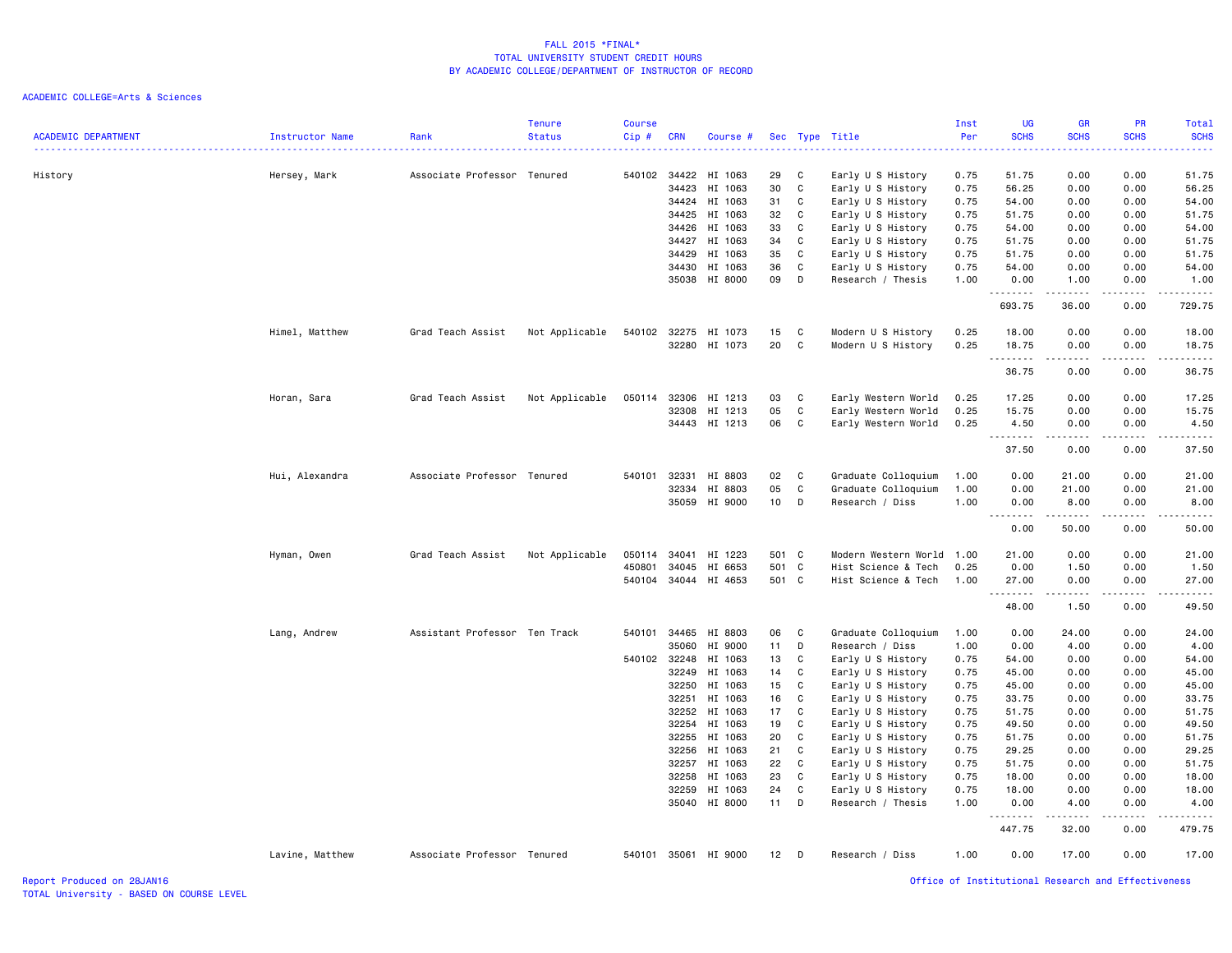|                            |                    |                             | <b>Tenure</b>  | <b>Course</b> |              |                          |          |              |                                            | Inst         | <b>UG</b>          | <b>GR</b><br><b>SCHS</b>                                                                                                                                      | PR<br><b>SCHS</b>                                                                                                         | Total                                                                                                                                                         |
|----------------------------|--------------------|-----------------------------|----------------|---------------|--------------|--------------------------|----------|--------------|--------------------------------------------|--------------|--------------------|---------------------------------------------------------------------------------------------------------------------------------------------------------------|---------------------------------------------------------------------------------------------------------------------------|---------------------------------------------------------------------------------------------------------------------------------------------------------------|
| <b>ACADEMIC DEPARTMENT</b> | Instructor Name    | Rank                        | <b>Status</b>  | Cip#          | <b>CRN</b>   | Course #                 |          |              | Sec Type Title                             | Per          | <b>SCHS</b>        |                                                                                                                                                               |                                                                                                                           | <b>SCHS</b><br>بالمحامية                                                                                                                                      |
| History                    | Lavine, Matthew    | Associate Professor Tenured |                | 540102        | 34447        | HI 4243                  | 01       | C            | Amer Life & Thought 1.00                   |              | 42.00              | 0.00                                                                                                                                                          | 0.00                                                                                                                      | 42.00                                                                                                                                                         |
|                            |                    |                             |                | 540104        | 34453        | HI 4553                  | 01       | C            | Sci & Tech to Newton 1.00                  |              | 42.00              | 0.00                                                                                                                                                          | 0.00                                                                                                                      | 42.00                                                                                                                                                         |
|                            |                    |                             |                |               |              |                          |          |              |                                            |              | .<br>84.00         | $\frac{1}{2} \left( \frac{1}{2} \right) \left( \frac{1}{2} \right) \left( \frac{1}{2} \right) \left( \frac{1}{2} \right) \left( \frac{1}{2} \right)$<br>17.00 | د د د د<br>0.00                                                                                                           | .<br>101.00                                                                                                                                                   |
|                            |                    |                             |                |               |              |                          |          |              |                                            |              |                    |                                                                                                                                                               |                                                                                                                           |                                                                                                                                                               |
|                            | Lewin, Sarah       | Grad Teach Assist           | Not Applicable | 540102        | 32270        | HI 1073<br>32271 HI 1073 | 10<br>11 | C<br>C       | Modern U S History<br>Modern U S History   | 0.25<br>0.25 | 18.00<br>15.75     | 0.00<br>0.00                                                                                                                                                  | 0.00<br>0.00                                                                                                              | 18.00<br>15.75                                                                                                                                                |
|                            |                    |                             |                |               |              |                          |          |              |                                            |              | .<br>33.75         | .<br>0.00                                                                                                                                                     | .<br>0.00                                                                                                                 | $\frac{1}{2} \left( \frac{1}{2} \right) \left( \frac{1}{2} \right) \left( \frac{1}{2} \right) \left( \frac{1}{2} \right) \left( \frac{1}{2} \right)$<br>33.75 |
|                            |                    |                             |                |               |              |                          |          |              |                                            |              |                    |                                                                                                                                                               |                                                                                                                           |                                                                                                                                                               |
|                            | Livingston, Edward | Grad Teach Assist           | Not Applicable | 540101        | 32301        | HI 1163<br>34440 HI 1163 | 04<br>06 | C<br>C       | Wld Hst Before 1500<br>Wld Hst Before 1500 | 0.25<br>0.25 | 15.75<br>18.00     | 0.00<br>0.00                                                                                                                                                  | 0.00<br>0.00                                                                                                              | 15.75<br>18.00                                                                                                                                                |
|                            |                    |                             |                |               |              |                          |          |              |                                            |              | .                  | $\frac{1}{2} \left( \frac{1}{2} \right) \left( \frac{1}{2} \right) \left( \frac{1}{2} \right) \left( \frac{1}{2} \right) \left( \frac{1}{2} \right)$          | .                                                                                                                         | .                                                                                                                                                             |
|                            |                    |                             |                |               |              |                          |          |              |                                            |              | 33.75              | 0.00                                                                                                                                                          | 0.00                                                                                                                      | 33.75                                                                                                                                                         |
|                            | Marcus, Alan       | Professor                   | Tenured        | 450801        | 34045        | HI 6653                  | 501 C    |              | Hist Science & Tech                        | 0.75         | 0.00               | 4.50                                                                                                                                                          | 0.00                                                                                                                      | 4.50                                                                                                                                                          |
|                            |                    |                             |                | 540101        | 35062        | HI 9000                  | 13       | D            | Research / Diss                            | 1.00         | 0.00               | 24.00                                                                                                                                                         | 0.00                                                                                                                      | 24.00                                                                                                                                                         |
|                            |                    |                             |                |               | 35682        | HI 8773                  | 501 C    |              | Issues in Women's Hi 0.75                  |              | 0.00               | 6.75                                                                                                                                                          | 0.00                                                                                                                      | 6.75                                                                                                                                                          |
|                            |                    |                             |                |               |              | 540102 35042 HI 8000     | 13       | D            | Research / Thesis                          | 1.00         | 0.00<br>.          | 4.00<br>.                                                                                                                                                     | 0.00<br>.                                                                                                                 | 4.00<br>$\omega$ is a set of                                                                                                                                  |
|                            |                    |                             |                |               |              |                          |          |              |                                            |              | 0.00               | 39.25                                                                                                                                                         | 0.00                                                                                                                      | 39.25                                                                                                                                                         |
|                            | Marshall, Anne     | Associate Professor Tenured |                | 450801        | 36818        | HI 4000                  | 01       | $\mathbf{I}$ | Directed Indiv Study 1.00                  |              | 1.00               | 0.00                                                                                                                                                          | 0.00                                                                                                                      | 1.00                                                                                                                                                          |
|                            |                    |                             |                | 540101        | 35063        | HI 9000                  | 14       | D            | Research / Diss                            | 1.00         | 0.00               | 13.00                                                                                                                                                         | 0.00                                                                                                                      | 13.00                                                                                                                                                         |
|                            |                    |                             |                |               | 540102 34446 | HI 4123                  | 01       | C            | Jackson Am 1825-1850 1.00                  |              | 66.00              | 0.00                                                                                                                                                          | 0.00                                                                                                                      | 66.00                                                                                                                                                         |
|                            |                    |                             |                |               |              | 35043 HI 8000            | 14       | D            | Research / Thesis                          | 1.00         | 0.00<br>. <b>.</b> | 8.00<br>.                                                                                                                                                     | 0.00<br>.                                                                                                                 | 8.00<br>.                                                                                                                                                     |
|                            |                    |                             |                |               |              |                          |          |              |                                            |              | 67.00              | 21.00                                                                                                                                                         | 0.00                                                                                                                      | 88.00                                                                                                                                                         |
|                            | Messer, Peter      | Associate Professor Tenured |                | 260801        | 32338        | HI 8923                  | 01       | - S          | Historiog & His Meth 1.00                  |              | 0.00               | 24.00                                                                                                                                                         | 0.00                                                                                                                      | 24.00                                                                                                                                                         |
|                            |                    |                             |                |               |              | 540102 32339 HI 8933     | 01       | C            | Col. & Rev. America 1.00                   |              | 0.00               | 21.00                                                                                                                                                         | 0.00                                                                                                                      | 21.00                                                                                                                                                         |
|                            |                    |                             |                |               |              |                          |          |              |                                            |              | <u>.</u><br>0.00   | .<br>45.00                                                                                                                                                    | .<br>0.00                                                                                                                 | .<br>45.00                                                                                                                                                    |
|                            | Middleton, Stephen | Professor                   | Tenured        | 050201        | 34470        | HI 4983                  | 01       | C            | African Americans an 1.00                  |              | 30.00              | 0.00                                                                                                                                                          | 0.00                                                                                                                      | 30.00                                                                                                                                                         |
|                            |                    |                             |                |               | 34471        | AAS 4983                 | 01       | C            | African Americans an                       | 1.00         | 21.00              | 0.00                                                                                                                                                          | 0.00                                                                                                                      | 21.00                                                                                                                                                         |
|                            |                    |                             |                |               |              | 34514 AAS 1063           | 03       | C            | Intro to African Ame 1.00                  |              | 90.00              | 0.00                                                                                                                                                          | 0.00                                                                                                                      | 90.00                                                                                                                                                         |
|                            |                    |                             |                |               |              |                          |          |              |                                            |              | .<br>141.00        | .<br>0.00                                                                                                                                                     | 0.00                                                                                                                      | .<br>141.00                                                                                                                                                   |
|                            |                    |                             |                |               |              |                          |          |              |                                            |              |                    |                                                                                                                                                               |                                                                                                                           |                                                                                                                                                               |
|                            | Mistretta, Matthew | Grad Teach Assist           | Not Applicable | 540102        | 32290        | HI 1073<br>32295 HI 1073 | 30<br>35 | C<br>C       | Modern U S History<br>Modern U S History   | 0.25<br>0.25 | 14.25<br>13.50     | 0.00<br>0.00                                                                                                                                                  | 0.00<br>0.00                                                                                                              | 14.25<br>13.50                                                                                                                                                |
|                            |                    |                             |                |               |              |                          |          |              |                                            |              | .                  | .                                                                                                                                                             | $\frac{1}{2} \left( \frac{1}{2} \right) \left( \frac{1}{2} \right) \left( \frac{1}{2} \right) \left( \frac{1}{2} \right)$ | .                                                                                                                                                             |
|                            |                    |                             |                |               |              |                          |          |              |                                            |              | 27.75              | 0.00                                                                                                                                                          | 0.00                                                                                                                      | 27.75                                                                                                                                                         |
|                            | Mitchell, Dennis   | Professor                   | Tenured        |               |              | 540101 33795 HI 3333     | 201 C    |              | Mississippi History                        | 1.00         | 48.00              | 0.00                                                                                                                                                          | 0.00                                                                                                                      | 48.00<br>-----                                                                                                                                                |
|                            |                    |                             |                |               |              |                          |          |              |                                            |              | .<br>48.00         | 0.00                                                                                                                                                          | 0.00                                                                                                                      | 48.00                                                                                                                                                         |
|                            | Montgomery, Jeremy | Grad Teach Assist           | Not Applicable |               |              | 540102 32277 HI 1073     | 17       | C            | Modern U S History                         | 0.25         | 18.00              | 0.00                                                                                                                                                          | 0.00                                                                                                                      | 18.00                                                                                                                                                         |
|                            |                    |                             |                |               |              | 32278 HI 1073            | 18       | C            | Modern U S History                         | 0.25         | 15.00              | 0.00                                                                                                                                                          | 0.00                                                                                                                      | 15.00                                                                                                                                                         |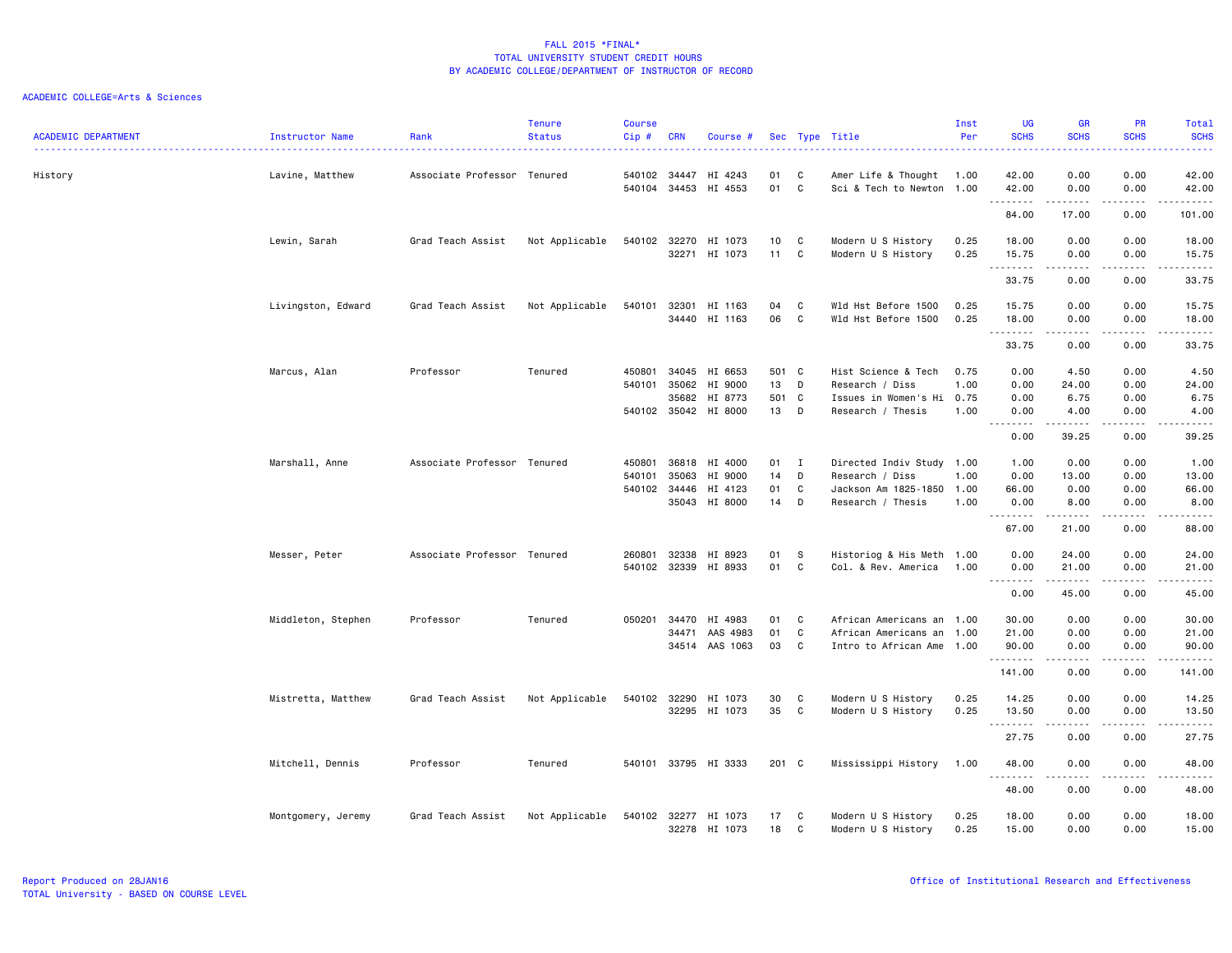#### ACADEMIC COLLEGE=Arts & Sciences

| <b>ACADEMIC DEPARTMENT</b> | <b>Instructor Name</b> | Rank                          | <b>Tenure</b><br><b>Status</b> | <b>Course</b><br>Cip# | <b>CRN</b> | Course #             |          |              | Sec Type Title                           | Inst<br>Per | <b>UG</b><br><b>SCHS</b>                                                                                                                                                                                                                                                                                                                                                                                                                                                                        | <b>GR</b><br><b>SCHS</b>                                                                                                                                                                                                                                                                                                                     | <b>PR</b><br><b>SCHS</b>            | Total<br><b>SCHS</b><br>.                                                                                                                                      |
|----------------------------|------------------------|-------------------------------|--------------------------------|-----------------------|------------|----------------------|----------|--------------|------------------------------------------|-------------|-------------------------------------------------------------------------------------------------------------------------------------------------------------------------------------------------------------------------------------------------------------------------------------------------------------------------------------------------------------------------------------------------------------------------------------------------------------------------------------------------|----------------------------------------------------------------------------------------------------------------------------------------------------------------------------------------------------------------------------------------------------------------------------------------------------------------------------------------------|-------------------------------------|----------------------------------------------------------------------------------------------------------------------------------------------------------------|
|                            |                        |                               |                                |                       |            |                      |          |              |                                          |             |                                                                                                                                                                                                                                                                                                                                                                                                                                                                                                 |                                                                                                                                                                                                                                                                                                                                              |                                     |                                                                                                                                                                |
|                            |                        |                               |                                |                       |            |                      |          |              |                                          |             | 33.00                                                                                                                                                                                                                                                                                                                                                                                                                                                                                           | 0.00                                                                                                                                                                                                                                                                                                                                         | 0.00                                | 33.00                                                                                                                                                          |
| History                    | Morgan, Skyler         | Grad Teach Assist             | Not Applicable                 | 540102 32237          |            | HI 1063              | 02       | C            | Early U S History                        | 0.25        | 16.50                                                                                                                                                                                                                                                                                                                                                                                                                                                                                           | 0.00                                                                                                                                                                                                                                                                                                                                         | 0.00                                | 16.50                                                                                                                                                          |
|                            |                        |                               |                                |                       | 32246      | HI 1063              | 11       | C            | Early U S History                        | 0.25        | 13.50                                                                                                                                                                                                                                                                                                                                                                                                                                                                                           | 0.00                                                                                                                                                                                                                                                                                                                                         | 0.00                                | 13.50                                                                                                                                                          |
|                            |                        |                               |                                |                       | 32247      | HI 1063              | 12       | C            | Early U S History                        | 0.25        | 16.50<br>$\begin{array}{cccccccccccccc} \multicolumn{2}{c}{} & \multicolumn{2}{c}{} & \multicolumn{2}{c}{} & \multicolumn{2}{c}{} & \multicolumn{2}{c}{} & \multicolumn{2}{c}{} & \multicolumn{2}{c}{} & \multicolumn{2}{c}{} & \multicolumn{2}{c}{} & \multicolumn{2}{c}{} & \multicolumn{2}{c}{} & \multicolumn{2}{c}{} & \multicolumn{2}{c}{} & \multicolumn{2}{c}{} & \multicolumn{2}{c}{} & \multicolumn{2}{c}{} & \multicolumn{2}{c}{} & \multicolumn{2}{c}{} & \multicolumn{2}{c}{} & \$ | 0.00<br>$\frac{1}{2} \left( \begin{array}{ccc} 1 & 0 & 0 & 0 \\ 0 & 0 & 0 & 0 \\ 0 & 0 & 0 & 0 \\ 0 & 0 & 0 & 0 \\ 0 & 0 & 0 & 0 \\ 0 & 0 & 0 & 0 \\ 0 & 0 & 0 & 0 \\ 0 & 0 & 0 & 0 \\ 0 & 0 & 0 & 0 \\ 0 & 0 & 0 & 0 \\ 0 & 0 & 0 & 0 & 0 \\ 0 & 0 & 0 & 0 & 0 \\ 0 & 0 & 0 & 0 & 0 \\ 0 & 0 & 0 & 0 & 0 \\ 0 & 0 & 0 & 0 & 0 \\ 0 & 0 & 0$ | 0.00<br>.                           | 16.50<br>.                                                                                                                                                     |
|                            |                        |                               |                                |                       |            |                      |          |              |                                          |             | 46.50                                                                                                                                                                                                                                                                                                                                                                                                                                                                                           | 0.00                                                                                                                                                                                                                                                                                                                                         | 0.00                                | 46.50                                                                                                                                                          |
|                            | Mosley, Kasey          | Grad Teach Assist             | Not Applicable                 | 050201                | 33799      | HI 4363              | 201 C    |              | African American His                     | 1.00        | 63.00                                                                                                                                                                                                                                                                                                                                                                                                                                                                                           | 0.00                                                                                                                                                                                                                                                                                                                                         | 0.00                                | 63.00                                                                                                                                                          |
|                            |                        |                               |                                |                       | 34043      | HI 4363              | 501 C    |              | African American His                     | 1.00        | 45.00                                                                                                                                                                                                                                                                                                                                                                                                                                                                                           | 0.00                                                                                                                                                                                                                                                                                                                                         | 0.00                                | 45.00                                                                                                                                                          |
|                            |                        |                               |                                | 450801                | 33804      | HI 6363              | 201 C    |              | Afro-Am History & Cu 1.00                |             | 0.00                                                                                                                                                                                                                                                                                                                                                                                                                                                                                            | 6.00                                                                                                                                                                                                                                                                                                                                         | 0.00                                | 6.00                                                                                                                                                           |
|                            |                        |                               |                                | 540102                | 34039      | HI 1073              | 501 C    |              | Modern U S History                       | 1.00        | 105.00<br>.                                                                                                                                                                                                                                                                                                                                                                                                                                                                                     | 0.00<br>.                                                                                                                                                                                                                                                                                                                                    | 0.00<br>$\sim$ $\sim$ $\sim$ $\sim$ | 105.00<br>.                                                                                                                                                    |
|                            |                        |                               |                                |                       |            |                      |          |              |                                          |             | 213.00                                                                                                                                                                                                                                                                                                                                                                                                                                                                                          | 6.00                                                                                                                                                                                                                                                                                                                                         | 0.00                                | 219.00                                                                                                                                                         |
|                            | Murphy, Michael        | Grad Teach Assist             | Not Applicable                 | 540102                | 32250      | HI 1063              | 15       | C            | Early U S History                        | 0.25        | 15.00                                                                                                                                                                                                                                                                                                                                                                                                                                                                                           | 0.00                                                                                                                                                                                                                                                                                                                                         | 0.00                                | 15.00                                                                                                                                                          |
|                            |                        |                               |                                |                       | 32251      | HI 1063              | 16       | C            | Early U S History                        | 0.25        | 11.25                                                                                                                                                                                                                                                                                                                                                                                                                                                                                           | 0.00                                                                                                                                                                                                                                                                                                                                         | 0.00                                | 11.25                                                                                                                                                          |
|                            |                        |                               |                                |                       |            |                      |          |              |                                          |             | .                                                                                                                                                                                                                                                                                                                                                                                                                                                                                               | .                                                                                                                                                                                                                                                                                                                                            | $\frac{1}{2}$                       | .                                                                                                                                                              |
|                            |                        |                               |                                |                       |            |                      |          |              |                                          |             | 26.25                                                                                                                                                                                                                                                                                                                                                                                                                                                                                           | 0.00                                                                                                                                                                                                                                                                                                                                         | 0.00                                | 26.25                                                                                                                                                          |
|                            | Nelson, Kelli          | Grad Teach Assist             | Not Applicable                 |                       |            | 050114 34040 HI 1213 | 501 C    |              | Early Western World                      | 1.00        | 24.00                                                                                                                                                                                                                                                                                                                                                                                                                                                                                           | 0.00                                                                                                                                                                                                                                                                                                                                         | 0.00                                | 24.00                                                                                                                                                          |
|                            |                        |                               |                                | 540101                | 35682      | HI 8773              | 501 C    |              | Issues in Women's Hi                     | 0.25        | 0.00                                                                                                                                                                                                                                                                                                                                                                                                                                                                                            | 2.25                                                                                                                                                                                                                                                                                                                                         | 0.00                                | 2.25                                                                                                                                                           |
|                            |                        |                               |                                |                       |            |                      |          |              |                                          |             | .<br>24.00                                                                                                                                                                                                                                                                                                                                                                                                                                                                                      | 2.25                                                                                                                                                                                                                                                                                                                                         | $\frac{1}{2}$<br>0.00               | $\frac{1}{2} \left( \frac{1}{2} \right) \left( \frac{1}{2} \right) \left( \frac{1}{2} \right) \left( \frac{1}{2} \right) \left( \frac{1}{2} \right)$<br>26.25  |
|                            | Osman, Julia           | Assistant Professor Ten Track |                                | 450801                | 34455      | HI 4773              | 01       | C            | His Mod France                           | 1.00        | 75.00                                                                                                                                                                                                                                                                                                                                                                                                                                                                                           | 0.00                                                                                                                                                                                                                                                                                                                                         | 0.00                                | 75.00                                                                                                                                                          |
|                            |                        |                               |                                |                       | 36508      | HI 6773              | 01       | C            | His Mod France                           | 1.00        | 0.00                                                                                                                                                                                                                                                                                                                                                                                                                                                                                            | 3.00                                                                                                                                                                                                                                                                                                                                         | 0.00                                | 3.00                                                                                                                                                           |
|                            |                        |                               |                                | 540101                | 32298      | HI 1163              | 01       | C            | Wld Hst Before 1500                      | 0.75        | 42.75                                                                                                                                                                                                                                                                                                                                                                                                                                                                                           | 0.00                                                                                                                                                                                                                                                                                                                                         | 0.00                                | 42.75                                                                                                                                                          |
|                            |                        |                               |                                |                       | 32299      | HI 1163              | 02       | C            | Wld Hst Before 1500                      | 0.75        | 42.75                                                                                                                                                                                                                                                                                                                                                                                                                                                                                           | 0.00                                                                                                                                                                                                                                                                                                                                         | 0.00                                | 42.75                                                                                                                                                          |
|                            |                        |                               |                                |                       | 32300      | HI 1163              | 03       | $\mathsf{C}$ | Wld Hst Before 1500                      | 0.75        | 49.50                                                                                                                                                                                                                                                                                                                                                                                                                                                                                           | 0.00                                                                                                                                                                                                                                                                                                                                         | 0.00                                | 49.50                                                                                                                                                          |
|                            |                        |                               |                                |                       | 32301      | HI 1163              | 04       | C            | Wld Hst Before 1500                      | 0.75        | 47.25                                                                                                                                                                                                                                                                                                                                                                                                                                                                                           | 0.00                                                                                                                                                                                                                                                                                                                                         | 0.00                                | 47.25                                                                                                                                                          |
|                            |                        |                               |                                |                       | 34440      | HI 1163              | 06       | C            | Wld Hst Before 1500                      | 0.75        | 54.00                                                                                                                                                                                                                                                                                                                                                                                                                                                                                           | 0.00                                                                                                                                                                                                                                                                                                                                         | 0.00                                | 54.00                                                                                                                                                          |
|                            |                        |                               |                                |                       |            |                      |          |              |                                          |             | .<br>311.25                                                                                                                                                                                                                                                                                                                                                                                                                                                                                     | 3.00                                                                                                                                                                                                                                                                                                                                         | .<br>0.00                           | $\frac{1}{2} \left( \frac{1}{2} \right) \left( \frac{1}{2} \right) \left( \frac{1}{2} \right) \left( \frac{1}{2} \right) \left( \frac{1}{2} \right)$<br>314.25 |
|                            | Patterson, Kyle        | Grad Teach Assist             | Not Applicable                 | 540102 32281          |            | HI 1073              | 21       | C            | Modern U S History                       | 0.25        | 18.75                                                                                                                                                                                                                                                                                                                                                                                                                                                                                           | 0.00                                                                                                                                                                                                                                                                                                                                         | 0.00                                | 18.75                                                                                                                                                          |
|                            |                        |                               |                                |                       |            | 32283 HI 1073        | 23       | C            | Modern U S History                       | 0.25        | 16.50                                                                                                                                                                                                                                                                                                                                                                                                                                                                                           | 0.00                                                                                                                                                                                                                                                                                                                                         | 0.00                                | 16.50                                                                                                                                                          |
|                            |                        |                               |                                |                       |            |                      |          |              |                                          |             | 35.25                                                                                                                                                                                                                                                                                                                                                                                                                                                                                           | 0.00                                                                                                                                                                                                                                                                                                                                         | $\sim$ $\sim$ $\sim$ $\sim$<br>0.00 | $\omega$ $\omega$ $\omega$ $\omega$ .<br>35.25                                                                                                                 |
|                            |                        |                               |                                | 540102 32274          |            |                      |          |              |                                          | 0.25        |                                                                                                                                                                                                                                                                                                                                                                                                                                                                                                 | 0.00                                                                                                                                                                                                                                                                                                                                         | 0.00                                | 18.00                                                                                                                                                          |
|                            | Plyler, Larsen         | Grad Teach Assist             | Not Applicable                 |                       | 32276      | HI 1073<br>HI 1073   | 14<br>16 | C<br>C       | Modern U S History<br>Modern U S History | 0.25        | 18.00<br>17.25                                                                                                                                                                                                                                                                                                                                                                                                                                                                                  | 0.00                                                                                                                                                                                                                                                                                                                                         | 0.00                                | 17.25                                                                                                                                                          |
|                            |                        |                               |                                |                       |            |                      |          |              |                                          |             | <u> - - - - - - - -</u>                                                                                                                                                                                                                                                                                                                                                                                                                                                                         |                                                                                                                                                                                                                                                                                                                                              |                                     | $\frac{1}{2} \left( \frac{1}{2} \right) \left( \frac{1}{2} \right) \left( \frac{1}{2} \right) \left( \frac{1}{2} \right) \left( \frac{1}{2} \right)$           |
|                            |                        |                               |                                |                       |            |                      |          |              |                                          |             | 35.25                                                                                                                                                                                                                                                                                                                                                                                                                                                                                           | 0.00                                                                                                                                                                                                                                                                                                                                         | 0.00                                | 35.25                                                                                                                                                          |
|                            | Powell, Stephen        | Grad Teach Assist             | Not Applicable                 | 540102 32282          |            | HI 1073              | 22       | C            | Modern U S History                       | 0.25        | 18.75                                                                                                                                                                                                                                                                                                                                                                                                                                                                                           | 0.00                                                                                                                                                                                                                                                                                                                                         | 0.00                                | 18.75                                                                                                                                                          |
|                            |                        |                               |                                |                       |            | 32284 HI 1073        | 24       | C            | Modern U S History                       | 0.25        | 18.75                                                                                                                                                                                                                                                                                                                                                                                                                                                                                           | 0.00                                                                                                                                                                                                                                                                                                                                         | 0.00                                | 18.75                                                                                                                                                          |
|                            |                        |                               |                                |                       |            |                      |          |              |                                          |             | .                                                                                                                                                                                                                                                                                                                                                                                                                                                                                               | $\frac{1}{2} \left( \frac{1}{2} \right) \left( \frac{1}{2} \right) \left( \frac{1}{2} \right) \left( \frac{1}{2} \right)$                                                                                                                                                                                                                    | $\sim$ $\sim$ $\sim$ $\sim$         | .                                                                                                                                                              |
|                            |                        |                               |                                |                       |            |                      |          |              |                                          |             | 37.50                                                                                                                                                                                                                                                                                                                                                                                                                                                                                           | 0.00                                                                                                                                                                                                                                                                                                                                         | 0.00                                | 37.50                                                                                                                                                          |
|                            | Rangel, Eduardo        | Grad Teach Assist             | Not Applicable                 | 540102 32291          |            | HI 1073              | 31       | C            | Modern U S History                       | 0.25        | 16.50                                                                                                                                                                                                                                                                                                                                                                                                                                                                                           | 0.00                                                                                                                                                                                                                                                                                                                                         | 0.00                                | 16.50                                                                                                                                                          |
|                            |                        |                               |                                |                       | 32293      | HI 1073              | 33       | C            | Modern U S History                       | 0.25        | 14.25                                                                                                                                                                                                                                                                                                                                                                                                                                                                                           | 0.00                                                                                                                                                                                                                                                                                                                                         | 0.00                                | 14.25                                                                                                                                                          |

Report Produced on 28JAN16 Office of Institutional Research and Effectiveness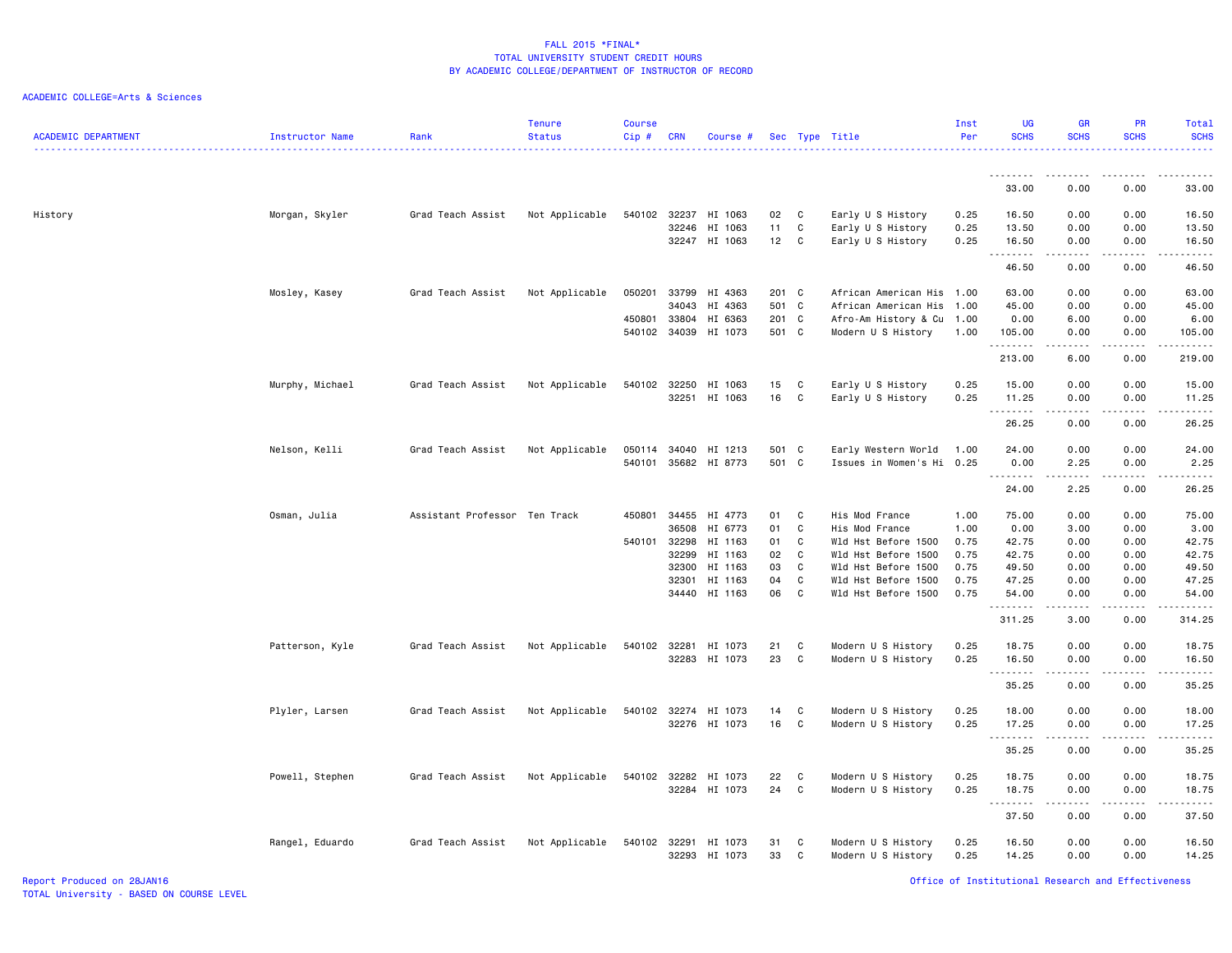| <b>ACADEMIC DEPARTMENT</b> | Instructor Name     | Rank                          | <b>Tenure</b><br><b>Status</b> | <b>Course</b><br>$Cip$ # | <b>CRN</b> | Course #      |    |             | Sec Type Title            | Inst<br>Per | <b>UG</b><br><b>SCHS</b> | <b>GR</b><br><b>SCHS</b>                                                                                                                                     | PR<br><b>SCHS</b>                                                                                                                 | Total<br><b>SCHS</b>                                                                                                                                 |
|----------------------------|---------------------|-------------------------------|--------------------------------|--------------------------|------------|---------------|----|-------------|---------------------------|-------------|--------------------------|--------------------------------------------------------------------------------------------------------------------------------------------------------------|-----------------------------------------------------------------------------------------------------------------------------------|------------------------------------------------------------------------------------------------------------------------------------------------------|
|                            |                     |                               |                                |                          |            |               |    |             |                           |             |                          | . <b>.</b>                                                                                                                                                   | ----                                                                                                                              |                                                                                                                                                      |
|                            |                     |                               |                                |                          |            |               |    |             |                           |             | 30.75                    | 0.00                                                                                                                                                         | 0.00                                                                                                                              | 30.75                                                                                                                                                |
| History                    | Ratcliff, Joel      | Grad Teach Assist             | Not Applicable                 | 540102                   | 34421      | HI 1063       | 28 | C           | Early U S History         | 0.25        | 17.25                    | 0.00                                                                                                                                                         | 0.00                                                                                                                              | 17.25                                                                                                                                                |
|                            |                     |                               |                                |                          | 34422      | HI 1063       | 29 | C           | Early U S History         | 0.25        | 17.25                    | 0.00                                                                                                                                                         | 0.00                                                                                                                              | 17.25                                                                                                                                                |
|                            |                     |                               |                                |                          |            | 34423 HI 1063 | 30 | C           | Early U S History         | 0.25        | 18.75<br>.               | 0.00                                                                                                                                                         | 0.00<br>$\frac{1}{2} \left( \frac{1}{2} \right) \left( \frac{1}{2} \right) \left( \frac{1}{2} \right) \left( \frac{1}{2} \right)$ | 18.75<br>$\sim$ $\sim$ $\sim$ $\sim$ $\sim$                                                                                                          |
|                            |                     |                               |                                |                          |            |               |    |             |                           |             | 53.25                    | 0.00                                                                                                                                                         | 0.00                                                                                                                              | 53.25                                                                                                                                                |
|                            | Ridner, Judith      | Associate Professor Tenured   |                                | 540102                   | 32236      | HI 1063       | 01 | C           | Early U S History         | 0.75        | 49.50                    | 0.00                                                                                                                                                         | 0.00                                                                                                                              | 49.50                                                                                                                                                |
|                            |                     |                               |                                |                          | 32237      | HI 1063       | 02 | C           | Early U S History         | 0.75        | 49.50                    | 0.00                                                                                                                                                         | 0.00                                                                                                                              | 49.50                                                                                                                                                |
|                            |                     |                               |                                |                          | 32238      | HI 1063       | 03 | C           | Early U S History         | 0.75        | 49.50                    | 0.00                                                                                                                                                         | 0.00                                                                                                                              | 49.50                                                                                                                                                |
|                            |                     |                               |                                |                          | 32239      | HI 1063       | 04 | C           | Early U S History         | 0.75        | 49.50                    | 0.00                                                                                                                                                         | 0.00                                                                                                                              | 49.50                                                                                                                                                |
|                            |                     |                               |                                |                          | 32240      | HI 1063       | 05 | C           | Early U S History         | 0.75        | 54.00                    | 0.00                                                                                                                                                         | 0.00                                                                                                                              | 54.00                                                                                                                                                |
|                            |                     |                               |                                |                          | 32241      | HI 1063       | 06 | C           | Early U S History         | 0.75        | 49.50                    | 0.00                                                                                                                                                         | 0.00                                                                                                                              | 49.50                                                                                                                                                |
|                            |                     |                               |                                |                          | 32242      | HI 1063       | 07 | C           | Early U S History         | 0.75        | 45.00                    | 0.00                                                                                                                                                         | 0.00                                                                                                                              | 45.00                                                                                                                                                |
|                            |                     |                               |                                |                          | 32243      | HI 1063       | 08 | C           | Early U S History         | 0.75        | 42.75                    | 0.00                                                                                                                                                         | 0.00                                                                                                                              | 42.75                                                                                                                                                |
|                            |                     |                               |                                |                          | 32244      | HI 1063       | 09 | C           | Early U S History         | 0.75        | 47.25                    | 0.00                                                                                                                                                         | 0.00                                                                                                                              | 47.25                                                                                                                                                |
|                            |                     |                               |                                |                          | 32245      | HI 1063       | 10 | C           | Early U S History         | 0.75        | 51.75                    | 0.00                                                                                                                                                         | 0.00                                                                                                                              | 51.75                                                                                                                                                |
|                            |                     |                               |                                |                          | 32246      | HI 1063       | 11 | C           | Early U S History         | 0.75        | 40.50                    | 0.00                                                                                                                                                         | 0.00                                                                                                                              | 40.50                                                                                                                                                |
|                            |                     |                               |                                |                          | 32247      | HI 1063       | 12 | C           | Early U S History         | 0.75        | 49.50                    | 0.00                                                                                                                                                         | 0.00                                                                                                                              | 49.50                                                                                                                                                |
|                            |                     |                               |                                |                          | 34452      | HI 4343       | 01 | C           | Immigration Hist of       | 1.00        | 30.00                    | 0.00                                                                                                                                                         | 0.00                                                                                                                              | 30.00                                                                                                                                                |
|                            |                     |                               |                                |                          | 35047      | HI 8000       | 18 | D           | Research / Thesis         | 1.00        | 0.00                     | 4.00                                                                                                                                                         | 0.00                                                                                                                              | 4.00                                                                                                                                                 |
|                            |                     |                               |                                |                          | 35506      | HI 7000       | 01 | $\mathbf I$ | Directed Indiv Study 1.00 |             | 0.00                     | 3.00                                                                                                                                                         | 0.00                                                                                                                              | 3.00                                                                                                                                                 |
|                            |                     |                               |                                |                          |            | 36514 HI 7000 | 02 | $\mathbf I$ | Directed Indiv Study 1.00 |             | 0.00<br>.                | 3.00<br>$\frac{1}{2} \left( \frac{1}{2} \right) \left( \frac{1}{2} \right) \left( \frac{1}{2} \right) \left( \frac{1}{2} \right) \left( \frac{1}{2} \right)$ | 0.00<br>.                                                                                                                         | 3.00<br><u>.</u>                                                                                                                                     |
|                            |                     |                               |                                |                          |            |               |    |             |                           |             | 608.25                   | 10.00                                                                                                                                                        | 0.00                                                                                                                              | 618.25                                                                                                                                               |
|                            | Russell, Danny      | Grad Teach Assist             | Not Applicable                 | 540102 32273             |            | HI 1073       | 13 | C           | Modern U S History        | 0.25        | 18.00                    | 0.00                                                                                                                                                         | 0.00                                                                                                                              | 18.00                                                                                                                                                |
|                            |                     |                               |                                |                          | 32279      | HI 1073       | 19 | C           | Modern U S History        | 0.25        | 18.75                    | 0.00                                                                                                                                                         | 0.00                                                                                                                              | 18.75                                                                                                                                                |
|                            |                     |                               |                                |                          |            |               |    |             |                           |             | .                        |                                                                                                                                                              |                                                                                                                                   | -----                                                                                                                                                |
|                            |                     |                               |                                |                          |            |               |    |             |                           |             | 36.75                    | 0.00                                                                                                                                                         | 0.00                                                                                                                              | 36.75                                                                                                                                                |
|                            | Saeteurn, Muey      | Assistant Professor Ten Track |                                | 050201                   | 34899      | HI 4793       | 01 | C           | Modern Africa             | 1.00        | 45.00                    | 0.00                                                                                                                                                         | 0.00                                                                                                                              | 45.00                                                                                                                                                |
|                            |                     |                               |                                | 540101                   |            | 34466 HI 8803 | 07 | C           | Graduate Colloquium       | 1.00        | 0.00<br>.                | 21.00<br>. <u>.</u>                                                                                                                                          | 0.00<br>.                                                                                                                         | 21.00<br>$\frac{1}{2}$                                                                                                                               |
|                            |                     |                               |                                |                          |            |               |    |             |                           |             | 45.00                    | 21.00                                                                                                                                                        | 0.00                                                                                                                              | 66.00                                                                                                                                                |
|                            | Sullivan, Kathleen  | Grad Teach Assist             | Not Applicable                 | 540102                   | 32285      | HI 1073       | 25 | C           | Modern U S History        | 0.25        | 16.50                    | 0.00                                                                                                                                                         | 0.00                                                                                                                              | 16.50                                                                                                                                                |
|                            |                     |                               |                                |                          | 32289      | HI 1073       | 29 | C           | Modern U S History        | 0.25        | 16.50                    | 0.00                                                                                                                                                         | 0.00                                                                                                                              | 16.50                                                                                                                                                |
|                            |                     |                               |                                |                          |            |               |    |             |                           |             | .                        | -----                                                                                                                                                        | .                                                                                                                                 | المستسما                                                                                                                                             |
|                            |                     |                               |                                |                          |            |               |    |             |                           |             | 33.00                    | 0.00                                                                                                                                                         | 0.00                                                                                                                              | 33.00                                                                                                                                                |
|                            | Thomas, Tommy       | Grad Teach Assist             | Not Applicable                 | 540102                   | 32256      | HI 1063       | 21 | C           | Early U S History         | 0.25        | 9.75                     | 0.00                                                                                                                                                         | 0.00                                                                                                                              | 9.75                                                                                                                                                 |
|                            |                     |                               |                                |                          | 32258      | HI 1063       | 23 | C           | Early U S History         | 0.25        | 6.00                     | 0.00                                                                                                                                                         | 0.00                                                                                                                              | 6.00                                                                                                                                                 |
|                            |                     |                               |                                |                          |            | 32259 HI 1063 | 24 | C           | Early U S History         | 0.25        | 6.00                     | 0.00                                                                                                                                                         | 0.00                                                                                                                              | 6.00                                                                                                                                                 |
|                            |                     |                               |                                |                          |            |               |    |             |                           |             | .                        | .                                                                                                                                                            | .                                                                                                                                 | $\frac{1}{2} \left( \frac{1}{2} \right) \left( \frac{1}{2} \right) \left( \frac{1}{2} \right) \left( \frac{1}{2} \right) \left( \frac{1}{2} \right)$ |
|                            |                     |                               |                                |                          |            |               |    |             |                           |             | 21.75                    | 0.00                                                                                                                                                         | 0.00                                                                                                                              | 21.75                                                                                                                                                |
|                            | Timmerman, Nicholas | Grad Teach Assist             | Not Applicable                 | 540102                   | 32249      | HI 1063       | 14 | C           | Early U S History         | 0.25        | 15.00                    | 0.00                                                                                                                                                         | 0.00                                                                                                                              | 15.00                                                                                                                                                |
|                            |                     |                               |                                |                          | 32255      | HI 1063       | 20 | C           | Early U S History         | 0.25        | 17.25                    | 0.00                                                                                                                                                         | 0.00                                                                                                                              | 17.25                                                                                                                                                |
|                            |                     |                               |                                |                          |            | 32257 HI 1063 | 22 | C           | Early U S History         | 0.25        | 17.25                    | 0.00                                                                                                                                                         | 0.00                                                                                                                              | 17.25                                                                                                                                                |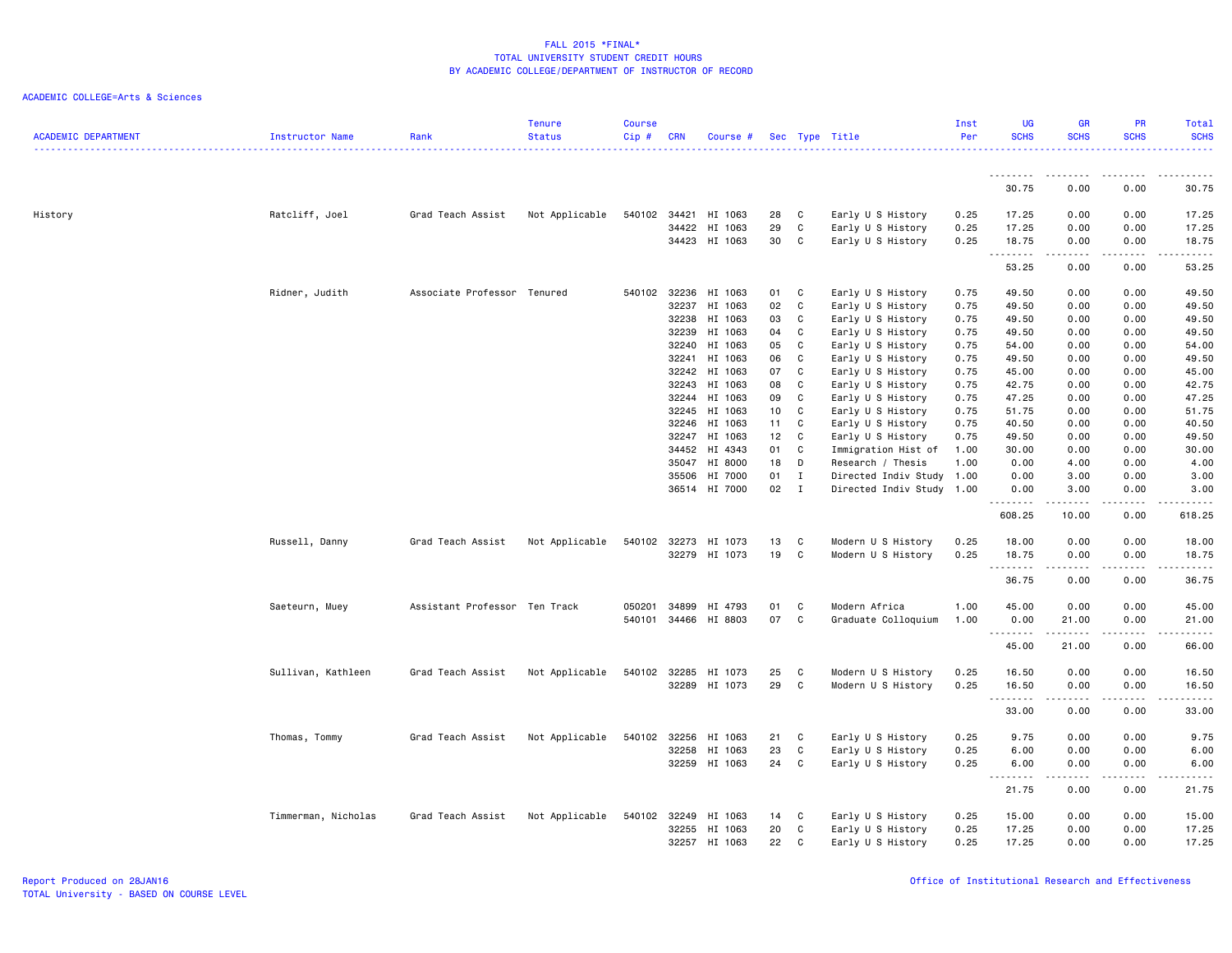| <b>ACADEMIC DEPARTMENT</b> | Instructor Name | Rank                        | <b>Tenure</b><br><b>Status</b> | <b>Course</b><br>Cip# | <b>CRN</b> | Course #      |       |              | Sec Type Title      | Inst<br>Per | <b>UG</b><br><b>SCHS</b> | <b>GR</b><br><b>SCHS</b>     | PR<br><b>SCHS</b>                                                                                                                                            | Total<br><b>SCHS</b>  |
|----------------------------|-----------------|-----------------------------|--------------------------------|-----------------------|------------|---------------|-------|--------------|---------------------|-------------|--------------------------|------------------------------|--------------------------------------------------------------------------------------------------------------------------------------------------------------|-----------------------|
|                            |                 |                             |                                |                       |            |               |       |              |                     |             | .                        | -----                        | -----                                                                                                                                                        |                       |
|                            |                 |                             |                                |                       |            |               |       |              |                     |             | 49.50                    | 0.00                         | 0.00                                                                                                                                                         | 49.50                 |
| History                    | Traylor, Nancy  | Grad Teach Assist           | Not Applicable                 | 540102                |            | 34418 HI 1063 | 25    | $\mathbf{C}$ | Early U S History   | 0.25        | 18.75                    | 0.00                         | 0.00                                                                                                                                                         | 18.75                 |
|                            |                 |                             |                                |                       | 34419      | HI 1063       | 26    | C            | Early U S History   | 0.25        | 17.25                    | 0.00                         | 0.00                                                                                                                                                         | 17.25                 |
|                            |                 |                             |                                |                       |            | 34426 HI 1063 | 33    | $\mathbf{C}$ | Early U S History   | 0.25        | 18.00<br>.               | 0.00<br>د د د د              | 0.00<br>.                                                                                                                                                    | 18.00<br>.            |
|                            |                 |                             |                                |                       |            |               |       |              |                     |             | 54.00                    | 0.00                         | 0.00                                                                                                                                                         | 54.00                 |
|                            | Ward, Jason     | Associate Professor Tenured |                                | 540101                | 35068      | HI 9000       | 19    | $\Box$       | Research / Diss     | 1.00        | 0.00                     | 17.00                        | 0.00                                                                                                                                                         | 17.00                 |
|                            |                 |                             |                                | 540102                | 32285      | HI 1073       | 25    | C            | Modern U S History  | 0.75        | 49.50                    | 0.00                         | 0.00                                                                                                                                                         | 49.50                 |
|                            |                 |                             |                                |                       | 32286      | HI 1073       | 26    | C            | Modern U S History  | 0.75        | 51.75                    | 0.00                         | 0.00                                                                                                                                                         | 51.75                 |
|                            |                 |                             |                                |                       | 32289      | HI 1073       | 29    | C            | Modern U S History  | 0.75        | 49.50                    | 0.00                         | 0.00                                                                                                                                                         | 49.50                 |
|                            |                 |                             |                                |                       | 32290      | HI 1073       | 30    | C            | Modern U S History  | 0.75        | 42.75                    | 0.00                         | 0.00                                                                                                                                                         | 42.75                 |
|                            |                 |                             |                                |                       |            | 32291 HI 1073 | 31    | C            | Modern U S History  | 0.75        | 49.50                    | 0.00                         | 0.00                                                                                                                                                         | 49.50                 |
|                            |                 |                             |                                |                       | 32293      | HI 1073       | 33    | C            | Modern U S History  | 0.75        | 42.75                    | 0.00                         | 0.00                                                                                                                                                         | 42.75                 |
|                            |                 |                             |                                |                       | 32295      | HI 1073       | 35    | C            | Modern U S History  | 0.75        | 40.50                    | 0.00                         | 0.00                                                                                                                                                         | 40.50                 |
|                            |                 |                             |                                |                       | 32296      | HI 1073       | 36    | C            | Modern U S History  | 0.75        | 51.75                    | 0.00                         | 0.00                                                                                                                                                         | 51.75                 |
|                            |                 |                             |                                |                       |            | 32317 HI 4173 | 01 C  |              | U S Hist Since 1945 | 1.00        | 75.00<br><u>.</u>        | 0.00<br>$- - - - -$          | 0.00<br>.                                                                                                                                                    | 75.00                 |
|                            |                 |                             |                                |                       |            |               |       |              |                     |             | 453.00                   | 17.00                        | 0.00                                                                                                                                                         | 470.00                |
|                            | Whitney, Justin | Grad Teach Assist           | Not Applicable                 | 450801                | 33803      | HI 6313       | 201 C |              | The New South       | 1.00        | 0.00                     | 18.00                        | 0.00                                                                                                                                                         | 18.00                 |
|                            |                 |                             |                                | 540102                | 33798      | HI 4313       | 201 C |              | The New South       | 1.00        | 36.00                    | 0.00                         | 0.00                                                                                                                                                         | 36.00                 |
|                            |                 |                             |                                |                       |            | 34038 HI 1063 | 501 C |              | Early U S History   | 1.00        | 111.00                   | 0.00                         | 0.00                                                                                                                                                         | 111.00                |
|                            |                 |                             |                                |                       |            | 34042 HI 4313 | 501 C |              | The New South       | 1.00        | 78.00<br><u>.</u>        | 0.00<br>.                    | 0.00<br>.                                                                                                                                                    | 78.00<br>.            |
|                            |                 |                             |                                |                       |            |               |       |              |                     |             | 225.00                   | 18.00                        | 0.00                                                                                                                                                         | 243.00                |
|                            | Wilder, Lucas   | Grad Teach Assist           | Not Applicable                 | 540102                | 32236      | HI 1063       | 01    | C            | Early U S History   | 0.25        | 16.50                    | 0.00                         | 0.00                                                                                                                                                         | 16.50                 |
|                            |                 |                             |                                |                       | 32239      | HI 1063       | 04    | C            | Early U S History   | 0.25        | 16.50                    | 0.00                         | 0.00                                                                                                                                                         | 16.50                 |
|                            |                 |                             |                                |                       |            | 32241 HI 1063 | 06    | C            | Early U S History   | 0.25        | 16.50<br>.               | 0.00<br>.                    | 0.00<br>$\frac{1}{2} \left( \frac{1}{2} \right) \left( \frac{1}{2} \right) \left( \frac{1}{2} \right) \left( \frac{1}{2} \right) \left( \frac{1}{2} \right)$ | 16.50<br>.            |
|                            |                 |                             |                                |                       |            |               |       |              |                     |             | 49.50                    | 0.00                         | 0.00                                                                                                                                                         | 49.50                 |
|                            | Wu, Shu-hui     | Professor                   | Tenured                        | 050104                | 34444      | HI 1323       | 01    | C            | East Asian Civ II   | 1.00        | 87.00                    | 0.00                         | 0.00                                                                                                                                                         | 87.00                 |
|                            |                 |                             |                                | 450801                |            | 34454 HI 4583 | 01    | C            | China Since 1800    | 1.00        | 21.00                    | 0.00                         | 0.00                                                                                                                                                         | 21.00                 |
|                            |                 |                             |                                |                       |            | 35685 HI 6583 | 01    | C            | China Since 1800    | 1.00        | 0.00<br>.                | 3.00<br>$\sim$ $\sim$ $\sim$ | 0.00                                                                                                                                                         | 3.00                  |
|                            |                 |                             |                                |                       |            |               |       |              |                     |             | 108.00                   | 3.00                         | 0.00                                                                                                                                                         | 111.00                |
|                            | Zinsou, Cameron | Grad Teach Assist           | Not Applicable                 | 540102                |            | 34420 HI 1063 | 27    | C            | Early U S History   | 0.25        | 17.25                    | 0.00                         | 0.00                                                                                                                                                         | 17.25                 |
|                            |                 |                             |                                |                       |            | 34424 HI 1063 | 31    | $\mathbf c$  | Early U S History   | 0.25        | 18.00                    | 0.00                         | 0.00                                                                                                                                                         | 18.00                 |
|                            |                 |                             |                                |                       |            | 34429 HI 1063 | 35    | $\mathbf{C}$ | Early U S History   | 0.25        | 17.25<br>.               | 0.00<br>.                    | 0.00                                                                                                                                                         | 17.25                 |
|                            |                 |                             |                                |                       |            |               |       |              |                     |             | 52.50                    | 0.00                         | 0.00                                                                                                                                                         | 52.50                 |
|                            |                 |                             |                                |                       |            |               |       |              |                     |             | ========<br>6826.00      | ========<br>567.00           | ========<br>0.00                                                                                                                                             | ==========<br>7393.00 |
| History                    |                 |                             |                                |                       |            |               |       |              |                     |             |                          | -------- ------- -------     |                                                                                                                                                              | ==========            |
|                            |                 |                             |                                |                       |            |               |       |              |                     |             |                          |                              |                                                                                                                                                              |                       |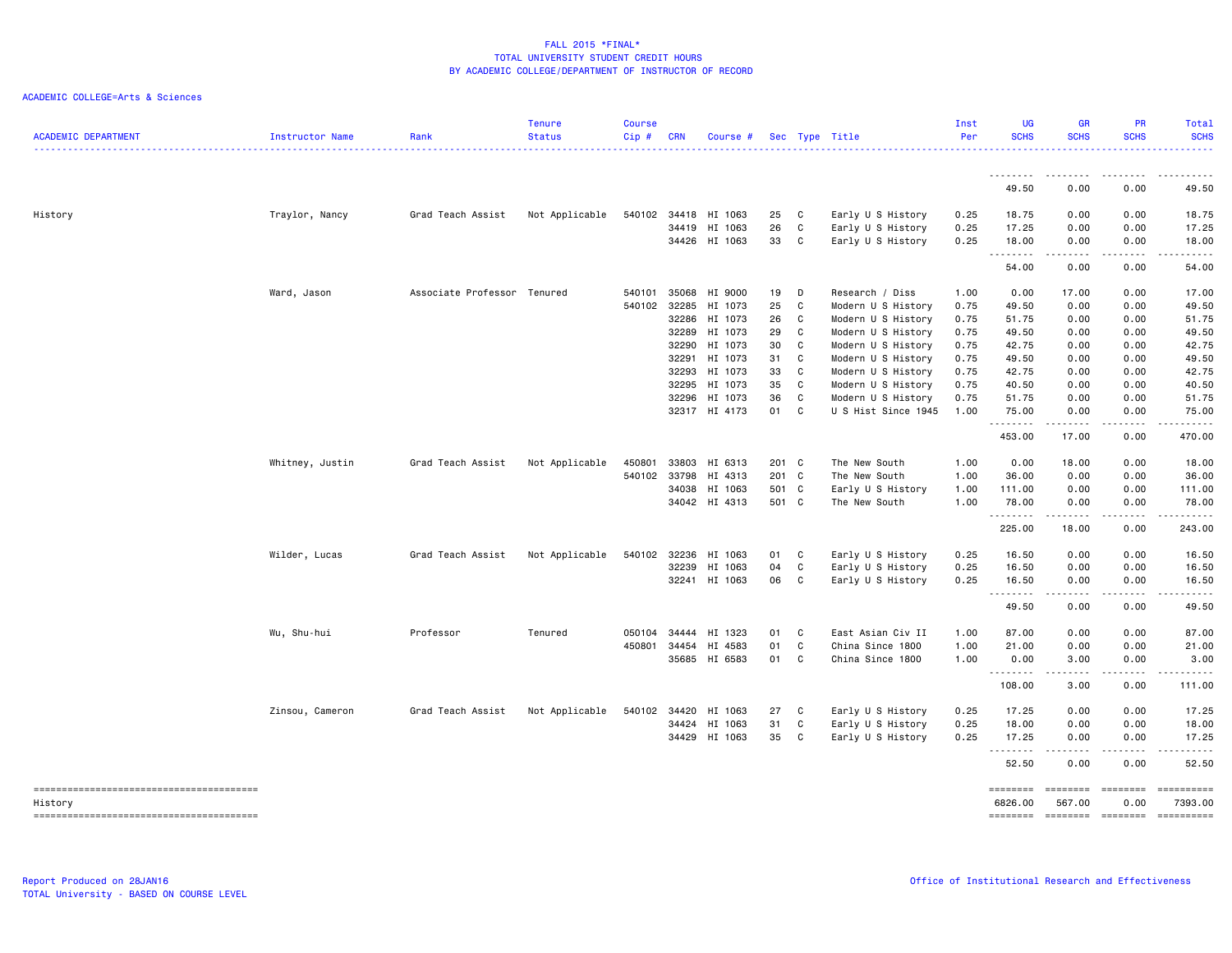| <b>ACADEMIC DEPARTMENT</b> | Instructor Name        | Rank                              | <b>Tenure</b><br><b>Status</b> | <b>Course</b><br>Cip# | <b>CRN</b>     | Course #           |                 |              | Sec Type Title               | Inst<br>Per  | UG<br><b>SCHS</b> | <b>GR</b><br><b>SCHS</b>                                                                                                                                                                | PR<br><b>SCHS</b>                                                                                                         | Total<br><b>SCHS</b>            |
|----------------------------|------------------------|-----------------------------------|--------------------------------|-----------------------|----------------|--------------------|-----------------|--------------|------------------------------|--------------|-------------------|-----------------------------------------------------------------------------------------------------------------------------------------------------------------------------------------|---------------------------------------------------------------------------------------------------------------------------|---------------------------------|
|                            |                        |                                   |                                |                       |                |                    |                 |              |                              | <u>.</u>     | .                 |                                                                                                                                                                                         | $\frac{1}{2} \left( \frac{1}{2} \right) \left( \frac{1}{2} \right) \left( \frac{1}{2} \right) \left( \frac{1}{2} \right)$ | <b><i><u>Literature</u></i></b> |
| Mathematics & Statistics   | Asili, Eda             | Grad Teach Assist                 | Not Applicable                 | 270101                | 32619<br>32623 | MA 1323<br>MA 1323 | 05<br>09        | C<br>C       | Trigonometry<br>Trigonometry | 0.95<br>0.95 | 114.00<br>111.15  | 0.00<br>0.00                                                                                                                                                                            | 0.00<br>0.00                                                                                                              | 114.00<br>111.15                |
|                            |                        |                                   |                                |                       |                |                    |                 |              |                              |              | .<br>225.15       | $\frac{1}{2} \left( \frac{1}{2} \right) \left( \frac{1}{2} \right) \left( \frac{1}{2} \right) \left( \frac{1}{2} \right) \left( \frac{1}{2} \right) \left( \frac{1}{2} \right)$<br>0.00 | .<br>0.00                                                                                                                 | .<br>225.15                     |
|                            | Ballamoole, Snehalatha | Visiting Assist Pro Non-Ten Track |                                | 270101                | 32710          | MA 3253            | 03              | C            | Diff Equations               | 1.00         | 126.00            | 0.00                                                                                                                                                                                    | 0.00                                                                                                                      | 126.00                          |
|                            |                        |                                   |                                |                       | 32711          | MA 3253            | 04              | C            | Diff Equations               | 1.00         | 117.00            | 0.00                                                                                                                                                                                    | 0.00                                                                                                                      | 117.00                          |
|                            |                        |                                   |                                | 270102 32702          |                | MA 3113            | 08              | C            | Intro Linear Algebra 1.00    |              | 132.00            | 0.00                                                                                                                                                                                    | 0.00                                                                                                                      | 132.00                          |
|                            |                        |                                   |                                |                       | 36173          | MA 3113            | 10              | C            | Intro Linear Algebra 1.00    |              | 126.00<br>.       | 0.00<br>$\begin{array}{cccccccccccccc} \bullet & \bullet & \bullet & \bullet & \bullet & \bullet & \bullet \end{array}$                                                                 | 0.00<br>.                                                                                                                 | 126.00<br>.                     |
|                            |                        |                                   |                                |                       |                |                    |                 |              |                              |              | 501.00            | 0.00                                                                                                                                                                                    | 0.00                                                                                                                      | 501.00                          |
|                            | Banik, Robert          | Instructor                        | Non-Ten Track                  | 270101                | 32647          | MA 1713            | 01              | C            | Calculus I -SI               | 1.00         | 414.00            | 0.00                                                                                                                                                                                    | 0.00                                                                                                                      | 414.00                          |
|                            |                        |                                   |                                |                       | 32648          | MA 1713            | 02              | C            | Calculus I - SI              | 1.00         | 426.00            | 0.00                                                                                                                                                                                    | 0.00                                                                                                                      | 426.00                          |
|                            |                        |                                   |                                |                       | 32654          | MA 1713            | 08              | C            | Calculus I -SI               | 1.00         | 402.00            | 0.00                                                                                                                                                                                    | 0.00                                                                                                                      | 402.00                          |
|                            |                        |                                   |                                |                       |                | 34376 MA 1723      | 04              | C            | Calculus II                  | 1.00         | 186.00<br>.       | 0.00<br>.                                                                                                                                                                               | 0.00<br>$\sim$ $\sim$ $\sim$ $\sim$                                                                                       | 186.00<br>------                |
|                            |                        |                                   |                                |                       |                |                    |                 |              |                              |              | 1428.00           | 0.00                                                                                                                                                                                    | 0.00                                                                                                                      | 1428.00                         |
|                            | Barefield, Leigh       | Grad Teach Assist                 | Not Applicable                 | 270501                | 32666          | MA 2113            | 02              | B            | Intro to Stats               | 0.05         | 1.05              | 0.00                                                                                                                                                                                    | 0.00                                                                                                                      | 1.05                            |
|                            |                        |                                   |                                |                       | 32667          | MA 2113            | 03              | B            | Stats-with credit fo 0.05    |              | 1.80              | 0.00                                                                                                                                                                                    | 0.00                                                                                                                      | 1.80                            |
|                            |                        |                                   |                                |                       | 32674          | MA 2113            | 10              | B            | Stats-with credit fo 0.05    |              | 1.20              | 0.00                                                                                                                                                                                    | 0.00                                                                                                                      | 1.20                            |
|                            |                        |                                   |                                |                       | 33543          | ST 2113            | 02              | B            | Intro to Stats               | 0.05         | 3.30              | 0.00                                                                                                                                                                                    | 0.00                                                                                                                      | 3.30                            |
|                            |                        |                                   |                                |                       | 33544          | ST 2113            | 03              | B            | Stats-with credit f 0.05     |              | 2.40              | 0.00                                                                                                                                                                                    | 0.00                                                                                                                      | 2.40                            |
|                            |                        |                                   |                                |                       |                | 33551 ST 2113      | 10 <sub>1</sub> | B            | Stats-with credit f 0.05     |              | 3.00<br>.         | 0.00<br>.                                                                                                                                                                               | 0.00<br>.                                                                                                                 | 3.00<br>$\frac{1}{2}$           |
|                            |                        |                                   |                                |                       |                |                    |                 |              |                              |              | 12.75             | 0.00                                                                                                                                                                                    | 0.00                                                                                                                      | 12.75                           |
|                            | Beckman, Jennifer      | Instructor                        | Non-Ten Track                  | 270102                | 32612          | MA 1313            | 09              | C            | College Algebra              | 0.95         | 458.85            | 0.00                                                                                                                                                                                    | 0.00                                                                                                                      | 458.85                          |
|                            |                        |                                   |                                | 270501                | 32680          | MA 2113            | 16              | B            | Intro to Stats               | 1.00         | 36.00             | 0.00                                                                                                                                                                                    | 0.00                                                                                                                      | 36.00                           |
|                            |                        |                                   |                                |                       | 32681          | MA 2113            | 17              | B            | Intro to Stats               | 1.00         | 30.00             | 0.00                                                                                                                                                                                    | 0.00                                                                                                                      | 30.00                           |
|                            |                        |                                   |                                |                       | 32706          | MA 3123            | 03              | B            | Intro to Stat. Inf           | 1.00         | 27.00             | 0.00                                                                                                                                                                                    | 0.00                                                                                                                      | 27.00                           |
|                            |                        |                                   |                                |                       | 33557          | ST 2113            | 16              | B            | Intro to Stats               | 1.00         | 54.00             | 0.00                                                                                                                                                                                    | 0.00                                                                                                                      | 54.00                           |
|                            |                        |                                   |                                |                       | 33558          | ST 2113            | 17              | B            | Intro to Stats               | 1.00         | 51.00             | 0.00                                                                                                                                                                                    | 0.00                                                                                                                      | 51.00                           |
|                            |                        |                                   |                                |                       | 33562          | ST 3123            | 03              | B            | Intro to Stat. Inf.          | 1.00         | 105.00            | 0.00                                                                                                                                                                                    | 0.00                                                                                                                      | 105.00                          |
|                            |                        |                                   |                                |                       | 36047          | MA 2113            | 18              | B            | Intro to Stats               | 1.00         | 33.00             | 0.00                                                                                                                                                                                    | 0.00                                                                                                                      | 33.00                           |
|                            |                        |                                   |                                |                       |                | 36048 ST 2113      | 18              | B            | Intro to Stats               | 1.00         | 57.00<br>.        | 0.00<br>$\begin{array}{cccccccccccccc} \bullet & \bullet & \bullet & \bullet & \bullet & \bullet & \bullet \end{array}$                                                                 | 0.00<br>.                                                                                                                 | 57.00<br>2.2.2.2.2.2            |
|                            |                        |                                   |                                |                       |                |                    |                 |              |                              |              | 851.85            | 0.00                                                                                                                                                                                    | 0.00                                                                                                                      | 851.85                          |
|                            | Calvert, Velinda       | Lecturer                          | Non-Ten Track                  | 270101                | 32708          | MA 3253            | 01              | C            | Diff Equations               | 1.00         | 117.00            | 0.00                                                                                                                                                                                    | 0.00                                                                                                                      | 117.00                          |
|                            |                        |                                   |                                |                       | 32709          | MA 3253            | 02              | C            | Diff Equations               | 1.00         | 144.00            | 0.00                                                                                                                                                                                    | 0.00                                                                                                                      | 144.00                          |
|                            |                        |                                   |                                | 270102 32697          |                | MA 3113            | 03              | C            | Intro Linear Algebra 1.00    |              | 129.00            | 0.00                                                                                                                                                                                    | 0.00                                                                                                                      | 129.00                          |
|                            |                        |                                   |                                |                       | 32698          | MA 3113            | 04              | C            | Intro Linear Algebra 1.00    |              | 132.00<br>.       | 0.00                                                                                                                                                                                    | 0.00                                                                                                                      | 132.00<br>------                |
|                            |                        |                                   |                                |                       |                |                    |                 |              |                              |              | 522.00            | 0.00                                                                                                                                                                                    | 0.00                                                                                                                      | 522.00                          |
|                            | Dang, Hai              | Professor                         | Tenured                        | 270101 32713          |                | MA 3253            | H01             | $\mathbf{C}$ | Honors Diff Equation 1.00    |              | 72.00             | 0.00                                                                                                                                                                                    | 0.00                                                                                                                      | 72.00                           |
|                            |                        |                                   |                                |                       | 32723          | MA 4933            | 01              | C            | Math Analysis I              | 1.00         | 3.00              | 0.00                                                                                                                                                                                    | 0.00                                                                                                                      | 3.00                            |
|                            |                        |                                   |                                |                       | 32732          | MA 6933            | 01              | C            | Math Analysis I              | 1.00         | 0.00<br>.         | 21.00<br>$- - - - - - -$                                                                                                                                                                | 0.00<br>.                                                                                                                 | 21.00<br>.                      |
|                            |                        |                                   |                                |                       |                |                    |                 |              |                              |              | 75.00             | 21.00                                                                                                                                                                                   | 0.00                                                                                                                      | 96.00                           |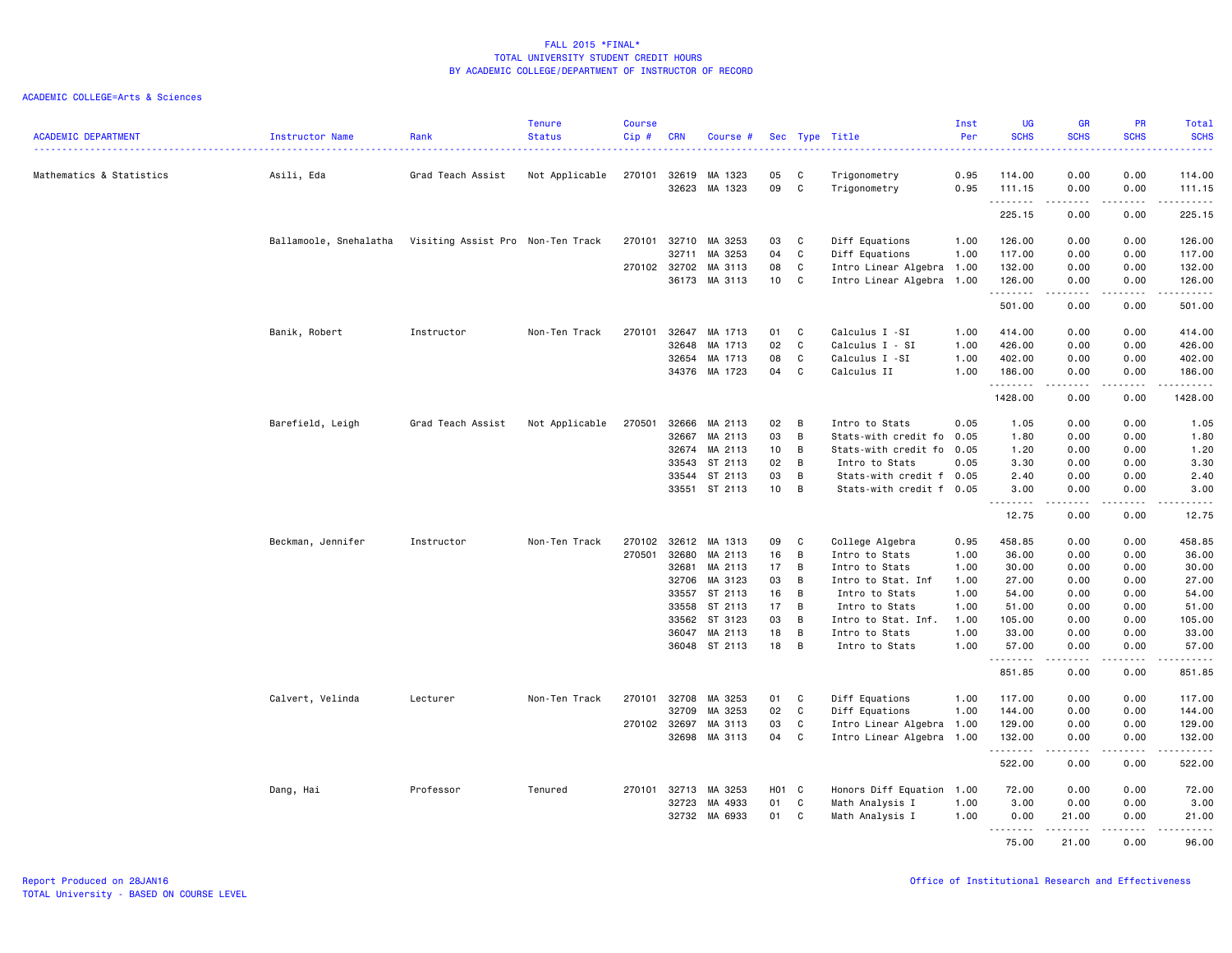| <b>ACADEMIC DEPARTMENT</b> | Instructor Name | Rank                        | <b>Tenure</b><br><b>Status</b> | <b>Course</b><br>Cip#<br>$\frac{1}{2}$ | <b>CRN</b> | Course #      |       |              | Sec Type Title            | Inst<br>Per | UG<br><b>SCHS</b>  | GR<br><b>SCHS</b>                                                                                                                                             | PR<br><b>SCHS</b>   | Total<br><b>SCHS</b> |
|----------------------------|-----------------|-----------------------------|--------------------------------|----------------------------------------|------------|---------------|-------|--------------|---------------------------|-------------|--------------------|---------------------------------------------------------------------------------------------------------------------------------------------------------------|---------------------|----------------------|
| Mathematics & Statistics   | Dobson, Edward  | Professor                   | Tenured                        | 270101                                 | 35978      | MA 4000       | 02    | $\mathbf{I}$ | Directed Indiv Study      | 1.00        | 3.00               | 0.00                                                                                                                                                          | 0.00                | 3.00                 |
|                            |                 |                             |                                | 270102                                 | 32701      | MA 3113       | 07    | C            | Intro Linear Algebra      | 1.00        | 135.00             | 0.00                                                                                                                                                          | 0.00                | 135.00               |
|                            |                 |                             |                                |                                        |            | 34380 MA 8113 | 01    | C            | Mod Higher Alg I          | 1.00        | 0.00               | 27.00                                                                                                                                                         | 0.00                | 27.00                |
|                            |                 |                             |                                |                                        |            |               |       |              |                           |             | .<br>138.00        | $\frac{1}{2} \left( \frac{1}{2} \right) \left( \frac{1}{2} \right) \left( \frac{1}{2} \right) \left( \frac{1}{2} \right) \left( \frac{1}{2} \right)$<br>27.00 | .<br>0.00           | 165.00               |
|                            | DuBien, Janice  | Associate Professor Tenured |                                | 270501                                 |            | 33569 ST 6211 | 01    | E            | Stat Consulting           | 1.00        | 0.00               | 9.00                                                                                                                                                          | 0.00                | 9.00                 |
|                            |                 |                             |                                |                                        |            | 33574 ST 8114 | 02    | B            | Statistical Methods       | 1.00        | 0.00               | 132.00                                                                                                                                                        | 0.00                | 132.00               |
|                            |                 |                             |                                |                                        | 33575      | ST 8214       | 01    | B            | Desn & Anal Of Exp        | 1.00        | 0.00               | 152.00                                                                                                                                                        | 0.00                | 152.00               |
|                            |                 |                             |                                |                                        | 33578      | ST 8603       | 01    | C            | Applied Statistics        | 1.00        | 0.00               | 24.00                                                                                                                                                         | 0.00                | 24.00                |
|                            |                 |                             |                                |                                        |            | 36396 ST 7000 | 03    | $\mathbf{I}$ | Directed Indiv Study      | 1.00        | 0.00               | 3.00                                                                                                                                                          | 0.00                | 3.00                 |
|                            |                 |                             |                                |                                        |            |               |       |              |                           |             | . <b>.</b><br>0.00 | .<br>320.00                                                                                                                                                   | د د د د د<br>0.00   | .<br>320.00          |
|                            | Eaton, Jonathan | Instructor                  | Non-Ten Track                  | 270101                                 |            | 32571 MA 0103 | 01    | C            | Intermediate Algebra 1.00 |             | 453.00             | 0.00                                                                                                                                                          | 0.00                | 453.00               |
|                            |                 |                             |                                |                                        | 32572      | MA 0103       | 02    | C            | Intermediate Algebra      | 1.00        | 246.00             | 0.00                                                                                                                                                          | 0.00                | 246.00               |
|                            |                 |                             |                                |                                        | 32573      | MA 0103       | 03    | К            | Intermediate Algebra      | 1.00        | 0.00               | 0.00                                                                                                                                                          | 0.00                | 0.00                 |
|                            |                 |                             |                                |                                        |            | 32574 MA 0103 | 04    | К            | Intermediate Algebra      | 1.00        | 0.00               | 0.00                                                                                                                                                          | 0.00                | 0.00                 |
|                            |                 |                             |                                |                                        | 32575      | MA 0103       | 05    | К            | Intermediate Algebra      | 1.00        | 0.00               | 0.00                                                                                                                                                          | 0.00                | 0.00                 |
|                            |                 |                             |                                |                                        | 32576      | MA 0103       | 06    | К            | Intermediate Algebra      | 1.00        | 0.00               | 0.00                                                                                                                                                          | 0.00                | 0.00                 |
|                            |                 |                             |                                |                                        | 32577      | MA 0103       | 07    | К            | Intermediate Algebra      | 1.00        | 0.00               | 0.00                                                                                                                                                          | 0.00                | 0.00                 |
|                            |                 |                             |                                |                                        | 32578      | MA 0103       | 08    | К            | Intermediate Algebra      | 1.00        | 0.00               | 0.00                                                                                                                                                          | 0.00                | 0.00                 |
|                            |                 |                             |                                |                                        | 32579      | MA 0103       | 09    | К            | Intermediate Algebra      | 1.00        | 0.00               | 0.00                                                                                                                                                          | 0.00                | 0.00                 |
|                            |                 |                             |                                | 270501                                 | 32665      | MA 2113       | 01    | B            | Intro to Stats            | 0.95        | 19.95              | 0.00                                                                                                                                                          | 0.00                | 19.95                |
|                            |                 |                             |                                |                                        | 32666      | MA 2113       | 02    | B            | Intro to Stats            | 0.95        | 19.95              | 0.00                                                                                                                                                          | 0.00                | 19.95                |
|                            |                 |                             |                                |                                        | 32667      | MA 2113       | 03    | B            | Stats-with credit fo      | 0.95        | 34.20              | 0.00                                                                                                                                                          | 0.00                | 34.20                |
|                            |                 |                             |                                |                                        | 32668      | MA 2113       | 04    | B            | Intro to Stats            | 0.95        | 31.35              | 0.00                                                                                                                                                          | 0.00                | 31.35                |
|                            |                 |                             |                                |                                        | 32669      | MA 2113       | 05    | B            | Intro to Stats            | 0.95        | 22.80              | 0.00                                                                                                                                                          | 0.00                | 22.80                |
|                            |                 |                             |                                |                                        | 32670      | MA 2113       | 06    | B            | Intro to Stats            | 0.95        | 22.80              | 0.00                                                                                                                                                          | 0.00                | 22.80                |
|                            |                 |                             |                                |                                        | 32671      | MA 2113       | 07    | B            | Intro to Stats            | 0.95        | 37.05              | 0.00                                                                                                                                                          | 0.00                | 37.05                |
|                            |                 |                             |                                |                                        |            | 32672 MA 2113 | 08    | B            | Intro to Stats            | 0.95        | 31.35              | 0.00                                                                                                                                                          | 0.00                | 31.35                |
|                            |                 |                             |                                |                                        |            | 32673 MA 2113 | 09    | B            | Intro to Stats            | 0.95        | 39.90              | 0.00                                                                                                                                                          | 0.00                | 39.90                |
|                            |                 |                             |                                |                                        |            | 32674 MA 2113 | 10    | B            | Stats-with credit fo      | 0.95        | 22.80              | 0.00                                                                                                                                                          | 0.00                | 22.80                |
|                            |                 |                             |                                |                                        | 32675      | MA 2113       | 11    | B            | Intro to Stats            | 0.95        | 25.65              | 0.00                                                                                                                                                          | 0.00                | 25.65                |
|                            |                 |                             |                                |                                        |            | 32676 MA 2113 | 12    | B            | Intro to Stats            | 0.95        | 37.05              | 0.00                                                                                                                                                          | 0.00                | 37.05                |
|                            |                 |                             |                                |                                        |            | 33542 ST 2113 | 01    | B            | Intro to Stats            | 0.95        | 62.70              | 0.00                                                                                                                                                          | 0.00                | 62.70                |
|                            |                 |                             |                                |                                        |            | 33543 ST 2113 | 02    | B            | Intro to Stats            | 0.95        | 62.70              | 0.00                                                                                                                                                          | 0.00                | 62.70                |
|                            |                 |                             |                                |                                        |            | 33544 ST 2113 | 03    | В            | Stats-with credit f       | 0.95        | 45.60              | 0.00                                                                                                                                                          | 0.00                | 45.60                |
|                            |                 |                             |                                |                                        | 33545      | ST 2113       | 04    | B            | Intro to Stats            | 0.95        | 54.15              | 0.00                                                                                                                                                          | 0.00                | 54.15                |
|                            |                 |                             |                                |                                        | 33546      | ST 2113       | 05    | B            | Intro to Stats            | 0.95        | 65.55              | 0.00                                                                                                                                                          | 0.00                | 65.55                |
|                            |                 |                             |                                |                                        |            | 33547 ST 2113 | 06    | B            | Intro to Stats            | 0.95        | 62.70              | 0.00                                                                                                                                                          | 0.00                | 62.70                |
|                            |                 |                             |                                |                                        | 33548      | ST 2113       | 07    | В            | Intro to Stats            | 0.95        | 48.45              | 0.00                                                                                                                                                          | 0.00                | 48.45                |
|                            |                 |                             |                                |                                        | 33549      | ST 2113       | 08    | В            | Intro to Stats            | 0.95        | 54.15              | 0.00                                                                                                                                                          | 0.00                | 54.15                |
|                            |                 |                             |                                |                                        |            | 33550 ST 2113 | 09    | B            | Intro to Stats            | 0.95        | 42.75              | 0.00                                                                                                                                                          | 0.00                | 42.75                |
|                            |                 |                             |                                |                                        |            | 33551 ST 2113 | 10    | B            | Stats-with credit f       | 0.95        | 57.00              | 0.00                                                                                                                                                          | 0.00                | 57.00                |
|                            |                 |                             |                                |                                        |            | 33552 ST 2113 | 11    | B            | Intro to Stats            | 0.95        | 62.70              | 0.00                                                                                                                                                          | 0.00                | 62.70                |
|                            |                 |                             |                                |                                        |            | 33553 ST 2113 | 12    | B            | Intro to Stats            | 0.95        | 45.60              | 0.00                                                                                                                                                          | 0.00                | 45.60                |
|                            |                 |                             |                                |                                        |            | 34078 MA 2113 | 501   | C            | Intro to Stats            | 1.00        | 60.00              | 0.00                                                                                                                                                          | 0.00                | 60.00                |
|                            |                 |                             |                                |                                        |            | 34125 ST 2113 | 501 C |              | Intro to Stats            | 1.00        | 12.00              | 0.00                                                                                                                                                          | 0.00                | 12.00                |
|                            |                 |                             |                                |                                        |            |               |       |              |                           |             | .<br>1779.90       | $\frac{1}{2}$<br>0.00                                                                                                                                         | $- - - - -$<br>0.00 | .<br>1779.90         |
|                            | Fabel, Andrew   | Associate Professor Tenured |                                | 270101                                 | 32659      | MA 1713       | H02 C |              | Honors Calculus I         | 1.00        | 66.00              | 0.00                                                                                                                                                          | 0.00                | 66.00                |
| Report Produced on 28JAN16 |                 |                             |                                |                                        |            |               |       |              |                           |             |                    | Office of Institutional Research and Effectiveness                                                                                                            |                     |                      |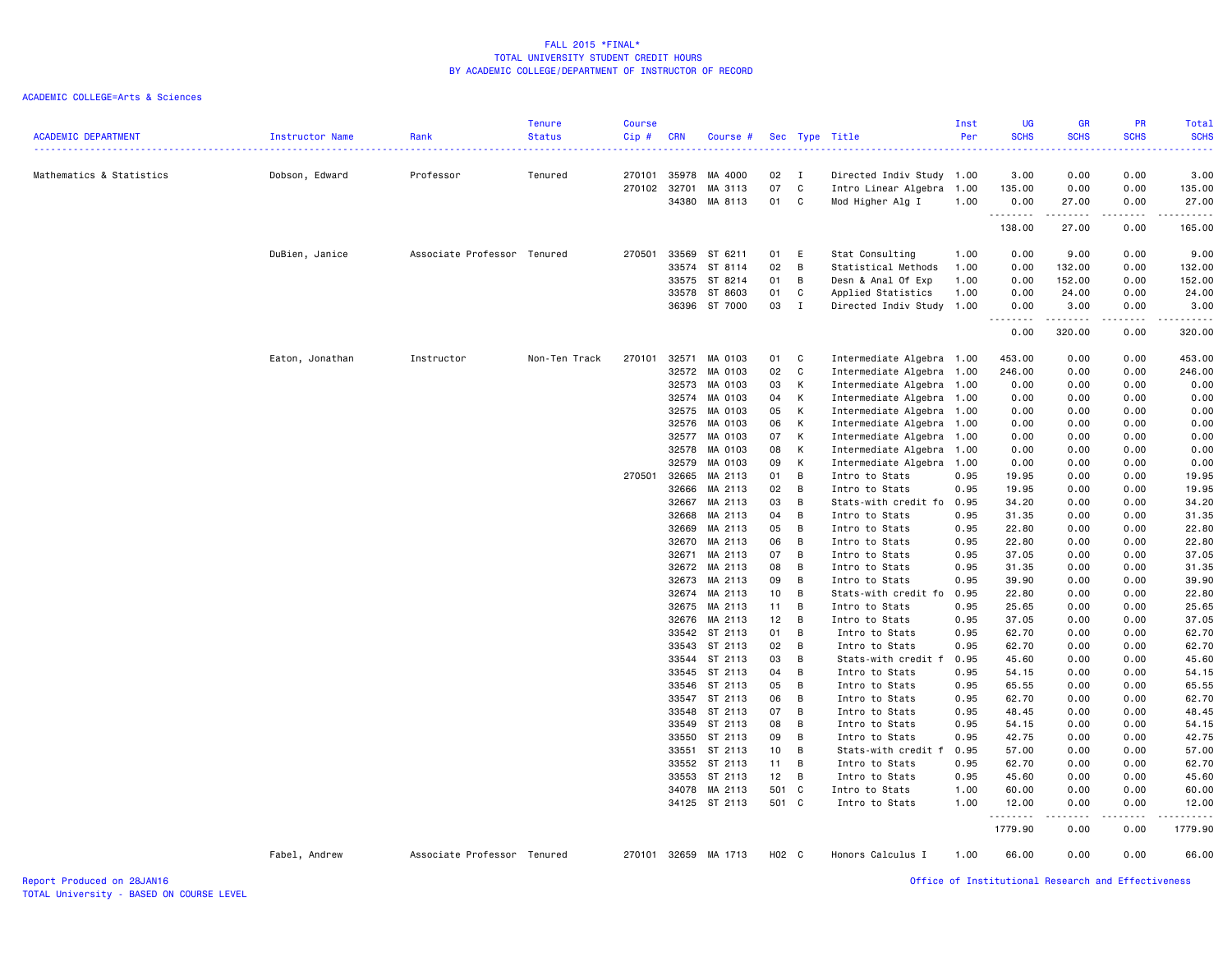| <b>ACADEMIC DEPARTMENT</b> | <b>Instructor Name</b> | Rank                          | <b>Tenure</b><br><b>Status</b> | Course<br>$Cip \#$ | <b>CRN</b>            | Course #             |                |                  | Sec Type Title                                    | Inst<br>Per  | <b>UG</b><br><b>SCHS</b> | <b>GR</b><br><b>SCHS</b>                                                                                                                                     | PR<br><b>SCHS</b>              | Total<br><b>SCHS</b>                                                                                                  |
|----------------------------|------------------------|-------------------------------|--------------------------------|--------------------|-----------------------|----------------------|----------------|------------------|---------------------------------------------------|--------------|--------------------------|--------------------------------------------------------------------------------------------------------------------------------------------------------------|--------------------------------|-----------------------------------------------------------------------------------------------------------------------|
| Mathematics & Statistics   | Fabel, Andrew          | Associate Professor Tenured   |                                |                    | 270101 32693          | MA 2743              | 04             | C                | Calculus IV                                       | 1.00         | 135.00<br>.              | 0.00<br>-----                                                                                                                                                | 0.00<br>.                      | 135.00<br>$\begin{array}{cccccccccc} \bullet & \bullet & \bullet & \bullet & \bullet & \bullet & \bullet \end{array}$ |
|                            |                        |                               |                                |                    |                       |                      |                |                  |                                                   |              | 201.00                   | 0.00                                                                                                                                                         | 0.00                           | 201.00                                                                                                                |
|                            | Ge, Lin                | Assistant Professor Ten Track |                                | 270101             | 34476                 | MA 1323              | 201 C          |                  | Trigonometry                                      | 1.00         | 15.00                    | 0.00                                                                                                                                                         | 0.00                           | 15.00                                                                                                                 |
|                            |                        |                               |                                | 521302             | 33691<br>33692        | BQA 3113<br>BQA 3123 | 201 C<br>201 C |                  | Intro Bus Stat Meth<br>Bus Stat Methods II        | 1.00<br>1.00 | 30.00<br>84.00           | 0.00<br>0.00                                                                                                                                                 | 0.00<br>0.00                   | 30.00<br>84.00                                                                                                        |
|                            |                        |                               |                                |                    |                       |                      |                |                  |                                                   |              | .<br>129.00              | .<br>0.00                                                                                                                                                    | .<br>0.00                      | .<br>129.00                                                                                                           |
|                            | Huston, Katie          | Grad Teach Assist             | Not Applicable                 | 270101             | 32617                 | MA 1323              | 03             | C                | Trigonometry                                      | 0.95         | 99.75                    | 0.00                                                                                                                                                         | 0.00                           | 99.75                                                                                                                 |
|                            |                        |                               |                                |                    |                       | 32618 MA 1323        | 04             | $\mathbf C$      | Trigonometry                                      | 0.95         | 108.30<br>.              | 0.00<br>$\begin{array}{cccccccccccccc} \bullet & \bullet & \bullet & \bullet & \bullet & \bullet & \bullet \end{array}$                                      | 0.00<br><b><i><u>.</u></i></b> | 108.30<br>.                                                                                                           |
|                            |                        |                               |                                |                    |                       |                      |                |                  |                                                   |              | 208.05                   | 0.00                                                                                                                                                         | 0.00                           | 208.05                                                                                                                |
|                            | Jefferson, Mark        | Grad Teach Assist             | Not Applicable                 | 131099             |                       | 32533 LSK 0023       | 02             | - L              | Dev Studies Lab                                   | 1.00         | 24.00<br>.               | 0.00<br>.                                                                                                                                                    | 0.00<br>$\frac{1}{2}$          | 24.00<br>.                                                                                                            |
|                            |                        |                               |                                |                    |                       |                      |                |                  |                                                   |              | 24.00                    | 0.00                                                                                                                                                         | 0.00                           | 24.00                                                                                                                 |
|                            | Johnson, Corlis        | Associate Professor Tenured   |                                | 270101             | 32632                 | MA 1453              | 01             | C                | Precal w/Graphing Ca 0.05                         |              | 3.30                     | 0.00                                                                                                                                                         | 0.00                           | 3.30                                                                                                                  |
|                            |                        |                               |                                |                    | 32633<br>270102 32707 | MA 1453<br>MA 3163   | 02<br>01       | $\mathbf C$<br>C | Precal w/Graphing Ca<br>Intro To Mod Algebra 1.00 | 0.05         | 1.80<br>48.00            | 0.00<br>0.00                                                                                                                                                 | 0.00<br>0.00                   | 1.80<br>48.00                                                                                                         |
|                            |                        |                               |                                |                    |                       |                      |                |                  |                                                   |              | .<br>53.10               | .<br>0.00                                                                                                                                                    | .<br>0.00                      | د د د د د<br>53.10                                                                                                    |
|                            | Jones, Chartese        | Grad Teach Assist             | Not Applicable                 | 270101             | 32637                 | MA 1613              | 01             | C                | Cal Bus & Life Sc I                               | 0.95         | 114.00                   | 0.00                                                                                                                                                         | 0.00                           | 114.00                                                                                                                |
|                            |                        |                               |                                |                    | 32638                 | MA 1613              | 02             | C                | Cal Bus & Life Sc I                               | 0.95         | 111.15                   | 0.00                                                                                                                                                         | 0.00                           | 111.15                                                                                                                |
|                            |                        |                               |                                |                    |                       |                      |                |                  |                                                   |              | .<br>225.15              | 0.00                                                                                                                                                         | 0.00                           | .<br>225.15                                                                                                           |
|                            | Judson, Matthew        | Grad Teach Assist             | Not Applicable                 | 270101             | 32642                 | MA 1613              | 06             | C                | Cal Bus & Life Sc I                               | 0.95         | 108.30                   | 0.00                                                                                                                                                         | 0.00                           | 108.30                                                                                                                |
|                            |                        |                               |                                |                    | 32644                 | MA 1613              | 08             | C                | Cal Bus & Life Sc I                               | 0.95         | 111.15<br>.              | 0.00<br>$\frac{1}{2} \left( \frac{1}{2} \right) \left( \frac{1}{2} \right) \left( \frac{1}{2} \right) \left( \frac{1}{2} \right) \left( \frac{1}{2} \right)$ | 0.00<br>.                      | 111.15<br>.                                                                                                           |
|                            |                        |                               |                                |                    |                       |                      |                |                  |                                                   |              | 219.45                   | 0.00                                                                                                                                                         | 0.00                           | 219.45                                                                                                                |
|                            | Kim, Hwamog            | Grad Teach Assist             | Not Applicable                 | 270101             | 32632                 | MA 1453              | 01             | C                | Precal w/Graphing Ca 0.95                         |              | 62.70                    | 0.00                                                                                                                                                         | 0.00                           | 62.70                                                                                                                 |
|                            |                        |                               |                                |                    |                       | 32633 MA 1453        | 02             | C                | Precal w/Graphing Ca 0.95                         |              | 34.20<br>.               | 0.00<br>-----                                                                                                                                                | 0.00<br>.                      | 34.20<br>.                                                                                                            |
|                            |                        |                               |                                |                    |                       |                      |                |                  |                                                   |              | 96.90                    | 0.00                                                                                                                                                         | 0.00                           | 96.90                                                                                                                 |
|                            | Kim, Seongjai          | Professor                     | Tenured                        | 270101             | 32718                 | MA 4313              | 01             | C                | Numerical Anal I                                  | 1.00         | 69.00                    | 0.00                                                                                                                                                         | 0.00                           | 69.00                                                                                                                 |
|                            |                        |                               |                                |                    | 32727<br>34381        | MA 6313<br>MA 8443   | 01<br>01       | C<br>C           | Numerical Anal I<br>Num Soln PDE I                | 1.00<br>1.00 | 0.00<br>0.00             | 30.00<br>33.00                                                                                                                                               | 0.00<br>0.00                   | 30.00<br>33.00                                                                                                        |
|                            |                        |                               |                                |                    |                       | 35911 MA 9000        | 02             | D                | Research / Diss                                   | 1.00         | 0.00                     | 7.00                                                                                                                                                         | 0.00                           | 7.00                                                                                                                  |
|                            |                        |                               |                                |                    |                       |                      |                |                  |                                                   |              | . <b>.</b><br>69.00      | $- - - - -$<br>70.00                                                                                                                                         | .<br>0.00                      | <u>.</u><br>139.00                                                                                                    |
|                            | King, Nancy            | Instructor                    | Non-Ten Track                  |                    | 270101 32631          | MA 1433              | 02             | C                | Informal Geom & Meas                              | 1.00         | 78.00                    | 0.00                                                                                                                                                         | 0.00                           | 78.00                                                                                                                 |
|                            |                        |                               |                                |                    | 32637                 | MA 1613              | 01             | C                | Cal Bus & Life Sc I                               | 0.05         | 6.00                     | 0.00                                                                                                                                                         | 0.00                           | 6.00                                                                                                                  |
|                            |                        |                               |                                |                    | 32638                 | MA 1613              | 02             | C                | Cal Bus & Life Sc I                               | 0.05         | 5.85                     | 0.00                                                                                                                                                         | 0.00                           | 5.85                                                                                                                  |
|                            |                        |                               |                                |                    | 32639<br>32640        | MA 1613<br>MA 1613   | 03<br>04       | C<br>C           | Cal Bus & Life Sc I<br>Cal Bus & Life Sc I        | 1.00<br>1.00 | 153.00<br>153.00         | 0.00<br>0.00                                                                                                                                                 | 0.00<br>0.00                   | 153.00<br>153.00                                                                                                      |
|                            |                        |                               |                                |                    | 32641                 | MA 1613              | 05             | C                | Cal Bus & Life Sc I                               | 1.00         | 114.00                   | 0.00                                                                                                                                                         | 0.00                           | 114.00                                                                                                                |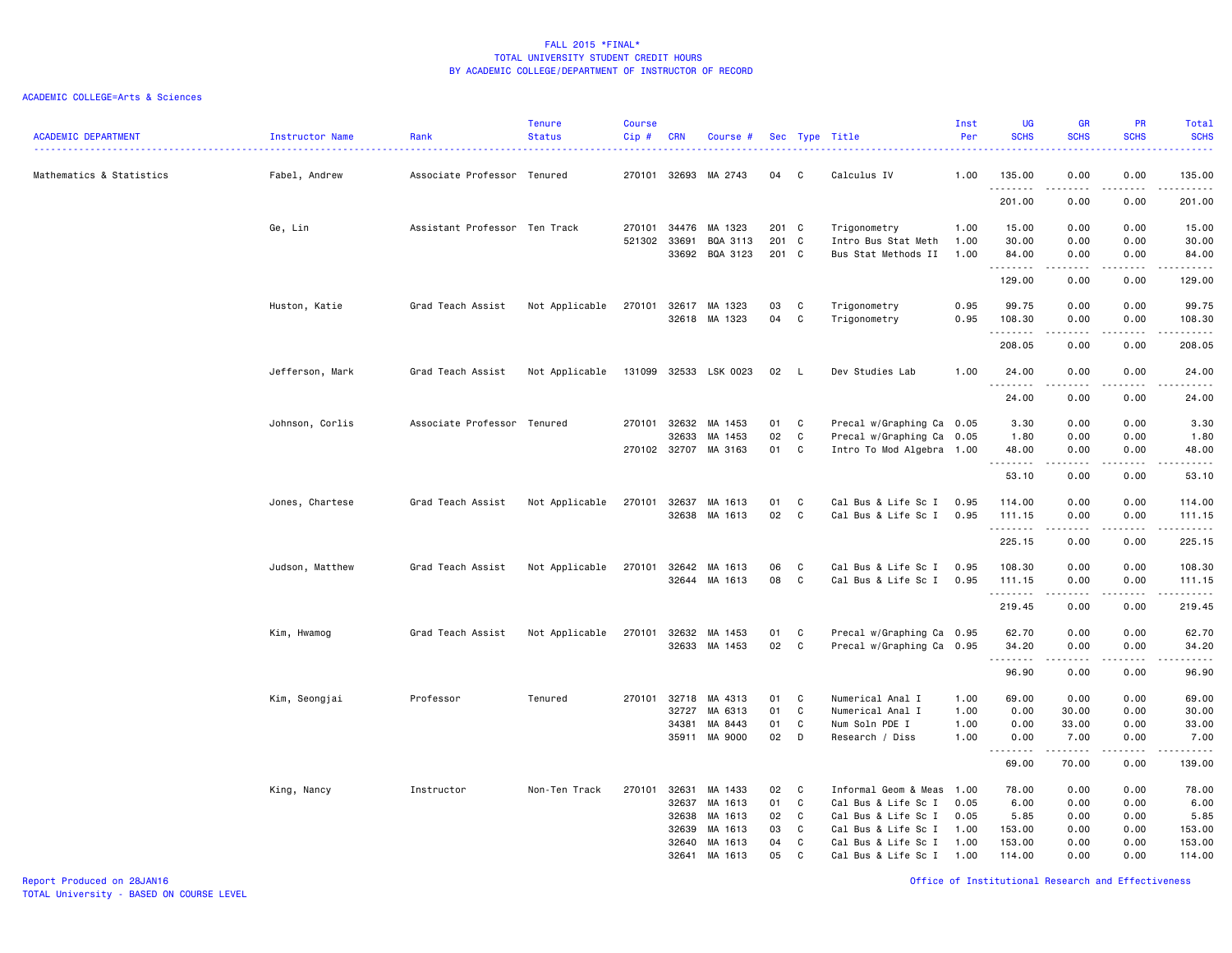| <b>ACADEMIC DEPARTMENT</b> | <b>Instructor Name</b> | Rank                          | <b>Tenure</b><br><b>Status</b> | <b>Course</b><br>Cip# | <b>CRN</b> | Course #             |                   |                | Sec Type Title            | Inst<br>Per | <b>UG</b><br><b>SCHS</b>                           | <b>GR</b><br><b>SCHS</b> | <b>PR</b><br><b>SCHS</b> | Total<br><b>SCHS</b><br>---- |
|----------------------------|------------------------|-------------------------------|--------------------------------|-----------------------|------------|----------------------|-------------------|----------------|---------------------------|-------------|----------------------------------------------------|--------------------------|--------------------------|------------------------------|
| Mathematics & Statistics   | King, Nancy            | Instructor                    | Non-Ten Track                  | 270101                | 32642      | MA 1613              | 06                | C              | Cal Bus & Life Sc I       | 0.05        | 5.70                                               | 0.00                     | 0.00                     | 5.70                         |
|                            |                        |                               |                                |                       |            | 32644 MA 1613        | 08                | $\mathbf{C}$   | Cal Bus & Life Sc I       | 0.05        | 5.85<br>.                                          | 0.00<br><u>.</u>         | 0.00<br>.                | 5.85<br>.                    |
|                            |                        |                               |                                |                       |            |                      |                   |                |                           |             | 521.40                                             | 0.00                     | 0.00                     | 521.40                       |
|                            | Krishnasamysaraswathy, | Grad Teach Assist             | Not Applicable                 | 270102                |            | 32700 MA 3113        | 06                | C              | Intro Linear Algebra 1.00 |             | 123.00                                             | 0.00                     | 0.00                     | 123.00                       |
|                            |                        |                               |                                |                       |            | 36016 MA 3113        | 09                | C              | Intro Linear Algebra 1.00 |             | 123.00                                             | 0.00                     | 0.00                     | 123.00                       |
|                            |                        |                               |                                |                       |            |                      |                   |                |                           |             | .<br>246.00                                        | .<br>0.00                | 22222<br>0.00            | $-2222$<br>246.00            |
|                            | Lim, Hyeona            | Associate Professor           | Tenured                        | 270101                | 32690      | MA 2743              | 01                | C              | Calculus IV               | 1.00        | 138.00                                             | 0.00                     | 0.00                     | 138.00                       |
|                            |                        |                               |                                |                       |            | 36634 MA 7000        | 03                | $\mathbf{I}$   | Directed Indiv Study      | 1.00        | 0.00                                               | 3.00                     | 0.00                     | 3.00                         |
|                            |                        |                               |                                |                       |            |                      |                   |                |                           |             | .<br>138.00                                        | .<br>3.00                | .<br>0.00                | $-2222$<br>141.00            |
|                            |                        |                               |                                |                       |            |                      |                   |                |                           |             |                                                    |                          |                          |                              |
|                            | Liu, Yuan              | Assistant Professor Ten Track |                                | 270101                |            | 32682 MA 2733        | 01                | $\mathbf{C}$   | Calculus III              | 1.00        | 135.00                                             | 0.00                     | 0.00                     | 135.00                       |
|                            |                        |                               |                                |                       |            | 36002 MA 2733        | 09                | C              | Calculus III              | 1.00        | 132.00<br>.                                        | 0.00<br>.                | 0.00<br>.                | 132.00<br>.                  |
|                            |                        |                               |                                |                       |            |                      |                   |                |                           |             | 267.00                                             | 0.00                     | 0.00                     | 267.00                       |
|                            | McBride, Matthew       | Assistant Professor Ten Track |                                |                       |            | 270102 32695 MA 3113 | 01 C              |                | Intro Linear Algebra 1.00 |             | 105.00<br>. <b>.</b>                               | 0.00<br>.                | 0.00                     | 105.00<br>.                  |
|                            |                        |                               |                                |                       |            |                      |                   |                |                           |             | 105.00                                             | 0.00                     | 0.00                     | 105.00                       |
|                            | Miller, Thomas L.      | Professor                     | Tenured                        | 270101                | 32721      | MA 4633              | 01                | $\mathbf{C}$   | Adv Calculus I            | 1.00        | 69.00                                              | 0.00                     | 0.00                     | 69.00                        |
|                            |                        |                               |                                |                       | 32730      | MA 6633              | 01                | C              | Adv Calculus I            | 1.00        | 0.00                                               | 3.00                     | 0.00                     | 3.00                         |
|                            |                        |                               |                                |                       | 32737      | MA 8633              | 01                | C              | Real Analysis I           | 1.00        | 0.00                                               | 24.00                    | 0.00                     | 24.00                        |
|                            |                        |                               |                                |                       | 35348      | MA 4000              | 01                | $\mathbf I$    | Directed Indiv Study      | 1.00        | 3.00                                               | 0.00                     | 0.00                     | 3.00                         |
|                            |                        |                               |                                |                       |            | 36695 MA 7000        | 04                | $\mathbf{I}$   | Directed Indiv Study 1.00 |             | 0.00<br>.                                          | 3.00<br>------           | 0.00<br>22222            | 3.00<br>. <b>.</b>           |
|                            |                        |                               |                                |                       |            |                      |                   |                |                           |             | 72.00                                              | 30.00                    | 0.00                     | 102.00                       |
|                            | Miller, Vivien         | Professor                     | Tenured                        | 270101                | 32658      | MA 1713              | H <sub>01</sub> C |                | Honors Calculus I         | 1.00        | 45.00                                              | 0.00                     | 0.00                     | 45.00                        |
|                            |                        |                               |                                |                       | 32722      | MA 4753              | 01                | C              | Ap Complex Variables 1.00 |             | 12.00                                              | 0.00                     | 0.00                     | 12.00                        |
|                            |                        |                               |                                |                       |            | 32731 MA 6753        | 01                | C              | Ap Complex Variables 1.00 |             | 0.00                                               | 21.00<br>.               | 0.00                     | 21.00<br>.                   |
|                            |                        |                               |                                |                       |            |                      |                   |                |                           |             | 57.00                                              | 21.00                    | 0.00                     | 78.00                        |
|                            | Nation, Julie          | Instructor                    | Non-Ten Track                  | 270101                |            | 32615 MA 1323        | 01                | $\mathbf{C}$   | Trigonometry -SI          | 1.00        | 561.00                                             | 0.00                     | 0.00                     | 561.00                       |
|                            |                        |                               |                                |                       | 32627      | MA 1423              | 01                | C              | Problem Solving Real 1.00 |             | 99.00                                              | 0.00                     | 0.00                     | 99.00                        |
|                            |                        |                               |                                |                       | 32628      | MA 1423              | 02                | C              | Problem Solving Real 1.00 |             | 102.00                                             | 0.00                     | 0.00                     | 102.00                       |
|                            |                        |                               |                                | 270102                | 32582      | MA 1313              | 02                | C.             | College Algebra - SI 0.95 |             | 530.10                                             | 0.00                     | 0.00                     | 530.10                       |
|                            |                        |                               |                                |                       |            | 32587 MA 1313        | 07                | C <sub>c</sub> | College Algebra -SI       | 0.95        | 524.40<br>.                                        | 0.00<br>المتمالين        | 0.00<br>.                | 524.40<br>.                  |
|                            |                        |                               |                                |                       |            |                      |                   |                |                           |             | 1816.50                                            | 0.00                     | 0.00                     | 1816.50                      |
|                            | Neumann, Michael       | Professor                     | Tenured                        | 270101                | 32689      | MA 2733              | H01 C             |                | Honors Calculus III       | 1.00        | 69.00                                              | 0.00                     | 0.00                     | 69.00                        |
|                            |                        |                               |                                |                       | 32725      | MA 6153              | 01                | C              | Mat & Lin Algebra         | 1.00        | 0.00                                               | 21.00                    | 0.00                     | 21.00                        |
|                            |                        |                               |                                |                       |            | 270102 32716 MA 4153 | 01 C              |                | Mat & Lin Algebra         | 1.00        | 15.00<br>.                                         | 0.00<br>. <b>.</b>       | 0.00<br><u>.</u>         | 15.00<br><u>.</u>            |
|                            |                        |                               |                                |                       |            |                      |                   |                |                           |             | 84.00                                              | 21.00                    | 0.00                     | 105.00                       |
|                            | Oppenheimer, Seth      | Professor                     | Tenured                        | 240101                |            | 32344 HON 1091       | 01                | - S            | Honors Forum II           | 0.10        | 0.10                                               | 0.00                     | 0.00                     | 0.10                         |
| Report Produced on 28JAN16 |                        |                               |                                |                       |            |                      |                   |                |                           |             | Office of Institutional Research and Effectiveness |                          |                          |                              |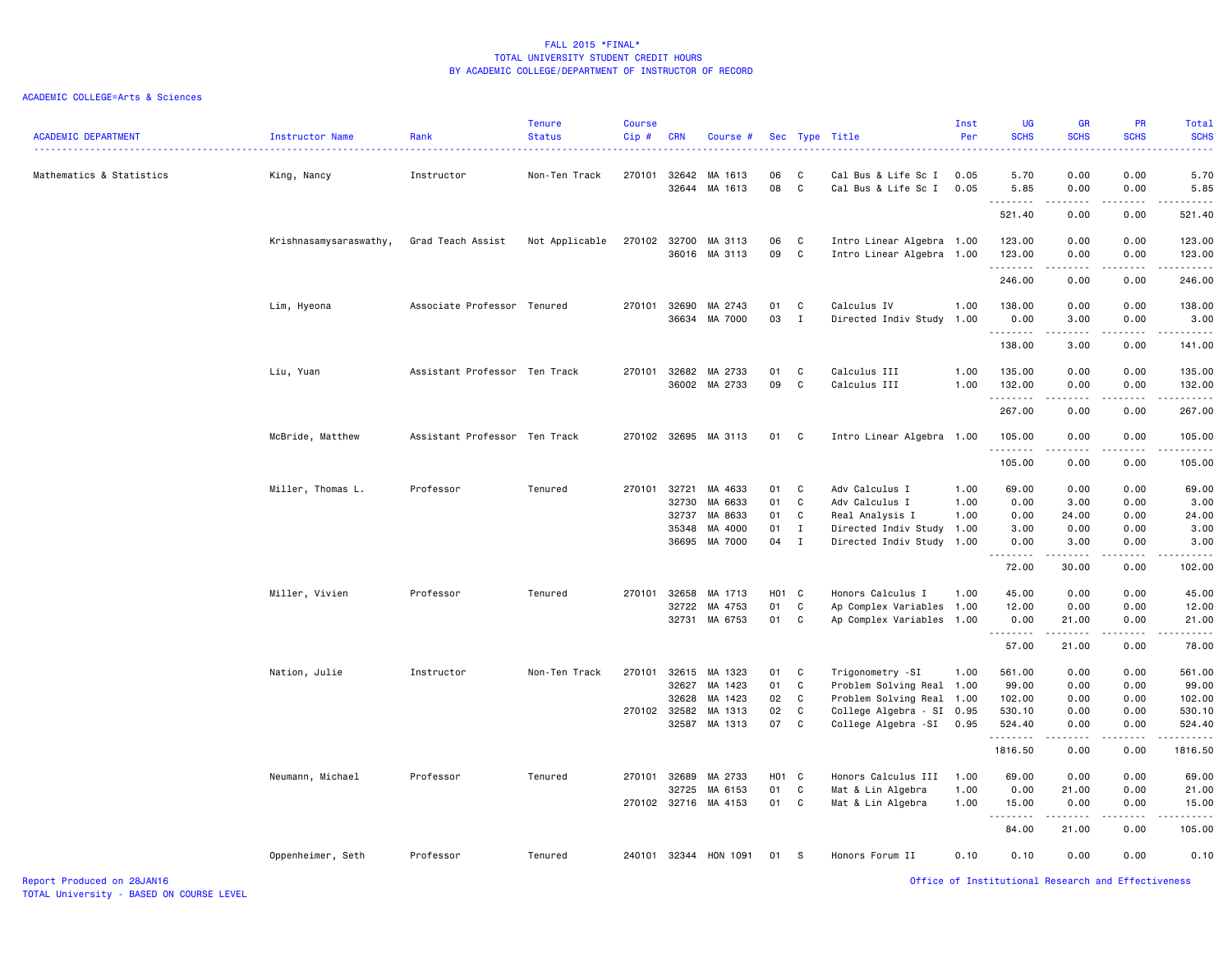| <b>ACADEMIC DEPARTMENT</b> | Instructor Name      | Rank                          | <b>Tenure</b><br><b>Status</b> | <b>Course</b><br>Cip# | <b>CRN</b>   | Course #              |    |                | Sec Type Title            | Inst<br>Per | <b>UG</b><br><b>SCHS</b> | <b>GR</b><br><b>SCHS</b>                                                                                                                             | PR<br><b>SCHS</b> | Total<br><b>SCHS</b><br>.                                                                                                                                     |
|----------------------------|----------------------|-------------------------------|--------------------------------|-----------------------|--------------|-----------------------|----|----------------|---------------------------|-------------|--------------------------|------------------------------------------------------------------------------------------------------------------------------------------------------|-------------------|---------------------------------------------------------------------------------------------------------------------------------------------------------------|
| Mathematics & Statistics   | Oppenheimer, Seth    | Professor                     | Tenured                        |                       | 270101 32714 | MA 3353               | 01 | C.             | Diff Equations II         | 1.00        | 54.00<br>.               | 0.00                                                                                                                                                 | 0.00              | 54.00<br>.                                                                                                                                                    |
|                            |                      |                               |                                |                       |              |                       |    |                |                           |             | 54.10                    | 0.00                                                                                                                                                 | 0.00              | 54.10                                                                                                                                                         |
|                            | Patil, Prakash       | Associate Professor Ten Track |                                | 270501                | 34382        | ST 8553               | 01 | C              | Adv. Probability The 1.00 |             | 0.00                     | 27.00                                                                                                                                                | 0.00              | 27.00                                                                                                                                                         |
|                            |                      |                               |                                |                       | 35855        | ST 9000               | 01 | D              | Research / Diss           | 1.00        | 0.00                     | 6.00                                                                                                                                                 | 0.00              | 6.00                                                                                                                                                          |
|                            |                      |                               |                                |                       | 36536        | ST 7000               | 04 | $\mathbf{I}$   | Directed Indiv Study 1.00 |             | 0.00                     | 3.00                                                                                                                                                 | 0.00              | 3.00                                                                                                                                                          |
|                            |                      |                               |                                |                       |              | 36552 ST 7000         | 05 | $\mathbf{I}$   | Directed Indiv Study 1.00 |             | 0.00<br><u>.</u>         | 3.00<br>.                                                                                                                                            | 0.00<br>.         | 3.00<br>.                                                                                                                                                     |
|                            |                      |                               |                                |                       |              |                       |    |                |                           |             | 0.00                     | 39.00                                                                                                                                                | 0.00              | 39.00                                                                                                                                                         |
|                            | Qian, Chuanxi        | Professor                     | Tenured                        | 270101                | 32712        | MA 3253               | 05 | C              | Diff Equations            | 1.00        | 135.00                   | 0.00                                                                                                                                                 | 0.00              | 135.00                                                                                                                                                        |
|                            |                      |                               |                                | 270102                | 32699        | MA 3113               | 05 | C              | Intro Linear Algebra 1.00 |             | 126.00                   | 0.00                                                                                                                                                 | 0.00              | 126.00                                                                                                                                                        |
|                            |                      |                               |                                |                       |              |                       |    |                |                           |             | .                        | .                                                                                                                                                    | .                 | <u>.</u>                                                                                                                                                      |
|                            |                      |                               |                                |                       |              |                       |    |                |                           |             | 261.00                   | 0.00                                                                                                                                                 | 0.00              | 261.00                                                                                                                                                        |
|                            | Razzaghi, Mohsen     | Professor                     | Tenured                        | 270101                | 36321        | MA 9000               | 03 | D              | Research / Diss           | 1.00        | 0.00                     | 12.00                                                                                                                                                | 0.00              | 12.00<br>.                                                                                                                                                    |
|                            |                      |                               |                                |                       |              |                       |    |                |                           |             | 0.00                     | 12.00                                                                                                                                                | 0.00              | 12.00                                                                                                                                                         |
|                            | Riahi, Sheida        | Grad Teach Assist             | Not Applicable                 | 270501                | 32665        | MA 2113               | 01 | B              | Intro to Stats            | 0.05        | 1.05                     | 0.00                                                                                                                                                 | 0.00              | 1.05                                                                                                                                                          |
|                            |                      |                               |                                |                       | 32668        | MA 2113               | 04 | B              | Intro to Stats            | 0.05        | 1.65                     | 0.00                                                                                                                                                 | 0.00              | 1.65                                                                                                                                                          |
|                            |                      |                               |                                |                       | 32679        | MA 2113               | 15 | $\overline{B}$ | Intro to Stats            | 0.05        | 1.50                     | 0.00                                                                                                                                                 | 0.00              | 1.50                                                                                                                                                          |
|                            |                      |                               |                                |                       | 33542        | ST 2113               | 01 | B              | Intro to Stats            | 0.05        | 3.30                     | 0.00                                                                                                                                                 | 0.00              | 3.30                                                                                                                                                          |
|                            |                      |                               |                                |                       | 33545        | ST 2113               | 04 | B              | Intro to Stats            | 0.05        | 2.85                     | 0.00                                                                                                                                                 | 0.00              | 2.85                                                                                                                                                          |
|                            |                      |                               |                                |                       | 33556        | ST 2113               | 15 | B              | Intro to Stats            | 0.05        | 2.85                     | 0.00                                                                                                                                                 | 0.00              | 2.85                                                                                                                                                          |
|                            |                      |                               |                                |                       |              |                       |    |                |                           |             | .                        | $\frac{1}{2} \left( \frac{1}{2} \right) \left( \frac{1}{2} \right) \left( \frac{1}{2} \right) \left( \frac{1}{2} \right) \left( \frac{1}{2} \right)$ | .                 | $\omega$ is a $\omega$ is                                                                                                                                     |
|                            |                      |                               |                                |                       |              |                       |    |                |                           |             | 13.20                    | 0.00                                                                                                                                                 | 0.00              | 13.20                                                                                                                                                         |
|                            | Robinson, Amber      | Lecturer                      | Non-Ten Track                  | 270101                | 32621        | MA 1323               | 07 | C              | Trigonometry              | 1.00        | 126.00                   | 0.00                                                                                                                                                 | 0.00              | 126.00                                                                                                                                                        |
|                            |                      |                               |                                |                       | 32652        | MA 1713               | 06 | C              | Calculus I                | 1.00        | 168.00                   | 0.00                                                                                                                                                 | 0.00              | 168.00                                                                                                                                                        |
|                            |                      |                               |                                |                       | 32660        | MA 1723               | 01 | C              | Calculus II               | 1.00        | 285.00                   | 0.00                                                                                                                                                 | 0.00              | 285.00                                                                                                                                                        |
|                            |                      |                               |                                |                       | 32661        | MA 1723               | 02 | C              | Calculus II               | 1.00        | 195.00                   | 0.00                                                                                                                                                 | 0.00              | 195.00                                                                                                                                                        |
|                            |                      |                               |                                |                       |              | 32662 MA 1723         | 03 | C              | Calculus II               | 1.00        | 237.00<br>.              | 0.00<br>-----                                                                                                                                        | 0.00              | 237.00<br>$\begin{array}{cccccccccc} \bullet & \bullet & \bullet & \bullet & \bullet & \bullet & \bullet & \bullet \end{array}$                               |
|                            |                      |                               |                                |                       |              |                       |    |                |                           |             | 1011.00                  | 0.00                                                                                                                                                 | 0.00              | 1011.00                                                                                                                                                       |
|                            | Savage, Kendrick     | Lecturer                      | Non-Ten Track                  |                       |              | 131205 31426 EDS 3411 | 01 | E              | Prac In Secondary Ed 1.00 |             | 15.00<br><u>.</u>        | 0.00                                                                                                                                                 | 0.00              | 15.00                                                                                                                                                         |
|                            |                      |                               |                                |                       |              |                       |    |                |                           |             | 15.00                    | 0.00                                                                                                                                                 | 0.00              | $\frac{1}{2} \left( \frac{1}{2} \right) \left( \frac{1}{2} \right) \left( \frac{1}{2} \right) \left( \frac{1}{2} \right) \left( \frac{1}{2} \right)$<br>15.00 |
|                            | Sepehrifar, Mohammad | Assistant Professor Ten Track |                                | 270501 32717          |              | MA 4243               | 01 | C              | Data Analysis I           | 1.00        | 21.00                    | 0.00                                                                                                                                                 | 0.00              | 21.00                                                                                                                                                         |
|                            |                      |                               |                                |                       | 32726        | MA 6243               | 01 | C              | Data Analysis I           | 1.00        | 0.00                     | 9.00                                                                                                                                                 | 0.00              | 9.00                                                                                                                                                          |
|                            |                      |                               |                                |                       | 33565        | ST 4243               | 01 | C              | Data Analysis I           | 1.00        | 6.00                     | 0.00                                                                                                                                                 | 0.00              | 6.00                                                                                                                                                          |
|                            |                      |                               |                                |                       | 33570        | ST 6243               | 01 | C              | Data Analysis I           | 1.00        | 0.00                     | 24.00                                                                                                                                                | 0.00              | 24.00                                                                                                                                                         |
|                            |                      |                               |                                |                       | 33572        | ST 6543               | 01 | C              | Intro Math Stat I         | 1.00        | 0.00                     | 21.00                                                                                                                                                | 0.00              | 21.00                                                                                                                                                         |
|                            |                      |                               |                                | 270502 32720          |              | MA 4543               | 01 | C              | Intro Math Stat I         | 1.00        | 3.00<br>$  -$            | 0.00                                                                                                                                                 | 0.00              | 3.00<br>$\frac{1}{2}$                                                                                                                                         |
|                            |                      |                               |                                |                       |              |                       |    |                |                           |             | 30.00                    | 54.00                                                                                                                                                | 0.00              | 84.00                                                                                                                                                         |
|                            | Shaw, Patricia       | Instructor                    | Non-Ten Track                  | 270101                | 32684        | MA 2733               | 03 | C              | Calculus III              | 1.00        | 174.00                   | 0.00                                                                                                                                                 | 0.00              | 174.00                                                                                                                                                        |
|                            |                      |                               |                                |                       | 32685        | MA 2733               | 04 | C              | Calculus III              | 1.00        | 201.00                   | 0.00                                                                                                                                                 | 0.00              | 201.00                                                                                                                                                        |
|                            |                      |                               |                                |                       | 32686        | MA 2733               | 05 | C              | Calculus III              | 1.00        | 174.00                   | 0.00                                                                                                                                                 | 0.00              | 174.00                                                                                                                                                        |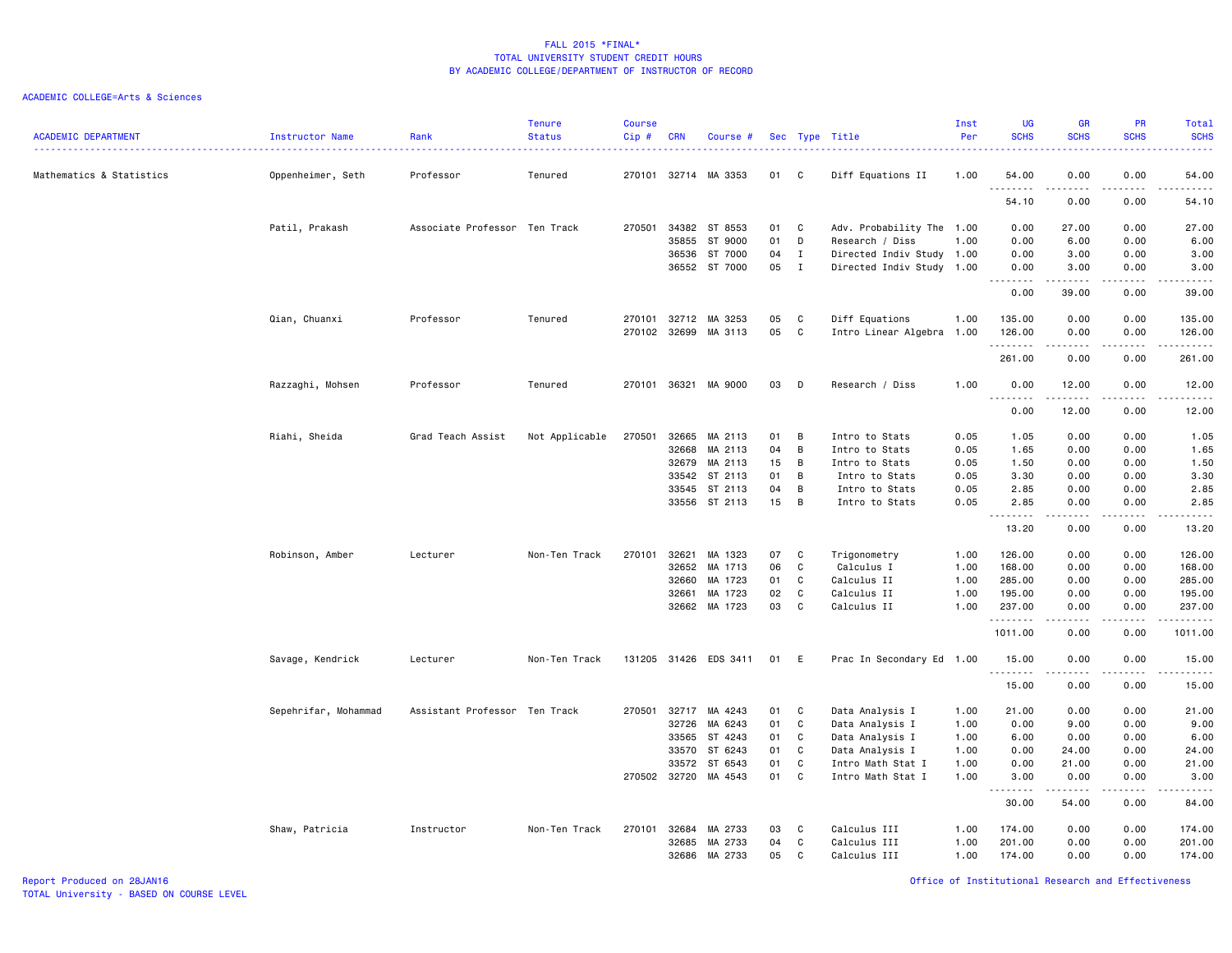| <b>ACADEMIC DEPARTMENT</b> | Instructor Name      | Rank                        | <b>Tenure</b><br><b>Status</b> | Course<br>Cip # | <b>CRN</b>     | Course #           |          |                   | Sec Type Title                                | Inst<br>Per  | UG<br><b>SCHS</b>          | <b>GR</b><br><b>SCHS</b> | PR<br><b>SCHS</b><br>$\omega_{\rm c}$ and $\omega_{\rm c}$ | Total<br><b>SCHS</b><br>.                                                                                                                                                                 |
|----------------------------|----------------------|-----------------------------|--------------------------------|-----------------|----------------|--------------------|----------|-------------------|-----------------------------------------------|--------------|----------------------------|--------------------------|------------------------------------------------------------|-------------------------------------------------------------------------------------------------------------------------------------------------------------------------------------------|
| Mathematics & Statistics   | Shaw, Patricia       | Instructor                  | Non-Ten Track                  | 270101          | 32687          | MA 2733            | 06       | C                 | Calculus III                                  | 1.00         | 180.00                     | 0.00                     | 0.00                                                       | 180.00                                                                                                                                                                                    |
|                            |                      |                             |                                |                 | 32688          | MA 2733            | 07       | $\mathtt{C}$      | Calculus III                                  | 1.00         | 192.00<br>.                | 0.00                     | 0.00<br>$\sim$ $\sim$ $\sim$ $\sim$                        | 192.00<br>------                                                                                                                                                                          |
|                            |                      |                             |                                |                 |                |                    |          |                   |                                               |              | 921.00                     | 0.00                     | 0.00                                                       | 921.00                                                                                                                                                                                    |
|                            | Smith, Brandi        | Grad Teach Assist           | Not Applicable                 | 270102          | 32584          | MA 1313            | 04       | C                 | College Algebra                               | 0.95         | 125.40                     | 0.00                     | 0.00                                                       | 125.40                                                                                                                                                                                    |
|                            |                      |                             |                                |                 | 32585          | MA 1313            | 05       | C                 | College Algebra                               | 0.95         | 102.60                     | 0.00                     | 0.00                                                       | 102.60                                                                                                                                                                                    |
|                            |                      |                             |                                |                 |                |                    |          |                   |                                               |              | .<br>228.00                | 0.00                     | 0.00                                                       | .<br>228.00                                                                                                                                                                               |
|                            | Smith, Jaclyn        | Lecturer                    | Non-Ten Track                  | 270101          | 32649          | MA 1713            | 03       | C                 | Calculus I                                    | 1.00         | 180.00                     | 0.00                     | 0.00                                                       | 180.00                                                                                                                                                                                    |
|                            |                      |                             |                                |                 | 32650          | MA 1713            | 04       | C                 | Calculus I                                    | 1.00         | 171.00                     | 0.00                     | 0.00                                                       | 171.00                                                                                                                                                                                    |
|                            |                      |                             |                                |                 | 32651          | MA 1713            | 05       | C                 | Calculus I                                    | 1.00         | 165.00                     | 0.00                     | 0.00                                                       | 165.00                                                                                                                                                                                    |
|                            |                      |                             |                                |                 | 32653          | MA 1713            | 07       | C                 | Calculus I                                    | 1.00         | 165.00                     | 0.00                     | 0.00                                                       | 165.00                                                                                                                                                                                    |
|                            |                      |                             |                                |                 | 32655          | MA 1713            | 09       | C                 | Calculus I                                    | 1.00         | 279.00<br>.                | 0.00                     | 0.00                                                       | 279.00<br>.                                                                                                                                                                               |
|                            |                      |                             |                                |                 |                |                    |          |                   |                                               |              | 960.00                     | 0.00                     | 0.00                                                       | 960.00                                                                                                                                                                                    |
|                            | Smith, Justin        | Grad Teach Assist           | Not Applicable                 | 270101          | 32616          | MA 1323            | 02       | C                 | Trig - credit for MA                          | 0.95         | 108.30                     | 0.00                     | 0.00                                                       | 108.30                                                                                                                                                                                    |
|                            |                      |                             |                                | 270102          | 32581          | MA 1313            | 01       | C                 | College Algebra                               | 0.95         | 108.30                     | 0.00                     | 0.00                                                       | 108.30                                                                                                                                                                                    |
|                            |                      |                             |                                |                 |                |                    |          |                   |                                               |              | .<br>216.60                | 0.00                     | .<br>0.00                                                  | $\frac{1}{2} \left( \frac{1}{2} \right) \left( \frac{1}{2} \right) \left( \frac{1}{2} \right) \left( \frac{1}{2} \right) \left( \frac{1}{2} \right) \left( \frac{1}{2} \right)$<br>216.60 |
|                            |                      |                             |                                |                 |                |                    |          |                   |                                               |              |                            |                          |                                                            |                                                                                                                                                                                           |
|                            | Smith, Robert        | Associate Professor Tenured |                                | 270101          | 32691          | MA 2743            | 02<br>01 | C<br>C            | Calculus IV                                   | 1.00<br>1.00 | 129.00                     | 0.00                     | 0.00<br>0.00                                               | 129.00                                                                                                                                                                                    |
|                            |                      |                             |                                | 270102 32696    | 32738          | MA 8981<br>MA 3113 | 02       | C                 | Teaching Seminar<br>Intro Linear Algebra 1.00 |              | 0.00<br>144.00             | 9.00<br>0.00             | 0.00                                                       | 9.00<br>144.00                                                                                                                                                                            |
|                            |                      |                             |                                |                 |                |                    |          |                   |                                               |              | 1.1.1.1.1.1.1              | -----                    | .                                                          |                                                                                                                                                                                           |
|                            |                      |                             |                                |                 |                |                    |          |                   |                                               |              | 273.00                     | 9.00                     | 0.00                                                       | 282.00                                                                                                                                                                                    |
|                            | Sui, Zhen            | Grad Teach Assist           | Not Applicable                 | 270501          | 32673          | MA 2113            | 09       | B                 | Intro to Stats                                | 0.05         | 2.10                       | 0.00                     | 0.00                                                       | 2.10                                                                                                                                                                                      |
|                            |                      |                             |                                |                 | 32675          | MA 2113            | 11       | В                 | Intro to Stats                                | 0.05         | 1.35                       | 0.00                     | 0.00                                                       | 1.35                                                                                                                                                                                      |
|                            |                      |                             |                                |                 | 32676          | MA 2113            | 12       | B                 | Intro to Stats                                | 0.05         | 1.95                       | 0.00                     | 0.00                                                       | 1.95                                                                                                                                                                                      |
|                            |                      |                             |                                |                 | 33550          | ST 2113            | 09       | в                 | Intro to Stats                                | 0.05         | 2.25                       | 0.00                     | 0.00                                                       | 2.25                                                                                                                                                                                      |
|                            |                      |                             |                                |                 | 33552          | ST 2113            | 11       | B                 | Intro to Stats                                | 0.05         | 3.30                       | 0.00                     | 0.00                                                       | 3.30                                                                                                                                                                                      |
|                            |                      |                             |                                |                 |                | 33553 ST 2113      | 12       | B                 | Intro to Stats                                | 0.05         | 2.40<br>$\sim$ $\sim$<br>. | 0.00<br>$- - - - -$      | 0.00<br>.                                                  | 2.40<br>.                                                                                                                                                                                 |
|                            |                      |                             |                                |                 |                |                    |          |                   |                                               |              | 13.35                      | 0.00                     | 0.00                                                       | 13.35                                                                                                                                                                                     |
|                            | Tschume, William     | Instructor                  | Non-Ten Track                  | 270101          | 32616          | MA 1323            | 02       | C                 | Trig - credit for MA                          | 0.05         | 5.70                       | 0.00                     | 0.00                                                       | 5.70                                                                                                                                                                                      |
|                            |                      |                             |                                |                 | 32617          | MA 1323            | 03       | C                 | Trigonometry                                  | 0.05         | 5.25                       | 0.00                     | 0.00                                                       | 5.25                                                                                                                                                                                      |
|                            |                      |                             |                                |                 | 32618          | MA 1323            | 04       | C                 | Trigonometry                                  | 0.05         | 5.70                       | 0.00                     | 0.00                                                       | 5.70                                                                                                                                                                                      |
|                            |                      |                             |                                |                 | 32619          | MA 1323            | 05       | C                 | Trigonometry                                  | 0.05         | 6.00                       | 0.00                     | 0.00                                                       | 6.00                                                                                                                                                                                      |
|                            |                      |                             |                                |                 | 32620          | MA 1323            | 06       | C                 | Trigonometry                                  | 1.00         | 549.00                     | 0.00                     | 0.00                                                       | 549.00                                                                                                                                                                                    |
|                            |                      |                             |                                |                 | 32623          | MA 1323            | 09       | C                 | Trigonometry                                  | 0.05         | 5.85                       | 0.00                     | 0.00                                                       | 5.85                                                                                                                                                                                      |
|                            |                      |                             |                                |                 | 32645          | MA 1613            | 09       | C                 | Cal Bus & Life Sc I                           | 1.00         | 471.00                     | 0.00                     | 0.00                                                       | 471.00                                                                                                                                                                                    |
|                            |                      |                             |                                |                 | 32656          | MA 1713            | 10       | C                 | Calculus I                                    | 1.00         | 144.00                     | 0.00                     | 0.00                                                       | 144.00                                                                                                                                                                                    |
|                            |                      |                             |                                | 270102 32586    | 32588          | MA 1313<br>MA 1313 | 06<br>08 | C<br>$\mathsf{C}$ | College Algebra<br>College Algebra            | 0.95<br>0.95 | 530.10<br>535.80           | 0.00<br>0.00             | 0.00<br>0.00                                               | 530.10<br>535.80                                                                                                                                                                          |
|                            |                      |                             |                                |                 |                |                    |          |                   |                                               |              | .                          | -----                    | .                                                          | .                                                                                                                                                                                         |
|                            |                      |                             |                                |                 |                |                    |          |                   |                                               |              | 2258.40                    | 0.00                     | 0.00                                                       | 2258.40                                                                                                                                                                                   |
|                            | Vital, Ralph Antoine | Grad Teach Assist           | Not Applicable                 | 270501          | 32671<br>32677 | MA 2113<br>MA 2113 | 07<br>13 | В<br>В            | Intro to Stats<br>Intro to Stats              | 0.05<br>0.05 | 1.95<br>1.50               | 0.00<br>0.00             | 0.00<br>0.00                                               | 1.95<br>1.50                                                                                                                                                                              |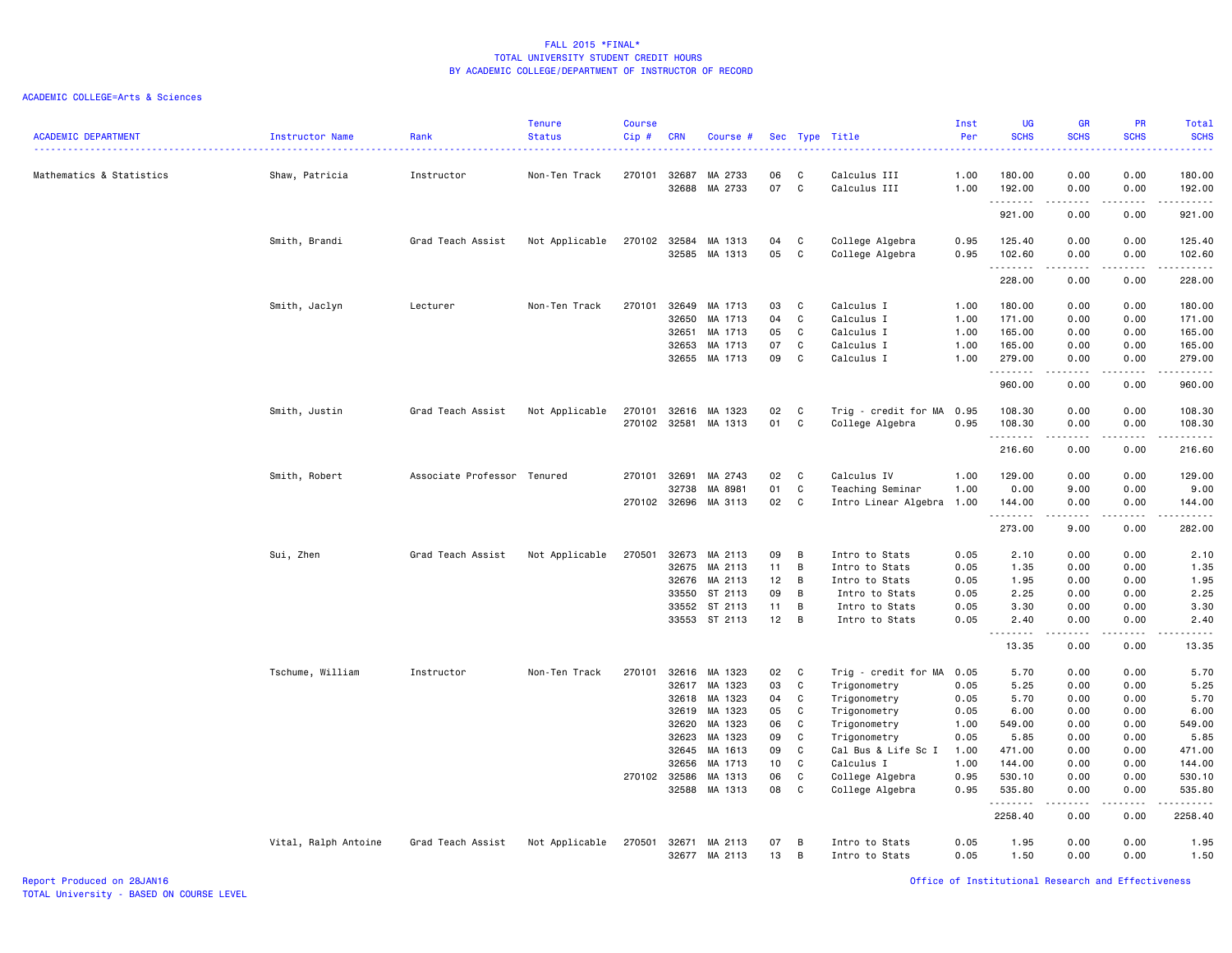| <b>ACADEMIC DEPARTMENT</b> | Instructor Name      | Rank              | <b>Tenure</b><br><b>Status</b> | <b>Course</b><br>Cip# | <b>CRN</b>     | Course #             |       |   | Sec Type Title            | Inst<br>Per | <b>UG</b><br><b>SCHS</b><br>. | GR<br><b>SCHS</b><br><b>.</b> .                                                                                                   | PR<br><b>SCHS</b>     | Total<br><b>SCHS</b><br>$\frac{1}{2} \left( \frac{1}{2} \right) \left( \frac{1}{2} \right) \left( \frac{1}{2} \right) \left( \frac{1}{2} \right) \left( \frac{1}{2} \right)$ |
|----------------------------|----------------------|-------------------|--------------------------------|-----------------------|----------------|----------------------|-------|---|---------------------------|-------------|-------------------------------|-----------------------------------------------------------------------------------------------------------------------------------|-----------------------|------------------------------------------------------------------------------------------------------------------------------------------------------------------------------|
| Mathematics & Statistics   | Vital, Ralph Antoine | Grad Teach Assist | Not Applicable                 | 270501                |                | 32678 MA 2113        | 14    | B | Intro to Stats            | 0.05        | 0.90                          | 0.00                                                                                                                              | 0.00                  | 0.90                                                                                                                                                                         |
|                            |                      |                   |                                |                       |                | 33548 ST 2113        | 07    | B | Intro to Stats            | 0.05        | 2.55                          | 0.00                                                                                                                              | 0.00                  | 2.55                                                                                                                                                                         |
|                            |                      |                   |                                |                       |                | 33554 ST 2113        | 13    | B | Intro to Stats            | 0.05        | 2.25                          | 0.00                                                                                                                              | 0.00                  | 2.25                                                                                                                                                                         |
|                            |                      |                   |                                |                       |                | 33555 ST 2113        | 14    | B | Intro to Stats            | 0.05        | 3.15                          | 0.00                                                                                                                              | 0.00                  | 3.15                                                                                                                                                                         |
|                            |                      |                   |                                |                       |                |                      |       |   |                           |             | <u>.</u><br>12.30             | $\frac{1}{2} \left( \frac{1}{2} \right) \left( \frac{1}{2} \right) \left( \frac{1}{2} \right) \left( \frac{1}{2} \right)$<br>0.00 | $\frac{1}{2}$<br>0.00 | $\frac{1}{2}$<br>12.30                                                                                                                                                       |
|                            | Walters, Kimberly    | Instructor        | Non-Ten Track                  | 270101                |                | 32643 MA 1613        | 07    | C | Cal Bus & Life Sc I       | 1.00        | 120.00                        | 0.00                                                                                                                              | 0.00                  | 120.00                                                                                                                                                                       |
|                            |                      |                   |                                | 270102                | 32581          | MA 1313              | 01    | C | College Algebra           | 0.05        | 5.70                          | 0.00                                                                                                                              | 0.00                  | 5.70                                                                                                                                                                         |
|                            |                      |                   |                                |                       | 32582          | MA 1313              | 02    | C | College Algebra - SI      | 0.05        | 27.90                         | 0.00                                                                                                                              | 0.00                  | 27.90                                                                                                                                                                        |
|                            |                      |                   |                                |                       | 32583          | MA 1313              | 03    | C | College Algebra -SI       | 1.00        | 399.00                        | 0.00                                                                                                                              | 0.00                  | 399.00                                                                                                                                                                       |
|                            |                      |                   |                                |                       | 32584          | MA 1313              | 04    | C | College Algebra           | 0.05        | 6.60                          | 0.00                                                                                                                              | 0.00                  | 6.60                                                                                                                                                                         |
|                            |                      |                   |                                |                       | 32585          | MA 1313              | 05    | C | College Algebra           | 0.05        | 5.40                          | 0.00                                                                                                                              | 0.00                  | 5.40                                                                                                                                                                         |
|                            |                      |                   |                                |                       | 32586          | MA 1313              | 06    | C | College Algebra           | 0.05        | 27.90                         | 0.00                                                                                                                              | 0.00                  | 27.90                                                                                                                                                                        |
|                            |                      |                   |                                |                       | 32587          | MA 1313              | 07    | C | College Algebra -SI       | 0.05        | 27.60                         | 0.00                                                                                                                              | 0.00                  | 27.60                                                                                                                                                                        |
|                            |                      |                   |                                |                       | 32588          | MA 1313              | 08    | C | College Algebra           | 0.05        | 28.20                         | 0.00                                                                                                                              | 0.00                  | 28.20                                                                                                                                                                        |
|                            |                      |                   |                                |                       | 32589          | MA 1313              | 32    | К | College Algebra           | 1.00        | 0.00                          | 0.00                                                                                                                              | 0.00                  | 0.00                                                                                                                                                                         |
|                            |                      |                   |                                |                       | 32590          | MA 1313              | 10    | К | College Algebra           | 1.00        | 0.00                          | 0.00                                                                                                                              | 0.00                  | 0.00                                                                                                                                                                         |
|                            |                      |                   |                                |                       | 32591          | MA 1313              | 11    | К | College Algebra           | 1.00        | 0.00                          | 0.00                                                                                                                              | 0.00                  | 0.00                                                                                                                                                                         |
|                            |                      |                   |                                |                       | 32592          | MA 1313              | 12    | К | College Algebra           | 1.00        | 0.00                          | 0.00                                                                                                                              | 0.00                  | 0.00                                                                                                                                                                         |
|                            |                      |                   |                                |                       | 32593          | MA 1313              | 13    | К | College Algebra           | 1.00        | 0.00                          | 0.00                                                                                                                              | 0.00                  | 0.00                                                                                                                                                                         |
|                            |                      |                   |                                |                       | 32595          | MA 1313              | 15    | К | College Algebra           | 1.00        | 0.00                          | 0.00                                                                                                                              | 0.00                  | 0.00                                                                                                                                                                         |
|                            |                      |                   |                                |                       | 32596          | MA 1313              | 16    | К | College Algebra           | 1.00        | 0.00                          | 0.00                                                                                                                              | 0.00                  | 0.00                                                                                                                                                                         |
|                            |                      |                   |                                |                       | 32597          | MA 1313              | 17    | К | College Algebra           | 1.00        | 0.00                          | 0.00                                                                                                                              | 0.00                  | 0.00                                                                                                                                                                         |
|                            |                      |                   |                                |                       | 32598          | MA 1313              | 18    | К | College Algebra           | 1.00        | 0.00                          | 0.00                                                                                                                              | 0.00                  | 0.00                                                                                                                                                                         |
|                            |                      |                   |                                |                       | 32599          | MA 1313              | 19    | К | College Algebra           | 1.00        | 0.00                          | 0.00                                                                                                                              | 0.00                  | 0.00                                                                                                                                                                         |
|                            |                      |                   |                                |                       | 32600          | MA 1313              | 20    | К | College Algebra           | 1.00        | 0.00                          | 0.00                                                                                                                              | 0.00                  | 0.00                                                                                                                                                                         |
|                            |                      |                   |                                |                       | 32601          | MA 1313              | 21    | К | College Algebra           | 1.00        | 0.00                          | 0.00                                                                                                                              | 0.00                  | 0.00                                                                                                                                                                         |
|                            |                      |                   |                                |                       | 32602          | MA 1313              | 22    | К | College Algebra           | 1.00        | 0.00                          | 0.00                                                                                                                              | 0.00                  | 0.00                                                                                                                                                                         |
|                            |                      |                   |                                |                       | 32603          | MA 1313              | 23    | К | College Algebra           | 1.00        | 0.00                          | 0.00                                                                                                                              | 0.00                  | 0.00                                                                                                                                                                         |
|                            |                      |                   |                                |                       |                | MA 1313              | 24    | К |                           | 1.00        | 0.00                          | 0.00                                                                                                                              | 0.00                  | 0.00                                                                                                                                                                         |
|                            |                      |                   |                                |                       | 32604<br>32605 | MA 1313              | 25    | К | College Algebra           |             |                               | 0.00                                                                                                                              | 0.00                  |                                                                                                                                                                              |
|                            |                      |                   |                                |                       |                | MA 1313              | 27    | К | College Algebra           | 1.00        | 0.00<br>0.00                  |                                                                                                                                   |                       | 0.00<br>0.00                                                                                                                                                                 |
|                            |                      |                   |                                |                       | 32607          |                      |       |   | College Algebra           | 1.00        |                               | 0.00                                                                                                                              | 0.00                  |                                                                                                                                                                              |
|                            |                      |                   |                                |                       | 32608          | MA 1313              | 28    | К | College Algebra           | 1.00        | 0.00                          | 0.00                                                                                                                              | 0.00                  | 0.00                                                                                                                                                                         |
|                            |                      |                   |                                |                       | 32609          | MA 1313              | 29    | К | College Algebra           | 1.00        | 0.00                          | 0.00                                                                                                                              | 0.00                  | 0.00                                                                                                                                                                         |
|                            |                      |                   |                                |                       | 32610          | MA 1313              | 30    | К | College Algebra           | 1.00        | 0.00                          | 0.00                                                                                                                              | 0.00                  | 0.00                                                                                                                                                                         |
|                            |                      |                   |                                |                       | 32611          | MA 1313              | 31    | К | College Algebra           | 1.00        | 0.00                          | 0.00                                                                                                                              | 0.00                  | 0.00                                                                                                                                                                         |
|                            |                      |                   |                                |                       |                | 32612 MA 1313        | 09    | C | College Algebra           | 0.05        | 24.15                         | 0.00                                                                                                                              | 0.00                  | 24.15                                                                                                                                                                        |
|                            |                      |                   |                                |                       |                | 34073 MA 1313        | 501   | B | College Algebra           | 1.00        | 81.00                         | 0.00                                                                                                                              | 0.00                  | 81.00                                                                                                                                                                        |
|                            |                      |                   |                                |                       | 36030          | MA 1313              | 40    | B | College Algebra           | 1.00        | 81.00                         | 0.00                                                                                                                              | 0.00                  | 81.00                                                                                                                                                                        |
|                            |                      |                   |                                |                       | 36031          | MA 1313              | 41    | B | College Algebra           | 1.00        | 84.00                         | 0.00                                                                                                                              | 0.00                  | 84.00                                                                                                                                                                        |
|                            |                      |                   |                                | 521003                | 34702          | FYE 1001             | F03 C |   | Freshman Year Experi 1.00 |             | 18.00                         | 0.00                                                                                                                              | 0.00                  | 18.00                                                                                                                                                                        |
|                            |                      |                   |                                |                       |                | 34802 FYE 1001       | F04 C |   | Freshman Year Experi 1.00 |             | 8.00<br>.                     | 0.00<br>.                                                                                                                         | 0.00<br>.             | 8.00<br>.                                                                                                                                                                    |
|                            |                      |                   |                                |                       |                |                      |       |   |                           |             | 944.45                        | 0.00                                                                                                                              | 0.00                  | 944.45                                                                                                                                                                       |
|                            | Wood, Rebecca        | Lecturer          | Non-Ten Track                  | 270101                | 32625          | MA 1413              | 01    | C | Structure Real Numbe      | 1.00        | 117.00                        | 0.00                                                                                                                              | 0.00                  | 117.00                                                                                                                                                                       |
|                            |                      |                   |                                |                       | 32626          | MA 1413              | 02    | C | Structure Real Numbe 1.00 |             | 87.00                         | 0.00                                                                                                                              | 0.00                  | 87.00                                                                                                                                                                        |
|                            |                      |                   |                                |                       |                | 270501 32704 MA 3123 | 01    | В | Intro to Stat. Inf        | 1.00        | 18.00                         | 0.00                                                                                                                              | 0.00                  | 18.00                                                                                                                                                                        |
|                            |                      |                   |                                |                       | 32705          | MA 3123              | 02    | B | Intro to Stat. Inf        | 1.00        | 42.00                         | 0.00                                                                                                                              | 0.00                  | 42.00                                                                                                                                                                        |
|                            |                      |                   |                                |                       |                | 33560 ST 3123        | 01    | В | Intro to Stat. Inf.       | 1.00        | 111.00                        | 0.00                                                                                                                              | 0.00                  | 111.00                                                                                                                                                                       |
|                            |                      |                   |                                |                       | 33561          | ST 3123              | 02    | B | Intro to Stat, Inf.       | 1.00        | 93.00                         | 0.00                                                                                                                              | 0.00                  | 93.00                                                                                                                                                                        |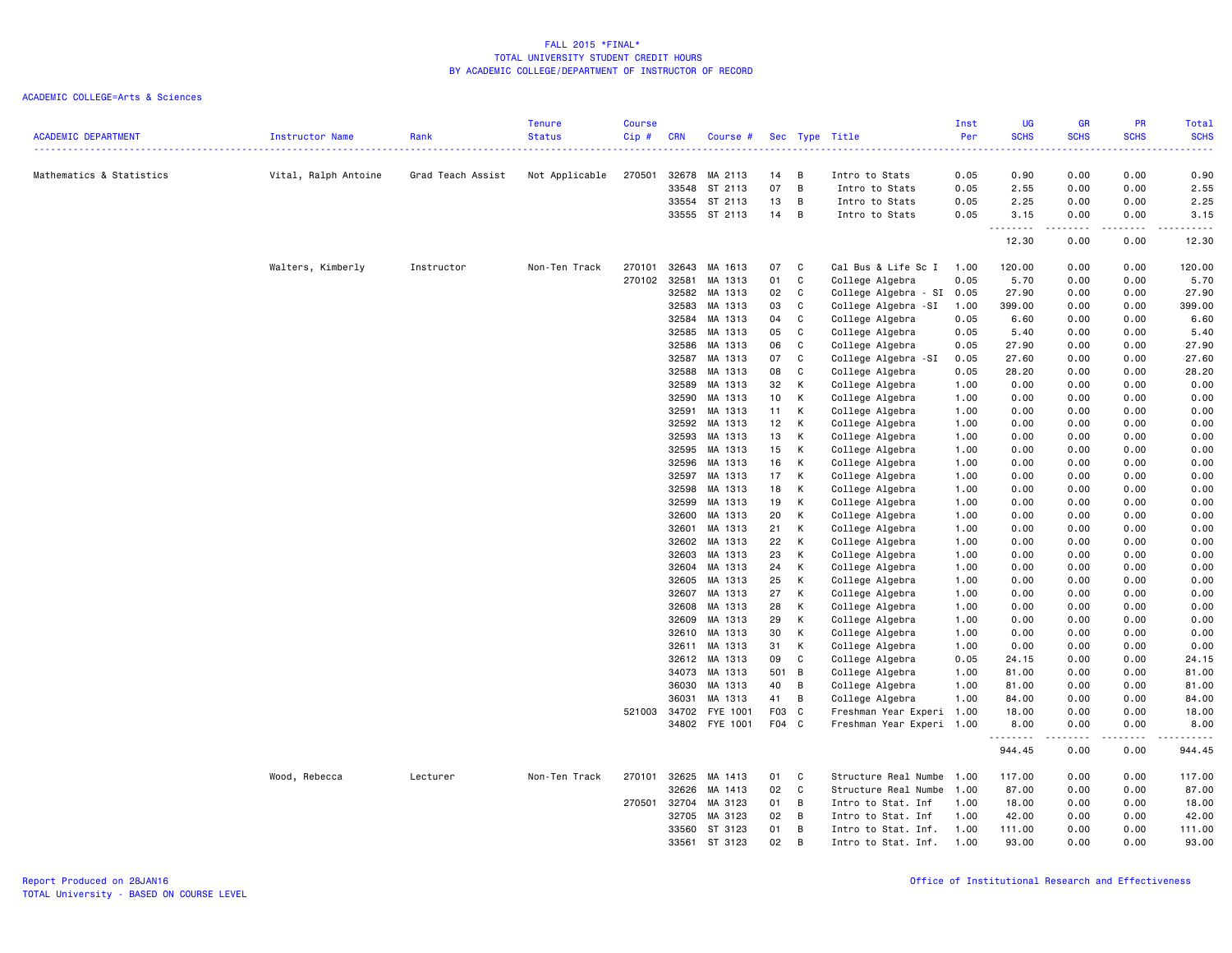| <b>ACADEMIC DEPARTMENT</b> | <b>Instructor Name</b> | Rank                              | <b>Tenure</b><br><b>Status</b> | <b>Course</b><br>Cip# | <b>CRN</b> | Course #      |       |                | Sec Type Title            | Inst<br>Per | UG<br><b>SCHS</b>  | <b>GR</b><br><b>SCHS</b>                                                                                                                                     | <b>PR</b><br><b>SCHS</b> | Total<br><b>SCHS</b>                                                                                                               |
|----------------------------|------------------------|-----------------------------------|--------------------------------|-----------------------|------------|---------------|-------|----------------|---------------------------|-------------|--------------------|--------------------------------------------------------------------------------------------------------------------------------------------------------------|--------------------------|------------------------------------------------------------------------------------------------------------------------------------|
|                            |                        |                                   |                                |                       |            |               |       |                |                           |             | <u>.</u>           | <u>.</u>                                                                                                                                                     | .                        | .                                                                                                                                  |
|                            |                        |                                   |                                |                       |            |               |       |                |                           |             | 468.00             | 0.00                                                                                                                                                         | 0.00                     | 468.00                                                                                                                             |
| Mathematics & Statistics   | Woodard, Kelly         | Lecturer                          | Non-Ten Track                  | 270101                |            | 34072 MA 0103 | 501 B |                | Intermediate Algebra 1.00 |             | 57.00              | 0.00                                                                                                                                                         | 0.00                     | 57.00                                                                                                                              |
|                            |                        |                                   |                                |                       | 34074      | MA 1323       | 501 C |                | Trigonometry              | 1.00        | 72.00              | 0.00                                                                                                                                                         | 0.00                     | 72.00                                                                                                                              |
|                            |                        |                                   |                                |                       | 34075      | MA 1413       | 501 C |                | Structure Real Numbe 1.00 |             | 78.00              | 0.00                                                                                                                                                         | 0.00                     | 78.00                                                                                                                              |
|                            |                        |                                   |                                |                       | 34076      | MA 1423       | 501 C |                | Problem Solving Real 1.00 |             | 63.00              | 0.00                                                                                                                                                         | 0.00                     | 63.00                                                                                                                              |
|                            |                        |                                   |                                |                       | 34077      | MA 1433       | 501 C |                | Informal Geom & Meas 1.00 |             | 24.00<br>.         | 0.00                                                                                                                                                         | 0.00<br>$\frac{1}{2}$    | 24.00<br>$\frac{1}{2}$                                                                                                             |
|                            |                        |                                   |                                |                       |            |               |       |                |                           |             | 294.00             | 0.00                                                                                                                                                         | 0.00                     | 294.00                                                                                                                             |
|                            | Woodroofe, Russell     | Assistant Professor Ten Track     |                                | 270101                | 32683      | MA 2733       | 02    | C              | Calculus III              | 1.00        | 129.00             | 0.00                                                                                                                                                         | 0.00                     | 129.00                                                                                                                             |
|                            |                        |                                   |                                |                       | 32694      | MA 3053       | 01    | C              | Found Of Math I           | 1.00        | 57.00              | 0.00                                                                                                                                                         | 0.00                     | 57.00                                                                                                                              |
|                            |                        |                                   |                                |                       | 34377      | MA 2733       | 08    | C              | Calculus III              | 1.00        | 126.00             | 0.00                                                                                                                                                         | 0.00                     | 126.00                                                                                                                             |
|                            |                        |                                   |                                |                       | 36720      | MA 4000       | 04    | $\mathbf I$    | Directed Indiv Study 1.00 |             | 3.00               | 0.00                                                                                                                                                         | 0.00                     | 3.00                                                                                                                               |
|                            |                        |                                   |                                |                       | 36727      | MA 4000       | 05    | $\mathbf I$    | Directed Indiv Study 1.00 |             | 3.00<br>.          | 0.00<br>.                                                                                                                                                    | 0.00<br>.                | 3.00<br>$\begin{array}{cccccccccccccc} \bullet & \bullet & \bullet & \bullet & \bullet & \bullet & \bullet & \bullet \end{array}$  |
|                            |                        |                                   |                                |                       |            |               |       |                |                           |             | 318.00             | 0.00                                                                                                                                                         | 0.00                     | 318.00                                                                                                                             |
|                            | Woody, Jonathan        | Assistant Professor Ten Track     |                                | 270501                | 32719      | MA 4523       | 01    | C              | Intro To Probability 1.00 |             | 57.00              | 0.00                                                                                                                                                         | 0.00                     | 57.00                                                                                                                              |
|                            |                        |                                   |                                |                       | 32728      | MA 6523       | 01    | $\mathsf{C}$   | Intro To Probability      | 1.00        | 0.00               | 12.00                                                                                                                                                        | 0.00                     | 12.00                                                                                                                              |
|                            |                        |                                   |                                |                       | 33566      | ST 4523       | 01    | C              | Intro To Probability 1.00 |             | 12.00              | 0.00                                                                                                                                                         | 0.00                     | 12.00                                                                                                                              |
|                            |                        |                                   |                                |                       | 33579      | ST 8613       | 01    | C              | Linear Models I           | 1.00        | 0.00               | 30.00                                                                                                                                                        | 0.00                     | 30.00                                                                                                                              |
|                            |                        |                                   |                                |                       | 36244      | ST 7000       | 01    | $\mathbf I$    | Directed Indiv Study 1.00 |             | 0.00               | 3.00                                                                                                                                                         | 0.00                     | 3.00                                                                                                                               |
|                            |                        |                                   |                                |                       | 36271      | ST 7000       | 02    | $\mathbf{I}$   | Directed Indiv Study 1.00 |             | 0.00               | 3.00                                                                                                                                                         | 0.00                     | 3.00                                                                                                                               |
|                            |                        |                                   |                                |                       | 36389      | ST 9000       | 02    | D              | Research / Diss           | 1.00        | 0.00               | 1.00                                                                                                                                                         | 0.00                     | 1.00                                                                                                                               |
|                            |                        |                                   |                                |                       |            |               |       |                |                           |             | .<br>69.00         | .<br>49.00                                                                                                                                                   | .<br>0.00                | .<br>118.00                                                                                                                        |
|                            | Wu, Tung-Lung          | Assistant Professor Ten Track     |                                | 270501                |            | 33577 ST 8413 | 01    | $\mathbf{C}$   | Multiv Stat Meths         | 1.00        | 0.00<br>$- - - -$  | 45.00                                                                                                                                                        | 0.00<br>.                | 45.00<br>.                                                                                                                         |
|                            |                        |                                   |                                |                       |            |               |       |                |                           |             | $  -$<br>0.00      | .<br>45.00                                                                                                                                                   | 0.00                     | 45.00                                                                                                                              |
|                            | Xiao, Yuanhui          | Visiting Assist Pro Non-Ten Track |                                | 270501                | 33563      | ST 4111       | 01    | s              | Seminar In Stat Pkge 1.00 |             | 1.00               | 0.00                                                                                                                                                         | 0.00                     | 1.00                                                                                                                               |
|                            |                        |                                   |                                |                       | 33568      | ST 6111       | 01    | S              | Seminar In Stat Pkge      | 1.00        | 0.00               | 8.00                                                                                                                                                         | 0.00                     | 8.00                                                                                                                               |
|                            |                        |                                   |                                |                       | 33573      | ST 8114       | 01    | В              | Statistical Methods       | 1.00        | 0.00               | 136.00                                                                                                                                                       | 0.00                     | 136.00                                                                                                                             |
|                            |                        |                                   |                                |                       |            | 33576 ST 8253 | 01    | C              | Regression Analysis       | 1.00        | 0.00               | 30.00                                                                                                                                                        | 0.00                     | 30.00                                                                                                                              |
|                            |                        |                                   |                                |                       |            |               |       |                |                           |             | .<br>1.00          | .<br>174.00                                                                                                                                                  | .<br>0.00                | <b></b><br>175.00                                                                                                                  |
|                            | Xu, Yang               | Grad Teach Assist                 | Not Applicable                 | 270501                | 32677      | MA 2113       | 13    | B              | Intro to Stats            | 0.95        | 28.50              | 0.00                                                                                                                                                         | 0.00                     | 28.50                                                                                                                              |
|                            |                        |                                   |                                |                       | 32678      | MA 2113       | 14    | $\overline{B}$ | Intro to Stats            | 0.95        | 17.10              | 0.00                                                                                                                                                         | 0.00                     | 17.10                                                                                                                              |
|                            |                        |                                   |                                |                       | 32679      | MA 2113       | 15    | B              | Intro to Stats            | 0.95        | 28.50              | 0.00                                                                                                                                                         | 0.00                     | 28.50                                                                                                                              |
|                            |                        |                                   |                                |                       | 33554      | ST 2113       | 13    | В              | Intro to Stats            | 0.95        | 42.75              | 0.00                                                                                                                                                         | 0.00                     | 42.75                                                                                                                              |
|                            |                        |                                   |                                |                       | 33555      | ST 2113       | 14    | B              | Intro to Stats            | 0.95        | 59.85              | 0.00                                                                                                                                                         | 0.00                     | 59.85                                                                                                                              |
|                            |                        |                                   |                                |                       |            | 33556 ST 2113 | 15    | B              | Intro to Stats            | 0.95        | 54.15              | 0.00<br>$\frac{1}{2} \left( \frac{1}{2} \right) \left( \frac{1}{2} \right) \left( \frac{1}{2} \right) \left( \frac{1}{2} \right) \left( \frac{1}{2} \right)$ | 0.00<br>.                | 54.15<br>$\begin{array}{cccccccccccccc} \bullet & \bullet & \bullet & \bullet & \bullet & \bullet & \bullet & \bullet \end{array}$ |
|                            |                        |                                   |                                |                       |            |               |       |                |                           |             | --------<br>230.85 | 0.00                                                                                                                                                         | 0.00                     | 230.85                                                                                                                             |
|                            | Yang, Xingzhou         | Assistant Professor Ten Track     |                                | 270101                | 32692      | MA 2743       | 03    | C              | Calculus IV               | 1.00        | 132.00             | 0.00                                                                                                                                                         | 0.00                     | 132.00                                                                                                                             |
|                            |                        |                                   |                                |                       | 36003      | MA 2743       | 05    | C              | Calculus IV               | 1.00        | 102.00             | 0.00                                                                                                                                                         | 0.00                     | 102.00                                                                                                                             |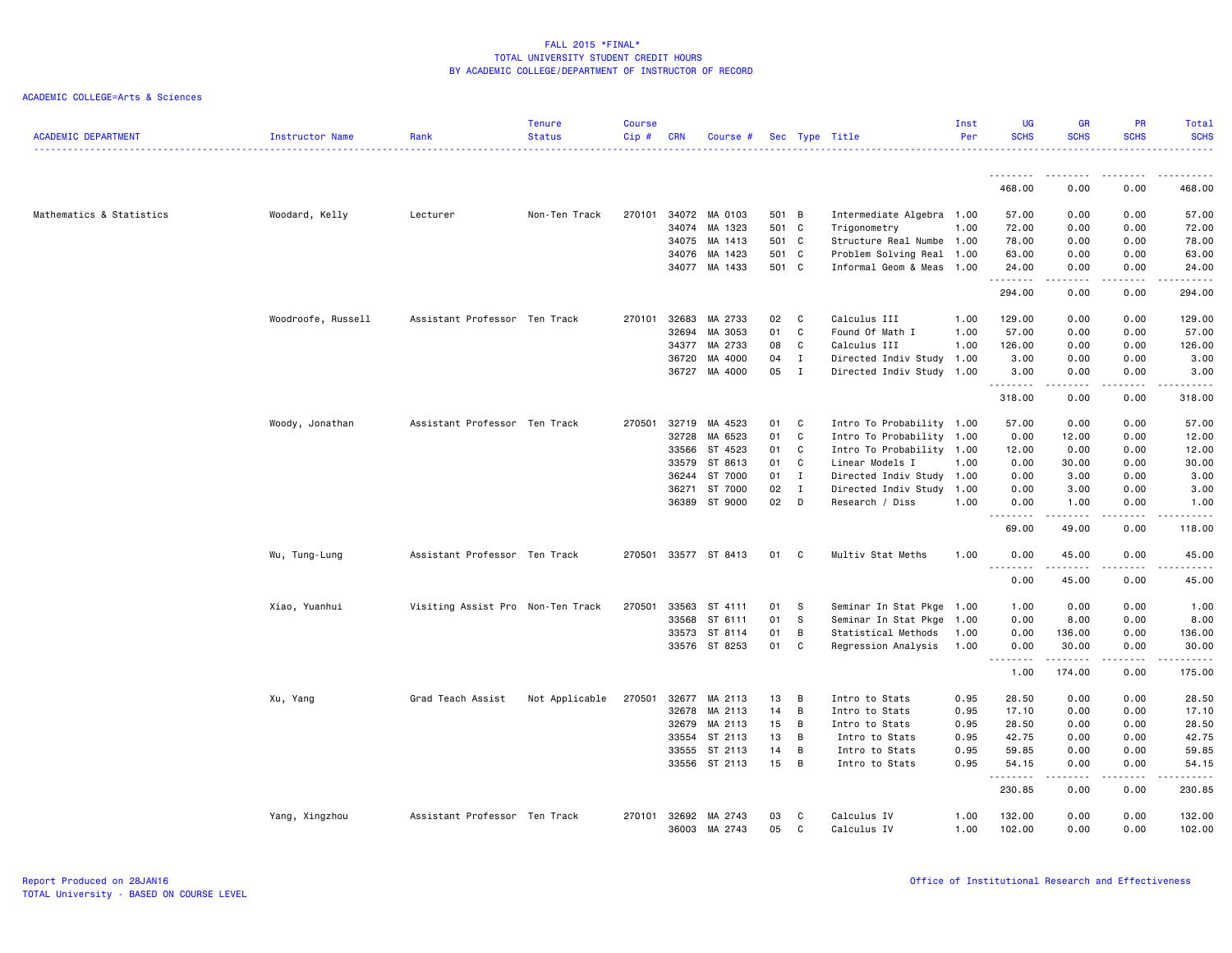|                            |                        |                             | <b>Tenure</b>  | <b>Course</b> |            |               |              |     |                           | Inst | UG                | <b>GR</b>         | <b>PR</b>          | Total                         |
|----------------------------|------------------------|-----------------------------|----------------|---------------|------------|---------------|--------------|-----|---------------------------|------|-------------------|-------------------|--------------------|-------------------------------|
| <b>ACADEMIC DEPARTMENT</b> | <b>Instructor Name</b> | Rank                        | <b>Status</b>  | Cip#          | <b>CRN</b> | Course #      |              |     | Sec Type Title            | Per  | <b>SCHS</b>       | <b>SCHS</b>       | <b>SCHS</b>        | <b>SCHS</b>                   |
|                            |                        |                             |                |               |            |               |              |     |                           |      |                   |                   |                    |                               |
|                            |                        |                             |                |               |            |               |              |     |                           |      | 234.00            | .<br>0.00         | . <i>.</i><br>0.00 | - - - - - - - - - -<br>234.00 |
| Mathematics & Statistics   | Yarahmadian, Shantia   | Associate Professor Tenured |                | 270101        | 32664      | MA 1723       | H01 C        |     | Honors Calculus II        | 1.00 | 81.00             | 0.00              | 0.00               | 81.00                         |
|                            |                        |                             |                |               | 35848      | MA 9000       | 01 D         |     | Research / Diss           | 1.00 | 0.00              | 10.00             | 0.00               | 10.00                         |
|                            |                        |                             |                |               | 36195      | MA 4000       | 03 I         |     | Directed Indiv Study 1.00 |      | 3.00              | 0.00              | 0.00               | 3.00                          |
|                            |                        |                             |                |               | 36330      | MA 7000       | $01$ I       |     | Directed Indiv Study 1.00 |      | 0.00              | 3.00              | 0.00               | 3.00                          |
|                            |                        |                             |                |               | 36466      | MA 7000       | $02 \quad I$ |     | Directed Indiv Study      | 1.00 | 0.00              | 3.00              | 0.00               | 3.00                          |
|                            |                        |                             |                | 270301        | 32733      | MA 8203       | 01 C         |     | Appl Math I               | 1.00 | 0.00              | 60.00             | 0.00               | 60.00                         |
|                            |                        |                             |                |               | 34079      | MA 8203       | 501 C        |     | Appl Math I               | 1.00 | 0.00              | 21.00             | 0.00               | 21.00                         |
|                            |                        |                             |                |               |            |               |              |     |                           |      | --------          | - - - - - - - - - | <u>.</u>           | .                             |
|                            |                        |                             |                |               |            |               |              |     |                           |      | 84.00             | 97.00             | 0.00               | 181.00                        |
|                            | Zhou, Peng             | Grad Teach Assist           | Not Applicable | 270501        | 32669      | MA 2113       | 05           | - B | Intro to Stats            | 0.05 | 1.20              | 0.00              | 0.00               | 1.20                          |
|                            |                        |                             |                |               | 32670      | MA 2113       | 06 B         |     | Intro to Stats            | 0.05 | 1.20              | 0.00              | 0.00               | 1.20                          |
|                            |                        |                             |                |               |            | 32672 MA 2113 | 08           | B   | Intro to Stats            | 0.05 | 1.65              | 0.00              | 0.00               | 1.65                          |
|                            |                        |                             |                |               | 33546      | ST 2113       | 05           | B   | Intro to Stats            | 0.05 | 3.45              | 0.00              | 0.00               | 3.45                          |
|                            |                        |                             |                |               | 33547      | ST 2113       | 06           | B   | Intro to Stats            | 0.05 | 3.30              | 0.00              | 0.00               | 3.30                          |
|                            |                        |                             |                |               | 33549      | ST 2113       | 08           | B   | Intro to Stats            | 0.05 | 2.85              | 0.00              | 0.00               | 2.85                          |
|                            |                        |                             |                |               |            |               |              |     |                           |      | --------<br>13.65 | 0.00              | 0.00               | 13.65                         |
|                            |                        |                             |                |               |            |               |              |     |                           |      | ========          | ========          | ========           | ==========                    |
| Mathematics & Statistics   |                        |                             |                |               |            |               |              |     |                           |      | 18990.10          | 992.00            | 0.00               | 19982.10                      |
|                            |                        |                             |                |               |            |               |              |     |                           |      | ========          |                   |                    | --------                      |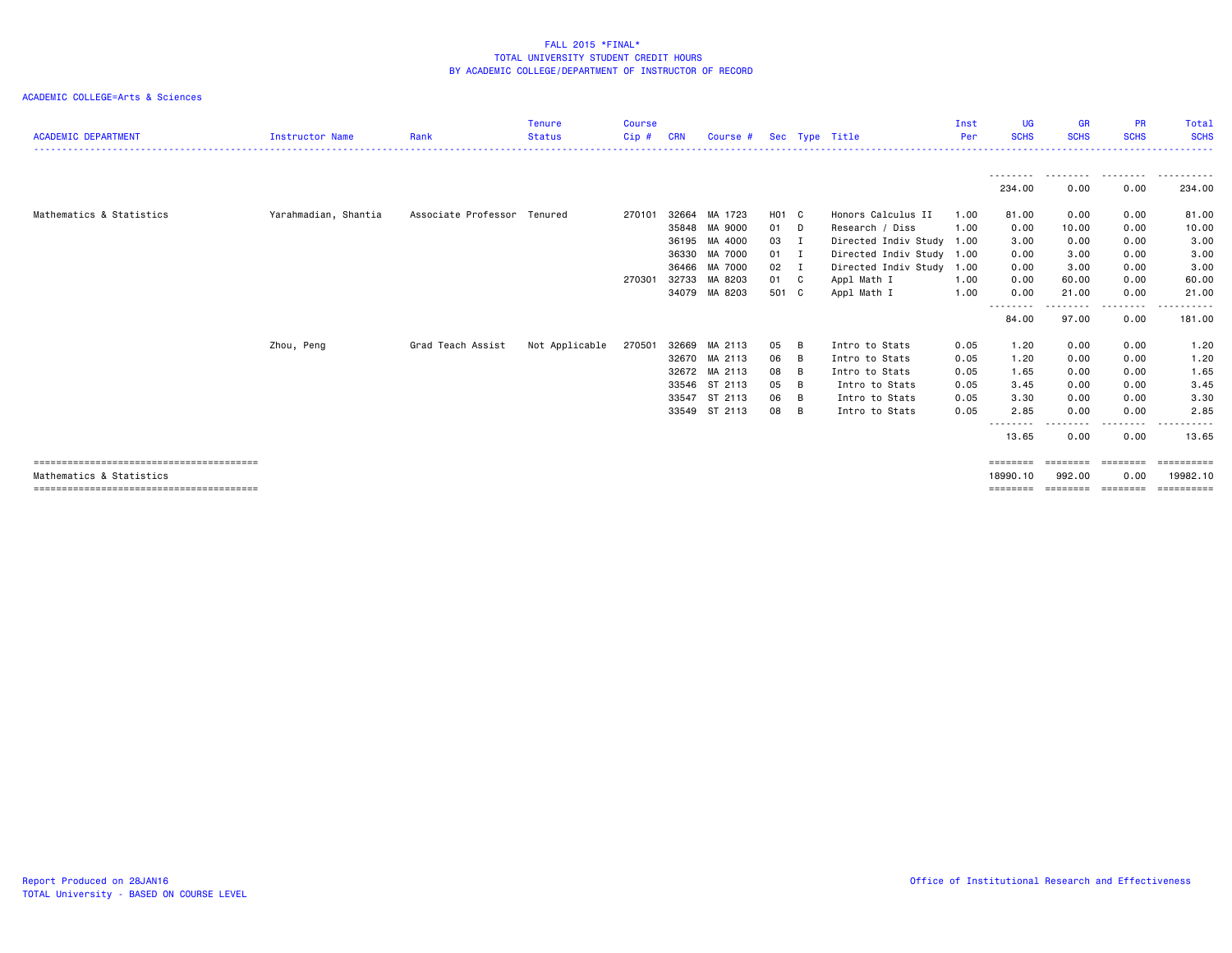| <b>ACADEMIC DEPARTMENT</b> | <b>Instructor Name</b> | Rank         | <b>Tenure</b><br><b>Status</b> | <b>Course</b><br>Cip# | <b>CRN</b> | Course #      |              |     | Sec Type Title            | Inst<br>Per | UG<br><b>SCHS</b>  | <b>GR</b><br><b>SCHS</b> | <b>PR</b><br><b>SCHS</b> | Total<br><b>SCHS</b><br>.  |
|----------------------------|------------------------|--------------|--------------------------------|-----------------------|------------|---------------|--------------|-----|---------------------------|-------------|--------------------|--------------------------|--------------------------|----------------------------|
| Military Science           | Carter, John           | Non-Employee | Not Applicable                 | 280503                | 32844      | MS 3113       | 01           | B   | Adv Mil Skills I          | 1.00        | 27.00              | 0.00                     | 0.00                     | 27.00                      |
|                            |                        |              |                                |                       |            | 32845 MS 3113 | 02           | B   | Adv Mil Skills I          | 1.00        | 18.00              | 0.00                     | 0.00                     | 18.00                      |
|                            |                        |              |                                |                       |            |               |              |     |                           |             | ---------<br>45.00 | --------<br>0.00         | -----<br>0.00            | .<br>45.00                 |
|                            | Hollingsworth, Bradley | Non-Employee | Not Applicable                 | 280503                | 32836      | MS 1112       | 01           | B   | Leader Development I 1.00 |             | 18.00              | 0.00                     | 0.00                     | 18.00                      |
|                            |                        |              |                                |                       | 32837      | MS 1112       | 02           | B   | Leader Development I 1.00 |             | 20.00              | 0.00                     | 0.00                     | 20.00                      |
|                            |                        |              |                                |                       | 32838      | MS 1112       | 03           | B   | Leader Development I 1.00 |             | 16.00              | 0.00                     | 0.00                     | 16.00                      |
|                            |                        |              |                                |                       |            |               |              |     |                           |             | ---------<br>54.00 | $- - -$<br>0.00          | . <b>.</b> .<br>0.00     | .<br>54.00                 |
|                            | Locke, Brian           | Non-Employee | Not Applicable                 | 280503                | 32846      | MS 4114       | 01           | B   | Ldrship Chal & Goal       | 1.00        | 44.00              | 0.00                     | 0.00                     | 44.00                      |
|                            |                        |              |                                |                       | 32847      | MS 4114       | 02           | B   | Ldrship Chal & Goal       | 1.00        | 56.00              | 0.00                     | 0.00                     | 56.00                      |
|                            |                        |              |                                |                       | 35439      | MS 4000       | $01 \quad I$ |     | Dir Indiv Study           | 1.00        | 3.00               | 0.00                     | 0.00                     | 3.00                       |
|                            |                        |              |                                |                       | 36791      | MS 4000       | $02 \quad I$ |     | Dir Indiv Study           | 1.00        | 4.00               | 0.00                     | 0.00                     | 4.00                       |
|                            |                        |              |                                |                       |            | 36792 MS 4000 | 03 I         |     | Dir Indiv Study           | 1.00        | 4.00               | 0.00                     | 0.00                     | 4.00                       |
|                            |                        |              |                                |                       |            |               |              |     |                           |             | --------<br>111.00 | . <b>.</b><br>0.00       | ----<br>0.00             | ------<br>111.00           |
|                            | Silvers, Justin        | Non-Employee | Not Applicable                 | 131314                | 33026      | PE 3111       | 01 L         |     | Adv Mil Phy Fit           | 1.00        | 50.00              | 0.00                     | 0.00                     | 50.00                      |
|                            |                        |              |                                | 280503                | 32841      | MS 2113       | 01           | - B | Advanced Leadership       | 1.00        | 24.00              | 0.00                     | 0.00                     | 24.00                      |
|                            |                        |              |                                |                       |            | 32842 MS 2113 | 02           | B   | Advanced Leadership       | 1.00        | 27.00              | 0.00                     | 0.00                     | 27.00                      |
|                            |                        |              |                                |                       |            |               |              |     |                           |             | --------<br>101.00 | 0.00                     | 0.00                     | 101.00                     |
|                            |                        |              |                                |                       |            |               |              |     |                           |             | ========           | ========                 | ========                 | ==========                 |
| Military Science           |                        |              |                                |                       |            |               |              |     |                           |             | 311.00<br>======== | 0.00<br>========         | 0.00<br>========         | 311.00<br><b>ESSESSEES</b> |
|                            |                        |              |                                |                       |            |               |              |     |                           |             |                    |                          |                          |                            |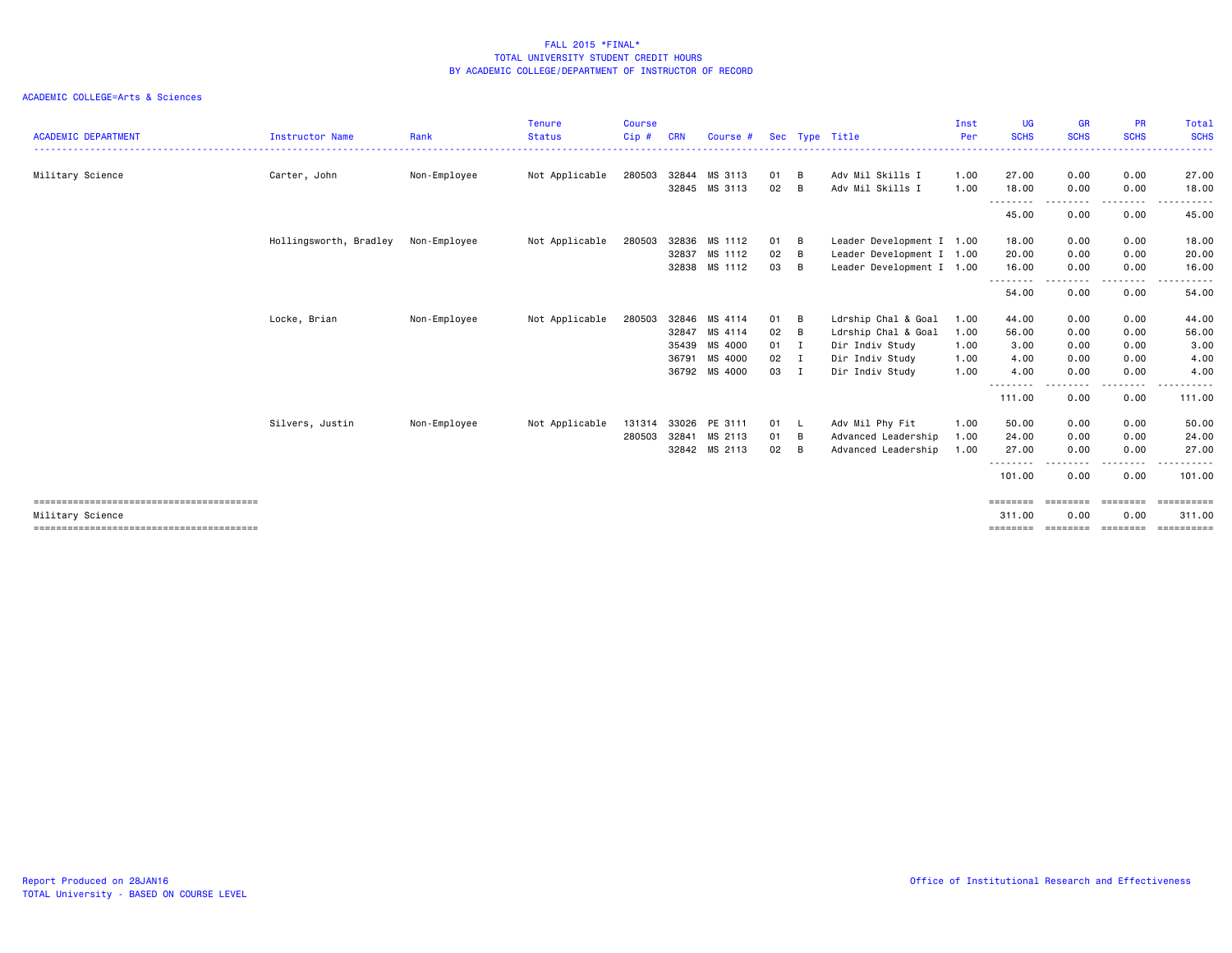|                            |                    |                               | <b>Tenure</b> | <b>Course</b> |              |                |       |              |                           | Inst | UG                              | <b>GR</b>                                                                                                                                                                                                                                                                                                                                    | PR          | Total                                                                                                                                                        |
|----------------------------|--------------------|-------------------------------|---------------|---------------|--------------|----------------|-------|--------------|---------------------------|------|---------------------------------|----------------------------------------------------------------------------------------------------------------------------------------------------------------------------------------------------------------------------------------------------------------------------------------------------------------------------------------------|-------------|--------------------------------------------------------------------------------------------------------------------------------------------------------------|
| <b>ACADEMIC DEPARTMENT</b> | Instructor Name    | Rank<br>------------------    | <b>Status</b> | Cip#          | <b>CRN</b>   | Course #       |       |              | Sec Type Title            | Per  | <b>SCHS</b>                     | <b>SCHS</b>                                                                                                                                                                                                                                                                                                                                  | <b>SCHS</b> | <b>SCHS</b><br>22222                                                                                                                                         |
| Philosophy & Religion      | Bickle, John       | Professor                     | Tenured       | 380101        | 34532        | PHI 4223       | 01    | C            | Phil of Cognitive Sc 1.00 |      | 18.00                           | 0.00                                                                                                                                                                                                                                                                                                                                         | 0.00        | 18.00                                                                                                                                                        |
|                            |                    |                               |               |               | 34533        | PHI 6223       | 01    | C            | Phil of Cognitive Sc 1.00 |      | 0.00<br>.                       | 3.00<br>-----                                                                                                                                                                                                                                                                                                                                | 0.00<br>.   | 3.00<br>$\frac{1}{2} \left( \frac{1}{2} \right) \left( \frac{1}{2} \right) \left( \frac{1}{2} \right) \left( \frac{1}{2} \right) \left( \frac{1}{2} \right)$ |
|                            |                    |                               |               |               |              |                |       |              |                           |      | 18.00                           | 3.00                                                                                                                                                                                                                                                                                                                                         | 0.00        | 21.00                                                                                                                                                        |
|                            | Bisson, Albert     | Instructor                    | Non-Ten Track | 160101        | 35029        | FL 2990        | 02    | $\mathbf{C}$ | Special Topic In FL       | 1.00 | 9.00                            | 0.00                                                                                                                                                                                                                                                                                                                                         | 0.00        | 9.00                                                                                                                                                         |
|                            |                    |                               |               | 240101        | 32353        | HON 4003       | H01 I |              | Oxbridge Tutorial         | 1.00 | 3.00                            | 0.00                                                                                                                                                                                                                                                                                                                                         | 0.00        | 3.00                                                                                                                                                         |
|                            |                    |                               |               | 380201        | 35941        | REL 4000       | 01    | $\mathbf{I}$ | Directed Indiv Study 1.00 |      | 3.00                            | 0.00                                                                                                                                                                                                                                                                                                                                         | 0.00        | 3.00                                                                                                                                                         |
|                            |                    |                               |               | 380203        | 33458        | REL 1213       | 01    | C.           | Intr To Old Test          | 1.00 | 123.00                          | 0.00                                                                                                                                                                                                                                                                                                                                         | 0.00        | 123.00                                                                                                                                                       |
|                            |                    |                               |               |               | 34536        | REL 3493       | 01    | C            | Pauline Theology          | 1.00 | 108.00                          | 0.00                                                                                                                                                                                                                                                                                                                                         | 0.00        | 108.00                                                                                                                                                       |
|                            |                    |                               |               |               | 34537        | REL 3463       | 01    | C            | Systematic Theology       | 1.00 | 96.00                           | 0.00                                                                                                                                                                                                                                                                                                                                         | 0.00        | 96.00                                                                                                                                                        |
|                            |                    |                               |               | 450301        | 35010        | REL 2990       | 02    | C            | Special Topic In REL 1.00 |      | 63.00<br>.                      | 0.00                                                                                                                                                                                                                                                                                                                                         | 0.00<br>.   | 63.00<br>.                                                                                                                                                   |
|                            |                    |                               |               |               |              |                |       |              |                           |      | 405.00                          | -----<br>0.00                                                                                                                                                                                                                                                                                                                                | 0.00        | 405.00                                                                                                                                                       |
|                            | Boyce, Kristin     | Assistant Professor Ten Track |               | 240101        | 32348        | HON 1173       | H01 S |              | The Quest II              | 1.00 | 45.00                           | 0.00                                                                                                                                                                                                                                                                                                                                         | 0.00        | 45.00                                                                                                                                                        |
|                            |                    |                               |               |               | 34262        | HON 1173       | H02 S |              | The Quest II              | 1.00 | 39.00                           | 0.00                                                                                                                                                                                                                                                                                                                                         | 0.00        | 39.00                                                                                                                                                        |
|                            |                    |                               |               | 380101        | 33181        | PHI 3133       | 01 C  |              | Sem In Philosophy         | 1.00 | 21.00<br>.                      | 0.00<br>-----                                                                                                                                                                                                                                                                                                                                | 0.00<br>.   | 21.00<br>.                                                                                                                                                   |
|                            |                    |                               |               |               |              |                |       |              |                           |      | 105.00                          | 0.00                                                                                                                                                                                                                                                                                                                                         | 0.00        | 105.00                                                                                                                                                       |
|                            | Bruno, Michael     | Assistant Professor Ten Track |               | 380101        | 33163        | PHI 1103       | 02    | C            | Intro To Philosophy       | 1.00 | 114.00                          | 0.00                                                                                                                                                                                                                                                                                                                                         | 0.00        | 114.00                                                                                                                                                       |
|                            |                    |                               |               |               | 34538        | PHI 1103       | 04    | C            | Intro To Philosophy       | 1.00 | 114.00                          | 0.00                                                                                                                                                                                                                                                                                                                                         | 0.00        | 114.00                                                                                                                                                       |
|                            |                    |                               |               |               | 380102 34542 | PHI 1113       | 04    | C            | Intro To Logic            | 1.00 | 114.00<br>.                     | 0.00<br>.                                                                                                                                                                                                                                                                                                                                    | 0.00<br>.   | 114.00<br>.                                                                                                                                                  |
|                            |                    |                               |               |               |              |                |       |              |                           |      | 342.00                          | 0.00                                                                                                                                                                                                                                                                                                                                         | 0.00        | 342.00                                                                                                                                                       |
|                            | Cappleman, Patrick | Lecturer                      | Non-Ten Track | 380201        | 34543        | REL 1103       | 08    | $\mathbf{C}$ | Intro To Religion         | 1.00 | 108.00<br>.                     | 0.00<br>$\frac{1}{2} \left( \frac{1}{2} \right) \left( \frac{1}{2} \right) \left( \frac{1}{2} \right) \left( \frac{1}{2} \right) \left( \frac{1}{2} \right)$                                                                                                                                                                                 | 0.00<br>.   | 108.00<br>.                                                                                                                                                  |
|                            |                    |                               |               |               |              |                |       |              |                           |      | 108.00                          | 0.00                                                                                                                                                                                                                                                                                                                                         | 0.00        | 108.00                                                                                                                                                       |
|                            | Clifford, Michael  | Professor                     | Tenured       | 380101        | 33166        | PHI 1103       | H01   | $\mathbf{C}$ | Intro To Philosophy-      | 1.00 | 75.00                           | 0.00                                                                                                                                                                                                                                                                                                                                         | 0.00        | 75.00                                                                                                                                                        |
|                            |                    |                               |               | 380103        | 33177        | PHI 3013       | 01    | C            | <b>Business Ethics</b>    | 1.00 | 108.00                          | 0.00                                                                                                                                                                                                                                                                                                                                         | 0.00        | 108.00                                                                                                                                                       |
|                            |                    |                               |               |               |              | 36113 PHI 3013 | 03    | C.           | <b>Business Ethics</b>    | 1.00 | 108.00                          | 0.00                                                                                                                                                                                                                                                                                                                                         | 0.00        | 108.00                                                                                                                                                       |
|                            |                    |                               |               |               |              |                |       |              |                           |      | .<br>291.00                     | $\frac{1}{2} \left( \begin{array}{ccc} 1 & 0 & 0 & 0 \\ 0 & 0 & 0 & 0 \\ 0 & 0 & 0 & 0 \\ 0 & 0 & 0 & 0 \\ 0 & 0 & 0 & 0 \\ 0 & 0 & 0 & 0 \\ 0 & 0 & 0 & 0 \\ 0 & 0 & 0 & 0 \\ 0 & 0 & 0 & 0 \\ 0 & 0 & 0 & 0 \\ 0 & 0 & 0 & 0 & 0 \\ 0 & 0 & 0 & 0 & 0 \\ 0 & 0 & 0 & 0 & 0 \\ 0 & 0 & 0 & 0 & 0 \\ 0 & 0 & 0 & 0 & 0 \\ 0 & 0 & 0$<br>0.00 | .<br>0.00   | .<br>291.00                                                                                                                                                  |
|                            | Codling, James     | Lecturer                      | Non-Ten Track | 380201        | 33452        | REL 1103       | 03    | C            | Intro To Religion         | 1.00 | 120.00                          | 0.00                                                                                                                                                                                                                                                                                                                                         | 0.00        | 120.00                                                                                                                                                       |
|                            |                    |                               |               |               | 33456        | REL 1103       | 07    | C            | Intro To Religion         | 1.00 | 111.00                          | 0.00                                                                                                                                                                                                                                                                                                                                         | 0.00        | 111.00                                                                                                                                                       |
|                            |                    |                               |               |               |              |                |       |              |                           |      | <u> - - - - - - -</u><br>231.00 | 0.00                                                                                                                                                                                                                                                                                                                                         | 0.00        | $\sim$ $\sim$ $\sim$ $\sim$ $\sim$ $\sim$<br>231.00                                                                                                          |
|                            | Derby, Timothy     | Lecturer                      | Non-Ten Track | 380201        | 33451        | REL 1103       | 02    | C            | Intro To Religion         | 1.00 | 117.00                          | 0.00                                                                                                                                                                                                                                                                                                                                         | 0.00        | 117.00                                                                                                                                                       |
|                            |                    |                               |               |               | 34544        | REL 1103       | 09    | C            | Intro To Religion         | 1.00 | 120.00<br>.                     | 0.00                                                                                                                                                                                                                                                                                                                                         | 0.00        | 120.00<br>2.2.2.2.2.2                                                                                                                                        |
|                            |                    |                               |               |               |              |                |       |              |                           |      | 237.00                          | 0.00                                                                                                                                                                                                                                                                                                                                         | 0.00        | 237.00                                                                                                                                                       |
|                            | Hall, Alicia       | Assistant Professor Ten Track |               | 380103        | 33174        | PHI 1123       | 04    | C            | Intro To Ethics           | 1.00 | 120.00                          | 0.00                                                                                                                                                                                                                                                                                                                                         | 0.00        | 120.00                                                                                                                                                       |
|                            |                    |                               |               |               | 33176        | PHI 1123       | 06    | C            | Intro To Ethics           | 1.00 | 120.00                          | 0.00                                                                                                                                                                                                                                                                                                                                         | 0.00        | 120.00                                                                                                                                                       |
|                            |                    |                               |               |               | 33188        | PHI 8101       | 01    | s.           | Case Studies Res Eth 1.00 |      | 0.00                            | 4.00                                                                                                                                                                                                                                                                                                                                         | 0.00        | 4.00                                                                                                                                                         |
|                            |                    |                               |               |               | 33190        | PHI 8101       | 03    | S            | Case Studies Res Eth      | 1.00 | 0.00                            | 5.00                                                                                                                                                                                                                                                                                                                                         | 0.00        | 5.00                                                                                                                                                         |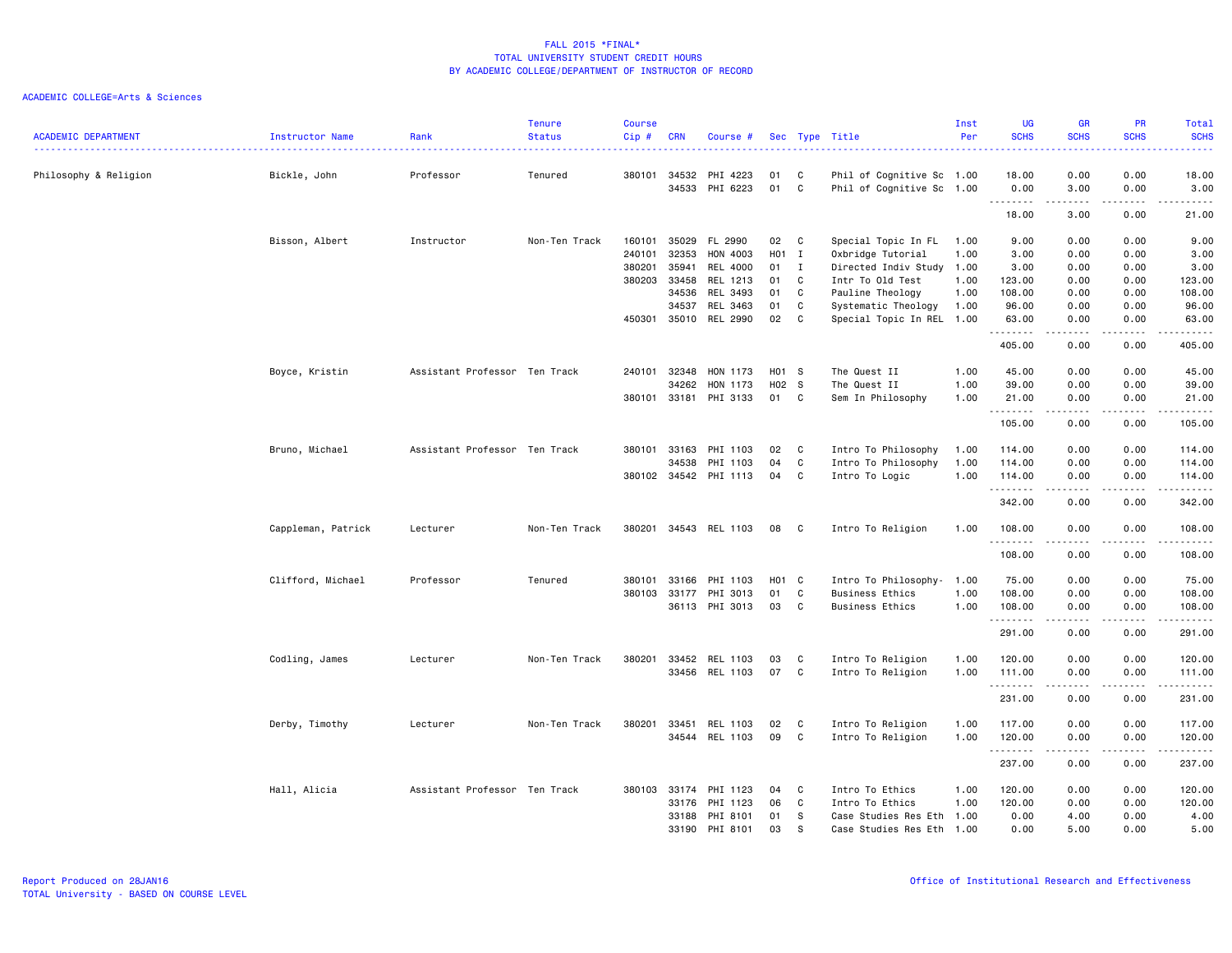### ACADEMIC COLLEGE=Arts & Sciences

| <b>ACADEMIC DEPARTMENT</b> | Instructor Name    | Rank                          | <b>Tenure</b><br><b>Status</b> | <b>Course</b><br>Cip# | <b>CRN</b>     | Course #                   |           |             | Sec Type Title                              | Inst<br>Per  | <b>UG</b><br><b>SCHS</b><br><u>.</u> | <b>GR</b><br><b>SCHS</b>                                                                                                                                     | <b>PR</b><br><b>SCHS</b>                                                                                                  | Total<br><b>SCHS</b><br><u>.</u>                                                                            |
|----------------------------|--------------------|-------------------------------|--------------------------------|-----------------------|----------------|----------------------------|-----------|-------------|---------------------------------------------|--------------|--------------------------------------|--------------------------------------------------------------------------------------------------------------------------------------------------------------|---------------------------------------------------------------------------------------------------------------------------|-------------------------------------------------------------------------------------------------------------|
|                            |                    |                               |                                |                       |                |                            |           |             |                                             |              | 240.00                               | 9.00                                                                                                                                                         | 0.00                                                                                                                      | 249,00                                                                                                      |
|                            |                    |                               |                                |                       |                | 380101 33179 PHI 3023      | 01 C      |             | Hi West Phil: Part I 1.00                   |              | 96.00                                |                                                                                                                                                              | 0.00                                                                                                                      |                                                                                                             |
| Philosophy & Religion      | Holt, Dale         | Professor                     | Tenured                        |                       |                |                            |           |             |                                             |              | <u>.</u>                             | 0.00                                                                                                                                                         |                                                                                                                           | 96.00<br>.                                                                                                  |
|                            |                    |                               |                                |                       |                |                            |           |             |                                             |              | 96.00                                | 0.00                                                                                                                                                         | 0.00                                                                                                                      | 96.00                                                                                                       |
|                            | Johnson, Gregory   | Instructor                    | Non-Ten Track                  | 380101                | 33165          | PHI 1103                   | 05        | C.          | Intro To Philosophy                         | 1.00         | 99.00                                | 0.00                                                                                                                                                         | 0.00                                                                                                                      | 99.00                                                                                                       |
|                            |                    |                               |                                | 380102                | 34539<br>34450 | PHI 1103                   | 06<br>201 | C           | Intro To Philosophy                         | 1.00<br>1.00 | 108.00<br>39.00                      | 0.00                                                                                                                                                         | 0.00<br>0.00                                                                                                              | 108.00<br>39.00                                                                                             |
|                            |                    |                               |                                | 389999                |                | PHI 1113<br>34474 PHI 4990 | 201 C     | C           | Intro To Logic<br>Special Topic In PHI 1.00 |              | 9.00                                 | 0.00<br>0.00                                                                                                                                                 | 0.00                                                                                                                      | 9.00                                                                                                        |
|                            |                    |                               |                                |                       |                |                            |           |             |                                             |              | .                                    | -----                                                                                                                                                        |                                                                                                                           | $\begin{array}{cccccccccc} \bullet & \bullet & \bullet & \bullet & \bullet & \bullet & \bullet \end{array}$ |
|                            |                    |                               |                                |                       |                |                            |           |             |                                             |              | 255.00                               | 0.00                                                                                                                                                         | 0.00                                                                                                                      | 255.00                                                                                                      |
|                            | Kallfelz, William  | Instructor                    | Non-Ten Track                  | 380101                | 33184          | PHI 3323                   | 01        | C           | Medical Ethics                              | 1.00         | 108.00                               | 0.00                                                                                                                                                         | 0.00                                                                                                                      | 108.00                                                                                                      |
|                            |                    |                               |                                | 380103                | 33178          | PHI 3013                   | 02        | $\mathbf c$ | <b>Business Ethics</b>                      | 1.00         | 114.00                               | 0.00                                                                                                                                                         | 0.00                                                                                                                      | 114.00                                                                                                      |
|                            |                    |                               |                                |                       | 34531          | PHI 3313                   | 01        | C           | Environmental Ethics                        | 1.00         | 27.00                                | 0.00                                                                                                                                                         | 0.00                                                                                                                      | 27.00                                                                                                       |
|                            |                    |                               |                                | 380201                | 33460          | REL 3213                   | 01        | C           | World Religions I                           | 1.00         | 87.00<br>.                           | 0.00<br>-----                                                                                                                                                | 0.00<br>.                                                                                                                 | 87.00<br>.                                                                                                  |
|                            |                    |                               |                                |                       |                |                            |           |             |                                             |              | 336.00                               | 0.00                                                                                                                                                         | 0.00                                                                                                                      | 336.00                                                                                                      |
|                            | Montgomery, Robert | Lecturer                      | Non-Ten Track                  | 380201                | 33450          | REL 1103                   | 01        | C           | Intro To Religion                           | 1.00         | 117.00                               | 0.00                                                                                                                                                         | 0.00                                                                                                                      | 117.00                                                                                                      |
|                            |                    |                               |                                |                       | 33455          | REL 1103                   | 06        | C           | Intro To Religion                           | 1.00         | 120.00                               | 0.00                                                                                                                                                         | 0.00                                                                                                                      | 120.00                                                                                                      |
|                            |                    |                               |                                | 451101                | 33499          | SO 1203                    | 06        | C           | Marriage & Family                           | 1.00         | 255.00                               | 0.00                                                                                                                                                         | 0.00                                                                                                                      | 255.00                                                                                                      |
|                            |                    |                               |                                |                       |                | 34362 SO 1203              | 05        | C           | Marriage & Family                           | 1.00         | 204.00<br>.                          | 0.00<br>$\frac{1}{2} \left( \frac{1}{2} \right) \left( \frac{1}{2} \right) \left( \frac{1}{2} \right) \left( \frac{1}{2} \right) \left( \frac{1}{2} \right)$ | 0.00<br>.                                                                                                                 | 204.00<br>.                                                                                                 |
|                            |                    |                               |                                |                       |                |                            |           |             |                                             |              | 696.00                               | 0.00                                                                                                                                                         | 0.00                                                                                                                      | 696.00                                                                                                      |
|                            | Roche, Michael     | Lecturer                      | Non-Ten Track                  | 380101                | 33162          | PHI 1103                   | 01        | C           | Intro To Philosophy                         | 1.00         | 108.00                               | 0.00                                                                                                                                                         | 0.00                                                                                                                      | 108.00                                                                                                      |
|                            |                    |                               |                                |                       | 35095          | PHI 1103                   | 501       | C           | Intro To Philosophy                         | 1.00         | 96.00                                | 0.00                                                                                                                                                         | 0.00                                                                                                                      | 96.00                                                                                                       |
|                            |                    |                               |                                |                       |                |                            |           |             |                                             |              | .                                    | $\frac{1}{2} \left( \frac{1}{2} \right) \left( \frac{1}{2} \right) \left( \frac{1}{2} \right) \left( \frac{1}{2} \right) \left( \frac{1}{2} \right)$         | .                                                                                                                         | .                                                                                                           |
|                            |                    |                               |                                |                       |                |                            |           |             |                                             |              | 204.00                               | 0.00                                                                                                                                                         | 0.00                                                                                                                      | 204.00                                                                                                      |
|                            | Spewak, David      | Instructor                    | Non-Ten Track                  | 380102                | 33167          | PHI 1113                   | 01        | C           | Intro To Logic                              | 1.00         | 114.00                               | 0.00                                                                                                                                                         | 0.00                                                                                                                      | 114.00                                                                                                      |
|                            |                    |                               |                                |                       | 34540          | PHI 1113                   | 05        | C           | Intro To Logic                              | 1.00         | 108.00                               | 0.00                                                                                                                                                         | 0.00                                                                                                                      | 108.00                                                                                                      |
|                            |                    |                               |                                | 380103 33172          |                | PHI 1123                   | 02        | C           | Intro To Ethics                             | 1.00         | 120.00                               | 0.00                                                                                                                                                         | 0.00                                                                                                                      | 120.00                                                                                                      |
|                            |                    |                               |                                |                       | 33173          | PHI 1123                   | 03        | C           | Intro To Ethics                             | 1.00         | 117.00<br>.                          | 0.00<br>$\frac{1}{2} \left( \frac{1}{2} \right) \left( \frac{1}{2} \right) \left( \frac{1}{2} \right) \left( \frac{1}{2} \right) \left( \frac{1}{2} \right)$ | 0.00<br>.                                                                                                                 | 117.00<br>.                                                                                                 |
|                            |                    |                               |                                |                       |                |                            |           |             |                                             |              | 459.00                               | 0.00                                                                                                                                                         | 0.00                                                                                                                      | 459.00                                                                                                      |
|                            | Thompson, James    | Associate Professor Tenured   |                                | 380102 35996          |                | PHI 1113                   | 06        | C           | Intro To Logic                              | 1.00         | 93.00                                | 0.00                                                                                                                                                         | 0.00                                                                                                                      | 93.00                                                                                                       |
|                            |                    |                               |                                |                       | 35997          | PHI 1113                   | 07        | C           | Intro To Logic                              | 1.00         | 90.00                                | 0.00                                                                                                                                                         | 0.00                                                                                                                      | 90.00                                                                                                       |
|                            |                    |                               |                                |                       |                |                            |           |             |                                             |              | .                                    | .                                                                                                                                                            | $\frac{1}{2} \left( \frac{1}{2} \right) \left( \frac{1}{2} \right) \left( \frac{1}{2} \right) \left( \frac{1}{2} \right)$ | .                                                                                                           |
|                            |                    |                               |                                |                       |                |                            |           |             |                                             |              | 183.00                               | 0.00                                                                                                                                                         | 0.00                                                                                                                      | 183.00                                                                                                      |
|                            | Witt, Joseph       | Assistant Professor Ten Track |                                | 380201                | 33453          | REL 1103                   | 04        | C           | Intro To Religion                           | 1.00         | 126.00                               | 0.00                                                                                                                                                         | 0.00                                                                                                                      | 126.00                                                                                                      |
|                            |                    |                               |                                |                       | 33454          | REL 1103                   | 05        | C           | Intro To Religion                           | 1.00         | 123.00                               | 0.00                                                                                                                                                         | 0.00                                                                                                                      | 123.00                                                                                                      |
|                            |                    |                               |                                |                       | 35310          | REL 3033                   | 01        | C           | Theory & Method in R 1.00                   |              | 42.00<br>.                           | 0.00<br>$\frac{1}{2} \left( \frac{1}{2} \right) \left( \frac{1}{2} \right) \left( \frac{1}{2} \right) \left( \frac{1}{2} \right) \left( \frac{1}{2} \right)$ | 0.00<br>.                                                                                                                 | 42.00<br>.                                                                                                  |
|                            |                    |                               |                                |                       |                |                            |           |             |                                             |              | 291.00                               | 0.00                                                                                                                                                         | 0.00                                                                                                                      | 291.00                                                                                                      |
|                            | Wylie, Danielle    | Assistant Professor Ten Track |                                | 380101                | 33160          | PHI 1001                   | F01       | C           | First Year Seminar                          | 1.00         | 18.00                                | 0.00                                                                                                                                                         | 0.00                                                                                                                      | 18.00                                                                                                       |
|                            |                    |                               |                                | 380103                | 33171          | PHI 1123                   | 01        | C           | Intro To Ethics                             | 1.00         | 120.00                               | 0.00                                                                                                                                                         | 0.00                                                                                                                      | 120.00                                                                                                      |

Report Produced on 28JAN16 Office of Institutional Research and Effectiveness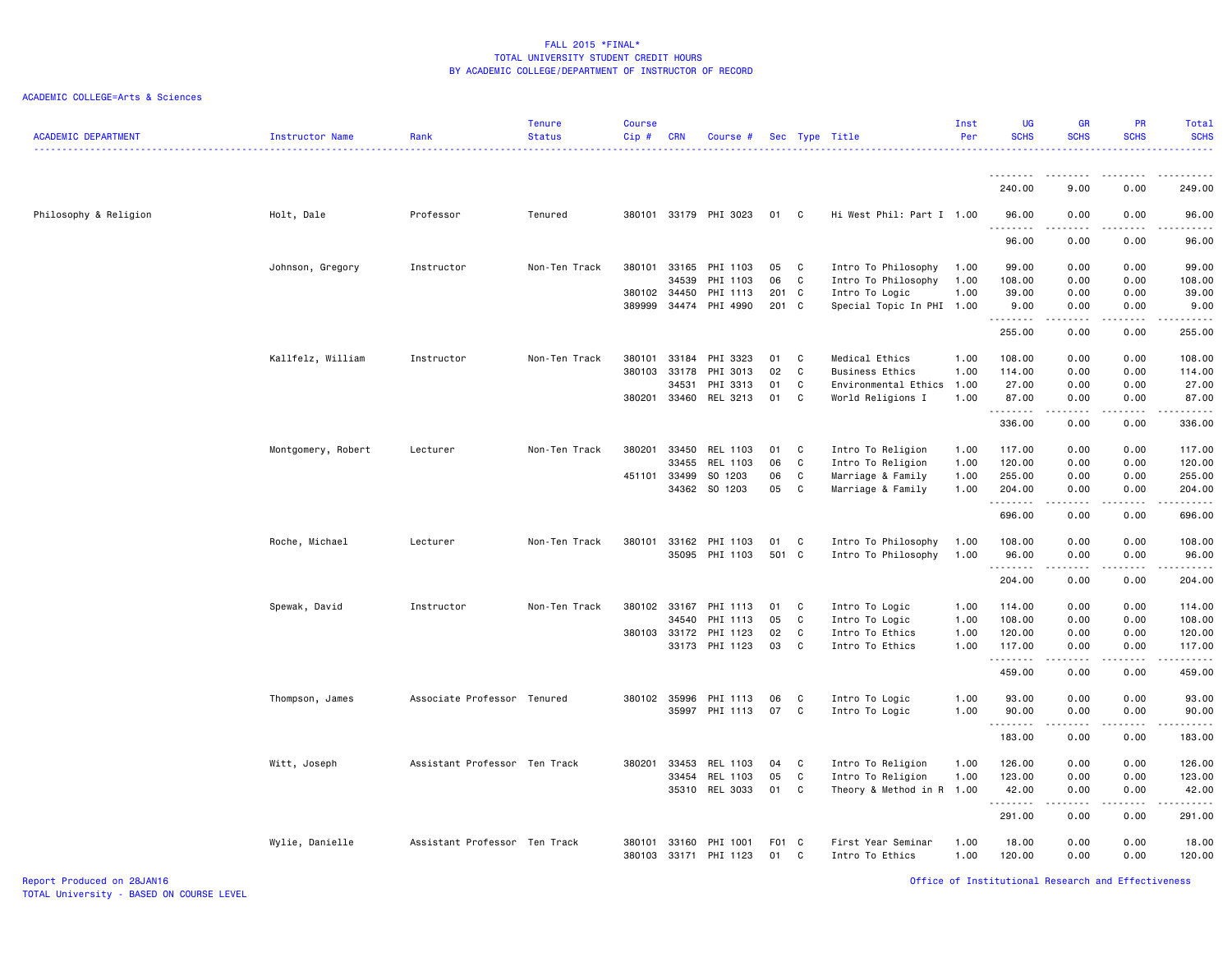| <b>ACADEMIC DEPARTMENT</b> | Instructor Name | Rank                          | Tenure<br><b>Status</b> | <b>Course</b><br>$Cip$ # | <b>CRN</b> | Course # Sec Type Title    |              |                                    | Inst<br>Per  | UG<br><b>SCHS</b>               | <b>GR</b><br><b>SCHS</b>          | <b>PR</b><br><b>SCHS</b>  | Tota]<br><b>SCHS</b>            |
|----------------------------|-----------------|-------------------------------|-------------------------|--------------------------|------------|----------------------------|--------------|------------------------------------|--------------|---------------------------------|-----------------------------------|---------------------------|---------------------------------|
| Philosophy & Religion      | Wylie, Danielle | Assistant Professor Ten Track |                         | 380103                   | 33175      | PHI 1123<br>34541 PHI 1123 | 05 C<br>07 C | Intro To Ethics<br>Intro To Ethics | 0.00<br>00،، | 117.00<br>117.00<br>.<br>372.00 | 0.00<br>0.00<br>---------<br>0.00 | 0.00<br>0.00<br>.<br>0.00 | 117.00<br>117.00<br>.<br>372.00 |
|                            |                 |                               |                         |                          |            |                            |              |                                    |              | ========                        | ========                          |                           |                                 |
| Philosophy & Religion      |                 |                               |                         |                          |            |                            |              |                                    |              | 4869,00<br>========             | 12.00<br>========                 | 0.00<br>========          | 4881,00<br>==========           |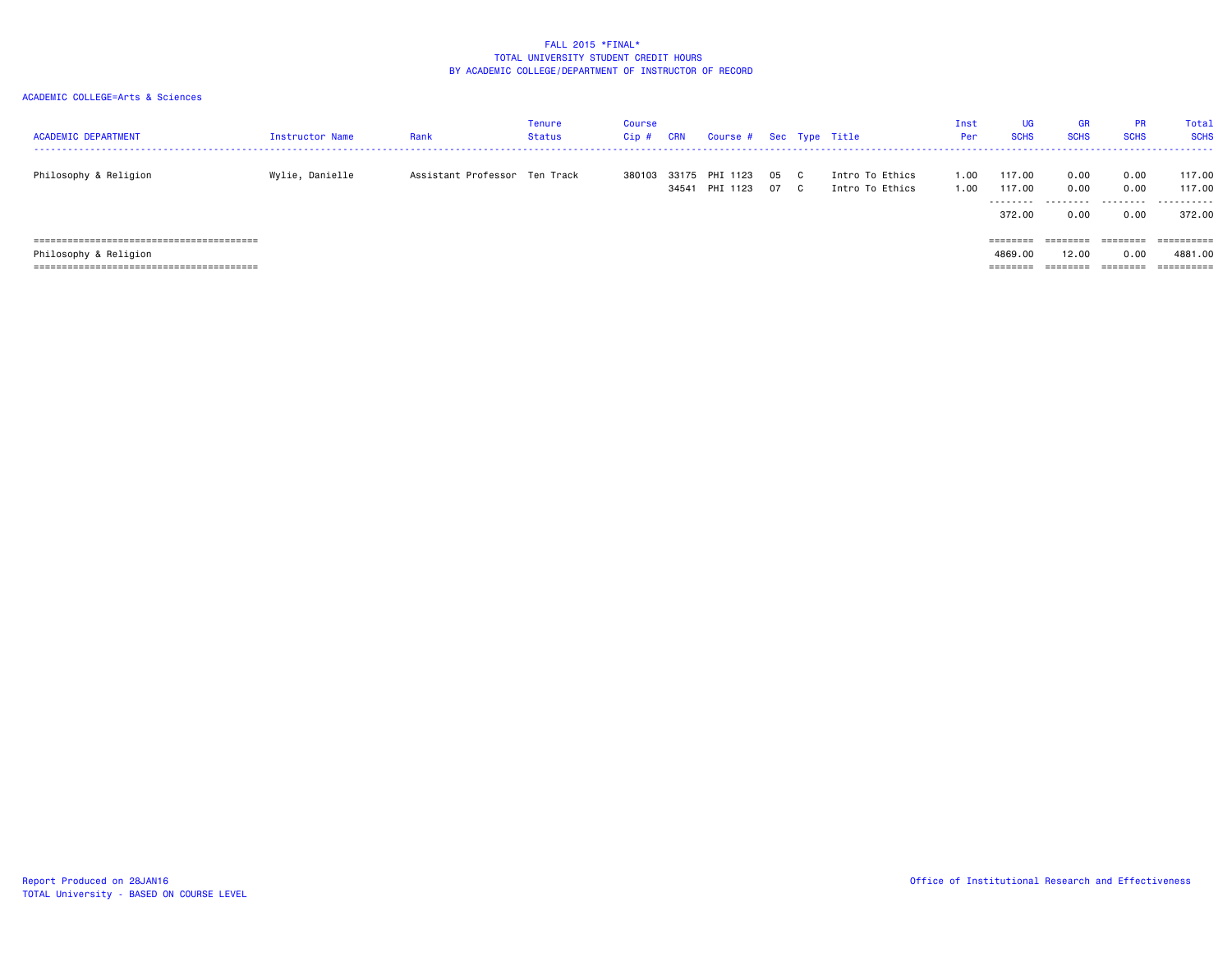ACADEMIC COLLEGE=Arts & Sciences

| <b>ACADEMIC DEPARTMENT</b> | Instructor Name      | Rank                          | <b>Tenure</b><br><b>Status</b> | <b>Course</b><br>Cip#<br>$\frac{1}{2} \left( \frac{1}{2} \right) \left( \frac{1}{2} \right) \left( \frac{1}{2} \right) \left( \frac{1}{2} \right) \left( \frac{1}{2} \right)$ | <b>CRN</b>   | Course #             |       |              | Sec Type Title            | Inst<br>Per | UG<br><b>SCHS</b><br>. | <b>GR</b><br><b>SCHS</b>                                                                                                                                                                | PR<br><b>SCHS</b><br>الأمال الأما                                                                                                                            | <b>Total</b><br><b>SCHS</b><br>وعاعاها |
|----------------------------|----------------------|-------------------------------|--------------------------------|-------------------------------------------------------------------------------------------------------------------------------------------------------------------------------|--------------|----------------------|-------|--------------|---------------------------|-------------|------------------------|-----------------------------------------------------------------------------------------------------------------------------------------------------------------------------------------|--------------------------------------------------------------------------------------------------------------------------------------------------------------|----------------------------------------|
| Physics & Astronomy        | Afanasjev, Anatoli   | Professor                     | Tenured                        | 400801                                                                                                                                                                        | 33153        | PH 6323              | 01    | C            | Electromag Fields I       | 1.00        | 0.00                   | 27.00                                                                                                                                                                                   | 0.00                                                                                                                                                         | 27.00                                  |
|                            |                      |                               |                                |                                                                                                                                                                               | 35863        | PH 8000              | 01    | D            | Research / Thesis         | 1.00        | 0.00                   | 3.00                                                                                                                                                                                    | 0.00                                                                                                                                                         | 3.00                                   |
|                            |                      |                               |                                |                                                                                                                                                                               | 35880        | PH 9000              | 02    | D            | Research / Diss           | 1.00        | 0.00                   | 18.00                                                                                                                                                                                   | 0.00                                                                                                                                                         | 18.00                                  |
|                            |                      |                               |                                |                                                                                                                                                                               |              | 400805 33148 PH 4323 | 01    | C            | Electromag Fields I       | 1.00        | 21.00<br><u>.</u>      | 0.00<br>$\frac{1}{2} \left( \frac{1}{2} \right) \left( \frac{1}{2} \right) \left( \frac{1}{2} \right) \left( \frac{1}{2} \right) \left( \frac{1}{2} \right) \left( \frac{1}{2} \right)$ | 0.00                                                                                                                                                         | 21.00                                  |
|                            |                      |                               |                                |                                                                                                                                                                               |              |                      |       |              |                           |             | 21.00                  | 48.00                                                                                                                                                                                   | 0.00                                                                                                                                                         | 69.00                                  |
|                            | Arnoldus, Henk       | Professor                     | Tenured                        | 400801                                                                                                                                                                        | 33116        | PH 2213              | 04    | C            | Physics I                 | 1.00        | 171.00                 | 0.00                                                                                                                                                                                    | 0.00                                                                                                                                                         | 171.00                                 |
|                            |                      |                               |                                |                                                                                                                                                                               | 35881        | PH 9000              | 03    | D            | Research / Diss           | 1.00        | 0.00                   | 9.00                                                                                                                                                                                    | 0.00                                                                                                                                                         | 9.00                                   |
|                            |                      |                               |                                |                                                                                                                                                                               | 400810 33156 | PH 8233              | 01    | C            | Meth Theoret Ph I         | 1.00        | 0.00<br>.              | 18.00<br>$- - - - -$                                                                                                                                                                    | 0.00<br>.                                                                                                                                                    | 18.00<br>.                             |
|                            |                      |                               |                                |                                                                                                                                                                               |              |                      |       |              |                           |             | 171.00                 | 27.00                                                                                                                                                                                   | 0.00                                                                                                                                                         | 198.00                                 |
|                            | Bennett, Christopher | Non-Faculty                   | Not Applicable                 | 400801                                                                                                                                                                        | 33070        | PH 1021              | 01 L  |              | Physical Science Lab      | 1.00        | 24.00                  | 0.00                                                                                                                                                                                    | 0.00                                                                                                                                                         | 24.00                                  |
|                            |                      |                               |                                |                                                                                                                                                                               | 33141        | PH 2233              | 05    | К            | Physics III               | 1.00        | 0.00                   | 0.00                                                                                                                                                                                    | 0.00                                                                                                                                                         | 0.00                                   |
|                            |                      |                               |                                |                                                                                                                                                                               | 34096        | PH 1021              | 501 L |              | Physical Science Lab      | 1.00        | 9.00                   | 0.00                                                                                                                                                                                    | 0.00                                                                                                                                                         | 9.00                                   |
|                            |                      |                               |                                |                                                                                                                                                                               | 34391        | PH 2233              | 02    | K            | Physics III               | 1.00        | 0.00                   | 0.00                                                                                                                                                                                    | 0.00                                                                                                                                                         | 0.00                                   |
|                            |                      |                               |                                |                                                                                                                                                                               | 34392        | PH 2233              | 03    | К            | Physics III               | 1.00        | 0.00                   | 0.00                                                                                                                                                                                    | 0.00                                                                                                                                                         | 0.00                                   |
|                            |                      |                               |                                |                                                                                                                                                                               |              | 36075 PH 1021        | 02    | $\mathsf{L}$ | Physical Science Lab 1.00 |             | 16.00<br>.             | 0.00<br>.                                                                                                                                                                               | 0.00<br>.                                                                                                                                                    | 16.00<br>.                             |
|                            |                      |                               |                                |                                                                                                                                                                               |              |                      |       |              |                           |             | 49.00                  | 0.00                                                                                                                                                                                    | 0.00                                                                                                                                                         | 49.00                                  |
|                            | Berg, Matthew        | Assistant Professor Ten Track |                                | 400801                                                                                                                                                                        | 33146        | PH 4113              | 01    | B            | Elec Circuit Scien        | 1.00        | 15.00                  | 0.00                                                                                                                                                                                    | 0.00                                                                                                                                                         | 15.00                                  |
|                            |                      |                               |                                |                                                                                                                                                                               | 33151        | PH 6113              | 01    | B            | Elec Circuit Scien        | 1.00        | 0.00                   | 3.00                                                                                                                                                                                    | 0.00                                                                                                                                                         | 3.00                                   |
|                            |                      |                               |                                |                                                                                                                                                                               | 35865        | PH 8000              | 03    | D            | Research / Thesis         | 1.00        | 0.00                   | 9.00                                                                                                                                                                                    | 0.00                                                                                                                                                         | 9.00                                   |
|                            |                      |                               |                                |                                                                                                                                                                               |              | 35897 PH 9000        | 17    | D            | Research / Diss           | 1.00        | 0.00<br><u>.</u>       | 30.00<br>.                                                                                                                                                                              | 0.00<br>.                                                                                                                                                    | 30.00<br>.                             |
|                            |                      |                               |                                |                                                                                                                                                                               |              |                      |       |              |                           |             | 15.00                  | 42.00                                                                                                                                                                                   | 0.00                                                                                                                                                         | 57.00                                  |
|                            | Clay, Rudolf         | Professor                     | Tenured                        | 141201                                                                                                                                                                        | 34384        | PH 4433              | 01    | C            | Computational Physic 1.00 |             | 15.00                  | 0.00                                                                                                                                                                                    | 0.00                                                                                                                                                         | 15.00                                  |
|                            |                      |                               |                                | 400801                                                                                                                                                                        | 35882        | PH 9000              | 04    | D            | Research / Diss           | 1.00        | 0.00                   | 10.00                                                                                                                                                                                   | 0.00                                                                                                                                                         | 10.00                                  |
|                            |                      |                               |                                | 400899                                                                                                                                                                        |              | 34385 PH 6433        | 01    | C            | Computational Physic 1.00 |             | 0.00<br>.              | 3.00<br>.                                                                                                                                                                               | 0.00<br>.                                                                                                                                                    | 3.00<br>.                              |
|                            |                      |                               |                                |                                                                                                                                                                               |              |                      |       |              |                           |             | 15.00                  | 13.00                                                                                                                                                                                   | 0.00                                                                                                                                                         | 28.00                                  |
|                            | Cuicchi, Paul        | Lecturer                      | Non-Ten Track                  | 400801                                                                                                                                                                        | 33067        | PH 1013              | 03    | C            | Physical Sci Survey       | 1.00        | 192.00                 | 0.00                                                                                                                                                                                    | 0.00                                                                                                                                                         | 192.00                                 |
|                            |                      |                               |                                |                                                                                                                                                                               |              | 33068 PH 1013        | 04    | C            | Physical Sci Survey       | 1.00        | 195.00                 | 0.00                                                                                                                                                                                    | 0.00                                                                                                                                                         | 195.00                                 |
|                            |                      |                               |                                |                                                                                                                                                                               |              |                      |       |              |                           |             | .<br>387.00            | $\frac{1}{2} \left( \frac{1}{2} \right) \left( \frac{1}{2} \right) \left( \frac{1}{2} \right) \left( \frac{1}{2} \right) \left( \frac{1}{2} \right)$<br>0.00                            | $\frac{1}{2} \left( \frac{1}{2} \right) \left( \frac{1}{2} \right) \left( \frac{1}{2} \right) \left( \frac{1}{2} \right) \left( \frac{1}{2} \right)$<br>0.00 | .<br>387.00                            |
|                            |                      |                               |                                |                                                                                                                                                                               |              |                      |       |              |                           |             |                        |                                                                                                                                                                                         |                                                                                                                                                              |                                        |
|                            | Dunne, James         | Professor                     | Tenured                        | 400801                                                                                                                                                                        | 33121        | PH 2223              | 04    | C            | Physics II                | 1.00        | 186.00                 | 0.00                                                                                                                                                                                    | 0.00                                                                                                                                                         | 186.00                                 |
|                            |                      |                               |                                |                                                                                                                                                                               | 35883        | PH 9000              | 05    | D            | Research / Diss           | 1.00        | 0.00                   | 3.00                                                                                                                                                                                    | 0.00                                                                                                                                                         | 3.00                                   |
|                            |                      |                               |                                | 521003                                                                                                                                                                        | 34707        | FYE 1001             | F11 C |              | Freshman Year Experi 1.00 |             | 20.00                  | 0.00                                                                                                                                                                                    | 0.00                                                                                                                                                         | 20.00                                  |
|                            |                      |                               |                                |                                                                                                                                                                               | 34798        | FYE 1001             | F12 C |              | Freshman Year Experi 1.00 |             | 9.00<br>.              | 0.00<br>$\frac{1}{2} \left( \frac{1}{2} \right) \left( \frac{1}{2} \right) \left( \frac{1}{2} \right) \left( \frac{1}{2} \right) \left( \frac{1}{2} \right)$                            | 0.00<br>.                                                                                                                                                    | 9.00<br>.                              |
|                            |                      |                               |                                |                                                                                                                                                                               |              |                      |       |              |                           |             | 215.00                 | 3.00                                                                                                                                                                                    | 0.00                                                                                                                                                         | 218.00                                 |
|                            | Dutta, Dipangkar     | Associate Professor Tenured   |                                | 240101 32354                                                                                                                                                                  |              | HON 4003             | H02 I |              | Oxbridge Tutorial         | 1.00        | 9.00                   | 0.00                                                                                                                                                                                    | 0.00                                                                                                                                                         | 9.00                                   |
|                            |                      |                               |                                |                                                                                                                                                                               | 36234        | HON 4093             | H06 E |              | Honors Thesis             | 1.00        | 3.00                   | 0.00                                                                                                                                                                                    | 0.00                                                                                                                                                         | 3.00                                   |
|                            |                      |                               |                                | 400801                                                                                                                                                                        | 33154        | PH 6713              | 01 C  |              | Intro To Quantum Pri      | 1.00        | 0.00                   | 33.00                                                                                                                                                                                   | 0.00                                                                                                                                                         | 33.00                                  |
|                            |                      |                               |                                |                                                                                                                                                                               | 35868        | PH 8000              | 06    | D            | Research / Thesis         | 1.00        | 0.00                   | 18.00                                                                                                                                                                                   | 0.00                                                                                                                                                         | 18.00                                  |
|                            |                      |                               |                                |                                                                                                                                                                               | 35884        | PH 9000              | 06    | D            | Research / Diss           | 1.00        | 0.00                   | 13.00                                                                                                                                                                                   | 0.00                                                                                                                                                         | 13.00                                  |
|                            |                      |                               |                                | 400804                                                                                                                                                                        | 33149        | PH 4713              | 01    | C            | Intro To Quantum Pri 1.00 |             | 12.00                  | 0.00                                                                                                                                                                                    | 0.00                                                                                                                                                         | 12.00                                  |

Report Produced on 28JAN16 Office of Institutional Research and Effectiveness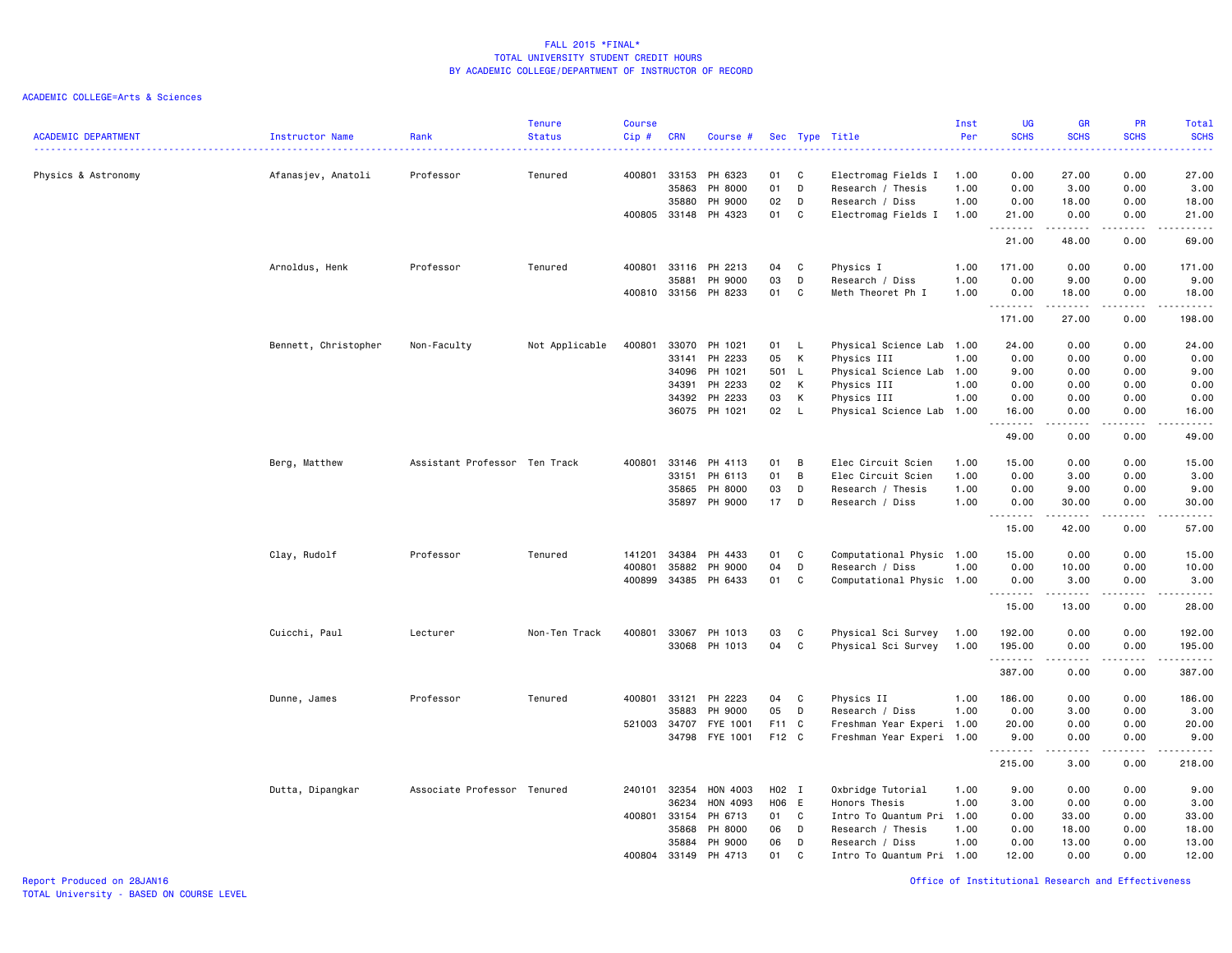| <u>.</u>                                                                                                                                                                                       | 64.00                                                                                                                                                         | $\frac{1}{2}$<br>.<br>0.00<br>88.00                                                                              |
|------------------------------------------------------------------------------------------------------------------------------------------------------------------------------------------------|---------------------------------------------------------------------------------------------------------------------------------------------------------------|------------------------------------------------------------------------------------------------------------------|
|                                                                                                                                                                                                |                                                                                                                                                               |                                                                                                                  |
| 24.00                                                                                                                                                                                          |                                                                                                                                                               |                                                                                                                  |
| Physics & Astronomy<br>El Fassi, Lamiaa<br>Assistant Professor Ten Track<br>400801<br>33147<br>PH 4213<br>01<br>C<br>Intermediate Mechani<br>1.00<br>15.00                                     | 0.00                                                                                                                                                          | 0.00<br>15.00                                                                                                    |
| 33152<br>PH 6213<br>01<br>C<br>Inter Mechanics<br>1.00<br>0.00                                                                                                                                 | 24.00                                                                                                                                                         | 0.00<br>24.00                                                                                                    |
| 07<br>35869<br>PH 8000<br>D<br>1.00<br>0.00<br>Research / Thesis<br><u>.</u>                                                                                                                   | 3.00<br>.                                                                                                                                                     | 0.00<br>3.00<br>.<br>.                                                                                           |
| 15.00                                                                                                                                                                                          | 27.00                                                                                                                                                         | 0.00<br>42.00                                                                                                    |
| Fox, Daniel<br>400801<br>33115 PH 2213<br>Physics I<br>189.00<br>Lecturer<br>Non-Ten Track<br>03<br>C<br>1.00                                                                                  | 0.00                                                                                                                                                          | 0.00<br>189.00                                                                                                   |
| 05<br>C<br>36076 PH 2213<br>Physics I<br>1.00<br>156.00                                                                                                                                        | 0.00                                                                                                                                                          | 0.00<br>156.00                                                                                                   |
| .                                                                                                                                                                                              | .                                                                                                                                                             | $\begin{array}{cccccccccc} \bullet & \bullet & \bullet & \bullet & \bullet & \bullet & \bullet \end{array}$<br>. |
| 345.00                                                                                                                                                                                         | 0.00                                                                                                                                                          | 0.00<br>345.00                                                                                                   |
| Ghany, Charles<br>Grad Teach Assist<br>Not Applicable<br>400801 33140 PH 2233<br>01<br>Physics III<br>1.00<br>144.00<br>C<br>.                                                                 | 0.00                                                                                                                                                          | 0.00<br>144.00<br>.                                                                                              |
| 144.00                                                                                                                                                                                         | 0.00                                                                                                                                                          | 0.00<br>144.00                                                                                                   |
| Assistant Professor Ten Track<br>400805 33157 PH 8313<br>01<br>Gombojav, Ariunbold<br>C<br>Electromag Theory I 1.00<br>0.00<br>. <u>.</u> .                                                    | 18.00<br>.                                                                                                                                                    | 0.00<br>18.00<br>.<br>.                                                                                          |
| 0.00                                                                                                                                                                                           | 18.00                                                                                                                                                         | 0.00<br>18.00                                                                                                    |
| Kim, Seong-Gon<br>Professor<br>Tenured<br>400801<br>35886<br>PH 9000<br>08<br>Research / Diss<br>1.00<br>0.00<br>D                                                                             | 10.00                                                                                                                                                         | 0.00<br>10.00                                                                                                    |
| 400804<br>PH 8743<br>01<br>C<br>33159<br>Quantum Mechanics I<br>1.00<br>0.00                                                                                                                   | 9.00                                                                                                                                                          | 0.00<br>9.00                                                                                                     |
| $\sim$ $\sim$<br>0.00                                                                                                                                                                          | 19.00                                                                                                                                                         | د د د د د<br>0.00<br>19.00                                                                                       |
| Lung, Florin<br>400801<br>PH 1011<br>Physical Science Lab 1.00<br>18.00<br>Instructor<br>Non-Ten Track<br>33051<br>01<br>L                                                                     | 0.00                                                                                                                                                          | 0.00<br>18.00                                                                                                    |
| 33052<br>PH 1011<br>02<br>$\mathsf{L}$<br>Physical Science Lab<br>15.00<br>1.00                                                                                                                | 0.00                                                                                                                                                          | 0.00<br>15.00                                                                                                    |
| 33053<br>PH 1011<br>03<br>Physical Science Lab<br>17.00<br>L<br>1.00                                                                                                                           | 0.00                                                                                                                                                          | 0.00<br>17.00                                                                                                    |
| 33054<br>PH 1011<br>04<br>$\mathsf{L}$<br>Physical Science Lab 1.00<br>15.00                                                                                                                   | 0.00                                                                                                                                                          | 0.00<br>15.00                                                                                                    |
| 33056<br>PH 1011<br>06<br>Physical Science Lab 1.00<br>16.00<br>L.                                                                                                                             | 0.00                                                                                                                                                          | 0.00<br>16.00                                                                                                    |
| PH 1011<br>07<br>33057<br>$\mathsf{L}$<br>Physical Science Lab 1.00<br>16.00                                                                                                                   | 0.00                                                                                                                                                          | 0.00<br>16.00                                                                                                    |
| 33058<br>PH 1011<br>08<br>Physical Science Lab 1.00<br>16.00<br>L.                                                                                                                             | 0.00                                                                                                                                                          | 0.00<br>16.00                                                                                                    |
| PH 1011<br>09<br>33059<br>L<br>Physical Science Lab 1.00<br>13.00                                                                                                                              | 0.00                                                                                                                                                          | 13.00<br>0.00                                                                                                    |
| 33060<br>PH 1011<br>10<br>$\mathsf{L}$<br>Physical Science Lab 1.00<br>18.00<br>PH 1011<br>11                                                                                                  | 0.00                                                                                                                                                          | 0.00<br>18.00<br>0.00<br>16.00                                                                                   |
| Physical Science Lab 1.00<br>33061<br>L.<br>16.00<br>33062<br>PH 1011<br>12<br>L<br>Physical Science Lab 1.00<br>14.00                                                                         | 0.00<br>0.00                                                                                                                                                  | 0.00<br>14.00                                                                                                    |
| 13<br>33063<br>PH 1011<br>$\mathsf{L}$<br>9.00<br>Physical Science Lab 1.00                                                                                                                    | 0.00                                                                                                                                                          | 0.00<br>9.00                                                                                                     |
| PH 1013<br>33065<br>01<br>C<br>Physical Sci Survey<br>141.00<br>1.00                                                                                                                           | 0.00                                                                                                                                                          | 0.00<br>141.00                                                                                                   |
| 33066<br>PH 1013<br>02<br>C<br>Physical Sci Survey<br>1.00<br>153.00                                                                                                                           | 0.00                                                                                                                                                          | 0.00<br>153.00                                                                                                   |
| PH 1113<br>04<br>C<br>Gen Physics I -SI<br>159.00<br>33076<br>1.00                                                                                                                             | 0.00                                                                                                                                                          | 0.00<br>159.00                                                                                                   |
| 05<br>33077 PH 1113<br>C<br>Gen Physics I -SI<br>1.00<br>135.00<br>.                                                                                                                           | 0.00<br>.                                                                                                                                                     | 0.00<br>135.00<br>.<br><u>.</u>                                                                                  |
| 771.00                                                                                                                                                                                         | 0.00                                                                                                                                                          | 0.00<br>771.00                                                                                                   |
| 150.00<br>Ma, Wenchao<br>Professor<br>Tenured<br>400801<br>33118<br>PH 2223<br>01<br>C<br>Physics II<br>1.00                                                                                   | 0.00                                                                                                                                                          | 0.00<br>150.00                                                                                                   |
| 35887 PH 9000<br>09<br>D<br>Research / Diss<br>1.00<br>0.00                                                                                                                                    | 13.00                                                                                                                                                         | 0.00<br>13.00                                                                                                    |
| .<br>150.00                                                                                                                                                                                    | $\frac{1}{2} \left( \frac{1}{2} \right) \left( \frac{1}{2} \right) \left( \frac{1}{2} \right) \left( \frac{1}{2} \right) \left( \frac{1}{2} \right)$<br>13.00 | $\sim$ $\sim$ $\sim$ $\sim$<br>.<br>0.00<br>163.00                                                               |
| Moody, Judith<br>Lecturer<br>Non-Ten Track<br>400801<br>33071<br>PH 1023<br>01<br>C<br>Physical Sci Survey<br>1.00<br>114.00<br>34097 PH 1023<br>501 C<br>Physical Sci Survey<br>60.00<br>1.00 | 0.00<br>0.00                                                                                                                                                  | 0.00<br>114.00<br>0.00<br>60.00                                                                                  |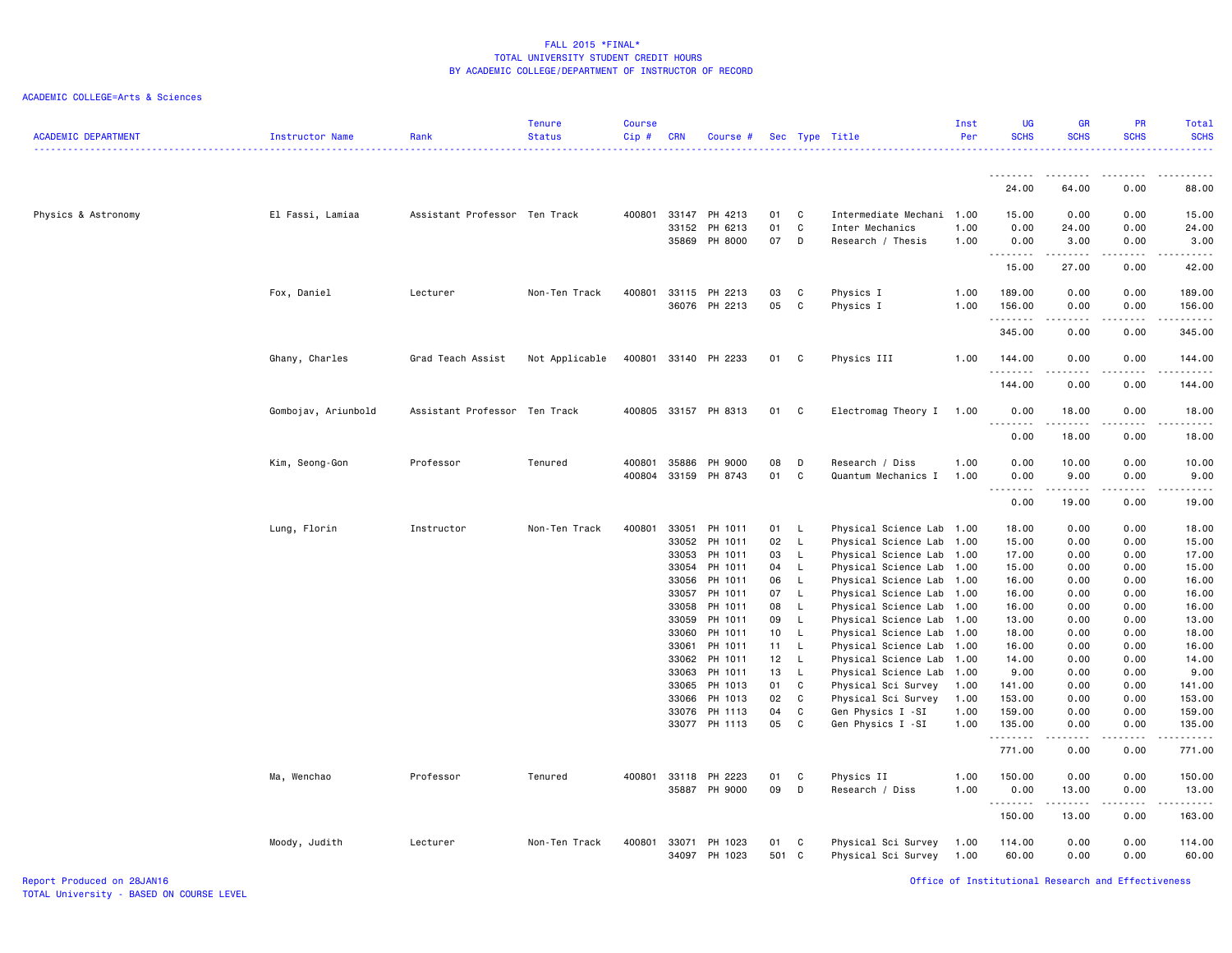| <b>ACADEMIC DEPARTMENT</b><br>Instructor Name | Rank                                                | Tenure<br><b>Status</b> | <b>Course</b><br>Cip# | <b>CRN</b>     | Course #                 |                       |        | Sec Type Title                       | Inst<br>Per  | <b>UG</b><br><b>SCHS</b>                                                                                                                                     | <b>GR</b><br><b>SCHS</b>                                                                                                          | <b>PR</b><br><b>SCHS</b> | Total<br><b>SCHS</b><br>$- - - - - -$                                                                                                                                                     |
|-----------------------------------------------|-----------------------------------------------------|-------------------------|-----------------------|----------------|--------------------------|-----------------------|--------|--------------------------------------|--------------|--------------------------------------------------------------------------------------------------------------------------------------------------------------|-----------------------------------------------------------------------------------------------------------------------------------|--------------------------|-------------------------------------------------------------------------------------------------------------------------------------------------------------------------------------------|
|                                               |                                                     |                         |                       |                |                          |                       |        |                                      |              | .                                                                                                                                                            |                                                                                                                                   |                          |                                                                                                                                                                                           |
|                                               |                                                     |                         |                       |                |                          |                       |        |                                      |              | 174.00                                                                                                                                                       | 0.00                                                                                                                              | 0.00                     | 174.00                                                                                                                                                                                    |
| Physics & Astronomy<br>Novotny, Mark          | Professor                                           | Tenured                 | 400801                | 35888          | 35872 PH 8000<br>PH 9000 | 10 <sub>1</sub><br>10 | D<br>D | Research / Thesis<br>Research / Diss | 1.00<br>1.00 | 0.00<br>0.00<br>--------                                                                                                                                     | 15.00<br>9.00<br>------                                                                                                           | 0.00<br>0.00<br>.        | 15.00<br>9.00<br>.                                                                                                                                                                        |
|                                               |                                                     |                         |                       |                |                          |                       |        |                                      |              | 0.00                                                                                                                                                         | 24.00                                                                                                                             | 0.00                     | 24.00                                                                                                                                                                                     |
| Pierce, Donna                                 | Associate Professor Tenured                         |                         | 400801                | 33108          | PH 1133                  | 01                    | C      | Gen Physics III                      | 1.00         | 189.00                                                                                                                                                       | 0.00                                                                                                                              | 0.00                     | 189.00                                                                                                                                                                                    |
|                                               |                                                     |                         |                       | 33109          | PH 1133                  | 02                    | К      | Gen Physics III                      | 1.00         | 0.00                                                                                                                                                         | 0.00                                                                                                                              | 0.00                     | 0.00                                                                                                                                                                                      |
|                                               |                                                     |                         |                       | 33110          | PH 1133                  | 03                    | К      | Gen Physics III                      | 1.00         | 0.00                                                                                                                                                         | 0.00                                                                                                                              | 0.00                     | 0.00                                                                                                                                                                                      |
|                                               |                                                     |                         |                       | 33111          | PH 1133                  | 04<br>05              | К<br>К | Gen Physics III                      | 1.00         | 0.00                                                                                                                                                         | 0.00<br>0.00                                                                                                                      | 0.00<br>0.00             | 0.00<br>0.00                                                                                                                                                                              |
|                                               |                                                     |                         |                       | 33112          | PH 1133<br>35873 PH 8000 | 11                    | D      | Gen Physics III<br>Research / Thesis | 1.00<br>1.00 | 0.00<br>0.00                                                                                                                                                 | 12.00                                                                                                                             | 0.00                     | 12.00                                                                                                                                                                                     |
|                                               |                                                     |                         |                       |                |                          |                       |        |                                      |              | .                                                                                                                                                            | $\begin{array}{cccccccccccccc} \bullet & \bullet & \bullet & \bullet & \bullet & \bullet & \bullet \end{array}$                   |                          |                                                                                                                                                                                           |
|                                               |                                                     |                         |                       |                |                          |                       |        |                                      |              | 189.00                                                                                                                                                       | 12.00                                                                                                                             | 0.00                     | 201.00                                                                                                                                                                                    |
|                                               | Rupak Lan Tai Moong, Ga Associate Professor Tenured |                         | 400801                | 33145          | PH 3613                  | 01                    | C      | Modern Physics                       | 1.00         | 24.00                                                                                                                                                        | 0.00                                                                                                                              | 0.00                     | 24.00                                                                                                                                                                                     |
|                                               |                                                     |                         |                       | 35890          | PH 9000                  | 12                    | D      | Research / Diss                      | 1.00         | 0.00<br>.                                                                                                                                                    | 7.00<br>$\frac{1}{2} \left( \frac{1}{2} \right) \left( \frac{1}{2} \right) \left( \frac{1}{2} \right) \left( \frac{1}{2} \right)$ | 0.00<br>.                | 7.00<br>د د د د                                                                                                                                                                           |
|                                               |                                                     |                         |                       |                |                          |                       |        |                                      |              | 24.00                                                                                                                                                        | 7.00                                                                                                                              | 0.00                     | 31.00                                                                                                                                                                                     |
| Singh, Jagdish                                | Non-Employee                                        | Not Applicable          | 400801                | 35875          | PH 8000                  | 13                    | D      | Research / Thesis                    | 1.00         | 0.00                                                                                                                                                         | 6.00                                                                                                                              | 0.00                     | 6.00                                                                                                                                                                                      |
|                                               |                                                     |                         |                       | 35891          | PH 9000                  | 13                    | D      | Research / Diss                      | 1.00         | 0.00                                                                                                                                                         | 31.00                                                                                                                             | 0.00                     | 31.00                                                                                                                                                                                     |
|                                               |                                                     |                         |                       |                |                          |                       |        |                                      |              | $\frac{1}{2} \left( \frac{1}{2} \right) \left( \frac{1}{2} \right) \left( \frac{1}{2} \right) \left( \frac{1}{2} \right) \left( \frac{1}{2} \right)$<br>0.00 | 37.00                                                                                                                             | 0.00                     | 37.00                                                                                                                                                                                     |
| Solomon, Lazarus                              | Instructor                                          | Non-Ten Track           | 400801                | 33073          | PH 1113                  | 01                    | C      | Gen Physics I                        | 1.00         | 174.00                                                                                                                                                       | 0.00                                                                                                                              | 0.00                     | 174.00                                                                                                                                                                                    |
|                                               |                                                     |                         |                       | 33074          | PH 1113                  | 02                    | C      | Gen Physics I                        | 1.00         | 171.00                                                                                                                                                       | 0.00                                                                                                                              | 0.00                     | 171.00                                                                                                                                                                                    |
|                                               |                                                     |                         |                       | 33079          | PH 1113                  | 08                    | К      | Gen Physics I                        | 1.00         | 0.00                                                                                                                                                         | 0.00                                                                                                                              | 0.00                     | 0.00                                                                                                                                                                                      |
|                                               |                                                     |                         |                       | 33080          | PH 1113                  | 09                    | К      | Gen Physics I                        | 1.00         | 0.00                                                                                                                                                         | 0.00                                                                                                                              | 0.00                     | 0.00                                                                                                                                                                                      |
|                                               |                                                     |                         |                       | 33081          | PH 1113                  | 10 <sub>1</sub>       | К      | Gen Physics I                        | 1.00         | 0.00                                                                                                                                                         | 0.00                                                                                                                              | 0.00                     | 0.00                                                                                                                                                                                      |
|                                               |                                                     |                         |                       |                | 33082 PH 1113            | 11                    | К      | Gen Physics I                        | 1.00         | 0.00                                                                                                                                                         | 0.00                                                                                                                              | 0.00                     | 0.00                                                                                                                                                                                      |
|                                               |                                                     |                         |                       | 33083          | PH 1113<br>PH 1113       | 12<br>13              | K      | Gen Physics I                        | 1.00         | 0.00                                                                                                                                                         | 0.00                                                                                                                              | 0.00                     | 0.00                                                                                                                                                                                      |
|                                               |                                                     |                         |                       | 33084<br>33085 | PH 1113                  | 14                    | К<br>К | Gen Physics I<br>Gen Physics I       | 1.00<br>1.00 | 0.00<br>0.00                                                                                                                                                 | 0.00<br>0.00                                                                                                                      | 0.00<br>0.00             | 0.00<br>0.00                                                                                                                                                                              |
|                                               |                                                     |                         |                       | 33086          | PH 1113                  | 15                    | К      | Gen Physics I                        | 1.00         | 0.00                                                                                                                                                         | 0.00                                                                                                                              | 0.00                     | 0.00                                                                                                                                                                                      |
|                                               |                                                     |                         |                       | 33087          | PH 1113                  | 16                    | К      | Gen Physics I                        | 1.00         | 0.00                                                                                                                                                         | 0.00                                                                                                                              | 0.00                     | 0.00                                                                                                                                                                                      |
|                                               |                                                     |                         |                       | 33088          | PH 1113                  | 17                    | К      | Gen Physics I                        | 1.00         | 0.00                                                                                                                                                         | 0.00                                                                                                                              | 0.00                     | 0.00                                                                                                                                                                                      |
|                                               |                                                     |                         |                       | 33089          | PH 1113                  | 18                    | К      | Gen Physics I                        | 1.00         | 0.00                                                                                                                                                         | 0.00                                                                                                                              | 0.00                     | 0.00                                                                                                                                                                                      |
|                                               |                                                     |                         |                       | 33090          | PH 1113                  | 19                    | К      | Gen Physics I                        | 1.00         | 0.00                                                                                                                                                         | 0.00                                                                                                                              | 0.00                     | 0.00                                                                                                                                                                                      |
|                                               |                                                     |                         |                       | 33091          | PH 1113                  | 20                    | К      | Gen Physics I                        | 1.00         | 0.00                                                                                                                                                         | 0.00                                                                                                                              | 0.00                     | 0.00                                                                                                                                                                                      |
|                                               |                                                     |                         |                       | 33092          | PH 1113                  | 21                    | К      | Gen Physics I                        | 1.00         | 0.00                                                                                                                                                         | 0.00                                                                                                                              | 0.00                     | 0.00                                                                                                                                                                                      |
|                                               |                                                     |                         |                       | 33093          | PH 1113                  | 22                    | К      | Gen Physics I                        | 1.00         | 0.00                                                                                                                                                         | 0.00                                                                                                                              | 0.00                     | 0.00                                                                                                                                                                                      |
|                                               |                                                     |                         |                       | 33094          | PH 1113                  | 23                    | К      | Gen Physics I - MSMS                 | 1.00         | 0.00                                                                                                                                                         | 0.00                                                                                                                              | 0.00                     | 0.00                                                                                                                                                                                      |
|                                               |                                                     |                         |                       | 33095          | PH 1113                  | 24                    | К      | Gen Physics I                        | 1.00         | 0.00                                                                                                                                                         | 0.00                                                                                                                              | 0.00                     | 0.00                                                                                                                                                                                      |
|                                               |                                                     |                         |                       | 33119<br>33120 | PH 2223<br>PH 2223       | 02<br>03              | C<br>C | Physics II<br>Physics II             | 1.00<br>1.00 | 189.00<br>195.00                                                                                                                                             | 0.00<br>0.00                                                                                                                      | 0.00<br>0.00             | 189.00<br>195.00                                                                                                                                                                          |
|                                               |                                                     |                         |                       |                | 34387 PH 1113            | 07                    | К      | Gen Physics I                        | 1.00         | 0.00                                                                                                                                                         | 0.00                                                                                                                              | 0.00                     | 0.00                                                                                                                                                                                      |
|                                               |                                                     |                         |                       |                |                          |                       |        |                                      |              | .<br>729.00                                                                                                                                                  | 0.00                                                                                                                              | 0.00                     | $\frac{1}{2} \left( \frac{1}{2} \right) \left( \frac{1}{2} \right) \left( \frac{1}{2} \right) \left( \frac{1}{2} \right) \left( \frac{1}{2} \right) \left( \frac{1}{2} \right)$<br>729.00 |
| Su, Chun                                      | Lecturer                                            | Non-Ten Track           | 400801                |                | 33075 PH 1113            | 03                    | - C    | Gen Physics I                        | 1.00         | 141.00                                                                                                                                                       | 0.00                                                                                                                              | 0.00                     | 141.00                                                                                                                                                                                    |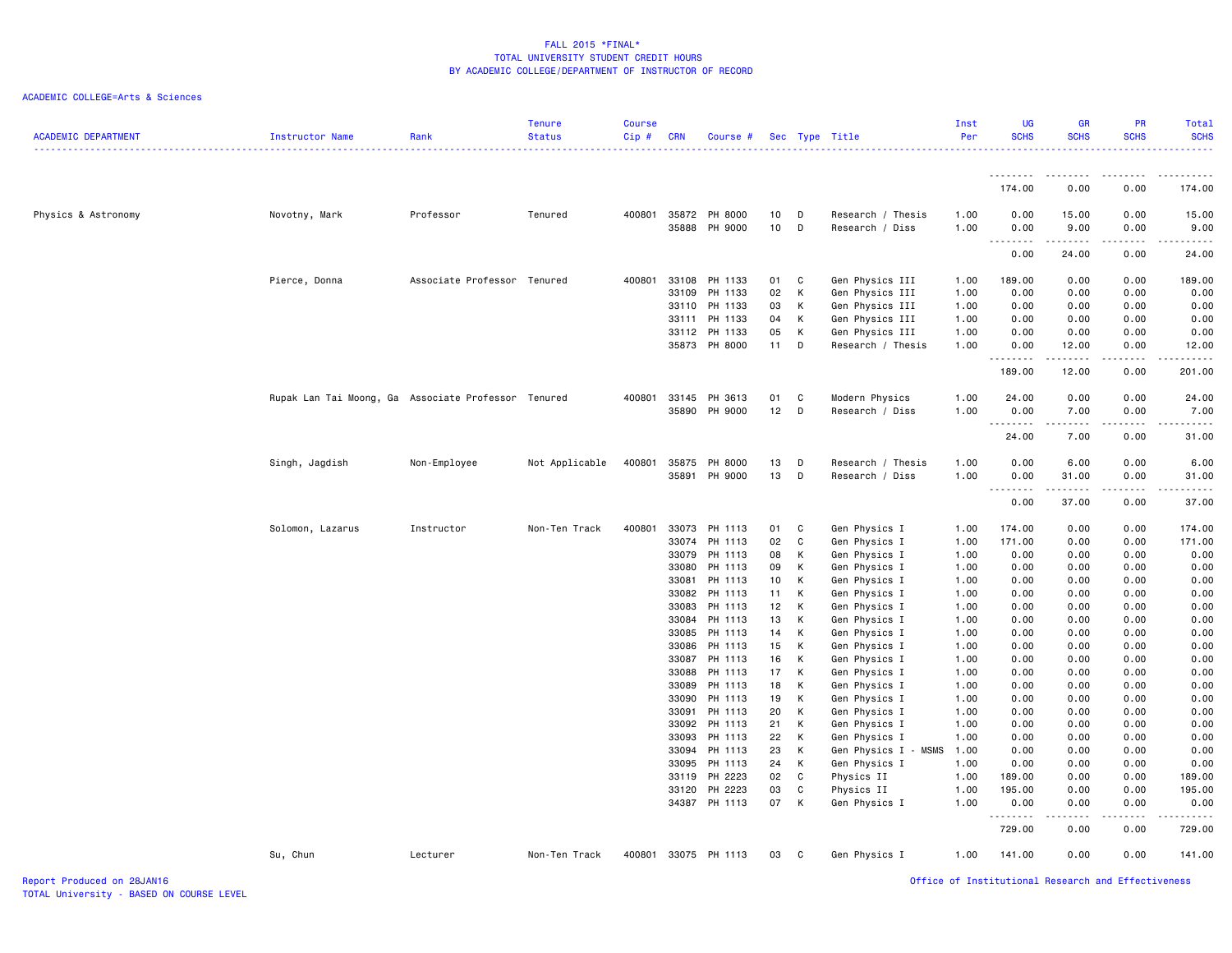| <b>ACADEMIC DEPARTMENT</b> | <b>Instructor Name</b> | Rank                          | <b>Tenure</b><br><b>Status</b> | <b>Course</b><br>Cip# | <b>CRN</b>     | Course #             |                  |              | Sec Type Title           | Inst<br>Per  | <b>UG</b><br><b>SCHS</b> | GR<br><b>SCHS</b>                                                                                                                                            | PR<br><b>SCHS</b> | Total<br><b>SCHS</b>                                                                                                                                         |
|----------------------------|------------------------|-------------------------------|--------------------------------|-----------------------|----------------|----------------------|------------------|--------------|--------------------------|--------------|--------------------------|--------------------------------------------------------------------------------------------------------------------------------------------------------------|-------------------|--------------------------------------------------------------------------------------------------------------------------------------------------------------|
|                            |                        |                               |                                |                       |                |                      |                  |              |                          |              |                          |                                                                                                                                                              |                   | .                                                                                                                                                            |
|                            |                        |                               |                                |                       |                |                      |                  |              |                          |              | .<br>141.00              | .<br>0.00                                                                                                                                                    | <b>.</b><br>0.00  | . <u>.</u> .<br>$\sim$ $\sim$ $\sim$<br>141.00                                                                                                               |
| Physics & Astronomy        | Tanner, Angelle        | Assistant Professor Ten Track |                                |                       | 400202 33072   | PH 1063              | 01               | C.           | Descrip Astronomy        | 1.00         | 171.00                   | 0.00                                                                                                                                                         | 0.00              | 171.00                                                                                                                                                       |
|                            |                        |                               |                                |                       |                | 400801 35014 PH 1031 | F <sub>0</sub> 1 | $\mathbf{C}$ | First Year Seminar       | 1.00         | 25.00                    | 0.00                                                                                                                                                         | 0.00              | 25.00                                                                                                                                                        |
|                            |                        |                               |                                |                       |                | 35876 PH 8000        | 14               | D            | Research / Thesis        | 1.00         | 0.00<br>.                | 9.00<br>.                                                                                                                                                    | 0.00<br>.         | 9.00                                                                                                                                                         |
|                            |                        |                               |                                |                       |                |                      |                  |              |                          |              | 196.00                   | 9.00                                                                                                                                                         | 0.00              | 205.00                                                                                                                                                       |
|                            | Wang, Chuji            | Professor                     | Tenured                        | 400801                | 34386          | PH 8803              | 01               | C            | Molecular Structure      | 1.00         | 0.00                     | 15.00                                                                                                                                                        | 0.00              | 15.00                                                                                                                                                        |
|                            |                        |                               |                                |                       | 35862          | PH 9000              | 01               | D            | Research / Diss          | 1.00         | 0.00                     | 40.00                                                                                                                                                        | 0.00              | 40.00                                                                                                                                                        |
|                            |                        |                               |                                |                       |                | 35877 PH 8000        | 15               | D            | Research / Thesis        | 1.00         | 0.00<br>.                | 6.00<br>.                                                                                                                                                    | 0.00<br>.         | 6.00<br>$\frac{1}{2} \left( \frac{1}{2} \right) \left( \frac{1}{2} \right) \left( \frac{1}{2} \right) \left( \frac{1}{2} \right) \left( \frac{1}{2} \right)$ |
|                            |                        |                               |                                |                       |                |                      |                  |              |                          |              | 0.00                     | 61.00                                                                                                                                                        | 0.00              | 61.00                                                                                                                                                        |
|                            | Winger, Jeffry         | Professor                     | Tenured                        | 400801                | 33123          | PH 2223              | 08               | К            | Physics II               | 1.00         | 0.00                     | 0.00                                                                                                                                                         | 0.00              | 0.00                                                                                                                                                         |
|                            |                        |                               |                                |                       | 33124          | PH 2223              | 09               | K            | Physics II               | 1.00         | 0.00                     | 0.00                                                                                                                                                         | 0.00              | 0.00                                                                                                                                                         |
|                            |                        |                               |                                |                       | 33125          | PH 2223              | 10               | К            | Physics II               | 1.00         | 0.00                     | 0.00                                                                                                                                                         | 0.00              | 0.00                                                                                                                                                         |
|                            |                        |                               |                                |                       | 33126          | PH 2223              | 11               | К            | Physics II               | 1.00         | 0.00                     | 0.00                                                                                                                                                         | 0.00              | 0.00                                                                                                                                                         |
|                            |                        |                               |                                |                       | 33127          | PH 2223              | 12               | K            | Physics II               | 1.00         | 0.00                     | 0.00                                                                                                                                                         | 0.00              | 0.00                                                                                                                                                         |
|                            |                        |                               |                                |                       | 33128          | PH 2223              | 13               | K            | Physics II               | 1.00         | 0.00                     | 0.00                                                                                                                                                         | 0.00              | 0.00                                                                                                                                                         |
|                            |                        |                               |                                |                       | 33129          | PH 2223              | 14               | K            | Physics II               | 1.00         | 0.00                     | 0.00                                                                                                                                                         | 0.00              | 0.00                                                                                                                                                         |
|                            |                        |                               |                                |                       | 33130          | PH 2223              | 15               | K            | Physics II               | 1.00         | 0.00                     | 0.00                                                                                                                                                         | 0.00              | 0.00                                                                                                                                                         |
|                            |                        |                               |                                |                       | 33131<br>33132 | PH 2223<br>PH 2223   | 16<br>17         | К<br>K       | Physics II               | 1.00         | 0.00<br>0.00             | 0.00<br>0.00                                                                                                                                                 | 0.00<br>0.00      | 0.00<br>0.00                                                                                                                                                 |
|                            |                        |                               |                                |                       | 33133          | PH 2223              | 18               |              | Physics II               | 1.00<br>1.00 | 0.00                     | 0.00                                                                                                                                                         | 0.00              | 0.00                                                                                                                                                         |
|                            |                        |                               |                                |                       |                | 33134 PH 2223        | 19               | K<br>K       | Physics II<br>Physics II | 1.00         | 0.00                     | 0.00                                                                                                                                                         | 0.00              | 0.00                                                                                                                                                         |
|                            |                        |                               |                                |                       | 33135          | PH 2223              | 20               | K            | Physics II               | 1.00         | 0.00                     | 0.00                                                                                                                                                         | 0.00              | 0.00                                                                                                                                                         |
|                            |                        |                               |                                |                       | 33136          | PH 2223              | 21               | K            | Physics II               | 1.00         | 0.00                     | 0.00                                                                                                                                                         | 0.00              | 0.00                                                                                                                                                         |
|                            |                        |                               |                                |                       |                | 33137 PH 2223        | 22               | K            | Physics II               | 1.00         | 0.00                     | 0.00                                                                                                                                                         | 0.00              | 0.00                                                                                                                                                         |
|                            |                        |                               |                                |                       | 33139          | PH 2223              | H06 C            |              | Physics II-Honors        | 1.00         | 69.00                    | 0.00                                                                                                                                                         | 0.00              | 69.00                                                                                                                                                        |
|                            |                        |                               |                                |                       | 35893          | PH 9000              | 15               | D            | Research / Diss          | 1.00         | 0.00                     | 30.00                                                                                                                                                        | 0.00              | 30.00                                                                                                                                                        |
|                            |                        |                               |                                |                       |                |                      |                  |              |                          |              | .                        | .                                                                                                                                                            | .                 | .                                                                                                                                                            |
|                            |                        |                               |                                |                       |                |                      |                  |              |                          |              | 69.00                    | 30.00                                                                                                                                                        | 0.00              | 99.00                                                                                                                                                        |
|                            | Worthy, Mark           | Instructor                    | Non-Ten Track                  | 400801                | 33098          | PH 1123              | 01               | C.           | Gen Physics II           | 1.00         | 159.00                   | 0.00                                                                                                                                                         | 0.00              | 159.00                                                                                                                                                       |
|                            |                        |                               |                                |                       | 33099          | PH 1123              | 02               | C            | Gen Physics II           | 1.00         | 147.00                   | 0.00                                                                                                                                                         | 0.00              | 147.00                                                                                                                                                       |
|                            |                        |                               |                                |                       | 33100          | PH 1123              | 07               | K            | Gen Physics II           | 1.00         | 0.00                     | 0.00                                                                                                                                                         | 0.00              | 0.00                                                                                                                                                         |
|                            |                        |                               |                                |                       |                | 33102 PH 1123        | 09               | K            | Gen Physics II           | 1.00         | 0.00                     | 0.00                                                                                                                                                         | 0.00              | 0.00                                                                                                                                                         |
|                            |                        |                               |                                |                       |                | 33104 PH 1123        | 11               | K            | Gen Physics II           | 1.00         | 0.00                     | 0.00                                                                                                                                                         | 0.00              | 0.00                                                                                                                                                         |
|                            |                        |                               |                                |                       | 33113          | PH 2213              | 01               | C            | Physics I                | 1.00         | 180.00                   | 0.00                                                                                                                                                         | 0.00              | 180.00                                                                                                                                                       |
|                            |                        |                               |                                |                       |                | 33114 PH 2213        | 02               | C.           | Physics I                | 1.00         | 177.00                   | 0.00                                                                                                                                                         | 0.00              | 177.00                                                                                                                                                       |
|                            |                        |                               |                                |                       | 34388          | PH 1123              | 04               | K            | Gen Physics II           | 1.00         | 0.00                     | 0.00                                                                                                                                                         | 0.00              | 0.00                                                                                                                                                         |
|                            |                        |                               |                                |                       | 34389          | PH 1123              | 05               | K            | Gen Physics II           | 1.00         | 0.00                     | 0.00                                                                                                                                                         | 0.00              | 0.00                                                                                                                                                         |
|                            |                        |                               |                                |                       |                | 34390 PH 1123        | 06               | K            | Gen Physics II           | 1.00         | 0.00<br>.                | 0.00<br>$\frac{1}{2} \left( \frac{1}{2} \right) \left( \frac{1}{2} \right) \left( \frac{1}{2} \right) \left( \frac{1}{2} \right) \left( \frac{1}{2} \right)$ | 0.00<br>.         | 0.00<br>.                                                                                                                                                    |
|                            |                        |                               |                                |                       |                |                      |                  |              |                          |              | 663.00                   | 0.00                                                                                                                                                         | 0.00              | 663,00                                                                                                                                                       |
|                            | Ye, Jinwu              | Associate Professor Ten Track |                                | 400801                | 35894          | PH 9000              | 16               | D            | Research / Diss          | 1.00         | 0.00                     | 7.00                                                                                                                                                         | 0.00              | 7.00                                                                                                                                                         |
|                            |                        |                               |                                | 400810                | 36241          | PH 8883              | 01               | C            | Many Body Theory         | 1.00         | 0.00                     | 12.00                                                                                                                                                        | 0.00              | 12.00                                                                                                                                                        |
|                            |                        |                               |                                |                       |                |                      |                  |              |                          |              | .<br>0.00                | .<br>19.00                                                                                                                                                   | .<br>0.00         | <u>.</u><br>19,00                                                                                                                                            |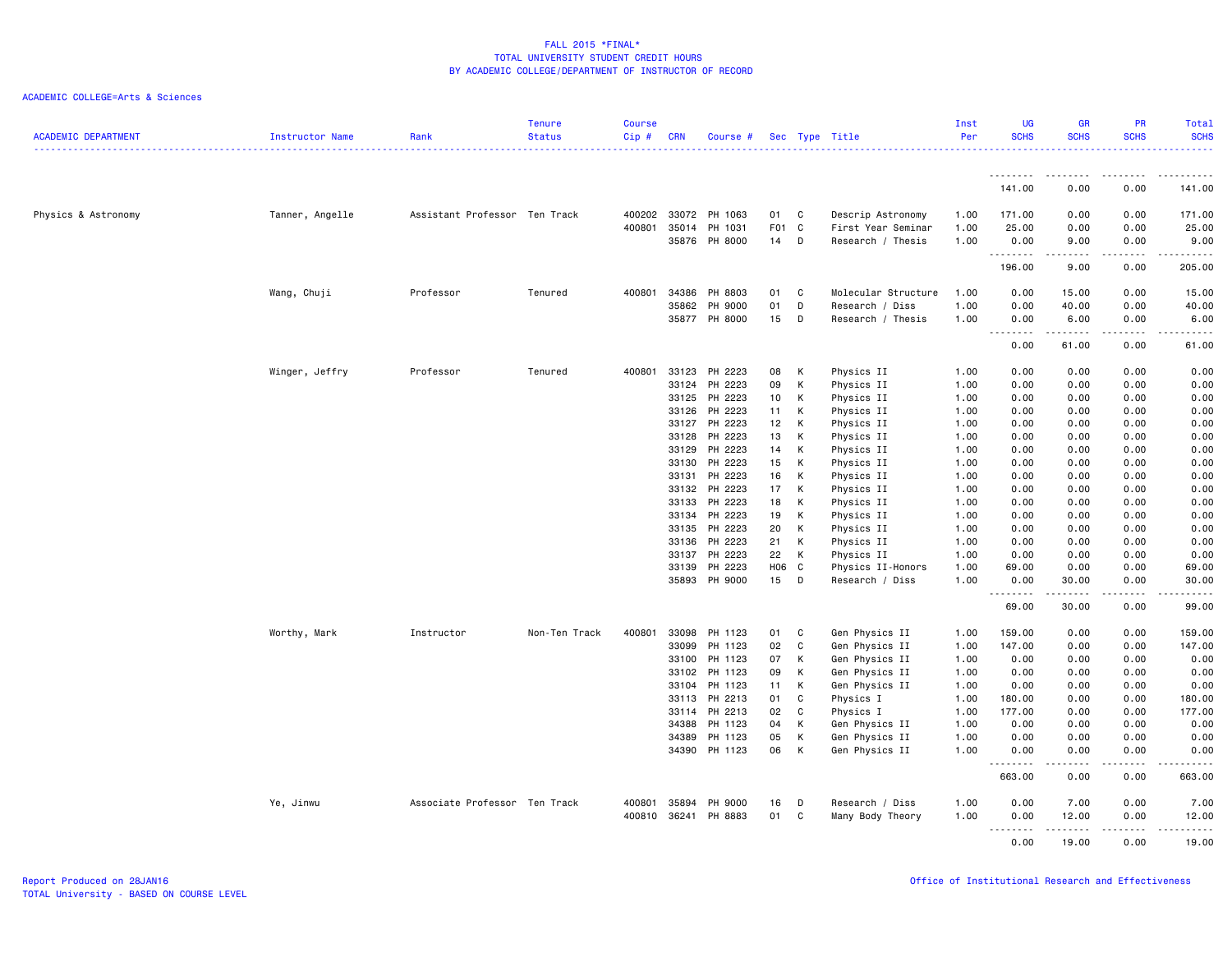#### ACADEMIC COLLEGE=Arts & Sciences

|                                                                 |                 |        |       |            |          |  |                |  |  | Total       |
|-----------------------------------------------------------------|-----------------|--------|-------|------------|----------|--|----------------|--|--|-------------|
| <b>ACADEMTC</b><br>$\cdots$ ned a dimensional contract $\cdots$ | instructor Name | Status | 31D # | <b>CRN</b> | Course # |  | Sec Type Title |  |  | <b>SCHS</b> |
| ----                                                            |                 |        |       |            |          |  |                |  |  |             |

======================================== ======== ======== ======== ==========

 Physics & Astronomy 4507.00 473.00 0.00 4980.00 ======================================== ======== ======== ======== ==========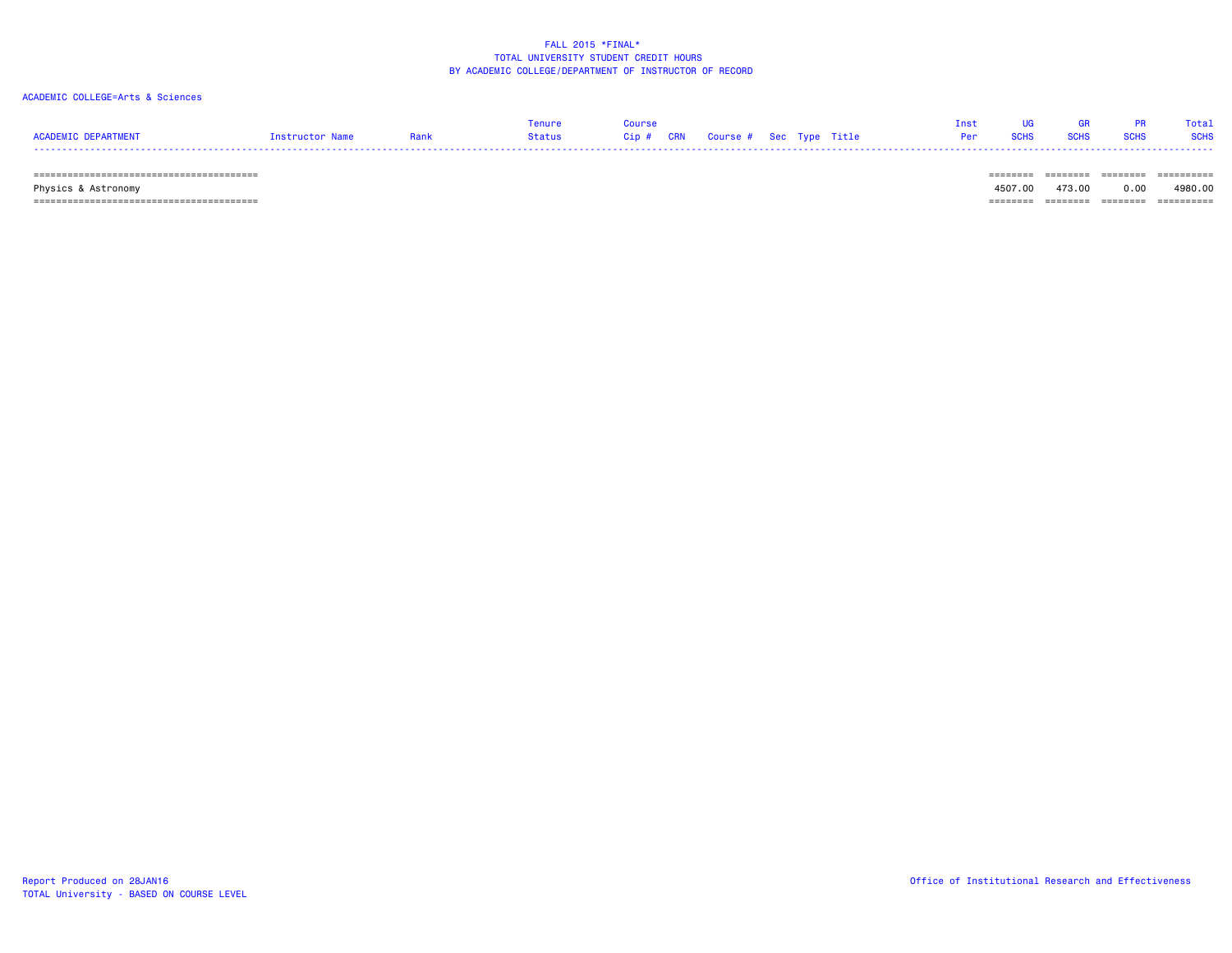| <b>ACADEMIC DEPARTMENT</b>                             | Instructor Name    | Rank                               | <b>Tenure</b><br><b>Status</b> | <b>Course</b><br>Cip# | <b>CRN</b>   | Course #              |                   |              | Sec Type Title            | Inst<br>Per | UG<br><b>SCHS</b>               | <b>GR</b><br><b>SCHS</b>                                                                                                                             | PR<br><b>SCHS</b>                                                                                                                 | Total<br><b>SCHS</b>   |
|--------------------------------------------------------|--------------------|------------------------------------|--------------------------------|-----------------------|--------------|-----------------------|-------------------|--------------|---------------------------|-------------|---------------------------------|------------------------------------------------------------------------------------------------------------------------------------------------------|-----------------------------------------------------------------------------------------------------------------------------------|------------------------|
| Political Science & Public Administratio Ammon, Wesley |                    | Non-Faculty                        | Not Applicable                 |                       | 451002 33229 | PS 1113               | 01                | C            | American Government       | 1.00        | 657.00<br>.                     | 0.00<br>- - - -                                                                                                                                      | 0.00<br>----                                                                                                                      | 657.00<br>.            |
|                                                        |                    |                                    |                                |                       |              |                       |                   |              |                           |             | 657.00                          | 0.00                                                                                                                                                 | 0.00                                                                                                                              | 657.00                 |
|                                                        | Baker, Leslie      | Instructor                         | Non-Ten Track                  | 451001                | 33252        | PS 4303               | 01                | $\mathbf{C}$ | Us Foreign Policy         | 1.00        | 66.00                           | 0.00                                                                                                                                                 | 0.00                                                                                                                              | 66.00                  |
|                                                        |                    |                                    |                                |                       | 33260        | PS 6303               | 01                | C            | Us Foreign Policy         | 1.00        | 0.00                            | 9.00                                                                                                                                                 | 0.00                                                                                                                              | 9.00                   |
|                                                        |                    |                                    |                                | 451002 33231          |              | PS 1113               | 03                | C            | American Government       | 1.00        | 363.00                          | 0.00                                                                                                                                                 | 0.00                                                                                                                              | 363.00                 |
|                                                        |                    |                                    |                                |                       | 33232        | PS 1113               | 04                | C            | American Government       | 1.00        | 369.00<br>.                     | 0.00<br>.                                                                                                                                            | 0.00<br>.                                                                                                                         | 369.00<br>------       |
|                                                        |                    |                                    |                                |                       |              |                       |                   |              |                           |             | 798.00                          | 9.00                                                                                                                                                 | 0.00                                                                                                                              | 807.00                 |
|                                                        | Banerjee, Vasabjit | Assistant Professor Ten Track      |                                | 451001                | 33245        | PS 1513               | 01                | C            | Comparative Govt          | 1.00        | 165.00                          | 0.00                                                                                                                                                 | 0.00                                                                                                                              | 165.00                 |
|                                                        |                    |                                    |                                |                       |              |                       |                   |              |                           |             | .<br>165.00                     | 0.00                                                                                                                                                 | $\sim$ $\sim$ $\sim$ $\sim$<br>0.00                                                                                               | .<br>165.00            |
|                                                        | Breen, Joseph      | Non-Faculty                        | Not Applicable                 |                       |              | 440401 33219 PPA 8103 | 01                | - S          | Seminar In Pub Admin 1.00 |             | 0.00                            | 48.00                                                                                                                                                | 0.00                                                                                                                              | 48.00                  |
|                                                        |                    |                                    |                                |                       |              |                       |                   |              |                           |             | 0.00                            | -----<br>48.00                                                                                                                                       | 0.00                                                                                                                              | $\frac{1}{2}$<br>48.00 |
|                                                        | Brown, Kamicca     | Non-Faculty                        | Not Applicable                 | 451001                |              | 33247 PS 1513         | H <sub>01</sub> C |              | Comparative Govt-Hon 0.10 |             | 6.00                            | 0.00                                                                                                                                                 | 0.00                                                                                                                              | 6.00                   |
|                                                        |                    |                                    |                                |                       |              |                       |                   |              |                           |             | . <u>.</u> .<br>$\sim$ $\sim$ . | $\frac{1}{2} \left( \frac{1}{2} \right) \left( \frac{1}{2} \right) \left( \frac{1}{2} \right) \left( \frac{1}{2} \right) \left( \frac{1}{2} \right)$ | .                                                                                                                                 | -----                  |
|                                                        |                    |                                    |                                |                       |              |                       |                   |              |                           |             | 6.00                            | 0.00                                                                                                                                                 | 0.00                                                                                                                              | 6.00                   |
|                                                        | Campbell, Matthew  | Grad Research Assis Not Applicable |                                | 451001                | 33241        | PS 1313               | 01                | C            | International Relati      | 0.10        | 20.70                           | 0.00                                                                                                                                                 | 0.00                                                                                                                              | 20.70                  |
|                                                        |                    |                                    |                                |                       | 35011        | PS 4343               | 01                | C            | Intl Conflict             | 0.10        | 5.40                            | 0.00                                                                                                                                                 | 0.00                                                                                                                              | 5.40                   |
|                                                        |                    |                                    |                                |                       |              | 35012 PS 6343         | 01                | C            | Intl Conflict             | 0.10        | 0.00<br>--------                | 1.20<br>.                                                                                                                                            | 0.00<br>.                                                                                                                         | 1.20<br>.              |
|                                                        |                    |                                    |                                |                       |              |                       |                   |              |                           |             | 26.10                           | 1.20                                                                                                                                                 | 0.00                                                                                                                              | 27.30                  |
|                                                        | Chamberlain, James | Assistant Professor Ten Track      |                                | 451001                | 33248        | PS 2403               | 01                | C            | Intro To Pol Theory       | 0.90        | 113.40                          | 0.00                                                                                                                                                 | 0.00                                                                                                                              | 113.40                 |
|                                                        |                    |                                    |                                |                       |              | 34412 PS 4990         | 02                | C            | Special Topic In PS       | 1.00        | 42.00                           | 0.00                                                                                                                                                 | 0.00                                                                                                                              | 42.00                  |
|                                                        |                    |                                    |                                |                       |              |                       |                   |              |                           |             | .<br>155.40                     | 0.00                                                                                                                                                 | 0.00                                                                                                                              | ------<br>155.40       |
|                                                        |                    |                                    |                                |                       |              |                       |                   |              |                           |             |                                 |                                                                                                                                                      |                                                                                                                                   |                        |
|                                                        | Colom, Dorothy     | Lecturer                           | Non-Ten Track                  | 451002                |              | 30009 AAS 3043        | 01                | C            | Modern Civil Rights       | 1.00        | 9.00<br>----                    | 0.00<br>----                                                                                                                                         | 0.00<br>$\frac{1}{2} \left( \frac{1}{2} \right) \left( \frac{1}{2} \right) \left( \frac{1}{2} \right) \left( \frac{1}{2} \right)$ | 9.00                   |
|                                                        |                    |                                    |                                |                       |              |                       |                   |              |                           |             | 9.00                            | 0.00                                                                                                                                                 | 0.00                                                                                                                              | 9.00                   |
|                                                        | Emison, Gerald     | Professor                          | Tenured                        | 301501                | 34298        | GE 2713               | 01                | C            | Intro Engineer Pub P      | 0.50        | 6.00                            | 0.00                                                                                                                                                 | 0.00                                                                                                                              | 6.00                   |
|                                                        |                    |                                    |                                |                       | 34299        | GE 2713               | H <sub>01</sub> C |              | Intro Engineer Pub P      | 0.50        | 7.50                            | 0.00                                                                                                                                                 | 0.00                                                                                                                              | 7.50                   |
|                                                        |                    |                                    |                                | 440401                | 33223        | PPA 8733              | 01                | S            | Public Program Eval       | 1.00        | 0.00                            | 27.00                                                                                                                                                | 0.00                                                                                                                              | 27.00                  |
|                                                        |                    |                                    |                                |                       | 35716        | PPA 9000              | 01                | D            | Research / Diss           | 1.00        | 0.00                            | 14.00                                                                                                                                                | 0.00                                                                                                                              | 14.00                  |
|                                                        |                    |                                    |                                | 451001                | 34404        | PS 2713               | 01                | C            | Intro Engineer Pub P      | 0.50        | 6.00                            | 0.00                                                                                                                                                 | 0.00                                                                                                                              | 6.00                   |
|                                                        |                    |                                    |                                |                       |              | 34405 PS 2713         | H <sub>01</sub> C |              | Intro Engineer Pub P 0.50 |             | 10.50<br>.                      | 0.00<br>.                                                                                                                                            | 0.00<br>$\frac{1}{2}$                                                                                                             | 10.50<br>$- - - - -$   |
|                                                        |                    |                                    |                                |                       |              |                       |                   |              |                           |             | 30.00                           | 41.00                                                                                                                                                | 0.00                                                                                                                              | 71.00                  |
|                                                        | Exmeyer, Patrick   | Grad Teach Assist                  | Not Applicable                 | 440501                |              | 33249 PS 2703         | 01                | $\mathbf{C}$ | Intro Public Policy       | 1.00        | 120.00                          | 0.00                                                                                                                                                 | 0.00                                                                                                                              | 120.00                 |
|                                                        |                    |                                    |                                |                       |              |                       |                   |              |                           |             | . <b>.</b><br>120.00            | .<br>0.00                                                                                                                                            | .<br>0.00                                                                                                                         | .<br>120.00            |
|                                                        | Fay, Daniel        | Assistant Professor Ten Track      |                                | 440401                |              | 34794 PPA 8903        | 501 S             |              | Public Policy             | 1.00        | 0.00                            | 24.00                                                                                                                                                | 0.00                                                                                                                              | 24.00                  |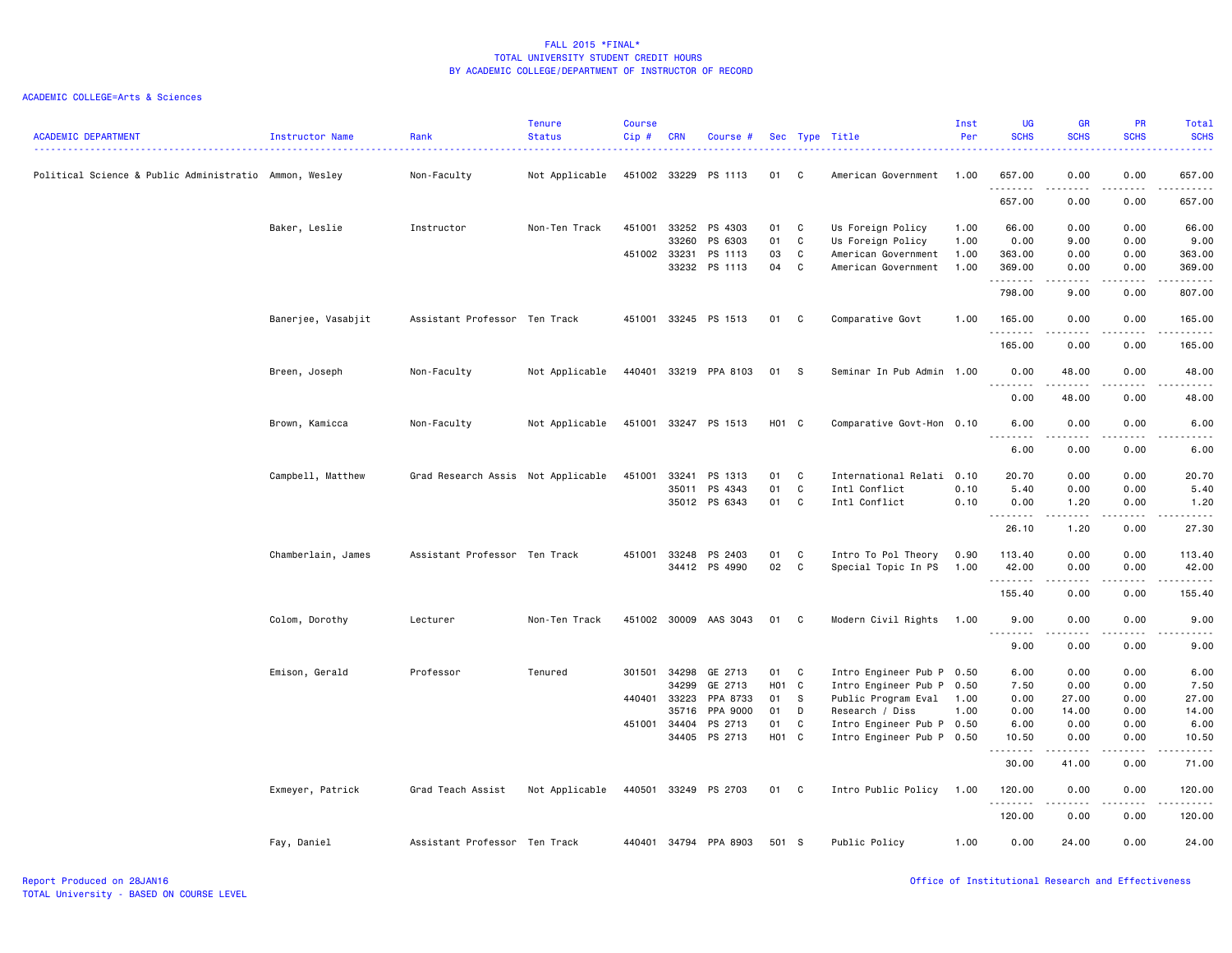| <b>ACADEMIC DEPARTMENT</b>                              | Instructor Name  | Rank                               | <b>Tenure</b><br><b>Status</b> | <b>Course</b><br>Cip# | <b>CRN</b> | Course #                   |          |              | Sec Type Title                               | Inst<br>Per | UG<br><b>SCHS</b>          | <b>GR</b><br><b>SCHS</b> | <b>PR</b><br><b>SCHS</b> | Total<br><b>SCHS</b><br>. |
|---------------------------------------------------------|------------------|------------------------------------|--------------------------------|-----------------------|------------|----------------------------|----------|--------------|----------------------------------------------|-------------|----------------------------|--------------------------|--------------------------|---------------------------|
|                                                         |                  |                                    |                                |                       |            |                            |          |              |                                              |             |                            |                          |                          |                           |
|                                                         |                  |                                    |                                |                       |            |                            |          |              |                                              |             | 0.00                       | 24.00                    | 0.00                     | 24.00                     |
| Political Science & Public Administratio French, Philip |                  | Professor                          | Tenured                        | 440401 33225          |            | PPA 8983<br>35718 PPA 9000 | 01<br>03 | H<br>D       | Integrative Capstone 1.00<br>Research / Diss | 1.00        | 0.00<br>0.00               | 9.00<br>19.00            | 0.00<br>0.00             | 9.00<br>19.00             |
|                                                         |                  |                                    |                                |                       |            |                            |          |              |                                              |             | <u>.</u><br>0.00           | 28.00                    | .<br>0.00                | .<br>28.00                |
|                                                         | Haugen, Douglas  | Instructor                         | Non-Ten Track                  | 451001                | 34408      | PS 4223                    | 01       | C            | Dynamics Of Am Dem                           | 1.00        | 36.00                      | 0.00                     | 0.00                     | 36.00                     |
|                                                         |                  |                                    |                                |                       | 34409      | PS 6223                    | 01       | C            | Dynamics Of Am Dem                           | 1.00        | 0.00                       | 6.00                     | 0.00                     | 6.00                      |
|                                                         |                  |                                    |                                | 451002 33230          |            | PS 1113                    | 02       | C            | American Government                          | 1.00        | 303.00                     | 0.00                     | 0.00                     | 303.00                    |
|                                                         |                  |                                    |                                |                       | 33235      | PS 1113                    | 07       | C            | American Government                          | 1.00        | 234.00<br><u>.</u>         | 0.00<br>.                | 0.00<br>.                | 234.00<br>.               |
|                                                         |                  |                                    |                                |                       |            |                            |          |              |                                              |             | 573.00                     | 6.00                     | 0.00                     | 579.00                    |
|                                                         | Lu, Jiahuan      | Assistant Professor Ten Track      |                                | 440401                | 33224      | PPA 8803                   | 01       | - S          | Rsch Meth Pub Affair 1.00                    |             | 0.00                       | 33.00                    | 0.00                     | 33.00                     |
|                                                         |                  |                                    |                                |                       | 34402      | PPA 9803                   | 01       | S            | Mult Analysis For Pa                         | 1.00        | 0.00                       | 27.00                    | 0.00                     | 27.00                     |
|                                                         |                  |                                    |                                | 451001 33266          |            | PS 8803                    | 01       | S            | Rsch Meth Pub Affair 1.00                    |             | 0.00<br>.                  | 3.00<br>. <b>.</b>       | 0.00<br>.                | 3.00<br>.                 |
|                                                         |                  |                                    |                                |                       |            |                            |          |              |                                              |             | 0.00                       | 63.00                    | 0.00                     | 63.00                     |
|                                                         | Mellen, Robbin   | Assistant Professor Ten Track      |                                | 451001                | 33254      | PS 4464                    | 01       | B            | Political Analysis                           | 1.00        | 52.00                      | 0.00                     | 0.00                     | 52.00                     |
|                                                         |                  |                                    |                                |                       | 33265      | PS 8533                    | 01       | I            | Rdgs In Nat Gov-Pol                          | 1.00        | 0.00                       | 6.00                     | 0.00                     | 6.00                      |
|                                                         |                  |                                    |                                |                       | 34406      | PS 4173                    | 01       | C            | Legislative Process                          | 1.00        | 48.00                      | 0.00                     | 0.00                     | 48.00                     |
|                                                         |                  |                                    |                                |                       | 34407      | PS 6173                    | 01       | C            | Legislative Process                          | 1.00        | 0.00                       | 6.00                     | 0.00                     | 6.00                      |
|                                                         |                  |                                    |                                |                       | 36443      | PS 4000                    | 02       | $\mathbf I$  | Directed Indiv Study                         | 1.00        | 3.00                       | 0.00                     | 0.00                     | 3.00                      |
|                                                         |                  |                                    |                                |                       | 36460      | PS 4000                    | 03       | $\mathbf{I}$ | Directed Indiv Study 1.00                    |             | 3.00                       | 0.00                     | 0.00                     | 3.00                      |
|                                                         |                  |                                    |                                |                       | 36525      | PS 4000                    | 05       | $\mathbf I$  | Directed Indiv Study 1.00                    |             | 3.00                       | 0.00                     | 0.00                     | 3.00<br>.                 |
|                                                         |                  |                                    |                                |                       |            |                            |          |              |                                              |             | 109.00                     | 12.00                    | 0.00                     | 121.00                    |
|                                                         | Morrison, K.     | Professor                          | Tenured                        | 440401                | 35721      | PPA 9000                   | 06       | D            | Research / Diss                              | 1.00        | 0.00                       | 7.00                     | 0.00                     | 7.00                      |
|                                                         |                  |                                    |                                | 451001                | 33247      | PS 1513                    | HO1 C    |              | Comparative Govt-Hon                         | 0.90        | 54.00                      | 0.00                     | 0.00                     | 54.00                     |
|                                                         |                  |                                    |                                |                       |            | 35730 PS 8000              | 03       | $\mathsf{D}$ | Research / Thesis                            | 1.00        | 0.00<br><b></b>            | 6.00                     | 0.00                     | 6.00<br>.                 |
|                                                         |                  |                                    |                                |                       |            |                            |          |              |                                              |             | 54.00                      | 13.00                    | 0.00                     | 67.00                     |
|                                                         | Park, Johann     | Assistant Professor Ten Track      |                                | 451001                | 33241      | PS 1313                    | 01       | C            | International Relati                         | 0.90        | 186.30                     | 0.00                     | 0.00                     | 186.30                    |
|                                                         |                  |                                    |                                |                       | 35011      | PS 4343                    | 01       | C            | Intl Conflict                                | 0.90        | 48.60                      | 0.00                     | 0.00                     | 48.60                     |
|                                                         |                  |                                    |                                |                       |            | 35012 PS 6343              | 01       | C            | Intl Conflict                                | 0.90        | 0.00                       | 10.80                    | 0.00                     | 10.80                     |
|                                                         |                  |                                    |                                |                       |            | 36776 PS 4000              | 06       | $\mathbf{I}$ | Directed Indiv Study 1.00                    |             | 3.00<br>.                  | 0.00<br>$- - - - -$      | 0.00<br>$\frac{1}{2}$    | 3.00<br>.                 |
|                                                         |                  |                                    |                                |                       |            |                            |          |              |                                              |             | 237.90                     | 10.80                    | 0.00                     | 248.70                    |
|                                                         | Rush, Christine  | Assistant Professor Ten Track      |                                | 440401                | 33220      | PPA 8400                   | 01       | C            | Public Ad Intern                             | 1.00        | 0.00                       | 3.00                     | 0.00                     | 3.00                      |
|                                                         |                  |                                    |                                |                       | 34401      | PPA 9603                   | 01       | S            | Scope Of Pub Admin                           | 1.00        | 0.00                       | 21.00                    | 0.00                     | 21.00                     |
|                                                         |                  |                                    |                                |                       | 35722      | PPA 9000                   | 07       | D            | Research / Diss                              | 1.00        | 0.00                       | 31.00                    | 0.00                     | 31.00                     |
|                                                         |                  |                                    |                                |                       |            | 36803 PPA 7000             | 01       | $\mathbf{I}$ | Directed Indiv Study 1.00                    |             | 0.00                       | 3.00                     | 0.00                     | 3.00                      |
|                                                         |                  |                                    |                                |                       |            |                            |          |              |                                              |             | .<br>$\sim$ $\sim$<br>0.00 | .<br>58.00               | .<br>0.00                | د د د د د<br>58.00        |
|                                                         | Settles, Allison | Grad Research Assis Not Applicable |                                |                       |            | 451001 33248 PS 2403       | 01       | C            | Intro To Pol Theory                          | 0.10        | 12.60                      | 0.00                     | 0.00                     | 12.60                     |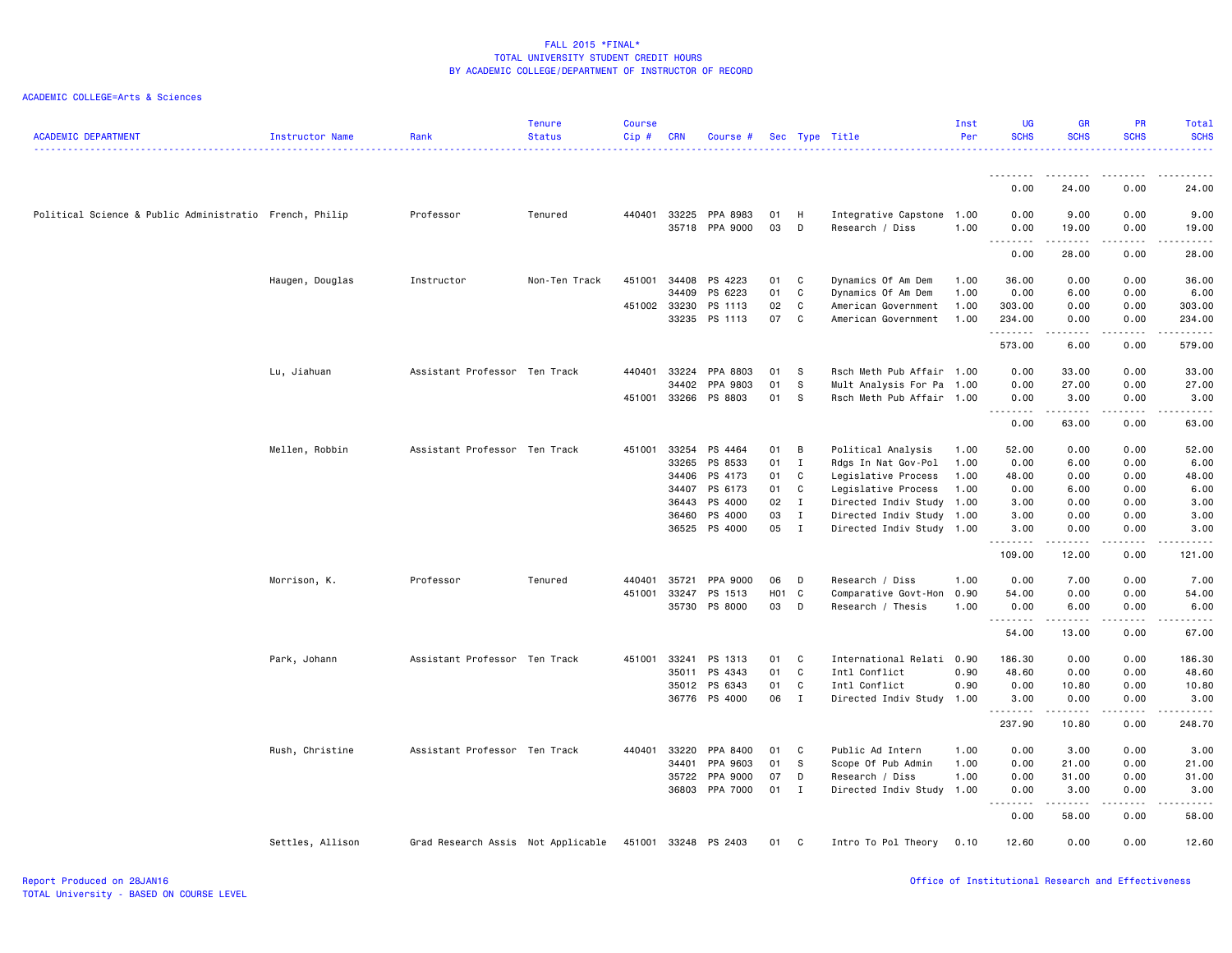| <b>ACADEMIC DEPARTMENT</b>                                | Instructor Name     | Rank                              | <b>Tenure</b><br><b>Status</b> | <b>Course</b><br>Cip# | <b>CRN</b> | Course #             |              |              | Sec Type Title            | Inst<br>Per | <b>UG</b><br><b>SCHS</b> | <b>GR</b><br><b>SCHS</b> | PR<br><b>SCHS</b>      | Total<br><b>SCHS</b>                                                                                                                        |
|-----------------------------------------------------------|---------------------|-----------------------------------|--------------------------------|-----------------------|------------|----------------------|--------------|--------------|---------------------------|-------------|--------------------------|--------------------------|------------------------|---------------------------------------------------------------------------------------------------------------------------------------------|
|                                                           |                     |                                   |                                |                       |            |                      |              |              |                           |             | <u>.</u>                 |                          |                        |                                                                                                                                             |
|                                                           |                     |                                   |                                |                       |            |                      |              |              |                           |             | 12.60                    | 0.00                     | 0.00                   | 12.60                                                                                                                                       |
| Political Science & Public Administratio Shaffer, Stephen |                     | Professor                         | Tenured                        | 451001                | 34410      | PS 4293              | 01           | - C          | Political Behavior        | 1.00        | 87.00                    | 0.00                     | 0.00                   | 87.00                                                                                                                                       |
|                                                           |                     |                                   |                                |                       | 34411      | PS 6293              | 01           | C            | Political Behavior        | 1.00        | 0.00                     | 3.00                     | 0.00                   | 3.00                                                                                                                                        |
|                                                           |                     |                                   |                                |                       |            | 451002 33238 PS 1113 | H01 C        |              | American Government-      | 1.00        | 57.00                    | 0.00                     | 0.00<br>.              | 57.00                                                                                                                                       |
|                                                           |                     |                                   |                                |                       |            |                      |              |              |                           |             | .<br>144.00              | .<br>3.00                | 0.00                   | 147.00                                                                                                                                      |
|                                                           | Shoup, Brian        | Associate Professor Tenured       |                                | 440401                | 35724      | PPA 9000             | 09           | D            | Research / Diss           | 1.00        | 0.00                     | 9.00                     | 0.00                   | 9.00                                                                                                                                        |
|                                                           |                     |                                   |                                | 451001                | 33240      | PS 1311              | 01           | $\mathbf{I}$ | Mmsc Research I           | 1.00        | 12.00                    | 0.00                     | 0.00                   | 12.00                                                                                                                                       |
|                                                           |                     |                                   |                                |                       | 33242      | PS 1331              | 01           | $\mathbf{I}$ | Mmsc Research II          | 1.00        | 7.00                     | 0.00                     | 0.00                   | 7.00                                                                                                                                        |
|                                                           |                     |                                   |                                |                       |            | 33243 PS 1351        | 01 I         |              | Mmsc Research III         | 1.00        | 3.00                     | 0.00                     | 0.00                   | 3.00                                                                                                                                        |
|                                                           |                     |                                   |                                |                       | 33244      | PS 1371              | 01 I         |              | Mmsc Research IV          | 1.00        | 2.00                     | 0.00                     | 0.00                   | 2.00                                                                                                                                        |
|                                                           |                     |                                   |                                |                       |            | 33255 PS 4464        | 02           | B            | Political Analysis        | 1.00        | 68.00                    | 0.00                     | 0.00                   | 68.00                                                                                                                                       |
|                                                           |                     |                                   |                                |                       |            | 34415 PS 8543        | $01 \quad I$ |              | Rdgs In Comp Gov-Pol 1.00 |             | 0.00                     | 3.00                     | 0.00                   | 3.00                                                                                                                                        |
|                                                           |                     |                                   |                                |                       | 36149      | PS 4990              | 01           | C            | Special Topic In PS       | 1.00        | 15.00                    | 0.00                     | 0.00                   | 15.00                                                                                                                                       |
|                                                           |                     |                                   |                                |                       | 36150      | PS 6990              | 01           | C            | Special Topic In PS       | 1.00        | 0.00                     | 3.00                     | 0.00                   | 3.00                                                                                                                                        |
|                                                           |                     |                                   |                                |                       |            | 36511 PS 4000        | 04 I         |              | Directed Indiv Study 1.00 |             | 2.00<br>.                | 0.00<br>.                | 0.00<br>.              | 2.00<br><b>.</b> .                                                                                                                          |
|                                                           |                     |                                   |                                |                       |            |                      |              |              |                           |             | 109.00                   | 15.00                    | 0.00                   | 124.00                                                                                                                                      |
|                                                           | Stanisevski, Dragan | Associate Professor Tenured       |                                | 440401                | 33222      | PPA 8723             | 01           | $^{\circ}$ s | Pub Budget & Fin Mgt 1.00 |             | 0.00                     | 48.00                    | 0.00                   | 48.00                                                                                                                                       |
|                                                           |                     |                                   |                                |                       | 35725      | PPA 9000             | 10           | D            | Research / Diss           | 1.00        | 0.00                     | 15.00                    | 0.00                   | 15.00                                                                                                                                       |
|                                                           |                     |                                   |                                | 451001                |            | 34403 PPA 9993       | 01           | C            | Research Design in P 1.00 |             | 0.00<br>.                | 24.00<br>.               | 0.00<br><b>.</b>       | 24.00<br>.                                                                                                                                  |
|                                                           |                     |                                   |                                |                       |            |                      |              |              |                           |             | 0.00                     | 87.00                    | 0.00                   | 87.00                                                                                                                                       |
|                                                           | Waide, David        | Clinical Assist Pro Non-Ten Track |                                | 220101                | 33239      | PS 1182              | 01           | C            | Introduction to Law       | 1.00        | 136.00                   | 0.00                     | 0.00                   | 136.00                                                                                                                                      |
|                                                           |                     |                                   |                                | 451001                | 33250      | PS 3063              | 01           | C            | Constitution Powers       | 1.00        | 126.00                   | 0.00                     | 0.00                   | 126.00                                                                                                                                      |
|                                                           |                     |                                   |                                | 451002                | 33233      | PS 1113              | 05           | C            | American Government       | 1.00        | 576.00                   | 0.00                     | 0.00                   | 576.00                                                                                                                                      |
|                                                           |                     |                                   |                                |                       |            | 33234 PS 1113        | 06           | C            | American Government       | 1.00        | 582.00                   | 0.00                     | 0.00                   | 582.00                                                                                                                                      |
|                                                           |                     |                                   |                                |                       |            |                      |              |              |                           |             | .<br>1420.00             | 0.00                     | 0.00                   | 1420.00                                                                                                                                     |
|                                                           | Wall, Diane         | Lecturer                          | Non-Ten Track                  |                       |            | 451002 34101 PS 1113 | 501 C        |              | American Government       | 1.00        | 78.00                    | 0.00                     | 0.00                   | 78.00                                                                                                                                       |
|                                                           |                     |                                   |                                |                       |            |                      |              |              |                           |             | .<br>78.00               | 0.00                     | 0.00                   | 78.00                                                                                                                                       |
|                                                           | Williams, Linda     | Grad Teach Assist                 | Not Applicable                 | 451001                |            | 33258 PS 4703        | 01 C         |              | Prin Pub Adm              | 1.00        | 42.00                    | 0.00                     | 0.00                   | 42.00                                                                                                                                       |
|                                                           |                     |                                   |                                |                       |            |                      |              |              |                           |             | <u>.</u><br>42.00        | $\frac{1}{2}$<br>0.00    | $- - - - -$<br>0.00    | .<br>42.00                                                                                                                                  |
|                                                           | Wiseman, William    | Lecturer                          | Non-Ten Track                  | 440401                | 34100      | PPA 9613             | 501 S        |              | Rural Gov Admin I         | 1.00        | 0.00                     | 54.00                    | 0.00                   | 54.00                                                                                                                                       |
|                                                           |                     |                                   |                                |                       |            | 35727 PPA 9000       | $12$ D       |              | Research / Diss           | 1.00        | 0.00                     | 2.00                     | 0.00                   | 2.00                                                                                                                                        |
|                                                           |                     |                                   |                                |                       |            |                      |              |              |                           |             | .                        | -----                    | .                      |                                                                                                                                             |
|                                                           |                     |                                   |                                |                       |            |                      |              |              |                           |             | 0.00                     | 56.00                    | 0.00                   | 56.00                                                                                                                                       |
| Political Science & Public Administratio                  |                     |                                   |                                |                       |            |                      |              |              |                           |             | ========<br>4746.00      | ========<br>475.00       | <b>ESSESSE</b><br>0.00 | $\begin{minipage}{0.9\linewidth} \hspace*{-0.2cm} \textbf{m} = \textbf{m} = \textbf{m} = \textbf{m} = \textbf{m} \end{minipage}$<br>5221.00 |
|                                                           |                     |                                   |                                |                       |            |                      |              |              |                           |             | ========                 | -------- -------         |                        |                                                                                                                                             |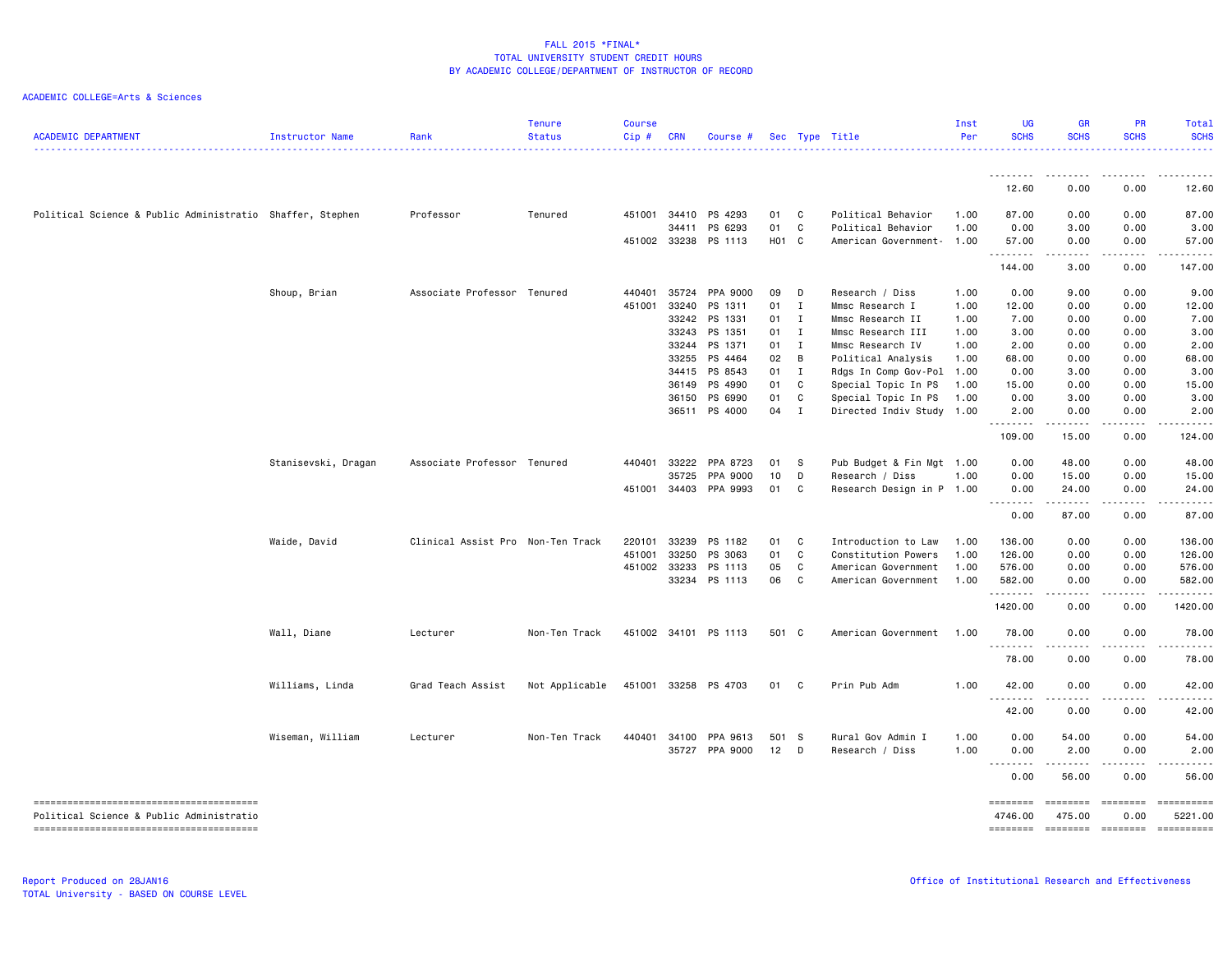| <b>ACADEMIC DEPARTMENT</b> | <b>Instructor Name</b> | Rank                        | <b>Tenure</b><br><b>Status</b> | <b>Course</b><br>Cip# | <b>CRN</b>     | Course #              |          |                  | Sec Type Title                              | Inst<br>Per  | UG<br><b>SCHS</b> | <b>GR</b><br><b>SCHS</b>                                                                                                                                                                                                                                                                                                                      | PR<br><b>SCHS</b> | Total<br><b>SCHS</b> |
|----------------------------|------------------------|-----------------------------|--------------------------------|-----------------------|----------------|-----------------------|----------|------------------|---------------------------------------------|--------------|-------------------|-----------------------------------------------------------------------------------------------------------------------------------------------------------------------------------------------------------------------------------------------------------------------------------------------------------------------------------------------|-------------------|----------------------|
| Psychology                 | Adams-Price, Carolyn   | Associate Professor Tenured |                                | 420101                | 33417          | PSY 6983              | 01       | C                | Psychology Of Aging                         | 1.00         | 0.00              | 6.00                                                                                                                                                                                                                                                                                                                                          | 0.00              | 6.00                 |
|                            |                        |                             |                                | 422809                | 36205<br>33409 | PSY 4000<br>PSY 4983  | 28<br>01 | $\mathbf I$<br>C | Directed Indiv Study<br>Psychology Of Aging | 1.00<br>1.00 | 3.00<br>102.00    | 0.00<br>0.00                                                                                                                                                                                                                                                                                                                                  | 0.00<br>0.00      | 3.00<br>102.00       |
|                            |                        |                             |                                |                       |                |                       |          |                  |                                             |              | .<br>105.00       | .<br>6.00                                                                                                                                                                                                                                                                                                                                     | .<br>0.00         | .<br>111.00          |
|                            |                        |                             |                                |                       |                |                       |          |                  |                                             |              |                   |                                                                                                                                                                                                                                                                                                                                               |                   |                      |
|                            | Armstrong, Kevin       | Associate Professor Tenured |                                | 420101                | 33371<br>36728 | PSY 3213<br>PSY 8000  | 01<br>06 | C<br>D           | Psych Of Ab Behavior<br>Research / Thesis   | 1.00<br>1.00 | 243.00<br>0.00    | 0.00<br>3.00                                                                                                                                                                                                                                                                                                                                  | 0.00<br>0.00      | 243.00<br>3.00       |
|                            |                        |                             |                                | 422707                | 33425          | PSY 8383              | 01       | C                | Behavior Therapy                            | 1.00         | 0.00              | 18.00                                                                                                                                                                                                                                                                                                                                         | 0.00              | 18.00                |
|                            |                        |                             |                                | 422813                | 35544          | PSY 9000              | 01       | D                | Research/Diss                               | 1.00         | 0.00              | 7.00                                                                                                                                                                                                                                                                                                                                          | 0.00              | 7.00                 |
|                            |                        |                             |                                |                       |                |                       |          |                  |                                             |              | .<br>243.00       | $\frac{1}{2} \left( \begin{array}{ccc} 1 & 0 & 0 & 0 \\ 0 & 0 & 0 & 0 \\ 0 & 0 & 0 & 0 \\ 0 & 0 & 0 & 0 \\ 0 & 0 & 0 & 0 \\ 0 & 0 & 0 & 0 \\ 0 & 0 & 0 & 0 \\ 0 & 0 & 0 & 0 \\ 0 & 0 & 0 & 0 \\ 0 & 0 & 0 & 0 \\ 0 & 0 & 0 & 0 & 0 \\ 0 & 0 & 0 & 0 & 0 \\ 0 & 0 & 0 & 0 & 0 \\ 0 & 0 & 0 & 0 & 0 \\ 0 & 0 & 0 & 0 & 0 \\ 0 & 0 & 0$<br>28.00 | الدامات ب<br>0.00 | .<br>271.00          |
|                            | Armstrong, Rebecca     | Instructor                  | Non-Ten Track                  | 420101                | 33352          | PSY 1013              | 04       | C                | Gen Psychology                              | 1.00         | 657.00            | 0.00                                                                                                                                                                                                                                                                                                                                          | 0.00              | 657.00               |
|                            |                        |                             |                                | 422703                | 33390          | PSY 3803              | 01       | C                | Int Dev Psychology                          | 1.00         | 180.00            | 0.00                                                                                                                                                                                                                                                                                                                                          | 0.00              | 180.00               |
|                            |                        |                             |                                |                       | 33391          | PSY 3803              | 02       | C                | Int Dev Psychology                          | 1.00         | 165.00            | 0.00                                                                                                                                                                                                                                                                                                                                          | 0.00              | 165.00               |
|                            |                        |                             |                                |                       |                |                       |          |                  |                                             |              | .<br>1002.00      | المتماما<br>0.00                                                                                                                                                                                                                                                                                                                              | .<br>0.00         | .<br>1002.00         |
|                            | Berman, Mitchell       | Professor                   | Ten Track                      | 420101                | 35556          | PSY 4000              | 09       | I                | Directed Indiv Study 1.00                   |              | 3.00              | 0.00                                                                                                                                                                                                                                                                                                                                          | 0.00              | 3.00                 |
|                            |                        |                             |                                |                       | 36274          | PSY 8000              | 02       | D                | Research / Thesis                           | 1.00         | 0.00              | 6.00                                                                                                                                                                                                                                                                                                                                          | 0.00              | 6.00                 |
|                            |                        |                             |                                | 422708                | 35024          | PSY 8214              | 01       | B                | Quan Meth In Psy II                         | 1.00         | 0.00              | 36.00                                                                                                                                                                                                                                                                                                                                         | 0.00              | 36.00                |
|                            |                        |                             |                                |                       |                |                       |          |                  |                                             |              | -----<br>3.00     | .<br>42.00                                                                                                                                                                                                                                                                                                                                    | .<br>0.00         | المتمامين<br>45.00   |
|                            | Bradshaw, Gary         | Professor                   | Tenured                        | 420101                | 35543          | PSY 4000              | 08       | $\mathbf{I}$     | Directed Indiv Study 1.00                   |              | 4.00              | 0.00                                                                                                                                                                                                                                                                                                                                          | 0.00              | 4.00                 |
|                            |                        |                             |                                |                       | 35696          | PSY 4000              | 14       | $\mathbf{I}$     | Directed Indiv Study                        | 1.00         | 3.00              | 0.00                                                                                                                                                                                                                                                                                                                                          | 0.00              | 3.00                 |
|                            |                        |                             |                                |                       | 35912          | PSY 4000              | 19       | $\mathbf{I}$     | Directed Indiv Study 1.00                   |              | 2.00              | 0.00                                                                                                                                                                                                                                                                                                                                          | 0.00              | 2.00                 |
|                            |                        |                             |                                |                       | 35992          | PSY 4000              | 26       | $\mathbf{I}$     | Directed Indiv Study 1.00                   |              | 3.00              | 0.00                                                                                                                                                                                                                                                                                                                                          | 0.00              | 3.00                 |
|                            |                        |                             |                                |                       | 36242          | PSY 4000              | 29       | $\mathbf{I}$     | Directed Indiv Study                        | 1.00         | 1.00              | 0.00                                                                                                                                                                                                                                                                                                                                          | 0.00              | 1.00                 |
|                            |                        |                             |                                |                       | 36491          | PSY 4000              | 36       | $\mathbf{I}$     | Directed Indiv Study 1.00                   |              | 3.00              | 0.00                                                                                                                                                                                                                                                                                                                                          | 0.00              | 3.00                 |
|                            |                        |                             |                                | 420301<br>422704      | 36312<br>33374 | PSY 8783<br>PSY 3314  | 01<br>01 | C<br>C           | Cog Sci Prof Skills<br>Experimental Psych   | 1.00<br>1.00 | 0.00<br>196.00    | 15.00<br>0.00                                                                                                                                                                                                                                                                                                                                 | 0.00<br>0.00      | 15.00<br>196.00      |
|                            |                        |                             |                                |                       | 33375          | PSY 3314              | 02       | К                | Experimental Psych                          | 1.00         | 0.00              | 0.00                                                                                                                                                                                                                                                                                                                                          | 0.00              | 0.00                 |
|                            |                        |                             |                                |                       | 33376          | PSY 3314              | 03       | К                | Experimental Psych                          | 1.00         | 0.00              | 0.00                                                                                                                                                                                                                                                                                                                                          | 0.00              | 0.00                 |
|                            |                        |                             |                                |                       | 33377          | PSY 3314              | 04       | К                | Experimental Psych                          | 1.00         | 0.00              | 0.00                                                                                                                                                                                                                                                                                                                                          | 0.00              | 0.00                 |
|                            |                        |                             |                                |                       |                | 422813 35546 PSY 9000 | 03       | D                | Research/Diss                               | 1.00         | 0.00              | 9.00                                                                                                                                                                                                                                                                                                                                          | 0.00              | 9.00                 |
|                            |                        |                             |                                |                       |                |                       |          |                  |                                             |              | 212.00            | 24.00                                                                                                                                                                                                                                                                                                                                         | 0.00              | 236.00               |
|                            | Brown, Kimberly        | Lecturer                    | Non-Ten Track                  | 422707                | 33382          | PSY 3363              | 01       | C                | Behav Modification                          | 1.00         | 120.00            | 0.00                                                                                                                                                                                                                                                                                                                                          | 0.00              | 120.00               |
|                            |                        |                             |                                | 440401                |                | 33364 PSY 3073        | 01       | C                | Psy Interper Relat                          | 1.00         | 102.00            | 0.00                                                                                                                                                                                                                                                                                                                                          | 0.00              | 102.00               |
|                            |                        |                             |                                |                       |                |                       |          |                  |                                             |              | .<br>222.00       | .<br>0.00                                                                                                                                                                                                                                                                                                                                     | .<br>0.00         | 222.00               |
|                            | Campbell, Kristen      | Lecturer                    | Non-Ten Track                  | 420101                | 34104          | PSY 3213              | 501 C    |                  | Psych Of Ab Behavior 1.00                   |              | 81.00             | 0.00                                                                                                                                                                                                                                                                                                                                          | 0.00              | 81.00                |
|                            |                        |                             |                                |                       | 36637          | PSY 4000              | 56       | $\mathbf{I}$     | Directed Indiv Study                        | 1.00         | 3.00              | 0.00                                                                                                                                                                                                                                                                                                                                          | 0.00              | 3.00                 |
|                            |                        |                             |                                |                       | 36638          | PSY 4000              | 57       | $\mathbf{I}$     | Directed Indiv Study 1.00                   |              | 3.00              | 0.00                                                                                                                                                                                                                                                                                                                                          | 0.00              | 3.00                 |
|                            |                        |                             |                                |                       | 36640          | PSY 4000              | 58       | $\mathbf{I}$     | Directed Indiv Study 1.00                   |              | 3.00              | 0.00                                                                                                                                                                                                                                                                                                                                          | 0.00              | 3.00                 |
|                            |                        |                             |                                |                       | 36641          | PSY 4000              | 59       | $\mathbf{I}$     | Directed Indiv Study                        | 1.00         | 3.00              | 0.00                                                                                                                                                                                                                                                                                                                                          | 0.00              | 3.00                 |
|                            |                        |                             |                                |                       | 36642          | PSY 4000              | 60       | I                | Directed Indiv Study 1.00                   |              | 3.00              | 0.00                                                                                                                                                                                                                                                                                                                                          | 0.00              | 3.00                 |
|                            |                        |                             |                                |                       | 36643          | PSY 4000              | 61       | $\mathbf I$      | Directed Indiv Study 1.00                   |              | 3.00              | 0.00                                                                                                                                                                                                                                                                                                                                          | 0.00              | 3.00                 |
|                            |                        |                             |                                |                       | 36644          | PSY 4000              | 62       | I                | Directed Indiv Study 1.00                   |              | 3.00              | 0.00                                                                                                                                                                                                                                                                                                                                          | 0.00              | 3.00                 |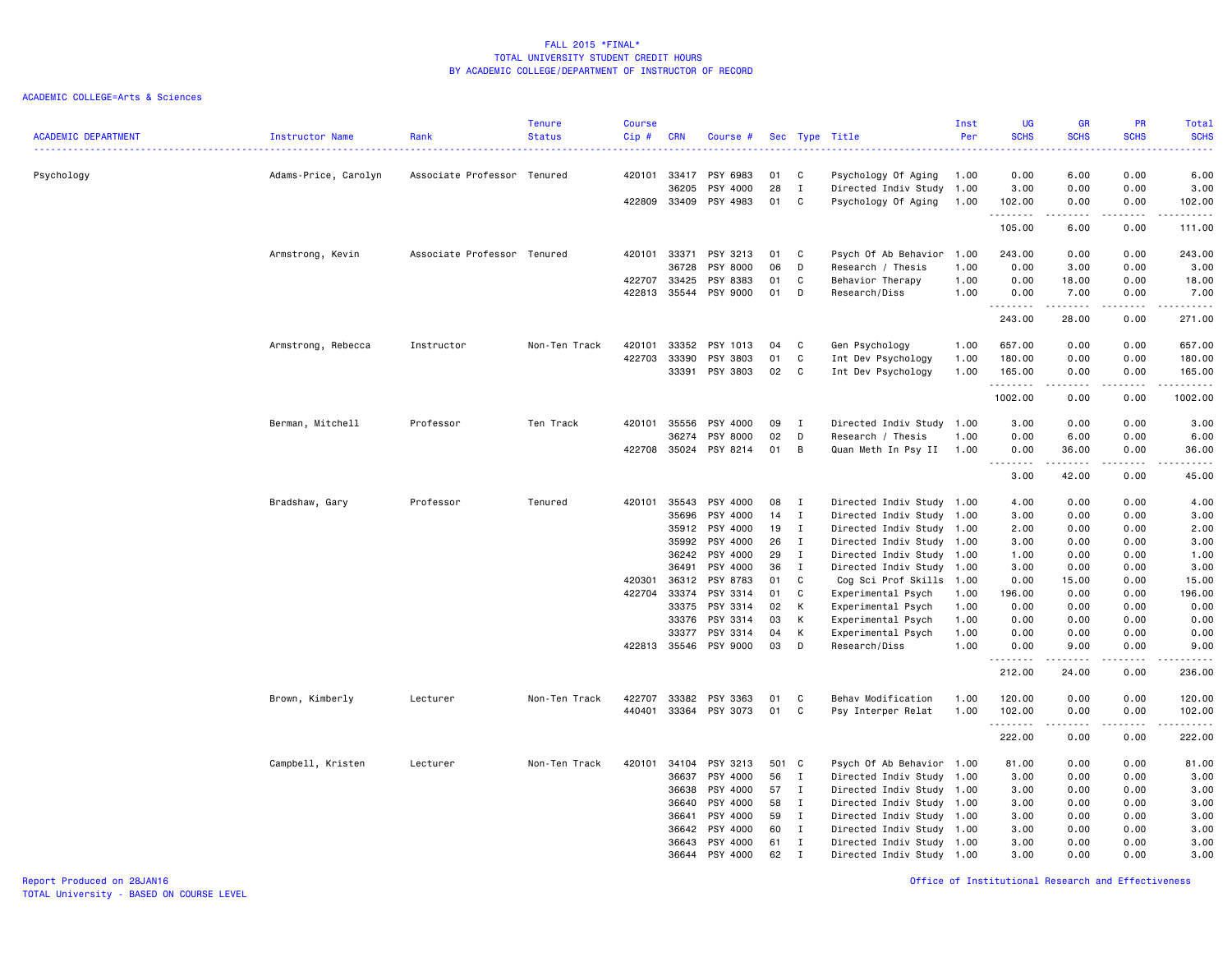|                            |                   |                                   | <b>Tenure</b>  | <b>Course</b> |            |                       |                  |              |                           | Inst | UG                                         | <b>GR</b>                                                                                                                                                    | <b>PR</b>   | Total                                                                                                                                    |
|----------------------------|-------------------|-----------------------------------|----------------|---------------|------------|-----------------------|------------------|--------------|---------------------------|------|--------------------------------------------|--------------------------------------------------------------------------------------------------------------------------------------------------------------|-------------|------------------------------------------------------------------------------------------------------------------------------------------|
| <b>ACADEMIC DEPARTMENT</b> | Instructor Name   | Rank                              | <b>Status</b>  | Cip#          | <b>CRN</b> | Course #              |                  |              | Sec Type Title            | Per  | <b>SCHS</b><br>$\sim$ $\sim$ $\sim$ $\sim$ | <b>SCHS</b>                                                                                                                                                  | <b>SCHS</b> | <b>SCHS</b><br>$\frac{1}{2} \left( \frac{1}{2} \right) \left( \frac{1}{2} \right) \left( \frac{1}{2} \right) \left( \frac{1}{2} \right)$ |
|                            |                   |                                   |                |               |            |                       |                  |              |                           |      |                                            |                                                                                                                                                              |             |                                                                                                                                          |
| Psychology                 | Campbell, Kristen | Lecturer                          | Non-Ten Track  | 420101        | 36645      | PSY 4000              | 63               | Ι.           | Directed Indiv Study 1.00 |      | 3.00                                       | 0.00                                                                                                                                                         | 0.00        | 3.00                                                                                                                                     |
|                            |                   |                                   |                | 422708        | 33366      | PSY 3104              | 01               | C            | Introductory Psychol      | 1.00 | 272.00                                     | 0.00                                                                                                                                                         | 0.00        | 272.00                                                                                                                                   |
|                            |                   |                                   |                |               | 33367      | PSY 3104              | 02               | К            | Introductory Psychol      | 1.00 | 0.00                                       | 0.00                                                                                                                                                         | 0.00        | 0.00                                                                                                                                     |
|                            |                   |                                   |                |               | 33368      | PSY 3104              | 03               | к            | Introductory Psychol      | 1.00 | 0.00                                       | 0.00                                                                                                                                                         | 0.00        | 0.00                                                                                                                                     |
|                            |                   |                                   |                |               | 33369      | PSY 3104              | 05               | К            | Introductory Psychol      | 1.00 | 0.00                                       | 0.00                                                                                                                                                         | 0.00        | 0.00                                                                                                                                     |
|                            |                   |                                   |                |               | 36088      | PSY 3104              | 04               | К            | Introductory Psychol      | 1.00 | 0.00                                       | 0.00                                                                                                                                                         | 0.00        | 0.00                                                                                                                                     |
|                            |                   |                                   |                | 422803        | 33395      | PSY 4223              | 01               | C            | Drug Use And Abuse        | 1.00 | 81.00                                      | 0.00                                                                                                                                                         | 0.00        | 81.00                                                                                                                                    |
|                            |                   |                                   |                |               | 33396      | PSY 4223              | 02               | C            | Drug Use And Abuse        | 1.00 | 105.00                                     | 0.00                                                                                                                                                         | 0.00        | 105.00                                                                                                                                   |
|                            |                   |                                   |                | 440401        | 33365      | PSY 3073              | 02               | C            | Psy Interper Relat        | 1.00 | 105.00<br>.                                | 0.00                                                                                                                                                         | 0.00        | 105.00<br>.                                                                                                                              |
|                            |                   |                                   |                |               |            |                       |                  |              |                           |      | 668.00                                     | 0.00                                                                                                                                                         | 0.00        | 668.00                                                                                                                                   |
|                            | Carskadon, Thomas | Professor                         | Tenured        | 420101        | 33349      | PSY 1013              | 01               | C            | Gen Psychology -SI        | 0.90 | 874.80                                     | 0.00                                                                                                                                                         | 0.00        | 874.80                                                                                                                                   |
|                            |                   |                                   |                |               | 33350      | PSY 1013              | 02               | C            | Gen Psychology -SI        | 0.90 | 477.90                                     | 0.00                                                                                                                                                         | 0.00        | 477.90                                                                                                                                   |
|                            |                   |                                   |                |               | 33355      | PSY 1013              | 07               | C            | Gen Psychology - LC       | 0.90 | 75.60                                      | 0.00                                                                                                                                                         | 0.00        | 75.60                                                                                                                                    |
|                            |                   |                                   |                |               | 33356      | PSY 1013              | 08               | C            | Gen Psychology - LC       | 0.90 | 86.40                                      | 0.00                                                                                                                                                         | 0.00        | 86.40                                                                                                                                    |
|                            |                   |                                   |                |               | 33357      | PSY 1013              | 09               | C            | Gen Psychology - LC       | 0.90 | 64.80                                      | 0.00                                                                                                                                                         | 0.00        | 64.80                                                                                                                                    |
|                            |                   |                                   |                |               | 33358      | PSY 1013              | 10               | C            | Gen Psychology - LC       | 0.90 | 40.50                                      | 0.00                                                                                                                                                         | 0.00        | 40.50                                                                                                                                    |
|                            |                   |                                   |                |               | 33363      | PSY 1013              | H <sub>0</sub> 1 | C.           | Honors Gen Psy - LC       | 1.00 | 42.00                                      | 0.00                                                                                                                                                         | 0.00        | 42.00                                                                                                                                    |
|                            |                   |                                   |                |               | 35021      | PSY 1013              | 14               | C            | Gen Psychology-LC         | 0.90 | 67.50                                      | 0.00                                                                                                                                                         | 0.00        | 67.50                                                                                                                                    |
|                            |                   |                                   |                |               | 35402      | PSY 1013              | 15               | C            | Gen Psychology-LC         | 0.90 | 48.60                                      | 0.00                                                                                                                                                         | 0.00        | 48.60                                                                                                                                    |
|                            |                   |                                   |                |               | 36489      | PSY 4000              | 34               | $\mathbf I$  | Directed Indiv Study 1.00 |      | 3.00                                       | 0.00                                                                                                                                                         | 0.00        | 3.00                                                                                                                                     |
|                            |                   |                                   |                | 521003        | 34709      | FYE 1001              | F15 C            |              | Freshman Year Experi 1.00 |      | 21.00                                      | 0.00                                                                                                                                                         | 0.00        | 21.00                                                                                                                                    |
|                            |                   |                                   |                |               | 34796      | FYE 1001              | F16 C            |              | Freshman Year Experi 1.00 |      | 10.00<br>.                                 | 0.00<br>$\frac{1}{2} \left( \frac{1}{2} \right) \left( \frac{1}{2} \right) \left( \frac{1}{2} \right) \left( \frac{1}{2} \right) \left( \frac{1}{2} \right)$ | 0.00        | 10.00<br>.                                                                                                                               |
|                            |                   |                                   |                |               |            |                       |                  |              |                           |      | 1812.10                                    | 0.00                                                                                                                                                         | 0.00        | 1812.10                                                                                                                                  |
|                            | Cooper, Stephanie | Lecturer                          | Non-Ten Track  | 422703        | 33831      | PSY 3803              | 201 C            |              | Int Dev Psychology        | 1.00 | 48.00                                      | 0.00                                                                                                                                                         | 0.00        | 48.00                                                                                                                                    |
|                            |                   |                                   |                | 422707        | 35296      | PSY 3363              | 201              | C            | Behav Modification        | 1.00 | 63.00<br>. <b>.</b>                        | 0.00                                                                                                                                                         | 0.00        | 63.00                                                                                                                                    |
|                            |                   |                                   |                |               |            |                       |                  |              |                           |      | 111.00                                     | 0.00                                                                                                                                                         | 0.00        | 111.00                                                                                                                                   |
|                            | Eakin, Deborah    | Associate Professor Tenured       |                | 420101        | 33429      | PSY 8653              | 01               | - S          | Appl Cog Reading Sem      | 1.00 | 0.00                                       | 9.00                                                                                                                                                         | 0.00        | 9.00                                                                                                                                     |
|                            |                   |                                   |                |               | 35020      | PSY 1001              | F03 C            |              | First Year Seminar        | 1.00 | 18.00                                      | 0.00                                                                                                                                                         | 0.00        | 18.00                                                                                                                                    |
|                            |                   |                                   |                |               | 35234      | PSY 4000              | 01               | $\mathbf{I}$ | Directed Indiv Study      | 1.00 | 3.00                                       | 0.00                                                                                                                                                         | 0.00        | 3.00                                                                                                                                     |
|                            |                   |                                   |                |               | 35256      | PSY 4000              | 03               | $\mathbf I$  | Directed Indiv Study 1.00 |      | 3.00                                       | 0.00                                                                                                                                                         | 0.00        | 3.00                                                                                                                                     |
|                            |                   |                                   |                |               | 35624      | PSY 4000              | 11               | $\mathbf{I}$ | Directed Indiv Study 1.00 |      | 3.00                                       | 0.00                                                                                                                                                         | 0.00        | 3.00                                                                                                                                     |
|                            |                   |                                   |                |               | 35913      | PSY 4000              | 20               | $\mathbf{I}$ | Directed Indiv Study      | 1.00 | 3.00                                       | 0.00                                                                                                                                                         | 0.00        | 3.00                                                                                                                                     |
|                            |                   |                                   |                |               | 36705      | PSY 4000              | 69               | $\mathbf{I}$ | Directed Indiv Study      | 1.00 | 3.00                                       | 0.00                                                                                                                                                         | 0.00        | 3.00                                                                                                                                     |
|                            |                   |                                   |                |               | 36709      | PSY 4000              | 71               | $\mathbf{I}$ | Directed Indiv Study      | 1.00 | 3.00                                       | 0.00                                                                                                                                                         | 0.00        | 3.00                                                                                                                                     |
|                            |                   |                                   |                | 422701        | 33406      | PSY 4733              | 01               | C            | Memory                    | 1.00 | 48.00                                      | 0.00                                                                                                                                                         | 0.00        | 48.00                                                                                                                                    |
|                            |                   |                                   |                | 422813        |            | 35548 PSY 9000        | 05               | D            | Research/Diss             | 1.00 | 0.00<br>.                                  | 40.00<br>.                                                                                                                                                   | 0.00        | 40.00<br>د د د د د                                                                                                                       |
|                            |                   |                                   |                |               |            |                       |                  |              |                           |      | 84.00                                      | 49.00                                                                                                                                                        | 0.00        | 133.00                                                                                                                                   |
|                            | Garrison, Teena   | Research Assist Pro Non-Ten Track |                | 143501        | 34302      | IE 8143               | 01               | C            | Applied Ergo Methods 1.00 |      | 0.00                                       | 39.00                                                                                                                                                        | 0.00        | 39.00                                                                                                                                    |
|                            |                   |                                   |                |               |            | 34693 IE 8143         | 501 C            |              | Applied Ergo Methods 1.00 |      | 0.00<br>$\sim$ $\sim$ .                    | 27.00                                                                                                                                                        | 0.00        | 27.00                                                                                                                                    |
|                            |                   |                                   |                |               |            |                       |                  |              |                           |      | 0.00                                       | 66.00                                                                                                                                                        | 0.00        | 66.00                                                                                                                                    |
|                            | Golding, Courtney | Grad Teach Assist                 | Not Applicable |               |            | 420101 33361 PSY 1013 | 13               | $\mathbf{C}$ | Gen Psychology            | 1.00 | 291.00                                     | 0.00                                                                                                                                                         | 0.00        | 291.00                                                                                                                                   |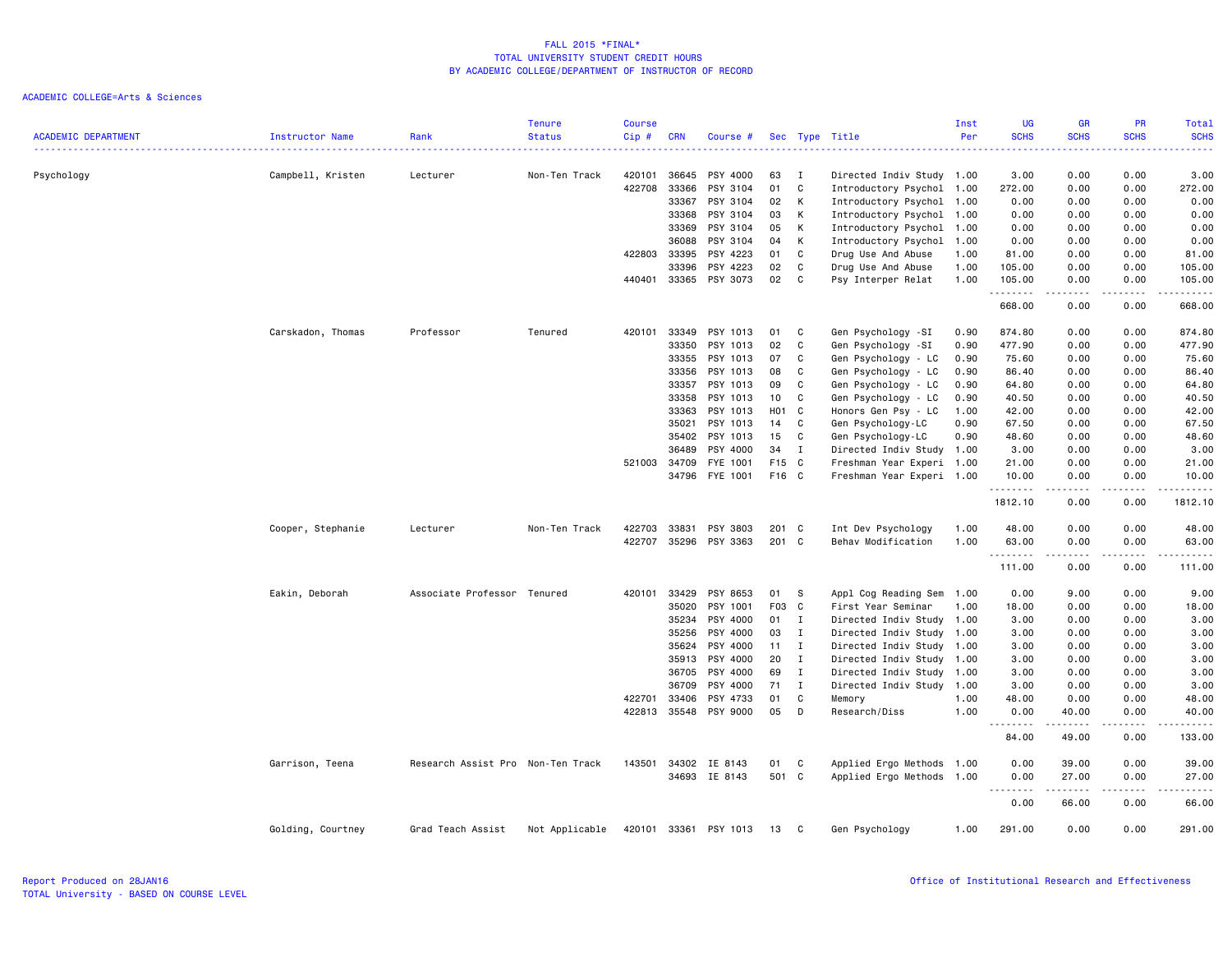| <b>ACADEMIC DEPARTMENT</b> | <b>Instructor Name</b> | Rank                          | <b>Tenure</b><br><b>Status</b> | <b>Course</b><br>Cip# | <b>CRN</b> | Course #              |       |              | Sec Type Title            | Inst<br>Per | <b>UG</b><br><b>SCHS</b> | <b>GR</b><br><b>SCHS</b> | <b>PR</b><br><b>SCHS</b> | Total<br><b>SCHS</b> |
|----------------------------|------------------------|-------------------------------|--------------------------------|-----------------------|------------|-----------------------|-------|--------------|---------------------------|-------------|--------------------------|--------------------------|--------------------------|----------------------|
|                            |                        |                               |                                |                       |            |                       |       |              |                           |             |                          |                          |                          | $\omega$ is a set    |
|                            |                        |                               |                                |                       |            |                       |       |              |                           |             | .<br>291.00              | 0.00                     | 0.00                     | 291.00               |
| Psychology                 | Gresham, Courtney      | Non-Faculty                   | Not Applicable                 |                       |            | 422707 34106 PSY 4353 | 501 C |              | Psychology and the L 1.00 |             | 93.00                    | 0.00                     | 0.00                     | 93.00                |
|                            |                        |                               |                                |                       |            |                       |       |              |                           |             | .<br>93.00               | 0.00                     | .<br>0.00                | .<br>93.00           |
|                            | Hogan, Russell         | Lecturer                      | Non-Ten Track                  | 422701                | 33830      | PSY 3713              | 201 C |              | Cognitive Psychology 1.00 |             | 54.00                    | 0.00                     | 0.00                     | 54.00                |
|                            |                        |                               |                                | 422706                | 33835      | PSY 4423              | 201 C |              | Sensation/Perception      | 1.00        | 39.00<br>.               | 0.00                     | 0.00<br>.                | 39.00<br>د د د د د   |
|                            |                        |                               |                                |                       |            |                       |       |              |                           |             | 93.00                    | 0.00                     | 0.00                     | 93.00                |
|                            | Hood, Kristina         | Assistant Professor Ten Track |                                | 240101                | 36148      | HON 4000              | 03    | $\mathbf I$  | Directed Individual       | 1.00        | 3.00                     | 0.00                     | 0.00                     | 3.00                 |
|                            |                        |                               |                                |                       | 36594      | HON 4093              | H09   | <sub>S</sub> | Honors Thesis             | 1.00        | 3.00                     | 0.00                     | 0.00                     | 3.00                 |
|                            |                        |                               |                                | 420101                | 33427      | PSY 8513              | 01    | C            | Psychological Res         | 1.00        | 0.00                     | 27.00                    | 0.00                     | 27.00                |
|                            |                        |                               |                                |                       | 35695      | PSY 4000              | 13    | I            | Directed Indiv Study 1.00 |             | 1.00                     | 0.00                     | 0.00                     | 1.00                 |
|                            |                        |                               |                                |                       | 35815      | PSY 4000              | 15    | $\mathbf{I}$ | Directed Indiv Study 1.00 |             | 2.00                     | 0.00                     | 0.00                     | 2.00                 |
|                            |                        |                               |                                |                       | 35816      | PSY 4000              | 16    | I            | Directed Indiv Study 1.00 |             | 3.00                     | 0.00                     | 0.00                     | 3.00                 |
|                            |                        |                               |                                |                       | 35959      | PSY 4000              | 23    | $\mathbf I$  | Directed Indiv Study 1.00 |             | 3.00                     | 0.00                     | 0.00                     | 3.00                 |
|                            |                        |                               |                                |                       | 35960      | PSY 4000              | 24    | $\mathbf{I}$ | Directed Indiv Study 1.00 |             | 2.00                     | 0.00                     | 0.00                     | 2.00                 |
|                            |                        |                               |                                |                       | 35982      | PSY 4000              | 25    | I            | Directed Indiv Study 1.00 |             | 2.00                     | 0.00                     | 0.00                     | 2.00                 |
|                            |                        |                               |                                |                       | 36095      | PSY 8000              | 01    | D            | Research / Thesis         | 1.00        | 0.00                     | 5.00                     | 0.00                     | 5.00                 |
|                            |                        |                               |                                |                       | 36406      | PSY 4000              | 31    | $\mathbf I$  | Directed Indiv Study 1.00 |             | 1.00                     | 0.00                     | 0.00                     | 1.00                 |
|                            |                        |                               |                                |                       | 36493      | PSY 4000              | 37    | $\mathbf I$  | Directed Indiv Study 1.00 |             | 2.00                     | 0.00                     | 0.00                     | 2.00                 |
|                            |                        |                               |                                |                       | 36647      | PSY 4000              | 64    | $\mathbf I$  | Directed Indiv Study 1.00 |             | 4.00                     | 0.00                     | 0.00                     | 4.00                 |
|                            |                        |                               |                                |                       | 36714      | PSY 4000              | 74    | Ι.           | Directed Indiv Study      | 1.00        | 3.00                     | 0.00                     | 0.00                     | 3.00                 |
|                            |                        |                               |                                | 422707                | 33386      | PSY 3623              | 01    | C            | Social Psychology         | 1.00        | 204.00                   | 0.00                     | 0.00                     | 204.00               |
|                            |                        |                               |                                | 422813                | 35549      | PSY 9000              | 06    | D            | Research/Diss             | 1.00        | 0.00<br>.                | 12.00<br>.               | 0.00<br>.                | 12.00<br>.           |
|                            |                        |                               |                                |                       |            |                       |       |              |                           |             | 233.00                   | 44.00                    | 0.00                     | 277.00               |
|                            | Hubbard, Marlena       | Lecturer                      | Non-Ten Track                  | 420101                | 36090      | PSY 1013              | 16    | C            | Gen Psychology            | 1.00        | 225.00                   | 0.00                     | 0.00                     | 225.00               |
|                            |                        |                               |                                | 422707                | 33388      | PSY 3623              | 03    | C            | Social Psychology         | 1.00        | 156.00                   | 0.00                     | 0.00                     | 156.00               |
|                            |                        |                               |                                | 422803                | 33397      | PSY 4223              | 03    | C            | Drug Use And Abuse        | 1.00        | 147.00                   | 0.00                     | 0.00                     | 147.00               |
|                            |                        |                               |                                | 422813                | 33380      | PSY 3343              | 02    | C            | Psych Of Learning         | 1.00        | 96.00                    | 0.00                     | 0.00                     | 96.00                |
|                            |                        |                               |                                |                       |            |                       |       |              |                           |             | .<br>624.00              | 0.00                     | 0.00                     | .<br>624.00          |
|                            |                        | Assistant Professor Ten Track |                                | 420101                | 36524      | PSY 4000              | 40    | I            |                           |             | 3.00                     |                          | 0.00                     | 3.00                 |
|                            | Jarosz, Andrew         |                               |                                | 422701                | 34397      | PSY 3713              | 03    | C            | Directed Indiv Study 1.00 |             | 228.00                   | 0.00<br>0.00             | 0.00                     | 228.00               |
|                            |                        |                               |                                |                       |            |                       |       |              | Cognitive Psychology 1.00 |             | .                        |                          | .                        | د د د د د            |
|                            |                        |                               |                                |                       |            |                       |       |              |                           |             | 231.00                   | 0.00                     | 0.00                     | 231.00               |
|                            | Keeley, Jared          | Associate Professor Tenured   |                                | 420101                | 35368      | PSY 4000              | 06    | I            | Directed Indiv Study      | 1.00        | 3.00                     | 0.00                     | 0.00                     | 3.00                 |
|                            |                        |                               |                                |                       | 36364      | PSY 8000              | 04    | D            | Research / Thesis         | 1.00        | 0.00                     | 3.00                     | 0.00                     | 3.00                 |
|                            |                        |                               |                                | 422810                | 33422      | PSY 8323              | 01    | C            | Psychopathology           | 1.00        | 0.00                     | 18.00                    | 0.00                     | 18.00                |
|                            |                        |                               |                                | 422813                | 35550      | PSY 9000              | 07    | D            | Research/Diss             | 1.00        | 0.00                     | 29.00<br>-----           | 0.00                     | 29.00<br>$- - - -$   |
|                            |                        |                               |                                |                       |            |                       |       |              |                           |             | <u>.</u><br>3.00         | 50.00                    | $\frac{1}{2}$<br>0.00    | 53.00                |
|                            | Kinman, Brittany       | Grad Teach Assist             | Not Applicable                 | 420101                | 33360      | PSY 1013              | 12    | C            | Gen Psychology            | 1.00        | 288.00                   | 0.00                     | 0.00                     | 288.00               |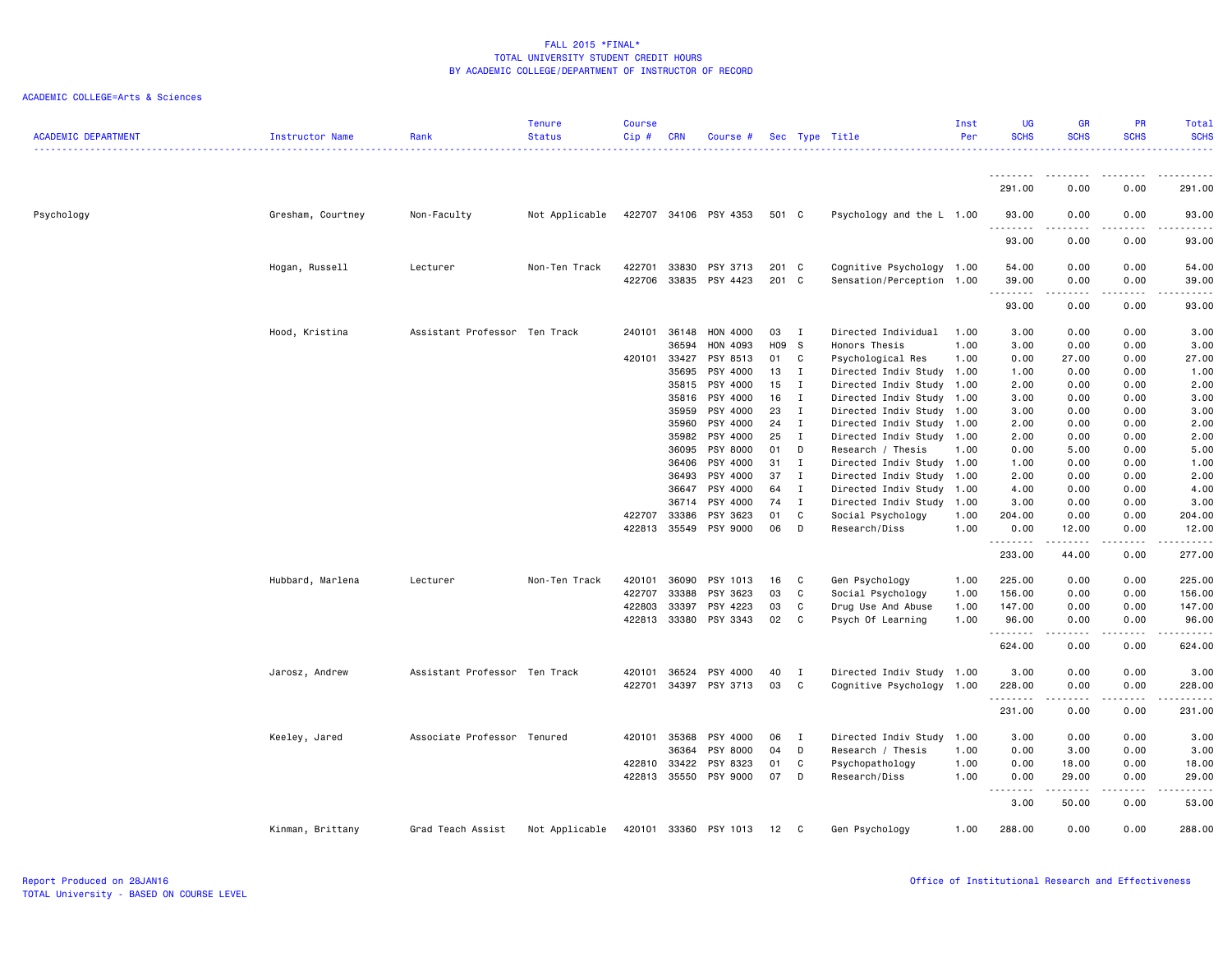| <b>ACADEMIC DEPARTMENT</b> | <b>Instructor Name</b> | Rank                        | <b>Tenure</b><br><b>Status</b> | <b>Course</b><br>Cip# | <b>CRN</b> | Course #              |       |              | Sec Type Title            | Inst<br>Per | <b>UG</b><br><b>SCHS</b> | GR<br><b>SCHS</b>                                                                                                                                             | PR<br><b>SCHS</b>                   | Total<br><b>SCHS</b> |
|----------------------------|------------------------|-----------------------------|--------------------------------|-----------------------|------------|-----------------------|-------|--------------|---------------------------|-------------|--------------------------|---------------------------------------------------------------------------------------------------------------------------------------------------------------|-------------------------------------|----------------------|
|                            |                        |                             |                                |                       |            |                       |       |              |                           |             | .                        | $\frac{1}{2} \left( \frac{1}{2} \right) \left( \frac{1}{2} \right) \left( \frac{1}{2} \right) \left( \frac{1}{2} \right) \left( \frac{1}{2} \right)$          | .                                   | .                    |
|                            |                        |                             |                                |                       |            |                       |       |              |                           |             | 288.00                   | 0.00                                                                                                                                                          | 0.00                                | 288.00               |
| Psychology                 | Klein, Stephen         | Professor                   | Tenured                        | 302501                | 33408      | PSY 4813              | 01    | C            | Positive Psychology       | 1.00        | 69.00                    | 0.00                                                                                                                                                          | 0.00                                | 69.00                |
|                            |                        |                             |                                | 422706                | 33399      | PSY 4403              | 01    | C            | Biological Psycholog      | 1.00        | 84.00                    | 0.00                                                                                                                                                          | 0.00                                | 84.00                |
|                            |                        |                             |                                |                       |            | 422813 33379 PSY 3343 | 01    | C            | Psych Of Learning         | 1.00        | 87.00<br>.               | 0.00<br>.                                                                                                                                                     | 0.00<br>.                           | 87.00<br>.           |
|                            |                        |                             |                                |                       |            |                       |       |              |                           |             | 240.00                   | 0.00                                                                                                                                                          | 0.00                                | 240.00               |
|                            | Kwan, Janet            | Grad Teach Assist           | Not Applicable                 | 420101                |            | 33351 PSY 1013        | 03    | C            | Gen Psychology            | 1.00        | 288.00                   | 0.00                                                                                                                                                          | 0.00                                | 288.00               |
|                            |                        |                             |                                |                       |            |                       |       |              |                           |             | .<br>288.00              | 0.00                                                                                                                                                          | $- - - -$<br>0.00                   | <u>.</u><br>288.00   |
|                            | McKinney, Clifford     | Associate Professor Tenured |                                | 420101                | 34345      | PSY 1001              | F02 C |              | First Year Seminar        | 1.00        | 13.00                    | 0.00                                                                                                                                                          | 0.00                                | 13.00                |
|                            |                        |                             |                                |                       | 36131      | PSY 8450              | 02    | Ε            | Applied Clin Practic 1.00 |             | 0.00                     | 12.00                                                                                                                                                         | 0.00                                | 12.00                |
|                            |                        |                             |                                |                       | 36572      | PSY 4000              | 52    | $\mathbf{I}$ | Directed Indiv Study 1.00 |             | 3.00                     | 0.00                                                                                                                                                          | 0.00                                | 3.00                 |
|                            |                        |                             |                                |                       | 36573      | PSY 4000              | 53    | I            | Directed Indiv Study 1.00 |             | 3.00                     | 0.00                                                                                                                                                          | 0.00                                | 3.00                 |
|                            |                        |                             |                                |                       | 36577      | PSY 4000              | 54    | $\mathbf{I}$ | Directed Indiv Study 1.00 |             | 3.00                     | 0.00                                                                                                                                                          | 0.00                                | 3.00                 |
|                            |                        |                             |                                |                       | 36579      | PSY 4000              | 55    | $\mathbf{I}$ | Directed Indiv Study 1.00 |             | 3.00                     | 0.00                                                                                                                                                          | 0.00                                | 3.00                 |
|                            |                        |                             |                                |                       | 36700      | PSY 4000              | 68    | $\mathbf{I}$ | Directed Indiv Study 1.00 |             | 3.00                     | 0.00                                                                                                                                                          | 0.00                                | 3.00                 |
|                            |                        |                             |                                |                       | 36729      | PSY 8000              | 07    | D            | Research / Thesis         | 1.00        | 0.00                     | 7.00                                                                                                                                                          | 0.00                                | 7.00                 |
|                            |                        |                             |                                | 422703                | 33398      | PSY 4343<br>PSY 9000  | 01    | C            | Clinical Child Psych 1.00 |             | 114.00                   | 0.00                                                                                                                                                          | 0.00                                | 114.00               |
|                            |                        |                             |                                | 422813                | 35551      |                       | 08    | D            | Research/Diss             | 1.00        | 0.00<br>.                | 23.00<br>$\frac{1}{2} \left( \frac{1}{2} \right) \left( \frac{1}{2} \right) \left( \frac{1}{2} \right) \left( \frac{1}{2} \right) \left( \frac{1}{2} \right)$ | 0.00<br>.                           | 23.00<br>.           |
|                            |                        |                             |                                |                       |            |                       |       |              |                           |             | 142.00                   | 42.00                                                                                                                                                         | 0.00                                | 184.00               |
|                            | McMillen, David        | Research Professor          | Non-Ten Track                  | 420101                | 36553      | PSY 4000              | 41    | Ι.           | Directed Indiv Study 1.00 |             | 1.00                     | 0.00                                                                                                                                                          | 0.00                                | 1.00                 |
|                            |                        |                             |                                |                       | 36554      | PSY 4000              | 42    | $\mathbf{I}$ | Directed Indiv Study 1.00 |             | 2.00                     | 0.00                                                                                                                                                          | 0.00                                | 2.00                 |
|                            |                        |                             |                                |                       | 36555      | PSY 4000              | 43    | $\mathbf I$  | Directed Indiv Study 1.00 |             | 2.00                     | 0.00                                                                                                                                                          | 0.00                                | 2.00                 |
|                            |                        |                             |                                |                       | 36558      | PSY 4000              | 45    | I            | Directed Indiv Study 1.00 |             | 2.00                     | 0.00                                                                                                                                                          | 0.00                                | 2.00                 |
|                            |                        |                             |                                |                       | 36559      | PSY 4000              | 46    | $\mathbf I$  | Directed Indiv Study 1.00 |             | 2.00                     | 0.00                                                                                                                                                          | 0.00                                | 2.00                 |
|                            |                        |                             |                                |                       | 36560      | PSY 4000              | 47    | $\mathbf I$  | Directed Indiv Study 1.00 |             | 2.00                     | 0.00                                                                                                                                                          | 0.00                                | 2.00                 |
|                            |                        |                             |                                |                       | 36561      | PSY 4000              | 48    | $\mathbf{I}$ | Directed Indiv Study 1.00 |             | 2.00                     | 0.00                                                                                                                                                          | 0.00                                | 2.00                 |
|                            |                        |                             |                                |                       | 36562      | PSY 4000              | 49    | I            | Directed Indiv Study 1.00 |             | 2.00                     | 0.00                                                                                                                                                          | 0.00                                | 2.00                 |
|                            |                        |                             |                                |                       | 36563      | PSY 4000              | 50    | I            | Directed Indiv Study 1.00 |             | 2.00                     | 0.00                                                                                                                                                          | 0.00                                | 2.00                 |
|                            |                        |                             |                                |                       | 36564      | PSY 4000              | 51    | $\mathbf I$  | Directed Indiv Study 1.00 |             | 2.00<br>.                | 0.00<br>.                                                                                                                                                     | 0.00<br>$\frac{1}{2}$               | 2.00<br>.            |
|                            |                        |                             |                                |                       |            |                       |       |              |                           |             | 19.00                    | 0.00                                                                                                                                                          | 0.00                                | 19.00                |
|                            | McMillen, Robert       | Associate Professor Tenured |                                | 422810                |            | 33385 PSY 3503        | 01    | C            | Health Psychology         | 1.00        | 360.00<br>.              | 0.00                                                                                                                                                          | 0.00                                | 360.00<br>.          |
|                            |                        |                             |                                |                       |            |                       |       |              |                           |             | 360.00                   | 0.00                                                                                                                                                          | 0.00                                | 360.00               |
|                            | Mitchell, Sheridan     | Lecturer                    | Non-Ten Track                  | 422705                | 33393      | PSY 4203              | 01    | C            | Theories Of Pers          | 1.00        | 117.00                   | 0.00                                                                                                                                                          | 0.00                                | 117.00               |
|                            |                        |                             |                                | 422706                | 33401      | PSY 4403              | 03    | C            | Biological Psycholog 1.00 |             | 78.00                    | 0.00                                                                                                                                                          | 0.00                                | 78.00                |
|                            |                        |                             |                                | 422707                | 33370      | PSY 3203              | 01    | C            | Psy Of Gender Differ 1.00 |             | 99.00                    | 0.00                                                                                                                                                          | 0.00                                | 99.00                |
|                            |                        |                             |                                |                       |            |                       |       |              |                           |             | .<br>294.00              | 0.00                                                                                                                                                          | $\sim$ $\sim$ $\sim$ $\sim$<br>0.00 | .<br>294.00          |
|                            | Moss, Robert           | Associate Professor Tenured |                                | 420101                | 35177      | CSE 8613              | 01    | C            | Cognitive Skill Mode 1.00 |             | 0.00                     | 9.00                                                                                                                                                          | 0.00                                | 9.00                 |
|                            |                        |                             |                                |                       | 35847      | PSY 4000              | 17    | I            | Directed Indiv Study 1.00 |             | 1.00                     | 0.00                                                                                                                                                          | 0.00                                | 1.00                 |
|                            |                        |                             |                                |                       | 36504      | PSY 4000              | 39    | I            | Directed Indiv Study 1.00 |             | 3.00                     | 0.00                                                                                                                                                          | 0.00                                | 3.00                 |
|                            |                        |                             |                                | 422701                | 33431      | PSY 8731              | 01    | C            | Appl Cognitive Rsh S 1.00 |             | 0.00                     | 5.00                                                                                                                                                          | 0.00                                | 5.00                 |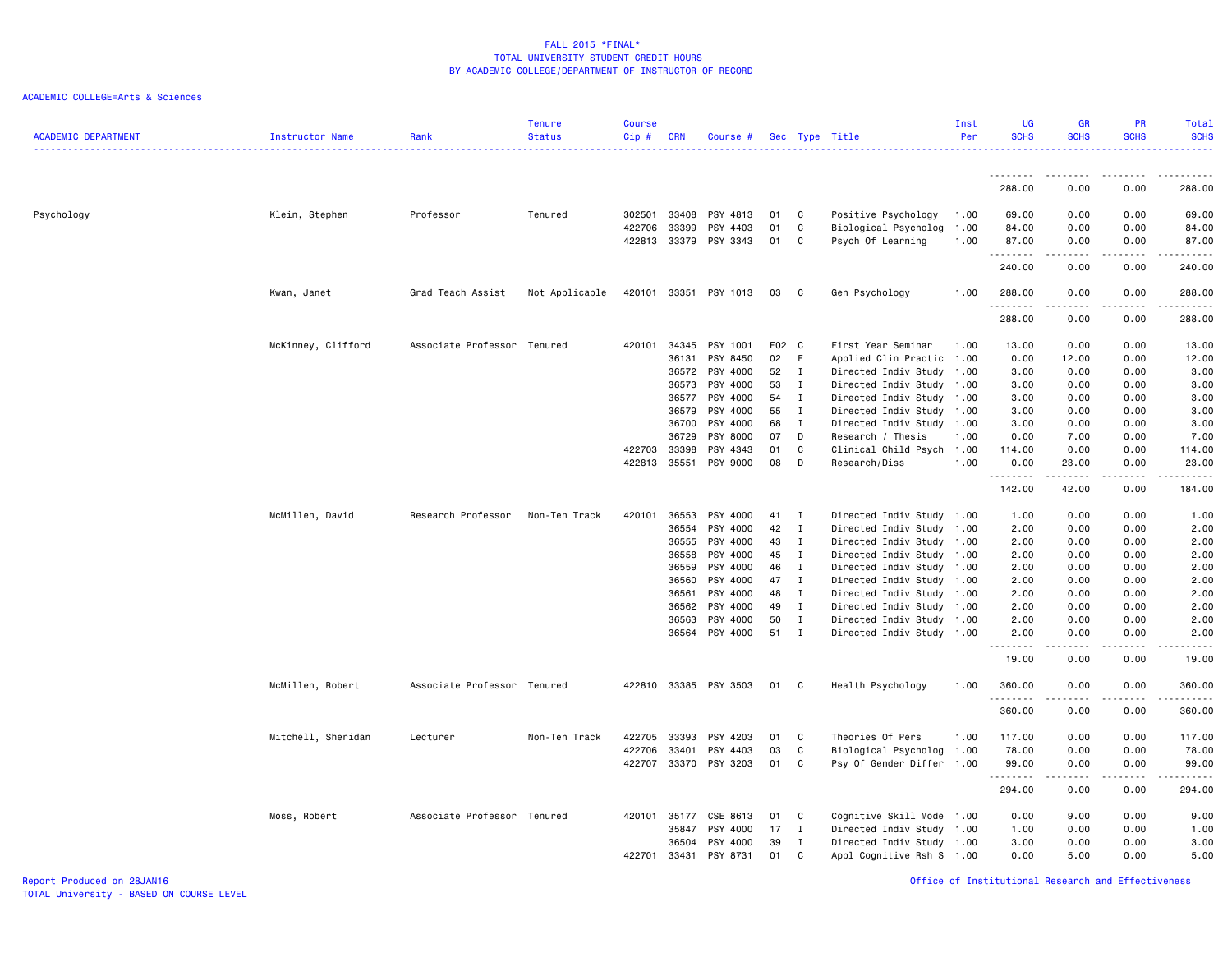|                            |                   |                               | <b>Tenure</b>  | <b>Course</b> |            |                       |      |              |                           | Inst | <b>UG</b>                                     | GR                                                                                                                                                            | PR                                                                                                                                | Total                                                                                                                                                         |
|----------------------------|-------------------|-------------------------------|----------------|---------------|------------|-----------------------|------|--------------|---------------------------|------|-----------------------------------------------|---------------------------------------------------------------------------------------------------------------------------------------------------------------|-----------------------------------------------------------------------------------------------------------------------------------|---------------------------------------------------------------------------------------------------------------------------------------------------------------|
| <b>ACADEMIC DEPARTMENT</b> | Instructor Name   | Rank                          | <b>Status</b>  | Cip #         | <b>CRN</b> | Course #              |      |              | Sec Type Title            | Per  | <b>SCHS</b>                                   | <b>SCHS</b>                                                                                                                                                   | <b>SCHS</b>                                                                                                                       | <b>SCHS</b>                                                                                                                                                   |
| Psychology                 | Moss, Robert      | Associate Professor Tenured   |                | 422701        | 34400      | PSY 8723              | 01   | C            | Cognitive Skills Mod      | 1.00 | 0.00                                          | 9.00                                                                                                                                                          | 0.00                                                                                                                              | 9.00                                                                                                                                                          |
|                            |                   |                               |                | 422813        | 35552      | PSY 9000              | 09   | D            | Research/Diss             | 1.00 | 0.00<br>$\sim$ $\sim$ $\sim$<br>$\sim$ $\sim$ | 35.00                                                                                                                                                         | 0.00<br>$\frac{1}{2} \left( \frac{1}{2} \right) \left( \frac{1}{2} \right) \left( \frac{1}{2} \right) \left( \frac{1}{2} \right)$ | 35.00<br>د د د د د                                                                                                                                            |
|                            |                   |                               |                |               |            |                       |      |              |                           |      | 4.00                                          | .<br>58.00                                                                                                                                                    | 0.00                                                                                                                              | 62.00                                                                                                                                                         |
|                            | Mount, Katherine  | Grad Teach Assist             | Not Applicable | 420101        | 33349      | PSY 1013              | 01   | C            | Gen Psychology -SI        | 0.10 | 97.20                                         | 0.00                                                                                                                                                          | 0.00                                                                                                                              | 97.20                                                                                                                                                         |
|                            |                   |                               |                |               | 33350      | PSY 1013              | 02   | C            | Gen Psychology -SI        | 0.10 | 53.10                                         | 0.00                                                                                                                                                          | 0.00                                                                                                                              | 53.10                                                                                                                                                         |
|                            |                   |                               |                |               | 33355      | PSY 1013              | 07   | C            | Gen Psychology - LC       | 0.10 | 8.40                                          | 0.00                                                                                                                                                          | 0.00                                                                                                                              | 8.40                                                                                                                                                          |
|                            |                   |                               |                |               | 33356      | PSY 1013              | 08   | C            | Gen Psychology - LC       | 0.10 | 9.60                                          | 0.00                                                                                                                                                          | 0.00                                                                                                                              | 9.60                                                                                                                                                          |
|                            |                   |                               |                |               | 33357      | PSY 1013              | 09   | C            | Gen Psychology - LC       | 0.10 | 7.20                                          | 0.00                                                                                                                                                          | 0.00                                                                                                                              | 7.20                                                                                                                                                          |
|                            |                   |                               |                |               | 33358      | PSY 1013              | 10   | C            | Gen Psychology - LC       | 0.10 | 4.50                                          | 0.00                                                                                                                                                          | 0.00                                                                                                                              | 4.50                                                                                                                                                          |
|                            |                   |                               |                |               | 35021      | PSY 1013              | 14   | C            | Gen Psychology-LC         | 0.10 | 7.50                                          | 0.00                                                                                                                                                          | 0.00                                                                                                                              | 7.50                                                                                                                                                          |
|                            |                   |                               |                |               | 35402      | PSY 1013              | 15   | C            | Gen Psychology-LC         | 0.10 | 5.40                                          | 0.00                                                                                                                                                          | 0.00<br>$   -$                                                                                                                    | 5.40                                                                                                                                                          |
|                            |                   |                               |                |               |            |                       |      |              |                           |      | 192.90                                        | 0.00                                                                                                                                                          | 0.00                                                                                                                              | .<br>192.90                                                                                                                                                   |
|                            | Nadorff, Danielle | Assistant Professor Ten Track |                | 420101        | 35907      | PSY 4000              | 18   | I            | Directed Indiv Study 1.00 |      | 3.00                                          | 0.00                                                                                                                                                          | 0.00                                                                                                                              | 3.00                                                                                                                                                          |
|                            |                   |                               |                |               | 36188      | PSY 4000              | 27   | $\mathbf{I}$ | Directed Indiv Study 1.00 |      | 3.00                                          | 0.00                                                                                                                                                          | 0.00                                                                                                                              | 3.00                                                                                                                                                          |
|                            |                   |                               |                |               | 36417      | PSY 4000              | 32   | $\mathbf{I}$ | Directed Indiv Study 1.00 |      | 3.00                                          | 0.00                                                                                                                                                          | 0.00                                                                                                                              | 3.00                                                                                                                                                          |
|                            |                   |                               |                | 422703        | 33392      | PSY 3803              | 03   | C            | Int Dev Psychology        | 1.00 | 117.00                                        | 0.00                                                                                                                                                          | 0.00                                                                                                                              | 117.00                                                                                                                                                        |
|                            |                   |                               |                | 422707        | 34395      | PSY 3363              | 02   | C            | Behav Modification        | 1.00 | 114.00                                        | 0.00                                                                                                                                                          | 0.00                                                                                                                              | 114.00                                                                                                                                                        |
|                            |                   |                               |                |               |            |                       |      |              |                           |      | . <b>.</b><br>240.00                          | .<br>0.00                                                                                                                                                     | .<br>0.00                                                                                                                         | $\begin{array}{cccccccccc} \bullet & \bullet & \bullet & \bullet & \bullet & \bullet & \bullet & \bullet \end{array}$<br>240.00                               |
|                            | Nadorff, Michael  | Assistant Professor Ten Track |                | 420101        | 33413      | PSY 6403              | 02   | C            | Biological Psycholog 1.00 |      | 0.00                                          | 6.00                                                                                                                                                          | 0.00                                                                                                                              | 6.00                                                                                                                                                          |
|                            |                   |                               |                |               | 36130      | PSY 8460              | 01   | E            | App Ext Clinical Pra      | 1.00 | 0.00                                          | 17.00                                                                                                                                                         | 0.00                                                                                                                              | 17.00                                                                                                                                                         |
|                            |                   |                               |                |               | 36403      | PSY 4000              | 30   | $\mathbf{I}$ | Directed Indiv Study 1.00 |      | 2.00                                          | 0.00                                                                                                                                                          | 0.00                                                                                                                              | 2.00                                                                                                                                                          |
|                            |                   |                               |                |               | 36435      | PSY 4000              | 33   | $\mathbf{I}$ | Directed Indiv Study 1.00 |      | 2.00                                          | 0.00                                                                                                                                                          | 0.00                                                                                                                              | 2.00                                                                                                                                                          |
|                            |                   |                               |                |               | 36437      | PSY 8450              | 03   | E            | Applied Clin Practic 1.00 |      | 0.00                                          | 7.00                                                                                                                                                          | 0.00                                                                                                                              | 7.00                                                                                                                                                          |
|                            |                   |                               |                |               | 36706      | PSY 4000              | 70   | $\mathbf{I}$ | Directed Indiv Study 1.00 |      | 2.00                                          | 0.00                                                                                                                                                          | 0.00                                                                                                                              | 2.00                                                                                                                                                          |
|                            |                   |                               |                | 422706        | 33400      | PSY 4403              | 02   | C            | Biological Psycholog      | 1.00 | 99.00                                         | 0.00                                                                                                                                                          | 0.00                                                                                                                              | 99.00                                                                                                                                                         |
|                            |                   |                               |                | 422813        | 35553      | PSY 9000              | 10   | D            | Research/Diss             | 1.00 | 0.00                                          | 8.00                                                                                                                                                          | 0.00                                                                                                                              | 8.00                                                                                                                                                          |
|                            |                   |                               |                |               |            |                       |      |              |                           |      | .<br>105.00                                   | 38.00                                                                                                                                                         | $- - - -$<br>0.00                                                                                                                 | $\frac{1}{2}$<br>143.00                                                                                                                                       |
|                            | Oliveros, Arazais | Assistant Professor Ten Track |                | 420101        | 36129      | PSY 8450              | 01   | E            | Applied Clin Practic 1.00 |      | 0.00                                          | 12.00                                                                                                                                                         | 0.00                                                                                                                              | 12.00                                                                                                                                                         |
|                            |                   |                               |                |               | 36676      | PSY 4000              | 66   | $\mathbf{I}$ | Directed Indiv Study      | 1.00 | 3.00                                          | 0.00                                                                                                                                                          | 0.00                                                                                                                              | 3.00                                                                                                                                                          |
|                            |                   |                               |                |               | 36731      | <b>PSY 8000</b>       | 09   | D            | Research / Thesis         | 1.00 | 0.00                                          | 3.00                                                                                                                                                          | 0.00                                                                                                                              | 3.00                                                                                                                                                          |
|                            |                   |                               |                | 422813 35554  |            | PSY 9000              | 11   | D            | Research/Diss             | 1.00 | 0.00                                          | 6.00                                                                                                                                                          | 0.00                                                                                                                              | 6.00                                                                                                                                                          |
|                            |                   |                               |                |               |            |                       |      |              |                           |      | $\sim$ $\sim$ $\sim$<br>$\sim$ $\sim$<br>3.00 | $\frac{1}{2} \left( \frac{1}{2} \right) \left( \frac{1}{2} \right) \left( \frac{1}{2} \right) \left( \frac{1}{2} \right) \left( \frac{1}{2} \right)$<br>21.00 | $\sim$ $\sim$ $\sim$<br>0.00                                                                                                      | $\frac{1}{2} \left( \frac{1}{2} \right) \left( \frac{1}{2} \right) \left( \frac{1}{2} \right) \left( \frac{1}{2} \right) \left( \frac{1}{2} \right)$<br>24.00 |
|                            | Patev, Alison     | Lecturer                      | Non-Ten Track  | 420101        | 36116      | PSY 1013              | 17   | C            | Gen Psychology            | 1.00 | 171.00                                        | 0.00                                                                                                                                                          | 0.00                                                                                                                              | 171.00                                                                                                                                                        |
|                            |                   |                               |                |               |            | 36145 PSY 1013        | 18   | C            | Gen Psychology            | 1.00 | 183.00                                        | 0.00                                                                                                                                                          | 0.00                                                                                                                              | 183.00                                                                                                                                                        |
|                            |                   |                               |                |               |            |                       |      |              |                           |      | .<br>354.00                                   | $- - - -$<br>0.00                                                                                                                                             | $- - - -$<br>0.00                                                                                                                 | .<br>354.00                                                                                                                                                   |
|                            | Pollard, Mary     | Grad Teach Assist             | Not Applicable |               |            | 420101 33359 PSY 1013 | 11 C |              | Gen Psychology            | 1.00 | 264.00<br>.                                   | 0.00                                                                                                                                                          | 0.00<br>والمالمات                                                                                                                 | 264.00<br>.                                                                                                                                                   |
|                            |                   |                               |                |               |            |                       |      |              |                           |      | 264.00                                        | 0.00                                                                                                                                                          | 0.00                                                                                                                              | 264.00                                                                                                                                                        |
|                            | Pratte, Michael   | Assistant Professor Ten Track |                | 422701        | 33389      | PSY 3713              | 01   | C            | Cognitive Psychology 1.00 |      | 144.00                                        | 0.00                                                                                                                                                          | 0.00                                                                                                                              | 144.00                                                                                                                                                        |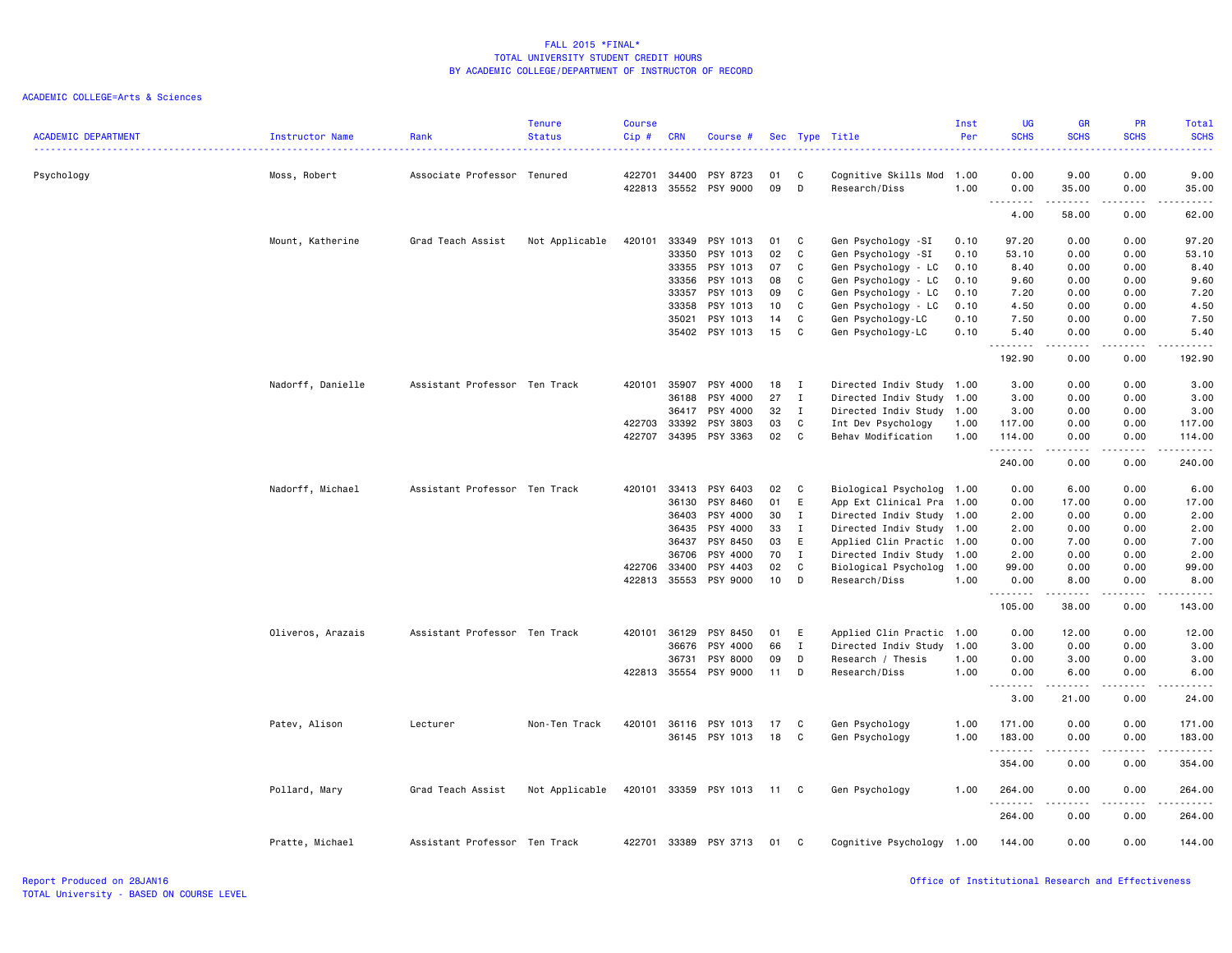| <b>ACADEMIC DEPARTMENT</b> | Instructor Name    | Rank                          | <b>Tenure</b><br><b>Status</b> | <b>Course</b><br>Cip# | <b>CRN</b>     | Course #              |                |              | Sec Type Title                              | Inst<br>Per  | UG<br><b>SCHS</b> | <b>GR</b><br><b>SCHS</b>                                                                                                                                                        | <b>PR</b><br><b>SCHS</b>            | Total<br><b>SCHS</b>                                                                                                                                                                     |
|----------------------------|--------------------|-------------------------------|--------------------------------|-----------------------|----------------|-----------------------|----------------|--------------|---------------------------------------------|--------------|-------------------|---------------------------------------------------------------------------------------------------------------------------------------------------------------------------------|-------------------------------------|------------------------------------------------------------------------------------------------------------------------------------------------------------------------------------------|
|                            |                    |                               |                                |                       |                |                       |                |              |                                             |              | .                 | $\frac{1}{2} \left( \frac{1}{2} \right) \left( \frac{1}{2} \right) \left( \frac{1}{2} \right) \left( \frac{1}{2} \right) \left( \frac{1}{2} \right) \left( \frac{1}{2} \right)$ | .                                   | .                                                                                                                                                                                        |
|                            |                    |                               |                                |                       |                |                       |                |              |                                             |              | 144.00            | 0.00                                                                                                                                                                            | 0.00                                | 144.00                                                                                                                                                                                   |
| Psychology                 | Shumate, James     | Lecturer                      | Non-Ten Track                  | 420101                | 33836          | PSY 4726              | 201            | E            | Internship In Psy I                         | 1.00         | 12.00             | 0.00                                                                                                                                                                            | 0.00                                | 12.00                                                                                                                                                                                    |
|                            |                    |                               |                                |                       | 34489          | PSY 6983              | 201 C          |              | Psychology Of Aging                         | 1.00         | 0.00              | 18.00                                                                                                                                                                           | 0.00                                | 18.00                                                                                                                                                                                    |
|                            |                    |                               |                                | 422708<br>422809      | 33826<br>34488 | PSY 3104<br>PSY 4983  | 201 B<br>201 C |              | Introductory Psychol<br>Psychology Of Aging | 1.00<br>1.00 | 36.00<br>42.00    | 0.00<br>0.00                                                                                                                                                                    | 0.00<br>0.00                        | 36.00<br>42.00                                                                                                                                                                           |
|                            |                    |                               |                                |                       |                |                       |                |              |                                             |              | .<br>90.00        | .<br>18.00                                                                                                                                                                      | 0.00                                | .<br>108.00                                                                                                                                                                              |
|                            |                    |                               |                                |                       |                |                       |                |              |                                             |              |                   |                                                                                                                                                                                 |                                     |                                                                                                                                                                                          |
|                            | Tan, Elaine        | Grad Teach Assist             | Not Applicable                 | 240102                | 32445          | IDS 4111              | 01             | C.           | Professional Seminar 1.00                   |              | 20.00             | 0.00                                                                                                                                                                            | 0.00                                | 20.00                                                                                                                                                                                    |
|                            |                    |                               |                                |                       | 32446          | IDS 4111              | 02             | C            | Professional Seminar 1.00                   |              | 16.00<br>.        | 0.00                                                                                                                                                                            | 0.00                                | 16.00<br>$\frac{1}{2} \left( \frac{1}{2} \right) \left( \frac{1}{2} \right) \left( \frac{1}{2} \right) \left( \frac{1}{2} \right) \left( \frac{1}{2} \right) \left( \frac{1}{2} \right)$ |
|                            |                    |                               |                                |                       |                |                       |                |              |                                             |              | 36.00             | 0.00                                                                                                                                                                            | 0.00                                | 36.00                                                                                                                                                                                    |
|                            | Timmins, Matthew   | Grad Teach Assist             | Not Applicable                 |                       |                | 420101 34394 PSY 1013 | 06             | C            | Gen Psychology                              | 1.00         | 285.00            | 0.00                                                                                                                                                                            | 0.00                                | 285.00                                                                                                                                                                                   |
|                            |                    |                               |                                |                       |                |                       |                |              |                                             |              | 285.00            | 0.00                                                                                                                                                                            | ----<br>0.00                        | .<br>285.00                                                                                                                                                                              |
|                            |                    |                               |                                |                       |                |                       |                |              |                                             |              |                   |                                                                                                                                                                                 |                                     |                                                                                                                                                                                          |
|                            | Valentine, Michael | Instructor                    | Non-Ten Track                  | 420101                | 33383          | PSY 3413              | 01             | C            | Human Sexual Behavio                        | 1.00         | 195.00            | 0.00                                                                                                                                                                            | 0.00                                | 195.00                                                                                                                                                                                   |
|                            |                    |                               |                                |                       | 33384          | PSY 3413              | 02             | C<br>C       | Human Sexual Behavio 1.00                   |              | 195.00            | 0.00                                                                                                                                                                            | 0.00                                | 195.00                                                                                                                                                                                   |
|                            |                    |                               |                                | 422707                | 33381<br>33387 | PSY 3353<br>PSY 3623  | 01<br>02       | C            | Motivation                                  | 1.00<br>1.00 | 132.00<br>219.00  | 0.00<br>0.00                                                                                                                                                                    | 0.00<br>0.00                        | 132.00<br>219.00                                                                                                                                                                         |
|                            |                    |                               |                                | 422803                | 34105          | PSY 4223              | 501 C          |              | Social Psychology<br>Drug Use And Abuse     | 1.00         | 90.00             | 0.00                                                                                                                                                                            | 0.00                                | 90.00                                                                                                                                                                                    |
|                            |                    |                               |                                |                       |                |                       |                |              |                                             |              | .<br>831.00       | .<br>0.00                                                                                                                                                                       | $\sim$ $\sim$ $\sim$ $\sim$<br>0.00 | .<br>831.00                                                                                                                                                                              |
|                            |                    |                               |                                |                       |                |                       |                |              |                                             |              |                   |                                                                                                                                                                                 |                                     |                                                                                                                                                                                          |
|                            | Webb, Christopher  | Grad Teach Assist             | Not Applicable                 | 420101                | 33353          | PSY 1013              | 05             | C            | Gen Psychology                              | 1.00         | 291.00            | 0.00                                                                                                                                                                            | 0.00                                | 291.00                                                                                                                                                                                   |
|                            |                    |                               |                                |                       | 36194          | PSY 1013              | 19             | C            | Gen Psychology                              | 1.00         | 222.00            | 0.00                                                                                                                                                                            | 0.00                                | 222.00                                                                                                                                                                                   |
|                            |                    |                               |                                |                       |                |                       |                |              |                                             |              | .<br>513.00       | 0.00                                                                                                                                                                            | 0.00                                | .<br>513.00                                                                                                                                                                              |
|                            | Wilson, Rodney     | Assistant Professor Ten Track |                                | 422707                | 35375          | PSY 3623              | 201 C          |              | Social Psychology                           | 1.00         | 36.00             | 0.00                                                                                                                                                                            | 0.00                                | 36.00                                                                                                                                                                                    |
|                            |                    |                               |                                | 422810                | 34458          | PSY 3503              | $201$ C        |              | Health Psychology                           | 1.00         | 39.00             | 0.00                                                                                                                                                                            | 0.00                                | 39.00                                                                                                                                                                                    |
|                            |                    |                               |                                | 429999                | 34472          | PSY 4990              | 201 C          |              | Special Topic In PSY 1.00                   |              | 15.00             | 0.00                                                                                                                                                                            | 0.00                                | 15.00                                                                                                                                                                                    |
|                            |                    |                               |                                |                       |                | 34473 PSY 6990        | 201 C          |              | Special Topic In PSY 1.00                   |              | 0.00              | 6.00                                                                                                                                                                            | 0.00                                | 6.00                                                                                                                                                                                     |
|                            |                    |                               |                                |                       |                |                       |                |              |                                             |              | .<br>90.00        | 6.00                                                                                                                                                                            | 0.00                                | .<br>96.00                                                                                                                                                                               |
|                            | Winer, Eric        | Assistant Professor Ten Track |                                | 420101                | 35629          | PSY 4000              | $12$ I         |              | Directed Indiv Study 1.00                   |              | 3.00              | 0.00                                                                                                                                                                            | 0.00                                | 3.00                                                                                                                                                                                     |
|                            |                    |                               |                                |                       | 35919          | PSY 4000              | 21             | I            | Directed Indiv Study 1.00                   |              | 3.00              | 0.00                                                                                                                                                                            | 0.00                                | 3.00                                                                                                                                                                                     |
|                            |                    |                               |                                |                       | 36420          | PSY 8000              | 05             | D            | Research / Thesis                           | 1.00         | 0.00              | 3.00                                                                                                                                                                            | 0.00                                | 3.00                                                                                                                                                                                     |
|                            |                    |                               |                                |                       | 36490          | PSY 4000              | 35             | $\mathbf{I}$ | Directed Indiv Study 1.00                   |              | 3.00              | 0.00                                                                                                                                                                            | 0.00                                | 3.00                                                                                                                                                                                     |
|                            |                    |                               |                                |                       | 36494          | PSY 4000              | 38             | I            | Directed Indiv Study 1.00                   |              | 3.00              | 0.00                                                                                                                                                                            | 0.00                                | 3.00                                                                                                                                                                                     |
|                            |                    |                               |                                |                       | 36687          | PSY 4000              | 67             | $\mathbf{I}$ | Directed Indiv Study 1.00                   |              | 3.00              | 0.00                                                                                                                                                                            | 0.00                                | 3.00                                                                                                                                                                                     |
|                            |                    |                               |                                |                       | 36712          | PSY 4000              | 72             | $\mathbf{I}$ | Directed Indiv Study 1.00                   |              | 3.00              | 0.00                                                                                                                                                                            | 0.00                                | 3.00                                                                                                                                                                                     |
|                            |                    |                               |                                | 422705                | 34398          | PSY 8364              | 01             | B            | Personality Appr                            | 1.00         | 0.00              | 20.00                                                                                                                                                                           | 0.00                                | 20.00                                                                                                                                                                                    |
|                            |                    |                               |                                | 422813                | 35555          | PSY 9000              | 12             | D            | Research/Diss                               | 1.00         | 0.00              | 19.00                                                                                                                                                                           | 0.00                                | 19.00                                                                                                                                                                                    |
|                            |                    |                               |                                |                       |                |                       |                |              |                                             |              | .<br>18.00        | .<br>42.00                                                                                                                                                                      | $\sim$ $\sim$ $\sim$ $\sim$<br>0.00 | $\frac{1}{2} \left( \frac{1}{2} \right) \left( \frac{1}{2} \right) \left( \frac{1}{2} \right) \left( \frac{1}{2} \right) \left( \frac{1}{2} \right)$<br>60.00                            |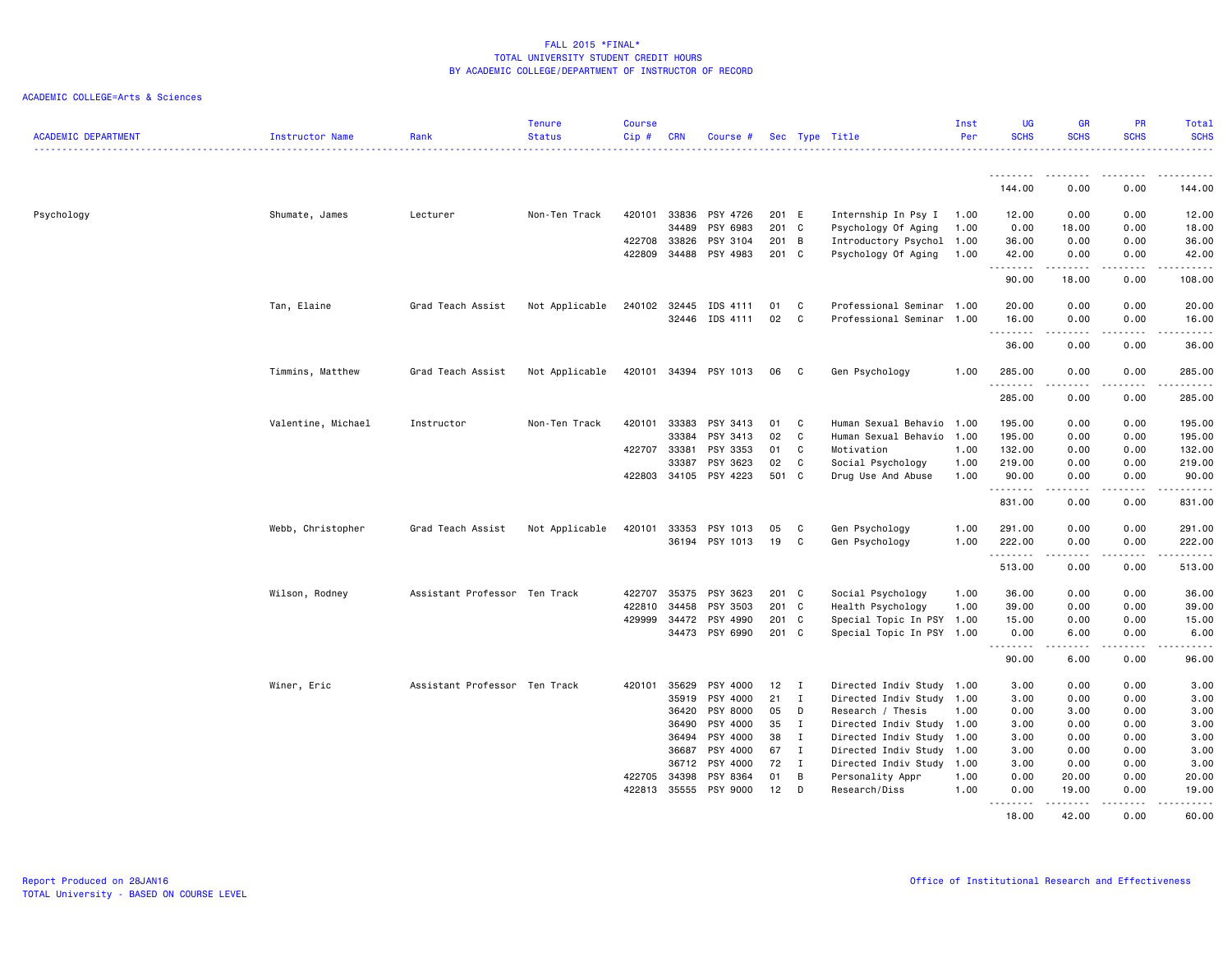#### ACADEMIC COLLEGE=Arts & Sciences

|                     |                 |        |                                   |  |  |     |             |             | Total       |
|---------------------|-----------------|--------|-----------------------------------|--|--|-----|-------------|-------------|-------------|
| ACADEMIC DEPARTMENT | Instructor Name | Status | Cip # CRN Course # Sec Type Title |  |  | Per | <b>SCHS</b> | <b>SCHS</b> | <b>SCHS</b> |
| -----               |                 |        |                                   |  |  |     |             |             |             |

======================================== ======== ======== ======== ==========

 Psychology 10831.00 534.00 0.00 11365.00 ======================================== ======== ======== ======== ==========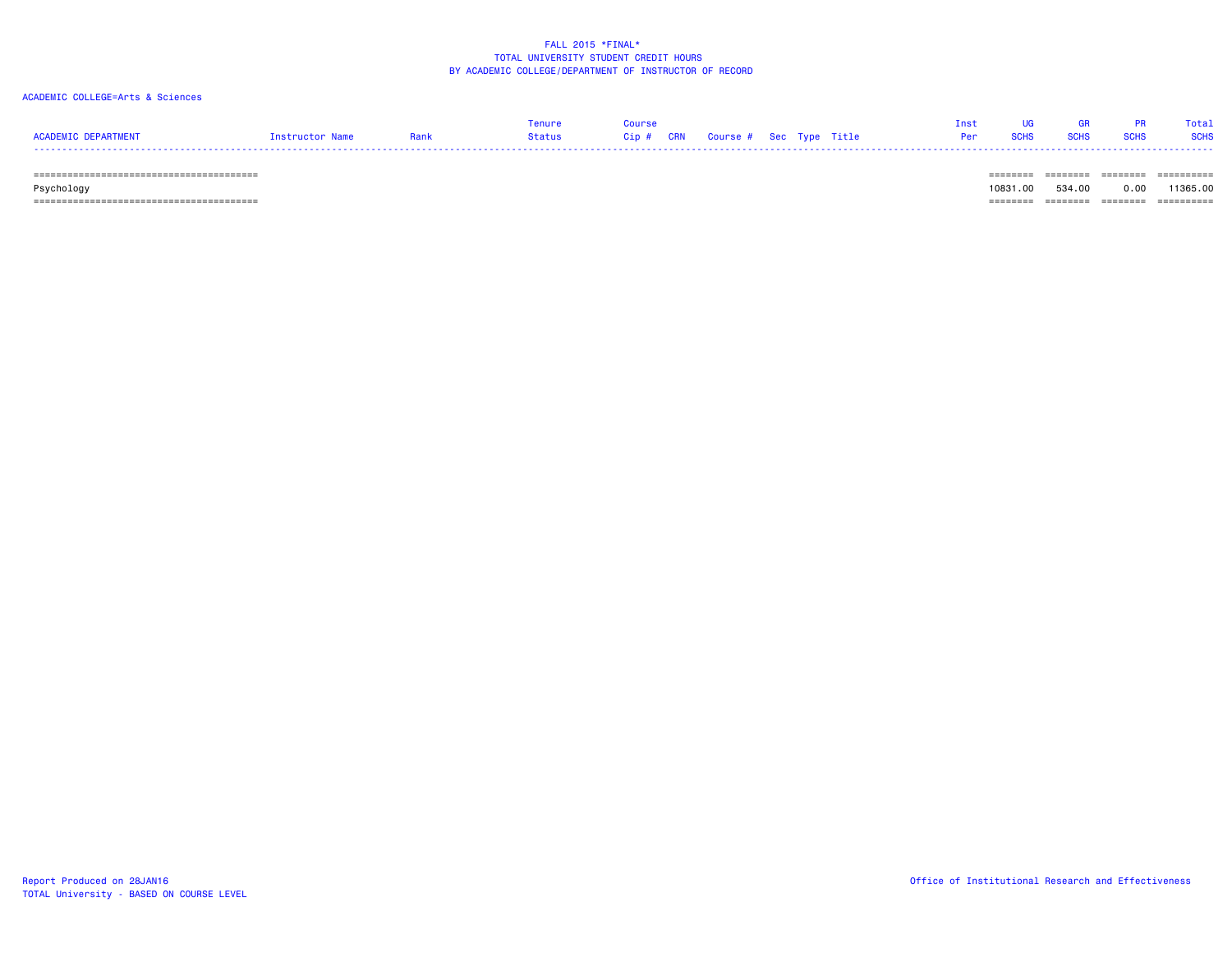| <b>ACADEMIC DEPARTMENT</b> | Instructor Name     | Rank        | Tenure<br>Status | <b>Course</b><br>Cip # | <b>CRN</b> | Course # Sec Type Title |       |                  | Inst<br>Per | <b>UG</b><br><b>SCHS</b> | <b>GR</b><br><b>SCHS</b> | <b>PR</b><br><b>SCHS</b>                                                | Total<br><b>SCHS</b> |
|----------------------------|---------------------|-------------|------------------|------------------------|------------|-------------------------|-------|------------------|-------------|--------------------------|--------------------------|-------------------------------------------------------------------------|----------------------|
| Shackouls Honors College   | Keenum, Mark        | Non-Faculty | Tenured          | 240101                 | 32350      | HON 2081                | 01 S  | Honors Forum III | 1.00        | 18.00                    | 0.00                     | 0.00                                                                    | 18.00                |
|                            |                     |             |                  |                        |            |                         |       |                  |             | ---------<br>18,00       | .<br>0.00                | .<br>0.00                                                               | .<br>18.00           |
|                            | Snyder, Christopher | Non-Faculty | Tenured          | 240101                 |            | 32345 HON 1163          | H01 S | The Quest I      | 1.00        | 42.00<br>---------       | 0.00                     | 0.00<br>.                                                               | 42.00<br>.           |
|                            |                     |             |                  |                        |            |                         |       |                  |             | 42.00                    | 0.00                     | 0.00                                                                    | 42.00                |
|                            |                     |             |                  |                        |            |                         |       |                  |             | $=$ = = = = = = =        |                          | $\qquad \qquad \equiv \equiv \equiv \equiv \equiv \equiv \equiv \equiv$ | ==========           |
| Shackouls Honors College   |                     |             |                  |                        |            |                         |       |                  |             | 60.00                    | 0.00                     | 0.00                                                                    | 60.00                |
|                            |                     |             |                  |                        |            |                         |       |                  |             | ========                 |                          | ========                                                                | ==========           |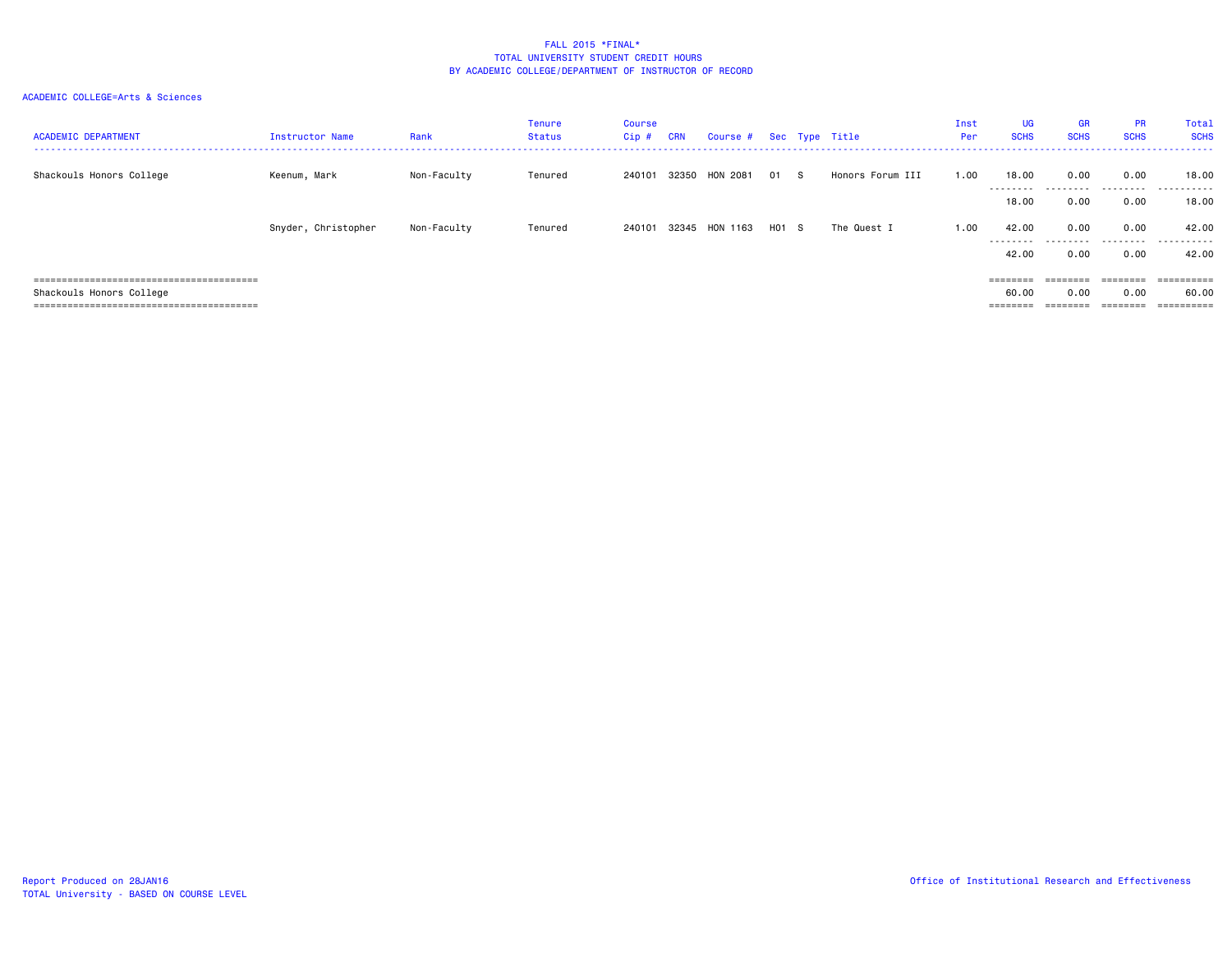| <b>ACADEMIC DEPARTMENT</b> | Instructor Name   | Rank                              | <b>Tenure</b><br><b>Status</b> | <b>Course</b><br>$Cip$ # | <b>CRN</b>              | Course #                      |                              |                          | Sec Type Title                                                 | Inst<br>Per          | <b>UG</b><br><b>SCHS</b>                                                                                                                                           | <b>GR</b><br><b>SCHS</b>                                                                                                                                     | PR<br><b>SCHS</b>    | Total<br><b>SCHS</b>  |
|----------------------------|-------------------|-----------------------------------|--------------------------------|--------------------------|-------------------------|-------------------------------|------------------------------|--------------------------|----------------------------------------------------------------|----------------------|--------------------------------------------------------------------------------------------------------------------------------------------------------------------|--------------------------------------------------------------------------------------------------------------------------------------------------------------|----------------------|-----------------------|
| Sociology                  | Allison, Rachel   | Assistant Professor Ten Track     |                                | 310504<br>451101         | 35240<br>33511<br>33527 | SS 1001<br>SO 3213<br>SO 8103 | F <sub>0</sub> 1<br>01<br>01 | $\mathbf{C}$<br>C<br>- S | First Year Seminar<br>Intr To Social Res<br>Gr Social Theory I | 0.50<br>1.00<br>1.00 | 1.50<br>75.00<br>0.00                                                                                                                                              | 0.00<br>0.00<br>9.00                                                                                                                                         | 0.00<br>0.00<br>0.00 | 1.50<br>75.00<br>9.00 |
|                            |                   |                                   |                                |                          | 35352<br>35650          | SO 1001<br>GS 1001            | F <sub>0</sub> 1<br>F01 C    | $\mathbf{C}$             | First Year Seminar<br>First Year Seminar                       | 0.50<br>0.50         | 3.50<br>6.50                                                                                                                                                       | 0.00<br>0.00                                                                                                                                                 | 0.00<br>0.00         | 3.50<br>6.50          |
|                            |                   |                                   |                                |                          |                         |                               |                              |                          |                                                                |                      | .<br>$\frac{1}{2} \left( \frac{1}{2} \right) \left( \frac{1}{2} \right) \left( \frac{1}{2} \right) \left( \frac{1}{2} \right) \left( \frac{1}{2} \right)$<br>86.50 | $\frac{1}{2} \left( \frac{1}{2} \right) \left( \frac{1}{2} \right) \left( \frac{1}{2} \right) \left( \frac{1}{2} \right) \left( \frac{1}{2} \right)$<br>9.00 | .<br>0.00            | $- - - -$<br>95.50    |
|                            | Barranco, Raymond | Assistant Professor Ten Track     |                                | 450401                   | 34360<br>34365          | CRM 4523<br>SO 4523           | 01<br>01                     | C<br>C                   | Law and Society<br>Law and Society                             | 1.00<br>1.00         | 153.00<br>21.00                                                                                                                                                    | 0.00<br>0.00                                                                                                                                                 | 0.00<br>0.00         | 153.00<br>21.00       |
|                            |                   |                                   |                                | 451101                   | 33491                   | SO 1103                       | 03                           | C                        | Contemp Social Prob                                            | 1.00                 | 204.00                                                                                                                                                             | 0.00                                                                                                                                                         | 0.00                 | 204.00                |
|                            |                   |                                   |                                |                          | 35501                   | SO 9000                       | 02                           | D                        | Research / Diss                                                | 1.00                 | 0.00                                                                                                                                                               | 5.00                                                                                                                                                         | 0.00                 | 5.00                  |
|                            |                   |                                   |                                |                          | 35990                   | SO 8000                       | 05                           |                          |                                                                | 1.00                 |                                                                                                                                                                    |                                                                                                                                                              | 0.00                 |                       |
|                            |                   |                                   |                                |                          |                         |                               |                              | D                        | Research / Thesis                                              |                      | 0.00                                                                                                                                                               | 3.00                                                                                                                                                         |                      | 3.00                  |
|                            |                   |                                   |                                |                          | 36046                   | SO 7000                       | 01                           | I                        | Directed Indiv Study 1.00                                      |                      | 0.00                                                                                                                                                               | 3.00                                                                                                                                                         | 0.00                 | 3.00                  |
|                            |                   |                                   |                                |                          | 36453                   | SO 7000                       | 04                           | $\mathbf I$              | Directed Indiv Study 1.00                                      |                      | 0.00<br>.                                                                                                                                                          | 3.00<br>.                                                                                                                                                    | 0.00<br>.            | 3.00<br>.             |
|                            |                   |                                   |                                |                          |                         |                               |                              |                          |                                                                |                      | 378.00                                                                                                                                                             | 14.00                                                                                                                                                        | 0.00                 | 392.00                |
|                            | Boyd, Robert      | Professor                         | Tenured                        | 050201                   | 30006                   | AAS 2203                      | 03                           | C                        | Racial Minorities                                              | 1.00                 | 42.00                                                                                                                                                              | 0.00                                                                                                                                                         | 0.00                 | 42.00                 |
|                            |                   |                                   |                                | 450201                   | 30201                   | AN 2203                       | 04                           | C                        | Racial Minorities                                              | 1.00                 | 18.00                                                                                                                                                              | 0.00                                                                                                                                                         | 0.00                 | 18.00                 |
|                            |                   |                                   |                                |                          | 33507                   | SO 2203                       | 03                           | C                        | Racial Minorities                                              | 1.00                 | 57.00                                                                                                                                                              | 0.00                                                                                                                                                         | 0.00                 | 57.00                 |
|                            |                   |                                   |                                | 451101 36231             |                         | SO 9000                       | 08                           | D                        | Research / Diss                                                | 1.00                 | 0.00                                                                                                                                                               | 10.00                                                                                                                                                        | 0.00                 | 10.00                 |
|                            |                   |                                   |                                |                          |                         |                               |                              |                          |                                                                |                      | .                                                                                                                                                                  | .                                                                                                                                                            | .                    | .                     |
|                            |                   |                                   |                                |                          |                         |                               |                              |                          |                                                                |                      | 117.00                                                                                                                                                             | 10.00                                                                                                                                                        | 0.00                 | 127.00                |
|                            | Brown, Dustin     | Assistant Professor Ten Track     |                                | 451101                   | 33512                   | SO 3213                       | 02                           | C                        | Intr To Social Res                                             | 1.00                 | 66.00                                                                                                                                                              | 0.00                                                                                                                                                         | 0.00                 | 66.00                 |
|                            |                   |                                   |                                |                          |                         | 33522 SO 4803                 | 02                           | C                        | Social Research Prac                                           | 1.00                 | 63.00                                                                                                                                                              | 0.00                                                                                                                                                         | 0.00                 | 63.00                 |
|                            |                   |                                   |                                |                          |                         |                               |                              |                          |                                                                |                      | .<br>129.00                                                                                                                                                        | 0.00                                                                                                                                                         | 0.00                 | .<br>129.00           |
|                            | Carr, Rhonda      | Assistant Professor Non-Ten Track |                                | 440701                   | 33853                   | SW 2303                       | 201 C                        |                          | Welfare Policy I                                               | 1.00                 | 66.00                                                                                                                                                              | 0.00                                                                                                                                                         | 0.00                 | 66.00                 |
|                            |                   |                                   |                                |                          | 33854                   | SW 2313                       | 201                          | $\mathbf{C}$             | Int Soc Work/Soc Wel 1.00                                      |                      | 54.00                                                                                                                                                              | 0.00                                                                                                                                                         | 0.00                 | 54.00                 |
|                            |                   |                                   |                                |                          | 33859                   | SW 4663                       | 201 C                        |                          | Admin in Social Work 1.00                                      |                      | 30.00                                                                                                                                                              | 0.00                                                                                                                                                         | 0.00                 | 30.00                 |
|                            |                   |                                   |                                |                          |                         |                               |                              |                          |                                                                |                      | .                                                                                                                                                                  | .                                                                                                                                                            | .                    | .                     |
|                            |                   |                                   |                                |                          |                         |                               |                              |                          |                                                                |                      | 150.00                                                                                                                                                             | 0.00                                                                                                                                                         | 0.00                 | 150.00                |
|                            | Carter, Courtney  | Assistant Professor Ten Track     |                                | 050201                   | 30003                   | AAS 1063                      | 02                           | C                        | Intro to African Ame 1.00                                      |                      | 141.00                                                                                                                                                             | 0.00                                                                                                                                                         | 0.00                 | 141.00                |
|                            |                   |                                   |                                | 451101                   |                         | 33510 SO 3103                 | 01                           | C                        | Social Theory I                                                | 1.00                 | 30.00                                                                                                                                                              | 0.00                                                                                                                                                         | 0.00<br>.            | 30.00<br><u>.</u>     |
|                            |                   |                                   |                                |                          |                         |                               |                              |                          |                                                                |                      | .<br>171.00                                                                                                                                                        | $\frac{1}{2}$<br>0.00                                                                                                                                        | 0.00                 | 171.00                |
|                            | Cheek, Jennifer   | Grad Teach Assist                 | Not Applicable                 | 451101                   | 33477                   | SO 1003                       | 01                           | C                        | Intro To Sociology                                             | 1.00                 | 219.00                                                                                                                                                             | 0.00                                                                                                                                                         | 0.00                 | 219.00                |
|                            |                   |                                   |                                |                          | 33502                   | SO 1203                       | 09                           | C                        | Marriage & Family                                              | 1.00                 | 111.00                                                                                                                                                             | 0.00                                                                                                                                                         | 0.00                 | 111.00                |
|                            |                   |                                   |                                |                          |                         | 34120 SO 1203                 | 501 C                        |                          | Marriage & Family                                              | 1.00                 | 63.00                                                                                                                                                              | 0.00                                                                                                                                                         | 0.00                 | 63.00                 |
|                            |                   |                                   |                                |                          |                         |                               |                              |                          |                                                                |                      | .                                                                                                                                                                  | -----                                                                                                                                                        | .                    | <u>.</u>              |
|                            |                   |                                   |                                |                          |                         |                               |                              |                          |                                                                |                      | 393.00                                                                                                                                                             | 0.00                                                                                                                                                         | 0.00                 | 393.00                |
|                            | Cook, Amanda      | Assistant Professor Ten Track     |                                |                          | 450401 33726            | CRM 3603                      | 201 C                        |                          | Criminological Theor 1.00                                      |                      | 42.00                                                                                                                                                              | 0.00                                                                                                                                                         | 0.00                 | 42.00                 |
|                            |                   |                                   |                                |                          | 34460                   | CRM 4523                      | 201                          | C                        | Law and Society                                                | 1.00                 | 69.00                                                                                                                                                              | 0.00                                                                                                                                                         | 0.00                 | 69.00                 |
|                            |                   |                                   |                                |                          | 34463                   | SO 4523                       | 201                          | $\mathbf{C}$             | Law and Society                                                | 1.00                 | 6.00                                                                                                                                                               | 0.00                                                                                                                                                         | 0.00                 | 6.00                  |
|                            |                   |                                   |                                |                          | 34464                   | SO 6523                       | 201 C                        |                          | Law and Society                                                | 1.00                 | 0.00                                                                                                                                                               | 3.00                                                                                                                                                         | 0.00                 | 3.00                  |
|                            |                   |                                   |                                |                          | 34483                   | CRM 4233                      | 201                          | $\mathbf{C}$             | Juvenile Delinquency 1.00                                      |                      | 57.00                                                                                                                                                              | 0.00                                                                                                                                                         | 0.00                 | 57.00                 |
|                            |                   |                                   |                                | 451101                   | 33848                   | SO 3603                       | 201                          | C                        | Criminological Theor 1.00                                      |                      | 6.00                                                                                                                                                               | 0.00                                                                                                                                                         | 0.00                 | 6.00                  |
|                            |                   |                                   |                                |                          |                         |                               |                              |                          |                                                                |                      |                                                                                                                                                                    |                                                                                                                                                              |                      |                       |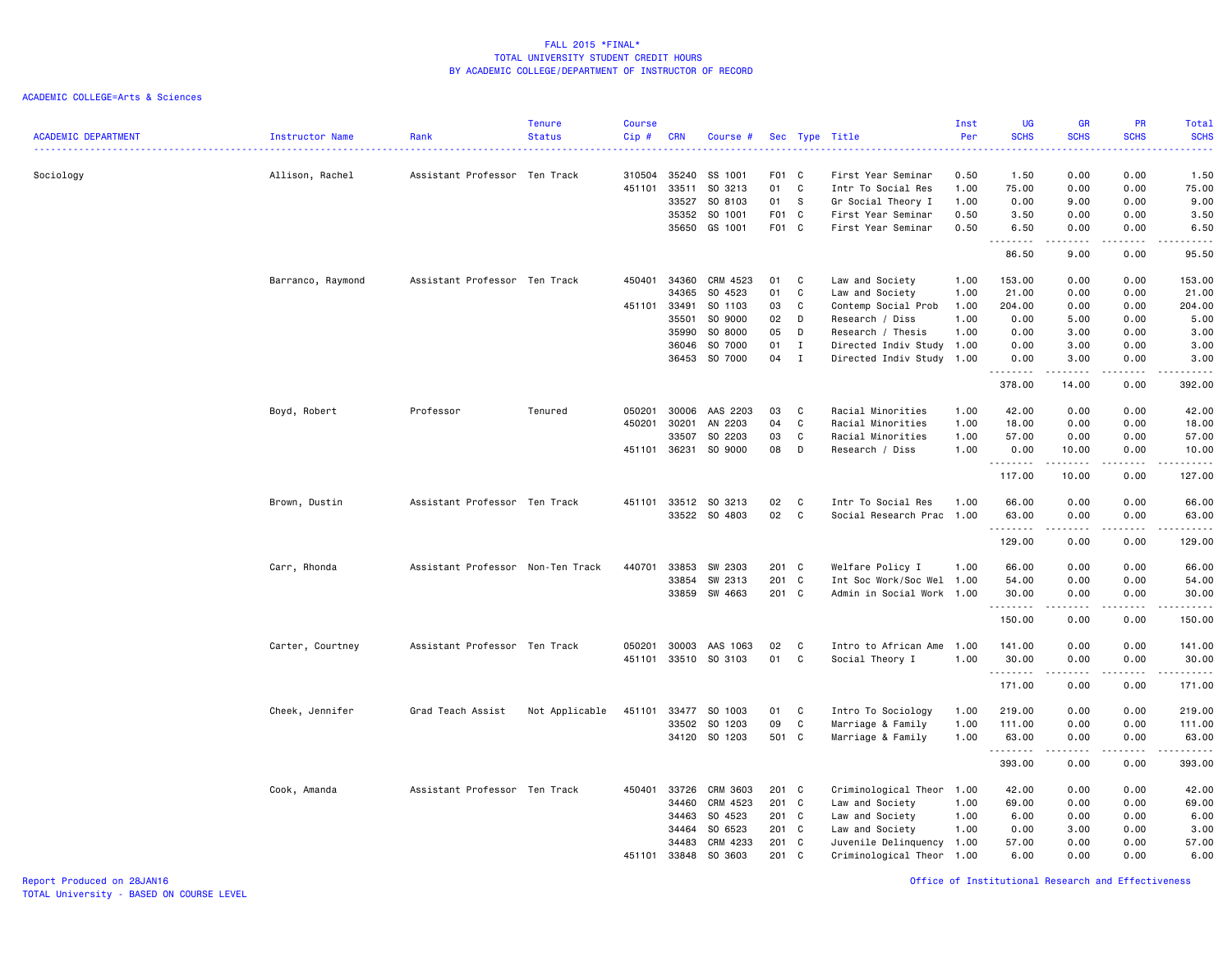| <b>ACADEMIC DEPARTMENT</b> | <b>Instructor Name</b> | Rank                          | <b>Tenure</b><br><b>Status</b> | <b>Course</b><br>Cip# | <b>CRN</b> | Course #             |        |              | Sec Type Title            | Inst<br>Per | <b>UG</b><br><b>SCHS</b>                                                                                                                                     | <b>GR</b><br><b>SCHS</b>                                                                                                                                      | <b>PR</b><br><b>SCHS</b>                           | Total<br><b>SCHS</b>                                                                                                                                                                                       |
|----------------------------|------------------------|-------------------------------|--------------------------------|-----------------------|------------|----------------------|--------|--------------|---------------------------|-------------|--------------------------------------------------------------------------------------------------------------------------------------------------------------|---------------------------------------------------------------------------------------------------------------------------------------------------------------|----------------------------------------------------|------------------------------------------------------------------------------------------------------------------------------------------------------------------------------------------------------------|
| Sociology                  | Cook, Amanda           | Assistant Professor Ten Track |                                | 451101                |            | 33849 SO 4803        | 201 C  |              | Social Research Prac 1.00 |             | 24.00                                                                                                                                                        | 0.00                                                                                                                                                          | 0.00                                               | 24.00                                                                                                                                                                                                      |
|                            |                        |                               |                                |                       | 34485      | SO 4233              | 201 C  |              | Juvenile Delinquency 1.00 |             | 3.00<br><u>.</u>                                                                                                                                             | 0.00<br>.                                                                                                                                                     | 0.00<br>.                                          | 3.00<br>.                                                                                                                                                                                                  |
|                            |                        |                               |                                |                       |            |                      |        |              |                           |             | 207.00                                                                                                                                                       | 3.00                                                                                                                                                          | 0.00                                               | 210.00                                                                                                                                                                                                     |
|                            | Crudden, Adele         | Professor                     | Tenured                        | 440701                |            | 33586 SW 3213        | 01 C   |              | Research Meth in SW       | 1.00        | 57.00<br>.                                                                                                                                                   | 0.00<br>د د د د                                                                                                                                               | 0.00<br>.                                          | 57.00                                                                                                                                                                                                      |
|                            |                        |                               |                                |                       |            |                      |        |              |                           |             | 57.00                                                                                                                                                        | 0.00                                                                                                                                                          | 0.00                                               | 57.00                                                                                                                                                                                                      |
|                            | Dunaway, R. Gregory    | Non-Faculty                   | Tenured                        |                       |            | 451101 36467 SO 9000 | $10$ D |              | Research / Diss           | 1.00        | 0.00<br>.                                                                                                                                                    | 1.00<br>$\frac{1}{2} \left( \frac{1}{2} \right) \left( \frac{1}{2} \right) \left( \frac{1}{2} \right) \left( \frac{1}{2} \right)$                             | 0.00                                               | 1.00                                                                                                                                                                                                       |
|                            |                        |                               |                                |                       |            |                      |        |              |                           |             | 0.00                                                                                                                                                         | 1.00                                                                                                                                                          | 0.00                                               | 1.00                                                                                                                                                                                                       |
|                            | Evans, David           | Lecturer                      | Non-Ten Track                  | 050201                |            | 30005 AAS 2203       | 02     | C            | Racial Minorities         | 1.00        | 57.00                                                                                                                                                        | 0.00                                                                                                                                                          | 0.00                                               | 57.00                                                                                                                                                                                                      |
|                            |                        |                               |                                | 450201                | 30200      | AN 2203              | 03     | C            | Racial Minorities         | 1.00        | 15.00                                                                                                                                                        | 0.00                                                                                                                                                          | 0.00                                               | 15.00                                                                                                                                                                                                      |
|                            |                        |                               |                                |                       | 33506      | SO 2203              | 02     | C            | Racial Minorities         | 1.00        | 42.00                                                                                                                                                        | 0.00                                                                                                                                                          | 0.00                                               | 42.00                                                                                                                                                                                                      |
|                            |                        |                               |                                | 451101                |            | 33482 SO 1003        | 06     | C            | Intro To Sociology        | 1.00        | 246.00                                                                                                                                                       | 0.00                                                                                                                                                          | 0.00                                               | 246.00                                                                                                                                                                                                     |
|                            |                        |                               |                                |                       |            |                      |        |              |                           |             | <u>.</u><br>360.00                                                                                                                                           | .<br>0.00                                                                                                                                                     | .<br>0.00                                          | .<br>360.00                                                                                                                                                                                                |
|                            | Gochanour, Amanda      | Lecturer                      | Non-Ten Track                  | 050207                |            | 30189 AN 1173        | 01     | C            | Intro Gender Studies      | 1.00        | 18.00                                                                                                                                                        | 0.00                                                                                                                                                          | 0.00                                               | 18.00                                                                                                                                                                                                      |
|                            |                        |                               |                                |                       | 32235      | GS 1173              | 01     | C            | Introduction to Gend      | 1.00        | 51.00                                                                                                                                                        | 0.00                                                                                                                                                          | 0.00                                               | 51.00                                                                                                                                                                                                      |
|                            |                        |                               |                                |                       | 33494      | SO 1173              | 01     | C            | Intro Gender Studies      | 1.00        | 51.00                                                                                                                                                        | 0.00                                                                                                                                                          | 0.00                                               | 51.00                                                                                                                                                                                                      |
|                            |                        |                               |                                | 451101                |            | 33509 SO 3013        | 01     | C            | Soc & The Indiv           | 1.00        | 48.00                                                                                                                                                        | 0.00                                                                                                                                                          | 0.00                                               | 48.00                                                                                                                                                                                                      |
|                            |                        |                               |                                |                       |            |                      |        |              |                           |             | .                                                                                                                                                            | .                                                                                                                                                             | -----                                              | $\frac{1}{2} \left( \frac{1}{2} \right) \left( \frac{1}{2} \right) \left( \frac{1}{2} \right) \left( \frac{1}{2} \right) \left( \frac{1}{2} \right) \left( \frac{1}{2} \right) \left( \frac{1}{2} \right)$ |
|                            |                        |                               |                                |                       |            |                      |        |              |                           |             | 168.00                                                                                                                                                       | 0.00                                                                                                                                                          | 0.00                                               | 168.00                                                                                                                                                                                                     |
|                            | Hagerman, Margaret     | Assistant Professor Ten Track |                                | 050201                | 30004      | AAS 2203             | 01     | C            | Racial Minorities         | 1.00        | 42.00                                                                                                                                                        | 0.00                                                                                                                                                          | 0.00                                               | 42.00                                                                                                                                                                                                      |
|                            |                        |                               |                                | 450201                | 30199      | AN 2203              | 01     | C            | Racial Minorities         | 1.00        | 12.00                                                                                                                                                        | 0.00                                                                                                                                                          | 0.00                                               | 12.00                                                                                                                                                                                                      |
|                            |                        |                               |                                |                       | 33505      | SO 2203              | 01     | C            | Racial Minorities         | 1.00        | 84.00                                                                                                                                                        | 0.00                                                                                                                                                          | 0.00                                               | 84.00                                                                                                                                                                                                      |
|                            |                        |                               |                                | 451101                | 35791      | SO 8000              | 02     | D            | Research / Thesis         | 1.00        | 0.00                                                                                                                                                         | 6.00                                                                                                                                                          | 0.00                                               | 6.00                                                                                                                                                                                                       |
|                            |                        |                               |                                |                       | 35834      | SO 4990              | 02     | C            | Special Topic In SO       | 1.00        | 3.00                                                                                                                                                         | 0.00                                                                                                                                                          | 0.00                                               | 3.00                                                                                                                                                                                                       |
|                            |                        |                               |                                |                       |            | 35842 SO 6990        | 01     | C            | Special Topic In SO       | 1.00        | 0.00                                                                                                                                                         | 15.00                                                                                                                                                         | 0.00                                               | 15.00                                                                                                                                                                                                      |
|                            |                        |                               |                                |                       | 35858      | SO 9000              | 06     | D            | Research / Diss           | 1.00        | 0.00                                                                                                                                                         | 2.00                                                                                                                                                          | 0.00                                               | 2.00                                                                                                                                                                                                       |
|                            |                        |                               |                                |                       |            |                      |        |              |                           |             | .<br>141.00                                                                                                                                                  | د د د د د<br>23.00                                                                                                                                            | .<br>0.00                                          | .<br>164.00                                                                                                                                                                                                |
|                            | Haynes, Stacy          | Associate Professor Tenured   |                                | 451101                | 33528      | SO 8213              | 01     | C            | Research Design           | 1.00        | 0.00                                                                                                                                                         | 12.00                                                                                                                                                         | 0.00                                               | 12.00                                                                                                                                                                                                      |
|                            |                        |                               |                                |                       | 33532      | SO 8900              | 01     | S            | Fields Of SO: ProSem      | 1.00        | 0.00                                                                                                                                                         | 3.00                                                                                                                                                          | 0.00                                               | 3.00                                                                                                                                                                                                       |
|                            |                        |                               |                                |                       | 35680      | SO 9000              | 04     | D            | Research / Diss           | 1.00        | 0.00                                                                                                                                                         | 10.00                                                                                                                                                         | 0.00                                               | 10.00                                                                                                                                                                                                      |
|                            |                        |                               |                                |                       |            | 35857 SO 8000        | 04     | D            | Research / Thesis         | 1.00        | 0.00                                                                                                                                                         | 5.00                                                                                                                                                          | 0.00                                               | 5.00                                                                                                                                                                                                       |
|                            |                        |                               |                                |                       |            |                      |        |              |                           |             | $\frac{1}{2} \left( \frac{1}{2} \right) \left( \frac{1}{2} \right) \left( \frac{1}{2} \right) \left( \frac{1}{2} \right) \left( \frac{1}{2} \right)$<br>0.00 | $\frac{1}{2} \left( \frac{1}{2} \right) \left( \frac{1}{2} \right) \left( \frac{1}{2} \right) \left( \frac{1}{2} \right) \left( \frac{1}{2} \right)$<br>30.00 | .<br>0.00                                          | .<br>30.00                                                                                                                                                                                                 |
|                            | Hintz, Melanie         | Lecturer                      | Non-Ten Track                  | 440701                |            | 33587 SW 3523        | 01     | $\mathbf{C}$ | Social Work Pract II 1.00 |             | 33.00                                                                                                                                                        | 0.00                                                                                                                                                          | 0.00                                               | 33.00                                                                                                                                                                                                      |
|                            |                        |                               |                                |                       |            |                      |        |              |                           |             | .<br>33.00                                                                                                                                                   | .<br>0.00                                                                                                                                                     | .<br>0.00                                          | .<br>33.00                                                                                                                                                                                                 |
|                            | Hossfeld, Leslie       | Professor                     | Tenured                        | 451101                |            | 36179 SO 8000        | 06     | D            | Research / Thesis         | 1.00        | 0.00                                                                                                                                                         | 3.00                                                                                                                                                          | 0.00                                               | 3.00                                                                                                                                                                                                       |
|                            |                        |                               |                                |                       |            |                      |        |              |                           |             | . <b>.</b>                                                                                                                                                   | ----<br>3.00                                                                                                                                                  | .<br>0.00                                          | $\frac{1}{2} \left( \frac{1}{2} \right) \left( \frac{1}{2} \right) \left( \frac{1}{2} \right) \left( \frac{1}{2} \right)$<br>3.00                                                                          |
|                            |                        |                               |                                |                       |            |                      |        |              |                           |             | 0.00                                                                                                                                                         |                                                                                                                                                               |                                                    |                                                                                                                                                                                                            |
|                            | Johnson, Jada          | Instructor                    | Non-Ten Track                  | 440701                | 33590      | SW 4713              | 01     | - S          | Sen Sem Social Work       | 1.00        | 45.00                                                                                                                                                        | 0.00                                                                                                                                                          | 0.00                                               | 45.00                                                                                                                                                                                                      |
| Report Produced on 28JAN16 |                        |                               |                                |                       |            |                      |        |              |                           |             |                                                                                                                                                              |                                                                                                                                                               | Office of Institutional Research and Effectiveness |                                                                                                                                                                                                            |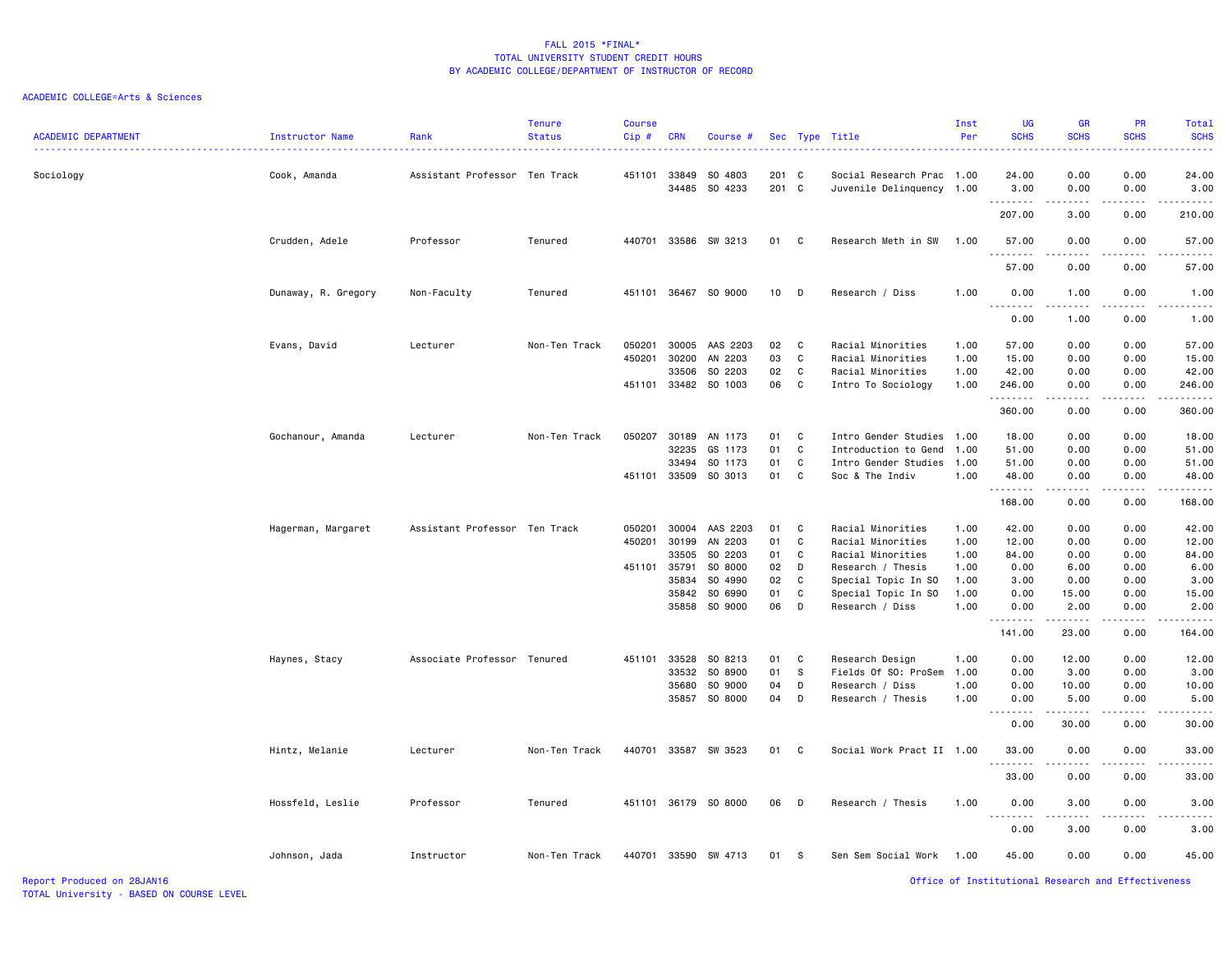| <b>ACADEMIC DEPARTMENT</b> | <b>Instructor Name</b> | Rank                          | <b>Tenure</b><br><b>Status</b> | <b>Course</b><br>Cip# | <b>CRN</b>   | Course #             |       |              | Sec Type Title            | Inst<br>Per<br>. | UG<br><b>SCHS</b> | <b>GR</b><br><b>SCHS</b><br>.       | PR<br><b>SCHS</b> | Total<br><b>SCHS</b><br>.                                                                                                                                                       |
|----------------------------|------------------------|-------------------------------|--------------------------------|-----------------------|--------------|----------------------|-------|--------------|---------------------------|------------------|-------------------|-------------------------------------|-------------------|---------------------------------------------------------------------------------------------------------------------------------------------------------------------------------|
| Sociology                  | Johnson, Jada          | Instructor                    | Non-Ten Track                  | 440701                | 33591        | SW 4916              | 01    | Ε            | Sw Fld Prac/Sem I         | 1.00             | 48.00             | 0.00                                | 0.00              | 48.00                                                                                                                                                                           |
|                            |                        |                               |                                |                       | 33592        | SW 4926              | 01    | E            | Sw Fld Prac/Sem II        | 1.00             | 48.00             | 0.00                                | 0.00              | 48.00                                                                                                                                                                           |
|                            |                        |                               |                                |                       |              | 36191 SW 3523        | 02    | C            | Social Work Pract II 1.00 |                  | 36.00<br>.        | 0.00<br>$\sim$ $\sim$ $\sim$ $\sim$ | 0.00<br>.         | 36.00<br>.                                                                                                                                                                      |
|                            |                        |                               |                                |                       |              |                      |       |              |                           |                  | 177.00            | 0.00                                | 0.00              | 177.00                                                                                                                                                                          |
|                            | Johnson, Kecia         | Assistant Professor Ten Track |                                | 050207                | 35350        | SO 1173              | 02    | C            | Intro Gender Studies 1.00 |                  | 57.00             | 0.00                                | 0.00              | 57.00                                                                                                                                                                           |
|                            |                        |                               |                                |                       | 35351        | GS 1173              | 02    | C            | Introduction to Gend      | 1.00             | 66.00             | 0.00                                | 0.00              | 66.00                                                                                                                                                                           |
|                            |                        |                               |                                | 450401                | 30998        | CRM 4513             | 01    | C            | Correctional Systems      | 1.00             | 75.00             | 0.00                                | 0.00              | 75.00                                                                                                                                                                           |
|                            |                        |                               |                                | 451101                | 33520        | SO 4513              | 01    | C            | Correctional Systems 1.00 |                  | 6.00              | 0.00                                | 0.00              | 6.00                                                                                                                                                                            |
|                            |                        |                               |                                |                       |              |                      |       |              |                           |                  | .<br>204.00       | .<br>0.00                           | 0.00              | 204.00                                                                                                                                                                          |
|                            | Keith, Shelley         | Assistant Professor Ten Track |                                | 450401                | 30991        | CRM 2003             | 01    | C            | Crime Justice Inequa 1.00 |                  | 105.00            | 0.00                                | 0.00              | 105.00                                                                                                                                                                          |
|                            |                        |                               |                                |                       | 30994        | CRM 3603             | 01    | C            | Criminological Theor      | 1.00             | 66.00             | 0.00                                | 0.00              | 66.00                                                                                                                                                                           |
|                            |                        |                               |                                |                       |              |                      |       |              |                           |                  | .                 | .                                   | .                 | $\frac{1}{2} \left( \frac{1}{2} \right) \left( \frac{1}{2} \right) \left( \frac{1}{2} \right) \left( \frac{1}{2} \right) \left( \frac{1}{2} \right) \left( \frac{1}{2} \right)$ |
|                            |                        |                               |                                |                       |              |                      |       |              |                           |                  | 171.00            | 0.00                                | 0.00              | 171.00                                                                                                                                                                          |
|                            | Keith, William         | Grad Teach Assist             | Not Applicable                 |                       |              | 451101 33478 SO 1003 | 02 C  |              | Intro To Sociology        | 1.00             | 195.00<br>.       | 0.00                                | 0.00              | 195.00                                                                                                                                                                          |
|                            |                        |                               |                                |                       |              |                      |       |              |                           |                  | 195.00            | 0.00                                | 0.00              | 195.00                                                                                                                                                                          |
|                            | Kelly, Kimberly        | Associate Professor Tenured   |                                |                       | 451101 33484 | SO 1003              | 09    | C            | Intro To Sociology        | 1.00             | 576.00            | 0.00                                | 0.00              | 576.00                                                                                                                                                                          |
|                            |                        |                               |                                |                       | 35541        | SO 9000              | 03    | D            | Research / Diss           | 1.00             | 0.00              | 15.00                               | 0.00              | 15.00                                                                                                                                                                           |
|                            |                        |                               |                                |                       | 35742        | SO 8990              | 01    | C            | Special Topic In SO       | 1.00             | 0.00              | 9.00                                | 0.00              | 9.00                                                                                                                                                                            |
|                            |                        |                               |                                |                       |              |                      |       |              |                           |                  | .                 |                                     |                   | 600.00                                                                                                                                                                          |
|                            |                        |                               |                                |                       |              |                      |       |              |                           |                  | 576.00            | 24.00                               | 0.00              |                                                                                                                                                                                 |
|                            | Knowles, Veronica      | Lecturer                      | Non-Ten Track                  |                       |              | 440701 34126 SW 3003 | 501 C |              | Populations at-risk       | 1.00             | 63.00<br>.        | 0.00<br>.                           | 0.00<br>.         | 63.00<br>.                                                                                                                                                                      |
|                            |                        |                               |                                |                       |              |                      |       |              |                           |                  | 63.00             | 0.00                                | 0.00              | 63.00                                                                                                                                                                           |
|                            | Lay, David             | Lecturer                      | Non-Ten Track                  | 451101                | 33479        | SO 1003              | 03    | C            | Intro To Sociology        | 1.00             | 228.00            | 0.00                                | 0.00              | 228.00                                                                                                                                                                          |
|                            |                        |                               |                                |                       | 33481        | SO 1003              | 05    | C            | Intro To Sociology        | 1.00             | 276.00            | 0.00                                | 0.00              | 276.00                                                                                                                                                                          |
|                            |                        |                               |                                |                       | 33490        | SO 1103              | 02    | C            | Contemp Social Prob       | 1.00             | 228.00            | 0.00                                | 0.00              | 228.00                                                                                                                                                                          |
|                            |                        |                               |                                |                       | 33501        | SO 1203              | 08    | C            | Marriage & Family         | 1.00             | 126.00            | 0.00                                | 0.00              | 126.00                                                                                                                                                                          |
|                            |                        |                               |                                |                       | 34361        | SO 1003              | 07    | C            | Intro To Sociology        | 1.00             | 234.00<br>.       | 0.00<br>$\sim$ $\sim$ $\sim$ $\sim$ | 0.00<br>.         | 234.00<br>.                                                                                                                                                                     |
|                            |                        |                               |                                |                       |              |                      |       |              |                           |                  | 1092.00           | 0.00                                | 0.00              | 1092.00                                                                                                                                                                         |
|                            | May, David             | Professor                     | Tenured                        | 450401                | 30999        | CRM 4803             | 01    | C            | Senior Sem in Crimin      | 1.00             | 66.00             | 0.00                                | 0.00              | 66.00                                                                                                                                                                           |
|                            |                        |                               |                                |                       | 34358        | CRM 4253             | 01    | C            | White Collar Crime        | 1.00             | 96.00             | 0.00                                | 0.00              | 96.00                                                                                                                                                                           |
|                            |                        |                               |                                |                       | 34363        | SO 4253              | 01    | C            | White Collar Crime        | 1.00             | 9.00              | 0.00                                | 0.00              | 9.00                                                                                                                                                                            |
|                            |                        |                               |                                |                       | 36862        | CRM 4000             | 02    | $\mathbf{I}$ | Directed Indiv Study      | 1.00             | 1.00              | 0.00                                | 0.00              | 1.00                                                                                                                                                                            |
|                            |                        |                               |                                | 451101                | 35679        | SO 4000              | 01 I  |              | Directed Indiv Study      | 1.00             | 3.00              | 0.00                                | 0.00              | 3.00                                                                                                                                                                            |
|                            |                        |                               |                                |                       | 35691        | SO 9000              | 05    | D            | Research / Diss           | 1.00             | 0.00              | 12.00                               | 0.00              | 12.00                                                                                                                                                                           |
|                            |                        |                               |                                |                       | 35804        | SO 4990              | 01    | C            | Special Topic In SO       | 1.00             | 42.00             | 0.00                                | 0.00              | 42.00                                                                                                                                                                           |
|                            |                        |                               |                                |                       |              | 36716 SO 4000        | 02 I  |              | Directed Indiv Study 1.00 |                  | 1.00<br>.         | 0.00<br>-----                       | 0.00<br>.         | 1.00<br>.                                                                                                                                                                       |
|                            |                        |                               |                                |                       |              |                      |       |              |                           |                  | 218.00            | 12.00                               | 0.00              | 230.00                                                                                                                                                                          |
|                            | McKee, Colleen         | Non-Faculty                   | Not Applicable                 |                       |              | 450201 34122 SO 4173 | 501 C |              | Environment-Society       | 1.00             | 60.00             | 0.00                                | 0.00              | 60.00                                                                                                                                                                           |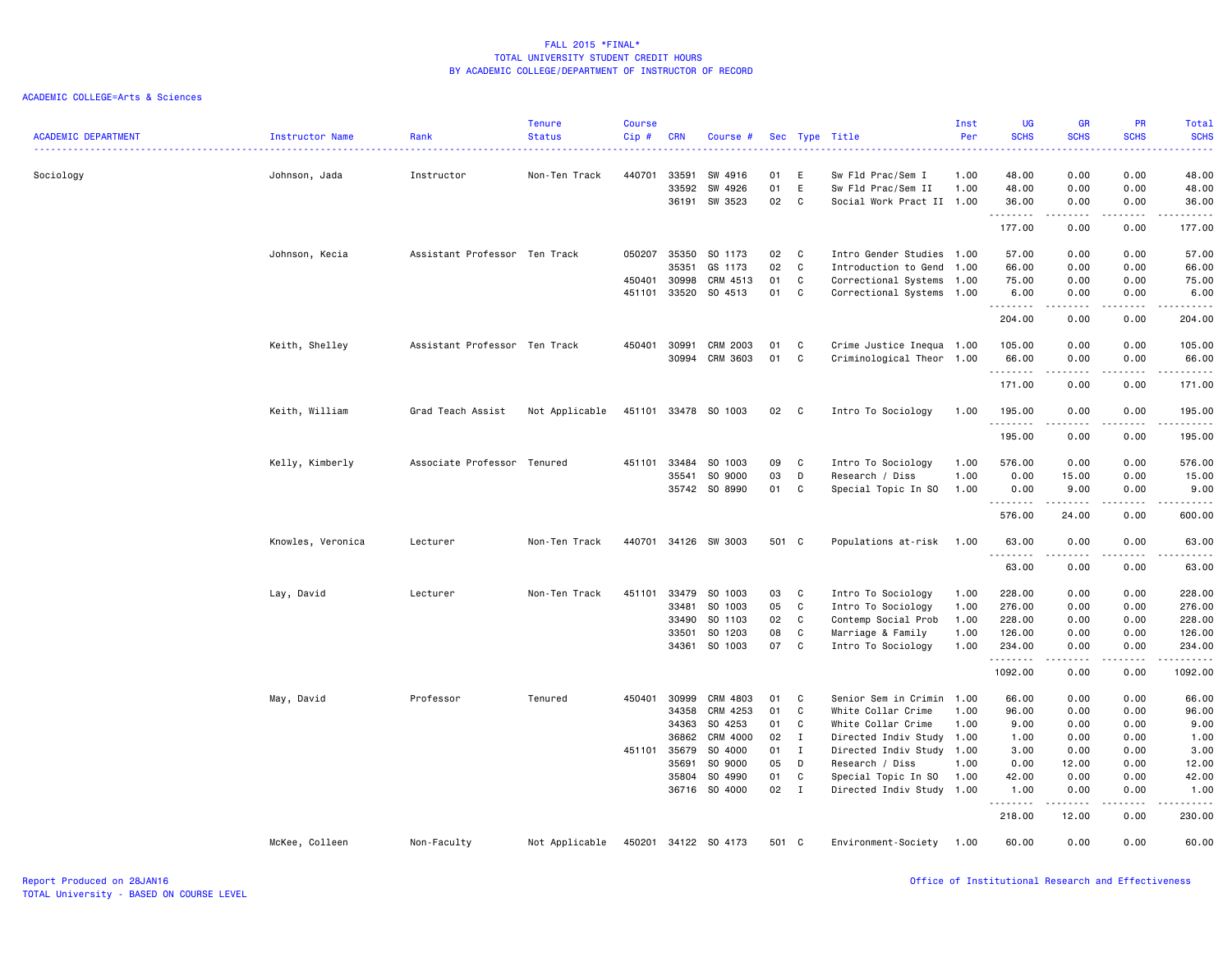### ACADEMIC COLLEGE=Arts & Sciences

| <b>ACADEMIC DEPARTMENT</b> | Instructor Name    | Rank                          | <b>Tenure</b><br><b>Status</b> | <b>Course</b><br>Cip# | <b>CRN</b>     | Course #             |          | Sec Type Title |                                            | Inst<br>Per  | UG<br><b>SCHS</b>                 | GR<br><b>SCHS</b> | PR<br><b>SCHS</b> | Total<br><b>SCHS</b>                                                                                                                                                                      |
|----------------------------|--------------------|-------------------------------|--------------------------------|-----------------------|----------------|----------------------|----------|----------------|--------------------------------------------|--------------|-----------------------------------|-------------------|-------------------|-------------------------------------------------------------------------------------------------------------------------------------------------------------------------------------------|
|                            |                    |                               |                                |                       |                |                      |          |                |                                            |              |                                   |                   |                   |                                                                                                                                                                                           |
|                            |                    |                               |                                |                       |                |                      |          |                |                                            |              | 60.00                             | 0.00              | 0.00              | 60.00                                                                                                                                                                                     |
| Sociology                  | McKinley, Kenya    | Assistant Professor Ten Track |                                | 440701                | 33583          | SW 2313              | 01       | C              | Int Soc Work/Soc Wel 1.00                  |              | 66.00                             | 0.00              | 0.00              | 66.00                                                                                                                                                                                     |
|                            |                    |                               |                                |                       | 33584          | SW 3003              | 01       | C              | Populations at-risk                        | 1.00         | 111.00                            | 0.00              | 0.00              | 111.00                                                                                                                                                                                    |
|                            |                    |                               |                                |                       | 33589          | SW 3533              | 01       | C              | Soc Work w/Commun &                        | 1.00         | 72.00<br>.                        | 0.00<br>.         | 0.00<br>.         | 72.00<br>$\begin{array}{cccccccccc} \bullet & \bullet & \bullet & \bullet & \bullet & \bullet & \bullet \end{array}$                                                                      |
|                            |                    |                               |                                |                       |                |                      |          |                |                                            |              | 249.00                            | 0.00              | 0.00              | 249.00                                                                                                                                                                                    |
|                            | Netadj, Mehrzad    | Instructor                    | Non-Ten Track                  | 451101                | 33495          | SO 1203              | 01       | C              | Marriage & Family                          | 1.00         | 225.00                            | 0.00              | 0.00              | 225.00                                                                                                                                                                                    |
|                            |                    |                               |                                |                       | 33496          | SO 1203              | 02       | C              | Marriage & Family                          | 1.00         | 216.00                            | 0.00              | 0.00              | 216.00                                                                                                                                                                                    |
|                            |                    |                               |                                |                       | 33497          | SO 1203              | 03       | C              | Marriage & Family                          | 1.00         | 228.00                            | 0.00              | 0.00              | 228.00                                                                                                                                                                                    |
|                            |                    |                               |                                |                       | 33498          | SO 1203              | 04       | C              | Marriage & Family                          | 1.00         | 234.00                            | 0.00              | 0.00              | 234.00                                                                                                                                                                                    |
|                            |                    |                               |                                |                       |                | 33500 SO 1203        | 07       | C              | Marriage & Family                          | 1.00         | 171.00<br>.                       | 0.00              | 0.00              | 171.00<br>$\frac{1}{2} \left( \frac{1}{2} \right) \left( \frac{1}{2} \right) \left( \frac{1}{2} \right) \left( \frac{1}{2} \right) \left( \frac{1}{2} \right) \left( \frac{1}{2} \right)$ |
|                            |                    |                               |                                |                       |                |                      |          |                |                                            |              | 1074.00                           | 0.00              | 0.00              | 1074.00                                                                                                                                                                                   |
|                            | Parisi, Domenico   | Non-Faculty                   | Tenured                        |                       |                | 451101 35979 SO 9000 | 07       | D              | Research / Diss                            | 1.00         | 0.00<br>$\sim$ $\sim$ $\sim$<br>. | 9.00              | 0.00              | 9.00                                                                                                                                                                                      |
|                            |                    |                               |                                |                       |                |                      |          |                |                                            |              | 0.00                              | 9.00              | 0.00              | 9.00                                                                                                                                                                                      |
|                            | Perry, Ashley      | Instructor                    | Non-Ten Track                  | 450401                | 30989          | CRM 1003             | 01       | C              | Crime & Justice in A 1.00                  |              | 267.00                            | 0.00              | 0.00              | 267.00                                                                                                                                                                                    |
|                            |                    |                               |                                |                       | 30990          | CRM 1003             | 02       | C              | Crime & Justice in A 1.00                  |              | 216.00                            | 0.00              | 0.00              | 216.00                                                                                                                                                                                    |
|                            |                    |                               |                                |                       | 30997          | CRM 4323             | 01       | C              | Victimology                                | 1.00         | 123.00                            | 0.00              | 0.00              | 123.00                                                                                                                                                                                    |
|                            |                    |                               |                                |                       | 33517          | SO 4323              | 01       | C              | Victimology                                | 1.00         | 9.00                              | 0.00              | 0.00              | 9.00                                                                                                                                                                                      |
|                            |                    |                               |                                | 451101 33483          |                | SO 1003              | 08       | C              | Intro To Sociology                         | 1.00         | 207.00<br>.                       | 0.00<br>.         | 0.00<br>.         | 207.00<br>1.1.1.1.1                                                                                                                                                                       |
|                            |                    |                               |                                |                       |                |                      |          |                |                                            |              | 822.00                            | 0.00              | 0.00              | 822.00                                                                                                                                                                                    |
|                            | Peterson, Lindsey  | Assistant Professor Ten Track |                                | 451101                | 33521          | SO 4803              | 01       | C              | Social Research Prac                       | 1.00         | 57.00                             | 0.00              | 0.00              | 57.00                                                                                                                                                                                     |
|                            |                    |                               |                                |                       | 34369          | SO 8413              | 01       | C              | Sem Soc Strat                              | 1.00         | 0.00                              | 21.00             | 0.00              | 21.00                                                                                                                                                                                     |
|                            |                    |                               |                                |                       | 36332          | SO 9000              | 09       | D              | Research / Diss                            | 1.00         | 0.00                              | 3.00              | 0.00              | 3.00                                                                                                                                                                                      |
|                            |                    |                               |                                |                       | 36399          | SO 7000              | 03       | $\mathbf{I}$   | Directed Indiv Study                       | 1.00         | 0.00                              | 3.00              | 0.00              | 3.00                                                                                                                                                                                      |
|                            |                    |                               |                                |                       |                |                      |          |                |                                            |              | 57.00                             | 27.00             | 0.00              | 84.00                                                                                                                                                                                     |
|                            | Pilkinton, Melinda | Associate Professor Tenured   |                                | 440701                | 33585          | SW 3013              | 01       | C              | Hum Beh Soc Envir I                        | 1.00         | 135.00                            | 0.00              | 0.00              | 135.00                                                                                                                                                                                    |
|                            |                    |                               |                                |                       |                | 34373 SW 4633        | 01       | C              | Sw Health Care                             | 1.00         | 54.00<br><b></b>                  | 0.00<br>.         | 0.00<br>.         | 54.00<br>.                                                                                                                                                                                |
|                            |                    |                               |                                |                       |                |                      |          |                |                                            |              | 189.00                            | 0.00              | 0.00              | 189.00                                                                                                                                                                                    |
|                            | Rader, Nicole      | Associate Professor Tenured   |                                | 450401 34359          |                | CRM 4343             | 01       | C              | Media, Crime and Jus 1.00                  |              | 129.00                            | 0.00              | 0.00              | 129.00                                                                                                                                                                                    |
|                            |                    |                               |                                |                       | 34364          | SO 4343              | 01       | C              | Media, Crime and Jus                       | 1.00         | 33.00                             | 0.00              | 0.00              | 33.00                                                                                                                                                                                     |
|                            |                    |                               |                                |                       | 36855          | CRM 4000             | 01       | $\mathbf{I}$   | Directed Indiv Study 1.00                  |              | 1.00                              | 0.00              | 0.00              | 1.00                                                                                                                                                                                      |
|                            |                    |                               |                                | 451101 35238          |                | SO 8000              | 01       | D              | Research / Thesis                          | 1.00         | 0.00                              | 3.00              | 0.00              | 3.00                                                                                                                                                                                      |
|                            |                    |                               |                                |                       | 35239          | SO 9000              | 01       | D              | Research / Diss                            | 1.00         | 0.00                              | 18.00             | 0.00              | 18.00                                                                                                                                                                                     |
|                            |                    |                               |                                |                       | 35743          | SO 8990              | 02       | C              | Special Topic In SO                        | 1.00         | 0.00                              | 15.00             | 0.00              | 15.00                                                                                                                                                                                     |
|                            |                    |                               |                                |                       | 36081          | SO 7000              | 02       | $\mathbf{I}$   | Directed Indiv Study 1.00                  |              | 0.00<br>.                         | 3,00<br>.         | 0.00<br>.         | 3,00<br>$\begin{array}{cccccccccccccc} \bullet & \bullet & \bullet & \bullet & \bullet & \bullet & \bullet & \bullet \end{array}$                                                         |
|                            |                    |                               |                                |                       |                |                      |          |                |                                            |              | 163.00                            | 39.00             | 0.00              | 202.00                                                                                                                                                                                    |
|                            | Ralston, Margaret  | Assistant Professor Ten Track |                                | 451101                | 34366<br>34367 | SO 4703<br>SO 6703   | 01<br>01 | C<br>C         | Population Problems<br>Population Problems | 1.00<br>1.00 | 18.00<br>0.00                     | 0.00<br>33.00     | 0.00<br>0.00      | 18.00<br>33.00                                                                                                                                                                            |

Report Produced on 28JAN16 Office of Institutional Research and Effectiveness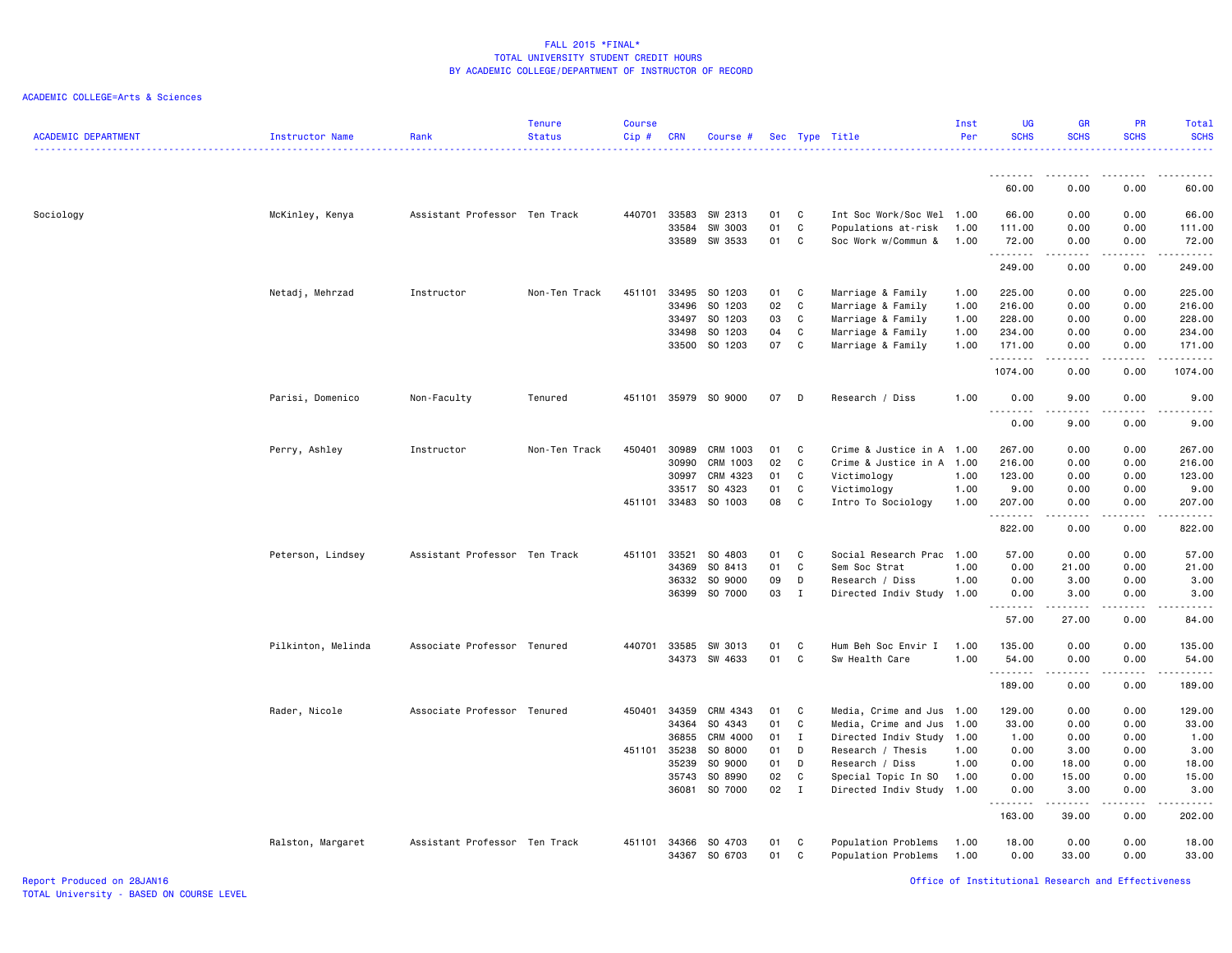| <b>ACADEMIC DEPARTMENT</b> | Instructor Name   | Rank<br>--------------------  | <b>Tenure</b><br><b>Status</b> | <b>Course</b><br>Cip# | <b>CRN</b>     | Course #           |                |              | Sec Type Title<br>. <u>.</u> .             | Inst<br>Per  | <b>UG</b><br><b>SCHS</b><br>$\frac{1}{2} \left( \frac{1}{2} \right) \left( \frac{1}{2} \right) \left( \frac{1}{2} \right)$ | <b>GR</b><br><b>SCHS</b>                                                                                                                                     | PR<br><b>SCHS</b>                   | Total<br><b>SCHS</b><br>. |
|----------------------------|-------------------|-------------------------------|--------------------------------|-----------------------|----------------|--------------------|----------------|--------------|--------------------------------------------|--------------|----------------------------------------------------------------------------------------------------------------------------|--------------------------------------------------------------------------------------------------------------------------------------------------------------|-------------------------------------|---------------------------|
| Sociology                  | Ralston, Margaret | Assistant Professor Ten Track |                                | 451101                | 34368          | SO 8284            | 01             | C            | Grad Soc Stat II                           | 1.00         | 0.00<br><u>.</u>                                                                                                           | 40.00<br>.                                                                                                                                                   | 0.00<br>.                           | 40.00<br>.                |
|                            |                   |                               |                                |                       |                |                    |                |              |                                            |              | 18.00                                                                                                                      | 73.00                                                                                                                                                        | 0.00                                | 91.00                     |
|                            | Robertson, Angela | Research Professor            | Non-Ten Track                  | 451101                |                | 33485 SO 1003      | 10 C           |              | Intro To Sociology                         | 1.00         | 204.00<br>.                                                                                                                | 0.00<br>.                                                                                                                                                    | 0.00<br>.                           | 204.00<br>.               |
|                            |                   |                               |                                |                       |                |                    |                |              |                                            |              | 204.00                                                                                                                     | 0.00                                                                                                                                                         | 0.00                                | 204.00                    |
|                            | Rogers, Sarah     | Grad Teach Assist             | Not Applicable                 | 451101                | 33508          | SO 3003            | 01             | $\mathbf{C}$ | Social Inequality                          | 1.00         | 90.00<br>.                                                                                                                 | 0.00                                                                                                                                                         | 0.00                                | 90.00<br>$- - - - -$      |
|                            |                   |                               |                                |                       |                |                    |                |              |                                            |              | 90.00                                                                                                                      | 0.00                                                                                                                                                         | 0.00                                | 90.00                     |
|                            | Savage, Angela    | Instructor                    | Non-Ten Track                  | 440701                | 33857          | SW 3523            | 201 C          |              | Social Work Pract II                       | 1.00         | 96.00                                                                                                                      | 0.00                                                                                                                                                         | 0.00                                | 96.00                     |
|                            |                   |                               |                                |                       | 33858<br>33860 | SW 3533<br>SW 4713 | 201 C<br>201 S |              | Soc Work w/Commun &<br>Sen Sem Social Work | 1.00<br>1.00 | 96.00<br>93.00                                                                                                             | 0.00<br>0.00                                                                                                                                                 | 0.00<br>0.00                        | 96.00<br>93.00            |
|                            |                   |                               |                                |                       |                |                    |                |              |                                            |              | .<br>285.00                                                                                                                | 0.00                                                                                                                                                         | 0.00                                | 285.00                    |
|                            | Sparks, Jessica   | Lecturer                      | Non-Ten Track                  | 450401                | 33916          | CRM 1003           | 501 C          |              | Crime & Justice in A 1.00                  |              | 36.00                                                                                                                      | 0.00                                                                                                                                                         | 0.00                                | 36.00                     |
|                            |                   |                               |                                |                       | 35070          | CRM 4233           | 501 C          |              | Juvenile Delinquency 1.00                  |              | 57.00                                                                                                                      | 0.00                                                                                                                                                         | 0.00                                | 57.00                     |
|                            |                   |                               |                                | 451101                | 34119          | SO 1003            | 501 C          |              | Intro To Sociology                         | 1.00         | 93.00                                                                                                                      | 0.00                                                                                                                                                         | 0.00                                | 93.00                     |
|                            |                   |                               |                                |                       | 34123          | SO 4233            | 501 C          |              | Juvenile Delinquency 1.00                  |              | 57.00                                                                                                                      | 0.00                                                                                                                                                         | 0.00                                | 57.00                     |
|                            |                   |                               |                                |                       | 34124          | SO 4333            | 501 C          |              | Sociology Of Sports                        | 1.00         | 99.00<br>.                                                                                                                 | 0.00<br>$\frac{1}{2} \left( \frac{1}{2} \right) \left( \frac{1}{2} \right) \left( \frac{1}{2} \right) \left( \frac{1}{2} \right) \left( \frac{1}{2} \right)$ | 0.00<br>.                           | 99.00<br>.                |
|                            |                   |                               |                                |                       |                |                    |                |              |                                            |              | 342.00                                                                                                                     | 0.00                                                                                                                                                         | 0.00                                | 342.00                    |
|                            | Swan, Courtney    | Lecturer                      | Non-Ten Track                  | 440701                |                | 33582 SW 2303      | 01             | C            | Welfare Policy I                           | 1.00         | 141.00<br>. <b>.</b>                                                                                                       | 0.00<br>.                                                                                                                                                    | 0.00<br>$\sim$ $\sim$ $\sim$ $\sim$ | 141.00                    |
|                            |                   |                               |                                |                       |                |                    |                |              |                                            |              | 141.00                                                                                                                     | 0.00                                                                                                                                                         | 0.00                                | 141.00                    |
|                            | Swindell, Marian  | Associate Professor           | Tenured                        | 440701                | 33855          | SW 3003            | 201 C          |              | Populations at-risk                        | 1.00         | 66.00                                                                                                                      | 0.00                                                                                                                                                         | 0.00                                | 66.00                     |
|                            |                   |                               |                                |                       | 33856          | SW 3013            | 201 C          |              | Hum Beh Soc Envir I                        | 1.00         | 69.00                                                                                                                      | 0.00                                                                                                                                                         | 0.00                                | 69.00                     |
|                            |                   |                               |                                |                       | 34482          | SW 3213            | 201 C          |              | Research Meth in SW                        | 1.00         | 42.00                                                                                                                      | 0.00                                                                                                                                                         | 0.00                                | 42.00                     |
|                            |                   |                               |                                | 451101                | 36060          | SO 3213            | 201 C          |              | Intr To Social Res                         | 1.00         | 3.00<br>.                                                                                                                  | 0.00<br>.                                                                                                                                                    | 0.00                                | 3.00<br>.                 |
|                            |                   |                               |                                |                       |                |                    |                |              |                                            |              | 180.00                                                                                                                     | 0.00                                                                                                                                                         | 0.00                                | 180.00                    |
|                            | Vasquez, Lauren   | Lecturer                      | Non-Ten Track                  | 451101                |                | 34121 SO 3313      | 501 C          |              | Deviant Behavior                           | 1.00         | 84.00<br>.                                                                                                                 | 0.00<br>-----                                                                                                                                                | 0.00<br>.                           | 84.00<br>.                |
|                            |                   |                               |                                |                       |                |                    |                |              |                                            |              | 84.00                                                                                                                      | 0.00                                                                                                                                                         | 0.00                                | 84.00                     |
|                            | Wells, Makeela    | Lecturer                      | Non-Ten Track                  | 450401                | 30995          | CRM 4233           | 01             | C            | Juvenile Delinquency 1.00                  |              | 135.00                                                                                                                     | 0.00                                                                                                                                                         | 0.00                                | 135.00                    |
|                            |                   |                               |                                | 451101                | 33489          | SO 1103            | 01             | C            | Contemp Social Prob                        | 1.00         | 204.00                                                                                                                     | 0.00                                                                                                                                                         | 0.00                                | 204.00                    |
|                            |                   |                               |                                |                       |                | 33515 SO 4233      | 01             | C            | Juvenile Delinquency 1.00                  |              | 15.00<br>--------                                                                                                          | 0.00<br>.                                                                                                                                                    | 0.00<br>.                           | 15.00<br>.                |
|                            |                   |                               |                                |                       |                |                    |                |              |                                            |              | 354.00                                                                                                                     | 0.00                                                                                                                                                         | 0.00                                | 354.00                    |
|                            | Whetstone, Tamara | Lecturer                      | Non-Ten Track                  | 440701                |                | 34127 SW 3023      | 501 C          |              | Hum Beh Soc Envir II 1.00                  |              | 30.00                                                                                                                      | 0.00<br>.                                                                                                                                                    | 0.00<br>.                           | 30.00<br>.                |
|                            |                   |                               |                                |                       |                |                    |                |              |                                            |              | 30.00                                                                                                                      | 0.00                                                                                                                                                         | 0.00                                | 30.00                     |
|                            | Yigit, Ismail     | Grad Teach Assist             | Not Applicable                 | 451101                | 33480          | SO 1003            | 04             | C            | Intro To Sociology                         | 1.00         | 228.00                                                                                                                     | 0.00                                                                                                                                                         | 0.00                                | 228.00                    |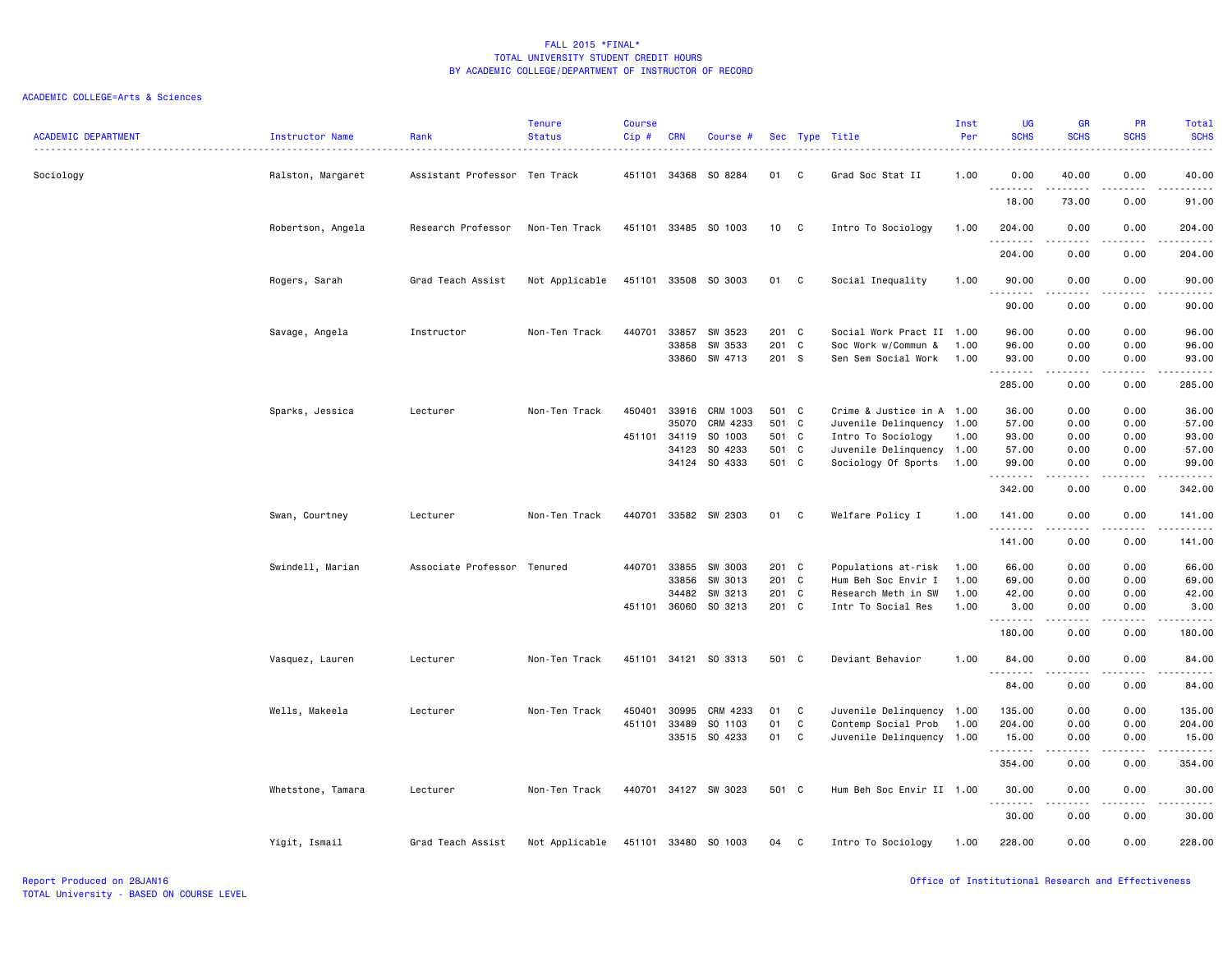| <b>ACADEMIC DEPARTMENT</b> | <b>Instructor Name</b> | Rank     | <b>Tenure</b><br>Status | Course<br>Cip # | <b>CRN</b> | Course # Sec Type Title |       |                           | Inst<br>Per | UG<br><b>SCHS</b> | <b>GR</b><br><b>SCHS</b> | <b>PR</b><br><b>SCHS</b> | Total<br><b>SCHS</b> |
|----------------------------|------------------------|----------|-------------------------|-----------------|------------|-------------------------|-------|---------------------------|-------------|-------------------|--------------------------|--------------------------|----------------------|
|                            |                        |          |                         |                 |            |                         |       |                           |             | 228,00            | 0.00                     | 0.00                     | 228.00               |
| Sociology                  | Young, Sarah           | Lecturer | Non-Ten Track           | 440701          |            | 34900 SW 4643           | 501 C | S W Services in Scho 1.00 |             | 57.00             | 0.00                     | 0.00                     | 57.00                |
|                            |                        |          |                         |                 |            |                         |       |                           |             | 57.00             | 0.00                     | 0.00                     | 57.00                |
|                            |                        |          |                         |                 |            |                         |       |                           |             | ========          | ========                 | ========                 | ==========           |
| Sociology                  |                        |          |                         |                 |            |                         |       |                           |             | 9713.50           | 277.00                   | 0.00                     | 9990.50              |
|                            |                        |          |                         |                 |            |                         |       |                           |             | ========          | ========                 | $=$ = = = = = = =        | ==========           |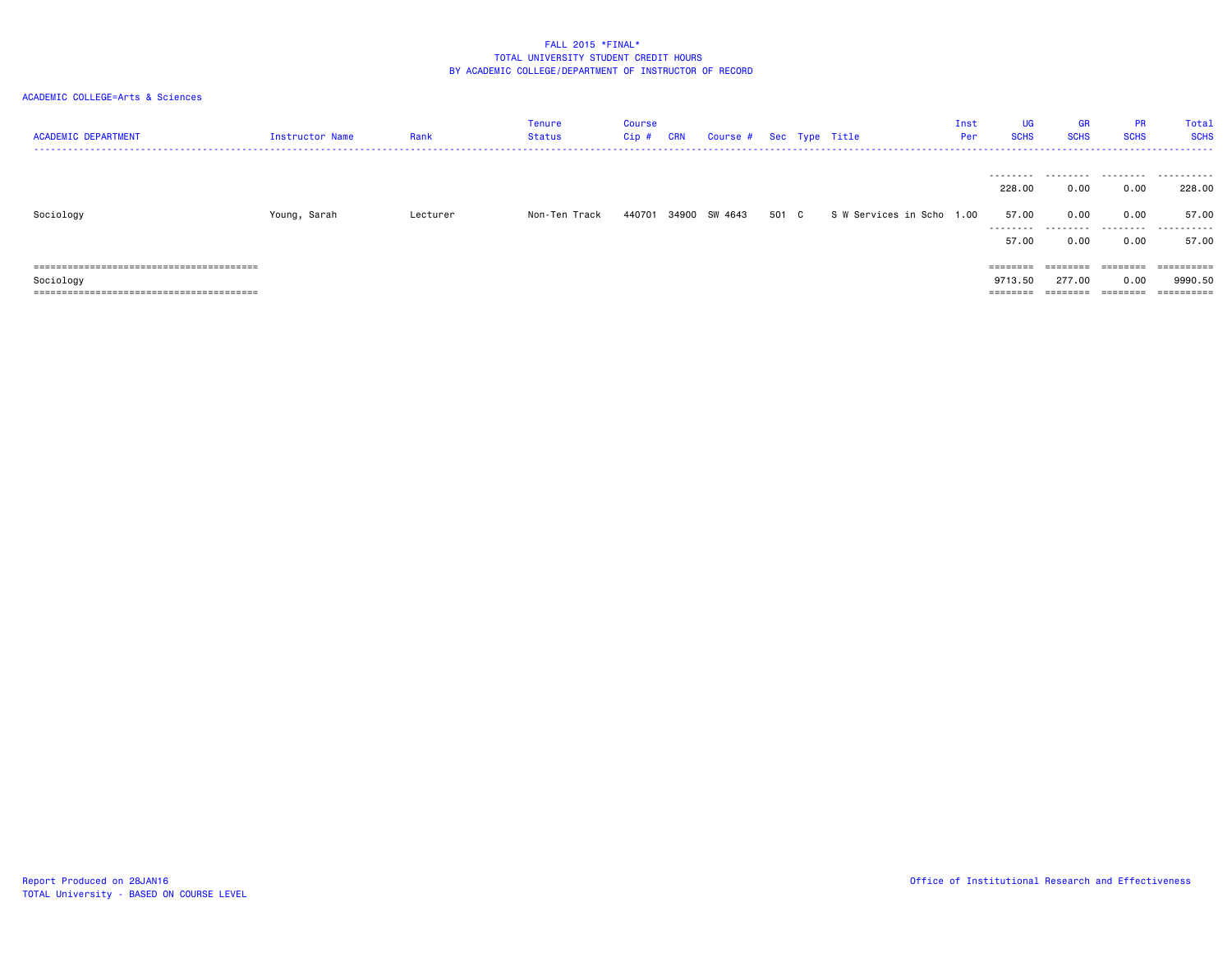| <b>ACADEMIC DEPARTMENT</b> | Instructor Name                                           | Rank                        | <b>Tenure</b><br><b>Status</b> | <b>Course</b><br>Cip# | <b>CRN</b>     | Course #              |          |              | Sec Type Title                                         | Inst<br>Per | UG<br><b>SCHS</b> | <b>GR</b><br><b>SCHS</b>                                                                                                          | PR<br><b>SCHS</b> | Total<br><b>SCHS</b> |
|----------------------------|-----------------------------------------------------------|-----------------------------|--------------------------------|-----------------------|----------------|-----------------------|----------|--------------|--------------------------------------------------------|-------------|-------------------|-----------------------------------------------------------------------------------------------------------------------------------|-------------------|----------------------|
| Finance & Economics        | Byrd, Charles                                             | Lecturer                    | Non-Ten Track                  | 521501                | 33448<br>33449 | REF 3333<br>REF 4153  | 01<br>01 | C<br>C       | Principles of Real E 1.00<br>Real Estate Investme 1.00 |             | 123.00<br>57.00   | 0.00<br>0.00                                                                                                                      | 0.00<br>0.00      | 123.00<br>57.00      |
|                            |                                                           |                             |                                |                       |                |                       |          |              |                                                        |             | .<br>180.00       | .<br>0.00                                                                                                                         | .<br>0.00         | .<br>180.00          |
|                            | Campbell, Randall                                         | Associate Professor Tenured |                                | 450601                | 31253          | EC 2123               | 02       | $\mathbf{C}$ | Prin Of Microecon                                      | 1.00        | 192.00            | 0.00                                                                                                                              | 0.00              | 192.00               |
|                            |                                                           |                             |                                |                       | 36468          | EC 9000               | 02       | D            | Research / Diss                                        | 1.00        | 0.00              | 9.00                                                                                                                              | 0.00              | 9.00                 |
|                            |                                                           |                             |                                | 450603                | 31262          | EC 4643               | 01       | C            | Econ Forecasting & A 1.00                              |             | 24.00             | 0.00                                                                                                                              | 0.00              | 24.00                |
|                            |                                                           |                             |                                | 520601 31264          |                | EC 6643               | 01       | $\mathbf{C}$ | Econ Forecasting & A 1.00                              |             | 0.00<br>.         | 9.00<br>$\begin{array}{cccccccccccccc} \bullet & \bullet & \bullet & \bullet & \bullet & \bullet & \bullet \end{array}$           | 0.00<br>.         | 9.00<br>.            |
|                            |                                                           |                             |                                |                       |                |                       |          |              |                                                        |             | 216.00            | 18.00                                                                                                                             | 0.00              | 234.00               |
|                            | Cline, Brandon                                            | Associate Professor Tenured |                                | 520201                | 36363          | <b>FIN 9000</b>       | 01       | D            | Research / Diss                                        | 1.00        | 0.00              | 18.00                                                                                                                             | 0.00              | 18.00                |
|                            |                                                           |                             |                                | 520801 31870          |                | FIN 3123              | 05       | C            | Financial Management 1.00                              |             | 84.00             | 0.00                                                                                                                              | 0.00              | 84.00                |
|                            |                                                           |                             |                                |                       | 34294          | FIN 3123              | 06       | C            | Financial Management                                   | 1.00        | 189.00            | 0.00                                                                                                                              | 0.00              | 189.00               |
|                            |                                                           |                             |                                |                       |                | 520807 36543 FIN 4111 | 01       | C            | TVA Panel I                                            | 1.00        | 12.00<br>.        | 0.00<br>$- - - - - -$                                                                                                             | 0.00<br>.         | 12.00<br>.           |
|                            |                                                           |                             |                                |                       |                |                       |          |              |                                                        |             | 285.00            | 18.00                                                                                                                             | 0.00              | 303.00               |
|                            | Coffey, Michael                                           | Lecturer                    | Non-Ten Track                  |                       |                | 450601 36134 EC 2113  | 07       | $\mathbf{C}$ | Prin Of Macroecon                                      | 1.00        | 153.00<br>.       | 0.00<br>د د د د                                                                                                                   | 0.00<br>.         | 153.00<br>. <b>.</b> |
|                            |                                                           |                             |                                |                       |                |                       |          |              |                                                        |             | 153.00            | 0.00                                                                                                                              | 0.00              | 153.00               |
|                            | Garner, Jacqueline                                        | Professor                   | Tenured                        | 520801                | 31862          | FIN 1001              | F01 C    |              | First Year Seminar                                     | 1.00        | 20.00             | 0.00                                                                                                                              | 0.00              | 20.00                |
|                            |                                                           |                             |                                |                       | 34295          | FIN 9213              | 01       | C            | Advanced Fin Managem                                   | 1.00        | 0.00              | 6.00                                                                                                                              | 0.00              | 6.00                 |
|                            |                                                           |                             |                                |                       |                | 520806 31874 FIN 4223 | 01       | C            | Intermediate Financi 1.00                              |             | 156.00<br>.       | 0.00<br>.                                                                                                                         | 0.00<br>.         | 156.00<br>.          |
|                            |                                                           |                             |                                |                       |                |                       |          |              |                                                        |             | 176.00            | 6.00                                                                                                                              | 0.00              | 182.00               |
|                            | Gonzalez Lozano, Heribe Clinical Assist Pro Non-Ten Track |                             |                                | 450601                | 31246          | EC 2113               | 01       | C            | Prin Of Macroecon                                      | 1.00        | 576.00            | 0.00                                                                                                                              | 0.00              | 576.00               |
|                            |                                                           |                             |                                |                       | 31247          | EC 2113               | 02       | C            | Prin Of Macroecon                                      | 1.00        | 555.00            | 0.00                                                                                                                              | 0.00              | 555.00               |
|                            |                                                           |                             |                                |                       |                | 31248 EC 2113         | 03       | C            | Prin Of Macroecon                                      | 1.00        | 210.00<br>.       | 0.00<br>$\frac{1}{2} \left( \frac{1}{2} \right) \left( \frac{1}{2} \right) \left( \frac{1}{2} \right) \left( \frac{1}{2} \right)$ | 0.00<br>د د د د   | 210.00<br>.          |
|                            |                                                           |                             |                                |                       |                |                       |          |              |                                                        |             | 1341.00           | 0.00                                                                                                                              | 0.00              | 1341.00              |
|                            | He, Wei                                                   | Instructor                  | Non-Ten Track                  | 520801                | 31864          | FIN 3113              | 01       | C            | Financial Systems                                      | 1.00        | 597.00            | 0.00                                                                                                                              | 0.00              | 597.00               |
|                            |                                                           |                             |                                |                       | 33984          | FIN 3113              | 506 C    |              | Financial Systems                                      | 1.00        | 60.00             | 0.00                                                                                                                              | 0.00              | 60.00                |
|                            |                                                           |                             |                                |                       |                | 520806 31878 FIN 4923 | 01 C     |              | International Fin Mg                                   | 1.00        | 144.00<br>.       | 0.00<br>د د د د                                                                                                                   | 0.00<br>.         | 144.00<br>.          |
|                            |                                                           |                             |                                |                       |                |                       |          |              |                                                        |             | 801.00            | 0.00                                                                                                                              | 0.00              | 801.00               |
|                            | Henry, Thomas                                             | Lecturer                    | Non-Ten Track                  | 450601                |                | 33919 EC 2113         | 504 C    |              | Prin Of Macroecon                                      | 1.00        | 33.00<br>.        | 0.00<br>$\frac{1}{2} \left( \frac{1}{2} \right) \left( \frac{1}{2} \right) \left( \frac{1}{2} \right) \left( \frac{1}{2} \right)$ | 0.00              | 33.00<br>د د د د د   |
|                            |                                                           |                             |                                |                       |                |                       |          |              |                                                        |             | 33.00             | 0.00                                                                                                                              | 0.00              | 33.00                |
|                            | Jia, Shaomeng                                             | Grad Teach Assist           | Not Applicable                 |                       |                | 450601 31250 EC 2113  | 05       | $\mathbf{C}$ | Prin Of Macroecon                                      | 1.00        | 213.00<br>.       | 0.00                                                                                                                              | 0.00              | 213.00               |
|                            |                                                           |                             |                                |                       |                |                       |          |              |                                                        |             | 213.00            | 0.00                                                                                                                              | 0.00              | 213.00               |
|                            | Johnson, Allison                                          | Lecturer                    | Non-Ten Track                  | 520301                | 30072          | ACC 3203              | 01       | C            | Fin Statement Anal                                     | 1.00        | 45.00             | 0.00                                                                                                                              | 0.00              | 45.00                |
|                            |                                                           |                             |                                | 520801                |                | 31872 FIN 3723        | 01       | C            | Financial Markets                                      | 1.00        | 141.00            | 0.00                                                                                                                              | 0.00              | 141.00               |
|                            |                                                           |                             |                                | 520804                |                | 31871 FIN 3203        | 01       | C            | Financial Statemnt A                                   | 1.00        | 60.00             | 0.00                                                                                                                              | 0.00              | 60.00                |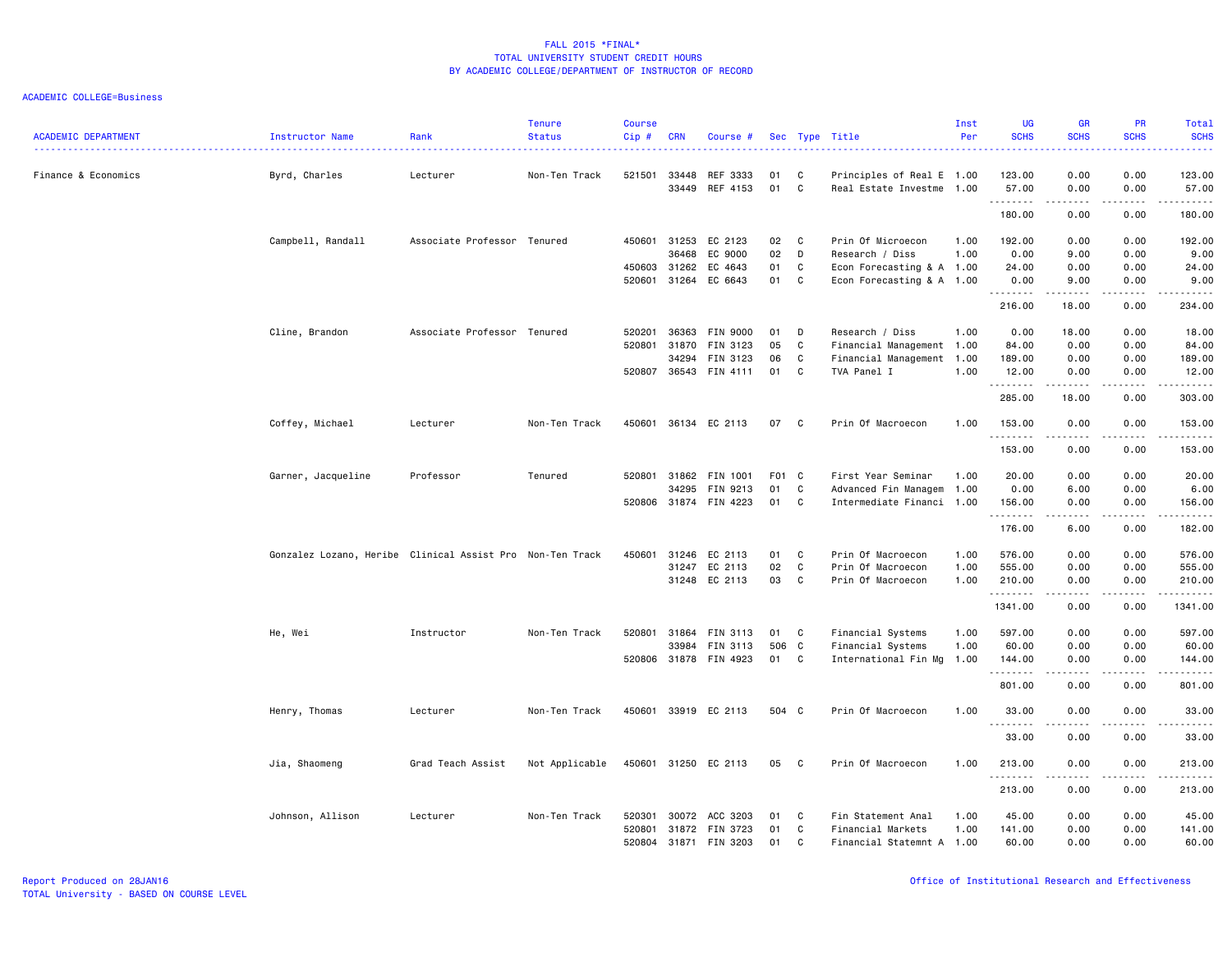| <b>ACADEMIC DEPARTMENT</b> | Instructor Name       | Rank                              | <b>Tenure</b><br><b>Status</b> | <b>Course</b><br>$Cip$ # | <b>CRN</b>              | Course #                                     |                         |                   | Sec Type Title                                         | Inst<br>Per          | <b>UG</b><br><b>SCHS</b>  | <b>GR</b><br><b>SCHS</b>  | <b>PR</b><br><b>SCHS</b> | Total<br><b>SCHS</b>                                                                                                                                                                               |
|----------------------------|-----------------------|-----------------------------------|--------------------------------|--------------------------|-------------------------|----------------------------------------------|-------------------------|-------------------|--------------------------------------------------------|----------------------|---------------------------|---------------------------|--------------------------|----------------------------------------------------------------------------------------------------------------------------------------------------------------------------------------------------|
|                            |                       |                                   |                                |                          |                         |                                              |                         |                   |                                                        |                      | .<br>246.00               | <u>.</u><br>0.00          | .<br>0.00                | .<br>246.00                                                                                                                                                                                        |
| Finance & Economics        | King, Priscilla       | Lecturer                          | Non-Ten Track                  |                          |                         | 521701 32480 INS 3203                        | 01 C                    |                   | Prop And Cas Ins                                       | 1.00                 | 84.00                     | 0.00                      | 0.00                     | 84.00                                                                                                                                                                                              |
|                            |                       |                                   |                                |                          |                         |                                              |                         |                   |                                                        |                      | .<br>84.00                | -----<br>0.00             | -----<br>0.00            | .<br>84.00                                                                                                                                                                                         |
|                            | Li, Cheng             | Assistant Professor Ten Track     |                                | 450601                   | 34290<br>34293          | EC 2113<br>EC 8173                           | 06<br>01                | C<br>C            | Prin Of Macroecon<br>Macroeconomics I                  | 1.00<br>1.00         | 219.00<br>0.00            | 0.00<br>18.00             | 0.00<br>0.00             | 219.00<br>18.00                                                                                                                                                                                    |
|                            |                       |                                   |                                |                          |                         |                                              |                         |                   |                                                        |                      | .<br>219.00               | .<br>18.00                | .<br>0.00                | 237.00                                                                                                                                                                                             |
|                            | Liano, Kartono        | Professor                         | Tenured                        | 520801<br>520807         | 31865                   | FIN 3113<br>31876 FIN 4423                   | 02<br>01                | C<br>C            | Financial Systems<br>Investments                       | 1.00<br>1.00         | 144.00<br>126.00<br>.     | 0.00<br>0.00<br>.         | 0.00<br>0.00<br>.        | 144.00<br>126.00<br>.                                                                                                                                                                              |
|                            |                       |                                   |                                |                          |                         |                                              |                         |                   |                                                        |                      | 270.00                    | 0.00                      | 0.00                     | 270.00                                                                                                                                                                                             |
|                            | Mallory, Lewis        | Lecturer                          | Non-Ten Track                  |                          |                         | 520803 31877 FIN 4723                        | 01 C                    |                   | Bank Management                                        | 1.00                 | 108.00<br>.               | 0.00<br>.                 | 0.00<br>.                | 108.00<br>-----                                                                                                                                                                                    |
|                            |                       |                                   |                                |                          |                         |                                              |                         |                   |                                                        |                      | 108.00                    | 0.00                      | 0.00                     | 108.00                                                                                                                                                                                             |
|                            | Metz, Tammi           | Instructor                        | Non-Ten Track                  | 520801<br>520804         | 34729<br>34730<br>34731 | FIN 2003<br>INS 2003<br>INS 3503             | 506 C<br>506 C<br>506 C |                   | Personal Money Mgt<br>Personal Money Manag             | 1.00<br>1.00<br>1.00 | 108.00<br>21.00<br>144.00 | 0.00<br>0.00              | 0.00<br>0.00<br>0.00     | 108.00<br>21.00<br>144.00                                                                                                                                                                          |
|                            |                       |                                   |                                | 521701                   | 34065                   | INS 3103                                     | 506 C                   |                   | Employee Benefits<br>Prin Of Insurance                 | 1.00                 | 120.00                    | 0.00<br>0.00              | 0.00                     | 120.00                                                                                                                                                                                             |
|                            |                       |                                   |                                |                          | 34066                   | INS 3303                                     | 506 C                   |                   | Life Insurance                                         | 1.00                 | 123.00<br>.               | 0.00<br>.                 | 0.00<br>.                | 123.00<br>$\sim$ $\sim$ $\sim$ $\sim$                                                                                                                                                              |
|                            |                       |                                   |                                |                          |                         |                                              |                         |                   |                                                        |                      | 516.00                    | 0.00                      | 0.00                     | 516.00                                                                                                                                                                                             |
|                            | Millea, Meghan        | Non-Faculty                       | Tenured                        | 450601                   |                         | 36335 EC 9000                                | 01                      | D                 | Research / Diss                                        | 1.00                 | 0.00<br><u>.</u>          | 1.00<br>.                 | 0.00                     | 1.00<br>.                                                                                                                                                                                          |
|                            |                       |                                   |                                |                          |                         |                                              |                         |                   |                                                        |                      | 0.00                      | 1.00                      | 0.00                     | 1.00                                                                                                                                                                                               |
|                            | Miller, Thomas W.     | Professor                         | Tenured                        |                          | 520801 31866            | FIN 3123<br>31867 FIN 3123                   | 01<br>02                | C<br>$\mathbf{C}$ | Financial Management 1.00<br>Financial Management 1.00 |                      | 171.00<br>147.00<br>.     | 0.00<br>0.00<br>.         | 0.00<br>0.00<br>-----    | 171.00<br>147.00<br>.                                                                                                                                                                              |
|                            |                       |                                   |                                |                          |                         |                                              |                         |                   |                                                        |                      | 318.00                    | 0.00                      | 0.00                     | 318.00                                                                                                                                                                                             |
|                            | Mills, Jackson        | Visiting Assist Pro Non-Ten Track |                                | 520801                   | 31868                   | FIN 3123<br>31875 FIN 4243                   | 03<br>01                | C<br>C            | Financial Management 1.00<br>Senior Seminar in Fi 1.00 |                      | 183.00<br>60.00<br>.      | 0.00<br>0.00<br>.         | 0.00<br>0.00             | 183.00<br>60.00<br>.                                                                                                                                                                               |
|                            |                       |                                   |                                |                          |                         |                                              |                         |                   |                                                        |                      | 243.00                    | 0.00                      | 0.00                     | 243.00                                                                                                                                                                                             |
|                            | Orozco Aleman, Sandra | Assistant Professor Ten Track     |                                |                          |                         | 450601 31257 EC 3123<br>520601 31259 EC 4233 | 01<br>01                | C<br>C            | Interm Micro<br>Labor Economics                        | 1.00<br>1.00         | 108.00<br>21.00<br>.      | 0.00<br>0.00<br>المتمالين | 0.00<br>0.00<br><b>.</b> | 108.00<br>21.00<br>$\frac{1}{2} \left( \frac{1}{2} \right) \left( \frac{1}{2} \right) \left( \frac{1}{2} \right) \left( \frac{1}{2} \right) \left( \frac{1}{2} \right) \left( \frac{1}{2} \right)$ |
|                            |                       |                                   |                                |                          |                         |                                              |                         |                   |                                                        |                      | 129.00                    | 0.00                      | 0.00                     | 129.00                                                                                                                                                                                             |
|                            | Parisian, Daniel      | Assistant Professor Ten Track     |                                | 450601<br>450603         | 31254                   | EC 2123<br>34291 EC 8123                     | 03<br>01                | C<br>C            | Prin Of Microecon<br>Math for Economists               | 1.00<br>1.00         | 201.00<br>0.00            | 0.00<br>18.00             | 0.00<br>0.00             | 201.00<br>18.00                                                                                                                                                                                    |
|                            |                       |                                   |                                |                          |                         |                                              |                         |                   |                                                        |                      | .<br>201.00               | .<br>18.00                | .<br>0.00                | -----<br>219.00                                                                                                                                                                                    |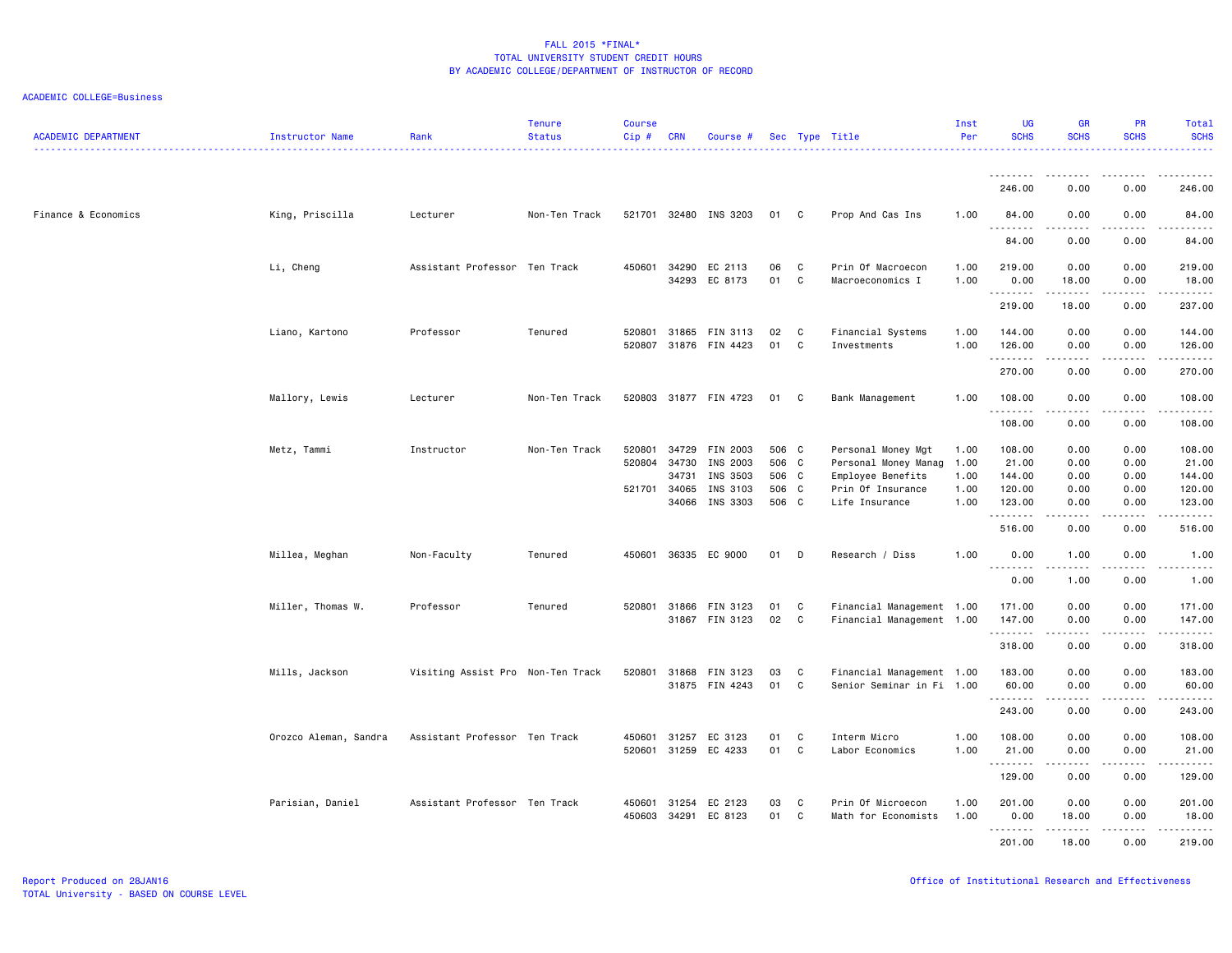| <b>ACADEMIC DEPARTMENT</b> | <b>Instructor Name</b> | Rank                              | <b>Tenure</b><br><b>Status</b> | <b>Course</b><br>Cip# | <b>CRN</b> | Course #              |       |              | Sec Type Title            | Inst<br>Per | <b>UG</b><br><b>SCHS</b> | <b>GR</b><br><b>SCHS</b>       | <b>PR</b><br><b>SCHS</b>    | Total<br><b>SCHS</b>                                                                                                                                          |
|----------------------------|------------------------|-----------------------------------|--------------------------------|-----------------------|------------|-----------------------|-------|--------------|---------------------------|-------------|--------------------------|--------------------------------|-----------------------------|---------------------------------------------------------------------------------------------------------------------------------------------------------------|
| Finance & Economics        | Pounds, Seth           | ------------------<br>Instructor  | Non-Ten Track                  |                       |            | 521701 32479 INS 3103 | 01 C  |              | Prin Of Insurance         | 1.00        | 126.00                   | 0.00                           | 0.00                        | .<br>126.00                                                                                                                                                   |
|                            |                        |                                   |                                |                       |            |                       |       |              |                           |             | <u>.</u><br>126.00       | $- - - - -$<br>0.00            | .<br>0.00                   | .<br>126.00                                                                                                                                                   |
|                            | Rezek, Jon             | Non-Faculty                       | Tenured                        | 450601                |            | 35819 EC 7000         | 01 I  |              | Directed Indiv Study 1.00 |             | 0.00                     | 3.00                           | 0.00                        | 3.00                                                                                                                                                          |
|                            |                        |                                   |                                |                       |            |                       |       |              |                           |             | <u>.</u><br>0.00         | 3.00                           | 0.00                        | -----<br>3.00                                                                                                                                                 |
|                            | Rogers, Kevin          | Non-Faculty                       | Tenured                        | 450601                | 31256      | EC 3113               | 01    | C            | Interm Macroeconomic 1.00 |             | 117.00                   | 0.00                           | 0.00                        | 117.00                                                                                                                                                        |
|                            |                        |                                   |                                |                       | 36805      | EC 4000               | 01    | $\mathbf{I}$ | Directed Indiv Study 1.00 |             | 3.00                     | 0.00                           | 0.00                        | 3.00                                                                                                                                                          |
|                            |                        |                                   |                                |                       | 36816      | EC 4000               | 02    | $\mathbf{I}$ | Directed Indiv Study 1.00 |             | 3.00                     | 0.00                           | 0.00                        | 3.00                                                                                                                                                          |
|                            |                        |                                   |                                |                       |            | 520101 30576 BUS 4203 | 01    | E            | Business Internship       | 1.00        | 9.00<br>.                | 0.00<br>-----                  | 0.00<br>.                   | 9.00<br>.                                                                                                                                                     |
|                            |                        |                                   |                                |                       |            |                       |       |              |                           |             | 132.00                   | 0.00                           | 0.00                        | 132.00                                                                                                                                                        |
|                            | Roskelley, Kenneth     | Associate Professor Tenured       |                                | 520801                | 31869      | FIN 3123              | 04    | C            | Financial Management 1.00 |             | 42.00                    | 0.00                           | 0.00                        | 42.00                                                                                                                                                         |
|                            |                        |                                   |                                |                       |            | 36039 FIN 3123        | 504 C |              | Financial Management 1.00 |             | 51.00                    | 0.00                           | 0.00                        | 51.00                                                                                                                                                         |
|                            |                        |                                   |                                |                       |            |                       |       |              |                           |             | .                        | .                              | .                           | .                                                                                                                                                             |
|                            |                        |                                   |                                |                       |            |                       |       |              |                           |             | 93.00                    | 0.00                           | 0.00                        | 93.00                                                                                                                                                         |
|                            | Smith, Rebecca         | Extension Assist Pr Non-Ten Track |                                | 010101                | 35413      | AEC 1001              | F02 C |              | First Year Seminar        | 1.00        | 15.00                    | 0.00                           | 0.00                        | 15.00                                                                                                                                                         |
|                            |                        |                                   |                                | 240101                | 32343      | HON 1081              | 01    | - S          | Honors Forum I            | 0.50        | 21.50                    | 0.00                           | 0.00                        | 21.50                                                                                                                                                         |
|                            |                        |                                   |                                |                       | 32344      | HON 1091              | 01    | - S          | Honors Forum II           | 0.90        | 0.90                     | 0.00                           | 0.00                        | 0.90                                                                                                                                                          |
|                            |                        |                                   |                                |                       |            |                       |       |              |                           |             | .<br>37.40               | $\cdots \cdots \cdots$<br>0.00 | .<br>0.00                   | .<br>37.40                                                                                                                                                    |
|                            |                        |                                   |                                |                       |            |                       |       |              |                           |             |                          |                                |                             |                                                                                                                                                               |
|                            | Spurlin, William       | Assistant Professor Ten Track     |                                | 520601                | 33920      | EC 8103               | 501 C |              | Econ for Managers         | 1.00        | 0.00                     | 66.00                          | 0.00                        | 66.00                                                                                                                                                         |
|                            |                        |                                   |                                | 520801                |            | 33789 FIN 3123        | 201 C |              | Financial Management 1.00 |             | 90.00                    | 0.00                           | 0.00                        | 90.00                                                                                                                                                         |
|                            |                        |                                   |                                |                       |            |                       |       |              |                           |             | .<br>90.00               | . <u>.</u><br>66.00            | .<br>0.00                   | .<br>156.00                                                                                                                                                   |
|                            | Thomas, Mary           | Associate Professor Tenured       |                                | 450601                | 31252      | EC 2123               | 01    | C            | Prin Of Microecon         | 1.00        | 594.00                   | 0.00                           | 0.00                        | 594.00                                                                                                                                                        |
|                            |                        |                                   |                                | 520601                | 35019      | EC 6433               | 01    | C            | State & Local Fin         | 1.00        | 0.00                     | 3.00                           | 0.00                        | 3.00                                                                                                                                                          |
|                            |                        |                                   |                                | 520808                |            | 35018 EC 4433         | 01    | C            | State & Local Fin         | 1.00        | 63.00                    | 0.00                           | 0.00                        | 63.00                                                                                                                                                         |
|                            |                        |                                   |                                |                       |            |                       |       |              |                           |             | .                        | .                              | $\sim$ $\sim$ $\sim$ $\sim$ | د د د د د                                                                                                                                                     |
|                            |                        |                                   |                                |                       |            |                       |       |              |                           |             | 657.00                   | 3.00                           | 0.00                        | 660.00                                                                                                                                                        |
|                            | Toney, Jerry           | Lecturer                          | Non-Ten Track                  | 520804                |            | 32481 INS 3403        | 01    | C            | Financial Planning        | 1.00        | 78.00<br>.               | 0.00                           | 0.00<br>والمالية            | 78.00<br>$\frac{1}{2} \left( \frac{1}{2} \right) \left( \frac{1}{2} \right) \left( \frac{1}{2} \right) \left( \frac{1}{2} \right) \left( \frac{1}{2} \right)$ |
|                            |                        |                                   |                                |                       |            |                       |       |              |                           |             | 78.00                    | 0.00                           | 0.00                        | 78.00                                                                                                                                                         |
|                            | Williamson, Claudia    | Assistant Professor Ten Track     |                                | 450601                | 34292      | EC 8063               | 01    | C            | FDN of Micro Theory       | 1.00        | 0.00                     | 9.00                           | 0.00                        | 9.00                                                                                                                                                          |
|                            |                        |                                   |                                | 520601                |            | 31265 EC 8103         | 01    | C            | Econ for Managers         | 1.00        | 0.00                     | 78.00                          | 0.00                        | 78.00                                                                                                                                                         |
|                            |                        |                                   |                                |                       |            |                       |       |              |                           |             |                          | .                              | .                           | .                                                                                                                                                             |
|                            |                        |                                   |                                |                       |            |                       |       |              |                           |             | 0.00                     | 87.00                          | 0.00                        | 87.00                                                                                                                                                         |
|                            | Wiseman, Travis        | Clinical Assist Pro Non-Ten Track |                                | 450601                | 31258      | EC 3513               | 01    | C            | Comparative Econ Pol 1.00 |             | 66.00                    | 0.00                           | 0.00                        | 66.00                                                                                                                                                         |
|                            |                        |                                   |                                |                       | 36482      | EC 7000               | 02    | $\mathbf{I}$ | Directed Indiv Study 1.00 |             | 0.00                     | 3.00                           | 0.00                        | 3.00                                                                                                                                                          |
|                            |                        |                                   |                                | 521101                | 32424      | IB 1001               | 01    | C            | Intro to Internation 1.00 |             | 52.00                    | 0.00                           | 0.00                        | 52.00                                                                                                                                                         |
|                            |                        |                                   |                                |                       | 32426      | IB 3900               | 02    | E            | IB Intern Work            | 1.00        | 5.00                     | 0.00                           | 0.00                        | 5.00                                                                                                                                                          |
|                            |                        |                                   |                                |                       | 32427      | IB 4903               | 01    | F            | IB Intern Academics       | 1.00        | 39,00                    | 0.00                           | 0.00                        | 39,00                                                                                                                                                         |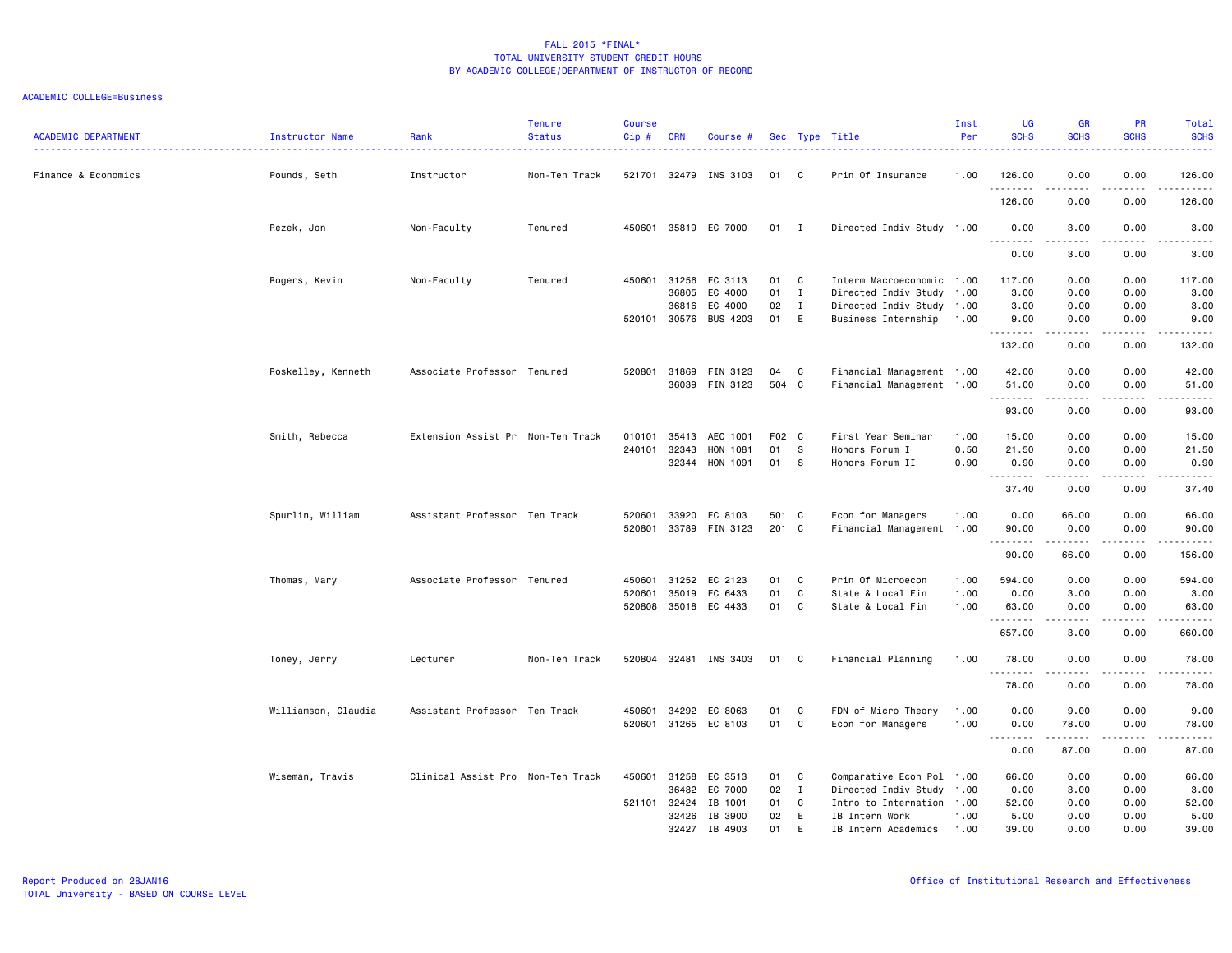#### ACADEMIC COLLEGE=Business

| <b>ACADEMIC DEPARTMENT</b>           | Instructor Name | Rank | Tenure<br>Status | <b>Course</b><br>Cip # | <b>CRN</b> | Course # Sec Type Title |  |  | Inst<br>Per | UG<br><b>SCHS</b> | GR<br><b>SCHS</b> | <b>PR</b><br><b>SCHS</b> | Total<br><b>SCHS</b> |
|--------------------------------------|-----------------|------|------------------|------------------------|------------|-------------------------|--|--|-------------|-------------------|-------------------|--------------------------|----------------------|
|                                      |                 |      |                  |                        |            |                         |  |  |             | 162.00            | 3.00              | 0.00                     | 165.00               |
| ==================================== |                 |      |                  |                        |            |                         |  |  |             | ========          |                   |                          | ==========           |
| Finance & Economics                  |                 |      |                  |                        |            |                         |  |  |             | 7107.40           | 241.00            | 0.00                     | 7348.40              |

======================================== ======== ======== ======== ==========

TOTAL University - BASED ON COURSE LEVEL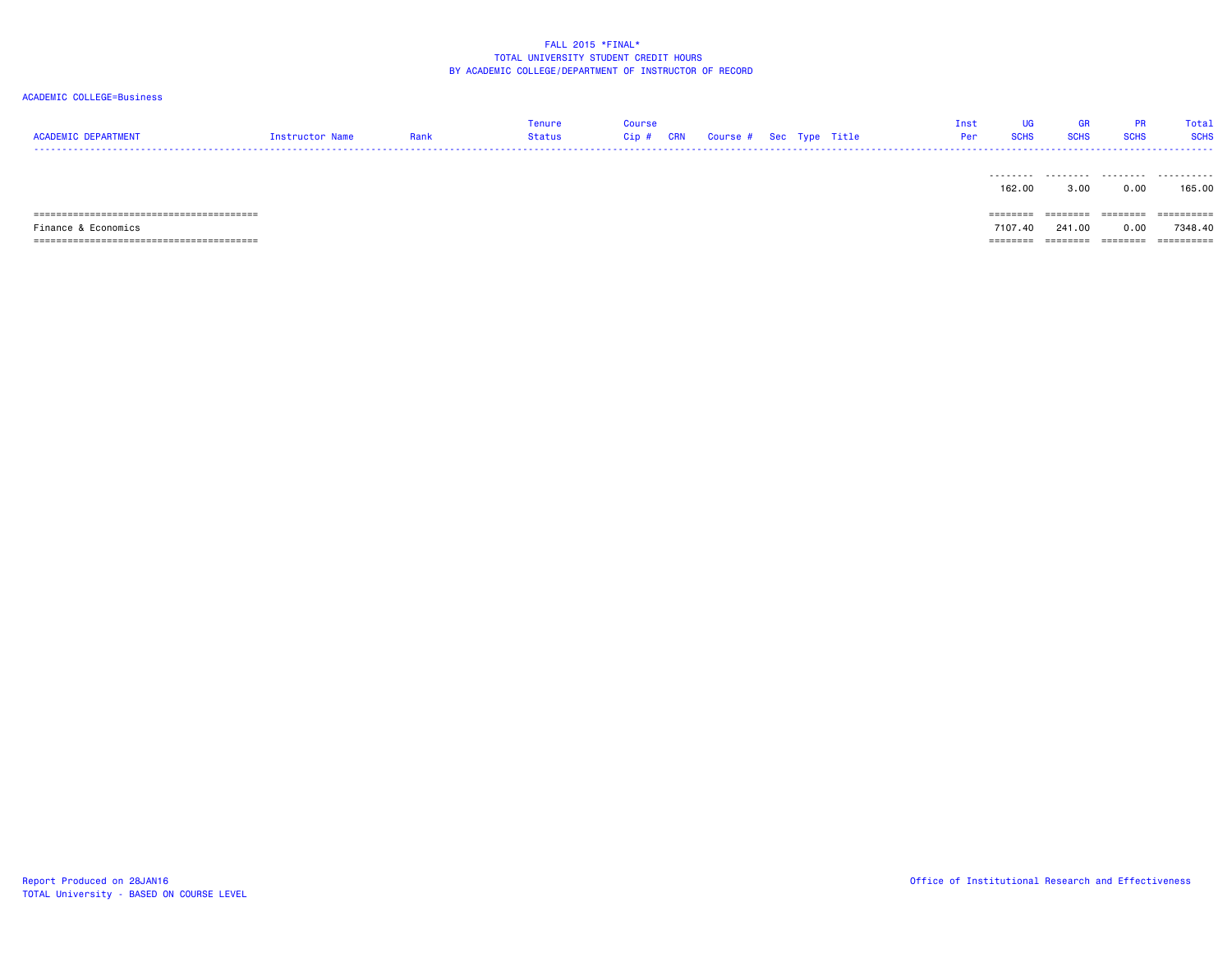| <b>ACADEMIC DEPARTMENT</b>       | <b>Instructor Name</b> | Rank                          | <b>Tenure</b><br><b>Status</b> | <b>Course</b><br>Cip# | <b>CRN</b>     | Course #             |          |             | Sec Type Title                          | Inst<br>Per  | <b>UG</b><br><b>SCHS</b> | <b>GR</b><br><b>SCHS</b>                                                                                                                                      | <b>PR</b><br><b>SCHS</b>            | Total<br><b>SCHS</b>                                                                                                                                                                      |
|----------------------------------|------------------------|-------------------------------|--------------------------------|-----------------------|----------------|----------------------|----------|-------------|-----------------------------------------|--------------|--------------------------|---------------------------------------------------------------------------------------------------------------------------------------------------------------|-------------------------------------|-------------------------------------------------------------------------------------------------------------------------------------------------------------------------------------------|
| Management & Information Systems | Atwood, Kelly          | Non-Faculty                   | Not Applicable                 | 520201                |                | 32787 MGT 3213       | 07       | C           | Org Communications                      | 1.00         | 147.00<br>.              | 0.00<br>.                                                                                                                                                     | 0.00<br>$\sim$ $\sim$ $\sim$ $\sim$ | 147.00<br>.                                                                                                                                                                               |
|                                  |                        |                               |                                |                       |                |                      |          |             |                                         |              | 147.00                   | 0.00                                                                                                                                                          | 0.00                                | 147.00                                                                                                                                                                                    |
|                                  | Barnett, Timothy       | Professor                     | Tenured                        | 520201<br>521302      | 32794<br>36413 | MGT 3823<br>MGT 9000 | 01<br>05 | C<br>D      | Responsible Leadersh<br>Research / Diss | 1.00<br>1.00 | 132.00<br>0.00           | 0.00<br>1.00                                                                                                                                                  | 0.00<br>0.00                        | 132.00<br>1.00                                                                                                                                                                            |
|                                  |                        |                               |                                |                       |                |                      |          |             |                                         |              | .<br>132.00              | -----<br>1.00                                                                                                                                                 | .<br>0.00                           | $\begin{array}{cccccccccccccc} \circ & \circ & \circ & \circ & \circ & \circ & \circ & \circ \end{array}$<br>133.00                                                                       |
|                                  | Bott, Gregory          | Lecturer                      | Non-Ten Track                  | 521201                |                | 30548 BIS 4763       | 01       | C           | BIS Senior Seminar                      | 1.00         | 30.00                    | 0.00                                                                                                                                                          | 0.00                                | 30.00                                                                                                                                                                                     |
|                                  |                        |                               |                                |                       |                |                      |          |             |                                         |              | .                        | .                                                                                                                                                             | .                                   | د د د د د                                                                                                                                                                                 |
|                                  |                        |                               |                                |                       |                |                      |          |             |                                         |              | 30.00                    | 0.00                                                                                                                                                          | 0.00                                | 30.00                                                                                                                                                                                     |
|                                  | Canfield, Stephen      | Instructor                    | Non-Ten Track                  | 110201                | 35243          | BIS 1523             | 01       | C           | Web Development I                       | 1.00         | 108.00                   | 0.00                                                                                                                                                          | 0.00                                | 108.00                                                                                                                                                                                    |
|                                  |                        |                               |                                |                       | 35246          | BIS 1523             | 03       | C           | Web Development I                       | 1.00         | 102.00                   | 0.00                                                                                                                                                          | 0.00                                | 102.00                                                                                                                                                                                    |
|                                  |                        |                               |                                |                       | 35247          | BIS 2523             | 01       | C           | Web Development II                      | 1.00         | 63.00                    | 0.00                                                                                                                                                          | 0.00                                | 63.00                                                                                                                                                                                     |
|                                  |                        |                               |                                |                       | 521201 30545   | BIS 4513             | 01       | C           | Microcomputers/Netwo 1.00               |              | 102.00                   | 0.00                                                                                                                                                          | 0.00                                | 102.00                                                                                                                                                                                    |
|                                  |                        |                               |                                |                       | 36432          | BIS 4000             | 03       | $\mathbf I$ | Directed Indiv Study 1.00               |              | 3.00                     | 0.00                                                                                                                                                          | 0.00                                | 3.00                                                                                                                                                                                      |
|                                  |                        |                               |                                |                       | 521204 30549   | BIS 6513             | 01       | C           | Microcomputers/Netwo 1.00               |              | 0.00<br>.                | 3.00                                                                                                                                                          | 0.00<br>$- - -$                     | 3.00<br>$\frac{1}{2} \left( \frac{1}{2} \right) \left( \frac{1}{2} \right) \left( \frac{1}{2} \right) \left( \frac{1}{2} \right) \left( \frac{1}{2} \right)$                              |
|                                  |                        |                               |                                |                       |                |                      |          |             |                                         |              | 378.00                   | 3.00                                                                                                                                                          | 0.00                                | 381.00                                                                                                                                                                                    |
|                                  | Chrisman, James        | Professor                     | Tenured                        | 520201                | 36142          | MGT 9143             | 01       | C           | Dev Of Mgt Theory                       | 1.00         | 0.00                     | 12.00                                                                                                                                                         | 0.00                                | 12.00                                                                                                                                                                                     |
|                                  |                        |                               |                                | 521302                | 35966          | MGT 9000             | 02       | D           | Research / Diss                         | 1.00         | 0.00                     | 9.00                                                                                                                                                          | 0.00                                | 9.00                                                                                                                                                                                      |
|                                  |                        |                               |                                |                       |                |                      |          |             |                                         |              | $  -$<br>0.00            | 21.00                                                                                                                                                         | $\sim$ $\sim$ $\sim$ $\sim$<br>0.00 | $\frac{1}{2} \left( \frac{1}{2} \right) \left( \frac{1}{2} \right) \left( \frac{1}{2} \right) \left( \frac{1}{2} \right) \left( \frac{1}{2} \right)$<br>21.00                             |
|                                  | Crossler, Robert       | Assistant Professor Ten Track |                                | 521201                | 30533          | BIS 1012             | 01       | C           | Intro to Bus Info Sy 1.00               |              | 548.00                   | 0.00                                                                                                                                                          | 0.00                                | 548.00                                                                                                                                                                                    |
|                                  |                        |                               |                                |                       | 30544          | BIS 3753             | 01       | C           | Business Database Sy 1.00               |              | 81.00                    | 0.00                                                                                                                                                          | 0.00                                | 81.00                                                                                                                                                                                     |
|                                  |                        |                               |                                |                       |                |                      |          |             |                                         |              | .                        | -----                                                                                                                                                         | .                                   | .                                                                                                                                                                                         |
|                                  |                        |                               |                                |                       |                |                      |          |             |                                         |              | 629.00                   | 0.00                                                                                                                                                          | 0.00                                | 629.00                                                                                                                                                                                    |
|                                  | Daspit, Joshua         | Assistant Professor Ten Track |                                | 520101                | 30580          | <b>BUS 4853</b>      | 04       | C           | <b>Business Policy</b>                  | 1.00         | 147.00                   | 0.00                                                                                                                                                          | 0.00                                | 147.00                                                                                                                                                                                    |
|                                  |                        |                               |                                |                       | 30581          | <b>BUS 4853</b>      | 05       | C           | <b>Business Policy</b>                  | 1.00         | 72.00                    | 0.00                                                                                                                                                          | 0.00                                | 72.00                                                                                                                                                                                     |
|                                  |                        |                               |                                |                       |                |                      |          |             |                                         |              | .<br>219.00              | .<br>0.00                                                                                                                                                     | .<br>0.00                           | $\frac{1}{2} \left( \frac{1}{2} \right) \left( \frac{1}{2} \right) \left( \frac{1}{2} \right) \left( \frac{1}{2} \right) \left( \frac{1}{2} \right) \left( \frac{1}{2} \right)$<br>219.00 |
|                                  | Fang, Hanqing          | Grad Teach Assist             | Not Applicable                 | 520101                | 30577          | <b>BUS 4853</b>      | 01       | C           | <b>Business Policy</b>                  | 1.00         | 147.00                   | 0.00                                                                                                                                                          | 0.00                                | 147.00                                                                                                                                                                                    |
|                                  |                        |                               |                                |                       |                | 30578 BUS 4853       | 02       | C           | <b>Business Policy</b>                  | 1.00         | 141.00                   | 0.00                                                                                                                                                          | 0.00                                | 141.00                                                                                                                                                                                    |
|                                  |                        |                               |                                |                       |                |                      |          |             |                                         |              | .<br>288.00              | 0.00                                                                                                                                                          | 0.00                                | 288.00                                                                                                                                                                                    |
|                                  | Githinji, Martin       | Grad Teach Assist             | Not Applicable                 | 521201                |                | 30542 BIS 3233       | 02       | C           | Management Informati 1.00               |              | 423.00                   | 0.00                                                                                                                                                          | 0.00                                | 423.00                                                                                                                                                                                    |
|                                  |                        |                               |                                |                       |                |                      |          |             |                                         |              | .<br>423.00              | .<br>0.00                                                                                                                                                     | .<br>0.00                           | .<br>423.00                                                                                                                                                                               |
|                                  | Holt, Daniel           | Associate Professor Ten Track |                                | 520701                | 32788          | MGT 3323             | 01       | C           | Entrepreneurship                        | 1.00         | 87.00                    | 0.00                                                                                                                                                          | 0.00                                | 87.00                                                                                                                                                                                     |
|                                  |                        |                               |                                |                       | 32789          | MGT 3323             | 02       | C           | Entrepreneurship                        | 1.00         | 69.00                    | 0.00                                                                                                                                                          | 0.00                                | 69.00                                                                                                                                                                                     |
|                                  |                        |                               |                                |                       | 521302 35951   | MGT 9000             | 01       | D           | Research / Diss                         | 1.00         | 0.00                     | 9.00                                                                                                                                                          | 0.00                                | 9.00                                                                                                                                                                                      |
|                                  |                        |                               |                                |                       | 36718          | MGT 7000             | 02       | I           | Directed Indiv Study                    | 1.00         | 0.00                     | 3.00                                                                                                                                                          | 0.00                                | 3.00                                                                                                                                                                                      |
|                                  |                        |                               |                                |                       |                |                      |          |             |                                         |              | . <b>.</b><br>156.00     | $\frac{1}{2} \left( \frac{1}{2} \right) \left( \frac{1}{2} \right) \left( \frac{1}{2} \right) \left( \frac{1}{2} \right) \left( \frac{1}{2} \right)$<br>12.00 | .<br>0.00                           | $- - - - -$<br>168.00                                                                                                                                                                     |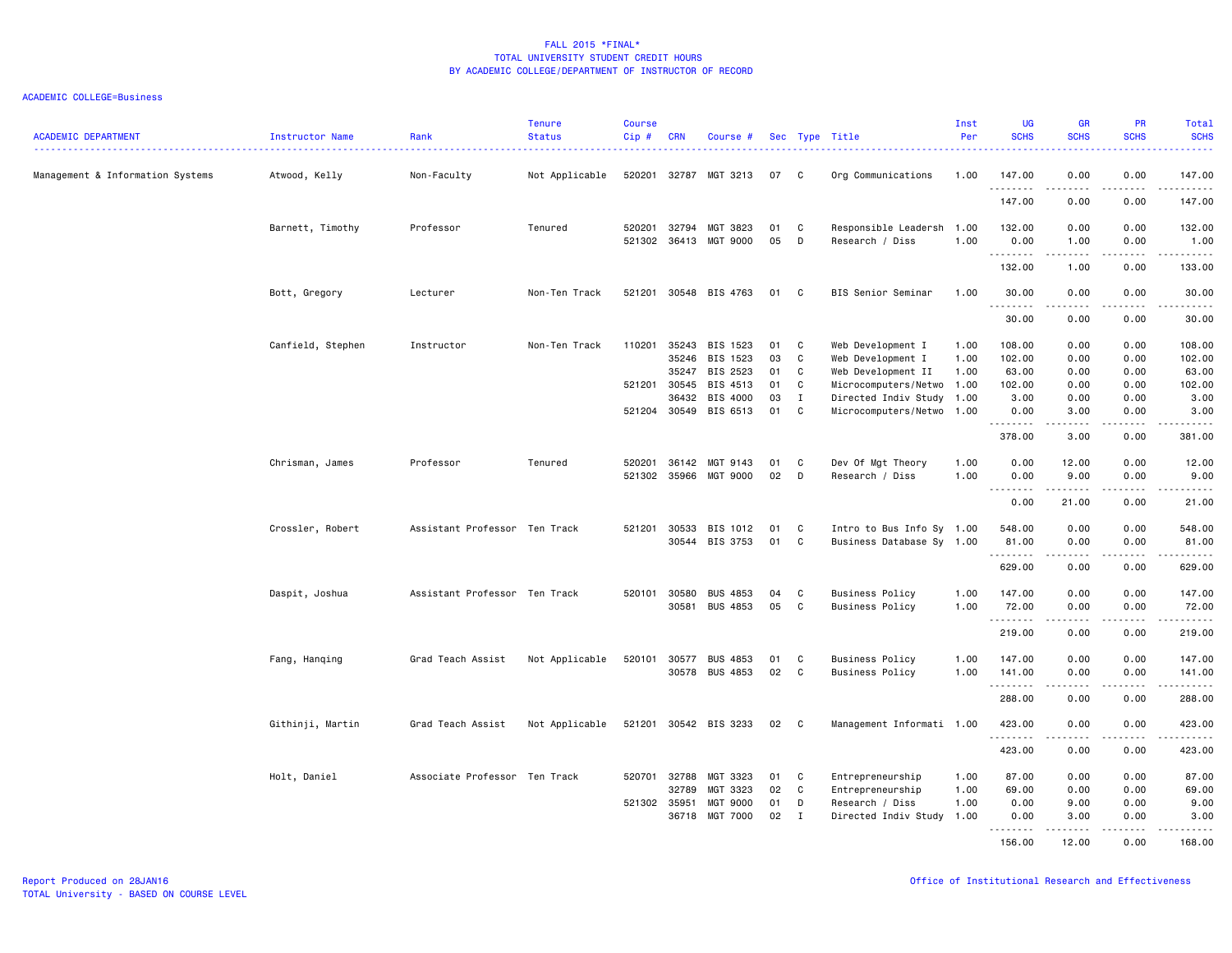| <b>ACADEMIC DEPARTMENT</b>       | <b>Instructor Name</b> | Rank                              | <b>Tenure</b><br><b>Status</b> | <b>Course</b><br>Cip# | <b>CRN</b>     | Course #              |          |                             | Sec Type Title                                         | Inst<br>Per  | <b>UG</b><br><b>SCHS</b>          | GR<br><b>SCHS</b>                                                                                                                                            | PR<br><b>SCHS</b>                   | Total<br><b>SCHS</b>  |
|----------------------------------|------------------------|-----------------------------------|--------------------------------|-----------------------|----------------|-----------------------|----------|-----------------------------|--------------------------------------------------------|--------------|-----------------------------------|--------------------------------------------------------------------------------------------------------------------------------------------------------------|-------------------------------------|-----------------------|
| Management & Information Systems | Hudson, Bryant         | Visiting Assist Pro Non-Ten Track |                                | 520101                | 30579          | <b>BUS 4853</b>       | 03       | C                           | <b>Business Policy</b>                                 | 1.00         | 114.00<br>.                       | 0.00<br><u>.</u>                                                                                                                                             | 0.00<br>.                           | 114.00<br>.           |
|                                  |                        |                                   |                                |                       |                |                       |          |                             |                                                        |              | 114.00                            | 0.00                                                                                                                                                         | 0.00                                | 114.00                |
|                                  | Lack, Susan            | Instructor                        | Non-Ten Track                  | 520201                | 32781<br>32782 | MGT 3213<br>MGT 3213  | 01<br>02 | C<br>C                      | Org Communications<br>Org Communications               | 1.00<br>1.00 | 150.00<br>144.00                  | 0.00<br>0.00                                                                                                                                                 | 0.00<br>0.00                        | 150.00<br>144.00      |
|                                  |                        |                                   |                                |                       | 32783          | MGT 3213              | 03       | C                           | Org Communications                                     | 1.00         | 144.00                            | 0.00                                                                                                                                                         | 0.00                                | 144.00                |
|                                  |                        |                                   |                                |                       |                | 32784 MGT 3213        | 04       | C                           | Org Communications                                     | 1.00         | 150.00                            | 0.00                                                                                                                                                         | 0.00                                | 150.00                |
|                                  |                        |                                   |                                |                       |                |                       |          |                             |                                                        |              | .<br>588.00                       | .<br>0.00                                                                                                                                                    | $\sim$ $\sim$ $\sim$ $\sim$<br>0.00 | .<br>588.00           |
|                                  |                        |                                   |                                |                       |                |                       | 01 C     |                             |                                                        |              |                                   |                                                                                                                                                              |                                     |                       |
|                                  | Li, Zonghui            | Grad Teach Assist                 | Not Applicable                 |                       |                | 521101 32799 MGT 4613 |          |                             | Cross-Cultural Mgt                                     | 1.00         | 84.00<br>.                        | 0.00<br>$\frac{1}{2} \left( \frac{1}{2} \right) \left( \frac{1}{2} \right) \left( \frac{1}{2} \right) \left( \frac{1}{2} \right) \left( \frac{1}{2} \right)$ | 0.00<br>.                           | 84.00<br>.            |
|                                  |                        |                                   |                                |                       |                |                       |          |                             |                                                        |              | 84.00                             | 0.00                                                                                                                                                         | 0.00                                | 84.00                 |
|                                  | Long, Rebecca          | Non-Faculty                       | Tenured                        |                       |                | 521302 36351 MGT 9000 | 04       | D                           | Research / Diss                                        | 1.00         | 0.00<br>$- - - - -$               | 9.00<br>.                                                                                                                                                    | 0.00<br>$\frac{1}{2}$               | 9.00<br>.             |
|                                  |                        |                                   |                                |                       |                |                       |          |                             |                                                        |              | 0.00                              | 9.00                                                                                                                                                         | 0.00                                | 9.00                  |
|                                  | Madison, Kristen       | Assistant Professor Ten Track     |                                | 521001                | 32790          | MGT 3513              | 01       | C                           | Intro Human Res Mgt                                    | 1.00         | 207.00                            | 0.00                                                                                                                                                         | 0.00                                | 207.00                |
|                                  |                        |                                   |                                |                       | 32791          | MGT 3513              | 02       | C                           | Intro Human Res Mgt                                    | 1.00         | 210.00                            | 0.00                                                                                                                                                         | 0.00                                | 210.00                |
|                                  |                        |                                   |                                |                       |                |                       |          |                             |                                                        |              | .<br>417.00                       | -----<br>0.00                                                                                                                                                | .<br>0.00                           | .<br>417.00           |
|                                  | Marett, Emily          | Instructor                        | Non-Ten Track                  | 520201                | 32786          | MGT 3213              | 06       | C                           | Org Communications                                     | 1.00         | 441.00                            | 0.00                                                                                                                                                         | 0.00                                | 441.00                |
|                                  |                        |                                   |                                | 521001                | 32796          | MGT 4533              | 01       | C                           | Advanced Hrm                                           | 1.00         | 126.00                            | 0.00                                                                                                                                                         | 0.00                                | 126.00                |
|                                  |                        |                                   |                                | 521003                | 32793          | MGT 3813              | 01       | C                           | Organizational Behav 1.00                              |              | 165.00<br>.                       | 0.00<br>-----                                                                                                                                                | 0.00<br>.                           | 165.00<br>.           |
|                                  |                        |                                   |                                |                       |                |                       |          |                             |                                                        |              | 732.00                            | 0.00                                                                                                                                                         | 0.00                                | 732.00                |
|                                  | Marett, Lawrence       | Associate Professor Tenured       |                                | 521201                | 30553          | BIS 8613              | 01       | C                           | MIS Administration                                     | 1.00         | 0.00                              | 24.00                                                                                                                                                        | 0.00                                | 24.00                 |
|                                  |                        |                                   |                                |                       | 33881          | BIS 8613              | 501      | C                           | MIS Administration                                     | 1.00         | 0.00                              | 36.00                                                                                                                                                        | 0.00                                | 36.00                 |
|                                  |                        |                                   |                                |                       | 34233          | BIS 9013              | 01       | C                           | Gen Topics in MIS Re 1.00                              |              | 0.00<br>.<br>$\sim$ $\sim$ $\sim$ | 9.00<br><u>.</u>                                                                                                                                             | 0.00<br>$- - -$                     | 9.00<br>.             |
|                                  |                        |                                   |                                |                       |                |                       |          |                             |                                                        |              | 0.00                              | 69.00                                                                                                                                                        | 0.00                                | 69.00                 |
|                                  | Otondo, Robert         | Associate Professor Tenured       |                                | 521201                | 30552          | BIS 8513              | 01       | C                           | Bus Telecommunicatio 1.00                              |              | 0.00                              | 21.00                                                                                                                                                        | 0.00                                | 21.00                 |
|                                  |                        |                                   |                                |                       | 33880          | BIS 8513              | 501      | $\mathbf{C}$                | Bus Telecommunicatio 1.00                              |              | 0.00                              | 24.00                                                                                                                                                        | 0.00                                | 24.00                 |
|                                  |                        |                                   |                                |                       | 35972          | BIS 9000              | 01       | D                           | Research / Diss                                        | 1.00         | 0.00                              | 21.00                                                                                                                                                        | 0.00                                | 21.00                 |
|                                  |                        |                                   |                                | 521299                | 30546<br>30550 | BIS 4533<br>BIS 6533  | 01<br>01 | C<br>C                      | Decision Support Sys 1.00<br>Decision Support Sys 1.00 |              | 51.00<br>0.00                     | 0.00<br>15.00                                                                                                                                                | 0.00<br>0.00                        | 51.00<br>15.00        |
|                                  |                        |                                   |                                |                       |                |                       |          |                             |                                                        |              | .<br>51.00                        | .<br>81.00                                                                                                                                                   | .<br>0.00                           | 2.2.2.2.2.2<br>132.00 |
|                                  |                        |                                   |                                |                       |                |                       |          |                             |                                                        |              |                                   |                                                                                                                                                              |                                     |                       |
|                                  | Pearson, Allison       | Professor                         | Tenured                        | 521301                | 32779<br>32780 | MGT 3114<br>MGT 3114  | 01<br>02 | C<br>C                      | Prin of Mgt & Prod                                     | 1.00<br>1.00 | 864.00<br>784.00                  | 0.00<br>0.00                                                                                                                                                 | 0.00<br>0.00                        | 864.00<br>784.00      |
|                                  |                        |                                   |                                |                       | 521302 36456   | MGT 9000              | 06       | D                           | Prin of Mgt & Prod<br>Research / Diss                  | 1.00         | 0.00                              | 10.00                                                                                                                                                        | 0.00                                | 10.00                 |
|                                  |                        |                                   |                                |                       |                |                       |          |                             |                                                        |              | .<br>1648.00                      | $- - - - -$<br>10.00                                                                                                                                         | .<br>0.00                           | .<br>1658.00          |
|                                  |                        |                                   |                                |                       |                |                       |          |                             |                                                        |              |                                   |                                                                                                                                                              |                                     |                       |
|                                  | Pearson, Rodney        | Professor                         | Tenured                        | 521201                | 30543          | BIS 3523              | 01       | C                           | Advanced Languages                                     | 1.00         | 15.00                             | 0.00                                                                                                                                                         | 0.00                                | 15.00                 |
|                                  |                        |                                   |                                |                       | 35697<br>36392 | BIS 4000<br>BIS 4000  | 01<br>02 | $\mathbf I$<br>$\mathbf{I}$ | Directed Indiv Study 1.00                              |              | 4.00<br>3.00                      | 0.00<br>0.00                                                                                                                                                 | 0.00<br>0.00                        | 4.00<br>3.00          |
|                                  |                        |                                   |                                |                       |                |                       |          |                             | Directed Indiv Study 1.00                              |              |                                   |                                                                                                                                                              |                                     |                       |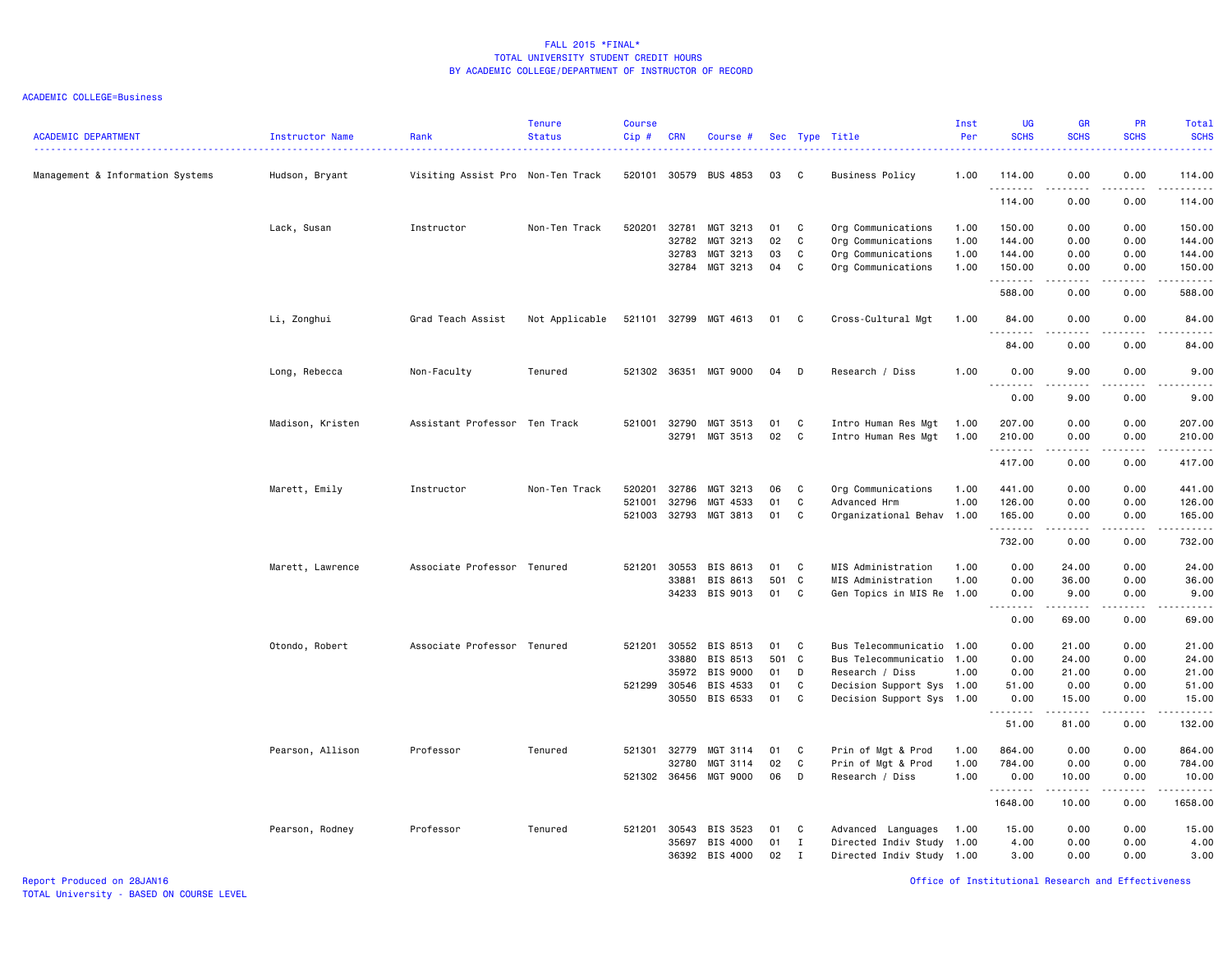| <b>ACADEMIC DEPARTMENT</b>       | Instructor Name    | Rank                        | Tenure<br><b>Status</b> | <b>Course</b><br>Cip# | <b>CRN</b>     | Course #                    |                |              | Sec Type Title                               | Inst<br>Per  | <b>UG</b><br><b>SCHS</b> | <b>GR</b><br><b>SCHS</b>     | PR<br><b>SCHS</b> | Total<br><b>SCHS</b>            |
|----------------------------------|--------------------|-----------------------------|-------------------------|-----------------------|----------------|-----------------------------|----------------|--------------|----------------------------------------------|--------------|--------------------------|------------------------------|-------------------|---------------------------------|
|                                  |                    |                             |                         |                       |                |                             |                |              |                                              |              | .<br>22.00               | 0.00                         | 0.00              | 22.00                           |
| Management & Information Systems | Randle, Vikki      | Associate Professor Tenured |                         | 520201                | 34086          | MGT 8123                    | 501 C          |              | Strategic Bus Consul 1.00                    |              | 0.00                     | 108.00                       | 0.00              | 108.00                          |
|                                  |                    |                             |                         | 521001                |                | 33815 MGT 3513              | 201 C          |              | Intro Human Res Mgt                          | 1.00         | 78.00<br>.               | 0.00<br>--------             | 0.00<br>.         | 78.00<br>.                      |
|                                  |                    |                             |                         |                       |                |                             |                |              |                                              |              | 78.00                    | 108.00                       | 0.00              | 186.00                          |
|                                  | Richardson, Jimmy  | Lecturer                    | Non-Ten Track           | 520201                |                | 32795 MGT 4153              | 01             | C            | Management Seminar                           | 1.00         | 81.00                    | 0.00<br>د د د د              | 0.00              | 81.00<br>$\omega$ is a $\omega$ |
|                                  |                    |                             |                         |                       |                |                             |                |              |                                              |              | 81.00                    | 0.00                         | 0.00              | 81.00                           |
|                                  | Rogers, Bryan      | Grad Teach Assist           | Not Applicable          | 520201                | 32798          | MGT 4563                    | 01             | C            | Staffing in Org                              | 1.00         | 66.00<br>.<br>66.00      | 0.00<br>0.00                 | 0.00<br>0.00      | 66.00<br>66.00                  |
|                                  | Shin, Seungjae     | Professor                   | Tenured                 | 521201                | 33688          | BIS 3233                    | 201 C          |              | Management Informati 1.00                    |              | 51.00                    | 0.00                         | 0.00              | 51.00                           |
|                                  |                    |                             |                         |                       | 33689          | BIS 3713                    | 201 C          |              | Int Elec Info System                         | 1.00         | 45.00                    | 0.00                         | 0.00              | 45.00                           |
|                                  |                    |                             |                         | 521403                | 34893          | MKT 3323                    | 201 C          |              | International Logist 1.00                    |              | 87.00<br>.               | 0.00<br>المتماما             | 0.00<br>.         | 87.00<br>.                      |
|                                  |                    |                             |                         |                       |                |                             |                |              |                                              |              | 183.00                   | 0.00                         | 0.00              | 183.00                          |
|                                  | Taylor, Jacqueline | Lecturer                    | Non-Ten Track           | 520201                |                | 33814 MGT 3213              | 201 C          |              | Org Communications                           | 1.00         | 54.00                    | 0.00                         | 0.00              | 54.00                           |
|                                  |                    |                             |                         |                       |                |                             |                |              |                                              |              | 54.00                    | 0.00                         | 0.00              | 54.00                           |
|                                  | Templeton, Gary    | Associate Professor Tenured |                         | 521201                | 30541          | BIS 3233                    | 01             | C            | Management Informati 1.00                    |              | 654.00                   | 0.00                         | 0.00              | 654.00                          |
|                                  |                    |                             |                         |                       | 35071          | BIS 8113                    | 511 C          |              | Mgt Info Tech & Sys                          | 1.00         | 0.00                     | 102.00                       | 0.00              | 102.00                          |
|                                  |                    |                             |                         |                       |                | 36775 BIS 4000              | 04             | $\mathbf I$  | Directed Indiv Study 1.00                    |              | 3.00<br>.                | 0.00<br>.                    | 0.00<br>.         | 3.00<br>.                       |
|                                  |                    |                             |                         |                       |                |                             |                |              |                                              |              | 657.00                   | 102.00                       | 0.00              | 759.00                          |
|                                  | Templeton, Laura   | Associate Professor Tenured |                         | 520201                | 32797          | MGT 4543                    | 01             | C            | Compensation Mgt                             | 1.00         | 78.00                    | 0.00                         | 0.00              | 78.00                           |
|                                  |                    |                             |                         | 521001                | 32792          | MGT 3513                    | 03             | C            | Intro Human Res Mgt                          | 1.00         | 207.00                   | 0.00                         | 0.00              | 207.00                          |
|                                  |                    |                             |                         |                       | 521302 36041   | MGT 9000                    | 03             | D            | Research / Diss                              | 1.00         | 0.00<br>.                | 9.00<br>المالمات الما        | 0.00<br>.         | 9.00<br>. <b>.</b>              |
|                                  |                    |                             |                         |                       |                |                             |                |              |                                              |              | 285.00                   | 9.00                         | 0.00              | 294.00                          |
|                                  | Vardaman, James    | Associate Professor Tenured |                         | 520201                | 34234          | MGT 8113                    | 01             | C            | Leadership Skills                            | 1.00         | 0.00                     | 81.00                        | 0.00              | 81.00                           |
|                                  |                    |                             |                         |                       | 34236<br>34727 | MGT 9613<br>MGT 8113        | 01<br>501 C    | C            | Org Theory & Prac<br>Leadership Skills       | 1.00<br>1.00 | 0.00<br>0.00             | 9.00<br>66.00                | 0.00<br>0.00      | 9.00<br>66.00                   |
|                                  |                    |                             |                         |                       |                |                             |                |              |                                              |              | .<br>0.00                | .<br>156.00                  | .<br>0.00         | .<br>156.00                     |
|                                  | Warkentin, Merrill | Professor                   | Tenured                 | 521201                | 30547          | BIS 4753                    | 01             | C            | Struc Sys Analysis                           | 1.00         | 66.00                    | 0.00                         | 0.00              | 66.00                           |
|                                  |                    |                             |                         |                       | 30551          | BIS 8213                    | 01             | $\mathtt{C}$ | Adv Sys Anal & Des                           | 1.00         | 0.00                     | 15.00                        | 0.00              | 15.00                           |
|                                  |                    |                             |                         |                       | 33879          | BIS 8213                    | 501 C          |              | Adv Sys Anal & Des                           | 1.00         | 0.00                     | 18.00                        | 0.00              | 18.00                           |
|                                  |                    |                             |                         |                       | 36341          | BIS 7000                    | 01 I           |              | Directed Indiv Study 1.00                    |              | 0.00<br>.                | 3.00<br>$\omega$ is a set of | 0.00<br>الدامات ب | 3.00<br>.                       |
|                                  |                    |                             |                         |                       |                |                             |                |              |                                              |              | 66.00                    | 36.00                        | 0.00              | 102.00                          |
|                                  | White, Harold      | Lecturer                    | Non-Ten Track           | 520101<br>521301      | 33693<br>33813 | <b>BUS 4853</b><br>MGT 3114 | 201 C<br>201 C |              | <b>Business Policy</b><br>Prin of Mgt & Prod | 1.00<br>1.00 | 54.00<br>76.00           | 0.00<br>0.00                 | 0.00<br>0.00      | 54.00<br>76.00                  |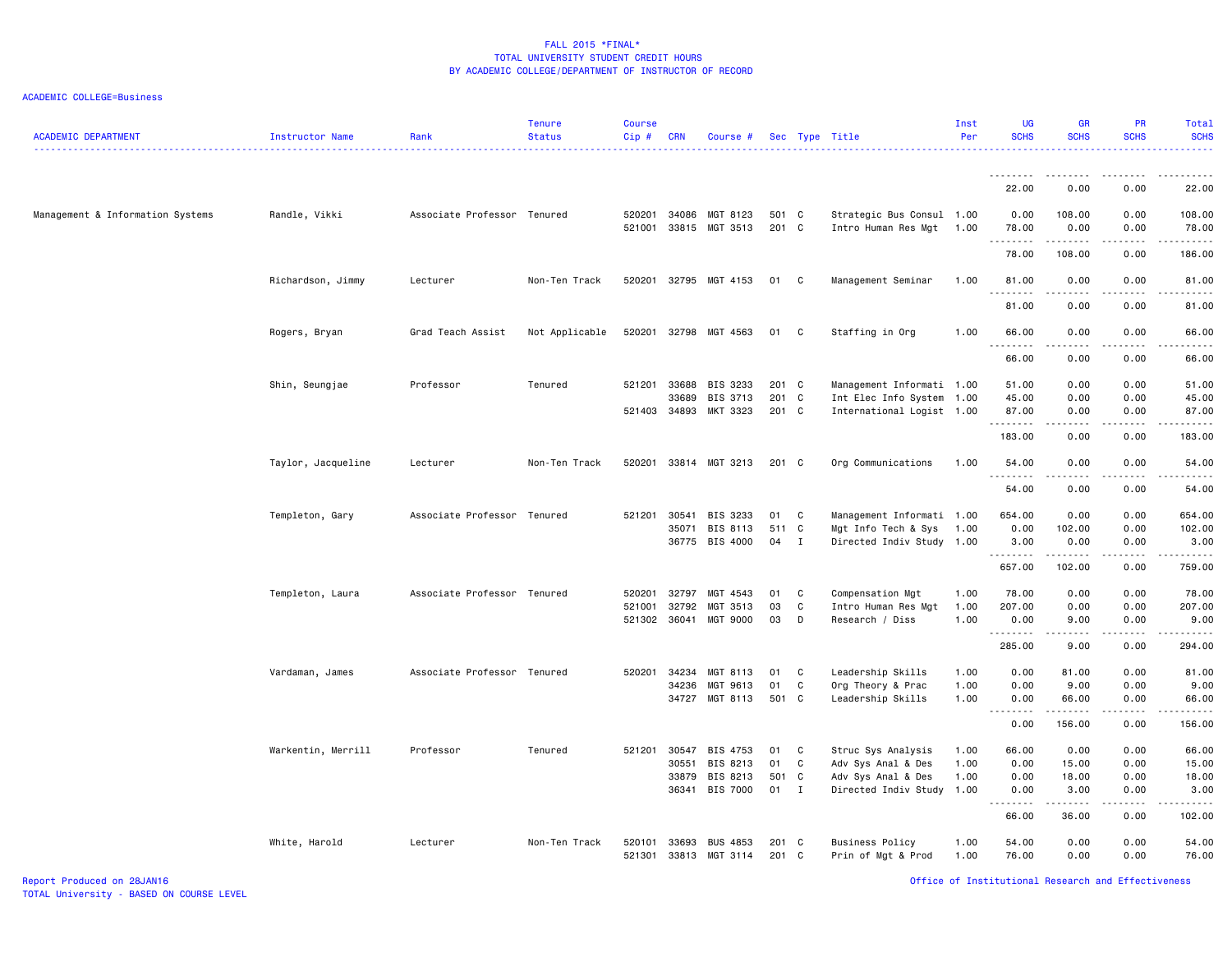| <b>ACADEMIC DEPARTMENT</b>       | Instructor Name | Rank                        | Tenure<br>Status | Course<br>Cip # | <b>CRN</b> | Course #       |       | Sec Type Title            | Inst<br>Per | <b>UG</b><br><b>SCHS</b> | <b>GR</b><br><b>SCHS</b> | <b>PR</b><br><b>SCHS</b> | Total<br><b>SCHS</b> |
|----------------------------------|-----------------|-----------------------------|------------------|-----------------|------------|----------------|-------|---------------------------|-------------|--------------------------|--------------------------|--------------------------|----------------------|
|                                  |                 |                             |                  |                 |            |                |       |                           |             |                          |                          |                          |                      |
|                                  |                 |                             |                  |                 |            |                |       |                           |             |                          |                          |                          |                      |
|                                  |                 |                             |                  |                 |            |                |       |                           |             | 130.00                   | 0.00                     | 0.00                     | 130.00               |
| Management & Information Systems | Young, Carlton  | Associate Professor Tenured |                  | 510701          |            | 33792 HCA 3313 | 201 C | Healthcare Systems        | 1.00        | 63.00                    | 0.00                     | 0.00                     | 63.00                |
|                                  |                 |                             |                  |                 |            | 33793 HCA 3813 | 201 C | Healthcare Regulatio 1.00 |             | 72.00                    | 0.00                     | 0.00                     | 72.00                |
|                                  |                 |                             |                  |                 |            |                |       |                           |             | --------                 |                          | .                        | -------              |
|                                  |                 |                             |                  |                 |            |                |       |                           |             | 135.00                   | 0.00                     | 0.00                     | 135.00               |
|                                  |                 |                             |                  |                 |            |                |       |                           |             |                          |                          |                          |                      |
|                                  |                 |                             |                  |                 |            |                |       |                           |             |                          |                          | $=$ = = = = = = =        | ==========           |
| Management & Information Systems |                 |                             |                  |                 |            |                |       |                           |             | 7793.00                  | 617.00                   | 0.00                     | 8410.00              |
|                                  |                 |                             |                  |                 |            |                |       |                           |             | ========                 |                          | $=$ = = = = = = =        | ==========           |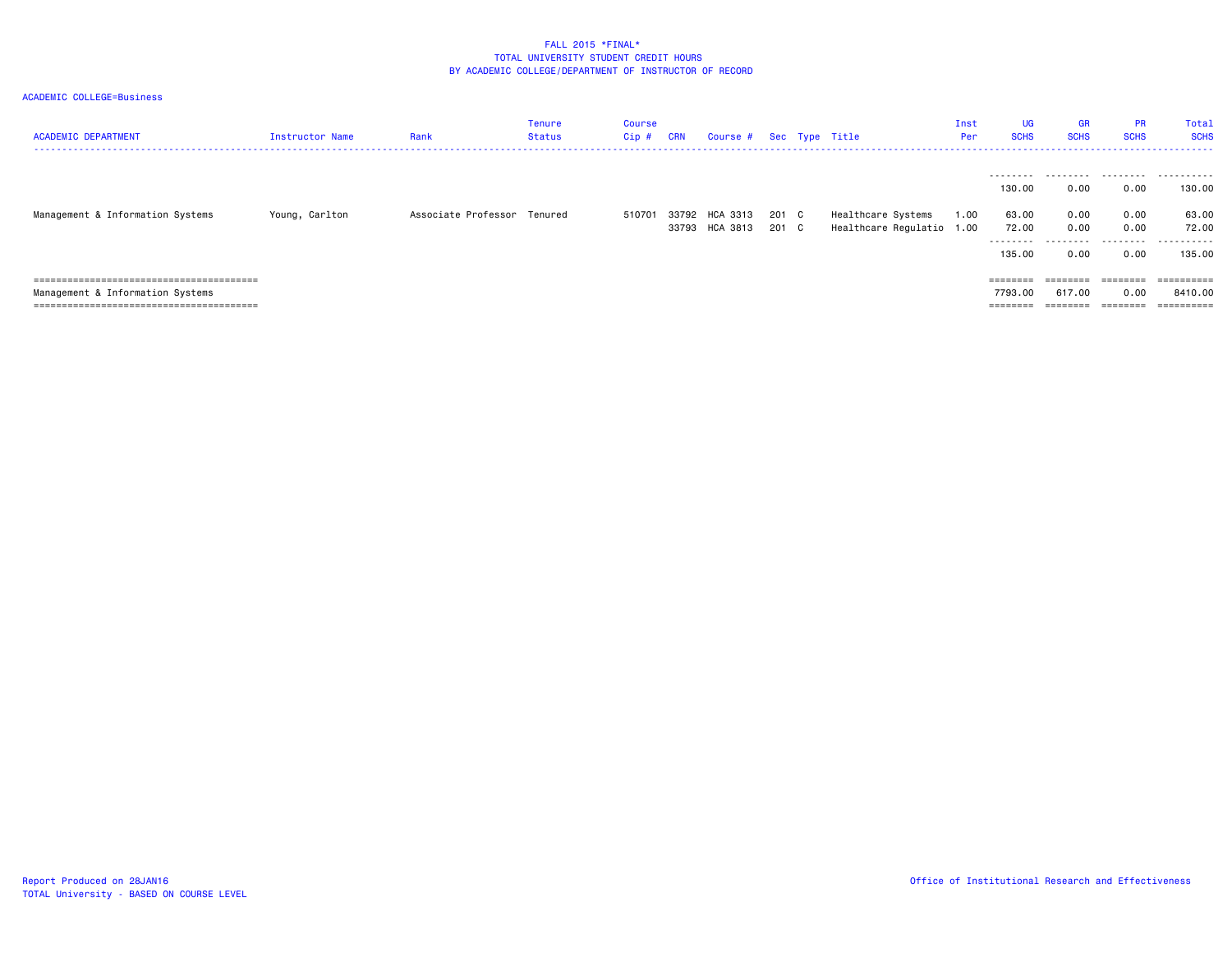| <b>ACADEMIC DEPARTMENT</b>                            | Instructor Name     | Rank                          | <b>Tenure</b><br><b>Status</b> | <b>Course</b><br>$Cip$ # | <b>CRN</b>     | Course #             |          |        | Sec Type Title                        | Inst<br>Per  | UG<br><b>SCHS</b>   | <b>GR</b><br><b>SCHS</b> | <b>PR</b><br><b>SCHS</b> | Total<br><b>SCHS</b><br>$\frac{1}{2} \left( \frac{1}{2} \right) \left( \frac{1}{2} \right) \left( \frac{1}{2} \right) \left( \frac{1}{2} \right)$                                         |
|-------------------------------------------------------|---------------------|-------------------------------|--------------------------------|--------------------------|----------------|----------------------|----------|--------|---------------------------------------|--------------|---------------------|--------------------------|--------------------------|-------------------------------------------------------------------------------------------------------------------------------------------------------------------------------------------|
| Marketing, Quantitative Analysis & Busin Adams, Frank |                     | Assistant Professor Ten Track |                                | 520209<br>521401         | 32816<br>32831 | MKT 4033<br>MKT 4813 | 01<br>02 | C<br>C | International Transp<br>Marketing-Mgt | 1.00<br>1.00 | 69.00<br>39.00      | 0.00<br>0.00             | 0.00<br>0.00             | 69.00<br>39.00                                                                                                                                                                            |
|                                                       |                     |                               |                                |                          |                |                      |          |        |                                       |              | .<br>108.00         | .<br>0.00                | .<br>0.00                | .<br>108.00                                                                                                                                                                               |
|                                                       | Adkerson, Jeffrey   | Non-Faculty                   | Not Applicable                 | 310302                   | 32806          | MKT 2211             | 01       | - S    | PGM Level I Seminar                   | 1.00         | 27.00               | 0.00                     | 0.00                     | 27.00                                                                                                                                                                                     |
|                                                       |                     |                               |                                |                          | 32807          | MKT 2231             | 01       | L.     | Golf Professional De                  | 1.00         | 28.00               | 0.00                     | 0.00                     | 28.00                                                                                                                                                                                     |
|                                                       |                     |                               |                                | 521801 32823             |                | MKT 4233             | 01       | C      | Golf Operations Man                   | 1.00         | 45.00<br>.          | 0.00<br>.                | 0.00<br>.                | 45.00<br>.                                                                                                                                                                                |
|                                                       |                     |                               |                                |                          |                |                      |          |        |                                       |              | 100.00              | 0.00                     | 0.00                     | 100.00                                                                                                                                                                                    |
|                                                       | Barnwell, Robert    | Grad Teach Assist             | Not Applicable                 | 521401                   | 34261          | MKT 4413             | 03       | C      | Consumer Behavior                     | 1.00         | 24.00               | 0.00                     | 0.00                     | 24.00                                                                                                                                                                                     |
|                                                       |                     |                               |                                |                          |                |                      |          |        |                                       |              | <u>.</u><br>24.00   | 0.00                     | 0.00                     | $\frac{1}{2}$<br>24.00                                                                                                                                                                    |
|                                                       | Breazeale, Michael  | Assistant Professor Ten Track |                                | 521401                   | 32824          | MKT 4413             | 01       | C      | Consumer Behavior                     | 1.00         | 177.00              | 0.00                     | 0.00                     | 177.00                                                                                                                                                                                    |
|                                                       |                     |                               |                                |                          | 35090          | MKT 4423             | 01       | C      | Strategic Brand Mana 1.00             |              | 159.00              | 0.00                     | 0.00                     | 159.00                                                                                                                                                                                    |
|                                                       |                     |                               |                                |                          | 35091          | MKT 6423             | 01       | C      | Strategic Brand Mana                  | 1.00         | 0.00<br>.           | 6.00                     | 0.00<br>$- - -$          | 6.00<br>.                                                                                                                                                                                 |
|                                                       |                     |                               |                                |                          |                |                      |          |        |                                       |              | 336.00              | 6.00                     | 0.00                     | 342.00                                                                                                                                                                                    |
|                                                       | Brown, Haley-Lavell | Instructor                    | Non-Ten Track                  | 220199                   | 30564          | BL 6273              | 01       | C      | Int Bus Law                           | 1.00         | 0.00                | 6.00                     | 0.00                     | 6.00                                                                                                                                                                                      |
|                                                       |                     |                               |                                |                          | 34265          | BL 6263              | 01       | C      | Environmental Law                     | 1.00         | 0.00                | 6.00                     | 0.00                     | 6.00                                                                                                                                                                                      |
|                                                       |                     |                               |                                | 220205 30561             |                | BL 4243              | 01       | C      | Entrepreneur Law                      | 1.00         | 33.00               | 0.00                     | 0.00                     | 33.00                                                                                                                                                                                     |
|                                                       |                     |                               |                                |                          | 30563          | BL 6243              | 01       | C      | Entrepreneur Law                      | 1.00         | 0.00                | 30.00                    | 0.00                     | 30.00                                                                                                                                                                                     |
|                                                       |                     |                               |                                | 220207                   | 34264          | BL 4263              | 01       | C      | Environmental Law                     | 1.00         | 108.00              | 0.00                     | 0.00                     | 108.00                                                                                                                                                                                    |
|                                                       |                     |                               |                                | 220209                   | 30562          | BL 4273              | 01       | C      | Int Bus Law                           | 1.00         | 69.00<br>. <b>.</b> | 0.00<br>.                | 0.00<br>.                | 69.00<br><u>.</u>                                                                                                                                                                         |
|                                                       |                     |                               |                                |                          |                |                      |          |        |                                       |              | 210.00              | 42.00                    | 0.00                     | 252.00                                                                                                                                                                                    |
|                                                       | Collier, Joel       | Associate Professor Tenured   |                                | 521401                   | 32834          | MKT 8153             | 01       | C      | Strategic Marketing                   | 1.00         | 0.00                | 102.00                   | 0.00                     | 102.00                                                                                                                                                                                    |
|                                                       |                     |                               |                                |                          | 34088          | MKT 8153             | 521      | C      | Strategic Marketing                   | 1.00         | 0.00                | 99.00                    | 0.00                     | 99.00                                                                                                                                                                                     |
|                                                       |                     |                               |                                |                          | 35584          | MKT 9000             | 01       | D      | Research / Diss                       | 1.00         | 0.00<br>. <b>.</b>  | 10.00<br>. <u>.</u>      | 0.00<br>.                | 10.00<br><u>.</u>                                                                                                                                                                         |
|                                                       |                     |                               |                                |                          |                |                      |          |        |                                       |              | 0.00                | 211.00                   | 0.00                     | 211.00                                                                                                                                                                                    |
|                                                       | Cook, Cecelia       | Instructor                    | Non-Ten Track                  | 220205                   | 30555          | BL 2413              | 01       | C      | Legal Envt Bus                        | 1.00         | 591.00              | 0.00                     | 0.00                     | 591.00                                                                                                                                                                                    |
|                                                       |                     |                               |                                |                          | 30556          | BL 2413              | 02       | C      | Legal Envt Bus                        | 1.00         | 594.00              | 0.00                     | 0.00                     | 594.00                                                                                                                                                                                    |
|                                                       |                     |                               |                                |                          | 30559          | BL 3223              | 01       | C      | Law Of Comm Trans                     | 1.00         | 165.00              | 0.00                     | 0.00                     | 165.00                                                                                                                                                                                    |
|                                                       |                     |                               |                                |                          | 30560          | BL 3223              | 02       | C      | Law Of Comm Trans                     | 1.00         | 102.00<br>.         | 0.00                     | 0.00                     | 102.00<br>.                                                                                                                                                                               |
|                                                       |                     |                               |                                |                          |                |                      |          |        |                                       |              | 1452.00             | 0.00                     | 0.00                     | 1452.00                                                                                                                                                                                   |
|                                                       | Esmark, Carol       | Assistant Professor Ten Track |                                | 521302                   | 33885          | BQA 8233             | 501      | C      | Quant Analysis & Bus 1.00             |              | 0.00                | 54.00                    | 0.00                     | 54.00                                                                                                                                                                                     |
|                                                       |                     |                               |                                | 521403                   |                | 32814 MKT 3323       | 01       | C      | International Logist 1.00             |              | 129.00              | 0.00<br>.                | 0.00<br>.                | 129.00                                                                                                                                                                                    |
|                                                       |                     |                               |                                |                          |                |                      |          |        |                                       |              | 129.00              | 54.00                    | 0.00                     | 183.00                                                                                                                                                                                    |
|                                                       | Farmer, Robert      | Assistant Professor Ten Track |                                | 521402                   | 32826          | MKT 4533             | 01       | C      | Marketing Research                    | 1.00         | 108.00              | 0.00                     | 0.00                     | 108.00                                                                                                                                                                                    |
|                                                       |                     |                               |                                |                          |                | 32827 MKT 4533       | 02       | C      | Marketing Research                    | 1.00         | 111.00              | 0.00                     | 0.00                     | 111.00                                                                                                                                                                                    |
|                                                       |                     |                               |                                |                          |                |                      |          |        |                                       |              | .<br>219.00         | 0.00                     | $- - -$<br>0.00          | $\frac{1}{2} \left( \frac{1}{2} \right) \left( \frac{1}{2} \right) \left( \frac{1}{2} \right) \left( \frac{1}{2} \right) \left( \frac{1}{2} \right) \left( \frac{1}{2} \right)$<br>219.00 |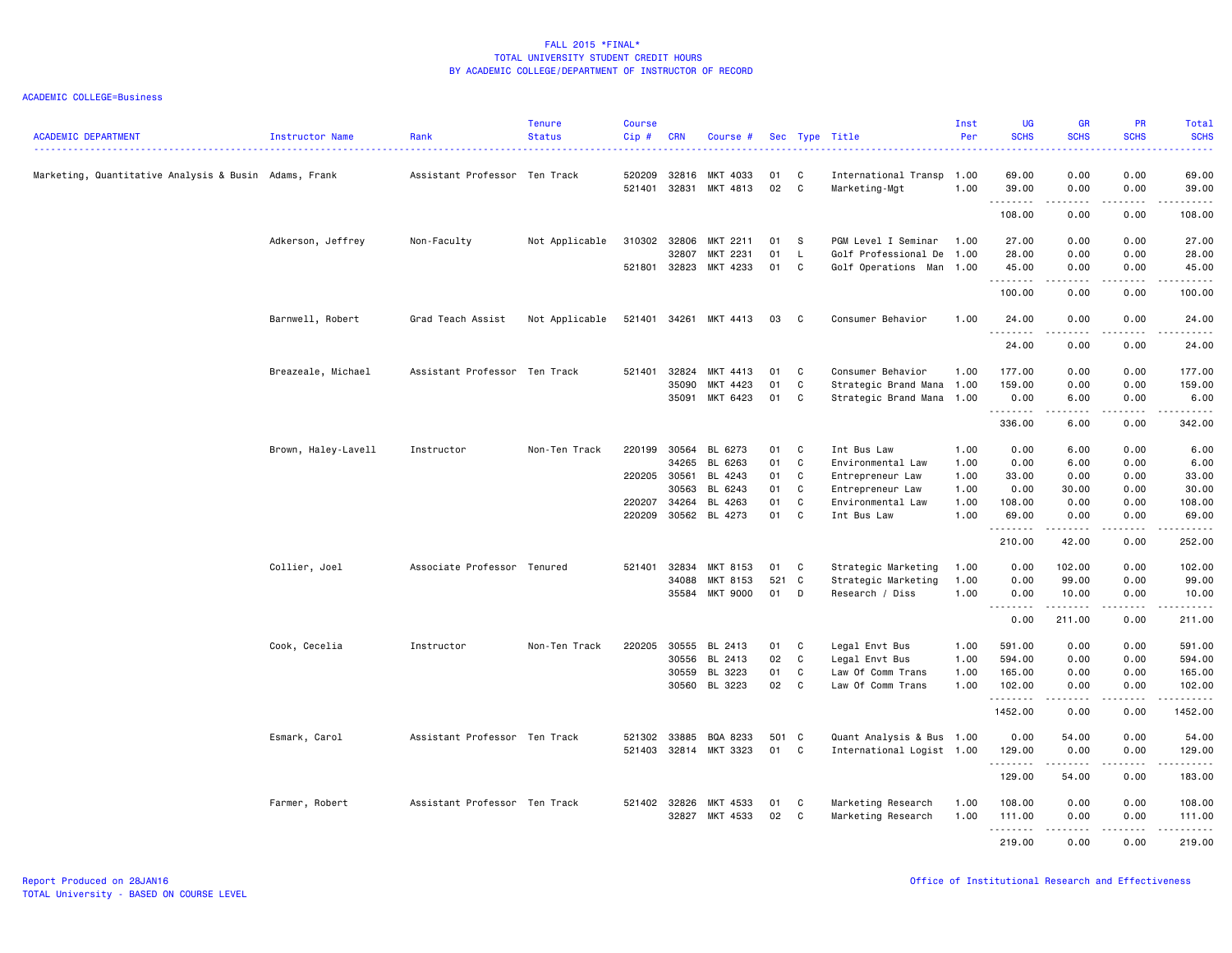ACADEMIC COLLEGE=Business

| <b>ACADEMIC DEPARTMENT</b>                               | <b>Instructor Name</b> | Rank                          | <b>Tenure</b><br><b>Status</b> | <b>Course</b><br>Cip# | <b>CRN</b> | Course #                         |                |              | Sec Type Title                                         | Inst<br>Per  | <b>UG</b><br><b>SCHS</b> | <b>GR</b><br><b>SCHS</b>         | <b>PR</b><br><b>SCHS</b>                   | Total<br><b>SCHS</b><br>.                                                                                                                                                       |
|----------------------------------------------------------|------------------------|-------------------------------|--------------------------------|-----------------------|------------|----------------------------------|----------------|--------------|--------------------------------------------------------|--------------|--------------------------|----------------------------------|--------------------------------------------|---------------------------------------------------------------------------------------------------------------------------------------------------------------------------------|
| Marketing, Quantitative Analysis & Busin France, Stephen |                        | Assistant Professor Ten Track |                                | 521302 30569          | 30575      | BQA 3123<br>BQA 9333             | 01<br>01       | C<br>C.      | Bus Stat Methods II<br>Stat Methods for Bus            | 1.00<br>1.00 | 195.00<br>0.00           | 0.00<br>24.00                    | 0.00<br>0.00                               | 195.00<br>24.00                                                                                                                                                                 |
|                                                          |                        |                               |                                |                       |            |                                  |                |              |                                                        |              | .<br>195.00              | .<br>24.00                       | .<br>0.00                                  | .<br>219.00                                                                                                                                                                     |
|                                                          | Goree, Michael         | Instructor                    | Non-Ten Track                  | 300000                | 34139      | TKT 4403                         | 501 C          |              | Campus Transition fo                                   | 1.00         | 24.00                    | 0.00                             | 0.00                                       | 24.00                                                                                                                                                                           |
|                                                          |                        |                               |                                |                       | 34147      | TKT 6403                         | 501 C          |              | Campus Transition fo                                   | 1.00         | 0.00                     | 30.00                            | 0.00                                       | 30.00                                                                                                                                                                           |
|                                                          |                        |                               |                                | 521401 32817          |            | MKT 4113                         | 01             | C            | Personal Selling                                       | 1.00         | 216.00                   | 0.00                             | 0.00                                       | 216.00                                                                                                                                                                          |
|                                                          |                        |                               |                                |                       | 32818      | MKT 4113                         | 02             | $\mathbf{C}$ | Personal Selling                                       | 1.00         | 213.00                   | 0.00                             | 0.00                                       | 213.00                                                                                                                                                                          |
|                                                          |                        |                               |                                | 521803                | 32812      | MKT 3213                         | 01             | C            | Retailing                                              | 1.00         | 186.00                   | 0.00                             | 0.00                                       | 186.00                                                                                                                                                                          |
|                                                          |                        |                               |                                |                       |            | 32813 MKT 3213                   | 02             | $\mathbf{C}$ | Retailing                                              | 1.00         | 192.00                   | 0.00                             | 0.00<br>.                                  | 192.00                                                                                                                                                                          |
|                                                          |                        |                               |                                |                       |            |                                  |                |              |                                                        |              | .<br>831.00              | 30.00                            | 0.00                                       | وعاعاته عاملته<br>861.00                                                                                                                                                        |
|                                                          | Hill, William          | Associate Professor Tenured   |                                |                       |            | 521401 34897 MKT 4113            | 201 C          |              | Personal Selling                                       | 1.00         | 30.00<br>.               | 0.00<br>.                        | 0.00<br>.                                  | 30.00<br>الداعات بال                                                                                                                                                            |
|                                                          |                        |                               |                                |                       |            |                                  |                |              |                                                        |              | 30.00                    | 0.00                             | 0.00                                       | 30.00                                                                                                                                                                           |
|                                                          | Krallman, Alexandra    | Grad Teach Assist             | Not Applicable                 |                       |            | 521401 34087 MKT 3013            | 504 C          |              | Principles Of Mkt                                      | 1.00         | 108.00<br>. <b>.</b>     | 0.00<br>.                        | 0.00<br>.                                  | 108.00<br>$- - - - - -$                                                                                                                                                         |
|                                                          |                        |                               |                                |                       |            |                                  |                |              |                                                        |              | 108.00                   | 0.00                             | 0.00                                       | 108.00                                                                                                                                                                          |
|                                                          | Lam, Wai-Cheong        | Instructor                    | Non-Ten Track                  | 521302                | 30565      | BQA 2113                         | 01             | C            | Bus Stat Methods I                                     | 1.00         | 219.00                   | 0.00                             | 0.00                                       | 219.00                                                                                                                                                                          |
|                                                          |                        |                               |                                |                       | 30566      | BQA 2113                         | 02             | C            | Bus Stat Methods I                                     | 1.00         | 204.00                   | 0.00                             | 0.00                                       | 204.00                                                                                                                                                                          |
|                                                          |                        |                               |                                |                       | 30568      | BQA 2113                         | 05             | C            | Bus Stat Methods I                                     | 1.00         | 63.00                    | 0.00                             | 0.00                                       | 63.00                                                                                                                                                                           |
|                                                          |                        |                               |                                |                       |            | 30573 BQA 3123                   | 05             | C            | Bus Stat Methods II                                    | 1.00         | 153.00                   | 0.00                             | 0.00                                       | 153.00                                                                                                                                                                          |
|                                                          |                        |                               |                                |                       |            |                                  |                |              |                                                        |              | .                        | $\omega$ is $\omega$ in $\omega$ | $\sim$ $\sim$ $\sim$ $\sim$ $\sim$<br>0.00 | $\frac{1}{2} \left( \frac{1}{2} \right) \left( \frac{1}{2} \right) \left( \frac{1}{2} \right) \left( \frac{1}{2} \right) \left( \frac{1}{2} \right) \left( \frac{1}{2} \right)$ |
|                                                          |                        |                               |                                |                       |            |                                  |                |              |                                                        |              | 639.00                   | 0.00                             |                                            | 639.00                                                                                                                                                                          |
|                                                          | Lueg, Jason            | Professor                     | Tenured                        | 521401                | 34268      | MKT 8323                         | 01             | - S          | Prob In Marketing                                      | 1.00         | 0.00                     | 9.00                             | 0.00                                       | 9.00                                                                                                                                                                            |
|                                                          |                        |                               |                                |                       | 36568      | MKT 4000                         | 01             | $\mathbf{I}$ | Directed Indiv Study                                   | 1.00         | 3.00                     | 0.00                             | 0.00                                       | 3.00                                                                                                                                                                            |
|                                                          |                        |                               |                                |                       |            |                                  |                |              |                                                        |              | 3.00                     | 9.00                             | 0.00                                       | 12.00                                                                                                                                                                           |
|                                                          |                        |                               |                                |                       |            |                                  |                |              |                                                        |              |                          |                                  |                                            |                                                                                                                                                                                 |
|                                                          | Lueg, Nicole           | Professor                     | Tenured                        |                       |            | 521401 34267 MKT 8413            | 01             | $^{\circ}$ s | Sem Consumer Behav                                     | 1.00         | 0.00<br>.                | 12.00<br>.                       | 0.00<br>.                                  | 12.00<br>.                                                                                                                                                                      |
|                                                          |                        |                               |                                |                       |            |                                  |                |              |                                                        |              | 0.00                     | 12.00                            | 0.00                                       | 12.00                                                                                                                                                                           |
|                                                          | Mallette, Stephanie    | Instructor                    | Non-Ten Track                  | 220199                | 34726      | BL 8113                          | 521 C          |              | Law Ethics Disp Res                                    | 1.00         | 0.00                     | 78.00                            | 0.00                                       | 78.00                                                                                                                                                                           |
|                                                          |                        |                               |                                | 220205                | 30557      | BL 2413                          | 03             | C            | Legal Envt Bus                                         | 1.00         | 183.00                   | 0.00                             | 0.00                                       | 183.00                                                                                                                                                                          |
|                                                          |                        |                               |                                |                       |            | 35074 BL 6243                    | 511 C          |              | Entrepreneur Law                                       | 1.00         | 0.00<br>.                | 51.00                            | 0.00                                       | 51.00                                                                                                                                                                           |
|                                                          |                        |                               |                                |                       |            |                                  |                |              |                                                        |              | 183.00                   | 129.00                           | 0.00                                       | 312.00                                                                                                                                                                          |
|                                                          | Moore, Melissa         | Professor                     | Tenured                        |                       |            | 521003 34714 FYE 1001            | F25 C          |              | Freshman Year Experi 0.50                              |              | 6.50                     | 0.00                             | 0.00                                       | 6.50                                                                                                                                                                            |
|                                                          |                        |                               |                                |                       | 34754      | FYE 1001                         | F26 C          |              | Freshman Year Experi 0.50                              |              | 8.50                     | 0.00                             | 0.00                                       | 8.50                                                                                                                                                                            |
|                                                          |                        |                               |                                | 521401                | 32809      | MKT 3013                         | 01             | C            | Principles Of Mkt                                      | 1.00         | 744.00                   | 0.00                             | 0.00                                       | 744.00                                                                                                                                                                          |
|                                                          |                        |                               |                                |                       |            | 32810 MKT 3013                   | 02             | $\mathbf{C}$ | Principles Of Mkt                                      | 1.00         | 702.00<br>.              | 0.00<br>.                        | 0.00                                       | 702.00<br>.                                                                                                                                                                     |
|                                                          |                        |                               |                                |                       |            |                                  |                |              |                                                        |              | 1461.00                  | 0.00                             | 0.00                                       | 1461.00                                                                                                                                                                         |
|                                                          | Moore, Robert          | Professor                     | Tenured                        | 521003                |            | 34714 FYE 1001<br>34754 FYE 1001 | F25 C<br>F26 C |              | Freshman Year Experi 0.50<br>Freshman Year Experi 0.50 |              | 6.50<br>8.50             | 0.00<br>0.00                     | 0.00<br>0.00                               | 6.50<br>8.50                                                                                                                                                                    |

Report Produced on 28JAN16 Office of Institutional Research and Effectiveness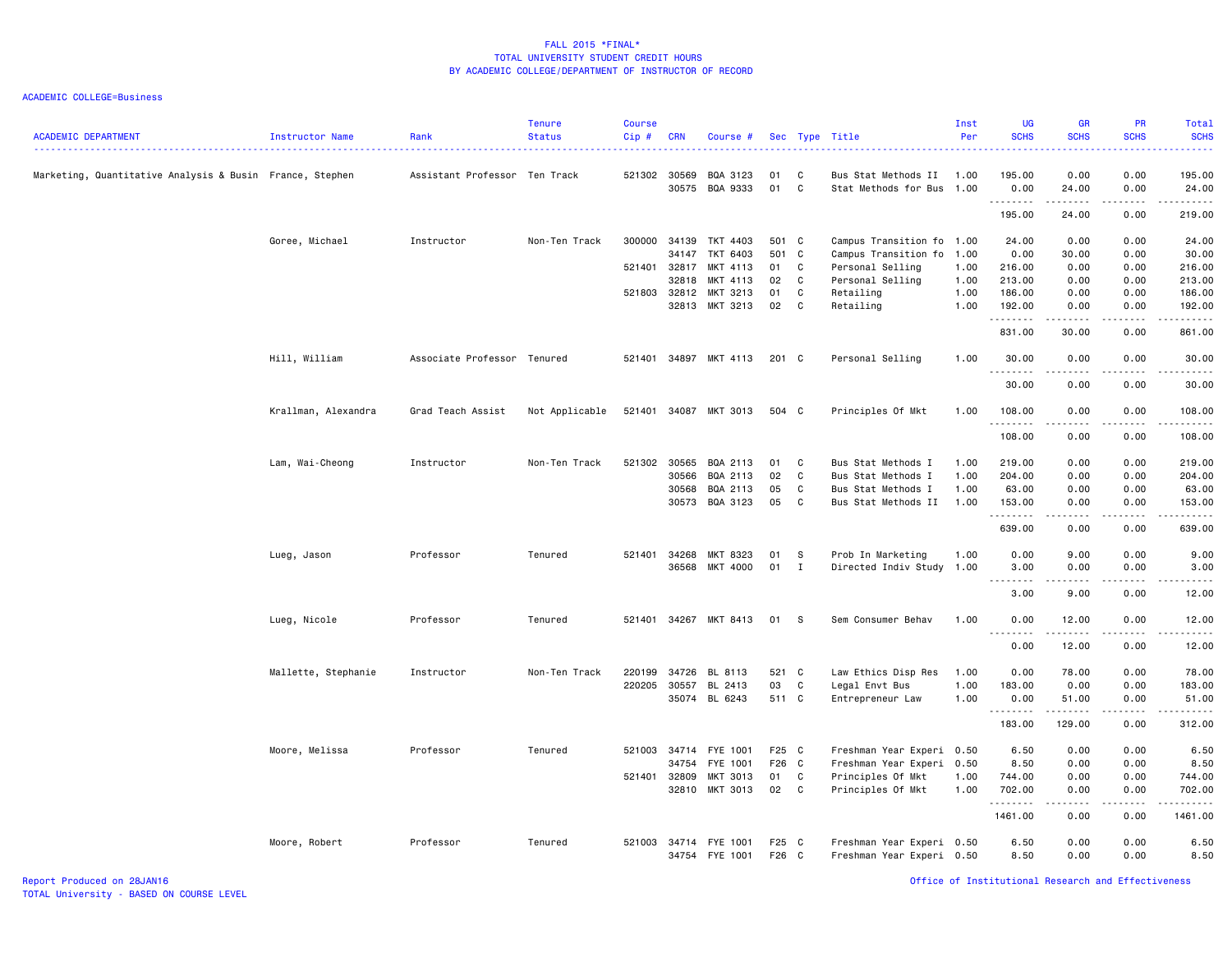| <b>ACADEMIC DEPARTMENT</b>                             | Instructor Name   | Rank                          | <b>Tenure</b><br><b>Status</b> | Course<br>Cip# | <b>CRN</b> | Course #              |       |                | Sec Type Title            | Inst<br>Per | UG<br><b>SCHS</b>   | <b>GR</b><br><b>SCHS</b>  | <b>PR</b><br><b>SCHS</b>                                                                                                | Total<br><b>SCHS</b>  |
|--------------------------------------------------------|-------------------|-------------------------------|--------------------------------|----------------|------------|-----------------------|-------|----------------|---------------------------|-------------|---------------------|---------------------------|-------------------------------------------------------------------------------------------------------------------------|-----------------------|
| Marketing, Quantitative Analysis & Busin Moore, Robert |                   | Professor                     | Tenured                        | 521401         | 32821      | MKT 4213              | 01    | $\overline{c}$ | Internet Marketing        | 1.00        | 63.00               | 0.00                      | 0.00                                                                                                                    | 63.00                 |
|                                                        |                   |                               |                                |                | 32822      | MKT 4213              | 02    | $\mathbf{C}$   | Internet Marketing        | 1.00        | 66.00               | 0.00                      | 0.00                                                                                                                    | 66.00                 |
|                                                        |                   |                               |                                |                | 32832      | MKT 6213              | 01    | $\mathbf{C}$   | Internet Marketing        | 1.00        | 0.00                | 3.00                      | 0.00                                                                                                                    | 3.00                  |
|                                                        |                   |                               |                                |                |            | 32833 MKT 6213        | 02    | $\mathbf{C}$   | Internet Marketing        | 1.00        | 0.00<br>.           | 3.00<br>.                 | 0.00<br>.                                                                                                               | 3.00                  |
|                                                        |                   |                               |                                |                |            |                       |       |                |                           |             | 144.00              | 6.00                      | 0.00                                                                                                                    | 150.00                |
|                                                        | Pompelia, Anthony | Lecturer                      | Non-Ten Track                  | 520701         |            | 34895 MGT 3323        | 201 C |                | Entrepreneurship          | 1.00        | 48.00<br>.          | 0.00                      | 0.00                                                                                                                    | 48.00                 |
|                                                        |                   |                               |                                |                |            |                       |       |                |                           |             | 48.00               | 0.00                      | 0.00                                                                                                                    | 48.00                 |
|                                                        | Qu, Yingge        | Assistant Professor Ten Track |                                | 521401         | 33817      | MKT 3013              | 201 C |                | Principles Of Mkt         | 1.00        | 66.00               | 0.00                      | 0.00                                                                                                                    | 66.00                 |
|                                                        |                   |                               |                                |                | 33820      | MKT 4413              | 201 C |                | Consumer Behavior         | 1.00        | 45.00               | 0.00                      | 0.00                                                                                                                    | 45.00                 |
|                                                        |                   |                               |                                |                | 34896      | MKT 4123              | 201 C |                | Advertising               | 1.00        | 39.00<br>.          | 0.00<br>.                 | 0.00<br>.                                                                                                               | 39.00<br>.            |
|                                                        |                   |                               |                                |                |            |                       |       |                |                           |             | 150.00              | 0.00                      | 0.00                                                                                                                    | 150.00                |
|                                                        | Scott, Adam       | Non-Faculty                   | Not Applicable                 |                |            | 310302 32808 MKT 2251 | 01 L  |                | Golf Professional De 1.00 |             | 16.00<br>.          | 0.00<br>$\omega$ is a set | 0.00<br>-----                                                                                                           | 16.00<br>.            |
|                                                        |                   |                               |                                |                |            |                       |       |                |                           |             | 16.00               | 0.00                      | 0.00                                                                                                                    | 16.00                 |
|                                                        | Shanahan, Kevin   | Associate Professor Tenured   |                                | 521401         | 32820      | MKT 4123              | 01    | $\mathbf{C}$   | Advertising               | 1.00        | 222.00              | 0.00                      | 0.00                                                                                                                    | 222.00                |
|                                                        |                   |                               |                                |                | 32825      | MKT 4413              | 02    | $\mathbf{C}$   | Consumer Behavior         | 1.00        | 216.00              | 0.00                      | 0.00                                                                                                                    | 216.00                |
|                                                        |                   |                               |                                |                |            | 36401 MKT 9000        | 02    | $\Box$         | Research / Diss           | 1.00        | 0.00<br>.           | 9.00<br>.                 | 0.00                                                                                                                    | 9.00                  |
|                                                        |                   |                               |                                |                |            |                       |       |                |                           |             | 438.00              | 9.00                      | 0.00                                                                                                                    | 447.00                |
|                                                        | Stevens, Jennifer | Grad Teach Assist             | Not Applicable                 |                |            | 521403 32815 MKT 3933 | 01 C  |                | International Mkt         | 1.00        | 111.00              | 0.00                      | 0.00                                                                                                                    | 111.00                |
|                                                        |                   |                               |                                |                |            |                       |       |                |                           |             | <u>.</u><br>111.00  | $- - -$<br>0.00           | 0.00                                                                                                                    | .<br>111.00           |
|                                                        | Verdell, Angela   | Non-Faculty                   | Not Applicable                 |                |            | 140101 32081 GE 1021  | 01 C  |                | Engineering Success       | 1.00        | 26.00               | 0.00                      | 0.00                                                                                                                    | 26.00                 |
|                                                        |                   |                               |                                |                |            |                       |       |                |                           |             | 26.00               | 0.00                      | 0.00                                                                                                                    | 26.00                 |
|                                                        | Waites, Stacie    | Grad Teach Assist             | Not Applicable                 |                |            | 521401 32830 MKT 4813 | 01 C  |                | Marketing-Mgt             | 1.00        | 81.00               | 0.00                      | 0.00                                                                                                                    | 81.00                 |
|                                                        |                   |                               |                                |                |            |                       |       |                |                           |             | 81.00               | 0.00                      | 0.00                                                                                                                    | 81.00                 |
|                                                        | Wang, Xinchang    | Assistant Professor Ten Track |                                |                |            | 521302 30567 BQA 2113 | 04    | C              | Bus Stat Methods I        | 1.00        | 129.00              | 0.00                      | 0.00                                                                                                                    | 129.00                |
|                                                        |                   |                               |                                |                |            | 34266 BQA 2113        | 03    | $\mathbf{C}$   | Bus Stat Methods I        | 1.00        | 216.00              | 0.00                      | 0.00                                                                                                                    | 216.00                |
|                                                        |                   |                               |                                |                |            |                       |       |                |                           |             | .<br>345.00         | .<br>0.00                 | $\begin{array}{cccccccccccccc} \bullet & \bullet & \bullet & \bullet & \bullet & \bullet & \bullet \end{array}$<br>0.00 | .<br>345.00           |
| Marketing, Quantitative Analysis & Busin               |                   |                               |                                |                |            |                       |       |                |                           |             | ========<br>7387.00 | <b>EBBEBBE</b><br>532.00  | ========<br>0.00                                                                                                        | ==========<br>7919.00 |
|                                                        |                   |                               |                                |                |            |                       |       |                |                           |             | ========            | ========                  | $=$                                                                                                                     | ==========            |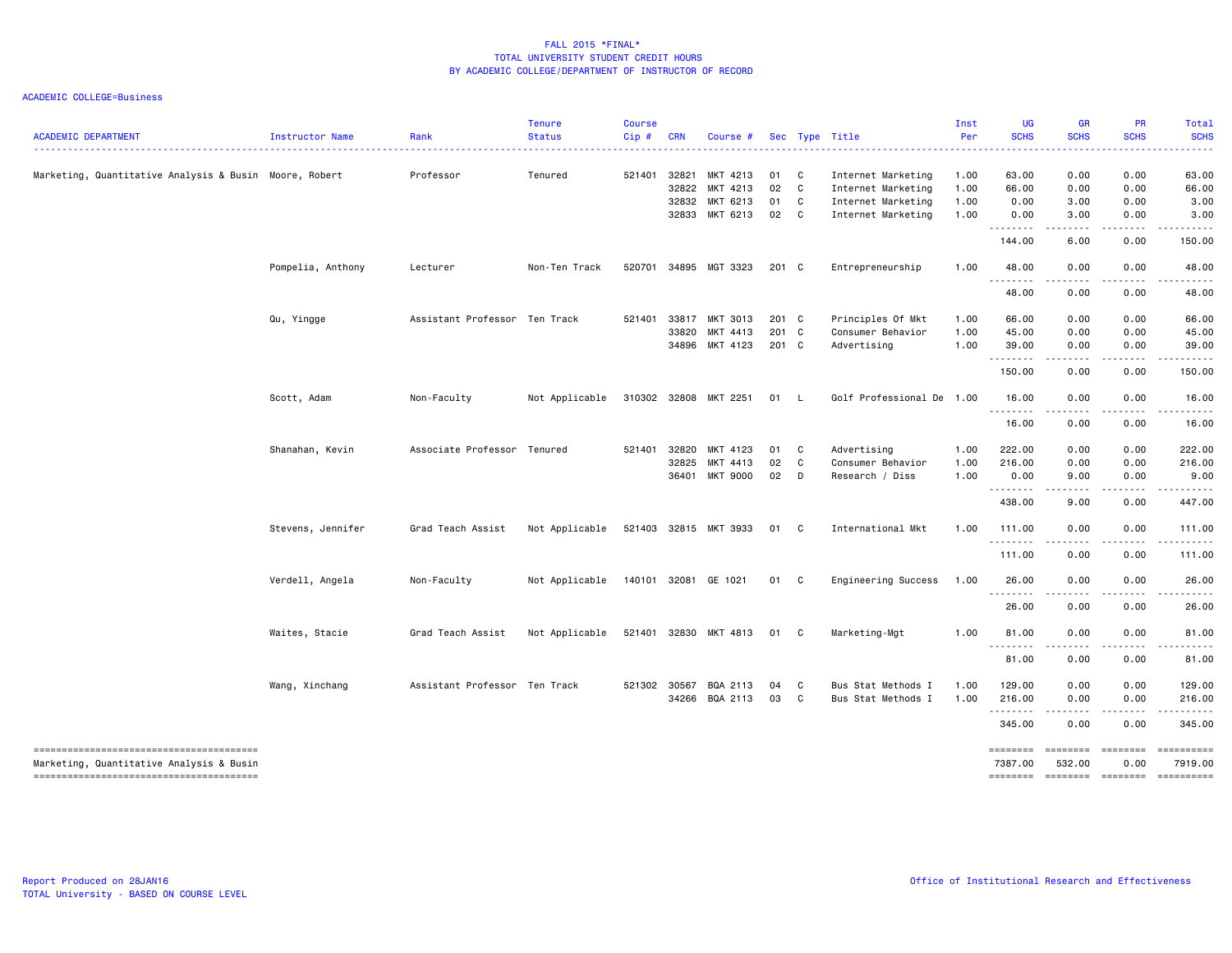| <b>ACADEMIC DEPARTMENT</b> | Instructor Name   | Rank                          | <b>Tenure</b><br><b>Status</b> | <b>Course</b><br>Cip# | <b>CRN</b>                                | Course #                                                 |                             |                                    | Sec Type Title                                                                                                              | Inst<br>Per                  | <b>UG</b><br><b>SCHS</b>                      | <b>GR</b><br><b>SCHS</b>             | PR<br><b>SCHS</b>                    | Total<br><b>SCHS</b><br>.                     |
|----------------------------|-------------------|-------------------------------|--------------------------------|-----------------------|-------------------------------------------|----------------------------------------------------------|-----------------------------|------------------------------------|-----------------------------------------------------------------------------------------------------------------------------|------------------------------|-----------------------------------------------|--------------------------------------|--------------------------------------|-----------------------------------------------|
| School of Accountancy      | Adah, Leslie      | Lecturer                      | Non-Ten Track                  | 520301                | 30064<br>30084                            | ACC 2023<br>ACC 8023                                     | 03<br>01                    | C<br>C                             | Prin Managerial Acct 1.00<br>Managerial Acc                                                                                 | 1.00                         | 204.00<br>0.00                                | 0.00<br>96.00                        | 0.00<br>0.00                         | 204.00<br>96.00                               |
|                            |                   |                               |                                |                       |                                           |                                                          |                             |                                    |                                                                                                                             |                              | .<br>204.00                                   | .<br>96.00                           | .<br>0.00                            | ------<br>300.00                              |
|                            | Addy, Noel        | Associate Professor Tenured   |                                | 520301                | 34260<br>34271                            | ACC 8213<br>ACC 8213                                     | 01<br>511 C                 | C                                  | Fin & Acc Report Ana 1.00<br>Fin & Acc Report Ana 1.00                                                                      |                              | 0.00<br>0.00<br>. <b>.</b>                    | 75.00<br>57.00<br>.                  | 0.00<br>0.00<br>.                    | 75.00<br>57.00<br><b></b>                     |
|                            |                   |                               |                                |                       |                                           |                                                          |                             |                                    |                                                                                                                             |                              | 0.00                                          | 132.00                               | 0.00                                 | 132.00                                        |
|                            | Berglund, Nathan  | Assistant Professor Ten Track |                                | 520301                | 30055<br>30058<br>30083                   | ACC 2013<br>ACC 2013<br>ACC 8013                         | 03<br>06<br>01              | C<br>C<br>C                        | Prin Financial Acct<br>Prin Financial Acct<br>Sem-Fin Acc Theory                                                            | 1.00<br>1.00<br>1.00         | 219.00<br>201.00<br>0.00<br>.                 | 0.00<br>0.00<br>66.00                | 0.00<br>0.00<br>0.00<br>. <u>.</u> . | 219.00<br>201.00<br>66.00<br>.                |
|                            |                   |                               |                                |                       |                                           |                                                          |                             |                                    |                                                                                                                             |                              | 420.00                                        | 66.00                                | 0.00                                 | 486.00                                        |
|                            | Carraway, Janet   | Non-Faculty                   | Not Applicable                 | 520301                |                                           | 30054 ACC 2013                                           | 02                          | C                                  | Prin Financial Acct                                                                                                         | 1.00                         | 201.00<br>.                                   | 0.00                                 | 0.00                                 | 201.00<br><b><i><u></u></i></b>               |
|                            |                   |                               |                                |                       |                                           |                                                          |                             |                                    |                                                                                                                             |                              | 201.00                                        | 0.00                                 | 0.00                                 | 201.00                                        |
|                            | Ennis, Kevin      | Associate Professor Tenured   |                                | 520301<br>521601      | 33682<br>33685<br>34898                   | ACC 3003<br>ACC 4033<br>ACC 4063                         | 201<br>201<br>201 C         | C<br>C                             | Acct Systems I<br>Auditing<br>Income Tax II                                                                                 | 1.00<br>1.00<br>1.00         | 45.00<br>45.00<br>36.00                       | 0.00<br>0.00<br>0.00                 | 0.00<br>0.00<br>0.00                 | 45.00<br>45.00<br>36.00                       |
|                            |                   |                               |                                |                       |                                           |                                                          |                             |                                    |                                                                                                                             |                              | <u>.</u><br>126.00                            | -----<br>0.00                        | .<br>0.00                            | .<br>126.00                                   |
|                            | Faello, Joseph    | Assistant Professor Ten Track |                                | 520301                | 33683                                     | ACC 3013<br>33684 ACC 3023                               | 201<br>201 C                | C <sub>c</sub>                     | Cost Accounting<br>Intermediate Acc I                                                                                       | 1.00<br>1.00                 | 54.00<br>27.00<br><u>.</u>                    | 0.00<br>0.00<br>$- - - - -$          | 0.00<br>0.00<br>.                    | 54.00<br>27.00<br>.                           |
|                            |                   |                               |                                |                       |                                           |                                                          |                             |                                    |                                                                                                                             |                              | 81.00                                         | 0.00                                 | 0.00                                 | 81.00                                         |
|                            | Gardner, Virginia | Non-Faculty                   | Not Applicable                 | 520301                | 30066                                     | ACC 2203<br>33862 ACC 2203                               | 01<br>501                   | C<br>C                             | Survey of Accounting 1.00<br>Survey of Accounting 1.00                                                                      |                              | 147.00<br>81.00<br>.                          | 0.00<br>0.00<br>-----                | 0.00<br>0.00<br>.                    | 147.00<br>81.00<br>------                     |
|                            |                   |                               |                                |                       |                                           |                                                          |                             |                                    |                                                                                                                             |                              | 228.00                                        | 0.00                                 | 0.00                                 | 228.00                                        |
|                            | Lehman, Mark      | Lecturer                      | Non-Ten Track                  | 520301                | 30051<br>30052<br>30085<br>35557          | ACC 1001<br>ACC 1001<br>ACC 8043<br>ACC 3053             | F01 C<br>F02 C<br>01<br>01  | C<br>C                             | First Year Seminar<br>First Year Seminar<br>Fraud Examination<br>Acct Systems II                                            | 1.00<br>1.00<br>1.00<br>1.00 | 14.00<br>10.00<br>0.00<br>114.00<br>.         | 0.00<br>0.00<br>60.00<br>0.00<br>.   | 0.00<br>0.00<br>0.00<br>0.00         | 14.00<br>10.00<br>60.00<br>114.00<br><u>.</u> |
|                            |                   |                               |                                |                       |                                           |                                                          |                             |                                    |                                                                                                                             |                              | 138.00                                        | 60.00                                | $\sim$ $\sim$ $\sim$ $\sim$<br>0.00  | 198.00                                        |
|                            | McNair, Frances   | Professor                     | Tenured                        | 521601                | 30087<br>30088                            | ACC 8073<br>ACC 8123                                     | 01<br>01                    | C<br>C                             | Corp Tax<br>Tax Topics                                                                                                      | 1.00<br>1.00                 | 0.00<br>0.00<br>.                             | 33.00<br>111.00<br>.                 | 0.00<br>0.00<br>د د د د              | 33.00<br>111.00<br>.                          |
|                            |                   |                               |                                |                       |                                           |                                                          |                             |                                    |                                                                                                                             |                              | 0.00                                          | 144.00                               | 0.00                                 | 144.00                                        |
|                            | Pannell, Angela   | Instructor                    | Non-Ten Track                  | 520301                | 30056<br>30057<br>30059<br>30061<br>30063 | ACC 2013<br>ACC 2013<br>ACC 2013<br>ACC 2013<br>ACC 2023 | 04<br>05<br>07<br>H01<br>02 | C<br>C<br>C<br>$\overline{B}$<br>C | Prin Financial Acct<br>Prin Financial Acct<br>Prin Financial Acct<br>Honors Prin Fin Acct 1.00<br>Prin Managerial Acct 1.00 | 1.00<br>1.00<br>1.00         | 222.00<br>204.00<br>201.00<br>18.00<br>225.00 | 0.00<br>0.00<br>0.00<br>0.00<br>0.00 | 0.00<br>0.00<br>0.00<br>0.00<br>0.00 | 222.00<br>204.00<br>201.00<br>18.00<br>225.00 |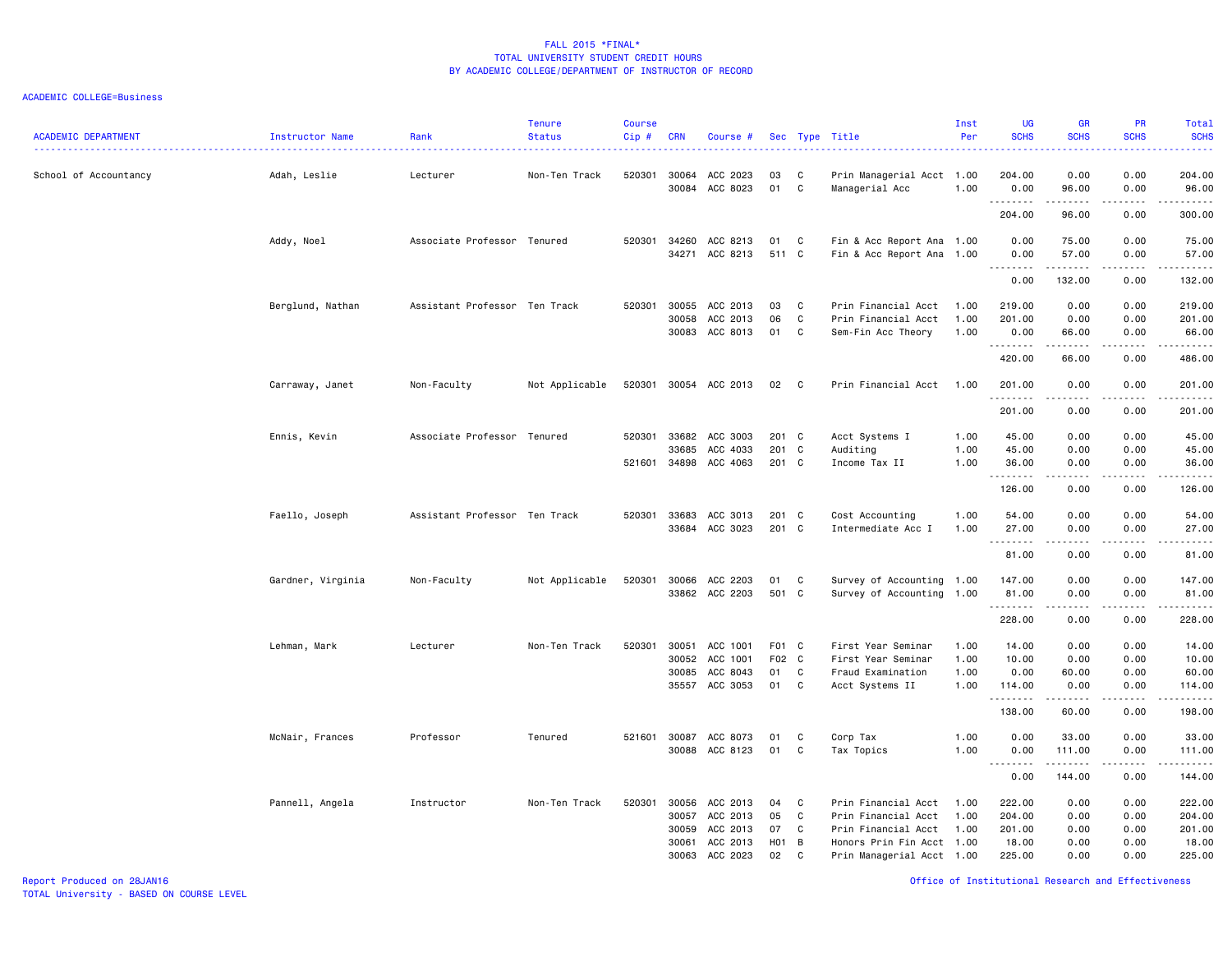| <b>ACADEMIC DEPARTMENT</b> | Instructor Name  | Rank                          | <b>Tenure</b><br><b>Status</b> | <b>Course</b><br>Cip# | <b>CRN</b> | Course #       |      |                            | Sec Type Title            | Inst<br>Per | <b>UG</b><br><b>SCHS</b> | <b>GR</b><br><b>SCHS</b>                                                                                                                                                                 | PR<br><b>SCHS</b>  | Total<br><b>SCHS</b>    |
|----------------------------|------------------|-------------------------------|--------------------------------|-----------------------|------------|----------------|------|----------------------------|---------------------------|-------------|--------------------------|------------------------------------------------------------------------------------------------------------------------------------------------------------------------------------------|--------------------|-------------------------|
|                            |                  |                               |                                |                       |            |                |      |                            |                           |             |                          |                                                                                                                                                                                          |                    |                         |
| School of Accountancy      | Pannell, Angela  | Instructor                    | Non-Ten Track                  | 520301                |            | 30065 ACC 2023 | 04 C |                            | Prin Managerial Acct 1.00 |             | 222.00                   | 0.00                                                                                                                                                                                     | 0.00               | 222.00                  |
|                            |                  |                               |                                |                       |            |                |      |                            |                           |             | .<br>1092.00             | .<br>0.00                                                                                                                                                                                | -----<br>0.00      | .<br>1092.00            |
|                            | Rigsby, John     | Associate Professor           | Tenured                        | 520301                | 30053      | ACC 2013       | 01   | $\mathbf{C}$               | Prin Financial Acct       | 1.00        | 213.00                   | 0.00                                                                                                                                                                                     | 0.00               | 213.00                  |
|                            |                  |                               |                                |                       | 30079      | ACC 4043       | 01   | $\mathbf{C}$               | Municipal & Govt Acc 1.00 |             | 108.00                   | 0.00                                                                                                                                                                                     | 0.00               | 108.00                  |
|                            |                  |                               |                                |                       | 30081      | ACC 6043       | 01   | $\mathbf{C}$               | Municipal & Govt Acc 1.00 |             | 0.00<br>.                | 27.00<br>$\begin{array}{cccccccccccccc} \bullet & \bullet & \bullet & \bullet & \bullet & \bullet & \bullet \end{array}$                                                                 | 0.00<br>. <b>.</b> | 27.00<br>.              |
|                            |                  |                               |                                |                       |            |                |      |                            |                           |             | 321.00                   | 27.00                                                                                                                                                                                    | 0.00               | 348.00                  |
|                            | Sanders, Steve   | Lecturer                      | Non-Ten Track                  | 520301                | 30076      | ACC 4033       | 01   | $\mathbf{C}$               | Auditing                  | 1.00        | 114.00                   | 0.00                                                                                                                                                                                     | 0.00               | 114.00                  |
|                            |                  |                               |                                |                       |            | 30077 ACC 4033 | 02 C |                            | Auditing                  | 1.00        | 114.00                   | 0.00                                                                                                                                                                                     | 0.00               | 114.00                  |
|                            |                  |                               |                                |                       |            |                |      |                            |                           |             | . <sub>.</sub><br>228.00 | ----<br>0.00                                                                                                                                                                             | .<br>0.00          | $- - - - - -$<br>228.00 |
|                            | Seay, Ryan       | Assistant Professor Ten Track |                                | 520301                | 34257      | ACC 4023       | 01   | $\mathbf{C}$               | Advanced ACC              | 1.00        | 6.00                     | 0.00                                                                                                                                                                                     | 0.00               | 6.00                    |
|                            |                  |                               |                                |                       |            | 34258 ACC 6023 | 01   | $\overline{\phantom{a}}$ C | Advanced ACC              | 1.00        | 0.00                     | 9.00                                                                                                                                                                                     | 0.00               | 9.00                    |
|                            |                  |                               |                                |                       |            |                |      |                            |                           |             | --------<br>6.00         | .<br>9.00                                                                                                                                                                                | .<br>0.00          | .<br>15.00              |
|                            | Stancill, Alan   | Instructor                    | Non-Ten Track                  | 520301                | 30086      | ACC 8063       | 01 C |                            | Res Tax Prac & Proc       | 1.00        | 0.00                     | 33.00                                                                                                                                                                                    | 0.00               | 33.00                   |
|                            |                  |                               |                                | 521601                | 30073      | ACC 4013       | 01   | $\mathbf{C}$               | Income Tax I              | 1.00        | 126.00                   | 0.00                                                                                                                                                                                     | 0.00               | 126.00                  |
|                            |                  |                               |                                |                       |            | 30075 ACC 4013 | 03   | $\mathbf{C}$               | Income Tax I              | 1.00        | 126.00                   | 0.00                                                                                                                                                                                     | 0.00               | 126.00                  |
|                            |                  |                               |                                |                       |            |                |      |                            |                           |             | .<br>252.00              | $\frac{1}{2} \left( \frac{1}{2} \right) \left( \frac{1}{2} \right) \left( \frac{1}{2} \right) \left( \frac{1}{2} \right) \left( \frac{1}{2} \right) \left( \frac{1}{2} \right)$<br>33.00 | .<br>0.00          | ------<br>285.00        |
|                            | Trinkle, Bradley | Assistant Professor Ten Track |                                | 520301                | 30067      | ACC 3003       | 01 C |                            | Acct Systems I            | 1.00        | 120.00                   | 0.00                                                                                                                                                                                     | 0.00               | 120.00                  |
|                            |                  |                               |                                |                       | 30068      | ACC 3003       | 02   | <b>C</b>                   | Acct Systems I            | 1.00        | 129.00                   | 0.00                                                                                                                                                                                     | 0.00               | 129.00                  |
|                            |                  |                               |                                |                       |            | 30069 ACC 3003 | 03 C |                            | Acct Systems I            | 1.00        | 126.00                   | 0.00                                                                                                                                                                                     | 0.00               | 126.00                  |
|                            |                  |                               |                                |                       |            |                |      |                            |                           |             | .<br>375.00              | .<br>0.00                                                                                                                                                                                | 0.00               | 375.00                  |
|                            | Webb, Thomas     | Assistant Professor Ten Track |                                | 520301                | 30070      | ACC 3023       | 01   | $\mathbf{C}$               | Intermediate Acc I        | 1.00        | 201.00                   | 0.00                                                                                                                                                                                     | 0.00               | 201.00                  |
|                            |                  |                               |                                |                       |            | 30071 ACC 3023 | 02 C |                            | Intermediate Acc I        | 1.00        | 204.00                   | 0.00                                                                                                                                                                                     | 0.00               | 204.00                  |
|                            |                  |                               |                                |                       |            |                |      |                            |                           |             | .<br>405.00              | -----<br>0.00                                                                                                                                                                            | -----<br>0.00      | . <u>.</u> .<br>405.00  |
|                            |                  |                               |                                |                       |            |                |      |                            |                           |             | ========                 | ========                                                                                                                                                                                 |                    | $=$ = = = = = = = = = = |
| School of Accountancy      |                  |                               |                                |                       |            |                |      |                            |                           |             | 4077.00<br>========      | 567.00                                                                                                                                                                                   | 0.00               | 4644.00<br>==========   |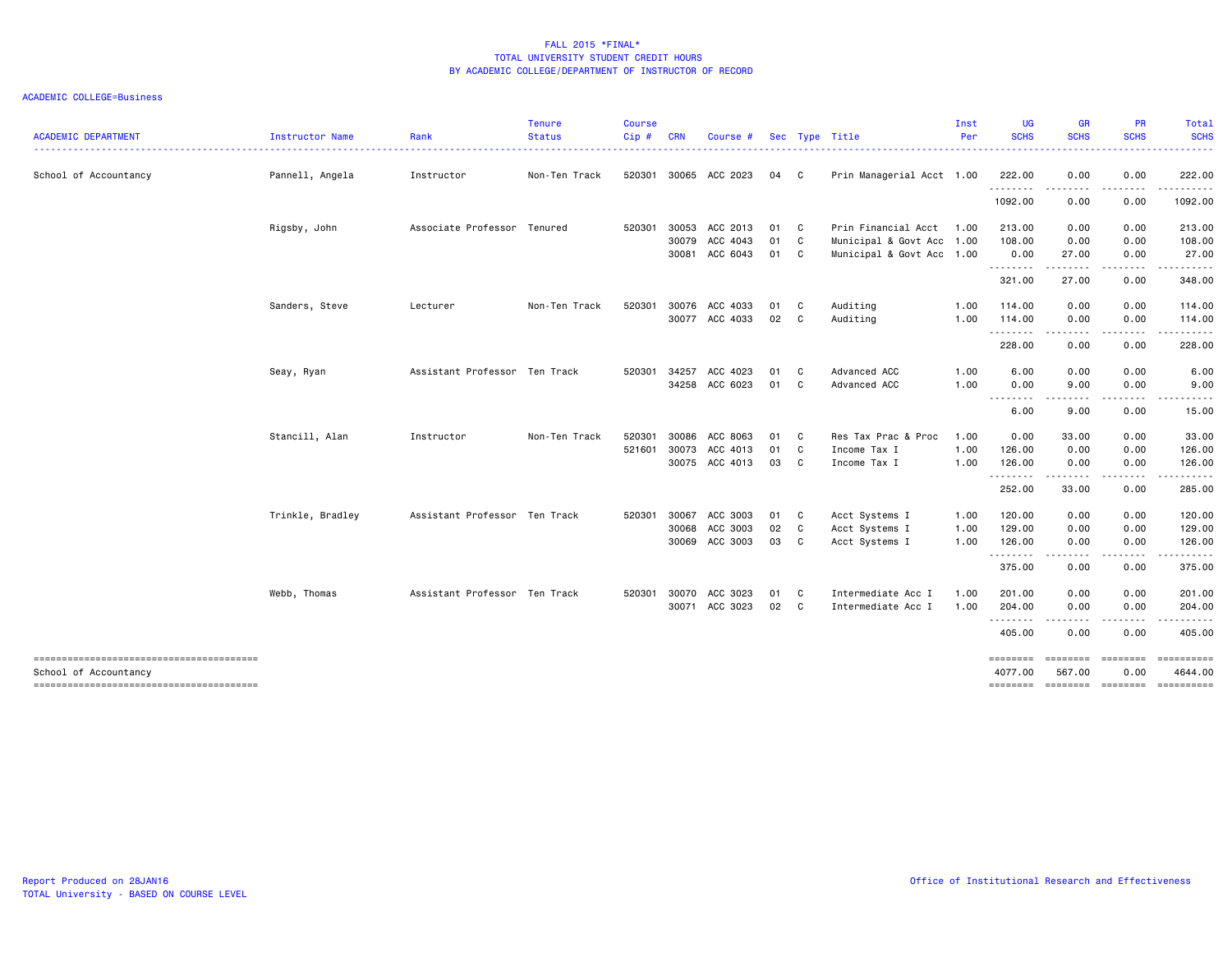| <b>ACADEMIC DEPARTMENT</b>          | Instructor Name   | Rank                              | <b>Tenure</b><br><b>Status</b> | <b>Course</b><br>Cip# | <b>CRN</b> | Course #              |      |                | Sec Type Title            | Inst<br>Per | UG<br><b>SCHS</b> | GR<br><b>SCHS</b>                                                                                                                 | PR<br><b>SCHS</b>     | Total<br><b>SCHS</b>                                                                                                                                                                      |
|-------------------------------------|-------------------|-----------------------------------|--------------------------------|-----------------------|------------|-----------------------|------|----------------|---------------------------|-------------|-------------------|-----------------------------------------------------------------------------------------------------------------------------------|-----------------------|-------------------------------------------------------------------------------------------------------------------------------------------------------------------------------------------|
| Counseling & Educational Psychology | Abernathy, Larry  | Research Assoc Prof Non-Ten Track |                                | 422806                | 31795      | EPY 2513              | 01   | C              | Human Growth & Devel 1.00 |             | 294.00            | 0.00                                                                                                                              | 0.00                  | 294.00                                                                                                                                                                                    |
|                                     |                   |                                   |                                |                       |            | 31796 EPY 2513        | 02   | $\mathbf{C}$   | Human Growth & Devel 1.00 |             | 291.00<br>.       | 0.00<br>$\frac{1}{2} \left( \frac{1}{2} \right) \left( \frac{1}{2} \right) \left( \frac{1}{2} \right) \left( \frac{1}{2} \right)$ | 0.00<br>.             | 291.00<br>$\frac{1}{2} \left( \frac{1}{2} \right) \left( \frac{1}{2} \right) \left( \frac{1}{2} \right) \left( \frac{1}{2} \right) \left( \frac{1}{2} \right) \left( \frac{1}{2} \right)$ |
|                                     |                   |                                   |                                |                       |            |                       |      |                |                           |             | 585.00            | 0.00                                                                                                                              | 0.00                  | 585.00                                                                                                                                                                                    |
|                                     | Ball, Kimberly    | Lecturer                          | Non-Ten Track                  | 130603                | 31813      | EPY 4214              | 01   | C              | Ed & Psy Statistics       | 1.00        | 144.00            | 0.00                                                                                                                              | 0.00                  | 144.00                                                                                                                                                                                    |
|                                     |                   |                                   |                                |                       | 31814      | EPY 4214              | 02   | к              | Ed & Psy Statistics       | 1.00        | 0.00              | 0.00                                                                                                                              | 0.00                  | 0.00                                                                                                                                                                                      |
|                                     |                   |                                   |                                |                       | 31815      | EPY 4214              | 03   | к              | Ed & Psy Statistics       | 1.00        | 0.00              | 0.00                                                                                                                              | 0.00                  | 0.00                                                                                                                                                                                      |
|                                     |                   |                                   |                                |                       |            | 130901 31405 EDF 3333 | 07   | C              | Social Foundation Ed 1.00 |             | 78.00<br>.        | 0.00<br>$\omega$ is a $\omega$                                                                                                    | 0.00<br>.             | 78.00<br>.                                                                                                                                                                                |
|                                     |                   |                                   |                                |                       |            |                       |      |                |                           |             | 222.00            | 0.00                                                                                                                              | 0.00                  | 222.00                                                                                                                                                                                    |
|                                     | Boyles, Caragh    | Non-Faculty                       | Not Applicable                 |                       |            | 131101 30930 COE 1323 | 03   | C              | Career Planning           | 1.00        | 57.00<br>.        | 0.00<br>$\sim$ $\sim$ $\sim$ $\sim$                                                                                               | 0.00<br>.             | 57.00                                                                                                                                                                                     |
|                                     |                   |                                   |                                |                       |            |                       |      |                |                           |             | 57.00             | 0.00                                                                                                                              | 0.00                  | 57.00                                                                                                                                                                                     |
|                                     | Brown, Audri      | Grad Teach Assist                 | Not Applicable                 |                       |            | 130601 31816 EPY 4513 | 01   | $\overline{C}$ | Ed Research Methods       | 1.00        | 69.00<br><u>.</u> | 0.00                                                                                                                              | 0.00                  | 69.00                                                                                                                                                                                     |
|                                     |                   |                                   |                                |                       |            |                       |      |                |                           |             | 69.00             | $\sim$ $\sim$ $\sim$<br>0.00                                                                                                      | .<br>0.00             | .<br>69.00                                                                                                                                                                                |
|                                     | Chrestman, Angela | Non-Faculty                       | Not Applicable                 | 521001                |            | 30984 CP 8013         | 01 E |                | First Work Sem            | 1.00        | 0.00              | 3.00                                                                                                                              | 0.00                  | 3.00                                                                                                                                                                                      |
|                                     |                   |                                   |                                |                       |            |                       |      |                |                           |             | 0.00              | 3.00                                                                                                                              | 0.00                  | 3.00                                                                                                                                                                                      |
|                                     | Cirlot-New, Laura | Non-Faculty                       | Not Applicable                 | 130101                | 31451      | EDX 4353              | 01   | $\mathbf{C}$   | Assistive Tech in Sp 1.00 |             | 24.00             | 0.00                                                                                                                              | 0.00                  | 24.00                                                                                                                                                                                     |
|                                     |                   |                                   |                                |                       |            | 31460 EDX 6353        | 01   | $\overline{c}$ | Assistive Tech in Sp      | 1.00        | 0.00<br>.         | 6.00<br>.                                                                                                                         | 0.00<br>$\frac{1}{2}$ | 6.00                                                                                                                                                                                      |
|                                     |                   |                                   |                                |                       |            |                       |      |                |                           |             | 24.00             | 6.00                                                                                                                              | 0.00                  | 30.00                                                                                                                                                                                     |
|                                     | Dooley, Kathy     | Professor                         | Tenured                        | 420701                | 30947      | COE 6903              | 01   | $\overline{B}$ | Dev Coun/Men Health       | 1.00        | 0.00              | 48.00                                                                                                                             | 0.00                  | 48.00                                                                                                                                                                                     |
|                                     |                   |                                   |                                | 422703                | 30944      | COE 4903              | 01   | B              | Dev Coun/Men Health       | 1.00        | 21.00             | 0.00                                                                                                                              | 0.00                  | 21.00                                                                                                                                                                                     |
|                                     |                   |                                   |                                | 422803                | 30951      | COE 8053              | 01   | E              | Practicum                 | 0.50        | 0.00              | 21.00                                                                                                                             | 0.00                  | 21.00                                                                                                                                                                                     |
|                                     |                   |                                   |                                |                       | 35504      | COE 9013              | 01   | C              | Counseling Superv         | 1.00        | 0.00              | 21.00                                                                                                                             | 0.00                  | 21.00                                                                                                                                                                                     |
|                                     |                   |                                   |                                |                       | 35709      | COE 9000              | 01   | D              | Research / Diss           | 1.00        | 0.00              | 17.00                                                                                                                             | 0.00                  | 17.00                                                                                                                                                                                     |
|                                     |                   |                                   |                                |                       | 36309      | COE 7000              | 01   | $\mathbf{I}$   | Directed Indiv Study      | 1.00        | 0.00              | 3.00                                                                                                                              | 0.00                  | 3.00                                                                                                                                                                                      |
|                                     |                   |                                   |                                |                       |            | 36454 COE 7000        | 06   | $\mathbf{I}$   | Directed Indiv Study 1.00 |             | 0.00              | 3.00<br>.                                                                                                                         | 0.00<br>.             | 3.00                                                                                                                                                                                      |
|                                     |                   |                                   |                                |                       |            |                       |      |                |                           |             | 21.00             | 113.00                                                                                                                            | 0.00                  | 134.00                                                                                                                                                                                    |
|                                     | Elder, Anastasia  | Professor                         | Tenured                        | 429999                |            | 36182 EPY 9723        | 01   | $\mathbf{s}$   | Sem Contemp Ed/Sch P 1.00 |             | 0.00<br>.         | 18.00<br>.                                                                                                                        | 0.00<br>.             | 18.00                                                                                                                                                                                     |
|                                     |                   |                                   |                                |                       |            |                       |      |                |                           |             | 0.00              | 18.00                                                                                                                             | 0.00                  | 18.00                                                                                                                                                                                     |
|                                     | Flowers, Erron    | Non-Faculty                       | Not Applicable                 | 131101                | 30937      | COE 4513              | 01 C |                | Paro Prof Stud Dev        | 1.00        | 75.00             | 0.00                                                                                                                              | 0.00                  | 75.00                                                                                                                                                                                     |
|                                     |                   |                                   |                                |                       | 35370      | COE 4000              | 01   | $\mathbf{I}$   | Directed Indiv Study      | 1.00        | 3.00              | 0.00                                                                                                                              | 0.00                  | 3.00                                                                                                                                                                                      |
|                                     |                   |                                   |                                |                       | 35371      | COE 4000              | 02   | $\mathbf{I}$   | Directed Indiv Study 1.00 |             | 3.00              | 0.00                                                                                                                              | 0.00                  | 3.00                                                                                                                                                                                      |
|                                     |                   |                                   |                                |                       | 35372      | COE 4000              | 03   | $\mathbf I$    | Directed Indiv Study      | 1.00        | 3.00              | 0.00                                                                                                                              | 0.00                  | 3.00                                                                                                                                                                                      |
|                                     |                   |                                   |                                |                       | 35373      | COE 4000              | 04   | $\mathbf{I}$   | Directed Indiv Study      | 1.00        | 3.00              | 0.00                                                                                                                              | 0.00                  | 3.00                                                                                                                                                                                      |
|                                     |                   |                                   |                                |                       | 36045      | COE 4000              | 09   | $\mathbf{I}$   | Directed Indiv Study      | 1.00        | 3.00              | 0.00                                                                                                                              | 0.00                  | 3.00                                                                                                                                                                                      |
|                                     |                   |                                   |                                |                       |            |                       |      |                |                           |             | 90.00             | 0.00                                                                                                                              | 0.00                  | 90.00                                                                                                                                                                                     |
|                                     | Gadke, Daniel     | Assistant Professor Ten Track     |                                |                       |            | 130699 31823 EPY 8690 | 01 E |                | School Psy Practicum 1.00 |             | 0.00              | 15.00                                                                                                                             | 0.00                  | 15.00                                                                                                                                                                                     |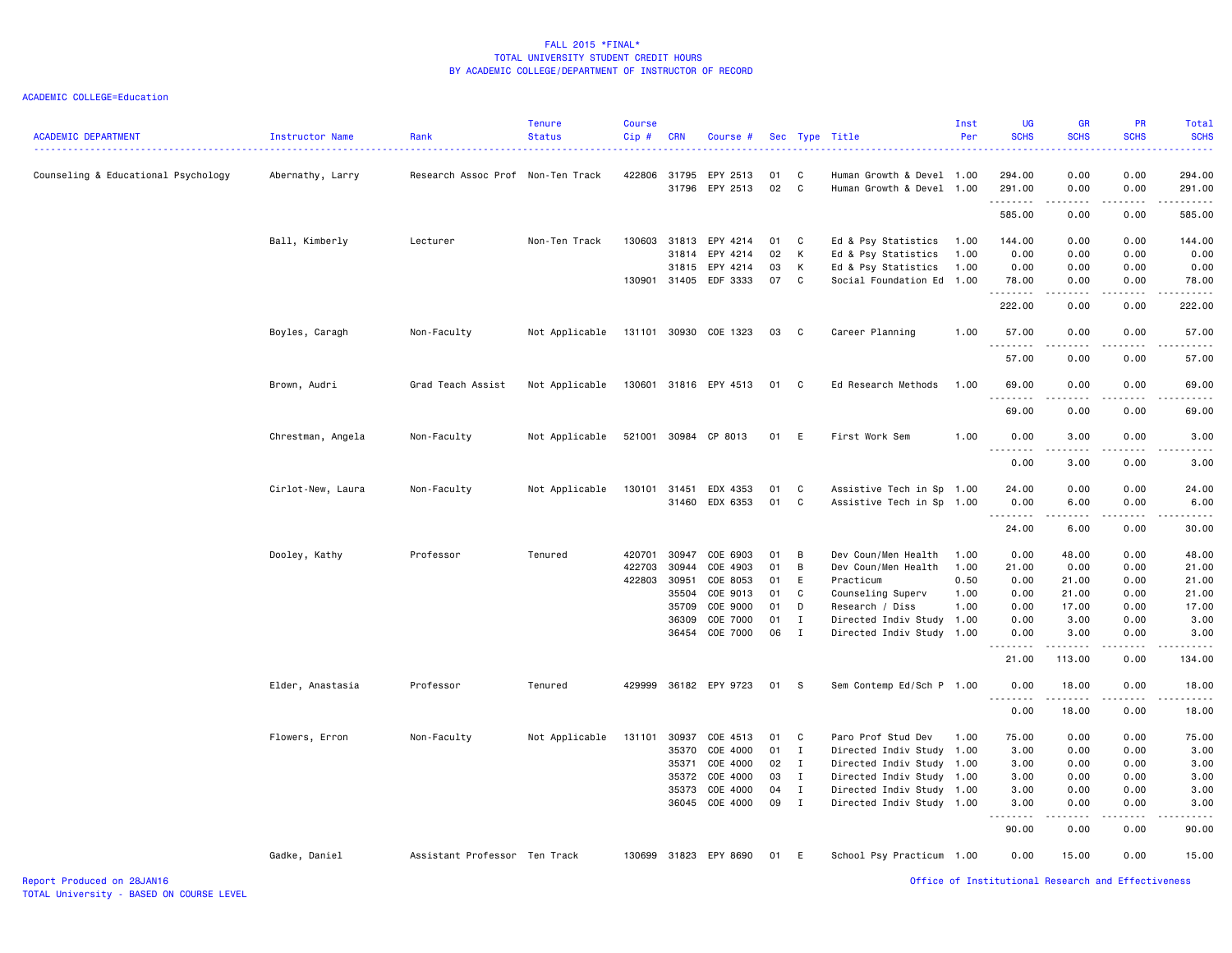| <b>ACADEMIC DEPARTMENT</b>          | <b>Instructor Name</b> | Rank                          | <b>Tenure</b><br><b>Status</b> | <b>Course</b><br>Cip# | <b>CRN</b> | Course #                         |          |              | Sec Type Title                                   | Inst<br>Per | UG<br><b>SCHS</b><br>222 L                                                                                                                                                                                                                                                                                                                                                                                                                                                                     | <b>GR</b><br><b>SCHS</b>                                                                                                                                     | <b>PR</b><br><b>SCHS</b> | <b>Total</b><br><b>SCHS</b><br>د د د د د                                                                                          |
|-------------------------------------|------------------------|-------------------------------|--------------------------------|-----------------------|------------|----------------------------------|----------|--------------|--------------------------------------------------|-------------|------------------------------------------------------------------------------------------------------------------------------------------------------------------------------------------------------------------------------------------------------------------------------------------------------------------------------------------------------------------------------------------------------------------------------------------------------------------------------------------------|--------------------------------------------------------------------------------------------------------------------------------------------------------------|--------------------------|-----------------------------------------------------------------------------------------------------------------------------------|
| Counseling & Educational Psychology | Gadke, Daniel          | Assistant Professor Ten Track |                                | 420101                | 31812      | EPY 4113                         | 01       | C            | Beh & Cog/Beh Inter                              | 1.00        | 42.00                                                                                                                                                                                                                                                                                                                                                                                                                                                                                          | 0.00                                                                                                                                                         | 0.00                     | 42.00                                                                                                                             |
|                                     |                        |                               |                                |                       |            | 31817 EPY 6113<br>31828 EPY 8763 | 01<br>01 | C<br>B       | Beh & Cog/Beh Inter<br>Adv Behav Interventi 1.00 | 1.00        | 0.00<br>0.00                                                                                                                                                                                                                                                                                                                                                                                                                                                                                   | 42.00<br>21.00                                                                                                                                               | 0.00<br>0.00             | 42.00<br>21.00                                                                                                                    |
|                                     |                        |                               |                                |                       |            |                                  |          |              |                                                  |             | .<br>42.00                                                                                                                                                                                                                                                                                                                                                                                                                                                                                     | .<br>78.00                                                                                                                                                   | .<br>0.00                | .<br>120.00                                                                                                                       |
|                                     | Gainer, Donna          | Instructor                    | Non-Ten Track                  | 130101                | 31798      | EPY 3143                         | 01       | C            | Human Develop And Le 1.00                        |             | 90.00                                                                                                                                                                                                                                                                                                                                                                                                                                                                                          | 0.00                                                                                                                                                         | 0.00                     | 90.00                                                                                                                             |
|                                     |                        |                               |                                | 130499                | 36276      | EPY 4000                         | 02       | Ι.           | Directed Indiv Study                             | 1.00        | 3.00                                                                                                                                                                                                                                                                                                                                                                                                                                                                                           | 0.00                                                                                                                                                         | 0.00                     | 3.00                                                                                                                              |
|                                     |                        |                               |                                | 130604                | 31800      | EPY 3253                         | 01       | C            | Evaluating Learning                              | 1.00        | 42.00                                                                                                                                                                                                                                                                                                                                                                                                                                                                                          | 0.00                                                                                                                                                         | 0.00                     | 42.00                                                                                                                             |
|                                     |                        |                               |                                |                       | 31801      | EPY 3253                         | 02       | C            | Evaluating Learning                              | 1.00        | 33.00                                                                                                                                                                                                                                                                                                                                                                                                                                                                                          | 0.00                                                                                                                                                         | 0.00                     | 33.00                                                                                                                             |
|                                     |                        |                               |                                | 131004 31807          |            | EPY 3553                         | 01       | C            | Gifted/Creativity                                | 1.00        | 81.00                                                                                                                                                                                                                                                                                                                                                                                                                                                                                          | 0.00                                                                                                                                                         | 0.00                     | 81.00                                                                                                                             |
|                                     |                        |                               |                                | 422806                |            | 31802 EPY 3503                   | 01       | C            | Prin Of Ed Psych                                 | 1.00        | 90.00<br>.                                                                                                                                                                                                                                                                                                                                                                                                                                                                                     | 0.00<br>$\frac{1}{2} \left( \frac{1}{2} \right) \left( \frac{1}{2} \right) \left( \frac{1}{2} \right) \left( \frac{1}{2} \right) \left( \frac{1}{2} \right)$ | 0.00<br>.                | 90.00<br>.                                                                                                                        |
|                                     |                        |                               |                                |                       |            |                                  |          |              |                                                  |             | 339.00                                                                                                                                                                                                                                                                                                                                                                                                                                                                                         | 0.00                                                                                                                                                         | 0.00                     | 339.00                                                                                                                            |
|                                     | Goldberg, Rebecca      | Assistant Professor Ten Track |                                | 131101                | 35841      | COE 4000                         | 07       | $\mathbf{I}$ | Directed Indiv Study 1.00                        |             | 3.00                                                                                                                                                                                                                                                                                                                                                                                                                                                                                           | 0.00                                                                                                                                                         | 0.00                     | 3.00                                                                                                                              |
|                                     |                        |                               |                                |                       | 36445      | COE 4000                         | 10       | Ι.           | Directed Indiv Study 1.00                        |             | 4.00                                                                                                                                                                                                                                                                                                                                                                                                                                                                                           | 0.00                                                                                                                                                         | 0.00                     | 4.00                                                                                                                              |
|                                     |                        |                               |                                |                       | 36528      | COE 4000                         | 11       | I            | Directed Indiv Study                             | 1.00        | 3.00                                                                                                                                                                                                                                                                                                                                                                                                                                                                                           | 0.00                                                                                                                                                         | 0.00                     | 3.00                                                                                                                              |
|                                     |                        |                               |                                |                       | 36547      | COE 4000                         | 12       | $\mathbf I$  | Directed Indiv Study 1.00                        |             | 3.00                                                                                                                                                                                                                                                                                                                                                                                                                                                                                           | 0.00                                                                                                                                                         | 0.00                     | 3.00                                                                                                                              |
|                                     |                        |                               |                                | 422803                | 30949      | COE 8023                         | 01       | C            | Counseling Theory                                | 1.00        | 0.00                                                                                                                                                                                                                                                                                                                                                                                                                                                                                           | 30.00                                                                                                                                                        | 0.00                     | 30.00                                                                                                                             |
|                                     |                        |                               |                                |                       | 30950      | COE 8023                         | 02       | C            | Counseling Theory                                | 1.00        | 0.00                                                                                                                                                                                                                                                                                                                                                                                                                                                                                           | 81.00                                                                                                                                                        | 0.00                     | 81.00                                                                                                                             |
|                                     |                        |                               |                                |                       |            | 36414 COE 7000                   | 03       | $\;$ I       | Directed Indiv Study 1.00                        |             | 0.00<br>$\begin{array}{cccccccccccccc} \multicolumn{2}{c}{} & \multicolumn{2}{c}{} & \multicolumn{2}{c}{} & \multicolumn{2}{c}{} & \multicolumn{2}{c}{} & \multicolumn{2}{c}{} & \multicolumn{2}{c}{} & \multicolumn{2}{c}{} & \multicolumn{2}{c}{} & \multicolumn{2}{c}{} & \multicolumn{2}{c}{} & \multicolumn{2}{c}{} & \multicolumn{2}{c}{} & \multicolumn{2}{c}{} & \multicolumn{2}{c}{} & \multicolumn{2}{c}{} & \multicolumn{2}{c}{} & \multicolumn{2}{c}{} & \multicolumn{2}{c}{} & \$ | 1.00<br>.                                                                                                                                                    | 0.00<br>.                | 1.00<br>$\begin{array}{cccccccccccccc} \bullet & \bullet & \bullet & \bullet & \bullet & \bullet & \bullet & \bullet \end{array}$ |
|                                     |                        |                               |                                |                       |            |                                  |          |              |                                                  |             | 13.00                                                                                                                                                                                                                                                                                                                                                                                                                                                                                          | 112.00                                                                                                                                                       | 0.00                     | 125.00                                                                                                                            |
|                                     | Golson, Angela         | Instructor                    | Non-Ten Track                  | 420101                | 33372      | PSY 3213                         | 02       | C            | Psych Of Ab Behavior 1.00                        |             | 255.00                                                                                                                                                                                                                                                                                                                                                                                                                                                                                         | 0.00                                                                                                                                                         | 0.00                     | 255.00                                                                                                                            |
|                                     |                        |                               |                                |                       | 33373      | PSY 3213                         | 03       | C            | Psych Of Ab Behavior 1.00                        |             | 240.00                                                                                                                                                                                                                                                                                                                                                                                                                                                                                         | 0.00                                                                                                                                                         | 0.00                     | 240.00                                                                                                                            |
|                                     |                        |                               |                                | 422705                |            | 33394 PSY 4203                   | 02       | C            | Theories Of Pers                                 | 1.00        | 111.00<br>.                                                                                                                                                                                                                                                                                                                                                                                                                                                                                    | 0.00<br>.                                                                                                                                                    | 0.00<br>.                | 111.00<br>.                                                                                                                       |
|                                     |                        |                               |                                |                       |            |                                  |          |              |                                                  |             | 606.00                                                                                                                                                                                                                                                                                                                                                                                                                                                                                         | 0.00                                                                                                                                                         | 0.00                     | 606.00                                                                                                                            |
|                                     | Hall, Kimberly         | Associate Professor Tenured   |                                | 130603                | 33786      | EPY 6214                         | 201 C    |              | Ed & Psy Statistics                              | 1.00        | 0.00                                                                                                                                                                                                                                                                                                                                                                                                                                                                                           | 24.00                                                                                                                                                        | 0.00                     | 24.00                                                                                                                             |
|                                     |                        |                               |                                | 422803                | 35805      | COE 9000                         | 05       | D            | Research / Diss                                  | 1.00        | 0.00                                                                                                                                                                                                                                                                                                                                                                                                                                                                                           | 3.00                                                                                                                                                         | 0.00                     | 3.00                                                                                                                              |
|                                     |                        |                               |                                |                       | 36537      | COE 7000                         | 201      | $\mathbf{I}$ | Directed Indiv Study 1.00                        |             | 0.00                                                                                                                                                                                                                                                                                                                                                                                                                                                                                           | 3.00                                                                                                                                                         | 0.00                     | 3.00                                                                                                                              |
|                                     |                        |                               |                                | 511501 34823          |            | COE 8783                         | 201 C    |              | Counsel Chem Dep Fam 1.00                        |             | 0.00<br>$- - - - -$<br>$\sim$ $\sim$ $\sim$                                                                                                                                                                                                                                                                                                                                                                                                                                                    | 39.00<br>.                                                                                                                                                   | 0.00<br>.                | 39.00<br>د د د د د                                                                                                                |
|                                     |                        |                               |                                |                       |            |                                  |          |              |                                                  |             | 0.00                                                                                                                                                                                                                                                                                                                                                                                                                                                                                           | 69.00                                                                                                                                                        | 0.00                     | 69.00                                                                                                                             |
|                                     | Henington, Carlen      | Professor                     | Tenured                        | 130499                | 36699      | EPY 7000                         | 02       | $\mathbf{I}$ | Directed Indiv Study                             | 1.00        | 0.00                                                                                                                                                                                                                                                                                                                                                                                                                                                                                           | 3.00                                                                                                                                                         | 0.00                     | 3.00                                                                                                                              |
|                                     |                        |                               |                                |                       | 36815      | EPY 7000                         | 03       | I            | Directed Indiv Study 1.00                        |             | 0.00                                                                                                                                                                                                                                                                                                                                                                                                                                                                                           | 3.00                                                                                                                                                         | 0.00                     | 3.00                                                                                                                              |
|                                     |                        |                               |                                | 422805 31826          |            | EPY 8703                         | 01       | C            | School Psychology                                | 1.00        | 0.00                                                                                                                                                                                                                                                                                                                                                                                                                                                                                           | 30.00                                                                                                                                                        | 0.00                     | 30.00                                                                                                                             |
|                                     |                        |                               |                                |                       | 31829      | EPY 8780                         | 01       | C            | Internship Sch Psy                               | 1.00        | 0.00                                                                                                                                                                                                                                                                                                                                                                                                                                                                                           | 12.00                                                                                                                                                        | 0.00                     | 12.00                                                                                                                             |
|                                     |                        |                               |                                |                       | 31833      | EPY 9703                         | 01       | S            | Leg & Eth School Psy                             | 1.00        | 0.00                                                                                                                                                                                                                                                                                                                                                                                                                                                                                           | 27.00                                                                                                                                                        | 0.00                     | 27.00                                                                                                                             |
|                                     |                        |                               |                                | 422806                | 31834      | EPY 9730                         | 01       | E            | Doc Psy Internship                               | 1.00        | 0.00                                                                                                                                                                                                                                                                                                                                                                                                                                                                                           | 18.00                                                                                                                                                        | 0.00                     | 18.00                                                                                                                             |
|                                     |                        |                               |                                | 429999                |            | 35704 EPY 9000                   | 03       | D            | Research / Diss                                  | 1.00        | 0.00<br>$\frac{1}{2} \left( \frac{1}{2} \right) \left( \frac{1}{2} \right) \left( \frac{1}{2} \right) \left( \frac{1}{2} \right) \left( \frac{1}{2} \right)$<br>$\sim$ $\sim$ $\sim$                                                                                                                                                                                                                                                                                                           | 38.00<br>.                                                                                                                                                   | 0.00<br>المالم مالك      | 38.00<br>.                                                                                                                        |
|                                     |                        |                               |                                |                       |            |                                  |          |              |                                                  |             | 0.00                                                                                                                                                                                                                                                                                                                                                                                                                                                                                           | 131.00                                                                                                                                                       | 0.00                     | 131.00                                                                                                                            |
|                                     | Hill, Dante            | Non-Faculty                   | Not Applicable                 | 131101                | 30938      | COE 4513                         | 02       | C.           | Paro Prof Stud Dev                               | 1.00        | 36.00                                                                                                                                                                                                                                                                                                                                                                                                                                                                                          | 0.00                                                                                                                                                         | 0.00                     | 36.00                                                                                                                             |
|                                     |                        |                               |                                |                       | 30939      | COE 4513                         | 03       | C            | Paro Prof Stud Dev                               | 1.00        | 51.00                                                                                                                                                                                                                                                                                                                                                                                                                                                                                          | 0.00                                                                                                                                                         | 0.00                     | 51.00                                                                                                                             |
|                                     |                        |                               |                                |                       | 30940      | COE 4513                         | 04       | C            | Paro Prof Stud Dev                               | 1.00        | 48.00                                                                                                                                                                                                                                                                                                                                                                                                                                                                                          | 0.00                                                                                                                                                         | 0.00                     | 48.00                                                                                                                             |
|                                     |                        |                               |                                |                       | 30941      | COE 4513                         | 05       | C            | Paro Prof Stud Dev                               | 1.00        | 60.00                                                                                                                                                                                                                                                                                                                                                                                                                                                                                          | 0.00                                                                                                                                                         | 0.00                     | 60.00                                                                                                                             |
|                                     |                        |                               |                                |                       | 35838      | COE 4000                         | 06       | $\mathbf I$  | Directed Indiv Study                             | 1.00        | 3.00                                                                                                                                                                                                                                                                                                                                                                                                                                                                                           | 0.00                                                                                                                                                         | 0.00                     | 3.00                                                                                                                              |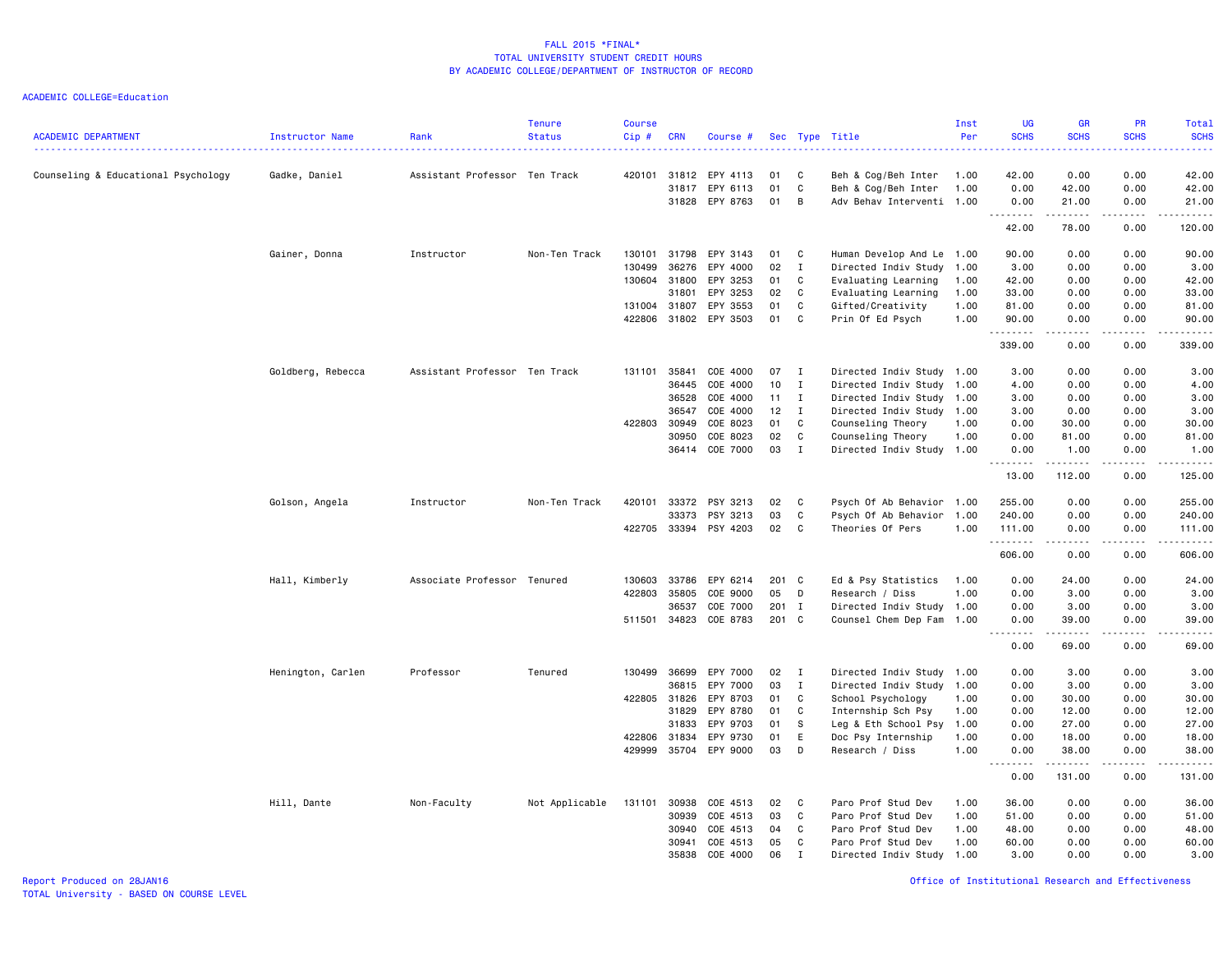| <b>ACADEMIC DEPARTMENT</b>          | Instructor Name    | Rank                          | <b>Tenure</b><br><b>Status</b> | <b>Course</b><br>Cip# | <b>CRN</b>   | Course #              |       |              | Sec Type Title            | Inst<br>Per | UG<br><b>SCHS</b>  | <b>GR</b><br><b>SCHS</b>     | PR<br><b>SCHS</b> | Total<br><b>SCHS</b>  |
|-------------------------------------|--------------------|-------------------------------|--------------------------------|-----------------------|--------------|-----------------------|-------|--------------|---------------------------|-------------|--------------------|------------------------------|-------------------|-----------------------|
|                                     |                    |                               |                                |                       |              |                       |       |              |                           |             | .                  | .                            |                   |                       |
|                                     |                    |                               |                                |                       |              |                       |       |              |                           |             | 198.00             | 0.00                         | 0.00              | 198.00                |
| Counseling & Educational Psychology | Jackson, Deborah   | Assistant Professor Ten Track |                                | 421601                | 30946        | COE 6743              | 01    | C            | Gender Issues In Cou      | 1.00        | 0.00               | 21.00                        | 0.00              | 21.00                 |
|                                     |                    |                               |                                | 422707                | 30943        | COE 4743              | 01    | C            | Gender Issues In Cou      | 1.00        | 48.00              | 0.00                         | 0.00              | 48.00                 |
|                                     |                    |                               |                                | 422802                | 30964        | COE 8703              | 01    | C            | Prin Clin Mental Hlt      | 1.00        | 0.00               | 39.00                        | 0.00              | 39.00                 |
|                                     |                    |                               |                                | 422803                | 30951        | COE 8053              | 01    | E            | Practicum                 | 0.50        | 0.00<br>. <b>.</b> | 21.00<br>------              | 0.00<br>-----     | 21.00<br>.            |
|                                     |                    |                               |                                |                       |              |                       |       |              |                           |             | 48.00              | 81.00                        | 0.00              | 129.00                |
|                                     | Justice, Cheryl    | Associate Professor Tenured   |                                | 422803                | 30956        | COE 8150              | 01    | E            | Aca Yr Field Exp I-P 1.00 |             | 0.00               | 6.00                         | 0.00              | 6.00                  |
|                                     |                    |                               |                                |                       | 36327        | COE 8053              | 03    | E            | Practicum                 | 1.00        | 0.00               | 9.00                         | 0.00              | 9.00                  |
|                                     |                    |                               |                                |                       | 36633        | COE 7000              | 09    | $\mathbf I$  | Directed Indiv Study 1.00 |             | 0.00               | 3.00                         | 0.00              | 3.00                  |
|                                     |                    |                               |                                |                       | 36663        | COE 7000              | 10    | $\mathbf{I}$ | Directed Indiv Study 1.00 |             | 0.00               | 3.00                         | 0.00              | 3.00                  |
|                                     |                    |                               |                                |                       | 36755        | COE 7000              | 11    | I            | Directed Indiv Study 1.00 |             | 0.00               | 1.00                         | 0.00              | 1.00                  |
|                                     |                    |                               |                                |                       |              |                       |       |              |                           |             | د د د د د<br>0.00  | .<br>22.00                   | د د د د<br>0.00   | د د د د د<br>22.00    |
|                                     | Latimer, Cassandra | Non-Faculty                   | Not Applicable                 | 131101                | 30928        | COE 1323              | 01    | C            | Career Planning           | 0.50        | 28.50              | 0.00                         | 0.00              | 28.50                 |
|                                     |                    |                               |                                |                       | 30929        | COE 1323              | 02    | $\mathbf{C}$ | Career Planning           | 1.00        | 57.00              | 0.00                         | 0.00              | 57.00                 |
|                                     |                    |                               |                                |                       | 30931        | COE 1323              | 04    | C            | Career Planning           | 0.50        | 27.00              | 0.00                         | 0.00              | 27.00                 |
|                                     |                    |                               |                                |                       |              | 30932 COE 1323        | 05    | C            | Career Planning           | 1.00        | 60.00              | 0.00                         | 0.00              | 60.00                 |
|                                     |                    |                               |                                |                       |              |                       |       |              |                           |             | .<br>172.50        | $\sim$ $\sim$ $\sim$<br>0.00 | المتمامين<br>0.00 | الدامات بال<br>172.50 |
|                                     | Leach, Nicole      | Assistant Professor Ten Track |                                | 130601                | 31423        | EDF 9463              | 01    | C            | Qual Data Collection      | 1.00        | 0.00               | 33.00                        | 0.00              | 33.00                 |
|                                     |                    |                               |                                | 130603                | 31422        | EDF 9453              | 01    | C            | Intro Qual Research       | 1.00        | 0.00               | 15.00                        | 0.00              | 15.00                 |
|                                     |                    |                               |                                |                       |              | 422807 31806 EPY 3543 | 01    | C            | Psych Of Adoles           | 1.00        | 132.00             | 0.00                         | 0.00              | 132.00                |
|                                     |                    |                               |                                |                       |              |                       |       |              |                           |             | .<br>132.00        | .<br>48.00                   | .<br>0.00         | .<br>180.00           |
|                                     | Looby, Eugenie     | Professor                     | Tenured                        | 131101                | 30968        | COE 8803              | 01    | C            | Crisis Response Coun      | 1.00        | 0.00               | 39.00                        | 0.00              | 39.00                 |
|                                     |                    |                               |                                | 420601                | 36574        | COE 8990              | 01    | C            | Special Topic In COE      | 1.00        | 0.00               | 8.00                         | 0.00              | 8.00                  |
|                                     |                    |                               |                                | 422803                | 35710        | COE 9000              | 02    | D            | Research / Diss           | 1.00        | 0.00               | 9.00                         | 0.00              | 9.00                  |
|                                     |                    |                               |                                |                       | 36624        | COE 7000              | 07    | I            | Directed Indiv Study      | 1.00        | 0.00               | 3.00                         | 0.00              | 3.00                  |
|                                     |                    |                               |                                |                       | 511505 30958 | COE 8303              | 01    | C            | Family Couns Theory       | 1.00        | 0.00               | 42.00                        | 0.00              | 42.00                 |
|                                     |                    |                               |                                |                       |              |                       |       |              |                           |             | 0.00               | 101.00                       | .<br>0.00         | 101.00                |
|                                     | Maynard, Scott     | Non-Faculty                   | Not Applicable                 | 350103                | 30972        | CP 2103               | 01    | E            | First Work Sem            | 1.00        | 132.00             | 0.00                         | 0.00              | 132.00                |
|                                     |                    |                               |                                |                       | 30973        | CP 2103               | H01 E |              | First Work Sem - Hon      | 1.00        | 12.00              | 0.00                         | 0.00              | 12.00                 |
|                                     |                    |                               |                                |                       | 30974        | CP 2203               | 01 E  |              | Second Work Sem           | 1.00        | 234.00             | 0.00                         | 0.00              | 234.00                |
|                                     |                    |                               |                                |                       | 30975        | CP 2203               | H01 E |              | Second Work Sem - Ho      | 1.00        | 24.00              | 0.00                         | 0.00              | 24.00                 |
|                                     |                    |                               |                                |                       | 30976        | CP 3303               | 01    | E            | Third Work Sem            | 1.00        | 84.00              | 0.00                         | 0.00              | 84.00                 |
|                                     |                    |                               |                                |                       | 30977        | CP 3303               | H01 E |              | Third Work Sem - Hon      | 1.00        | 18.00              | 0.00                         | 0.00              | 18.00                 |
|                                     |                    |                               |                                |                       | 30978        | CP 3403               | 01    | E            | Fourth Work Sem           | 1.00        | 18.00              | 0.00                         | 0.00              | 18.00                 |
|                                     |                    |                               |                                |                       | 30980        | CP 4503               | 01    | E            | Fifth Work Sem            | 1.00        | 6.00               | 0.00                         | 0.00              | 6.00                  |
|                                     |                    |                               |                                |                       |              | 31855 EXL 0190        | 01    | E            | Experiential Learnin 1.00 |             | 30.00              | 0.00                         | 0.00              | 30.00                 |
|                                     |                    |                               |                                |                       | 31860        | EXL 3100              | 01    | E            | CCPP Internship I         | 1.00        | 18.00              | 0.00                         | 0.00              | 18.00                 |
|                                     |                    |                               |                                |                       | 34672        | EXL 3100              | H01 E |              | CCPP Internship I-Ho      | 1.00        | 9.00               | 0.00                         | 0.00              | 9.00                  |
|                                     |                    |                               |                                |                       |              |                       |       |              |                           |             | .<br>585.00        | .<br>0.00                    | .<br>0.00         | .<br>585.00           |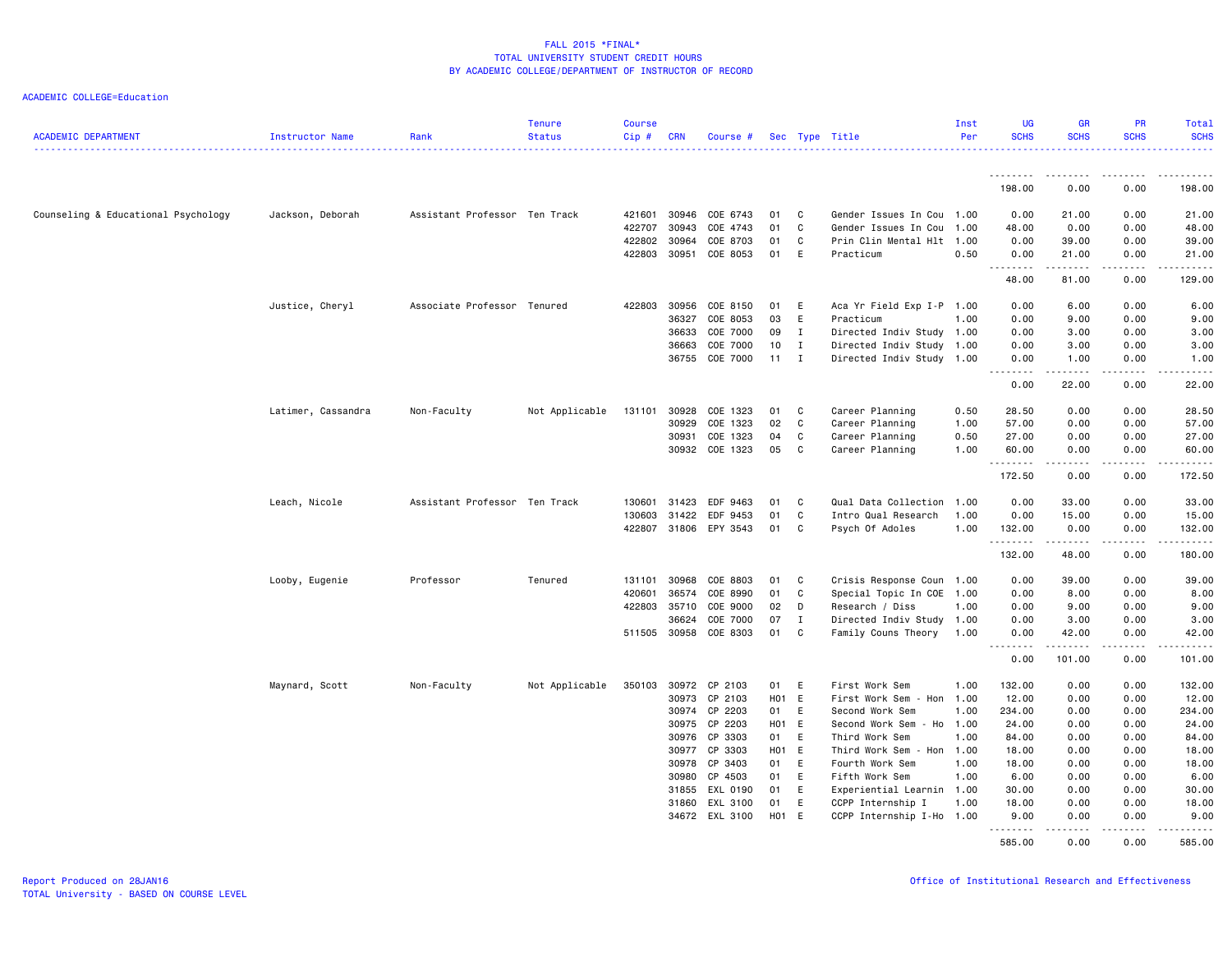| <b>ACADEMIC DEPARTMENT</b>          | <b>Instructor Name</b> | Rank                          | <b>Tenure</b><br><b>Status</b> | <b>Course</b><br>Cip# | <b>CRN</b> | Course #       |       |              | Sec Type Title            | Inst<br>Per | UG<br><b>SCHS</b> | <b>GR</b><br><b>SCHS</b> | <b>PR</b><br><b>SCHS</b> | Total<br><b>SCHS</b><br>. |
|-------------------------------------|------------------------|-------------------------------|--------------------------------|-----------------------|------------|----------------|-------|--------------|---------------------------|-------------|-------------------|--------------------------|--------------------------|---------------------------|
| Counseling & Educational Psychology | Mazahreh, Laith        | Assistant Professor Ten Track |                                | 131101                | 30969      | COE 8903       | 01    | C            | School Couns Service 1.00 |             | 0.00              | 27.00                    | 0.00                     | 27.00                     |
|                                     |                        |                               |                                | 422803                | 30935      | COE 4023       | 01    | C            | Intro To Counseling       | 1.00        | 99.00             | 0.00                     | 0.00                     | 99.00                     |
|                                     |                        |                               |                                |                       |            |                |       |              |                           |             | .<br>99.00        | .<br>27.00               | .<br>0.00                | .<br>126.00               |
|                                     | McCleon, Tawny         | Associate Professor Ten Track |                                | 130604                | 31827      | EPY 8723       | 01    | B            | Assessmt Ed Rel Set       | 1.00        | 0.00              | 18.00                    | 0.00                     | 18.00                     |
|                                     |                        |                               |                                | 130699                | 31825      | EPY 8690       | 03    | E            | School Psy Practicum      | 1.00        | 0.00              | 16.00                    | 0.00                     | 16.00                     |
|                                     |                        |                               |                                | 422803                | 31830      | EPY 8933       | 01    | C            | Integ Psycho-Ed Asse      | 1.00        | 0.00              | 15.00                    | 0.00                     | 15.00                     |
|                                     |                        |                               |                                |                       |            |                |       |              |                           |             | 0.00              | .<br>49.00               | .<br>0.00                | .<br>49.00                |
|                                     | McDonald, Richard      | Lecturer                      | Non-Ten Track                  | 130604                |            | 33785 EPY 3253 | 201 C |              | Evaluating Learning       | 1.00        | 39.00             | 0.00                     | 0.00                     | 39.00                     |
|                                     |                        |                               |                                |                       |            |                |       |              |                           |             | .<br>39.00        | 0.00                     | 0.00                     | .<br>39.00                |
|                                     | Morse, David           | Professor                     | Tenured                        | 130499                | 36353      | EPY 7000       | 01    | $\mathbf{I}$ | Directed Indiv Study      | 1.00        | 0.00              | 3.00                     | 0.00                     | 3.00                      |
|                                     |                        |                               |                                | 130601                | 31831      | EPY 9213       | 01    | C            | Adv Analysis Ed Rsch 1.00 |             | 0.00              | 33.00                    | 0.00                     | 33.00                     |
|                                     |                        |                               |                                | 422803                | 36355      | COE 9000       | 06    | D            | Research / Diss           | 1.00        | 0.00              | 3.00                     | 0.00                     | 3.00                      |
|                                     |                        |                               |                                | 429999                |            | 35706 EPY 9000 | 05    | D            | Research / Diss           | 1.00        | 0.00              | 10.00                    | 0.00                     | 10.00                     |
|                                     |                        |                               |                                |                       |            |                |       |              |                           |             | .                 | .                        | .                        | .                         |
|                                     |                        |                               |                                |                       |            |                |       |              |                           |             | 0.00              | 49.00                    | 0.00                     | 49.00                     |
|                                     | Morse, Linda           | Professor                     | Tenured                        | 130101                | 31808      | EPY 4033       | 01    | C            | Lear Theo Ed Rel Set 1.00 |             | 45.00             | 0.00                     | 0.00                     | 45.00                     |
|                                     |                        |                               |                                | 521003                | 34710      | FYE 1001       | F17 C |              | Freshman Year Experi 1.00 |             | 18.00             | 0.00                     | 0.00                     | 18.00                     |
|                                     |                        |                               |                                |                       |            | 34795 FYE 1001 | F18 C |              | Freshman Year Experi 1.00 |             | 13.00             | 0.00                     | 0.00                     | 13.00                     |
|                                     |                        |                               |                                |                       |            |                |       |              |                           |             | .<br>76.00        | .<br>0.00                | .<br>0.00                | .<br>76.00                |
|                                     | Mylroie, Robika        | Non-Employee                  | Not Applicable                 | 130301                |            | 32553 LSK 1033 | 04    | $\mathbf{C}$ | Fund of Achievement       | 0.50        | 46.50             | 0.00                     | 0.00                     | 46.50                     |
|                                     |                        |                               |                                |                       |            |                |       |              |                           |             | .<br>46.50        | $- - - -$<br>0.00        | $\frac{1}{2}$<br>0.00    | .<br>46.50                |
|                                     | Olivieri, Kathleen     | Lecturer                      | Non-Ten Track                  | 520201                | 32785      | MGT 3213       | 05    | $\mathbf{C}$ | Org Communications        | 1.00        | 141.00            | 0.00                     | 0.00                     | 141.00                    |
|                                     |                        |                               |                                |                       | 34083      | MGT 3213       | 506 C |              | Org Communications        | 1.00        | 111.00            | 0.00                     | 0.00                     | 111.00                    |
|                                     |                        |                               |                                | 521201                | 30534      | BIS 1012       | 02    | C            | Intro to Bus Info Sy      | 1.00        | 92.00             | 0.00                     | 0.00                     | 92.00                     |
|                                     |                        |                               |                                |                       | 30535      | BIS 1012       | 03    | C.           | Intro to Bus Info Sy 1.00 |             | 98.00             | 0.00                     | 0.00                     | 98.00                     |
|                                     |                        |                               |                                |                       |            |                |       |              |                           |             | .<br>442.00       | .<br>0.00                | 0.00                     | .<br>442.00               |
|                                     | Palmer, Charles        | Associate Professor Tenured   |                                | 131101                | 30966      | COE 8730       | 01    | E            | Internship                | 1.00        | 0.00              | 15.00                    | 0.00                     | 15.00                     |
|                                     |                        |                               |                                | 422803                | 30952      | COE 8053       | 02    | E            | Practicum                 | 1.00        | 0.00              | 9.00                     | 0.00                     | 9.00                      |
|                                     |                        |                               |                                |                       | 30955      | COE 8063       | 02    | C            | Res Tech For Counsel      | 1.00        | 0.00              | 57.00                    | 0.00                     | 57.00                     |
|                                     |                        |                               |                                |                       |            | 35797 COE 9000 | 04    | D            | Research / Diss           | 1.00        | 0.00              | 11.00                    | 0.00                     | 11.00                     |
|                                     |                        |                               |                                |                       |            |                |       |              |                           |             | .<br>0.00         | ------<br>92.00          | .<br>0.00                | .<br>92.00                |
|                                     | Porter, Julia          | Professor                     | Tenured                        | 130407                | 36400      | CCL 9000       | 505 D |              | Diss./Dissertation R 1.00 |             | 0.00              | 1.00                     | 0.00                     | 1.00                      |
|                                     |                        |                               |                                | 131101                | 34825      | COE 8730       | 201 E |              | Internship                | 1.00        | 0.00              | 12.00                    | 0.00                     | 12.00                     |
|                                     |                        |                               |                                | 420101                | 34818      | EPY 6113       | 201 C |              | Beh & Cog/Beh Inter       | 1.00        | 0.00              | 27.00                    | 0.00                     | 27.00                     |
|                                     |                        |                               |                                | 422803                | 33713      | COE 8053       | 201 E |              | Practicum                 | 1.00        | 0.00              | 9.00                     | 0.00                     | 9.00                      |
|                                     |                        |                               |                                |                       | 33716      | COE 8150       | 201 E |              | Aca Yr Field Exp I-P 1.00 |             | 0.00              | 12.00                    | 0.00                     | 12.00                     |
|                                     |                        |                               |                                |                       | 35623      | EPY 8263       | 201   | C            | Psy Test Ed Rel Set       | 1.00        | 0.00              | 33,00                    | 0.00                     | 33.00                     |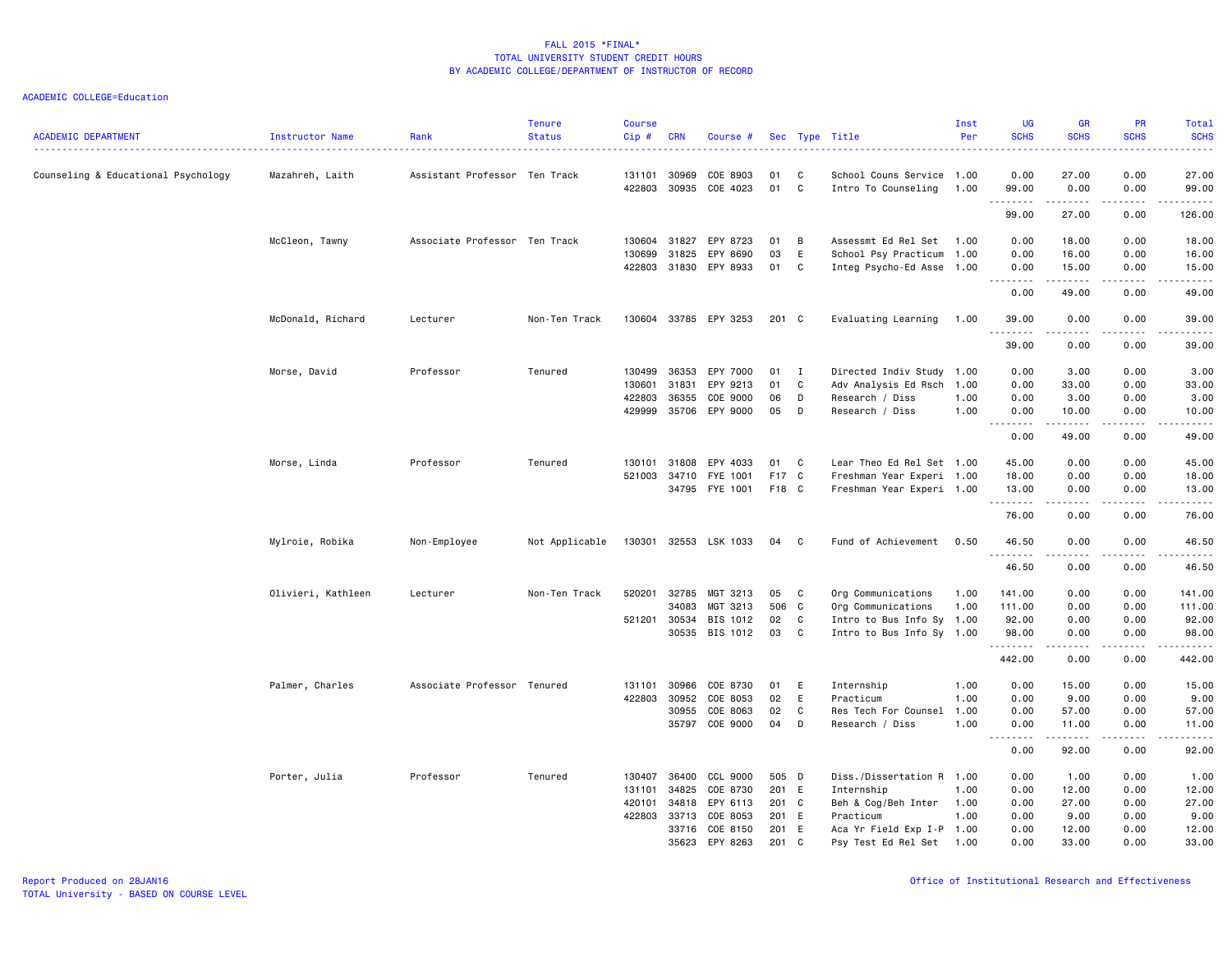| <b>ACADEMIC DEPARTMENT</b>          | <b>Instructor Name</b> | Rank                          | <b>Tenure</b><br><b>Status</b> | <b>Course</b><br>Cip# | <b>CRN</b>     | Course #              |          |              | Sec Type Title                                 | Inst<br>Per | <b>UG</b><br><b>SCHS</b> | <b>GR</b><br><b>SCHS</b> | PR<br><b>SCHS</b>                                                                                                                 | Total<br><b>SCHS</b> |
|-------------------------------------|------------------------|-------------------------------|--------------------------------|-----------------------|----------------|-----------------------|----------|--------------|------------------------------------------------|-------------|--------------------------|--------------------------|-----------------------------------------------------------------------------------------------------------------------------------|----------------------|
|                                     |                        |                               |                                |                       |                |                       |          |              |                                                |             | <u>.</u>                 | .                        |                                                                                                                                   |                      |
|                                     |                        |                               |                                |                       |                |                       |          |              |                                                |             | 0.00                     | 94.00                    | 0.00                                                                                                                              | 94.00                |
| Counseling & Educational Psychology | Savell, Megan          | Grad Teach Assist             | Not Applicable                 | 131101                | 30928          | COE 1323              | 01       | C            | Career Planning                                | 0.50        | 28.50                    | 0.00                     | 0.00                                                                                                                              | 28.50                |
|                                     |                        |                               |                                |                       | 30931          | COE 1323              | 04       | C            | Career Planning                                | 0.50        | 27.00<br>.               | 0.00<br>.                | 0.00<br>.                                                                                                                         | 27.00<br>.           |
|                                     |                        |                               |                                |                       |                |                       |          |              |                                                |             | 55.50                    | 0.00                     | 0.00                                                                                                                              | 55.50                |
|                                     | Seymour, Dana          | Non-Faculty                   | Not Applicable                 |                       |                | 130604 33983 EPY 8473 | 501 C    |              | Mid Level Assessment 1.00                      |             | 0.00<br>.                | 36.00                    | 0.00                                                                                                                              | 36.00                |
|                                     |                        |                               |                                |                       |                |                       |          |              |                                                |             | 0.00                     | 36.00                    | 0.00                                                                                                                              | 36.00                |
|                                     | Stratton, Kasee        | Assistant Professor Ten Track |                                | 130499                | 35407          | EPY 4000              | 01       | $\mathbf{I}$ | Directed Indiv Study 1.00                      |             | 3.00                     | 0.00                     | 0.00                                                                                                                              | 3.00                 |
|                                     |                        |                               |                                | 130699                | 31824          | EPY 8690              | 02       | E            | School Psy Practicum                           | 1.00        | 0.00                     | 15.00                    | 0.00                                                                                                                              | 15.00                |
|                                     |                        |                               |                                | 422703                |                | 31822 EPY 8253        | 01       | C            | Child Dev/Pathology                            | 1.00        | 0.00<br>.                | 57.00<br>.               | 0.00<br>.                                                                                                                         | 57.00<br>.           |
|                                     |                        |                               |                                |                       |                |                       |          |              |                                                |             | 3.00                     | 72.00                    | 0.00                                                                                                                              | 75.00                |
|                                     | Vincent, Chelsey       | Instructor                    | Non-Ten Track                  | 130301                | 32554          | LSK 1041              | 01       | C            | College Success I                              | 1.00        | 26.00                    | 0.00                     | 0.00                                                                                                                              | 26.00                |
|                                     |                        |                               |                                |                       | 32555          | LSK 1041              | 02       | C            | College Success I                              | 1.00        | 27.00                    | 0.00                     | 0.00                                                                                                                              | 27.00                |
|                                     |                        |                               |                                |                       | 32556          | LSK 1041              | 03       | C            | College Success I                              | 1.00        | 21.00                    | 0.00                     | 0.00                                                                                                                              | 21.00                |
|                                     |                        |                               |                                |                       | 32557          | LSK 1041              | 04       | C            | College Success I                              | 1.00        | 26.00                    | 0.00                     | 0.00                                                                                                                              | 26.00                |
|                                     |                        |                               |                                |                       | 32558          | LSK 1041              | 05       | C            | College Success I                              | 1.00        | 27.00                    | 0.00                     | 0.00                                                                                                                              | 27.00                |
|                                     |                        |                               |                                | 131315                | 32559<br>32548 | LSK 1041<br>LSK 1023  | 06<br>03 | C<br>C       | College Success I<br>Col Read/Study Skill 1.00 | 1.00        | 22.00<br>90.00           | 0.00<br>0.00             | 0.00<br>0.00                                                                                                                      | 22.00<br>90.00       |
|                                     |                        |                               |                                |                       |                |                       |          |              |                                                |             | .<br>239.00              | $- - - -$<br>0.00        | $\frac{1}{2} \left( \frac{1}{2} \right) \left( \frac{1}{2} \right) \left( \frac{1}{2} \right) \left( \frac{1}{2} \right)$<br>0.00 | .<br>239.00          |
|                                     |                        |                               |                                |                       |                |                       |          |              |                                                |             |                          |                          |                                                                                                                                   |                      |
|                                     | Walton, Amanda         | Lecturer                      | Non-Ten Track                  |                       |                | 130101 33784 EPY 3143 | 201 C    |              | Human Develop And Le 1.00                      |             | 39.00<br>.               | 0.00<br>$- - - -$        | 0.00<br>.                                                                                                                         | 39.00<br>.           |
|                                     |                        |                               |                                |                       |                |                       |          |              |                                                |             | 39.00                    | 0.00                     | 0.00                                                                                                                              | 39.00                |
|                                     | Wang, Chih-Hsuan       | Lecturer                      | Non-Ten Track                  | 130603                | 33981          | EPY 6214              | 501 B    |              | Ed & Psy Statistics                            | 1.00        | 0.00                     | 96.00                    | 0.00                                                                                                                              | 96.00                |
|                                     |                        |                               |                                |                       |                | 33982 EPY 8214        | 501 B    |              | Adv Ed & Psy Stat                              | 1.00        | 0.00                     | 60.00                    | 0.00                                                                                                                              | 60.00                |
|                                     |                        |                               |                                |                       |                |                       |          |              |                                                |             | .<br>0.00                | <b></b><br>156.00        | .<br>0.00                                                                                                                         | <u>.</u><br>156.00   |
|                                     | Wei, Tianlan           | Assistant Professor Ten Track |                                |                       | 130603 31818   | EPY 6214              | 01       | $\mathbf{C}$ | Ed & Psy Statistics                            | 1.00        | 0.00                     | 76.00                    | 0.00                                                                                                                              | 76.00                |
|                                     |                        |                               |                                |                       | 31819          | EPY 6214              | 02       | K            | Ed & Psy Statistics                            | 1.00        | 0.00                     | 0.00                     | 0.00                                                                                                                              | 0.00                 |
|                                     |                        |                               |                                |                       | 31820          | EPY 8214              | 01       | C            | Adv Ed & Psy Stat                              | 1.00        | 0.00                     | 60.00                    | 0.00                                                                                                                              | 60.00                |
|                                     |                        |                               |                                |                       |                | 31821 EPY 8214        | 02       | $\mathsf{K}$ | Adv Ed & Psy Stat                              | 1.00        | 0.00<br><u>.</u>         | 0.00<br>.                | 0.00<br>.                                                                                                                         | 0.00<br>.            |
|                                     |                        |                               |                                |                       |                |                       |          |              |                                                |             | 0.00                     | 136.00                   | 0.00                                                                                                                              | 136.00               |
|                                     | Wells, Debbie          | Lecturer                      | Non-Ten Track                  | 422803                | 30933          | COE 4013              | 01       | C            | Fac Skills Dev                                 | 1.00        | 48.00                    | 0.00                     | 0.00                                                                                                                              | 48.00                |
|                                     |                        |                               |                                |                       |                | 30934 COE 4013        | 02       | C            | Fac Skills Dev                                 | 1.00        | 45.00                    | 0.00                     | 0.00                                                                                                                              | 45.00                |
|                                     |                        |                               |                                |                       |                |                       |          |              |                                                |             | 93.00                    | 0.00                     | 0.00                                                                                                                              | 93.00                |
|                                     | Wilder, Charles        | Non-Faculty                   | Not Applicable                 |                       |                | 141901 32755 ME 4111  | 01 C     |              | Professional Develop 1.00                      |             | 63.00                    | 0.00                     | 0.00                                                                                                                              | 63.00                |
|                                     |                        |                               |                                |                       |                |                       |          |              |                                                |             | <u>.</u><br>63.00        | .<br>0.00                | .<br>0.00                                                                                                                         | .<br>63.00           |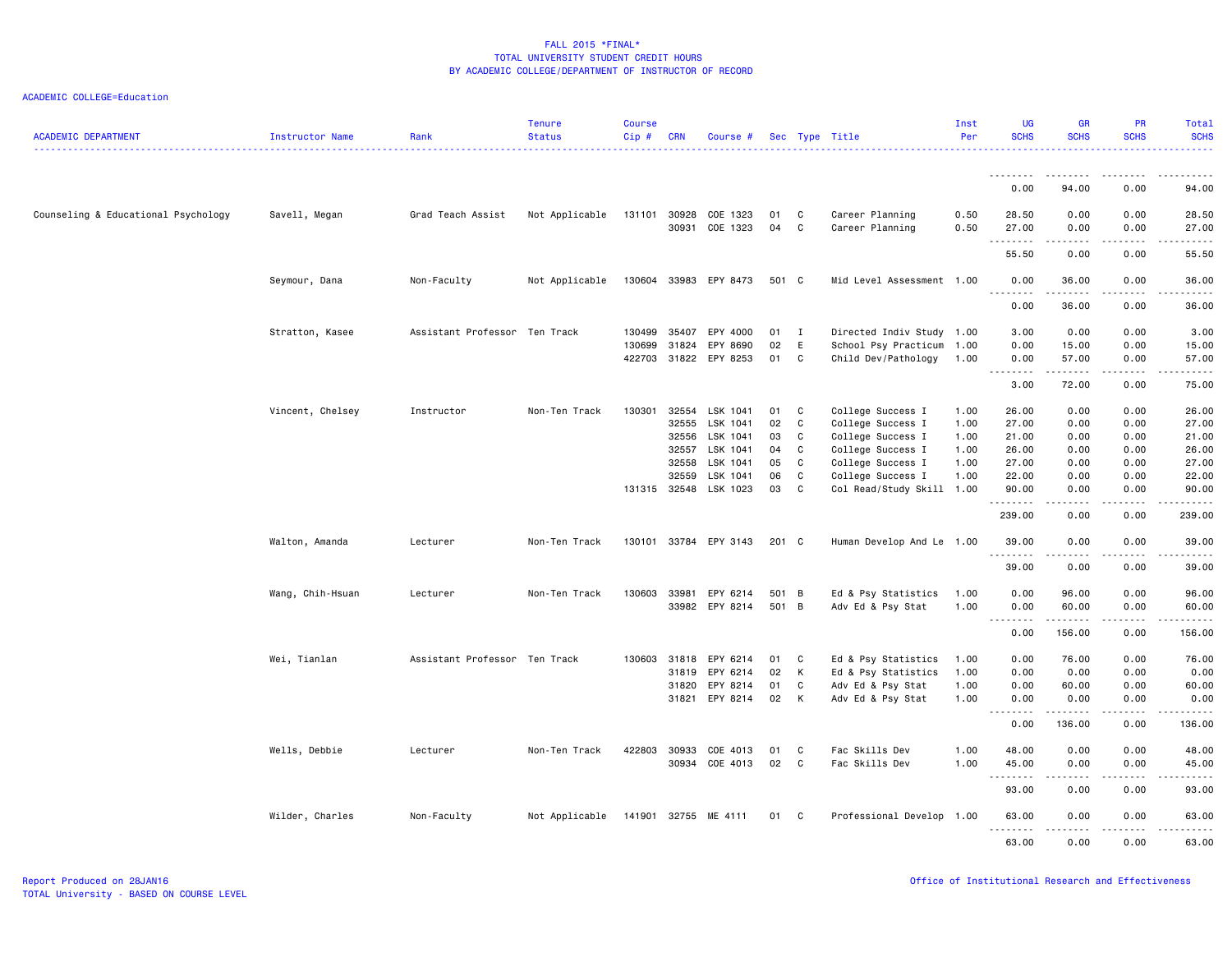| <b>ACADEMIC DEPARTMENT</b>          | <b>Instructor Name</b> | Rank                        | <b>Tenure</b><br><b>Status</b> | <b>Course</b><br>$Cip$ # | <b>CRN</b> | Course #              |               |              | Sec Type Title            | Inst<br>Per | UG<br><b>SCHS</b>  | <b>GR</b><br><b>SCHS</b> | <b>PR</b><br><b>SCHS</b> | Total<br><b>SCHS</b> |
|-------------------------------------|------------------------|-----------------------------|--------------------------------|--------------------------|------------|-----------------------|---------------|--------------|---------------------------|-------------|--------------------|--------------------------|--------------------------|----------------------|
|                                     |                        |                             |                                |                          |            |                       |               |              |                           |             |                    |                          |                          |                      |
| Counseling & Educational Psychology | Wong, Daniel           | Professor                   | Tenured                        | 131101                   | 36702      | COE 4000              | 14            | I            | Directed Indiv Study 1.00 |             | 3.00               | 0.00                     | 0.00                     | 3.00                 |
|                                     |                        |                             |                                | 422803                   | 30954      | COE 8063              | 01            | C.           | Res Tech For Counsel      | 1.00        | 0.00               | 57.00                    | 0.00                     | 57.00                |
|                                     |                        |                             |                                |                          | 35711      | COE 9000              | 03            | D            | Research / Diss           | 1.00        | 0.00               | 9.00                     | 0.00                     | 9.00                 |
|                                     |                        |                             |                                | 512310                   | 30959      | COE 8353              | 01            | $\mathbf{C}$ | Voc Rehab Counseling 1.00 |             | 0.00               | 18.00                    | 0.00                     | 18.00                |
|                                     |                        |                             |                                |                          |            |                       |               |              |                           |             | ---------<br>3.00  | 84.00                    | -----<br>0.00            | .<br>87.00           |
|                                     | Wong, Lucy             | Lecturer                    | Non-Ten Track                  | 301101                   | 30942      | COE 4713              | 01            | $\mathbf{C}$ | Issues In Aging           | 1.00        | 87.00              | 0.00                     | 0.00                     | 87.00                |
|                                     |                        |                             |                                |                          | 30945      | COE 6713              | 01            | $\mathbf{C}$ | Issues In Aging           | 1.00        | 0.00               | 3.00                     | 0.00                     | 3.00                 |
|                                     |                        |                             |                                | 512310                   | 30960      | COE 8373              | 01            | $\mathbf{C}$ | Med Aspects/Disabil       | 1.00        | 0.00               | 18.00                    | 0.00                     | 18.00                |
|                                     |                        |                             |                                |                          |            |                       |               |              |                           |             | ---------<br>87.00 | 21.00                    | .<br>0.00                | .<br>108.00          |
|                                     | Wozny, Darren          | Associate Professor Tenured |                                | 422803                   | 33712      | COE 8023              | 201 C         |              | Counseling Theory         | 1.00        | 0.00               | 39.00                    | 0.00                     | 39.00                |
|                                     |                        |                             |                                |                          |            | 33715 COE 8063        | 201 C         |              | Res Tech For Counsel      | 1.00        | 0.00               | 30.00                    | 0.00                     | 30.00                |
|                                     |                        |                             |                                |                          |            | 511505 33717 COE 8303 | $201 \quad C$ |              | Family Couns Theory       | 1.00        | 0.00               | 15.00                    | 0.00                     | 15.00                |
|                                     |                        |                             |                                |                          |            |                       |               |              |                           |             | ---------<br>0.00  | 84.00                    | --------<br>0.00         | .<br>84.00           |
|                                     |                        |                             |                                |                          |            |                       |               |              |                           |             | $=$ = = = = = = =  | ========                 | --------                 |                      |
| Counseling & Educational Psychology |                        |                             |                                |                          |            |                       |               |              |                           |             | 4488.50            | 1682.00                  | 0.00                     | 6170.50              |
|                                     |                        |                             |                                |                          |            |                       |               |              |                           |             |                    |                          |                          | :=======             |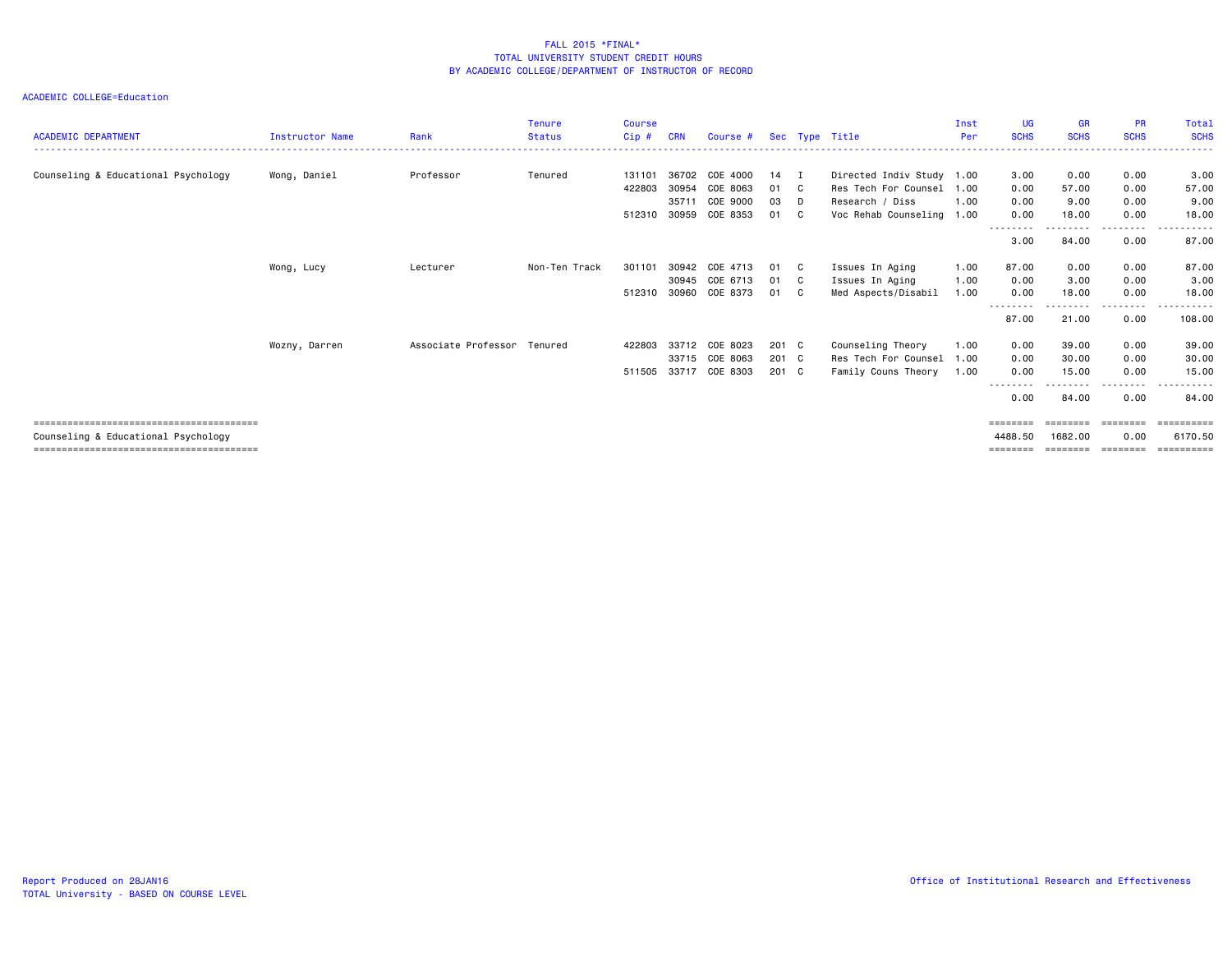ACADEMIC COLLEGE=Education

| <b>ACADEMIC DEPARTMENT</b>                               | <b>Instructor Name</b> | Rank                          | <b>Tenure</b><br><b>Status</b> | <b>Course</b><br>Cip# | <b>CRN</b>            | Course #              |          |                   | Sec Type Title                               | Inst<br>Per | <b>UG</b><br><b>SCHS</b> | <b>GR</b><br><b>SCHS</b> | PR<br><b>SCHS</b> | <b>Total</b><br><b>SCHS</b> |
|----------------------------------------------------------|------------------------|-------------------------------|--------------------------------|-----------------------|-----------------------|-----------------------|----------|-------------------|----------------------------------------------|-------------|--------------------------|--------------------------|-------------------|-----------------------------|
| Curriculum, Instruction & Special Educat Alley, Kathleen |                        | Assistant Professor Ten Track |                                |                       | 131202 36152<br>36171 | EDE 9000<br>EDE 7000  | 03<br>04 | D<br>$\mathbf{I}$ | Research / Diss<br>Directed Indiv Study 1.00 | 1.00        | 0.00<br>0.00             | 2.00<br>3.00             | 0.00<br>0.00      | 2.00<br>3.00                |
|                                                          |                        |                               |                                |                       | 131203 33440          | RDG 3413              | 01       | C                 | Middle Lvl Lit I                             | 1.00        | 81.00                    | 0.00                     | 0.00              | 81.00                       |
|                                                          |                        |                               |                                |                       | 33442                 | RDG 3423              | 01       | C                 | Middle Lvl Lit II                            | 1.00        | 81.00                    | 0.00                     | 0.00              | 81.00                       |
|                                                          |                        |                               |                                |                       | 34828                 | RDG 8123              | 501 C    |                   | Sup MidSch Lit Learn 0.49                    |             | 0.00                     | 19.11                    | 0.00              | 19.11                       |
|                                                          |                        |                               |                                | 240101 36694          |                       | HON 4000              | 22       | $\mathbf{I}$      | Directed Individual                          | 1.00        | 3.00<br>.                | 0.00                     | 0.00<br>2.2.2.2.2 | 3.00<br>.                   |
|                                                          |                        |                               |                                |                       |                       |                       |          |                   |                                              |             | 165.00                   | 24.11                    | 0.00              | 189.11                      |
|                                                          | Anthony, Kenneth       | Assistant Professor Ten Track |                                | 131202                | 34281                 | EDE 8473              | 01       | C                 | Elem Soc Stu Curr                            | 1.00        | 0.00                     | 15.00                    | 0.00              | 15.00                       |
|                                                          |                        |                               |                                | 131318 31388          |                       | EDE 4143              | 02       | B                 | Teach Elem/Mid Lvl S 1.00                    |             | 51.00                    | 0.00                     | 0.00              | 51.00                       |
|                                                          |                        |                               |                                |                       |                       | 34274 EDE 4143        | 04       | B                 | Teach Elem/Mid Lvl S 1.00                    |             | 60.00<br>.               | 0.00<br>.                | 0.00<br>2.2.2.2.2 | 60.00<br>.                  |
|                                                          |                        |                               |                                |                       |                       |                       |          |                   |                                              |             | 111.00                   | 15.00                    | 0.00              | 126.00                      |
|                                                          | Bennett, Stephanie     | Assistant Professor Ten Track |                                | 131202                | 31394                 | EDE 8623              | 01       | C                 | Content Area Literac 1.00                    |             | 0.00                     | 18.00                    | 0.00              | 18.00                       |
|                                                          |                        |                               |                                | 131305                | 33447                 | RDG 4133              | 03       | C                 | Integrat Lang Art In 1.00                    |             | 60.00                    | 0.00                     | 0.00              | 60.00                       |
|                                                          |                        |                               |                                |                       | 34273                 | RDG 4133              | 04       | B                 | Integrat Lang Art In 1.00                    |             | 60.00                    | 0.00                     | 0.00              | 60.00                       |
|                                                          |                        |                               |                                |                       |                       |                       |          |                   |                                              |             | .<br>120.00              | .<br>18.00               | .<br>0.00         | .<br>138.00                 |
|                                                          | Binford, Paul          | Assistant Professor Ten Track |                                |                       | 131318 31389          | EDE 4143              | 03       | B                 | Teach Elem/Mid Lvl S 1.00                    |             | 60.00                    | 0.00                     | 0.00              | 60.00                       |
|                                                          |                        |                               |                                |                       | 31428                 | EDS 4643              | 01       | C                 | Method Teach Soc Stu                         | 1.00        | 57.00                    | 0.00                     | 0.00              | 57.00                       |
|                                                          |                        |                               |                                |                       |                       |                       |          |                   |                                              |             | .<br>117.00              | <u>.</u> .<br>0.00       | .<br>0.00         | .<br>117.00                 |
|                                                          |                        |                               |                                |                       |                       |                       |          |                   |                                              |             |                          |                          |                   |                             |
|                                                          | Blake, Angela          | Lecturer                      | Non-Ten Track                  |                       |                       | 131315 31376 EDE 3233 | 02       | $\mathbf{C}$      | Teach Lit at Elem/Mi 1.00                    |             | 60.00<br>.               | 0.00                     | 0.00              | 60.00                       |
|                                                          |                        |                               |                                |                       |                       |                       |          |                   |                                              |             | 60.00                    | 0.00                     | 0.00              | 60.00                       |
|                                                          | Bombly, Sarah          | Lecturer                      | Non-Ten Track                  |                       |                       | 131203 34117 RDG 8133 | 501 C    |                   | Mid Level Content Li 1.00                    |             | 0.00                     | 33.00                    | 0.00<br>.         | 33.00<br>.                  |
|                                                          |                        |                               |                                |                       |                       |                       |          |                   |                                              |             | 0.00                     | 33.00                    | 0.00              | 33.00                       |
|                                                          | Boone, Cherie          | Lecturer                      | Non-Ten Track                  |                       |                       | 131311 33735 EDE 4123 | 201 C    |                   | Teach Elem/Mid Level 1.00                    |             | 30.00                    | 0.00                     | 0.00              | 30.00                       |
|                                                          |                        |                               |                                |                       |                       |                       |          |                   |                                              |             | <b></b><br>30.00         | .<br>0.00                | .<br>0.00         | .<br>30.00                  |
|                                                          | Brasher, Chelsi        | Instructor                    | Non-Ten Track                  |                       | 131311 31379          | EDE 3523              | 01       | C                 | Found EL/ML Math Edu 1.00                    |             | 48.00                    | 0.00                     | 0.00              | 48.00                       |
|                                                          |                        |                               |                                |                       | 31380                 | EDE 3523              | 02       | C                 | Found EL/ML Math Edu                         | 1.00        | 33.00                    | 0.00                     | 0.00              | 33.00                       |
|                                                          |                        |                               |                                |                       | 31386                 | EDE 4123              | 03       | B                 | Teach Elem/Mid Level 1.00                    |             | 60.00                    | 0.00                     | 0.00              | 60.00                       |
|                                                          |                        |                               |                                |                       | 33938                 | EDE 4123              | 502      | B                 | Teach Elem/Mid Level 1.00                    |             | 27.00                    | 0.00                     | 0.00              | 27.00                       |
|                                                          |                        |                               |                                |                       |                       | 34278 EDE 4123        | 04       | $\overline{B}$    | Teach Elem/Mid Level 1.00                    |             | 60.00                    | 0.00                     | 0.00              | 60.00                       |
|                                                          |                        |                               |                                |                       |                       |                       |          |                   |                                              |             | .<br>228.00              | .<br>0.00                | .<br>0.00         | .<br>228.00                 |
|                                                          |                        | Professor                     |                                | 131001                | 33966                 | EDS 8896              | 501 H    |                   | Dimensions of Learni 1.00                    |             | 0.00                     | 12.00                    | 0.00              | 12.00                       |
|                                                          | Brenner, Devon         |                               | Tenured                        |                       | 131202 36669          | EDE 9000              | 06       | D                 | Research / Diss                              | 1.00        | 0.00                     | 1.00                     | 0.00              | 1.00                        |
|                                                          |                        |                               |                                |                       |                       |                       |          |                   |                                              |             |                          | . <b>.</b>               | .                 | .                           |
|                                                          |                        |                               |                                |                       |                       |                       |          |                   |                                              |             | 0.00                     | 13.00                    | 0.00              | 13.00                       |
|                                                          | Brown, Karen           | Instructor                    | Non-Ten Track                  |                       | 131202 31377          | EDE 3443              | 01       | C                 | Creat Arts Elem / Mid 1.00                   |             | 75.00                    | 0.00                     | 0.00              | 75.00                       |
|                                                          |                        |                               |                                |                       |                       | 31378 EDE 3443        | 02       | C                 | Creat Arts Elem / Mid 1.00                   |             | 69.00                    | 0.00                     | 0.00              | 69.00                       |

Report Produced on 28JAN16 Office of Institutional Research and Effectiveness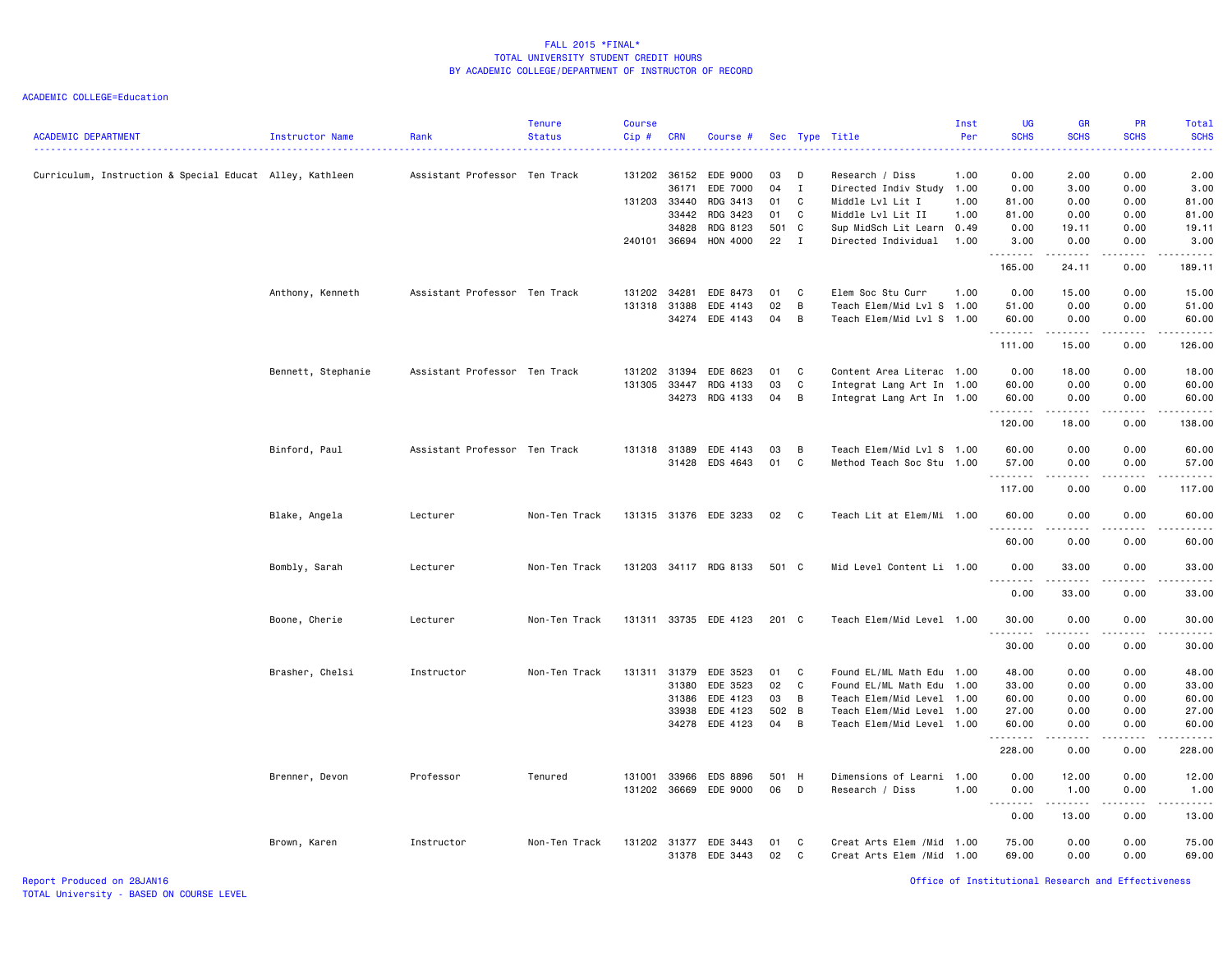| <b>ACADEMIC DEPARTMENT</b>                            | Instructor Name  | Rank                          | <b>Tenure</b><br><b>Status</b> | <b>Course</b><br>Cip#                  | CRN                     | Course #                                                 |                            |                       | Sec Type Title                                                                                                              | Inst<br>Per  | <b>UG</b><br><b>SCHS</b>                                                                                                                                           | <b>GR</b><br><b>SCHS</b>                                                                                                                                     | <b>PR</b><br><b>SCHS</b>                                                                                                          | Total<br><b>SCHS</b><br>22222                                                                                                                                                                                                                                                                                                                                                                                                                                                                    |
|-------------------------------------------------------|------------------|-------------------------------|--------------------------------|----------------------------------------|-------------------------|----------------------------------------------------------|----------------------------|-----------------------|-----------------------------------------------------------------------------------------------------------------------------|--------------|--------------------------------------------------------------------------------------------------------------------------------------------------------------------|--------------------------------------------------------------------------------------------------------------------------------------------------------------|-----------------------------------------------------------------------------------------------------------------------------------|--------------------------------------------------------------------------------------------------------------------------------------------------------------------------------------------------------------------------------------------------------------------------------------------------------------------------------------------------------------------------------------------------------------------------------------------------------------------------------------------------|
| Curriculum, Instruction & Special Educat Brown, Karen |                  | Instructor                    | Non-Ten Track                  | 131202<br>131203                       | 35628<br>34111<br>34113 | EDE 3443<br>RDG 3413<br>RDG 3423                         | 03<br>501<br>501 C         | C<br>C                | Creat Arts Elem / Mid 1.00<br>Middle Lvl Lit I<br>Middle Lvl Lit II                                                         | 1.00<br>1.00 | 60.00<br>21.00<br>21.00                                                                                                                                            | 0.00<br>0.00<br>0.00                                                                                                                                         | 0.00<br>0.00<br>0.00                                                                                                              | 60.00<br>21.00<br>21.00                                                                                                                                                                                                                                                                                                                                                                                                                                                                          |
|                                                       |                  |                               |                                |                                        |                         |                                                          |                            |                       |                                                                                                                             |              | .<br>246.00                                                                                                                                                        | $\frac{1}{2} \left( \frac{1}{2} \right) \left( \frac{1}{2} \right) \left( \frac{1}{2} \right) \left( \frac{1}{2} \right) \left( \frac{1}{2} \right)$<br>0.00 | .<br>0.00                                                                                                                         | .<br>246.00                                                                                                                                                                                                                                                                                                                                                                                                                                                                                      |
|                                                       | Buss, Nikki      | Lecturer                      | Non-Ten Track                  | 131315<br>231301                       | 33444<br>31605          | RDG 3513<br>EN 1113                                      | 01<br>22                   | C<br>C                | Rdg Strag Second Sch 1.00<br>En Composition II                                                                              | 1.00         | 78.00<br>66.00                                                                                                                                                     | 0.00<br>0.00                                                                                                                                                 | 0.00<br>0.00                                                                                                                      | 78.00<br>66.00                                                                                                                                                                                                                                                                                                                                                                                                                                                                                   |
|                                                       |                  |                               |                                |                                        |                         |                                                          |                            |                       |                                                                                                                             |              | .<br>144.00                                                                                                                                                        | 0.00                                                                                                                                                         | $   -$<br>0.00                                                                                                                    | .<br>144.00                                                                                                                                                                                                                                                                                                                                                                                                                                                                                      |
|                                                       | Chappell, Manya  | Instructor                    | Non-Ten Track                  | 131202 34275<br>131305<br>131318 31387 | 36000<br>33445<br>33446 | EDE 3343<br>EDE 3343<br>RDG 4133<br>RDG 4133<br>EDE 4143 | 01<br>02<br>01<br>02<br>01 | C<br>C<br>C<br>C<br>B | Teach Adoles Lit<br>Teach Adoles Lit<br>Integrat Lang Art In 1.00<br>Integrat Lang Art In 1.00<br>Teach Elem/Mid Lvl S 1.00 | 1.00<br>1.00 | 66.00<br>63.00<br>42.00<br>51.00<br>42.00                                                                                                                          | 0.00<br>0.00<br>0.00<br>0.00<br>0.00                                                                                                                         | 0.00<br>0.00<br>0.00<br>0.00<br>0.00                                                                                              | 66.00<br>63.00<br>42.00<br>51.00<br>42.00                                                                                                                                                                                                                                                                                                                                                                                                                                                        |
|                                                       |                  |                               |                                |                                        |                         |                                                          |                            |                       |                                                                                                                             |              | .<br>264.00                                                                                                                                                        | 0.00                                                                                                                                                         | $\frac{1}{2} \left( \frac{1}{2} \right) \left( \frac{1}{2} \right) \left( \frac{1}{2} \right) \left( \frac{1}{2} \right)$<br>0.00 | .<br>264.00                                                                                                                                                                                                                                                                                                                                                                                                                                                                                      |
|                                                       | Coffey, Kenneth  | Professor                     | Tenured                        | 131001<br>131008                       | 31452<br>34276<br>34277 | EDX 4413<br>EDX 4603<br>EDX 6603                         | 01<br>01<br>01             | C<br>C<br>C           | Wk W/Fams of Stdts w 1.00<br>Students with Phys/M 1.00<br>Students with Phys/M 1.00                                         |              | 45.00<br>30.00<br>0.00<br>.                                                                                                                                        | 0.00<br>0.00<br>3.00                                                                                                                                         | 0.00<br>0.00<br>0.00<br>.                                                                                                         | 45.00<br>30.00<br>3.00<br>.                                                                                                                                                                                                                                                                                                                                                                                                                                                                      |
|                                                       |                  |                               |                                |                                        |                         |                                                          |                            |                       |                                                                                                                             |              | 75.00                                                                                                                                                              | 3.00                                                                                                                                                         | 0.00                                                                                                                              | 78.00                                                                                                                                                                                                                                                                                                                                                                                                                                                                                            |
|                                                       | Collier, Matthew | Lecturer                      | Non-Ten Track                  |                                        |                         | 422814 31447 EDX 3213                                    | 08                         | $\mathbf{C}$          | Indiv Inst Except Ch 1.00                                                                                                   |              | 105.00<br>.                                                                                                                                                        | 0.00<br>$\frac{1}{2}$                                                                                                                                        | 0.00<br>.                                                                                                                         | 105.00<br>$\begin{array}{cccccccccccccc} \multicolumn{2}{c}{} & \multicolumn{2}{c}{} & \multicolumn{2}{c}{} & \multicolumn{2}{c}{} & \multicolumn{2}{c}{} & \multicolumn{2}{c}{} & \multicolumn{2}{c}{} & \multicolumn{2}{c}{} & \multicolumn{2}{c}{} & \multicolumn{2}{c}{} & \multicolumn{2}{c}{} & \multicolumn{2}{c}{} & \multicolumn{2}{c}{} & \multicolumn{2}{c}{} & \multicolumn{2}{c}{} & \multicolumn{2}{c}{} & \multicolumn{2}{c}{} & \multicolumn{2}{c}{} & \multicolumn{2}{c}{} & \$ |
|                                                       |                  |                               |                                |                                        |                         |                                                          |                            |                       |                                                                                                                             |              | 105.00                                                                                                                                                             | 0.00                                                                                                                                                         | 0.00                                                                                                                              | 105.00                                                                                                                                                                                                                                                                                                                                                                                                                                                                                           |
|                                                       | Craven, Penny    | Assistant Professor Ten Track |                                | 131001                                 | 31450                   | EDX 4113                                                 | 01                         | C                     | Mthds/Mats Erly Chil 1.00                                                                                                   |              | 33.00                                                                                                                                                              | 0.00                                                                                                                                                         | 0.00                                                                                                                              | 33.00                                                                                                                                                                                                                                                                                                                                                                                                                                                                                            |
|                                                       |                  |                               |                                |                                        | 31462                   | EDX 8143                                                 | 01                         | C                     | Early Ed Stdts w/Dis 1.00                                                                                                   |              | 0.00                                                                                                                                                               | 30.00                                                                                                                                                        | 0.00                                                                                                                              | 30.00                                                                                                                                                                                                                                                                                                                                                                                                                                                                                            |
|                                                       |                  |                               |                                |                                        | 36299                   | EDX 6813                                                 | 502 C                      |                       | Intro Assmt Spec Ed                                                                                                         | 1.00         | 0.00<br>-----                                                                                                                                                      | 9.00<br>$\frac{1}{2} \left( \frac{1}{2} \right) \left( \frac{1}{2} \right) \left( \frac{1}{2} \right) \left( \frac{1}{2} \right) \left( \frac{1}{2} \right)$ | 0.00<br>.                                                                                                                         | 9.00<br>$\frac{1}{2} \left( \frac{1}{2} \right) \left( \frac{1}{2} \right) \left( \frac{1}{2} \right) \left( \frac{1}{2} \right) \left( \frac{1}{2} \right)$                                                                                                                                                                                                                                                                                                                                     |
|                                                       |                  |                               |                                |                                        |                         |                                                          |                            |                       |                                                                                                                             |              | 33.00                                                                                                                                                              | 39.00                                                                                                                                                        | 0.00                                                                                                                              | 72.00                                                                                                                                                                                                                                                                                                                                                                                                                                                                                            |
|                                                       | Davidson, Sandy  | Lecturer                      | Non-Ten Track                  | 131202 33728                           |                         | EDE 3123                                                 | 201                        | $\mathbf{C}$          | Early Childhood Ed                                                                                                          | 1.00         | 33.00                                                                                                                                                              | 0.00                                                                                                                                                         | 0.00                                                                                                                              | 33.00                                                                                                                                                                                                                                                                                                                                                                                                                                                                                            |
|                                                       |                  |                               |                                |                                        | 33731                   | EDE 3343                                                 | 201 C                      |                       | Teach Adoles Lit                                                                                                            | 1.00         | 27.00<br>.<br>$\frac{1}{2} \left( \frac{1}{2} \right) \left( \frac{1}{2} \right) \left( \frac{1}{2} \right) \left( \frac{1}{2} \right) \left( \frac{1}{2} \right)$ | 0.00<br>.                                                                                                                                                    | 0.00<br>$\sim$ $\sim$ $\sim$ $\sim$                                                                                               | 27.00<br>$\frac{1}{2} \left( \frac{1}{2} \right) \left( \frac{1}{2} \right) \left( \frac{1}{2} \right) \left( \frac{1}{2} \right) \left( \frac{1}{2} \right)$                                                                                                                                                                                                                                                                                                                                    |
|                                                       |                  |                               |                                |                                        |                         |                                                          |                            |                       |                                                                                                                             |              | 60.00                                                                                                                                                              | 0.00                                                                                                                                                         | 0.00                                                                                                                              | 60.00                                                                                                                                                                                                                                                                                                                                                                                                                                                                                            |
|                                                       | Devlin, Sandy    | Professor                     | Tenured                        | 131001                                 | 31463                   | EDX 8173                                                 | 01                         | C                     | Sp Ed In Reg Classrm 1.00                                                                                                   |              | 0.00                                                                                                                                                               | 15.00                                                                                                                                                        | 0.00                                                                                                                              | 15.00                                                                                                                                                                                                                                                                                                                                                                                                                                                                                            |
|                                                       |                  |                               |                                |                                        | 31464                   | EDX 8393                                                 | 01                         | -S                    | Seminar in Em/Bd                                                                                                            | 1.00         | 0.00                                                                                                                                                               | 15.00                                                                                                                                                        | 0.00                                                                                                                              | 15.00                                                                                                                                                                                                                                                                                                                                                                                                                                                                                            |
|                                                       |                  |                               |                                |                                        | 35383                   | EDX 7000                                                 | 01                         | $\mathbf I$           | Directed Indiv Study 1.00                                                                                                   |              | 0.00                                                                                                                                                               | 3.00                                                                                                                                                         | 0.00                                                                                                                              | 3.00                                                                                                                                                                                                                                                                                                                                                                                                                                                                                             |
|                                                       |                  |                               |                                |                                        | 35500                   | EDX 7000                                                 | 03                         | $\mathbf{I}$          | Directed Indiv Study 1.00                                                                                                   |              | 0.00                                                                                                                                                               | 3.00                                                                                                                                                         | 0.00                                                                                                                              | 3.00                                                                                                                                                                                                                                                                                                                                                                                                                                                                                             |
|                                                       |                  |                               |                                |                                        | 35832                   | EDX 7000                                                 | 04                         | I                     | Directed Indiv Study 1.00                                                                                                   |              | 0.00                                                                                                                                                               | 3.00                                                                                                                                                         | 0.00                                                                                                                              | 3.00                                                                                                                                                                                                                                                                                                                                                                                                                                                                                             |
|                                                       |                  |                               |                                |                                        | 35906                   | EDX 7000                                                 | 06                         | $\mathbf{I}$          | Directed Indiv Study 1.00                                                                                                   |              | 0.00                                                                                                                                                               | 3.00                                                                                                                                                         | 0.00                                                                                                                              | 3.00                                                                                                                                                                                                                                                                                                                                                                                                                                                                                             |
|                                                       |                  |                               |                                |                                        | 35987                   | EDX 9000                                                 | 01                         | D                     | Research / Diss                                                                                                             | 1.00         | 0.00                                                                                                                                                               | 3.00                                                                                                                                                         | 0.00                                                                                                                              | 3.00                                                                                                                                                                                                                                                                                                                                                                                                                                                                                             |
|                                                       |                  |                               |                                |                                        | 36575                   | EDX 7000                                                 | 09                         | I                     | Directed Indiv Study 1.00                                                                                                   |              | 0.00                                                                                                                                                               | 2.00                                                                                                                                                         | 0.00                                                                                                                              | 2.00                                                                                                                                                                                                                                                                                                                                                                                                                                                                                             |
|                                                       |                  |                               |                                |                                        | 36618<br>36619          | EDX 7000<br>EDX 7000                                     | 10<br>11                   | I<br>$\mathbf{I}$     | Directed Indiv Study 1.00<br>Directed Indiv Study 1.00                                                                      |              | 0.00<br>0.00                                                                                                                                                       | 3.00<br>2.00                                                                                                                                                 | 0.00<br>0.00                                                                                                                      | 3.00<br>2.00                                                                                                                                                                                                                                                                                                                                                                                                                                                                                     |
|                                                       |                  |                               |                                | 422814 31448                           |                         | EDX 3223                                                 | 01                         | C                     | Intro to Emtnl/Behav 1.00                                                                                                   |              | 102.00                                                                                                                                                             | 0.00                                                                                                                                                         | 0.00                                                                                                                              | 102.00                                                                                                                                                                                                                                                                                                                                                                                                                                                                                           |
|                                                       |                  |                               |                                |                                        |                         |                                                          |                            |                       |                                                                                                                             |              |                                                                                                                                                                    |                                                                                                                                                              |                                                                                                                                   |                                                                                                                                                                                                                                                                                                                                                                                                                                                                                                  |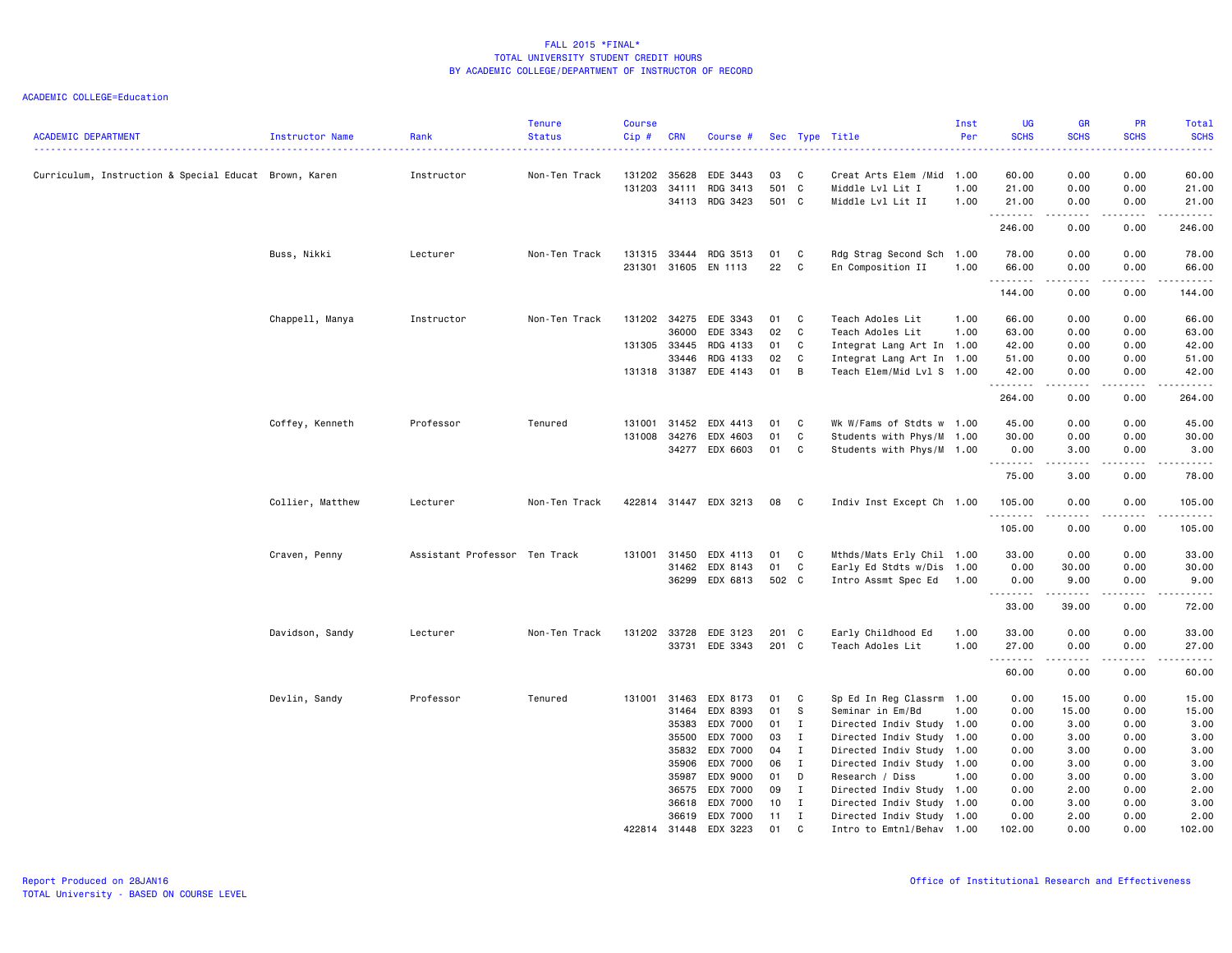| <b>ACADEMIC DEPARTMENT</b>                                | Instructor Name    | Rank                              | <b>Tenure</b><br><b>Status</b> | <b>Course</b><br>Cip# | <b>CRN</b>   | Course #              |       |              | Sec Type Title            | Inst<br>Per | <b>UG</b><br><b>SCHS</b>                                                                                                                                                        | <b>GR</b><br><b>SCHS</b>                                                                                                                                     | <b>PR</b><br><b>SCHS</b> | Total<br><b>SCHS</b>                                                                                                                                         |
|-----------------------------------------------------------|--------------------|-----------------------------------|--------------------------------|-----------------------|--------------|-----------------------|-------|--------------|---------------------------|-------------|---------------------------------------------------------------------------------------------------------------------------------------------------------------------------------|--------------------------------------------------------------------------------------------------------------------------------------------------------------|--------------------------|--------------------------------------------------------------------------------------------------------------------------------------------------------------|
|                                                           |                    |                                   |                                |                       |              |                       |       |              |                           |             | 102.00                                                                                                                                                                          | 52.00                                                                                                                                                        | 0.00                     | 154.00                                                                                                                                                       |
|                                                           |                    |                                   |                                |                       |              |                       |       |              |                           |             |                                                                                                                                                                                 |                                                                                                                                                              |                          |                                                                                                                                                              |
| Curriculum, Instruction & Special Educat Dupont, Jennifer |                    | Lecturer                          | Non-Ten Track                  |                       |              | 131311 33733 EDE 3523 | 201 C |              | Found EL/ML Math Edu 1.00 |             | 15.00<br>.                                                                                                                                                                      | 0.00<br>.                                                                                                                                                    | 0.00<br>.                | 15.00<br>.                                                                                                                                                   |
|                                                           |                    |                                   |                                |                       |              |                       |       |              |                           |             | 15.00                                                                                                                                                                           | 0.00                                                                                                                                                         | 0.00                     | 15.00                                                                                                                                                        |
|                                                           | Dycus, Brooke      | Lecturer                          | Non-Ten Track                  | 131305                |              | 34115 RDG 4133        | 501 C |              | Integrat Lang Art In 1.00 |             | 42.00                                                                                                                                                                           | 0.00                                                                                                                                                         | 0.00                     | 42.00                                                                                                                                                        |
|                                                           |                    |                                   |                                |                       |              | 34116 RDG 4133        | 502 B |              | Integrat Lang Art In 1.00 |             | 21.00<br>.                                                                                                                                                                      | 0.00<br>$\frac{1}{2} \left( \frac{1}{2} \right) \left( \frac{1}{2} \right) \left( \frac{1}{2} \right) \left( \frac{1}{2} \right) \left( \frac{1}{2} \right)$ | 0.00<br>.                | 21.00<br>.                                                                                                                                                   |
|                                                           |                    |                                   |                                |                       |              |                       |       |              |                           |             | 63.00                                                                                                                                                                           | 0.00                                                                                                                                                         | 0.00                     | 63.00                                                                                                                                                        |
|                                                           | Exmeyer, Leslie    | Non-Faculty                       | Not Applicable                 |                       |              | 130301 32567 LSK 2010 | 01 C  |              | Praxis: Acad Core En 1.00 |             | 47.00<br>.                                                                                                                                                                      | 0.00<br>.                                                                                                                                                    | 0.00<br>$\cdots$         | 47.00<br>.                                                                                                                                                   |
|                                                           |                    |                                   |                                |                       |              |                       |       |              |                           |             | 47.00                                                                                                                                                                           | 0.00                                                                                                                                                         | 0.00                     | 47.00                                                                                                                                                        |
|                                                           | Feasel, Mandy      | Lecturer                          | Non-Ten Track                  |                       |              | 131305 33750 EDS 4673 | 201 C |              | Method Teach Lang Ar 1.00 |             | 9.00<br><u>.</u>                                                                                                                                                                | 0.00                                                                                                                                                         | 0.00                     | 9.00                                                                                                                                                         |
|                                                           |                    |                                   |                                |                       |              |                       |       |              |                           |             | 9.00                                                                                                                                                                            | 0.00                                                                                                                                                         | 0.00                     | 9.00                                                                                                                                                         |
|                                                           | Fondren, Patricia  | Instructor                        | Non-Ten Track                  | 422814 31440          |              | EDX 3203              | 01    | C            | Intro To Learn Disab 1.00 |             | 105.00                                                                                                                                                                          | 0.00                                                                                                                                                         | 0.00                     | 105.00                                                                                                                                                       |
|                                                           |                    |                                   |                                |                       | 31441        | EDX 3213              | 01    | $\mathtt{C}$ | Indiv Inst Except Ch      | 1.00        | 87.00                                                                                                                                                                           | 0.00                                                                                                                                                         | 0.00                     | 87.00                                                                                                                                                        |
|                                                           |                    |                                   |                                |                       |              | 31445 EDX 3213        | 06    | $\mathbf{C}$ | Indiv Inst Except Ch 1.00 |             | 105.00<br>.                                                                                                                                                                     | 0.00<br>$\sim$ $\sim$ $\sim$ $\sim$ $\sim$                                                                                                                   | 0.00<br>.                | 105.00<br>.                                                                                                                                                  |
|                                                           |                    |                                   |                                |                       |              |                       |       |              |                           |             | 297.00                                                                                                                                                                          | 0.00                                                                                                                                                         | 0.00                     | 297.00                                                                                                                                                       |
|                                                           | Franz, Dana        | Associate Professor Tenured       |                                | 131202                | 36183        | EDE 9000              | 04    | D            | Research / Diss           | 1.00        | 0.00                                                                                                                                                                            | 1.00                                                                                                                                                         | 0.00                     | 1.00                                                                                                                                                         |
|                                                           |                    |                                   |                                | 131205                | 31396        | EDE 9221              | 01    | C            | Professional Practic 1.00 |             | 0.00                                                                                                                                                                            | 4.00                                                                                                                                                         | 0.00                     | 4.00                                                                                                                                                         |
|                                                           |                    |                                   |                                |                       | 31437        | EDS 9221              | 01    | C            | Professional Practic      | 1.00        | 0.00                                                                                                                                                                            | 8.00                                                                                                                                                         | 0.00                     | 8.00                                                                                                                                                         |
|                                                           |                    |                                   |                                |                       | 34868        | EDS 8653              | 01    | C            | Issues of Accountabi 1.00 |             | 0.00                                                                                                                                                                            | 18.00                                                                                                                                                        | 0.00                     | 18.00                                                                                                                                                        |
|                                                           |                    |                                   |                                |                       | 35846        | EDS 9000              | 02    | D            | Research / Diss           | 1.00        | 0.00                                                                                                                                                                            | 16.00                                                                                                                                                        | 0.00                     | 16.00                                                                                                                                                        |
|                                                           |                    |                                   |                                |                       | 36763        | EDS 7000              | 07    | $\mathbf{I}$ | Directed Indiv Study 1.00 |             | 0.00<br>$\frac{1}{2} \left( \frac{1}{2} \right) \left( \frac{1}{2} \right) \left( \frac{1}{2} \right) \left( \frac{1}{2} \right) \left( \frac{1}{2} \right)$<br>$\sim$ $\sim$ . | 3.00                                                                                                                                                         | 0.00                     | 3.00<br>$\frac{1}{2} \left( \frac{1}{2} \right) \left( \frac{1}{2} \right) \left( \frac{1}{2} \right) \left( \frac{1}{2} \right) \left( \frac{1}{2} \right)$ |
|                                                           |                    |                                   |                                |                       |              |                       |       |              |                           |             | 0.00                                                                                                                                                                            | 50.00                                                                                                                                                        | 0.00                     | 50.00                                                                                                                                                        |
|                                                           | Hanna, Tania       | Clinical Assist Pro Non-Ten Track |                                | 131315 33839          |              | RDG 3113              | 201 C |              | Early Literacy Instr 1.00 |             | 36.00                                                                                                                                                                           | 0.00                                                                                                                                                         | 0.00                     | 36.00                                                                                                                                                        |
|                                                           |                    |                                   |                                |                       | 33840        | RDG 3123              | 201 C |              | Early Lit Instruct I      | 1.00        | 36.00                                                                                                                                                                           | 0.00                                                                                                                                                         | 0.00                     | 36.00                                                                                                                                                        |
|                                                           |                    |                                   |                                | 131316 33734          |              | EDE 4113              | 201 C |              | Teach Elem/Mid Level 1.00 |             | 30.00                                                                                                                                                                           | 0.00                                                                                                                                                         | 0.00                     | 30.00                                                                                                                                                        |
|                                                           |                    |                                   |                                |                       | 231302 33740 | EDF 3413              | 201 C |              | Writing For Thinking 1.00 |             | 27.00<br>.                                                                                                                                                                      | 0.00<br>المتمالين                                                                                                                                            | 0.00<br>.                | 27.00<br>.                                                                                                                                                   |
|                                                           |                    |                                   |                                |                       |              |                       |       |              |                           |             | 129.00                                                                                                                                                                          | 0.00                                                                                                                                                         | 0.00                     | 129.00                                                                                                                                                       |
|                                                           | Henderson, Shannon | Lecturer                          | Non-Ten Track                  | 131203                |              | 34828 RDG 8123        | 501 C |              | Sup MidSch Lit Learn 0.51 |             | 0.00<br>.                                                                                                                                                                       | 19.89                                                                                                                                                        | 0.00                     | 19.89                                                                                                                                                        |
|                                                           |                    |                                   |                                |                       |              |                       |       |              |                           |             | 0.00                                                                                                                                                                            | 19.89                                                                                                                                                        | 0.00                     | 19.89                                                                                                                                                        |
|                                                           | Holifield, Lauren  | Non-Faculty                       | Not Applicable                 |                       |              | 131315 32545 LSK 1021 | 01    | - S          | Seminar Transfer Stu 1.00 |             | 16.00                                                                                                                                                                           | 0.00                                                                                                                                                         | 0.00                     | 16.00                                                                                                                                                        |
|                                                           |                    |                                   |                                |                       |              |                       |       |              |                           |             | 16.00                                                                                                                                                                           | 0.00                                                                                                                                                         | 0.00                     | 16.00                                                                                                                                                        |
|                                                           | Holley, Kenne      | Lecturer                          | Non-Ten Track                  | 131203                |              | 33931 EDE 3223        | 501 C |              | Middle Level Educati 1.00 |             | 30.00                                                                                                                                                                           | 0.00                                                                                                                                                         | 0.00                     | 30.00                                                                                                                                                        |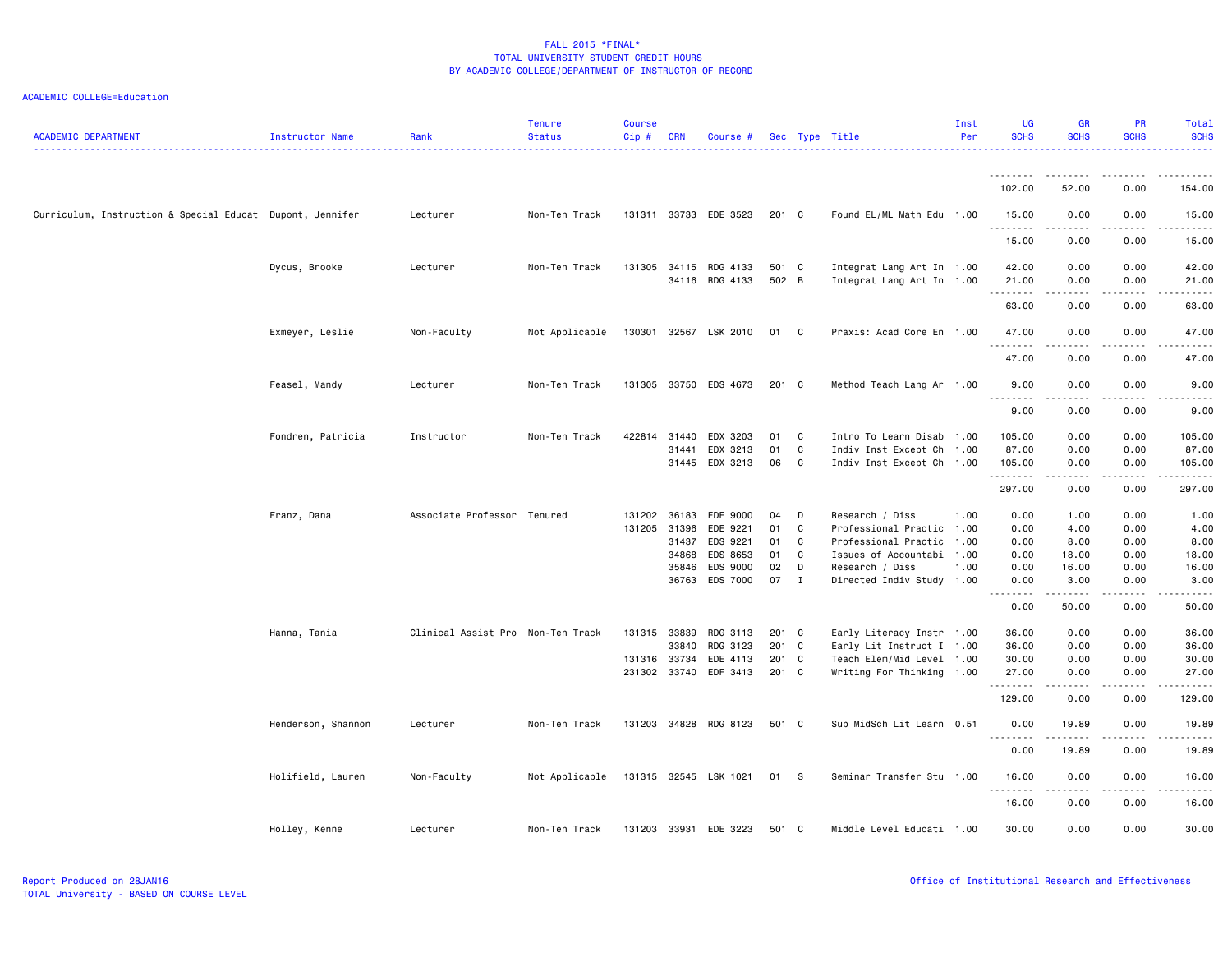| <b>ACADEMIC DEPARTMENT</b>                              | Instructor Name   | Rank                          | <b>Tenure</b><br><b>Status</b> | <b>Course</b><br>Cip# | <b>CRN</b> | Course #                                |                |              | Sec Type Title                                         | Inst<br>Per | UG<br><b>SCHS</b>   | <b>GR</b><br><b>SCHS</b>            | PR<br><b>SCHS</b> | Total<br><b>SCHS</b> |
|---------------------------------------------------------|-------------------|-------------------------------|--------------------------------|-----------------------|------------|-----------------------------------------|----------------|--------------|--------------------------------------------------------|-------------|---------------------|-------------------------------------|-------------------|----------------------|
|                                                         |                   |                               |                                |                       |            |                                         |                |              |                                                        |             |                     |                                     |                   |                      |
|                                                         |                   |                               |                                |                       |            |                                         |                |              |                                                        |             | 30.00               | 0.00                                | 0.00              | 30.00                |
| Curriculum, Instruction & Special Educat Hollis, Anitra |                   | Lecturer                      | Non-Ten Track                  |                       |            | 131318 33939 EDE 4143<br>33940 EDE 4143 | 501 C<br>502 B |              | Teach Elem/Mid Lvl S 1.00<br>Teach Elem/Mid Lvl S 1.00 |             | 48.00<br>15.00      | 0.00<br>0.00                        | 0.00<br>0.00      | 48.00<br>15.00       |
|                                                         |                   |                               |                                |                       |            |                                         |                |              |                                                        |             | .<br>63.00          | -----<br>0.00                       | .<br>0.00         | .<br>63.00           |
|                                                         | Hopper, Peggy     | Associate Professor           | Tenured                        | 131205                | 33963      | EDS 8623                                | 501 C          |              | Effective Instructio 1.00                              |             | 0.00                | 42.00                               | 0.00              | 42.00                |
|                                                         |                   |                               |                                |                       | 36789      | EDS 9000                                | 06             | D            | Research / Diss                                        | 1.00        | 0.00                | 3.00                                | 0.00              | 3.00                 |
|                                                         |                   |                               |                                | 131305 31430          |            | EDS 4673                                | 01             | C            | Method Teach Lang Ar 1.00                              |             | 24.00               | 0.00                                | 0.00              | 24.00                |
|                                                         |                   |                               |                                |                       |            | 131315 34118 RDG 8653                   | 501 C          |              | Teach Read Sec Sch                                     | 1.00        | 0.00<br>.           | 33.00<br>.                          | 0.00<br>.         | 33.00<br>.           |
|                                                         |                   |                               |                                |                       |            |                                         |                |              |                                                        |             | 24.00               | 78.00                               | 0.00              | 102.00               |
|                                                         | Huffman, Suzanne  | Lecturer                      | Non-Ten Track                  | 131001                | 31454      | EDX 4873                                | 01             | $^{\circ}$ s | Prof Sem In Sp Ed                                      | 1.00        | 12.00               | 0.00                                | 0.00              | 12.00                |
|                                                         |                   |                               |                                |                       | 33969      | EDX 4873                                | 501 S          |              | Prof Sem In Sp Ed                                      | 1.00        | 9.00                | 0.00                                | 0.00              | 9.00                 |
|                                                         |                   |                               |                                | 422814 33967          |            | EDX 3213                                | 501 C          |              | Indiv Inst Except Ch 1.00                              |             | 45.00               | 0.00                                | 0.00              | 45.00                |
|                                                         |                   |                               |                                |                       | 33968      | EDX 3213                                | 502 C          |              | Indiv Inst Except Ch 1.00                              |             | 36.00<br>.          | 0.00<br>الأنابات                    | 0.00<br>.         | 36.00<br>.           |
|                                                         |                   |                               |                                |                       |            |                                         |                |              |                                                        |             | 102.00              | 0.00                                | 0.00              | 102.00               |
|                                                         | Ivy, Jessica      | Assistant Professor Ten Track |                                | 131205                | 31432      | EDS 4873                                | 01             | $\mathbf{C}$ | Managing Secondary C 1.00                              |             | 30.00               | 0.00                                | 0.00              | 30.00                |
|                                                         |                   |                               |                                |                       |            | 131311 31427 EDS 4633                   | 01             | <b>C</b>     | Methods of Teaching                                    | 1.00        | 18.00               | 0.00                                | 0.00              | 18.00                |
|                                                         |                   |                               |                                |                       |            |                                         |                |              |                                                        |             | .<br>48.00          | .<br>0.00                           | .<br>0.00         | .<br>48.00           |
|                                                         | Javorsky, Kristin | Assistant Professor Ten Track |                                | 130301                | 31398      | EDE 9413                                | 02             | - E          | Prac College Teach                                     | 1.00        | 0.00                | 3.00                                | 0.00              | 3.00                 |
|                                                         |                   |                               |                                |                       | 35958      | EDE 9000                                | 02             |              |                                                        | 1.00        | 0.00                |                                     | 0.00              |                      |
|                                                         |                   |                               |                                | 131202<br>131315      | 33435      | RDG 3113                                | 04             | D<br>C       | Research / Diss<br>Early Literacy Instr 1.00           |             | 63.00               | 5.00<br>0.00                        | 0.00              | 5.00<br>63.00        |
|                                                         |                   |                               |                                |                       | 34107      | RDG 3113                                | 501 C          |              |                                                        |             | 57.00               | 0.00                                | 0.00              | 57.00                |
|                                                         |                   |                               |                                |                       |            | 34109 RDG 3123                          | 501 C          |              | Early Literacy Instr 1.00<br>Early Lit Instruct I 1.00 |             | 57.00               | 0.00                                | 0.00              | 57.00                |
|                                                         |                   |                               |                                |                       |            |                                         |                |              |                                                        |             | .                   | .                                   | .                 | .                    |
|                                                         |                   |                               |                                |                       |            |                                         |                |              |                                                        |             | 177.00              | 8.00                                | 0.00              | 185.00               |
|                                                         | King, Mary        | Instructor                    | Non-Ten Track                  | 130301                | 32560      | LSK 1041                                | 07             | $\mathbf{C}$ | College Success I                                      | 1.00        | 27.00               | 0.00                                | 0.00              | 27.00                |
|                                                         |                   |                               |                                |                       | 32561      | LSK 1041                                | 08             | C            | College Success I                                      | 1.00        | 22.00               | 0.00                                | 0.00              | 22.00                |
|                                                         |                   |                               |                                |                       | 32562      | LSK 1041                                | 09             | C            | College Success I                                      | 1.00        | 13.00               | 0.00                                | 0.00              | 13.00                |
|                                                         |                   |                               |                                |                       | 32565      | LSK 1141                                | 01             | C            | College Success II                                     | 1.00        | 10.00               | 0.00                                | 0.00              | 10.00                |
|                                                         |                   |                               |                                | 131315 32547          |            | LSK 1023                                | 02             | $\mathbf{C}$ | Col Read/Study Skill                                   | 1.00        | 96.00               | 0.00                                | 0.00              | 96.00                |
|                                                         |                   |                               |                                |                       |            | 36169 LSK 1023                          | 201 C          |              | Col Read/Study Skill 0.50                              |             | 10.50<br>. <b>.</b> | 0.00<br>.                           | 0.00<br>.         | 10.50<br>.           |
|                                                         |                   |                               |                                |                       |            |                                         |                |              |                                                        |             | 178.50              | 0.00                                | 0.00              | 178.50               |
|                                                         | Mattox, Kimberly  | Instructor                    | Non-Ten Track                  |                       |            | 422814 31442 EDX 3213                   | 02             | $\mathbf{C}$ | Indiv Inst Except Ch 1.00                              |             | 105.00              | 0.00                                | 0.00              | 105.00               |
|                                                         |                   |                               |                                |                       | 31443      | EDX 3213                                | 03             | $\mathbf{C}$ | Indiv Inst Except Ch 1.00                              |             | 105.00              | 0.00                                | 0.00              | 105.00               |
|                                                         |                   |                               |                                |                       | 31444      | EDX 3213                                | 04             | $\mathbf{C}$ | Indiv Inst Except Ch 1.00                              |             | 90.00               | 0.00                                | 0.00              | 90.00                |
|                                                         |                   |                               |                                |                       |            | 36339 EDX 3213                          | 09             | $\mathbf{C}$ | Indiv Inst Except Ch 1.00                              |             | 60.00<br>.          | 0.00<br>$\sim$ $\sim$ $\sim$ $\sim$ | 0.00<br>.         | 60.00<br>.           |
|                                                         |                   |                               |                                |                       |            |                                         |                |              |                                                        |             | 360.00              | 0.00                                | 0.00              | 360.00               |
|                                                         | McCarra, Janet    | Lecturer                      | Non-Ten Track                  | 131202<br>131203      |            | 34827 EDE 8633<br>33729 EDE 3223        | 201 B<br>201 C |              | The Teaching of Writ 1.00<br>Middle Level Educati 1.00 |             | 0.00<br>15.00       | 18.00<br>0.00                       | 0.00<br>0.00      | 18.00<br>15.00       |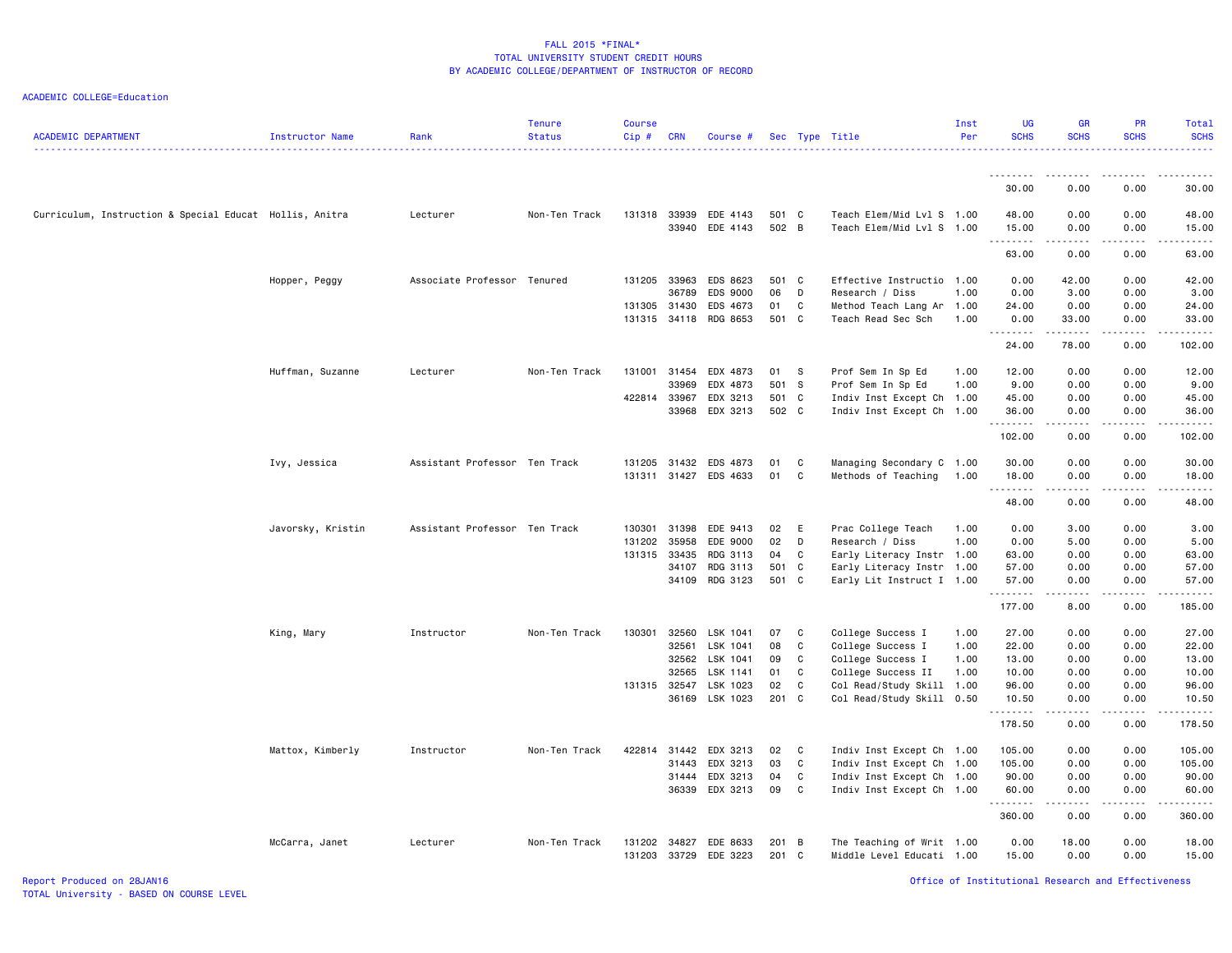| <b>ACADEMIC DEPARTMENT</b>                                   | Instructor Name    | Rank                          | <b>Tenure</b><br><b>Status</b> | <b>Course</b><br>Cip# | <b>CRN</b>   | Course #                   |                |              | Sec Type Title                                    | Inst<br>Per | <b>UG</b><br><b>SCHS</b> | <b>GR</b><br><b>SCHS</b> | <b>PR</b><br><b>SCHS</b> | Total<br><b>SCHS</b>                                                                                                           |
|--------------------------------------------------------------|--------------------|-------------------------------|--------------------------------|-----------------------|--------------|----------------------------|----------------|--------------|---------------------------------------------------|-------------|--------------------------|--------------------------|--------------------------|--------------------------------------------------------------------------------------------------------------------------------|
|                                                              |                    |                               |                                |                       |              |                            |                |              |                                                   |             | .                        | . <b>.</b>               |                          |                                                                                                                                |
|                                                              |                    |                               |                                |                       |              |                            |                |              |                                                   |             | 15.00                    | 18.00                    | 0.00                     | 33.00                                                                                                                          |
| Curriculum, Instruction & Special Educat McDaniel, Christina |                    | Non-Faculty                   | Not Applicable                 |                       | 131316 31429 | EDS 4653                   | 01             | $\mathbf{C}$ | Method Teach Science 1.00                         |             | 21.00                    | 0.00                     | 0.00                     | 21.00                                                                                                                          |
|                                                              |                    |                               |                                |                       | 33935        | EDE 4113<br>33936 EDE 4113 | 501 C<br>502 B |              | Teach Elem/Mid Level<br>Teach Elem/Mid Level 1.00 | 1.00        | 51.00<br>18.00           | 0.00<br>0.00             | 0.00<br>0.00             | 51.00<br>18.00                                                                                                                 |
|                                                              |                    |                               |                                |                       |              |                            |                |              |                                                   |             | .                        | .                        | .                        | .                                                                                                                              |
|                                                              |                    |                               |                                |                       |              |                            |                |              |                                                   |             | 90.00                    | 0.00                     | 0.00                     | 90.00                                                                                                                          |
|                                                              | McDowell, Teresa   | Lecturer                      | Non-Ten Track                  | 131315                | 32543        | LSK 1013                   | 01             | C            | Effective Reading                                 | 1.00        | 81.00                    | 0.00                     | 0.00                     | 81.00                                                                                                                          |
|                                                              |                    |                               |                                |                       |              | 32544 LSK 1013             | 02             | $\mathbf{C}$ | Effective Reading                                 | 1.00        | 81.00<br>.               | 0.00<br>.                | 0.00<br>.                | 81.00<br>$\begin{array}{cccccccccc} \bullet & \bullet & \bullet & \bullet & \bullet & \bullet & \bullet & \bullet \end{array}$ |
|                                                              |                    |                               |                                |                       |              |                            |                |              |                                                   |             | 162.00                   | 0.00                     | 0.00                     | 162.00                                                                                                                         |
|                                                              | McGinnis, Brecken  | Instructor                    | Non-Ten Track                  | 131001                | 33974        | EDX 8173                   | 501 C          |              | Sp Ed In Reg Classrm 1.00                         |             | 0.00                     | 42.00                    | 0.00                     | 42.00                                                                                                                          |
|                                                              |                    |                               |                                |                       | 33975        | EDX 8173                   | 502 C          |              | Sp Ed In Reg Classrm                              | 1.00        | 0.00                     | 24.00                    | 0.00                     | 24.00                                                                                                                          |
|                                                              |                    |                               |                                |                       |              | 33976 EDX 8173             | 503 C          |              | Sp Ed In Reg Classrm 1.00                         |             | 0.00<br>.                | 9.00<br>.                | 0.00                     | 9.00<br>.                                                                                                                      |
|                                                              |                    |                               |                                |                       |              |                            |                |              |                                                   |             | 0.00                     | 75.00                    | 0.00                     | 75.00                                                                                                                          |
|                                                              | McKissick, Bethany | Assistant Professor Ten Track |                                |                       | 131001 31449 | EDX 4103                   | 01             | C            | Intro to Intell/Dev                               | 1.00        | 84.00                    | 0.00                     | 0.00                     | 84.00                                                                                                                          |
|                                                              |                    |                               |                                |                       | 31458        | EDX 6103                   | 01             | C            | Intro to Intell/Dev                               | 1.00        | 0.00                     | 3.00                     | 0.00                     | 3.00                                                                                                                           |
|                                                              |                    |                               |                                |                       | 36019        | EDX 6173                   | 501 C          |              | Intro Contingency Ma                              | 1.00        | 0.00                     | 36.00                    | 0.00                     | 36.00                                                                                                                          |
|                                                              |                    |                               |                                |                       | 36211        | EDX 4000                   | $01$ I         |              | Directed Indiv Study 1.00                         |             | 6.00                     | 0.00<br>.                | 0.00                     | 6.00                                                                                                                           |
|                                                              |                    |                               |                                |                       |              |                            |                |              |                                                   |             | 90.00                    | 39.00                    | 0.00                     | 129.00                                                                                                                         |
|                                                              | McMillen, Carrie   | Lecturer                      | Non-Ten Track                  |                       |              | 131203 31374 EDE 3223      | 02             | $\mathbf{C}$ | Middle Level Educati 1.00                         |             | 66.00                    | 0.00<br>.                | 0.00                     | 66.00                                                                                                                          |
|                                                              |                    |                               |                                |                       |              |                            |                |              |                                                   |             | 66.00                    | 0.00                     | 0.00                     | 66.00                                                                                                                          |
|                                                              | Middleton, Tiffany | Instructor                    | Non-Ten Track                  |                       | 131202 31369 | EDE 3123                   | 01             | C            | Early Childhood Ed                                | 1.00        | 90.00                    | 0.00                     | 0.00                     | 90.00                                                                                                                          |
|                                                              |                    |                               |                                |                       | 31371        | EDE 3123                   | 03             | B            | Early Childhood Ed                                | 1.00        | 63.00                    | 0.00                     | 0.00                     | 63.00                                                                                                                          |
|                                                              |                    |                               |                                |                       |              |                            |                |              |                                                   |             | .<br>153.00              | .<br>0.00                | 0.00                     | 153.00                                                                                                                         |
|                                                              | Miller, Nicole     | Assistant Professor Ten Track |                                |                       | 131202 36740 | EDE 7000                   | 501 I          |              | Directed Indiv Study 1.00                         |             | 0.00                     | 1.00                     | 0.00                     | 1.00                                                                                                                           |
|                                                              |                    |                               |                                |                       | 131203 31395 | EDE 8713                   | 01 C           |              | Educ Young Adolescen                              | 1.00        | 0.00                     | 18.00                    | 0.00                     | 18.00                                                                                                                          |
|                                                              |                    |                               |                                |                       | 33945        | EDE 8143                   | 501 H          |              | Middle Level Intersh                              | 1.00        | 0.00                     | 3.00                     | 0.00                     | 3.00                                                                                                                           |
|                                                              |                    |                               |                                |                       | 33946        | EDE 8153                   | 501 C          |              | Prof Roles Mid Lev E                              | 1.00        | 0.00                     | 42.00                    | 0.00                     | 42.00                                                                                                                          |
|                                                              |                    |                               |                                |                       |              | 131205 36722 EDS 9000      | 05 D           |              | Research / Diss                                   | 1.00        | 0.00                     | 3.00                     | 0.00                     | 3.00                                                                                                                           |
|                                                              |                    |                               |                                |                       |              |                            |                |              |                                                   |             | .<br>0.00                | .<br>67.00               | .<br>0.00                | .<br>67.00                                                                                                                     |
|                                                              | Moser, Kelly       | Assistant Professor Ten Track |                                | 131205 31431          |              | EDS 4683                   | 01 C           |              | Methods FL Teaching                               | 1.00        | 12.00                    | 0.00                     | 0.00                     | 12.00                                                                                                                          |
|                                                              |                    |                               |                                |                       | 36017        | EDS 8113                   | 501 C          |              | Class Management in                               | 1.00        | 0.00                     | 12.00                    | 0.00                     | 12.00                                                                                                                          |
|                                                              |                    |                               |                                |                       | 36025        | EDS 8153                   | 501 C          |              | Prof Roles of Sec Ed                              | 1.00        | 0.00                     | 36.00                    | 0.00                     | 36.00                                                                                                                          |
|                                                              |                    |                               |                                |                       | 36588        | EDS 7000                   | 06 I           |              | Directed Indiv Study 1.00                         |             | 0.00                     | 1.00                     | 0.00                     | 1.00                                                                                                                           |
|                                                              |                    |                               |                                |                       |              |                            |                |              |                                                   |             | .<br>12.00               | .<br>49.00               | .<br>0.00                | .<br>61.00                                                                                                                     |
|                                                              | Mulkana, Angela    | Lecturer                      | Non-Ten Track                  | 131202                | 35627        | EDE 3343                   | 501 C          |              | Teach Adoles Lit                                  | 1.00        | 42.00                    | 0.00                     | 0.00                     | 42.00                                                                                                                          |
|                                                              |                    |                               |                                | 131203                | 33947        | EDE 8153                   | 502 C          |              | Prof Roles Mid Lev E 1.00                         |             | 0.00                     | 39.00                    | 0.00                     | 39.00                                                                                                                          |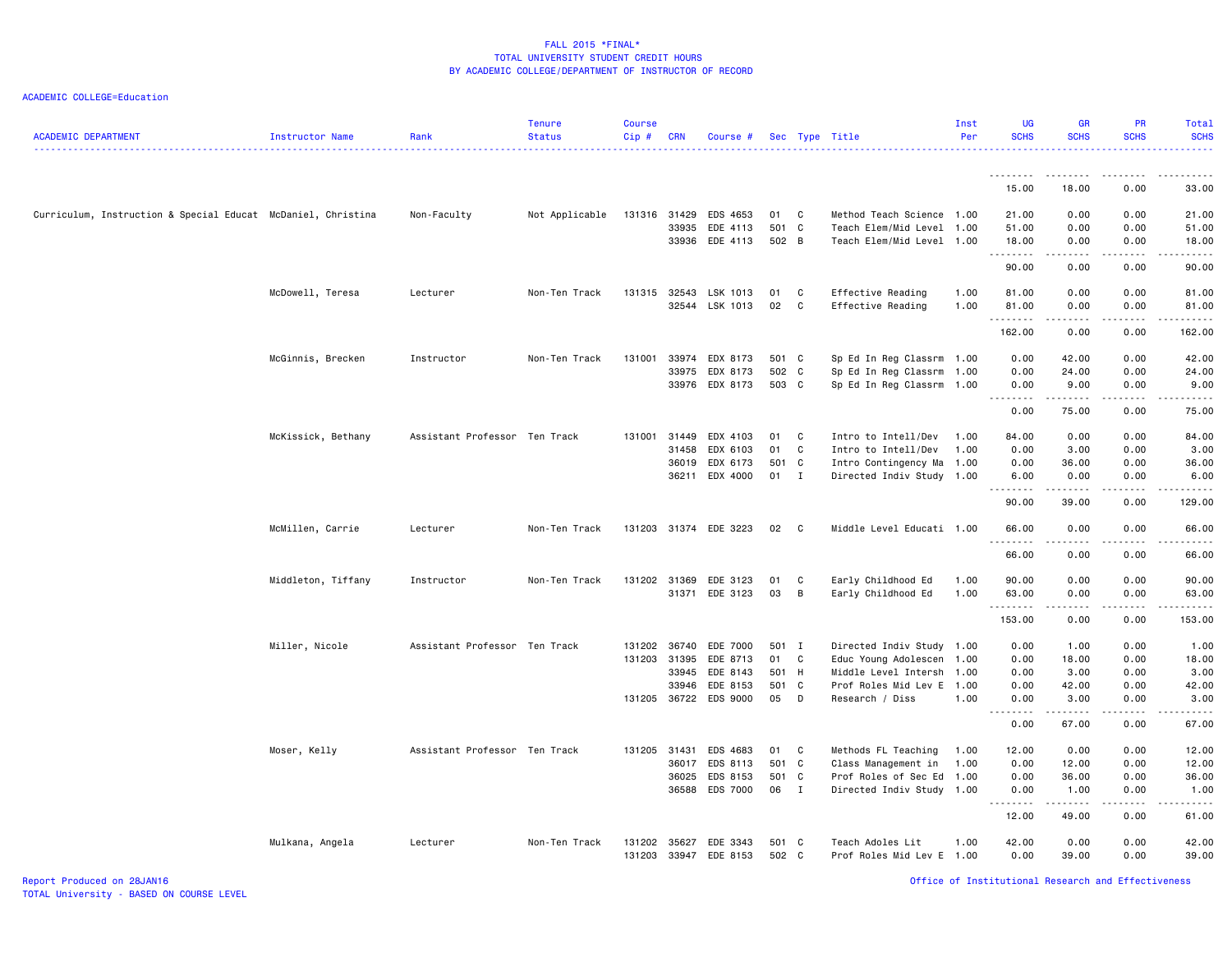| <b>ACADEMIC DEPARTMENT</b>                               | Instructor Name                                     | Rank<br>.                   | <b>Tenure</b><br><b>Status</b> | <b>Course</b><br>Cip#  | <b>CRN</b>     | Course #                   |                |                | Sec Type Title                                         | Inst<br>Per  | <b>UG</b><br><b>SCHS</b><br>$  -$ | <b>GR</b><br><b>SCHS</b>                                                                                                                                      | <b>PR</b><br><b>SCHS</b>    | Total<br><b>SCHS</b><br>.                                                                                                                                      |
|----------------------------------------------------------|-----------------------------------------------------|-----------------------------|--------------------------------|------------------------|----------------|----------------------------|----------------|----------------|--------------------------------------------------------|--------------|-----------------------------------|---------------------------------------------------------------------------------------------------------------------------------------------------------------|-----------------------------|----------------------------------------------------------------------------------------------------------------------------------------------------------------|
| Curriculum, Instruction & Special Educat Mulkana, Angela |                                                     | Lecturer                    | Non-Ten Track                  | 131203                 | 35356          | RDG 8113                   | 501 C          |                | Mid Level Literacy I 1.00                              |              | 0.00<br>.                         | 45.00<br>$\frac{1}{2} \left( \frac{1}{2} \right) \left( \frac{1}{2} \right) \left( \frac{1}{2} \right) \left( \frac{1}{2} \right) \left( \frac{1}{2} \right)$ | 0.00<br>.                   | 45.00<br>$\begin{array}{cccccccccc} \bullet & \bullet & \bullet & \bullet & \bullet & \bullet & \bullet \end{array}$                                           |
|                                                          |                                                     |                             |                                |                        |                |                            |                |                |                                                        |              | 42.00                             | 84.00                                                                                                                                                         | 0.00                        | 126.00                                                                                                                                                         |
|                                                          | Nichols, Ashley                                     | Lecturer                    | Non-Ten Track                  |                        |                | 422814 31446 EDX 3213      | 07             | C <sub>1</sub> | Indiv Inst Except Ch 1.00                              |              | 87.00<br>.                        | 0.00                                                                                                                                                          | 0.00                        | 87.00                                                                                                                                                          |
|                                                          |                                                     |                             |                                |                        |                |                            |                |                |                                                        |              | 87.00                             | 0.00                                                                                                                                                          | 0.00                        | 87.00                                                                                                                                                          |
|                                                          | Nobles, Dena                                        | Lecturer                    | Non-Ten Track                  | 131316                 | 31381<br>31382 | EDE 4113<br>EDE 4113       | 01<br>02       | B<br>B         | Teach Elem/Mid Level 1.00<br>Teach Elem/Mid Level 1.00 |              | 42.00<br>51.00                    | 0.00<br>0.00                                                                                                                                                  | 0.00<br>0.00                | 42.00<br>51.00                                                                                                                                                 |
|                                                          |                                                     |                             |                                |                        | 31383          | EDE 4113                   | 03             | B              | Teach Elem/Mid Level 1.00                              |              | 60.00                             | 0.00                                                                                                                                                          | 0.00                        | 60.00                                                                                                                                                          |
|                                                          |                                                     |                             |                                |                        | 34279          | EDE 4113                   | 04             | B              | Teach Elem/Mid Level 1.00                              |              | 60.00<br>.                        | 0.00<br>-----                                                                                                                                                 | 0.00<br>.                   | 60.00<br>.                                                                                                                                                     |
|                                                          |                                                     |                             |                                |                        |                |                            |                |                |                                                        |              | 213.00                            | 0.00                                                                                                                                                          | 0.00                        | 213.00                                                                                                                                                         |
|                                                          | Pate, Laura                                         | Instructor                  | Non-Ten Track                  | 130301                 | 32551          | LSK 1033                   | 02             | C              | Fund of Achievement                                    | 1.00         | 96.00                             | 0.00                                                                                                                                                          | 0.00                        | 96.00                                                                                                                                                          |
|                                                          |                                                     |                             |                                |                        | 32552          | LSK 1033                   | 03             | C              | Fund of Achievement                                    | 1.00         | 99.00                             | 0.00                                                                                                                                                          | 0.00                        | 99.00                                                                                                                                                          |
|                                                          |                                                     |                             |                                |                        | 32553          | LSK 1033                   | 04             | C              | Fund of Achievement                                    | 0.50         | 46.50                             | 0.00                                                                                                                                                          | 0.00                        | 46.50                                                                                                                                                          |
|                                                          |                                                     |                             |                                | 231301 31557           | 32564          | LSK 1131<br>EN 1103        | 01<br>47       | C<br>C         | Fund of Success<br>En Composition I                    | 1.00<br>1.00 | 52.00<br>63.00                    | 0.00<br>0.00                                                                                                                                                  | 0.00<br>0.00                | 52.00<br>63.00                                                                                                                                                 |
|                                                          |                                                     |                             |                                |                        |                |                            |                |                |                                                        |              | .<br>356.50                       | 0.00                                                                                                                                                          | $- - -$<br>0.00             | $\frac{1}{2} \left( \frac{1}{2} \right) \left( \frac{1}{2} \right) \left( \frac{1}{2} \right) \left( \frac{1}{2} \right) \left( \frac{1}{2} \right)$<br>356.50 |
|                                                          |                                                     |                             |                                |                        |                |                            |                |                |                                                        |              |                                   |                                                                                                                                                               |                             |                                                                                                                                                                |
|                                                          | Platt, Jennifer                                     | Lecturer                    | Non-Ten Track                  | 131202 33941           |                | EDE 4883                   | 501            | $\mathbf{C}$   | Manag Elem/Mid Lvl C 1.00                              |              | 69.00<br>.                        | 0.00                                                                                                                                                          | 0.00                        | 69.00<br>$\frac{1}{2} \left( \frac{1}{2} \right) \left( \frac{1}{2} \right) \left( \frac{1}{2} \right) \left( \frac{1}{2} \right) \left( \frac{1}{2} \right)$  |
|                                                          |                                                     |                             |                                |                        |                |                            |                |                |                                                        |              | 69.00                             | 0.00                                                                                                                                                          | 0.00                        | 69.00                                                                                                                                                          |
|                                                          | Prater, Kathy                                       | Lecturer                    | Non-Ten Track                  | 131099                 | 32534          | LSK 0103                   | 01             | C              | Intermediate Reading 1.00                              |              | 48.00                             | 0.00                                                                                                                                                          | 0.00                        | 48.00                                                                                                                                                          |
|                                                          |                                                     |                             |                                | 131315                 | 32541          | LSK 1011                   | 01             | C              | Study Skills                                           | 1.00         | 28.00                             | 0.00                                                                                                                                                          | 0.00                        | 28.00                                                                                                                                                          |
|                                                          |                                                     |                             |                                |                        | 32542          | LSK 1011                   | 02             | C              | Study Skills                                           | 1.00         | 27.00                             | 0.00                                                                                                                                                          | 0.00                        | 27.00                                                                                                                                                          |
|                                                          |                                                     |                             |                                |                        | 32546          | LSK 1023                   | 01             | C              | Col Read/Study Skill 1.00                              |              | 90.00                             | 0.00                                                                                                                                                          | 0.00                        | 90.00                                                                                                                                                          |
|                                                          |                                                     |                             |                                |                        | 32549          | LSK 1023                   | 04             | C              | Col Read/Study Skill 1.00                              |              | 90.00<br>.                        | 0.00<br>$\frac{1}{2} \left( \frac{1}{2} \right) \left( \frac{1}{2} \right) \left( \frac{1}{2} \right) \left( \frac{1}{2} \right) \left( \frac{1}{2} \right)$  | 0.00<br>.                   | 90.00<br>.                                                                                                                                                     |
|                                                          |                                                     |                             |                                |                        |                |                            |                |                |                                                        |              | 283.00                            | 0.00                                                                                                                                                          | 0.00                        | 283.00                                                                                                                                                         |
|                                                          | Ratliff, Lindon                                     | Associate Professor Tenured |                                | 130901                 | 33738          | EDF 3333                   | 201 C          |                | Social Foundation Ed 1.00                              |              | 75.00                             | 0.00                                                                                                                                                          | 0.00                        | 75.00                                                                                                                                                          |
|                                                          |                                                     |                             |                                | 131001                 | 33758          | EDS 8896                   | 201            | H              | Dimensions of Learni 1.00                              |              | 0.00                              | 12.00                                                                                                                                                         | 0.00                        | 12.00                                                                                                                                                          |
|                                                          |                                                     |                             |                                |                        | 36410          | EDS 8883                   | 201 H          |                | Secondary Internship 1.00                              |              | 0.00                              | 9.00                                                                                                                                                          | 0.00                        | 9.00                                                                                                                                                           |
|                                                          |                                                     |                             |                                | 131205 33748           |                | EDS 3411                   | 201 E          |                | Prac In Secondary Ed 1.00                              |              | 11.00                             | 0.00                                                                                                                                                          | 0.00                        | 11.00                                                                                                                                                          |
|                                                          |                                                     |                             |                                |                        | 33751          | EDS 4873                   | 201            | $\mathbf{C}$   | Managing Secondary C 1.00                              |              | 6.00                              | 0.00                                                                                                                                                          | 0.00                        | 6.00                                                                                                                                                           |
|                                                          |                                                     |                             |                                |                        | 36192<br>36503 | EDS 4000<br>EDS 7000       | 201 I<br>201 I |                | Directed Indiv Study 1.00<br>Directed Indiv Study 1.00 |              | 3.00<br>0.00                      | 0.00<br>3.00                                                                                                                                                  | 0.00<br>0.00                | 3.00<br>3.00                                                                                                                                                   |
|                                                          |                                                     |                             |                                | 131318 33749           |                | EDS 4643                   | 201 C          |                | Method Teach Soc Stu 1.00                              |              | 18.00                             | 0.00                                                                                                                                                          | 0.00                        | 18.00                                                                                                                                                          |
|                                                          |                                                     |                             |                                |                        |                |                            |                |                |                                                        |              | .                                 | $\frac{1}{2} \left( \frac{1}{2} \right) \left( \frac{1}{2} \right) \left( \frac{1}{2} \right) \left( \frac{1}{2} \right) \left( \frac{1}{2} \right)$          | $\sim$ $\sim$ $\sim$ $\sim$ | د د د د د                                                                                                                                                      |
|                                                          |                                                     |                             |                                |                        |                |                            |                |                |                                                        |              | 113.00                            | 24.00                                                                                                                                                         | 0.00                        | 137.00                                                                                                                                                         |
|                                                          | Rigdon, Laurel                                      | Lecturer                    | Non-Ten Track                  | 422814                 | 33759          | EDX 3203                   | 201            | $\mathbf{C}$   | Intro To Learn Disab 1.00                              |              | 48.00                             | 0.00                                                                                                                                                          | 0.00                        | 48.00                                                                                                                                                          |
|                                                          |                                                     |                             |                                |                        | 33760          | EDX 3213                   | 201 C          |                | Indiv Inst Except Ch 1.00                              |              | 75.00<br>.                        | 0.00                                                                                                                                                          | 0.00<br>.                   | 75.00<br>.                                                                                                                                                     |
|                                                          |                                                     |                             |                                |                        |                |                            |                |                |                                                        |              | 123.00                            | 0.00                                                                                                                                                          | 0.00                        | 123.00                                                                                                                                                         |
|                                                          | Robichaux-Davis, Rebecc Associate Professor Tenured |                             |                                | 130301<br>131202 36584 |                | 36117 LSK 1102<br>EDE 9000 | 01<br>05       | C.<br>D        | Academic Math Strate 1.00<br>Research / Diss           | 1.00         | 38.00<br>0.00                     | 0.00<br>1.00                                                                                                                                                  | 0.00<br>0.00                | 38.00<br>1.00                                                                                                                                                  |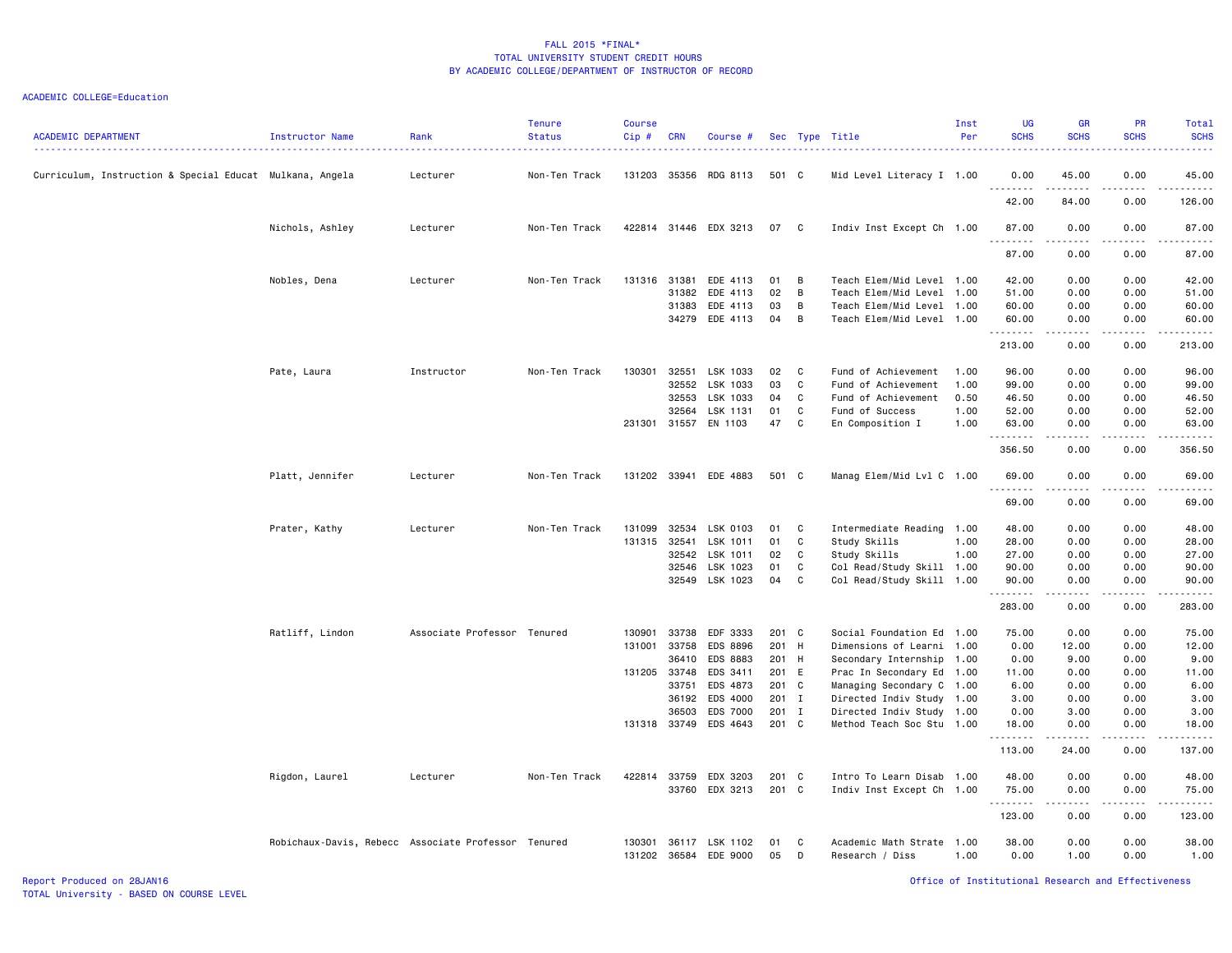| <b>ACADEMIC DEPARTMENT</b>                                                                   | Instructor Name | Rank                               | <b>Tenure</b><br><b>Status</b> | <b>Course</b><br>Cip# | <b>CRN</b>   | Course #              |       |                | Sec Type Title            | Inst<br>Per | <b>UG</b><br><b>SCHS</b> | <b>GR</b><br><b>SCHS</b> | PR<br><b>SCHS</b>                                                                                                                                            | Total<br><b>SCHS</b>           |
|----------------------------------------------------------------------------------------------|-----------------|------------------------------------|--------------------------------|-----------------------|--------------|-----------------------|-------|----------------|---------------------------|-------------|--------------------------|--------------------------|--------------------------------------------------------------------------------------------------------------------------------------------------------------|--------------------------------|
| Curriculum, Instruction & Special Educat Robichaux-Davis, Rebecc Associate Professor Tenured |                 |                                    |                                |                       | 131311 31384 | EDE 4123              | 01    | B              | Teach Elem/Mid Level 1.00 |             | 42.00                    | 0.00                     | 0.00                                                                                                                                                         | 42.00                          |
|                                                                                              |                 |                                    |                                |                       | 31385        | EDE 4123              | 02    | $\overline{B}$ | Teach Elem/Mid Level 1.00 |             | 54.00<br>.               | 0.00                     | 0.00                                                                                                                                                         | 54.00                          |
|                                                                                              |                 |                                    |                                |                       |              |                       |       |                |                           |             | 134.00                   | 1.00                     | 0.00                                                                                                                                                         | 135.00                         |
|                                                                                              | Robinson, Emily | Grad Service Assist Not Applicable |                                | 131315                | 32535        | LSK 1001              | 01    | C              | Freshman Seminar          | 1.00        | 22.00                    | 0.00                     | 0.00                                                                                                                                                         | 22.00                          |
|                                                                                              |                 |                                    |                                |                       | 32536        | LSK 1001              | 02    | C              | Freshman Seminar          | 1.00        | 10.00                    | 0.00                     | 0.00                                                                                                                                                         | 10.00                          |
|                                                                                              |                 |                                    |                                |                       |              | 32539 LSK 1001        | 07    | $\mathbf{C}$   | Freshman Seminar          | 1.00        | 12.00                    | 0.00                     | 0.00                                                                                                                                                         | 12.00                          |
|                                                                                              |                 |                                    |                                |                       |              |                       |       |                |                           |             | .<br>44.00               | .<br>0.00                | 0.00                                                                                                                                                         | 44.00                          |
|                                                                                              | Shea, Donna     | Non-Faculty                        | Not Applicable                 | 131001                | 31455        | EDX 4886              | 01 F  |                | Teach Internship in       | 1.00        | 24.00                    | 0.00                     | 0.00                                                                                                                                                         | 24.00                          |
|                                                                                              |                 |                                    |                                |                       | 31456        | EDX 4896              | 01 F  |                | Teach Internship in       | 1.00        | 24.00                    | 0.00                     | 0.00                                                                                                                                                         | 24.00                          |
|                                                                                              |                 |                                    |                                |                       | 33767        | EDX 4886              | 201 F |                | Teach Internship in       | 1.00        | 18.00                    | 0.00                     | 0.00                                                                                                                                                         | 18.00                          |
|                                                                                              |                 |                                    |                                |                       | 33768        | EDX 4896              | 201 F |                | Teach Internship in       | 1.00        | 18.00                    | 0.00                     | 0.00                                                                                                                                                         | 18.00                          |
|                                                                                              |                 |                                    |                                |                       | 33965        | EDS 8886              | 501 H |                | Dimensions of Learni 1.00 |             | 0.00                     | 180.00                   | 0.00                                                                                                                                                         | 180.00                         |
|                                                                                              |                 |                                    |                                |                       | 33970        | EDX 4886              | 501 F |                | Teach Internship in       | 1.00        | 18.00                    | 0.00                     | 0.00                                                                                                                                                         | 18.00                          |
|                                                                                              |                 |                                    |                                |                       | 33971        | EDX 4896              | 501 F |                | Teach Internship in       | 1.00        | 18.00                    | 0.00                     | 0.00                                                                                                                                                         | 18.00                          |
|                                                                                              |                 |                                    |                                |                       | 36021        | EDX 8233              | 501 H |                |                           |             |                          | 33.00                    | 0.00                                                                                                                                                         | 33.00                          |
|                                                                                              |                 |                                    |                                |                       | 36164        | EDS 8883              | 501 H |                | Special Education In 1.00 |             | 0.00                     | 30.00                    | 0.00                                                                                                                                                         | 30.00                          |
|                                                                                              |                 |                                    |                                |                       |              |                       |       |                | Secondary Internship 1.00 |             | 0.00                     |                          |                                                                                                                                                              |                                |
|                                                                                              |                 |                                    |                                | 131202 31391          |              | EDE 4886              | 01 E  |                | Elem.Mid Lvl Interns 1.00 |             | 78.00                    | 0.00                     | 0.00                                                                                                                                                         | 78.00                          |
|                                                                                              |                 |                                    |                                |                       | 31392        | EDE 4896              | 01 E  |                | Elem/Mid Levl Intern      | 1.00        | 78.00                    | 0.00                     | 0.00                                                                                                                                                         | 78.00                          |
|                                                                                              |                 |                                    |                                |                       |              | 33942 EDE 4886        | 501 E |                | Elem.Mid Lvl Interns      | 1.00        | 150.00                   | 0.00                     | 0.00                                                                                                                                                         | 150.00                         |
|                                                                                              |                 |                                    |                                |                       | 33943        | EDE 4896              | 501 E |                | Elem/Mid Levl Intern      | 1.00        | 150.00                   | 0.00                     | 0.00                                                                                                                                                         | 150.00                         |
|                                                                                              |                 |                                    |                                |                       | 34758        | EDE 4886              | 201 E |                | Elem.Mid Lvl Interns      | 1.00        | 12.00                    | 0.00                     | 0.00                                                                                                                                                         | 12.00                          |
|                                                                                              |                 |                                    |                                |                       | 34815        | EDE 4896              | 201 E |                | Elem/Mid Levl Intern 1.00 |             | 12.00                    | 0.00                     | 0.00                                                                                                                                                         | 12.00                          |
|                                                                                              |                 |                                    |                                | 131203                | 33944        | EDE 8133              | 501 H |                | Mid Level Intership       | 1.00        | 0.00                     | 48.00                    | 0.00                                                                                                                                                         | 48.00                          |
|                                                                                              |                 |                                    |                                |                       | 36005        | EDE 8133              | 502 H |                | Mid Level Intership       | 1.00        | 0.00                     | 27.00                    | 0.00                                                                                                                                                         | 27.00                          |
|                                                                                              |                 |                                    |                                | 131205 31433          |              | EDS 4886              | 01 F  |                | Teach Intern in Sec       | 1.00        | 36.00                    | 0.00                     | 0.00                                                                                                                                                         | 36.00                          |
|                                                                                              |                 |                                    |                                |                       | 31434        | EDS 4896              | 01 F  |                | Teach Intern in Sec       | 1.00        | 36.00                    | 0.00                     | 0.00                                                                                                                                                         | 36.00                          |
|                                                                                              |                 |                                    |                                |                       | 33752        | EDS 4886              | 201 F |                | Teach Intern in Sec       | 1.00        | 12.00                    | 0.00                     | 0.00                                                                                                                                                         | 12.00                          |
|                                                                                              |                 |                                    |                                |                       | 33753        | EDS 4896              | 201 F |                | Teach Intern in Sec       | 1.00        | 12.00                    | 0.00                     | 0.00                                                                                                                                                         | 12.00                          |
|                                                                                              |                 |                                    |                                |                       | 33952        | EDS 4886              | 501 F |                | Teach Intern in Sec       | 1.00        | 24.00                    | 0.00                     | 0.00                                                                                                                                                         | 24.00                          |
|                                                                                              |                 |                                    |                                |                       | 33953        | EDS 4896              | 501 F |                | Teach Intern in Sec       | 1.00        | 24.00                    | 0.00                     | 0.00                                                                                                                                                         | 24.00                          |
|                                                                                              |                 |                                    |                                |                       | 131314 33044 | PE 4886               | 01 F  |                | Teach Intern in PE        | 1.00        | 42.00                    | 0.00                     | 0.00                                                                                                                                                         | 42.00                          |
|                                                                                              |                 |                                    |                                |                       | 33047        | PE 4896               | 01 F  |                | Teach Intern in PE        | 1.00        | 42.00                    | 0.00                     | 0.00                                                                                                                                                         | 42.00                          |
|                                                                                              |                 |                                    |                                |                       |              | 34094 PE 4886         | 501 F |                | Teach Intern in PE        | 1.00        | 24.00                    | 0.00                     | 0.00                                                                                                                                                         | 24.00                          |
|                                                                                              |                 |                                    |                                |                       |              | 34095 PE 4896         | 501 F |                | Teach Intern in PE        | 1.00        | 18.00<br>.               | 0.00<br>.                | 0.00<br>.                                                                                                                                                    | 18.00<br>.                     |
|                                                                                              |                 |                                    |                                |                       |              |                       |       |                |                           |             | 870.00                   | 318.00                   | 0.00                                                                                                                                                         | 1188.00                        |
|                                                                                              | Shirley, Tory   | Assistant Professor Ten Track      |                                |                       | 131202 34759 | EDE 4883              | 201 C |                | Manag Elem/Mid Lvl C 1.00 |             | 6.00                     | 0.00                     | 0.00                                                                                                                                                         | 6.00                           |
|                                                                                              |                 |                                    |                                |                       | 36138        | EDE 8623              | 201 C |                | Content Area Literac 1.00 |             | 0.00                     | 27.00                    | 0.00                                                                                                                                                         | 27.00                          |
|                                                                                              |                 |                                    |                                |                       |              | 131318 33736 EDE 4143 | 201 C |                | Teach Elem/Mid Lvl S 1.00 |             | 30.00<br>.               | 0.00<br><b>.</b>         | 0.00<br>$\frac{1}{2} \left( \frac{1}{2} \right) \left( \frac{1}{2} \right) \left( \frac{1}{2} \right) \left( \frac{1}{2} \right) \left( \frac{1}{2} \right)$ | 30.00<br><b><i><u></u></i></b> |
|                                                                                              |                 |                                    |                                |                       |              |                       |       |                |                           |             | 36.00                    | 27.00                    | 0.00                                                                                                                                                         | 63.00                          |
|                                                                                              | Smith, Kimberly | Lecturer                           | Non-Ten Track                  | 131202                | 31390        | EDE 4883              | 01    | $\mathbf{C}$   | Manag Elem/Mid Lvl C 1.00 |             | 45.00                    | 0.00                     | 0.00                                                                                                                                                         | 45.00                          |
|                                                                                              |                 |                                    |                                | 131315                | 33432        | RDG 3113              | 01    | C              | Early Literacy Instr 1.00 |             | 72.00                    | 0.00                     | 0.00                                                                                                                                                         | 72.00                          |
|                                                                                              |                 |                                    |                                |                       | 33433        | RDG 3113              | 02    | C              | Early Literacy Instr 1.00 |             | 75.00                    | 0.00                     | 0.00                                                                                                                                                         | 75.00                          |
|                                                                                              |                 |                                    |                                |                       |              | 33434 RDG 3113        | 03    | C              | Early Literacy Instr 1.00 |             | 57.00                    | 0.00                     | 0.00                                                                                                                                                         | 57.00                          |
|                                                                                              |                 |                                    |                                |                       |              |                       |       |                |                           |             |                          |                          |                                                                                                                                                              |                                |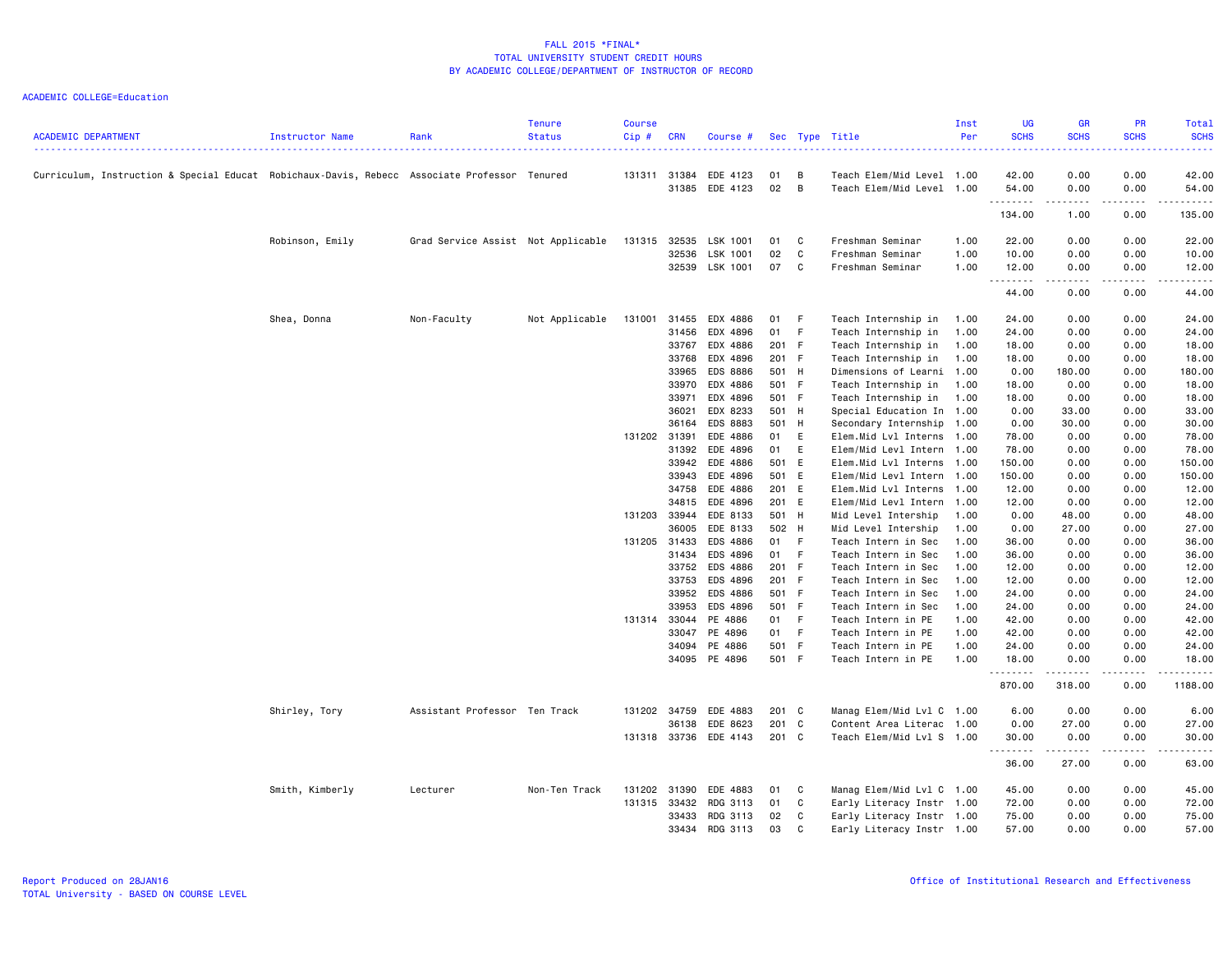| <b>ACADEMIC DEPARTMENT</b>                             | <b>Instructor Name</b> | Rank                          | <b>Tenure</b><br><b>Status</b> | <b>Course</b><br>$Cip$ # | <b>CRN</b>     | Course #              |                |              | Sec Type Title                                         | Inst<br>Per | <b>UG</b><br><b>SCHS</b>                                                                                                          | <b>GR</b><br><b>SCHS</b>                                                                                                                                     | PR<br><b>SCHS</b>                   | Total<br><b>SCHS</b>  |
|--------------------------------------------------------|------------------------|-------------------------------|--------------------------------|--------------------------|----------------|-----------------------|----------------|--------------|--------------------------------------------------------|-------------|-----------------------------------------------------------------------------------------------------------------------------------|--------------------------------------------------------------------------------------------------------------------------------------------------------------|-------------------------------------|-----------------------|
|                                                        |                        |                               |                                |                          |                |                       |                |              |                                                        |             | <u>.</u><br>249.00                                                                                                                | . <u>.</u> .<br>0.00                                                                                                                                         | . <u>.</u> .<br>0.00                | .<br>249.00           |
| Curriculum, Instruction & Special Educat Stinson, Leah |                        | Lecturer                      | Non-Ten Track                  |                          |                | 131305 33843 RDG 4133 | 201 C          |              | Integrat Lang Art In 1.00                              |             | 30.00                                                                                                                             | 0.00                                                                                                                                                         | 0.00                                | 30.00                 |
|                                                        |                        |                               |                                |                          |                |                       |                |              |                                                        |             | .<br>30.00                                                                                                                        | $\frac{1}{2} \left( \frac{1}{2} \right) \left( \frac{1}{2} \right) \left( \frac{1}{2} \right) \left( \frac{1}{2} \right) \left( \frac{1}{2} \right)$<br>0.00 | <b>.</b><br>0.00                    | .<br>30.00            |
|                                                        | Vanderford, Deborah    | Lecturer                      | Non-Ten Track                  |                          |                | 131315 31375 EDE 3233 | 01             | $\mathbf{C}$ | Teach Lit at Elem/Mi 1.00                              |             | 69.00                                                                                                                             | 0.00                                                                                                                                                         | 0.00                                | 69.00                 |
|                                                        |                        |                               |                                |                          |                |                       |                |              |                                                        |             | 69.00                                                                                                                             | 0.00                                                                                                                                                         | 0.00                                | 69.00                 |
|                                                        | Vines, Courtney        | Instructor                    | Non-Ten Track                  |                          | 131202 31370   | EDE 3123              | 02             | C            | Early Childhood Ed                                     | 1.00        | 84.00                                                                                                                             | 0.00                                                                                                                                                         | 0.00                                | 84.00                 |
|                                                        |                        |                               |                                |                          | 33929          | EDE 3123              | 501 C          |              | Early Childhood Ed                                     | 1.00        | 57.00<br>.                                                                                                                        | 0.00<br>.                                                                                                                                                    | 0.00<br><b>.</b>                    | 57.00<br>.            |
|                                                        |                        |                               |                                |                          |                |                       |                |              |                                                        |             | 141.00                                                                                                                            | 0.00                                                                                                                                                         | 0.00                                | 141.00                |
|                                                        | Virden, Jennifer       | Lecturer                      | Non-Ten Track                  | 131311                   | 33933<br>33937 | EDE 3523<br>EDE 4123  | 501 C<br>501 C |              | Found EL/ML Math Edu 1.00<br>Teach Elem/Mid Level 1.00 |             | 24.00<br>45.00                                                                                                                    | 0.00<br>0.00                                                                                                                                                 | 0.00<br>0.00                        | 24.00<br>45.00        |
|                                                        |                        |                               |                                |                          |                |                       |                |              |                                                        |             | .<br>69.00                                                                                                                        | .<br>0.00                                                                                                                                                    | .<br>0.00                           | . <b>.</b> .<br>69.00 |
|                                                        | Walker, Ryan           | Assistant Professor Ten Track |                                | 131205                   | 31435          | EDS 8613              | 01             | C            | Mdle & Sec Sch Curr                                    | 1.00        | 0.00                                                                                                                              | 24.00                                                                                                                                                        | 0.00                                | 24.00                 |
|                                                        |                        |                               |                                |                          | 36059          | EDS 9000              | 03             | D            | Research / Diss                                        | 1.00        | 0.00                                                                                                                              | 10.00                                                                                                                                                        | 0.00                                | 10.00                 |
|                                                        |                        |                               |                                |                          | 36304          | EDS 7000              | 01             | $\mathbf{I}$ | Directed Indiv Study 1.00                              |             | 0.00                                                                                                                              | 3.00                                                                                                                                                         | 0.00                                | 3.00                  |
|                                                        |                        |                               |                                |                          | 36538          | EDS 7000              | 03             | $\mathbf{I}$ | Directed Indiv Study 1.00                              |             | 0.00<br>$\frac{1}{2} \left( \frac{1}{2} \right) \left( \frac{1}{2} \right) \left( \frac{1}{2} \right) \left( \frac{1}{2} \right)$ | 4.00                                                                                                                                                         | 0.00                                | 4.00                  |
|                                                        |                        |                               |                                |                          |                |                       |                |              |                                                        |             | 0.00                                                                                                                              | 41.00                                                                                                                                                        | 0.00                                | 41.00                 |
|                                                        | White, Terri           | Lecturer                      | Non-Ten Track                  | 131203                   | 33841          | RDG 3413              | 201 C          |              | Middle Lvl Lit I                                       | 1.00        | 12.00                                                                                                                             | 0.00                                                                                                                                                         | 0.00                                | 12.00                 |
|                                                        |                        |                               |                                |                          |                | 33842 RDG 3423        | 201 C          |              | Middle Lvl Lit II                                      | 1.00        | 12.00                                                                                                                             | 0.00                                                                                                                                                         | 0.00                                | 12.00                 |
|                                                        |                        |                               |                                |                          |                |                       |                |              |                                                        |             | .<br>24.00                                                                                                                        | $\omega$ is a set of<br>0.00                                                                                                                                 | 22222.<br>0.00                      | .<br>24.00            |
|                                                        | Wiley, Holly           | Instructor                    | Non-Ten Track                  | 260908                   | 31740          | EP 4183               | 01             | B            | Exercise & Weight Co 1.00                              |             | 123.00                                                                                                                            | 0.00                                                                                                                                                         | 0.00                                | 123.00                |
|                                                        |                        |                               |                                |                          | 31741          | EP 4183               | 02             | B            | Exercise & Weight Co 1.00                              |             | 273.00                                                                                                                            | 0.00                                                                                                                                                         | 0.00                                | 273.00                |
|                                                        |                        |                               |                                |                          | 310501 32488   | KI 2023               | 02             | C            | Found of Health Educ 1.00                              |             | 249.00                                                                                                                            | 0.00                                                                                                                                                         | 0.00                                | 249.00                |
|                                                        |                        |                               |                                |                          |                | 33029 PE 3153         | 01             | $\mathbf{C}$ | Methods of Elem PE                                     | 1.00        | 84.00<br><u>.</u>                                                                                                                 | 0.00<br>.                                                                                                                                                    | 0.00<br>.                           | 84.00<br>.            |
|                                                        |                        |                               |                                |                          |                |                       |                |              |                                                        |             | 729.00                                                                                                                            | 0.00                                                                                                                                                         | 0.00                                | 729.00                |
|                                                        | Wofford, Jennifer      | Instructor                    | Non-Ten Track                  | 131299                   | 36812          | RDG 4000              | 01             | $\mathbf{I}$ | Directed Indiv Study 1.00                              |             | 1.00                                                                                                                              | 0.00                                                                                                                                                         | 0.00                                | 1.00                  |
|                                                        |                        |                               |                                | 131315                   | 33436          | RDG 3123              | 01             | $\mathbf{C}$ | Early Lit Instruct I 1.00                              |             | 69.00                                                                                                                             | 0.00                                                                                                                                                         | 0.00                                | 69.00                 |
|                                                        |                        |                               |                                |                          | 33437          | RDG 3123              | 02             | $\mathbf{C}$ | Early Lit Instruct I 1.00                              |             | 63.00                                                                                                                             | 0.00                                                                                                                                                         | 0.00                                | 63.00                 |
|                                                        |                        |                               |                                |                          | 33438          | RDG 3123              | 04             | C            | Early Lit Instruct I 1.00                              |             | 57.00                                                                                                                             | 0.00                                                                                                                                                         | 0.00                                | 57.00                 |
|                                                        |                        |                               |                                |                          | 33439          | RDG 3123              | 03             | C            | Early Lit Instruct I 1.00                              |             | 78.00<br>.                                                                                                                        | 0.00<br>$\sim$ $\sim$ $\sim$                                                                                                                                 | 0.00<br>$\sim$ $\sim$ $\sim$ $\sim$ | 78.00<br>الداعات بال  |
|                                                        |                        |                               |                                |                          |                |                       |                |              |                                                        |             | 268.00                                                                                                                            | 0.00                                                                                                                                                         | 0.00                                | 268.00                |
| Curriculum, Instruction & Special Educat               |                        |                               |                                |                          |                |                       |                |              |                                                        |             | ========<br>7956.00                                                                                                               | ========<br>1096.00                                                                                                                                          | ========<br>0.00                    | ==========<br>9052.00 |
|                                                        |                        |                               |                                |                          |                |                       |                |              |                                                        |             | ========                                                                                                                          | ========                                                                                                                                                     | ========                            | ==========            |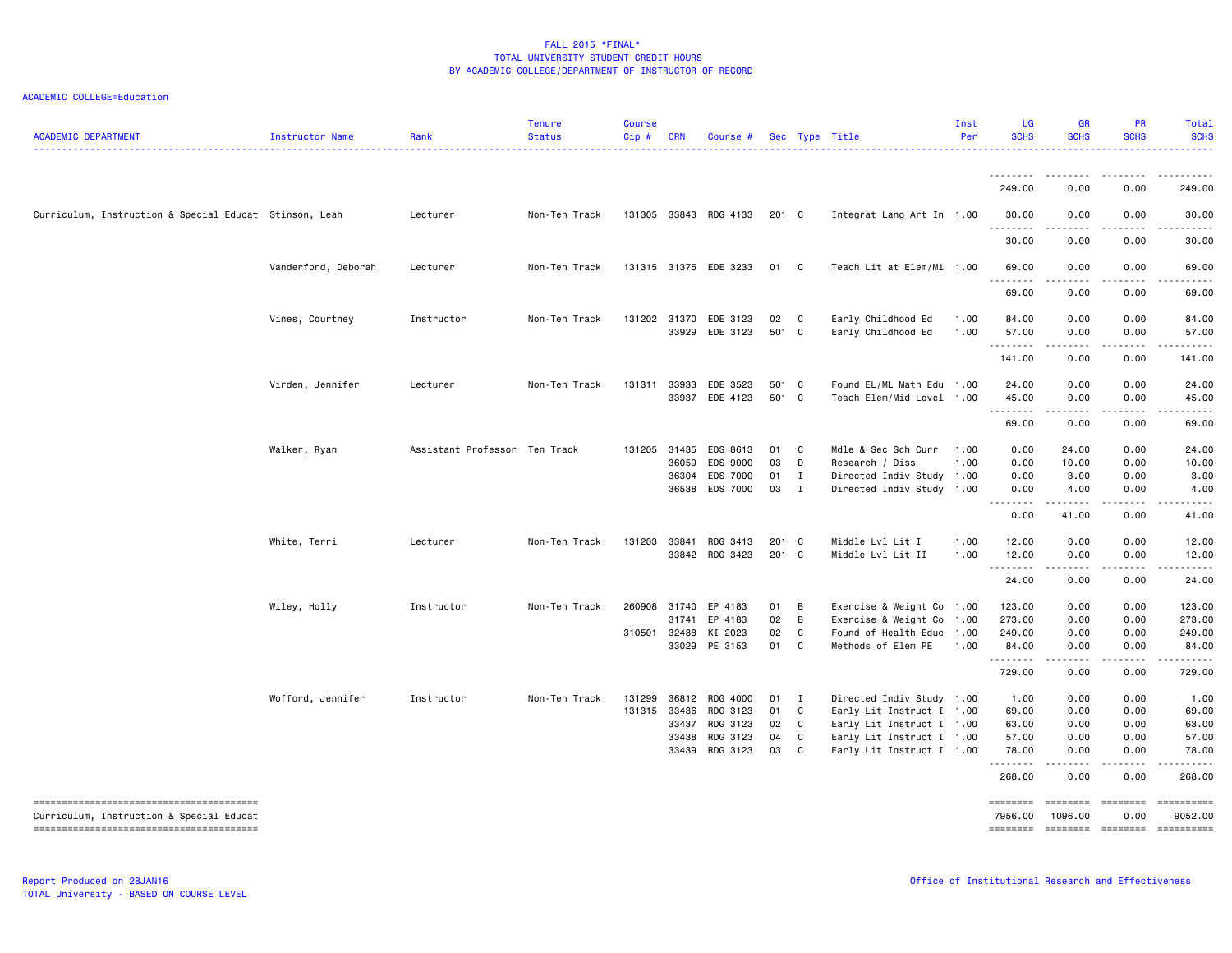| <b>ACADEMIC DEPARTMENT</b> | Instructor Name | Rank        | Tenure<br>Status | <b>Course</b><br>Cip # | <b>CRN</b> | Course # Sec Type Title    |       |                           | Inst<br>Per | <b>UG</b><br><b>SCHS</b> | <b>GR</b><br><b>SCHS</b> | <b>PR</b><br><b>SCHS</b> | Total<br><b>SCHS</b> |
|----------------------------|-----------------|-------------|------------------|------------------------|------------|----------------------------|-------|---------------------------|-------------|--------------------------|--------------------------|--------------------------|----------------------|
| Dean of Education          | Carter, Tashana | Non-Faculty | Not Applicable   |                        |            | 131315 36169 LSK 1023      | 201 C | Col Read/Study Skill 0.50 |             | 10.50<br>--------        | 0.00                     | 0.00<br>.                | 10.50<br>.           |
|                            |                 |             |                  |                        |            |                            |       |                           |             | 10.50                    | 0.00                     | 0.00                     | 10.50                |
|                            | Smith, Erica    | Non-Faculty | Not Applicable   |                        |            | 131315 36137 LSK 2990 01 C |       | Special Topic In LSK 1.00 |             | 44.00<br>---------       | 0.00<br>.                | 0.00<br>.                | 44.00<br>.           |
|                            |                 |             |                  |                        |            |                            |       |                           |             | 44.00                    | 0.00                     | 0.00                     | 44.00                |
|                            |                 |             |                  |                        |            |                            |       |                           |             | $=$ = = = = = = =        | eeeeeee                  | eeeeee                   | eessessess           |
| Dean of Education          |                 |             |                  |                        |            |                            |       |                           |             | 54.50                    | 0.00                     | 0.00                     | 54.50                |
|                            |                 |             |                  |                        |            |                            |       |                           |             |                          |                          |                          | ==========           |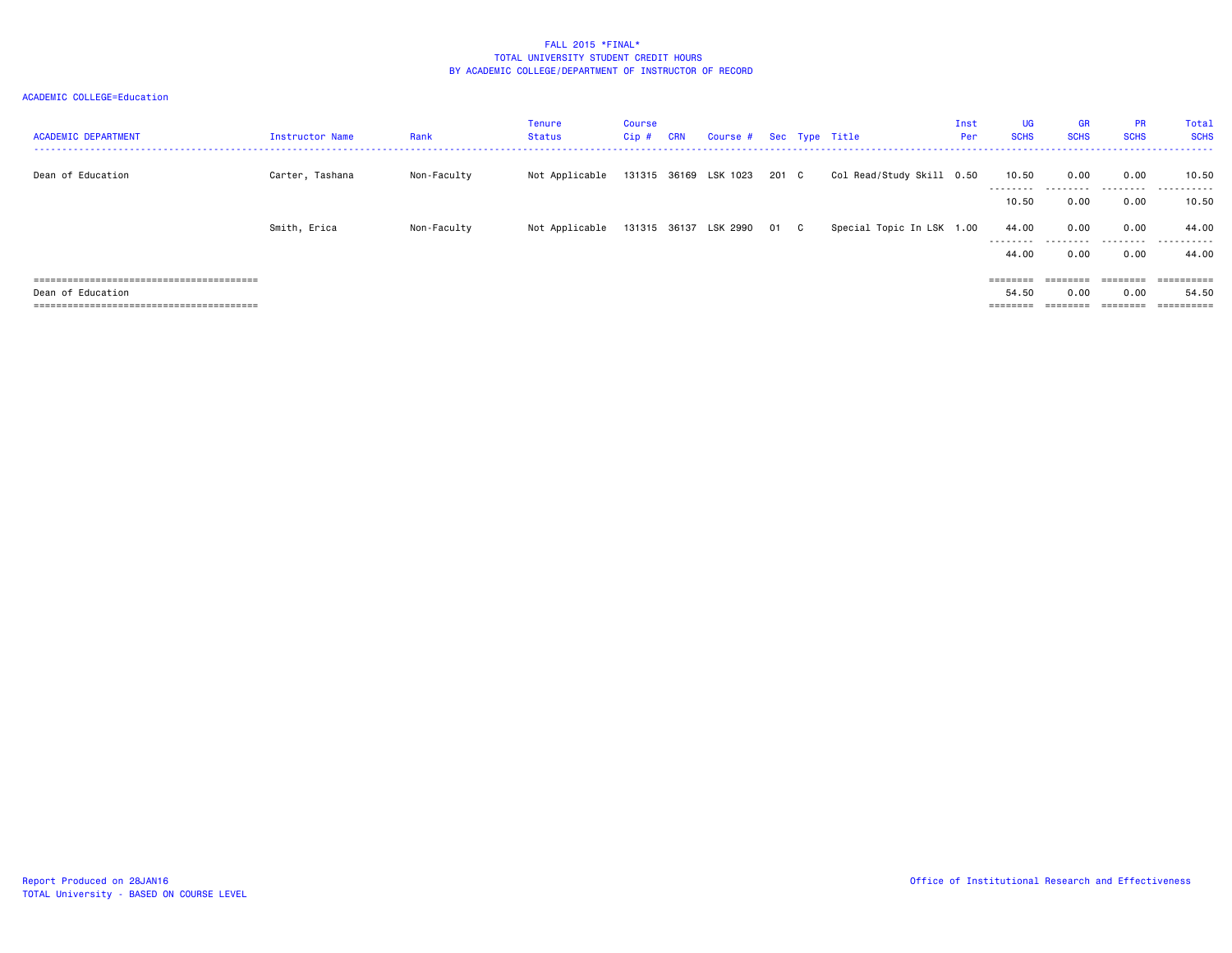| <b>ACADEMIC DEPARTMENT</b>                            | Instructor Name   | Rank                          | <b>Tenure</b><br><b>Status</b> | <b>Course</b><br>Cip# | <b>CRN</b>   | Course #              |       |                | Sec Type Title            | Inst<br>Per | <b>UG</b><br><b>SCHS</b> | <b>GR</b><br><b>SCHS</b>                                                                                                          | <b>PR</b><br><b>SCHS</b>                                                                                                                             | <b>Total</b><br><b>SCHS</b>                                                                                                                                                               |
|-------------------------------------------------------|-------------------|-------------------------------|--------------------------------|-----------------------|--------------|-----------------------|-------|----------------|---------------------------|-------------|--------------------------|-----------------------------------------------------------------------------------------------------------------------------------|------------------------------------------------------------------------------------------------------------------------------------------------------|-------------------------------------------------------------------------------------------------------------------------------------------------------------------------------------------|
|                                                       |                   |                               |                                |                       |              |                       |       |                |                           |             | .                        |                                                                                                                                   | $\frac{1}{2} \left( \frac{1}{2} \right) \left( \frac{1}{2} \right) \left( \frac{1}{2} \right) \left( \frac{1}{2} \right) \left( \frac{1}{2} \right)$ | .                                                                                                                                                                                         |
| Instructional Systems & Workforce Develo Adams, James |                   | Associate Professor Tenured   |                                |                       | 131310 35072 | TKT 4493              | 501 C |                | Meth Tchn Career Pat 1.00 |             | 12.00                    | 0.00                                                                                                                              | 0.00                                                                                                                                                 | 12.00                                                                                                                                                                                     |
|                                                       |                   |                               |                                |                       | 35073        | TKT 6493              | 501 C |                | Meth Tchn Career Pat 1.00 |             | 0.00                     | 9.00                                                                                                                              | 0.00                                                                                                                                                 | 9.00                                                                                                                                                                                      |
|                                                       |                   |                               |                                |                       | 131319 35166 | TKT 9000              | 01    | D              | Research / Diss           | 1.00        | 0.00                     | 25.00                                                                                                                             | 0.00                                                                                                                                                 | 25.00                                                                                                                                                                                     |
|                                                       |                   |                               |                                | 131399                | 34807        | TKT 4263              | 501 C |                | Diverse Wrk & Ed Env 1.00 |             | 9.00                     | 0.00                                                                                                                              | 0.00                                                                                                                                                 | 9.00                                                                                                                                                                                      |
|                                                       |                   |                               |                                |                       | 34808        | TKT 6263              | 501 C |                | Diverse Wrk & Ed Env 1.00 |             | 0.00                     | 45.00                                                                                                                             | 0.00                                                                                                                                                 | 45.00                                                                                                                                                                                     |
|                                                       |                   |                               |                                |                       |              |                       |       |                |                           |             | .<br>21.00               | .<br>79.00                                                                                                                        | .<br>0.00                                                                                                                                            | . <b>.</b><br>100.00                                                                                                                                                                      |
|                                                       | Baham, Jeremy     | Non-Faculty                   | Not Applicable                 | 130406                | 30963        | COE 8553              | 01    | $\mathbf{C}$   | Student Aff/High Ed       | 1.00        | 0.00                     | 42.00                                                                                                                             | 0.00                                                                                                                                                 | 42.00                                                                                                                                                                                     |
|                                                       |                   |                               |                                | 300000                | 34140        | TKT 4413              | 501 C |                | Veterans Benefits &       | 1.00        | 27.00                    | 0.00                                                                                                                              | 0.00                                                                                                                                                 | 27.00                                                                                                                                                                                     |
|                                                       |                   |                               |                                |                       | 34148        | TKT 6413              | 501 C |                | Veterans'Benefits &       | 1.00        | 0.00                     | 27.00                                                                                                                             | 0.00                                                                                                                                                 | 27.00                                                                                                                                                                                     |
|                                                       |                   |                               |                                |                       |              |                       |       |                |                           |             | .<br>27.00               | المتمالين<br>69.00                                                                                                                | 0.00                                                                                                                                                 | .<br>96.00                                                                                                                                                                                |
|                                                       | Ballard, Iva      | Instructor                    | Non-Ten Track                  |                       | 521302 30570 | BQA 3123              | 02    | $\overline{c}$ | Bus Stat Methods II       | 1.00        | 183.00                   | 0.00                                                                                                                              | 0.00                                                                                                                                                 | 183.00                                                                                                                                                                                    |
|                                                       |                   |                               |                                |                       | 30571        | BQA 3123              | 03    | C              | Bus Stat Methods II       | 1.00        | 180.00                   | 0.00                                                                                                                              | 0.00                                                                                                                                                 | 180.00                                                                                                                                                                                    |
|                                                       |                   |                               |                                |                       | 30572        | BQA 3123              | 04    | C              | Bus Stat Methods II       | 1.00        | 195.00                   | 0.00                                                                                                                              | 0.00                                                                                                                                                 | 195.00                                                                                                                                                                                    |
|                                                       |                   |                               |                                |                       | 33886        | BQA 8443              | 501 C |                | Stat Analy Bus Dec        | 1.00        | 0.00                     | 90.00                                                                                                                             | 0.00                                                                                                                                                 | 90.00                                                                                                                                                                                     |
|                                                       |                   |                               |                                |                       |              |                       |       |                |                           |             | .<br>558.00              | .<br>90.00                                                                                                                        | .<br>0.00                                                                                                                                            | $\frac{1}{2} \left( \frac{1}{2} \right) \left( \frac{1}{2} \right) \left( \frac{1}{2} \right) \left( \frac{1}{2} \right) \left( \frac{1}{2} \right) \left( \frac{1}{2} \right)$<br>648.00 |
|                                                       | Bass, Amy         | Lecturer                      | Non-Ten Track                  | 130301                | 34069        | LSK 2010              | 501 C |                | Praxis: Acad Core En 1.00 |             | 20.00                    | 0.00                                                                                                                              | 0.00                                                                                                                                                 | 20.00                                                                                                                                                                                     |
|                                                       |                   |                               |                                |                       |              | 131315 34068 LSK 1023 | 501 C |                | Col Read/Study Skill 1.00 |             | 75.00                    | 0.00                                                                                                                              | 0.00                                                                                                                                                 | 75.00                                                                                                                                                                                     |
|                                                       |                   |                               |                                |                       |              |                       |       |                |                           |             | <u>.</u><br>95.00        | ----<br>0.00                                                                                                                      | .<br>0.00                                                                                                                                            | المتمامين<br>95.00                                                                                                                                                                        |
|                                                       | Beriswill, Joanne | Assistant Professor Ten Track |                                | 110301                | 33619        | TKT 1273              | 01    | C              | Computer Application 1.00 |             | 99.00                    | 0.00                                                                                                                              | 0.00                                                                                                                                                 | 99.00                                                                                                                                                                                     |
|                                                       |                   |                               |                                | 131309                | 33628        | TKT 3623              | 01    | C              | Dsgn Technology Trai 1.00 |             | 27.00                    | 0.00                                                                                                                              | 0.00                                                                                                                                                 | 27.00                                                                                                                                                                                     |
|                                                       |                   |                               |                                |                       |              |                       |       |                |                           |             |                          |                                                                                                                                   |                                                                                                                                                      |                                                                                                                                                                                           |
|                                                       |                   |                               |                                |                       |              | 131319 36416 TKT 9000 | 08    | D              | Research / Diss           | 1.00        | 0.00<br>.                | 1.00<br>.                                                                                                                         | 0.00<br>$- - - - -$                                                                                                                                  | 1.00<br>$- - - - - -$                                                                                                                                                                     |
|                                                       |                   |                               |                                |                       |              |                       |       |                |                           |             | 126.00                   | 1.00                                                                                                                              | 0.00                                                                                                                                                 | 127.00                                                                                                                                                                                    |
|                                                       | Cornelious, Linda | Professor                     | Tenured                        | 131309                | 34137        | TKT 3003              | 501 E |                | Practicum in Tech Tc 1.00 |             | 3.00                     | 0.00                                                                                                                              | 0.00                                                                                                                                                 | 3.00                                                                                                                                                                                      |
|                                                       |                   |                               |                                |                       | 34285        | TKT 8213              | 01    | C              | Cont/Meth Career & T 1.00 |             | 0.00                     | 18.00                                                                                                                             | 0.00                                                                                                                                                 | 18.00                                                                                                                                                                                     |
|                                                       |                   |                               |                                |                       |              | 131319 35167 TKT 9000 | 02    | D              | Research / Diss           | 1.00        | 0.00<br>.                | 16.00<br>.                                                                                                                        | 0.00<br>.                                                                                                                                            | 16.00<br>.                                                                                                                                                                                |
|                                                       |                   |                               |                                |                       |              |                       |       |                |                           |             | 3.00                     | 34.00                                                                                                                             | 0.00                                                                                                                                                 | 37.00                                                                                                                                                                                     |
|                                                       | Crawford, Amie    | Grad Teach Assist             | Not Applicable                 | 110301                | 33620        | TKT 1273              | 02    | $\mathbf{C}$   | Computer Application 1.00 |             | 99.00                    | 0.00                                                                                                                              | 0.00                                                                                                                                                 | 99.00                                                                                                                                                                                     |
|                                                       |                   |                               |                                |                       |              | 34134 TKT 1273        | 501 C |                | Computer Application 1.00 |             | 111.00                   | 0.00                                                                                                                              | 0.00                                                                                                                                                 | 111.00                                                                                                                                                                                    |
|                                                       |                   |                               |                                |                       |              |                       |       |                |                           |             | .<br>210.00              | $\frac{1}{2} \left( \frac{1}{2} \right) \left( \frac{1}{2} \right) \left( \frac{1}{2} \right) \left( \frac{1}{2} \right)$<br>0.00 | .<br>0.00                                                                                                                                            | . <b>.</b><br>210.00                                                                                                                                                                      |
|                                                       | Forde, Connie     | Professor                     | Tenured                        |                       |              | 131319 35168 TKT 9000 | 03    | D              | Research / Diss           | 1.00        | 0.00                     | 12.00                                                                                                                             | 0.00                                                                                                                                                 | 12.00                                                                                                                                                                                     |
|                                                       |                   |                               |                                |                       |              |                       |       |                |                           |             | .<br>0.00                | .<br>12.00                                                                                                                        | .<br>0.00                                                                                                                                            | .<br>12.00                                                                                                                                                                                |
|                                                       | Giordano, Mickey  | Instructor                    | Non-Ten Track                  | 150303                | 33603        | TKI 1814              | 01    | B              | Basic Indust Elec &       | 1.00        | 108.00                   | 0.00                                                                                                                              | 0.00                                                                                                                                                 | 108.00                                                                                                                                                                                    |
|                                                       |                   |                               |                                | 150405                | 33618        | TKI 4303              | 01    | B              | Industrial Robotics       | 1.00        | 81.00                    | 0.00                                                                                                                              | 0.00                                                                                                                                                 | 81.00                                                                                                                                                                                     |
|                                                       |                   |                               |                                | 150603                | 33612        | TKI 3044              | 01    | C              | Industrial Safety         | 1.00        | 244.00                   | 0.00                                                                                                                              | 0.00                                                                                                                                                 | 244.00                                                                                                                                                                                    |
|                                                       |                   |                               |                                | 150612                |              | 33616 TKI 4103        | 01    | B              | Industrial Cntrl Sys 1.00 |             | 57.00                    | 0.00                                                                                                                              | 0.00                                                                                                                                                 | 57.00                                                                                                                                                                                     |
|                                                       |                   |                               |                                |                       |              |                       |       |                |                           |             |                          |                                                                                                                                   |                                                                                                                                                      |                                                                                                                                                                                           |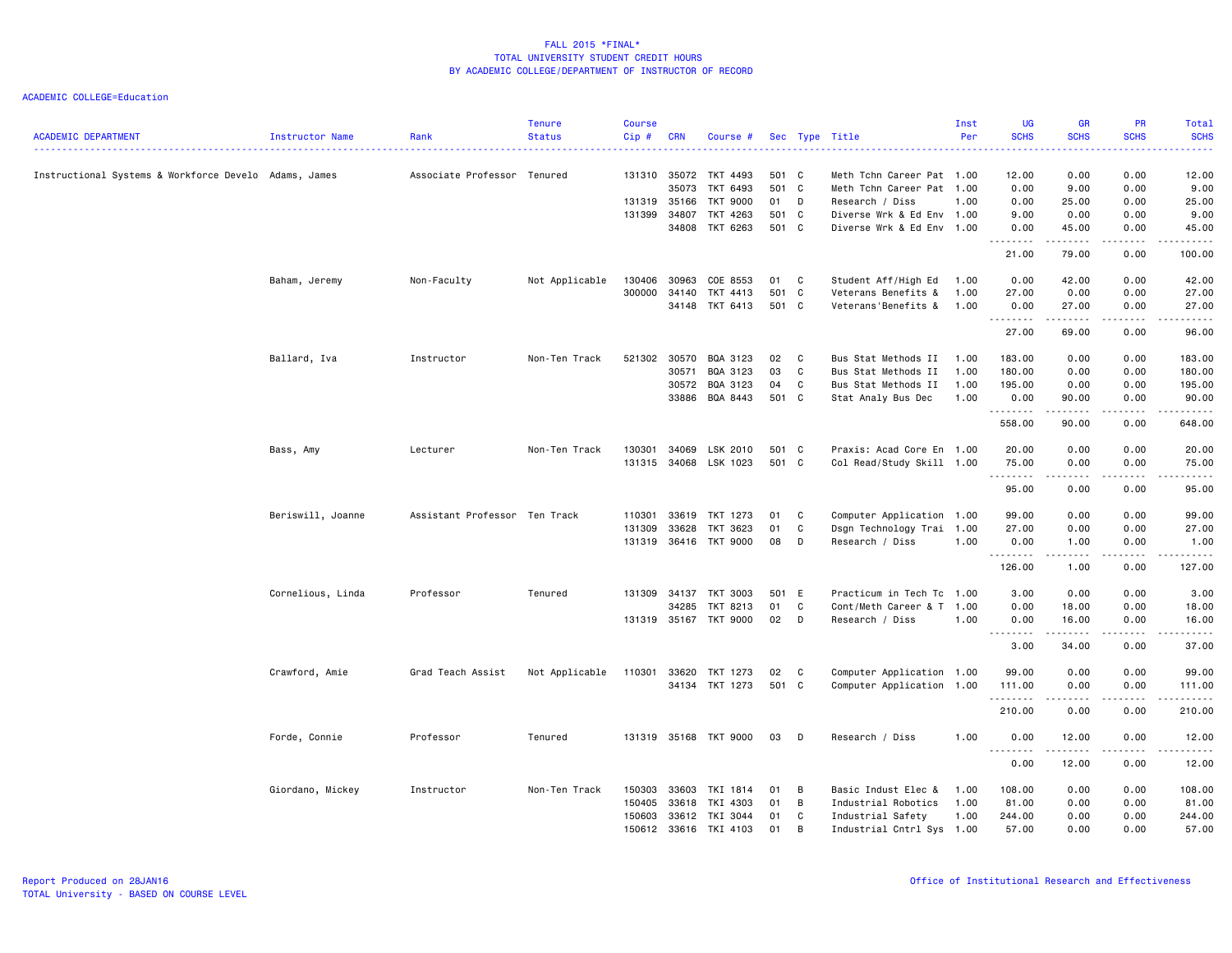| <b>ACADEMIC DEPARTMENT</b>                          | Instructor Name    | Rank                              | <b>Tenure</b><br><b>Status</b> | <b>Course</b><br>Cip# | <b>CRN</b>     | Course #              |          |              | Sec Type Title                                         | Inst<br>Per | UG<br><b>SCHS</b>     | GR<br><b>SCHS</b>  | <b>PR</b><br><b>SCHS</b> | Total<br><b>SCHS</b>                                                                                                                                          |
|-----------------------------------------------------|--------------------|-----------------------------------|--------------------------------|-----------------------|----------------|-----------------------|----------|--------------|--------------------------------------------------------|-------------|-----------------------|--------------------|--------------------------|---------------------------------------------------------------------------------------------------------------------------------------------------------------|
|                                                     |                    |                                   |                                |                       |                |                       |          |              |                                                        |             | <u>.</u>              |                    |                          |                                                                                                                                                               |
|                                                     |                    |                                   |                                |                       |                |                       |          |              |                                                        |             | 490.00                | 0.00               | 0.00                     | 490.00                                                                                                                                                        |
| Instructional Systems & Workforce Develo Huang, Kun |                    | Assistant Professor Ten Track     |                                |                       | 110301 34129   | TKB 4283              | 501 B    |              | Advanced Office Syst 1.00                              |             | 78.00                 | 0.00               | 0.00                     | 78.00                                                                                                                                                         |
|                                                     |                    |                                   |                                |                       | 34131          | TKB 6283              | 501 B    |              | Advanced Office Syst 1.00                              |             | 0.00                  | 3.00               | 0.00                     | 3.00                                                                                                                                                          |
|                                                     |                    |                                   |                                |                       | 34141          | TKT 4713              | 501 C    |              | Authoring for Instr 1.00                               |             | 48.00                 | 0.00               | 0.00                     | 48.00                                                                                                                                                         |
|                                                     |                    |                                   |                                |                       | 34149          | TKT 6713              | 501 C    |              | Authoring for Instr                                    | 1.00        | 0.00                  | 18.00              | 0.00                     | 18.00                                                                                                                                                         |
|                                                     |                    |                                   |                                |                       |                | 130501 35714 TKT 8693 | 01       | $\mathbf{C}$ | Multiple Perptves on 1.00                              |             | 0.00<br>.             | 21.00<br>.         | 0.00<br>.                | 21.00<br>.                                                                                                                                                    |
|                                                     |                    |                                   |                                |                       |                |                       |          |              |                                                        |             | 126.00                | 42.00              | 0.00                     | 168.00                                                                                                                                                        |
|                                                     | Irvin, Lemond      | Research Assist Pro Non-Ten Track |                                | 090101                | 30835          | CO 1013               | 18       | C            | Intro to Communicati 1.00                              |             | 96.00                 | 0.00               | 0.00                     | 96.00                                                                                                                                                         |
|                                                     |                    |                                   |                                |                       |                |                       |          |              |                                                        |             | 96.00                 | 0.00               | 0.00                     | $\frac{1}{2} \left( \frac{1}{2} \right) \left( \frac{1}{2} \right) \left( \frac{1}{2} \right) \left( \frac{1}{2} \right) \left( \frac{1}{2} \right)$<br>96.00 |
|                                                     | Keel, Vicki        | Instructor                        | Non-Ten Track                  | 110301                | 33594          | TKB 1123              | 01       | B            | Document Form/Info P 1.00                              |             | 102.00                | 0.00               | 0.00                     | 102.00                                                                                                                                                        |
|                                                     |                    |                                   |                                |                       | 34806          | TKT 1273              | 502 C    |              | Computer Application                                   | 1.00        | 114.00                | 0.00               | 0.00                     | 114.00                                                                                                                                                        |
|                                                     |                    |                                   |                                | 110401                | 33598          | TKB 2122              | 01       | B            | Intro Database Mgt                                     | 1.00        | 58.00                 | 0.00               | 0.00                     | 58.00                                                                                                                                                         |
|                                                     |                    |                                   |                                | 131303                | 33599          | TKB 2132              | 01       | B            | Intro Sprdsht Desgn                                    | 1.00        | 66.00                 | 0.00               | 0.00                     | 66.00                                                                                                                                                         |
|                                                     |                    |                                   |                                |                       | 36404          | <b>TKB 4000</b>       | 501 I    |              | Directed Indiv Study 1.00                              |             | 3.00<br><b></b>       | 0.00<br><u>.</u>   | 0.00<br>.                | 3.00<br>.                                                                                                                                                     |
|                                                     |                    |                                   |                                |                       |                |                       |          |              |                                                        |             | 343.00                | 0.00               | 0.00                     | 343.00                                                                                                                                                        |
|                                                     | Lee, Sang Joon     | Assistant Professor Ten Track     |                                | 110801                | 34130          | TKB 4583              | 501 B    |              | Graphics and Web Des 1.00                              |             | 75.00                 | 0.00               | 0.00                     | 75.00                                                                                                                                                         |
|                                                     |                    |                                   |                                | 130501                | 35713          | TKT 8543              | 01       | C            | Multimedia Design I                                    | 1.00        | 0.00                  | 21.00              | 0.00                     | 21.00                                                                                                                                                         |
|                                                     |                    |                                   |                                | 131309                | 33631          | TKT 4343              | 01       | C            | Info Tech Project Mg 1.00                              |             | 84.00<br>.            | 0.00<br>.          | 0.00<br>.                | 84.00<br>.                                                                                                                                                    |
|                                                     |                    |                                   |                                |                       |                |                       |          |              |                                                        |             | 159.00                | 21.00              | 0.00                     | 180.00                                                                                                                                                        |
|                                                     | Mize, Mervin       | Instructor                        | Non-Ten Track                  | 150612                | 33602          | TKI 1203              | 01       | B            | Industrial Communica                                   | 1.00        | 114.00                | 0.00               | 0.00                     | 114.00                                                                                                                                                        |
|                                                     |                    |                                   |                                |                       | 33605          | TKI 2123              | 01       | в            | Intro to CNC Prog                                      | 1.00        | 81.00                 | 0.00               | 0.00                     | 81.00                                                                                                                                                         |
|                                                     |                    |                                   |                                |                       | 33613          | TKI 3063              | 01       | C            | Ind Human Relations                                    | 1.00        | 114.00                | 0.00               | 0.00                     | 114.00                                                                                                                                                        |
|                                                     |                    |                                   |                                |                       | 150614 33606   | TKI 2323              | 01       | L            | Forg Weld & Found                                      | 1.00        | 99.00                 | 0.00<br>. <b>.</b> | 0.00<br>.                | 99.00<br><b></b>                                                                                                                                              |
|                                                     |                    |                                   |                                |                       |                |                       |          |              |                                                        |             | 408.00                | 0.00               | 0.00                     | 408.00                                                                                                                                                        |
|                                                     | Okojie, Mabel      | Professor                         | Tenured                        | 110301                | 33642          | TKT 8793              | 01       | E            | Directed Pro & Portf 1.00                              |             | 0.00                  | 15.00              | 0.00                     | 15.00                                                                                                                                                         |
|                                                     |                    |                                   |                                | 131309                | 34809          | TKT 8243              | 501      | $\mathbf{C}$ | Resch Probl in ISWD                                    | 1.00        | 0.00                  | 21.00              | 0.00                     | 21.00                                                                                                                                                         |
|                                                     |                    |                                   |                                | 131319                | 35169          | <b>TKT 9000</b>       | 04       | D            | Research / Diss                                        | 1.00        | 0.00                  | 6.00               | 0.00                     | 6.00                                                                                                                                                          |
|                                                     |                    |                                   |                                | 139999                | 36383          | TKT 8990              | 01       | C            | Special Topic In TKT 1.00                              |             | 0.00<br>$\sim$ $\sim$ | 9.00               | 0.00                     | 9.00<br>$\frac{1}{2}$                                                                                                                                         |
|                                                     |                    |                                   |                                |                       |                |                       |          |              |                                                        |             | 0.00                  | 51.00              | 0.00                     | 51.00                                                                                                                                                         |
|                                                     | Olinzock, Anthony  | Professor                         | Tenured                        |                       | 110301 34142   | TKT 4753              | 501 C    |              | Media for Present In 1.00                              |             | 72.00                 | 0.00               | 0.00                     | 72.00                                                                                                                                                         |
|                                                     |                    |                                   |                                |                       | 34150          | TKT 6753              | 501 C    |              | Media for Present In                                   | 1.00        | 0.00                  | 33.00              | 0.00                     | 33.00                                                                                                                                                         |
|                                                     |                    |                                   |                                | 111001                | 33601          | TKB 4563              | 01       | C            | Intro to Data Networ                                   | 1.00        | 81.00                 | 0.00               | 0.00                     | 81.00                                                                                                                                                         |
|                                                     |                    |                                   |                                | 131319                |                | 35170 TKT 9000        | 05       | D            | Research / Diss                                        | 1.00        | 0.00<br>.             | 17.00<br>.         | 0.00<br>.                | 17.00<br>.                                                                                                                                                    |
|                                                     |                    |                                   |                                |                       |                |                       |          |              |                                                        |             | 153.00                | 50.00              | 0.00                     | 203.00                                                                                                                                                        |
|                                                     | Scarlett, Fabbiney | Grad Teach Assist                 | Not Applicable                 | 110301                | 33621<br>34289 | TKT 1273<br>TKT 1273  | 03<br>06 | C<br>C       | Computer Application 1.00<br>Computer Application 1.00 |             | 96.00<br>99.00        | 0.00<br>0.00       | 0.00<br>0.00             | 96.00<br>99.00                                                                                                                                                |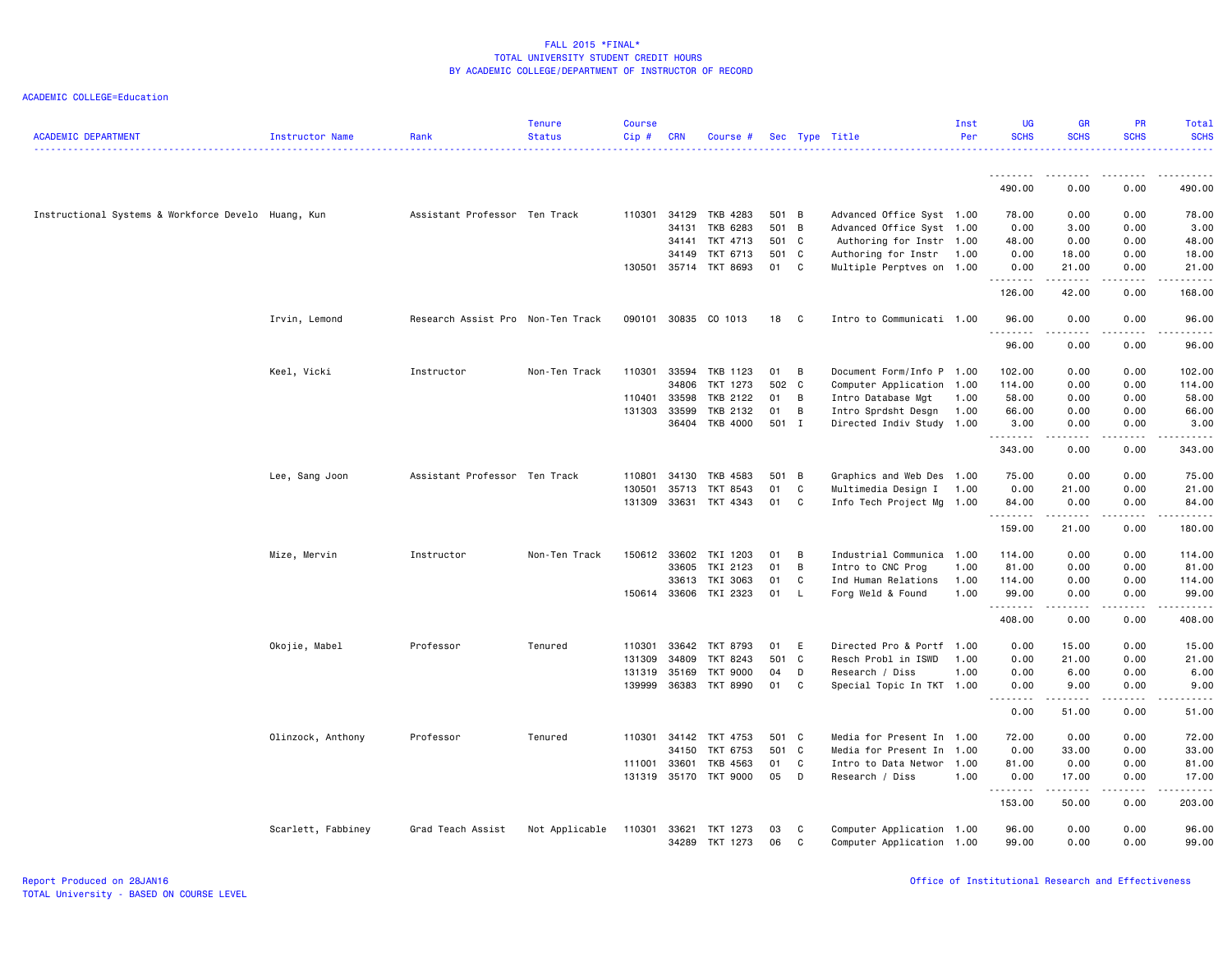| <b>ACADEMIC DEPARTMENT</b>                                    | <b>Instructor Name</b> | Rank                          | <b>Tenure</b><br><b>Status</b> | <b>Course</b><br>Cip# | <b>CRN</b> | Course #              |       |                | Sec Type Title            | Inst<br>Per | UG<br><b>SCHS</b> | <b>GR</b><br><b>SCHS</b> | <b>PR</b><br><b>SCHS</b> | Total<br><b>SCHS</b> |
|---------------------------------------------------------------|------------------------|-------------------------------|--------------------------------|-----------------------|------------|-----------------------|-------|----------------|---------------------------|-------------|-------------------|--------------------------|--------------------------|----------------------|
|                                                               |                        |                               |                                |                       |            |                       |       |                |                           |             |                   |                          |                          |                      |
|                                                               |                        |                               |                                |                       |            |                       |       |                |                           |             | 195.00            | 0.00                     | 0.00                     | 195.00               |
| Instructional Systems & Workforce Develo Scott-Bracey, Pamela |                        | Assistant Professor Ten Track |                                | 131303                | 33600      | TKB 3133              | 01 C  |                | Admin Management & P 1.00 |             | 90.00             | 0.00                     | 0.00                     | 90.00                |
|                                                               |                        |                               |                                |                       | 34138      | TKT 4213              | 501 C |                | Methods of Teaching       | 1.00        | 9.00              | 0.00                     | 0.00                     | 9.00                 |
|                                                               |                        |                               |                                |                       |            | 34146 TKT 6213        | 501 C |                | Meth Tchn Business S 1.00 |             | 0.00              | 21.00                    | 0.00                     | 21.00                |
|                                                               |                        |                               |                                |                       |            |                       |       |                |                           |             | .<br>99.00        | 21.00                    | .<br>0.00                | <u>.</u> .<br>120.00 |
|                                                               | Wyatt, John            | Associate Professor           | Tenured                        | 150603                | 33617      | TKI 4224              | 01    | - C            | Quality Assurance         | 1.00        | 164.00            | 0.00                     | 0.00                     | 164.00               |
|                                                               |                        |                               |                                | 150612                |            | 33614 TKI 3343        | 01    | $\overline{B}$ | CAD/CAM                   | 1.00        | 81.00             | 0.00                     | 0.00                     | 81.00                |
|                                                               |                        |                               |                                |                       |            | 150613 34284 TKI 4263 | 01 C  |                | Mfg Tech & Proc           | 1.00        | 147.00            | 0.00                     | 0.00                     | 147.00               |
|                                                               |                        |                               |                                |                       |            |                       |       |                |                           |             | .<br>392.00       | ----<br>0.00             | . <b>.</b><br>0.00       | 392.00               |
|                                                               | Yarbrough, Steven      | Grad Teach Assist             | Not Applicable                 | 110301                | 33622      | TKT 1273              | 04 C  |                | Computer Application 1.00 |             | 99.00             | 0.00                     | 0.00                     | 99.00                |
|                                                               |                        |                               |                                |                       |            | 131309 33626 TKT 3463 | 01    | - B            | Computer Repair/Main 1.00 |             | 36.00             | 0.00                     | 0.00                     | 36.00                |
|                                                               |                        |                               |                                |                       |            |                       |       |                |                           |             | .<br>135.00       | .<br>0.00                | .<br>0.00                | <u>.</u><br>135.00   |
|                                                               | Yu, Chien              | Professor                     | Tenured                        | 110301                | 33641      | TKT 8743              | 01    | B              | Interactive Media         | 1.00        | 0.00              | 18.00                    | 0.00                     | 18.00                |
|                                                               |                        |                               |                                | 130501                | 33640      | <b>TKT 8703</b>       | 01 C  |                | Trends & Issues Inst 1.00 |             | 0.00              | 15.00                    | 0.00                     | 15.00                |
|                                                               |                        |                               |                                | 131319                |            | 35172 TKT 9000        | 07    | $\Box$         | Research / Diss           | 1.00        | 0.00              | 17.00                    | 0.00                     | 17.00                |
|                                                               |                        |                               |                                |                       |            |                       |       |                |                           |             | .<br>0.00         | .<br>50.00               | <u>.</u><br>0.00         | 50.00                |
|                                                               |                        |                               |                                |                       |            |                       |       |                |                           |             | ========          | ========                 | ========                 | ==========           |
| Instructional Systems & Workforce Develo                      |                        |                               |                                |                       |            |                       |       |                |                           |             | 3636.00           | 520.00                   | 0.00                     | 4156.00              |
|                                                               |                        |                               |                                |                       |            |                       |       |                |                           |             | ========          | ---------                | - coopooco               | ==========           |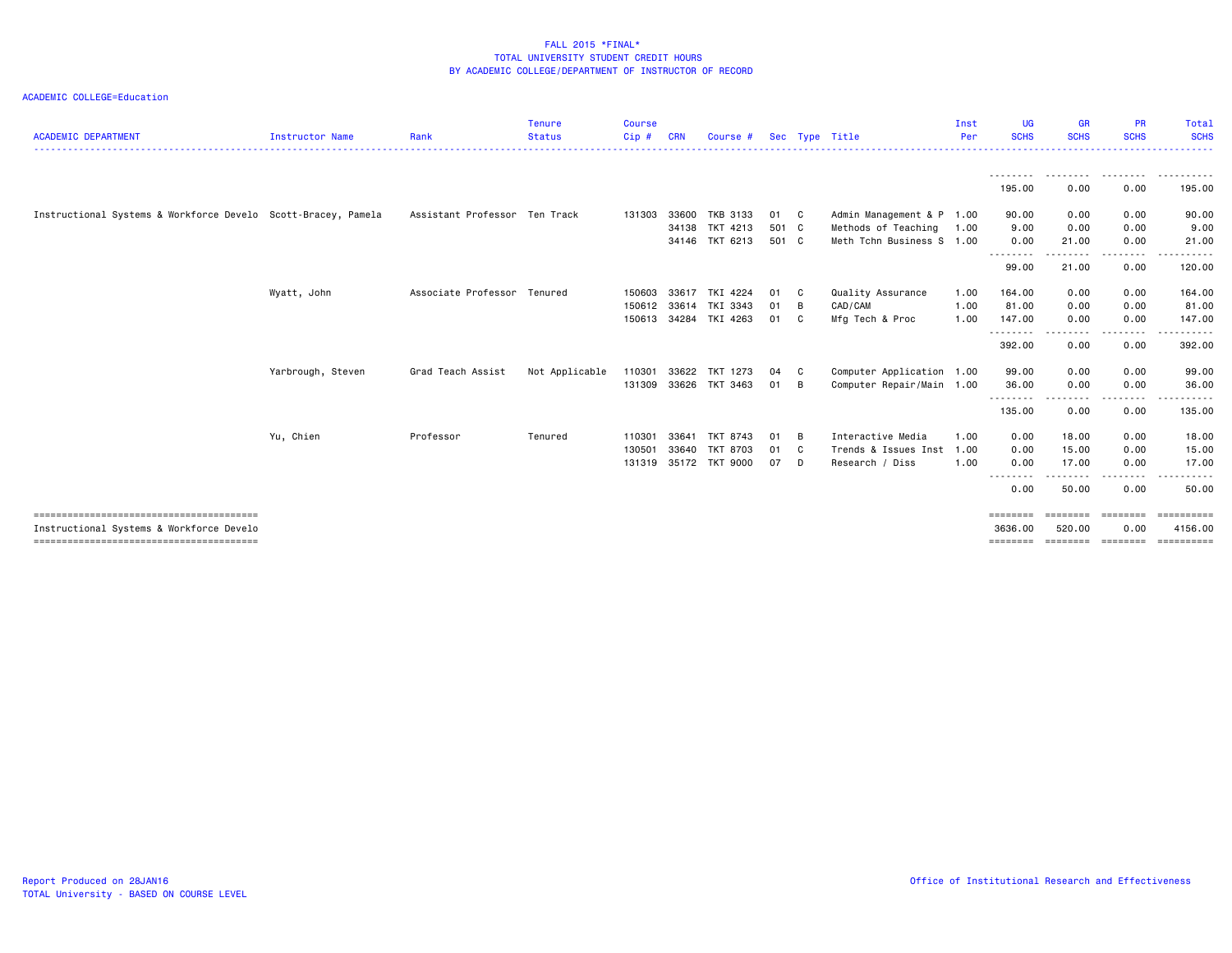| <b>ACADEMIC DEPARTMENT</b> | Instructor Name                                    | Rank                          | <b>Tenure</b><br><b>Status</b> | <b>Course</b><br>Cip # | <b>CRN</b>   | Course #             |        |              | Sec Type Title            | Inst<br>Per | UG<br><b>SCHS</b> | <b>GR</b><br><b>SCHS</b> | PR<br><b>SCHS</b>                   | Total<br><b>SCHS</b>                                                                                                                                                                      |
|----------------------------|----------------------------------------------------|-------------------------------|--------------------------------|------------------------|--------------|----------------------|--------|--------------|---------------------------|-------------|-------------------|--------------------------|-------------------------------------|-------------------------------------------------------------------------------------------------------------------------------------------------------------------------------------------|
|                            |                                                    |                               |                                |                        |              |                      |        |              |                           |             |                   |                          |                                     | وعاماما                                                                                                                                                                                   |
| Kinesiology                | Abadie, Ben                                        | Professor                     | Tenured                        | 310501                 | 31735        | EP 4113              | 02     | В            | Fitness Prog & Testi 1.00 |             | 105.00            | 0.00                     | 0.00                                | 105.00                                                                                                                                                                                    |
|                            |                                                    |                               |                                | 310505                 | 31731        | EP 3613              | 01     | C            | Exercise Electrocard      | 1.00        | 141.00            | 0.00                     | 0.00                                | 141.00                                                                                                                                                                                    |
|                            |                                                    |                               |                                |                        |              | 31732 EP 3613        | 02     | C            | Exercise Electrocard 1.00 |             | 153.00<br>.       | 0.00                     | 0.00<br>$  -$                       | 153.00<br>.                                                                                                                                                                               |
|                            |                                                    |                               |                                |                        |              |                      |        |              |                           |             | 399.00            | 0.00                     | 0.00                                | 399.00                                                                                                                                                                                    |
|                            | Agiovlasitis, Stamatis Associate Professor Tenured |                               |                                | 260908                 | 31739        | EP 4133              | 02     | C            | Ex Prog Clinical Pop 1.00 |             | 246.00            | 0.00                     | 0.00                                | 246.00                                                                                                                                                                                    |
|                            |                                                    |                               |                                | 310504                 | 34640        | EP 4143              | 01     | C            | Aging and Disability 1.00 |             | 126.00            | 0.00                     | 0.00                                | 126.00                                                                                                                                                                                    |
|                            |                                                    |                               |                                | 310505                 | 35441        | EP 4000              | 02     | $\mathbf{I}$ | Directed Indiv Study 1.00 |             | 3.00              | 0.00                     | 0.00                                | 3.00                                                                                                                                                                                      |
|                            |                                                    |                               |                                |                        | 35813        | KI 8000              | 02     | D            | Research/Thesis           | 1.00        | 0.00              | 6.00                     | 0.00                                | 6.00                                                                                                                                                                                      |
|                            |                                                    |                               |                                |                        | 36530        | EP 4000              | 09     | $\mathbf{I}$ | Directed Indiv Study 1.00 |             | 2.00              | 0.00                     | 0.00                                | 2.00                                                                                                                                                                                      |
|                            |                                                    |                               |                                |                        | 36650        | EP 4000              | 11     | $\mathbf{I}$ | Directed Indiv Study 1.00 |             | 2.00              | 0.00                     | 0.00                                | 2.00                                                                                                                                                                                      |
|                            |                                                    |                               |                                |                        | 36742        | EP 4000              | $12$ I |              | Directed Indiv Study 1.00 |             | 2.00<br>.         | 0.00<br>.                | 0.00<br>.                           | 2.00<br>.                                                                                                                                                                                 |
|                            |                                                    |                               |                                |                        |              |                      |        |              |                           |             | 381.00            | 6.00                     | 0.00                                | 387.00                                                                                                                                                                                    |
|                            | Brown, Stanley                                     | Professor                     | Tenured                        | 260908 31718           |              | EP 3304              | 02     | C            | Exercise Physiology       | 1.00        | 200.00            | 0.00                     | 0.00                                | 200.00                                                                                                                                                                                    |
|                            |                                                    |                               |                                |                        |              | 310505 31712 EP 2013 | 01     | C            | Fundamentals of Kine      | 0.20        | 172.80<br>.       | 0.00<br>.                | 0.00<br>.                           | 172.80<br>$\frac{1}{2} \left( \frac{1}{2} \right) \left( \frac{1}{2} \right) \left( \frac{1}{2} \right) \left( \frac{1}{2} \right) \left( \frac{1}{2} \right) \left( \frac{1}{2} \right)$ |
|                            |                                                    |                               |                                |                        |              |                      |        |              |                           |             | 372.80            | 0.00                     | 0.00                                | 372.80                                                                                                                                                                                    |
|                            | Chander, Harish                                    | Assistant Professor Ten Track |                                | 260908                 | 31714        | EP 3233              | 01     | C            | Anatomical Kinesiolo      | 1.00        | 171.00            | 0.00                     | 0.00                                | 171.00                                                                                                                                                                                    |
|                            |                                                    |                               |                                |                        | 34643        | EP 8443              | 01     | C            | Neuro Mech in Exerci 1.00 |             | 0.00              | 54.00                    | 0.00                                | 54.00                                                                                                                                                                                     |
|                            |                                                    |                               |                                | 310505                 | 34644        | KI 3273              | 01     | B            | Athletic Training         | 1.00        | 201.00            | 0.00                     | 0.00                                | 201.00                                                                                                                                                                                    |
|                            |                                                    |                               |                                |                        | 35900        | KI 8000              | 04     | D            | Research/Thesis           | 1.00        | 0.00<br><b></b>   | 6.00<br>.                | 0.00<br>.                           | 6.00<br>$- - - - - -$                                                                                                                                                                     |
|                            |                                                    |                               |                                |                        |              |                      |        |              |                           |             | 372.00            | 60.00                    | 0.00                                | 432.00                                                                                                                                                                                    |
|                            | Chen, Chih Chia                                    | Assistant Professor Ten Track |                                | 260908                 | 31713        | EP 3183              | 01     | C            | Exercise Psychology       | 1.00        | 339.00            | 0.00                     | 0.00                                | 339.00                                                                                                                                                                                    |
|                            |                                                    |                               |                                | 310505                 |              | 35677 PE 4173        | 01     | C            | Test & Measure            | 1.00        | 24.00             | 0.00<br><u>.</u>         | 0.00<br>.                           | 24.00                                                                                                                                                                                     |
|                            |                                                    |                               |                                |                        |              |                      |        |              |                           |             | 363.00            | 0.00                     | 0.00                                | 363.00                                                                                                                                                                                    |
|                            | Curtis, Jasmine                                    | Grad Teach Assist             | Not Applicable                 | 131314                 | 36349        | PE 2990              | 01     | $\mathsf{L}$ | Special Topic In PE       | 1.00        | 9.00              | 0.00                     | 0.00                                | 9.00                                                                                                                                                                                      |
|                            |                                                    |                               |                                | 260908                 | 31720        | EP 3304              | 04     | К            | Exercise Physiology       | 1.00        | 0.00              | 0.00                     | 0.00                                | 0.00                                                                                                                                                                                      |
|                            |                                                    |                               |                                |                        | 31729        | EP 3304              | 13     | К            | Exercise Physiology       | 1.00        | 0.00              | 0.00                     | 0.00                                | 0.00                                                                                                                                                                                      |
|                            |                                                    |                               |                                |                        | 35693        | EP 3304              | 15     | Κ            | Exercise Physiology       | 1.00        | 0.00              | 0.00                     | 0.00                                | 0.00                                                                                                                                                                                      |
|                            |                                                    |                               |                                | 310501                 | 33001        | PE 1061              | 02     | L.           | Fitness Walking/ Jog      | 1.00        | 20.00<br><b></b>  | 0.00                     | 0.00<br>$\sim$ $\sim$ $\sim$ $\sim$ | 20.00<br>د د د د د                                                                                                                                                                        |
|                            |                                                    |                               |                                |                        |              |                      |        |              |                           |             | 29.00             | 0.00                     | 0.00                                | 29.00                                                                                                                                                                                     |
|                            | Debusk, John                                       | Grad Teach Assist             | Not Applicable                 | 131314                 | 33033        | PE 3313              | 02     | Κ            | Sport Physiology          | 1.00        | 0.00              | 0.00                     | 0.00                                | 0.00                                                                                                                                                                                      |
|                            |                                                    |                               |                                | 310501                 | 33013        | PE 1151              | 03     | L.           | Strength Training         | 1.00        | 20.00             | 0.00                     | 0.00                                | 20.00                                                                                                                                                                                     |
|                            |                                                    |                               |                                | 310505                 | 32491        | KI 2213              | 03     | C            | Emergency Health Car      | 1.00        | 93.00<br>.        | 0.00                     | 0.00                                | 93.00<br>.                                                                                                                                                                                |
|                            |                                                    |                               |                                |                        |              |                      |        |              |                           |             | 113.00            | 0.00                     | 0.00                                | 113.00                                                                                                                                                                                    |
|                            | Downs, Benjamin                                    | Grad Teach Assist             | Not Applicable                 |                        | 131314 33017 | PE 1171              | 02     | L.           | Strength & Condition 1.00 |             | 17.00             | 0.00                     | 0.00                                | 17.00                                                                                                                                                                                     |
|                            |                                                    |                               |                                | 310504                 | 33533        | SS 2003              | 01     | C            | Foundations Sport Mg      | 1.00        | 252.00            | 0.00                     | 0.00                                | 252.00                                                                                                                                                                                    |
|                            |                                                    |                               |                                | 310505                 | 32490        | KI 2213              | 02     | C            | Emergency Health Car 1.00 |             | 90.00<br><b></b>  | 0.00<br><u>.</u>         | 0.00<br>.                           | 90.00<br><u>.</u>                                                                                                                                                                         |
|                            |                                                    |                               |                                |                        |              |                      |        |              |                           |             | 359.00            | 0.00                     | 0.00                                | 359.00                                                                                                                                                                                    |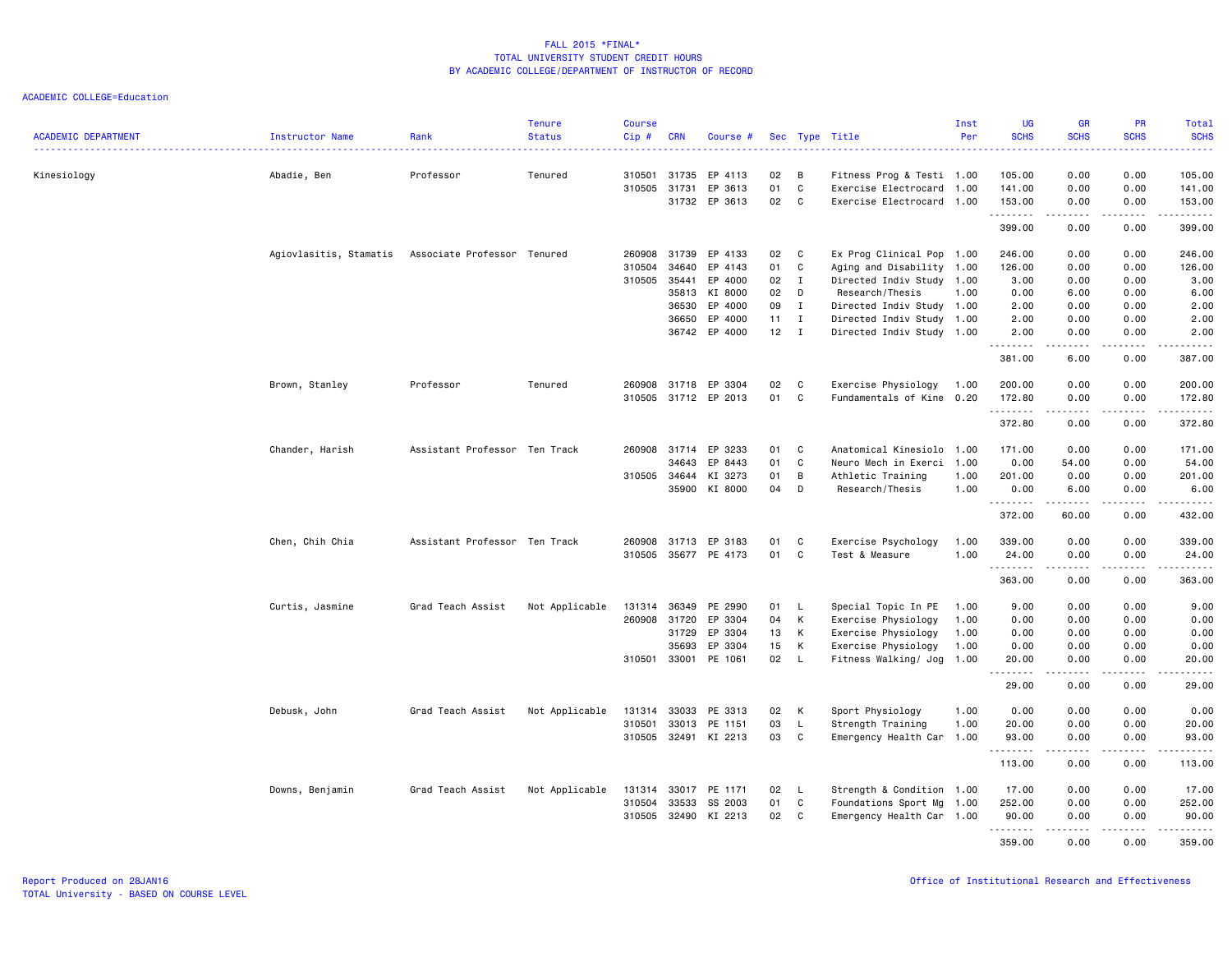| 310501<br>0.00<br>0.00<br>Kinesiology<br>33023<br>PE 1222<br>02<br>38.00<br>38.00<br>Funderburk, Deborah<br>Instructor<br>Non-Ten Track<br>B<br>Teaching Lifetime Ac 1.00<br>PE 1232<br>01<br>B<br>33024<br>1.00<br>60.00<br>0.00<br>0.00<br>60.00<br>Teaching Rhythms<br>01<br>500301<br>33010<br>PE 1091<br>L,<br>Contemporary Dance<br>1.00<br>35.00<br>0.00<br>0.00<br>35.00<br>33025 PE 1323<br>01<br>B<br>Hist & Apprec of Dan 1.00<br>201.00<br>0.00<br>0.00<br>201.00<br>.<br>------<br>.<br>.<br>334.00<br>0.00<br>0.00<br>334.00<br>Grant, Erin<br>Non-Ten Track<br>260908<br>31743<br>EP 4603<br>01<br>Physical Activity Ep 1.00<br>72.00<br>0.00<br>0.00<br>72.00<br>Instructor<br>C<br>310501<br>32484<br>KI 1803<br>01<br>C<br>Health Trends & Topi 1.00<br>132.00<br>0.00<br>0.00<br>132.00<br>KI 2023<br>01<br>32487<br>C<br>Found of Health Educ 1.00<br>219.00<br>0.00<br>0.00<br>219.00<br>KI 2023<br>03<br>$\mathtt{C}$<br>35683<br>Found of Health Educ 1.00<br>144.00<br>0.00<br>0.00<br>144.00<br>07<br>EP 4000<br>$\mathbf I$<br>310505 36520<br>Directed Indiv Study 1.00<br>3.00<br>0.00<br>0.00<br>3.00<br>.<br>$\sim$ $\sim$ $\sim$ $\sim$<br>.<br>.<br>570.00<br>0.00<br>0.00<br>570.00<br>34811<br>EP 3233<br>0.00<br>0.00<br>54.00<br>Harp, Mary<br>Lecturer<br>Non-Ten Track<br>260908<br>201 C<br>Anatomical Kinesiolo 1.00<br>54.00<br>201 C<br>34817<br>EP 3643<br>45.00<br>0.00<br>0.00<br>45.00<br>Applied Anat & Patho<br>1.00<br>33782<br>201 C<br>310505<br>EP 2013<br>Fundamentals of Kine<br>1.00<br>36.00<br>0.00<br>0.00<br>36.00<br>KI 2603<br>201 C<br>33809<br>Medical Terminology<br>1.00<br>21.00<br>0.00<br>0.00<br>21.00<br>.<br>.<br>.<br>.<br>156.00<br>0.00<br>0.00<br>156.00<br>Hill, Christopher<br>Grad Teach Assist<br>Not Applicable<br>131314<br>33036<br>PE 3313<br>05<br>К<br>Sport Physiology<br>1.00<br>0.00<br>0.00<br>0.00<br>0.00<br>03<br>260908<br>EP 3304<br>К<br>Exercise Physiology<br>1.00<br>0.00<br>0.00<br>0.00<br>0.00<br>31719<br>EP 3304<br>08<br>К<br>0.00<br>0.00<br>0.00<br>31724<br>Exercise Physiology<br>1.00<br>0.00<br>31725 EP 3304<br>09<br>К<br>Exercise Physiology<br>0.00<br>0.00<br>0.00<br>1.00<br>0.00<br>$\sim$ $\sim$ $\sim$ $\sim$<br>.<br>0.00<br>0.00<br>0.00<br>0.00<br>EP 3304<br>0.00<br>0.00<br>80.00<br>Hilton, Laura<br>Non-Ten Track<br>260908<br>34812<br>201 C<br>Exercise Physiology<br>1.00<br>80.00<br>Instructor<br>EP 3304<br>202 K<br>Exercise Physiology<br>0.00<br>0.00<br>0.00<br>0.00<br>34813<br>1.00<br>34814 EP 3304<br>203 K<br>Exercise Physiology<br>1.00<br>0.00<br>0.00<br>0.00<br>0.00<br>.<br>$\omega$ and $\omega$<br>.<br>د د د د د<br>0.00<br>80.00<br>0.00<br>80.00<br>Holmes, Megan<br>Assistant Professor Ten Track<br>260908<br>31744<br>EP 4603<br>02<br>C<br>Physical Activity Ep 1.00<br>192.00<br>0.00<br>0.00<br>192.00<br>01<br>B<br>310501 31734 EP 4113<br>Fitness Prog & Testi 1.00<br>90.00<br>0.00<br>0.00<br>90.00<br>.<br>.<br>$\frac{1}{2} \left( \frac{1}{2} \right) \left( \frac{1}{2} \right) \left( \frac{1}{2} \right) \left( \frac{1}{2} \right) \left( \frac{1}{2} \right)$<br>.<br>282.00<br>0.00<br>0.00<br>282.00<br>Joe, Lee<br>Instructor<br>Non-Ten Track<br>260908<br>31717<br>EP 3304<br>01<br>C<br>Exercise Physiology<br>332.00<br>0.00<br>0.00<br>332.00<br>1.00<br>31746<br>EP 4803<br>01<br>S<br>Prof Seminar in Ex S 1.00<br>384.00<br>0.00<br>0.00<br>384.00<br>31747<br>EP 4810<br>01<br>H<br>Clin Exercise Phys I 1.00<br>132.00<br>0.00<br>0.00<br>132.00<br>02<br>EP 4810<br>H<br>Clin Exercise Phys I 1.00<br>123.00<br>0.00<br>0.00<br>123.00<br>31748<br>310501 31742 EP 4210<br>01<br>E<br>Hlth Fitness Stdies<br>1.00<br>0.00<br>0.00<br>24.00<br>24.00<br>.<br>$\omega$ is a $\omega$<br>الدامات ب<br>.<br>995.00<br>0.00<br>0.00<br>995.00<br>31745<br>EP 4703<br>297.00<br>0.00<br>0.00<br>297.00<br>Knight, Adam<br>Associate Professor Tenured<br>260908<br>01<br>C<br>Neural Contl Human M<br>1.00<br>EP 3233<br>03<br>C<br>Anatomical Kinesiolo<br>207.00<br>0.00<br>0.00<br>207.00<br>34638<br>1.00<br>310505 32483<br>KI 1001<br>F01 C<br>First Year Seminar<br>39.00<br>0.00<br>0.00<br>39.00<br>1.00<br>KI 4000<br>02<br>35583<br>I<br>Directed Indiv Study<br>1.00<br>1.00<br>0.00<br>0.00<br>1.00<br>35991<br>KI 8710<br>02<br>E<br>Internship<br>1.00<br>0.00<br>3.00<br>0.00<br>3.00 | <b>ACADEMIC DEPARTMENT</b> | Instructor Name | Rank | Tenure<br><b>Status</b> | <b>Course</b><br>Cip# | <b>CRN</b> | Course # |  | Sec Type Title | Inst<br>Per | UG<br><b>SCHS</b> | <b>GR</b><br><b>SCHS</b> | PR<br><b>SCHS</b> | Total<br><b>SCHS</b> |
|------------------------------------------------------------------------------------------------------------------------------------------------------------------------------------------------------------------------------------------------------------------------------------------------------------------------------------------------------------------------------------------------------------------------------------------------------------------------------------------------------------------------------------------------------------------------------------------------------------------------------------------------------------------------------------------------------------------------------------------------------------------------------------------------------------------------------------------------------------------------------------------------------------------------------------------------------------------------------------------------------------------------------------------------------------------------------------------------------------------------------------------------------------------------------------------------------------------------------------------------------------------------------------------------------------------------------------------------------------------------------------------------------------------------------------------------------------------------------------------------------------------------------------------------------------------------------------------------------------------------------------------------------------------------------------------------------------------------------------------------------------------------------------------------------------------------------------------------------------------------------------------------------------------------------------------------------------------------------------------------------------------------------------------------------------------------------------------------------------------------------------------------------------------------------------------------------------------------------------------------------------------------------------------------------------------------------------------------------------------------------------------------------------------------------------------------------------------------------------------------------------------------------------------------------------------------------------------------------------------------------------------------------------------------------------------------------------------------------------------------------------------------------------------------------------------------------------------------------------------------------------------------------------------------------------------------------------------------------------------------------------------------------------------------------------------------------------------------------------------------------------------------------------------------------------------------------------------------------------------------------------------------------------------------------------------------------------------------------------------------------------------------------------------------------------------------------------------------------------------------------------------------------------------------------------------------------------------------------------------------------------------------------------------------------------------------------------------------------------------------------------------------------------------------------------------------------------------------------------------------------------------------------------------------------------------------------------------------------------------------------------------------------------------------------------------------------------------------------------------------------------------------------------------------------------------------------------------------------------------------------------------------------------------------------------------------------------------------------------------------------------------|----------------------------|-----------------|------|-------------------------|-----------------------|------------|----------|--|----------------|-------------|-------------------|--------------------------|-------------------|----------------------|
|                                                                                                                                                                                                                                                                                                                                                                                                                                                                                                                                                                                                                                                                                                                                                                                                                                                                                                                                                                                                                                                                                                                                                                                                                                                                                                                                                                                                                                                                                                                                                                                                                                                                                                                                                                                                                                                                                                                                                                                                                                                                                                                                                                                                                                                                                                                                                                                                                                                                                                                                                                                                                                                                                                                                                                                                                                                                                                                                                                                                                                                                                                                                                                                                                                                                                                                                                                                                                                                                                                                                                                                                                                                                                                                                                                                                                                                                                                                                                                                                                                                                                                                                                                                                                                                                                                                                                                                          |                            |                 |      |                         |                       |            |          |  |                |             |                   |                          |                   |                      |
|                                                                                                                                                                                                                                                                                                                                                                                                                                                                                                                                                                                                                                                                                                                                                                                                                                                                                                                                                                                                                                                                                                                                                                                                                                                                                                                                                                                                                                                                                                                                                                                                                                                                                                                                                                                                                                                                                                                                                                                                                                                                                                                                                                                                                                                                                                                                                                                                                                                                                                                                                                                                                                                                                                                                                                                                                                                                                                                                                                                                                                                                                                                                                                                                                                                                                                                                                                                                                                                                                                                                                                                                                                                                                                                                                                                                                                                                                                                                                                                                                                                                                                                                                                                                                                                                                                                                                                                          |                            |                 |      |                         |                       |            |          |  |                |             |                   |                          |                   |                      |
|                                                                                                                                                                                                                                                                                                                                                                                                                                                                                                                                                                                                                                                                                                                                                                                                                                                                                                                                                                                                                                                                                                                                                                                                                                                                                                                                                                                                                                                                                                                                                                                                                                                                                                                                                                                                                                                                                                                                                                                                                                                                                                                                                                                                                                                                                                                                                                                                                                                                                                                                                                                                                                                                                                                                                                                                                                                                                                                                                                                                                                                                                                                                                                                                                                                                                                                                                                                                                                                                                                                                                                                                                                                                                                                                                                                                                                                                                                                                                                                                                                                                                                                                                                                                                                                                                                                                                                                          |                            |                 |      |                         |                       |            |          |  |                |             |                   |                          |                   |                      |
|                                                                                                                                                                                                                                                                                                                                                                                                                                                                                                                                                                                                                                                                                                                                                                                                                                                                                                                                                                                                                                                                                                                                                                                                                                                                                                                                                                                                                                                                                                                                                                                                                                                                                                                                                                                                                                                                                                                                                                                                                                                                                                                                                                                                                                                                                                                                                                                                                                                                                                                                                                                                                                                                                                                                                                                                                                                                                                                                                                                                                                                                                                                                                                                                                                                                                                                                                                                                                                                                                                                                                                                                                                                                                                                                                                                                                                                                                                                                                                                                                                                                                                                                                                                                                                                                                                                                                                                          |                            |                 |      |                         |                       |            |          |  |                |             |                   |                          |                   |                      |
|                                                                                                                                                                                                                                                                                                                                                                                                                                                                                                                                                                                                                                                                                                                                                                                                                                                                                                                                                                                                                                                                                                                                                                                                                                                                                                                                                                                                                                                                                                                                                                                                                                                                                                                                                                                                                                                                                                                                                                                                                                                                                                                                                                                                                                                                                                                                                                                                                                                                                                                                                                                                                                                                                                                                                                                                                                                                                                                                                                                                                                                                                                                                                                                                                                                                                                                                                                                                                                                                                                                                                                                                                                                                                                                                                                                                                                                                                                                                                                                                                                                                                                                                                                                                                                                                                                                                                                                          |                            |                 |      |                         |                       |            |          |  |                |             |                   |                          |                   |                      |
|                                                                                                                                                                                                                                                                                                                                                                                                                                                                                                                                                                                                                                                                                                                                                                                                                                                                                                                                                                                                                                                                                                                                                                                                                                                                                                                                                                                                                                                                                                                                                                                                                                                                                                                                                                                                                                                                                                                                                                                                                                                                                                                                                                                                                                                                                                                                                                                                                                                                                                                                                                                                                                                                                                                                                                                                                                                                                                                                                                                                                                                                                                                                                                                                                                                                                                                                                                                                                                                                                                                                                                                                                                                                                                                                                                                                                                                                                                                                                                                                                                                                                                                                                                                                                                                                                                                                                                                          |                            |                 |      |                         |                       |            |          |  |                |             |                   |                          |                   |                      |
|                                                                                                                                                                                                                                                                                                                                                                                                                                                                                                                                                                                                                                                                                                                                                                                                                                                                                                                                                                                                                                                                                                                                                                                                                                                                                                                                                                                                                                                                                                                                                                                                                                                                                                                                                                                                                                                                                                                                                                                                                                                                                                                                                                                                                                                                                                                                                                                                                                                                                                                                                                                                                                                                                                                                                                                                                                                                                                                                                                                                                                                                                                                                                                                                                                                                                                                                                                                                                                                                                                                                                                                                                                                                                                                                                                                                                                                                                                                                                                                                                                                                                                                                                                                                                                                                                                                                                                                          |                            |                 |      |                         |                       |            |          |  |                |             |                   |                          |                   |                      |
|                                                                                                                                                                                                                                                                                                                                                                                                                                                                                                                                                                                                                                                                                                                                                                                                                                                                                                                                                                                                                                                                                                                                                                                                                                                                                                                                                                                                                                                                                                                                                                                                                                                                                                                                                                                                                                                                                                                                                                                                                                                                                                                                                                                                                                                                                                                                                                                                                                                                                                                                                                                                                                                                                                                                                                                                                                                                                                                                                                                                                                                                                                                                                                                                                                                                                                                                                                                                                                                                                                                                                                                                                                                                                                                                                                                                                                                                                                                                                                                                                                                                                                                                                                                                                                                                                                                                                                                          |                            |                 |      |                         |                       |            |          |  |                |             |                   |                          |                   |                      |
|                                                                                                                                                                                                                                                                                                                                                                                                                                                                                                                                                                                                                                                                                                                                                                                                                                                                                                                                                                                                                                                                                                                                                                                                                                                                                                                                                                                                                                                                                                                                                                                                                                                                                                                                                                                                                                                                                                                                                                                                                                                                                                                                                                                                                                                                                                                                                                                                                                                                                                                                                                                                                                                                                                                                                                                                                                                                                                                                                                                                                                                                                                                                                                                                                                                                                                                                                                                                                                                                                                                                                                                                                                                                                                                                                                                                                                                                                                                                                                                                                                                                                                                                                                                                                                                                                                                                                                                          |                            |                 |      |                         |                       |            |          |  |                |             |                   |                          |                   |                      |
|                                                                                                                                                                                                                                                                                                                                                                                                                                                                                                                                                                                                                                                                                                                                                                                                                                                                                                                                                                                                                                                                                                                                                                                                                                                                                                                                                                                                                                                                                                                                                                                                                                                                                                                                                                                                                                                                                                                                                                                                                                                                                                                                                                                                                                                                                                                                                                                                                                                                                                                                                                                                                                                                                                                                                                                                                                                                                                                                                                                                                                                                                                                                                                                                                                                                                                                                                                                                                                                                                                                                                                                                                                                                                                                                                                                                                                                                                                                                                                                                                                                                                                                                                                                                                                                                                                                                                                                          |                            |                 |      |                         |                       |            |          |  |                |             |                   |                          |                   |                      |
|                                                                                                                                                                                                                                                                                                                                                                                                                                                                                                                                                                                                                                                                                                                                                                                                                                                                                                                                                                                                                                                                                                                                                                                                                                                                                                                                                                                                                                                                                                                                                                                                                                                                                                                                                                                                                                                                                                                                                                                                                                                                                                                                                                                                                                                                                                                                                                                                                                                                                                                                                                                                                                                                                                                                                                                                                                                                                                                                                                                                                                                                                                                                                                                                                                                                                                                                                                                                                                                                                                                                                                                                                                                                                                                                                                                                                                                                                                                                                                                                                                                                                                                                                                                                                                                                                                                                                                                          |                            |                 |      |                         |                       |            |          |  |                |             |                   |                          |                   |                      |
|                                                                                                                                                                                                                                                                                                                                                                                                                                                                                                                                                                                                                                                                                                                                                                                                                                                                                                                                                                                                                                                                                                                                                                                                                                                                                                                                                                                                                                                                                                                                                                                                                                                                                                                                                                                                                                                                                                                                                                                                                                                                                                                                                                                                                                                                                                                                                                                                                                                                                                                                                                                                                                                                                                                                                                                                                                                                                                                                                                                                                                                                                                                                                                                                                                                                                                                                                                                                                                                                                                                                                                                                                                                                                                                                                                                                                                                                                                                                                                                                                                                                                                                                                                                                                                                                                                                                                                                          |                            |                 |      |                         |                       |            |          |  |                |             |                   |                          |                   |                      |
|                                                                                                                                                                                                                                                                                                                                                                                                                                                                                                                                                                                                                                                                                                                                                                                                                                                                                                                                                                                                                                                                                                                                                                                                                                                                                                                                                                                                                                                                                                                                                                                                                                                                                                                                                                                                                                                                                                                                                                                                                                                                                                                                                                                                                                                                                                                                                                                                                                                                                                                                                                                                                                                                                                                                                                                                                                                                                                                                                                                                                                                                                                                                                                                                                                                                                                                                                                                                                                                                                                                                                                                                                                                                                                                                                                                                                                                                                                                                                                                                                                                                                                                                                                                                                                                                                                                                                                                          |                            |                 |      |                         |                       |            |          |  |                |             |                   |                          |                   |                      |
|                                                                                                                                                                                                                                                                                                                                                                                                                                                                                                                                                                                                                                                                                                                                                                                                                                                                                                                                                                                                                                                                                                                                                                                                                                                                                                                                                                                                                                                                                                                                                                                                                                                                                                                                                                                                                                                                                                                                                                                                                                                                                                                                                                                                                                                                                                                                                                                                                                                                                                                                                                                                                                                                                                                                                                                                                                                                                                                                                                                                                                                                                                                                                                                                                                                                                                                                                                                                                                                                                                                                                                                                                                                                                                                                                                                                                                                                                                                                                                                                                                                                                                                                                                                                                                                                                                                                                                                          |                            |                 |      |                         |                       |            |          |  |                |             |                   |                          |                   |                      |
|                                                                                                                                                                                                                                                                                                                                                                                                                                                                                                                                                                                                                                                                                                                                                                                                                                                                                                                                                                                                                                                                                                                                                                                                                                                                                                                                                                                                                                                                                                                                                                                                                                                                                                                                                                                                                                                                                                                                                                                                                                                                                                                                                                                                                                                                                                                                                                                                                                                                                                                                                                                                                                                                                                                                                                                                                                                                                                                                                                                                                                                                                                                                                                                                                                                                                                                                                                                                                                                                                                                                                                                                                                                                                                                                                                                                                                                                                                                                                                                                                                                                                                                                                                                                                                                                                                                                                                                          |                            |                 |      |                         |                       |            |          |  |                |             |                   |                          |                   |                      |
|                                                                                                                                                                                                                                                                                                                                                                                                                                                                                                                                                                                                                                                                                                                                                                                                                                                                                                                                                                                                                                                                                                                                                                                                                                                                                                                                                                                                                                                                                                                                                                                                                                                                                                                                                                                                                                                                                                                                                                                                                                                                                                                                                                                                                                                                                                                                                                                                                                                                                                                                                                                                                                                                                                                                                                                                                                                                                                                                                                                                                                                                                                                                                                                                                                                                                                                                                                                                                                                                                                                                                                                                                                                                                                                                                                                                                                                                                                                                                                                                                                                                                                                                                                                                                                                                                                                                                                                          |                            |                 |      |                         |                       |            |          |  |                |             |                   |                          |                   |                      |
|                                                                                                                                                                                                                                                                                                                                                                                                                                                                                                                                                                                                                                                                                                                                                                                                                                                                                                                                                                                                                                                                                                                                                                                                                                                                                                                                                                                                                                                                                                                                                                                                                                                                                                                                                                                                                                                                                                                                                                                                                                                                                                                                                                                                                                                                                                                                                                                                                                                                                                                                                                                                                                                                                                                                                                                                                                                                                                                                                                                                                                                                                                                                                                                                                                                                                                                                                                                                                                                                                                                                                                                                                                                                                                                                                                                                                                                                                                                                                                                                                                                                                                                                                                                                                                                                                                                                                                                          |                            |                 |      |                         |                       |            |          |  |                |             |                   |                          |                   |                      |
|                                                                                                                                                                                                                                                                                                                                                                                                                                                                                                                                                                                                                                                                                                                                                                                                                                                                                                                                                                                                                                                                                                                                                                                                                                                                                                                                                                                                                                                                                                                                                                                                                                                                                                                                                                                                                                                                                                                                                                                                                                                                                                                                                                                                                                                                                                                                                                                                                                                                                                                                                                                                                                                                                                                                                                                                                                                                                                                                                                                                                                                                                                                                                                                                                                                                                                                                                                                                                                                                                                                                                                                                                                                                                                                                                                                                                                                                                                                                                                                                                                                                                                                                                                                                                                                                                                                                                                                          |                            |                 |      |                         |                       |            |          |  |                |             |                   |                          |                   |                      |
|                                                                                                                                                                                                                                                                                                                                                                                                                                                                                                                                                                                                                                                                                                                                                                                                                                                                                                                                                                                                                                                                                                                                                                                                                                                                                                                                                                                                                                                                                                                                                                                                                                                                                                                                                                                                                                                                                                                                                                                                                                                                                                                                                                                                                                                                                                                                                                                                                                                                                                                                                                                                                                                                                                                                                                                                                                                                                                                                                                                                                                                                                                                                                                                                                                                                                                                                                                                                                                                                                                                                                                                                                                                                                                                                                                                                                                                                                                                                                                                                                                                                                                                                                                                                                                                                                                                                                                                          |                            |                 |      |                         |                       |            |          |  |                |             |                   |                          |                   |                      |
|                                                                                                                                                                                                                                                                                                                                                                                                                                                                                                                                                                                                                                                                                                                                                                                                                                                                                                                                                                                                                                                                                                                                                                                                                                                                                                                                                                                                                                                                                                                                                                                                                                                                                                                                                                                                                                                                                                                                                                                                                                                                                                                                                                                                                                                                                                                                                                                                                                                                                                                                                                                                                                                                                                                                                                                                                                                                                                                                                                                                                                                                                                                                                                                                                                                                                                                                                                                                                                                                                                                                                                                                                                                                                                                                                                                                                                                                                                                                                                                                                                                                                                                                                                                                                                                                                                                                                                                          |                            |                 |      |                         |                       |            |          |  |                |             |                   |                          |                   |                      |
|                                                                                                                                                                                                                                                                                                                                                                                                                                                                                                                                                                                                                                                                                                                                                                                                                                                                                                                                                                                                                                                                                                                                                                                                                                                                                                                                                                                                                                                                                                                                                                                                                                                                                                                                                                                                                                                                                                                                                                                                                                                                                                                                                                                                                                                                                                                                                                                                                                                                                                                                                                                                                                                                                                                                                                                                                                                                                                                                                                                                                                                                                                                                                                                                                                                                                                                                                                                                                                                                                                                                                                                                                                                                                                                                                                                                                                                                                                                                                                                                                                                                                                                                                                                                                                                                                                                                                                                          |                            |                 |      |                         |                       |            |          |  |                |             |                   |                          |                   |                      |
|                                                                                                                                                                                                                                                                                                                                                                                                                                                                                                                                                                                                                                                                                                                                                                                                                                                                                                                                                                                                                                                                                                                                                                                                                                                                                                                                                                                                                                                                                                                                                                                                                                                                                                                                                                                                                                                                                                                                                                                                                                                                                                                                                                                                                                                                                                                                                                                                                                                                                                                                                                                                                                                                                                                                                                                                                                                                                                                                                                                                                                                                                                                                                                                                                                                                                                                                                                                                                                                                                                                                                                                                                                                                                                                                                                                                                                                                                                                                                                                                                                                                                                                                                                                                                                                                                                                                                                                          |                            |                 |      |                         |                       |            |          |  |                |             |                   |                          |                   |                      |
|                                                                                                                                                                                                                                                                                                                                                                                                                                                                                                                                                                                                                                                                                                                                                                                                                                                                                                                                                                                                                                                                                                                                                                                                                                                                                                                                                                                                                                                                                                                                                                                                                                                                                                                                                                                                                                                                                                                                                                                                                                                                                                                                                                                                                                                                                                                                                                                                                                                                                                                                                                                                                                                                                                                                                                                                                                                                                                                                                                                                                                                                                                                                                                                                                                                                                                                                                                                                                                                                                                                                                                                                                                                                                                                                                                                                                                                                                                                                                                                                                                                                                                                                                                                                                                                                                                                                                                                          |                            |                 |      |                         |                       |            |          |  |                |             |                   |                          |                   |                      |
|                                                                                                                                                                                                                                                                                                                                                                                                                                                                                                                                                                                                                                                                                                                                                                                                                                                                                                                                                                                                                                                                                                                                                                                                                                                                                                                                                                                                                                                                                                                                                                                                                                                                                                                                                                                                                                                                                                                                                                                                                                                                                                                                                                                                                                                                                                                                                                                                                                                                                                                                                                                                                                                                                                                                                                                                                                                                                                                                                                                                                                                                                                                                                                                                                                                                                                                                                                                                                                                                                                                                                                                                                                                                                                                                                                                                                                                                                                                                                                                                                                                                                                                                                                                                                                                                                                                                                                                          |                            |                 |      |                         |                       |            |          |  |                |             |                   |                          |                   |                      |
|                                                                                                                                                                                                                                                                                                                                                                                                                                                                                                                                                                                                                                                                                                                                                                                                                                                                                                                                                                                                                                                                                                                                                                                                                                                                                                                                                                                                                                                                                                                                                                                                                                                                                                                                                                                                                                                                                                                                                                                                                                                                                                                                                                                                                                                                                                                                                                                                                                                                                                                                                                                                                                                                                                                                                                                                                                                                                                                                                                                                                                                                                                                                                                                                                                                                                                                                                                                                                                                                                                                                                                                                                                                                                                                                                                                                                                                                                                                                                                                                                                                                                                                                                                                                                                                                                                                                                                                          |                            |                 |      |                         |                       |            |          |  |                |             |                   |                          |                   |                      |
|                                                                                                                                                                                                                                                                                                                                                                                                                                                                                                                                                                                                                                                                                                                                                                                                                                                                                                                                                                                                                                                                                                                                                                                                                                                                                                                                                                                                                                                                                                                                                                                                                                                                                                                                                                                                                                                                                                                                                                                                                                                                                                                                                                                                                                                                                                                                                                                                                                                                                                                                                                                                                                                                                                                                                                                                                                                                                                                                                                                                                                                                                                                                                                                                                                                                                                                                                                                                                                                                                                                                                                                                                                                                                                                                                                                                                                                                                                                                                                                                                                                                                                                                                                                                                                                                                                                                                                                          |                            |                 |      |                         |                       |            |          |  |                |             |                   |                          |                   |                      |
|                                                                                                                                                                                                                                                                                                                                                                                                                                                                                                                                                                                                                                                                                                                                                                                                                                                                                                                                                                                                                                                                                                                                                                                                                                                                                                                                                                                                                                                                                                                                                                                                                                                                                                                                                                                                                                                                                                                                                                                                                                                                                                                                                                                                                                                                                                                                                                                                                                                                                                                                                                                                                                                                                                                                                                                                                                                                                                                                                                                                                                                                                                                                                                                                                                                                                                                                                                                                                                                                                                                                                                                                                                                                                                                                                                                                                                                                                                                                                                                                                                                                                                                                                                                                                                                                                                                                                                                          |                            |                 |      |                         |                       |            |          |  |                |             |                   |                          |                   |                      |
|                                                                                                                                                                                                                                                                                                                                                                                                                                                                                                                                                                                                                                                                                                                                                                                                                                                                                                                                                                                                                                                                                                                                                                                                                                                                                                                                                                                                                                                                                                                                                                                                                                                                                                                                                                                                                                                                                                                                                                                                                                                                                                                                                                                                                                                                                                                                                                                                                                                                                                                                                                                                                                                                                                                                                                                                                                                                                                                                                                                                                                                                                                                                                                                                                                                                                                                                                                                                                                                                                                                                                                                                                                                                                                                                                                                                                                                                                                                                                                                                                                                                                                                                                                                                                                                                                                                                                                                          |                            |                 |      |                         |                       |            |          |  |                |             |                   |                          |                   |                      |
|                                                                                                                                                                                                                                                                                                                                                                                                                                                                                                                                                                                                                                                                                                                                                                                                                                                                                                                                                                                                                                                                                                                                                                                                                                                                                                                                                                                                                                                                                                                                                                                                                                                                                                                                                                                                                                                                                                                                                                                                                                                                                                                                                                                                                                                                                                                                                                                                                                                                                                                                                                                                                                                                                                                                                                                                                                                                                                                                                                                                                                                                                                                                                                                                                                                                                                                                                                                                                                                                                                                                                                                                                                                                                                                                                                                                                                                                                                                                                                                                                                                                                                                                                                                                                                                                                                                                                                                          |                            |                 |      |                         |                       |            |          |  |                |             |                   |                          |                   |                      |
|                                                                                                                                                                                                                                                                                                                                                                                                                                                                                                                                                                                                                                                                                                                                                                                                                                                                                                                                                                                                                                                                                                                                                                                                                                                                                                                                                                                                                                                                                                                                                                                                                                                                                                                                                                                                                                                                                                                                                                                                                                                                                                                                                                                                                                                                                                                                                                                                                                                                                                                                                                                                                                                                                                                                                                                                                                                                                                                                                                                                                                                                                                                                                                                                                                                                                                                                                                                                                                                                                                                                                                                                                                                                                                                                                                                                                                                                                                                                                                                                                                                                                                                                                                                                                                                                                                                                                                                          |                            |                 |      |                         |                       |            |          |  |                |             |                   |                          |                   |                      |
|                                                                                                                                                                                                                                                                                                                                                                                                                                                                                                                                                                                                                                                                                                                                                                                                                                                                                                                                                                                                                                                                                                                                                                                                                                                                                                                                                                                                                                                                                                                                                                                                                                                                                                                                                                                                                                                                                                                                                                                                                                                                                                                                                                                                                                                                                                                                                                                                                                                                                                                                                                                                                                                                                                                                                                                                                                                                                                                                                                                                                                                                                                                                                                                                                                                                                                                                                                                                                                                                                                                                                                                                                                                                                                                                                                                                                                                                                                                                                                                                                                                                                                                                                                                                                                                                                                                                                                                          |                            |                 |      |                         |                       |            |          |  |                |             |                   |                          |                   |                      |
|                                                                                                                                                                                                                                                                                                                                                                                                                                                                                                                                                                                                                                                                                                                                                                                                                                                                                                                                                                                                                                                                                                                                                                                                                                                                                                                                                                                                                                                                                                                                                                                                                                                                                                                                                                                                                                                                                                                                                                                                                                                                                                                                                                                                                                                                                                                                                                                                                                                                                                                                                                                                                                                                                                                                                                                                                                                                                                                                                                                                                                                                                                                                                                                                                                                                                                                                                                                                                                                                                                                                                                                                                                                                                                                                                                                                                                                                                                                                                                                                                                                                                                                                                                                                                                                                                                                                                                                          |                            |                 |      |                         |                       |            |          |  |                |             |                   |                          |                   |                      |
|                                                                                                                                                                                                                                                                                                                                                                                                                                                                                                                                                                                                                                                                                                                                                                                                                                                                                                                                                                                                                                                                                                                                                                                                                                                                                                                                                                                                                                                                                                                                                                                                                                                                                                                                                                                                                                                                                                                                                                                                                                                                                                                                                                                                                                                                                                                                                                                                                                                                                                                                                                                                                                                                                                                                                                                                                                                                                                                                                                                                                                                                                                                                                                                                                                                                                                                                                                                                                                                                                                                                                                                                                                                                                                                                                                                                                                                                                                                                                                                                                                                                                                                                                                                                                                                                                                                                                                                          |                            |                 |      |                         |                       |            |          |  |                |             |                   |                          |                   |                      |
|                                                                                                                                                                                                                                                                                                                                                                                                                                                                                                                                                                                                                                                                                                                                                                                                                                                                                                                                                                                                                                                                                                                                                                                                                                                                                                                                                                                                                                                                                                                                                                                                                                                                                                                                                                                                                                                                                                                                                                                                                                                                                                                                                                                                                                                                                                                                                                                                                                                                                                                                                                                                                                                                                                                                                                                                                                                                                                                                                                                                                                                                                                                                                                                                                                                                                                                                                                                                                                                                                                                                                                                                                                                                                                                                                                                                                                                                                                                                                                                                                                                                                                                                                                                                                                                                                                                                                                                          |                            |                 |      |                         |                       |            |          |  |                |             |                   |                          |                   |                      |
|                                                                                                                                                                                                                                                                                                                                                                                                                                                                                                                                                                                                                                                                                                                                                                                                                                                                                                                                                                                                                                                                                                                                                                                                                                                                                                                                                                                                                                                                                                                                                                                                                                                                                                                                                                                                                                                                                                                                                                                                                                                                                                                                                                                                                                                                                                                                                                                                                                                                                                                                                                                                                                                                                                                                                                                                                                                                                                                                                                                                                                                                                                                                                                                                                                                                                                                                                                                                                                                                                                                                                                                                                                                                                                                                                                                                                                                                                                                                                                                                                                                                                                                                                                                                                                                                                                                                                                                          |                            |                 |      |                         |                       |            |          |  |                |             |                   |                          |                   |                      |
|                                                                                                                                                                                                                                                                                                                                                                                                                                                                                                                                                                                                                                                                                                                                                                                                                                                                                                                                                                                                                                                                                                                                                                                                                                                                                                                                                                                                                                                                                                                                                                                                                                                                                                                                                                                                                                                                                                                                                                                                                                                                                                                                                                                                                                                                                                                                                                                                                                                                                                                                                                                                                                                                                                                                                                                                                                                                                                                                                                                                                                                                                                                                                                                                                                                                                                                                                                                                                                                                                                                                                                                                                                                                                                                                                                                                                                                                                                                                                                                                                                                                                                                                                                                                                                                                                                                                                                                          |                            |                 |      |                         |                       |            |          |  |                |             |                   |                          |                   |                      |
|                                                                                                                                                                                                                                                                                                                                                                                                                                                                                                                                                                                                                                                                                                                                                                                                                                                                                                                                                                                                                                                                                                                                                                                                                                                                                                                                                                                                                                                                                                                                                                                                                                                                                                                                                                                                                                                                                                                                                                                                                                                                                                                                                                                                                                                                                                                                                                                                                                                                                                                                                                                                                                                                                                                                                                                                                                                                                                                                                                                                                                                                                                                                                                                                                                                                                                                                                                                                                                                                                                                                                                                                                                                                                                                                                                                                                                                                                                                                                                                                                                                                                                                                                                                                                                                                                                                                                                                          |                            |                 |      |                         |                       |            |          |  |                |             |                   |                          |                   |                      |
|                                                                                                                                                                                                                                                                                                                                                                                                                                                                                                                                                                                                                                                                                                                                                                                                                                                                                                                                                                                                                                                                                                                                                                                                                                                                                                                                                                                                                                                                                                                                                                                                                                                                                                                                                                                                                                                                                                                                                                                                                                                                                                                                                                                                                                                                                                                                                                                                                                                                                                                                                                                                                                                                                                                                                                                                                                                                                                                                                                                                                                                                                                                                                                                                                                                                                                                                                                                                                                                                                                                                                                                                                                                                                                                                                                                                                                                                                                                                                                                                                                                                                                                                                                                                                                                                                                                                                                                          |                            |                 |      |                         |                       |            |          |  |                |             |                   |                          |                   |                      |
|                                                                                                                                                                                                                                                                                                                                                                                                                                                                                                                                                                                                                                                                                                                                                                                                                                                                                                                                                                                                                                                                                                                                                                                                                                                                                                                                                                                                                                                                                                                                                                                                                                                                                                                                                                                                                                                                                                                                                                                                                                                                                                                                                                                                                                                                                                                                                                                                                                                                                                                                                                                                                                                                                                                                                                                                                                                                                                                                                                                                                                                                                                                                                                                                                                                                                                                                                                                                                                                                                                                                                                                                                                                                                                                                                                                                                                                                                                                                                                                                                                                                                                                                                                                                                                                                                                                                                                                          |                            |                 |      |                         |                       |            |          |  |                |             |                   |                          |                   |                      |
|                                                                                                                                                                                                                                                                                                                                                                                                                                                                                                                                                                                                                                                                                                                                                                                                                                                                                                                                                                                                                                                                                                                                                                                                                                                                                                                                                                                                                                                                                                                                                                                                                                                                                                                                                                                                                                                                                                                                                                                                                                                                                                                                                                                                                                                                                                                                                                                                                                                                                                                                                                                                                                                                                                                                                                                                                                                                                                                                                                                                                                                                                                                                                                                                                                                                                                                                                                                                                                                                                                                                                                                                                                                                                                                                                                                                                                                                                                                                                                                                                                                                                                                                                                                                                                                                                                                                                                                          |                            |                 |      |                         |                       |            |          |  |                |             |                   |                          |                   |                      |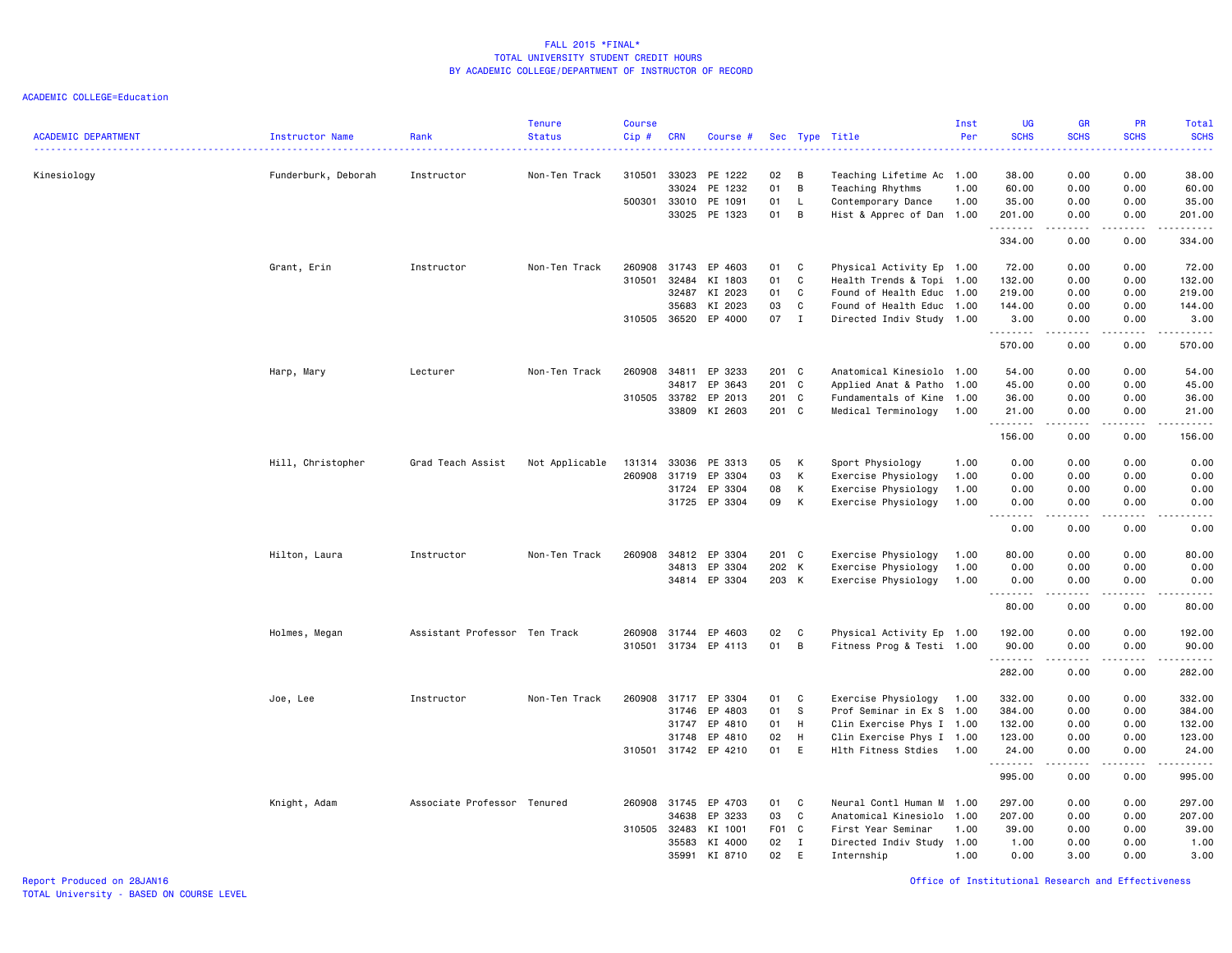| <b>ACADEMIC DEPARTMENT</b> | Instructor Name     | Rank                          | Tenure<br><b>Status</b> | <b>Course</b><br>Cip# | <b>CRN</b>   | Course # Sec Type Title |       |               |                                                        | Inst<br>Per | UG<br><b>SCHS</b> | GR<br><b>SCHS</b>                   | PR<br><b>SCHS</b> | Total<br><b>SCHS</b> |
|----------------------------|---------------------|-------------------------------|-------------------------|-----------------------|--------------|-------------------------|-------|---------------|--------------------------------------------------------|-------------|-------------------|-------------------------------------|-------------------|----------------------|
|                            |                     |                               |                         |                       |              |                         |       |               |                                                        |             |                   |                                     |                   |                      |
|                            |                     |                               |                         |                       |              |                         |       |               |                                                        |             | 544.00            | 3.00                                | 0.00              | 547.00               |
| Kinesiology                | Krings, Benjamin    | Grad Teach Assist             | Not Applicable          | 260908                |              | 35692 EP 3304           | 14    | К             | Exercise Physiology                                    | 1.00        | 0.00              | 0.00                                | 0.00              | 0.00                 |
|                            |                     |                               |                         |                       | 35694        | EP 3304                 | 16    | К             | Exercise Physiology                                    | 1.00        | 0.00              | 0.00                                | 0.00              | 0.00                 |
|                            |                     |                               |                         |                       |              | 310505 32489 KI 2213    | 01    | C             | Emergency Health Car                                   | 1.00        | 87.00             | 0.00                                | 0.00              | 87.00                |
|                            |                     |                               |                         |                       |              |                         |       |               |                                                        |             | .                 | $\sim$ $\sim$ $\sim$                | .                 |                      |
|                            |                     |                               |                         |                       |              |                         |       |               |                                                        |             | 87.00             | 0.00                                | 0.00              | 87.00                |
|                            | Lamberth, John      | Associate Professor Tenured   |                         |                       |              | 260908 31715 EP 3233    | 02 C  |               | Anatomical Kinesiolo 1.00                              |             | 141.00            | 0.00                                | 0.00              | 141.00               |
|                            |                     |                               |                         |                       | 31733        | EP 3643                 | 01    | C             | Applied Anat & Patho                                   | 1.00        | 267.00            | 0.00                                | 0.00              | 267.00               |
|                            |                     |                               |                         | 310505                | 35353        | KI 4000                 | 01    | $\mathbf I$   | Directed Indiv Study                                   | 1.00        | 3.00              | 0.00                                | 0.00              | 3.00                 |
|                            |                     |                               |                         |                       | 35920        | KI 4000                 | 03    | $\mathbf{I}$  | Directed Indiv Study 1.00                              |             | 6.00              | 0.00                                | 0.00              | 6.00                 |
|                            |                     |                               |                         |                       |              | 36469 EP 4000           | 06 I  |               | Directed Indiv Study 1.00                              |             | 3.00              | 0.00                                | 0.00              | 3.00                 |
|                            |                     |                               |                         |                       |              |                         |       |               |                                                        |             | .<br>420.00       | $\sim$ $\sim$ $\sim$ $\sim$<br>0.00 | .<br>0.00         | 420.00               |
|                            | Lee, Young Han      | Assistant Professor Ten Track |                         | 310504                | 33538        | SS 4803                 | 01    | C             | Seminar in Sports St 1.00                              |             | 63.00             | 0.00                                | 0.00              | 63.00                |
|                            |                     |                               |                         | 310505                |              | 33540 SS 8823           | 01    | C             | Sport Sponsorships                                     | 1.00        | 0.00              | 51.00                               | 0.00              | 51.00                |
|                            |                     |                               |                         |                       |              |                         |       |               |                                                        |             | .                 |                                     |                   |                      |
|                            |                     |                               |                         |                       |              |                         |       |               |                                                        |             | 63.00             | 51.00                               | 0.00              | 114.00               |
|                            | Love, Adam          | Associate Professor Tenured   |                         | 310504                | 33537        | SS 4396                 | 01    | E             | Sports Studies Inter                                   | 1.00        | 54.00             | 0.00                                | 0.00              | 54.00                |
|                            |                     |                               |                         |                       | 33539        | SS 8123                 | 01    | C             | Sports Administratio                                   | 1.00        | 0.00              | 39.00                               | 0.00              | 39.00                |
|                            |                     |                               |                         |                       | 35240        | SS 1001                 | F01 C |               | First Year Seminar                                     | 0.50        | 1.50              | 0.00                                | 0.00              | 1.50                 |
|                            |                     |                               |                         | 310505                | 35241        | KI 8710                 | 01    | E             | Internship                                             | 1.00        | 0.00              | 9.00                                | 0.00              | 9.00                 |
|                            |                     |                               |                         |                       | 36184        | KI 8000                 | 05    | D             | Research/Thesis                                        | 1.00        | 0.00              | 12.00                               | 0.00              | 12.00                |
|                            |                     |                               |                         |                       | 36278        | SS 7000                 | 01 I  |               | Directed Indiv Study                                   | 1.00        | 0.00              | 3.00                                | 0.00              | 3.00                 |
|                            |                     |                               |                         | 451101                | 35352        | SO 1001                 | F01 C |               | First Year Seminar                                     | 0.50        | 3.50              | 0.00                                | 0.00              | 3.50                 |
|                            |                     |                               |                         |                       | 35650        | GS 1001                 | F01 C |               | First Year Seminar                                     | 0.50        | 6.50              | 0.00                                | 0.00              | 6.50                 |
|                            |                     |                               |                         |                       |              |                         |       |               |                                                        |             | 65.50             | 63.00                               | 0.00              | 128.50               |
|                            | Luczak, Anthony     | Grad Teach Assist             | Not Applicable          | 260908                | 31721        | EP 3304                 | 05    | K             | Exercise Physiology                                    | 0.60        | 0.00              | 0.00                                | 0.00              | 0.00                 |
|                            |                     |                               |                         |                       | 31727        | EP 3304                 | 11    | К             | Exercise Physiology                                    | 0.60        | 0.00              | 0.00                                | 0.00              | 0.00                 |
|                            |                     |                               |                         |                       |              | 31728 EP 3304           | 12 K  |               | Exercise Physiology                                    | 0.60        | 0.00              | 0.00                                | 0.00              | 0.00                 |
|                            |                     |                               |                         |                       |              |                         |       |               |                                                        |             | .<br>0.00         | .<br>0.00                           | 0.00              | .<br>0.00            |
|                            | McAllister, Matthew | Assistant Professor Ten Track |                         |                       | 131314 31749 | EP 8203                 | 01    | B             | Adv. Exercise Physio 1.00                              |             | 0.00              | 60.00                               | 0.00              | 60.00                |
|                            |                     |                               |                         |                       | 33016        | PE 1171                 | 01    |               | Strength & Condition                                   | 1.00        |                   | 0.00                                | 0.00              | 41.00                |
|                            |                     |                               |                         | 260908                | 31721        | EP 3304                 | 05    | <b>L</b><br>К | Exercise Physiology                                    | 0.40        | 41.00<br>0.00     | 0.00                                | 0.00              | 0.00                 |
|                            |                     |                               |                         |                       | 31722        | EP 3304                 | 06    | К             | Exercise Physiology                                    | 1.00        | 0.00              | 0.00                                | 0.00              | 0.00                 |
|                            |                     |                               |                         |                       | 31727        | EP 3304                 | 11    | K             | Exercise Physiology                                    | 0.40        | 0.00              | 0.00                                | 0.00              | 0.00                 |
|                            |                     |                               |                         |                       | 31728        | EP 3304                 | 12    | K             |                                                        | 0.40        | 0.00              | 0.00                                | 0.00              | 0.00                 |
|                            |                     |                               |                         | 310501                | 31737        | EP 4113                 | 04    | B             | Exercise Physiology<br>Fitness Prog & Testi 1.00       |             | 78.00             | 0.00                                | 0.00              | 78.00                |
|                            |                     |                               |                         |                       | 33000        | PE 1061                 | 01    | <b>L</b>      | Fitness Walking/ Jog                                   | 1.00        | 19.00             | 0.00                                | 0.00              | 19.00                |
|                            |                     |                               |                         |                       |              | 33014 PE 1151           | 04    | $\mathsf{L}$  | Strength Training                                      | 1.00        | 20.00             | 0.00                                | 0.00              | 20.00                |
|                            |                     |                               |                         |                       | 33022        | PE 1222                 | 01    | B             |                                                        |             | 16.00             | 0.00                                | 0.00              | 16.00                |
|                            |                     |                               |                         |                       |              | 36224 PE 1021           | 02    | - L           | Teaching Lifetime Ac 1.00<br>Volleyball                | 1.00        | 18.00             | 0.00                                | 0.00              | 18.00                |
|                            |                     |                               |                         |                       | 36225        | PE 1061                 | 04    | - L           |                                                        |             | 13.00             | 0.00                                | 0.00              | 13.00                |
|                            |                     |                               |                         |                       | 36226        | PE 1061                 | 05    | - L           | Fitness Walking/ Jog 1.00<br>Fitness Walking/ Jog 1.00 |             | 13.00             | 0.00                                | 0.00              | 13.00                |
|                            |                     |                               |                         |                       | 36227        | PE 1061                 | 06    | $\perp$       | Fitness Walking/ Jog 0.40                              |             | 5.20              | 0.00                                | 0.00              | 5.20                 |
|                            |                     |                               |                         |                       |              |                         |       |               |                                                        |             |                   |                                     |                   |                      |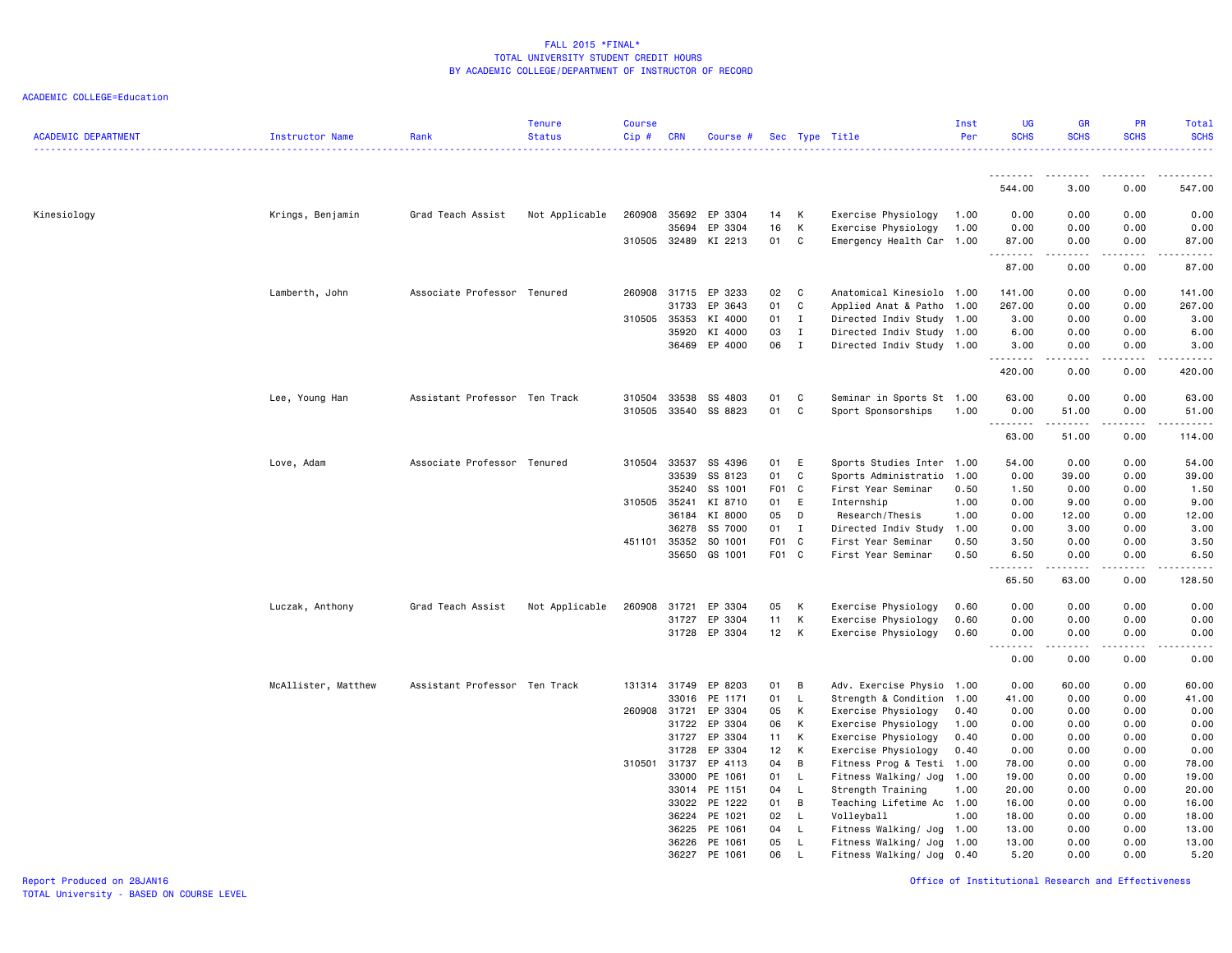| <b>ACADEMIC DEPARTMENT</b> | <b>Instructor Name</b> | Rank                          | <b>Tenure</b><br><b>Status</b> | <b>Course</b><br>Cip# | <b>CRN</b> | Course #             |       |              | Sec Type Title            | Inst<br>Per | UG<br><b>SCHS</b> | <b>GR</b><br><b>SCHS</b> | <b>PR</b><br><b>SCHS</b> | <b>Total</b><br><b>SCHS</b><br>. <b>.</b> |
|----------------------------|------------------------|-------------------------------|--------------------------------|-----------------------|------------|----------------------|-------|--------------|---------------------------|-------------|-------------------|--------------------------|--------------------------|-------------------------------------------|
|                            | McAllister, Matthew    | Assistant Professor Ten Track |                                | 310501                | 36228      | PE 1061              | 07    | - Li         | Fitness Walking/ Jog      | 0.40        | 5.60              | 0.00                     | 0.00                     | 5.60                                      |
| Kinesiology                |                        |                               |                                |                       | 36230      | PE 1031              | 01    | $\mathsf{L}$ | Tennis                    | 0.40        | 6.80              | 0.00                     | 0.00                     | 6.80                                      |
|                            |                        |                               |                                |                       |            | 36232 PE 1031        | 02    | - L          | Tennis                    | 0.40        | 7.20              | 0.00                     | 0.00                     | 7.20                                      |
|                            |                        |                               |                                |                       | 36233      | PE 1021              | 01    | L            | Volleyball                | 1.00        | 18.00             | 0.00                     | 0.00                     | 18.00                                     |
|                            |                        |                               |                                | 310504                | 33021      | PE 1212              | 01    | B            | Teaching Ind/Dual Sp 1.00 |             | 52.00             | 0.00                     | 0.00                     | 52.00                                     |
|                            |                        |                               |                                | 310505                | 36448      | EP 4000              | 05    | $\mathbf{I}$ | Directed Indiv Study 1.00 |             | 3.00              | 0.00                     | 0.00                     | 3.00                                      |
|                            |                        |                               |                                |                       | 36620      | EP 4000              | 10    | $\mathbf{I}$ | Directed Indiv Study 1.00 |             | 3.00<br>.         | 0.00                     | 0.00                     | 3.00                                      |
|                            |                        |                               |                                |                       |            |                      |       |              |                           |             | 318.80            | 60.00                    | 0.00                     | 378.80                                    |
|                            | Miller, Brandon        | Grad Teach Assist             | Not Applicable                 | 260908                | 31723      | EP 3304              | 07    | К            | Exercise Physiology       | 1.00        | 0.00              | 0.00                     | 0.00                     | 0.00                                      |
|                            |                        |                               |                                |                       |            | 310505 31712 EP 2013 | 01    | C            | Fundamentals of Kine      | 0.60        | 518.40            | 0.00                     | 0.00                     | 518.40                                    |
|                            |                        |                               |                                |                       |            |                      |       |              |                           |             | .                 | <u>.</u>                 | .                        | .                                         |
|                            |                        |                               |                                |                       |            |                      |       |              |                           |             | 518.40            | 0.00                     | 0.00                     | 518.40                                    |
|                            | Pan, Zhujun            | Assistant Professor Ten Track |                                | 260908                | 34641      | EP 4703              | 02    | C            | Neural Contl Human M      | 1.00        | 66.00             | 0.00                     | 0.00                     | 66.00                                     |
|                            |                        |                               |                                | 310505                | 33031      | PE 3223              | 01    | В            | Motor Dev & Movement 1.00 |             | 99.00             | 0.00                     | 0.00                     | 99.00                                     |
|                            |                        |                               |                                |                       |            |                      |       |              |                           |             | <u>.</u>          | .                        | .                        | .                                         |
|                            |                        |                               |                                |                       |            |                      |       |              |                           |             | 165.00            | 0.00                     | 0.00                     | 165.00                                    |
|                            |                        | Grad Teach Assist             |                                | 131314                | 33034      | PE 3313              | 03    | К            | Sport Physiology          | 1.00        | 0.00              | 0.00                     | 0.00                     | 0.00                                      |
|                            | Rountree, Jaden        |                               | Not Applicable                 |                       | 33035      | PE 3313              | 04    | К            | Sport Physiology          | 1.00        | 0.00              | 0.00                     | 0.00                     | 0.00                                      |
|                            |                        |                               |                                | 310501                | 35259      | PE 1041              | 01    | L            | Aerobics                  | 1.00        | 18.00             | 0.00                     | 0.00                     | 18.00                                     |
|                            |                        |                               |                                |                       |            | 35856 PE 1041        | 02    | $\mathsf{L}$ | Aerobics                  | 1.00        | 18.00             | 0.00                     | 0.00                     | 18.00                                     |
|                            |                        |                               |                                |                       |            |                      |       |              |                           |             |                   | .                        | .                        | .                                         |
|                            |                        |                               |                                |                       |            |                      |       |              |                           |             | 36.00             | 0.00                     | 0.00                     | 36.00                                     |
|                            | Rudolph, William       | Grad Teach Assist             | Not Applicable                 | 131314                | 36350      | PE 2990              | 02    | L.           | Special Topic In PE       | 1.00        | 16.00             | 0.00                     | 0.00                     | 16.00                                     |
|                            |                        |                               |                                | 310501                | 33002      | PE 1061              | 03    | L            | Fitness Walking/ Jog      | 1.00        | 19.00             | 0.00                     | 0.00                     | 19.00                                     |
|                            |                        |                               |                                |                       | 33011      | PE 1151              | 01    | L.           | Strength Training         | 1.00        | 19.00             | 0.00                     | 0.00                     | 19.00                                     |
|                            |                        |                               |                                |                       | 33012      | PE 1151              | 02    | L            | Strength Training         | 1.00        | 15.00             | 0.00                     | 0.00                     | 15.00                                     |
|                            |                        |                               |                                |                       | 36229      | PE 1151              | 05    | L            | Strength Training         | 1.00        | 16.00<br>-------- | 0.00<br>-----            | 0.00<br>.                | 16.00<br>.                                |
|                            |                        |                               |                                |                       |            |                      |       |              |                           |             | 85.00             | 0.00                     | 0.00                     | 85.00                                     |
|                            | Rye, David             | Instructor                    | Non-Ten Track                  | 131314                | 33043      | PE 4873              | 01    | C            | Prof Sem In Physica 1.00  |             | 21.00             | 0.00                     | 0.00                     | 21.00                                     |
|                            |                        |                               |                                |                       | 34093      | PE 4873              | 501 C |              | Prof Sem In Physica 1.00  |             | 9.00              | 0.00                     | 0.00                     | 9.00                                      |
|                            |                        |                               |                                | 310504 34646          |            | SS 3403              | 01    | C            | Facil & Event Mgmt S 1.00 |             | 198.00            | 0.00                     | 0.00                     | 198.00                                    |
|                            |                        |                               |                                |                       | 35378      | SS 3603              | 01    | C            | Program Planning-Spo 1.00 |             | 153.00            | 0.00                     | 0.00                     | 153.00                                    |
|                            |                        |                               |                                | 310505                | 35969      | SS 4000              | 01    | $\mathbf I$  | Directed Indiv Study 1.00 |             | 6.00<br><u>.</u>  | 0.00<br>.                | 0.00<br>.                | 6.00<br>. <u>.</u> .                      |
|                            |                        |                               |                                |                       |            |                      |       |              |                           |             | 387.00            | 0.00                     | 0.00                     | 387.00                                    |
|                            | Simpson, Jeffrey       | Grad Teach Assist             | Not Applicable                 | 310501                | 32485      | KI 1803              | 02    | C            | Health Trends & Topi 1.00 |             | 93.00             | 0.00                     | 0.00                     | 93.00                                     |
|                            |                        |                               |                                | 310505                |            | 32493 KI 2603        | 01    | C            | Medical Terminology       | 1.00        | 975.00            | 0.00                     | 0.00                     | 975.00                                    |
|                            |                        |                               |                                |                       |            |                      |       |              |                           |             | .<br>1068.00      | 0.00                     | 0.00                     | 1068.00                                   |
|                            | Smith, JohnEric        | Assistant Professor Ten Track |                                | 131314                | 33032      | PE 3313              | 01    | C            | Sport Physiology          | 1.00        | 108.00            | 0.00                     | 0.00                     | 108.00                                    |
|                            |                        |                               |                                | 260908                |            | 34642 EP 8283        | 01    | C            | Environ Exercise Ph 1.00  |             | 0.00              | 27.00                    | 0.00                     | 27.00                                     |
|                            |                        |                               |                                |                       |            |                      |       |              |                           |             | .<br>108.00       | .<br>27.00               | .<br>0.00                | .<br>135.00                               |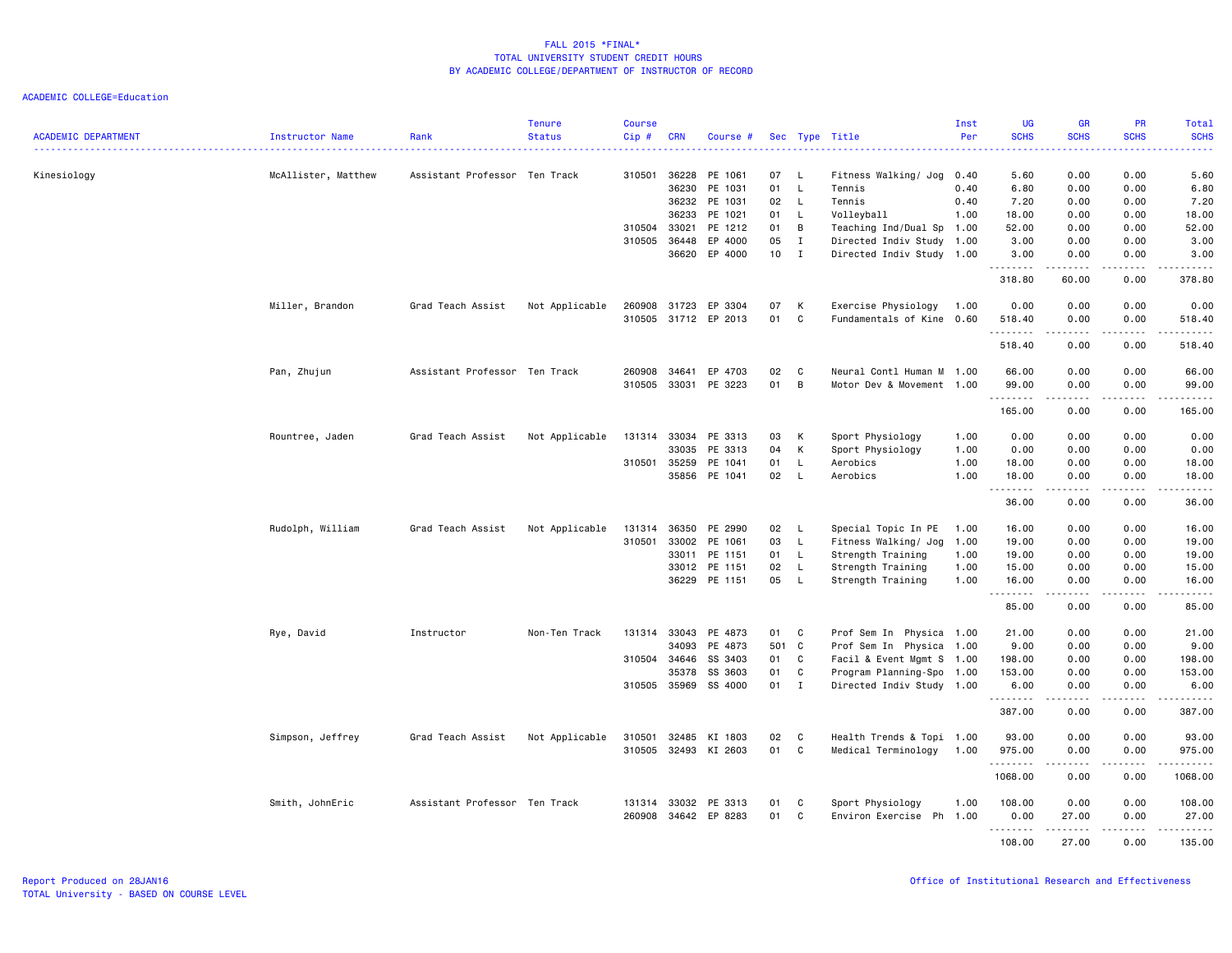|                                        |                      |                               | <b>Tenure</b>  | <b>Course</b> |            |               |       |                            |                           | Inst | UG                                                                                                                                                                                             | <b>GR</b>          | <b>PR</b>      | Total            |
|----------------------------------------|----------------------|-------------------------------|----------------|---------------|------------|---------------|-------|----------------------------|---------------------------|------|------------------------------------------------------------------------------------------------------------------------------------------------------------------------------------------------|--------------------|----------------|------------------|
| <b>ACADEMIC DEPARTMENT</b>             | Instructor Name      | Rank                          | <b>Status</b>  | Cip#          | <b>CRN</b> | Course #      |       |                            | Sec Type Title            | Per  | <b>SCHS</b><br>$\frac{1}{2} \left( \frac{1}{2} \right) \left( \frac{1}{2} \right) \left( \frac{1}{2} \right) \left( \frac{1}{2} \right) \left( \frac{1}{2} \right) \left( \frac{1}{2} \right)$ | <b>SCHS</b>        | <b>SCHS</b>    | <b>SCHS</b><br>. |
| Kinesiology                            | Twietmeyer, Greggory | Assistant Professor Ten Track |                | 310504        | 33541      | SS 8833       | 01    | $\overline{\phantom{a}}$ C | Event & Facility Mgm 1.00 |      | 0.00                                                                                                                                                                                           | 60.00              | 0.00           | 60.00            |
|                                        |                      |                               |                | 310505        | 31712      | EP 2013       | 01    | <b>C</b>                   | Fundamentals of Kine 0.20 |      | 172.80                                                                                                                                                                                         | 0.00               | 0.00           | 172.80           |
|                                        |                      |                               |                |               | 32496      | KI 8303       | 01    | $\overline{\phantom{a}}$ C | Research in Kinesiol 1.00 |      | 0.00                                                                                                                                                                                           | 81.00              | 0.00           | 81.00            |
|                                        |                      |                               |                |               |            | 36664 KI 7000 | 07    | I                          | Directed Indiv Study 1.00 |      | 0.00<br>.                                                                                                                                                                                      | 3.00<br>.          | 0.00<br>.      | 3.00             |
|                                        |                      |                               |                |               |            |               |       |                            |                           |      | 172.80                                                                                                                                                                                         | 144.00             | 0.00           | 316.80           |
|                                        | Vickers, J.          | Associate Professor Tenured   |                | 131307        |            | 33041 PE 4163 | 01 C  |                            | Prin Meth of Sec Hth 1.00 |      | 39.00                                                                                                                                                                                          | 0.00               | 0.00           | 39.00            |
|                                        |                      |                               |                | 131314        | 34645      | PE 8103       | 01 C  |                            | Developing Coaching       | 1.00 | 0.00                                                                                                                                                                                           | 18.00              | 0.00           | 18.00            |
|                                        |                      |                               |                | 310505        | 35405      | KI 7000       | 01    | $\blacksquare$             | Directed Indiv Study 1.00 |      | 0.00                                                                                                                                                                                           | 3.00               | 0.00           | 3.00             |
|                                        |                      |                               |                |               | 35496      | KI 7000       | 02    | $\blacksquare$             | Directed Indiv Study 1.00 |      | 0.00                                                                                                                                                                                           | 3.00               | 0.00           | 3.00             |
|                                        |                      |                               |                |               |            | 36357 KI 7000 | 06    | $\mathbf{I}$               | Directed Indiv Study 1.00 |      | 0.00<br>.                                                                                                                                                                                      | 3.00               | 0.00           | 3.00             |
|                                        |                      |                               |                |               |            |               |       |                            |                           |      | 39.00                                                                                                                                                                                          | 27.00              | 0.00           | 66.00            |
|                                        | Watkins, James       | Grad Teach Assist             | Not Applicable | 310501        | 36227      | PE 1061       | 06    | - L                        | Fitness Walking/ Jog      | 0.60 | 7.80                                                                                                                                                                                           | 0.00               | 0.00           | 7.80             |
|                                        |                      |                               |                |               | 36228      | PE 1061       | 07 L  |                            | Fitness Walking/ Jog      | 0.60 | 8.40                                                                                                                                                                                           | 0.00               | 0.00           | 8.40             |
|                                        |                      |                               |                |               | 36230      | PE 1031       | 01    | $\mathsf{L}$               | Tennis                    | 0.60 | 10.20                                                                                                                                                                                          | 0.00               | 0.00           | 10.20            |
|                                        |                      |                               |                |               |            | 36232 PE 1031 | 02 L  |                            | Tennis                    | 0.60 | 10.80<br><u>.</u>                                                                                                                                                                              | 0.00<br>- - - -    | 0.00           | 10.80            |
|                                        |                      |                               |                |               |            |               |       |                            |                           |      | 37.20                                                                                                                                                                                          | 0.00               | 0.00           | 37.20            |
|                                        | Wax, Benjamin        | Associate Professor Tenured   |                | 260908        | 33783      | EP 3183       | 201 C |                            | Exercise Psychology       | 1.00 | 66.00                                                                                                                                                                                          | 0.00               | 0.00           | 66.00            |
|                                        |                      |                               |                | 310501        |            | 34826 EP 4113 | 201 B |                            | Fitness Prog & Testi 1.00 |      | 21.00                                                                                                                                                                                          | 0.00<br>-----      | 0.00<br>-----  | 21.00<br>.       |
|                                        |                      |                               |                |               |            |               |       |                            |                           |      | 87.00                                                                                                                                                                                          | 0.00               | 0.00           | 87.00            |
|                                        | Young, Glen          | Instructor                    | Non-Ten Track  | 131314        | 33038      | PE 3422       | 01    | $\mathbf{C}$               | Coach Football            | 1.00 | 98.00                                                                                                                                                                                          | 0.00               | 0.00           | 98.00            |
|                                        |                      |                               |                |               | 33039      | PE 3432       | 01 C  |                            | Coach Basketball          | 1.00 | 92.00                                                                                                                                                                                          | 0.00               | 0.00           | 92.00            |
|                                        |                      |                               |                |               | 33040      | PE 3452       | 01    | $\overline{\phantom{a}}$ C | Coach Soft/Baseball       | 1.00 | 84.00                                                                                                                                                                                          | 0.00               | 0.00           | 84.00            |
|                                        |                      |                               |                | 310501        | 33020      | PE 1202       | 01    | B                          | Teaching Team Sports      | 1.00 | 42.00                                                                                                                                                                                          | 0.00               | 0.00           | 42.00            |
|                                        |                      |                               |                | 310505        |            | 36295 KI 4000 | 04    | $\blacksquare$             | Directed Indiv Study 1.00 |      | 3.00<br><u>.</u>                                                                                                                                                                               | 0.00               | 0.00           | 3.00<br>.        |
|                                        |                      |                               |                |               |            |               |       |                            |                           |      | 319.00                                                                                                                                                                                         | .<br>0.00          | .<br>0.00      | 319.00           |
|                                        |                      |                               |                |               |            |               |       |                            |                           |      | ========                                                                                                                                                                                       | ========           | <b>EEEEEEE</b> | EEEEEEEEE        |
| Kinesiology                            |                      |                               |                |               |            |               |       |                            |                           |      | 9326.50                                                                                                                                                                                        | 441.00             | 0.00           | 9767.50          |
| -------------------------------------- |                      |                               |                |               |            |               |       |                            |                           |      | ========                                                                                                                                                                                       | --------- -------- |                | ==========       |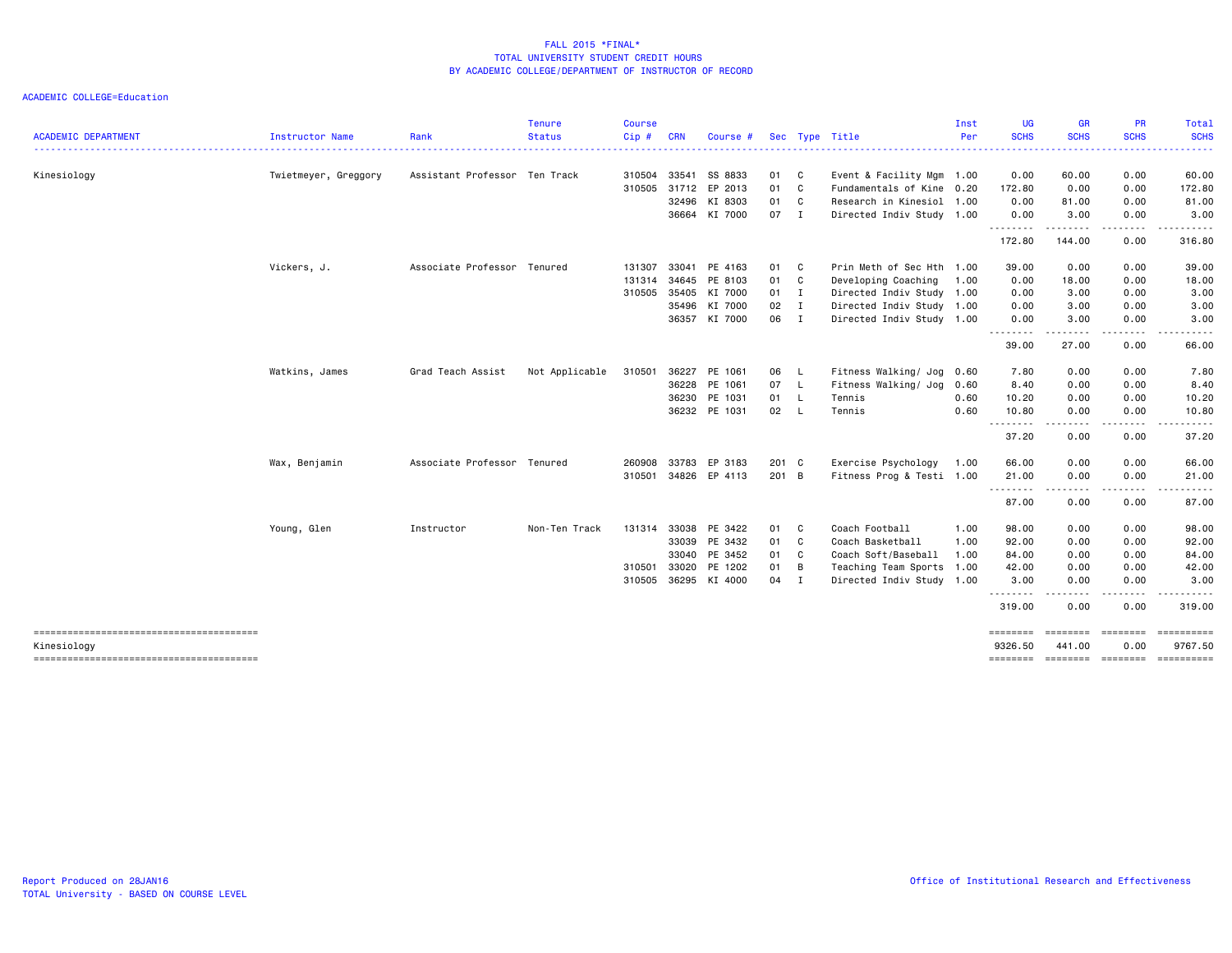### ACADEMIC COLLEGE=Education

| <b>ACADEMIC DEPARTMENT</b> | Instructor Name     | Rank                              | <b>Tenure</b><br><b>Status</b> | <b>Course</b><br>Cip# | <b>CRN</b>   | Course #              |       |              | Sec Type Title            | Inst<br>Per | <b>UG</b><br><b>SCHS</b> | <b>GR</b><br><b>SCHS</b> | PR<br><b>SCHS</b> | Total<br><b>SCHS</b>                                                                                                              |
|----------------------------|---------------------|-----------------------------------|--------------------------------|-----------------------|--------------|-----------------------|-------|--------------|---------------------------|-------------|--------------------------|--------------------------|-------------------|-----------------------------------------------------------------------------------------------------------------------------------|
| Leadership and Foundations | Blackbourn, Richard | Non-Faculty                       | Tenured                        |                       |              | 131205 36745 EDS 3411 | 02    | E            | Prac In Secondary Ed 1.00 |             | 15.00<br>.               | 0.00<br>$\frac{1}{2}$    | 0.00<br>.         | 15.00<br>.                                                                                                                        |
|                            |                     |                                   |                                |                       |              |                       |       |              |                           |             | 15.00                    | 0.00                     | 0.00              | 15.00                                                                                                                             |
|                            | Blendinger, Jack    | Professor                         | Tenured                        | 130301                | 32570        | LSK 6013              | 01    | C            | Academic Writing for 1.00 |             | 0.00                     | 24.00                    | 0.00              | 24.00                                                                                                                             |
|                            |                     |                                   |                                | 130401                | 35077        | EDA 9000              | 03    | D            | Research / Diss           | 1.00        | 0.00                     | 35.00                    | 0.00              | 35.00                                                                                                                             |
|                            |                     |                                   |                                |                       | 36345        | EDA 7000              | 01    | $\mathbf{I}$ | Directed Indiv Study      | 1.00        | 0.00                     | 3.00                     | 0.00              | 3.00                                                                                                                              |
|                            |                     |                                   |                                | 130407 35026          |              | EDA 9913              | 01    | - S          | Dissertation Seminar 1.00 |             | 0.00                     | 15.00                    | 0.00              | 15.00                                                                                                                             |
|                            |                     |                                   |                                |                       | 231302 31409 | EDF 3413              | 03    | $\mathbf{C}$ | Writing For Thinking 1.00 |             | 87.00<br>. <b>.</b>      | 0.00<br>.                | 0.00<br>.         | 87.00<br>. <b>.</b>                                                                                                               |
|                            |                     |                                   |                                |                       |              |                       |       |              |                           |             | 87.00                    | 77.00                    | 0.00              | 164.00                                                                                                                            |
|                            | Boggan, Matthew     | Associate Professor Tenured       |                                |                       | 131001 33766 | EDX 4873              | 201 S |              | Prof Sem In Sp Ed         | 1.00        | 9.00                     | 0.00                     | 0.00              | 9.00                                                                                                                              |
|                            |                     |                                   |                                |                       | 422814 33761 | EDX 3223              | 201 C |              | Intro to Emtnl/Behav 1.00 |             | 27.00<br>.               | 0.00<br>-----            | 0.00<br>.         | 27.00<br>.                                                                                                                        |
|                            |                     |                                   |                                |                       |              |                       |       |              |                           |             | 36.00                    | 0.00                     | 0.00              | 36.00                                                                                                                             |
|                            | Bowen, Marilyn      | Research Assoc Prof Non-Ten Track |                                |                       |              | 130901 31406 EDF 3333 | 08    | $\mathbf{C}$ | Social Foundation Ed 1.00 |             | 90.00                    | 0.00                     | 0.00              | 90.00                                                                                                                             |
|                            |                     |                                   |                                |                       |              |                       |       |              |                           |             | .<br>90.00               | 0.00                     | 0.00              | 90.00                                                                                                                             |
|                            | Brocato, Donna      | Associate Professor Tenured       |                                |                       |              | 130101 31415 EDF 4243 | S01 C |              | Plan for Diverse Lea 1.00 |             | 45.00                    | 0.00                     | 0.00              | 45.00                                                                                                                             |
|                            |                     |                                   |                                |                       | 31416        | EDF 4243              | 02 C  |              | Plan for Diverse Lea      | 1.00        | 63.00                    | 0.00                     | 0.00              | 63.00                                                                                                                             |
|                            |                     |                                   |                                |                       | 31419        | EDF 6243              | 02    | C            | Plan for Diverse Lea      | 1.00        | 0.00                     | 3.00                     | 0.00              | 3.00                                                                                                                              |
|                            |                     |                                   |                                |                       | 130401 36308 | EDA 9000              | 04    | D            | Research / Diss           | 1.00        | 0.00                     | 9.00<br>.                | 0.00<br>.         | 9.00                                                                                                                              |
|                            |                     |                                   |                                |                       |              |                       |       |              |                           |             | .<br>108.00              | 12.00                    | 0.00              | <u>.</u><br>120.00                                                                                                                |
|                            | Coats, Linda        | Professor                         | Tenured                        | 130401                | 33927        | EDA 8190              | 501 S |              | Wkshp Ed Adm & Super      | 1.00        | 0.00                     | 3.00                     | 0.00              | 3.00                                                                                                                              |
|                            |                     |                                   |                                |                       | 36336        | EDA 9000              | 05    | D            | Research / Diss           | 1.00        | 0.00                     | 16.00                    | 0.00              | 16.00                                                                                                                             |
|                            |                     |                                   |                                | 130407                | 33887        | CCL 8113              | 502 C |              | Comm Col Hist/Philos      | 1.00        | 0.00                     | 42.00                    | 0.00              | 42.00                                                                                                                             |
|                            |                     |                                   |                                |                       | 33890        | CCL 8213              | 501 E |              | Intern In Comm Colle      | 1.00        | 0.00                     | 6.00                     | 0.00              | 6.00                                                                                                                              |
|                            |                     |                                   |                                |                       | 35817        | CCL 9000              | 504 D |              | Diss./Dissertation R      | 1.00        | 0.00                     | 9.00                     | 0.00              | 9.00                                                                                                                              |
|                            |                     |                                   |                                |                       | 36296        | EDA 9913              | 03    | $\mathbf{s}$ | Dissertation Seminar      | 1.00        | 0.00                     | 3.00                     | 0.00              | 3.00                                                                                                                              |
|                            |                     |                                   |                                |                       |              | 36576 CCL 8113        | 501 C |              | Comm Col Hist/Philos 1.00 |             | 0.00<br>.                | 27.00<br>.               | 0.00<br>.         | 27.00<br>.                                                                                                                        |
|                            |                     |                                   |                                |                       |              |                       |       |              |                           |             | 0.00                     | 106.00                   | 0.00              | 106.00                                                                                                                            |
|                            | Davis, James        | Associate Professor Tenured       |                                |                       |              | 130407 36440 CCL 9000 | 506 D |              | Diss./Dissertation R 1.00 |             | 0.00<br><u>.</u>         | 6.00<br>.                | 0.00<br>.         | 6.00<br>$\frac{1}{2} \left( \frac{1}{2} \right) \left( \frac{1}{2} \right) \left( \frac{1}{2} \right) \left( \frac{1}{2} \right)$ |
|                            |                     |                                   |                                |                       |              |                       |       |              |                           |             | 0.00                     | 6.00                     | 0.00              | 6.00                                                                                                                              |
|                            | Dedwylder, Daryl    | Lecturer                          | Non-Ten Track                  | 130601                |              | 33744 EDF 8363        | 201 C |              | Func & Met Res In Ed 1.00 |             | 0.00<br>.                | 15.00                    | 0.00              | 15.00                                                                                                                             |
|                            |                     |                                   |                                |                       |              |                       |       |              |                           |             | 0.00                     | 15.00                    | 0.00              | 15.00                                                                                                                             |
|                            | Derby, Christy      | Lecturer                          | Non-Ten Track                  |                       | 130901 31400 | EDF 3333              | 02    | $\mathbf{C}$ | Social Foundation Ed 1.00 |             | 84.00                    | 0.00                     | 0.00              | 84.00                                                                                                                             |
|                            |                     |                                   |                                |                       | 31403        | EDF 3333              | 05    | C            | Social Foundation Ed      | 1.00        | 90.00                    | 0.00                     | 0.00              | 90.00                                                                                                                             |
|                            |                     |                                   |                                |                       |              | 31404 EDF 3333        | 06    | $\mathbf{C}$ | Social Foundation Ed 1.00 |             | 90.00<br>.               | 0.00<br>.                | 0.00<br>.         | 90.00                                                                                                                             |
|                            |                     |                                   |                                |                       |              |                       |       |              |                           |             | 264.00                   | 0.00                     | 0.00              | 264.00                                                                                                                            |
|                            | Farmer, Angela      | Assistant Professor Ten Track     |                                |                       |              | 130401 35076 EDA 9000 | 02    | $\Box$       | Research / Diss           | 1.00        | 0.00                     | 4.00                     | 0.00              | 4.00                                                                                                                              |

Report Produced on 28JAN16 Office of Institutional Research and Effectiveness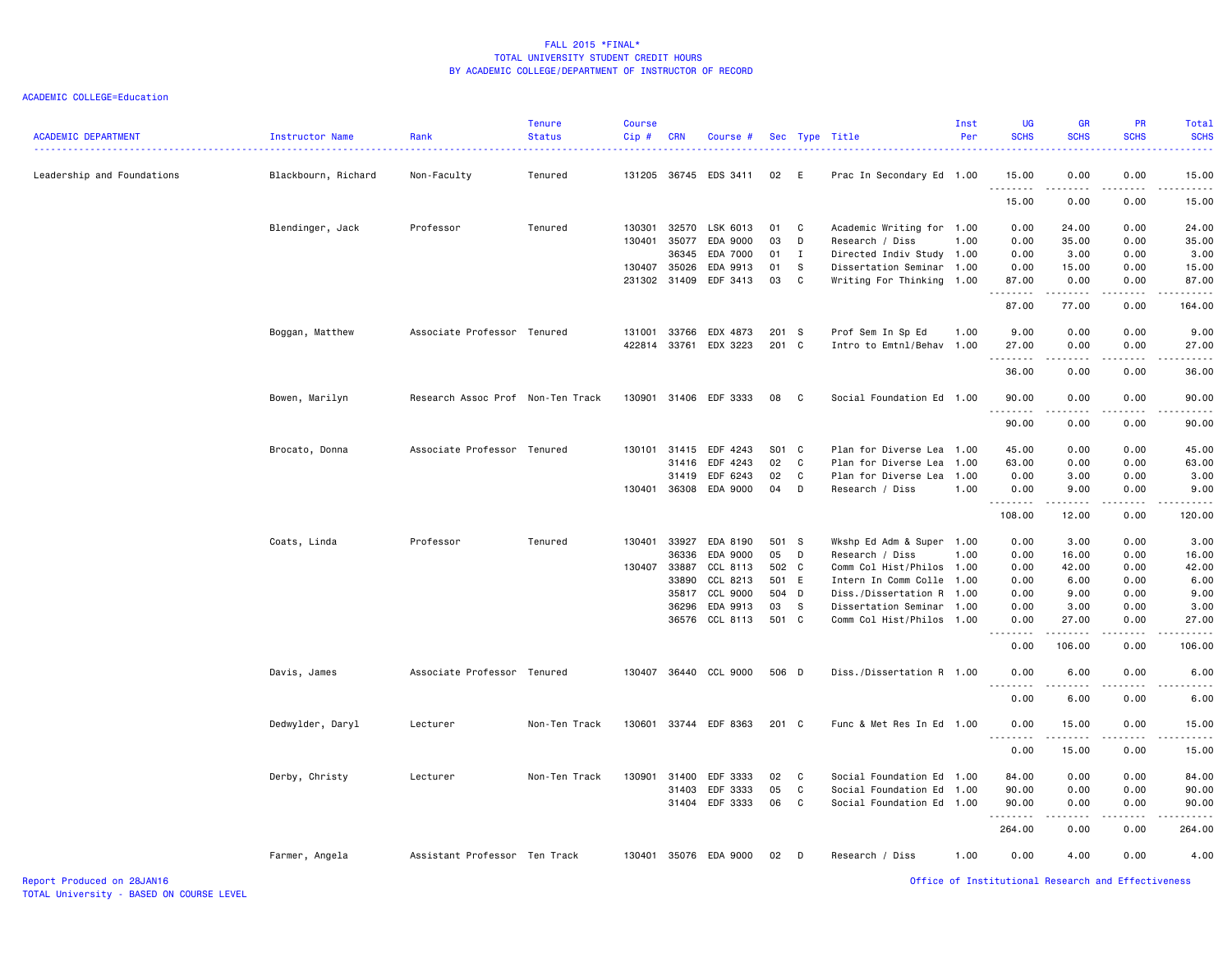| <b>ACADEMIC DEPARTMENT</b> | <b>Instructor Name</b> | Rank                               | <b>Tenure</b><br><b>Status</b> | <b>Course</b><br>Cip# | <b>CRN</b>   | Course #       |       |              | Sec Type Title            | Inst<br>Per | <b>UG</b><br><b>SCHS</b><br>$\frac{1}{2} \left( \frac{1}{2} \right) \left( \frac{1}{2} \right) \left( \frac{1}{2} \right)$                                   | <b>GR</b><br><b>SCHS</b> | <b>PR</b><br><b>SCHS</b>                                                                                                                                     | <b>Total</b><br><b>SCHS</b><br>$\frac{1}{2} \left( \frac{1}{2} \right) \left( \frac{1}{2} \right) \left( \frac{1}{2} \right) \left( \frac{1}{2} \right)$ |
|----------------------------|------------------------|------------------------------------|--------------------------------|-----------------------|--------------|----------------|-------|--------------|---------------------------|-------------|--------------------------------------------------------------------------------------------------------------------------------------------------------------|--------------------------|--------------------------------------------------------------------------------------------------------------------------------------------------------------|----------------------------------------------------------------------------------------------------------------------------------------------------------|
| Leadership and Foundations | Farmer, Angela         | Assistant Professor Ten Track      |                                | 130401                | 35235        | EDA 8293       | 01    | C            | Prof Dev Ed Persnnel 1.00 |             | 0.00                                                                                                                                                         | 24.00                    | 0.00                                                                                                                                                         | 24.00                                                                                                                                                    |
|                            |                        |                                    |                                |                       | 36441        | EDA 8383       | 01    | C            | Ethical Dec In Ed         | 1.00        | 0.00                                                                                                                                                         | 36.00                    | 0.00                                                                                                                                                         | 36.00                                                                                                                                                    |
|                            |                        |                                    |                                |                       | 36580        | EDA 8293       | 02    | C            | Prof Dev Ed Persnnel 1.00 |             | 0.00                                                                                                                                                         | 18.00                    | 0.00                                                                                                                                                         | 18.00                                                                                                                                                    |
|                            |                        |                                    |                                |                       |              |                |       |              |                           |             | $\frac{1}{2} \left( \frac{1}{2} \right) \left( \frac{1}{2} \right) \left( \frac{1}{2} \right) \left( \frac{1}{2} \right) \left( \frac{1}{2} \right)$<br>0.00 | .<br>82.00               | .<br>0.00                                                                                                                                                    | .<br>82.00                                                                                                                                               |
|                            | Fincher, Mark          | Assistant Professor Ten Track      |                                | 130407                | 33895        | CCL 8333       | 501 C |              | Comm Col Admin            | 1.00        | 0.00                                                                                                                                                         | 24.00                    | 0.00                                                                                                                                                         | 24.00                                                                                                                                                    |
|                            |                        |                                    |                                |                       | 34819        | CCL 8173       | 201 C |              | Comm College Teachin 1.00 |             | 0.00                                                                                                                                                         | 15.00                    | 0.00                                                                                                                                                         | 15.00                                                                                                                                                    |
|                            |                        |                                    |                                |                       |              | 34822 CCL 8113 | 201 C |              | Comm Col Hist/Philos 1.00 |             | 0.00                                                                                                                                                         | 18.00                    | 0.00                                                                                                                                                         | 18.00                                                                                                                                                    |
|                            |                        |                                    |                                |                       |              | 36442 CCL 9000 | 507 D |              | Diss./Dissertation R 1.00 |             | 0.00<br>$- - - - -$<br>$\sim$ $\sim$ $\sim$                                                                                                                  | 3.00<br>.                | 0.00<br>.                                                                                                                                                    | 3.00<br>.                                                                                                                                                |
|                            |                        |                                    |                                |                       |              |                |       |              |                           |             | 0.00                                                                                                                                                         | 60.00                    | 0.00                                                                                                                                                         | 60.00                                                                                                                                                    |
|                            | Hailey, Leigh          | Clinical Assist Pro Non-Ten Track  |                                | 130401                | 33745        | EDL 8513       | 201 H |              | Leadership Intern I 1.00  |             | 0.00                                                                                                                                                         | 21.00                    | 0.00                                                                                                                                                         | 21.00                                                                                                                                                    |
|                            |                        |                                    |                                |                       | 36297        | EDL 8513       | 501 H |              | Leadership Intern I       | 1.00        | 0.00                                                                                                                                                         | 18.00                    | 0.00                                                                                                                                                         | 18.00                                                                                                                                                    |
|                            |                        |                                    |                                |                       |              | 36298 EDL 8523 | 501 C |              | Educ-Diverse Learner 1.00 |             | 0.00<br>$- - - - -$<br>$\sim$ $\sim$                                                                                                                         | 33.00<br>$- - - - - - -$ | 0.00<br><u>.</u>                                                                                                                                             | 33.00<br>.                                                                                                                                               |
|                            |                        |                                    |                                |                       |              |                |       |              |                           |             | 0.00                                                                                                                                                         | 72.00                    | 0.00                                                                                                                                                         | 72.00                                                                                                                                                    |
|                            | King, Stephanie        | Associate Professor Tenured        |                                | 130407                | 33889        | CCL 8173       | 501 C |              | Comm College Teachin 1.00 |             | 0.00                                                                                                                                                         | 45.00                    | 0.00                                                                                                                                                         | 45.00                                                                                                                                                    |
|                            |                        |                                    |                                |                       | 33894        | CCL 8313       | 501 C |              | Comm Coll Instrl Ass 1.00 |             | 0.00                                                                                                                                                         | 18.00                    | 0.00                                                                                                                                                         | 18.00                                                                                                                                                    |
|                            |                        |                                    |                                |                       |              | 35028 CCL 9000 | 502 D |              | Diss./Dissertation R 1.00 |             | 0.00<br>.                                                                                                                                                    | 95.00<br>.               | 0.00<br><u>.</u>                                                                                                                                             | 95.00<br>.                                                                                                                                               |
|                            |                        |                                    |                                |                       |              |                |       |              |                           |             | 0.00                                                                                                                                                         | 158.00                   | 0.00                                                                                                                                                         | 158.00                                                                                                                                                   |
|                            | McGregor, Shane        | Grad Research Assis Not Applicable |                                | 130101                |              | 36236 EDS 8103 | 501 C |              | Adv Meth in Mid/Sec       | 1.00        | 0.00                                                                                                                                                         | 45.00                    | 0.00                                                                                                                                                         | 45.00                                                                                                                                                    |
|                            |                        |                                    |                                |                       |              |                |       |              |                           |             | 0.00                                                                                                                                                         | 45.00                    | 0.00                                                                                                                                                         | 45.00                                                                                                                                                    |
|                            | McReynolds, Ritalaine  | Instructor                         | Non-Ten Track                  |                       | 131315 32568 | LSK 2013       | 01    | C            | Speed Reading             | 1.00        | 90.00                                                                                                                                                        | 0.00                     | 0.00                                                                                                                                                         | 90.00                                                                                                                                                    |
|                            |                        |                                    |                                |                       |              | 32569 LSK 2013 | 02    | C            | Speed Reading             | 1.00        | 84.00                                                                                                                                                        | 0.00                     | 0.00                                                                                                                                                         | 84.00                                                                                                                                                    |
|                            |                        |                                    |                                |                       |              |                |       |              |                           |             | . <b>.</b><br>174.00                                                                                                                                         | .<br>0.00                | $\frac{1}{2} \left( \frac{1}{2} \right) \left( \frac{1}{2} \right) \left( \frac{1}{2} \right) \left( \frac{1}{2} \right) \left( \frac{1}{2} \right)$<br>0.00 | .<br>174.00                                                                                                                                              |
|                            | Miller, Marylyn        | Lecturer                           | Non-Ten Track                  | 130101                | 36679        | EDF 4000       | 02    | $\mathbf{I}$ | Directed Indiv Study 1.00 |             | 3.00                                                                                                                                                         | 0.00                     | 0.00                                                                                                                                                         | 3.00                                                                                                                                                     |
|                            |                        |                                    |                                |                       | 36680        | EDF 4000       | 03    | $\mathbf{I}$ | Directed Indiv Study 1.00 |             | 3.00                                                                                                                                                         | 0.00                     | 0.00                                                                                                                                                         | 3.00                                                                                                                                                     |
|                            |                        |                                    |                                |                       | 36681        | EDF 4000       | 04    | $\mathbf{I}$ | Directed Indiv Study 1.00 |             | 3.00                                                                                                                                                         | 0.00                     | 0.00                                                                                                                                                         | 3.00                                                                                                                                                     |
|                            |                        |                                    |                                |                       | 36785        | EDF 4000       | 05    | $\mathbf{I}$ | Directed Indiv Study 1.00 |             | 3.00                                                                                                                                                         | 0.00                     | 0.00                                                                                                                                                         | 3.00                                                                                                                                                     |
|                            |                        |                                    |                                | 130901 31401          |              | EDF 3333       | 03    | C            | Social Foundation Ed 1.00 |             | 84.00                                                                                                                                                        | 0.00                     | 0.00                                                                                                                                                         | 84.00                                                                                                                                                    |
|                            |                        |                                    |                                |                       | 31402        | EDF 3333       | 04    | C            | Social Foundation Ed 1.00 |             | 84.00                                                                                                                                                        | 0.00                     | 0.00                                                                                                                                                         | 84.00                                                                                                                                                    |
|                            |                        |                                    |                                | 231302 31407          |              | EDF 3413       | 01    | C            | Writing For Thinking 1.00 |             | 84.00                                                                                                                                                        | 0.00                     | 0.00                                                                                                                                                         | 84.00                                                                                                                                                    |
|                            |                        |                                    |                                |                       | 31408        | EDF 3413       | 02    | C            | Writing For Thinking 1.00 |             | 90.00                                                                                                                                                        | 0.00                     | 0.00                                                                                                                                                         | 90.00                                                                                                                                                    |
|                            |                        |                                    |                                |                       | 31410        | EDF 3413       | 04    | C            | Writing For Thinking 1.00 |             | 90.00                                                                                                                                                        | 0.00                     | 0.00                                                                                                                                                         | 90.00                                                                                                                                                    |
|                            |                        |                                    |                                |                       | 31411        | EDF 3413       | 05    | C            | Writing For Thinking 1.00 |             | 87.00                                                                                                                                                        | 0.00                     | 0.00                                                                                                                                                         | 87.00                                                                                                                                                    |
|                            |                        |                                    |                                |                       |              |                |       |              |                           |             | 531.00                                                                                                                                                       | 0.00                     | 0.00                                                                                                                                                         | 531.00                                                                                                                                                   |
|                            | Molina, Danielle       | Assistant Professor Ten Track      |                                |                       | 130406 30962 | COE 8543       | 01    | C            | Legal Issues              | 1.00        | 0.00                                                                                                                                                         | 36.00                    | 0.00                                                                                                                                                         | 36.00                                                                                                                                                    |
|                            |                        |                                    |                                |                       | 34283        | HED 8123       | 01    | C            | U/CC Governance           | 1.00        | 0.00                                                                                                                                                         | 21.00                    | 0.00                                                                                                                                                         | 21.00                                                                                                                                                    |
|                            |                        |                                    |                                | 422701                | 30961        | COE 8523       | 01    | C            | Student Dev Theory        | 1.00        | 0.00<br>1.1.1.1.1.1.1                                                                                                                                        | 45.00<br>.               | 0.00<br>$- - - - -$                                                                                                                                          | 45.00                                                                                                                                                    |
|                            |                        |                                    |                                |                       |              |                |       |              |                           |             | 0.00                                                                                                                                                         | 102.00                   | 0.00                                                                                                                                                         | 102.00                                                                                                                                                   |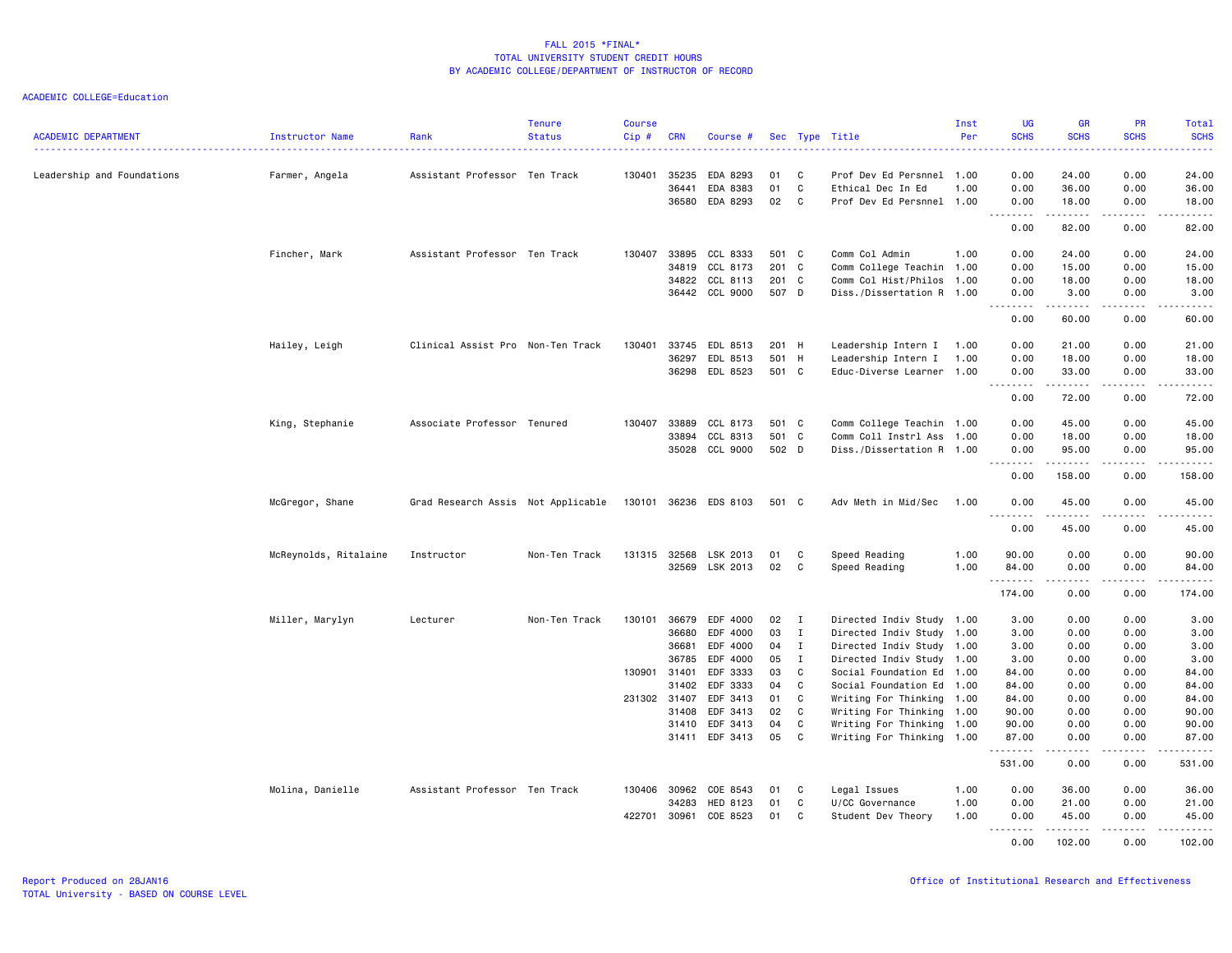| <b>ACADEMIC DEPARTMENT</b> | <b>Instructor Name</b> | Rank                          | Tenure<br><b>Status</b> | <b>Course</b><br>Cip# | <b>CRN</b> | Course #              |       |              | Sec Type Title            | Inst<br>Per | UG<br><b>SCHS</b>       | <b>GR</b><br><b>SCHS</b> | <b>PR</b><br><b>SCHS</b> | <b>Total</b><br><b>SCHS</b> |
|----------------------------|------------------------|-------------------------------|-------------------------|-----------------------|------------|-----------------------|-------|--------------|---------------------------|-------------|-------------------------|--------------------------|--------------------------|-----------------------------|
| Leadership and Foundations | Musser, Madhurima      | Grad Teach Assist             | Not Applicable          |                       |            | 131202 31412 EDF 3423 | 01 C  |              | Exploring Diversity       | 1.00        | 69.00                   | 0.00                     | 0.00                     | .<br>69.00                  |
|                            |                        |                               |                         |                       |            | 31414 EDF 3423        | 03 C  |              | Exploring Diversity       | 1.00        | 66.00                   | 0.00                     | 0.00                     | 66.00                       |
|                            |                        |                               |                         |                       |            |                       |       |              |                           |             | .<br>135.00             | ----<br>0.00             | -----<br>0.00            | ------<br>135.00            |
|                            | Prince, Debra          | Associate Professor Tenured   |                         | 130601                | 31420      | EDF 8363              | 02    | $\mathbf{C}$ | Func & Met Res In Ed      | 1.00        | 0.00                    | 30.00                    | 0.00                     | 30.00                       |
|                            |                        |                               |                         |                       | 33950      | EDF 8363              | 501 C |              | Func & Met Res In Ed      | 1.00        | 0.00                    | 72.00                    | 0.00                     | 72.00                       |
|                            |                        |                               |                         | 130603                | 31421      | EDF 9373              | 02 C  |              | Ed Res Design             | 1.00        | 0.00                    | 30.00                    | 0.00                     | 30.00                       |
|                            |                        |                               |                         | 429999                | 36378      | EPY 9000              | 06 D  |              | Research / Diss           | 1.00        | 0.00<br><u>--------</u> | 6.00                     | 0.00                     | 6.00                        |
|                            |                        |                               |                         |                       |            |                       |       |              |                           |             | 0.00                    | 138.00                   | 0.00                     | 138.00                      |
|                            | Stumpf, Arthur         | Associate Professor Tenured   |                         | 130407                | 33893      | CCL 8283              | 501 C |              | Leadership Comm Coll 1.00 |             | 0.00                    | 27.00                    | 0.00                     | 27.00                       |
|                            |                        |                               |                         |                       | 33896      | CCL 9913              | 501 S |              | Dissertation Seminar      | 1.00        | 0.00                    | 24.00                    | 0.00                     | 24.00                       |
|                            |                        |                               |                         |                       |            | 35176 CCL 9000        | 503 D |              | Diss./Dissertation R 1.00 |             | 0.00                    | 27.00                    | 0.00                     | 27.00                       |
|                            |                        |                               |                         |                       |            |                       |       |              |                           |             | --------<br>0.00        | .<br>78.00               | .<br>0.00                | .<br>78.00                  |
|                            | Wallin, Patsy          | Assistant Professor Ten Track |                         | 130101                | 33742      | EDF 4243              | 201 C |              | Plan for Diverse Lea      | 1.00        | 42.00                   | 0.00                     | 0.00                     | 42.00                       |
|                            |                        |                               |                         | 130401                | 33747      | EDL 8523              | 201 C |              | Educ-Diverse Learner 1.00 |             | 0.00                    | 24.00                    | 0.00                     | 24.00                       |
|                            |                        |                               |                         | 131202 33741          |            | EDF 3423              | 201 C |              | Exploring Diversity       | 1.00        | 33.00                   | 0.00                     | 0.00                     | 33.00                       |
|                            |                        |                               |                         |                       |            |                       |       |              |                           |             | <u>.</u><br>75.00       | .<br>24.00               | <u>.</u><br>0.00         | .<br>99.00                  |
|                            | Williams, Frankie      | Lecturer                      | Non-Ten Track           | 130407                | 36578      | CCL 8113              | 503 C |              | Comm Col Hist/Philos 1.00 |             | 0.00                    | 24.00                    | 0.00                     | 24.00                       |
|                            |                        |                               |                         |                       |            |                       |       |              |                           |             | --------<br>0.00        | .<br>24.00               | . <b>.</b> .<br>0.00     | 24.00                       |
|                            |                        |                               |                         |                       |            |                       |       |              |                           |             | ========                | <b>EEEEEEE</b>           | ========                 | ==========                  |
| Leadership and Foundations |                        |                               |                         |                       |            |                       |       |              |                           |             | 1515.00                 | 999.00                   | 0.00                     | 2514.00<br>==========       |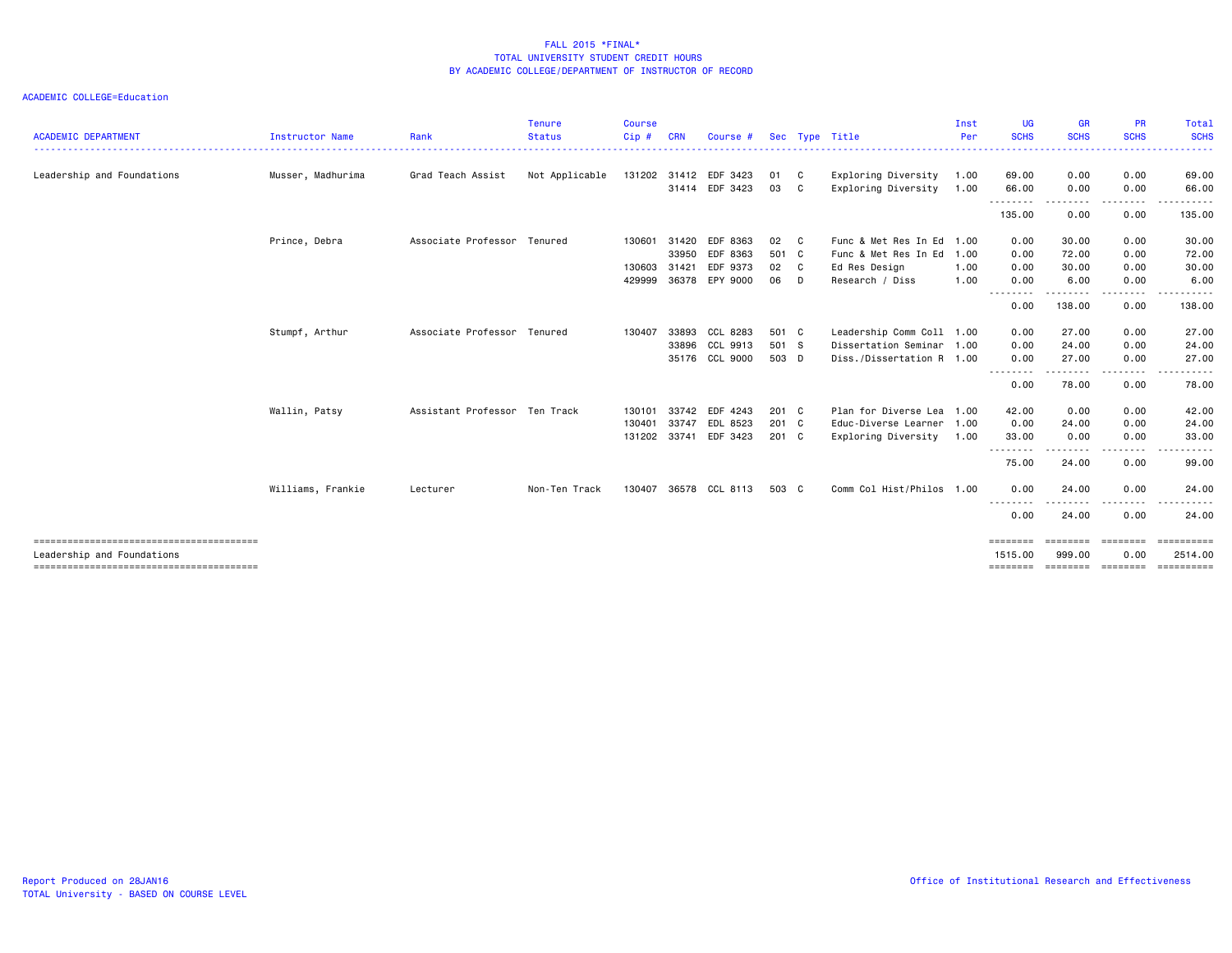ACADEMIC COLLEGE=Education

| <b>ACADEMIC DEPARTMENT</b> | Instructor Name                   | Rank                        | <b>Tenure</b><br><b>Status</b> | <b>Course</b><br>$Cip$ # | <b>CRN</b> | Course #        |       |              | Sec Type Title            | Inst<br>Per | <b>UG</b><br><b>SCHS</b> | <b>GR</b><br><b>SCHS</b>                                                                                                                                     | PR<br><b>SCHS</b>                   | Total<br><b>SCHS</b>         |
|----------------------------|-----------------------------------|-----------------------------|--------------------------------|--------------------------|------------|-----------------|-------|--------------|---------------------------|-------------|--------------------------|--------------------------------------------------------------------------------------------------------------------------------------------------------------|-------------------------------------|------------------------------|
| Music                      | Aarhus, Craig                     | Associate Professor Tenured |                                | 500906 32887             |            | MU 3412         | 01    | C            | Conducting                | 0.50        | 17.00                    | 0.00                                                                                                                                                         | 0.00                                | 17.00                        |
|                            |                                   |                             |                                |                          |            |                 |       |              |                           |             | <u>.</u><br>17.00        | .<br>0.00                                                                                                                                                    | $- - - -$<br>0.00                   | $- - - - -$<br>17.00         |
|                            | Baker, Jason                      | Associate Professor Tenured |                                | 131312 32868             |            | MU 2551         | 01    | E            | Percussion Ensemble       | 1.00        | 14.00                    | 0.00                                                                                                                                                         | 0.00                                | 14.00                        |
|                            |                                   |                             |                                | 500903                   | 32925      | MUA 1610        | 01    | E            | Percussion - Non Maj      | 1.00        | 3.00                     | 0.00                                                                                                                                                         | 0.00                                | 3.00                         |
|                            |                                   |                             |                                |                          | 32926      | MUA 1610        | 02    | E            | Percussion- Majors        | 1.00        | 10.00                    | 0.00                                                                                                                                                         | 0.00                                | 10.00                        |
|                            |                                   |                             |                                |                          | 32959      | MUA 2610        | 02    | E            | Percussion Majors         | 1.00        | 8.00                     | 0.00                                                                                                                                                         | 0.00                                | 8.00                         |
|                            |                                   |                             |                                |                          | 32978      | MUA 3610        | 01    | E            | Percussion                | 1.00        | 7.00<br>.                | 0.00<br>$\frac{1}{2} \left( \frac{1}{2} \right) \left( \frac{1}{2} \right) \left( \frac{1}{2} \right) \left( \frac{1}{2} \right) \left( \frac{1}{2} \right)$ | 0.00<br>.                           | 7.00<br>$\omega$ is a set of |
|                            |                                   |                             |                                |                          |            |                 |       |              |                           |             | 42.00                    | 0.00                                                                                                                                                         | 0.00                                | 42.00                        |
|                            | Banks, Jessica                    | Lecturer                    | Non-Ten Track                  | 131312                   | 32981      | <b>MUE 3001</b> | 01    | E            | Practicum Music Ed        | 1.00        | 16.00                    | 0.00                                                                                                                                                         | 0.00                                | 16.00                        |
|                            |                                   |                             |                                | 500903                   | 32902      | MUA 1110        | 01    | E            | Flute - Non Majors        | 1.00        | 3.00                     | 0.00                                                                                                                                                         | 0.00                                | 3.00                         |
|                            |                                   |                             |                                |                          | 32903      | MUA 1110        | 02    | E            | Flute - Majors            | 1.00        | 7.00                     | 0.00                                                                                                                                                         | 0.00                                | 7.00                         |
|                            |                                   |                             |                                |                          | 32939      | MUA 2110        | 01    | E            | Flute Non Majors          | 1.00        | 2.00                     | 0.00                                                                                                                                                         | 0.00                                | 2.00                         |
|                            |                                   |                             |                                |                          | 32940      | MUA 2110        | 02    | E            | Flute Majors              | 1.00        | 2.00                     | 0.00                                                                                                                                                         | 0.00                                | 2.00                         |
|                            |                                   |                             |                                | 500904                   | 32849      | MU 1003         | 01    | C            | Fund of Music Theory      | 1.00        | 15.00                    | 0.00                                                                                                                                                         | 0.00                                | 15.00                        |
|                            |                                   |                             |                                | 500915                   | 32859      | MU 2011         | 01    | E            | Woodwind Ensembles        | 1.00        | 11.00<br>.               | 0.00<br>-----                                                                                                                                                | 0.00<br>.                           | 11.00<br>.                   |
|                            |                                   |                             |                                |                          |            |                 |       |              |                           |             | 56.00                    | 0.00                                                                                                                                                         | 0.00                                | 56.00                        |
|                            | Brown, Michael R.                 | Professor                   | Tenured                        | 131312                   | 34090      | MU 1123         | 501 C |              | American Music App.       | 1.00        | 54.00                    | 0.00                                                                                                                                                         | 0.00                                | 54.00                        |
|                            |                                   |                             |                                | 500901                   | 32853      | MU 1113         | 05    | C            | His & Apprec Of Musi      | 1.00        | 957.00                   | 0.00                                                                                                                                                         | 0.00                                | 957.00                       |
|                            |                                   |                             |                                | 500903                   | 32881      | MU 2951         | 01    | Q            | Philharmonia              | 1.00        | 14.00<br>.               | 0.00<br>$\frac{1}{2} \left( \frac{1}{2} \right) \left( \frac{1}{2} \right) \left( \frac{1}{2} \right) \left( \frac{1}{2} \right) \left( \frac{1}{2} \right)$ | 0.00<br>.                           | 14.00<br>. <u>.</u>          |
|                            |                                   |                             |                                |                          |            |                 |       |              |                           |             | 1025.00                  | 0.00                                                                                                                                                         | 0.00                                | 1025.00                      |
|                            | Damm, Robert                      | Professor                   | Tenured                        | 050201                   | 35009      | AAS 1103        | 01    | C            | African American Mus      | 1.00        | 75.00                    | 0.00                                                                                                                                                         | 0.00                                | 75.00                        |
|                            |                                   |                             |                                | 500901                   | 32848      | MU 1001         | F01   | C            | First Year Seminar        | 1.00        | 13.00                    | 0.00                                                                                                                                                         | 0.00                                | 13.00                        |
|                            |                                   |                             |                                |                          | 32851      | MU 1103         | 01    | C            | African-Amer Music        | 1.00        | 72.00                    | 0.00                                                                                                                                                         | 0.00                                | 72.00                        |
|                            |                                   |                             |                                |                          | 32985      | MUE 3243        | 01    | C            | Plan/Manage Lrn Mus       | 1.00        | 30.00                    | 0.00                                                                                                                                                         | 0.00                                | 30.00                        |
|                            |                                   |                             |                                |                          | 36306      | MU 4000         | 01    | $\mathbf{I}$ | Directed Indiv Study 1.00 |             | 1.00<br>.                | 0.00<br>.                                                                                                                                                    | 0.00<br>$\sim$ $\sim$ $\sim$ $\sim$ | 1.00<br>.                    |
|                            |                                   |                             |                                |                          |            |                 |       |              |                           |             | 191.00                   | 0.00                                                                                                                                                         | 0.00                                | 191.00                       |
|                            | Edwards-Henry, Jacqueli Professor |                             | Tenured                        | 500903                   | 32890      | MUA 1010        | 03    | E            | Piano - Majors            | 1.00        | 5.00                     | 0.00                                                                                                                                                         | 0.00                                | 5.00                         |
|                            |                                   |                             |                                |                          | 32964      | MUA 3010        | 01    | E            | Piano Majors              | 1.00        | 4.00                     | 0.00                                                                                                                                                         | 0.00                                | 4.00                         |
|                            |                                   |                             |                                | 500907                   | 32863      | MU 2111         | 01    | $\mathsf{L}$ | Music Majors Piano I 1.00 |             | 12.00                    | 0.00                                                                                                                                                         | 0.00                                | 12.00                        |
|                            |                                   |                             |                                |                          | 32864      | MU 2111         | 02    | - L          | Music Majors Piano I 1.00 |             | 12.00                    | 0.00                                                                                                                                                         | 0.00                                | 12.00                        |
|                            |                                   |                             |                                |                          | 32884      | MU 3112         | 01    | L.           | Funct Skills Piano I 1.00 |             | 18.00                    | 0.00                                                                                                                                                         | 0.00                                | 18.00                        |
|                            |                                   |                             |                                |                          | 36139      | MU 2111         | 03    | $\mathsf{L}$ | Music Majors Piano I 1.00 |             | 10.00<br><u>.</u>        | 0.00<br>-----                                                                                                                                                | 0.00<br>.                           | 10.00<br>.                   |
|                            |                                   |                             |                                |                          |            |                 |       |              |                           |             | 61.00                    | 0.00                                                                                                                                                         | 0.00                                | 61.00                        |
|                            | Falcone, Sheri                    | Instructor                  | Non-Ten Track                  | 131312                   | 32983      | MUE 3222        | 01    | C            | Woodwind Methods          | 1.00        | 18.00                    | 0.00                                                                                                                                                         | 0.00                                | 18.00                        |
|                            |                                   |                             |                                | 500903                   | 32905      | MUA 1150        | 02    | E            | Clarinet- Majors          | 1.00        | 6.00                     | 0.00                                                                                                                                                         | 0.00                                | 6.00                         |
|                            |                                   |                             |                                |                          | 32906      | MUA 1210        | 01    | E.           | Saxophone - Non Majo      | 1.00        | 1.00                     | 0.00                                                                                                                                                         | 0.00                                | 1.00                         |
|                            |                                   |                             |                                |                          | 32907      | MUA 1210        | 02    | E            | Saxophone - Majors        | 1.00        | 10.00                    | 0.00                                                                                                                                                         | 0.00                                | 10.00                        |
|                            |                                   |                             |                                |                          | 32943      | MUA 2210        | 01    | E.           | Saxophone Non Majors      | 1.00        | 2.00                     | 0.00                                                                                                                                                         | 0.00                                | 2.00                         |
|                            |                                   |                             |                                |                          | 32970      | MUA 3210        | 01    | E            | Saxophone                 | 1.00        | 6.00                     | 0.00                                                                                                                                                         | 0.00                                | 6.00                         |
|                            |                                   |                             |                                |                          | 32971      | MUA 3250        | 01    | E            | Oboe                      | 1.00        | 2.00                     | 0.00                                                                                                                                                         | 0.00                                | 2.00                         |
|                            |                                   |                             |                                | 500915                   | 32860      | MU 2011         | 02    | E            | Woodwind Ensembles        | 1.00        | 5.00                     | 0.00                                                                                                                                                         | 0.00                                | 5.00                         |

Report Produced on 28JAN16 Office of Institutional Research and Effectiveness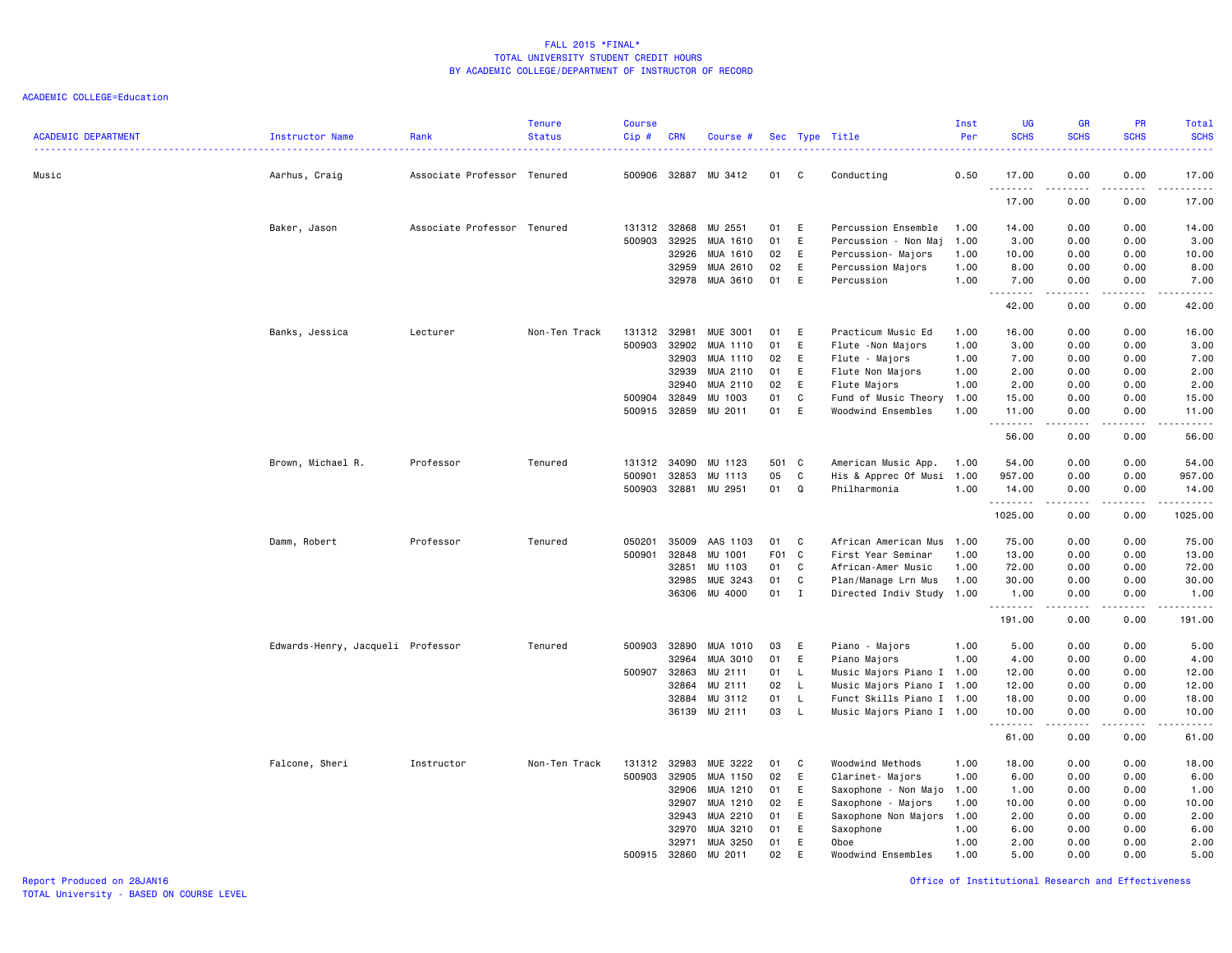| <b>ACADEMIC DEPARTMENT</b> | <b>Instructor Name</b> | Rank<br>. <u>.</u> .          | <b>Tenure</b><br><b>Status</b> | <b>Course</b><br>Cip# | <b>CRN</b>     | Course #             |          |              | Sec Type Title<br>.          | Inst<br>Per  | <b>UG</b><br><b>SCHS</b><br>. | <b>GR</b><br><b>SCHS</b>                                                                                                                                     | <b>PR</b><br><b>SCHS</b>            | Total<br><b>SCHS</b><br><u>.</u>                                                                                                                              |
|----------------------------|------------------------|-------------------------------|--------------------------------|-----------------------|----------------|----------------------|----------|--------------|------------------------------|--------------|-------------------------------|--------------------------------------------------------------------------------------------------------------------------------------------------------------|-------------------------------------|---------------------------------------------------------------------------------------------------------------------------------------------------------------|
| Music                      | Falcone, Sheri         | Instructor                    | Non-Ten Track                  | 500915                |                | 32862 MU 2011        | 04       | E            | Woodwind Ensembles           | 1.00         | 7.00<br>.                     | 0.00<br>.                                                                                                                                                    | 0.00<br>$\sim$ $\sim$ $\sim$ $\sim$ | 7.00<br>.                                                                                                                                                     |
|                            |                        |                               |                                |                       |                |                      |          |              |                              |              | 57.00                         | 0.00                                                                                                                                                         | 0.00                                | 57.00                                                                                                                                                         |
|                            | Fontaine, Jeanette     | Lecturer                      | Non-Ten Track                  | 500901                | 36146          | MU 2990              | 01       | Q            | Special Topic In MU          | 0.50         | 10.50                         | 0.00                                                                                                                                                         | 0.00                                | 10.50                                                                                                                                                         |
|                            |                        |                               |                                | 500903                | 32897          | MUA 1050             | 03       | E            | Voice - Non Majors           | 0.50         | 1.00                          | 0.00                                                                                                                                                         | 0.00                                | 1.00                                                                                                                                                          |
|                            |                        |                               |                                |                       | 32900          | MUA 1050             | 06       | E            | Voice -Majors                | 0.50         | 3.00                          | 0.00                                                                                                                                                         | 0.00                                | 3.00                                                                                                                                                          |
|                            |                        |                               |                                |                       | 32938<br>32967 | MUA 2050<br>MUA 3050 | 06<br>03 | E<br>E       | Voice-Majors                 | 0.50<br>0.50 | 6.00<br>5.00                  | 0.00<br>0.00                                                                                                                                                 | 0.00<br>0.00                        | 6.00<br>5.00                                                                                                                                                  |
|                            |                        |                               |                                | 500908                | 32855          | MU 1131              | 01       | L            | Voice Major<br>Voice Class I | 1.00         | 13.00                         | 0.00                                                                                                                                                         | 0.00                                | 13.00                                                                                                                                                         |
|                            |                        |                               |                                |                       |                |                      |          |              |                              |              | .                             | .                                                                                                                                                            | .                                   | $\frac{1}{2} \left( \frac{1}{2} \right) \left( \frac{1}{2} \right) \left( \frac{1}{2} \right) \left( \frac{1}{2} \right) \left( \frac{1}{2} \right)$          |
|                            |                        |                               |                                |                       |                |                      |          |              |                              |              | 38.50                         | 0.00                                                                                                                                                         | 0.00                                | 38.50                                                                                                                                                         |
|                            | Hause, Barry           | Lecturer                      | Non-Ten Track                  | 500903                | 32929          | MUA 1710             | 01       | Q            | Guitar- Non Majors           | 1.00         | 17.00                         | 0.00                                                                                                                                                         | 0.00                                | 17.00                                                                                                                                                         |
|                            |                        |                               |                                |                       | 32961          | MUA 2710             | 01       | Q            | Guitar Non Majors            | 1.00         | 2.00                          | 0.00                                                                                                                                                         | 0.00                                | 2.00                                                                                                                                                          |
|                            |                        |                               |                                |                       |                |                      |          |              |                              |              | .                             | .                                                                                                                                                            | $\sim$ $\sim$ $\sim$ $\sim$         | $\sim$ $\sim$ $\sim$ $\sim$                                                                                                                                   |
|                            |                        |                               |                                |                       |                |                      |          |              |                              |              | 19.00                         | 0.00                                                                                                                                                         | 0.00                                | 19.00                                                                                                                                                         |
|                            | Human, Richard         | Associate Professor Tenured   |                                | 131312 32877          |                | MU 2851              | 04       | E            | Brass Ensemble - Trom 1.00   |              | 8.00                          | 0.00                                                                                                                                                         | 0.00                                | 8.00                                                                                                                                                          |
|                            |                        |                               |                                | 500901                | 32852          | MU 1113              | 01       | C            | His & Apprec Of Musi         | 1.00         | 201.00                        | 0.00                                                                                                                                                         | 0.00                                | 201.00                                                                                                                                                        |
|                            |                        |                               |                                | 500903                | 32920          | MUA 1450             | 02       | E            | Trombone Majors              | 1.00         | 2.00                          | 0.00                                                                                                                                                         | 0.00                                | 2.00                                                                                                                                                          |
|                            |                        |                               |                                |                       | 32924          | MUA 1550             | 02       | E            | Tuba -Majors                 | 1.00         | 2.00                          | 0.00                                                                                                                                                         | 0.00                                | 2.00                                                                                                                                                          |
|                            |                        |                               |                                |                       | 32954          | MUA 2450             | 02       | E            | Trombone Majors              | 1.00         | 2.00                          | 0.00                                                                                                                                                         | 0.00                                | 2.00                                                                                                                                                          |
|                            |                        |                               |                                |                       | 32956          | MUA 2510             | 02       | E            | Euphonium Majors             | 1.00         | 2.00                          | 0.00                                                                                                                                                         | 0.00                                | 2.00                                                                                                                                                          |
|                            |                        |                               |                                |                       | 32975          | MUA 3450             | 01       | E            | Trombone Majors              | 1.00         | 8.00                          | 0.00                                                                                                                                                         | 0.00                                | 8.00                                                                                                                                                          |
|                            |                        |                               |                                |                       | 32977          | MUA 3550             | 01       | E            | Tuba Majors                  | 1.00         | 2.00<br>.                     | 0.00<br>$\frac{1}{2} \left( \frac{1}{2} \right) \left( \frac{1}{2} \right) \left( \frac{1}{2} \right) \left( \frac{1}{2} \right) \left( \frac{1}{2} \right)$ | 0.00<br>.                           | 2.00<br>.                                                                                                                                                     |
|                            |                        |                               |                                |                       |                |                      |          |              |                              |              | 227.00                        | 0.00                                                                                                                                                         | 0.00                                | 227.00                                                                                                                                                        |
|                            | Infanger, Peter        | Non-Faculty                   | Not Applicable                 | 131312                | 32870          | MU 2611              | 01       | E            | Concert Choir                | 0.50         | 29.00                         | 0.00                                                                                                                                                         | 0.00                                | 29.00                                                                                                                                                         |
|                            |                        |                               |                                | 500903                | 32901          | MUA 1050             | 07       | E            | Voice - Non Majors           | 0.50         | 6.00                          | 0.00                                                                                                                                                         | 0.00                                | 6.00                                                                                                                                                          |
|                            |                        |                               |                                |                       |                |                      |          |              |                              |              | .                             | -----                                                                                                                                                        | .                                   | .                                                                                                                                                             |
|                            |                        |                               |                                |                       |                |                      |          |              |                              |              | 35.00                         | 0.00                                                                                                                                                         | 0.00                                | 35.00                                                                                                                                                         |
|                            | Jackson, Terrell       | Non-Faculty                   | Not Applicable                 | 500903                |                | 32889 MUA 1010       | 02       | E.           | Piano - Non Major            | 1.00         | 10.00                         | 0.00                                                                                                                                                         | 0.00                                | 10.00                                                                                                                                                         |
|                            |                        |                               |                                |                       |                |                      |          |              |                              |              | .<br>10.00                    | .<br>0.00                                                                                                                                                    | .<br>0.00                           | $\frac{1}{2} \left( \frac{1}{2} \right) \left( \frac{1}{2} \right) \left( \frac{1}{2} \right) \left( \frac{1}{2} \right) \left( \frac{1}{2} \right)$<br>10.00 |
|                            | Jordan, Christopher    | Lecturer                      | Non-Ten Track                  | 500903                | 32895          | MUA 1050             | 01       | E            | Voice - Non Majors           | 0.50         | 9.50                          | 0.00                                                                                                                                                         | 0.00                                | 9.50                                                                                                                                                          |
|                            |                        |                               |                                |                       | 36123          | MUA 1050             | 08       | E            | Voice-Majors                 | 0.50         | 10.00                         | 0.00                                                                                                                                                         | 0.00                                | 10.00                                                                                                                                                         |
|                            |                        |                               |                                |                       |                | 36124 MUA 2050       | 02       | E            | Voice - Majors               | 0.50         | 1.00                          | 0.00                                                                                                                                                         | 0.00                                | 1.00                                                                                                                                                          |
|                            |                        |                               |                                |                       |                |                      |          |              |                              |              | .<br>20.50                    | -----<br>0.00                                                                                                                                                | .<br>0.00                           | .<br>20.50                                                                                                                                                    |
|                            | King, Martin           | Non-Employee                  | Not Applicable                 | 131312 32876          |                | MU 2851              | 03       | E            | Brass Ensemble-Chamb         | 1.00         | 1.00                          | 0.00                                                                                                                                                         | 0.00                                | 1.00                                                                                                                                                          |
|                            |                        |                               |                                |                       | 32878          | MU 2851              | 05       | E            | Brass Ensemble Chamb         | 1.00         | 9.00                          | 0.00                                                                                                                                                         | 0.00                                | 9.00                                                                                                                                                          |
|                            |                        |                               |                                | 500903                | 32917          | MUA 1410             | 01       | $\mathsf{E}$ | Horn - Non Majors            | 1.00         | 5.00                          | 0.00                                                                                                                                                         | 0.00                                | 5.00                                                                                                                                                          |
|                            |                        |                               |                                |                       | 32951          | MUA 2410             | 01       | $\mathsf{E}$ | Horn Non Majors              | 1.00         | 1.00<br>$\sim$ $\sim$ .       | 0.00                                                                                                                                                         | 0.00<br>.                           | 1.00<br>.                                                                                                                                                     |
|                            |                        |                               |                                |                       |                |                      |          |              |                              |              | 16.00                         | 0.00                                                                                                                                                         | 0.00                                | 16.00                                                                                                                                                         |
|                            | Kirkland, Anthony      | Assistant Professor Ten Track |                                | 131312 32875          |                | MU 2851              | 01       | E            | Brass Ensemble-Trump         | 1.00         | 9.00                          | 0.00                                                                                                                                                         | 0.00                                | 9.00                                                                                                                                                          |
|                            |                        |                               |                                | 500903                | 32850          | MU 1010              | 01       | E            | Recital Hour                 | 1.00         | 0.00                          | 0.00                                                                                                                                                         | 0.00                                | 0.00                                                                                                                                                          |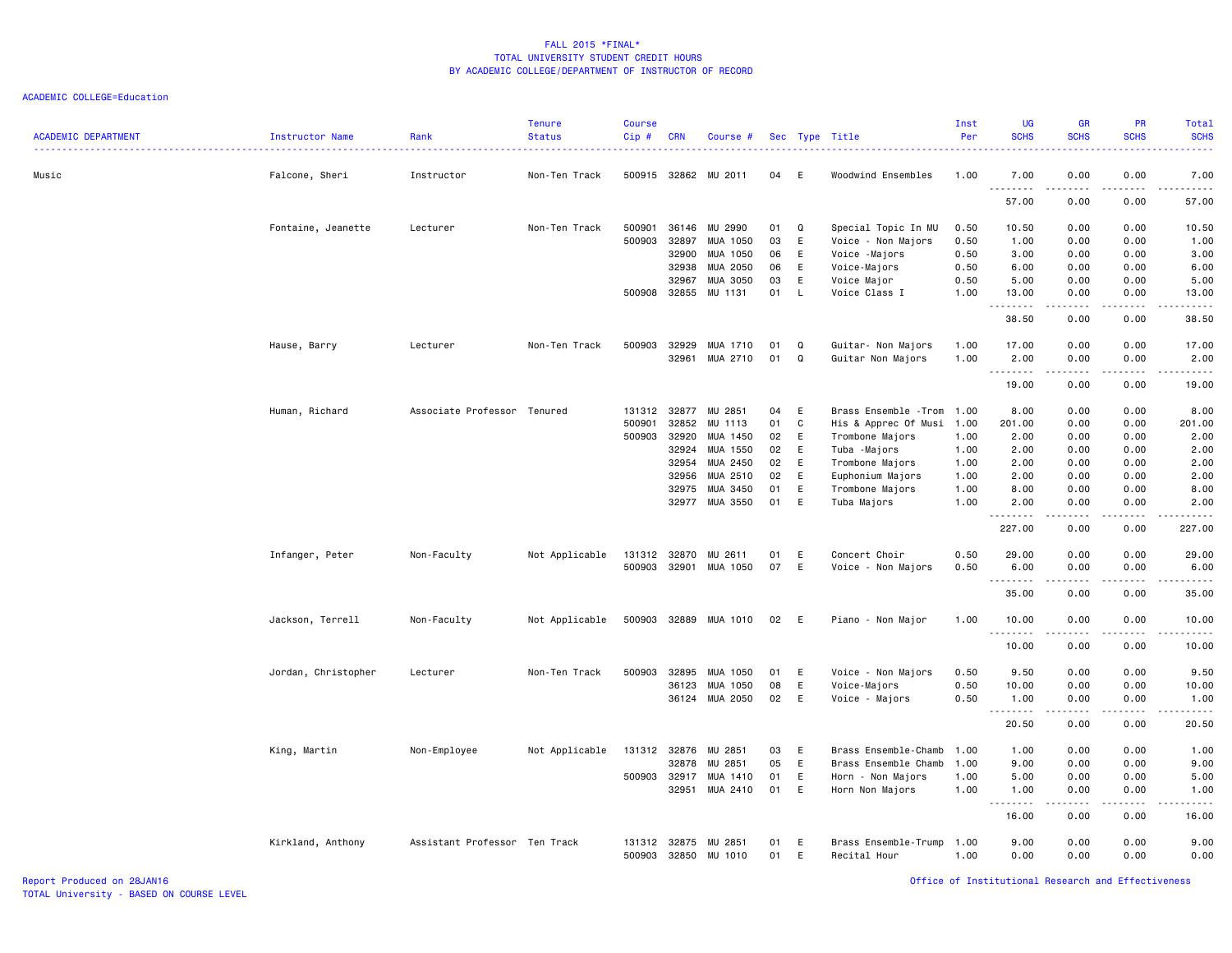| <b>ACADEMIC DEPARTMENT</b> | Instructor Name   | Rank                          | <b>Tenure</b><br><b>Status</b> | <b>Course</b><br>Cip# | <b>CRN</b> | Course #        |          |              | Sec Type Title                                | Inst<br>Per | UG<br><b>SCHS</b>                                                                                                                 | <b>GR</b><br><b>SCHS</b>                                                                                                          | <b>PR</b><br><b>SCHS</b> | Total<br><b>SCHS</b>                                                                                                              |
|----------------------------|-------------------|-------------------------------|--------------------------------|-----------------------|------------|-----------------|----------|--------------|-----------------------------------------------|-------------|-----------------------------------------------------------------------------------------------------------------------------------|-----------------------------------------------------------------------------------------------------------------------------------|--------------------------|-----------------------------------------------------------------------------------------------------------------------------------|
| Music                      |                   | Assistant Professor Ten Track |                                | 500903                | 32913      | MUA 1350        |          | E            |                                               |             | $\frac{1}{2} \left( \frac{1}{2} \right) \left( \frac{1}{2} \right) \left( \frac{1}{2} \right) \left( \frac{1}{2} \right)$<br>1.00 | 0.00                                                                                                                              | 0.00                     | $\frac{1}{2} \left( \frac{1}{2} \right) \left( \frac{1}{2} \right) \left( \frac{1}{2} \right) \left( \frac{1}{2} \right)$<br>1.00 |
|                            | Kirkland, Anthony |                               |                                |                       | 32914      | MUA 1350        | 01<br>02 | E            | Trumpet - Non Majors 1.00<br>Trumpet - Majors | 1.00        | 2.00                                                                                                                              | 0.00                                                                                                                              | 0.00                     | 2.00                                                                                                                              |
|                            |                   |                               |                                |                       | 32916      | MUA 1350        | 04       | E            | Trumpet-Majors                                | 1.00        | 2.00                                                                                                                              | 0.00                                                                                                                              | 0.00                     | 2.00                                                                                                                              |
|                            |                   |                               |                                |                       | 32950      | MUA 2350        | 02       | E            | Trumpet Majors                                | 1.00        | 4.00                                                                                                                              | 0.00                                                                                                                              | 0.00                     | 4.00                                                                                                                              |
|                            |                   |                               |                                |                       |            | 32973 MUA 3350  | 01       | E            | Trumpet                                       | 1.00        | 12.00                                                                                                                             | 0.00                                                                                                                              | 0.00                     | 12.00                                                                                                                             |
|                            |                   |                               |                                |                       |            |                 |          |              |                                               |             | .<br>30.00                                                                                                                        | .<br>0.00                                                                                                                         | .<br>0.00                | .<br>30.00                                                                                                                        |
|                            | Kopetz, Barry     | Professor                     | Tenured                        | 500902                |            | 36170 MU 1133   | 501 C    |              | The History of Rock                           | 1.00        | 30.00<br>.                                                                                                                        | 0.00<br>-----                                                                                                                     | 0.00<br>.                | 30.00<br>.                                                                                                                        |
|                            |                   |                               |                                |                       |            |                 |          |              |                                               |             | 30.00                                                                                                                             | 0.00                                                                                                                              | 0.00                     | 30.00                                                                                                                             |
|                            | Kopetz, Catherine | Lecturer                      | Non-Ten Track                  | 131312                | 32871      | MU 2611         | 02       | E            | Concert Choir                                 | 0.50        | 46.00                                                                                                                             | 0.00                                                                                                                              | 0.00                     | 46.00                                                                                                                             |
|                            |                   |                               |                                |                       | 34091      | <b>MUE 4886</b> | 501      | F            | Stu Teach Music Ed                            | 1.00        | 18.00                                                                                                                             | 0.00                                                                                                                              | 0.00                     | 18.00                                                                                                                             |
|                            |                   |                               |                                |                       | 34092      | MUE 4896        | 501 F    |              | Stu Teach Music Ed                            | 1.00        | 18.00                                                                                                                             | 0.00                                                                                                                              | 0.00                     | 18.00                                                                                                                             |
|                            |                   |                               |                                |                       | 36093      | MUE 4873        | 01       | - S          | Prof Sem Mus Ed                               | 1.00        | 9.00                                                                                                                              | 0.00                                                                                                                              | 0.00                     | 9.00                                                                                                                              |
|                            |                   |                               |                                | 500903                | 32893      | MUA 1010        | 06       | E            | Applied Piano-Non Ma                          | 1.00        | 7.00<br>.                                                                                                                         | 0.00<br>.                                                                                                                         | 0.00<br>.                | 7.00<br>.                                                                                                                         |
|                            |                   |                               |                                |                       |            |                 |          |              |                                               |             | 98.00                                                                                                                             | 0.00                                                                                                                              | 0.00                     | 98.00                                                                                                                             |
|                            | Lance, Elva       | Instructor                    | Non-Ten Track                  | 500901                | 32982      | MUE 3213        | 01       | C            | Perf Assess in Music                          | 0.50        | 15.00                                                                                                                             | 0.00                                                                                                                              | 0.00                     | 15.00                                                                                                                             |
|                            |                   |                               |                                | 500903                | 32867      | MU 2511         | 01       | E            | Marching Band                                 | 0.50        | 160.00                                                                                                                            | 0.00                                                                                                                              | 0.00                     | 160.00                                                                                                                            |
|                            |                   |                               |                                | 500915                | 32869      | MU 2571         | 01       | E            | Wind Ensemble                                 | 1.00        | 68.00                                                                                                                             | 0.00                                                                                                                              | 0.00                     | 68.00                                                                                                                             |
|                            |                   |                               |                                |                       |            |                 |          |              |                                               |             | <b></b>                                                                                                                           | . <b>.</b>                                                                                                                        | .                        | <u>.</u>                                                                                                                          |
|                            |                   |                               |                                |                       |            |                 |          |              |                                               |             | 243.00                                                                                                                            | 0.00                                                                                                                              | 0.00                     | 243.00                                                                                                                            |
|                            | Landis, Ryan      | Lecturer                      | Non-Ten Track                  | 500903                | 32896      | MUA 1050        | 02       | E            | Voice - Non Major                             | 0.50        | 8.00                                                                                                                              | 0.00                                                                                                                              | 0.00                     | 8.00                                                                                                                              |
|                            |                   |                               |                                |                       | 32899      | MUA 1050        | 05       | E            | Voice -Majors                                 | 0.50        | 11.00                                                                                                                             | 0.00                                                                                                                              | 0.00                     | 11.00                                                                                                                             |
|                            |                   |                               |                                |                       | 32937      | MUA 2050        | 05       | E            | Voice Majors                                  | 0.50        | 3.00                                                                                                                              | 0.00                                                                                                                              | 0.00                     | 3.00                                                                                                                              |
|                            |                   |                               |                                |                       | 35806      | MUA 3050        | 02       | E            | Voice                                         | 0.50        | 1.00<br>.                                                                                                                         | 0.00<br>$\frac{1}{2} \left( \frac{1}{2} \right) \left( \frac{1}{2} \right) \left( \frac{1}{2} \right) \left( \frac{1}{2} \right)$ | 0.00<br>.                | 1.00<br>.                                                                                                                         |
|                            |                   |                               |                                |                       |            |                 |          |              |                                               |             | 23.00                                                                                                                             | 0.00                                                                                                                              | 0.00                     | 23.00                                                                                                                             |
|                            | Murphy, Karen     | Instructor                    | Non-Ten Track                  | 500907                | 32882      | MU 3111         | 01       | L.           | Piano Class                                   | 1.00        | 9.00                                                                                                                              | 0.00                                                                                                                              | 0.00                     | 9.00                                                                                                                              |
|                            |                   |                               |                                |                       |            | 32883 MU 3111   | 02       | $\mathsf{L}$ | Piano Class                                   | 1.00        | 8.00                                                                                                                              | 0.00                                                                                                                              | 0.00                     | 8.00                                                                                                                              |
|                            |                   |                               |                                |                       |            |                 |          |              |                                               |             | <u>.</u>                                                                                                                          | $\frac{1}{2}$                                                                                                                     | $  -$                    | $\frac{1}{2}$                                                                                                                     |
|                            |                   |                               |                                |                       |            |                 |          |              |                                               |             | 17.00                                                                                                                             | 0.00                                                                                                                              | 0.00                     | 17.00                                                                                                                             |
|                            | Packwood, Gary    | Associate Professor Tenured   |                                | 131312 32870          |            | MU 2611         | 01       | E            | Concert Choir                                 | 0.50        | 29.00                                                                                                                             | 0.00                                                                                                                              | 0.00                     | 29.00                                                                                                                             |
|                            |                   |                               |                                |                       | 32871      | MU 2611         | 02       | E            | Concert Choir                                 | 0.50        | 46.00                                                                                                                             | 0.00                                                                                                                              | 0.00                     | 46.00                                                                                                                             |
|                            |                   |                               |                                | 500901                | 32982      | MUE 3213        | 01       | C            | Perf Assess in Music                          | 0.50        | 15.00                                                                                                                             | 0.00                                                                                                                              | 0.00                     | 15.00                                                                                                                             |
|                            |                   |                               |                                | 500903                | 32874      | MU 2731         | 01       | E            | Chambers Singers                              | 1.00        | 72.00                                                                                                                             | 0.00                                                                                                                              | 0.00                     | 72.00                                                                                                                             |
|                            |                   |                               |                                | 500906                | 32887      | MU 3412         | 01       | C            | Conducting                                    | 0.50        | 17.00<br>.                                                                                                                        | 0.00<br>بالمحام                                                                                                                   | 0.00<br>.                | 17.00<br>.                                                                                                                        |
|                            |                   |                               |                                |                       |            |                 |          |              |                                               |             | 179.00                                                                                                                            | 0.00                                                                                                                              | 0.00                     | 179.00                                                                                                                            |
|                            | Patilla, Carol    | Lecturer                      | Non-Ten Track                  | 500901                | 34089      | MU 1113         | 501 C    |              | His & Apprec Of Musi 1.00                     |             | 54.00                                                                                                                             | 0.00                                                                                                                              | 0.00                     | 54.00                                                                                                                             |
|                            |                   |                               |                                | 500903                | 32888      | MUA 1010        | 01       | E            | Piano - Non Majors                            | 1.00        | 17.00                                                                                                                             | 0.00                                                                                                                              | 0.00                     | 17.00                                                                                                                             |
|                            |                   |                               |                                |                       |            |                 |          |              |                                               |             | .                                                                                                                                 |                                                                                                                                   | .                        | .                                                                                                                                 |
|                            |                   |                               |                                |                       |            |                 |          |              |                                               |             | 71.00                                                                                                                             | 0.00                                                                                                                              | 0.00                     | 71.00                                                                                                                             |
|                            | Patilla, Michael  | Associate Professor Tenured   |                                | 500903                | 32866      | MU 2411         | 01       | Q            | Guitar Ensemble                               | 1.00        | 5.00                                                                                                                              | 0.00                                                                                                                              | 0.00                     | 5.00                                                                                                                              |
|                            |                   |                               |                                |                       |            | 32930 MUA 1710  | 02       | $\mathbf Q$  | Guitar Majors                                 | 1.00        | 5.00                                                                                                                              | 0.00                                                                                                                              | 0.00                     | 5.00                                                                                                                              |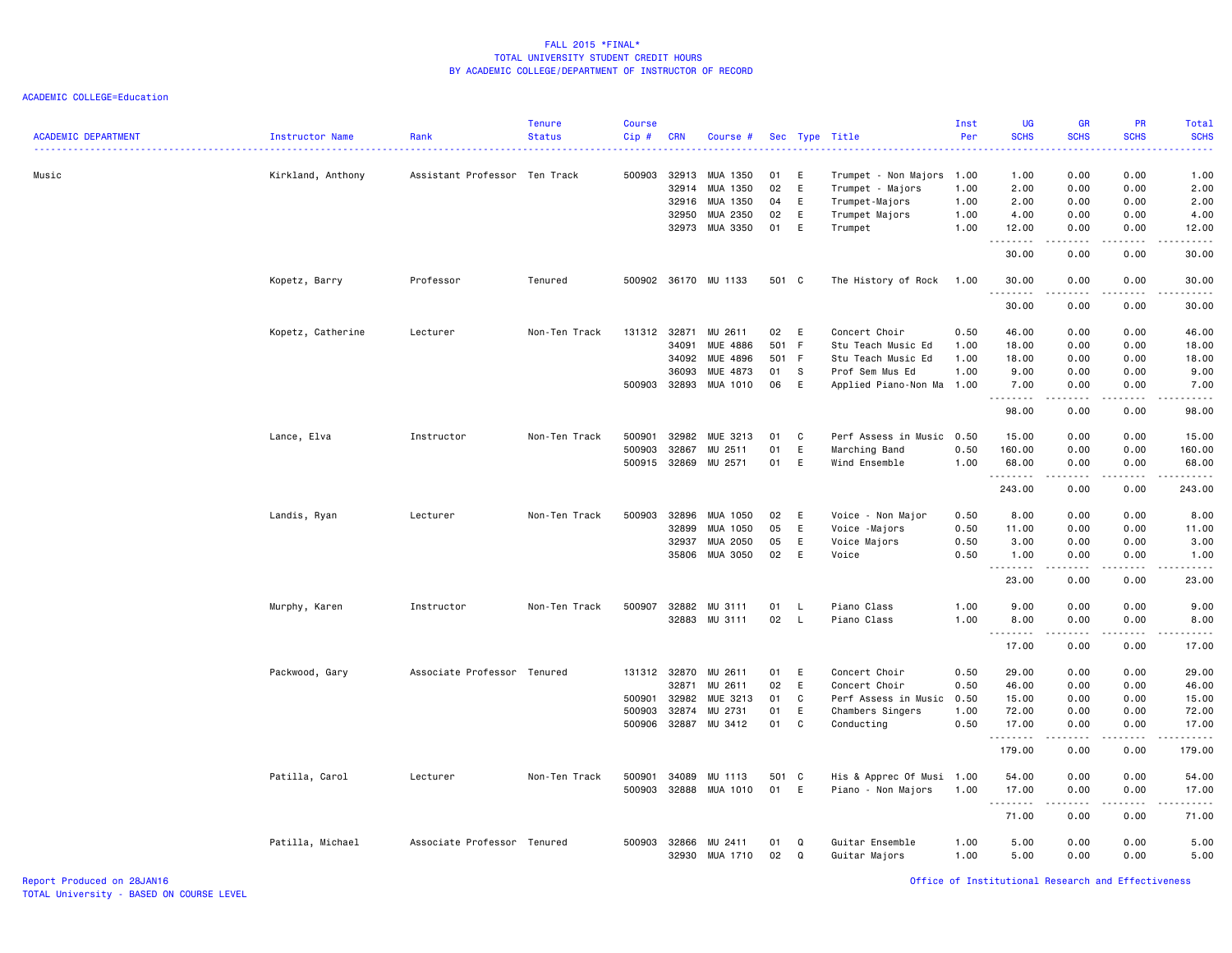ACADEMIC COLLEGE=Education

| <b>ACADEMIC DEPARTMENT</b> | Instructor Name    | Rank                          | <b>Tenure</b><br><b>Status</b> | <b>Course</b><br>Cip# | <b>CRN</b>     | Course #             |          |        | Sec Type Title                 | Inst<br>Per  | UG<br><b>SCHS</b>  | GR<br><b>SCHS</b>                                                                                                                 | <b>PR</b><br><b>SCHS</b> | Total<br><b>SCHS</b>                                                                                                                                          |
|----------------------------|--------------------|-------------------------------|--------------------------------|-----------------------|----------------|----------------------|----------|--------|--------------------------------|--------------|--------------------|-----------------------------------------------------------------------------------------------------------------------------------|--------------------------|---------------------------------------------------------------------------------------------------------------------------------------------------------------|
| Music                      | Patilla, Michael   | Associate Professor Tenured   |                                | 500903                | 32962<br>32979 | MUA 2710<br>MUA 3710 | 02<br>01 | Q<br>Q | Guitar Majors<br>Guitar        | 1.00<br>1.00 | 6.00<br>4.00       | 0.00<br>0.00                                                                                                                      | 0.00<br>0.00             | 6.00<br>4.00                                                                                                                                                  |
|                            |                    |                               |                                |                       |                |                      |          |        |                                |              | $- - - -$<br>20.00 | $\frac{1}{2} \left( \frac{1}{2} \right) \left( \frac{1}{2} \right) \left( \frac{1}{2} \right) \left( \frac{1}{2} \right)$<br>0.00 | .<br>0.00                | $- - - - -$<br>20.00                                                                                                                                          |
|                            | Phillips, Shandy   | Non-Faculty                   | Not Applicable                 | 131312                | 32984          | MUE 3231             | 01       | L.     | String Methods                 | 1.00         | 8.00               | 0.00                                                                                                                              | 0.00                     | 8.00                                                                                                                                                          |
|                            |                    |                               |                                | 500903                | 32928          | MUA 1650             | 02       | Ε      | Strings- Non Majors            | 1.00         | 3.00               | 0.00                                                                                                                              | 0.00                     | 3.00                                                                                                                                                          |
|                            |                    |                               |                                |                       | 32960          | MUA 2650             | 01       | E      | Strings-Majors                 | 1.00         | 2.00               | 0.00                                                                                                                              | 0.00                     | 2.00                                                                                                                                                          |
|                            |                    |                               |                                |                       |                |                      |          |        |                                |              | --------<br>13.00  | .<br>0.00                                                                                                                         | .<br>0.00                | $\frac{1}{2} \left( \frac{1}{2} \right) \left( \frac{1}{2} \right) \left( \frac{1}{2} \right) \left( \frac{1}{2} \right) \left( \frac{1}{2} \right)$<br>13.00 |
|                            | Ross, Ryan         | Assistant Professor Ten Track |                                | 500901                | 32854          | MU 1113              | H01      | C      | Honors His & Apprec            | 1.00         | 120.00             | 0.00                                                                                                                              | 0.00                     | 120.00                                                                                                                                                        |
|                            |                    |                               |                                | 500902                | 32865          | MU 2322              | 01       | C      | Music History II               | 1.00         | 48.00              | 0.00                                                                                                                              | 0.00                     | 48.00                                                                                                                                                         |
|                            |                    |                               |                                |                       |                |                      |          |        |                                |              | .<br>168.00        | 0.00                                                                                                                              | 0.00                     | .<br>168.00                                                                                                                                                   |
|                            | Sebba, Rosangela   | Professor                     | Tenured                        | 500901                | 32858          | MU 1321              | 01       | L      | Ear Training I                 | 0.50         | 11.00              | 0.00                                                                                                                              | 0.00                     | 11.00                                                                                                                                                         |
|                            |                    |                               |                                |                       | 36155          | MU 1321              | 02       | L.     | Ear Training I                 | 0.50         | 13.00              | 0.00                                                                                                                              | 0.00                     | 13.00                                                                                                                                                         |
|                            |                    |                               |                                | 500902                | 32857          | MU 1213              | 01       | C      | Music Theory I                 | 1.00         | 144.00             | 0.00                                                                                                                              | 0.00                     | 144.00                                                                                                                                                        |
|                            |                    |                               |                                | 500903                | 32891          | MUA 1010             | 04       | E      | Piano - Majors                 | 1.00         | 9.00               | 0.00                                                                                                                              | 0.00                     | 9.00                                                                                                                                                          |
|                            |                    |                               |                                |                       | 32965          | MUA 3010             | 03       | E      | Piano Majors                   | 1.00         | 2.00               | 0.00                                                                                                                              | 0.00                     | 2.00                                                                                                                                                          |
|                            |                    |                               |                                |                       |                |                      |          |        |                                |              | .<br>179.00        | 0.00                                                                                                                              | $- - -$<br>0.00          | 179.00                                                                                                                                                        |
|                            | Sobaskie, James    | Associate Professor Tenured   |                                | 500901                | 32873          | MU 2721              | 01       | L.     | Ear Training III               | 1.00         | 15.00              | 0.00                                                                                                                              | 0.00                     | 15.00                                                                                                                                                         |
|                            |                    |                               |                                | 500902                | 32872          | MU 2613              | 01       | C      | Music Theory III               | 1.00         | 45.00              | 0.00                                                                                                                              | 0.00                     | 45.00                                                                                                                                                         |
|                            |                    |                               |                                | 500904                | 32886          | MU 3333              | 01       | C      | Orchestration                  | 1.00         | 39.00              | 0.00                                                                                                                              | 0.00                     | 39.00                                                                                                                                                         |
|                            |                    |                               |                                |                       | 32931          | MUA 1810             | 01       | Q      | Music Composition              | 1.00         | 1.00               | 0.00                                                                                                                              | 0.00                     | 1.00                                                                                                                                                          |
|                            |                    |                               |                                |                       |                |                      |          |        |                                |              | --------<br>100.00 | .<br>0.00                                                                                                                         | .<br>0.00                | .<br>100.00                                                                                                                                                   |
|                            | Taylor, Clifton    | Associate Professor Tenured   |                                | 131312                | 32879          | MU 2911              | 01       | E      | Jazz Ensemble                  | 1.00         | 19.00              | 0.00                                                                                                                              | 0.00                     | 19.00                                                                                                                                                         |
|                            |                    |                               |                                |                       | 32880          | MU 2911              | 02       | E      | Jazz Ensemble                  | 1.00         | 2.00               | 0.00                                                                                                                              | 0.00                     | 2.00                                                                                                                                                          |
|                            |                    |                               |                                | 500901                | 32858          | MU 1321              | 01       | L.     | Ear Training I                 | 0.50         | 11.00              | 0.00                                                                                                                              | 0.00                     | 11.00                                                                                                                                                         |
|                            |                    |                               |                                |                       | 36155          | MU 1321              | 02       | L.     | Ear Training I                 | 0.50         | 13.00              | 0.00                                                                                                                              | 0.00                     | 13.00                                                                                                                                                         |
|                            |                    |                               |                                | 500903                | 32867          | MU 2511              | 01       | E      | Marching Band                  | 0.50         | 160.00<br>.        | 0.00                                                                                                                              | 0.00                     | 160.00                                                                                                                                                        |
|                            |                    |                               |                                |                       |                |                      |          |        |                                |              | 205.00             | 0.00                                                                                                                              | 0.00                     | 205.00                                                                                                                                                        |
|                            | Wallace, Katherine | Non-Faculty                   | Not Applicable                 | 500903                |                | 32894 MUA 1010       | 07       | E      | Applied Piano-Non Ma 1.00      |              | 3.00<br>.          | 0.00<br>-----                                                                                                                     | 0.00                     | 3.00<br>$\frac{1}{2} \left( \frac{1}{2} \right) \left( \frac{1}{2} \right) \left( \frac{1}{2} \right) \left( \frac{1}{2} \right) \left( \frac{1}{2} \right)$  |
|                            |                    |                               |                                |                       |                |                      |          |        |                                |              | 3.00               | 0.00                                                                                                                              | 0.00                     | 3.00                                                                                                                                                          |
|                            | Warfield, Tara     | Assistant Professor Ten Track |                                | 500901                | 36146          | MU 2990              | 01       | Q      | Special Topic In MU            | 0.50         | 10.50              | 0.00                                                                                                                              | 0.00                     | 10.50                                                                                                                                                         |
|                            |                    |                               |                                | 500903                | 32895          | MUA 1050             | 01       | E      | Voice - Non Majors             | 0.50         | 9.50               | 0.00                                                                                                                              | 0.00                     | 9.50                                                                                                                                                          |
|                            |                    |                               |                                |                       | 32896          | MUA 1050             | 02       | E      | Voice - Non Major              | 0.50         | 8.00               | 0.00                                                                                                                              | 0.00                     | 8.00                                                                                                                                                          |
|                            |                    |                               |                                |                       | 32897          | MUA 1050             | 03       | E      | Voice - Non Majors             | 0.50         | 1.00               | 0.00                                                                                                                              | 0.00                     | 1.00                                                                                                                                                          |
|                            |                    |                               |                                |                       | 32898          | MUA 1050             | 04       | E      | Voice Majors                   | 1.00         | 4.00               | 0.00                                                                                                                              | 0.00                     | 4.00                                                                                                                                                          |
|                            |                    |                               |                                |                       | 32899<br>32900 | MUA 1050<br>MUA 1050 | 05<br>06 | E<br>E | Voice -Majors<br>Voice -Majors | 0.50<br>0.50 | 11.00<br>3.00      | 0.00<br>0.00                                                                                                                      | 0.00<br>0.00             | 11.00<br>3.00                                                                                                                                                 |
|                            |                    |                               |                                |                       | 32901          | MUA 1050             | 07       | E      | Voice - Non Majors             | 0.50         | 6.00               | 0.00                                                                                                                              | 0.00                     | 6.00                                                                                                                                                          |
|                            |                    |                               |                                |                       | 32934          | MUA 2050             | 01       | E      | Voice Non Majors               | 1.00         | 11.00              | 0.00                                                                                                                              | 0.00                     | 11.00                                                                                                                                                         |
|                            |                    |                               |                                |                       | 32936          | MUA 2050             | 04       | E      | Voice Majors                   | 1.00         | 6.00               | 0.00                                                                                                                              | 0.00                     | 6.00                                                                                                                                                          |

Report Produced on 28JAN16 Office of Institutional Research and Effectiveness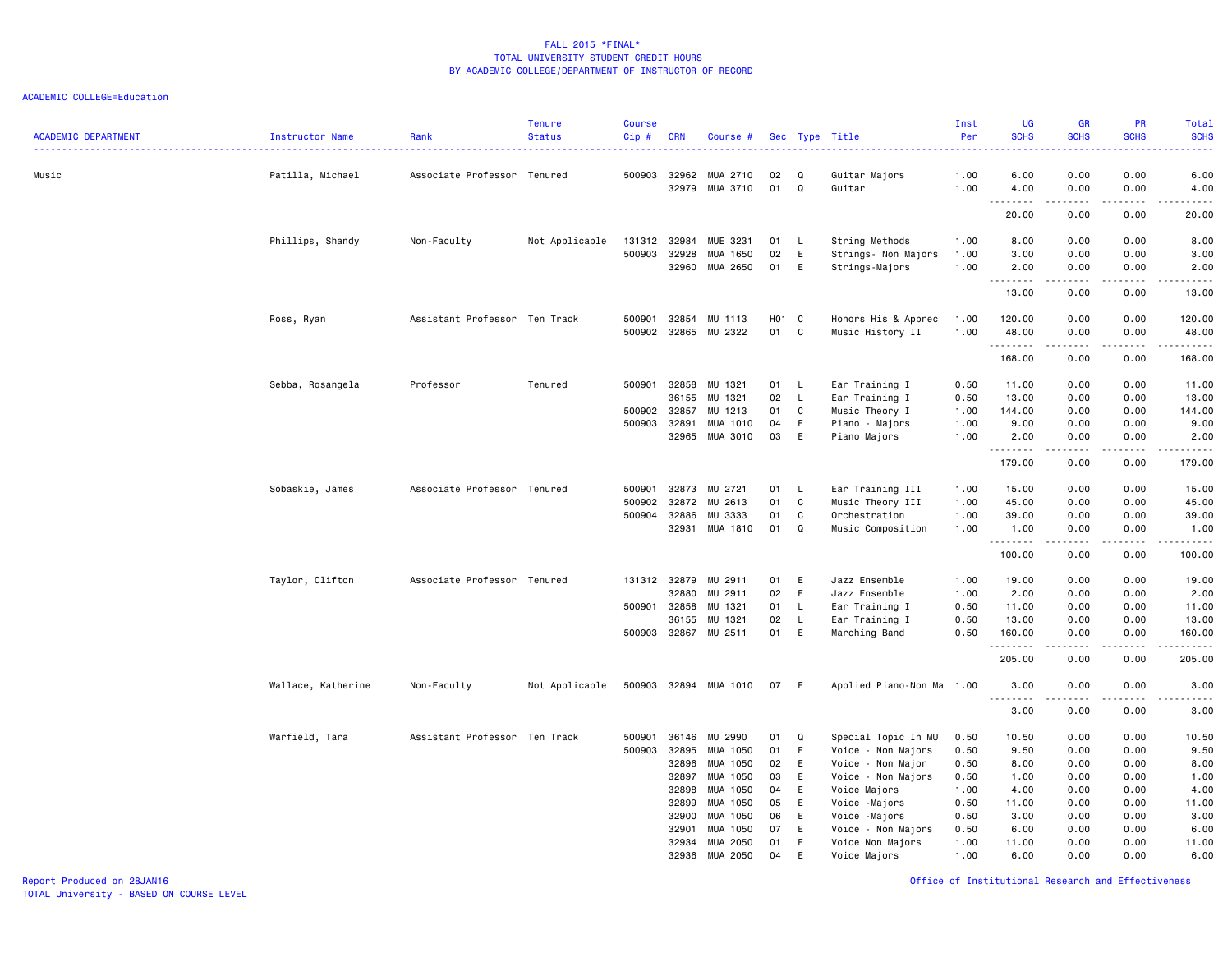#### ACADEMIC COLLEGE=Education

| <b>ACADEMIC DEPARTMENT</b> | Instructor Name | Rank                          | Tenure<br><b>Status</b> | <b>Course</b><br>$Cip$ # | <b>CRN</b>                                         | Course # Sec Type Title                                                                                 |                                                  |                                      |                                                                                                                          | Inst<br>Per                                                  | <b>UG</b><br><b>SCHS</b>                                        | <b>GR</b><br><b>SCHS</b>                                     | <b>PR</b><br><b>SCHS</b>                                     | Total<br><b>SCHS</b>                                            |
|----------------------------|-----------------|-------------------------------|-------------------------|--------------------------|----------------------------------------------------|---------------------------------------------------------------------------------------------------------|--------------------------------------------------|--------------------------------------|--------------------------------------------------------------------------------------------------------------------------|--------------------------------------------------------------|-----------------------------------------------------------------|--------------------------------------------------------------|--------------------------------------------------------------|-----------------------------------------------------------------|
| Music                      | Warfield, Tara  | Assistant Professor Ten Track |                         | 500903<br>500908         | 32937<br>32938<br>32966<br>32967<br>35806<br>36123 | MUA 2050<br>MUA 2050<br>MUA 3050<br>MUA 3050<br>MUA 3050<br>MUA 1050<br>36124 MUA 2050<br>32856 MU 1141 | 05<br>06<br>01<br>03<br>02 E<br>08<br>02 E<br>01 | - E<br>- E<br>E<br>- E<br>- E<br>- S | Voice Majors<br>Voice-Majors<br>Voice Major<br>Voice Major<br>Voice<br>Voice-Majors<br>Voice - Majors<br>Song Literature | 0.50<br>0.50<br>1.00<br>0.50<br>0.50<br>0.50<br>0.50<br>1.00 | 3.00<br>6.00<br>12.00<br>5.00<br>1.00<br>10.00<br>1.00<br>17.00 | 0.00<br>0.00<br>0.00<br>0.00<br>0.00<br>0.00<br>0.00<br>0.00 | 0.00<br>0.00<br>0.00<br>0.00<br>0.00<br>0.00<br>0.00<br>0.00 | 3.00<br>6.00<br>12.00<br>5.00<br>1.00<br>10.00<br>1.00<br>17.00 |
| Music                      |                 |                               |                         |                          |                                                    |                                                                                                         |                                                  |                                      |                                                                                                                          |                                                              | ---------<br>125.00<br>========<br>3319,00<br>========          | 0.00<br>---------<br>0.00                                    | ---------<br>0.00<br>========<br>0.00<br>========            | .<br>125.00<br>==========<br>3319.00<br>==========              |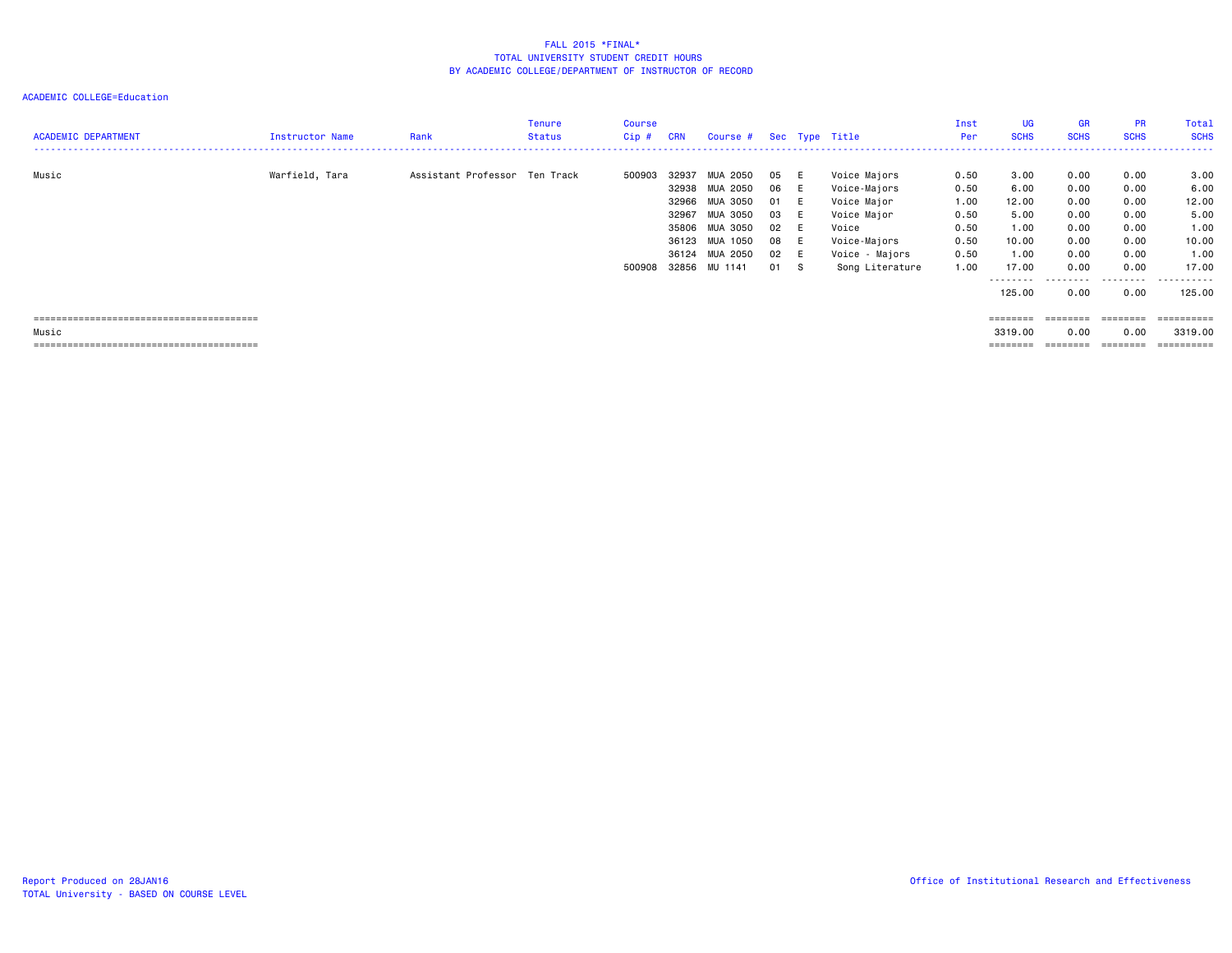# ACADEMIC COLLEGE=Engineering

| <b>ACADEMIC DEPARTMENT</b> | <b>Instructor Name</b> | Rank                          | <b>Tenure</b><br><b>Status</b> | Course<br>$Cip$ # | <b>CRN</b> | Course #       |       |              | Sec Type Title            | Inst<br>Per | UG<br><b>SCHS</b>               | <b>GR</b><br><b>SCHS</b> | PR<br><b>SCHS</b>                   | <b>Total</b><br><b>SCHS</b><br>$\frac{1}{2} \left( \frac{1}{2} \right) \left( \frac{1}{2} \right) \left( \frac{1}{2} \right) \left( \frac{1}{2} \right)$ |
|----------------------------|------------------------|-------------------------------|--------------------------------|-------------------|------------|----------------|-------|--------------|---------------------------|-------------|---------------------------------|--------------------------|-------------------------------------|----------------------------------------------------------------------------------------------------------------------------------------------------------|
| Aerospace Engineering      | Bhatia, Manav          | Assistant Professor Ten Track |                                | 140201            |            | 35158 ASE 8990 | 01    | C            | Special Topic In ASE 1.00 |             | 0.00<br><u> - - - - - - - -</u> | 21.00<br>.               | 0.00<br>.                           | 21.00<br>.                                                                                                                                               |
|                            |                        |                               |                                |                   |            |                |       |              |                           |             | 0.00                            | 21.00                    | 0.00                                | 21.00                                                                                                                                                    |
|                            | Bhushan, Shanti        | Assistant Professor Ten Track |                                | 141901            | 32751      | ME 3513        | 01    | C            | Thermodynamics I          | 1.00        | 180.00                          | 0.00                     | 0.00                                | 180.00                                                                                                                                                   |
|                            |                        |                               |                                |                   | 36667      | ME 7000        | 15    | $\mathbf{I}$ | Directed Indiv Study 1.00 |             | 0.00                            | 3.00                     | 0.00                                | 3.00                                                                                                                                                     |
|                            |                        |                               |                                |                   |            |                |       |              |                           |             | .<br>180.00                     | .<br>3.00                | .<br>0.00                           | .<br>183.00                                                                                                                                              |
|                            | Cheng, Yang            | Associate Professor Tenured   |                                | 140201            | 35393      | ASE 9000       | 01    | D            | Research/Diss             | 1.00        | 0.00                            | 5.00                     | 0.00                                | 5.00                                                                                                                                                     |
|                            |                        |                               |                                |                   |            |                |       |              |                           |             | 0.00                            | .<br>5.00                | .<br>0.00                           | د د د د د<br>5.00                                                                                                                                        |
|                            | Cinnella, Pasquale     | Professor                     | Tenured                        | 140201            | 30353      | ASE 3333       | 01    | C            | Aerothermodynamics        | 1.00        | 147.00<br>.                     | 0.00<br>.                | 0.00<br>.                           | 147.00<br>$- - - - - - -$                                                                                                                                |
|                            |                        |                               |                                |                   |            |                |       |              |                           |             | 147.00                          | 0.00                     | 0.00                                | 147.00                                                                                                                                                   |
|                            | Coley, Lorenzo         | Instructor                    | Non-Ten Track                  | 140201            | 30355      | ASE 4113       | 01    | <b>L</b>     | Aerospace Eng Lab I       | 0.50        | 15.00                           | 0.00                     | 0.00                                | 15.00                                                                                                                                                    |
|                            |                        |                               |                                |                   | 30356      | ASE 4113       | 02    | $\mathsf{L}$ | Aerospace Eng Lab I       | 0.50        | 15.00                           | 0.00                     | 0.00                                | 15.00                                                                                                                                                    |
|                            |                        |                               |                                |                   | 30357      | ASE 4113       | 03    | L            | Aerospace Eng Lab I       | 0.50        | 15.00                           | 0.00                     | 0.00                                | 15.00                                                                                                                                                    |
|                            |                        |                               |                                |                   | 30358      | ASE 4113       | 04    | - L          | Aerospace Eng Lab I       | 0.50        | 16.50                           | 0.00<br>$\frac{1}{2}$    | 0.00<br>$\omega$ is a $\omega$      | 16.50<br>.                                                                                                                                               |
|                            |                        |                               |                                |                   |            |                |       |              |                           |             | 61.50                           | 0.00                     | 0.00                                | 61.50                                                                                                                                                    |
|                            | Douglas, Joseph        | Grad Teach Assist             | Not Applicable                 | 140201            | 30355      | ASE 4113       | 01    | <b>L</b>     | Aerospace Eng Lab I       | 0.50        | 15.00                           | 0.00                     | 0.00                                | 15.00                                                                                                                                                    |
|                            |                        |                               |                                |                   | 30356      | ASE 4113       | 02    | L.           | Aerospace Eng Lab I       | 0.50        | 15.00                           | 0.00                     | 0.00                                | 15.00                                                                                                                                                    |
|                            |                        |                               |                                |                   | 30357      | ASE 4113       | 03    | $\mathsf L$  | Aerospace Eng Lab I       | 0.50        | 15.00                           | 0.00                     | 0.00                                | 15.00                                                                                                                                                    |
|                            |                        |                               |                                |                   | 30358      | ASE 4113       | 04    | L.           | Aerospace Eng Lab I       | 0.50        | 16.50<br><u>.</u>               | 0.00<br>$- - -$          | 0.00<br>$\frac{1}{2}$               | 16.50<br>$\frac{1}{2}$                                                                                                                                   |
|                            |                        |                               |                                |                   |            |                |       |              |                           |             | 61.50                           | 0.00                     | 0.00                                | 61.50                                                                                                                                                    |
|                            | Hannigan, Thomas       | Instructor                    | Non-Ten Track                  | 140201            | 30349      | ASE 2113       | 01    | C            | Intro Aircraft Space 1.00 |             | 75.00                           | 0.00                     | 0.00                                | 75.00                                                                                                                                                    |
|                            |                        |                               |                                |                   | 30350      | ASE 2113       | 02    | C            | Intro Aircraft Space 1.00 |             | 69.00                           | 0.00                     | 0.00                                | 69.00                                                                                                                                                    |
|                            |                        |                               |                                | 141101            | 31487      | EM 3313        | 02    | $\mathsf C$  | Fluid Mechanics           | 1.00        | 135.00                          | 0.00                     | 0.00                                | 135.00                                                                                                                                                   |
|                            |                        |                               |                                |                   | 31488      | EM 3313        | 03    | C            | Fluid Mechanics           | 1.00        | 132.00<br>.                     | 0.00                     | 0.00<br>.                           | 132.00<br>.                                                                                                                                              |
|                            |                        |                               |                                |                   |            |                |       |              |                           |             | 411.00                          | 0.00                     | 0.00                                | 411.00                                                                                                                                                   |
|                            | Janus, Jonathan        | Associate Professor Tenured   |                                | 140201            | 30367      | ASE 8413       | 01    | C            | Comput Fluid Dyn I        | 1.00        | 0.00                            | 99.00                    | 0.00                                | 99.00                                                                                                                                                    |
|                            |                        |                               |                                |                   | 33870      | ASE 8413       | 501 C |              | Comput Fluid Dyn I        | 1.00        | 0.00                            | 3.00                     | 0.00                                | 3.00                                                                                                                                                     |
|                            |                        |                               |                                |                   | 34311      | ASE 8363       | 01    | C            | Comp Heat Transfer        | 1.00        | 0.00                            | 27.00                    | 0.00                                | 27.00                                                                                                                                                    |
|                            |                        |                               |                                |                   | 34961      | ASE 8000       | 501   | D            | Research / Thesis         | 1.00        | 0.00                            | 1.00                     | 0.00                                | 1.00                                                                                                                                                     |
|                            |                        |                               |                                |                   | 34964      | ASE 9000       | 501 D |              | Research/Diss             | 1.00        | 0.00                            | 3.00                     | 0.00<br>$\sim$ $\sim$ $\sim$ $\sim$ | 3.00<br>------                                                                                                                                           |
|                            |                        |                               |                                |                   |            |                |       |              |                           |             | 0.00                            | 133.00                   | 0.00                                | 133.00                                                                                                                                                   |
|                            | Jha, Ratneshwar        | Professor                     | Tenured                        | 140201            | 35388      | ASE 8000       | 02    | D            | Research / Thesis         | 1.00        | 0.00                            | 13.00                    | 0.00                                | 13.00                                                                                                                                                    |
|                            |                        |                               |                                |                   | 35395      | ASE 9000       | 03    | D            | Research/Diss             | 1.00        | 0.00                            | 20.00                    | 0.00                                | 20.00                                                                                                                                                    |
|                            |                        |                               |                                |                   | 36583      | ASE 7000       | 02    | $\mathbf I$  | Directed Indiv Study 1.00 |             | 0.00<br>----                    | 3.00<br>-----            | 0.00<br>$  -$                       | 3.00<br>$\frac{1}{2}$                                                                                                                                    |
|                            |                        |                               |                                |                   |            |                |       |              |                           |             | 0.00                            | 36.00                    | 0.00                                | 36.00                                                                                                                                                    |
|                            | Koenig, Keith          | Professor                     | Tenured                        | 140201            |            | 30346 ASE 1013 | 01    | B            | Intro to Aerospace E 0.50 |             | 75.00                           | 0.00                     | 0.00                                | 75.00                                                                                                                                                    |

Report Produced on 28JAN16 Office of Institutional Research and Effectiveness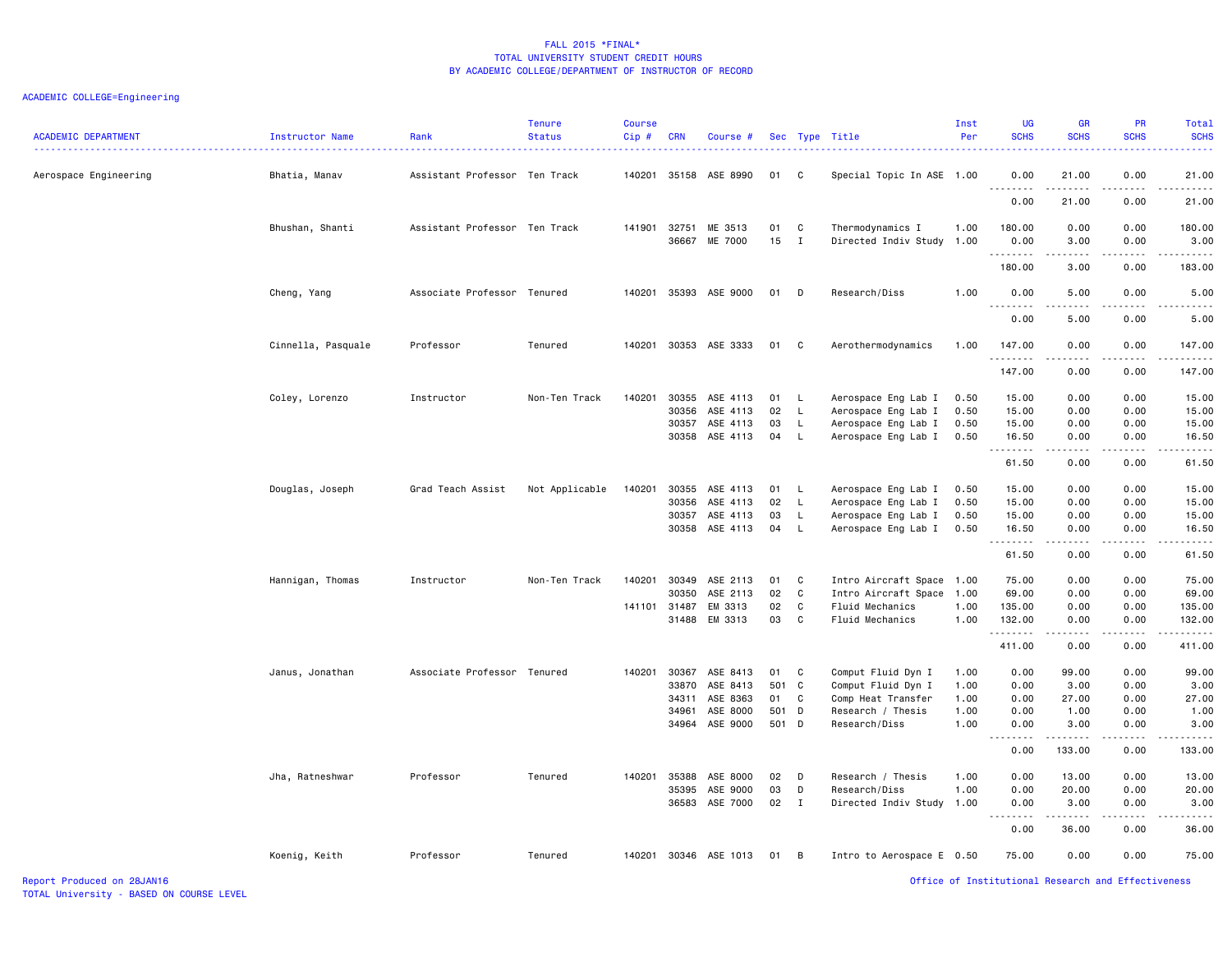| <b>ACADEMIC DEPARTMENT</b> | Instructor Name     | Rank              | <b>Tenure</b><br><b>Status</b> | <b>Course</b><br>$Cip$ # | <b>CRN</b>     | Course #                   |          |                              | Sec Type Title                                         | Inst<br>Per  | UG<br><b>SCHS</b>  | <b>GR</b><br><b>SCHS</b> | PR<br><b>SCHS</b>                                                                                                                 | Total<br><b>SCHS</b>      |
|----------------------------|---------------------|-------------------|--------------------------------|--------------------------|----------------|----------------------------|----------|------------------------------|--------------------------------------------------------|--------------|--------------------|--------------------------|-----------------------------------------------------------------------------------------------------------------------------------|---------------------------|
| Aerospace Engineering      | Koenig, Keith       | Professor         | Tenured                        | 140201                   | 30348<br>30354 | ASE 1501<br>ASE 3813       | 02<br>01 | E<br>C                       | Design Competition<br>Intro Orbital Mechan             | 1.00<br>1.00 | 9.00<br>57.00      | 0.00<br>0.00             | 0.00<br>0.00                                                                                                                      | 9.00<br>57.00             |
|                            |                     |                   |                                |                          | 30362          | ASE 4533                   | 01       | B                            | Spacecraft Design I                                    | 1.00         | 42.00              | 0.00                     | 0.00                                                                                                                              | 42.00                     |
|                            |                     |                   |                                |                          | 35389          | ASE 8000                   | 03       | D                            | Research / Thesis                                      | 1.00         | 0.00               | 33.00                    | 0.00                                                                                                                              | 33.00                     |
|                            |                     |                   |                                |                          | 36044          | ASE 1013                   | 02       | B                            | Intro to Aerospace E 0.50                              |              | 76.50              | 0.00                     | 0.00                                                                                                                              | 76.50                     |
|                            |                     |                   |                                |                          | 36532          | ASE 7000<br>36533 ASE 4000 | 01<br>01 | $\mathbf{I}$<br>$\mathbf{I}$ | Directed Indiv Study 1.00<br>Directed Indiv Study 1.00 |              | 0.00<br>3.00       | 3.00<br>0.00             | 0.00<br>0.00                                                                                                                      | 3.00<br>3.00              |
|                            |                     |                   |                                |                          |                |                            |          |                              |                                                        |              | .<br>262.50        | $- - - - -$<br>36.00     | $\frac{1}{2}$<br>0.00                                                                                                             | .<br>298.50               |
|                            | Kota, Kalyan Raj    | Grad Teach Assist | Not Applicable                 | 141101 31475             |                | EM 2413                    | 05       | C                            | Engineering Mech I                                     | 1.00         | 162.00             | 0.00                     | 0.00                                                                                                                              | 162.00                    |
|                            |                     |                   |                                |                          | 31477          | EM 2413                    | 07       | C                            | Engineering Mech I                                     | 1.00         | 135.00<br><u>.</u> | 0.00                     | 0.00                                                                                                                              | 135.00<br>.               |
|                            |                     |                   |                                |                          |                |                            |          |                              |                                                        |              | 297.00             | 0.00                     | 0.00                                                                                                                              | 297.00                    |
|                            | Lacy, Thomas        | Professor         | Tenured                        | 140201                   | 35390          | ASE 8000                   | 04       | D                            | Research / Thesis                                      | 1.00         | 0.00               | 6.00                     | 0.00                                                                                                                              | 6.00                      |
|                            |                     |                   |                                |                          | 35396          | ASE 9000                   | 04       | D                            | Research/Diss                                          | 1.00         | 0.00               | 23.00                    | 0.00                                                                                                                              | 23.00                     |
|                            |                     |                   |                                | 141101 31471             |                | EM 2413                    | 01       | C                            | Engineering Mech I                                     | 1.00         | 180.00<br>.        | 0.00                     | 0.00<br>$- - - -$                                                                                                                 | 180.00<br>د د د د د       |
|                            |                     |                   |                                |                          |                |                            |          |                              |                                                        |              | 180.00             | 29.00                    | 0.00                                                                                                                              | 209.00                    |
|                            | Messac, Achille     | Professor         | Tenured                        | 140201                   | 36337          | ASE 8990                   | 02       | C                            | Special Topic In ASE 1.00                              |              | 0.00               | 15.00                    | 0.00                                                                                                                              | 15.00                     |
|                            |                     |                   |                                |                          |                | 36652 ASE 7000             | 03       | $\mathbf{I}$                 | Directed Indiv Study 1.00                              |              | 0.00<br>.          | 3.00<br>.                | 0.00<br>.                                                                                                                         | 3.00<br>.                 |
|                            |                     |                   |                                |                          |                |                            |          |                              |                                                        |              | 0.00               | 18.00                    | 0.00                                                                                                                              | 18.00                     |
|                            | Moore, Timothy      | Instructor        | Non-Ten Track                  | 141101                   | 31472          | EM 2413                    | 02       | C                            | Engineering Mech I                                     | 1.00         | 192.00             | 0.00                     | 0.00                                                                                                                              | 192.00                    |
|                            |                     |                   |                                |                          | 31476          | EM 2413                    | 06       | C                            | Engineering Mech I                                     | 1.00         | 177.00             | 0.00                     | 0.00                                                                                                                              | 177.00                    |
|                            |                     |                   |                                |                          | 31479          | EM 2433                    | 02       | C                            | Engineering Mech II                                    | 1.00         | 102.00             | 0.00                     | 0.00                                                                                                                              | 102.00                    |
|                            |                     |                   |                                |                          | 31490          | EM 3413                    | 01       | C                            | Vibrations                                             | 1.00         | 123.00<br>.        | 0.00<br>-----            | 0.00<br>.                                                                                                                         | 123.00<br>2.2.2.2.2.2     |
|                            |                     |                   |                                |                          |                |                            |          |                              |                                                        |              | 594.00             | 0.00                     | 0.00                                                                                                                              | 594.00                    |
|                            | Newman, James       | Professor         | Tenured                        | 140201                   | 36737          | ASE 9000                   | 10       | D                            | Research/Diss                                          | 1.00         | 0.00               | 4.00                     | 0.00                                                                                                                              | 4.00                      |
|                            |                     |                   |                                | 141101                   | 36237          | EM 8213                    | 01       | C                            | Fracture Mechanics                                     | 1.00         | 0.00               | 51.00                    | 0.00                                                                                                                              | 51.00                     |
|                            |                     |                   |                                |                          | 36238          | EM 8213                    | 501 C    |                              | Fracture Mechanics                                     | 1.00         | 0.00               | 3.00<br>.                | 0.00<br>.                                                                                                                         | 3.00<br>د د د د د         |
|                            |                     |                   |                                |                          |                |                            |          |                              |                                                        |              | 0.00               | 58.00                    | 0.00                                                                                                                              | 58.00                     |
|                            | Olsen, Gregory      | Instructor        | Non-Ten Track                  | 140201                   | 30359          | ASE 4123                   | 01       | C                            | Aerospace Controls                                     | 1.00         | 120.00             | 0.00                     | 0.00                                                                                                                              | 120.00                    |
|                            |                     |                   |                                |                          | 30363          | ASE 4623                   | 01       | C                            | Aerospace Structural                                   | 1.00         | 117.00             | 0.00                     | 0.00                                                                                                                              | 117.00                    |
|                            |                     |                   |                                | 141101 31484             |                | EM 3213                    | 03       | C                            | Mech Of Materials                                      | 1.00         | 132.00<br>.        | 0.00<br><u>.</u>         | 0.00<br>.                                                                                                                         | 132.00<br>$- - - - - - -$ |
|                            |                     |                   |                                |                          |                |                            |          |                              |                                                        |              | 369.00             | 0.00                     | 0.00                                                                                                                              | 369.00                    |
|                            | Rais-Rohani, Masoud | Professor         | Tenured                        | 140201                   | 35398          | ASE 9000                   | 06       | D                            | Research/Diss                                          | 1.00         | 0.00               | 9.00                     | 0.00                                                                                                                              | 9.00                      |
|                            |                     |                   |                                | 141101                   |                | 31485 EM 3213              | 04       | C                            | Mech Of Materials                                      | 1.00         | 120.00<br>.        | 0.00<br>.                | 0.00<br>$\frac{1}{2} \left( \frac{1}{2} \right) \left( \frac{1}{2} \right) \left( \frac{1}{2} \right) \left( \frac{1}{2} \right)$ | 120.00<br>2.2.2.2.2.2     |
|                            |                     |                   |                                |                          |                |                            |          |                              |                                                        |              | 120.00             | 9.00                     | 0.00                                                                                                                              | 129.00                    |
|                            | Rhodes, Brooke      | Grad Teach Assist | Not Applicable                 | 140201                   | 30346          | ASE 1013                   | 01       | B                            | Intro to Aerospace E 0.50                              |              | 75.00              | 0.00                     | 0.00                                                                                                                              | 75.00                     |
|                            |                     |                   |                                |                          |                | 36044 ASE 1013             | 02       | B                            | Intro to Aerospace E 0.50                              |              | 76.50              | 0.00                     | 0.00                                                                                                                              | 76.50                     |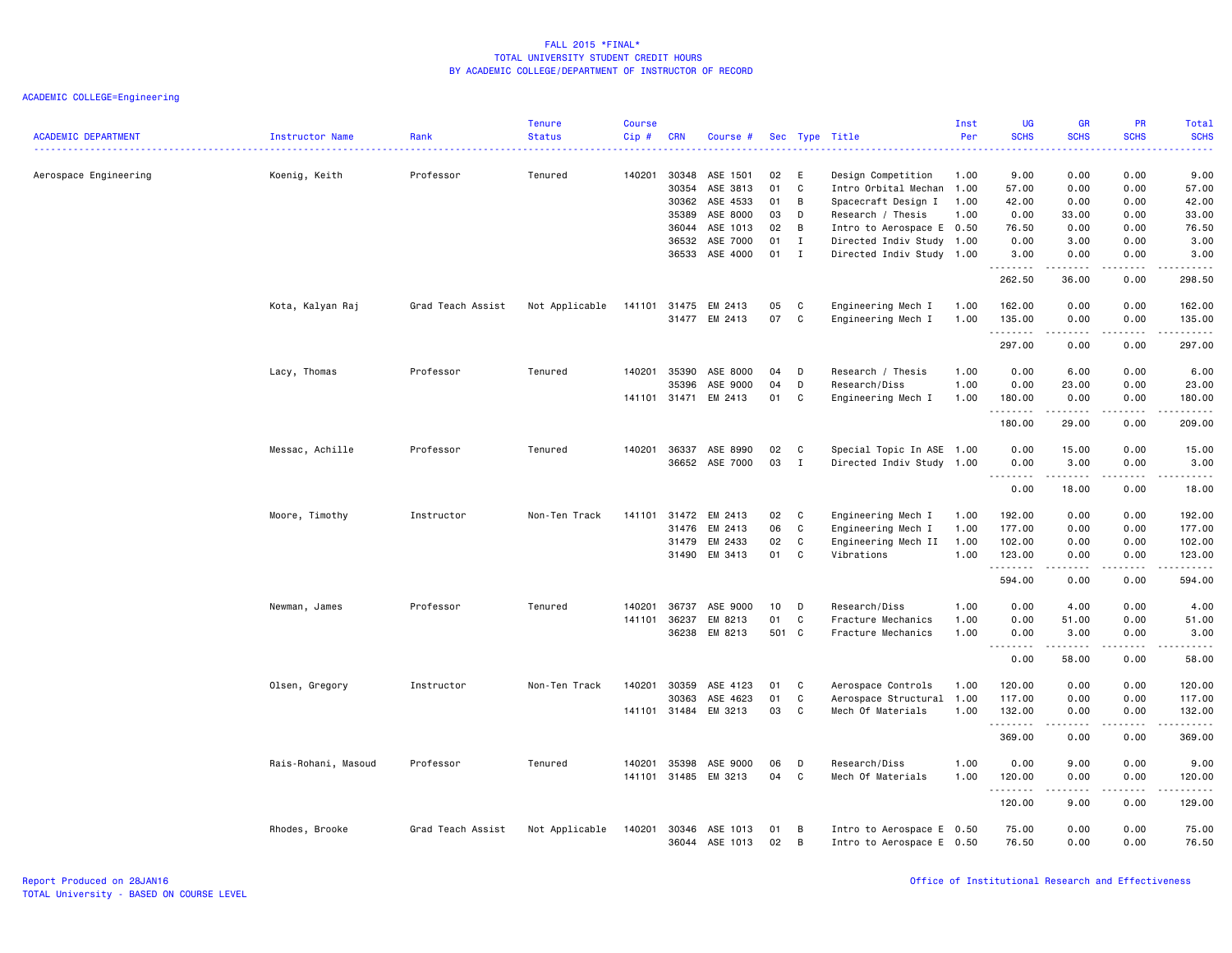| <b>ACADEMIC DEPARTMENT</b> | Instructor Name | Rank                              | <b>Tenure</b><br><b>Status</b> | <b>Course</b><br>$Cip \#$ | <b>CRN</b>     | Course #             |           |        | Sec Type Title                                    | Inst<br>Per | <b>UG</b><br><b>SCHS</b>     | <b>GR</b><br><b>SCHS</b>                                                                                                                                      | <b>PR</b><br><b>SCHS</b> | Total<br><b>SCHS</b><br>.                                                                                                                                                                 |
|----------------------------|-----------------|-----------------------------------|--------------------------------|---------------------------|----------------|----------------------|-----------|--------|---------------------------------------------------|-------------|------------------------------|---------------------------------------------------------------------------------------------------------------------------------------------------------------|--------------------------|-------------------------------------------------------------------------------------------------------------------------------------------------------------------------------------------|
|                            |                 |                                   |                                |                           |                |                      |           |        |                                                   |             | <u>.</u>                     | . <b>.</b> .                                                                                                                                                  | .                        |                                                                                                                                                                                           |
|                            |                 |                                   |                                |                           |                |                      |           |        |                                                   |             | 151.50                       | 0.00                                                                                                                                                          | 0.00                     | 151.50                                                                                                                                                                                    |
| Aerospace Engineering      | Ricks, Trenton  | Lecturer                          | Non-Ten Track                  | 141101                    | 31473          | EM 2413              | 03        | C      | Engineering Mech I                                | 1.00        | 174.00                       | 0.00                                                                                                                                                          | 0.00                     | 174.00                                                                                                                                                                                    |
|                            |                 |                                   |                                |                           | 31474          | EM 2413              | 04        | C      | Engineering Mech I                                | 1.00        | 165.00<br>.                  | 0.00<br>-----                                                                                                                                                 | 0.00<br>.                | 165.00<br><b></b>                                                                                                                                                                         |
|                            |                 |                                   |                                |                           |                |                      |           |        |                                                   |             | 339.00                       | 0.00                                                                                                                                                          | 0.00                     | 339.00                                                                                                                                                                                    |
|                            | Sescu, Adrian   | Assistant Professor Ten Track     |                                | 140201                    | 34310          | ASE 8343             | 01        | C      | Incomp Vis Lam Flow                               | 1.00        | 0.00                         | 69.00                                                                                                                                                         | 0.00                     | 69.00                                                                                                                                                                                     |
|                            |                 |                                   |                                |                           | 34966          | ASE 9000             | 503       | D      | Research/Diss                                     | 1.00        | 0.00                         | 6.00                                                                                                                                                          | 0.00                     | 6.00                                                                                                                                                                                      |
|                            |                 |                                   |                                |                           | 35399          | ASE 9000             | 07        | D      | Research/Diss                                     | 1.00        | 0.00<br>$\sim$ $\sim$ .<br>. | 19.00<br>$\frac{1}{2} \left( \frac{1}{2} \right) \left( \frac{1}{2} \right) \left( \frac{1}{2} \right) \left( \frac{1}{2} \right) \left( \frac{1}{2} \right)$ | 0.00<br>.                | 19.00<br>$\frac{1}{2} \left( \frac{1}{2} \right) \left( \frac{1}{2} \right) \left( \frac{1}{2} \right) \left( \frac{1}{2} \right) \left( \frac{1}{2} \right)$                             |
|                            |                 |                                   |                                |                           |                |                      |           |        |                                                   |             | 0.00                         | 94.00                                                                                                                                                         | 0.00                     | 94.00                                                                                                                                                                                     |
|                            | Sullivan, Rani  | Associate Professor Tenured       |                                | 140201                    | 35391          | ASE 8000             | 05        | D      | Research / Thesis                                 | 1.00        | 0.00                         | 8.00                                                                                                                                                          | 0.00                     | 8.00                                                                                                                                                                                      |
|                            |                 |                                   |                                |                           |                | 36144 ASE 9000       | 09        | D      | Research/Diss                                     | 1.00        | 0.00<br>.                    | 3.00<br>$- - - - -$                                                                                                                                           | 0.00<br>.                | 3.00<br>$\frac{1}{2} \left( \frac{1}{2} \right) \left( \frac{1}{2} \right) \left( \frac{1}{2} \right) \left( \frac{1}{2} \right) \left( \frac{1}{2} \right)$                              |
|                            |                 |                                   |                                |                           |                |                      |           |        |                                                   |             | 0.00                         | 11.00                                                                                                                                                         | 0.00                     | 11.00                                                                                                                                                                                     |
|                            | Thompson, David | Professor                         | Tenured                        | 140201                    | 30360          | ASE 4343             | 01        | C      | Compressible Aerody                               | 1.00        | 123.00                       | 0.00                                                                                                                                                          | 0.00                     | 123.00                                                                                                                                                                                    |
|                            |                 |                                   |                                |                           | 34965          | ASE 9000             | 502       | D      | Research/Diss                                     | 1.00        | 0.00                         | 4.00                                                                                                                                                          | 0.00                     | 4.00                                                                                                                                                                                      |
|                            |                 |                                   |                                |                           | 35400          | ASE 9000             | 08        | D      | Research/Diss                                     | 1.00        | 0.00                         | 20.00                                                                                                                                                         | 0.00                     | 20.00                                                                                                                                                                                     |
|                            |                 |                                   |                                | 141101                    | 31486          | EM 3313              | 01        | C      | Fluid Mechanics                                   | 1.00        | 132.00<br>.                  | 0.00<br>. <b>.</b>                                                                                                                                            | 0.00<br>.                | 132.00<br>.                                                                                                                                                                               |
|                            |                 |                                   |                                |                           |                |                      |           |        |                                                   |             | 255.00                       | 24.00                                                                                                                                                         | 0.00                     | 279.00                                                                                                                                                                                    |
|                            | Walker, Calvin  | Instructor                        | Non-Ten Track                  | 140201                    | 30347          | ASE 1501             | 01        | E      | Design Competition                                | 0.50        | 3.50                         | 0.00                                                                                                                                                          | 0.00                     | 3.50                                                                                                                                                                                      |
|                            |                 |                                   |                                |                           | 30361          | ASE 4513             | 01        | B      | Aircraft Design I                                 | 1.00        | 72.00                        | 0.00                                                                                                                                                          | 0.00                     | 72.00                                                                                                                                                                                     |
|                            |                 |                                   |                                |                           | 34308          | ASE 4153             | 01        | C      | Advanced Performance 1.00                         |             | 12.00                        | 0.00                                                                                                                                                          | 0.00                     | 12.00                                                                                                                                                                                     |
|                            |                 |                                   |                                |                           | 34309<br>34689 | ASE 6153<br>ASE 6153 | 01<br>501 | C<br>C | Advanced Performance 1.00<br>Advanced Performance | 1.00        | 0.00<br>0.00                 | 57.00                                                                                                                                                         | 0.00<br>0.00             | 57.00<br>3.00                                                                                                                                                                             |
|                            |                 |                                   |                                |                           | 141101 31478   | EM 2433              | 01        | C      | Engineering Mech II                               | 1.00        | 123.00                       | 3.00<br>0.00                                                                                                                                                  | 0.00                     | 123.00                                                                                                                                                                                    |
|                            |                 |                                   |                                |                           |                |                      |           |        |                                                   |             | .<br>210.50                  | 60.00                                                                                                                                                         | 0.00                     | $\frac{1}{2} \left( \frac{1}{2} \right) \left( \frac{1}{2} \right) \left( \frac{1}{2} \right) \left( \frac{1}{2} \right) \left( \frac{1}{2} \right) \left( \frac{1}{2} \right)$<br>270.50 |
|                            |                 |                                   |                                |                           |                |                      |           |        |                                                   |             |                              |                                                                                                                                                               |                          |                                                                                                                                                                                           |
|                            | Walters, Andrew | Instructor                        | Non-Ten Track                  | 140201                    | 30351<br>30352 | ASE 3213<br>ASE 3223 | 01<br>01  | C<br>C | Mech of Deformable S<br>Aerospace Structural 1.00 | 1.00        | 129.00<br>6.00               | 0.00<br>0.00                                                                                                                                                  | 0.00<br>0.00             | 129.00<br>6.00                                                                                                                                                                            |
|                            |                 |                                   |                                | 141101 31480              |                | EM 2433              | 03        | C      | Engineering Mech II                               | 1.00        | 126.00                       | 0.00                                                                                                                                                          | 0.00                     | 126.00                                                                                                                                                                                    |
|                            |                 |                                   |                                |                           | 31481          | EM 2433              | 04        | C      | Engineering Mech II 1.00                          |             | 123.00                       | 0.00                                                                                                                                                          | 0.00                     | 123.00                                                                                                                                                                                    |
|                            |                 |                                   |                                |                           |                |                      |           |        |                                                   |             | .<br>384.00                  | $- - - - -$<br>0.00                                                                                                                                           | .<br>0.00                | .<br>384.00                                                                                                                                                                               |
|                            | Warren, Justin  | Lecturer                          | Non-Ten Track                  | 141101                    | 31482          | EM 3213              | 01        | C      | Mech Of Materials                                 | 1.00        | 129.00                       | 0.00                                                                                                                                                          | 0.00                     | 129.00                                                                                                                                                                                    |
|                            |                 |                                   |                                |                           | 31483          | EM 3213              | 02        | C      | Mech Of Materials                                 | 1.00        | 141.00                       | 0.00                                                                                                                                                          | 0.00                     | 141.00                                                                                                                                                                                    |
|                            |                 |                                   |                                |                           |                |                      |           |        |                                                   |             | .<br>270.00                  | 0.00                                                                                                                                                          | 0.00                     | .<br>270.00                                                                                                                                                                               |
|                            | Weed, Richard   | Research Assoc Prof Non-Ten Track |                                | 140201                    |                | 35392 ASE 8000       | 06        | D      | Research / Thesis                                 | 1.00        | 0.00                         | 8.00                                                                                                                                                          | 0.00                     | 8.00                                                                                                                                                                                      |
|                            |                 |                                   |                                |                           |                |                      |           |        |                                                   |             | .<br>0.00                    | -----<br>8,00                                                                                                                                                 | .<br>0.00                | $\frac{1}{2}$<br>8.00                                                                                                                                                                     |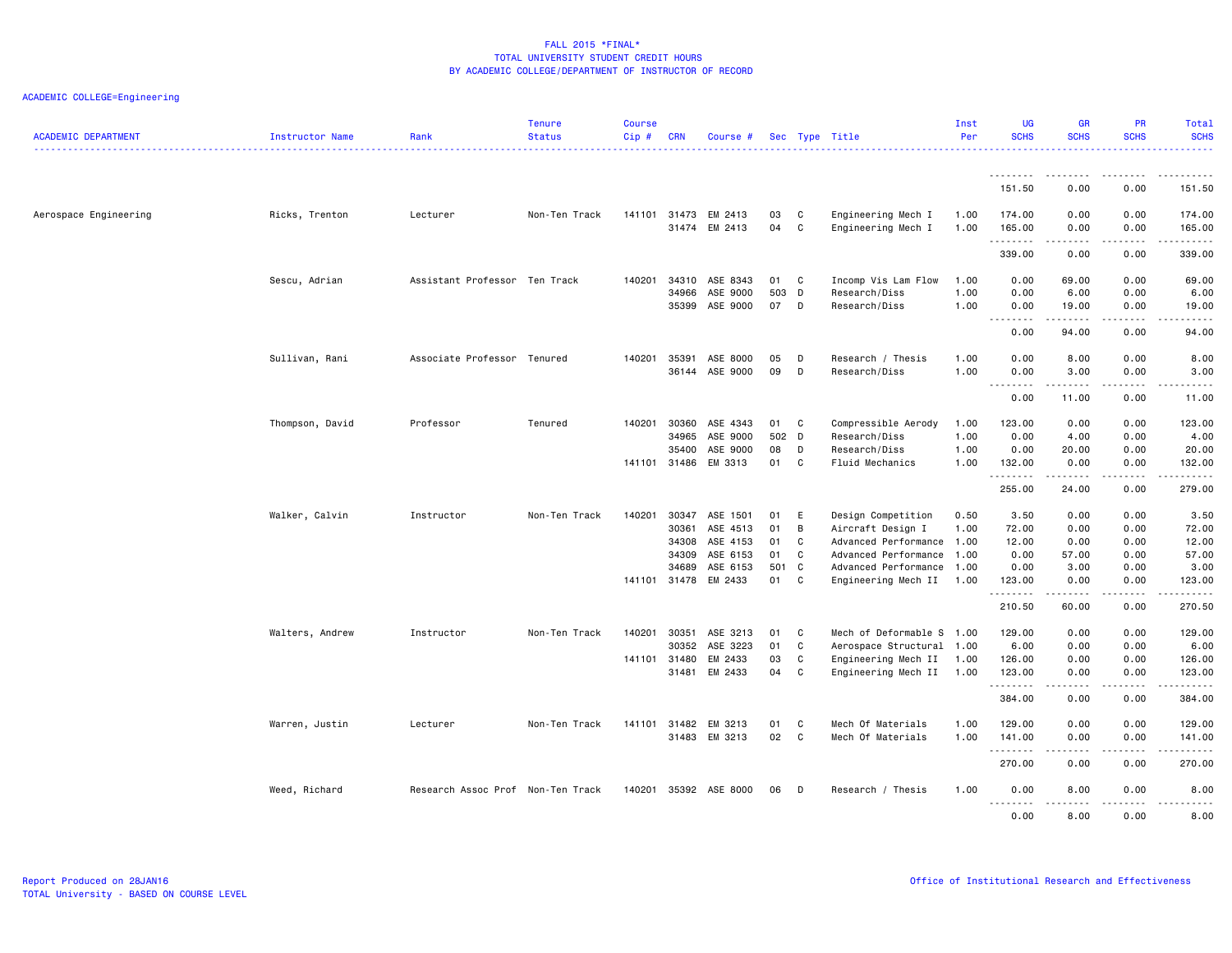# ACADEMIC COLLEGE=Engineering

|                     |                 |        |                                   |  |  |  |             | Total       |
|---------------------|-----------------|--------|-----------------------------------|--|--|--|-------------|-------------|
| ACADEMIC DEPARTMENT | Instructor Name | Status | Cip # CRN Course # Sec Type Title |  |  |  | <b>SCHS</b> | <b>SCHS</b> |
|                     |                 |        |                                   |  |  |  |             |             |

======================================== ======== ======== ======== ==========

 Aerospace Engineering 4293.50 545.00 0.00 4838.50 ======================================== ======== ======== ======== ==========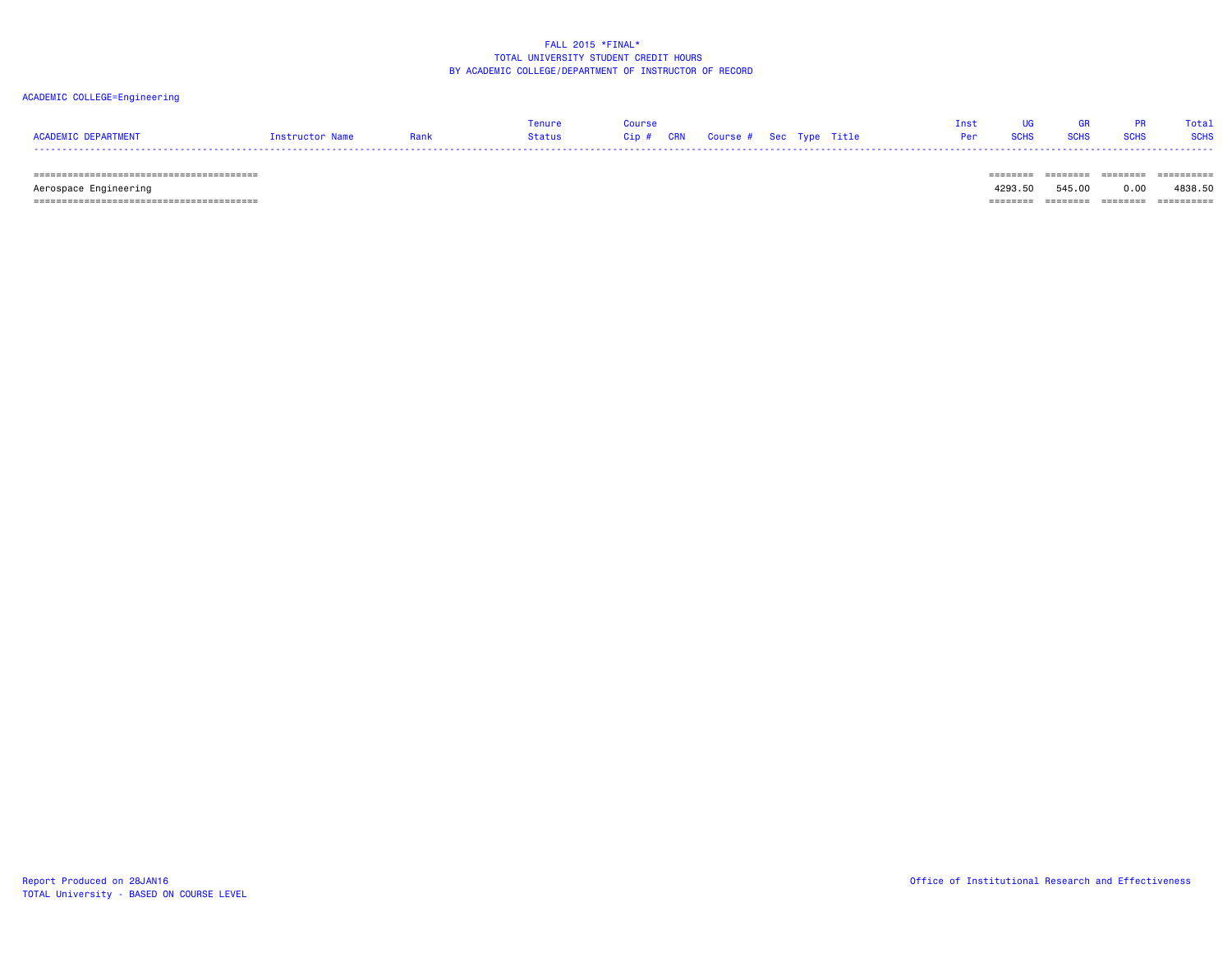| <b>ACADEMIC DEPARTMENT</b> | Instructor Name                                           | Rank<br>.                     | <b>Tenure</b><br><b>Status</b> | <b>Course</b><br>$Cip \#$ | <b>CRN</b>     | Course #             |          |                | Sec Type Title                         | Inst<br>Per  | UG<br><b>SCHS</b><br>$\frac{1}{2}$ . $\frac{1}{2}$ . $\frac{1}{2}$ | GR<br><b>SCHS</b>                                                                                                                                            | PR<br><b>SCHS</b><br>2222.                                                                                                        | Total<br><b>SCHS</b><br>$\sim$ $\sim$ $\sim$ $\sim$ $\sim$                                                                                                   |
|----------------------------|-----------------------------------------------------------|-------------------------------|--------------------------------|---------------------------|----------------|----------------------|----------|----------------|----------------------------------------|--------------|--------------------------------------------------------------------|--------------------------------------------------------------------------------------------------------------------------------------------------------------|-----------------------------------------------------------------------------------------------------------------------------------|--------------------------------------------------------------------------------------------------------------------------------------------------------------|
| Ag & Bio Engineering       | Cathcart, Thomas                                          | Professor                     | Tenured                        | 140301<br>140501          | 35323<br>30028 | ABE 9000<br>ABE 4323 | 01<br>01 | D<br>C         | Research / Diss<br>Phys Sys Biomed Eng | 1.00<br>1.00 | 0.00<br>165.00                                                     | 1.00<br>0.00                                                                                                                                                 | 0.00<br>0.00                                                                                                                      | 1.00<br>165.00                                                                                                                                               |
|                            |                                                           |                               |                                |                           | 35712          | ABE 4323             | 02       | C              | Phys Sys Biomed Eng                    | 1.00         | 57.00<br>.                                                         | 0.00<br>.                                                                                                                                                    | 0.00<br>$\omega$ is a $\omega$                                                                                                    | 57.00<br>.                                                                                                                                                   |
|                            |                                                           |                               |                                |                           |                |                      |          |                |                                        |              | 222.00                                                             | 1.00                                                                                                                                                         | 0.00                                                                                                                              | 223.00                                                                                                                                                       |
|                            | Elder, Steven                                             | Professor                     | Tenured                        | 140301                    |                | 35312 ABE 8000       | 02       | D              | Research / Thesis                      | 1.00         | 0.00                                                               | 6.00                                                                                                                                                         | 0.00                                                                                                                              | 6.00                                                                                                                                                         |
|                            |                                                           |                               |                                |                           | 35324          | ABE 9000             | 02       | D              | Research / Diss                        | 1.00         | 0.00                                                               | 18.00                                                                                                                                                        | 0.00                                                                                                                              | 18.00                                                                                                                                                        |
|                            |                                                           |                               |                                | 140501                    | 30036          | ABE 4613             | 01       | C              | Biomechanics                           | 1.00         | 207.00                                                             | 0.00                                                                                                                                                         | 0.00                                                                                                                              | 207.00                                                                                                                                                       |
|                            |                                                           |                               |                                |                           | 30047          | ABE 6613<br>ABE 8511 | 01       | C              | Biomechanics                           | 1.00         | 0.00                                                               | 9.00                                                                                                                                                         | 0.00                                                                                                                              | 9.00                                                                                                                                                         |
|                            |                                                           |                               |                                |                           | 30050          |                      | 01       | C              | Jrnl Rev Biomed Eng                    | 1.00         | 0.00<br>.                                                          | 8.00<br>$\frac{1}{2} \left( \frac{1}{2} \right) \left( \frac{1}{2} \right) \left( \frac{1}{2} \right) \left( \frac{1}{2} \right) \left( \frac{1}{2} \right)$ | 0.00<br>.                                                                                                                         | 8.00<br>.                                                                                                                                                    |
|                            |                                                           |                               |                                |                           |                |                      |          |                |                                        |              | 207.00                                                             | 41.00                                                                                                                                                        | 0.00                                                                                                                              | 248.00                                                                                                                                                       |
|                            | Gilbert, Jerome                                           | Non-Faculty                   | Tenured                        | 309999                    | 32989          | NSE 4200             | 02       | $\overline{A}$ | Natl Student Exch.                     | 1.00         | 24.00                                                              | 0.00                                                                                                                                                         | 0.00                                                                                                                              | 24.00                                                                                                                                                        |
|                            |                                                           |                               |                                |                           | 32990          | NSE 4200             | 03       | $\overline{A}$ | Natl Student Exchang 1.00              |              | 24.00                                                              | 0.00                                                                                                                                                         | 0.00                                                                                                                              | 24.00                                                                                                                                                        |
|                            |                                                           |                               |                                |                           | 32992          | NSE 4200             | 05       | A              | Natl Student Exchang 1.00              |              | 12.00                                                              | 0.00                                                                                                                                                         | 0.00                                                                                                                              | 12.00                                                                                                                                                        |
|                            |                                                           |                               |                                | 521003 34711              |                | FYE 1001             | F19 C    |                | Freshman Year Experi 0.50              |              | 16.50                                                              | 0.00                                                                                                                                                         | 0.00                                                                                                                              | 16.50                                                                                                                                                        |
|                            |                                                           |                               |                                |                           | 34757          | FYE 1001             | F20 C    |                | Freshman Year Experi 0.50              |              | 6.50<br>.                                                          | 0.00<br>.                                                                                                                                                    | 0.00<br>د د د د                                                                                                                   | 6.50<br>$\frac{1}{2} \left( \frac{1}{2} \right) \left( \frac{1}{2} \right) \left( \frac{1}{2} \right) \left( \frac{1}{2} \right) \left( \frac{1}{2} \right)$ |
|                            |                                                           |                               |                                |                           |                |                      |          |                |                                        |              | 83.00                                                              | 0.00                                                                                                                                                         | 0.00                                                                                                                              | 83.00                                                                                                                                                        |
|                            | Liao, Jun                                                 | Associate Professor Tenured   |                                | 140301                    | 35326          | ABE 9000             | 04       | D              | Research / Diss                        | 1.00         | 0.00                                                               | 22.00                                                                                                                                                        | 0.00                                                                                                                              | 22.00                                                                                                                                                        |
|                            |                                                           |                               |                                |                           | 36786          | ABE 7000             | 03       | $\mathbf I$    | Directed Indiv Study                   | 1.00         | 0.00                                                               | 3.00                                                                                                                                                         | 0.00                                                                                                                              | 3.00                                                                                                                                                         |
|                            |                                                           |                               |                                | 140501 30038              |                | ABE 4723             | 01       | C              | Tissue Engineering                     | 1.00         | 147.00                                                             | 0.00                                                                                                                                                         | 0.00                                                                                                                              | 147.00                                                                                                                                                       |
|                            |                                                           |                               |                                |                           | 30049          | ABE 6723             | 01       | C              | Tissue Engineering                     | 1.00         | 0.00<br>.                                                          | 9.00<br>$- - - - -$                                                                                                                                          | 0.00<br>$\frac{1}{2} \left( \frac{1}{2} \right) \left( \frac{1}{2} \right) \left( \frac{1}{2} \right) \left( \frac{1}{2} \right)$ | 9.00<br>$\frac{1}{2} \left( \frac{1}{2} \right) \left( \frac{1}{2} \right) \left( \frac{1}{2} \right) \left( \frac{1}{2} \right) \left( \frac{1}{2} \right)$ |
|                            |                                                           |                               |                                |                           |                |                      |          |                |                                        |              | 147.00                                                             | 34.00                                                                                                                                                        | 0.00                                                                                                                              | 181.00                                                                                                                                                       |
|                            | Parajuli, Prem                                            | Associate Professor Tenured   |                                | 140301                    | 35328          | ABE 9000             | 06       | D              | Research / Diss                        | 1.00         | 0.00                                                               | 1.00                                                                                                                                                         | 0.00                                                                                                                              | 1.00                                                                                                                                                         |
|                            |                                                           |                               |                                | 150699                    |                | 30017 ABE 1863       | 01       | C              | Eng Tech In Ag                         | 1.00         | 186.00                                                             | 0.00                                                                                                                                                         | 0.00                                                                                                                              | 186.00                                                                                                                                                       |
|                            |                                                           |                               |                                |                           |                |                      |          |                |                                        |              | .<br>186.00                                                        | 1.00                                                                                                                                                         | $\sim$ $\sim$ $\sim$ $\sim$<br>0.00                                                                                               | .<br>187.00                                                                                                                                                  |
|                            | Prabhu, Rajkumar                                          | Assistant Professor Ten Track |                                | 140301                    | 35330          | ABE 9000             | 08       | D              | Research / Diss                        | 1.00         | 0.00                                                               | 26.00                                                                                                                                                        | 0.00                                                                                                                              | 26.00                                                                                                                                                        |
|                            |                                                           |                               |                                | 140501                    | 30024          | ABE 3303             | 01       | C              | Transport in Bio Eng                   | 1.00         | 42.00                                                              | 0.00                                                                                                                                                         | 0.00                                                                                                                              | 42.00                                                                                                                                                        |
|                            |                                                           |                               |                                | 240101                    | 36037          | HON 4093             | H04 E    |                | Honors Thesis                          | 1.00         | 3.00                                                               | 0.00                                                                                                                                                         | 0.00                                                                                                                              | 3.00                                                                                                                                                         |
|                            |                                                           |                               |                                |                           |                |                      |          |                |                                        |              | 45.00                                                              | .<br>26.00                                                                                                                                                   | .<br>0.00                                                                                                                         | .<br>71.00                                                                                                                                                   |
|                            | Srinivasan, Radhakrishn Research Assist Pro Non-Ten Track |                               |                                | 140501                    | 30040          | ABE 4813             | 01       | В              | Prin of Engr Design                    | 1.00         | 192.00                                                             | 0.00                                                                                                                                                         | 0.00                                                                                                                              | 192.00                                                                                                                                                       |
|                            |                                                           |                               |                                | 150699                    | 30030          | ABE 4473             | 01       | C              | Electrical Applicati 1.00              |              | 87.00                                                              | 0.00                                                                                                                                                         | 0.00                                                                                                                              | 87.00                                                                                                                                                        |
|                            |                                                           |                               |                                |                           | 30031          | ABE 4473             | 02       | К              | Electrical Applicati 1.00              |              | 0.00                                                               | 0.00                                                                                                                                                         | 0.00                                                                                                                              | 0.00                                                                                                                                                         |
|                            |                                                           |                               |                                |                           | 30044          | ABE 6473             | 01       | $\mathsf C$    | Electrical Applicati 1.00              |              | 0.00                                                               | 3.00                                                                                                                                                         | 0.00                                                                                                                              | 3.00                                                                                                                                                         |
|                            |                                                           |                               |                                |                           | 30045          | ABE 6473             | 02       | К              | Electrical Applicati 1.00              |              | 0.00                                                               | 0.00                                                                                                                                                         | 0.00                                                                                                                              | 0.00                                                                                                                                                         |
|                            |                                                           |                               |                                |                           |                |                      |          |                |                                        |              | 279.00                                                             | .<br>3.00                                                                                                                                                    | .<br>0.00                                                                                                                         | .<br>282.00                                                                                                                                                  |
|                            | To, Suminto                                               | Professor                     | Tenured                        | 140301                    | 35338          | ABE 4000             | 01       | I              | Directed Indiv Study 1.00              |              | 3.00                                                               | 0.00                                                                                                                                                         | 0.00                                                                                                                              | 3.00                                                                                                                                                         |
|                            |                                                           |                               |                                |                           | 36549          | ABE 4000             | 06       | I              | Directed Indiv Study 1.00              |              | 3.00                                                               | 0.00                                                                                                                                                         | 0.00                                                                                                                              | 3.00                                                                                                                                                         |
|                            |                                                           |                               |                                |                           | 36550          | ABE 4000             | 07       | $\mathbf{I}$   | Directed Indiv Study 1.00              |              | 3.00                                                               | 0.00                                                                                                                                                         | 0.00                                                                                                                              | 3.00                                                                                                                                                         |
|                            |                                                           |                               |                                |                           | 36551          | ABE 4000             | 08       | I              | Directed Indiv Study 1.00              |              | 3.00                                                               | 0.00                                                                                                                                                         | 0.00                                                                                                                              | 3.00                                                                                                                                                         |
|                            |                                                           |                               |                                | 140501                    | 30025          | ABE 3413             | 01       | C              | Bioinstrumentation I 1.00              |              | 219.00                                                             | 0.00                                                                                                                                                         | 0.00                                                                                                                              | 219.00                                                                                                                                                       |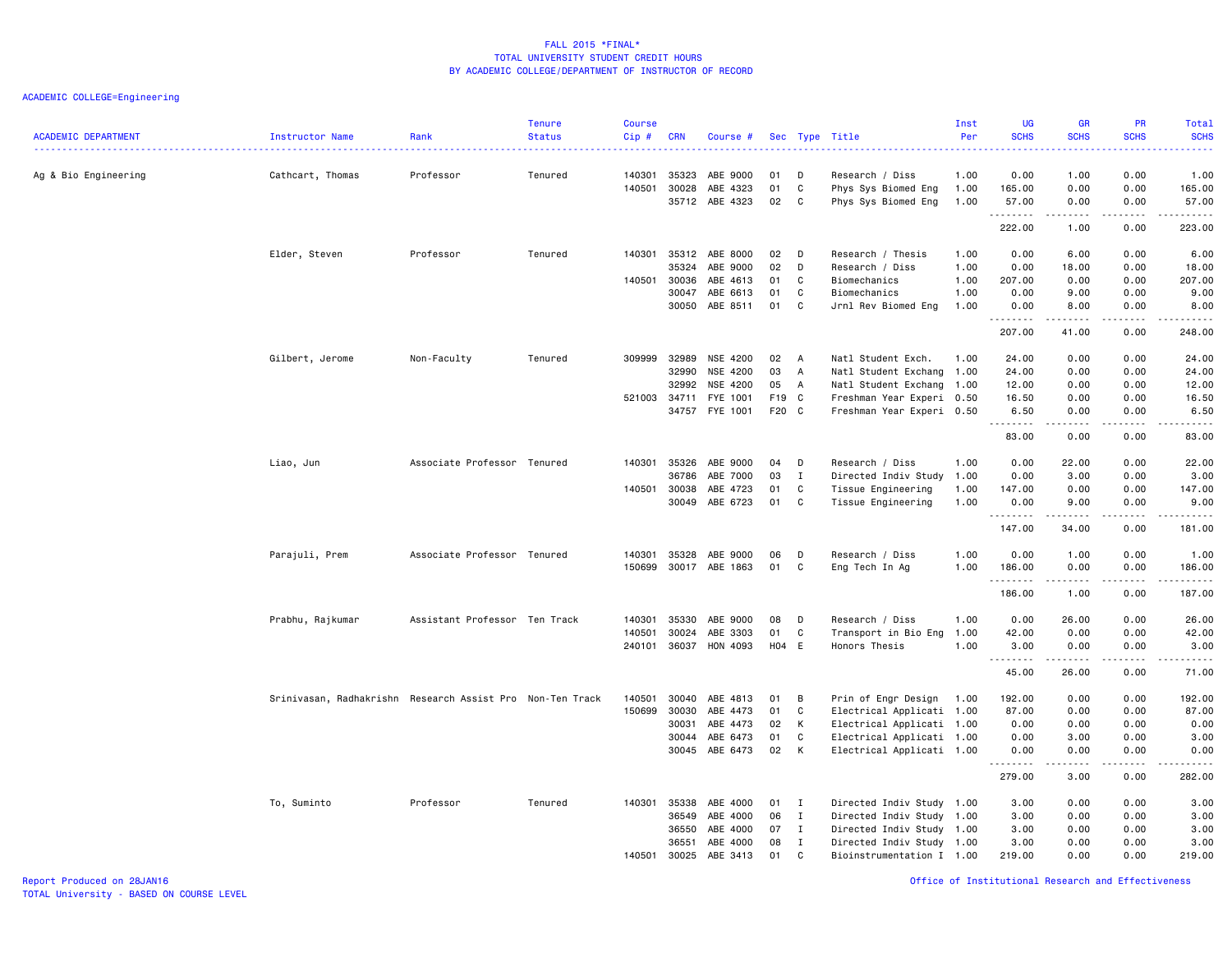| <b>ACADEMIC DEPARTMENT</b> | Instructor Name    | Rank                        | <b>Tenure</b><br><b>Status</b> | Course<br>Cip # | <b>CRN</b> | Course # Sec Type Title |      |              |                           | Inst<br>Per | UG<br><b>SCHS</b>  | <b>GR</b><br><b>SCHS</b> | <b>PR</b><br><b>SCHS</b> | Total<br><b>SCHS</b> |
|----------------------------|--------------------|-----------------------------|--------------------------------|-----------------|------------|-------------------------|------|--------------|---------------------------|-------------|--------------------|--------------------------|--------------------------|----------------------|
| Ag & Bio Engineering       | To, Suminto        | Professor                   | Tenured                        | 140501          | 30026      | ABE 3413                | 02   | K            | Bioinstrumentation I 1.00 |             | 0.00               | 0.00                     | 0.00                     | 0.00                 |
|                            |                    |                             |                                |                 | 30027      | ABE 3413                | 03   | K            | Bioinstrumentation I      | 1.00        | 0.00<br>.          | 0.00<br>.                | 0.00<br>.                | 0.00<br>-------      |
|                            |                    |                             |                                |                 |            |                         |      |              |                           |             | 231.00             | 0.00                     | 0.00                     | 231.00               |
|                            | Williams, Lakiesha | Associate Professor Tenured |                                | 140301          | 35321      | ABE 8000                | 11 D |              | Research / Thesis         | 1.00        | 0.00               | 11.00                    | 0.00                     | 11.00                |
|                            |                    |                             |                                |                 | 35333      | ABE 9000                | 11 D |              | Research / Diss           | 1.00        | 0.00               | 23.00                    | 0.00                     | 23.00                |
|                            |                    |                             |                                |                 | 36470      | ABE 7000                | 02   | I            | Directed Indiv Study 1.00 |             | 0.00               | 3.00                     | 0.00                     | 3.00                 |
|                            |                    |                             |                                | 140501          |            | 30018 ABE 1911          | 01   | $\mathbf{C}$ | Eng In Life Sciences 1.00 |             | 153.00<br>-------- | 0.00                     | 0.00<br>. <b>.</b> .     | 153.00<br>.          |
|                            |                    |                             |                                |                 |            |                         |      |              |                           |             | 153.00             | 37.00                    | 0.00                     | 190.00               |
|                            |                    |                             |                                |                 |            |                         |      |              |                           |             | ========           | ========                 | ---------                | ==========           |
| Ag & Bio Engineering       |                    |                             |                                |                 |            |                         |      |              |                           |             | 1553.00            | 143.00                   | 0.00                     | 1696.00              |
|                            |                    |                             |                                |                 |            |                         |      |              |                           |             | ========           | ========                 | ========                 | ==========           |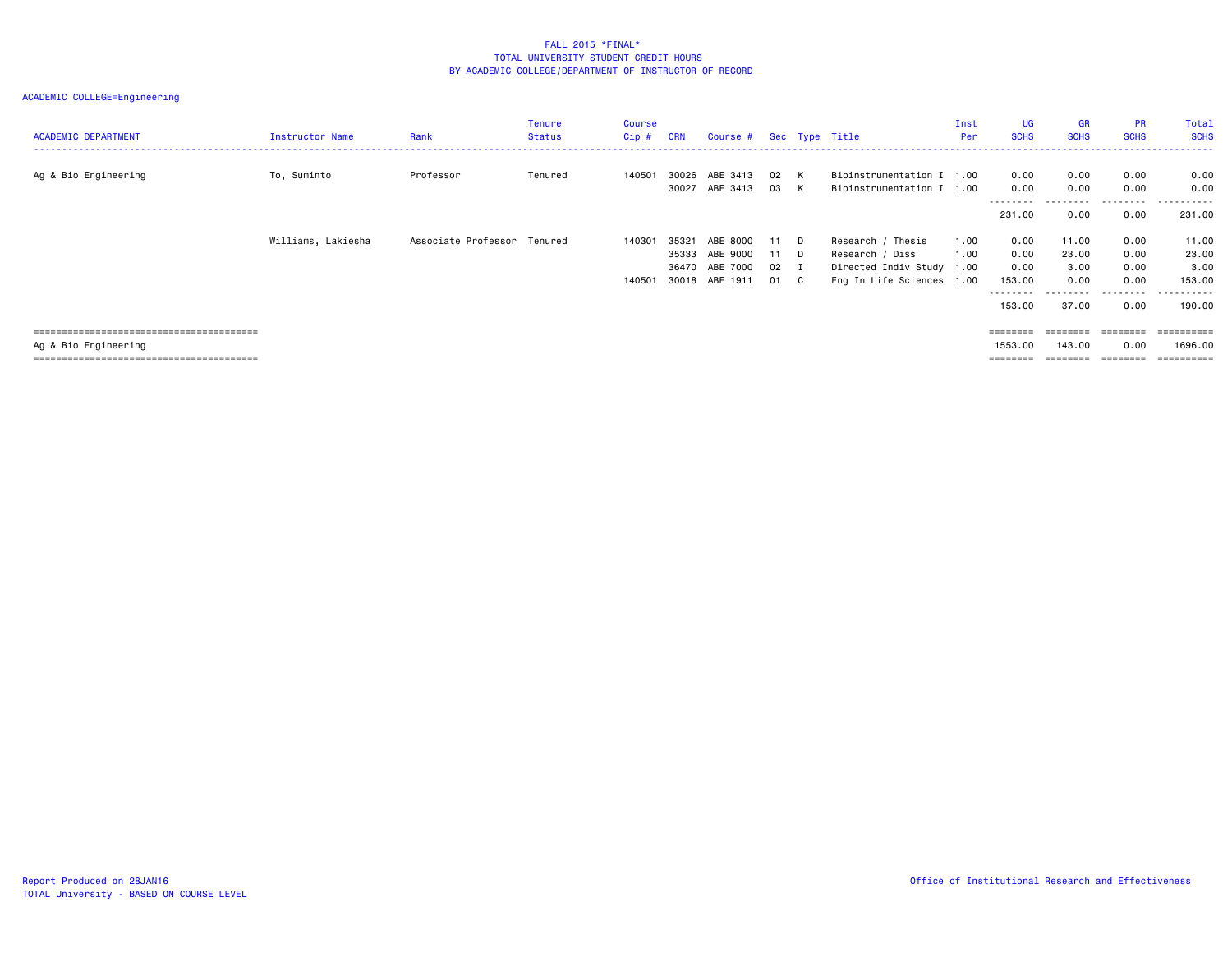| <b>ACADEMIC DEPARTMENT</b>        | Instructor Name  | Rank                          | <b>Tenure</b><br><b>Status</b> | <b>Course</b><br>$Cip$ # | <b>CRN</b> | Course #      |       |              | Sec Type Title            | Inst<br>Per | UG<br><b>SCHS</b> | GR<br><b>SCHS</b> | PR<br><b>SCHS</b> | Total<br><b>SCHS</b>      |
|-----------------------------------|------------------|-------------------------------|--------------------------------|--------------------------|------------|---------------|-------|--------------|---------------------------|-------------|-------------------|-------------------|-------------------|---------------------------|
| Civil & Environmental Engineering | Freyne, Seamus   | Assistant Professor Ten Track |                                | 140801                   | 30625      | CE 4953       | 01    | C            | Concrete and Steel S      | 1.00        | 102.00            | 0.00              | 0.00              | 102.00                    |
|                                   |                  |                               |                                |                          | 30626      | CE 4973       | 01    | C            | Concrete Structures       | 1.00        | 30.00             | 0.00              | 0.00              | 30.00                     |
|                                   |                  |                               |                                |                          |            | 30632 CE 6973 | 01    | C            | Concrete Structures       | 1.00        | 0.00              | 6.00              | 0.00              | 6.00                      |
|                                   |                  |                               |                                |                          | 34722      | CE 6973       | 501 C |              | Concrete Structures       | 1.00        | 0.00              | 42.00             | 0.00              | 42.00                     |
|                                   |                  |                               |                                |                          | 34982      | CE 8000       | 502 D |              | Research / Thesis         | 1.00        | 0.00              | 3.00              | 0.00              | 3.00                      |
|                                   |                  |                               |                                |                          | 34993      | CE 9000       | 502 D |              | Research / Diss           | 1.00        | 0.00              | 11.00             | 0.00              | 11.00                     |
|                                   |                  |                               |                                |                          |            | 35414 CE 8000 | 01 D  |              | Research / Thesis         | 1.00        | 0.00<br>.         | 6.00<br>.         | 0.00<br>.         | 6.00<br>.                 |
|                                   |                  |                               |                                |                          |            |               |       |              |                           |             | 132.00            | 68.00             | 0.00              | 200.00                    |
|                                   | Gude, Veera      | Assistant Professor Ten Track |                                | 140801                   | 30623      | CE 4883       | 01    | C            | Engrd. Environmental 1.00 |             | 72.00             | 0.00              | 0.00              | 72.00                     |
|                                   |                  |                               |                                |                          | 34983      | CE 8000       | 503 D |              | Research / Thesis         | 1.00        | 0.00              | 3.00              | 0.00              | 3.00                      |
|                                   |                  |                               |                                |                          | 35415      | CE 8000       | 02    | D            | Research / Thesis         | 1.00        | 0.00              | 3.00              | 0.00              | 3.00                      |
|                                   |                  |                               |                                |                          | 35428      | CE 9000       | 02    | D            | Research / Diss           | 1.00        | 0.00              | 10.00             | 0.00              | 10.00                     |
|                                   |                  |                               |                                |                          | 36522      | CE 7000       | 503 I |              | Directed Indiv Study 1.00 |             | 0.00              | 3.00              | 0.00              | 3.00                      |
|                                   |                  |                               |                                | 140805                   | 30612      | CE 3801       | 01    | L.           | Env./Wtr.Res.Engr.I       | 0.50        | 10.00             | 0.00              | 0.00              | 10.00                     |
|                                   |                  |                               |                                |                          | 30613      | CE 3801       | 02    | $\mathsf{L}$ | Env./Wtr.Res.Engr.I       | 0.50        | 10.00             | 0.00              | 0.00              | 10.00                     |
|                                   |                  |                               |                                |                          | 30614      | CE 3801       | 03    | $\mathsf{L}$ | Env./Wtr.Res.Engr.I       | 0.50        | 10.00             | 0.00              | 0.00              | 10.00                     |
|                                   |                  |                               |                                |                          |            | 30615 CE 3801 | 04    | $\mathsf{L}$ | Env./Wtr.Res.Engr.I       | 0.50        | 10.00<br>.        | 0.00<br>.         | 0.00<br>.         | 10.00<br>.                |
|                                   |                  |                               |                                |                          |            |               |       |              |                           |             | 112.00            | 19.00             | 0.00              | 131.00                    |
|                                   | Gullett, Philip  | Associate Professor Tenured   |                                | 140801                   | 34334      | CE 4923       | 01    | C            | Structural Dynamics       | 1.00        | 15.00             | 0.00              | 0.00              | 15.00                     |
|                                   |                  |                               |                                |                          | 34335      | CE 6923       | 01    | C            | Structural Dynamics       | 1.00        | 0.00              | 9.00              | 0.00              | 9.00                      |
|                                   |                  |                               |                                |                          | 34721      | CE 6923       | 501 C |              | Structural Dynamics       | 1.00        | 0.00              | 42.00             | 0.00              | 42.00                     |
|                                   |                  |                               |                                |                          | 34984      | CE 8000       | 504 D |              | Research / Thesis         | 1.00        | 0.00              | 4.00              | 0.00              | 4.00                      |
|                                   |                  |                               |                                |                          | 34995      | CE 9000       | 504 D |              | Research / Diss           | 1.00        | 0.00              | 2.00              | 0.00              | 2.00                      |
|                                   |                  |                               |                                |                          | 36765      | CE 7000       | 506 I |              | Directed Indiv Study 1.00 |             | 0.00              | 3.00              | 0.00              | 3.00                      |
|                                   |                  |                               |                                | 140803                   | 30611      | CE 3603       | 01    | C            | Structural Mech           | 1.00        | 213.00            | 0.00<br>.         | 0.00<br>.         | 213.00<br>$- - - - - - -$ |
|                                   |                  |                               |                                |                          |            |               |       |              |                           |             | 228.00            | 60.00             | 0.00              | 288.00                    |
|                                   | Howard, Isaac    | Associate Professor Tenured   |                                | 140801                   | 30627      | CE 6103       | 01    | C            | Pavement Mat & Des        | 1.00        | 0.00              | 9.00              | 0.00              | 9.00                      |
|                                   |                  |                               |                                |                          | 34706      | CE 6103       | 501 C |              | Pavement Mat & Des        | 1.00        | 0.00              | 15.00             | 0.00              | 15.00                     |
|                                   |                  |                               |                                |                          | 34996      | CE 9000       | 505 D |              | Research / Diss           | 1.00        | 0.00              | 3.00              | 0.00              | 3.00                      |
|                                   |                  |                               |                                |                          | 35417      | CE 8000       | 04    | D            | Research / Thesis         | 1.00        | 0.00              | 1.00              | 0.00              | 1.00                      |
|                                   |                  |                               |                                |                          | 35430      | CE 9000       | 04    | D            | Research / Diss           | 1.00        | 0.00              | 17.00             | 0.00              | 17.00                     |
|                                   |                  |                               |                                | 140804 30617             |            | CE 4103       | 01    | C            | Pavement Mat & Des        | 1.00        | 123.00<br><b></b> | 0.00<br>.         | 0.00<br>د د د د   | 123.00<br>2.2.2.2.2.2     |
|                                   |                  |                               |                                |                          |            |               |       |              |                           |             | 123.00            | 45.00             | 0.00              | 168.00                    |
|                                   | Howington, Stacy | Lecturer                      | Non-Ten Track                  | 140805                   | 34303      | CE 8563       | 01    | C            | Groundwater Res Eval 1.00 |             | 0.00              | 9.00              | 0.00              | 9.00                      |
|                                   |                  |                               |                                |                          |            | 34724 CE 8563 | 501 C |              | Groundwater Res Eval 1.00 |             | 0.00              | 18.00             | 0.00              | 18.00                     |
|                                   |                  |                               |                                |                          |            |               |       |              |                           |             | .<br>0.00         | .<br>27.00        | -----<br>0.00     | .<br>27.00                |
|                                   | Jiang, Yi        | Grad Teach Assist             | Not Applicable                 | 140805                   | 30612      | CE 3801       | 01    | L.           | Env./Wtr.Res.Engr.I       | 0.50        | 10.00             | 0.00              | 0.00              | 10.00                     |
|                                   |                  |                               |                                |                          | 30613      | CE 3801       | 02    | L.           | Env./Wtr.Res.Engr.I       | 0.50        | 10.00             | 0.00              | 0.00              | 10.00                     |
|                                   |                  |                               |                                |                          | 30614      | CE 3801       | 03    | L.           | Env./Wtr.Res.Engr.I       | 0.50        | 10.00             | 0.00              | 0.00              | 10.00                     |
|                                   |                  |                               |                                |                          | 30615      | CE 3801       | 04    | L.           | Env./Wtr.Res.Engr.I       | 0.50        | 10.00             | 0.00              | 0.00              | 10.00                     |
|                                   |                  |                               |                                |                          |            |               |       |              |                           |             |                   | .                 | .                 | .                         |
|                                   |                  |                               |                                |                          |            |               |       |              |                           |             | 40.00             | 0.00              | 0.00              | 40.00                     |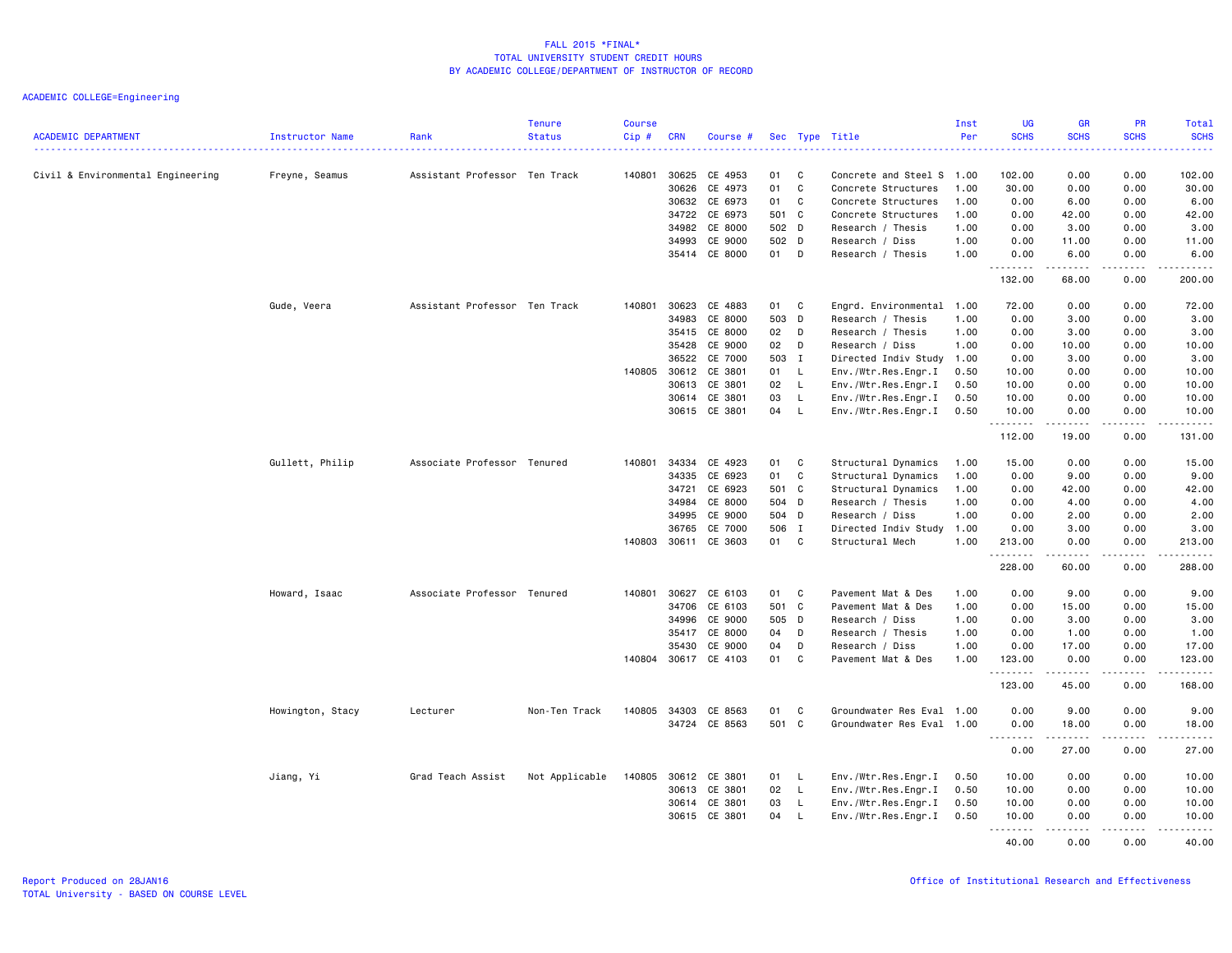| <b>ACADEMIC DEPARTMENT</b>        | Instructor Name                           | Rank                              | <b>Tenure</b><br><b>Status</b> | <b>Course</b><br>$Cip$ # | <b>CRN</b>     | Course #           |          |              | Sec Type Title               | Inst<br>Per  | <b>UG</b><br><b>SCHS</b> | <b>GR</b><br><b>SCHS</b>                                                                                                                             | PR<br><b>SCHS</b>                   | Total<br><b>SCHS</b> |
|-----------------------------------|-------------------------------------------|-----------------------------------|--------------------------------|--------------------------|----------------|--------------------|----------|--------------|------------------------------|--------------|--------------------------|------------------------------------------------------------------------------------------------------------------------------------------------------|-------------------------------------|----------------------|
| Civil & Environmental Engineering | King, Herbert                             | Instructor                        | Non-Ten Track                  | 140801<br>143801         | 30619<br>30601 | CE 4233<br>CE 2213 | 01<br>01 | C<br>C       | Control Surveys<br>Surveying | 1.00<br>1.00 | 42.00<br>246.00          | 0.00<br>0.00                                                                                                                                         | 0.00<br>0.00                        | 42.00<br>246.00      |
|                                   |                                           |                                   |                                |                          |                |                    |          |              |                              |              | .<br>288.00              | .<br>0.00                                                                                                                                            | .<br>0.00                           | ------<br>288.00     |
|                                   | Magbanua, Benjamin                        | Associate Professor Tenured       |                                | 140801                   | 30616          | CE 3823            | 01       | C            | Environmental Engr           | 1.00         | 261.00                   | 0.00                                                                                                                                                 | 0.00                                | 261.00               |
|                                   |                                           |                                   |                                |                          | 35420          | CE 8000            | 07       | D            | Research / Thesis            | 1.00         | 0.00<br>.                | 1.00                                                                                                                                                 | 0.00                                | 1.00<br>.            |
|                                   |                                           |                                   |                                |                          |                |                    |          |              |                              |              | 261.00                   | 1.00                                                                                                                                                 | 0.00                                | 262.00               |
|                                   | Martin, James L.                          | Professor                         | Tenured                        | 140801                   | 30605          | CE 2803            | 01       | C            | Environ Engr Issues          | 1.00         | 195.00                   | 0.00                                                                                                                                                 | 0.00                                | 195.00               |
|                                   |                                           |                                   |                                |                          | 34988          | CE 8000            | 508 D    |              | Research / Thesis            | 1.00         | 0.00                     | 3.00                                                                                                                                                 | 0.00                                | 3.00                 |
|                                   |                                           |                                   |                                |                          | 34999          | CE 9000            | 508 D    |              | Research / Diss              | 1.00         | 0.00                     | 3.00                                                                                                                                                 | 0.00                                | 3.00                 |
|                                   |                                           |                                   |                                |                          | 35421          | CE 8000            | 08       | D            | Research / Thesis            | 1.00         | 0.00                     | 2.00                                                                                                                                                 | 0.00                                | 2.00                 |
|                                   |                                           |                                   |                                | 140805                   | 34330          | CE 4533            | 01       | C            | Comp Water Res               | 1.00         | 42.00                    | 0.00                                                                                                                                                 | 0.00                                | 42.00                |
|                                   |                                           |                                   |                                |                          | 34331          | CE 6533            | 01       | C            | Comp Water Res               | 1.00         | 0.00                     | 6.00                                                                                                                                                 | 0.00                                | 6.00                 |
|                                   |                                           |                                   |                                |                          | 34719          | CE 6533            | 501 C    |              | Comp Water Res               | 1.00         | 0.00<br>.                | 9.00<br>-----                                                                                                                                        | 0.00<br>.                           | 9.00<br>.            |
|                                   |                                           |                                   |                                |                          |                |                    |          |              |                              |              | 237.00                   | 23.00                                                                                                                                                | 0.00                                | 260.00               |
|                                   | Martinez Ortiz, Edith                     | Grad Teach Assist                 | Not Applicable                 | 143801                   | 30602          | CE 2213            | 02       | К            | Surveying                    | 1.00         | 0.00                     | 0.00                                                                                                                                                 | 0.00                                | 0.00                 |
|                                   |                                           |                                   |                                |                          | 30603          | CE 2213            | 03       | K            | Surveying                    | 1.00         | 0.00                     | 0.00                                                                                                                                                 | 0.00                                | 0.00                 |
|                                   |                                           |                                   |                                |                          |                | 30604 CE 2213      | 04       | K            |                              | 1.00         | 0.00                     | 0.00                                                                                                                                                 | 0.00                                | 0.00                 |
|                                   |                                           |                                   |                                |                          |                |                    |          |              | Surveying                    |              | .<br>$  -$               | -----                                                                                                                                                | .                                   | .                    |
|                                   |                                           |                                   |                                |                          |                |                    |          |              |                              |              | 0.00                     | 0.00                                                                                                                                                 | 0.00                                | 0.00                 |
|                                   | Ramirez Avila, John                       | Research Assist Pro Non-Ten Track |                                | 140801                   | 30628          | CE 6523            | 01       | C            | Open Chan Hydraul            | 1.00         | 0.00                     | 6.00                                                                                                                                                 | 0.00                                | 6.00                 |
|                                   |                                           |                                   |                                |                          | 34332          | CE 4583            | 01       | C            | Stream Reconnaissanc 1.00    |              | 60.00                    | 0.00                                                                                                                                                 | 0.00                                | 60.00                |
|                                   |                                           |                                   |                                |                          | 34333          | CE 6583            | 01       | C            | Stream Reconnaissanc 1.00    |              | 0.00                     | 12.00                                                                                                                                                | 0.00                                | 12.00                |
|                                   |                                           |                                   |                                |                          |                | 34717 CE 6523      | 501 C    |              | Open Chan Hydraul            | 1.00         | 0.00                     | 12.00                                                                                                                                                | 0.00                                | 12.00                |
|                                   |                                           |                                   |                                |                          | 34720          | CE 6583            | 501 C    |              | Stream Reconnaissanc 1.00    |              | 0.00                     | 39.00                                                                                                                                                | 0.00                                | 39.00                |
|                                   |                                           |                                   |                                |                          | 36239          | CE 7000            | 502 I    |              | Directed Indiv Study 1.00    |              | 0.00                     | 3.00                                                                                                                                                 | 0.00                                | 3.00                 |
|                                   |                                           |                                   |                                |                          | 36284          | CE 4000            | 01 I     |              | Directed Indiv Study 1.00    |              | 3.00                     | 0.00                                                                                                                                                 | 0.00                                | 3.00                 |
|                                   |                                           |                                   |                                |                          | 36285          | CE 4000            | 02       | $\mathbf{I}$ | Directed Indiv Study 1.00    |              | 3.00                     | 0.00                                                                                                                                                 | 0.00                                | 3.00                 |
|                                   |                                           |                                   |                                |                          |                |                    |          |              |                              |              |                          |                                                                                                                                                      |                                     |                      |
|                                   |                                           |                                   |                                |                          | 36507          | CE 7000            | 04       | $\mathbf{I}$ | Directed Indiv Study 1.00    |              | 0.00                     | 3.00                                                                                                                                                 | 0.00                                | 3.00                 |
|                                   |                                           |                                   |                                | 140805                   | 30620          | CE 4523            | 01       | C            | Open Chan Hydraul            | 1.00         | 171.00<br>.              | 0.00                                                                                                                                                 | 0.00<br>$\sim$ $\sim$ $\sim$ $\sim$ | 171.00<br>.          |
|                                   |                                           |                                   |                                |                          |                |                    |          |              |                              |              | 237.00                   | 75.00                                                                                                                                                | 0.00                                | 312.00               |
|                                   | Shahrokhabadi, Shahriar Grad Teach Assist |                                   | Not Applicable                 | 140802                   | 30606          | CE 3411            | 01       | $\mathsf{L}$ | Soil Mechanics Lab           | 0.75         | 12.75                    | 0.00                                                                                                                                                 | 0.00                                | 12.75                |
|                                   |                                           |                                   |                                |                          | 30607          | CE 3411            | 02       | $\mathsf{L}$ | Soil Mechanics Lab           | 0.75         | 15.75                    | 0.00                                                                                                                                                 | 0.00                                | 15.75                |
|                                   |                                           |                                   |                                |                          | 30608          | CE 3411            | 03       | L.           | Soil Mechanics Lab           | 0.75         | 13.50                    | 0.00                                                                                                                                                 | 0.00                                | 13.50                |
|                                   |                                           |                                   |                                |                          | 30609          | CE 3411            | 04       | $\mathsf{L}$ | Soil Mechanics Lab           | 0.75         | 12.75                    | 0.00                                                                                                                                                 | 0.00                                | 12.75                |
|                                   |                                           |                                   |                                |                          |                |                    |          |              |                              |              | .                        | $\frac{1}{2} \left( \frac{1}{2} \right) \left( \frac{1}{2} \right) \left( \frac{1}{2} \right) \left( \frac{1}{2} \right) \left( \frac{1}{2} \right)$ | . <u>.</u> .                        | .                    |
|                                   |                                           |                                   |                                |                          |                |                    |          |              |                              |              | 54.75                    | 0.00                                                                                                                                                 | 0.00                                | 54.75                |
|                                   | Smith, Matthew                            | Lecturer                          | Non-Ten Track                  | 140801                   | 30637          | CE 8683            | 01       | C            | Finite Element Analy 1.00    |              | 0.00                     | 15.00                                                                                                                                                | 0.00                                | 15.00                |
|                                   |                                           |                                   |                                |                          | 33903          | CE 8683            | 501 C    |              | Finite Element Analy 1.00    |              | 0.00                     | 9.00                                                                                                                                                 | 0.00                                | 9.00                 |
|                                   |                                           |                                   |                                |                          |                |                    |          |              |                              |              | .<br>0.00                | .<br>24.00                                                                                                                                           | .<br>0.00                           | .<br>24.00           |
|                                   | Truax, Dennis                             | Professor                         | Tenured                        | 140801                   | 30600          | CE 1001            | 01       | L.           | Intro to Civil Eng           | 1.00         | 152.00                   | 0.00                                                                                                                                                 | 0.00                                | 152.00               |
|                                   |                                           |                                   |                                |                          |                | 30622 CE 4703      | 01       | C            | Constr Eng Managemen 1.00    |              | 201.00                   | 0.00                                                                                                                                                 | 0.00                                | 201.00               |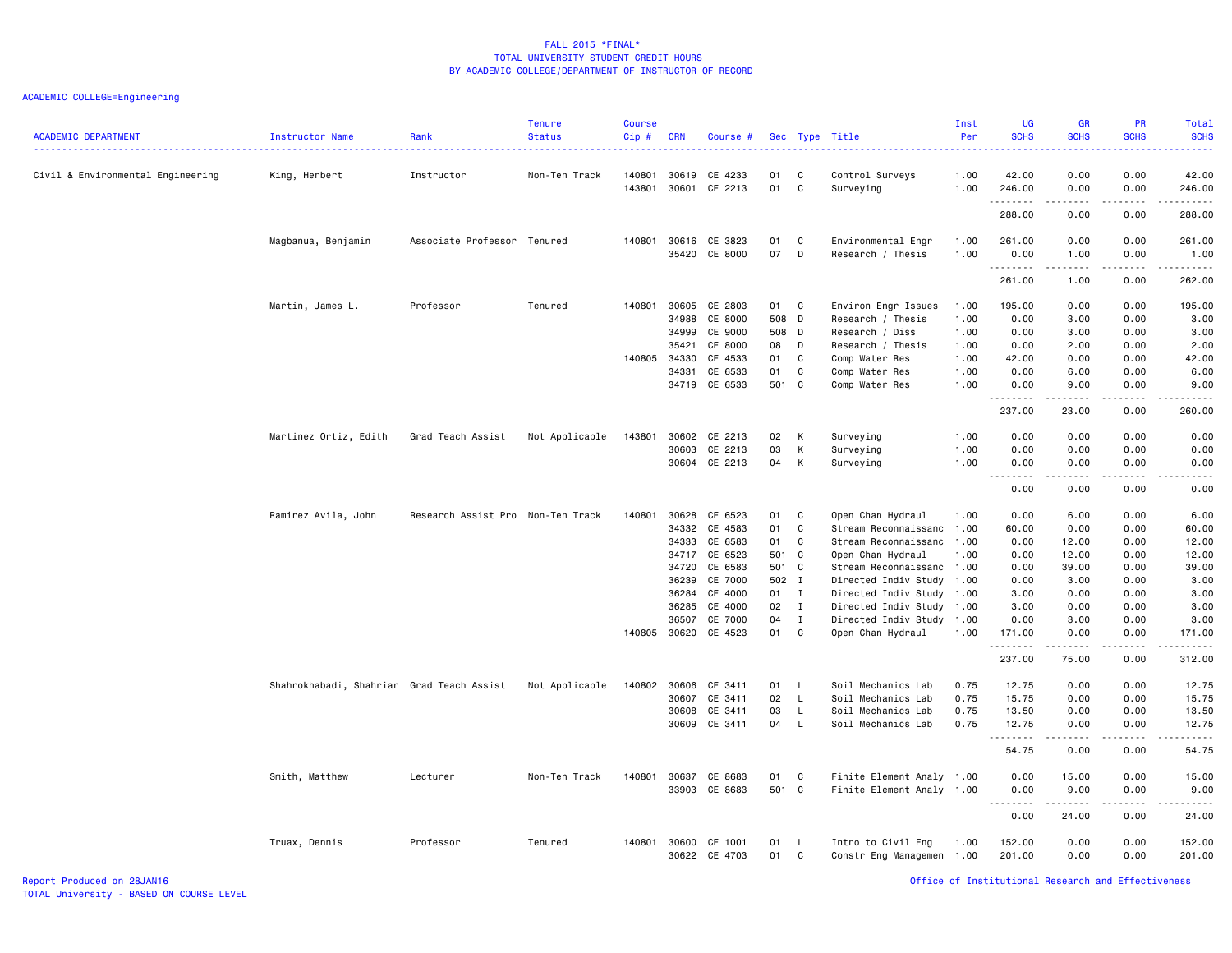| <b>ACADEMIC DEPARTMENT</b>        | Instructor Name     | Rank                          | <b>Tenure</b><br><b>Status</b> | <b>Course</b><br>Cip# | <b>CRN</b> | Course #      |              |                | Sec Type Title            | Inst<br>Per | UG<br><b>SCHS</b>                                                                                                         | <b>GR</b><br><b>SCHS</b>       | PR<br><b>SCHS</b>      | <b>Total</b><br><b>SCHS</b>    |
|-----------------------------------|---------------------|-------------------------------|--------------------------------|-----------------------|------------|---------------|--------------|----------------|---------------------------|-------------|---------------------------------------------------------------------------------------------------------------------------|--------------------------------|------------------------|--------------------------------|
|                                   |                     |                               |                                |                       |            |               |              |                | ---------------------     |             | $\frac{1}{2} \left( \frac{1}{2} \right) \left( \frac{1}{2} \right) \left( \frac{1}{2} \right) \left( \frac{1}{2} \right)$ |                                |                        |                                |
| Civil & Environmental Engineering | Truax, Dennis       | Professor                     | Tenured                        | 140801                | 30630      | CE 6703       | 01 C         |                | Constr Eng Managemen 1.00 |             | 0.00                                                                                                                      | 6.00                           | 0.00                   | 6.00                           |
|                                   |                     |                               |                                |                       | 35001      | CE 9000       | 501 D        |                | Research / Diss           | 1.00        | 0.00                                                                                                                      | 3.00                           | 0.00                   | 3.00                           |
|                                   |                     |                               |                                |                       | 35423      | CE 8000       | 10 D         |                | Research / Thesis         | 1.00        | 0.00                                                                                                                      | 3.00                           | 0.00                   | 3.00                           |
|                                   |                     |                               |                                |                       | 35435      | CE 9000       | 09           | D              | Research / Diss           | 1.00        | 0.00                                                                                                                      | 9.00                           | 0.00                   | 9.00                           |
|                                   |                     |                               |                                |                       |            | 36457 CE 4000 | 03           | $\blacksquare$ | Directed Indiv Study 1.00 |             | 3.00<br>.                                                                                                                 | 0.00<br>.                      | 0.00<br>.              | 3.00<br>.                      |
|                                   |                     |                               |                                |                       |            |               |              |                |                           |             | 356.00                                                                                                                    | 21.00                          | 0.00                   | 377.00                         |
|                                   | Vahedifard, Farshid | Assistant Professor Ten Track |                                | 140801                | 34990      | CE 8000       | 511 D        |                | Research / Thesis         | 1.00        | 0.00                                                                                                                      | 3.00                           | 0.00                   | 3.00                           |
|                                   |                     |                               |                                |                       | 35424      | CE 8000       | 11 D         |                | Research / Thesis         | 1.00        | 0.00                                                                                                                      | 19.00                          | 0.00                   | 19.00                          |
|                                   |                     |                               |                                |                       | 35436      | CE 9000       | 10 D         |                | Research / Diss           | 1.00        | 0.00                                                                                                                      | 18.00                          | 0.00                   | 18.00                          |
|                                   |                     |                               |                                |                       | 36393      | CE 7000       | $02 \quad I$ |                | Directed Indiv Study 1.00 |             | 0.00                                                                                                                      | 3.00                           | 0.00                   | 3.00                           |
|                                   |                     |                               |                                | 140802 30606          |            | CE 3411       | 01           | - L            | Soil Mechanics Lab        | 0.25        | 4.25                                                                                                                      | 0.00                           | 0.00                   | 4.25                           |
|                                   |                     |                               |                                |                       | 30607      | CE 3411       | 02           | $\mathsf{L}$   | Soil Mechanics Lab        | 0.25        | 5.25                                                                                                                      | 0.00                           | 0.00                   | 5.25                           |
|                                   |                     |                               |                                |                       | 30608      | CE 3411       | 03 L         |                | Soil Mechanics Lab        | 0.25        | 4.50                                                                                                                      | 0.00                           | 0.00                   | 4.50                           |
|                                   |                     |                               |                                |                       | 30609      | CE 3411       | 04           | - L            | Soil Mechanics Lab        | 0.25        | 4.25                                                                                                                      | 0.00                           | 0.00                   | 4.25                           |
|                                   |                     |                               |                                |                       |            | 30610 CE 3413 | 01 C         |                | Soil Mechanics            | 1.00        | 270.00<br>.                                                                                                               | 0.00<br>$\cdots \cdots \cdots$ | 0.00<br>-----          | 270.00<br>------               |
|                                   |                     |                               |                                |                       |            |               |              |                |                           |             | 288.25                                                                                                                    | 43.00                          | 0.00                   | 331.25                         |
|                                   | White, Thomas       | Professor                     | Tenured                        | 140801                | 30624      | CE 4903       | 01 C         |                | Civil Engr Comp           | 1.00        | 108.00                                                                                                                    | 0.00                           | 0.00                   | 108.00                         |
|                                   |                     |                               |                                |                       | 34991      | CE 8000       | 512 D        |                | Research / Thesis         | 1.00        | 0.00                                                                                                                      | 2.00                           | 0.00                   | 2.00                           |
|                                   |                     |                               |                                |                       | 35003      | CE 9000       | 512 D        |                | Research / Diss           | 1.00        | 0.00                                                                                                                      | 3.00                           | 0.00                   | 3.00                           |
|                                   |                     |                               |                                |                       |            | 36749 CE 7000 | 505 I        |                | Directed Indiv Study 1.00 |             | 0.00                                                                                                                      | 3.00<br>.                      | 0.00<br>-----          | 3.00<br>.                      |
|                                   |                     |                               |                                |                       |            |               |              |                |                           |             | 108.00                                                                                                                    | 8.00                           | 0.00                   | 116.00                         |
|                                   | Zhang, Li           | Associate Professor Tenured   |                                | 140801                | 34327      | CE 6133       | 01 C         |                | Geom. Design. Hwys        | 1.00        | 0.00                                                                                                                      | 3.00                           | 0.00                   | 3.00                           |
|                                   |                     |                               |                                |                       | 34715      | CE 6133       | 501 C        |                | Geom. Design. Hwys        | 1.00        | 0.00                                                                                                                      | 3.00                           | 0.00                   | 3.00                           |
|                                   |                     |                               |                                |                       | 35004      | CE 9000       | 513 D        |                | Research / Diss           | 1.00        | 0.00                                                                                                                      | 5.00                           | 0.00                   | 5.00                           |
|                                   |                     |                               |                                |                       | 35360      | CE 7000       | 01 I         |                | Directed Indiv Study 1.00 |             | 0.00                                                                                                                      | 3.00                           | 0.00                   | 3.00                           |
|                                   |                     |                               |                                |                       | 35426      | CE 8000       | 13 D         |                | Research / Thesis         | 1.00        | 0.00                                                                                                                      | 7.00                           | 0.00                   | 7.00                           |
|                                   |                     |                               |                                |                       | 35438      | CE 9000       | 12           | $\Box$         | Research / Diss           | 1.00        | 0.00                                                                                                                      | 11.00                          | 0.00                   | 11.00                          |
|                                   |                     |                               |                                | 140804                |            | 30618 CE 4133 | 01           | C              | Geo Design Of Hwys        | 1.00        | 96.00<br>--------                                                                                                         | 0.00                           | 0.00                   | 96.00                          |
|                                   |                     |                               |                                |                       |            |               |              |                |                           |             | 96.00                                                                                                                     | 32.00                          | 0.00                   | 128.00                         |
| Civil & Environmental Engineering |                     |                               |                                |                       |            |               |              |                |                           |             | ========<br>2561.00                                                                                                       | <b>SEREEBER</b><br>446.00      | <b>EEEEEEE</b><br>0.00 | ==========<br>3007.00          |
|                                   |                     |                               |                                |                       |            |               |              |                |                           |             | ========                                                                                                                  |                                |                        | according according accordings |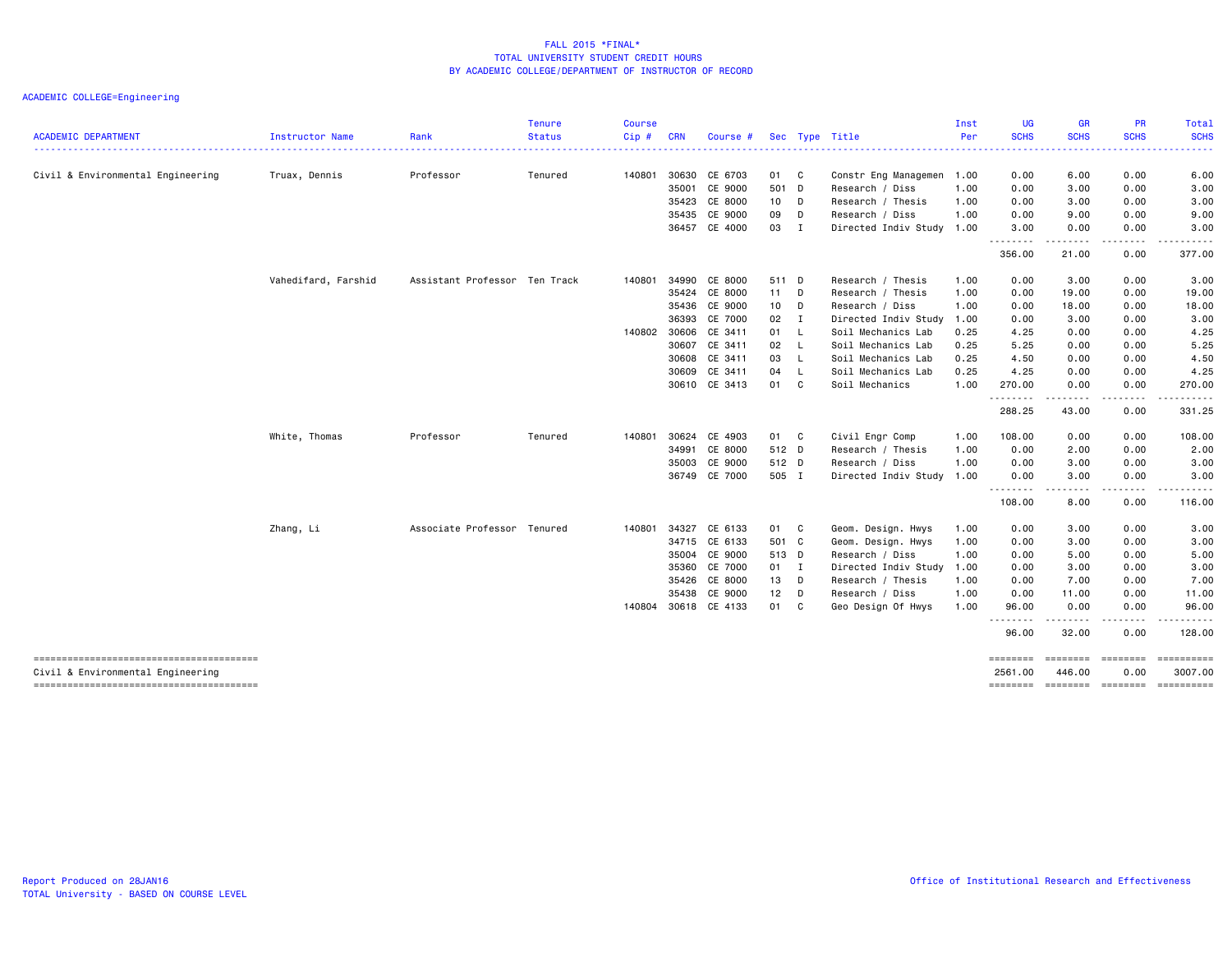| <b>ACADEMIC DEPARTMENT</b>     | Instructor Name        | Rank                              | <b>Tenure</b><br><b>Status</b> | <b>Course</b><br>$Cip$ # | <b>CRN</b> | Course #              |        |              | Sec Type Title            | Inst<br>Per | UG<br><b>SCHS</b>                                  | <b>GR</b><br><b>SCHS</b>                                                                                                                                     | PR<br><b>SCHS</b>                                                                                                                                            | Total<br><b>SCHS</b> |
|--------------------------------|------------------------|-----------------------------------|--------------------------------|--------------------------|------------|-----------------------|--------|--------------|---------------------------|-------------|----------------------------------------------------|--------------------------------------------------------------------------------------------------------------------------------------------------------------|--------------------------------------------------------------------------------------------------------------------------------------------------------------|----------------------|
| Computer Science & Engineering | Abdoulahi, Ibrahim     | Grad Teach Assist                 | Not Applicable                 | 110201                   |            | 31035 CSE 2813        | 02 C   |              | Discrete Structures       | 1.00        | 132.00                                             | 0.00                                                                                                                                                         | 0.00                                                                                                                                                         | 132.00               |
|                                |                        |                                   |                                |                          |            | 31037 CSE 2813        | H02 C  |              | Honors- Discrete Str 1.00 |             | 15.00                                              | 0.00                                                                                                                                                         | 0.00<br>.                                                                                                                                                    | 15.00<br>.           |
|                                |                        |                                   |                                |                          |            |                       |        |              |                           |             | .<br>147.00                                        | بالمحام<br>0.00                                                                                                                                              | 0.00                                                                                                                                                         | 147.00               |
|                                | Anderson, Richard      | Instructor                        | Non-Ten Track                  | 110101                   | 31043      | CSE 3813              | 01     | C            | Intro to Formal Lang      | 1.00        | 135.00                                             | 0.00                                                                                                                                                         | 0.00                                                                                                                                                         | 135.00               |
|                                |                        |                                   |                                | 110201                   | 31029      | CSE 2383              | 01     | C            | Data Struc & Anal of      | 1.00        | 123.00                                             | 0.00                                                                                                                                                         | 0.00                                                                                                                                                         | 123.00               |
|                                |                        |                                   |                                |                          |            | 31030 CSE 2383        | 02     | C            | Data Struc & Anal of 1.00 |             | 147.00                                             | 0.00                                                                                                                                                         | 0.00                                                                                                                                                         | 147.00               |
|                                |                        |                                   |                                |                          | 31032      | CSE 2383              | H01 C  |              | HonorsData Struc & A 1.00 |             | 12.00                                              | 0.00                                                                                                                                                         | 0.00                                                                                                                                                         | 12.00                |
|                                |                        |                                   |                                |                          | 31033      | CSE 2383              | H02 C  |              | HonorsData Struc & A 1.00 |             | 6.00                                               | 0.00                                                                                                                                                         | 0.00                                                                                                                                                         | 6.00                 |
|                                |                        |                                   |                                |                          |            | 35013 CSE 2383        | 03     | C            | Data Struc & Anal of 1.00 |             | 138.00                                             | 0.00                                                                                                                                                         | 0.00                                                                                                                                                         | 138.00               |
|                                |                        |                                   |                                |                          |            | 35830 CSE 2383        | H03 C  |              | Honor Data Struc & A 1.00 |             | 3.00<br>.                                          | 0.00<br>د د د د                                                                                                                                              | 0.00<br>.                                                                                                                                                    | 3.00                 |
|                                |                        |                                   |                                |                          |            |                       |        |              |                           |             | 564.00                                             | 0.00                                                                                                                                                         | 0.00                                                                                                                                                         | 564.00               |
|                                | Archibald, Christopher | Assistant Professor Ten Track     |                                | 110101                   |            | 31075 CSE 6633        | 01     | $\mathbf{C}$ | Artificial Intell         | 1.00        | 0.00                                               | 33.00                                                                                                                                                        | 0.00                                                                                                                                                         | 33.00                |
|                                |                        |                                   |                                |                          | 35178      | CSE 8000              | 01     | D            | Research / Thesis         | 1.00        | 0.00                                               | 7.00                                                                                                                                                         | 0.00                                                                                                                                                         | 7.00                 |
|                                |                        |                                   |                                |                          |            | 36412 CSE 6633        | 501 C  |              | Artificial Intell         | 1.00        | 0.00                                               | 3.00                                                                                                                                                         | 0.00                                                                                                                                                         | 3.00                 |
|                                |                        |                                   |                                |                          | 36531      | CSE 4000              | 03     | I            | Directed Indiv Study      | 1.00        | 3.00                                               | 0.00                                                                                                                                                         | 0.00                                                                                                                                                         | 3.00                 |
|                                |                        |                                   |                                |                          |            | 110102 31059 CSE 4633 | 01     | C            | Artificial Intell         | 1.00        | 60.00<br>.                                         | 0.00<br>$\frac{1}{2} \left( \frac{1}{2} \right) \left( \frac{1}{2} \right) \left( \frac{1}{2} \right) \left( \frac{1}{2} \right) \left( \frac{1}{2} \right)$ | 0.00<br>-----                                                                                                                                                | 60.00<br>.           |
|                                |                        |                                   |                                |                          |            |                       |        |              |                           |             | 63.00                                              | 43.00                                                                                                                                                        | 0.00                                                                                                                                                         | 106.00               |
|                                | Banicescu, Ioana       | Professor                         | Tenured                        | 110101                   | 31096      | CSE 8833              | 01     | C            | Algorithms                | 1.00        | 0.00                                               | 42.00                                                                                                                                                        | 0.00                                                                                                                                                         | 42.00                |
|                                |                        |                                   |                                |                          | 35179      | CSE 8000              | 02     | D            | Research / Thesis         | 1.00        | 0.00                                               | 5.00                                                                                                                                                         | 0.00                                                                                                                                                         | 5.00                 |
|                                |                        |                                   |                                |                          | 35202      | CSE 9000              | 02     | D            | Research/Diss             | 1.00        | 0.00                                               | 6.00                                                                                                                                                         | 0.00                                                                                                                                                         | 6.00                 |
|                                |                        |                                   |                                |                          | 35625      | CSE 7000              | $01$ I |              | Directed Indiv Study      | 1.00        | 0.00                                               | 3.00                                                                                                                                                         | 0.00                                                                                                                                                         | 3.00                 |
|                                |                        |                                   |                                |                          | 35701      | CSE 7000              | 03     | $\mathbf{I}$ | Directed Indiv Study      | 1.00        | 0.00                                               | 3.00                                                                                                                                                         | 0.00                                                                                                                                                         | 3.00                 |
|                                |                        |                                   |                                |                          |            | 36040 CSE 7000        | 04     | $\mathbf I$  | Directed Indiv Study      | 1.00        | 0.00                                               | 3.00                                                                                                                                                         | 0.00                                                                                                                                                         | 3.00                 |
|                                |                        |                                   |                                |                          |            | 36455 CSE 4000        | 02     | $\mathbf{I}$ | Directed Indiv Study      | 1.00        | 3.00                                               | 0.00                                                                                                                                                         | 0.00                                                                                                                                                         | 3.00                 |
|                                |                        |                                   |                                |                          |            |                       |        |              |                           |             | .<br>3.00                                          | <b>.</b><br>62.00                                                                                                                                            | $- - - - -$<br>0.00                                                                                                                                          | .<br>65.00           |
|                                | Bethel, Cindy          | Associate Professor Ten Track     |                                | 110101                   | 35180      | CSE 8000              | 03     | D            | Research / Thesis         | 1.00        | 0.00                                               | 28.00                                                                                                                                                        | 0.00                                                                                                                                                         | 28.00                |
|                                |                        |                                   |                                |                          | 35203      | CSE 9000              | 03     | D            | Research/Diss             | 1.00        | 0.00                                               | 14.00                                                                                                                                                        | 0.00                                                                                                                                                         | 14.00                |
|                                |                        |                                   |                                |                          | 36666      | CSE 7000              | 07     | I            | Directed Indiv Study      | 1.00        | 0.00                                               | 3.00                                                                                                                                                         | 0.00                                                                                                                                                         | 3.00                 |
|                                |                        |                                   |                                | 110201                   |            | 31022 CSE 1284        | H01 B  |              | Honors Intro Comp Pr      | 1.00        | 140.00<br>.                                        | 0.00<br>$\sim$ $\sim$ $\sim$ $\sim$ $\sim$                                                                                                                   | 0.00<br>$\frac{1}{2} \left( \frac{1}{2} \right) \left( \frac{1}{2} \right) \left( \frac{1}{2} \right) \left( \frac{1}{2} \right) \left( \frac{1}{2} \right)$ | 140.00               |
|                                |                        |                                   |                                |                          |            |                       |        |              |                           |             | 140.00                                             | 45.00                                                                                                                                                        | 0.00                                                                                                                                                         | 185.00               |
|                                | Blaylock, Kendall      | Non-Faculty                       | Not Applicable                 | 110101                   |            | 31071 CSE 6273        | 01     | C            | Intro to Computer Fo 0.10 |             | 0.00                                               | 1.80                                                                                                                                                         | 0.00                                                                                                                                                         | 1.80                 |
|                                |                        |                                   |                                | 111003                   |            | 31055 CSE 4273        | 01     | C            | Intro to Computer Fo      | 1.00        | 150.00                                             | 0.00                                                                                                                                                         | 0.00                                                                                                                                                         | 150.00               |
|                                |                        |                                   |                                |                          |            |                       |        |              |                           |             | .<br>150.00                                        | د د د د<br>1.80                                                                                                                                              | 0.00                                                                                                                                                         | 151.80               |
|                                | Crumpton, Joseph       | Research Assist Pro Non-Ten Track |                                | 110101                   |            | 31062 CSE 4833        | 01     | C            | Intro to Algorithms       | 1.00        | 159.00                                             | 0.00                                                                                                                                                         | 0.00                                                                                                                                                         | 159.00               |
|                                |                        |                                   |                                |                          | 31078      | CSE 6833              | 01     | C            | Intro to Algorithms       | 1.00        | 0.00                                               | 12.00                                                                                                                                                        | 0.00                                                                                                                                                         | 12.00                |
|                                |                        |                                   |                                |                          |            | 110701 31052 CSE 4223 | 01     | C            | Manage Software Proj      | 1.00        | 57.00                                              | 0.00                                                                                                                                                         | 0.00                                                                                                                                                         | 57.00                |
|                                |                        |                                   |                                |                          |            | 31068 CSE 6223        | 01     | C            | Manage Software Proj      | 1.00        | 0.00<br>. <b>.</b>                                 | 9.00<br>.                                                                                                                                                    | 0.00<br>.                                                                                                                                                    | 9.00<br>.            |
|                                |                        |                                   |                                |                          |            |                       |        |              |                           |             | 216.00                                             | 21.00                                                                                                                                                        | 0.00                                                                                                                                                         | 237.00               |
|                                | Dampier, David         | Non-Faculty                       | Tenured                        |                          |            | 110101 31071 CSE 6273 | 01     | $\mathbf{C}$ | Intro to Computer Fo 0.90 |             | 0.00                                               | 16.20                                                                                                                                                        | 0.00                                                                                                                                                         | 16.20                |
| Report Produced on 28JAN16     |                        |                                   |                                |                          |            |                       |        |              |                           |             | Office of Institutional Research and Effectiveness |                                                                                                                                                              |                                                                                                                                                              |                      |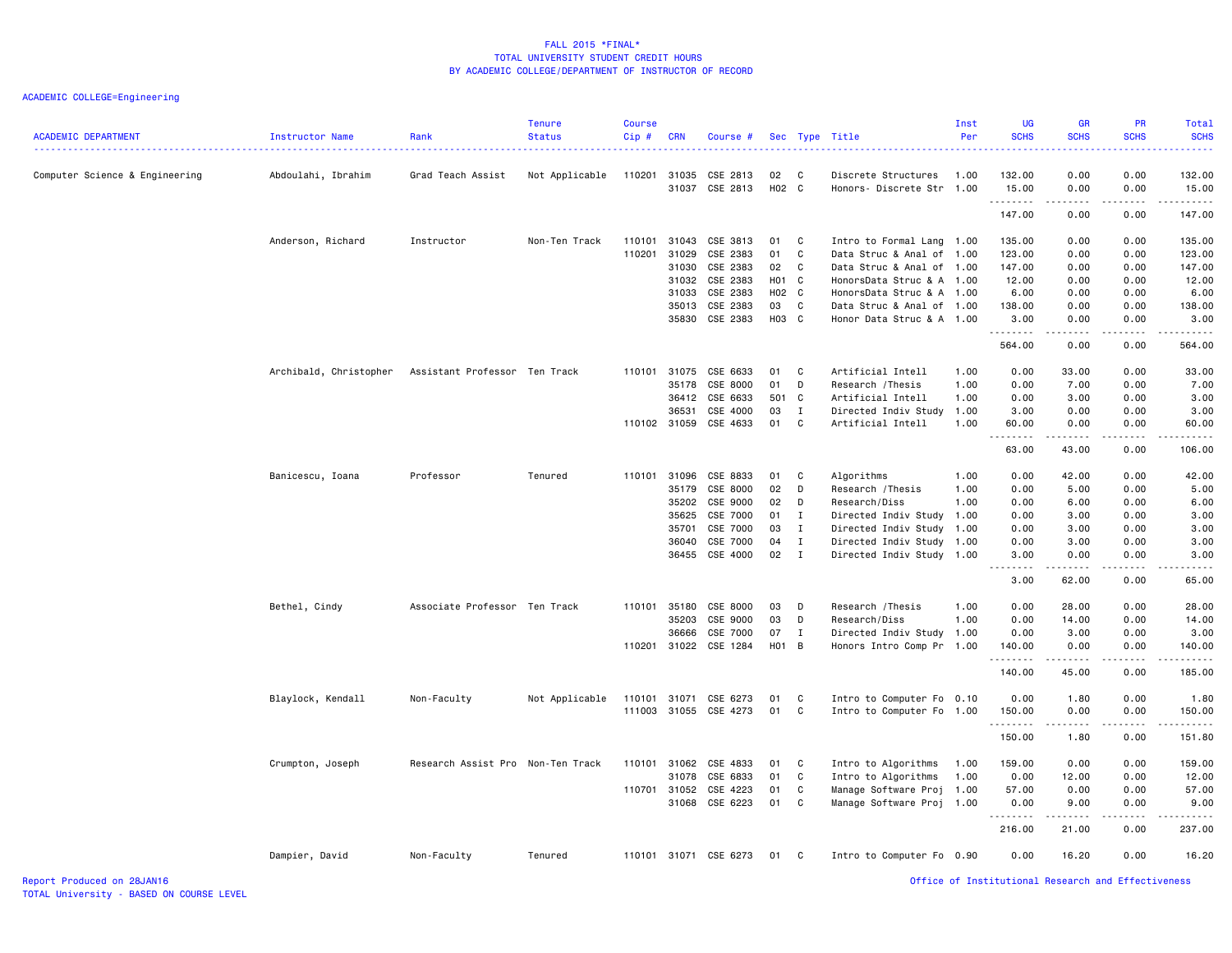| <b>ACADEMIC DEPARTMENT</b>     | Instructor Name      | Rank<br>.                     | Tenure<br><b>Status</b> | <b>Course</b><br>Cip# | <b>CRN</b>   | Course #              |                 |              | Sec Type Title            | Inst<br>Per | <b>UG</b><br><b>SCHS</b>                                                                                                                                                                                                                                                                                                                                                                                                                                                                       | <b>GR</b><br><b>SCHS</b>                                                                                                          | PR<br><b>SCHS</b> | Total<br><b>SCHS</b><br>$\frac{1}{2} \left( \frac{1}{2} \right) \left( \frac{1}{2} \right) \left( \frac{1}{2} \right) \left( \frac{1}{2} \right)$            |
|--------------------------------|----------------------|-------------------------------|-------------------------|-----------------------|--------------|-----------------------|-----------------|--------------|---------------------------|-------------|------------------------------------------------------------------------------------------------------------------------------------------------------------------------------------------------------------------------------------------------------------------------------------------------------------------------------------------------------------------------------------------------------------------------------------------------------------------------------------------------|-----------------------------------------------------------------------------------------------------------------------------------|-------------------|--------------------------------------------------------------------------------------------------------------------------------------------------------------|
| Computer Science & Engineering | Dampier, David       | Non-Faculty                   | Tenured                 |                       | 110101 31082 | CSE 8080              | 06              | I            | Directed Project Cs       | 1.00        | 0.00                                                                                                                                                                                                                                                                                                                                                                                                                                                                                           | 3.00                                                                                                                              | 0.00              | 3.00                                                                                                                                                         |
|                                |                      |                               |                         |                       | 35205        | CSE 9000              | 05              | D            | Research/Diss             | 1.00        | 0.00                                                                                                                                                                                                                                                                                                                                                                                                                                                                                           | 10.00                                                                                                                             | 0.00              | 10.00                                                                                                                                                        |
|                                |                      |                               |                         |                       | 35955        | CSE 8000              | 501 D           |              | Research / Thesis         | 1.00        | 0.00                                                                                                                                                                                                                                                                                                                                                                                                                                                                                           | 1.00                                                                                                                              | 0.00              | 1.00                                                                                                                                                         |
|                                |                      |                               |                         |                       | 36365        | CSE 7000              | 05              | $\mathbf{I}$ | Directed Indiv Study 1.00 |             | 0.00<br><u>.</u>                                                                                                                                                                                                                                                                                                                                                                                                                                                                               | 3.00                                                                                                                              | 0.00              | 3.00                                                                                                                                                         |
|                                |                      |                               |                         |                       |              |                       |                 |              |                           |             | 0.00                                                                                                                                                                                                                                                                                                                                                                                                                                                                                           | 33.20                                                                                                                             | 0.00              | 33.20                                                                                                                                                        |
|                                | El-Attar, Mohamed    | Associate Professor Ten Track |                         | 110701                | 31048        | CSE 4214              | 01              | C            | Intro to Software En 1.00 |             | 116.00                                                                                                                                                                                                                                                                                                                                                                                                                                                                                         | 0.00                                                                                                                              | 0.00              | 116.00                                                                                                                                                       |
|                                |                      |                               |                         |                       | 31049        | CSE 4214              | 02              | K            | Intro to Software En      | 1.00        | 0.00                                                                                                                                                                                                                                                                                                                                                                                                                                                                                           | 0.00                                                                                                                              | 0.00              | 0.00                                                                                                                                                         |
|                                |                      |                               |                         |                       | 31050        | CSE 4214              | 03              | К            | Intro to Software En      | 1.00        | 0.00                                                                                                                                                                                                                                                                                                                                                                                                                                                                                           | 0.00                                                                                                                              | 0.00              | 0.00                                                                                                                                                         |
|                                |                      |                               |                         |                       | 31051        | CSE 4214              | H01 C           |              | Hon Intro to Softwar 1.00 |             | 12.00                                                                                                                                                                                                                                                                                                                                                                                                                                                                                          | 0.00                                                                                                                              | 0.00              | 12.00                                                                                                                                                        |
|                                |                      |                               |                         |                       | 31065        | CSE 6214              | 01              | C            | Intro to Software E 1.00  |             | 0.00                                                                                                                                                                                                                                                                                                                                                                                                                                                                                           | 16.00                                                                                                                             | 0.00              | 16.00                                                                                                                                                        |
|                                |                      |                               |                         |                       | 31066        | CSE 6214              | 02              | K            | Intro to Software E 1.00  |             | 0.00                                                                                                                                                                                                                                                                                                                                                                                                                                                                                           | 0.00                                                                                                                              | 0.00              | 0.00                                                                                                                                                         |
|                                |                      |                               |                         |                       |              | 31067 CSE 6214        | 03              | K            | Intro to Software E 1.00  |             | 0.00<br>.                                                                                                                                                                                                                                                                                                                                                                                                                                                                                      | 0.00<br>.                                                                                                                         | 0.00<br>.         | 0.00<br>$\frac{1}{2} \left( \frac{1}{2} \right) \left( \frac{1}{2} \right) \left( \frac{1}{2} \right) \left( \frac{1}{2} \right) \left( \frac{1}{2} \right)$ |
|                                |                      |                               |                         |                       |              |                       |                 |              |                           |             | 128.00                                                                                                                                                                                                                                                                                                                                                                                                                                                                                         | 16.00                                                                                                                             | 0.00              | 144.00                                                                                                                                                       |
|                                | Griffin, Walter      | Non-Faculty                   | Not Applicable          |                       |              | 110201 35788 CSE 1233 | 03              | $\mathbf{C}$ | Cmptr Prog-C              | 1.00        | 162.00<br>.                                                                                                                                                                                                                                                                                                                                                                                                                                                                                    | 0.00<br>$\frac{1}{2} \left( \frac{1}{2} \right) \left( \frac{1}{2} \right) \left( \frac{1}{2} \right) \left( \frac{1}{2} \right)$ | 0.00              | 162.00                                                                                                                                                       |
|                                |                      |                               |                         |                       |              |                       |                 |              |                           |             | 162.00                                                                                                                                                                                                                                                                                                                                                                                                                                                                                         | 0.00                                                                                                                              | 0.00              | 162.00                                                                                                                                                       |
|                                | Hansen, Eric         | Associate Professor Tenured   |                         |                       | 110101 35186 | CSE 8000              | 09              | D            | Research / Thesis         | 1.00        | 0.00                                                                                                                                                                                                                                                                                                                                                                                                                                                                                           | 3.00                                                                                                                              | 0.00              | 3.00                                                                                                                                                         |
|                                |                      |                               |                         |                       | 35207        | CSE 9000              | 07              | D            | Research/Diss             | 1.00        | 0.00                                                                                                                                                                                                                                                                                                                                                                                                                                                                                           | 25.00                                                                                                                             | 0.00              | 25.00                                                                                                                                                        |
|                                |                      |                               |                         |                       |              |                       |                 |              |                           |             | $\begin{array}{cccccccccccccc} \multicolumn{2}{c}{} & \multicolumn{2}{c}{} & \multicolumn{2}{c}{} & \multicolumn{2}{c}{} & \multicolumn{2}{c}{} & \multicolumn{2}{c}{} & \multicolumn{2}{c}{} & \multicolumn{2}{c}{} & \multicolumn{2}{c}{} & \multicolumn{2}{c}{} & \multicolumn{2}{c}{} & \multicolumn{2}{c}{} & \multicolumn{2}{c}{} & \multicolumn{2}{c}{} & \multicolumn{2}{c}{} & \multicolumn{2}{c}{} & \multicolumn{2}{c}{} & \multicolumn{2}{c}{} & \multicolumn{2}{c}{} & \$<br>0.00 | .<br>28.00                                                                                                                        | .<br>0.00         | .<br>28.00                                                                                                                                                   |
|                                | Henderson, Lisa      | Instructor                    | Non-Ten Track           | 110201                | 31006        | CSE 1284              | 01              | - C          | Intro Comp Prog           | 1.00        | 140.00                                                                                                                                                                                                                                                                                                                                                                                                                                                                                         | 0.00                                                                                                                              | 0.00              | 140.00                                                                                                                                                       |
|                                |                      |                               |                         |                       | 31007        | CSE 1284              | 02              | C            | Intro Comp Prog           | 1.00        | 184.00                                                                                                                                                                                                                                                                                                                                                                                                                                                                                         | 0.00                                                                                                                              | 0.00              | 184.00                                                                                                                                                       |
|                                |                      |                               |                         |                       | 31008        | CSE 1284              | 03              | C            | Intro Comp Prog           | 1.00        | 204.00                                                                                                                                                                                                                                                                                                                                                                                                                                                                                         | 0.00                                                                                                                              | 0.00              | 204.00                                                                                                                                                       |
|                                |                      |                               |                         |                       | 31009        | CSE 1284              | 04              | C            | Intro Comp Prog           | 1.00        | 200.00                                                                                                                                                                                                                                                                                                                                                                                                                                                                                         | 0.00                                                                                                                              | 0.00              | 200.00                                                                                                                                                       |
|                                |                      |                               |                         |                       | 31010        | CSE 1284              | 05              | К            | Intro Comp Prog           | 1.00        | 0.00                                                                                                                                                                                                                                                                                                                                                                                                                                                                                           | 0.00                                                                                                                              | 0.00              | 0.00                                                                                                                                                         |
|                                |                      |                               |                         |                       | 31011        | CSE 1284              | 06              | К            | Intro Comp Prog           | 1.00        | 0.00                                                                                                                                                                                                                                                                                                                                                                                                                                                                                           | 0.00                                                                                                                              | 0.00              | 0.00                                                                                                                                                         |
|                                |                      |                               |                         |                       | 31012        | CSE 1284              | 07              | K            | Intro Comp Prog           | 1.00        | 0.00                                                                                                                                                                                                                                                                                                                                                                                                                                                                                           | 0.00                                                                                                                              | 0.00              | 0.00                                                                                                                                                         |
|                                |                      |                               |                         |                       | 31013        | CSE 1284              | 08              | К            | Intro Comp Prog           | 1.00        | 0.00                                                                                                                                                                                                                                                                                                                                                                                                                                                                                           | 0.00                                                                                                                              | 0.00              | 0.00                                                                                                                                                         |
|                                |                      |                               |                         |                       | 31014        | CSE 1284              | 09              | K            | Intro Comp Prog           | 1.00        | 0.00                                                                                                                                                                                                                                                                                                                                                                                                                                                                                           | 0.00                                                                                                                              | 0.00              | 0.00                                                                                                                                                         |
|                                |                      |                               |                         |                       | 31015        | CSE 1284              | 10 <sub>1</sub> | K            | Intro Comp Prog           | 1.00        | 0.00                                                                                                                                                                                                                                                                                                                                                                                                                                                                                           | 0.00                                                                                                                              | 0.00              | 0.00                                                                                                                                                         |
|                                |                      |                               |                         |                       | 31016        | CSE 1284              | 11              | К            | Intro Comp Prog           | 1.00        | 0.00                                                                                                                                                                                                                                                                                                                                                                                                                                                                                           | 0.00                                                                                                                              | 0.00              | 0.00                                                                                                                                                         |
|                                |                      |                               |                         |                       | 31017        | CSE 1284              | 12              | K            | Intro Comp Prog           | 1.00        | 0.00                                                                                                                                                                                                                                                                                                                                                                                                                                                                                           | 0.00                                                                                                                              | 0.00              | 0.00                                                                                                                                                         |
|                                |                      |                               |                         |                       | 31018        | CSE 1284              | 13              | К            | Intro Comp Prog           | 1.00        | 0.00                                                                                                                                                                                                                                                                                                                                                                                                                                                                                           | 0.00                                                                                                                              | 0.00              | 0.00                                                                                                                                                         |
|                                |                      |                               |                         |                       |              | 31019 CSE 1284        | 14              | K            | Intro Comp Prog           | 1.00        | 0.00<br>.                                                                                                                                                                                                                                                                                                                                                                                                                                                                                      | 0.00<br>.                                                                                                                         | 0.00<br>.         | 0.00<br>-----                                                                                                                                                |
|                                |                      |                               |                         |                       |              |                       |                 |              |                           |             | 728.00                                                                                                                                                                                                                                                                                                                                                                                                                                                                                         | 0.00                                                                                                                              | 0.00              | 728.00                                                                                                                                                       |
|                                | Hodges, Julia        | Non-Faculty                   | Tenured                 | 521003                |              | 34711 FYE 1001        | F19 C           |              | Freshman Year Experi      | 0.50        | 16.50                                                                                                                                                                                                                                                                                                                                                                                                                                                                                          | 0.00                                                                                                                              | 0.00              | 16.50                                                                                                                                                        |
|                                |                      |                               |                         |                       |              | 34757 FYE 1001        | F20 C           |              | Freshman Year Experi 0.50 |             | 6.50                                                                                                                                                                                                                                                                                                                                                                                                                                                                                           | 0.00                                                                                                                              | 0.00              | 6.50                                                                                                                                                         |
|                                |                      |                               |                         |                       |              |                       |                 |              |                           |             | .<br>23.00                                                                                                                                                                                                                                                                                                                                                                                                                                                                                     | المتماما<br>0.00                                                                                                                  | .<br>0.00         | .<br>23.00                                                                                                                                                   |
|                                | Jankun-Kelly, Monika | Lecturer                      | Non-Ten Track           | 110201                | 31023        | CSE 1384              | 01              | C            | Intermed Comp Prog        | 1.00        | 176.00                                                                                                                                                                                                                                                                                                                                                                                                                                                                                         | 0.00                                                                                                                              | 0.00              | 176.00                                                                                                                                                       |
|                                |                      |                               |                         |                       | 31024        | CSE 1384              | 02              | К            | Intermed Comp Prog        | 1.00        | 0.00                                                                                                                                                                                                                                                                                                                                                                                                                                                                                           | 0.00                                                                                                                              | 0.00              | 0.00                                                                                                                                                         |
|                                |                      |                               |                         |                       | 31025        | CSE 1384              | 03              | К            | Intermed Comp Prog        | 1.00        | 0.00                                                                                                                                                                                                                                                                                                                                                                                                                                                                                           | 0.00                                                                                                                              | 0.00              | 0.00                                                                                                                                                         |
|                                |                      |                               |                         |                       | 31026        | CSE 1384              | 04              | К            | Intermed Comp Prog        | 1.00        | 0.00                                                                                                                                                                                                                                                                                                                                                                                                                                                                                           | 0.00                                                                                                                              | 0.00              | 0.00                                                                                                                                                         |
|                                |                      |                               |                         |                       | 31027        | CSE 1384              | 05              | C            | Intermed Comp Prog        | 1.00        | 80.00                                                                                                                                                                                                                                                                                                                                                                                                                                                                                          | 0.00                                                                                                                              | 0.00              | 80.00                                                                                                                                                        |
|                                |                      |                               |                         |                       |              |                       |                 |              |                           |             |                                                                                                                                                                                                                                                                                                                                                                                                                                                                                                |                                                                                                                                   |                   |                                                                                                                                                              |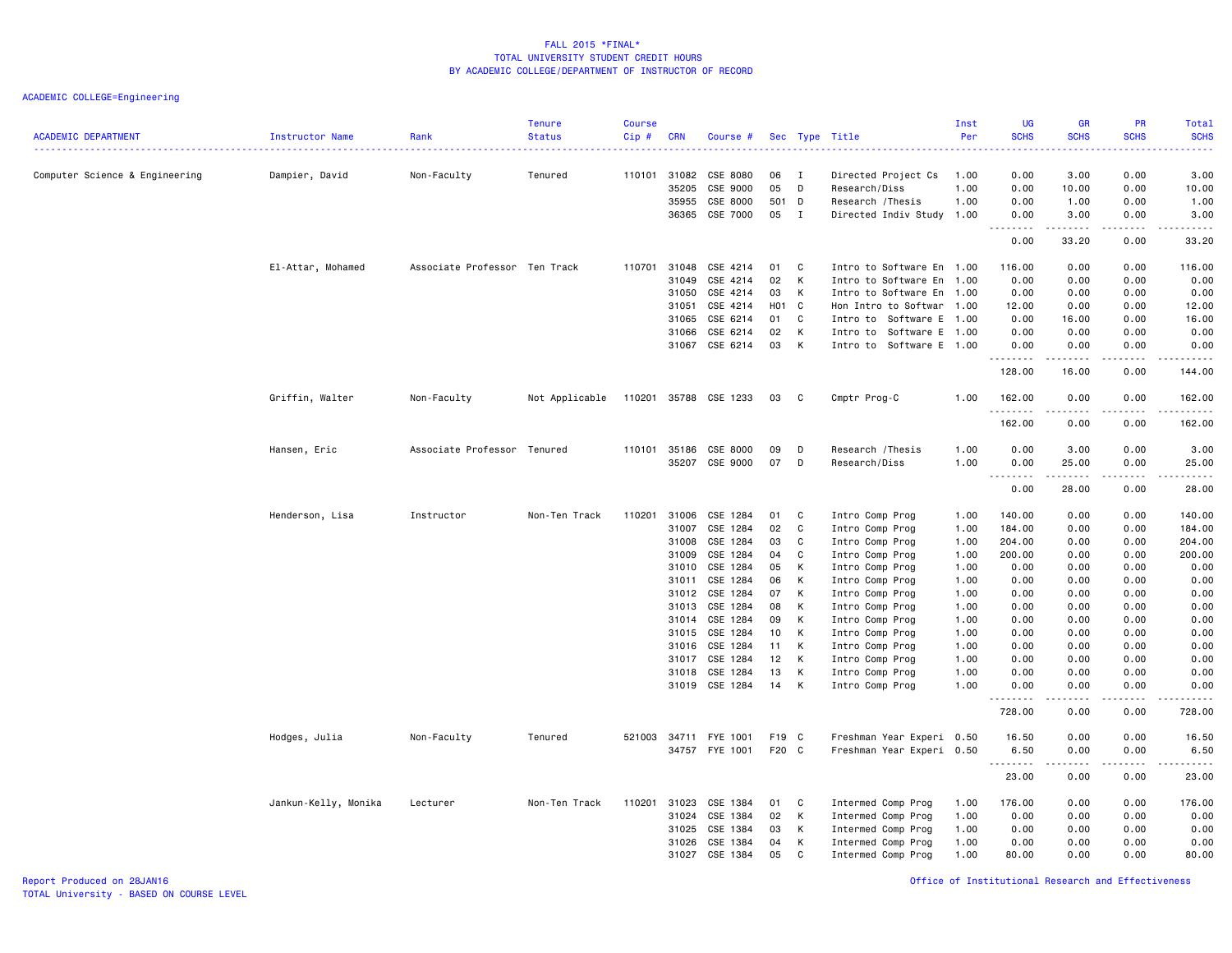| <b>ACADEMIC DEPARTMENT</b>     | Instructor Name      | Rank                              | <b>Tenure</b><br><b>Status</b> | <b>Course</b><br>$Cip$ # | <b>CRN</b>     | Course #                    |          |              | Sec Type Title                | Inst<br>Per  | UG<br><b>SCHS</b>              | <b>GR</b><br><b>SCHS</b> | <b>PR</b><br><b>SCHS</b> | Total<br><b>SCHS</b><br>$\frac{1}{2} \left( \frac{1}{2} \right) \left( \frac{1}{2} \right) \left( \frac{1}{2} \right) \left( \frac{1}{2} \right)$ |
|--------------------------------|----------------------|-----------------------------------|--------------------------------|--------------------------|----------------|-----------------------------|----------|--------------|-------------------------------|--------------|--------------------------------|--------------------------|--------------------------|---------------------------------------------------------------------------------------------------------------------------------------------------|
| Computer Science & Engineering | Jankun-Kelly, Monika | Lecturer                          | Non-Ten Track                  | 110201                   | 31028          | CSE 1384                    | H01 C    |              | Honors Intermed Comp          | 1.00         | 12.00                          | 0.00                     | 0.00                     | 12.00                                                                                                                                             |
|                                |                      |                                   |                                |                          | 34320          | CSE 1384                    | 06       | K            | Intermed Comp Prog            | 1.00         | 0.00                           | 0.00                     | 0.00                     | 0.00                                                                                                                                              |
|                                |                      |                                   |                                |                          | 34321          | CSE 1384                    | H05 C    |              | Honors- Intermed Com          | 1.00         | 8.00                           | 0.00                     | 0.00                     | 8.00                                                                                                                                              |
|                                |                      |                                   |                                |                          |                |                             |          |              |                               |              | .<br>276.00                    | 0.00                     | .<br>0.00                | .<br>276.00                                                                                                                                       |
|                                | Jankun-Kelly, T.     | Associate Professor Tenured       |                                | 110101                   | 31056          | CSE 4413                    | 01       | C            | Computer Graphics             | 1.00         | 24.00                          | 0.00                     | 0.00                     | 24.00                                                                                                                                             |
|                                |                      |                                   |                                |                          | 31072          | CSE 6413                    | 01       | C            | Computer Graphics             | 1.00         | 0.00                           | 21.00                    | 0.00                     | 21.00                                                                                                                                             |
|                                |                      |                                   |                                |                          | 35189          | CSE 8000                    | 12       | D            | Research / Thesis             | 1.00         | 0.00                           | 2.00                     | 0.00                     | 2.00                                                                                                                                              |
|                                |                      |                                   |                                |                          | 35209          | CSE 9000                    | 09       | D            | Research/Diss                 | 1.00         | 0.00                           | 13.00                    | 0.00                     | 13.00                                                                                                                                             |
|                                |                      |                                   |                                |                          |                |                             |          |              |                               |              | .<br>24.00                     | .<br>36.00               | .<br>0.00                | .<br>60.00                                                                                                                                        |
|                                | Lee, David           | Non-Faculty                       | Not Applicable                 | 110201                   |                | 31003 CSE 1233              | 02       | $\mathbf{C}$ | Cmptr Prog-C                  | 1.00         | 186.00                         | 0.00                     | 0.00                     | 186.00                                                                                                                                            |
|                                |                      |                                   |                                |                          |                |                             |          |              |                               |              | . <b>.</b><br>186.00           | 0.00                     | 0.00                     | $\begin{array}{cccccccccc} \bullet & \bullet & \bullet & \bullet & \bullet & \bullet & \bullet \end{array}$<br>186.00                             |
|                                | Lee, Sarah           | Clinical Assist Pro Non-Ten Track |                                | 110101                   | 31038          | CSE 3213                    | 01 L     |              | Software Eng Sr Proj 1.00     |              | 66.00                          | 0.00                     | 0.00                     | 66.00                                                                                                                                             |
|                                |                      |                                   |                                |                          | 35684          | CSE 7000                    | 02       | $\mathbf{I}$ | Directed Indiv Study          | 1.00         | 0.00                           | 3.00                     | 0.00                     | 3.00                                                                                                                                              |
|                                |                      |                                   |                                | 110701                   | 31000          | CSE 1002                    | 01       | C            | Intro CSE                     | 1.00         | 190.00                         | 0.00                     | 0.00                     | 190.00                                                                                                                                            |
|                                |                      |                                   |                                |                          |                |                             |          |              |                               |              | .<br>256.00                    | ----<br>3.00             | $\frac{1}{2}$<br>0.00    | $\frac{1}{2}$<br>259.00                                                                                                                           |
|                                |                      |                                   |                                |                          |                |                             |          |              |                               |              |                                |                          |                          |                                                                                                                                                   |
|                                | Luke, Edward         | Professor                         | Tenured                        | 110101                   | 31047          | CSE 4163                    | 01       | C            | Des Parallel Alg              | 1.00         | 9.00                           | 0.00                     | 0.00                     | 9.00                                                                                                                                              |
|                                |                      |                                   |                                |                          | 31064          | CSE 6163                    | 01       | C            | Des Parallel Alg              | 1.00         | 0.00                           | 24.00                    | 0.00                     | 24.00                                                                                                                                             |
|                                |                      |                                   |                                | 140201<br>309999         | 35397<br>36010 | ASE 9000<br><b>CME 9000</b> | 05<br>04 | D<br>D       | Research/Diss<br>Research/Dis | 1.00<br>1.00 | 0.00<br>0.00                   | 1.00<br>6.00             | 0.00<br>0.00             | 1.00<br>6.00                                                                                                                                      |
|                                |                      |                                   |                                |                          |                |                             |          |              |                               |              | $\frac{1}{2}$<br>$\sim$ $\sim$ | . <u>.</u>               | $\frac{1}{2}$            | -----                                                                                                                                             |
|                                |                      |                                   |                                |                          |                |                             |          |              |                               |              | 9.00                           | 31.00                    | 0.00                     | 40.00                                                                                                                                             |
|                                | McGrew, Robert       | Research Assist Pro Non-Ten Track |                                | 110101                   | 31070          | CSE 6243                    | 01       | C            | Info & Computer Secu 1.00     |              | 0.00                           | 36.00                    | 0.00                     | 36.00                                                                                                                                             |
|                                |                      |                                   |                                |                          | 35191          | CSE 8000                    | 14       | D            | Research / Thesis             | 1.00         | 0.00                           | 3.00                     | 0.00                     | 3.00                                                                                                                                              |
|                                |                      |                                   |                                | 111003                   | 31054          | CSE 4243                    | 01       | C            | Info & Computer Secu 1.00     |              | 102.00                         | 0.00                     | 0.00                     | 102.00                                                                                                                                            |
|                                |                      |                                   |                                | 141001                   | 31344          | ECE 4763                    | 01       | C            | Info and Computer Se 1.00     |              | 6.00                           | 0.00                     | 0.00                     | 6.00                                                                                                                                              |
|                                |                      |                                   |                                |                          |                |                             |          |              |                               |              | .<br>108.00                    | -----<br>39.00           | $\frac{1}{2}$<br>0.00    | .<br>147.00                                                                                                                                       |
|                                | Mohanty, Somya       | Research Assist Pro Non-Ten Track |                                | 110101                   | 34677          | CSE 4990                    | 01       | C            | Special Topic in CS 1.00      |              | 27.00                          | 0.00                     | 0.00                     | 27.00                                                                                                                                             |
|                                |                      |                                   |                                |                          | 34678          | CSE 6990                    | 01       | C            | Special Topic in CSE 1.00     |              | 0.00                           | 30.00                    | 0.00                     | 30.00                                                                                                                                             |
|                                |                      |                                   |                                |                          |                |                             |          |              |                               |              | 27.00                          | 30.00                    | 0.00                     | .<br>57.00                                                                                                                                        |
|                                | Pape, Patrick        | Research Assist Pro Non-Ten Track |                                | 110201                   |                | 31002 CSE 1233              | 01       | C            | Cmptr Prog-C                  | 1.00         | 189.00                         | 0.00                     | 0.00                     | 189.00                                                                                                                                            |
|                                |                      |                                   |                                |                          |                |                             |          |              |                               |              | .<br>189.00                    | .<br>0.00                | .<br>0.00                | <u>.</u><br>189.00                                                                                                                                |
|                                | Perkins, Andy        | Associate Professor Tenured       |                                | 110101                   | 35248          | CSE 4990                    | 02       | C            | Special Topic in CS 0.50      |              | 3.00                           | 0.00                     | 0.00                     | 3.00                                                                                                                                              |
|                                |                      |                                   |                                |                          | 35250          | CSE 6990                    | 02       | C            | Special Topic in CSE 0.50     |              | 0.00                           | 16.50                    | 0.00                     | 16.50                                                                                                                                             |
|                                |                      |                                   |                                |                          | 36358          | CSE 4000                    | 01       | $\mathbf{I}$ | Directed Indiv Study 1.00     |              | 3.00                           | 0.00                     | 0.00                     | 3.00                                                                                                                                              |
|                                |                      |                                   |                                | 110201                   | 31058          | CSE 4613                    | 01       | C            | Bio-computing                 | 1.00         | 9.00                           | 0.00                     | 0.00                     | 9.00                                                                                                                                              |
|                                |                      |                                   |                                |                          | 31074          | CSE 6613                    | 01       | $\mathsf{C}$ | Bio-computing                 | 1.00         | 0.00                           | 21.00                    | 0.00                     | 21,00                                                                                                                                             |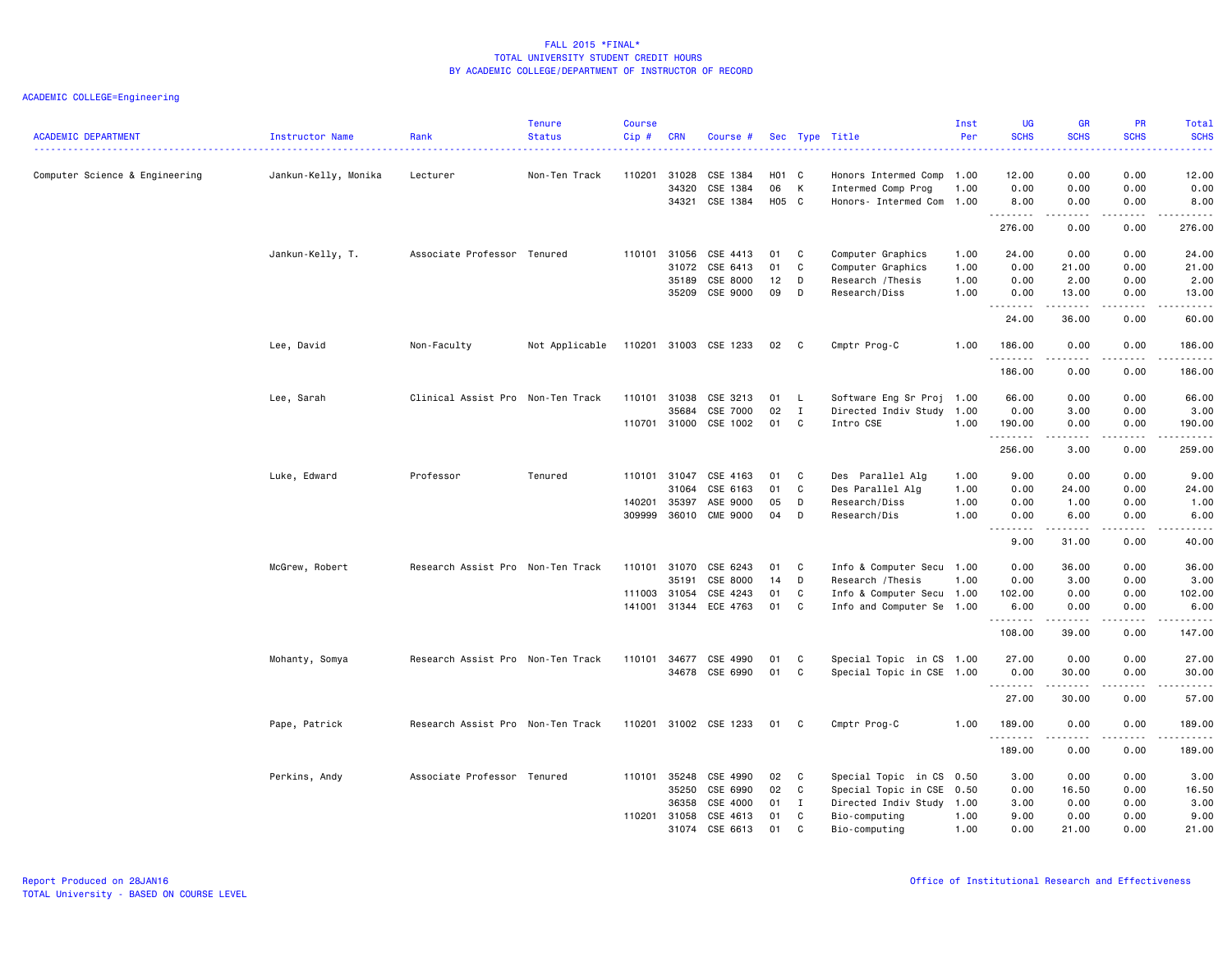ACADEMIC COLLEGE=Engineering

| <b>ACADEMIC DEPARTMENT</b>     | Instructor Name      | Rank                              | Tenure<br><b>Status</b> | <b>Course</b><br>Cip# | <b>CRN</b>   | Course #              |       |              | Sec Type Title            | Inst<br>Per | <b>UG</b><br><b>SCHS</b> | <b>GR</b><br><b>SCHS</b> | PR<br><b>SCHS</b> | Total<br><b>SCHS</b>    |
|--------------------------------|----------------------|-----------------------------------|-------------------------|-----------------------|--------------|-----------------------|-------|--------------|---------------------------|-------------|--------------------------|--------------------------|-------------------|-------------------------|
|                                |                      |                                   |                         |                       |              |                       |       |              |                           |             | <u>.</u>                 | .                        |                   |                         |
|                                |                      |                                   |                         |                       |              |                       |       |              |                           |             | 15.00                    | 37.50                    | 0.00              | 52.50                   |
| Computer Science & Engineering | Ramkumar, Mahalingam | Associate Professor Tenured       |                         | 110101                | 31046        | CSE 4153              | 01    | C            | Data Comm Networks        | 1.00        | 57.00                    | 0.00                     | 0.00              | 57.00                   |
|                                |                      |                                   |                         |                       | 31063        | CSE 6153              | 01    | C            | Data Comm Networks        | 1.00        | 0.00                     | 18.00                    | 0.00              | 18.00                   |
|                                |                      |                                   |                         |                       | 35194        | CSE 8000              | 17    | D            | Research / Thesis         | 1.00        | 0.00                     | 9.00                     | 0.00              | 9.00                    |
|                                |                      |                                   |                         |                       | 141001 31346 | ECE 4833              | 01    | C            | Data Comm Networks        | 1.00        | 45.00<br>.               | 0.00<br>.                | 0.00<br>.         | 45.00<br>.              |
|                                |                      |                                   |                         |                       |              |                       |       |              |                           |             | 102.00                   | 27.00                    | 0.00              | 129.00                  |
|                                | Reese, Donna         | Professor                         | Tenured                 |                       | 110101 31044 | CSE 3981              | 01    | C            | Computer Ethics           | 1.00        | 13.00                    | 0.00                     | 0.00              | 13.00                   |
|                                |                      |                                   |                         |                       | 31045        | CSE 3981              | 02    | C            | Computer Ethics           | 1.00        | 11.00                    | 0.00                     | 0.00              | 11.00                   |
|                                |                      |                                   |                         |                       | 31061        | CSE 4733              | 01    | C            | Operating Systems I       | 0.05        | 7.50                     | 0.00                     | 0.00              | 7.50                    |
|                                |                      |                                   |                         |                       | 31079        | CSE 8011              | 01    | s            | Seminar                   | 1.00        | 0.00                     | 25.00                    | 0.00              | 25.00                   |
|                                |                      |                                   |                         |                       | 35195        | CSE 8000              | 18    | D            | Research / Thesis         | 1.00        | 0.00                     | 1.00                     | 0.00              | 1.00                    |
|                                |                      |                                   |                         |                       | 35215        | CSE 9000              | 15    | D            | Research/Diss             | 1.00        | 0.00                     | 9.00                     | 0.00              | 9.00                    |
|                                |                      |                                   |                         |                       | 36119        | CSE 3981              | 03    | C            | Computer Ethics           | 1.00        | 12.00                    | 0.00                     | 0.00              | 12.00                   |
|                                |                      |                                   |                         | 110201                |              | 36042 CSE 1284        | D01 B |              | Intro Comp Prog           | 1.00        | 56.00<br>.               | 0.00                     | 0.00<br>.         | 56.00<br>.              |
|                                |                      |                                   |                         |                       |              |                       |       |              |                           |             | 99.50                    | .<br>35.00               | 0.00              | 134.50                  |
|                                | Ritter, Thomas       | Non-Faculty                       | Not Applicable          |                       |              | 110101 31061 CSE 4733 | 01    | $\mathbf{C}$ | Operating Systems I       | 0.95        | 142.50<br>.              | 0.00<br>د د د د          | 0.00<br>.         | 142.50<br>$- - - - - -$ |
|                                |                      |                                   |                         |                       |              |                       |       |              |                           |             | 142.50                   | 0.00                     | 0.00              | 142.50                  |
|                                | Sawadpong, Puntitra  | Research Assist Pro Non-Ten Track |                         | 110101                | 31057        | CSE 4503              | 01    | C            | Database Management       | 1.00        | 96.00                    | 0.00                     | 0.00              | 96.00                   |
|                                |                      |                                   |                         |                       | 31073        | CSE 6503              | 01    | C            | Database Management       | 1.00        | 0.00                     | 6.00                     | 0.00              | 6.00                    |
|                                |                      |                                   |                         | 110201 31034          |              | CSE 2813              | 01    | $\mathtt{C}$ | Discrete Structures       | 1.00        | 135.00                   | 0.00                     | 0.00              | 135.00                  |
|                                |                      |                                   |                         |                       | 31036        | CSE 2813              | H01 C |              | Honors Discrete Stru      | 1.00        | 9.00                     | 0.00                     | 0.00              | 9.00                    |
|                                |                      |                                   |                         |                       |              |                       |       |              |                           |             | . <b>.</b><br>240.00     | الداعات ب<br>6.00        | -----<br>0.00     | .<br>246.00             |
|                                | Sultana, Kazizakia   | Grad Teach Assist                 | Not Applicable          | 110201                | 35790        | CSE 1284              | 15    | C            | Intro Comp Prog           | 1.00        | 116.00<br>.              | 0.00<br>$- - - -$        | 0.00<br>.         | 116.00<br>.             |
|                                |                      |                                   |                         |                       |              |                       |       |              |                           |             | 116.00                   | 0.00                     | 0.00              | 116.00                  |
|                                | Swan, John           | Professor                         | Tenured                 | 110101                | 31060        | CSE 4713              | 01    | C.           | Prog Languages            | 1.00        | 48.00                    | 0.00                     | 0.00              | 48.00                   |
|                                |                      |                                   |                         |                       | 31076        | CSE 6713              | 01    | C            | Prog Languages            | 1.00        | 0.00                     | 45.00                    | 0.00              | 45.00                   |
|                                |                      |                                   |                         |                       | 35196        | CSE 8000              | 19    | D            | Research / Thesis         | 1.00        | 0.00                     | 3.00                     | 0.00              | 3.00                    |
|                                |                      |                                   |                         |                       | 35216        | CSE 9000              | 16    | D            | Research/Diss             | 1.00        | 0.00                     | 45.00                    | 0.00              | 45.00                   |
|                                |                      |                                   |                         |                       | 36665        | CSE 7000              | 06    | $\mathbf I$  | Directed Indiv Study      | 1.00        | 0.00                     | 1.00                     | 0.00              | 1.00                    |
|                                |                      |                                   |                         |                       |              |                       |       |              |                           |             | .<br>48.00               | .<br>94.00               | د د د د<br>0.00   | 2.2.2.2.2.3<br>142.00   |
|                                | Sween, Richard       | Non-Faculty                       | Not Applicable          | 110701                | 31039        | CSE 3324              | 01    | C            | Dist Client/Server P 1.00 |             | 180.00                   | 0.00                     | 0.00              | 180.00                  |
|                                |                      |                                   |                         |                       | 31040        | CSE 3324              | 02    | К            | Dist Client/Server P      | 1.00        | 0.00                     | 0.00                     | 0.00              | 0.00                    |
|                                |                      |                                   |                         |                       | 31041        | CSE 3324              | 03    | К            | Dist Client/Server P      | 1.00        | 0.00                     | 0.00                     | 0.00              | 0.00                    |
|                                |                      |                                   |                         |                       |              | 31042 CSE 3324        | 04    | К            | Dist Client/Server P 1.00 |             | 0.00                     | 0.00                     | 0.00              | 0.00                    |
|                                |                      |                                   |                         |                       |              |                       |       |              |                           |             | .<br>180.00              | .<br>0.00                | .<br>0.00         | <b></b><br>180.00       |
|                                | Williams, Byron      | Assistant Professor Ten Track     |                         | 110101                | 31053        | CSE 4233              | 01    | C            | SW Arch & Design          | 1.00        | 51.00                    | 0.00                     | 0.00              | 51.00                   |
|                                |                      |                                   |                         |                       | 31069        | CSE 6233              | 01    | C            | SW Arch & Design          | 1.00        | 0.00                     | 12.00                    | 0.00              | 12.00                   |

Report Produced on 28JAN16 Office of Institutional Research and Effectiveness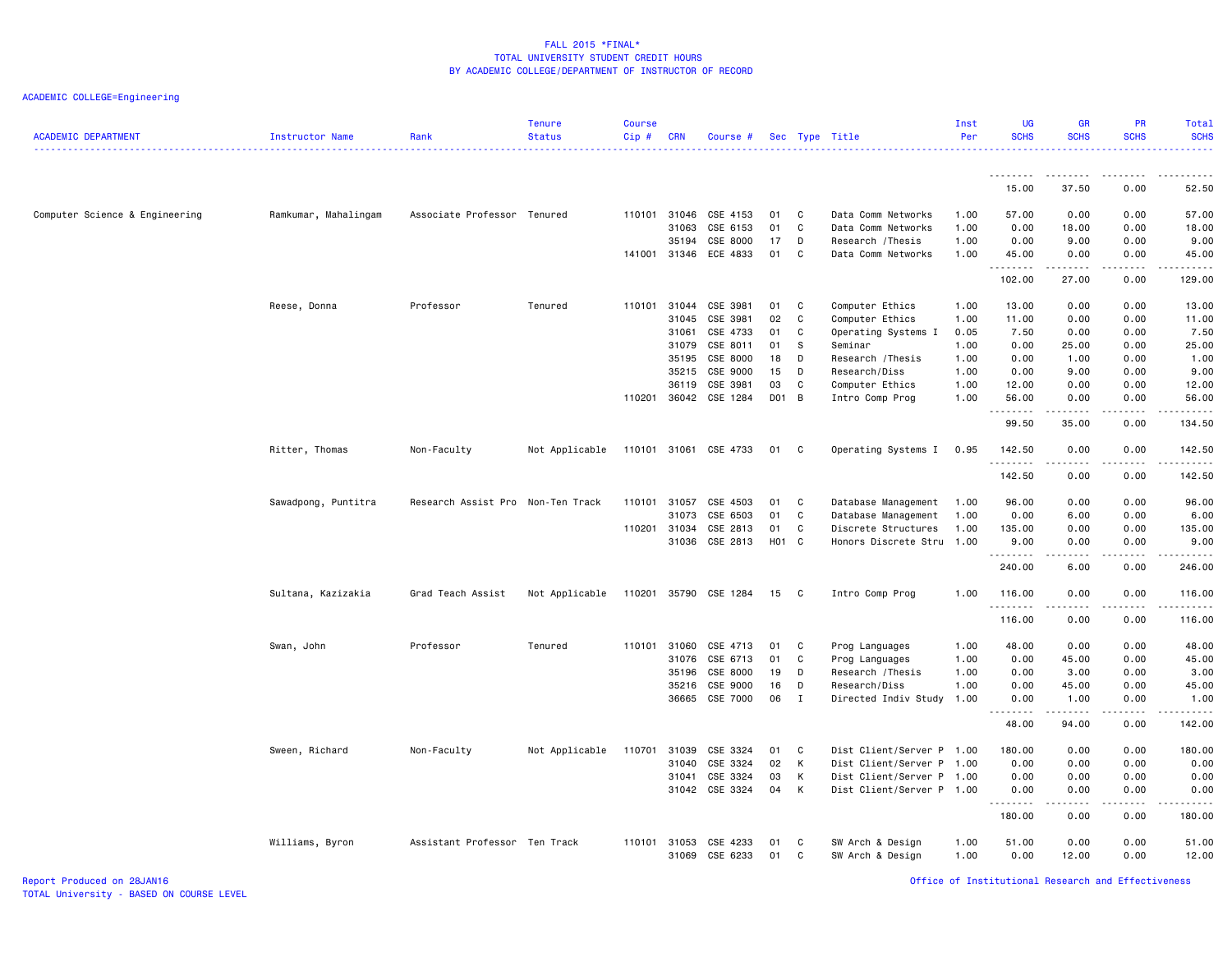| <b>ACADEMIC DEPARTMENT</b>     | Instructor Name | Rank                          | <b>Tenure</b><br><b>Status</b> | <b>Course</b><br>$Cip$ # | <b>CRN</b> | Course # Sec Type Title |      |              |                     | Inst<br>Per | UG<br><b>SCHS</b> | <b>GR</b><br><b>SCHS</b> | <b>PR</b><br><b>SCHS</b> | Total<br><b>SCHS</b> |
|--------------------------------|-----------------|-------------------------------|--------------------------------|--------------------------|------------|-------------------------|------|--------------|---------------------|-------------|-------------------|--------------------------|--------------------------|----------------------|
| Computer Science & Engineering | Williams, Byron | Assistant Professor Ten Track |                                | 110101                   | 35197      | CSE 8000                | 20   | D D          | Research /Thesis    | 1.00        | 0.00              | 9.00                     | 0.00                     | 9.00                 |
|                                |                 |                               |                                |                          |            | 35217 CSE 9000          | 17 D |              | Research/Diss       | 1.00        | 0.00<br>--------- | 45.00<br>---------       | 0.00<br>.                | 45.00<br>-------     |
|                                |                 |                               |                                |                          |            |                         |      |              |                     |             | 51.00             | 66.00                    | 0.00                     | 117.00               |
|                                | Zhang, Song     | Associate Professor Tenured   |                                | 110101                   | 31090      | CSE 8080                | 20   | $\mathbf{I}$ | Directed Project Cs | 1.00        | 0.00              | 1.00                     | 0.00                     | 1.00                 |
|                                |                 |                               |                                |                          | 34301      | CSE 8413                | 01   | $\mathbf{C}$ | Visualization       | 1.00        | 0.00              | 21.00                    | 0.00                     | 21.00                |
|                                |                 |                               |                                |                          | 35199      | CSE 8000                | 22   | D            | Research /Thesis    | 1.00        | 0.00              | 8.00                     | 0.00                     | 8.00                 |
|                                |                 |                               |                                |                          | 35219      | CSE 9000                | 19   | D.           | Research/Diss       | 1.00        | 0.00<br>--------  | 12.00                    | 0.00<br>--------         | 12.00<br>.           |
|                                |                 |                               |                                |                          |            |                         |      |              |                     |             | 0.00              | 42.00                    | 0.00                     | 42.00                |
|                                |                 |                               |                                |                          |            |                         |      |              |                     |             | ========          | ========                 | ========                 |                      |
| Computer Science & Engineering |                 |                               |                                |                          |            |                         |      |              |                     |             | 4393.00           | 696.50                   | 0.00                     | 5089.50              |
|                                |                 |                               |                                |                          |            |                         |      |              |                     |             | $=$ = = = = = = = | ========                 | ========                 | ==========           |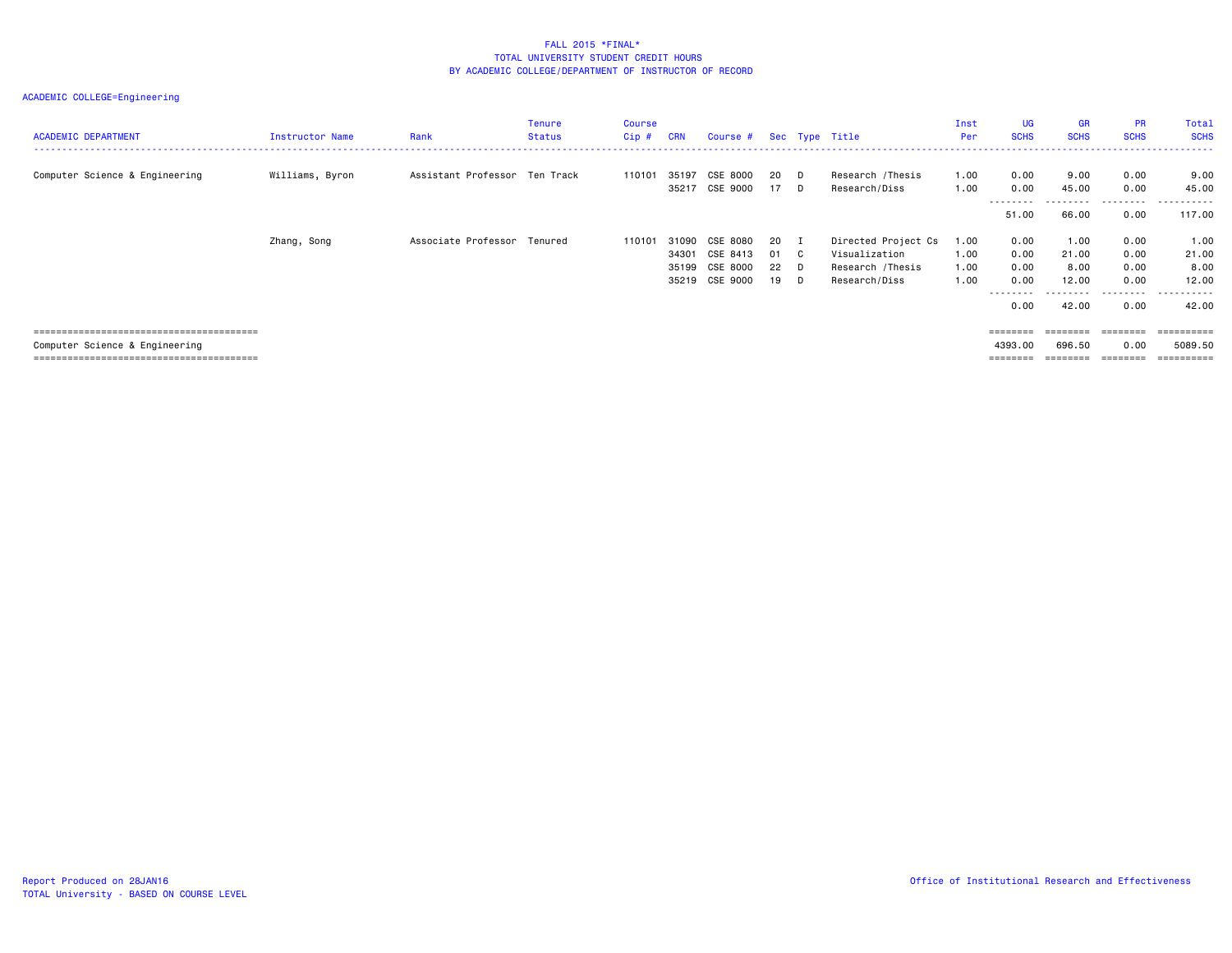| <b>ACADEMIC DEPARTMENT</b>        | <b>Instructor Name</b> | Rank                               | <b>Tenure</b><br><b>Status</b> | <b>Course</b><br>Cip# | <b>CRN</b>            | Course #                   |          |              | Sec Type Title                                    | Inst<br>Per  | <b>UG</b><br><b>SCHS</b> | <b>GR</b><br><b>SCHS</b> | <b>PR</b><br><b>SCHS</b> | Total<br><b>SCHS</b><br><b>.</b> . |
|-----------------------------------|------------------------|------------------------------------|--------------------------------|-----------------------|-----------------------|----------------------------|----------|--------------|---------------------------------------------------|--------------|--------------------------|--------------------------|--------------------------|------------------------------------|
| Electrical & Computer Engineering | Abdelwahed, Sherif     | Non-Faculty                        | Tenured                        |                       | 140901 31337<br>31353 | ECE 4713<br>ECE 6713       | 01<br>01 | C<br>C       | Computer Architectur 1.00<br>Computer Architectur | 1.00         | 99.00<br>0.00            | 0.00<br>9.00             | 0.00<br>0.00             | 99.00<br>9.00                      |
|                                   |                        |                                    |                                |                       | 141001 35751          | ECE 9000                   | 01       | D            | Research/Diss                                     | 1.00         | 0.00                     | 33.00                    | 0.00                     | 33.00                              |
|                                   |                        |                                    |                                |                       | 35770                 | ECE 8000                   | 01       | D            | Research/Thesis                                   | 1.00         | 0.00                     | 4.00                     | 0.00                     | 4.00                               |
|                                   |                        |                                    |                                |                       | 35943                 | ECE 9000                   | 501 D    |              | Research/Diss                                     | 1.00         | 0.00<br>.                | 14.00<br>.               | 0.00<br>.                | 14.00<br>.                         |
|                                   |                        |                                    |                                |                       |                       |                            |          |              |                                                   |              | 99.00                    | 60.00                    | 0.00                     | 159.00                             |
|                                   | Abuomar, Osama         | Non-Faculty                        | Not Applicable                 |                       |                       | 141001 31279 ECE 3413      | 01       | C            | Intro to Electronic                               | 1.00         | 117.00<br>.              | 0.00<br>$- - - - -$      | 0.00<br>.                | 117.00<br>.                        |
|                                   |                        |                                    |                                |                       |                       |                            |          |              |                                                   |              | 117.00                   | 0.00                     | 0.00                     | 117.00                             |
|                                   | Anderson, Derek        | Assistant Professor Ten Track      |                                | 141001                | 31296                 | ECE 3443                   | 01       | C            | Signals and Systems                               | 1.00         | 78.00                    | 0.00                     | 0.00                     | 78.00                              |
|                                   |                        |                                    |                                |                       | 35752                 | ECE 9000                   | 02       | D            | Research/Diss                                     | 1.00         | 0.00                     | 18.00                    | 0.00                     | 18.00                              |
|                                   |                        |                                    |                                |                       |                       | 35944 ECE 8000             | 502 D    |              | Research/Thesis                                   | 1.00         | 0.00<br><u>.</u>         | 10.00<br>.               | 0.00<br>.                | 10.00<br>.                         |
|                                   |                        |                                    |                                |                       |                       |                            |          |              |                                                   |              | 78.00                    | 28.00                    | 0.00                     | 106.00                             |
|                                   | Asili, Mustafa         | Grad Research Assis Not Applicable |                                | 141001                | 31270                 | ECE 3313                   | 01       | B            | Electromagnetics I                                | 1.00         | 24.00                    | 0.00                     | 0.00                     | 24.00                              |
|                                   |                        |                                    |                                |                       | 31271                 | ECE 3313                   | 02       | В            | Electromagnetics I                                | 1.00         | 24.00                    | 0.00                     | 0.00                     | 24.00                              |
|                                   |                        |                                    |                                |                       | 31272                 | ECE 3313                   | 03       | В            | Electromagnetics I                                | 1.00         | 12.00                    | 0.00                     | 0.00                     | 12.00                              |
|                                   |                        |                                    |                                |                       |                       | 31273 ECE 3313             | 04       | B            | Electromagnetics I                                | 1.00         | 24.00<br>.               | 0.00<br>.                | 0.00<br>.                | 24.00<br>.                         |
|                                   |                        |                                    |                                |                       |                       |                            |          |              |                                                   |              | 84.00                    | 0.00                     | 0.00                     | 84.00                              |
|                                   | Ball, John             | Assistant Professor Ten Track      |                                | 141001                | 31330                 | ECE 4413                   | 01       | C            | Digital Signal Proce 1.00                         |              | 27.00                    | 0.00                     | 0.00                     | 27.00                              |
|                                   |                        |                                    |                                |                       | 31350                 | ECE 6413                   | 01       | C            | Digital Signal Proce                              | 1.00         | 0.00                     | 3.00                     | 0.00                     | 3.00                               |
|                                   |                        |                                    |                                |                       | 33922                 | ECE 6413                   | 501      | $\mathbf{C}$ | Digital Signal Proce                              | 1.00         | 0.00                     | 18.00                    | 0.00                     | 18.00                              |
|                                   |                        |                                    |                                |                       | 35753                 | ECE 9000<br>35772 ECE 8000 | 03<br>03 | D            | Research/Diss                                     | 1.00         | 0.00                     | 7.00                     | 0.00                     | 7.00                               |
|                                   |                        |                                    |                                |                       |                       |                            |          | D            | Research/Thesis                                   | 1.00         | 0.00<br>.                | 14.00                    | 0.00                     | 14.00<br>.                         |
|                                   |                        |                                    |                                |                       |                       |                            |          |              |                                                   |              | 27.00                    | 42.00                    | 0.00                     | 69.00                              |
|                                   | Bruce, Jerry           | Associate Professor Tenured        |                                | 140901                | 31338                 | ECE 4723                   | 01       | B            | Embedded Systems                                  | 1.00         | 12.00                    | 0.00                     | 0.00                     | 12.00                              |
|                                   |                        |                                    |                                |                       | 31339                 | ECE 4723                   | 02       | В            | Embedded Systems                                  | 1.00         | 9.00                     | 0.00                     | 0.00                     | 9.00                               |
|                                   |                        |                                    |                                |                       | 31355                 | ECE 6723                   | 02       | B            | Embedded Systems                                  | 1.00         | 0.00                     | 3.00                     | 0.00                     | 3.00                               |
|                                   |                        |                                    |                                | 141001                | 31267<br>35754        | ECE 1002<br>ECE 9000       | 01<br>04 | B<br>D       | Intro to ECE<br>Research/Diss                     | 1.00<br>1.00 | 198.00<br>0.00           | 0.00<br>1.00             | 0.00<br>0.00             | 198.00<br>1.00                     |
|                                   |                        |                                    |                                |                       | 35773                 | ECE 8000                   | 04       | D            | Research/Thesis                                   | 1.00         | 0.00                     | 2.00                     | 0.00                     | 2.00                               |
|                                   |                        |                                    |                                |                       |                       |                            |          |              |                                                   |              | .<br>219.00              | .<br>6.00                | .<br>0.00                | .<br>225.00                        |
|                                   | Dabbiru, Lalitha       | Non-Faculty                        | Not Applicable                 | 141001                | 34356                 | ECE 4813                   | 01       | C            | Communications Theor                              | 1.00         | 12.00                    | 0.00                     | 0.00                     | 12.00                              |
|                                   |                        |                                    |                                |                       | 34357                 | ECE 6813                   | 01       | $\mathsf C$  | Communications Theor                              | 1.00         | 0.00                     | 12.00                    | 0.00                     | 12.00                              |
|                                   |                        |                                    |                                |                       |                       | 35005 ECE 6813             | 501 C    |              | Communications Theor 1.00                         |              | 0.00                     | 21.00                    | 0.00                     | 21.00                              |
|                                   |                        |                                    |                                |                       |                       |                            |          |              |                                                   |              | .<br>12.00               | ------<br>33.00          | .<br>0.00                | .<br>45.00                         |
|                                   | Donohoe, John          | Professor                          | Tenured                        |                       | 141001 31275          | ECE 3323                   | 01       | B            | Electromagnetics II                               | 1.00         | 24.00                    | 0.00                     | 0.00                     | 24.00                              |
|                                   |                        |                                    |                                |                       | 31276                 | ECE 3323                   | 02       | В            | Electromagnetics II                               | 1.00         | 24.00                    | 0.00                     | 0.00                     | 24.00                              |
|                                   |                        |                                    |                                |                       | 31278                 | ECE 3323                   | 04       | B            | Electromagnetics II                               | 1.00         | 24.00                    | 0.00                     | 0.00                     | 24.00                              |
|                                   |                        |                                    |                                |                       | 35755                 | ECE 9000                   | 05       | D            | Research/Diss                                     | 1.00         | 0.00                     | 13.00                    | 0.00                     | 13.00                              |
|                                   |                        |                                    |                                |                       |                       | 35774 ECE 8000             | 05       | D            | Research/Thesis                                   | 1.00         | 0.00                     | 7.00                     | 0.00                     | 7.00                               |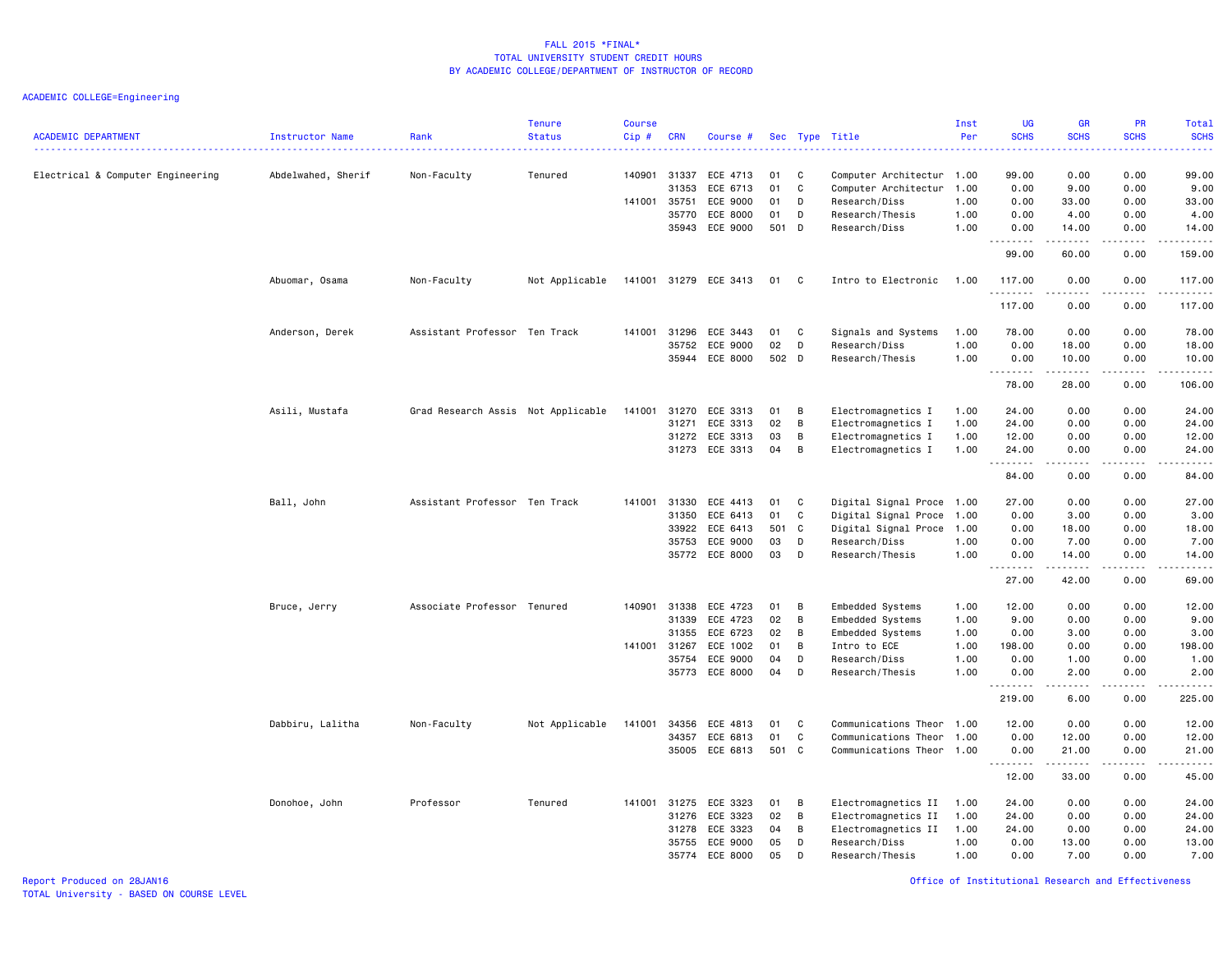|                                   |                   |                             | <b>Tenure</b> | <b>Course</b> |                |                      |           |        |                                      | Inst         | UG                                 | <b>GR</b>    | PR                           | Total                 |
|-----------------------------------|-------------------|-----------------------------|---------------|---------------|----------------|----------------------|-----------|--------|--------------------------------------|--------------|------------------------------------|--------------|------------------------------|-----------------------|
| <b>ACADEMIC DEPARTMENT</b>        | Instructor Name   | Rank                        | <b>Status</b> | $Cip$ #       | <b>CRN</b>     | Course #             |           |        | Sec Type Title                       | Per          | <b>SCHS</b>                        | <b>SCHS</b>  | <b>SCHS</b>                  | <b>SCHS</b>           |
| Electrical & Computer Engineering | Donohoe, John     | Professor                   | Tenured       | 141001        | 35956          | ECE 4313             | 01        | C      | Antennas                             | 1.00         | 33.00                              | 0.00         | 0.00                         | 33.00                 |
|                                   |                   |                             |               |               | 35957          | ECE 6313             | 01        | C      | Antennas                             | 1.00         | 0.00                               | 9.00         | 0.00                         | 9.00                  |
|                                   |                   |                             |               |               | 36267          | ECE 8000             | 505 D     |        | Research/Thesis                      | 1.00         | 0.00                               | 3.00         | 0.00                         | 3.00                  |
|                                   |                   |                             |               |               |                |                      |           |        |                                      |              | . <b>.</b><br>105.00               | .<br>32.00   | .<br>0.00                    | .<br>137.00           |
|                                   | Du, Qian          | Professor                   | Tenured       | 140901        | 34355          | ECE 8473             | 01        | C      | Digital Image Proces                 | 1.00         | 0.00                               | 18.00        | 0.00                         | 18.00                 |
|                                   |                   |                             |               |               | 35008          | ECE 8473             | 501 C     |        | Digital Image Proces                 | 1.00         | 0.00                               | 12.00        | 0.00                         | 12.00                 |
|                                   |                   |                             |               | 141001        | 35756          | ECE 9000             | 06        | D      | Research/Diss                        | 1.00         | 0.00                               | 27.00        | 0.00                         | 27.00                 |
|                                   |                   |                             |               |               | 35775          | ECE 8000             | 06        | D      | Research/Thesis                      | 1.00         | 0.00                               | 39.00        | 0.00                         | 39.00                 |
|                                   |                   |                             |               |               | 35994          | ECE 9000             | 506 D     |        | Research/Diss                        | 1.00         | 0.00<br>$- - - -$<br>$\sim$ $\sim$ | 2.00<br>.    | 0.00<br>$\sim$ $\sim$ $\sim$ | 2.00<br>$\frac{1}{2}$ |
|                                   |                   |                             |               |               |                |                      |           |        |                                      |              | 0.00                               | 98.00        | 0.00                         | 98.00                 |
|                                   | Follett, Randolph | Associate Professor Tenured |               | 140201        | 30347          | ASE 1501             | 01        | E      | Design Competition                   | 0.50         | 3.50                               | 0.00         | 0.00                         | 3.50                  |
|                                   |                   |                             |               | 141001        | 31332          | ECE 4512             | 01        | B      | EE Design I                          | 1.00         | 60.00                              | 0.00         | 0.00                         | 60.00                 |
|                                   |                   |                             |               |               | 31333          | ECE 4522             | 01        | В      | EE Design II                         | 1.00         | 54.00                              | 0.00         | 0.00                         | 54.00                 |
|                                   |                   |                             |               |               | 31334          | ECE 4532             | 01        | B      | CPE Design I                         | 1.00         | 18.00                              | 0.00         | 0.00                         | 18.00                 |
|                                   |                   |                             |               |               | 31335          | ECE 4542             | 01        | В      | CPE Design II                        | 1.00         | 20.00                              | 0.00         | 0.00                         | 20.00                 |
|                                   |                   |                             |               |               | 35776          | ECE 8000             | 07        | D      | Research/Thesis                      | 1.00         | 0.00<br>. <b>.</b>                 | 14.00<br>.   | 0.00<br>$\frac{1}{2}$        | 14.00<br>.            |
|                                   |                   |                             |               |               |                |                      |           |        |                                      |              | 155.50                             | 14.00        | 0.00                         | 169.50                |
|                                   | Fowler, James     | Professor                   | Tenured       | 141001        | 34354          | ECE 8453             | 01        | C      | Introduction to Wave                 | 1.00         | 0.00                               | 12.00        | 0.00                         | 12.00                 |
|                                   |                   |                             |               |               | 35007          | ECE 8453             | 501 C     |        | Introduction to Wave                 | 1.00         | 0.00                               | 15.00        | 0.00                         | 15.00                 |
|                                   |                   |                             |               |               | 35758          | ECE 9000             | 08        | D      | Research/Diss                        | 1.00         | 0.00                               | 27.00        | 0.00                         | 27.00                 |
|                                   |                   |                             |               |               | 35777          | ECE 8000             | 08        | D      | Research/Thesis                      | 1.00         | 0.00                               | 14.00        | 0.00                         | 14.00                 |
|                                   |                   |                             |               |               | 36266          | ECE 9000             | 508 D     |        | Research/Diss                        | 1.00         | 0.00<br>$\sim$ $\sim$ $\sim$<br>.  | 7.00<br>.    | 0.00<br>.                    | 7.00<br>.             |
|                                   |                   |                             |               |               |                |                      |           |        |                                      |              | 0.00                               | 75.00        | 0.00                         | 75.00                 |
|                                   | Fu, Yong          | Associate Professor Tenured |               | 141001        | 31336          | ECE 4613             | 01        | C      | Pwr Transmission Sys 1.00            |              | 90.00                              | 0.00         | 0.00                         | 90.00                 |
|                                   |                   |                             |               |               | 31352          | ECE 6613             | 01        | C      | Pwr Transmission Sys                 | 1.00         | 0.00                               | 12.00        | 0.00                         | 12.00                 |
|                                   |                   |                             |               |               | 35759          | ECE 9000             | 09        | D      | Research/Diss                        | 1.00         | 0.00                               | 39.00        | 0.00                         | 39.00                 |
|                                   |                   |                             |               |               | 35778          | ECE 8000             | 09        | D      | Research/Thesis                      | 1.00         | 0.00<br>.<br>$\sim$ $\sim$         | 4.00         | 0.00<br>$  -$                | 4.00<br>$\frac{1}{2}$ |
|                                   |                   |                             |               |               |                |                      |           |        |                                      |              | 90.00                              | 55.00        | 0.00                         | 145.00                |
|                                   | Jones, Bryan      | Associate Professor Tenured |               | 141001        | 31315          | ECE 3724             | 01        | C      | Microprocessors                      | 0.50         | 54.00                              | 0.00         | 0.00                         | 54.00                 |
|                                   |                   |                             |               |               | 31316          | ECE 3724             | 02        | C      | Microprocessors                      | 0.50         | 62.00                              | 0.00         | 0.00                         | 62.00                 |
|                                   |                   |                             |               |               | 31317          | ECE 3724             | 03        | К      | Microprocessors                      | 1.00         | 0.00                               | 0.00         | 0.00                         | 0.00                  |
|                                   |                   |                             |               |               | 31318          | ECE 3724             | 04        | К      | Microprocessors                      | 1.00         | 0.00                               | 0.00         | 0.00                         | 0.00                  |
|                                   |                   |                             |               |               | 31319          | ECE 3724             | 05        | К      | Microprocessors                      | 1.00         | 0.00                               | 0.00         | 0.00                         | 0.00                  |
|                                   |                   |                             |               |               | 31320          | ECE 3724             | 06        | К      | Microprocessors                      | 1.00         | 0.00                               | 0.00         | 0.00                         | 0.00                  |
|                                   |                   |                             |               |               | 31321          | ECE 3724             | 07        | К      | Microprocessors                      | 1.00         | 0.00                               | 0.00         | 0.00                         | 0.00                  |
|                                   |                   |                             |               |               | 31322          | ECE 3724             | 08        | К      | Microprocessors                      | 1.00         | 0.00                               | 0.00         | 0.00                         | 0.00                  |
|                                   |                   |                             |               |               | 31323          | ECE 3724             | 09        | К      | Microprocessors                      | 1.00         | 0.00                               | 0.00         | 0.00                         | 0.00                  |
|                                   |                   |                             |               |               | 31324          | ECE 3724             | 10        | K      | Microprocessors                      | 1.00         | 0.00                               | 0.00         | 0.00                         | 0.00                  |
|                                   |                   |                             |               |               | 31345          | ECE 4783             | 01        | B      | Visual Guidance for                  | 1.00         | 42.00                              | 0.00         | 0.00                         | 42.00                 |
|                                   |                   |                             |               |               | 31361<br>33924 | ECE 6783<br>ECE 6783 | 01<br>501 | в<br>B | Visual Guidance for                  | 1.00<br>1.00 | 0.00<br>0.00                       | 6.00<br>6.00 | 0.00<br>0.00                 | 6.00<br>6.00          |
|                                   |                   |                             |               |               | 35760          | ECE 9000             | 10        | D      | Visual Guidance for<br>Research/Diss | 1.00         | 0.00                               | 17.00        | 0.00                         | 17.00                 |
|                                   |                   |                             |               |               |                |                      |           |        |                                      |              |                                    |              |                              |                       |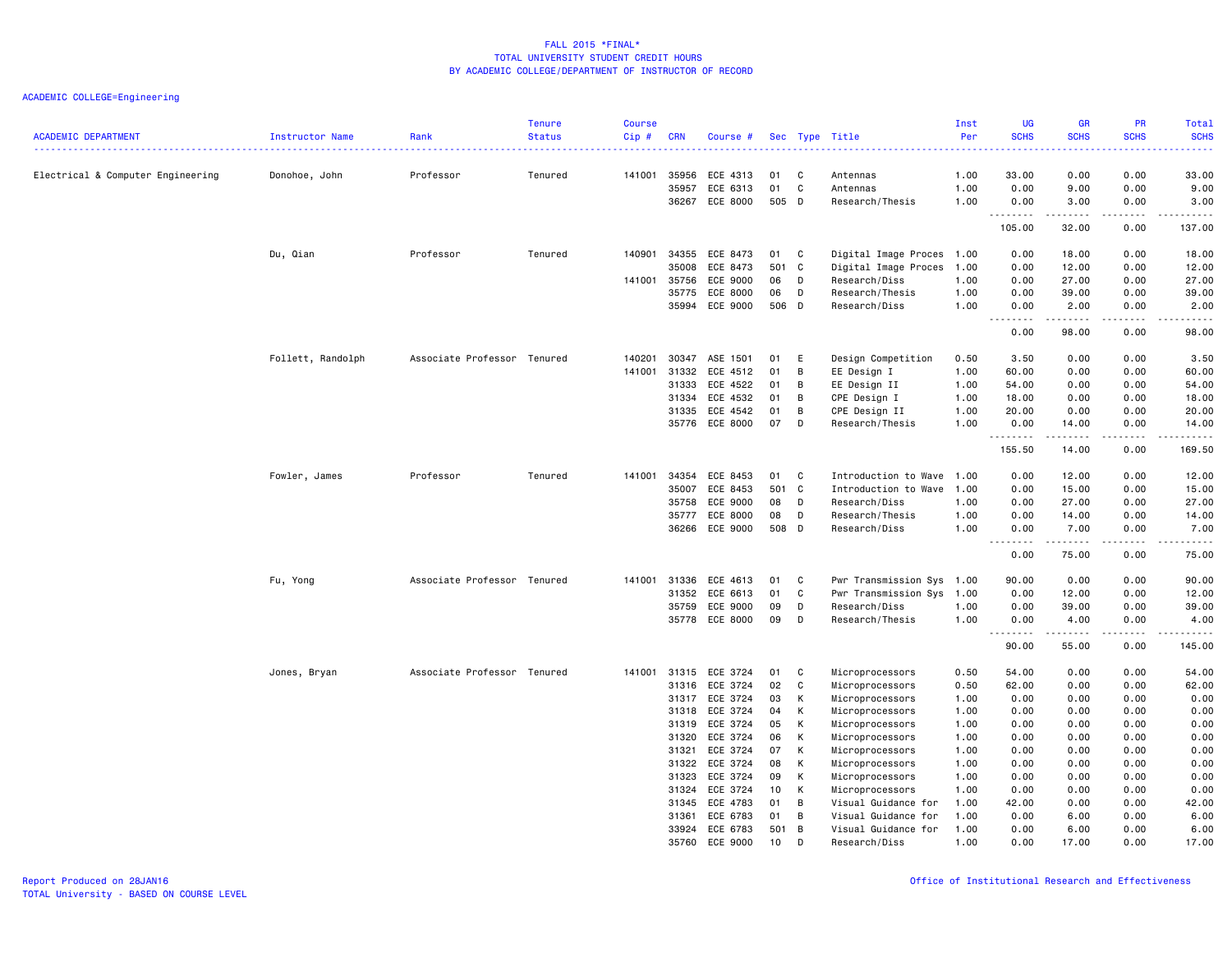ACADEMIC COLLEGE=Engineering

| <b>ACADEMIC DEPARTMENT</b>        | <b>Instructor Name</b>                                    | Rank                              | Tenure<br><b>Status</b> | <b>Course</b><br>Cip# | <b>CRN</b>   | Course #              |    |              | Sec Type Title            | Inst<br>Per | <b>UG</b><br><b>SCHS</b> | <b>GR</b><br><b>SCHS</b>                                                                                                                                     | <b>PR</b><br><b>SCHS</b> | Total<br><b>SCHS</b>   |
|-----------------------------------|-----------------------------------------------------------|-----------------------------------|-------------------------|-----------------------|--------------|-----------------------|----|--------------|---------------------------|-------------|--------------------------|--------------------------------------------------------------------------------------------------------------------------------------------------------------|--------------------------|------------------------|
|                                   |                                                           |                                   |                         |                       |              |                       |    |              |                           |             | <u>.</u>                 | .                                                                                                                                                            | .                        | $- - - - - -$          |
|                                   |                                                           |                                   |                         |                       |              |                       |    |              |                           |             | 158.00                   | 29.00                                                                                                                                                        | 0.00                     | 187.00                 |
| Electrical & Computer Engineering | Karimi-Ghartemani, Maso Associate Professor Ten Track     |                                   |                         | 141001 31297          |              | ECE 3614              | 01 | B            | Fundamentals of Ener 1.00 |             | 20.00                    | 0.00                                                                                                                                                         | 0.00                     | 20.00                  |
|                                   |                                                           |                                   |                         |                       | 31298        | ECE 3614              | 02 | B            | Fundamentals of Ener      | 1.00        | 16.00                    | 0.00                                                                                                                                                         | 0.00                     | 16.00                  |
|                                   |                                                           |                                   |                         |                       | 31299        | ECE 3614              | 03 | B            | Fundamentals of Ener      | 1.00        | 16.00                    | 0.00                                                                                                                                                         | 0.00                     | 16.00                  |
|                                   |                                                           |                                   |                         |                       | 31300        | ECE 3614              | 04 | B            | Fundamentals of Ener      | 1.00        | 16.00                    | 0.00                                                                                                                                                         | 0.00                     | 16.00                  |
|                                   |                                                           |                                   |                         |                       | 31301        | ECE 3614              | 05 | B            | Fundamentals of Ener      | 1.00        | 16.00                    | 0.00                                                                                                                                                         | 0.00                     | 16.00                  |
|                                   |                                                           |                                   |                         |                       | 34352        | ECE 6913              | 01 | C            | Fdbk Con Sys I            | 1.00        | 0.00                     | 30.00                                                                                                                                                        | 0.00                     | 30.00                  |
|                                   |                                                           |                                   |                         |                       | 35761        | ECE 9000              | 11 | D            | Research/Diss             | 1.00        | 0.00<br>.                | 43.00<br>.                                                                                                                                                   | 0.00<br>.                | 43.00<br>.             |
|                                   |                                                           |                                   |                         |                       |              |                       |    |              |                           |             | 84.00                    | 73.00                                                                                                                                                        | 0.00                     | 157.00                 |
|                                   | King, Roger                                               | Non-Faculty                       | Tenured                 | 309999                | 36009        | CME 9000              | 03 | D            | Research/Dis              | 1.00        | 0.00                     | 1.00<br>$\frac{1}{2} \left( \frac{1}{2} \right) \left( \frac{1}{2} \right) \left( \frac{1}{2} \right) \left( \frac{1}{2} \right) \left( \frac{1}{2} \right)$ | 0.00                     | 1.00<br>المالم مالك    |
|                                   |                                                           |                                   |                         |                       |              |                       |    |              |                           |             | 0.00                     | 1.00                                                                                                                                                         | 0.00                     | 1.00                   |
|                                   | Kluss, Joni Viljami                                       | Visiting Assist Pro Non-Ten Track |                         |                       |              | 141001 31280 ECE 3413 | 02 | $\mathbf{C}$ | Intro to Electronic       | 1.00        | 96.00<br>.               | 0.00<br>د د د د                                                                                                                                              | 0.00<br>.                | 96.00<br>$\frac{1}{2}$ |
|                                   |                                                           |                                   |                         |                       |              |                       |    |              |                           |             | 96.00                    | 0.00                                                                                                                                                         | 0.00                     | 96.00                  |
|                                   | Koshka, Yaroslav                                          | Professor                         | Tenured                 |                       | 141001 31269 | ECE 3213              | 01 | C            | Solid State Electron 1.00 |             | 90.00                    | 0.00                                                                                                                                                         | 0.00                     | 90.00                  |
|                                   |                                                           |                                   |                         |                       | 35780        | ECE 8000              | 11 | D            | Research/Thesis           | 1.00        | 0.00                     | 1.00                                                                                                                                                         | 0.00                     | 1.00                   |
|                                   |                                                           |                                   |                         |                       | 36283        | ECE 7000              | 01 | $\mathbf I$  | Directed Indiv Study 1.00 |             | 0.00                     | 3.00                                                                                                                                                         | 0.00                     | 3.00                   |
|                                   |                                                           |                                   |                         |                       |              |                       |    |              |                           |             | .<br>90.00               | .<br>4.00                                                                                                                                                    | 0.00                     | 94.00                  |
|                                   | Mazzola, Michael                                          | Professor                         | Tenured                 | 140101                | 32082        | GE 3011               | 01 | S            | Engr Entrepreneur Se      | 0.60        | 71.40                    | 0.00                                                                                                                                                         | 0.00                     | 71.40                  |
|                                   |                                                           |                                   |                         | 141001                | 31292        | ECE 3434              | 01 | B            | Adv Electronic Circu      | 1.00        | 40.00                    | 0.00                                                                                                                                                         | 0.00                     | 40.00                  |
|                                   |                                                           |                                   |                         |                       | 31293        | ECE 3434              | 02 | B            | Adv Electronic Circu      | 1.00        | 40.00                    | 0.00                                                                                                                                                         | 0.00                     | 40.00                  |
|                                   |                                                           |                                   |                         |                       | 31294        | ECE 3434              | 03 | B            | Adv Electronic Circu 1.00 |             | 36.00                    | 0.00                                                                                                                                                         | 0.00                     | 36.00                  |
|                                   |                                                           |                                   |                         |                       |              | 35764 ECE 9000        | 14 | D            | Research/Diss             | 1.00        | 0.00<br>.                | 37.00<br>.                                                                                                                                                   | 0.00<br>$- - - - -$      | 37.00<br>.             |
|                                   |                                                           |                                   |                         |                       |              |                       |    |              |                           |             | 187.40                   | 37.00                                                                                                                                                        | 0.00                     | 224.40                 |
|                                   | Mohammadi-Aragh, Mahnas Research Assist Pro Non-Ten Track |                                   |                         | 140101                | 35586        | GE 2990               | 01 | C            | Special Topic In GE       | 0.50        | 10.00                    | 0.00                                                                                                                                                         | 0.00                     | 10.00                  |
|                                   |                                                           |                                   |                         | 141001                | 31315        | ECE 3724              | 01 | C            | Microprocessors           | 0.50        | 54.00                    | 0.00                                                                                                                                                         | 0.00                     | 54.00                  |
|                                   |                                                           |                                   |                         |                       |              | 31316 ECE 3724        | 02 | C            | Microprocessors           | 0.50        | 62.00<br>.               | 0.00<br>د د د د                                                                                                                                              | 0.00<br>.                | 62.00                  |
|                                   |                                                           |                                   |                         |                       |              |                       |    |              |                           |             | 126.00                   | 0.00                                                                                                                                                         | 0.00                     | .<br>126.00            |
|                                   | Molen, G. Marshall                                        | Professor                         | Tenured                 |                       | 140101 34349 | ECE 4193              | 01 | C            | Automotive Engineeri 1.00 |             | 51.00                    | 0.00                                                                                                                                                         | 0.00                     | 51.00                  |
|                                   |                                                           |                                   |                         |                       | 34350        | ECE 6193              | 01 | C            | Automotive Engineeri 1.00 |             | 0.00                     | 3.00                                                                                                                                                         | 0.00                     | 3.00                   |
|                                   |                                                           |                                   |                         |                       | 35221        | ME 4193               | 01 | C            | Automotive Engineeri 1.00 |             | 12.00                    | 0.00                                                                                                                                                         | 0.00                     | 12.00                  |
|                                   |                                                           |                                   |                         |                       | 35222        | ME 6193               | 01 | C            | Automotive Engineeri 1.00 |             | 0.00                     | 9.00                                                                                                                                                         | 0.00                     | 9.00                   |
|                                   |                                                           |                                   |                         |                       | 35409        | CHE 4193              | 01 | C            | Automotive Engineeri 1.00 |             | 3.00                     | 0.00                                                                                                                                                         | 0.00                     | 3.00                   |
|                                   |                                                           |                                   |                         | 141001                | 35784        | ECE 8000              | 15 | D            | Research/Thesis           | 1.00        | 0.00<br>$  -$            | 1.00                                                                                                                                                         | 0.00                     | 1.00<br>.              |
|                                   |                                                           |                                   |                         |                       |              |                       |    |              |                           |             | 66.00                    | 13.00                                                                                                                                                        | 0.00                     | 79.00                  |
|                                   | Moorhead, Jane                                            | Instructor                        | Non-Ten Track           | 141001                | 31305        | ECE 3714              | 01 | C            | Digital Devices           | 1.00        | 316.00                   | 0.00                                                                                                                                                         | 0.00                     | 316.00                 |
|                                   |                                                           |                                   |                         |                       | 31306        | ECE 3714              | 02 | C            | Digital Devices           | 1.00        | 352.00                   | 0.00                                                                                                                                                         | 0.00                     | 352.00                 |
|                                   |                                                           |                                   |                         |                       |              | 31307 ECE 3714        | 03 | К            | Digital Devices           | 1.00        | 0.00                     | 0.00                                                                                                                                                         | 0.00                     | 0.00                   |

Report Produced on 28JAN16 Office of Institutional Research and Effectiveness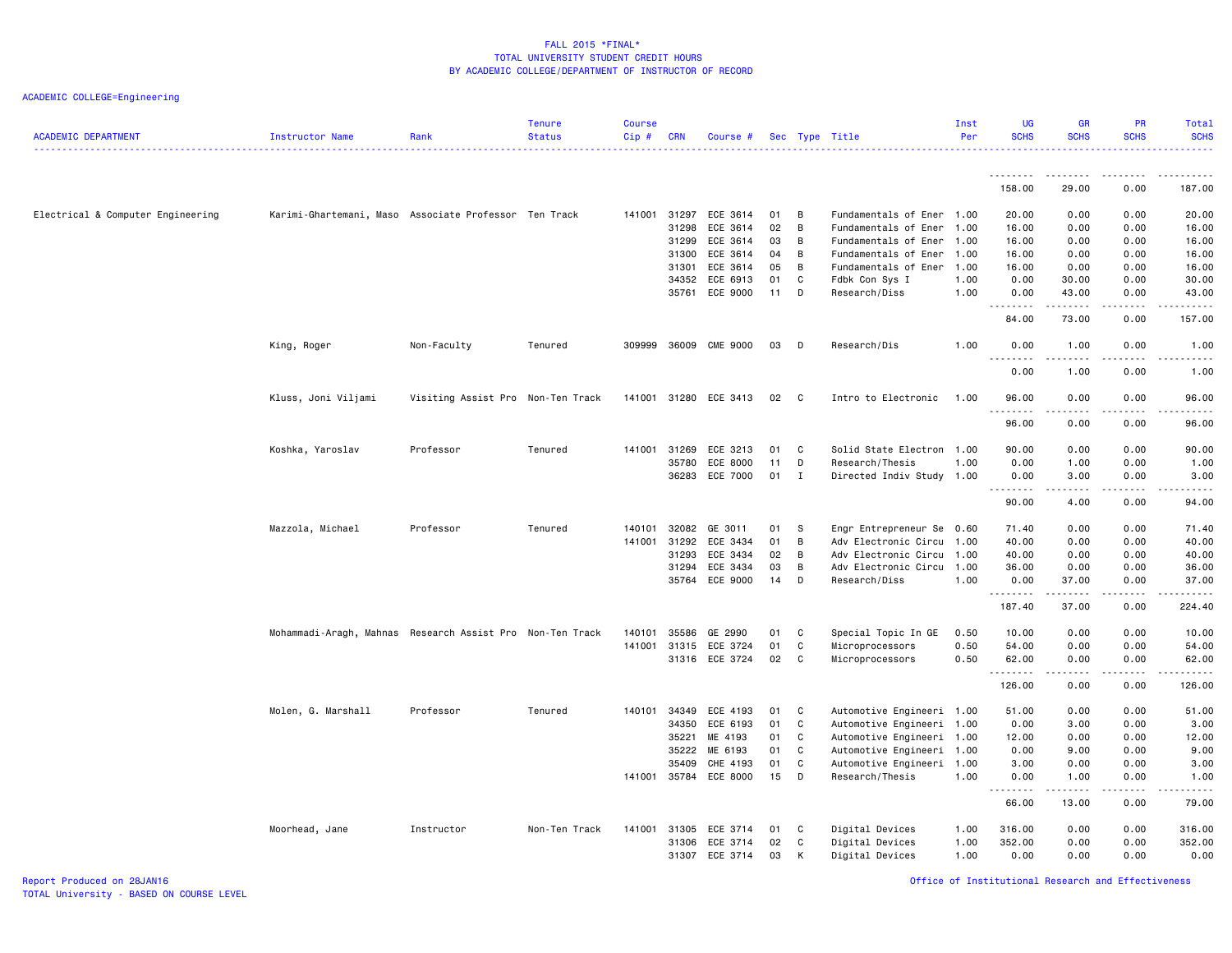| <b>ACADEMIC DEPARTMENT</b>        | Instructor Name                     | Rank                        | <b>Tenure</b><br><b>Status</b> | <b>Course</b><br>Cip# | <b>CRN</b> | Course #       |       |              | Sec Type Title            | Inst<br>Per | <b>UG</b><br><b>SCHS</b>                                                                                                          | <b>GR</b><br><b>SCHS</b> | PR<br><b>SCHS</b>      | Total<br><b>SCHS</b>                                                                                                                                                                                                                                                                                                                                                                                                                                                                              |
|-----------------------------------|-------------------------------------|-----------------------------|--------------------------------|-----------------------|------------|----------------|-------|--------------|---------------------------|-------------|-----------------------------------------------------------------------------------------------------------------------------------|--------------------------|------------------------|---------------------------------------------------------------------------------------------------------------------------------------------------------------------------------------------------------------------------------------------------------------------------------------------------------------------------------------------------------------------------------------------------------------------------------------------------------------------------------------------------|
|                                   |                                     |                             |                                |                       |            |                |       |              |                           |             |                                                                                                                                   | .                        |                        | .                                                                                                                                                                                                                                                                                                                                                                                                                                                                                                 |
| Electrical & Computer Engineering | Moorhead, Jane                      | Instructor                  | Non-Ten Track                  | 141001                |            | 31308 ECE 3714 | 04    | K            | Digital Devices           | 1.00        | 0.00                                                                                                                              | 0.00                     | 0.00                   | 0.00                                                                                                                                                                                                                                                                                                                                                                                                                                                                                              |
|                                   |                                     |                             |                                |                       | 31309      | ECE 3714       | 05    | $\mathsf{K}$ | Digital Devices           | 1.00        | 0.00                                                                                                                              | 0.00                     | 0.00                   | 0.00                                                                                                                                                                                                                                                                                                                                                                                                                                                                                              |
|                                   |                                     |                             |                                |                       | 31310      | ECE 3714       | 06    | K            | Digital Devices           | 1.00        | 0.00                                                                                                                              | 0.00                     | 0.00                   | 0.00                                                                                                                                                                                                                                                                                                                                                                                                                                                                                              |
|                                   |                                     |                             |                                |                       | 31311      | ECE 3714       | 07    | K            | Digital Devices           | 1.00        | 0.00                                                                                                                              | 0.00                     | 0.00                   | 0.00                                                                                                                                                                                                                                                                                                                                                                                                                                                                                              |
|                                   |                                     |                             |                                |                       |            | 31312 ECE 3714 | 08    | K            | Digital Devices           | 1.00        | 0.00                                                                                                                              | 0.00                     | 0.00                   | 0.00                                                                                                                                                                                                                                                                                                                                                                                                                                                                                              |
|                                   |                                     |                             |                                |                       | 31313      | ECE 3714       | 09    | K            | Digital Devices           | 1.00        | 0.00                                                                                                                              | 0.00                     | 0.00                   | 0.00                                                                                                                                                                                                                                                                                                                                                                                                                                                                                              |
|                                   |                                     |                             |                                |                       |            | 31314 ECE 3714 | 10    | K            | Digital Devices           | 1.00        | 0.00<br>$\frac{1}{2} \left( \frac{1}{2} \right) \left( \frac{1}{2} \right) \left( \frac{1}{2} \right) \left( \frac{1}{2} \right)$ | 0.00                     | 0.00                   | 0.00                                                                                                                                                                                                                                                                                                                                                                                                                                                                                              |
|                                   |                                     |                             |                                |                       |            |                |       |              |                           |             | 668.00                                                                                                                            | 0.00                     | 0.00                   | 668.00                                                                                                                                                                                                                                                                                                                                                                                                                                                                                            |
|                                   | Reese, Robert                       | Associate Professor Tenured |                                | 140901                | 31341      | ECE 4743       | 01    | B            | Digital Sys Design        | 1.00        | 42.00                                                                                                                             | 0.00                     | 0.00                   | 42.00                                                                                                                                                                                                                                                                                                                                                                                                                                                                                             |
|                                   |                                     |                             |                                |                       | 31357      | ECE 6743       | 01    | B            | Digital Sys Design        | 1.00        | 0.00                                                                                                                              | 3.00                     | 0.00                   | 3.00                                                                                                                                                                                                                                                                                                                                                                                                                                                                                              |
|                                   |                                     |                             |                                | 141001                |            | 35767 ECE 9000 | 17 D  |              | Research/Diss             | 1.00        | 0.00<br>.                                                                                                                         | 13.00                    | 0.00                   | 13.00                                                                                                                                                                                                                                                                                                                                                                                                                                                                                             |
|                                   |                                     |                             |                                |                       |            |                |       |              |                           |             | 42.00                                                                                                                             | 16.00                    | 0.00                   | 58.00                                                                                                                                                                                                                                                                                                                                                                                                                                                                                             |
|                                   | Samiappan, Sathishkumar Non-Faculty |                             | Not Applicable                 | 141001                | 36079      | ECE 3413       | 03    | C            | Intro to Electronic       | 1.00        | 375.00                                                                                                                            | 0.00                     | 0.00                   | 375.00                                                                                                                                                                                                                                                                                                                                                                                                                                                                                            |
|                                   |                                     |                             |                                |                       |            |                |       |              |                           |             | .<br>375.00                                                                                                                       | 0.00                     | 0.00                   | 375.00                                                                                                                                                                                                                                                                                                                                                                                                                                                                                            |
|                                   | Taylor, Ryan                        | Grad Teach Assist           | Not Applicable                 | 141001                | 31281      | ECE 3424       | 01    | C.           | Intm Electronic Circ      | 1.00        | 116.00                                                                                                                            | 0.00                     | 0.00                   | 116.00                                                                                                                                                                                                                                                                                                                                                                                                                                                                                            |
|                                   |                                     |                             |                                |                       | 31285      | ECE 3424       | 06    | K            | Intm Electronic Circ      | 1.00        | 0.00                                                                                                                              | 0.00                     | 0.00                   | 0.00                                                                                                                                                                                                                                                                                                                                                                                                                                                                                              |
|                                   |                                     |                             |                                |                       | 31286      | ECE 3424       | 07    | K            | Intm Electronic Circ 1.00 |             | 0.00                                                                                                                              | 0.00                     | 0.00                   | 0.00                                                                                                                                                                                                                                                                                                                                                                                                                                                                                              |
|                                   |                                     |                             |                                |                       | 31287      | ECE 3424       | 08    | к            | Intm Electronic Circ      | 1.00        | 0.00                                                                                                                              | 0.00                     | 0.00                   | 0.00                                                                                                                                                                                                                                                                                                                                                                                                                                                                                              |
|                                   |                                     |                             |                                |                       | 31288      | ECE 3424       | 09    | K            | Intm Electronic Circ 1.00 |             | 0.00                                                                                                                              | 0.00                     | 0.00                   | 0.00                                                                                                                                                                                                                                                                                                                                                                                                                                                                                              |
|                                   |                                     |                             |                                |                       |            |                |       |              |                           |             | <u>.</u><br>116.00                                                                                                                | $\frac{1}{2}$<br>0.00    | $- - - - -$<br>0.00    | .<br>116.00                                                                                                                                                                                                                                                                                                                                                                                                                                                                                       |
|                                   | Younan, Nicolas                     | Professor                   | Tenured                        | 141001                | 35769      | ECE 9000       | 19    | <b>D</b>     | Research/Diss             | 1.00        | 0.00                                                                                                                              | 13.00                    | 0.00                   | 13.00                                                                                                                                                                                                                                                                                                                                                                                                                                                                                             |
|                                   |                                     |                             |                                |                       | 35948      | ECE 8000       | 518 D |              | Research/Thesis           | 1.00        | 0.00                                                                                                                              | 1.00                     | 0.00                   | 1.00                                                                                                                                                                                                                                                                                                                                                                                                                                                                                              |
|                                   |                                     |                             |                                |                       |            | 35949 ECE 9000 | 519 D |              | Research/Diss             | 1.00        | 0.00<br><u>.</u>                                                                                                                  | 4.00<br>.                | 0.00                   | 4.00                                                                                                                                                                                                                                                                                                                                                                                                                                                                                              |
|                                   |                                     |                             |                                |                       |            |                |       |              |                           |             | 0.00                                                                                                                              | 18.00                    | 0.00                   | 18.00                                                                                                                                                                                                                                                                                                                                                                                                                                                                                             |
| Electrical & Computer Engineering |                                     |                             |                                |                       |            |                |       |              |                           |             | ========<br>2994.90                                                                                                               | ========<br>634.00       | <b>ESSESSE</b><br>0.00 | $\begin{array}{cccccccccc} \multicolumn{3}{c}{} & \multicolumn{3}{c}{} & \multicolumn{3}{c}{} & \multicolumn{3}{c}{} & \multicolumn{3}{c}{} & \multicolumn{3}{c}{} & \multicolumn{3}{c}{} & \multicolumn{3}{c}{} & \multicolumn{3}{c}{} & \multicolumn{3}{c}{} & \multicolumn{3}{c}{} & \multicolumn{3}{c}{} & \multicolumn{3}{c}{} & \multicolumn{3}{c}{} & \multicolumn{3}{c}{} & \multicolumn{3}{c}{} & \multicolumn{3}{c}{} & \multicolumn{3}{c}{} & \multicolumn{3}{c}{} & \mult$<br>3628.90 |
|                                   |                                     |                             |                                |                       |            |                |       |              |                           |             | ========                                                                                                                          |                          | ======== ========      | ==========                                                                                                                                                                                                                                                                                                                                                                                                                                                                                        |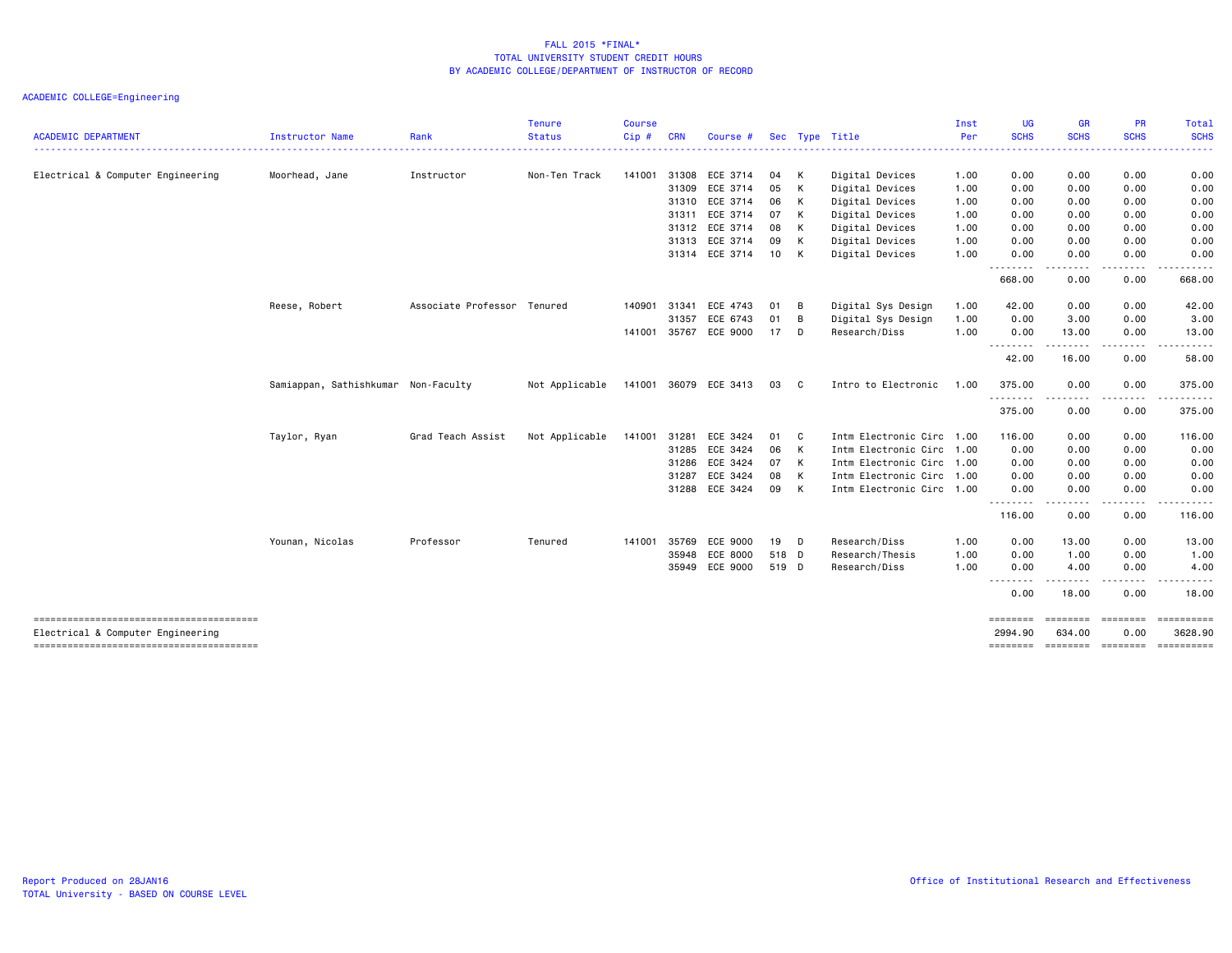| <b>ACADEMIC DEPARTMENT</b> | Instructor Name  | Rank        | Tenure<br>Status | <b>Course</b><br>Cip # | <b>CRN</b> | Course # Sec Type Title |      |                           | Inst<br>Per | UG<br><b>SCHS</b>  | <b>GR</b><br><b>SCHS</b> | <b>PR</b><br><b>SCHS</b> | Total<br><b>SCHS</b> |
|----------------------------|------------------|-------------|------------------|------------------------|------------|-------------------------|------|---------------------------|-------------|--------------------|--------------------------|--------------------------|----------------------|
| General Engineering        | Dechert, Francis | Non-Faculty | Not Applicable   |                        |            | 231303 32093 GE 3513    | 11 C | Technical Writing         | 1.00        | 51.00<br>--------  | 0.00                     | 0.00<br>.                | 51.00<br>.           |
|                            |                  |             |                  |                        |            |                         |      |                           |             | 51.00              | 0.00                     | 0.00                     | 51.00                |
|                            | Hill, Eric       | Non-Faculty | Not Applicable   |                        |            | 140101 32082 GE 3011    | 01 S | Engr Entrepreneur Se 0.40 |             | 47.60<br>--------- | 0.00<br>.                | 0.00<br>.                | 47.60<br>.           |
|                            |                  |             |                  |                        |            |                         |      |                           |             | 47.60              | 0.00                     | 0.00                     | 47.60                |
|                            |                  |             |                  |                        |            |                         |      |                           |             | ========           |                          |                          | eessessess           |
| General Engineering        |                  |             |                  |                        |            |                         |      |                           |             | 98.60              | 0.00                     | 0.00                     | 98.60                |
|                            |                  |             |                  |                        |            |                         |      |                           |             |                    |                          |                          |                      |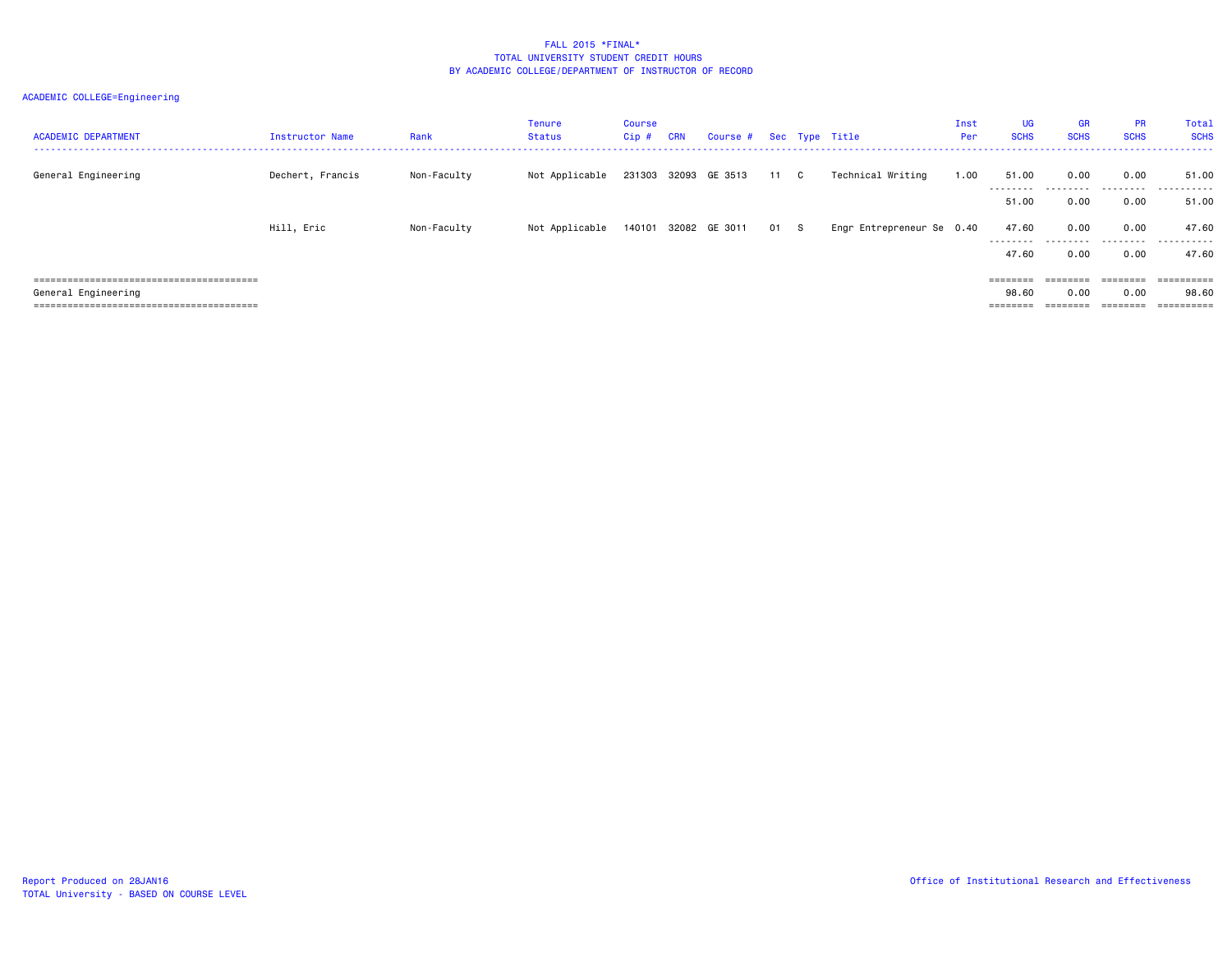|                                  |                        |                                   | <b>Tenure</b>  | <b>Course</b> |            |                      |                   |              |                           | Inst | UG           | <b>GR</b>                                   | PR          | <b>Total</b>                                                                                                                                                   |
|----------------------------------|------------------------|-----------------------------------|----------------|---------------|------------|----------------------|-------------------|--------------|---------------------------|------|--------------|---------------------------------------------|-------------|----------------------------------------------------------------------------------------------------------------------------------------------------------------|
| <b>ACADEMIC DEPARTMENT</b>       | <b>Instructor Name</b> | Rank                              | <b>Status</b>  | Cip#          | <b>CRN</b> | Course #             |                   |              | Sec Type Title            | Per  | <b>SCHS</b>  | <b>SCHS</b>                                 | <b>SCHS</b> | <b>SCHS</b>                                                                                                                                                    |
| Industrial & Systems Engineering | Asio, Sarah            | Visiting Assist Pro Non-Ten Track |                | 141701        | 32468      | IE 6533              | 01                | C            | Project Mgt               | 1.00 | 0.00         | 18.00                                       | 0.00        | 18.00                                                                                                                                                          |
|                                  |                        |                                   |                |               | 34057      | IE 6533              | 501 C             |              | Project Mgt               | 1.00 | 0.00         | 48.00                                       | 0.00        | 48.00                                                                                                                                                          |
|                                  |                        |                                   |                | 143501        | 32453      | IE 3913              | 01                | C            | Engr Economy I            | 1.00 | 573.00       | 0.00                                        | 0.00        | 573.00                                                                                                                                                         |
|                                  |                        |                                   |                |               | 32457      | IE 4533              | 01                | C            | Project Mgt               | 1.00 | 78.00        | 0.00                                        | 0.00        | 78.00                                                                                                                                                          |
|                                  |                        |                                   |                | 270301        | 32458      | IE 4613              | 01                | C            | Eng Statistics I          | 1.00 | 360.00       | 0.00                                        | 0.00        | 360.00                                                                                                                                                         |
|                                  |                        |                                   |                |               | 32469      | IE 6613              | 01                | C            | Eng Statistics I          | 1.00 | 0.00         | 3.00                                        | 0.00        | 3.00                                                                                                                                                           |
|                                  |                        |                                   |                |               |            | 34058 IE 6613        | 501 C             |              | Eng Statistics I          | 1.00 | 0.00         | 21.00                                       | 0.00        | 21.00                                                                                                                                                          |
|                                  |                        |                                   |                |               |            |                      |                   |              |                           |      | .<br>1011.00 | $\sim$ $\sim$ $\sim$ $\sim$ $\sim$<br>90.00 | .<br>0.00   | .<br>1101.00                                                                                                                                                   |
|                                  | Bian, Linkan           | Assistant Professor Ten Track     |                | 143501        | 34975      | IE 9000              | 501 D             |              | Research/DIss             | 1.00 | 0.00         | 7.00                                        | 0.00        | 7.00                                                                                                                                                           |
|                                  |                        |                                   |                |               | 35336      | IE 9000              | 05                | D            | Research/DIss             | 1.00 | 0.00         | 15.00                                       | 0.00        | 15.00                                                                                                                                                          |
|                                  |                        |                                   |                | 143701        | 34305      | IE 8723              | 01                | C            | Oper Research II          | 1.00 | 0.00         | 24.00                                       | 0.00        | 24.00                                                                                                                                                          |
|                                  |                        |                                   |                |               | 34695      | IE 8723              | 501 C             |              | Oper Research II          | 1.00 | 0.00         | 12.00                                       | 0.00        | 12.00                                                                                                                                                          |
|                                  |                        |                                   |                |               |            |                      |                   |              |                           |      | .<br>0.00    | .<br>58.00                                  | .<br>0.00   | .<br>58.00                                                                                                                                                     |
|                                  | Bostick, Lisa          | Lecturer                          | Non-Ten Track  | 151302        | 31468      | EG 1143              | 01                | B            | Graphic Com               | 1.00 | 150.00       | 0.00                                        | 0.00        | 150.00                                                                                                                                                         |
|                                  |                        |                                   |                |               |            | 31469 EG 1143        | 02                | B            | Graphic Com               | 1.00 | 144.00       | 0.00                                        | 0.00        | 144.00                                                                                                                                                         |
|                                  |                        |                                   |                |               |            |                      |                   |              |                           |      | .<br>294.00  | .<br>0.00                                   | .<br>0.00   | .<br>294.00                                                                                                                                                    |
|                                  | Bullington, Stanley    | Professor                         | Tenured        | 141701        | 32470      | IE 6653              | 01 C              |              | Ind Qual Control I        | 1.00 | 0.00         | 15.00                                       | 0.00        | 15.00                                                                                                                                                          |
|                                  |                        |                                   |                |               | 34059      | IE 6653              | 501 C             |              | Ind Qual Control I        | 1.00 | 0.00         | 15.00                                       | 0.00        | 15.00                                                                                                                                                          |
|                                  |                        |                                   |                | 142701        | 32462      | IE 4915              | 01                | C            | Design Of Ind Sys         | 1.00 | 80.00        | 0.00                                        | 0.00        | 80.00                                                                                                                                                          |
|                                  |                        |                                   |                |               | 32463      | IE 4915              | 02                | K            | Design Of Ind Sys         | 1.00 | 0.00         | 0.00                                        | 0.00        | 0.00                                                                                                                                                           |
|                                  |                        |                                   |                | 143501        | 32459      | IE 4653              | 01                | C            | Ind Qual Control I        | 1.00 | 96.00        | 0.00                                        | 0.00        | 96.00                                                                                                                                                          |
|                                  |                        |                                   |                |               | 34968      | IE 8000              | 502 D             |              | Research / Thesis         | 1.00 | 0.00         | 1.00                                        | 0.00        | 1.00                                                                                                                                                           |
|                                  |                        |                                   |                |               | 34976      | IE 9000              | 502 D             |              | Research/DIss             | 1.00 | 0.00         | 3.00                                        | 0.00        | 3.00                                                                                                                                                           |
|                                  |                        |                                   |                |               | 35337      | IE 9000              | 06                | D            | Research/DIss             | 1.00 | 0.00         | 1.00                                        | 0.00        | 1.00                                                                                                                                                           |
|                                  |                        |                                   |                |               |            | 35349 IE 8000        | 03                | D            | Research / Thesis         | 1.00 | 0.00         | 3.00                                        | 0.00        | 3.00                                                                                                                                                           |
|                                  |                        |                                   |                |               |            |                      |                   |              |                           |      | .<br>176.00  | . <b>.</b><br>38.00                         | 0.00        | .<br>214.00                                                                                                                                                    |
|                                  | Dendy, Robert          | Lecturer                          | Non-Ten Track  |               |            | 151302 31470 EG 1143 | 04                | B            | Graphic Com               | 1.00 | 147.00       | 0.00                                        | 0.00        | 147.00                                                                                                                                                         |
|                                  |                        |                                   |                |               |            |                      |                   |              |                           |      | .<br>147.00  | .<br>0.00                                   | .<br>0.00   | $\frac{1}{2} \left( \frac{1}{2} \right) \left( \frac{1}{2} \right) \left( \frac{1}{2} \right) \left( \frac{1}{2} \right) \left( \frac{1}{2} \right)$<br>147.00 |
|                                  | Green, Robert          | Non-Faculty                       | Not Applicable | 143501        | 32456      | IE 4513              | 01                | C            | Engineering Admin         | 1.00 | 84.00        | 0.00                                        | 0.00        | 84.00                                                                                                                                                          |
|                                  |                        |                                   |                |               | 32467      | IE 6513              | 01                | C            | Engineering Admin         | 0.90 | 0.00         | 16.20                                       | 0.00        | 16.20                                                                                                                                                          |
|                                  |                        |                                   |                |               | 34056      | IE 6513              | 501 C             |              | Engineering Admin         | 0.90 | 0.00         | 16.20                                       | 0.00        | 16.20                                                                                                                                                          |
|                                  |                        |                                   |                | 301501        | 34298      | GE 2713              | 01                | C            | Intro Engineer Pub P      | 0.50 | 6.00         | 0.00                                        | 0.00        | 6.00                                                                                                                                                           |
|                                  |                        |                                   |                |               | 34299      | GE 2713              | H01 C             |              | Intro Engineer Pub P      | 0.50 | 7.50         | 0.00                                        | 0.00        | 7.50                                                                                                                                                           |
|                                  |                        |                                   |                | 451001        | 34404      | PS 2713              | 01                | C            | Intro Engineer Pub P      | 0.50 | 6.00         | 0.00                                        | 0.00        | 6.00                                                                                                                                                           |
|                                  |                        |                                   |                |               | 34405      | PS 2713              | H <sub>01</sub> C |              | Intro Engineer Pub P      | 0.50 | 10.50        | 0.00                                        | 0.00        | 10.50                                                                                                                                                          |
|                                  |                        |                                   |                | 521003        | 31858      | EXL 1191             | 01                | E            | Leadership Internshi 1.00 |      | 6.00<br>.    | 0.00                                        | 0.00        | 6.00<br>.                                                                                                                                                      |
|                                  |                        |                                   |                |               |            |                      |                   |              |                           |      | 120.00       | 32.40                                       | 0.00        | 152.40                                                                                                                                                         |
|                                  | Jaradat, Raed          | Assistant Professor Ten Track     |                | 142701        | 32461      | IE 4773              | 01                | C            | Sys Simulation I          | 1.00 | 102.00       | 0.00                                        | 0.00        | 102.00                                                                                                                                                         |
|                                  |                        |                                   |                |               | 32472      | IE 6773              | 01                | $\mathtt{C}$ | Sys Simulation I          | 1.00 | 0.00         | 21.00                                       | 0.00        | 21.00                                                                                                                                                          |
|                                  |                        |                                   |                |               | 34869      | IE 6773              | 501               | C.           | Sys Simulation I          | 1.00 | 0.00         | 24.00                                       | 0.00        | 24.00                                                                                                                                                          |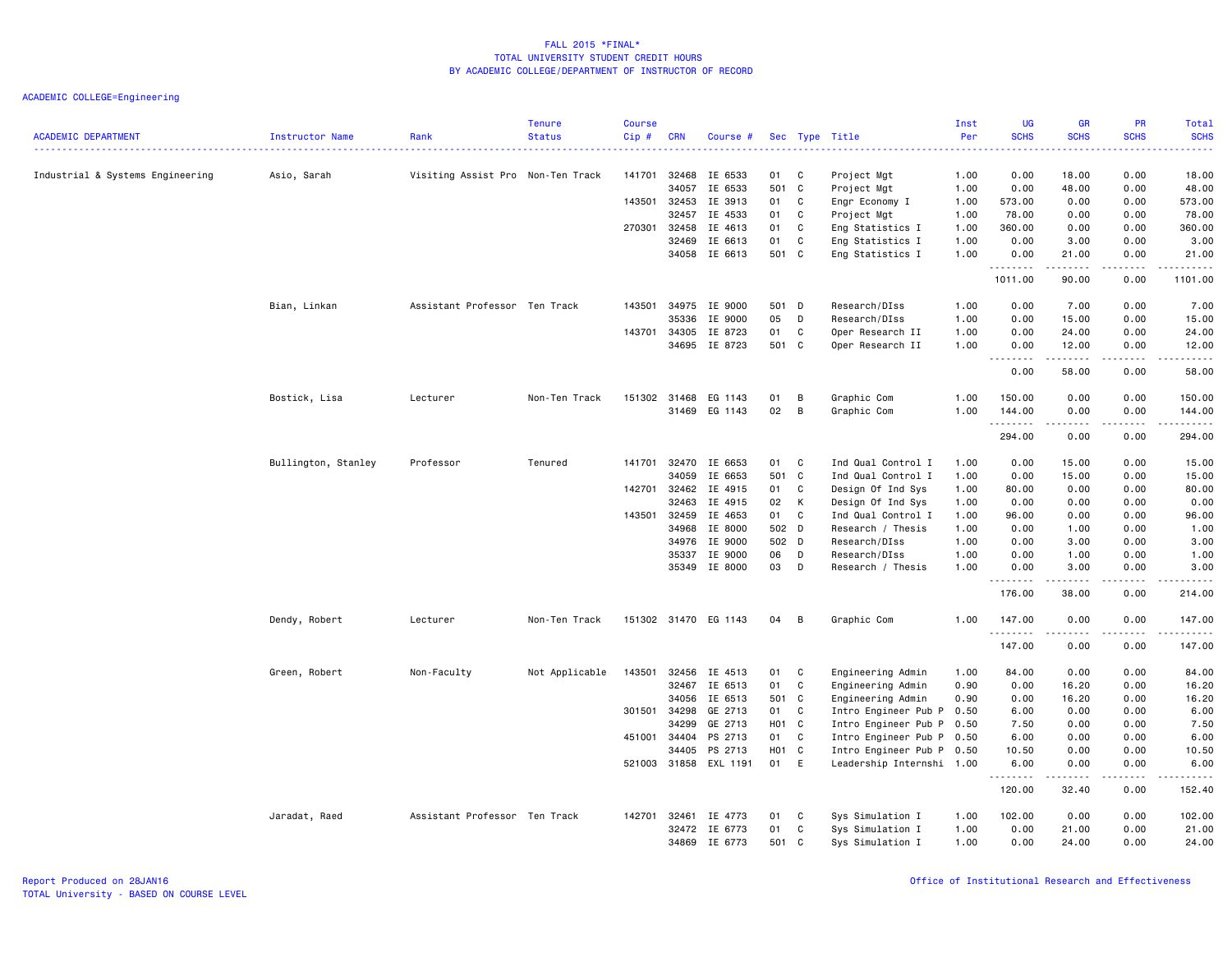| <b>ACADEMIC DEPARTMENT</b>       | <b>Instructor Name</b>                               | Rank                               | <b>Tenure</b><br><b>Status</b> | <b>Course</b><br>Cip# | <b>CRN</b> | Course #             |       |              | Sec Type Title            | Inst<br>Per | UG<br><b>SCHS</b>        | <b>GR</b><br><b>SCHS</b> | <b>PR</b><br><b>SCHS</b> | Total<br><b>SCHS</b>                                                                                                                                         |
|----------------------------------|------------------------------------------------------|------------------------------------|--------------------------------|-----------------------|------------|----------------------|-------|--------------|---------------------------|-------------|--------------------------|--------------------------|--------------------------|--------------------------------------------------------------------------------------------------------------------------------------------------------------|
|                                  |                                                      |                                    |                                |                       |            |                      |       |              |                           |             |                          |                          |                          |                                                                                                                                                              |
|                                  |                                                      |                                    |                                |                       |            |                      |       |              |                           |             | .<br>102.00              | . <u>.</u> .<br>45.00    | 0.00                     | 147.00                                                                                                                                                       |
| Industrial & Systems Engineering | Marufuzzaman, Mohammad Assistant Professor Ten Track |                                    |                                | 143501                | 32451      | IE 3323              | 01    | $\mathbf{C}$ | Mfg Processes             | 1.00        | 69.00                    | 0.00                     | 0.00                     | 69.00                                                                                                                                                        |
|                                  |                                                      |                                    |                                |                       | 32452      | IE 3323              | 02    | $\mathsf{K}$ | Mfg Processes             | 1.00        | 0.00                     | 0.00                     | 0.00                     | 0.00                                                                                                                                                         |
|                                  |                                                      |                                    |                                |                       | 36344      | IE 9000              | 07    | D            | Research/DIss             | 1.00        | 0.00                     | 6.00                     | 0.00                     | 6.00                                                                                                                                                         |
|                                  |                                                      |                                    |                                |                       | 36373      | IE 9000              | 509 D |              | Research/DIss             | 1.00        | 0.00                     | 3.00                     | 0.00                     | 3.00                                                                                                                                                         |
|                                  |                                                      |                                    |                                |                       | 36523      | IE 7000              | 503 I |              | Directed Indiv Study      | 1.00        | 0.00                     | 3.00                     | 0.00                     | 3.00                                                                                                                                                         |
|                                  |                                                      |                                    |                                |                       |            | 36542 IE 7000        | 01    | $\mathbf{I}$ | Directed Indiv Study 1.00 |             | 0.00                     | 2.00                     | 0.00                     | 2.00                                                                                                                                                         |
|                                  |                                                      |                                    |                                |                       |            | 36725 IE 7000        | 02 I  |              | Directed Indiv Study 1.00 |             | 0.00<br>.                | 3.00<br>.                | 0.00<br>.                | 3.00<br>$\frac{1}{2} \left( \frac{1}{2} \right) \left( \frac{1}{2} \right) \left( \frac{1}{2} \right) \left( \frac{1}{2} \right) \left( \frac{1}{2} \right)$ |
|                                  |                                                      |                                    |                                |                       |            |                      |       |              |                           |             | 69.00                    | 17.00                    | 0.00                     | 86.00                                                                                                                                                        |
|                                  | Medal, Hugh                                          | Assistant Professor Ten Track      |                                | 141701                | 32466      | IE 6333              | 01    | $\mathbf{C}$ | Prod Control Sys I        | 1.00        | 0.00                     | 15.00                    | 0.00                     | 15.00                                                                                                                                                        |
|                                  |                                                      |                                    |                                |                       | 34055      | IE 6333              | 501 C |              | Prod Control Sys I        | 1.00        | 0.00                     | 45.00                    | 0.00                     | 45.00                                                                                                                                                        |
|                                  |                                                      |                                    |                                | 143501                | 32455      | IE 4333              | 01 C  |              | Prod Control Sys I        | 1.00        | 99.00                    | 0.00                     | 0.00                     | 99.00                                                                                                                                                        |
|                                  |                                                      |                                    |                                |                       | 34978      | IE 9000              | 505 D |              | Research/DIss             | 1.00        | 0.00                     | 3.00                     | 0.00                     | 3.00                                                                                                                                                         |
|                                  |                                                      |                                    |                                |                       |            | 35306 IE 9000        | 02 D  |              | Research/DIss             | 1.00        | 0.00<br>.                | 24.00<br>.               | 0.00<br>.                | 24.00<br>.                                                                                                                                                   |
|                                  |                                                      |                                    |                                |                       |            |                      |       |              |                           |             | 99.00                    | 87.00                    | 0.00                     | 186.00                                                                                                                                                       |
|                                  | Rahman, Md Mahmudur                                  | Grad Research Assis Not Applicable |                                | 141701                | 32471      | IE 6753              | 01    | C            | Systems Engr & Analy 0.90 |             | 0.00                     | 2.70                     | 0.00                     | 2.70                                                                                                                                                         |
|                                  |                                                      |                                    |                                |                       | 34060      | IE 6753              | 501 C |              | Systems Engr & Analy 0.90 |             | 0.00                     | 8.10                     | 0.00                     | 8.10                                                                                                                                                         |
|                                  |                                                      |                                    |                                | 142701                |            | 32460 IE 4753        | 01    | C            | Systems Engr & Analy 1.00 |             | 105.00<br>.              | 0.00<br>.                | 0.00<br>.                | 105.00<br>------                                                                                                                                             |
|                                  |                                                      |                                    |                                |                       |            |                      |       |              |                           |             | 105.00                   | 10.80                    | 0.00                     | 115.80                                                                                                                                                       |
|                                  | Reeves, Kari                                         | Non-Faculty                        | Non-Ten Track                  | 143501                | 32447      | IE 1911              | 01    | - L          | Intro To IE               | 1.00        | 32.00                    | 0.00                     | 0.00                     | 32.00                                                                                                                                                        |
|                                  |                                                      |                                    |                                |                       | 32448      | IE 1911              | 02    | $\mathsf{L}$ | Intro To IE               | 1.00        | 30.00                    | 0.00                     | 0.00                     | 30.00                                                                                                                                                        |
|                                  |                                                      |                                    |                                |                       |            | 34972 IE 8000        | 506 D |              | Research / Thesis         | 1.00        | 0.00                     | 6.00                     | 0.00                     | 6.00                                                                                                                                                         |
|                                  |                                                      |                                    |                                |                       | 34979      | IE 9000              | 506 D |              | Research/DIss             | 1.00        | 0.00                     | 19.00                    | 0.00                     | 19.00                                                                                                                                                        |
|                                  |                                                      |                                    |                                |                       | 35303      | IE 8000              | 01    | D            | Research / Thesis         | 1.00        | 0.00                     | 4.00                     | 0.00                     | 4.00                                                                                                                                                         |
|                                  |                                                      |                                    |                                |                       | 35307      | IE 9000              | 03    | $\mathsf{D}$ | Research/DIss             | 1.00        | 0.00                     | 6.00                     | 0.00                     | 6.00                                                                                                                                                         |
|                                  |                                                      |                                    |                                |                       |            | 36033 IE 7000        | 502 I |              | Directed Indiv Study      | 1.00        | 0.00<br>-----<br>$- - -$ | 2.00<br>.                | 0.00<br>.                | 2.00<br>ه د د د د                                                                                                                                            |
|                                  |                                                      |                                    |                                |                       |            |                      |       |              |                           |             | 62.00                    | 37.00                    | 0.00                     | 99.00                                                                                                                                                        |
|                                  | Smith, Brian                                         | Assistant Professor Ten Track      |                                | 142701                | 34304      | IE 8583              | 01    | C            | Enterprise Systems E 1.00 |             | 0.00                     | 30.00                    | 0.00                     | 30.00                                                                                                                                                        |
|                                  |                                                      |                                    |                                |                       | 34694      | IE 8583              | 501   | C            | Enterprise Systems E      | 1.00        | 0.00                     | 69.00                    | 0.00                     | 69.00                                                                                                                                                        |
|                                  |                                                      |                                    |                                |                       |            | 143501 36756 IE 9000 | 08    | D            | Research/DIss             | 1.00        | 0.00<br>.                | 5.00<br>.                | 0.00<br>-----            | 5.00<br>.                                                                                                                                                    |
|                                  |                                                      |                                    |                                |                       |            |                      |       |              |                           |             | 0.00                     | 104.00                   | 0.00                     | 104.00                                                                                                                                                       |
|                                  | Strawderman, Lesley                                  | Associate Professor Tenured        |                                | 141701                | 32471      | IE 6753              | 01    | $\mathbf{C}$ | Systems Engr & Analy 0.10 |             | 0.00                     | 0.30                     | 0.00                     | 0.30                                                                                                                                                         |
|                                  |                                                      |                                    |                                |                       | 34060      | IE 6753              | 501 C |              | Systems Engr & Analy 0.10 |             | 0.00                     | 0.90                     | 0.00                     | 0.90                                                                                                                                                         |
|                                  |                                                      |                                    |                                | 143501                | 32449      | IE 3121              | 01 L  |              | Industrial Ergo Labo 1.00 |             | 44.00                    | 0.00                     | 0.00                     | 44.00                                                                                                                                                        |
|                                  |                                                      |                                    |                                |                       | 32450      | IE 3123              | S01 C |              | Industrial Ergonomic 1.00 |             | 132.00                   | 0.00                     | 0.00                     | 132.00                                                                                                                                                       |
|                                  |                                                      |                                    |                                |                       |            | 34692 IE 3123        | 501 C |              | Industrial Ergonomic      | 1.00        | 30.00                    | 0.00                     | 0.00                     | 30.00                                                                                                                                                        |
|                                  |                                                      |                                    |                                |                       | 34980      | IE 9000              | 507 D |              | Research/DIss             | 1.00        | 0.00                     | 5.00                     | 0.00                     | 5.00                                                                                                                                                         |
|                                  |                                                      |                                    |                                |                       | 35304      | IE 8000              | 02    | $\mathsf{D}$ | Research / Thesis         | 1.00        | 0.00                     | 17.00                    | 0.00                     | 17.00                                                                                                                                                        |
|                                  |                                                      |                                    |                                |                       | 35308      | IE 9000              | 04    | D            | Research/DIss             | 1.00        | 0.00                     | 20.00                    | 0.00                     | 20.00                                                                                                                                                        |
|                                  |                                                      |                                    |                                |                       | 35921      | IE 7000              | 501   | Ι.           | Directed Indiv Study      | 1.00        | 0.00                     | 3.00                     | 0.00                     | 3,00                                                                                                                                                         |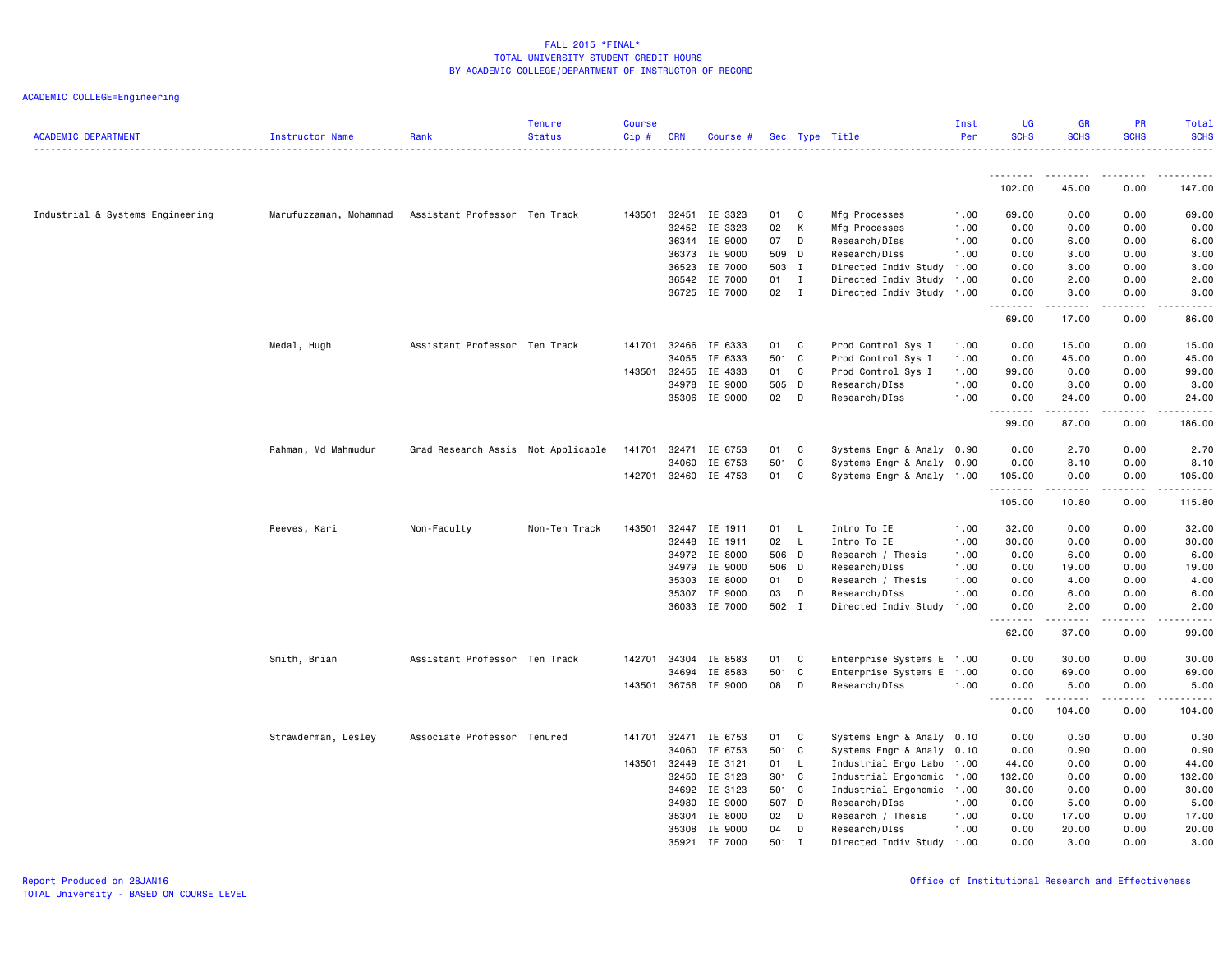| <b>ACADEMIC DEPARTMENT</b>       | Instructor Name | Rank      | <b>Tenure</b><br>Status | Course<br>Cip # | <b>CRN</b>              | Course # Sec Type Title                        |                            |          |                                                                                | Inst<br>Per                  | <b>UG</b><br><b>SCHS</b>                            | <b>GR</b><br><b>SCHS</b>                  | <b>PR</b><br><b>SCHS</b>                                                                             | Total<br><b>SCHS</b>                                            |
|----------------------------------|-----------------|-----------|-------------------------|-----------------|-------------------------|------------------------------------------------|----------------------------|----------|--------------------------------------------------------------------------------|------------------------------|-----------------------------------------------------|-------------------------------------------|------------------------------------------------------------------------------------------------------|-----------------------------------------------------------------|
|                                  |                 |           |                         |                 |                         |                                                |                            |          |                                                                                |                              | ---------<br>206.00                                 | .<br>46.20                                | 0.00                                                                                                 | 252.20                                                          |
| Industrial & Systems Engineering | Usher, John     | Professor | Tenured                 | 143501          | 32464<br>32467<br>34981 | IE 4934<br>IE 6513<br>34056 IE 6513<br>IE 9000 | 01<br>01<br>501 C<br>508 D | B<br>C . | Info Systems for IE<br>Engineering Admin<br>Engineering Admin<br>Research/DIss | 1.00<br>0.10<br>0.10<br>1.00 | 48.00<br>0.00<br>0.00<br>0.00<br>---------<br>48.00 | 0.00<br>1.80<br>1.80<br>3.00<br>.<br>6.60 | 0.00<br>0.00<br>0.00<br>0.00<br>.<br>0.00                                                            | 48.00<br>1.80<br>1.80<br>3,00<br>-----<br>. <u>.</u> .<br>54,60 |
| Industrial & Systems Engineering |                 |           |                         |                 |                         |                                                |                            |          |                                                                                |                              | $=$ = = = = = = =<br>2439.00<br>========            | $=$ = = = = = = =<br>572.00<br>========   | $\qquad \qquad \equiv \equiv \equiv \equiv \equiv \equiv \equiv \equiv$<br>0.00<br>$=$ = = = = = = = | ==========<br>3011.00<br>==========                             |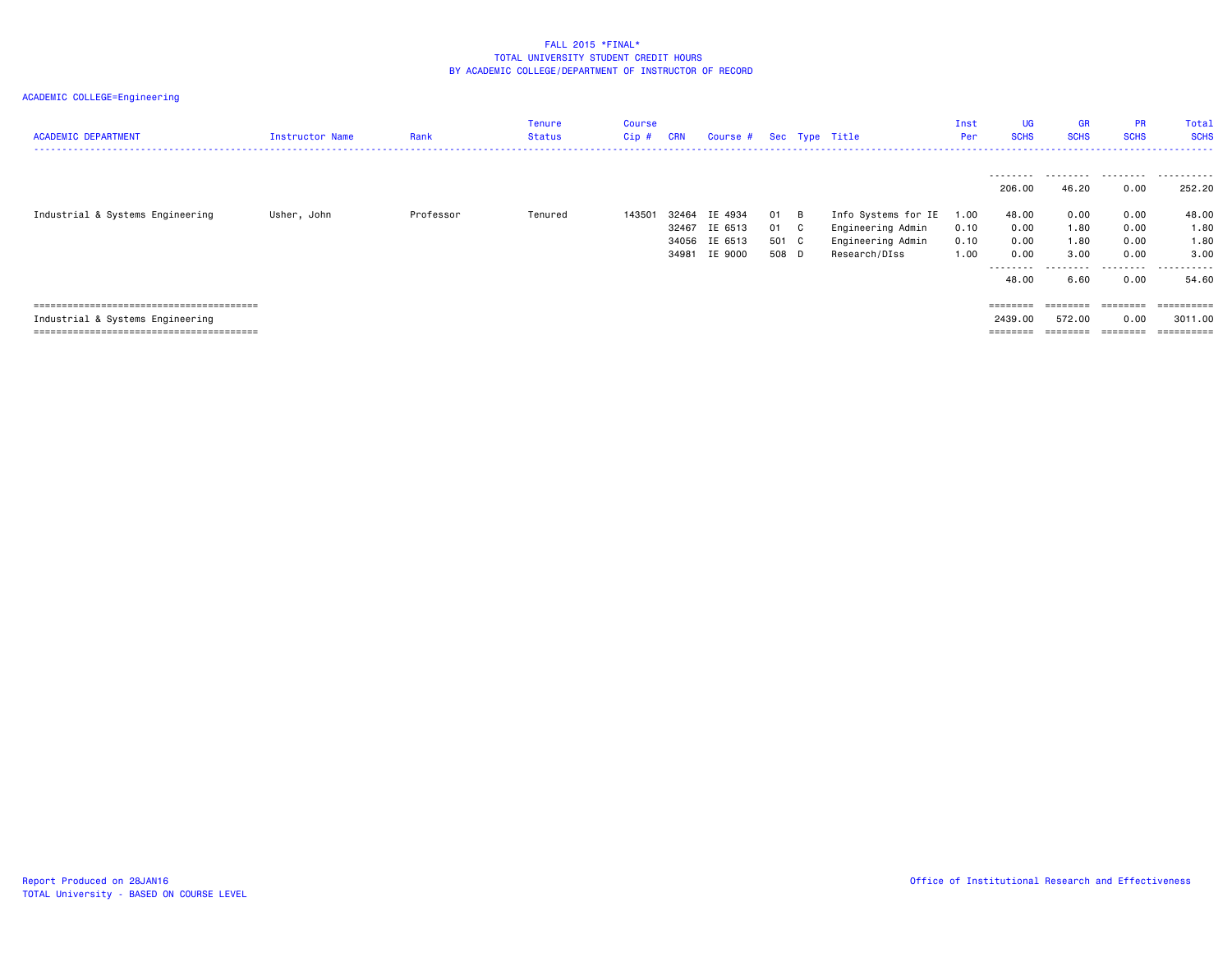| <b>ACADEMIC DEPARTMENT</b> | Instructor Name    | Rank                          | <b>Tenure</b><br><b>Status</b> | <b>Course</b><br>Cip#  | <b>CRN</b>     | Course #                      |                 |              | Sec Type Title                                                                      | Inst<br>Per  | UG<br><b>SCHS</b>                        | <b>GR</b><br><b>SCHS</b> | PR<br><b>SCHS</b>    | Total<br><b>SCHS</b>                                                                                                                                         |
|----------------------------|--------------------|-------------------------------|--------------------------------|------------------------|----------------|-------------------------------|-----------------|--------------|-------------------------------------------------------------------------------------|--------------|------------------------------------------|--------------------------|----------------------|--------------------------------------------------------------------------------------------------------------------------------------------------------------|
| Mechanical Engineering     | Bammann, Douglas   | Professor                     | Tenured                        | 141101 31491<br>141901 | 33977<br>34318 | EM 8113<br>EM 8113<br>ME 3113 | 01<br>501<br>02 | C<br>C<br>C  | Theory Of Cont Media 1.00<br>Theory Of Cont Media 1.00<br>Engineering Analysis 1.00 |              | 0.00<br>0.00<br>102.00                   | 33.00<br>9.00<br>0.00    | 0.00<br>0.00<br>0.00 | 33.00<br>9.00<br>102.00                                                                                                                                      |
|                            |                    |                               |                                |                        |                |                               |                 |              |                                                                                     |              | .<br>102.00                              | 42.00                    | $- - -$<br>0.00      | د د د د د<br>144.00                                                                                                                                          |
|                            | Chen, Lei          | Assistant Professor Ten Track |                                | 141901 32749           |                | ME 3403                       | 01              | C            | Materials for ME Des 1.00                                                           |              | 210.00                                   | 0.00                     | 0.00                 | 210.00<br>.                                                                                                                                                  |
|                            |                    |                               |                                |                        |                |                               |                 |              |                                                                                     |              | 210.00                                   | 0.00                     | 0.00                 | 210.00                                                                                                                                                       |
|                            | Cho, HeeJin        | Assistant Professor Ten Track |                                | 141901                 | 32761<br>32770 | ME 4373<br>ME 6373            | 01<br>01        | C<br>C       | Air Conditioning<br>Air Conditioning                                                | 1.00<br>1.00 | 78.00<br>0.00                            | 0.00<br>12.00            | 0.00<br>0.00         | 78.00<br>12.00                                                                                                                                               |
|                            |                    |                               |                                |                        | 35508          | ME 8000                       | 02              | D            | Research / Thesis                                                                   | 1.00         | 0.00                                     | 9.00                     | 0.00                 | 9.00                                                                                                                                                         |
|                            |                    |                               |                                |                        | 35525<br>36097 | ME 9000<br>ME 4000            | 02<br>01        | D<br>I       | Research / Diss<br>Directed Indiv Study 1.00                                        | 1.00         | 0.00<br>3.00<br>.                        | 19.00<br>0.00<br>.       | 0.00<br>0.00<br>.    | 19.00<br>3.00<br>.                                                                                                                                           |
|                            |                    |                               |                                |                        |                |                               |                 |              |                                                                                     |              | 81.00                                    | 40.00                    | 0.00                 | 121.00                                                                                                                                                       |
|                            | Cobb, Josef        | Grad Teach Assist             | Not Applicable                 | 141901                 | 32762          | ME 4401                       | 01              | L            | Solid Mechanics Lab                                                                 | 1.00         | 23.00                                    | 0.00                     | 0.00                 | 23.00                                                                                                                                                        |
|                            |                    |                               |                                |                        | 36268          | ME 4401                       | 03              | L            | Solid Mechanics Lab                                                                 | 1.00         | 16.00                                    | 0.00                     | 0.00                 | 16.00                                                                                                                                                        |
|                            |                    |                               |                                |                        |                | 36269 ME 4401                 | 02              | L            | Solid Mechanics Lab                                                                 | 1.00         | 11.00<br>.                               | 0.00                     | 0.00<br>.            | 11.00<br>$\sim$ $\sim$ $\sim$ $\sim$                                                                                                                         |
|                            |                    |                               |                                |                        |                |                               |                 |              |                                                                                     |              | 50.00                                    | 0.00                     | 0.00                 | 50.00                                                                                                                                                        |
|                            | Daniewicz, Steven  | Professor                     | Tenured                        | 141901                 | 34312          | ME 4413                       | 01              | C            | Casting and Joining                                                                 | 1.00         | 123.00                                   | 0.00                     | 0.00                 | 123.00                                                                                                                                                       |
|                            |                    |                               |                                |                        | 34313          | ME 6413                       | 01              | C            | Casting and Joining                                                                 | 1.00         | 0.00                                     | 21.00                    | 0.00                 | 21.00                                                                                                                                                        |
|                            |                    |                               |                                |                        | 35526          | ME 9000                       | 03              | D            | Research / Diss                                                                     | 1.00         | 0.00                                     | 10.00                    | 0.00                 | 10.00                                                                                                                                                        |
|                            |                    |                               |                                |                        | 36639          | ME 4000                       | 07              | $\mathbf I$  | Directed Indiv Study 1.00                                                           |              | 3.00<br>.                                | 0.00<br>.                | 0.00<br>.            | 3.00<br>.                                                                                                                                                    |
|                            |                    |                               |                                |                        |                |                               |                 |              |                                                                                     |              | 126.00                                   | 31.00                    | 0.00                 | 157.00                                                                                                                                                       |
|                            | El Kadiri, Haitham | Associate Professor Tenured   |                                | 141901                 | 35510          | ME 8000                       | 04              | D            | Research / Thesis                                                                   | 1.00         | 0.00                                     | 13.00                    | 0.00                 | 13.00                                                                                                                                                        |
|                            |                    |                               |                                |                        | 35527          | ME 9000                       | 04              | D            | Research / Diss                                                                     | 1.00         | 0.00                                     | 15.00                    | 0.00                 | 15.00                                                                                                                                                        |
|                            |                    |                               |                                |                        | 36451          | ME 7000                       | 07              | I            | Directed Indiv Study 1.00                                                           |              | 0.00                                     | 3.00                     | 0.00                 | 3.00                                                                                                                                                         |
|                            |                    |                               |                                | 309999                 | 36007          | <b>CME 9000</b>               | 01              | D            | Research/Dis                                                                        | 1.00         | 0.00<br>$\sim$ $\sim$ $\sim$<br>بالمحامر | 5.00<br>.                | 0.00<br>.            | 5.00<br>$\frac{1}{2} \left( \frac{1}{2} \right) \left( \frac{1}{2} \right) \left( \frac{1}{2} \right) \left( \frac{1}{2} \right) \left( \frac{1}{2} \right)$ |
|                            |                    |                               |                                |                        |                |                               |                 |              |                                                                                     |              | 0.00                                     | 36.00                    | 0.00                 | 36.00                                                                                                                                                        |
|                            | Hodge, B. Keith    | Lecturer                      | Non-Ten Track                  | 141901                 | 32759          | ME 4333                       | 01              | C            | Energy Sys Design                                                                   | 1.00         | 204.00                                   | 0.00                     | 0.00                 | 204.00                                                                                                                                                       |
|                            |                    |                               |                                |                        | 32768          | ME 6333                       | 01              | C            | Energy Sys Design                                                                   | 1.00         | 0.00<br>.                                | 3.00<br>-----            | 0.00<br>.            | 3.00<br>.                                                                                                                                                    |
|                            |                    |                               |                                |                        |                |                               |                 |              |                                                                                     |              | 204.00                                   | 3.00                     | 0.00                 | 207.00                                                                                                                                                       |
|                            | Horstemeyer, Mark  | Professor                     | Tenured                        | 141901                 | 32773          | ME 8011                       | 01              | S            | Graduate Seminar                                                                    | 1.00         | 0.00                                     | 40.00                    | 0.00                 | 40.00                                                                                                                                                        |
|                            |                    |                               |                                |                        | 32775          | ME 8243                       | 01              | C            | Finite Element In Me 1.00                                                           |              | 0.00                                     | 87.00                    | 0.00                 | 87.00                                                                                                                                                        |
|                            |                    |                               |                                |                        | 34699          | ME 8243                       | 501             | $\mathbf{C}$ | Finite Element In Me                                                                | 1.00         | 0.00                                     | 18.00                    | 0.00                 | 18.00                                                                                                                                                        |
|                            |                    |                               |                                |                        | 35511<br>35528 | ME 8000<br>ME 9000            | 05<br>05        | D<br>D       | Research / Thesis<br>Research / Diss                                                | 1.00<br>1.00 | 0.00<br>0.00                             | 10.00<br>109.00          | 0.00<br>0.00         | 10.00<br>109.00                                                                                                                                              |
|                            |                    |                               |                                |                        | 36325          | ME 8011                       | 501             | - S          | Graduate Seminar                                                                    | 1.00         | 0.00                                     | 3.00                     | 0.00                 | 3.00                                                                                                                                                         |
|                            |                    |                               |                                |                        | 36433          | ME 7000                       | 502 I           |              | Directed Indiv Study 1.00                                                           |              | 0.00                                     | 3.00                     | 0.00                 | 3.00                                                                                                                                                         |
|                            |                    |                               |                                |                        | 36434          | ME 8000                       | 505 D           |              | Research / Thesis                                                                   | 1.00         | 0.00                                     | 3.00                     | 0.00                 | 3.00                                                                                                                                                         |
|                            |                    |                               |                                |                        | 36487          | ME 4000                       | 04              | $\mathbf I$  | Directed Indiv Study 1.00                                                           |              | 3.00                                     | 0.00                     | 0.00                 | 3.00                                                                                                                                                         |
|                            |                    |                               |                                |                        | 36646          | ME 4000                       | 08              | $\mathbf{I}$ | Directed Indiv Study 1.00                                                           |              | 3.00                                     | 0.00                     | 0.00                 | 3.00                                                                                                                                                         |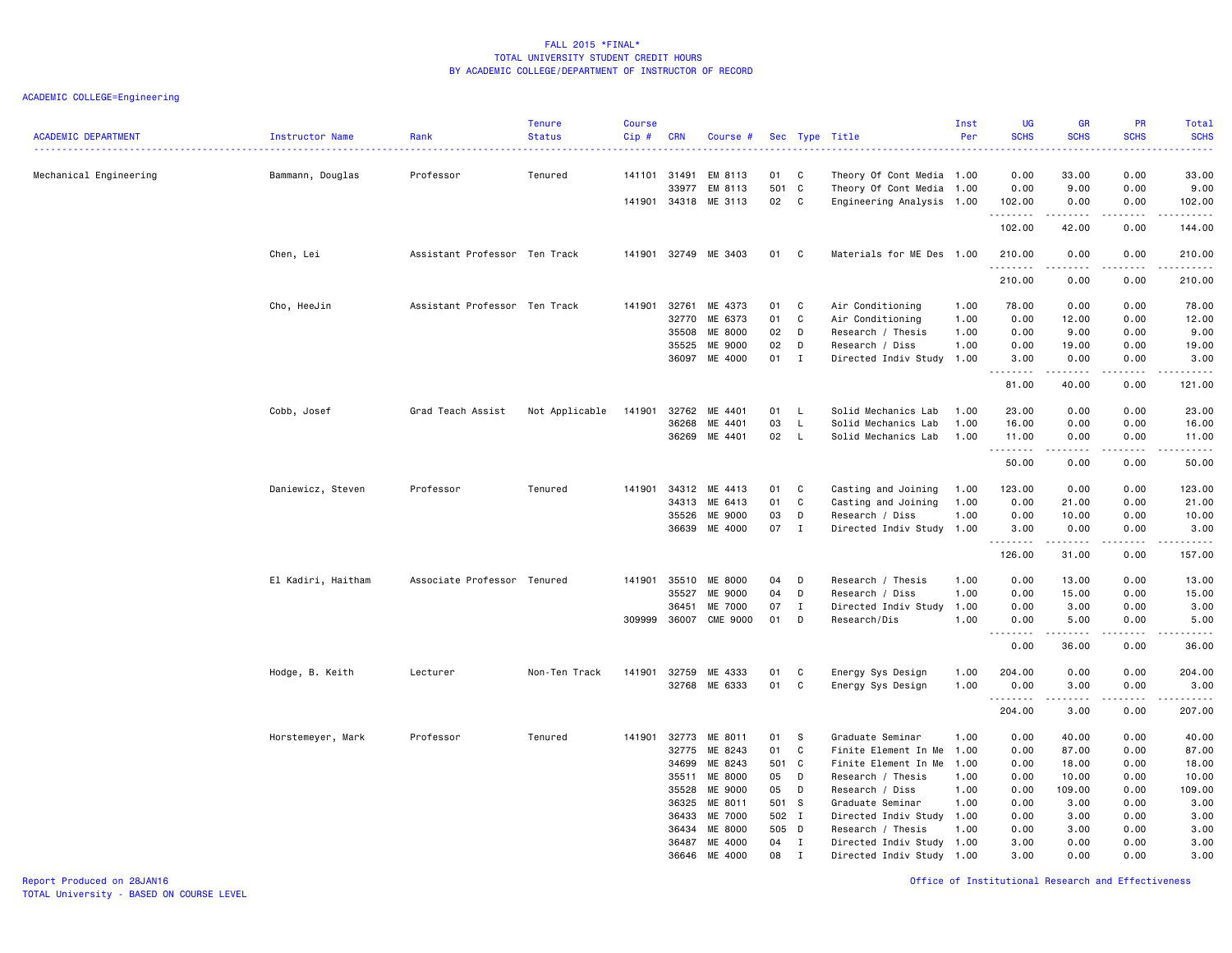| <b>ACADEMIC DEPARTMENT</b> | Instructor Name   | Rank                              | <b>Tenure</b><br><b>Status</b> | <b>Course</b><br>$Cip$ # | <b>CRN</b>     | Course #                   |          |              | Sec Type Title                            | Inst<br>Per | UG<br><b>SCHS</b>            | GR<br><b>SCHS</b>                                                                                                                                            | PR<br><b>SCHS</b>            | Total<br><b>SCHS</b> |
|----------------------------|-------------------|-----------------------------------|--------------------------------|--------------------------|----------------|----------------------------|----------|--------------|-------------------------------------------|-------------|------------------------------|--------------------------------------------------------------------------------------------------------------------------------------------------------------|------------------------------|----------------------|
| Mechanical Engineering     | Horstemeyer, Mark | Professor                         | Tenured                        | 141901<br>309999         | 36743<br>36008 | ME 7000<br><b>CME 9000</b> | 17<br>02 | I<br>D       | Directed Indiv Study 1.00<br>Research/Dis | 1.00        | 0.00<br>0.00                 | 3.00<br>7.00                                                                                                                                                 | 0.00<br>0.00                 | 3.00<br>7.00         |
|                            |                   |                                   |                                |                          |                |                            |          |              |                                           |             | .<br>$\sim$ $\sim$<br>6.00   | .<br>283.00                                                                                                                                                  | .<br>0.00                    | .<br>289.00          |
|                            |                   | Instructor                        | Non-Ten Track                  | 141901                   | 32741          | ME 1111                    | 01       | C            | Introduction To ME                        | 1.00        | 81.00                        | 0.00                                                                                                                                                         | 0.00                         | 81.00                |
|                            | Knizley, Alta     |                                   |                                |                          | 32745          | ME 3103                    | 01       | C            | Exp Meas and Techniq                      | 1.00        | 141.00                       | 0.00                                                                                                                                                         | 0.00                         | 141.00               |
|                            |                   |                                   |                                |                          |                | 32747 ME 3113              | 01       | C            | Engineering Analysis 1.00                 |             | 141.00                       | 0.00                                                                                                                                                         | 0.00                         | 141.00               |
|                            |                   |                                   |                                |                          |                |                            |          |              |                                           |             | .<br>363.00                  | .<br>0.00                                                                                                                                                    | $\frac{1}{2}$<br>0.00        | .<br>363.00          |
|                            | Krishnan, Sundar  | Associate Professor Tenured       |                                | 141901                   | 32753          | ME 3523                    | 01       | C            | Thermodynamics II                         | 1.00        | 102.00                       | 0.00                                                                                                                                                         | 0.00                         | 102.00               |
|                            |                   |                                   |                                |                          | 34319          | ME 3523                    | 02       | C            | Thermodynamics II                         | 1.00        | 81.00                        | 0.00                                                                                                                                                         | 0.00                         | 81.00                |
|                            |                   |                                   |                                |                          | 35512          | ME 8000                    | 06       | D            | Research / Thesis                         | 1.00        | 0.00                         | 6.00                                                                                                                                                         | 0.00                         | 6.00                 |
|                            |                   |                                   |                                |                          | 35529          | ME 9000                    | 06       | D            | Research / Diss                           | 1.00        | 0.00                         | 10.00                                                                                                                                                        | 0.00                         | 10.00                |
|                            |                   |                                   |                                |                          | 36708          | ME 4000                    | 10       | $\mathbf{I}$ | Directed Indiv Study 1.00                 |             | 3.00                         | 0.00                                                                                                                                                         | 0.00                         | 3.00                 |
|                            |                   |                                   |                                |                          | 36710          | ME 4000                    | 11       | $\mathbf{I}$ | Directed Indiv Study                      | 1.00        | 3.00                         | 0.00                                                                                                                                                         | 0.00                         | 3.00                 |
|                            |                   |                                   |                                |                          | 36711          | ME 4000                    | 12       | $\mathbf{I}$ | Directed Indiv Study 1.00                 |             | 3.00<br>.                    | 0.00<br>$\frac{1}{2} \left( \frac{1}{2} \right) \left( \frac{1}{2} \right) \left( \frac{1}{2} \right) \left( \frac{1}{2} \right) \left( \frac{1}{2} \right)$ | 0.00<br>$\sim$ $\sim$ $\sim$ | 3.00<br>.            |
|                            |                   |                                   |                                |                          |                |                            |          |              |                                           |             | 192.00                       | 16.00                                                                                                                                                        | 0.00                         | 208.00               |
|                            | Liu, Yucheng      | Associate Professor Ten Track     |                                | 141901                   | 32764          | ME 4443                    | 01       | C            | Mech Systems Design                       | 1.00        | 99.00                        | 0.00                                                                                                                                                         | 0.00                         | 99.00                |
|                            |                   |                                   |                                |                          | 35513          | ME 8000                    | 07       | D            | Research / Thesis                         | 1.00        | 0.00                         | 4.00                                                                                                                                                         | 0.00                         | 4.00                 |
|                            |                   |                                   |                                |                          | 35530          | ME 9000                    | 07       | D            | Research / Diss                           | 1.00        | 0.00                         | 6.00                                                                                                                                                         | 0.00                         | 6.00                 |
|                            |                   |                                   |                                |                          | 36375          | ME 7000                    | 06       | $\mathbf{I}$ | Directed Indiv Study 1.00                 |             | 0.00                         | 3.00                                                                                                                                                         | 0.00                         | 3.00                 |
|                            |                   |                                   |                                |                          | 36529          | ME 7000                    | 12       | $\mathbf{I}$ | Directed Indiv Study 1.00                 |             | 0.00<br>.                    | 3.00<br>$- - - - -$                                                                                                                                          | 0.00<br>.                    | 3.00<br>.            |
|                            |                   |                                   |                                |                          |                |                            |          |              |                                           |             | 99.00                        | 16.00                                                                                                                                                        | 0.00                         | 115.00               |
|                            | Long, William     | Grad Teach Assist                 | Not Applicable                 | 142701                   | 32754          | ME 3613                    | 01       | C            | System Dynamics                           | 1.00        | 183.00<br>.                  | 0.00<br>.                                                                                                                                                    | 0.00<br>$- - - -$            | 183.00<br><u>.</u>   |
|                            |                   |                                   |                                |                          |                |                            |          |              |                                           |             | 183.00                       | 0.00                                                                                                                                                         | 0.00                         | 183.00               |
|                            | Luck, Rogelio     | Professor                         | Tenured                        | 141901                   | 32774          | ME 8213                    | 01       | C            | Engineering Anal I                        | 1.00        | 0.00                         | 48.00                                                                                                                                                        | 0.00                         | 48.00                |
|                            |                   |                                   |                                |                          | 34698          | ME 8213                    | 501      | C            | Engineering Anal I                        | 1.00        | 0.00                         | 15.00                                                                                                                                                        | 0.00                         | 15.00                |
|                            |                   |                                   |                                |                          | 35531          | ME 9000                    | 08       | D            | Research / Diss                           | 1.00        | 0.00<br>$\sim$ $\sim$<br>.   | 20.00<br>.                                                                                                                                                   | 0.00<br>.                    | 20.00<br>د د د د د   |
|                            |                   |                                   |                                |                          |                |                            |          |              |                                           |             | 0.00                         | 83.00                                                                                                                                                        | 0.00                         | 83.00                |
|                            | Mago, Pedro       | Professor                         | Tenured                        | 141901                   | 35515          | ME 8000                    | 09       | D            | Research / Thesis                         | 1.00        | 0.00                         | 3.00                                                                                                                                                         | 0.00                         | 3.00                 |
|                            |                   |                                   |                                |                          | 35532          | ME 9000                    | 09       | D            | Research / Diss                           | 1.00        | 0.00                         | 14.00                                                                                                                                                        | 0.00                         | 14.00                |
|                            |                   |                                   |                                |                          | 36488          | ME 4000                    | 05       | $\mathbf{I}$ | Directed Indiv Study 1.00                 |             | 3.00                         | 0.00                                                                                                                                                         | 0.00                         | 3.00                 |
|                            |                   |                                   |                                |                          | 36724          | ME 7000                    | 16       | $\mathbf{I}$ | Directed Indiv Study 1.00                 |             | 0.00                         | 3.00                                                                                                                                                         | 0.00                         | 3.00                 |
|                            |                   |                                   |                                |                          | 36817          | ME 7000                    | 18       | $\mathbf{I}$ | Directed Indiv Study                      | 1.00        | 0.00<br>.                    | 3.00                                                                                                                                                         | 0.00                         | 3.00<br>.            |
|                            |                   |                                   |                                |                          |                |                            |          |              |                                           |             | $\sim$ $\sim$ $\sim$<br>3.00 | .<br>23.00                                                                                                                                                   | $- - - -$<br>0.00            | 26.00                |
|                            | Patton, Richard   | Associate Professor Tenured       |                                | 141901                   | 32743          | ME 2133                    | 01       | B            | Modeling and Manuf                        | 1.00        | 135.00                       | 0.00                                                                                                                                                         | 0.00                         | 135.00               |
|                            |                   |                                   |                                |                          | 32765          | ME 4643                    | 01       | C            | Intro Vibration/Cont 1.00                 |             | 99.00                        | 0.00                                                                                                                                                         | 0.00                         | 99.00                |
|                            |                   |                                   |                                |                          |                |                            |          |              |                                           |             | .                            |                                                                                                                                                              | - - - -                      | .                    |
|                            |                   |                                   |                                |                          |                |                            |          |              |                                           |             | 234.00                       | 0.00                                                                                                                                                         | 0.00                         | 234.00               |
|                            | Rhee, Hongjoo     | Research Assoc Prof Non-Ten Track |                                | 141901                   |                | 35738 ME 9000              | 18       | D            | Research / Diss                           | 1.00        | 0.00                         | 10.00                                                                                                                                                        | 0.00                         | 10.00                |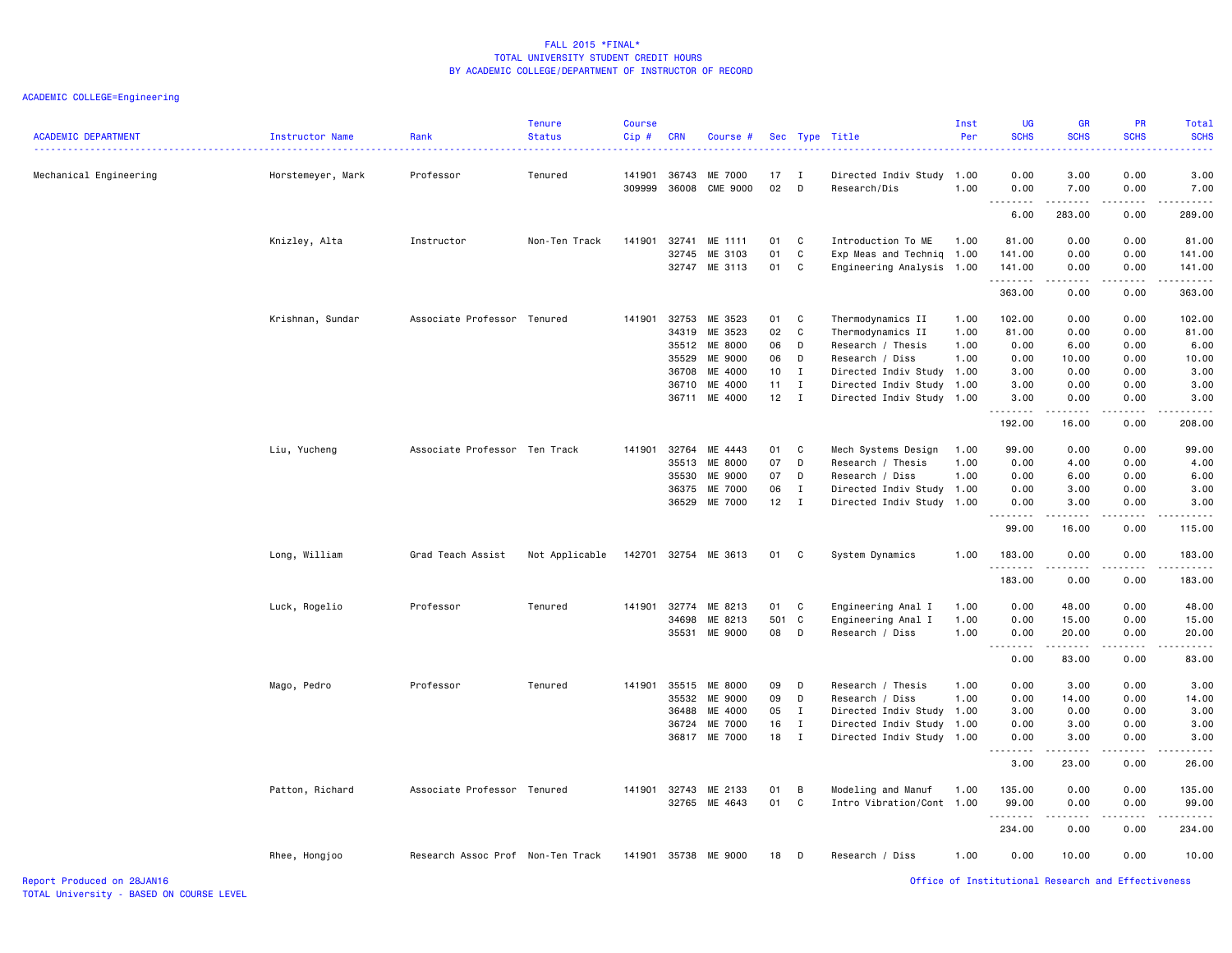ACADEMIC COLLEGE=Engineering

| .<br>.<br>0.00<br>10.00<br>0.00<br>10.00<br>7.00<br>Mechanical Engineering<br>Schneider, Judith<br>Non-Employee<br>Not Applicable<br>141901<br>35518<br>ME 8000<br>12<br>Research / Thesis<br>1.00<br>0.00<br>7.00<br>0.00<br>D D<br>12<br>35535<br>ME 9000<br>D<br>Research / Diss<br>1.00<br>0.00<br>24.00<br>0.00<br>24.00<br>512 D<br>36343<br>ME 9000<br>1.00<br>0.00<br>1.00<br>0.00<br>1.00<br>Research / Diss<br>1.1.1.1.1.1.1<br>.<br>22222<br>.<br>0.00<br>32.00<br>0.00<br>32.00<br>32763<br>0.00<br>0.00<br>Shamsaei, Nima<br>Assistant Professor Ten Track<br>141901<br>ME 4403<br>01<br>C<br>Machine Design<br>189.00<br>189.00<br>1.00<br>13<br>35519<br>ME 8000<br>D<br>Research / Thesis<br>0.00<br>23.00<br>0.00<br>23.00<br>1.00<br>35536<br>ME 9000<br>13<br>29.00<br>0.00<br>29.00<br>D<br>Research / Diss<br>1.00<br>0.00<br>ME 7000<br>501 I<br>36061<br>Directed Indiv Study 1.00<br>0.00<br>3.00<br>0.00<br>3.00<br>ME 4000<br>02<br>Directed Indiv Study<br>36483<br>$\mathbf{I}$<br>1.00<br>3.00<br>0.00<br>0.00<br>3.00<br>36484<br>ME 7000<br>09<br>$\mathbf{I}$<br>Directed Indiv Study 1.00<br>0.00<br>3.00<br>0.00<br>3.00<br>ME 4000<br>03<br>36486<br>$\mathbf I$<br>Directed Indiv Study<br>1.00<br>3.00<br>0.00<br>0.00<br>3.00<br>ME 7000<br>10<br>Directed Indiv Study<br>3.00<br>0.00<br>36500<br>$\mathbf{I}$<br>1.00<br>0.00<br>3.00<br>36501<br>ME 7000<br>11<br>I<br>Directed Indiv Study 1.00<br>0.00<br>3.00<br>0.00<br>3.00<br>13<br>36585<br>ME 7000<br>$\mathbf I$<br>Directed Indiv Study<br>1.00<br>0.00<br>3.00<br>0.00<br>3.00<br>36589<br>ME 7000<br>14<br>I<br>Directed Indiv Study 1.00<br>0.00<br>3.00<br>0.00<br>3.00<br>.<br>.<br>.<br>.<br>70.00<br>0.00<br>265.00<br>195.00<br>Spayde, Dustin<br>ME 1111<br>02<br>Introduction To ME<br>93.00<br>0.00<br>0.00<br>93.00<br>Instructor<br>Non-Ten Track<br>141901<br>32742<br>C<br>1.00<br>02<br>ME 3103<br>B<br>0.00<br>0.00<br>63.00<br>32746<br>Exp Meas and Techniq<br>1.00<br>63.00<br>32758 ME 4301<br>01 L<br>57.00<br>0.00<br>57.00<br>Thermo-Fluids Labora<br>1.00<br>0.00<br>.<br>.<br>.<br>.<br>213.00<br>0.00<br>0.00<br>213.00<br>32744<br>ME 2133<br>02<br>0.00<br>0.00<br>Spayde, Emily<br>Lecturer<br>Non-Ten Track<br>141901<br>B<br>Modeling and Manuf<br>1.00<br>141.00<br>141.00<br>03<br>ME 3513<br>C<br>32752<br>Thermodynamics I<br>1.00<br>189.00<br>0.00<br>0.00<br>189.00<br>02<br>36098<br>ME 3513<br>C<br>Thermodynamics I<br>1.00<br>105.00<br>0.00<br>0.00<br>105.00<br>.<br>2.2.2.2.2.3<br>435.00<br>0.00<br>0.00<br>435.00<br>0.00<br>42.00<br>Srinivasan, Kalyan Kuma Associate Professor Tenured<br>141901<br>34316<br>ME 8513<br>01<br>Classical Thermo<br>1.00<br>0.00<br>42.00<br>C<br>ME 8000<br>14<br>D<br>1.00<br>0.00<br>17.00<br>0.00<br>17.00<br>35520<br>Research / Thesis<br>14<br>15.00<br>35537<br>ME 9000<br>D<br>Research / Diss<br>1.00<br>0.00<br>0.00<br>15.00<br>36471 ME 7000<br>08<br>$\mathbf{I}$<br>0.00<br>5.00<br>0.00<br>5.00<br>Directed Indiv Study 1.00<br>.<br>. <b>.</b><br>.<br>.<br>0.00<br>79.00<br>0.00<br>79.00<br>Assistant Professor Ten Track<br>32750<br>ME 3423<br>01<br>210.00<br>0.00<br>0.00<br>210.00<br>Stone, Tonya<br>141901<br>C<br>Mech Of Machinery<br>1.00<br>01<br>C<br>32756<br>ME 4123<br>Failure of Eng. Mat'<br>1.00<br>72.00<br>0.00<br>0.00<br>72.00<br>32766<br>ME 6123<br>01<br>C<br>Failure of Eng. Mat'<br>1.00<br>0.00<br>24.00<br>0.00<br>24.00<br>35521<br>ME 8000<br>15<br>D<br>Research / Thesis<br>1.00<br>0.00<br>9.00<br>0.00<br>9.00<br>35538<br>ME 9000<br>15<br>D<br>1.00<br>0.00<br>13.00<br>0.00<br>13.00<br>Research / Diss<br>ME 8000<br>515 D<br>6.00<br>0.00<br>36324<br>Research / Thesis<br>1.00<br>0.00<br>6.00<br><b>CME 9000</b><br>05<br>309999<br>36011<br>D<br>Research/Dis<br>1.00<br>0.00<br>1.00<br>0.00<br>1.00<br>.<br>$\frac{1}{2} \left( \frac{1}{2} \right) \left( \frac{1}{2} \right) \left( \frac{1}{2} \right) \left( \frac{1}{2} \right) \left( \frac{1}{2} \right)$<br>282.00<br>53.00<br>0.00<br>335.00<br>204.00<br>0.00<br>0.00<br>Thompson, Scott<br>Assistant Professor Ten Track<br>141901 32748 ME 3313<br>01<br>C<br>Heat Transfer<br>1.00<br>204.00 | <b>ACADEMIC DEPARTMENT</b> | <b>Instructor Name</b> | Rank | <b>Tenure</b><br><b>Status</b> | <b>Course</b><br>Cip# | <b>CRN</b> | Course # |  | Sec Type Title | Inst<br>Per | UG<br><b>SCHS</b> | <b>GR</b><br><b>SCHS</b> | PR<br><b>SCHS</b> | Total<br><b>SCHS</b> |
|---------------------------------------------------------------------------------------------------------------------------------------------------------------------------------------------------------------------------------------------------------------------------------------------------------------------------------------------------------------------------------------------------------------------------------------------------------------------------------------------------------------------------------------------------------------------------------------------------------------------------------------------------------------------------------------------------------------------------------------------------------------------------------------------------------------------------------------------------------------------------------------------------------------------------------------------------------------------------------------------------------------------------------------------------------------------------------------------------------------------------------------------------------------------------------------------------------------------------------------------------------------------------------------------------------------------------------------------------------------------------------------------------------------------------------------------------------------------------------------------------------------------------------------------------------------------------------------------------------------------------------------------------------------------------------------------------------------------------------------------------------------------------------------------------------------------------------------------------------------------------------------------------------------------------------------------------------------------------------------------------------------------------------------------------------------------------------------------------------------------------------------------------------------------------------------------------------------------------------------------------------------------------------------------------------------------------------------------------------------------------------------------------------------------------------------------------------------------------------------------------------------------------------------------------------------------------------------------------------------------------------------------------------------------------------------------------------------------------------------------------------------------------------------------------------------------------------------------------------------------------------------------------------------------------------------------------------------------------------------------------------------------------------------------------------------------------------------------------------------------------------------------------------------------------------------------------------------------------------------------------------------------------------------------------------------------------------------------------------------------------------------------------------------------------------------------------------------------------------------------------------------------------------------------------------------------------------------------------------------------------------------------------------------------------------------------------------------------------------------------------------------------------------------------------------------------------------------------------------------------------------------------------------------------------------------------------------------------------------------------------------------------------------------------------------------------------------------------------------------------------------------------------------------------------------------------------------------|----------------------------|------------------------|------|--------------------------------|-----------------------|------------|----------|--|----------------|-------------|-------------------|--------------------------|-------------------|----------------------|
|                                                                                                                                                                                                                                                                                                                                                                                                                                                                                                                                                                                                                                                                                                                                                                                                                                                                                                                                                                                                                                                                                                                                                                                                                                                                                                                                                                                                                                                                                                                                                                                                                                                                                                                                                                                                                                                                                                                                                                                                                                                                                                                                                                                                                                                                                                                                                                                                                                                                                                                                                                                                                                                                                                                                                                                                                                                                                                                                                                                                                                                                                                                                                                                                                                                                                                                                                                                                                                                                                                                                                                                                                                                                                                                                                                                                                                                                                                                                                                                                                                                                                                                                                                                                               |                            |                        |      |                                |                       |            |          |  |                |             |                   |                          |                   |                      |
|                                                                                                                                                                                                                                                                                                                                                                                                                                                                                                                                                                                                                                                                                                                                                                                                                                                                                                                                                                                                                                                                                                                                                                                                                                                                                                                                                                                                                                                                                                                                                                                                                                                                                                                                                                                                                                                                                                                                                                                                                                                                                                                                                                                                                                                                                                                                                                                                                                                                                                                                                                                                                                                                                                                                                                                                                                                                                                                                                                                                                                                                                                                                                                                                                                                                                                                                                                                                                                                                                                                                                                                                                                                                                                                                                                                                                                                                                                                                                                                                                                                                                                                                                                                                               |                            |                        |      |                                |                       |            |          |  |                |             |                   |                          |                   |                      |
|                                                                                                                                                                                                                                                                                                                                                                                                                                                                                                                                                                                                                                                                                                                                                                                                                                                                                                                                                                                                                                                                                                                                                                                                                                                                                                                                                                                                                                                                                                                                                                                                                                                                                                                                                                                                                                                                                                                                                                                                                                                                                                                                                                                                                                                                                                                                                                                                                                                                                                                                                                                                                                                                                                                                                                                                                                                                                                                                                                                                                                                                                                                                                                                                                                                                                                                                                                                                                                                                                                                                                                                                                                                                                                                                                                                                                                                                                                                                                                                                                                                                                                                                                                                                               |                            |                        |      |                                |                       |            |          |  |                |             |                   |                          |                   |                      |
|                                                                                                                                                                                                                                                                                                                                                                                                                                                                                                                                                                                                                                                                                                                                                                                                                                                                                                                                                                                                                                                                                                                                                                                                                                                                                                                                                                                                                                                                                                                                                                                                                                                                                                                                                                                                                                                                                                                                                                                                                                                                                                                                                                                                                                                                                                                                                                                                                                                                                                                                                                                                                                                                                                                                                                                                                                                                                                                                                                                                                                                                                                                                                                                                                                                                                                                                                                                                                                                                                                                                                                                                                                                                                                                                                                                                                                                                                                                                                                                                                                                                                                                                                                                                               |                            |                        |      |                                |                       |            |          |  |                |             |                   |                          |                   |                      |
|                                                                                                                                                                                                                                                                                                                                                                                                                                                                                                                                                                                                                                                                                                                                                                                                                                                                                                                                                                                                                                                                                                                                                                                                                                                                                                                                                                                                                                                                                                                                                                                                                                                                                                                                                                                                                                                                                                                                                                                                                                                                                                                                                                                                                                                                                                                                                                                                                                                                                                                                                                                                                                                                                                                                                                                                                                                                                                                                                                                                                                                                                                                                                                                                                                                                                                                                                                                                                                                                                                                                                                                                                                                                                                                                                                                                                                                                                                                                                                                                                                                                                                                                                                                                               |                            |                        |      |                                |                       |            |          |  |                |             |                   |                          |                   |                      |
|                                                                                                                                                                                                                                                                                                                                                                                                                                                                                                                                                                                                                                                                                                                                                                                                                                                                                                                                                                                                                                                                                                                                                                                                                                                                                                                                                                                                                                                                                                                                                                                                                                                                                                                                                                                                                                                                                                                                                                                                                                                                                                                                                                                                                                                                                                                                                                                                                                                                                                                                                                                                                                                                                                                                                                                                                                                                                                                                                                                                                                                                                                                                                                                                                                                                                                                                                                                                                                                                                                                                                                                                                                                                                                                                                                                                                                                                                                                                                                                                                                                                                                                                                                                                               |                            |                        |      |                                |                       |            |          |  |                |             |                   |                          |                   |                      |
|                                                                                                                                                                                                                                                                                                                                                                                                                                                                                                                                                                                                                                                                                                                                                                                                                                                                                                                                                                                                                                                                                                                                                                                                                                                                                                                                                                                                                                                                                                                                                                                                                                                                                                                                                                                                                                                                                                                                                                                                                                                                                                                                                                                                                                                                                                                                                                                                                                                                                                                                                                                                                                                                                                                                                                                                                                                                                                                                                                                                                                                                                                                                                                                                                                                                                                                                                                                                                                                                                                                                                                                                                                                                                                                                                                                                                                                                                                                                                                                                                                                                                                                                                                                                               |                            |                        |      |                                |                       |            |          |  |                |             |                   |                          |                   |                      |
|                                                                                                                                                                                                                                                                                                                                                                                                                                                                                                                                                                                                                                                                                                                                                                                                                                                                                                                                                                                                                                                                                                                                                                                                                                                                                                                                                                                                                                                                                                                                                                                                                                                                                                                                                                                                                                                                                                                                                                                                                                                                                                                                                                                                                                                                                                                                                                                                                                                                                                                                                                                                                                                                                                                                                                                                                                                                                                                                                                                                                                                                                                                                                                                                                                                                                                                                                                                                                                                                                                                                                                                                                                                                                                                                                                                                                                                                                                                                                                                                                                                                                                                                                                                                               |                            |                        |      |                                |                       |            |          |  |                |             |                   |                          |                   |                      |
|                                                                                                                                                                                                                                                                                                                                                                                                                                                                                                                                                                                                                                                                                                                                                                                                                                                                                                                                                                                                                                                                                                                                                                                                                                                                                                                                                                                                                                                                                                                                                                                                                                                                                                                                                                                                                                                                                                                                                                                                                                                                                                                                                                                                                                                                                                                                                                                                                                                                                                                                                                                                                                                                                                                                                                                                                                                                                                                                                                                                                                                                                                                                                                                                                                                                                                                                                                                                                                                                                                                                                                                                                                                                                                                                                                                                                                                                                                                                                                                                                                                                                                                                                                                                               |                            |                        |      |                                |                       |            |          |  |                |             |                   |                          |                   |                      |
|                                                                                                                                                                                                                                                                                                                                                                                                                                                                                                                                                                                                                                                                                                                                                                                                                                                                                                                                                                                                                                                                                                                                                                                                                                                                                                                                                                                                                                                                                                                                                                                                                                                                                                                                                                                                                                                                                                                                                                                                                                                                                                                                                                                                                                                                                                                                                                                                                                                                                                                                                                                                                                                                                                                                                                                                                                                                                                                                                                                                                                                                                                                                                                                                                                                                                                                                                                                                                                                                                                                                                                                                                                                                                                                                                                                                                                                                                                                                                                                                                                                                                                                                                                                                               |                            |                        |      |                                |                       |            |          |  |                |             |                   |                          |                   |                      |
|                                                                                                                                                                                                                                                                                                                                                                                                                                                                                                                                                                                                                                                                                                                                                                                                                                                                                                                                                                                                                                                                                                                                                                                                                                                                                                                                                                                                                                                                                                                                                                                                                                                                                                                                                                                                                                                                                                                                                                                                                                                                                                                                                                                                                                                                                                                                                                                                                                                                                                                                                                                                                                                                                                                                                                                                                                                                                                                                                                                                                                                                                                                                                                                                                                                                                                                                                                                                                                                                                                                                                                                                                                                                                                                                                                                                                                                                                                                                                                                                                                                                                                                                                                                                               |                            |                        |      |                                |                       |            |          |  |                |             |                   |                          |                   |                      |
|                                                                                                                                                                                                                                                                                                                                                                                                                                                                                                                                                                                                                                                                                                                                                                                                                                                                                                                                                                                                                                                                                                                                                                                                                                                                                                                                                                                                                                                                                                                                                                                                                                                                                                                                                                                                                                                                                                                                                                                                                                                                                                                                                                                                                                                                                                                                                                                                                                                                                                                                                                                                                                                                                                                                                                                                                                                                                                                                                                                                                                                                                                                                                                                                                                                                                                                                                                                                                                                                                                                                                                                                                                                                                                                                                                                                                                                                                                                                                                                                                                                                                                                                                                                                               |                            |                        |      |                                |                       |            |          |  |                |             |                   |                          |                   |                      |
|                                                                                                                                                                                                                                                                                                                                                                                                                                                                                                                                                                                                                                                                                                                                                                                                                                                                                                                                                                                                                                                                                                                                                                                                                                                                                                                                                                                                                                                                                                                                                                                                                                                                                                                                                                                                                                                                                                                                                                                                                                                                                                                                                                                                                                                                                                                                                                                                                                                                                                                                                                                                                                                                                                                                                                                                                                                                                                                                                                                                                                                                                                                                                                                                                                                                                                                                                                                                                                                                                                                                                                                                                                                                                                                                                                                                                                                                                                                                                                                                                                                                                                                                                                                                               |                            |                        |      |                                |                       |            |          |  |                |             |                   |                          |                   |                      |
|                                                                                                                                                                                                                                                                                                                                                                                                                                                                                                                                                                                                                                                                                                                                                                                                                                                                                                                                                                                                                                                                                                                                                                                                                                                                                                                                                                                                                                                                                                                                                                                                                                                                                                                                                                                                                                                                                                                                                                                                                                                                                                                                                                                                                                                                                                                                                                                                                                                                                                                                                                                                                                                                                                                                                                                                                                                                                                                                                                                                                                                                                                                                                                                                                                                                                                                                                                                                                                                                                                                                                                                                                                                                                                                                                                                                                                                                                                                                                                                                                                                                                                                                                                                                               |                            |                        |      |                                |                       |            |          |  |                |             |                   |                          |                   |                      |
|                                                                                                                                                                                                                                                                                                                                                                                                                                                                                                                                                                                                                                                                                                                                                                                                                                                                                                                                                                                                                                                                                                                                                                                                                                                                                                                                                                                                                                                                                                                                                                                                                                                                                                                                                                                                                                                                                                                                                                                                                                                                                                                                                                                                                                                                                                                                                                                                                                                                                                                                                                                                                                                                                                                                                                                                                                                                                                                                                                                                                                                                                                                                                                                                                                                                                                                                                                                                                                                                                                                                                                                                                                                                                                                                                                                                                                                                                                                                                                                                                                                                                                                                                                                                               |                            |                        |      |                                |                       |            |          |  |                |             |                   |                          |                   |                      |
|                                                                                                                                                                                                                                                                                                                                                                                                                                                                                                                                                                                                                                                                                                                                                                                                                                                                                                                                                                                                                                                                                                                                                                                                                                                                                                                                                                                                                                                                                                                                                                                                                                                                                                                                                                                                                                                                                                                                                                                                                                                                                                                                                                                                                                                                                                                                                                                                                                                                                                                                                                                                                                                                                                                                                                                                                                                                                                                                                                                                                                                                                                                                                                                                                                                                                                                                                                                                                                                                                                                                                                                                                                                                                                                                                                                                                                                                                                                                                                                                                                                                                                                                                                                                               |                            |                        |      |                                |                       |            |          |  |                |             |                   |                          |                   |                      |
|                                                                                                                                                                                                                                                                                                                                                                                                                                                                                                                                                                                                                                                                                                                                                                                                                                                                                                                                                                                                                                                                                                                                                                                                                                                                                                                                                                                                                                                                                                                                                                                                                                                                                                                                                                                                                                                                                                                                                                                                                                                                                                                                                                                                                                                                                                                                                                                                                                                                                                                                                                                                                                                                                                                                                                                                                                                                                                                                                                                                                                                                                                                                                                                                                                                                                                                                                                                                                                                                                                                                                                                                                                                                                                                                                                                                                                                                                                                                                                                                                                                                                                                                                                                                               |                            |                        |      |                                |                       |            |          |  |                |             |                   |                          |                   |                      |
|                                                                                                                                                                                                                                                                                                                                                                                                                                                                                                                                                                                                                                                                                                                                                                                                                                                                                                                                                                                                                                                                                                                                                                                                                                                                                                                                                                                                                                                                                                                                                                                                                                                                                                                                                                                                                                                                                                                                                                                                                                                                                                                                                                                                                                                                                                                                                                                                                                                                                                                                                                                                                                                                                                                                                                                                                                                                                                                                                                                                                                                                                                                                                                                                                                                                                                                                                                                                                                                                                                                                                                                                                                                                                                                                                                                                                                                                                                                                                                                                                                                                                                                                                                                                               |                            |                        |      |                                |                       |            |          |  |                |             |                   |                          |                   |                      |
|                                                                                                                                                                                                                                                                                                                                                                                                                                                                                                                                                                                                                                                                                                                                                                                                                                                                                                                                                                                                                                                                                                                                                                                                                                                                                                                                                                                                                                                                                                                                                                                                                                                                                                                                                                                                                                                                                                                                                                                                                                                                                                                                                                                                                                                                                                                                                                                                                                                                                                                                                                                                                                                                                                                                                                                                                                                                                                                                                                                                                                                                                                                                                                                                                                                                                                                                                                                                                                                                                                                                                                                                                                                                                                                                                                                                                                                                                                                                                                                                                                                                                                                                                                                                               |                            |                        |      |                                |                       |            |          |  |                |             |                   |                          |                   |                      |
|                                                                                                                                                                                                                                                                                                                                                                                                                                                                                                                                                                                                                                                                                                                                                                                                                                                                                                                                                                                                                                                                                                                                                                                                                                                                                                                                                                                                                                                                                                                                                                                                                                                                                                                                                                                                                                                                                                                                                                                                                                                                                                                                                                                                                                                                                                                                                                                                                                                                                                                                                                                                                                                                                                                                                                                                                                                                                                                                                                                                                                                                                                                                                                                                                                                                                                                                                                                                                                                                                                                                                                                                                                                                                                                                                                                                                                                                                                                                                                                                                                                                                                                                                                                                               |                            |                        |      |                                |                       |            |          |  |                |             |                   |                          |                   |                      |
|                                                                                                                                                                                                                                                                                                                                                                                                                                                                                                                                                                                                                                                                                                                                                                                                                                                                                                                                                                                                                                                                                                                                                                                                                                                                                                                                                                                                                                                                                                                                                                                                                                                                                                                                                                                                                                                                                                                                                                                                                                                                                                                                                                                                                                                                                                                                                                                                                                                                                                                                                                                                                                                                                                                                                                                                                                                                                                                                                                                                                                                                                                                                                                                                                                                                                                                                                                                                                                                                                                                                                                                                                                                                                                                                                                                                                                                                                                                                                                                                                                                                                                                                                                                                               |                            |                        |      |                                |                       |            |          |  |                |             |                   |                          |                   |                      |
|                                                                                                                                                                                                                                                                                                                                                                                                                                                                                                                                                                                                                                                                                                                                                                                                                                                                                                                                                                                                                                                                                                                                                                                                                                                                                                                                                                                                                                                                                                                                                                                                                                                                                                                                                                                                                                                                                                                                                                                                                                                                                                                                                                                                                                                                                                                                                                                                                                                                                                                                                                                                                                                                                                                                                                                                                                                                                                                                                                                                                                                                                                                                                                                                                                                                                                                                                                                                                                                                                                                                                                                                                                                                                                                                                                                                                                                                                                                                                                                                                                                                                                                                                                                                               |                            |                        |      |                                |                       |            |          |  |                |             |                   |                          |                   |                      |
|                                                                                                                                                                                                                                                                                                                                                                                                                                                                                                                                                                                                                                                                                                                                                                                                                                                                                                                                                                                                                                                                                                                                                                                                                                                                                                                                                                                                                                                                                                                                                                                                                                                                                                                                                                                                                                                                                                                                                                                                                                                                                                                                                                                                                                                                                                                                                                                                                                                                                                                                                                                                                                                                                                                                                                                                                                                                                                                                                                                                                                                                                                                                                                                                                                                                                                                                                                                                                                                                                                                                                                                                                                                                                                                                                                                                                                                                                                                                                                                                                                                                                                                                                                                                               |                            |                        |      |                                |                       |            |          |  |                |             |                   |                          |                   |                      |
|                                                                                                                                                                                                                                                                                                                                                                                                                                                                                                                                                                                                                                                                                                                                                                                                                                                                                                                                                                                                                                                                                                                                                                                                                                                                                                                                                                                                                                                                                                                                                                                                                                                                                                                                                                                                                                                                                                                                                                                                                                                                                                                                                                                                                                                                                                                                                                                                                                                                                                                                                                                                                                                                                                                                                                                                                                                                                                                                                                                                                                                                                                                                                                                                                                                                                                                                                                                                                                                                                                                                                                                                                                                                                                                                                                                                                                                                                                                                                                                                                                                                                                                                                                                                               |                            |                        |      |                                |                       |            |          |  |                |             |                   |                          |                   |                      |
|                                                                                                                                                                                                                                                                                                                                                                                                                                                                                                                                                                                                                                                                                                                                                                                                                                                                                                                                                                                                                                                                                                                                                                                                                                                                                                                                                                                                                                                                                                                                                                                                                                                                                                                                                                                                                                                                                                                                                                                                                                                                                                                                                                                                                                                                                                                                                                                                                                                                                                                                                                                                                                                                                                                                                                                                                                                                                                                                                                                                                                                                                                                                                                                                                                                                                                                                                                                                                                                                                                                                                                                                                                                                                                                                                                                                                                                                                                                                                                                                                                                                                                                                                                                                               |                            |                        |      |                                |                       |            |          |  |                |             |                   |                          |                   |                      |
|                                                                                                                                                                                                                                                                                                                                                                                                                                                                                                                                                                                                                                                                                                                                                                                                                                                                                                                                                                                                                                                                                                                                                                                                                                                                                                                                                                                                                                                                                                                                                                                                                                                                                                                                                                                                                                                                                                                                                                                                                                                                                                                                                                                                                                                                                                                                                                                                                                                                                                                                                                                                                                                                                                                                                                                                                                                                                                                                                                                                                                                                                                                                                                                                                                                                                                                                                                                                                                                                                                                                                                                                                                                                                                                                                                                                                                                                                                                                                                                                                                                                                                                                                                                                               |                            |                        |      |                                |                       |            |          |  |                |             |                   |                          |                   |                      |
|                                                                                                                                                                                                                                                                                                                                                                                                                                                                                                                                                                                                                                                                                                                                                                                                                                                                                                                                                                                                                                                                                                                                                                                                                                                                                                                                                                                                                                                                                                                                                                                                                                                                                                                                                                                                                                                                                                                                                                                                                                                                                                                                                                                                                                                                                                                                                                                                                                                                                                                                                                                                                                                                                                                                                                                                                                                                                                                                                                                                                                                                                                                                                                                                                                                                                                                                                                                                                                                                                                                                                                                                                                                                                                                                                                                                                                                                                                                                                                                                                                                                                                                                                                                                               |                            |                        |      |                                |                       |            |          |  |                |             |                   |                          |                   |                      |
|                                                                                                                                                                                                                                                                                                                                                                                                                                                                                                                                                                                                                                                                                                                                                                                                                                                                                                                                                                                                                                                                                                                                                                                                                                                                                                                                                                                                                                                                                                                                                                                                                                                                                                                                                                                                                                                                                                                                                                                                                                                                                                                                                                                                                                                                                                                                                                                                                                                                                                                                                                                                                                                                                                                                                                                                                                                                                                                                                                                                                                                                                                                                                                                                                                                                                                                                                                                                                                                                                                                                                                                                                                                                                                                                                                                                                                                                                                                                                                                                                                                                                                                                                                                                               |                            |                        |      |                                |                       |            |          |  |                |             |                   |                          |                   |                      |
|                                                                                                                                                                                                                                                                                                                                                                                                                                                                                                                                                                                                                                                                                                                                                                                                                                                                                                                                                                                                                                                                                                                                                                                                                                                                                                                                                                                                                                                                                                                                                                                                                                                                                                                                                                                                                                                                                                                                                                                                                                                                                                                                                                                                                                                                                                                                                                                                                                                                                                                                                                                                                                                                                                                                                                                                                                                                                                                                                                                                                                                                                                                                                                                                                                                                                                                                                                                                                                                                                                                                                                                                                                                                                                                                                                                                                                                                                                                                                                                                                                                                                                                                                                                                               |                            |                        |      |                                |                       |            |          |  |                |             |                   |                          |                   |                      |
|                                                                                                                                                                                                                                                                                                                                                                                                                                                                                                                                                                                                                                                                                                                                                                                                                                                                                                                                                                                                                                                                                                                                                                                                                                                                                                                                                                                                                                                                                                                                                                                                                                                                                                                                                                                                                                                                                                                                                                                                                                                                                                                                                                                                                                                                                                                                                                                                                                                                                                                                                                                                                                                                                                                                                                                                                                                                                                                                                                                                                                                                                                                                                                                                                                                                                                                                                                                                                                                                                                                                                                                                                                                                                                                                                                                                                                                                                                                                                                                                                                                                                                                                                                                                               |                            |                        |      |                                |                       |            |          |  |                |             |                   |                          |                   |                      |
|                                                                                                                                                                                                                                                                                                                                                                                                                                                                                                                                                                                                                                                                                                                                                                                                                                                                                                                                                                                                                                                                                                                                                                                                                                                                                                                                                                                                                                                                                                                                                                                                                                                                                                                                                                                                                                                                                                                                                                                                                                                                                                                                                                                                                                                                                                                                                                                                                                                                                                                                                                                                                                                                                                                                                                                                                                                                                                                                                                                                                                                                                                                                                                                                                                                                                                                                                                                                                                                                                                                                                                                                                                                                                                                                                                                                                                                                                                                                                                                                                                                                                                                                                                                                               |                            |                        |      |                                |                       |            |          |  |                |             |                   |                          |                   |                      |
|                                                                                                                                                                                                                                                                                                                                                                                                                                                                                                                                                                                                                                                                                                                                                                                                                                                                                                                                                                                                                                                                                                                                                                                                                                                                                                                                                                                                                                                                                                                                                                                                                                                                                                                                                                                                                                                                                                                                                                                                                                                                                                                                                                                                                                                                                                                                                                                                                                                                                                                                                                                                                                                                                                                                                                                                                                                                                                                                                                                                                                                                                                                                                                                                                                                                                                                                                                                                                                                                                                                                                                                                                                                                                                                                                                                                                                                                                                                                                                                                                                                                                                                                                                                                               |                            |                        |      |                                |                       |            |          |  |                |             |                   |                          |                   |                      |
|                                                                                                                                                                                                                                                                                                                                                                                                                                                                                                                                                                                                                                                                                                                                                                                                                                                                                                                                                                                                                                                                                                                                                                                                                                                                                                                                                                                                                                                                                                                                                                                                                                                                                                                                                                                                                                                                                                                                                                                                                                                                                                                                                                                                                                                                                                                                                                                                                                                                                                                                                                                                                                                                                                                                                                                                                                                                                                                                                                                                                                                                                                                                                                                                                                                                                                                                                                                                                                                                                                                                                                                                                                                                                                                                                                                                                                                                                                                                                                                                                                                                                                                                                                                                               |                            |                        |      |                                |                       |            |          |  |                |             |                   |                          |                   |                      |
|                                                                                                                                                                                                                                                                                                                                                                                                                                                                                                                                                                                                                                                                                                                                                                                                                                                                                                                                                                                                                                                                                                                                                                                                                                                                                                                                                                                                                                                                                                                                                                                                                                                                                                                                                                                                                                                                                                                                                                                                                                                                                                                                                                                                                                                                                                                                                                                                                                                                                                                                                                                                                                                                                                                                                                                                                                                                                                                                                                                                                                                                                                                                                                                                                                                                                                                                                                                                                                                                                                                                                                                                                                                                                                                                                                                                                                                                                                                                                                                                                                                                                                                                                                                                               |                            |                        |      |                                |                       |            |          |  |                |             |                   |                          |                   |                      |
|                                                                                                                                                                                                                                                                                                                                                                                                                                                                                                                                                                                                                                                                                                                                                                                                                                                                                                                                                                                                                                                                                                                                                                                                                                                                                                                                                                                                                                                                                                                                                                                                                                                                                                                                                                                                                                                                                                                                                                                                                                                                                                                                                                                                                                                                                                                                                                                                                                                                                                                                                                                                                                                                                                                                                                                                                                                                                                                                                                                                                                                                                                                                                                                                                                                                                                                                                                                                                                                                                                                                                                                                                                                                                                                                                                                                                                                                                                                                                                                                                                                                                                                                                                                                               |                            |                        |      |                                |                       |            |          |  |                |             |                   |                          |                   |                      |
|                                                                                                                                                                                                                                                                                                                                                                                                                                                                                                                                                                                                                                                                                                                                                                                                                                                                                                                                                                                                                                                                                                                                                                                                                                                                                                                                                                                                                                                                                                                                                                                                                                                                                                                                                                                                                                                                                                                                                                                                                                                                                                                                                                                                                                                                                                                                                                                                                                                                                                                                                                                                                                                                                                                                                                                                                                                                                                                                                                                                                                                                                                                                                                                                                                                                                                                                                                                                                                                                                                                                                                                                                                                                                                                                                                                                                                                                                                                                                                                                                                                                                                                                                                                                               |                            |                        |      |                                |                       |            |          |  |                |             |                   |                          |                   |                      |
|                                                                                                                                                                                                                                                                                                                                                                                                                                                                                                                                                                                                                                                                                                                                                                                                                                                                                                                                                                                                                                                                                                                                                                                                                                                                                                                                                                                                                                                                                                                                                                                                                                                                                                                                                                                                                                                                                                                                                                                                                                                                                                                                                                                                                                                                                                                                                                                                                                                                                                                                                                                                                                                                                                                                                                                                                                                                                                                                                                                                                                                                                                                                                                                                                                                                                                                                                                                                                                                                                                                                                                                                                                                                                                                                                                                                                                                                                                                                                                                                                                                                                                                                                                                                               |                            |                        |      |                                |                       |            |          |  |                |             |                   |                          |                   |                      |
|                                                                                                                                                                                                                                                                                                                                                                                                                                                                                                                                                                                                                                                                                                                                                                                                                                                                                                                                                                                                                                                                                                                                                                                                                                                                                                                                                                                                                                                                                                                                                                                                                                                                                                                                                                                                                                                                                                                                                                                                                                                                                                                                                                                                                                                                                                                                                                                                                                                                                                                                                                                                                                                                                                                                                                                                                                                                                                                                                                                                                                                                                                                                                                                                                                                                                                                                                                                                                                                                                                                                                                                                                                                                                                                                                                                                                                                                                                                                                                                                                                                                                                                                                                                                               |                            |                        |      |                                |                       |            |          |  |                |             |                   |                          |                   |                      |
|                                                                                                                                                                                                                                                                                                                                                                                                                                                                                                                                                                                                                                                                                                                                                                                                                                                                                                                                                                                                                                                                                                                                                                                                                                                                                                                                                                                                                                                                                                                                                                                                                                                                                                                                                                                                                                                                                                                                                                                                                                                                                                                                                                                                                                                                                                                                                                                                                                                                                                                                                                                                                                                                                                                                                                                                                                                                                                                                                                                                                                                                                                                                                                                                                                                                                                                                                                                                                                                                                                                                                                                                                                                                                                                                                                                                                                                                                                                                                                                                                                                                                                                                                                                                               |                            |                        |      |                                |                       |            |          |  |                |             |                   |                          |                   |                      |
|                                                                                                                                                                                                                                                                                                                                                                                                                                                                                                                                                                                                                                                                                                                                                                                                                                                                                                                                                                                                                                                                                                                                                                                                                                                                                                                                                                                                                                                                                                                                                                                                                                                                                                                                                                                                                                                                                                                                                                                                                                                                                                                                                                                                                                                                                                                                                                                                                                                                                                                                                                                                                                                                                                                                                                                                                                                                                                                                                                                                                                                                                                                                                                                                                                                                                                                                                                                                                                                                                                                                                                                                                                                                                                                                                                                                                                                                                                                                                                                                                                                                                                                                                                                                               |                            |                        |      |                                |                       |            |          |  |                |             |                   |                          |                   |                      |

Report Produced on 28JAN16 Office of Institutional Research and Effectiveness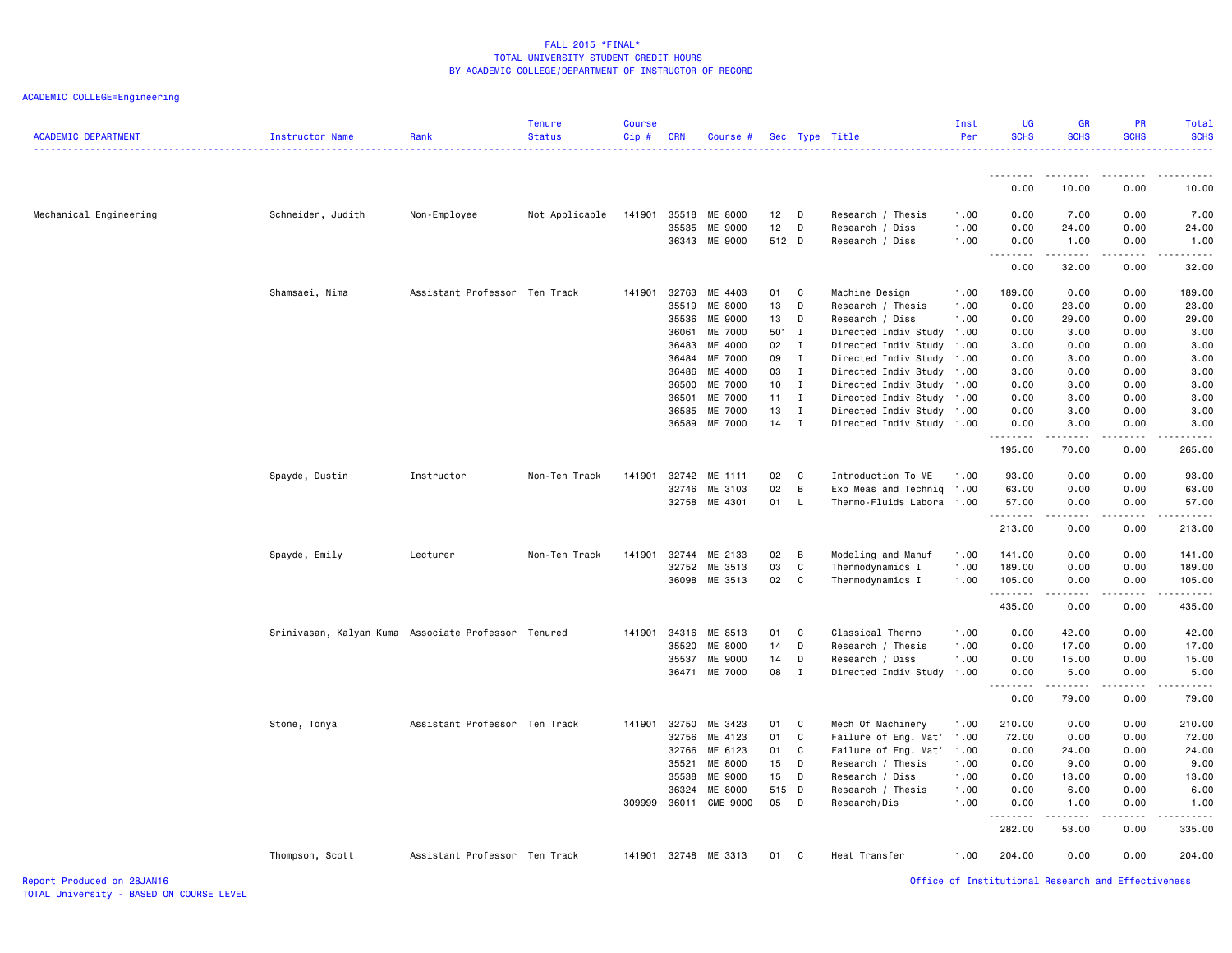| <b>ACADEMIC DEPARTMENT</b> | <b>Instructor Name</b> | Rank                          | Tenure<br><b>Status</b> | Course<br>$Cip$ # | CRN                                                         | Course #                                                                  |                                           |                            | Sec Type Title                                                                                                                                                    | Inst<br>Per                          | UG<br><b>SCHS</b>                                                                              | <b>GR</b><br><b>SCHS</b>                               | <b>PR</b><br><b>SCHS</b>                             | Total<br><b>SCHS</b>                                   |
|----------------------------|------------------------|-------------------------------|-------------------------|-------------------|-------------------------------------------------------------|---------------------------------------------------------------------------|-------------------------------------------|----------------------------|-------------------------------------------------------------------------------------------------------------------------------------------------------------------|--------------------------------------|------------------------------------------------------------------------------------------------|--------------------------------------------------------|------------------------------------------------------|--------------------------------------------------------|
| Mechanical Engineering     | Thompson, Scott        | Assistant Professor Ten Track |                         | 141901            | 35522<br>35539<br>35854<br>35968<br>36360<br>36636<br>36819 | ME 8000<br>ME 9000<br>ME 7000<br>ME 7000<br>ME 7000<br>ME 4000<br>ME 9000 | 16<br>16<br>01<br>02<br>05<br>06<br>516 D | D<br>D<br>I<br>I<br>п<br>п | Research / Thesis<br>Research / Diss<br>Directed Indiv Study<br>Directed Indiv Study 1.00<br>Directed Indiv Study 1.00<br>Directed Indiv Study<br>Research / Diss | 1.00<br>1.00<br>1.00<br>1.00<br>1.00 | 0.00<br>0.00<br>0.00<br>0.00<br>0.00<br>3.00<br>0.00                                           | 15.00<br>42.00<br>3.00<br>3.00<br>3.00<br>0.00<br>1.00 | 0.00<br>0.00<br>0.00<br>0.00<br>0.00<br>0.00<br>0.00 | 15.00<br>42.00<br>3.00<br>3.00<br>3.00<br>3.00<br>1.00 |
|                            |                        |                               |                         |                   |                                                             |                                                                           |                                           |                            |                                                                                                                                                                   |                                      | --------<br>207.00                                                                             | .<br>67.00                                             | --------<br>0.00                                     | -------<br>274.00                                      |
|                            | Walters, Dibbon        | Professor                     | Tenured                 | 141901            | 35523<br>35540                                              | 34314 ME 4833<br>34315 ME 6833<br>ME 8000<br>ME 9000                      | 01<br>01<br>17<br>17                      | C.<br>C<br>D<br>D          | Intermed Fluid Mech<br>Intermed Fluid Mech<br>Research / Thesis<br>Research / Diss                                                                                | 1.00<br>1.00<br>1.00<br>1.00         | 9.00<br>0.00<br>0.00<br>0.00<br>--------<br>9.00                                               | 0.00<br>48.00<br>13.00<br>10.00<br>71.00               | 0.00<br>0.00<br>0.00<br>0.00<br>. <b>.</b> .<br>0.00 | 9.00<br>48.00<br>13.00<br>10.00<br>.<br>80.00          |
| Mechanical Engineering     |                        |                               |                         |                   |                                                             |                                                                           |                                           |                            |                                                                                                                                                                   |                                      | $\qquad \qquad \equiv \equiv \equiv \equiv \equiv \equiv \equiv \equiv$<br>3194.00<br>======== | ========<br>955.00                                     | ========<br>0.00<br>==================               | ==========<br>4149.00<br>==========                    |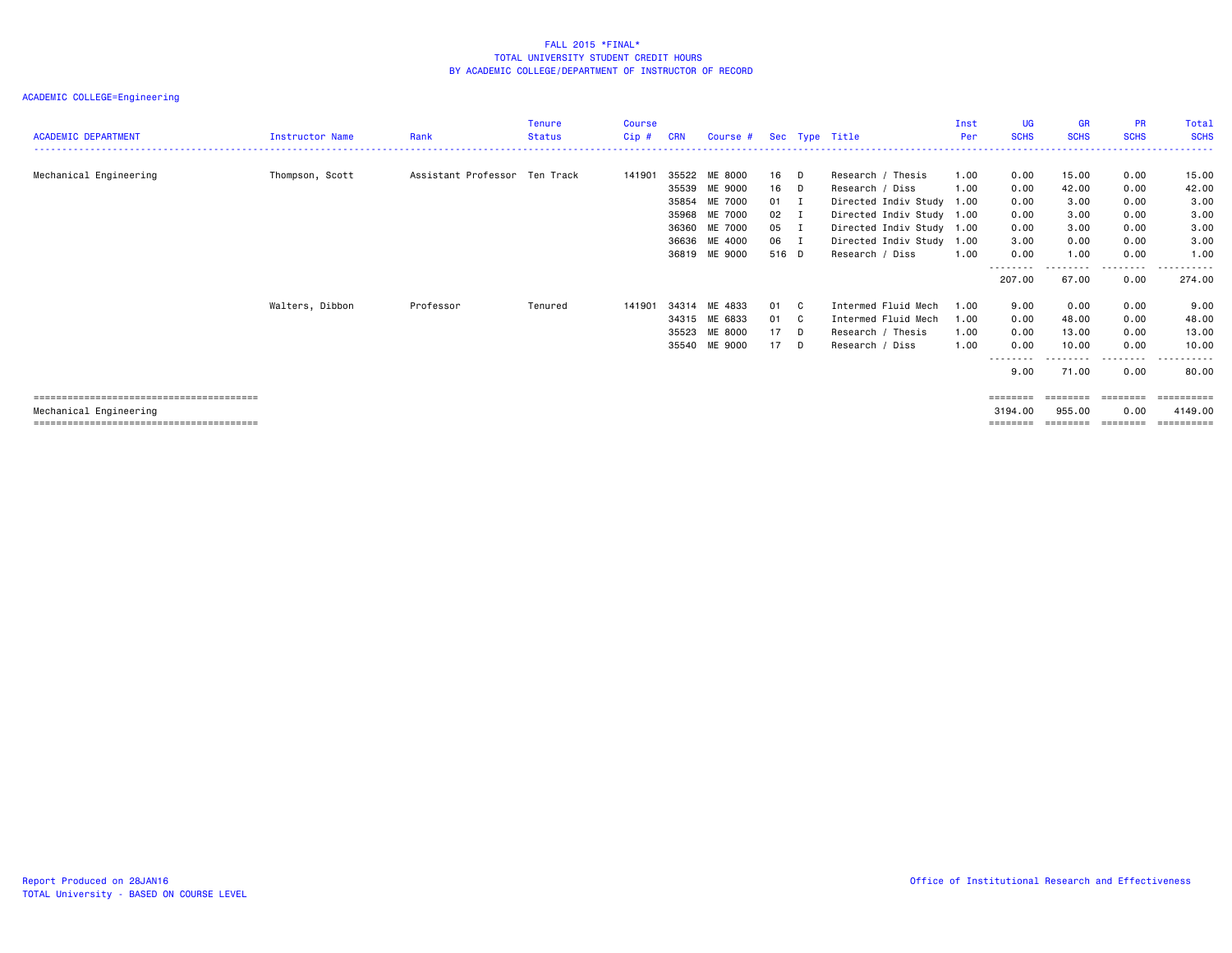| <b>ACADEMIC DEPARTMENT</b>     | Instructor Name       | Rank                          | <b>Tenure</b><br><b>Status</b> | <b>Course</b><br>$Cip \#$ | <b>CRN</b>   | Course #              |       |              | Sec Type Title            | Inst<br>Per | <b>UG</b><br><b>SCHS</b> | <b>GR</b><br><b>SCHS</b> | <b>PR</b><br><b>SCHS</b>            | Total<br><b>SCHS</b><br>. |
|--------------------------------|-----------------------|-------------------------------|--------------------------------|---------------------------|--------------|-----------------------|-------|--------------|---------------------------|-------------|--------------------------|--------------------------|-------------------------------------|---------------------------|
| School of Chemical Engineering | Bricka, Ray           | Associate Professor Tenured   |                                | 140701                    | 30792        | CHE 4134              | 01    | $\mathbf{C}$ | Process Design            | 1.00        | 388.00                   | 0.00                     | 0.00                                | 388.00                    |
|                                |                       |                               |                                |                           | 30793        | CHE 4134              | 02    | K            | Process Design            | 1.00        | 0.00                     | 0.00                     | 0.00                                | 0.00                      |
|                                |                       |                               |                                |                           | 30794        | CHE 4134              | 03    | K            | Process Design            | 1.00        | 0.00                     | 0.00                     | 0.00                                | 0.00                      |
|                                |                       |                               |                                |                           | 35925        | CHE 8000              | 01    | D            | Research / Thesis         | 1.00        | 0.00                     | 1.00                     | 0.00                                | 1.00                      |
|                                |                       |                               |                                |                           | 35933        | CHE 9000              | 01    | D            | Research/Diss             | 1.00        | 0.00                     | 9.00                     | 0.00                                | 9.00                      |
|                                |                       |                               |                                |                           | 36526        | CHE 4000              | 04    | Ι.           | Directed Indiv Study 1.00 |             | 3.00                     | 0.00                     | 0.00                                | 3.00                      |
|                                |                       |                               |                                |                           | 36683        | CHE 4000              | 05    | I            | Directed Indiv Study 1.00 |             | 3.00<br>.                | 0.00<br>.                | 0.00<br>.                           | 3.00<br>.                 |
|                                |                       |                               |                                |                           |              |                       |       |              |                           |             | 394.00                   | 10.00                    | 0.00                                | 404.00                    |
|                                | Elmore, Billy         | Associate Professor Tenured   |                                | 140701                    | 30785        | CHE 3232              | 01    | - Li         | Chem Eng Lab II           | 1.00        | 178.00                   | 0.00                     | 0.00                                | 178.00                    |
|                                |                       |                               |                                |                           | 30801        | CHE 8011              | 01    | S            | Chem En Seminar           | 1.00        | 0.00                     | 13.00                    | 0.00                                | 13.00                     |
|                                |                       |                               |                                |                           | 34322        | CHE 1101              | 01    | C            | CHE Fresh Seminar         | 1.00        | 141.00                   | 0.00                     | 0.00                                | 141.00                    |
|                                |                       |                               |                                |                           | 36288        | CHE 8223              | 01    | C            | Adv Process Comp          | 1.00        | 0.00                     | 9.00                     | 0.00                                | 9.00                      |
|                                |                       |                               |                                |                           | 36323        | CHE 2990              | D01   | C            | Special Topic In CHE      | 1.00        | 48.00                    | 0.00                     | 0.00                                | 48.00                     |
|                                |                       |                               |                                |                           |              | 36517 CHE 8000        | 09    | D            | Research / Thesis         | 1.00        | 0.00                     | 7.00                     | 0.00                                | 7.00                      |
|                                |                       |                               |                                |                           |              |                       |       |              |                           |             | .<br>367.00              | .<br>29.00               | .<br>0.00                           | <u>.</u><br>396.00        |
|                                |                       |                               |                                |                           |              |                       |       |              |                           |             |                          |                          |                                     |                           |
|                                | French, William       | Associate Professor Tenured   |                                | 140701                    | 30795        | CHE 4683              | S01 C |              | Fund of Biofuels Pro      | 1.00        | 144.00                   | 0.00                     | 0.00                                | 144.00                    |
|                                |                       |                               |                                |                           |              | 35934 CHE 9000        | 02    | D            | Research/Diss             | 1.00        | 0.00<br><u>.</u>         | 20.00<br>.               | 0.00<br>.                           | 20.00<br><u>.</u>         |
|                                |                       |                               |                                |                           |              |                       |       |              |                           |             | 144.00                   | 20.00                    | 0.00                                | 164.00                    |
|                                |                       |                               |                                |                           |              |                       |       |              |                           |             |                          |                          |                                     |                           |
|                                | Hartenbower, Benjamin | Non-Faculty                   | Not Applicable                 | 140701                    | 30778        | CHE 2114              | 01    | C            | Mass & Energy Bal         | 1.00        | 536.00                   | 0.00                     | 0.00                                | 536.00                    |
|                                |                       |                               |                                |                           | 30779        | CHE 2114              | 02    | K            | Mass & Energy Bal         | 1.00        | 0.00<br>1.1.1.1.1.1.1    | 0.00                     | 0.00                                | 0.00<br>.                 |
|                                |                       |                               |                                |                           |              |                       |       |              |                           |             | 536.00                   | -----<br>0.00            | المتمام المنا<br>0.00               | 536.00                    |
|                                |                       |                               |                                |                           |              |                       |       |              |                           |             |                          |                          |                                     |                           |
|                                | Hill, Priscilla       | Associate Professor Tenured   |                                |                           | 140701 30777 | CHE 1001              | F01 C |              | First Year Seminar        | 1.00        | 46.00                    | 0.00                     | 0.00                                | 46.00                     |
|                                |                       |                               |                                |                           | 30781        | CHE 3123              | 01    | C            | Chem En Thermo II         | 1.00        | 105.00                   | 0.00                     | 0.00                                | 105.00                    |
|                                |                       |                               |                                |                           |              |                       |       |              |                           |             | .<br>151.00              | 0.00                     | .<br>0.00                           | .<br>151.00               |
|                                | Keith, Jason          | Non-Faculty                   | Tenured                        |                           |              | 140701 35936 CHE 9000 | 04    | D            | Research/Diss             | 1.00        | 0.00                     | 12.00                    | 0.00                                | 12.00                     |
|                                |                       |                               |                                |                           |              |                       |       |              |                           |             |                          | .                        | .                                   | د د د د د                 |
|                                |                       |                               |                                |                           |              |                       |       |              |                           |             | 0.00                     | 12.00                    | 0.00                                | 12.00                     |
|                                | Kundu, Santanu        | Assistant Professor Ten Track |                                |                           | 140701 30790 | CHE 3413              | 01    | C            | Eng Materials             | 1.00        | 402.00                   | 0.00                     | 0.00                                | 402.00                    |
|                                |                       |                               |                                |                           |              | 35937 CHE 9000        | 05    | D            | Research/Diss             | 1.00        | 0.00                     | 29.00                    | 0.00                                | 29.00                     |
|                                |                       |                               |                                |                           |              |                       |       |              |                           |             | .                        | د د د د د                | د د د د                             | ------                    |
|                                |                       |                               |                                |                           |              |                       |       |              |                           |             | 402.00                   | 29.00                    | 0.00                                | 431.00                    |
|                                |                       |                               |                                |                           |              |                       |       |              |                           |             |                          |                          |                                     |                           |
|                                | Pearson, Larry        | Instructor                    | Non-Ten Track                  | 140701                    | 30780        | CHE 3113              | 01    | C            | Chem En Thermo I          | 1.00        | 174.00                   | 0.00                     | 0.00                                | 174.00                    |
|                                |                       |                               |                                |                           |              | 30782 CHE 3203        | 01    | C            | Fluid Flow Op             | 1.00        | 339.00                   | 0.00                     | 0.00<br>$\sim$ $\sim$ $\sim$ $\sim$ | 339.00                    |
|                                |                       |                               |                                |                           |              |                       |       |              |                           |             | .<br>513.00              | 0.00                     | 0.00                                | ------<br>513.00          |
|                                |                       |                               |                                |                           |              |                       |       |              |                           |             |                          |                          |                                     |                           |
|                                | Rai, Neeraj           | Assistant Professor Ten Track |                                | 140701                    | 30802        | CHE 8113              | 01    | C            | Adv Che En Thermo         | 1.00        | 0.00                     | 21.00                    | 0.00                                | 21.00                     |
|                                |                       |                               |                                |                           | 35938        | CHE 9000              | 06    | D            | Research/Diss             | 1.00        | 0.00                     | 40.00                    | 0.00                                | 40.00                     |
|                                |                       |                               |                                |                           | 36141        | CHE 4000              | 02    | $\mathbf{I}$ | Directed Indiv Study 1.00 |             | 3.00                     | 0.00                     | 0.00                                | 3.00                      |
|                                |                       |                               |                                |                           |              |                       |       |              |                           |             |                          |                          |                                     |                           |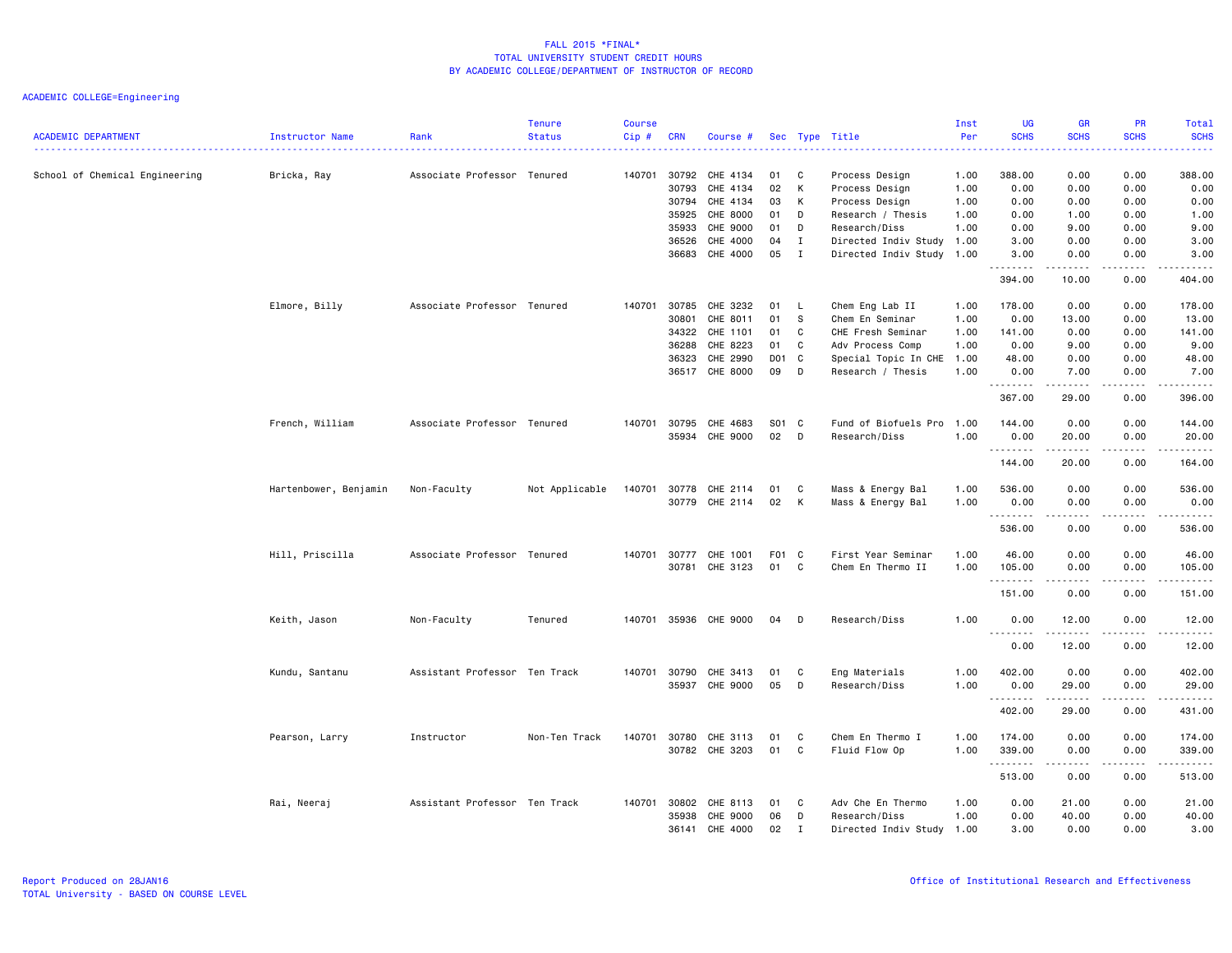| <b>ACADEMIC DEPARTMENT</b>     | Instructor Name   | Rank                        | Tenure<br><b>Status</b> | Course<br>Cip # | <b>CRN</b>     | Course #                                     |                      |    | Sec Type Title                                                                      | Inst<br>Per          | UG<br><b>SCHS</b>                  | <b>GR</b><br><b>SCHS</b>           | <b>PR</b><br><b>SCHS</b>          | Total<br><b>SCHS</b>        |
|--------------------------------|-------------------|-----------------------------|-------------------------|-----------------|----------------|----------------------------------------------|----------------------|----|-------------------------------------------------------------------------------------|----------------------|------------------------------------|------------------------------------|-----------------------------------|-----------------------------|
|                                |                   |                             |                         |                 |                |                                              |                      |    |                                                                                     |                      | 3.00                               | .<br>61.00                         | .<br>0.00                         | 64.00                       |
| School of Chemical Engineering | Toghiani, Hossein | Professor                   | Tenured                 | 140701          | 30791<br>35931 | CHE 4113<br>30796 CHE 6113<br>CHE 8000       | 01 C<br>01 C<br>07   | D. | Chem Reactor Design<br>Chem Reactor Design<br>Research / Thesis                     | 1.00<br>1.00<br>1.00 | 294.00<br>0.00<br>0.00<br>-------- | 0.00<br>3.00<br>3.00<br>.          | 0.00<br>0.00<br>0.00<br>--------- | 294.00<br>3.00<br>3,00<br>. |
|                                |                   |                             |                         |                 |                |                                              |                      |    |                                                                                     |                      | 294.00                             | 6.00                               | 0.00                              | 300.00                      |
|                                | Walters, Keisha   | Associate Professor Tenured |                         | 140701          | 34323          | CHE 4143<br>34324 CHE 6143<br>36072 CHE 4000 | 01 C<br>01 C<br>01 I |    | Adv Poly/Composite M 1.00<br>Adv Poly/Composite M 1.00<br>Directed Indiv Study 1.00 |                      | 57.00<br>0.00<br>3.00<br>--------  | 0.00<br>27.00<br>0.00<br>--------- | 0.00<br>0.00<br>0.00<br>.         | 57.00<br>27.00<br>3,00<br>. |
|                                |                   |                             |                         |                 |                |                                              |                      |    |                                                                                     |                      | 60.00                              | 27.00                              | 0.00                              | 87.00                       |
| School of Chemical Engineering |                   |                             |                         |                 |                |                                              |                      |    |                                                                                     |                      | 2864.00                            | ========<br>194.00<br>========     | ========<br>0.00<br>========      | 3058,00                     |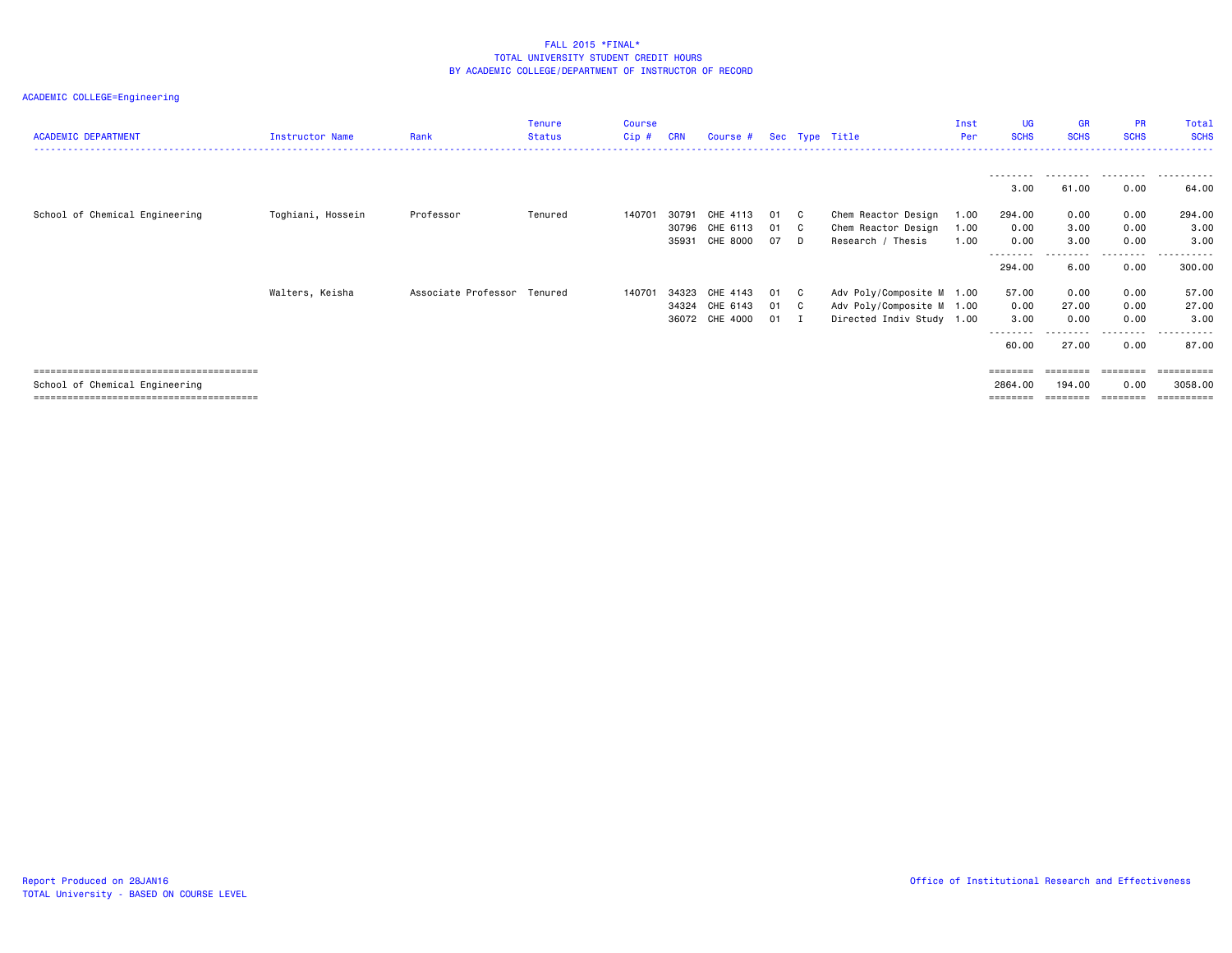| <b>ACADEMIC DEPARTMENT</b> | Instructor Name | Rank                          | <b>Tenure</b><br><b>Status</b> | <b>Course</b><br>Cip# | <b>CRN</b>     | Course #             |           |                              | Sec Type Title                                         | Inst<br>Per | UG<br><b>SCHS</b>                             | <b>GR</b><br><b>SCHS</b>                                                                                                                                     | <b>PR</b><br><b>SCHS</b><br>2222)   | Total<br><b>SCHS</b><br>.                                                                                                                                     |
|----------------------------|-----------------|-------------------------------|--------------------------------|-----------------------|----------------|----------------------|-----------|------------------------------|--------------------------------------------------------|-------------|-----------------------------------------------|--------------------------------------------------------------------------------------------------------------------------------------------------------------|-------------------------------------|---------------------------------------------------------------------------------------------------------------------------------------------------------------|
| Forestry                   | Evans, David    | Professor                     | Tenured                        |                       | 030501 32041   | F0 2113              | 01        | C                            | Dendrology                                             | 1.00        | 129.00                                        | 0.00                                                                                                                                                         | 0.00                                | 129.00                                                                                                                                                        |
|                            |                 |                               |                                |                       | 32042          | F0 2113              | 02        | K                            | Dendrology                                             | 1.00        | 0.00                                          | 0.00                                                                                                                                                         | 0.00                                | 0.00                                                                                                                                                          |
|                            |                 |                               |                                |                       | 32060          | F0 6313              | 01        | C                            | Spatial Tech Nat Res 1.00                              |             | 0.00                                          | 12.00                                                                                                                                                        | 0.00                                | 12.00                                                                                                                                                         |
|                            |                 |                               |                                |                       | 32061          | FO 6313              | 02        | K                            | Spatial Tech Nat Res 1.00                              |             | 0.00                                          | 0.00                                                                                                                                                         | 0.00                                | 0.00                                                                                                                                                          |
|                            |                 |                               |                                |                       |                | 32062 FO 6313        | 03        | К                            | Spatial Tech Nat Res 1.00                              |             | 0.00                                          | 0.00                                                                                                                                                         | 0.00                                | 0.00                                                                                                                                                          |
|                            |                 |                               |                                |                       | 34667          | F0 2113              | 03        | K                            | Dendrology                                             | 1.00        | 0.00                                          | 0.00                                                                                                                                                         | 0.00                                | 0.00                                                                                                                                                          |
|                            |                 |                               |                                |                       | 34760          | F0 9000              | 01        | D                            | Research / Diss                                        | 1.00        | 0.00                                          | 1.00                                                                                                                                                         | 0.00                                | 1.00                                                                                                                                                          |
|                            |                 |                               |                                |                       | 34773          | F0 8000              | 01        | D                            | Research / Thesis                                      | 1.00        | 0.00                                          | 3.00                                                                                                                                                         | 0.00                                | 3.00                                                                                                                                                          |
|                            |                 |                               |                                |                       | 450702 32049   | F0 4313              | 01        | C                            | Spatial Tech Nat Res 1.00                              |             | 141.00                                        | 0.00                                                                                                                                                         | 0.00                                | 141.00                                                                                                                                                        |
|                            |                 |                               |                                |                       | 32050          | F0 4313              | 02        | K                            | Spatial Tech Nat Res 1.00                              |             | 0.00                                          | 0.00                                                                                                                                                         | 0.00                                | 0.00                                                                                                                                                          |
|                            |                 |                               |                                |                       |                | 32051 F0 4313        | 03        | K                            | Spatial Tech Nat Res 1.00                              |             | 0.00<br>.                                     | 0.00<br>.                                                                                                                                                    | 0.00<br>$- - - -$                   | 0.00<br>$\frac{1}{2}$                                                                                                                                         |
|                            |                 |                               |                                |                       |                |                      |           |                              |                                                        |             | 270.00                                        | 16.00                                                                                                                                                        | 0.00                                | 286.00                                                                                                                                                        |
|                            | Ezell, Andrew   | Professor                     | Tenured                        |                       | 030501 34761   | F0 9000              | 02        | D                            | Research / Diss                                        | 1.00        | 0.00                                          | 4.00                                                                                                                                                         | 0.00                                | 4.00                                                                                                                                                          |
|                            |                 |                               |                                |                       |                | 34774 F0 8000        | 02        | D                            | Research / Thesis                                      | 1.00        | 0.00<br>$\sim$ $\sim$ $\sim$<br>-----         | 24.00                                                                                                                                                        | 0.00<br>$\sim$ $\sim$ $\sim$ $\sim$ | 24.00<br>$\frac{1}{2} \left( \frac{1}{2} \right) \left( \frac{1}{2} \right) \left( \frac{1}{2} \right) \left( \frac{1}{2} \right) \left( \frac{1}{2} \right)$ |
|                            |                 |                               |                                |                       |                |                      |           |                              |                                                        |             | 0.00                                          | 28.00                                                                                                                                                        | 0.00                                | 28.00                                                                                                                                                         |
|                            | Frey, Brent     | Assistant Professor Ten Track |                                | 030501                | 34775          | F0 8000              | 03        | D                            | Research / Thesis                                      | 1.00        | 0.00                                          | 2.00                                                                                                                                                         | 0.00                                | 2.00                                                                                                                                                          |
|                            |                 |                               |                                |                       |                | 36723 F0 7000        | 504 I     |                              | Directed Indiv Study 1.00                              |             | 0.00                                          | 2.00                                                                                                                                                         | 0.00                                | 2.00                                                                                                                                                          |
|                            |                 |                               |                                |                       |                |                      |           |                              |                                                        |             | .<br>$\sim$ $\sim$ $\sim$<br>0.00             | -----<br>4.00                                                                                                                                                | .<br>0.00                           | .<br>4.00                                                                                                                                                     |
|                            | Grace, Laura    | Professor                     | Tenured                        | 030501                |                | 32048 FO 4233        | 01        | C                            | Forest Op & Harvest                                    | 1.00        | 138.00<br>.                                   | 0.00                                                                                                                                                         | 0.00<br>$\sim$ $\sim$ $\sim$        | 138.00<br><u>.</u>                                                                                                                                            |
|                            |                 |                               |                                |                       |                |                      |           |                              |                                                        |             | 138.00                                        | .<br>0.00                                                                                                                                                    | 0.00                                | 138.00                                                                                                                                                        |
|                            | Grado, Stephen  | Professor                     | Tenured                        | 030501                | 32040          | F0 1101              | 01        | C                            | Forest Res Survey                                      | 1.00        | 72.00                                         | 0.00                                                                                                                                                         | 0.00                                | 72.00                                                                                                                                                         |
|                            |                 |                               |                                |                       |                | 32044 FO 3113        | 01        | C                            | For Recreation Mgt                                     | 1.00        | 147.00                                        | 0.00                                                                                                                                                         | 0.00                                | 147.00                                                                                                                                                        |
|                            |                 |                               |                                |                       | 34763          | F0 9000              | 04        | D                            | Research / Diss                                        | 1.00        | 0.00                                          | 1.00                                                                                                                                                         | 0.00                                | 1.00                                                                                                                                                          |
|                            |                 |                               |                                |                       | 35844          | F0 8000              | 501       | D                            | Research / Thesis                                      | 1.00        | 0.00                                          | 1.00                                                                                                                                                         | 0.00                                | 1.00                                                                                                                                                          |
|                            |                 |                               |                                |                       |                | 36465 F0 7000        | 03        | $\mathbf{I}$                 | Directed Indiv Study 1.00                              |             | 0.00<br>.                                     | 3.00<br>$\frac{1}{2} \left( \frac{1}{2} \right) \left( \frac{1}{2} \right) \left( \frac{1}{2} \right) \left( \frac{1}{2} \right) \left( \frac{1}{2} \right)$ | 0.00<br>.                           | 3.00<br>------                                                                                                                                                |
|                            |                 |                               |                                |                       |                |                      |           |                              |                                                        |             | 219.00                                        | 5.00                                                                                                                                                         | 0.00                                | 224.00                                                                                                                                                        |
|                            | Grala, Robert   | Associate Professor Tenured   |                                |                       |                | 030501 34764 F0 9000 | 05        | D                            | Research / Diss                                        | 1.00        | 0.00<br>$\sim$ $\sim$<br>$\sim$ $\sim$ $\sim$ | 21.00                                                                                                                                                        | 0.00                                | 21.00<br>.                                                                                                                                                    |
|                            |                 |                               |                                |                       |                |                      |           |                              |                                                        |             | 0.00                                          | 21.00                                                                                                                                                        | 0.00                                | 21.00                                                                                                                                                         |
|                            | Grebner, Donald | Professor                     | Tenured                        | 030401                | 36096          | F0 6443              | 501 C     |                              | Int`L For Res & Trad 1.00                              |             | 0.00                                          | 12.00                                                                                                                                                        | 0.00                                | 12.00                                                                                                                                                         |
|                            |                 |                               |                                | 030501                | 32052          | F0 4323              | 01        | C                            | Forest Resource Mgt                                    | 1.00        | 96.00                                         | 0.00                                                                                                                                                         | 0.00                                | 96.00                                                                                                                                                         |
|                            |                 |                               |                                |                       | 32053          | F0 4323              | 02        | K                            | Forest Resource Mgt                                    | 1.00        | 0.00                                          | 0.00                                                                                                                                                         | 0.00                                | 0.00                                                                                                                                                          |
|                            |                 |                               |                                |                       | 32054          | F0 4323              | 03        | K                            | Forest Resource Mgt                                    | 1.00        | 0.00                                          | 0.00                                                                                                                                                         | 0.00                                | 0.00                                                                                                                                                          |
|                            |                 |                               |                                |                       | 32063          | F0 6323              | 01        | C                            | Forest Resource Mgt                                    | 1.00        | 0.00                                          | 9.00                                                                                                                                                         | 0.00                                | 9.00                                                                                                                                                          |
|                            |                 |                               |                                |                       |                | 32064 FO 6323        | 02        | K                            | Forest Resource Mgt                                    | 1.00        | 0.00                                          | 0.00                                                                                                                                                         | 0.00                                | 0.00                                                                                                                                                          |
|                            |                 |                               |                                |                       | 32065          | F0 6323              | 03        | K                            | Forest Resource Mgt                                    | 1.00        | 0.00                                          | 0.00                                                                                                                                                         | 0.00                                | 0.00                                                                                                                                                          |
|                            |                 |                               |                                |                       | 34765          | F0 9000              | 06        | D                            | Research / Diss                                        | 1.00        | 0.00                                          | 25.00                                                                                                                                                        | 0.00                                | 25.00                                                                                                                                                         |
|                            |                 |                               |                                |                       | 34780          | F0 8000              | 08        | D                            | Research / Thesis                                      | 1.00        | 0.00                                          | 5.00                                                                                                                                                         | 0.00                                | 5.00                                                                                                                                                          |
|                            |                 |                               |                                |                       | 36071<br>36438 | F0 6323<br>F0 7000   | 501 B     |                              | Forest Resource Mgt 1.00                               |             | 0.00                                          | 12.00                                                                                                                                                        | 0.00                                | 12.00                                                                                                                                                         |
|                            |                 |                               |                                |                       | 36463          | F0 7000              | 503<br>01 | $\mathbf{I}$<br>$\mathbf{I}$ | Directed Indiv Study 1.00<br>Directed Indiv Study 1.00 |             | 0.00<br>0.00                                  | 1.00<br>3.00                                                                                                                                                 | 0.00<br>0.00                        | 1.00<br>3.00                                                                                                                                                  |
|                            |                 |                               |                                |                       |                | 36464 F0 7000        | 02        | $\mathbf I$                  | Directed Indiv Study 1.00                              |             | 0.00                                          | 3.00                                                                                                                                                         | 0.00                                | 3.00                                                                                                                                                          |
|                            |                 |                               |                                |                       |                |                      |           |                              |                                                        |             |                                               |                                                                                                                                                              |                                     |                                                                                                                                                               |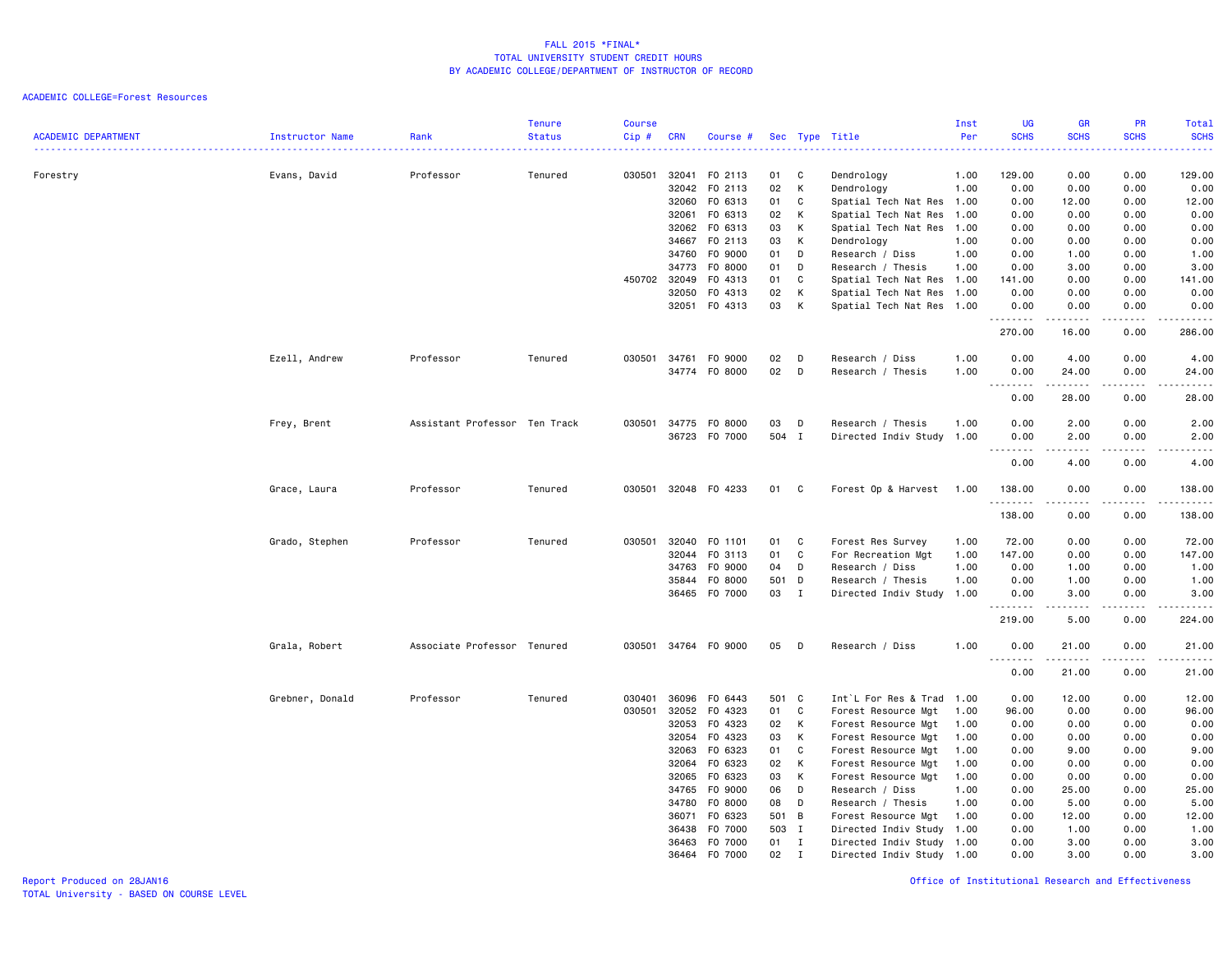| <b>ACADEMIC DEPARTMENT</b> | Instructor Name   | Rank                              | <b>Tenure</b><br><b>Status</b> | <b>Course</b><br>Cip# | <b>CRN</b>                     | Course #                      |                          |              | Sec Type Title                                                       | Inst<br>Per          | UG<br><b>SCHS</b>          | <b>GR</b><br><b>SCHS</b>                                                                                                                                      | PR<br><b>SCHS</b>                                                                                                         | Total<br><b>SCHS</b><br><u>.</u>   |
|----------------------------|-------------------|-----------------------------------|--------------------------------|-----------------------|--------------------------------|-------------------------------|--------------------------|--------------|----------------------------------------------------------------------|----------------------|----------------------------|---------------------------------------------------------------------------------------------------------------------------------------------------------------|---------------------------------------------------------------------------------------------------------------------------|------------------------------------|
|                            |                   |                                   |                                |                       |                                |                               |                          |              |                                                                      |                      | .                          |                                                                                                                                                               | $\frac{1}{2} \left( \frac{1}{2} \right) \left( \frac{1}{2} \right) \left( \frac{1}{2} \right) \left( \frac{1}{2} \right)$ | .                                  |
|                            |                   |                                   |                                |                       |                                |                               |                          |              |                                                                      |                      | 96.00                      | 70.00                                                                                                                                                         | 0.00                                                                                                                      | 166.00                             |
| Forestry                   | Henderson, James  | Extension Assoc Pro Non-Ten Track |                                | 030501                | 34766<br>34781                 | F0 9000<br>F0 8000            | 07<br>09                 | D<br>D       | Research / Diss<br>Research / Thesis                                 | 1.00<br>1.00         | 0.00<br>0.00               | 3.00<br>7.00                                                                                                                                                  | 0.00<br>0.00                                                                                                              | 3.00<br>7.00                       |
|                            |                   |                                   |                                |                       |                                |                               |                          |              |                                                                      |                      | .<br>0.00                  | $\frac{1}{2} \left( \frac{1}{2} \right) \left( \frac{1}{2} \right) \left( \frac{1}{2} \right) \left( \frac{1}{2} \right) \left( \frac{1}{2} \right)$<br>10.00 | د د د د<br>0.00                                                                                                           | $\omega$ is $\omega$ in .<br>10.00 |
|                            | Matney, Thomas    | Professor                         | Tenured                        | 030501                | 34783                          | F0 8000                       | 11                       | D            | Research / Thesis                                                    | 1.00                 | 0.00                       | 3.00                                                                                                                                                          | 0.00                                                                                                                      | 3.00                               |
|                            |                   |                                   |                                |                       |                                |                               |                          |              |                                                                      |                      | 0.00                       | 3.00                                                                                                                                                          | 0.00                                                                                                                      | 3.00                               |
|                            | Munn, Ian         | Non-Faculty                       | Tenured                        | 030501                | 34768<br>34784                 | F0 9000<br>F0 8000            | 09<br>12 <sup>12</sup>   | D<br>D       | Research / Diss<br>Research / Thesis                                 | 1.00<br>1.00         | 0.00<br>0.00               | 1.00<br>1.00                                                                                                                                                  | 0.00<br>0.00                                                                                                              | 1.00<br>1.00                       |
|                            |                   |                                   |                                |                       | 36361<br>36369<br>030506 32043 | F0 8293<br>F0 8000<br>F0 3003 | 501<br>502 D<br>01       | D<br>- F     | Professional Paper<br>Research / Thesis<br>Internship in Forest 1.00 | 1.00<br>1.00         | 0.00<br>0.00<br>12.00      | 3.00<br>1.00<br>0.00                                                                                                                                          | 0.00<br>0.00<br>0.00                                                                                                      | 3.00<br>1.00<br>12.00              |
|                            |                   |                                   |                                |                       |                                |                               |                          |              |                                                                      |                      | 12.00                      | $\frac{1}{2} \left( \frac{1}{2} \right) \left( \frac{1}{2} \right) \left( \frac{1}{2} \right) \left( \frac{1}{2} \right) \left( \frac{1}{2} \right)$<br>6.00  | .<br>0.00                                                                                                                 | .<br>18.00                         |
|                            | Renninger, Heidi  | Assistant Professor Ten Track     |                                | 030501                | 34785<br>35845                 | F0 8000<br>F0 8990            | 13<br>01                 | D<br>C       | Research / Thesis<br>Special Topic In FO                             | 1.00<br>1.00         | 0.00<br>0.00<br>.          | 2.00<br>30.00<br>.                                                                                                                                            | 0.00<br>0.00<br>$\frac{1}{2}$                                                                                             | 2.00<br>30.00<br>د د د د د         |
|                            |                   |                                   |                                |                       |                                |                               |                          |              |                                                                      |                      | 0.00                       | 32.00                                                                                                                                                         | 0.00                                                                                                                      | 32.00                              |
|                            | Roberts, Scott    | Professor                         | Tenured                        | 030501                | 32056<br>32058                 | F0 6123<br>F0 6123            | 01<br>03<br>01           | C<br>К<br>s. | Forest Ecology<br>Forest Ecology                                     | 1.00<br>1.00<br>1.00 | 0.00<br>0.00               | 9.00<br>0.00                                                                                                                                                  | 0.00<br>0.00<br>0.00                                                                                                      | 9.00<br>0.00                       |
|                            |                   |                                   |                                |                       | 32067<br>34000<br>34769        | FO 8111<br>FO 8111<br>F0 9000 | 501 S<br>10 <sub>1</sub> | D            | Graduate Seminar<br>Graduate Seminar<br>Research / Diss              | 1.00<br>1.00         | 0.00<br>0.00<br>0.00       | 9.00<br>5.00<br>1.00                                                                                                                                          | 0.00<br>0.00                                                                                                              | 9.00<br>5.00<br>1.00               |
|                            |                   |                                   |                                |                       | 34786<br>36384<br>36385        | F0 8000<br>F0 7000<br>F0 7000 | 14<br>501 I<br>502 I     | D            | Research / Thesis<br>Directed Indiv Study<br>Directed Indiv Study    | 1.00<br>1.00<br>1.00 | 0.00<br>0.00<br>0.00       | 1.00<br>1.00<br>1.00                                                                                                                                          | 0.00<br>0.00<br>0.00                                                                                                      | 1.00<br>1.00<br>1.00               |
|                            |                   |                                   |                                |                       | 36387<br>030502 32045<br>32046 | F0 8000<br>F0 4123<br>F0 4123 | 503 D<br>01 C<br>02      | К            | Research / Thesis<br>Forest Ecology<br>Forest Ecology                | 1.00<br>1.00<br>1.00 | 0.00<br>159.00<br>0.00     | 2.00<br>0.00<br>0.00                                                                                                                                          | 0.00<br>0.00<br>0.00                                                                                                      | 2.00<br>159.00<br>0.00             |
|                            |                   |                                   |                                |                       |                                | 32047 FO 4123                 | 03                       | K            | Forest Ecology                                                       | 1.00                 | 0.00<br>.                  | 0.00<br>$- - - - -$                                                                                                                                           | 0.00<br>$\frac{1}{2}$                                                                                                     | 0.00<br>.                          |
|                            |                   |                                   |                                |                       |                                |                               |                          |              |                                                                      |                      | 159.00                     | 29.00                                                                                                                                                         | 0.00                                                                                                                      | 188.00                             |
|                            | Rousseau, Randall | Extension Professor Non-Ten Track |                                | 030501                | 34770<br>34787                 | F0 9000<br>F0 8000            | 11<br>15                 | D<br>D       | Research / Diss<br>Research / Thesis                                 | 1.00<br>1.00         | 0.00<br>0.00<br>.          | 5.00<br>13.00<br>.                                                                                                                                            | 0.00<br>0.00<br>.                                                                                                         | 5.00<br>13.00<br>.                 |
|                            |                   |                                   |                                |                       |                                |                               |                          |              |                                                                      |                      | 0.00                       | 18.00                                                                                                                                                         | 0.00                                                                                                                      | 18.00                              |
|                            | Sabatia, Charles  | Assistant Professor Ten Track     |                                |                       |                                | 030501 34788 F0 8000          | 16                       | D            | Research / Thesis                                                    | 1.00                 | 0.00<br>$\sim$ $\sim$<br>. | 3.00                                                                                                                                                          | 0.00                                                                                                                      | 3.00<br>.                          |
|                            |                   |                                   |                                |                       |                                |                               |                          |              |                                                                      |                      | 0.00                       | 3.00                                                                                                                                                          | 0.00                                                                                                                      | 3.00                               |
|                            | Schultz, Emily    | Professor                         | Tenured                        |                       |                                | 030501 34771 F0 9000          | 12                       | D            | Research / Diss                                                      | 1.00                 | 0.00<br>0.00               | 9.00<br>-----<br>9.00                                                                                                                                         | 0.00<br>.<br>0.00                                                                                                         | 9.00<br>-----<br>9.00              |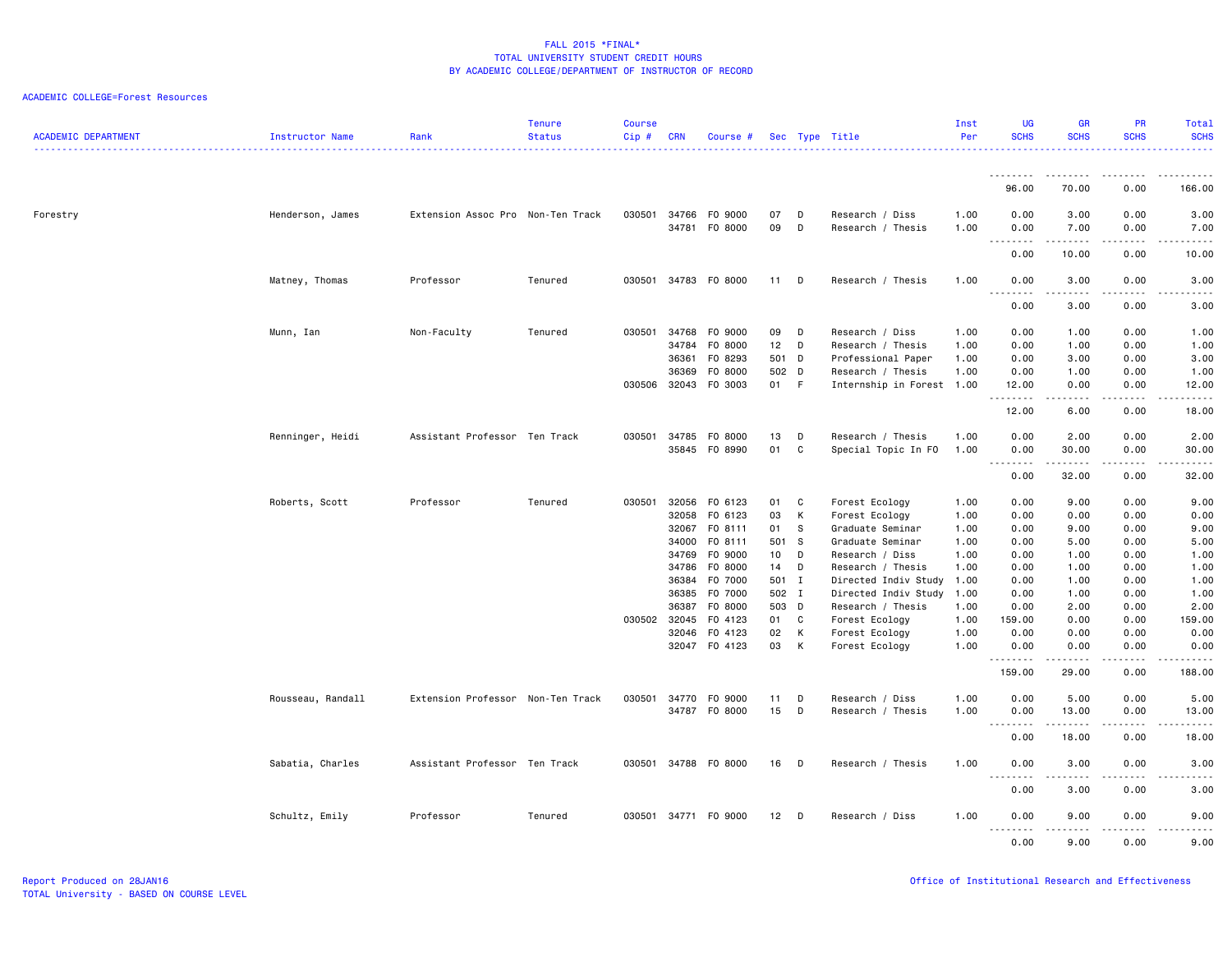| <b>ACADEMIC DEPARTMENT</b> | Instructor Name   | Rank                          | Tenure<br>Status | Course<br>Cip# | <b>CRN</b> | Course # Sec Type Title |    |    |                   | Inst<br>Per | UG<br><b>SCHS</b>                                                       | <b>GR</b><br><b>SCHS</b> | PR<br><b>SCHS</b> | Total<br><b>SCHS</b>  |
|----------------------------|-------------------|-------------------------------|------------------|----------------|------------|-------------------------|----|----|-------------------|-------------|-------------------------------------------------------------------------|--------------------------|-------------------|-----------------------|
| Forestry                   | Siegert, Courtney | Assistant Professor Ten Track |                  | 030501         |            | 34790 FO 8000           | 18 | D. | Research / Thesis | 1.00        | 0.00<br>---------                                                       | 10.00<br>.               | 0.00<br>.         | 10.00<br>.            |
|                            |                   |                               |                  |                |            |                         |    |    |                   |             | 0.00                                                                    | 10.00                    | 0.00              | 10.00                 |
|                            | Sun, Changyou     | Professor                     | Tenured          |                |            | 030501 34772 FO 9000    | 13 | D  | Research / Diss   | 1.00        | 0.00<br>.                                                               | 14.00<br>.               | 0.00<br>.         | 14.00<br>.            |
|                            |                   |                               |                  |                |            |                         |    |    |                   |             | 0.00                                                                    | 14.00                    | 0.00              | 14.00                 |
|                            |                   |                               |                  |                |            |                         |    |    |                   |             |                                                                         | ========                 |                   | $=$ = = = = = = = = = |
| Forestry                   |                   |                               |                  |                |            |                         |    |    |                   |             | 894.00                                                                  | 278.00                   | 0.00              | 1172.00               |
|                            |                   |                               |                  |                |            |                         |    |    |                   |             | $\qquad \qquad \equiv \equiv \equiv \equiv \equiv \equiv \equiv \equiv$ | ========                 | ========          | ==========            |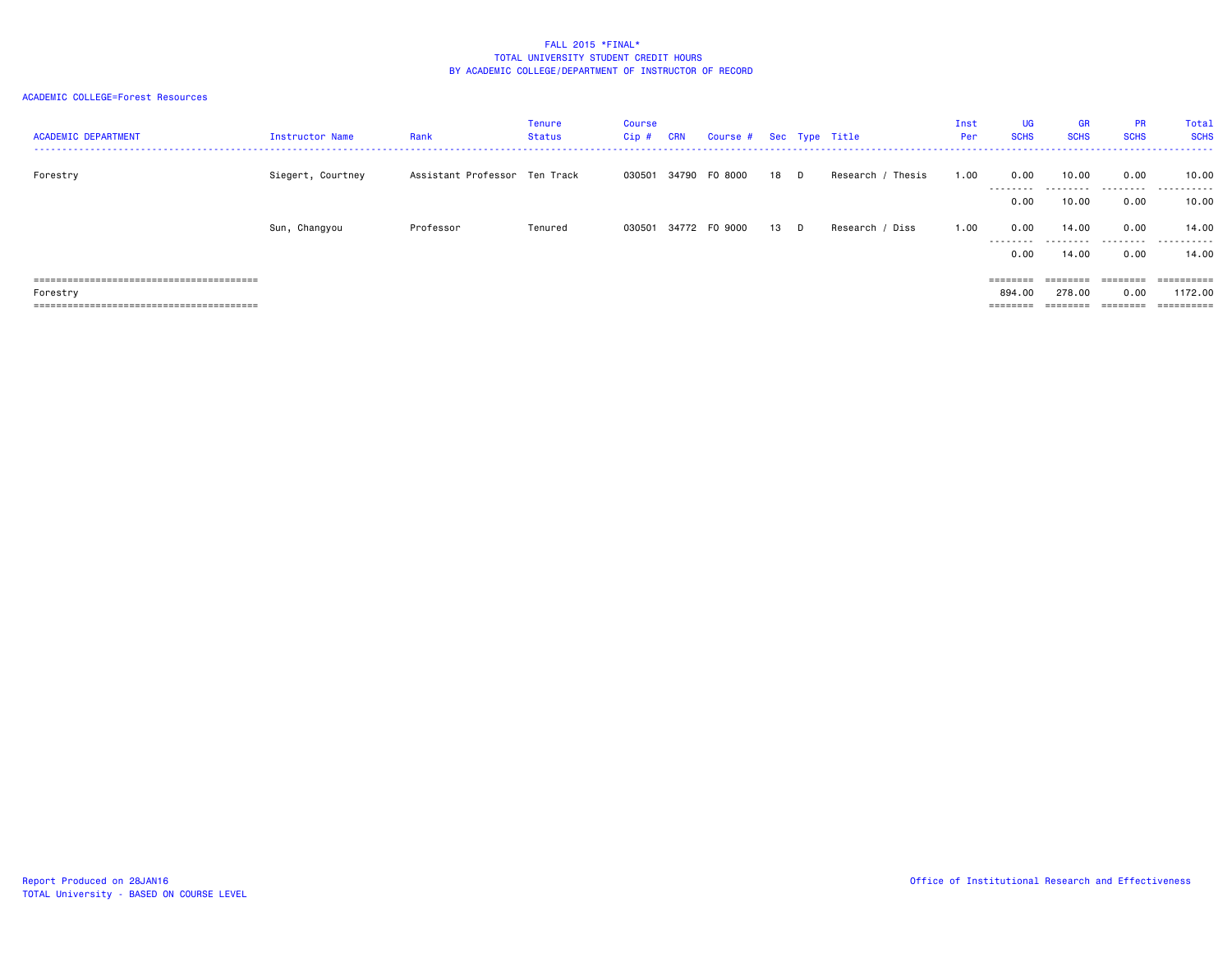| <b>ACADEMIC DEPARTMENT</b> | Instructor Name                                       | Rank<br>------------------    | <b>Tenure</b><br><b>Status</b> | <b>Course</b><br>Cip# | <b>CRN</b>     | Course #                 |          |                   | Sec Type Title<br>--------------------                 | Inst<br>Per | <b>UG</b><br><b>SCHS</b><br>----                                                                                                                                             | <b>GR</b><br><b>SCHS</b>                                                                                                                                      | <b>PR</b><br><b>SCHS</b>            | Total<br><b>SCHS</b><br>$\frac{1}{2} \left( \frac{1}{2} \right) \left( \frac{1}{2} \right) \left( \frac{1}{2} \right) \left( \frac{1}{2} \right)$                                        |
|----------------------------|-------------------------------------------------------|-------------------------------|--------------------------------|-----------------------|----------------|--------------------------|----------|-------------------|--------------------------------------------------------|-------------|------------------------------------------------------------------------------------------------------------------------------------------------------------------------------|---------------------------------------------------------------------------------------------------------------------------------------------------------------|-------------------------------------|------------------------------------------------------------------------------------------------------------------------------------------------------------------------------------------|
| Sustainable Bioproducts    | Barnes, H. Michael                                    | Professor                     | Tenured                        | 030501                |                | 36209 FP 7000            | 04 I     |                   | Directed Indiv Study 1.00                              |             | 0.00                                                                                                                                                                         | 3.00<br>$\frac{1}{2} \left( \frac{1}{2} \right) \left( \frac{1}{2} \right) \left( \frac{1}{2} \right) \left( \frac{1}{2} \right) \left( \frac{1}{2} \right)$  | 0.00<br>.                           | 3.00<br>$\frac{1}{2} \left( \frac{1}{2} \right) \left( \frac{1}{2} \right) \left( \frac{1}{2} \right) \left( \frac{1}{2} \right) \left( \frac{1}{2} \right)$                             |
|                            |                                                       |                               |                                |                       |                |                          |          |                   |                                                        |             | 0.00                                                                                                                                                                         | 3.00                                                                                                                                                          | 0.00                                | 3.00                                                                                                                                                                                     |
|                            | Borazjani, Abdolhamid                                 | Professor                     | Tenured                        | 030501                | 35130          | FP 8000                  | 02       | D                 | Research / Thesis                                      | 1.00        | 0.00                                                                                                                                                                         | 4.00                                                                                                                                                          | 0.00                                | 4.00                                                                                                                                                                                     |
|                            |                                                       |                               |                                |                       |                | 36307 FP 7000            | 05       | $\mathbf{I}$      | Directed Indiv Study 1.00                              |             | 0.00<br>.                                                                                                                                                                    | 3.00<br>.                                                                                                                                                     | 0.00<br>.                           | 3.00<br>.                                                                                                                                                                                |
|                            |                                                       |                               |                                |                       |                |                          |          |                   |                                                        |             | 0.00                                                                                                                                                                         | 7.00                                                                                                                                                          | 0.00                                | 7.00                                                                                                                                                                                     |
|                            | Hassan, El Barbary                                    | Associate Professor Tenured   |                                | 030501                | 35143          | FP 9000                  | 03       | D                 | Research / Diss                                        | 1.00        | 0.00                                                                                                                                                                         | 13.00                                                                                                                                                         | 0.00                                | 13.00                                                                                                                                                                                    |
|                            |                                                       |                               |                                | 030509                | 34665          | FP 8123                  | 01       | C                 | Adv Lignocell Biomas                                   | 1.00        | 0.00<br>$\sim$ $\sim$ $\sim$<br>$\frac{1}{2}$                                                                                                                                | 12.00                                                                                                                                                         | 0.00<br>.                           | 12.00<br>$\sim$ $\sim$ $\sim$ $\sim$ $\sim$                                                                                                                                              |
|                            |                                                       |                               |                                |                       |                |                          |          |                   |                                                        |             | 0.00                                                                                                                                                                         | 25.00                                                                                                                                                         | 0.00                                | 25.00                                                                                                                                                                                    |
|                            | Jeremic Nikolic, Dragic Assistant Professor Ten Track |                               |                                | 030501                | 35132          | FP 8000                  | 04       | D                 | Research / Thesis                                      | 1.00        | 0.00                                                                                                                                                                         | 19.00                                                                                                                                                         | 0.00                                | 19.00                                                                                                                                                                                    |
|                            |                                                       |                               |                                |                       | 35144          | FP 9000                  | 04       | D                 | Research / Diss                                        | 1.00        | 0.00                                                                                                                                                                         | 20.00                                                                                                                                                         | 0.00                                | 20.00                                                                                                                                                                                    |
|                            |                                                       |                               |                                |                       | 36208<br>36425 | FP 7000                  | 03<br>07 | I<br>$\mathbf{I}$ | Directed Indiv Study 1.00                              |             | 0.00                                                                                                                                                                         | 3.00                                                                                                                                                          | 0.00<br>0.00                        | 3.00<br>3.00                                                                                                                                                                             |
|                            |                                                       |                               |                                |                       |                | FP 7000<br>36426 FP 7000 | 08       | $\mathbf{I}$      | Directed Indiv Study 1.00<br>Directed Indiv Study 1.00 |             | 0.00<br>0.00                                                                                                                                                                 | 3.00<br>3.00                                                                                                                                                  | 0.00                                | 3.00                                                                                                                                                                                     |
|                            |                                                       |                               |                                |                       |                |                          |          |                   |                                                        |             | $\sim$ $\sim$ $\sim$<br>$\frac{1}{2} \left( \frac{1}{2} \right) \left( \frac{1}{2} \right) \left( \frac{1}{2} \right) \left( \frac{1}{2} \right) \left( \frac{1}{2} \right)$ | $\frac{1}{2} \left( \frac{1}{2} \right) \left( \frac{1}{2} \right) \left( \frac{1}{2} \right) \left( \frac{1}{2} \right) \left( \frac{1}{2} \right)$<br>48.00 | .                                   | .<br>48.00                                                                                                                                                                               |
|                            |                                                       |                               |                                |                       |                |                          |          |                   |                                                        |             | 0.00                                                                                                                                                                         |                                                                                                                                                               | 0.00                                |                                                                                                                                                                                          |
|                            | Jones, Paul                                           | Non-Employee                  | Not Applicable                 | 030501                | 35133          | FP 8000                  | 05       | D                 | Research / Thesis                                      | 1.00        | 0.00                                                                                                                                                                         | 15.00                                                                                                                                                         | 0.00                                | 15.00                                                                                                                                                                                    |
|                            |                                                       |                               |                                |                       | 35145          | FP 9000                  | 05       | D                 | Research / Diss                                        | 1.00        | 0.00                                                                                                                                                                         | 13.00<br>.                                                                                                                                                    | 0.00<br>.                           | 13.00<br>.                                                                                                                                                                               |
|                            |                                                       |                               |                                |                       |                |                          |          |                   |                                                        |             | 0.00                                                                                                                                                                         | 28.00                                                                                                                                                         | 0.00                                | 28.00                                                                                                                                                                                    |
|                            | Nejad, Mojgan                                         | Assistant Professor Ten Track |                                | 030501                | 35134          | FP 8000                  | 06       | D                 | Research / Thesis                                      | 1.00        | 0.00                                                                                                                                                                         | 7.00                                                                                                                                                          | 0.00                                | 7.00                                                                                                                                                                                     |
|                            |                                                       |                               |                                |                       | 35146          | FP 9000                  | 06       | D                 | Research / Diss                                        | 1.00        | 0.00                                                                                                                                                                         | 3.00                                                                                                                                                          | 0.00                                | 3.00                                                                                                                                                                                     |
|                            |                                                       |                               |                                | 030509                | 34663          | FP 6113                  | 01       | B                 | Adhesives & Finishes 1.00                              |             | 0.00<br>.                                                                                                                                                                    | 18.00<br>$\begin{array}{cccccccccccccc} \bullet & \bullet & \bullet & \bullet & \bullet & \bullet & \bullet \end{array}$                                      | 0.00<br>.                           | 18.00<br>$\frac{1}{2} \left( \frac{1}{2} \right) \left( \frac{1}{2} \right) \left( \frac{1}{2} \right) \left( \frac{1}{2} \right) \left( \frac{1}{2} \right) \left( \frac{1}{2} \right)$ |
|                            |                                                       |                               |                                |                       |                |                          |          |                   |                                                        |             | 0.00                                                                                                                                                                         | 28.00                                                                                                                                                         | 0.00                                | 28.00                                                                                                                                                                                    |
|                            | Nicholas, Darrel                                      | Professor                     | Tenured                        | 030509                |                | 32078 FP 8111            | 01       | - S               | Research Seminar                                       | 1.00        | 0.00<br>.                                                                                                                                                                    | 13.00<br>$\frac{1}{2} \left( \frac{1}{2} \right) \left( \frac{1}{2} \right) \left( \frac{1}{2} \right) \left( \frac{1}{2} \right) \left( \frac{1}{2} \right)$ | 0.00<br>.                           | 13.00<br>.                                                                                                                                                                               |
|                            |                                                       |                               |                                |                       |                |                          |          |                   |                                                        |             | 0.00                                                                                                                                                                         | 13.00                                                                                                                                                         | 0.00                                | 13.00                                                                                                                                                                                    |
|                            | Seale, Roy                                            | Professor                     | Tenured                        | 030501                | 35136          | FP 8000                  | 08       | D                 | Research / Thesis                                      | 1.00        | 0.00                                                                                                                                                                         | 6.00                                                                                                                                                          | 0.00                                | 6.00                                                                                                                                                                                     |
|                            |                                                       |                               |                                |                       | 35147          | FP 9000                  | 07       | D                 | Research / Diss                                        | 1.00        | 0.00                                                                                                                                                                         | 14.00                                                                                                                                                         | 0.00                                | 14.00                                                                                                                                                                                    |
|                            |                                                       |                               |                                |                       |                | 35357 F0 4000            | 01 I     |                   | Directed Indiv Study 1.00                              |             | 3.00                                                                                                                                                                         | 0.00                                                                                                                                                          | 0.00                                | 3.00                                                                                                                                                                                     |
|                            |                                                       |                               |                                |                       |                |                          |          |                   |                                                        |             | $- - -$<br>3.00                                                                                                                                                              | 20.00                                                                                                                                                         | $\sim$ $\sim$ $\sim$ $\sim$<br>0.00 | $\frac{1}{2} \left( \frac{1}{2} \right) \left( \frac{1}{2} \right) \left( \frac{1}{2} \right) \left( \frac{1}{2} \right) \left( \frac{1}{2} \right)$<br>23.00                            |
|                            | Shmulsky, Rubin                                       | Professor                     | Tenured                        | 030501                | 35137          | FP 8000                  | 09       | D                 | Research / Thesis                                      | 1.00        | 0.00                                                                                                                                                                         | 20.00                                                                                                                                                         | 0.00                                | 20.00                                                                                                                                                                                    |
|                            |                                                       |                               |                                |                       | 35148          | FP 9000                  | 08       | D                 | Research / Diss                                        | 1.00        | 0.00                                                                                                                                                                         | 45.00                                                                                                                                                         | 0.00                                | 45.00                                                                                                                                                                                    |
|                            |                                                       |                               |                                | 030509                |                | 32069 FP 1103            | 01       | C                 | Wood Tech & Products 1.00                              |             | 90.00<br>. <b>.</b>                                                                                                                                                          | 0.00<br>. <u>.</u>                                                                                                                                            | 0.00<br>.                           | 90.00<br><u>.</u>                                                                                                                                                                        |
|                            |                                                       |                               |                                |                       |                |                          |          |                   |                                                        |             | 90.00                                                                                                                                                                        | 65.00                                                                                                                                                         | 0.00                                | 155.00                                                                                                                                                                                   |
|                            | Stokes, Carrlet                                       | Assistant Professor Ten Track |                                | 260202 30381          |                | BCH 4613                 | 01       | C                 | Gen Biochem                                            | 0.25        | 7.50                                                                                                                                                                         | 0.00                                                                                                                                                          | 0.00                                | 7.50                                                                                                                                                                                     |
|                            |                                                       |                               |                                |                       | 30393          | BCH 6613                 | 01       | C                 | Gen Biochem                                            | 0.25        | 0.00                                                                                                                                                                         | 2.25                                                                                                                                                          | 0.00                                | 2.25                                                                                                                                                                                     |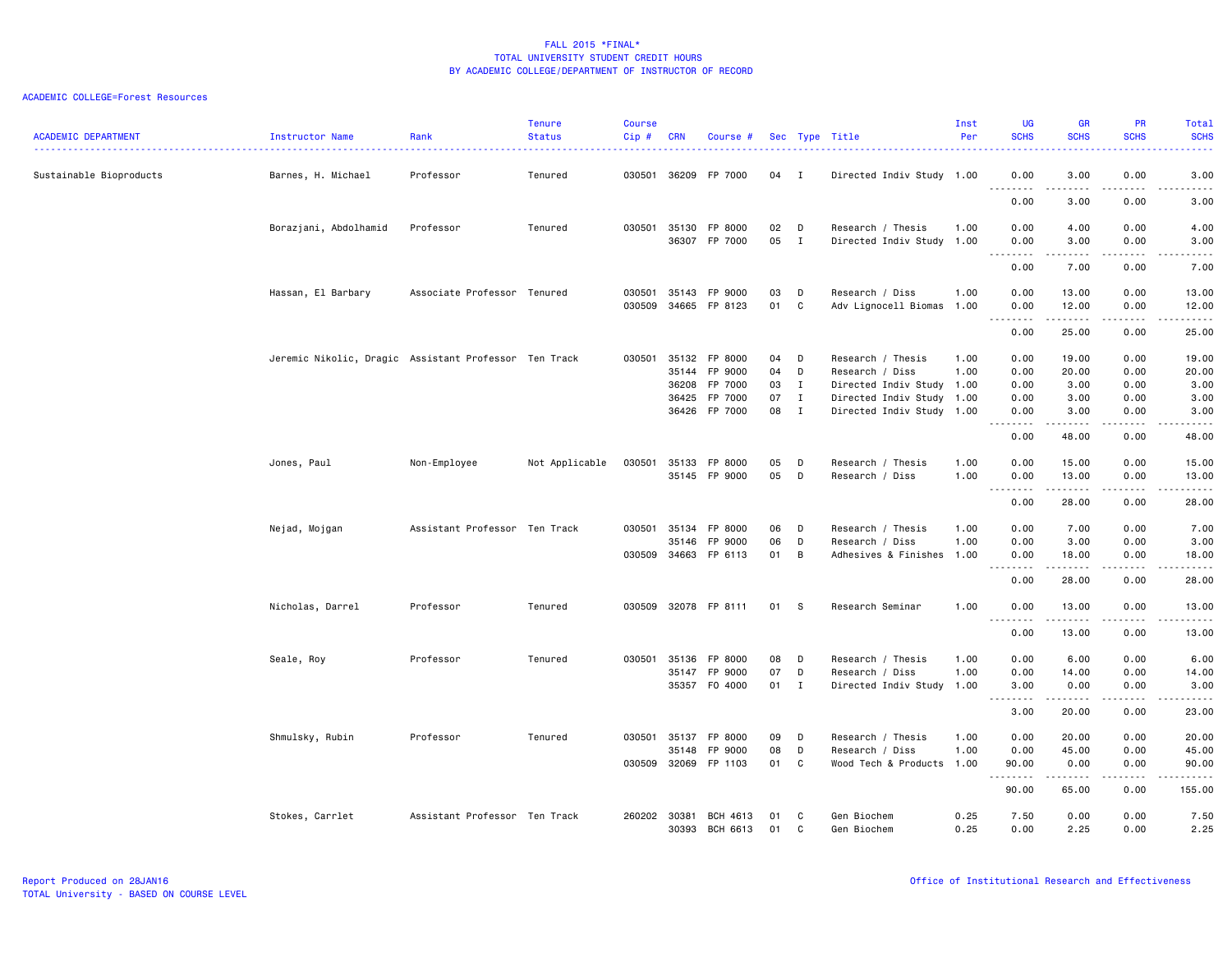| <b>ACADEMIC DEPARTMENT</b> | Instructor Name | Rank                          | <b>Tenure</b><br>Status | <b>Course</b><br>$Cip$ # | <b>CRN</b> | Course #      |                 |        | Sec Type Title            | Inst<br>Per | <b>UG</b><br><b>SCHS</b>                                                | <b>GR</b><br><b>SCHS</b> | <b>PR</b><br><b>SCHS</b> | Total<br><b>SCHS</b> |
|----------------------------|-----------------|-------------------------------|-------------------------|--------------------------|------------|---------------|-----------------|--------|---------------------------|-------------|-------------------------------------------------------------------------|--------------------------|--------------------------|----------------------|
|                            |                 |                               |                         |                          |            |               |                 |        |                           |             |                                                                         |                          |                          |                      |
|                            |                 |                               |                         |                          |            |               |                 |        |                           |             | ---------<br>7.50                                                       | .<br>2.25                | .<br>0.00                | .<br>9.75            |
| Sustainable Bioproducts    | Wan, Hui        | Associate Professor Ten Track |                         | 030501                   |            | 35149 FP 9000 | 09              | D      | Research / Diss           | 1.00        | 0.00                                                                    | 13.00                    | 0.00                     | 13.00                |
|                            |                 |                               |                         |                          |            |               |                 |        |                           |             | --------<br>0.00                                                        | ---------<br>13.00       | .<br>0.00                | .<br>13.00           |
|                            | Zhang, Jilei    | Professor                     | Tenured                 | 030501                   | 35140      | FP 8000       | 12              | $\Box$ | Research / Thesis         | 1.00        | 0.00                                                                    | 1.00                     | 0.00                     | 1.00                 |
|                            |                 |                               |                         |                          | 35150      | FP 9000       | 10 <sup>1</sup> | $\Box$ | Research / Diss           | 1.00        | 0.00                                                                    | 35.00                    | 0.00                     | 35.00                |
|                            |                 |                               |                         |                          | 35973      | FP 7000       | 01 I            |        | Directed Indiv Study      | 1.00        | 0.00                                                                    | 3.00                     | 0.00                     | 3.00                 |
|                            |                 |                               |                         |                          | 36421      | FP 7000       | 06              | I      | Directed Indiv Study 1.00 |             | 0.00                                                                    | 3.00                     | 0.00                     | 3.00                 |
|                            |                 |                               |                         | 030509                   |            | 34662 FP 4223 | 01              | B      | Furniture Prod I          | 1.00        | 18.00                                                                   | 0.00                     | 0.00                     | 18.00                |
|                            |                 |                               |                         |                          |            |               |                 |        |                           |             | ---------<br>18.00                                                      | .<br>42.00               | .<br>0.00                | .<br>60.00           |
|                            |                 |                               |                         |                          |            |               |                 |        |                           |             | $\qquad \qquad \equiv \equiv \equiv \equiv \equiv \equiv \equiv \equiv$ |                          | ========                 | ==========           |
| Sustainable Bioproducts    |                 |                               |                         |                          |            |               |                 |        |                           |             | 118.50                                                                  | 294.25                   | 0.00                     | 412.75               |
|                            |                 |                               |                         |                          |            |               |                 |        |                           |             |                                                                         |                          |                          | ==========           |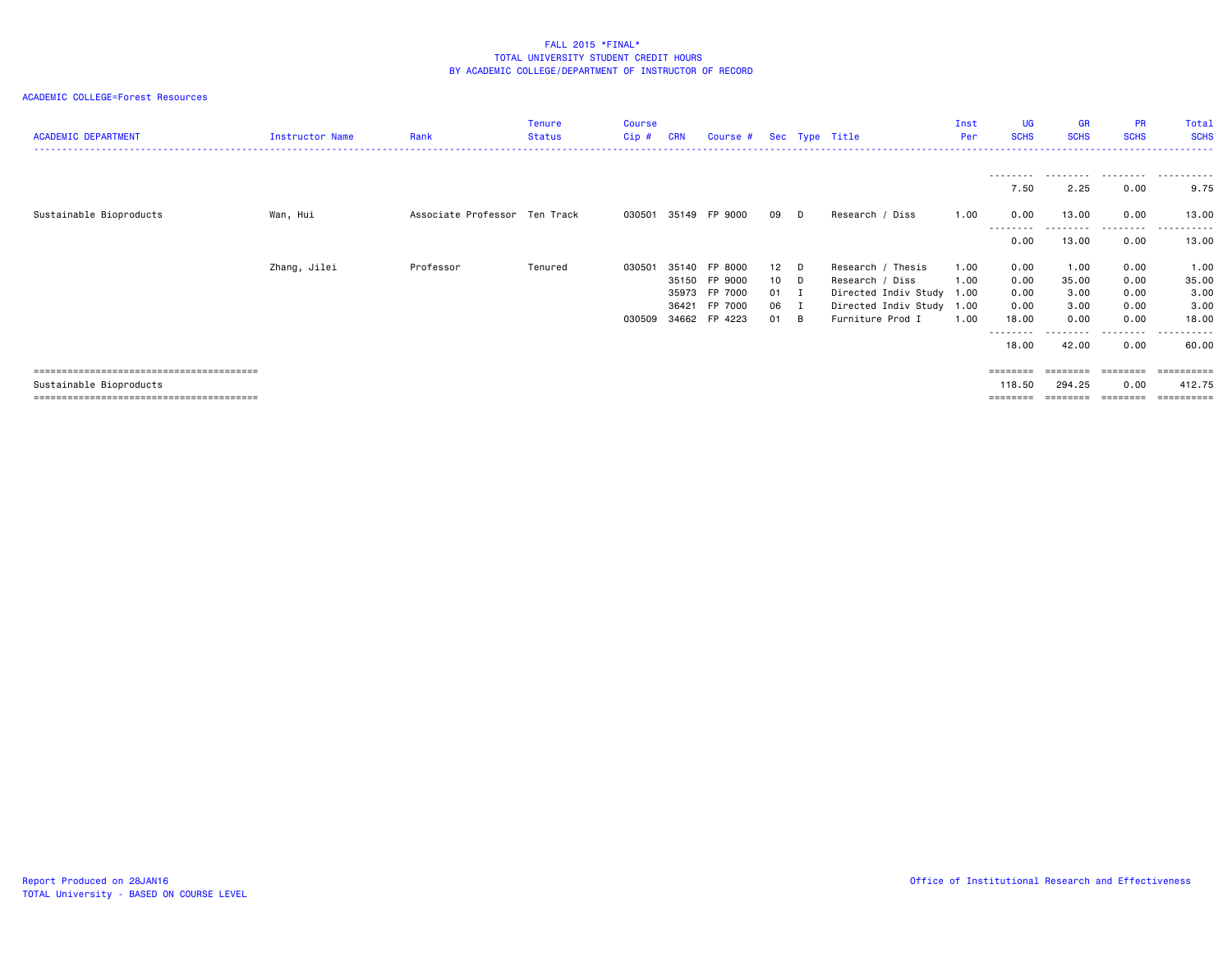| <b>ACADEMIC DEPARTMENT</b>        | Instructor Name    | Rank                              | <b>Tenure</b><br><b>Status</b> | <b>Course</b><br>Cip# | <b>CRN</b>                                | Course #                                                               |                               |                       | Sec Type Title                                                                               | Inst<br>Per                          | UG<br><b>SCHS</b>                           | <b>GR</b><br><b>SCHS</b>                          | PR<br><b>SCHS</b>                           | Total<br><b>SCHS</b>                                                                                                                                          |
|-----------------------------------|--------------------|-----------------------------------|--------------------------------|-----------------------|-------------------------------------------|------------------------------------------------------------------------|-------------------------------|-----------------------|----------------------------------------------------------------------------------------------|--------------------------------------|---------------------------------------------|---------------------------------------------------|---------------------------------------------|---------------------------------------------------------------------------------------------------------------------------------------------------------------|
| Wildlife, Fisheries & Aquaculture | Allen, Peter       | Associate Professor Tenured       |                                | 030601                | 35542<br>35604<br>36787                   | <b>WFA 8000</b><br><b>WFA 9000</b><br>WFA 4000                         | 05<br>03<br>08                | D<br>D<br>$\mathbf I$ | Research / Thesis<br>Research / Diss<br>Directed Indiv Study 1.00                            | 1.00<br>1.00                         | 0.00<br>0.00<br>3.00                        | 21.00<br>12.00<br>0.00                            | 0.00<br>0.00<br>0.00                        | 21.00<br>12.00<br>3.00                                                                                                                                        |
|                                   |                    |                                   |                                |                       |                                           |                                                                        |                               |                       |                                                                                              |                                      | -----<br>$\sim$ $\sim$ $\sim$<br>3.00       | .<br>33.00                                        | $\frac{1}{2}$<br>0.00                       | $\frac{1}{2} \left( \frac{1}{2} \right) \left( \frac{1}{2} \right) \left( \frac{1}{2} \right) \left( \frac{1}{2} \right) \left( \frac{1}{2} \right)$<br>36.00 |
|                                   | Ayers, Christopher | Instructor                        | Non-Ten Track                  | 030201                | 33647<br>33667<br>33668                   | <b>WFA 1102</b><br>WFA 4433<br>WFA 4433                                | 01<br>01<br>02                | C<br>C<br>К           | Wildl & Fish Profess<br>Mammalogy<br>Mammalogy                                               | 1.00<br>1.00<br>1.00                 | 168.00<br>141.00<br>0.00                    | 0.00<br>0.00<br>0.00                              | 0.00<br>0.00<br>0.00<br>0.00                | 168.00<br>141.00<br>0.00                                                                                                                                      |
|                                   |                    |                                   |                                |                       | 33669<br>33670                            | WFA 4433<br>WFA 4433                                                   | 03<br>04                      | Κ<br>К                | Mammalogy<br>Mammalogy                                                                       | 1.00<br>1.00                         | 0.00<br>0.00                                | 0.00<br>0.00<br>.                                 | 0.00                                        | 0.00<br>0.00<br>.                                                                                                                                             |
|                                   |                    |                                   |                                |                       |                                           |                                                                        |                               |                       |                                                                                              |                                      | 309.00                                      | 0.00                                              | 0.00                                        | 309.00                                                                                                                                                        |
|                                   | Barton, Martha     | Lecturer                          | Non-Ten Track                  | 030201                | 33651<br>33652<br>33653<br>33654<br>33655 | WFA 3133<br>WFA 3133<br><b>WFA 3133</b><br><b>WFA 3133</b><br>WFA 3133 | 01<br>02<br>03<br>04<br>H01 C | C<br>К<br>Κ<br>К      | Ap Aq Ter Ecol<br>Ap Aq Ter Ecol<br>Ap Aq Ter Ecol<br>Ap Aq Ter Ecol<br>Honors Ap Aq Ter Eco | 1.00<br>1.00<br>1.00<br>1.00<br>1.00 | 249.00<br>0.00<br>0.00<br>0.00<br>3.00<br>. | 0.00<br>0.00<br>0.00<br>0.00<br>0.00<br>- - - - - | 0.00<br>0.00<br>0.00<br>0.00<br>0.00<br>.   | 249.00<br>0.00<br>0.00<br>0.00<br>3.00<br>.                                                                                                                   |
|                                   |                    |                                   |                                |                       |                                           |                                                                        |                               |                       |                                                                                              |                                      | 252.00                                      | 0.00                                              | 0.00                                        | 252.00                                                                                                                                                        |
|                                   | Belant, Jerrold    | Professor                         | Tenured                        | 030601                | 35593<br>35605                            | <b>WFA 8000</b><br><b>WFA 9000</b>                                     | 06<br>04                      | D<br>D                | Research / Thesis<br>Research / Diss                                                         | 1.00<br>1.00                         | 0.00<br>0.00<br>$\sim$ $\sim$ .             | 22.00<br>25.00                                    | 0.00<br>0.00                                | 22.00<br>25.00<br>$\frac{1}{2} \left( \frac{1}{2} \right) \left( \frac{1}{2} \right) \left( \frac{1}{2} \right) \left( \frac{1}{2} \right)$                   |
|                                   |                    |                                   |                                |                       |                                           |                                                                        |                               |                       |                                                                                              |                                      | 0.00                                        | 47.00                                             | 0.00                                        | 47.00                                                                                                                                                         |
|                                   | Burger, Leslie     | Extension Assist Pr Non-Ten Track |                                | 030201                | 33646<br>33648<br>36094                   | WFA 1001<br><b>WFA 3000</b><br><b>WFA 1001</b>                         | F02 C<br>01<br>F03 C          | E                     | First Year Seminar<br>Internship<br>First Year Seminar                                       | 1.00<br>1.00<br>1.00                 | 15.00<br>27.00<br>20.00                     | 0.00<br>0.00<br>0.00                              | 0.00<br>0.00<br>0.00                        | 15.00<br>27.00<br>20.00                                                                                                                                       |
|                                   |                    |                                   |                                | 030601                | 35595<br>35607                            | <b>WFA 8000</b><br><b>WFA 9000</b>                                     | 08<br>06                      | D<br>D                | Research / Thesis<br>Research / Diss                                                         | 1.00<br>1.00                         | 0.00<br>0.00<br>.                           | 9.00<br>12.00<br>.                                | 0.00<br>0.00<br>$\sim$ $\sim$ $\sim$ $\sim$ | 9.00<br>12.00<br>د د د د د                                                                                                                                    |
|                                   |                    |                                   |                                |                       |                                           |                                                                        |                               |                       |                                                                                              |                                      | 62.00                                       | 21.00                                             | 0.00                                        | 83.00                                                                                                                                                         |
|                                   | Colvin, Michael    | Assistant Professor Ten Track     |                                | 030301<br>030601      | 33664<br>35596                            | WFA 4313<br><b>WFA 8000</b>                                            | 01<br>09                      | C<br>D                | Fisheries Manage<br>Research / Thesis                                                        | 1.00<br>1.00                         | 72.00<br>0.00                               | 0.00<br>7.00<br>.                                 | 0.00<br>0.00<br>.                           | 72.00<br>7.00<br>د د د د د                                                                                                                                    |
|                                   |                    |                                   |                                |                       |                                           |                                                                        |                               |                       |                                                                                              |                                      | 72.00                                       | 7.00                                              | 0.00                                        | 79.00                                                                                                                                                         |
|                                   | Davis, John        | Assistant Professor Ten Track     |                                | 030601                | 34675<br>34676<br>35799<br>35828          | <b>WFA 4394</b><br>WFA 6394<br><b>WFA 9000</b><br><b>WFA 8000</b>      | 01<br>01<br>17<br>17          | В<br>B<br>D<br>D      | Waterfowl Ecol & Mgt<br>Waterfowl Ecol & Mgt<br>Research / Diss<br>Research / Thesis         | 1.00<br>1.00<br>1.00<br>1.00         | 40.00<br>0.00<br>0.00<br>0.00               | 0.00<br>16.00<br>26.00<br>13.00                   | 0.00<br>0.00<br>0.00<br>0.00                | 40.00<br>16.00<br>26.00<br>13.00                                                                                                                              |
|                                   |                    |                                   |                                |                       |                                           |                                                                        |                               |                       |                                                                                              |                                      | 40.00                                       | .<br>55.00                                        | د د د د<br>0.00                             | .<br>95.00                                                                                                                                                    |
|                                   | Demarais, Stephen  | Professor                         | Tenured                        | 030601                | 35597<br>35609                            | <b>WFA 8000</b><br><b>WFA 9000</b>                                     | 10<br>08                      | D<br>D                | Research / Thesis<br>Research / Diss                                                         | 1.00<br>1.00                         | 0.00<br>0.00                                | 16.00<br>26.00                                    | 0.00<br>0.00                                | 16.00<br>26.00                                                                                                                                                |
|                                   |                    |                                   |                                |                       |                                           |                                                                        |                               |                       |                                                                                              |                                      | $\sim$ $\sim$ $\sim$<br>0.00                | 42.00                                             | 0.00                                        | .<br>42.00                                                                                                                                                    |
|                                   | Godwin, Kris       | Non-Employee                      | Not Applicable                 | 261301                |                                           | 34674 WFA 4283                                                         | 01                            | C                     | HWC Techniques                                                                               | 1.00                                 | 30.00                                       | 0.00                                              | 0.00                                        | 30.00                                                                                                                                                         |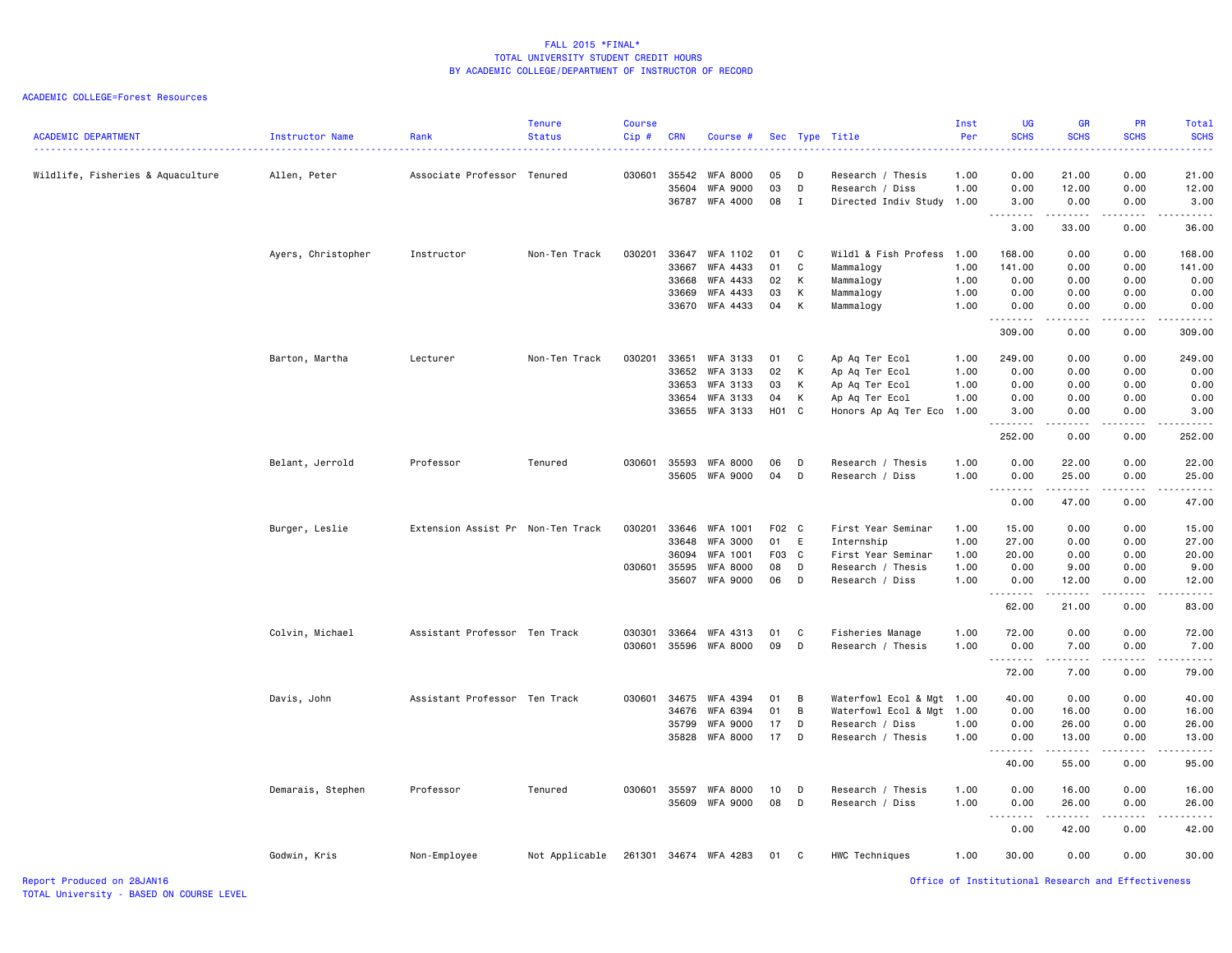| <b>ACADEMIC DEPARTMENT</b>        | Instructor Name  | Rank                              | <b>Tenure</b><br><b>Status</b> | <b>Course</b><br>Cip# | <b>CRN</b> | Course #        |      |              | Sec Type Title            | Inst<br>Per | UG<br><b>SCHS</b>                                  | GR<br><b>SCHS</b>                                                                                                                                             | <b>PR</b><br><b>SCHS</b> | Total<br><b>SCHS</b> |
|-----------------------------------|------------------|-----------------------------------|--------------------------------|-----------------------|------------|-----------------|------|--------------|---------------------------|-------------|----------------------------------------------------|---------------------------------------------------------------------------------------------------------------------------------------------------------------|--------------------------|----------------------|
|                                   |                  |                                   |                                |                       |            |                 |      |              |                           |             | <u>.</u>                                           | <u>.</u>                                                                                                                                                      | .                        |                      |
|                                   |                  |                                   |                                |                       |            |                 |      |              |                           |             | 30.00                                              | 0.00                                                                                                                                                          | 0.00                     | 30.00                |
| Wildlife, Fisheries & Aquaculture | Hunt, Kevin      | Professor                         | Tenured                        | 030201                |            | 33665 WFA 4353  | 01   | C            | FW Policy & Law Enf       | 0.65        | 74.10                                              | 0.00                                                                                                                                                          | 0.00                     | 74.10                |
|                                   |                  |                                   |                                |                       | 33676      | WFA 6353        | 01   | C            | FW Policy & Law Enf       | 0.65        | 0.00                                               | 1.95                                                                                                                                                          | 0.00                     | 1.95                 |
|                                   |                  |                                   |                                |                       | 34326      | WFA 4463        | 01   | C            | Hum Dim Wf Mgt            | 1.00        | 135.00                                             | 0.00                                                                                                                                                          | 0.00                     | 135.00               |
|                                   |                  |                                   |                                | 030601                |            | 35598 WFA 8000  | 11   | D            | Research / Thesis         | 1.00        | 0.00<br>.                                          | 4.00<br>.                                                                                                                                                     | 0.00<br><b>.</b>         | 4.00<br>.            |
|                                   |                  |                                   |                                |                       |            |                 |      |              |                           |             | 209.10                                             | 5.95                                                                                                                                                          | 0.00                     | 215.05               |
|                                   | Jones, Jeanne    | Professor                         | Tenured                        | 030601                |            | 35355 WFA 4223  | 01   | B            | Wildife Plant ID          | 1.00        | 54.00                                              | 0.00                                                                                                                                                          | 0.00                     | 54.00                |
|                                   |                  |                                   |                                |                       |            | 35406 WFA 9000  | 02   | D            | Research / Diss           | 1.00        | 0.00                                               | 6.00                                                                                                                                                          | 0.00                     | 6.00                 |
|                                   |                  |                                   |                                |                       |            | 35442 WFA 8000  | 03   | D            | Research / Thesis         | 1.00        | 0.00<br>.                                          | 2.00<br>.                                                                                                                                                     | 0.00<br>.                | 2.00                 |
|                                   |                  |                                   |                                |                       |            |                 |      |              |                           |             | 54.00                                              | 8.00                                                                                                                                                          | 0.00                     | 62.00                |
|                                   | Jones, Walter    | Extension Professor Non-Ten Track |                                | 030201                |            | 33665 WFA 4353  | 01   | C            | FW Policy & Law Enf       | 0.35        | 39.90                                              | 0.00                                                                                                                                                          | 0.00                     | 39.90                |
|                                   |                  |                                   |                                |                       |            | 33676 WFA 6353  | 01   | C            | FW Policy & Law Enf       | 0.35        | 0.00                                               | 1.05                                                                                                                                                          | 0.00                     | 1.05                 |
|                                   |                  |                                   |                                | 030601                |            | 35611 WFA 9000  | 10   | D            | Research / Diss           | 1.00        | 0.00<br>.                                          | 1.00                                                                                                                                                          | 0.00                     | 1.00                 |
|                                   |                  |                                   |                                |                       |            |                 |      |              |                           |             | 39.90                                              | .<br>2.05                                                                                                                                                     | $- - - - -$<br>0.00      | .<br>41.95           |
|                                   | Lashley, Marcus  | Assistant Professor Ten Track     |                                | 030201                | 33658      | WFA 4153        | 01   | C            | Prin Wild Con & Man       | 1.00        | 210.00                                             | 0.00                                                                                                                                                          | 0.00                     | 210.00               |
|                                   |                  |                                   |                                |                       | 33659      | WFA 4153        | 02   | K            | Prin Wild Con & Man       | 1.00        | 0.00                                               | 0.00                                                                                                                                                          | 0.00                     | 0.00                 |
|                                   |                  |                                   |                                |                       |            | 33660 WFA 4153  | 03 K |              | Prin Wild Con & Man       | 1.00        | 0.00<br>.                                          | 0.00<br>$\sim$ $\sim$ $\sim$                                                                                                                                  | 0.00                     | 0.00                 |
|                                   |                  |                                   |                                |                       |            |                 |      |              |                           |             | 210.00                                             | 0.00                                                                                                                                                          | 0.00                     | 210.00               |
|                                   | Miranda, Leandro | Non-Employee                      | Not Applicable                 | 030601                |            | 35505 WFA 8000  | 04 D |              | Research / Thesis         | 1.00        | 0.00<br>.                                          | 6.00<br>$\frac{1}{2} \left( \frac{1}{2} \right) \left( \frac{1}{2} \right) \left( \frac{1}{2} \right) \left( \frac{1}{2} \right)$                             | 0.00                     | 6.00                 |
|                                   |                  |                                   |                                |                       |            |                 |      |              |                           |             | 0.00                                               | 6.00                                                                                                                                                          | 0.00                     | 6.00                 |
|                                   | Neal, Jason      | Extension Assoc Pro Non-Ten Track |                                | 030601                |            | 35600 WFA 8000  | 13   | D            | Research / Thesis         | 1.00        | 0.00                                               | 23.00                                                                                                                                                         | 0.00                     | 23.00                |
|                                   |                  |                                   |                                |                       |            | 35613 WFA 9000  | 12   | D            | Research / Diss           | 1.00        | 0.00                                               | 1.00                                                                                                                                                          | 0.00                     | 1.00                 |
|                                   |                  |                                   |                                |                       |            |                 |      |              |                           |             | <u>.</u><br>0.00                                   | $\frac{1}{2} \left( \frac{1}{2} \right) \left( \frac{1}{2} \right) \left( \frac{1}{2} \right) \left( \frac{1}{2} \right) \left( \frac{1}{2} \right)$<br>24.00 | .<br>0.00                | . <u>.</u><br>24.00  |
|                                   | Rush, Scott      | Assistant Professor Ten Track     |                                | 030601                | 35381      | <b>WFA 8000</b> | 01   | D            | Research / Thesis         | 1.00        | 0.00                                               | 25.00                                                                                                                                                         | 0.00                     | 25.00                |
|                                   |                  |                                   |                                |                       |            | 35614 WFA 9000  | 13   | D            | Research / Diss           | 1.00        | 0.00                                               | 14.00                                                                                                                                                         | 0.00                     | 14.00                |
|                                   |                  |                                   |                                |                       |            | 36648 WFA 4000  | 01   | I            | Directed Indiv Study      | 1.00        | 3.00                                               | 0.00                                                                                                                                                          | 0.00                     | 3.00                 |
|                                   |                  |                                   |                                |                       |            | 36733 WFA 4000  | 03   | $\mathbf{I}$ | Directed Indiv Study      | 1.00        | 3.00                                               | 0.00                                                                                                                                                          | 0.00                     | 3.00                 |
|                                   |                  |                                   |                                |                       |            | 36747 WFA 4000  | 04   | I            | Directed Indiv Study      | 1.00        | 3.00                                               | 0.00                                                                                                                                                          | 0.00                     | 3.00                 |
|                                   |                  |                                   |                                |                       |            | 36778 WFA 4000  | 05   | $\mathbf{I}$ | Directed Indiv Study 1.00 |             | 3.00                                               | 0.00                                                                                                                                                          | 0.00                     | 3.00                 |
|                                   |                  |                                   |                                |                       |            | 36782 WFA 4000  | 07 I |              | Directed Indiv Study 1.00 |             | 3.00<br>.                                          | 0.00<br>.                                                                                                                                                     | 0.00<br>-----            | 3.00                 |
|                                   |                  |                                   |                                |                       |            |                 |      |              |                           |             | 15.00                                              | 39.00                                                                                                                                                         | 0.00                     | 54.00                |
|                                   | Schramm, Harold  | Non-Employee                      | Not Applicable                 | 030601                |            | 35601 WFA 8000  | 14   | D            | Research / Thesis         | 1.00        | 0.00                                               | 20.00                                                                                                                                                         | 0.00                     | 20.00                |
|                                   |                  |                                   |                                |                       |            | 35615 WFA 9000  | 14   | D            | Research / Diss           | 1.00        | 0.00                                               | 1.00                                                                                                                                                          | 0.00                     | 1.00                 |
|                                   |                  |                                   |                                |                       |            |                 |      |              |                           |             | <u>.</u><br>0.00                                   | $\frac{1}{2} \left( \frac{1}{2} \right) \left( \frac{1}{2} \right) \left( \frac{1}{2} \right) \left( \frac{1}{2} \right) \left( \frac{1}{2} \right)$<br>21.00 | .<br>0.00                | <u>.</u><br>21.00    |
|                                   | Street, Garrett  | Assistant Professor Ten Track     |                                | 260709                |            | 36180 WFA 4613  | 01   | $\mathbf{C}$ | Landscape Ecology         | 1.00        | 6.00                                               | 0.00                                                                                                                                                          | 0.00                     | 6.00                 |
| Report Produced on 28JAN16        |                  |                                   |                                |                       |            |                 |      |              |                           |             | Office of Institutional Research and Effectiveness |                                                                                                                                                               |                          |                      |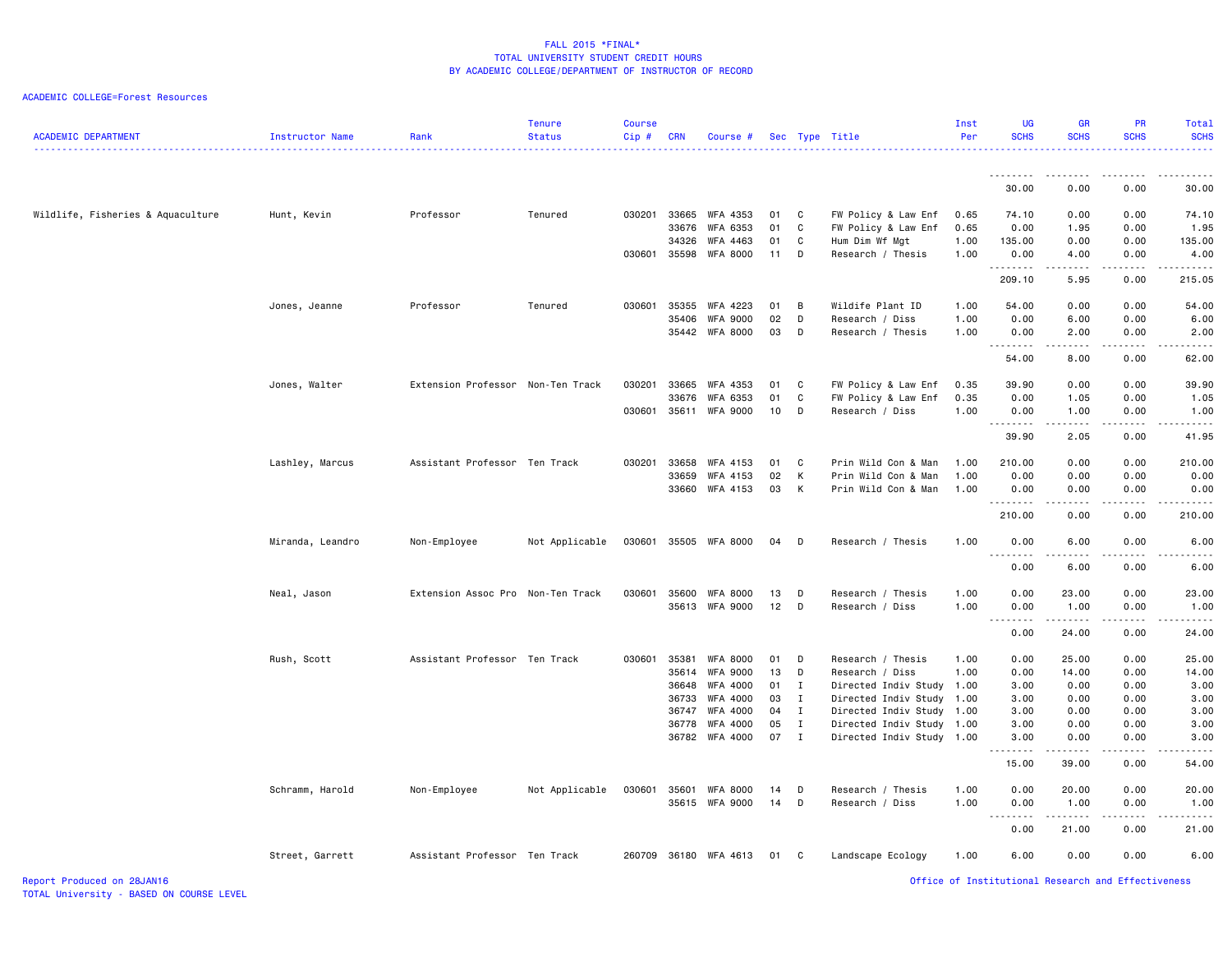#### ACADEMIC COLLEGE=Forest Resources

| <b>ACADEMIC DEPARTMENT</b>        | <b>Instructor Name</b> | Rank                              | <b>Tenure</b><br><b>Status</b> | <b>Course</b><br>$Cip$ # | <b>CRN</b> | Course #                   |          |              | Sec Type Title                       | Inst<br>Per  | UG<br><b>SCHS</b>   | <b>GR</b><br><b>SCHS</b> | <b>PR</b><br><b>SCHS</b> | <b>Total</b><br><b>SCHS</b> |
|-----------------------------------|------------------------|-----------------------------------|--------------------------------|--------------------------|------------|----------------------------|----------|--------------|--------------------------------------|--------------|---------------------|--------------------------|--------------------------|-----------------------------|
| Wildlife, Fisheries & Aquaculture | Street, Garrett        | Assistant Professor Ten Track     |                                | 260709                   | 36181      | WFA 6613                   | 01       | C.           | Landscape Ecology                    | 1.00         | 0.00                | 24.00                    | 0.00                     | 24.00                       |
|                                   |                        |                                   |                                |                          |            |                            |          |              |                                      |              | --------<br>6.00    | .<br>24.00               | .<br>0.00                | 30.00                       |
|                                   | Strickland, Bronson    | Extension Assoc Pro Non-Ten Track |                                | 030601                   | 35602      | WFA 8000<br>35616 WFA 9000 | 15<br>15 | D<br>D       | Research / Thesis<br>Research / Diss | 1.00<br>1.00 | 0.00<br>0.00        | 3.00<br>14.00            | 0.00<br>0.00             | 3.00<br>14.00               |
|                                   |                        |                                   |                                |                          |            |                            |          |              |                                      |              | --------<br>0.00    | ------<br>17.00          | .<br>0.00                | .<br>17.00                  |
|                                   | Tegt, Jessica          | Extension Assist Pr Non-Ten Track |                                | 030601                   | 36582      | <b>WFA 7000</b>            | 02       | I            | Directed Indiv Study 1.00            |              | 0.00                | 3.00                     | 0.00                     | 3.00                        |
|                                   |                        |                                   |                                | 261301                   | 34670      | WFA 4273                   | 01       | $\mathbf{C}$ | Ecology & Manage HWC 1.00            |              | 45.00               | 0.00                     | 0.00                     | 45.00                       |
|                                   |                        |                                   |                                |                          | 35237      | WFA 6273                   | 01       | C.           | Ecology & Manage HWC 1.00            |              | 0.00                | 15.00                    | 0.00                     | 15.00                       |
|                                   |                        |                                   |                                |                          |            |                            |          |              |                                      |              | --------<br>45.00   | -------<br>18.00         | .<br>0.00                | . <b>.</b> .<br>63.00       |
|                                   | Vilella, Francisco     | Non-Employee                      | Not Applicable                 | 030601                   | 35384      | <b>WFA 8000</b>            | 02       | D            | Research / Thesis                    | 1.00         | 0.00                | 9.00                     | 0.00                     | 9.00                        |
|                                   |                        |                                   |                                |                          | 35385      | WFA 9000                   | 01       | D            | Research / Diss                      | 1.00         | 0.00                | 26.00                    | 0.00                     | 26.00                       |
|                                   |                        |                                   |                                |                          |            |                            |          |              |                                      |              | --------<br>0.00    | .<br>35.00               | .<br>0.00                | 35.00                       |
|                                   | Wang, Guiming          | Associate Professor Tenured       |                                | 030201                   | 33657      | WFA 4123                   | 01       | B            | Wildl & Fish Biometr                 | 1.00         | 141.00              | 0.00                     | 0.00                     | 141.00                      |
|                                   |                        |                                   |                                | 030601                   | 35603      | <b>WFA 8000</b>            | 16       | D            | Research / Thesis                    | 1.00         | 0.00                | 15.00                    | 0.00                     | 15.00                       |
|                                   |                        |                                   |                                |                          | 36287      | <b>WFA 7000</b>            | 01       | I            | Directed Indiv Study 1.00            |              | 0.00<br>--------    | 4.00<br>.                | 0.00<br>.                | 4.00<br>------              |
|                                   |                        |                                   |                                |                          |            |                            |          |              |                                      |              | 141.00              | 19.00                    | 0.00                     | 160.00                      |
| Wildlife, Fisheries & Aquaculture |                        |                                   |                                |                          |            |                            |          |              |                                      |              | ========<br>1488.00 | ========<br>424.00       | ========<br>0.00         | <b>ESSESSEES</b><br>1912.00 |
|                                   |                        |                                   |                                |                          |            |                            |          |              |                                      |              | ========            | ========                 | ========                 | ==========                  |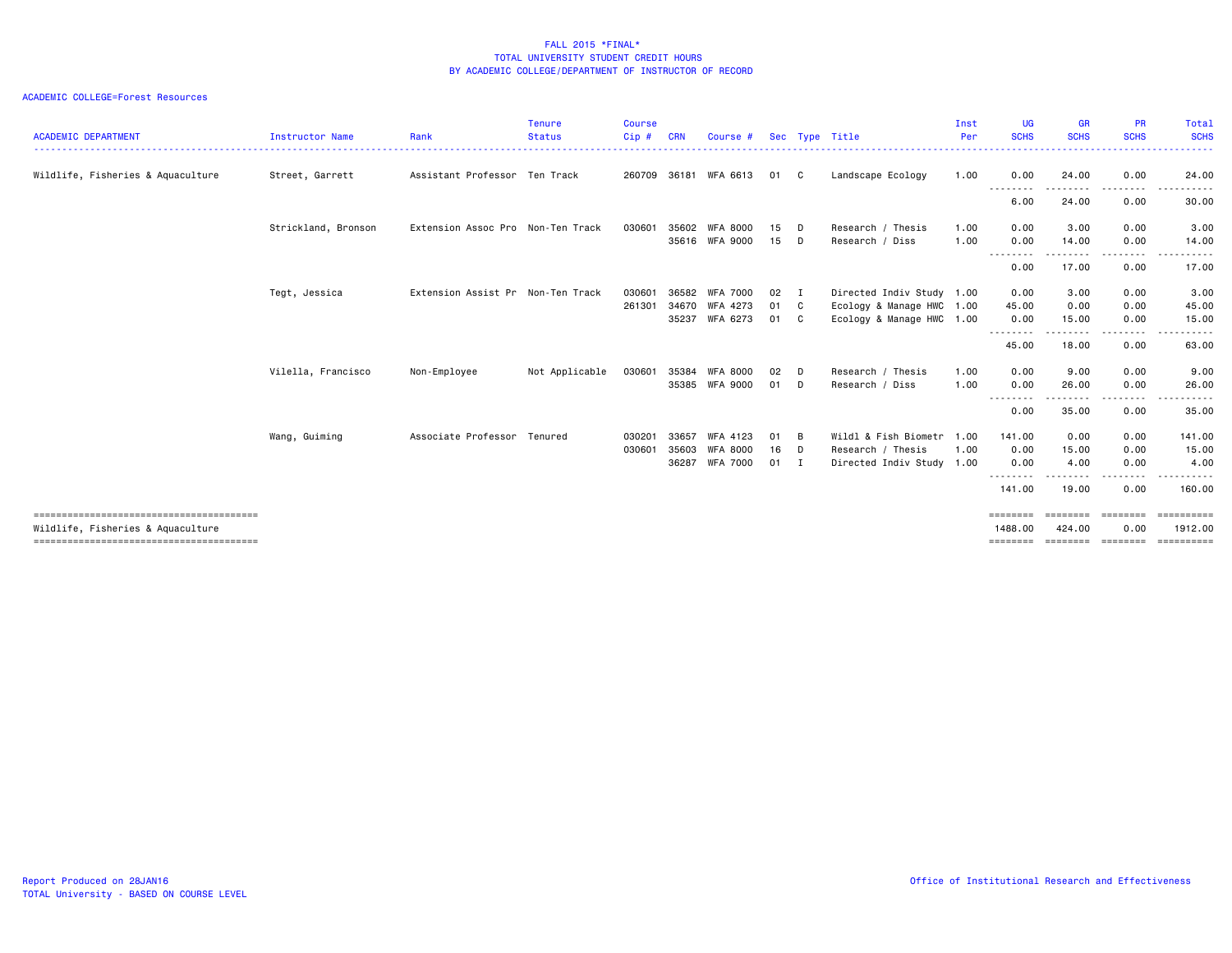| <b>ACADEMIC DEPARTMENT</b> | <b>Instructor Name</b> | Rank                              | <b>Tenure</b><br><b>Status</b> | <b>Course</b><br>Cip# | <b>CRN</b>            | Course #                           |          |              | Sec Type Title                          | Inst<br>Per  | <b>UG</b><br><b>SCHS</b>                                                                                                                                                                                                                                                                                                                                                                                                                                                               | <b>GR</b><br><b>SCHS</b> | PR<br><b>SCHS</b>     | Total<br><b>SCHS</b> |
|----------------------------|------------------------|-----------------------------------|--------------------------------|-----------------------|-----------------------|------------------------------------|----------|--------------|-----------------------------------------|--------------|----------------------------------------------------------------------------------------------------------------------------------------------------------------------------------------------------------------------------------------------------------------------------------------------------------------------------------------------------------------------------------------------------------------------------------------------------------------------------------------|--------------------------|-----------------------|----------------------|
|                            |                        |                                   |                                |                       |                       |                                    |          |              | .                                       |              | $\frac{1}{2} \left( \frac{1}{2} \right) \left( \frac{1}{2} \right) \left( \frac{1}{2} \right) \left( \frac{1}{2} \right)$                                                                                                                                                                                                                                                                                                                                                              |                          |                       | .                    |
| Veterinary Medicine        | Archer, Todd           | Assistant Professor Ten Track     |                                |                       | 512401 31155          | CVM 5380                           | 01       | E            | Small Anim Int Med                      | 1.00         | 0.00                                                                                                                                                                                                                                                                                                                                                                                                                                                                                   | 0.00                     | 132.00                | 132.00               |
|                            |                        |                                   |                                |                       | 512501 31211<br>35619 | <b>CVM 8081</b><br><b>CVM 9000</b> | 03<br>06 | C<br>D       | Clin Sci Journal Rev<br>Research / Diss | 1.00<br>1.00 | 0.00<br>0.00                                                                                                                                                                                                                                                                                                                                                                                                                                                                           | 2.00<br>3.00             | 0.00<br>0.00          | 2.00<br>3.00         |
|                            |                        |                                   |                                |                       |                       | 35814 CVM 8000                     | 03       | D            | Research / Thesis                       | 1.00         | 0.00                                                                                                                                                                                                                                                                                                                                                                                                                                                                                   | 4.00                     | 0.00                  | 4.00                 |
|                            |                        |                                   |                                |                       |                       |                                    |          |              |                                         |              |                                                                                                                                                                                                                                                                                                                                                                                                                                                                                        | .                        | .                     | .                    |
|                            |                        |                                   |                                |                       |                       |                                    |          |              |                                         |              | 0.00                                                                                                                                                                                                                                                                                                                                                                                                                                                                                   | 9.00                     | 132.00                | 141.00               |
|                            | Bailey, R. Hart        | Professor                         | Tenured                        |                       |                       | 512501 31215 CVM 8091              | 01       | -S           | Top Prod Animal Med                     | 1.00         | 0.00<br>.<br>$\sim$ $\sim$ $\sim$                                                                                                                                                                                                                                                                                                                                                                                                                                                      | 1.00<br>-----            | 0.00<br>.             | 1.00<br>.            |
|                            |                        |                                   |                                |                       |                       |                                    |          |              |                                         |              | 0.00                                                                                                                                                                                                                                                                                                                                                                                                                                                                                   | 1.00                     | 0.00                  | 1.00                 |
|                            | Banda, Alejandro       | Clinical Professor                | Non-Ten Track                  |                       |                       | 512504 31205 CVM 8013              | 01       | C            | Poultry Virology                        | 1.00         | 0.00<br>$\sim$ $\sim$ $\sim$<br>-----                                                                                                                                                                                                                                                                                                                                                                                                                                                  | 6.00<br>.                | 0.00<br>.             | 6.00<br>.            |
|                            |                        |                                   |                                |                       |                       |                                    |          |              |                                         |              | 0.00                                                                                                                                                                                                                                                                                                                                                                                                                                                                                   | 6.00                     | 0.00                  | 6.00                 |
|                            | Baumgartner, Wes       | Assistant Professor Ten Track     |                                |                       |                       | 512501 36450 CVM 7000              | 05       | I            | Directed Indiv Study 1.00               |              | 0.00                                                                                                                                                                                                                                                                                                                                                                                                                                                                                   | 2.00                     | 0.00                  | 2.00                 |
|                            |                        |                                   |                                |                       |                       |                                    |          |              |                                         |              | $  -$<br>.<br>0.00                                                                                                                                                                                                                                                                                                                                                                                                                                                                     | . <b>.</b><br>2.00       | $\frac{1}{2}$<br>0.00 | .<br>2.00            |
|                            | Betbeze, Caroline      | Clinical Assist Pro Non-Ten Track |                                |                       |                       | 512401 36084 CVM 5000              | 05 I     |              | Directed Indiv Study 1.00               |              | 0.00                                                                                                                                                                                                                                                                                                                                                                                                                                                                                   | 0.00                     | 2.00                  | 2.00                 |
|                            |                        |                                   |                                |                       |                       |                                    |          |              |                                         |              | .<br>0.00                                                                                                                                                                                                                                                                                                                                                                                                                                                                              | .<br>0.00                | .<br>2.00             | .<br>2.00            |
|                            | Brashier, Michael      | Associate Professor Tenured       |                                |                       | 512401 31126          | CVM 5036                           | 01       | C            | Veterinary Physiolog 0.20               |              | 0.00                                                                                                                                                                                                                                                                                                                                                                                                                                                                                   | 0.00                     | 540.00                | 540.00               |
|                            |                        |                                   |                                |                       |                       | 31144 CVM 5266                     | 01       | C            | Equine Med & Surg                       | 1.00         | 0.00<br>$\sim$ $\sim$ $\sim$<br>المتمالين                                                                                                                                                                                                                                                                                                                                                                                                                                              | 0.00<br>.                | 120.00<br>.           | 120.00               |
|                            |                        |                                   |                                |                       |                       |                                    |          |              |                                         |              | 0.00                                                                                                                                                                                                                                                                                                                                                                                                                                                                                   | 0.00                     | 660.00                | 660.00               |
|                            | Brinkman, Erin         | Clinical Assist Pro Non-Ten Track |                                |                       | 512401 31138          | CVM 5224                           | 01       | E            | Radiology                               | 1.00         | 0.00                                                                                                                                                                                                                                                                                                                                                                                                                                                                                   | 0.00                     | 164.00                | 164.00               |
|                            |                        |                                   |                                |                       | 31158                 | CVM 5420                           | 01       | E            | Adv Rot in Radiology                    | 1.00         | 0.00                                                                                                                                                                                                                                                                                                                                                                                                                                                                                   | 0.00                     | 6.00                  | 6.00                 |
|                            |                        |                                   |                                |                       | 512501 31210          | <b>CVM 8081</b>                    | 02       | C            | Clin Sci Journal Rev                    | 1.00         | 0.00                                                                                                                                                                                                                                                                                                                                                                                                                                                                                   | 2.00                     | 0.00                  | 2.00                 |
|                            |                        |                                   |                                |                       | 35825                 | <b>CVM 8000</b>                    | 04       | D            | Research / Thesis                       | 1.00         | 0.00<br>$\sim$ $\sim$ $\sim$<br>$\frac{1}{2} \left( \frac{1}{2} \right) \left( \frac{1}{2} \right) \left( \frac{1}{2} \right)$                                                                                                                                                                                                                                                                                                                                                         | 1.00<br>.                | 0.00<br>.             | 1.00<br>.            |
|                            |                        |                                   |                                |                       |                       |                                    |          |              |                                         |              | 0.00                                                                                                                                                                                                                                                                                                                                                                                                                                                                                   | 3.00                     | 170.00                | 173.00               |
|                            | Bulla, Camillo         | Associate Professor Tenured       |                                |                       | 512401 31130          | CVM 5123<br>CVM 5214               | 01<br>01 | C<br>E       | Veterinary Clinical<br>Lab Services     | 1.00<br>1.00 | 0.00<br>0.00                                                                                                                                                                                                                                                                                                                                                                                                                                                                           | 0.00<br>0.00             | 252.00<br>164.00      | 252.00<br>164.00     |
|                            |                        |                                   |                                |                       | 31137<br>512501 36367 | CVM 9000                           | 21       | D            | Research / Diss                         | 1.00         | 0.00                                                                                                                                                                                                                                                                                                                                                                                                                                                                                   | 7.00                     | 0.00                  | 7.00                 |
|                            |                        |                                   |                                |                       |                       |                                    |          |              |                                         |              | $\begin{array}{cccccccccccccc} \multicolumn{2}{c}{} & \multicolumn{2}{c}{} & \multicolumn{2}{c}{} & \multicolumn{2}{c}{} & \multicolumn{2}{c}{} & \multicolumn{2}{c}{} & \multicolumn{2}{c}{} & \multicolumn{2}{c}{} & \multicolumn{2}{c}{} & \multicolumn{2}{c}{} & \multicolumn{2}{c}{} & \multicolumn{2}{c}{} & \multicolumn{2}{c}{} & \multicolumn{2}{c}{} & \multicolumn{2}{c}{} & \multicolumn{2}{c}{} & \multicolumn{2}{c}{} & \multicolumn{2}{c}{} & \multicolumn{2}{c}{} & \$ | -----                    | .                     | .                    |
|                            |                        |                                   |                                |                       |                       |                                    |          |              |                                         |              | 0.00                                                                                                                                                                                                                                                                                                                                                                                                                                                                                   | 7.00                     | 416.00                | 423.00               |
|                            | Carr, Russell          | Associate Professor Tenured       |                                |                       | 512401 35736          | <b>CVM 4000</b>                    | 01       | I            | Directed Indiv Study 1.00               |              | 4.00                                                                                                                                                                                                                                                                                                                                                                                                                                                                                   | 0.00                     | 0.00                  | 4.00                 |
|                            |                        |                                   |                                |                       | 512501 35965          | <b>CVM 9000</b>                    | 17       | D            | Research / Diss                         | 1.00         | 0.00                                                                                                                                                                                                                                                                                                                                                                                                                                                                                   | 10.00                    | 0.00                  | 10.00                |
|                            |                        |                                   |                                |                       | 36534                 | <b>CVM 7000</b>                    | 06       | $\mathbf{I}$ | Directed Indiv Study 1.00               |              | 0.00                                                                                                                                                                                                                                                                                                                                                                                                                                                                                   | 3.00                     | 0.00                  | 3.00                 |
|                            |                        |                                   |                                |                       | 36535                 | <b>CVM 7000</b>                    | 07       | $\mathbf{I}$ | Directed Indiv Study 1.00               |              | 0.00<br><u>.</u>                                                                                                                                                                                                                                                                                                                                                                                                                                                                       | 3.00<br>-----            | 0.00<br>.             | 3.00<br>.            |
|                            |                        |                                   |                                |                       |                       |                                    |          |              |                                         |              | 4.00                                                                                                                                                                                                                                                                                                                                                                                                                                                                                   | 16.00                    | 0.00                  | 20.00                |
|                            | Chambers, Janice       | Professor                         | Tenured                        | 512401                | 36662                 | CVM 4000                           | 03       | Ι.           | Directed Indiv Study 1.00               |              | 2.00                                                                                                                                                                                                                                                                                                                                                                                                                                                                                   | 0.00                     | 0.00                  | 2.00                 |
|                            |                        |                                   |                                |                       | 512501 31119          | CVM 4513                           | 01       | C            | Environ Toxicology                      | 1.00         | 15.00                                                                                                                                                                                                                                                                                                                                                                                                                                                                                  | 0.00                     | 0.00                  | 15.00                |
|                            |                        |                                   |                                |                       | 31202                 | CVM 6513                           | 01       | C            | Environ Toxicology                      | 1.00         | 0.00                                                                                                                                                                                                                                                                                                                                                                                                                                                                                   | 21.00                    | 0.00                  | 21.00                |
|                            |                        |                                   |                                |                       | 35740                 | CVM 9000                           | 10       | D            | Research / Diss                         | 1.00         | 0.00                                                                                                                                                                                                                                                                                                                                                                                                                                                                                   | 26.00                    | 0.00                  | 26.00                |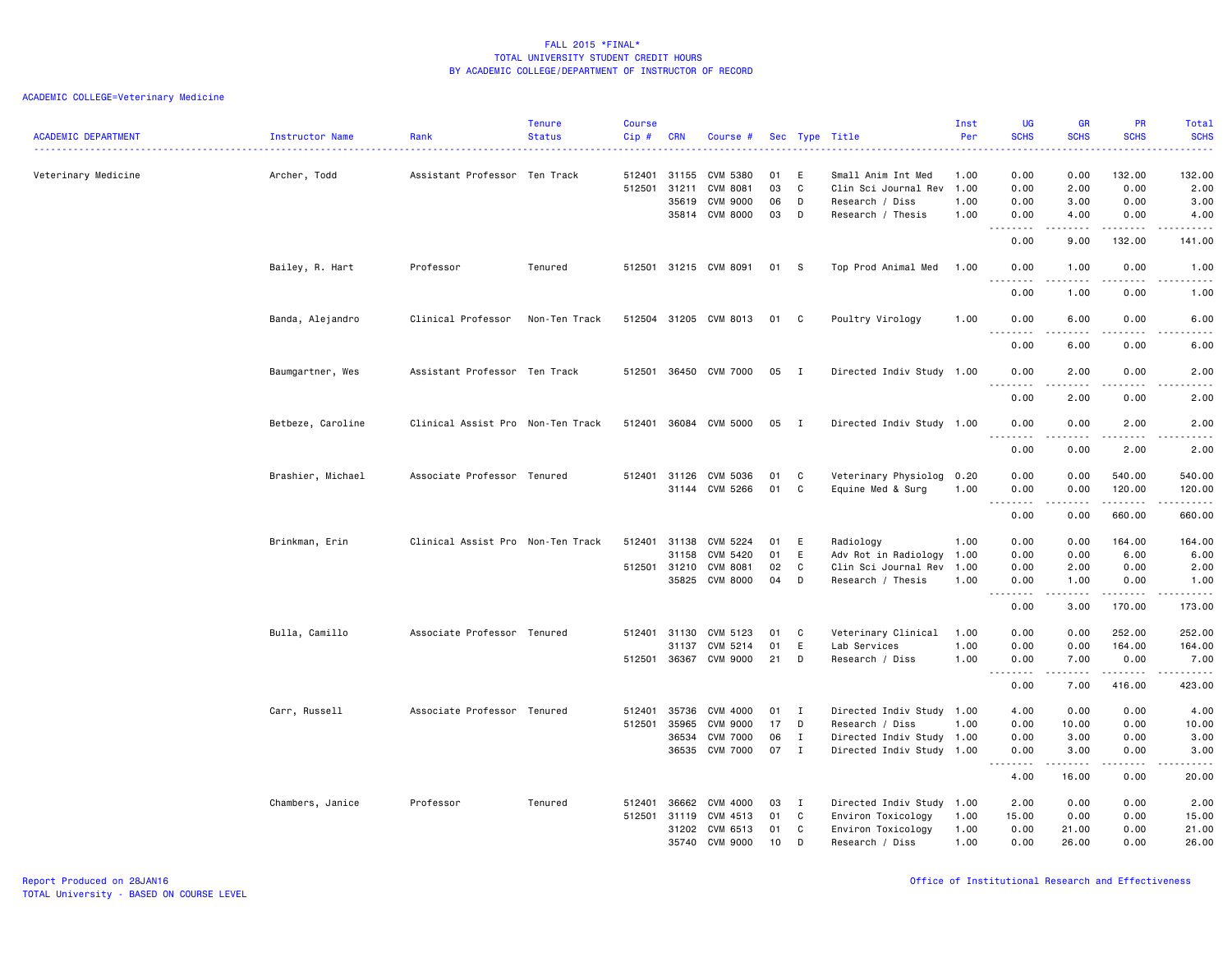| <b>ACADEMIC DEPARTMENT</b> | Instructor Name     | Rank                              | <b>Tenure</b><br><b>Status</b> | <b>Course</b><br>$Cip$ # | <b>CRN</b>                                | Course #                                                                             |                            |                                 | Sec Type Title                                                                                                                        | Inst<br>Per          | <b>UG</b><br><b>SCHS</b>                                                    | <b>GR</b><br><b>SCHS</b>                                                                                                                                             | <b>PR</b><br><b>SCHS</b>                                          | Total<br><b>SCHS</b><br><u>.</u>                                                                                                                                                               |
|----------------------------|---------------------|-----------------------------------|--------------------------------|--------------------------|-------------------------------------------|--------------------------------------------------------------------------------------|----------------------------|---------------------------------|---------------------------------------------------------------------------------------------------------------------------------------|----------------------|-----------------------------------------------------------------------------|----------------------------------------------------------------------------------------------------------------------------------------------------------------------|-------------------------------------------------------------------|------------------------------------------------------------------------------------------------------------------------------------------------------------------------------------------------|
|                            |                     |                                   |                                |                          |                                           |                                                                                      |                            |                                 |                                                                                                                                       |                      | .                                                                           |                                                                                                                                                                      |                                                                   |                                                                                                                                                                                                |
|                            |                     |                                   |                                |                          |                                           |                                                                                      |                            |                                 |                                                                                                                                       |                      | 17.00                                                                       | 47.00                                                                                                                                                                | 0.00                                                              | 64.00                                                                                                                                                                                          |
| Veterinary Medicine        | Christiansen, David | Clinical Assist Pro Non-Ten Track |                                | 512501                   |                                           | 512401 31187 CVM 5580<br>31148 CVM 5282                                              | 06<br>01                   | E<br>E                          | Adv Clin Rot 3<br>Lg Animal/Ambulatory 1.00                                                                                           | 1.00                 | 0.00<br>0.00<br>$ -$<br>.                                                   | 0.00<br>0.00<br>$\frac{1}{2} \left( \frac{1}{2} \right) \left( \frac{1}{2} \right) \left( \frac{1}{2} \right) \left( \frac{1}{2} \right) \left( \frac{1}{2} \right)$ | 6.00<br>56.00<br>.                                                | 6.00<br>56.00<br>$\frac{1}{2}$                                                                                                                                                                 |
|                            |                     |                                   |                                |                          |                                           |                                                                                      |                            |                                 |                                                                                                                                       |                      | 0.00                                                                        | 0.00                                                                                                                                                                 | 62.00                                                             | 62.00                                                                                                                                                                                          |
|                            | Claude, Andrew      | Assistant Professor Ten Track     |                                | 512401                   | 31139<br>31159                            | CVM 5234<br>CVM 5430                                                                 | 01<br>01                   | E<br>E                          | Anesthesiolgy<br>Adv Rot in Anesth                                                                                                    | 1.00<br>1.00         | 0.00<br>0.00<br>$\sim$ $\sim$ .<br>.                                        | 0.00<br>0.00<br>$- - - - -$                                                                                                                                          | 164.00<br>2.00<br>.                                               | 164.00<br>2.00<br>.                                                                                                                                                                            |
|                            |                     |                                   |                                |                          |                                           |                                                                                      |                            |                                 |                                                                                                                                       |                      | 0.00                                                                        | 0.00                                                                                                                                                                 | 166.00                                                            | 166.00                                                                                                                                                                                         |
|                            | Eddy, Alison        | Clinical Assoc Prof Non-Ten Track |                                |                          |                                           | 512401 31194 CVM 5862                                                                | 01                         | E                               | Equine Lameness                                                                                                                       | 1.00                 | 0.00<br>.<br>.                                                              | 0.00<br>$- - - - -$                                                                                                                                                  | 14.00                                                             | 14.00<br>.                                                                                                                                                                                     |
|                            |                     |                                   |                                |                          |                                           |                                                                                      |                            |                                 |                                                                                                                                       |                      | 0.00                                                                        | 0.00                                                                                                                                                                 | 14.00                                                             | 14.00                                                                                                                                                                                          |
|                            | Eells, Jeffrey      | Associate Professor Tenured       |                                | 512401<br>512501         | 31123<br>35739<br>36190<br>36300<br>36366 | CVM 5013<br><b>CVM 8000</b><br><b>CVM 7000</b><br><b>CVM 7000</b><br><b>CVM 7000</b> | 01<br>02<br>02<br>03<br>04 | B<br>D<br>I<br>I<br>$\mathbf I$ | Veterinary Neuroscie 1.00<br>Research / Thesis<br>Directed Indiv Study 1.00<br>Directed Indiv Study 1.00<br>Directed Indiv Study 1.00 | 1.00                 | 0.00<br>0.00<br>0.00<br>0.00<br>0.00<br>$\omega$ $\omega$ $\omega$ $\omega$ | 0.00<br>9.00<br>3.00<br>3.00<br>3.00<br>.                                                                                                                            | 270.00<br>0.00<br>0.00<br>0.00<br>0.00<br><u>.</u>                | 270.00<br>9.00<br>3.00<br>3.00<br>3.00<br>$\frac{1}{2} \left( \frac{1}{2} \right) \left( \frac{1}{2} \right) \left( \frac{1}{2} \right) \left( \frac{1}{2} \right) \left( \frac{1}{2} \right)$ |
|                            |                     |                                   |                                |                          |                                           |                                                                                      |                            |                                 |                                                                                                                                       |                      | 0.00                                                                        | 18.00                                                                                                                                                                | 270.00                                                            | 288.00                                                                                                                                                                                         |
|                            | Epperson, William   | Professor                         | Tenured                        | 512501                   |                                           | 36316 CVM 8000                                                                       | 08                         | D                               | Research / Thesis                                                                                                                     | 1.00                 | 0.00<br>$\sim$<br>.                                                         | 1.00                                                                                                                                                                 | 0.00<br>.                                                         | 1.00<br>د د د د د                                                                                                                                                                              |
|                            |                     |                                   |                                |                          |                                           |                                                                                      |                            |                                 |                                                                                                                                       |                      | 0.00                                                                        | 1.00                                                                                                                                                                 | 0.00                                                              | 1.00                                                                                                                                                                                           |
|                            | Eubanks, Diana      | Clinical Assoc Prof               | Non-Ten Track                  | 512401                   | 31126<br>31140                            | CVM 5036<br>CVM 5246<br>31141 CVM 5246                                               | 01<br>01<br>02             | C<br>E<br>E.                    | Veterinary Physiolog 0.20<br>Community Veterinary 1.00<br>Community Veterinary 1.00                                                   |                      | 0.00<br>0.00<br>0.00<br>.                                                   | 0.00<br>0.00<br>0.00<br>.                                                                                                                                            | 540.00<br>174.00<br>60.00<br>.                                    | 540.00<br>174.00<br>60.00<br>.                                                                                                                                                                 |
|                            |                     |                                   |                                |                          |                                           |                                                                                      |                            |                                 |                                                                                                                                       |                      | 0.00                                                                        | 0.00                                                                                                                                                                 | 774.00                                                            | 774.00                                                                                                                                                                                         |
|                            | Fleming, Sherrill   | Associate Professor Tenured       |                                | 512401                   | 31126<br>31146                            | CVM 5036<br>CVM 5276<br>31147 CVM 5276                                               | 01<br>01<br>02             | C<br>C<br>E                     | Veterinary Physiolog 0.20<br>Food Animal Practice 1.00<br>Food Animal Practice 1.00                                                   |                      | 0.00<br>0.00<br>0.00<br>$\sim$ $\sim$ $\sim$<br>$\sim$ $\sim$               | 0.00<br>0.00<br>0.00<br>$\sim 100$ and $\sim 100$                                                                                                                    | 540.00<br>120.00<br>120.00<br>$\omega$ is $\omega$ in $\omega$ in | 540.00<br>120.00<br>120.00<br>.                                                                                                                                                                |
|                            |                     |                                   |                                |                          |                                           |                                                                                      |                            |                                 |                                                                                                                                       |                      | 0.00                                                                        | 0.00                                                                                                                                                                 | 780.00                                                            | 780.00                                                                                                                                                                                         |
|                            | Fontenot, Robin     | Clinical Assist Pro Non-Ten Track |                                | 240101<br>512501         | 36235<br>31212                            | HON 4093<br><b>CVM 8081</b><br>36502 CVM 8000                                        | <b>H07</b><br>04<br>10     | E<br>C<br>D                     | Honors Thesis<br>Clin Sci Journal Rev<br>Research / Thesis                                                                            | 1.00<br>1.00<br>1.00 | 3.00<br>0.00<br>0.00                                                        | 0.00<br>2.00<br>1.00                                                                                                                                                 | 0.00<br>0.00<br>0.00                                              | 3.00<br>2.00<br>1.00                                                                                                                                                                           |
|                            |                     |                                   |                                |                          |                                           |                                                                                      |                            |                                 |                                                                                                                                       |                      | $\sim$ $\sim$ $\sim$<br>.<br>3.00                                           | $\begin{array}{cccccccccccccc} \bullet & \bullet & \bullet & \bullet & \bullet & \bullet & \bullet \end{array}$<br>3.00                                              | .<br>0.00                                                         | -----<br>6.00                                                                                                                                                                                  |
|                            | Gardner, Allison    | Clinical Assist Pro Non-Ten Track |                                | 510808                   | 31101                                     | CVM 3112                                                                             | 01                         | B                               | An Hand, Husb, Nutri 1.00                                                                                                             |                      | 38.00                                                                       | 0.00                                                                                                                                                                 | 0.00                                                              | 38.00                                                                                                                                                                                          |
|                            |                     |                                   |                                |                          | 31104<br>31106                            | CVM 3202<br>CVM 4003                                                                 | 01<br>01                   | B<br>E                          | Diagnostic Imaging f 0.50<br>Internship Experienc 1.00                                                                                |                      | 19.00<br>9.00                                                               | 0.00<br>0.00                                                                                                                                                         | 0.00<br>0.00                                                      | 19.00<br>9.00                                                                                                                                                                                  |
|                            |                     |                                   |                                |                          | 31108                                     | CVM 4103                                                                             | 01                         | H                               | Large Animal Exp I                                                                                                                    | 1.00                 | 30.00                                                                       | 0.00                                                                                                                                                                 | 0.00                                                              | 30.00                                                                                                                                                                                          |
|                            |                     |                                   |                                |                          | 31113                                     | CVM 4206                                                                             | 01                         | H                               | Small Animal Clinica 1.00                                                                                                             |                      | 60.00                                                                       | 0.00                                                                                                                                                                 | 0.00                                                              | 60.00                                                                                                                                                                                          |
|                            |                     |                                   |                                |                          | 31116                                     | CVM 4333                                                                             | 01                         | H                               | Emergency/ICU Clinic 1.00                                                                                                             |                      | 30.00                                                                       | 0.00                                                                                                                                                                 | 0.00                                                              | 30.00                                                                                                                                                                                          |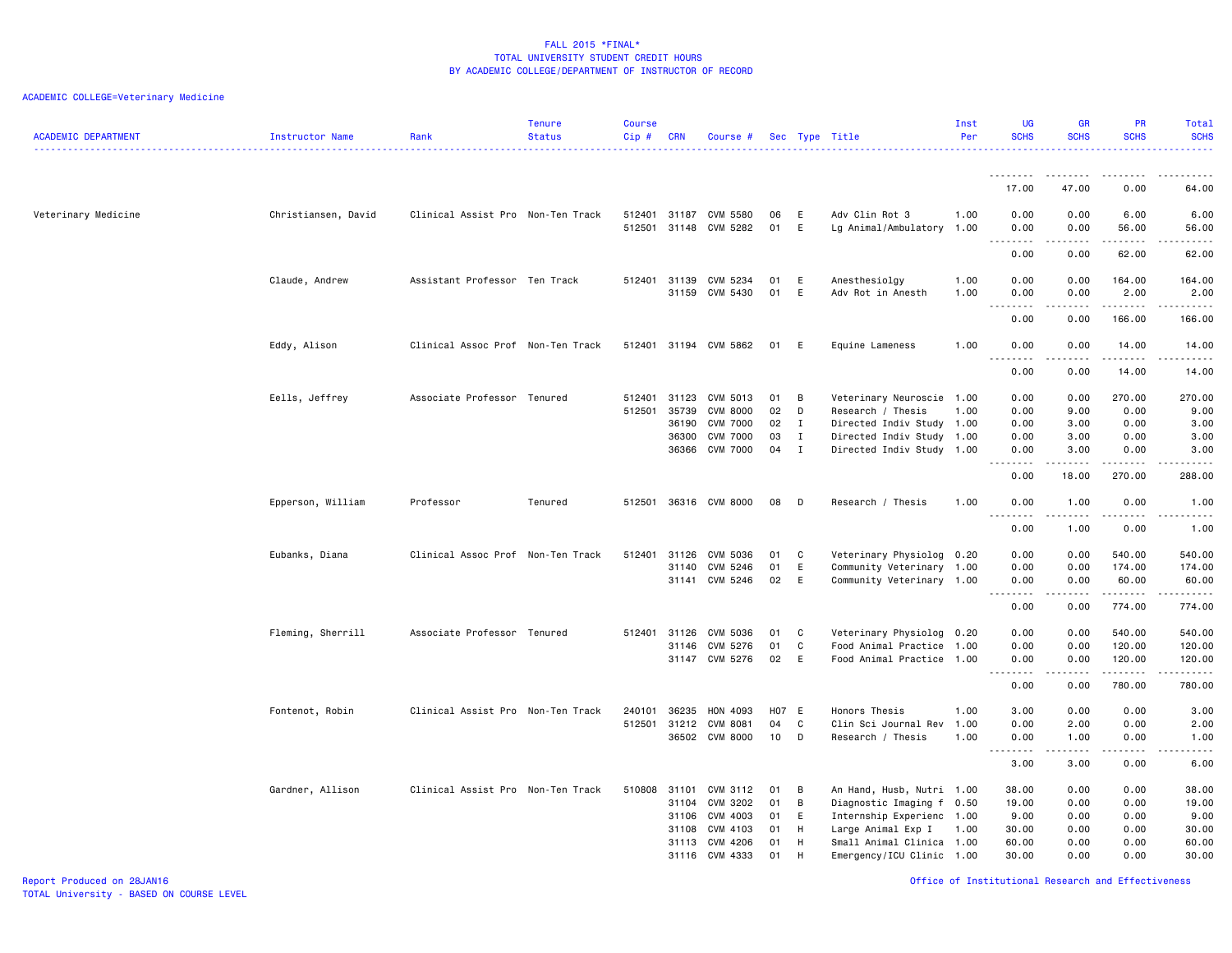| <b>ACADEMIC DEPARTMENT</b> | Instructor Name  | Rank                              | <b>Tenure</b><br><b>Status</b> | <b>Course</b><br>Cip# | <b>CRN</b>     | Course #                    |                |                                | Sec Type Title                                    | Inst<br>Per | <b>UG</b><br><b>SCHS</b> | <b>GR</b><br><b>SCHS</b>       | <b>PR</b><br><b>SCHS</b> | Total<br><b>SCHS</b> |
|----------------------------|------------------|-----------------------------------|--------------------------------|-----------------------|----------------|-----------------------------|----------------|--------------------------------|---------------------------------------------------|-------------|--------------------------|--------------------------------|--------------------------|----------------------|
| Veterinary Medicine        | Gardner, Allison | Clinical Assist Pro Non-Ten Track |                                |                       |                | 510808 31117 CVM 4501       | 01             | H                              | Diagnostic Lab Exp                                | 1.00        | 6.00                     | 0.00                           | 0.00                     | 6.00                 |
|                            |                  |                                   |                                |                       |                | 31118 CVM 4511              | 01             | H                              | Biomed Research Exp                               | 1.00        | 5.00                     | 0.00                           | 0.00                     | 5.00                 |
|                            |                  |                                   |                                |                       |                | 31121 CVM 4701              | 01             | C                              | App & Process for VT                              | 1.00        | 16.00<br>.               | 0.00<br>$\omega$ is a $\omega$ | 0.00<br>.                | 16.00<br>.           |
|                            |                  |                                   |                                |                       |                |                             |                |                                |                                                   |             | 213.00                   | 0.00                           | 0.00                     | 213.00               |
|                            | Gaunt, Patricia  | Professor                         | Tenured                        |                       |                | 512401 31132 CVM 5152       | 01 C           |                                | Veterinary Toxicolog 1.00                         |             | 0.00<br>.                | 0.00                           | 168.00                   | 168.00               |
|                            |                  |                                   |                                |                       |                |                             |                |                                |                                                   |             | 0.00                     | 0.00                           | 168.00                   | 168.00               |
|                            | Grace, Sharon    | Clinical Professor                | Non-Ten Track                  | 512401                | 31122          | CVM 5011                    | 01             | - S                            | Professional Develop                              | 1.00        | 0.00                     | 0.00                           | 90.00                    | 90.00                |
|                            |                  |                                   |                                |                       | 31134          | CVM 5186                    | 01             | B                              | Small Anim Med & Sur                              | 1.00        | 0.00                     | 0.00                           | 504.00                   | 504.00               |
|                            |                  |                                   |                                |                       | 31193          | CVM 5814                    | 01 C           |                                | The Feline Patient                                | 1.00        | 0.00                     | 0.00                           | 232.00                   | 232.00               |
|                            |                  |                                   |                                |                       | 35983          | CVM 5000                    | 01 I           |                                | Directed Indiv Study 1.00                         |             | 0.00                     | 0.00                           | 2.00                     | 2.00                 |
|                            |                  |                                   |                                |                       |                | 36082 CVM 5000              | 03 I           |                                | Directed Indiv Study 1.00                         |             | 0.00                     | 0.00                           | 2.00                     | 2.00                 |
|                            |                  |                                   |                                |                       | 36085<br>36086 | CVM 5000<br>CVM 5000        | 06<br>07       | $\mathbf{I}$<br>$\blacksquare$ | Directed Indiv Study<br>Directed Indiv Study 1.00 | 1.00        | 0.00<br>0.00             | 0.00<br>0.00                   | 4.00<br>2.00             | 4.00<br>2.00         |
|                            |                  |                                   |                                |                       | 36087          | CVM 5000                    | 08 I           |                                | Directed Indiv Study                              | 1.00        | 0.00                     | 0.00                           | 4.00                     | 4.00                 |
|                            |                  |                                   |                                |                       | 36102          | CVM 5000                    | 09             | $\mathbf{I}$                   | Directed Indiv Study                              | 1.00        | 0.00                     | 0.00                           | 4.00                     | 4.00                 |
|                            |                  |                                   |                                |                       | 36103          | <b>CVM 5000</b>             | 10 I           |                                | Directed Indiv Study 1.00                         |             | 0.00                     | 0.00                           | 4.00                     | 4.00                 |
|                            |                  |                                   |                                |                       | 36135          | CVM 5000                    | $11 \quad I$   |                                | Directed Indiv Study                              | 1.00        | 0.00                     | 0.00                           | 4.00                     | 4.00                 |
|                            |                  |                                   |                                |                       | 36175          | <b>CVM 5000</b>             | 12             | $\mathbf{I}$                   | Directed Indiv Study                              | 1.00        | 0.00                     | 0.00                           | 2.00                     | 2.00                 |
|                            |                  |                                   |                                |                       | 36245          | CVM 5000                    | 13 I           |                                | Directed Indiv Study                              | 1.00        | 0.00                     | 0.00                           | 4.00                     | 4.00                 |
|                            |                  |                                   |                                |                       | 36246          | CVM 5000                    | $14$ I         |                                | Directed Indiv Study                              | 1.00        | 0.00                     | 0.00                           | 4.00                     | 4.00                 |
|                            |                  |                                   |                                |                       | 36247          | CVM 5000                    | 15             | $\mathbf{I}$                   | Directed Indiv Study 1.00                         |             | 0.00                     | 0.00                           | 4.00                     | 4.00                 |
|                            |                  |                                   |                                |                       | 36248          | CVM 5000                    | 16             | $\mathbf{I}$                   | Directed Indiv Study                              | 1.00        | 0.00                     | 0.00                           | 4.00                     | 4.00                 |
|                            |                  |                                   |                                |                       | 36249<br>36250 | CVM 5000<br>CVM 5000        | $17$ I<br>18 I |                                | Directed Indiv Study 1.00<br>Directed Indiv Study | 1.00        | 0.00<br>0.00             | 0.00<br>0.00                   | 4.00<br>4.00             | 4.00<br>4.00         |
|                            |                  |                                   |                                |                       | 36251          | CVM 5000                    | 19             | $\mathbf{I}$                   | Directed Indiv Study                              | 1.00        | 0.00                     | 0.00                           | 4.00                     | 4.00                 |
|                            |                  |                                   |                                |                       | 36252          | CVM 5000                    | 20             | $\mathbf{I}$                   | Directed Indiv Study 1.00                         |             | 0.00                     | 0.00                           | 4.00                     | 4.00                 |
|                            |                  |                                   |                                |                       | 36253          | CVM 5000                    | $21$ I         |                                | Directed Indiv Study 1.00                         |             | 0.00                     | 0.00                           | 4.00                     | 4.00                 |
|                            |                  |                                   |                                |                       | 36254          | CVM 5000                    | 22             | $\mathbf{I}$                   | Directed Indiv Study                              | 1.00        | 0.00                     | 0.00                           | 4.00                     | 4.00                 |
|                            |                  |                                   |                                |                       | 36255          | CVM 5000                    | 23             | $\mathbf{I}$                   | Directed Indiv Study 1.00                         |             | 0.00                     | 0.00                           | 4.00                     | 4.00                 |
|                            |                  |                                   |                                |                       | 36256          | CVM 5000                    | 24 I           |                                | Directed Indiv Study                              | 1.00        | 0.00                     | 0.00                           | 4.00                     | 4.00                 |
|                            |                  |                                   |                                |                       | 36257          | CVM 5000                    | 25             | $\mathbf{I}$                   | Directed Indiv Study                              | 1.00        | 0.00                     | 0.00                           | 4.00                     | 4.00                 |
|                            |                  |                                   |                                |                       | 36258          | CVM 5000                    | 26             | $\mathbf{I}$                   | Directed Indiv Study                              | 1.00        | 0.00                     | 0.00                           | 4.00                     | 4.00                 |
|                            |                  |                                   |                                |                       | 36259          | CVM 5000                    | 27             | $\mathbf{I}$                   | Directed Indiv Study                              | 1.00        | 0.00                     | 0.00                           | 4.00                     | 4.00                 |
|                            |                  |                                   |                                |                       | 36260<br>36261 | CVM 5000<br>CVM 5000        | 28<br>29       | $\mathbf{I}$<br>$\blacksquare$ | Directed Indiv Study 1.00<br>Directed Indiv Study | 1.00        | 0.00<br>0.00             | 0.00<br>0.00                   | 4.00<br>4.00             | 4.00<br>4.00         |
|                            |                  |                                   |                                |                       | 36262          | CVM 5000                    | 30             | $\mathbf{I}$                   | Directed Indiv Study 1.00                         |             | 0.00                     | 0.00                           | 4.00                     | 4.00                 |
|                            |                  |                                   |                                |                       | 36263          | CVM 5000                    | 31 I           |                                | Directed Indiv Study                              | 1.00        | 0.00                     | 0.00                           | 4.00                     | 4.00                 |
|                            |                  |                                   |                                |                       | 36264          | CVM 5000                    | 32             | $\blacksquare$                 | Directed Indiv Study                              | 1.00        | 0.00                     | 0.00                           | 4.00                     | 4.00                 |
|                            |                  |                                   |                                |                       | 36265          | CVM 5000                    | 33             | $\blacksquare$                 | Directed Indiv Study 1.00                         |             | 0.00                     | 0.00                           | 4.00                     | 4.00                 |
|                            |                  |                                   |                                |                       | 36289          | CVM 5000                    | 34 I           |                                | Directed Indiv Study                              | 1.00        | 0.00                     | 0.00                           | 2.00                     | 2.00                 |
|                            |                  |                                   |                                |                       | 36290          | CVM 5000                    | 35             | $\mathbf{I}$                   | Directed Indiv Study                              | 1.00        | 0.00                     | 0.00                           | 2.00                     | 2.00                 |
|                            |                  |                                   |                                |                       | 36291          | CVM 5000                    | 36             | $\mathbf{I}$                   | Directed Indiv Study 1.00                         |             | 0.00                     | 0.00                           | 4.00                     | 4.00                 |
|                            |                  |                                   |                                |                       | 36292          | CVM 5000                    | 37             | $\blacksquare$                 | Directed Indiv Study                              | 1.00        | 0.00                     | 0.00                           | 4.00                     | 4.00                 |
|                            |                  |                                   |                                |                       | 36293          | CVM 5000                    | 38             | $\mathbf{I}$                   | Directed Indiv Study                              | 1.00        | 0.00                     | 0.00                           | 2.00                     | 2.00                 |
|                            |                  |                                   |                                |                       | 36317          | <b>CVM 5000</b>             | 39             | $\blacksquare$                 | Directed Indiv Study                              | 1.00        | 0.00<br>0.00             | 0.00<br>0.00                   | 2.00<br>2.00             | 2.00<br>2.00         |
|                            |                  |                                   |                                |                       | 36402<br>36405 | CVM 5000<br><b>CVM 5000</b> | 40 I<br>41 I   |                                | Directed Indiv Study<br>Directed Indiv Study 1.00 | 1.00        | 0.00                     | 0.00                           | 4.00                     | 4.00                 |
|                            |                  |                                   |                                |                       | 36407          | CVM 5000                    | 42             | $\mathbf{I}$                   | Directed Indiv Study 1.00                         |             | 0.00                     | 0.00                           | 4.00                     | 4.00                 |
|                            |                  |                                   |                                |                       |                | 36408 CVM 5000              | 43             | $\mathbf I$                    | Directed Indiv Study 1.00                         |             | 0.00                     | 0.00                           | 4.00                     | 4.00                 |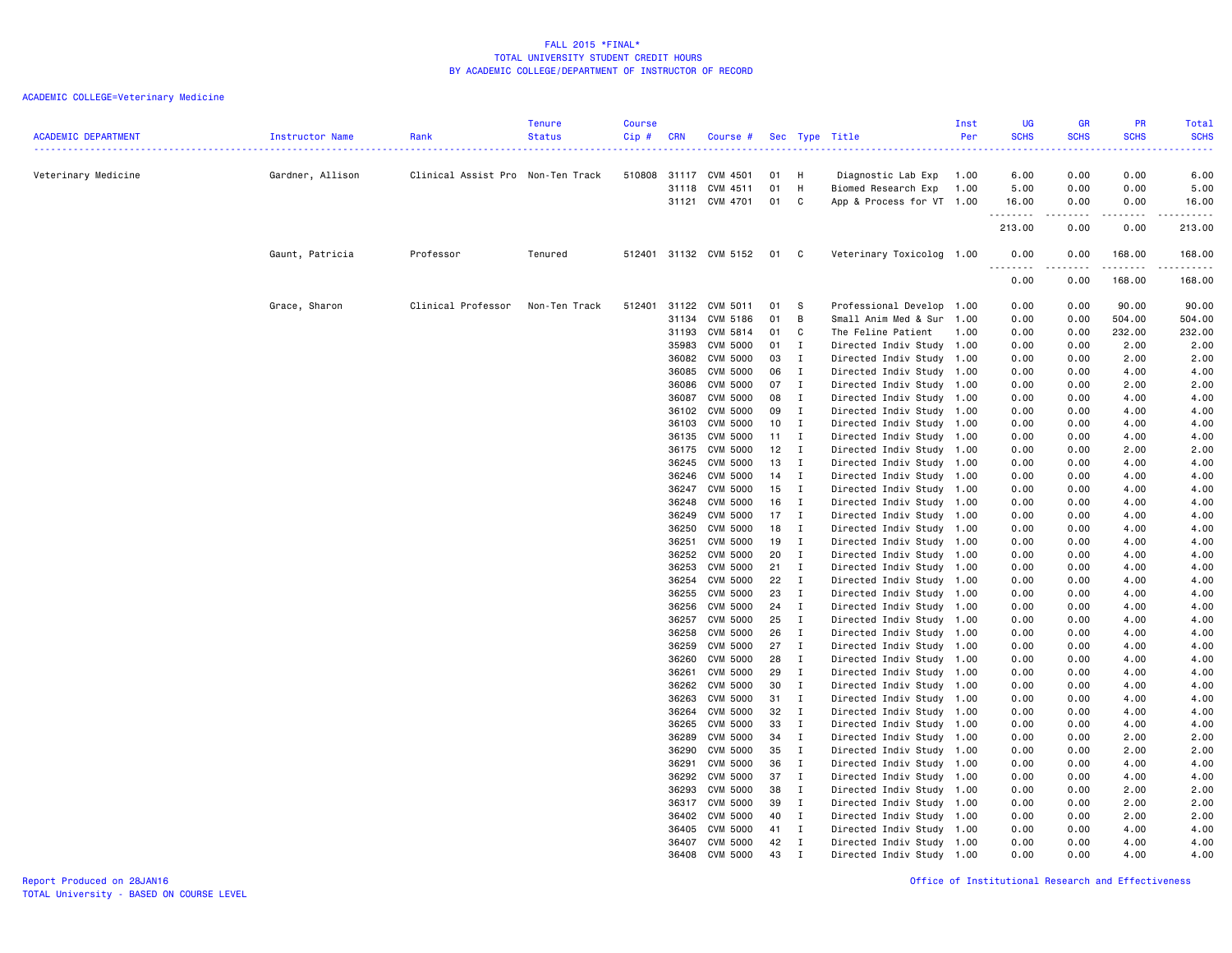|                            |                 |                    | <b>Tenure</b> | <b>Course</b> |            |                 |      |              |                           | Inst | UG                    | <b>GR</b>                                                                                                                                | PR          | <b>Total</b>                                                                                                                             |
|----------------------------|-----------------|--------------------|---------------|---------------|------------|-----------------|------|--------------|---------------------------|------|-----------------------|------------------------------------------------------------------------------------------------------------------------------------------|-------------|------------------------------------------------------------------------------------------------------------------------------------------|
| <b>ACADEMIC DEPARTMENT</b> | Instructor Name | Rank               | <b>Status</b> | Cip#          | <b>CRN</b> | Course #        |      |              | Sec Type Title            | Per  | <b>SCHS</b><br>دعاعات | <b>SCHS</b><br>$\frac{1}{2} \left( \frac{1}{2} \right) \left( \frac{1}{2} \right) \left( \frac{1}{2} \right) \left( \frac{1}{2} \right)$ | <b>SCHS</b> | <b>SCHS</b><br>$\frac{1}{2} \left( \frac{1}{2} \right) \left( \frac{1}{2} \right) \left( \frac{1}{2} \right) \left( \frac{1}{2} \right)$ |
|                            |                 |                    |               |               |            |                 |      |              |                           |      |                       |                                                                                                                                          |             |                                                                                                                                          |
| Veterinary Medicine        | Grace, Sharon   | Clinical Professor | Non-Ten Track | 512401        | 36409      | CVM 5000        | 44   | $\mathbf{I}$ | Directed Indiv Study 1.00 |      | 0.00                  | 0.00                                                                                                                                     | 4.00        | 4.00                                                                                                                                     |
|                            |                 |                    |               |               | 36480      | CVM 5000        | 46   | $\mathbf{I}$ | Directed Indiv Study 1.00 |      | 0.00                  | 0.00                                                                                                                                     | 4.00        | 4.00                                                                                                                                     |
|                            |                 |                    |               |               | 36481      | <b>CVM 5000</b> | 47   | $\mathbf{I}$ | Directed Indiv Study      | 1.00 | 0.00                  | 0.00                                                                                                                                     | 4.00        | 4.00                                                                                                                                     |
|                            |                 |                    |               |               | 36734      | <b>CVM 5000</b> | 48   | $\mathbf I$  | Directed Indiv Study 1.00 |      | 0.00                  | 0.00                                                                                                                                     | 4.00        | 4.00                                                                                                                                     |
|                            |                 |                    |               |               | 36750      | <b>CVM 5000</b> | 49   | $\mathbf{I}$ | Directed Indiv Study 1.00 |      | 0.00                  | 0.00                                                                                                                                     | 2.00        | 2.00                                                                                                                                     |
|                            |                 |                    |               |               | 36751      | <b>CVM 5000</b> | 50   | $\mathbf{I}$ | Directed Indiv Study      | 1.00 | 0.00                  | 0.00                                                                                                                                     | 2.00        | 2.00                                                                                                                                     |
|                            |                 |                    |               |               | 36752      | CVM 5000        | 51   | $\mathbf I$  | Directed Indiv Study 1.00 |      | 0.00                  | 0.00                                                                                                                                     | 2.00        | 2.00                                                                                                                                     |
|                            |                 |                    |               |               | 36753      | <b>CVM 5000</b> | 52   | $\mathbf{I}$ | Directed Indiv Study 1.00 |      | 0.00                  | 0.00                                                                                                                                     | 2.00        | 2.00                                                                                                                                     |
|                            |                 |                    |               |               | 36757      | CVM 5000        | 53   | $\mathbf{I}$ | Directed Indiv Study 1.00 |      | 0.00                  | 0.00                                                                                                                                     | 4.00        | 4.00                                                                                                                                     |
|                            |                 |                    |               |               | 36758      | <b>CVM 5000</b> | 54   | $\mathbf{I}$ | Directed Indiv Study 1.00 |      | 0.00                  | 0.00                                                                                                                                     | 2.00        | 2.00                                                                                                                                     |
|                            |                 |                    |               |               | 36759      | CVM 5000        | 55   | $\mathbf{I}$ | Directed Indiv Study 1.00 |      | 0.00                  | 0.00                                                                                                                                     | 2.00        | 2.00                                                                                                                                     |
|                            |                 |                    |               |               | 36760      | <b>CVM 5000</b> | 56   | $\mathbf{I}$ | Directed Indiv Study 1.00 |      | 0.00                  | 0.00                                                                                                                                     | 2.00        | 2.00                                                                                                                                     |
|                            |                 |                    |               |               | 36761      | <b>CVM 5000</b> | 57   | $\mathbf{I}$ | Directed Indiv Study      | 1.00 | 0.00                  | 0.00                                                                                                                                     | 2.00        | 2.00                                                                                                                                     |
|                            |                 |                    |               |               | 36766      | CVM 5000        | 58   | $\mathbf{I}$ | Directed Indiv Study 1.00 |      | 0.00                  | 0.00                                                                                                                                     | 4.00        | 4.00                                                                                                                                     |
|                            |                 |                    |               |               | 36770      | <b>CVM 5000</b> | 59   | $\mathbf{I}$ | Directed Indiv Study 1.00 |      | 0.00                  | 0.00                                                                                                                                     | 2.00        | 2.00                                                                                                                                     |
|                            |                 |                    |               |               | 36771      | <b>CVM 5000</b> | 60   | $\mathbf{I}$ | Directed Indiv Study 1.00 |      | 0.00                  | 0.00                                                                                                                                     | 2.00        | 2.00                                                                                                                                     |
|                            |                 |                    |               |               | 36772      | <b>CVM 5000</b> | 61   | $\mathbf{I}$ | Directed Indiv Study 1.00 |      | 0.00                  | 0.00                                                                                                                                     | 2.00        | 2.00                                                                                                                                     |
|                            |                 |                    |               |               | 36779      | <b>CVM 5000</b> | 62   | $\mathbf{I}$ | Directed Indiv Study 1.00 |      | 0.00                  | 0.00                                                                                                                                     | 2.00        | 2.00                                                                                                                                     |
|                            |                 |                    |               |               | 36783      | CVM 5000        | 63   | $\mathbf{I}$ | Directed Indiv Study 1.00 |      | 0.00                  | 0.00                                                                                                                                     | 4.00        | 4.00                                                                                                                                     |
|                            |                 |                    |               |               | 36793      | <b>CVM 5000</b> | 64   | $\mathbf{I}$ | Directed Indiv Study 1.00 |      | 0.00                  | 0.00                                                                                                                                     | 4.00        | 4.00                                                                                                                                     |
|                            |                 |                    |               |               | 36794      | <b>CVM 5000</b> | 65   | $\mathbf I$  | Directed Indiv Study 1.00 |      | 0.00                  | 0.00                                                                                                                                     | 2.00        | 2.00                                                                                                                                     |
|                            |                 |                    |               |               | 36795      | <b>CVM 5000</b> | 66   | $\mathbf{I}$ | Directed Indiv Study 1.00 |      | 0.00                  | 0.00                                                                                                                                     | 2.00        | 2.00                                                                                                                                     |
|                            |                 |                    |               |               | 36796      | <b>CVM 5000</b> | 67   | $\mathbf{I}$ | Directed Indiv Study      | 1.00 | 0.00                  | 0.00                                                                                                                                     | 4.00        | 4.00                                                                                                                                     |
|                            |                 |                    |               |               | 36798      | <b>CVM 5000</b> | 68   | $\mathbf{I}$ | Directed Indiv Study 1.00 |      | 0.00                  | 0.00                                                                                                                                     | 2.00        | 2.00                                                                                                                                     |
|                            |                 |                    |               |               | 36799      | <b>CVM 5000</b> | 69   | $\mathbf{I}$ | Directed Indiv Study 1.00 |      | 0.00                  | 0.00                                                                                                                                     | 4.00        | 4.00                                                                                                                                     |
|                            |                 |                    |               |               | 36800      | <b>CVM 5000</b> | 70 I |              | Directed Indiv Study 1.00 |      | 0.00                  | 0.00                                                                                                                                     | 2.00        | 2.00                                                                                                                                     |
|                            |                 |                    |               |               | 36801      | <b>CVM 5000</b> | 71   | $\mathbf{I}$ | Directed Indiv Study 1.00 |      | 0.00                  | 0.00                                                                                                                                     | 3.00        | 3.00                                                                                                                                     |
|                            |                 |                    |               |               | 36808      | CVM 5000        | 72   | $\mathbf{I}$ | Directed Indiv Study 1.00 |      | 0.00                  | 0.00                                                                                                                                     | 2.00        | 2.00                                                                                                                                     |
|                            |                 |                    |               |               | 36809      | CVM 5000        | 73   | $\mathbf{I}$ | Directed Indiv Study 1.00 |      | 0.00                  | 0.00                                                                                                                                     | 2.00        | 2.00                                                                                                                                     |
|                            |                 |                    |               |               | 36810      | CVM 5000        | 74   | $\mathbf{I}$ | Directed Indiv Study 1.00 |      | 0.00                  | 0.00                                                                                                                                     | 3.00        | 3.00                                                                                                                                     |
|                            |                 |                    |               |               | 36811      | CVM 5000        | 75   | $\mathbf{I}$ | Directed Indiv Study 1.00 |      | 0.00                  | 0.00                                                                                                                                     | 4.00        | 4.00                                                                                                                                     |
|                            |                 |                    |               |               | 36820      | <b>CVM 5000</b> | 76   | $\mathbf{I}$ | Directed Indiv Study 1.00 |      | 0.00                  | 0.00                                                                                                                                     | 4.00        | 4.00                                                                                                                                     |
|                            |                 |                    |               |               | 36821      | <b>CVM 5000</b> | 77   | $\mathbf{I}$ | Directed Indiv Study      | 1.00 | 0.00                  | 0.00                                                                                                                                     | 2.00        | 2.00                                                                                                                                     |
|                            |                 |                    |               |               | 36822      | CVM 5000        | 78   | $\mathbf{I}$ | Directed Indiv Study 1.00 |      | 0.00                  | 0.00                                                                                                                                     | 4.00        | 4.00                                                                                                                                     |
|                            |                 |                    |               |               | 36823      | CVM 5000        | 79   | $\mathbf{I}$ | Directed Indiv Study 1.00 |      | 0.00                  | 0.00                                                                                                                                     | 3.00        | 3.00                                                                                                                                     |
|                            |                 |                    |               |               | 36824      | <b>CVM 5000</b> | 80   | $\mathbf{I}$ | Directed Indiv Study 1.00 |      | 0.00                  | 0.00                                                                                                                                     | 4.00        | 4.00                                                                                                                                     |
|                            |                 |                    |               |               | 36828      | <b>CVM 5000</b> | 81   | $\mathbf{I}$ | Directed Indiv Study      | 1.00 | 0.00                  | 0.00                                                                                                                                     | 2.00        | 2.00                                                                                                                                     |
|                            |                 |                    |               |               | 36829      | <b>CVM 5000</b> | 82   | $\mathbf{I}$ | Directed Indiv Study 1.00 |      | 0.00                  | 0.00                                                                                                                                     | 4.00        | 4.00                                                                                                                                     |
|                            |                 |                    |               |               | 36830      | CVM 5000        | 83   | $\mathbf{I}$ | Directed Indiv Study 1.00 |      | 0.00                  | 0.00                                                                                                                                     | 2.00        | 2.00                                                                                                                                     |
|                            |                 |                    |               |               | 36839      | <b>CVM 5000</b> | 86   | $\mathbf{I}$ | Directed Indiv Study      | 1.00 | 0.00                  | 0.00                                                                                                                                     | 2.00        | 2.00                                                                                                                                     |
|                            |                 |                    |               |               | 36841      | <b>CVM 5000</b> | 87   | $\mathbf{I}$ | Directed Indiv Study 1.00 |      | 0.00                  | 0.00                                                                                                                                     | 2.00        | 2.00                                                                                                                                     |
|                            |                 |                    |               |               |            | 36842 CVM 5000  | 88   | I            | Directed Indiv Study 1.00 |      | 0.00                  | 0.00<br>.                                                                                                                                | 3.00<br>.   | 3.00<br>.                                                                                                                                |
|                            |                 |                    |               |               |            |                 |      |              |                           |      | 0.00                  | 0.00                                                                                                                                     | 1086.00     | 1086.00                                                                                                                                  |
|                            | Hanson, Larry   | Professor          | Tenured       | 512501        | 31206      | CVM 8031        | 01   | C            | Curntop Mol Mech Dz       | 1.00 | 0.00                  | 5.00                                                                                                                                     | 0.00        | 5.00                                                                                                                                     |
|                            |                 |                    |               |               |            | 36303 CVM 9000  | 19   | D            | Research / Diss           | 1.00 | 0.00                  | 9.00                                                                                                                                     | 0.00        | 9.00                                                                                                                                     |
|                            |                 |                    |               |               |            |                 |      |              |                           |      |                       |                                                                                                                                          |             |                                                                                                                                          |
|                            |                 |                    |               |               |            |                 |      |              |                           |      | 0.00                  | 14.00                                                                                                                                    | 0.00        | 14.00                                                                                                                                    |
|                            | Hopper, Richard | Professor          | Tenured       | 512501        |            | 35618 CVM 9000  | 05   | D            | Research / Diss           | 1.00 | 0.00                  | 2.00                                                                                                                                     | 0.00        | 2.00                                                                                                                                     |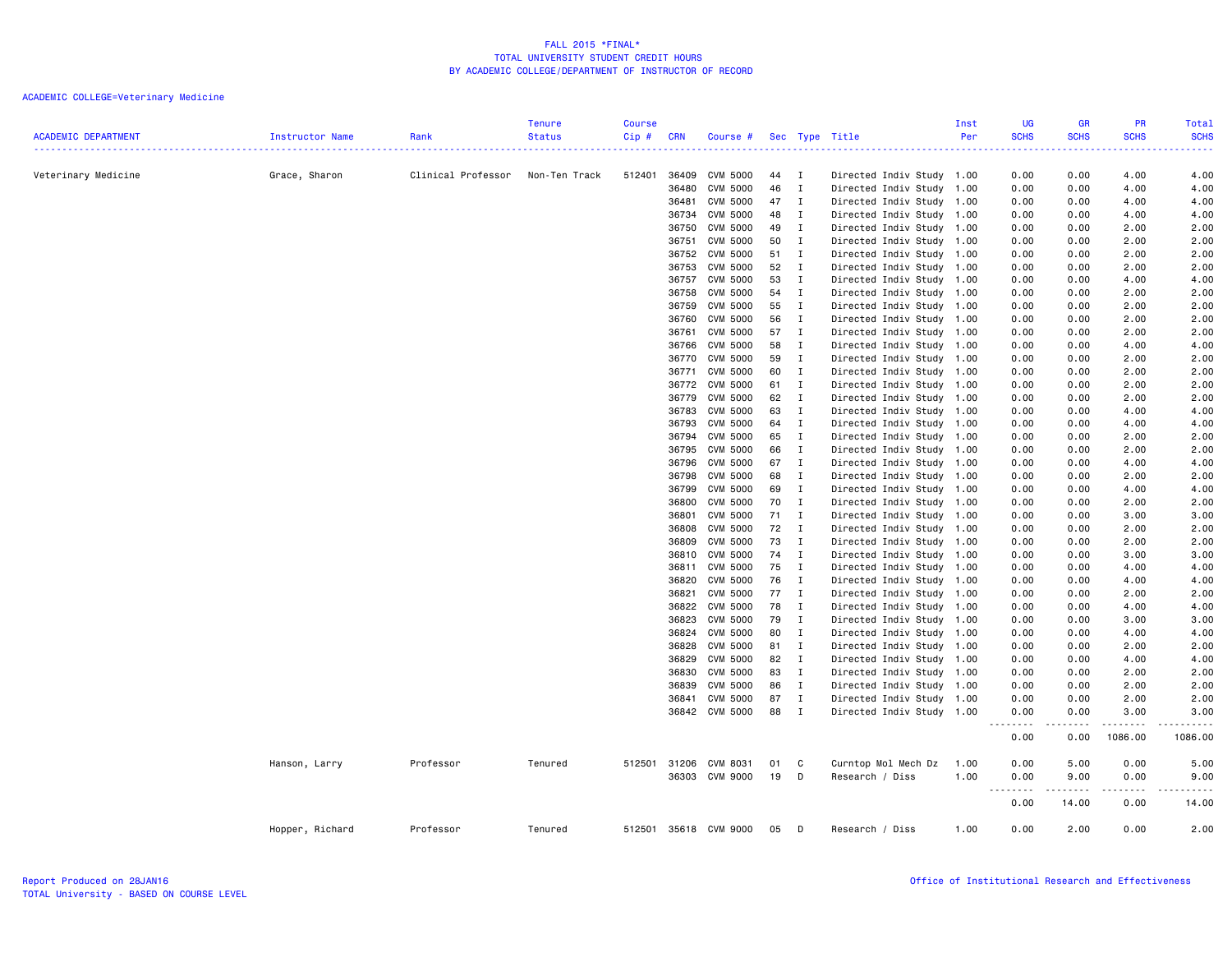| <b>ACADEMIC DEPARTMENT</b> | Instructor Name    | Rank                              | <b>Tenure</b><br><b>Status</b> | <b>Course</b><br>Cip# | <b>CRN</b> | Course #              |      |                   | Sec Type Title                                                                                           | Inst<br>Per | <b>UG</b><br><b>SCHS</b>     | <b>GR</b><br><b>SCHS</b> | <b>PR</b><br><b>SCHS</b>                                                                                                                                     | Total<br><b>SCHS</b><br>.                                                                                                                                     |
|----------------------------|--------------------|-----------------------------------|--------------------------------|-----------------------|------------|-----------------------|------|-------------------|----------------------------------------------------------------------------------------------------------|-------------|------------------------------|--------------------------|--------------------------------------------------------------------------------------------------------------------------------------------------------------|---------------------------------------------------------------------------------------------------------------------------------------------------------------|
|                            |                    |                                   |                                |                       |            |                       |      |                   |                                                                                                          |             |                              |                          |                                                                                                                                                              |                                                                                                                                                               |
|                            |                    |                                   |                                |                       |            |                       |      |                   |                                                                                                          |             | 0.00                         | 2.00                     | 0.00                                                                                                                                                         | 2.00                                                                                                                                                          |
| Veterinary Medicine        | Howell, George     | Assistant Professor Ten Track     |                                |                       |            | 512501 36424 CVM 9000 | 24   | D                 | Research / Diss                                                                                          | 1.00        | 0.00                         | 1.00                     | 0.00                                                                                                                                                         | 1.00<br><u>.</u>                                                                                                                                              |
|                            |                    |                                   |                                |                       |            |                       |      |                   |                                                                                                          |             | 0.00                         | 1.00                     | 0.00                                                                                                                                                         | 1.00                                                                                                                                                          |
|                            | Huston, Carla      | Associate Professor Tenured       |                                | 512401                | 34585      | CVM 5182              | 01   | C                 | Vet Disaster Managem 1.00                                                                                |             | 0.00                         | 0.00                     | 18.00                                                                                                                                                        | 18.00                                                                                                                                                         |
|                            |                    |                                   |                                | 512501                |            | 34792 CVM 8513        | 01   | C                 | Appl Vet Epidemiolog 1.00                                                                                |             | 0.00<br>.<br>$\sim$ $\sim$   | 21.00<br>.               | 0.00<br>$\frac{1}{2} \left( \frac{1}{2} \right) \left( \frac{1}{2} \right) \left( \frac{1}{2} \right) \left( \frac{1}{2} \right) \left( \frac{1}{2} \right)$ | 21.00<br>.                                                                                                                                                    |
|                            |                    |                                   |                                |                       |            |                       |      |                   |                                                                                                          |             | 0.00                         | 21.00                    | 18.00                                                                                                                                                        | 39.00                                                                                                                                                         |
|                            | Jack, Sherman      | Professor                         | Tenured                        | 512401 31128          |            | CVM 5073              | 01   | B                 | Veterinary Histology 1.00                                                                                |             | 0.00                         | 0.00                     | 270.00                                                                                                                                                       | 270.00                                                                                                                                                        |
|                            |                    |                                   |                                |                       | 31226      | CVM 8743              | 01   | s.                | Emerg Infect Disease 1.00                                                                                |             | 0.00                         | 6.00                     | 0.00                                                                                                                                                         | 6.00                                                                                                                                                          |
|                            |                    |                                   |                                |                       | 31232      | <b>CVM 8890</b>       | 01   | C<br>$\mathbf{I}$ | EC & Preformance Med 1.00                                                                                |             | 0.00                         | 9.00                     | 0.00<br>6.00                                                                                                                                                 | 9.00                                                                                                                                                          |
|                            |                    |                                   |                                |                       | 36857      | CVM 5000              | 89   |                   | Directed Indiv Study 1.00                                                                                |             | 0.00<br>.<br>$\sim$ $\sim$ . | 0.00<br>. <u>.</u>       | <u>.</u>                                                                                                                                                     | 6.00<br>.                                                                                                                                                     |
|                            |                    |                                   |                                |                       |            |                       |      |                   |                                                                                                          |             | 0.00                         | 15.00                    | 276.00                                                                                                                                                       | 291.00                                                                                                                                                        |
|                            | Jackson, Elizabeth | Clinical Instructor Non-Ten Track |                                | 510808                | 31099      | CVM 3022              | 01   | B                 | Sm Anim Tech Skls & 1.00                                                                                 |             | 38.00                        | 0.00                     | 0.00                                                                                                                                                         | 38.00                                                                                                                                                         |
|                            |                    |                                   |                                |                       | 31100      | CVM 3111              | 01   | B                 | Parasitology: Vet Tec 1.00                                                                               |             | 19.00                        | 0.00                     | 0.00                                                                                                                                                         | 19.00                                                                                                                                                         |
|                            |                    |                                   |                                |                       | 31105      | CVM 3243              | 01   | C                 | Basis Pac Proc & <gt 1.00<="" td=""><td></td><td>57.00</td><td>0.00</td><td>0.00</td><td>57.00</td></gt> |             | 57.00                        | 0.00                     | 0.00                                                                                                                                                         | 57.00                                                                                                                                                         |
|                            |                    |                                   |                                |                       | 31107      | CVM 4101              | 01   | H                 | Vet Tech Academic Ex 1.00                                                                                |             | 1.00                         | 0.00                     | 0.00                                                                                                                                                         | 1.00                                                                                                                                                          |
|                            |                    |                                   |                                |                       | 31112      | CVM 4201              | 01   | H                 | Clinical Experience                                                                                      | 1.00        | 3.00                         | 0.00                     | 0.00                                                                                                                                                         | 3.00                                                                                                                                                          |
|                            |                    |                                   |                                |                       | 31114      | CVM 4213              | 01   | H                 | Sm Anim Surg & Anes                                                                                      | 1.00        | 27.00                        | 0.00                     | 0.00                                                                                                                                                         | 27.00                                                                                                                                                         |
|                            |                    |                                   |                                |                       | 31120      | CVM 4601              | 01   | H                 | Anl Emerg & Refer Ct 1.00                                                                                |             | 11.00                        | 0.00                     | 0.00                                                                                                                                                         | 11.00                                                                                                                                                         |
|                            |                    |                                   |                                |                       | 36359      | CVM 3201              | 01   | $\mathsf{L}$      | Dental Principles fo 1.00                                                                                |             | 16.00                        | 0.00                     | 0.00                                                                                                                                                         | 16.00                                                                                                                                                         |
|                            |                    |                                   |                                | 512501 31098          |            | CVM 3014              | 01   | $\overline{B}$    | App Anat & Phys Vet                                                                                      | 0.50        | 38.00<br>.                   | 0.00                     | 0.00                                                                                                                                                         | 38.00<br>$\frac{1}{2} \left( \frac{1}{2} \right) \left( \frac{1}{2} \right) \left( \frac{1}{2} \right) \left( \frac{1}{2} \right) \left( \frac{1}{2} \right)$ |
|                            |                    |                                   |                                |                       |            |                       |      |                   |                                                                                                          |             | 210.00                       | 0.00                     | 0.00                                                                                                                                                         | 210.00                                                                                                                                                        |
|                            | Kaplan, Barbara    | Assistant Professor Ten Track     |                                |                       |            | 512501 31204 CVM 8011 | 01 S |                   | Seminar                                                                                                  | 1.00        | 0.00<br><u>.</u>             | 17.00<br>.               | 0.00<br>.                                                                                                                                                    | 17.00<br>.                                                                                                                                                    |
|                            |                    |                                   |                                |                       |            |                       |      |                   |                                                                                                          |             | 0.00                         | 17.00                    | 0.00                                                                                                                                                         | 17.00                                                                                                                                                         |
|                            | Karsi, Attila      | Associate Professor Ten Track     |                                | 512501                | 35559      | CVM 9000              | 01   | D                 | Research / Diss                                                                                          | 1.00        | 0.00<br>$  -$<br>.           | 24.00<br>.               | 0.00<br>$\frac{1}{2}$                                                                                                                                        | 24.00<br>. <u>.</u>                                                                                                                                           |
|                            |                    |                                   |                                |                       |            |                       |      |                   |                                                                                                          |             | 0.00                         | 24.00                    | 0.00                                                                                                                                                         | 24.00                                                                                                                                                         |
|                            | Khaitsa, Margaret  | Professor                         | Tenured                        | 512401                |            | 31129 CVM 5111        | 01   | C.                | Prof Develop III                                                                                         | 1.00        | 0.00<br>$\sim$ $\sim$        | 0.00                     | 84.00                                                                                                                                                        | 84.00<br>.                                                                                                                                                    |
|                            |                    |                                   |                                |                       |            |                       |      |                   |                                                                                                          |             | 0.00                         | 0.00                     | 84.00                                                                                                                                                        | 84.00                                                                                                                                                         |
|                            | Kohler, Amanda     | Clinical Instructor Non-Ten Track |                                | 510808                | 31102      | CVM 3132              | 01   | B                 | Clinical Path Lab Te 1.00                                                                                |             | 30.00                        | 0.00                     | 0.00                                                                                                                                                         | 30.00                                                                                                                                                         |
|                            |                    |                                   |                                |                       | 31103      | CVM 3132              | 02   | B                 | Clinical Path Lab Te 1.00                                                                                |             | 8.00                         | 0.00                     | 0.00                                                                                                                                                         | 8.00                                                                                                                                                          |
|                            |                    |                                   |                                |                       |            | 31104 CVM 3202        | 01   | B                 | Diagnostic Imaging f 0.50                                                                                |             | 19.00<br><u>.</u>            | 0.00<br>.                | 0.00<br>.                                                                                                                                                    | 19.00<br>.                                                                                                                                                    |
|                            |                    |                                   |                                |                       |            |                       |      |                   |                                                                                                          |             | 57.00                        | 0.00                     | 0.00                                                                                                                                                         | 57.00                                                                                                                                                         |
|                            | Langston, Vernon   | Professor                         | Tenured                        | 512401                | 31126      | CVM 5036              | 01   | C                 | Veterinary Physiolog 0.20                                                                                |             | 0.00                         | 0.00                     | 540.00                                                                                                                                                       | 540.00                                                                                                                                                        |
|                            |                    |                                   |                                |                       | 31152      | CVM 5310              | 01   | E                 | SM Critical Care Med                                                                                     | 0.20        | 0.00                         | 0.00                     | 80.00                                                                                                                                                        | 80.00                                                                                                                                                         |
|                            |                    |                                   |                                |                       | 31171      | CVM 5553              | 01   | C                 | Pharmacology II                                                                                          | 1.00        | 0.00                         | 0.00                     | 252.00                                                                                                                                                       | 252.00                                                                                                                                                        |
|                            |                    |                                   |                                | 512501                | 36617      | <b>CVM 7000</b>       | 08   | $\mathbf{I}$      | Directed Indiv Study 1.00                                                                                |             | 0.00                         | 2.00                     | 0.00                                                                                                                                                         | 2.00                                                                                                                                                          |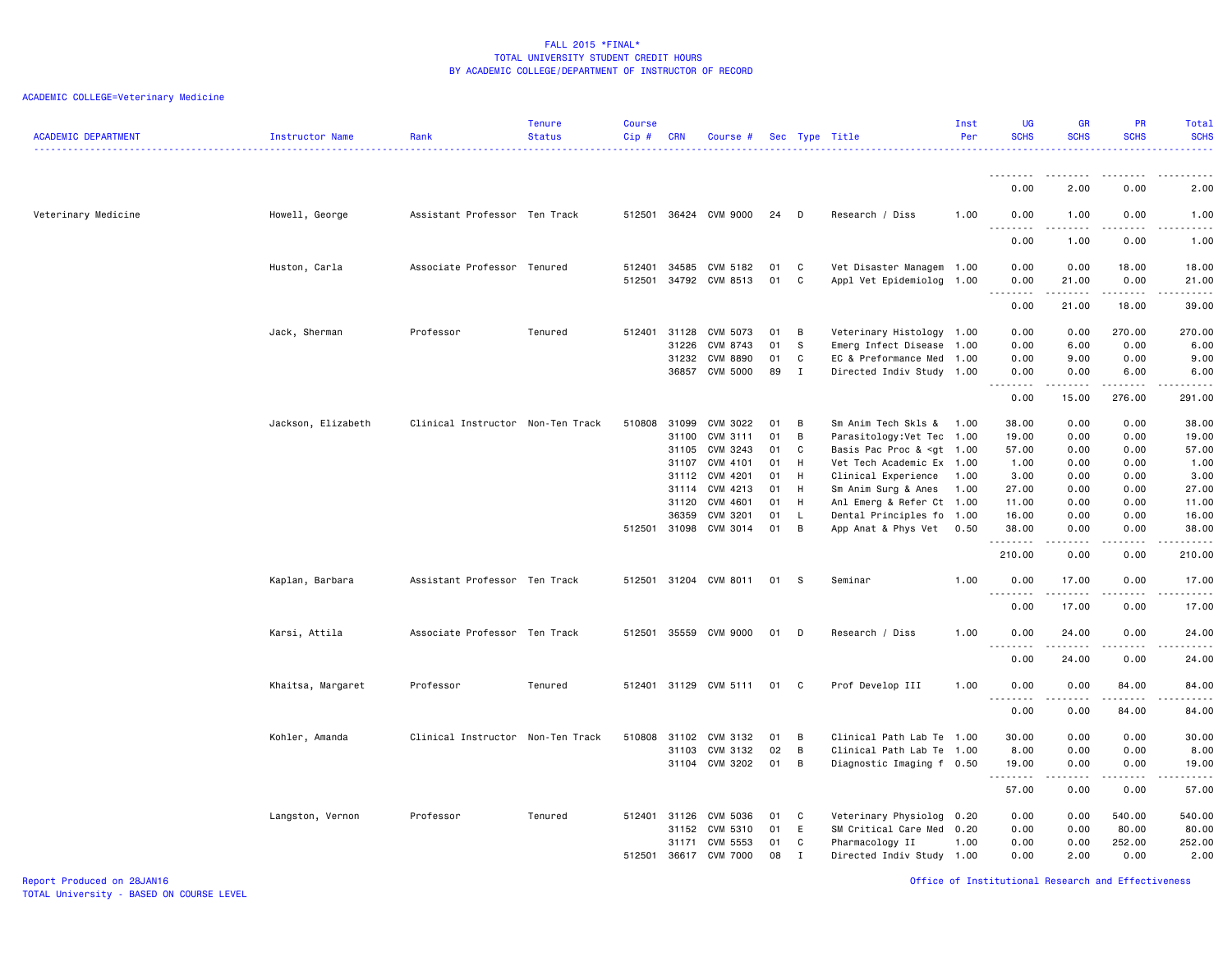## ACADEMIC COLLEGE=Veterinary Medicine

| <b>ACADEMIC DEPARTMENT</b> | <b>Instructor Name</b> | Rank                              | <b>Tenure</b><br><b>Status</b> | <b>Course</b><br>Cip# | <b>CRN</b>     | Course #                    |          |              | Sec Type Title                                 | Inst<br>Per | UG<br><b>SCHS</b>            | <b>GR</b><br><b>SCHS</b> | PR<br><b>SCHS</b> | Total<br><b>SCHS</b>                |
|----------------------------|------------------------|-----------------------------------|--------------------------------|-----------------------|----------------|-----------------------------|----------|--------------|------------------------------------------------|-------------|------------------------------|--------------------------|-------------------|-------------------------------------|
|                            |                        |                                   |                                |                       |                |                             |          |              |                                                |             | .<br>0.00                    | 2.00                     | 872.00            | 874.00                              |
| Veterinary Medicine        | Lathan, Patricia       | Associate Professor Tenured       |                                | 512401                | 31097          | CVM 1001                    | F01 C    |              | First Year Seminar                             | 1.00        | 24.00                        | 0.00                     | 0.00              | 24.00                               |
|                            |                        |                                   |                                |                       | 31188          | CVM 5602                    | 01       | $\mathtt{C}$ | Comp Endocrinology I 1.00                      |             | 0.00                         | 0.00                     | 62.00             | 62.00                               |
|                            |                        |                                   |                                | 512501                | 31203<br>35851 | CVM 6602<br><b>CVM 8000</b> | 01<br>05 | $\mathtt{C}$ | Comp Endocrinology I 1.00<br>Research / Thesis |             | 0.00                         | 2.00                     | 0.00              | 2.00                                |
|                            |                        |                                   |                                |                       |                |                             |          | D            |                                                | 1.00        | 0.00<br>المتمامين            | 1.00<br>بالمحام          | 0.00<br>د د د د   | 1.00<br>$\sim$ $\sim$ $\sim$ $\sim$ |
|                            |                        |                                   |                                |                       |                |                             |          |              |                                                |             | 24.00                        | 3.00                     | 62.00             | 89.00                               |
|                            | Lawrence, Mark         | Non-Faculty                       | Tenured                        | 512401                | 31124          | CVM 5023                    | 01       | C            | Infectious Agents I                            | 1.00        | 0.00                         | 0.00                     | 270.00            | 270.00                              |
|                            |                        |                                   |                                | 512501                | 35835          | <b>CVM 9000</b>             | 13       | D            | Research / Diss                                | 1.00        | 0.00<br><u>.</u>             | 12.00<br>$- - - - -$     | 0.00<br>.         | 12.00<br>$- - - - - -$              |
|                            |                        |                                   |                                |                       |                |                             |          |              |                                                |             | 0.00                         | 12.00                    | 270.00            | 282.00                              |
|                            | Linford, Robert        | Professor                         | Tenured                        | 512401 31126          |                | CVM 5036                    | 01       | C            | Veterinary Physiolog                           | 0.20        | 0.00                         | 0.00                     | 540.00            | 540.00                              |
|                            |                        |                                   |                                |                       | 31127          | CVM 5046                    | 01       | B            | Veterinary Anatomy I 1.00                      |             | 0.00                         | 0.00                     | 540.00            | 540.00                              |
|                            |                        |                                   |                                |                       | 31133          | CVM 5153                    | 01       | B            | Equine Med & Surgery                           | 1.00        | 0.00                         | 0.00                     | 252.00            | 252.00                              |
|                            |                        |                                   |                                |                       | 36354          | CVM 8990                    | 02       | B            | Special Topic In CVM 1.00                      |             | 0.00                         | 16.00                    | 0.00              | 16.00                               |
|                            |                        |                                   |                                | 512501 35896          |                | <b>CVM 9000</b>             | 14       | D            | Research / Diss                                | 1.00        | 0.00                         | 6.00                     | 0.00              | 6.00                                |
|                            |                        |                                   |                                |                       |                |                             |          |              |                                                |             | د د د د د<br>0.00            | .<br>22.00               | .<br>1332.00      | <b>.</b> .<br>1354.00               |
|                            | Mackin, Andrew         | Professor                         | Tenured                        | 512501                |                | 35620 CVM 9000              | 07       | D            | Research / Diss                                | 1.00        | 0.00                         | 10.00                    | 0.00              | 10.00                               |
|                            |                        |                                   |                                |                       |                |                             |          |              |                                                |             | .                            | . <b>.</b>               | .                 | .                                   |
|                            |                        |                                   |                                |                       |                |                             |          |              |                                                |             | 0.00                         | 10.00                    | 0.00              | 10.00                               |
|                            | Magee, Danny           | Clinical Professor                | Non-Ten Track                  | 512501                |                | 31217 CVM 8113              | 01       | - C          | Adv Dis Of Poultry                             | 1.00        | 0.00                         | 15.00                    | 0.00              | 15.00                               |
|                            |                        |                                   |                                |                       |                |                             |          |              |                                                |             | 0.00                         | 15.00                    | 0.00              | 15.00                               |
|                            | Mauel, Michael         | Professor                         | Tenured                        | 512501                |                | 36418 CVM 9000              | 22       | $\Box$       | Research / Diss                                | 1.00        | 0.00<br>$- - - - -$          | 1.00                     | 0.00              | 1.00<br>$\frac{1}{2}$               |
|                            |                        |                                   |                                |                       |                |                             |          |              |                                                |             | 0.00                         | 1.00                     | 0.00              | 1.00                                |
|                            | Meyer, Robert          | Professor                         | Tenured                        | 512401 31136          |                | CVM 5213                    | 01       | B            | Intro Vet Anesthesio                           | 1.00        | 0.00                         | 0.00                     | 252.00            | 252.00                              |
|                            |                        |                                   |                                |                       |                | 512501 31229 CVM 8801       | 01       | -S           | Seminars in Vet Anes                           | 1.00        | 0.00                         | 2.00                     | 0.00              | 2.00                                |
|                            |                        |                                   |                                |                       |                |                             |          |              |                                                |             | .<br>$\sim$ $\sim$ .<br>0.00 | ----<br>2.00             | 252.00            | 22222<br>254.00                     |
|                            | Nabors, Ben            | Clinical Instructor Non-Ten Track |                                | 512501                |                | 31098 CVM 3014              | 01       | B            | App Anat & Phys Vet                            | 0.50        | 38.00                        | 0.00                     | 0.00              | 38.00                               |
|                            |                        |                                   |                                |                       |                |                             |          |              |                                                |             | .                            | $- - - -$                | .                 | .                                   |
|                            |                        |                                   |                                |                       |                |                             |          |              |                                                |             | 38.00                        | 0.00                     | 0.00              | 38.00                               |
|                            | Nanduri, Bindumadhavi  | Associate Professor Tenured       |                                | 512501                |                | 36143 CVM 9000              | 18       | D            | Research / Diss                                | 1.00        | 0.00<br><u>.</u>             | 1.00<br>. <b>.</b>       | 0.00<br>.         | 1.00<br>.                           |
|                            |                        |                                   |                                |                       |                |                             |          |              |                                                |             | 0.00                         | 1.00                     | 0.00              | 1.00                                |
|                            | Petrie-Hanson, Lora    | Associate Professor Tenured       |                                | 512501                |                | 35592 CVM 9000              | 04       | D            | Research / Diss                                | 1.00        | 0.00<br>$   -$               | 15.00                    | 0.00              | 15.00                               |
|                            |                        |                                   |                                |                       |                |                             |          |              |                                                |             | 0.00                         | 15.00                    | 0.00              | 15.00                               |
|                            | Pharr, Gregory         | Associate Professor Tenured       |                                |                       |                | 512501 31219 CVM 8301       | 01 C     |              | Adv. Top Comp Immuno 1.00                      |             | 0.00                         | 5.00                     | 0.00              | 5.00                                |

Report Produced on 28JAN16 Office of Institutional Research and Effectiveness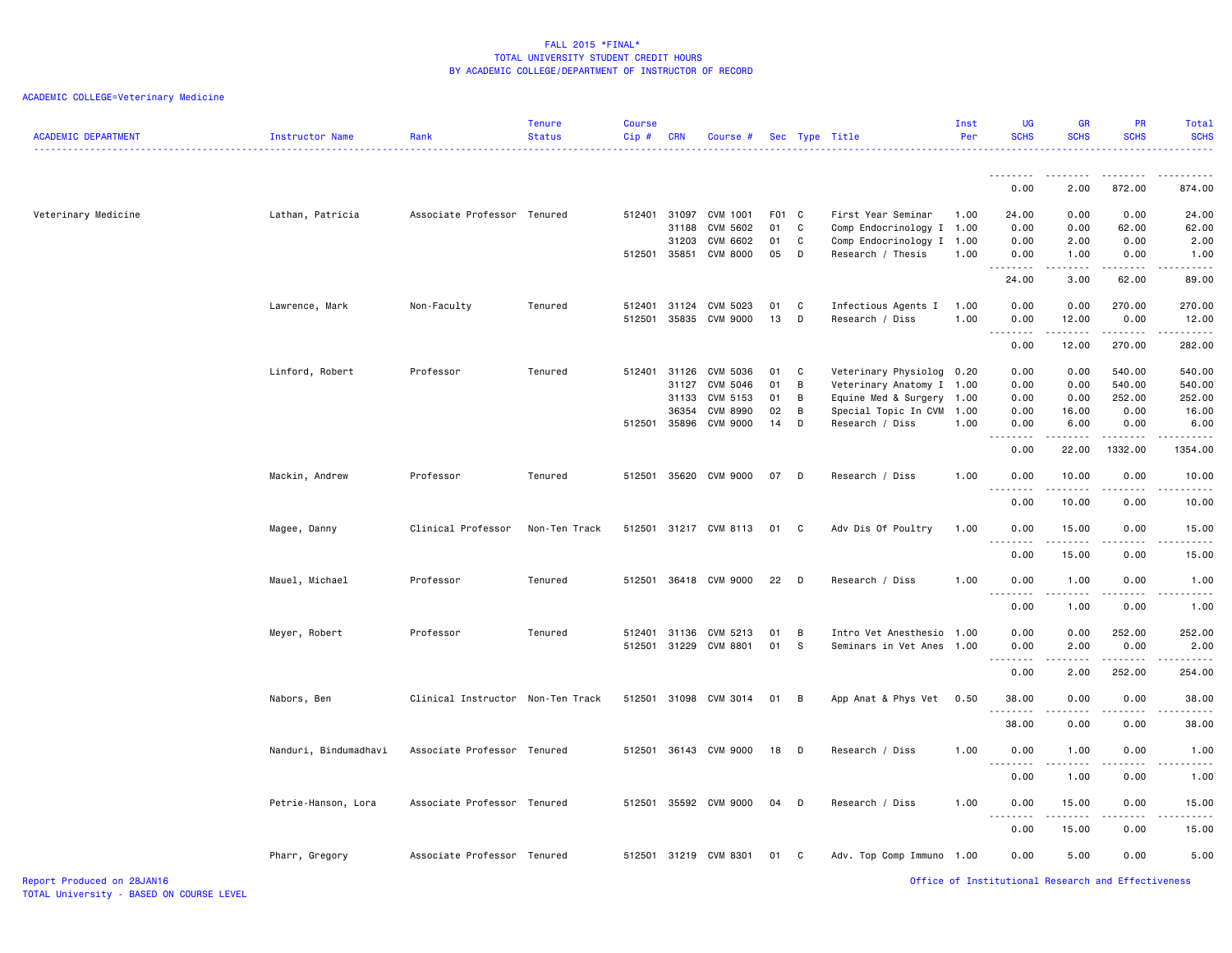| <b>ACADEMIC DEPARTMENT</b> | Instructor Name      | Rank                          | <b>Tenure</b><br><b>Status</b> | <b>Course</b><br>Cip# | <b>CRN</b>     | Course #              |          |              | Sec Type Title                         | Inst<br>Per  | <b>UG</b><br><b>SCHS</b>          | GR<br><b>SCHS</b> | PR<br><b>SCHS</b>                                  | Total<br><b>SCHS</b><br>22222       |
|----------------------------|----------------------|-------------------------------|--------------------------------|-----------------------|----------------|-----------------------|----------|--------------|----------------------------------------|--------------|-----------------------------------|-------------------|----------------------------------------------------|-------------------------------------|
| Veterinary Medicine        | Pharr, Gregory       | Associate Professor Tenured   |                                |                       | 512501 35831   | CVM 9000              | 12       | - D          | Research / Diss                        | 1.00         | 0.00                              | 9.00              | 0.00                                               | 9.00                                |
|                            |                      |                               |                                |                       |                |                       |          |              |                                        |              | $  -$<br>$- - - - -$<br>0.00      | 14.00             | 0.00                                               | $\frac{1}{2}$<br>14.00              |
|                            | Pinchuk, Lesya       | Associate Professor Tenured   |                                | 512401                | 31125          | CVM 5033              | 01       | C            | Immunology                             | 1.00         | 0.00                              | 0.00              | 270.00                                             | 270.00                              |
|                            |                      |                               |                                | 512501                | 31198          | CVM 6033              | 01       | C            | Immunology                             | 1.00         | 0.00                              | 3.00              | 0.00                                               | 3.00                                |
|                            |                      |                               |                                |                       | 35962          | <b>CVM 9000</b>       | 16       | D            | Research / Diss                        | 1.00         | 0.00                              | 6.00              | 0.00                                               | 6.00                                |
|                            |                      |                               |                                |                       | 36070          | <b>CVM 7000</b>       | 01       | $\mathbf{I}$ | Directed Indiv Study                   | 1.00         | 0.00                              | 3.00              | 0.00                                               | 3.00<br>$\sim$ $\sim$ $\sim$ $\sim$ |
|                            |                      |                               |                                |                       |                |                       |          |              |                                        |              | 0.00                              | 12.00             | 270.00                                             | 282.00                              |
|                            | Pote, Linda          | Non-Employee                  | Not Applicable                 |                       |                | 512501 35737 CVM 9000 | 09       | D            | Research / Diss                        | 1.00         | 0.00<br>$\sim$ $\sim$ $\sim$<br>. | 12.00             | 0.00<br>.                                          | 12.00<br>.                          |
|                            |                      |                               |                                |                       |                |                       |          |              |                                        |              | 0.00                              | 12.00             | 0.00                                               | 12.00                               |
|                            | Pruett, Stephen      | Professor                     | Tenured                        | 512401                | 31196          | CVM 6021              | 01       | C            | Essent Res Prac & Pr                   | 1.00         | 0.00                              | 12.00             | 0.00                                               | 12.00                               |
|                            |                      |                               |                                | 512501                |                | 36497 CVM 9000        | 25       | D            | Research / Diss                        | 1.00         | 0.00<br>.                         | 13.00             | 0.00<br>.                                          | 13.00<br>.                          |
|                            |                      |                               |                                |                       |                |                       |          |              |                                        |              | 0.00                              | 25.00             | 0.00                                               | 25.00                               |
|                            | Ross, Matthew        | Associate Professor Tenured   |                                |                       | 512501 31220   | CVM 8543              | 01       | C            | Mechanisms Toxic Act 1.00              |              | 0.00                              | 3.00              | 0.00                                               | 3.00                                |
|                            |                      |                               |                                |                       | 35591          | <b>CVM 9000</b>       | 03       | D            | Research / Diss                        | 1.00         | 0.00                              | 9.00              | 0.00                                               | 9.00                                |
|                            |                      |                               |                                |                       |                |                       |          |              |                                        |              | .<br>$\sim$ $\sim$ .<br>0.00      | 12.00             | .<br>0.00                                          | .<br>12.00                          |
|                            | Seo, Keun Seok       | Assistant Professor Ten Track |                                |                       | 512501 35621   | CVM 9000              | 08       | D            | Research / Diss                        | 1.00         | 0.00                              | 24.00             | 0.00                                               | 24.00                               |
|                            |                      |                               |                                |                       |                |                       |          |              |                                        |              | المستبدا<br>0.00                  | .<br>24.00        | د د د د<br>0.00                                    | .<br>24.00                          |
|                            | Shores, James        | Clinical Professor            | Non-Ten Track                  | 512401                |                | 31154 CVM 5364        | 01       | H            | VSC Clinical Rotatio                   | 1.00         | 0.00                              | 0.00              | 100.00                                             | 100.00                              |
|                            |                      |                               |                                |                       |                | 31190 CVM 5662        | 01       | C            | Clinical Neurology                     | 1.00         | 0.00                              | 0.00              | 10.00                                              | 10.00                               |
|                            |                      |                               |                                |                       |                |                       |          |              |                                        |              | $\sim$ $\sim$<br>0.00             | 0.00              | .<br>110.00                                        | 110.00                              |
|                            | Smith, David         | Professor                     | Tenured                        | 512501                | 35590          | CVM 9000              | 02       | D            | Research / Diss                        | 1.00         | 0.00                              | 9.00              | 0.00                                               | 9.00                                |
|                            |                      |                               |                                |                       |                |                       |          |              |                                        |              | 0.00                              | 9.00              | 0.00                                               | $   -$<br>9.00                      |
|                            |                      |                               |                                |                       |                |                       |          |              |                                        |              |                                   |                   |                                                    | 252.00                              |
|                            | Smith, Jack          | Non-Faculty                   | Tenured                        | 512401                | 31131<br>31149 | CVM 5143<br>CVM 5292  | 01<br>01 | C<br>E       | Theriogenology<br>Flowood/MVRDL Extern | 1.00<br>1.00 | 0.00<br>0.00                      | 0.00<br>0.00      | 252.00<br>56.00                                    | 56.00                               |
|                            |                      |                               |                                |                       | 31163          | CVM 5510              | 01       | E            | Vm An Externship 1                     | 1.00         | 0.00                              | 0.00              | 100.00                                             | 100.00                              |
|                            |                      |                               |                                |                       | 31166          | CVM 5520              | 01       | E            | Vm An Externship 2                     | 1.00         | 0.00                              | 0.00              | 25.00                                              | 25.00                               |
|                            |                      |                               |                                |                       | 31167          | CVM 5530              | 01       | E            | Vm An Externship 3                     | 1.00         | 0.00                              | 0.00              | 6.00                                               | 6.00                                |
|                            |                      |                               |                                |                       | 31170          | CVM 5552              | 01       | C            | Veterinary Cardiolog                   | 1.00         | 0.00                              | 0.00              | 46.00                                              | 46.00                               |
|                            |                      |                               |                                |                       | 31172          | <b>CVM 5560</b>       | 01       | E            | Adv Clin Rot 1                         | 1.00         | 0.00                              | 0.00              | 26.00                                              | 26.00                               |
|                            |                      |                               |                                |                       | 31177          | CVM 5570              | 01       | E            | Adv Clin Rot 2                         | 1.00         | 0.00                              | 0.00              | 4.00                                               | 4.00                                |
|                            |                      |                               |                                |                       | 31182          | CVM 5580              | 01       | E            | Adv Clin Rot 3                         | 1.00         | 0.00                              | 0.00              | 6.00                                               | 6.00                                |
|                            |                      |                               |                                |                       | 31192          | CVM 5772              | 01       | C            | Canine Theriogenolog                   | 1.00         | 0.00                              | 0.00              | 4.00                                               | 4.00                                |
|                            |                      |                               |                                | 512501                | 36735          | <b>CVM 8000</b>       | 11       | D            | Research / Thesis                      | 1.00         | 0.00<br>.<br>$\sim$ $\sim$        | 1.00<br>.         | 0.00<br>.                                          | 1.00<br>.                           |
|                            |                      |                               |                                |                       |                |                       |          |              |                                        |              | 0.00                              | 1.00              | 525.00                                             | 526.00                              |
|                            | Swiderski, Cyprianna | Associate Professor Tenured   |                                | 512401                |                | 35094 CVM 8990        | 01       | C            | Special Topic In CVM 1.00              |              | 0.00                              | 18.00             | 0.00                                               | 18.00                               |
| Report Produced on 28JAN16 |                      |                               |                                |                       |                |                       |          |              |                                        |              |                                   |                   | Office of Institutional Research and Effectiveness |                                     |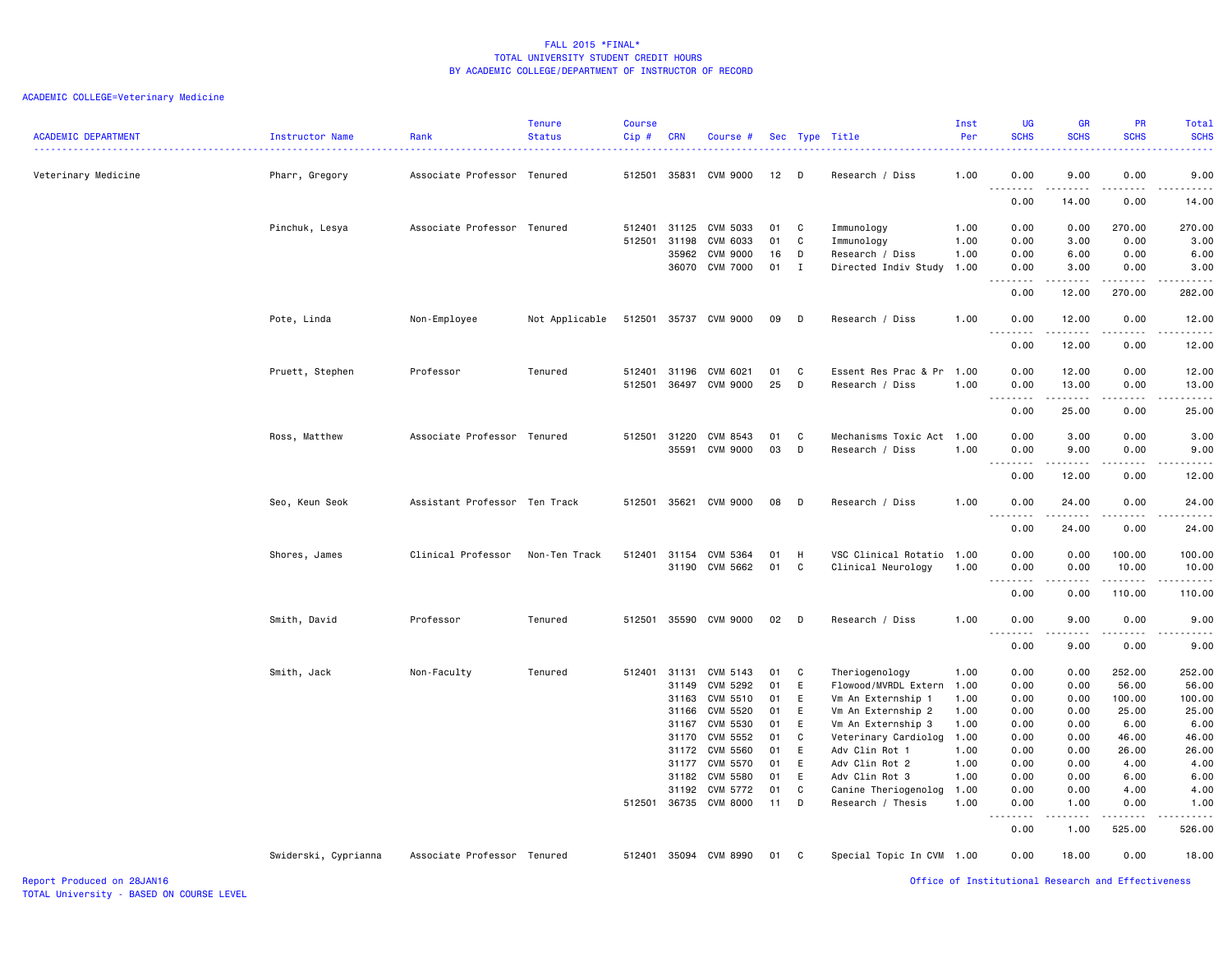| <b>ACADEMIC DEPARTMENT</b> | Instructor Name       | Rank                              | Tenure<br><b>Status</b> | <b>Course</b><br>Cip# | <b>CRN</b> | Course #              |       |              | Sec Type Title            | Inst<br>Per | UG<br><b>SCHS</b>  | <b>GR</b><br><b>SCHS</b>                                                                                                                                     | PR<br><b>SCHS</b>                                                                                                                                                                                                                                                                                                                                                                                                                                                                                 | Total<br><b>SCHS</b>                                                                                                              |
|----------------------------|-----------------------|-----------------------------------|-------------------------|-----------------------|------------|-----------------------|-------|--------------|---------------------------|-------------|--------------------|--------------------------------------------------------------------------------------------------------------------------------------------------------------|---------------------------------------------------------------------------------------------------------------------------------------------------------------------------------------------------------------------------------------------------------------------------------------------------------------------------------------------------------------------------------------------------------------------------------------------------------------------------------------------------|-----------------------------------------------------------------------------------------------------------------------------------|
|                            |                       |                                   |                         |                       |            |                       |       |              |                           |             | .                  |                                                                                                                                                              |                                                                                                                                                                                                                                                                                                                                                                                                                                                                                                   |                                                                                                                                   |
|                            |                       |                                   |                         |                       |            |                       |       |              |                           |             | 0.00               | 18.00                                                                                                                                                        | 0.00                                                                                                                                                                                                                                                                                                                                                                                                                                                                                              | 18.00                                                                                                                             |
| Veterinary Medicine        | Syrcle, Jason         | Clinical Assist Pro Non-Ten Track |                         | 512401                |            | 31207 CVM 8061        | 01    | - S          | Small Anim Surg Lit       | 1.00        | 0.00               | 3.00                                                                                                                                                         | 0.00                                                                                                                                                                                                                                                                                                                                                                                                                                                                                              | 3.00                                                                                                                              |
|                            |                       |                                   |                         | 512501                |            | 31142 CVM 5256        | 01    | E            | Small Animal Surgery 1.00 |             | 0.00<br>.          | 0.00<br>$\frac{1}{2} \left( \frac{1}{2} \right) \left( \frac{1}{2} \right) \left( \frac{1}{2} \right) \left( \frac{1}{2} \right) \left( \frac{1}{2} \right)$ | 180.00<br>$\frac{1}{2} \left( \frac{1}{2} \right) \left( \frac{1}{2} \right) \left( \frac{1}{2} \right) \left( \frac{1}{2} \right) \left( \frac{1}{2} \right)$                                                                                                                                                                                                                                                                                                                                    | 180.00<br><b>.</b> .                                                                                                              |
|                            |                       |                                   |                         |                       |            |                       |       |              |                           |             | 0.00               | 3.00                                                                                                                                                         | 180.00                                                                                                                                                                                                                                                                                                                                                                                                                                                                                            | 183.00                                                                                                                            |
|                            | Szivek, Anna          | Clinical Assist Pro Non-Ten Track |                         | 512401                |            | 35367 CVM 5802        | 01    | $\mathbf{C}$ | Pract. Clin. Onc.         | 1.00        | 0.00<br>.          | 0.00<br>.                                                                                                                                                    | 2.00                                                                                                                                                                                                                                                                                                                                                                                                                                                                                              | 2.00                                                                                                                              |
|                            |                       |                                   |                         |                       |            |                       |       |              |                           |             | 0.00               | 0.00                                                                                                                                                         | 2.00                                                                                                                                                                                                                                                                                                                                                                                                                                                                                              | 2.00                                                                                                                              |
|                            | Thames, Brittany      | Clinical Assist Pro Non-Ten Track |                         |                       |            | 512401 31152 CVM 5310 | 01    | $-E$         | SM Critical Care Med 0.80 |             | 0.00<br>.          | 0.00                                                                                                                                                         | 80.00<br>.                                                                                                                                                                                                                                                                                                                                                                                                                                                                                        | 80.00<br><b><i><u>.</u></i></b>                                                                                                   |
|                            |                       |                                   |                         |                       |            |                       |       |              |                           |             | 0.00               | .<br>0.00                                                                                                                                                    | 80.00                                                                                                                                                                                                                                                                                                                                                                                                                                                                                             | 80.00                                                                                                                             |
|                            | Thomason, John        | Assistant Professor Ten Track     |                         | 512508                |            | 31208 CVM 8071        | 01    | $\mathbf{C}$ | Small Animal In Med       | 1.00        | 0.00<br>.          | 3.00                                                                                                                                                         | 0.00                                                                                                                                                                                                                                                                                                                                                                                                                                                                                              | 3.00                                                                                                                              |
|                            |                       |                                   |                         |                       |            |                       |       |              |                           |             | 0.00               | 3.00                                                                                                                                                         | 0.00                                                                                                                                                                                                                                                                                                                                                                                                                                                                                              | 3.00                                                                                                                              |
|                            | Varela-Stokes, Andrea | Associate Professor Tenured       |                         | 240101                | 36593      | HON 4093              | H08 S |              | Honors Thesis             | 1.00        | 3.00               | 0.00                                                                                                                                                         | 0.00                                                                                                                                                                                                                                                                                                                                                                                                                                                                                              | 3.00                                                                                                                              |
|                            |                       |                                   |                         | 260505                | 31235      | CVM 8971              | 01 C  |              | Parasit Journal Club      | 1.00        | 0.00               | 2.00                                                                                                                                                         | 0.00                                                                                                                                                                                                                                                                                                                                                                                                                                                                                              | 2.00                                                                                                                              |
|                            |                       |                                   |                         | 512401                | 36427      | CVM 4000              | 02    | $\mathbf{I}$ | Directed Indiv Study      | 1.00        | 2.00               | 0.00                                                                                                                                                         | 0.00                                                                                                                                                                                                                                                                                                                                                                                                                                                                                              | 2.00                                                                                                                              |
|                            |                       |                                   |                         |                       | 36704      | CVM 4000              | 04    | $\mathbf{I}$ | Directed Indiv Study      | 1.00        | 1.00               | 0.00                                                                                                                                                         | 0.00                                                                                                                                                                                                                                                                                                                                                                                                                                                                                              | 1.00                                                                                                                              |
|                            |                       |                                   |                         | 512501                | 35922      | <b>CVM 9000</b>       | 15    | D            | Research / Diss           | 1.00        | 0.00               | 5.00                                                                                                                                                         | 0.00                                                                                                                                                                                                                                                                                                                                                                                                                                                                                              | 5.00                                                                                                                              |
|                            |                       |                                   |                         |                       | 35923      | CVM 8000              | 07    | D            | Research / Thesis         | 1.00        | 0.00               | 1.00                                                                                                                                                         | 0.00                                                                                                                                                                                                                                                                                                                                                                                                                                                                                              | 1.00                                                                                                                              |
|                            |                       |                                   |                         |                       |            |                       |       |              |                           |             | <u>.</u><br>6.00   | 8.00                                                                                                                                                         | 0.00                                                                                                                                                                                                                                                                                                                                                                                                                                                                                              | 14.00                                                                                                                             |
|                            | Wan, Xiufeng          | Associate Professor Tenured       |                         | 512401                | 31236      | CVM 8993              | 01    | $\mathbf{C}$ | Functional Genomics       | 1.00        | 0.00               | 12.00                                                                                                                                                        | 0.00                                                                                                                                                                                                                                                                                                                                                                                                                                                                                              | 12.00                                                                                                                             |
|                            |                       |                                   |                         |                       | 36831      | <b>CVM 5000</b>       | 84    | $\mathbf{I}$ | Directed Indiv Study      | 1.00        | 0.00               | 0.00                                                                                                                                                         | 2.00                                                                                                                                                                                                                                                                                                                                                                                                                                                                                              | 2.00                                                                                                                              |
|                            |                       |                                   |                         |                       | 36832      | <b>CVM 5000</b>       | 85    | $\mathbf{I}$ | Directed Indiv Study      | 1.00        | 0.00               | 0.00                                                                                                                                                         | 2.00                                                                                                                                                                                                                                                                                                                                                                                                                                                                                              | 2.00                                                                                                                              |
|                            |                       |                                   |                         | 512501                |            | 36313 CVM 9000        | 20    | $\mathsf{D}$ | Research / Diss           | 1.00        | 0.00               | 30.00                                                                                                                                                        | 0.00                                                                                                                                                                                                                                                                                                                                                                                                                                                                                              | 30.00                                                                                                                             |
|                            |                       |                                   |                         |                       |            |                       |       |              |                           |             | 0.00               | $  -$<br>42.00                                                                                                                                               | 4.00                                                                                                                                                                                                                                                                                                                                                                                                                                                                                              | 46.00                                                                                                                             |
|                            | Wang, Chinling        | Associate Professor Tenured       |                         | 512501                |            | 36419 CVM 9000        | 23    | D            | Research / Diss           | 1.00        | 0.00               | 5.00                                                                                                                                                         | 0.00                                                                                                                                                                                                                                                                                                                                                                                                                                                                                              | 5.00                                                                                                                              |
|                            |                       |                                   |                         |                       |            |                       |       |              |                           |             | <u>.</u><br>0.00   | $\sim$ $\sim$ $\sim$ $\sim$<br>5.00                                                                                                                          | $- - - - -$<br>0.00                                                                                                                                                                                                                                                                                                                                                                                                                                                                               | $\frac{1}{2} \left( \frac{1}{2} \right) \left( \frac{1}{2} \right) \left( \frac{1}{2} \right) \left( \frac{1}{2} \right)$<br>5.00 |
|                            | Wills, Robert         | Professor                         | Tenured                 | 512501                |            | 36767 CVM 9000        | 26    | D            | Research / Diss           | 1.00        | 0.00               | 1.00                                                                                                                                                         | 0.00                                                                                                                                                                                                                                                                                                                                                                                                                                                                                              | 1.00                                                                                                                              |
|                            |                       |                                   |                         |                       |            |                       |       |              |                           |             | .<br>0.00          | 1.00                                                                                                                                                         | 0.00                                                                                                                                                                                                                                                                                                                                                                                                                                                                                              | 1.00                                                                                                                              |
|                            | Woodruff, Kimberly    | Clinical Assist Pro Non-Ten Track |                         |                       |            | 512401 31189 CVM 5640 | 01    | - H          | Shelter Medicine          | 1.00        | 0.00               | 0.00                                                                                                                                                         | 46.00                                                                                                                                                                                                                                                                                                                                                                                                                                                                                             | 46.00                                                                                                                             |
|                            |                       |                                   |                         |                       |            |                       |       |              |                           |             | <u>.</u><br>0.00   | ----<br>0.00                                                                                                                                                 | -----<br>46.00                                                                                                                                                                                                                                                                                                                                                                                                                                                                                    | 46.00                                                                                                                             |
|                            |                       |                                   |                         |                       |            |                       |       |              |                           |             | ========           | ========                                                                                                                                                     | <b>ESSESSE</b>                                                                                                                                                                                                                                                                                                                                                                                                                                                                                    | $\begin{minipage}{0.9\linewidth} \hspace*{-0.2cm} \textbf{m} = \textbf{m} = \textbf{m} = \textbf{m} \end{minipage}$               |
| Veterinary Medicine        |                       |                                   |                         |                       |            |                       |       |              |                           |             | 572.00<br>======== | 479.00<br><b>ESSESSE</b>                                                                                                                                     | 9083.00<br>$\begin{array}{cccccccccc} \multicolumn{2}{c}{} & \multicolumn{2}{c}{} & \multicolumn{2}{c}{} & \multicolumn{2}{c}{} & \multicolumn{2}{c}{} & \multicolumn{2}{c}{} & \multicolumn{2}{c}{} & \multicolumn{2}{c}{} & \multicolumn{2}{c}{} & \multicolumn{2}{c}{} & \multicolumn{2}{c}{} & \multicolumn{2}{c}{} & \multicolumn{2}{c}{} & \multicolumn{2}{c}{} & \multicolumn{2}{c}{} & \multicolumn{2}{c}{} & \multicolumn{2}{c}{} & \multicolumn{2}{c}{} & \multicolumn{2}{c}{} & \mult$ | 10134.00<br>$\begin{minipage}{0.9\linewidth} \hspace*{-0.2cm} \textbf{m} = \textbf{m} = \textbf{m} = \textbf{m} \end{minipage}$   |
|                            |                       |                                   |                         |                       |            |                       |       |              |                           |             |                    |                                                                                                                                                              |                                                                                                                                                                                                                                                                                                                                                                                                                                                                                                   |                                                                                                                                   |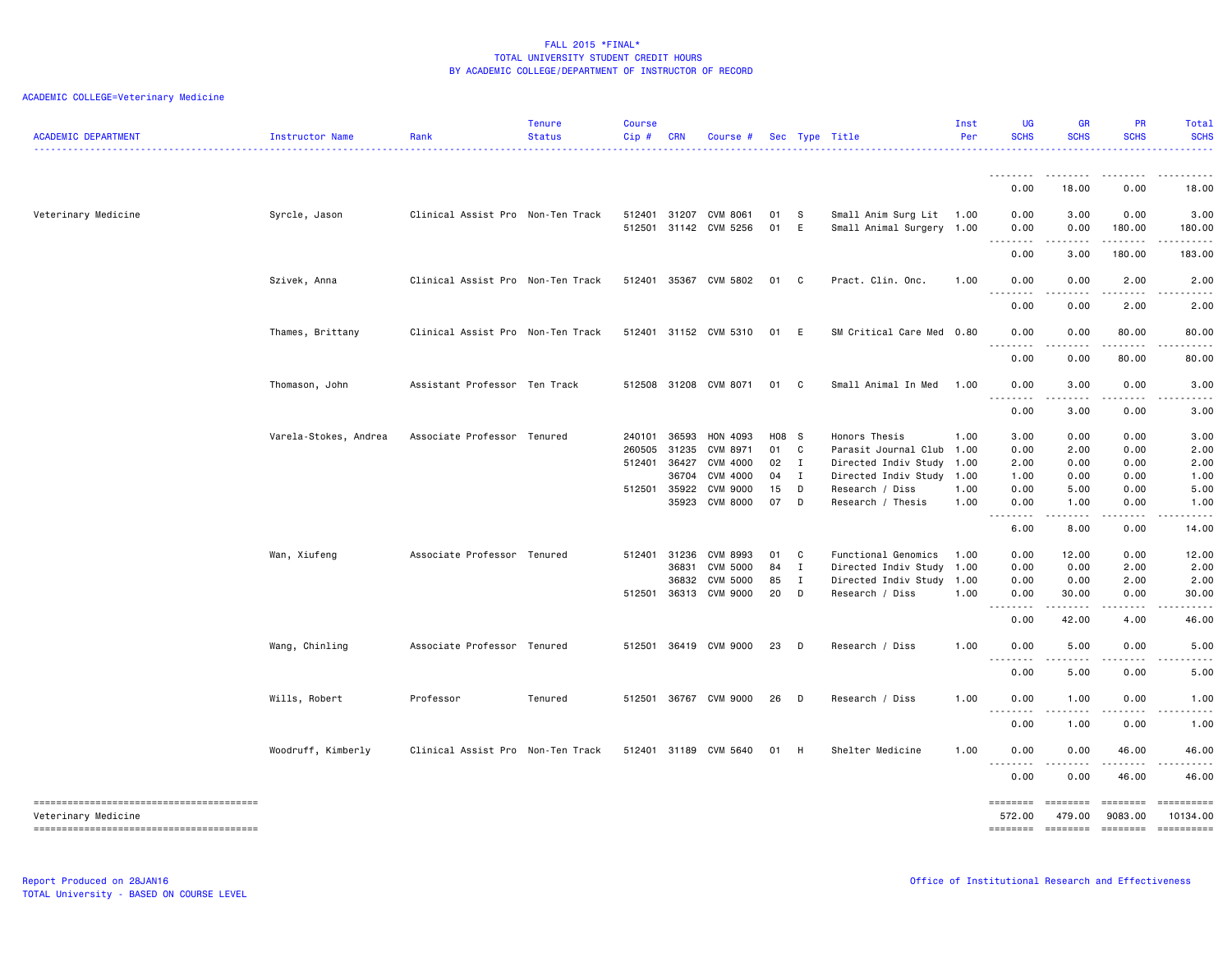#### ACADEMIC COLLEGE=Academic Affairs

| <b>ACADEMIC DEPARTMENT</b> | Instructor Name    | Rank        | <b>Tenure</b><br><b>Status</b> | <b>Course</b><br>$Cip$ # | <b>CRN</b> | Course #                         |                |     | Sec Type Title                                         | Inst<br>Per | <b>UG</b><br><b>SCHS</b>    | <b>GR</b><br><b>SCHS</b> | <b>PR</b><br><b>SCHS</b> | Total<br><b>SCHS</b> |
|----------------------------|--------------------|-------------|--------------------------------|--------------------------|------------|----------------------------------|----------------|-----|--------------------------------------------------------|-------------|-----------------------------|--------------------------|--------------------------|----------------------|
|                            |                    |             |                                |                          |            |                                  |                |     |                                                        |             |                             |                          |                          |                      |
| Provost Office             | Campbell, Annika   | Non-Faculty | Not Applicable                 | 309999                   |            | 34156 ISE 4200<br>34157 ISE 4200 | 802 A<br>808 A |     | Intl Student Exchang 1.00<br>Intl Student Exchang 1.00 |             | 98.00<br>48.00              | 0.00<br>0.00             | 0.00<br>0.00             | 98.00<br>48.00       |
|                            |                    |             |                                |                          |            |                                  |                |     |                                                        |             | --------<br>146.00          | 0.00                     | --------<br>0.00         | ------<br>146.00     |
|                            | Daniels, Diane     | Non-Faculty | Not Applicable                 | 521003                   | 34705      | FYE 1001<br>34799 FYE 1001       | F09 C<br>F10 C |     | Freshman Year Experi 1.00<br>Freshman Year Experi 1.00 |             | 23.00<br>9.00               | 0.00<br>0.00             | 0.00<br>0.00             | 23.00<br>9.00        |
|                            |                    |             |                                |                          |            |                                  |                |     |                                                        |             | --------<br>32.00           | .<br>0.00                | .<br>0.00                | .<br>32.00           |
|                            | Hearnsberger, Anne | Non-Faculty | Not Applicable                 |                          |            | 309999 32482 ISE 1103            | 01 C           |     | Intro to Global Stud 1.00                              |             | 63.00<br>--------           | 0.00                     | 0.00<br>--------         | 63.00<br>.           |
|                            |                    |             |                                |                          |            |                                  |                |     |                                                        |             | 63.00                       | 0.00                     | 0.00                     | 63.00                |
|                            | Stamps, Alison     | Non-Faculty | Not Applicable                 | 131401                   | 31836      | ESL 5110                         | 02             | C . | American Lang & Cul                                    | 1.00        | 12.00                       | 0.00                     | 0.00                     | 12.00                |
|                            |                    |             |                                |                          |            | 31838 ESL 5110                   | 04             | C . | American Lang & Cul                                    | 1.00        | 18.00                       | 0.00                     | 0.00                     | 18.00                |
|                            |                    |             |                                |                          |            | 31842 ESL 5120                   | 04             | C . | American Lang & Cul                                    | 1.00        | 18.00                       | 0.00                     | 0.00                     | 18.00                |
|                            |                    |             |                                |                          |            | 31846 ESL 5313                   | 04             | C   | Classroom Comm & Pre 1.00                              |             | 9.00                        | 0.00                     | 0.00                     | 9.00                 |
|                            |                    |             |                                |                          |            | 31850 ESL 5323                   | 04             | C   | Academic Research an 1.00                              |             | 45.00<br>--------           | 0.00                     | 0.00<br>$\cdots$         | 45.00<br>.           |
|                            |                    |             |                                |                          |            |                                  |                |     |                                                        |             | 102.00                      | 0.00                     | 0.00                     | 102.00               |
|                            |                    |             |                                |                          |            |                                  |                |     |                                                        |             | ========                    |                          | ======                   |                      |
| Provost Office             |                    |             |                                |                          |            |                                  |                |     |                                                        |             | 343,00<br>$=$ = = = = = = = | 0.00                     | 0.00<br>========         | 343,00<br>========== |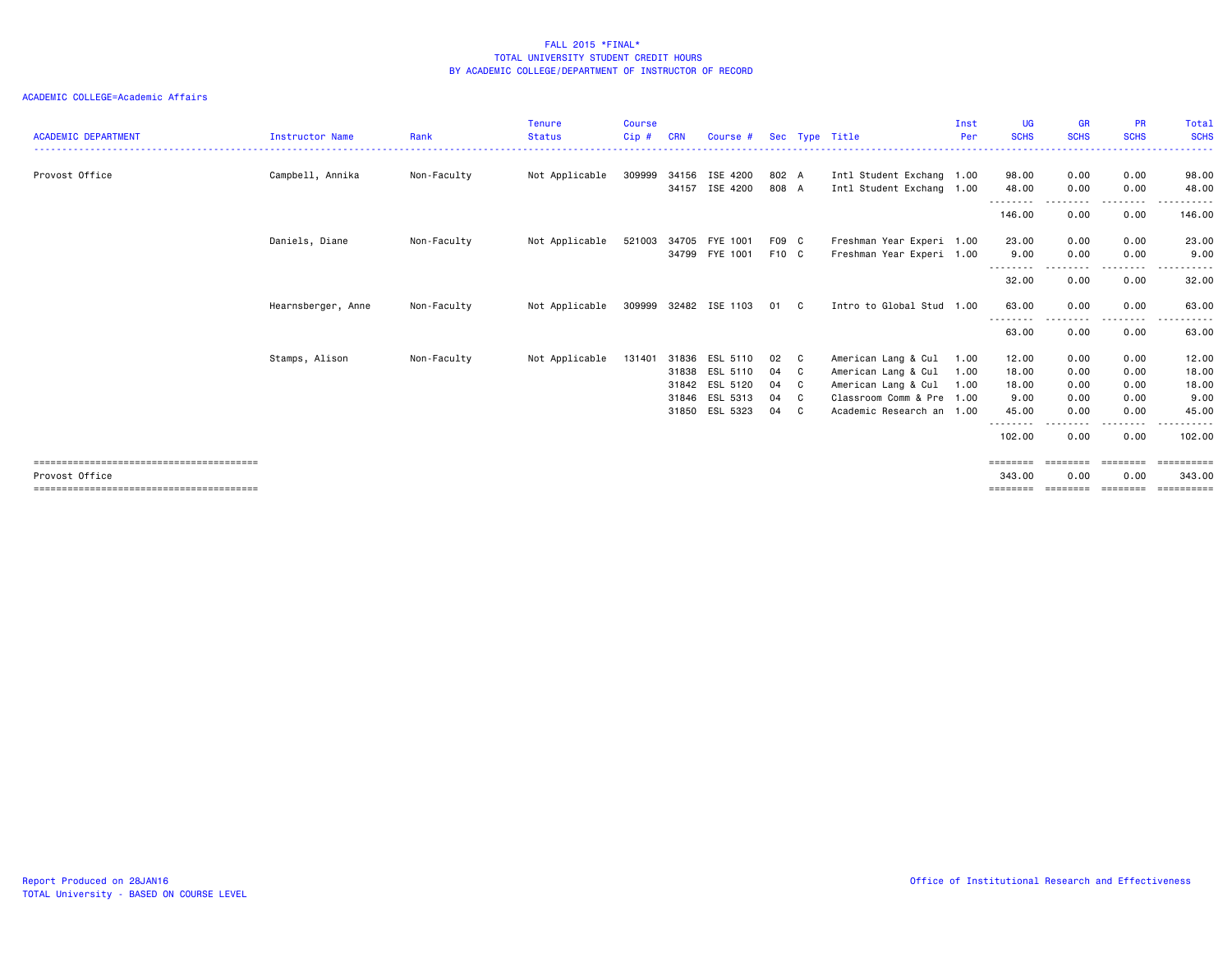#### ACADEMIC COLLEGE=Academic Affairs

| <b>ACADEMIC DEPARTMENT</b> | <b>Instructor Name</b> | Rank        | <b>Tenure</b><br><b>Status</b> | <b>Course</b><br>Cip# | <b>CRN</b>     | Course #                                             |                | Sec Type Title                                         | Inst<br>Per | <b>UG</b><br><b>SCHS</b>           | <b>GR</b><br><b>SCHS</b> | <b>PR</b><br><b>SCHS</b> | Total<br><b>SCHS</b><br><u>.</u> |
|----------------------------|------------------------|-------------|--------------------------------|-----------------------|----------------|------------------------------------------------------|----------------|--------------------------------------------------------|-------------|------------------------------------|--------------------------|--------------------------|----------------------------------|
| Student Leadership         | McKinney, Kenneth      | Non-Faculty | Not Applicable                 | 521003                | 34701<br>35989 | FYE 1001<br>FYE 1001                                 | F02 C<br>F27 C | Freshman Year Experi 1.00<br>Freshman Year Experi 1.00 |             | 19.00<br>20.00                     | 0.00<br>0.00             | 0.00<br>0.00             | 19,00<br>20.00                   |
|                            |                        |             |                                |                       |                |                                                      |                |                                                        |             | ---------<br>39.00                 | .<br>0.00                | --------<br>0.00         | .<br>39.00                       |
|                            | Smith, Marshall        | Non-Faculty | Not Applicable                 |                       |                | 521003 33474 SLCE 1002 S01 C                         |                | Day One Leadership C 0.40                              |             | 169.60<br><u>- - - - - - - -</u>   | 0.00                     | 0.00<br>.                | 169.60<br>.                      |
|                            |                        |             |                                |                       |                |                                                      |                |                                                        |             | 169.60                             | 0.00                     | 0.00                     | 169.60                           |
|                            | Wilder, Carmen         | Non-Faculty | Not Applicable                 |                       |                | 521003 33474 SLCE 1002 S01 C<br>33476 SLCE 3812 01 C |                | Day One Leadership C 0.30<br>Montgomery Ldshp Pro 0.50 |             | 127.20<br>41.00                    | 0.00<br>0.00             | 0.00<br>0.00             | 127,20<br>41.00                  |
|                            |                        |             |                                |                       |                |                                                      |                |                                                        |             | -----<br>168.20                    | 0.00                     | . <b>.</b><br>0.00       | ------<br>168,20                 |
|                            | Williams, Robert       | Non-Faculty | Not Applicable                 | 521003                |                | 33474 SLCE 1002 S01 C<br>33476 SLCE 3812 01 C        |                | Day One Leadership C 0.30<br>Montgomery Ldshp Pro 0.50 |             | 127.20<br>41.00<br>- - - - - - - - | 0.00<br>0.00             | 0.00<br>0.00<br>-------- | 127.20<br>41.00<br>.             |
|                            |                        |             |                                |                       |                |                                                      |                |                                                        |             | 168.20                             | 0.00                     | 0.00                     | 168.20                           |
| Student Leadership         |                        |             |                                |                       |                |                                                      |                |                                                        |             | ========<br>545.00                 | ========<br>0.00         | ========<br>0.00         | ==========<br>545.00<br>------   |